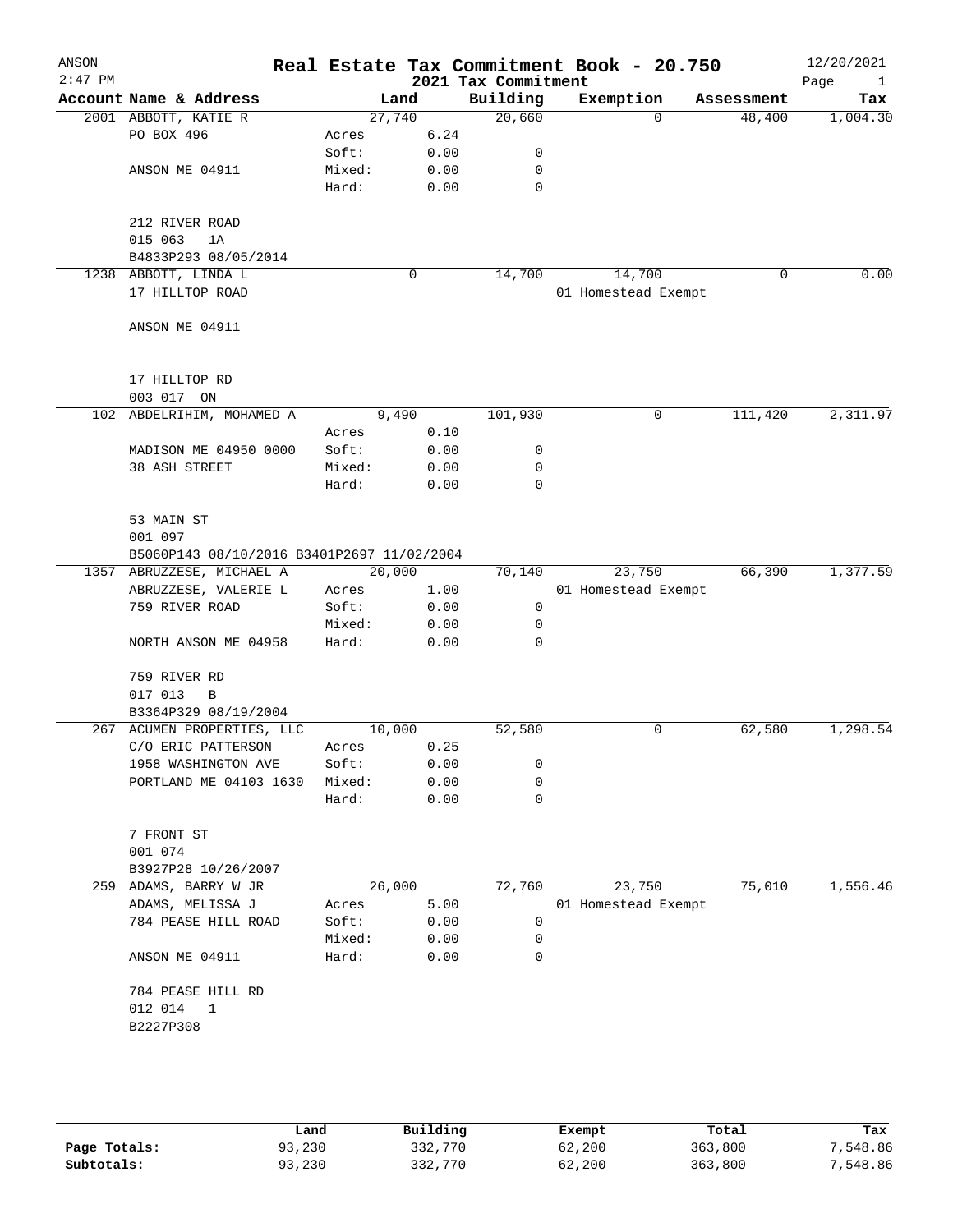| ANSON<br>$2:47$ PM |                                                        |                 |              | 2021 Tax Commitment | Real Estate Tax Commitment Book - 20.750 |            | 12/20/2021<br>Page<br>2 |
|--------------------|--------------------------------------------------------|-----------------|--------------|---------------------|------------------------------------------|------------|-------------------------|
|                    | Account Name & Address                                 |                 | Land         | Building            | Exemption                                | Assessment | Tax                     |
|                    | 663 ADAMS, CYNTHIA E<br>345 BAYSHORE BLVD APT<br>1010  |                 | $\Omega$     | 21,080              | $\Omega$                                 | 21,080     | 437.41                  |
|                    | TAMPA FL 33606-2351                                    |                 |              |                     |                                          |            |                         |
|                    |                                                        |                 |              |                     |                                          |            |                         |
|                    | 017 039<br>$\mathbf{B}$<br>ON<br>252 ADAMS, MARGARET W |                 | 15,750       | 3,220               | 0                                        | 18,970     | 393.63                  |
|                    | 85 PATTERSON BRIDGE<br>ROAD                            | Acres           | 1.50         |                     |                                          |            |                         |
|                    |                                                        | Soft:           | 0.00         | 0                   |                                          |            |                         |
|                    | NORTH ANSON ME 04958                                   | Mixed:          | 0.00         | 0                   |                                          |            |                         |
|                    |                                                        | Hard:           | 0.00         | 0                   |                                          |            |                         |
|                    | 017 023 D                                              |                 |              |                     |                                          |            |                         |
|                    | B4695P304 05/13/2013                                   |                 |              |                     |                                          |            |                         |
|                    | 3 ADAMS, MARGARET W                                    |                 | 31,900       | 74,270              | 23,750                                   | 82,420     | 1,710.22                |
|                    | ADAMS, CYNTHIA E                                       | Acres           | 10.40        |                     | 01 Homestead Exempt                      |            |                         |
|                    | 85 PATTERSON BRIDGE<br><b>ROAD</b>                     | Soft:           | 0.00         | 0                   |                                          |            |                         |
|                    |                                                        | Mixed:          | 0.00         | 0                   |                                          |            |                         |
|                    | NORTH ANSON ME 04958                                   | Hard:           | 0.00         | $\Omega$            |                                          |            |                         |
|                    | 85 PATTERSON BRIDGE RD<br>017 039<br>B                 |                 |              |                     |                                          |            |                         |
|                    | B4481P351 01/09/2012                                   |                 |              |                     |                                          |            |                         |
|                    | 5 ADAMS, MARGARET W                                    |                 | 17,400       | $\mathbf 0$         | 0                                        | 17,400     | 361.05                  |
|                    | 85 PATTERSON BRIDGE<br>ROAD                            | Acres           | 4.60         |                     |                                          |            |                         |
|                    | NORTH ANSON ME 04958                                   | Soft:<br>Mixed: | 0.00<br>0.00 | 0<br>0              |                                          |            |                         |
|                    |                                                        | Hard:           | 0.00         | $\mathbf 0$         |                                          |            |                         |
|                    | 017 039                                                |                 |              |                     |                                          |            |                         |
|                    | B1835P52                                               |                 |              |                     |                                          |            |                         |
|                    | 812 ADAMS, MEGAN T                                     |                 | 21,600       | 15,170              | 0                                        | 36,770     | 762.98                  |
|                    | ADAMS, LEONARD                                         | Acres           | 8.10         |                     |                                          |            |                         |
|                    | 124 GEORGE THOMAS ROAD                                 | Soft:           | 0.00         | 0                   |                                          |            |                         |
|                    | NEW SHARON ME 04955                                    | Mixed:<br>Hard: | 0.00<br>0.00 | 0<br>0              |                                          |            |                         |
|                    |                                                        |                 |              |                     |                                          |            |                         |
|                    | 023 044<br>Η                                           |                 |              |                     |                                          |            |                         |
|                    | B5626P338 10/16/2020                                   |                 |              |                     |                                          |            |                         |
|                    | 1968 ADAMS, MELISSA J                                  |                 | 45,570       | 0                   | 0                                        | 45,570     | 945.58                  |
|                    | 784 PEASE HILL ROAD                                    | Acres           | 35.70        |                     |                                          |            |                         |
|                    | ANSON ME 04911                                         | Soft:<br>Mixed: | 0.00<br>0.00 | 0<br>0              |                                          |            |                         |
|                    |                                                        | Hard:           | 0.00         | $\mathbf 0$         |                                          |            |                         |
|                    | 788 PEASE HILL RD                                      |                 |              |                     |                                          |            |                         |
|                    | 012 014 1 A                                            |                 |              |                     |                                          |            |                         |
|                    | B2231P150 08/09/1996                                   |                 |              |                     |                                          |            |                         |
|                    |                                                        | Land            | Building     |                     | Exempt                                   | Total      | Tax                     |
| Page Totals:       | 132,220                                                |                 | 113,740      |                     | 23,750                                   | 222,210    | 4,610.87                |
| Subtotals:         | 225,450                                                |                 | 446,510      |                     | 85,950                                   | 586,010    | 12, 159. 73             |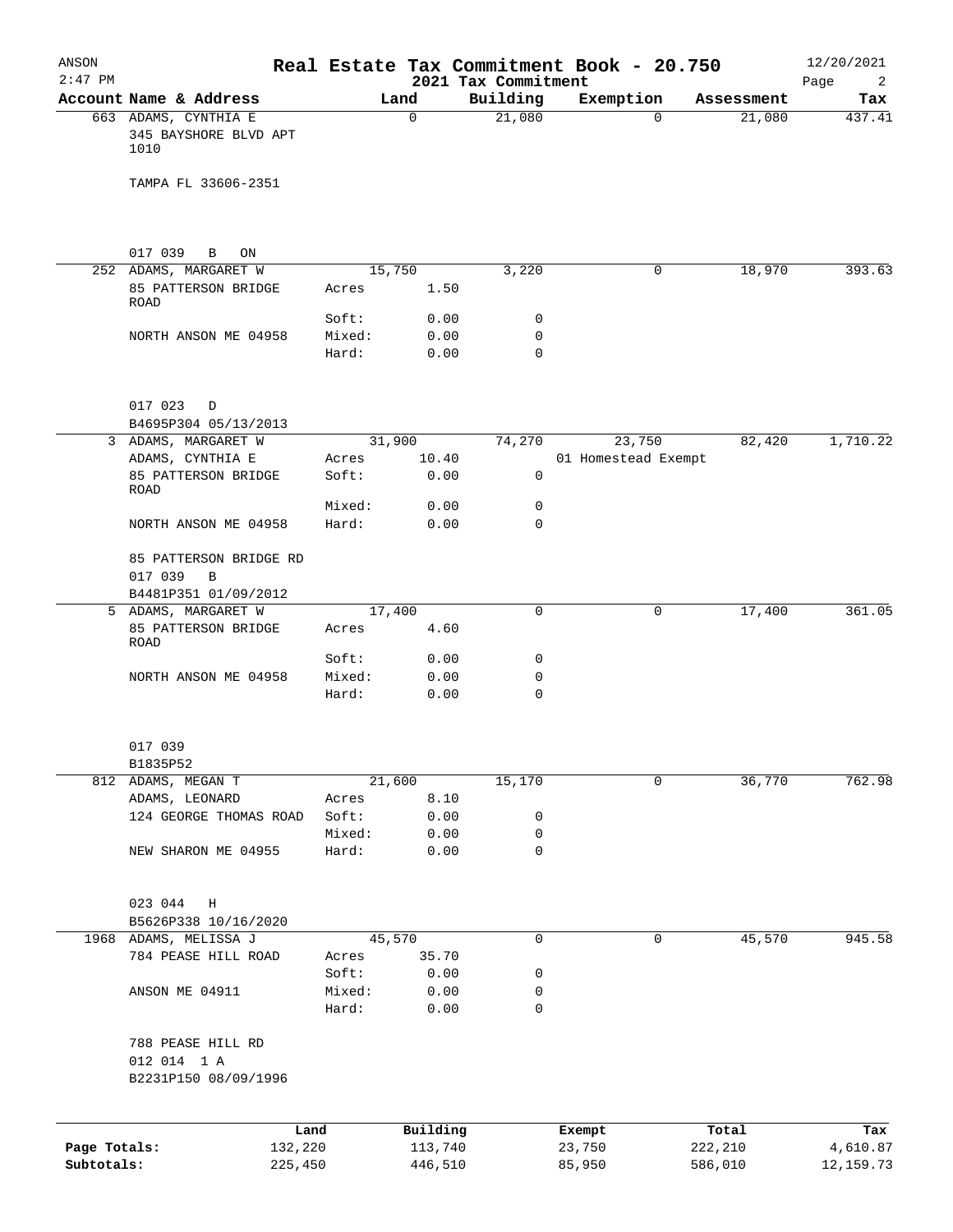| ANSON<br>$2:47$ PM |                                           |                                 |                        | 2021 Tax Commitment | Real Estate Tax Commitment Book - 20.750 |            | 12/20/2021<br>Page<br>3 |
|--------------------|-------------------------------------------|---------------------------------|------------------------|---------------------|------------------------------------------|------------|-------------------------|
|                    | Account Name & Address                    | Land                            |                        | Building            | Exemption                                | Assessment | Tax                     |
|                    | 710 ADAMS, SHERMAN G                      | 52,540                          |                        | $\mathbf 0$         | $\Omega$                                 | 52,540     | 1,090.21                |
|                    | 1691 INDUSTRY ROAD                        | Acres                           | 77.40                  |                     |                                          |            |                         |
|                    |                                           | Soft:                           | 0.00                   | 0                   |                                          |            |                         |
|                    | INDUSTRY ME 04938 0369                    | Mixed:                          | 0.00                   | 0                   |                                          |            |                         |
|                    |                                           | Hard:                           | 0.00                   | 0                   |                                          |            |                         |
|                    | 73 PARLIN RD<br>019 024                   |                                 |                        |                     |                                          |            |                         |
|                    | B2535P217 B2526P25                        |                                 |                        |                     |                                          |            |                         |
|                    | 531 ADAMS, SHERMAN, JR., &<br>SHARON      | 7,210                           |                        | 24,620              | 0                                        | 31,830     | 660.47                  |
|                    |                                           | Acres                           | 0.13                   |                     |                                          |            |                         |
|                    | INDUSTRY ME 04938 0369                    | Soft:                           | 0.00                   | 0                   |                                          |            |                         |
|                    | 1691 INDUSTRY ROAD                        | Mixed:                          | 0.00                   | 0                   |                                          |            |                         |
|                    |                                           | Hard:                           | 0.00                   | 0                   |                                          |            |                         |
|                    | 23 HIGHLAND AVE                           |                                 |                        |                     |                                          |            |                         |
|                    | 003 038                                   |                                 |                        |                     |                                          |            |                         |
|                    | B3384P281 09/29/2004                      | 28,630                          |                        |                     | 0                                        | 39,440     | 818.38                  |
|                    | 72 AGOSTINO, STEVEN<br>AGOSTINO, MELANIE  | Acres                           | 69.00                  | 10,810              |                                          |            |                         |
|                    |                                           |                                 |                        |                     |                                          |            |                         |
|                    | 6 PINE HILL AVENUE                        | Soft:                           | 0.00                   | 0                   |                                          |            |                         |
|                    |                                           | Mixed:                          | 54.00                  | 7,233               |                                          |            |                         |
|                    | CHELMSFORD MA 01824                       | Hard:<br>TREE GROWTH B5165P0116 | 0.00                   | $\Omega$            |                                          |            |                         |
|                    | 99 FOUR MILE SQUARE RD<br>021 005         |                                 |                        |                     |                                          |            |                         |
|                    | B5165P116 05/12/2017 B1971P6 12/13/1993   |                                 |                        |                     |                                          |            |                         |
|                    | 1405 AHEARN, PETER G                      | 21,350                          |                        | 8,370               | 0                                        | 29,720     | 616.69                  |
|                    | 312 PEASE HILL ROAD                       | Acres                           | 1.90                   |                     |                                          |            |                         |
|                    |                                           | Soft:                           | 0.00                   | 0                   |                                          |            |                         |
|                    | ANSON ME 04911                            | Mixed:                          | 0.00                   | 0                   |                                          |            |                         |
|                    |                                           | Hard:                           | 0.00                   | $\mathbf 0$         |                                          |            |                         |
|                    | 312 PEASE HILL RD                         |                                 |                        |                     |                                          |            |                         |
|                    | 011 042<br>5 3                            |                                 |                        |                     |                                          |            |                         |
|                    | B5597P345 09/03/2020                      | 42,300                          |                        |                     |                                          |            |                         |
|                    | 1308 AKINS, CAMDEN<br>341 Goose Cove Road |                                 | 20.80                  | 10,370              | 0                                        | 52,670     | 1,092.90                |
|                    |                                           | Acres<br>Soft:                  | 0.00                   | 0                   |                                          |            |                         |
|                    | Trenton ME 04605                          | Mixed:                          | 0.00                   | 0                   |                                          |            |                         |
|                    |                                           | Hard:                           | 0.00                   | 0                   |                                          |            |                         |
|                    |                                           | B5208P0223                      |                        |                     |                                          |            |                         |
|                    | 31 BARTON HILL RD                         |                                 |                        |                     |                                          |            |                         |
|                    | 013 006<br>Α                              |                                 |                        |                     |                                          |            |                         |
|                    | B5208P223 09/15/2017 B5192P136 08/14/2017 |                                 |                        |                     |                                          |            |                         |
|                    | 240 ALEXANDRIN, ALLA                      | 27,500                          |                        | 11,240              | 0                                        | 38,740     | 803.86                  |
|                    | ALEXANDRIN, EUGENE                        | Acres                           | 6.00                   |                     |                                          |            |                         |
|                    | 1371 HIGHLAND COURT                       | Soft:                           | 0.00                   | 0                   |                                          |            |                         |
|                    |                                           | Mixed:                          | 0.00                   | 0                   |                                          |            |                         |
|                    | ALLENTOWN PA 18103 6025 Hard:             | B4996P0260 JT                   | 0.00                   | $\Omega$            |                                          |            |                         |
|                    | 184 SKIDMORE RD                           |                                 |                        |                     |                                          |            |                         |
|                    | 023 015<br>L <sub>1</sub>                 |                                 |                        |                     |                                          |            |                         |
|                    | B4996P260 01/27/2016                      |                                 |                        |                     |                                          |            |                         |
|                    |                                           |                                 |                        |                     |                                          |            |                         |
|                    |                                           |                                 |                        |                     |                                          |            |                         |
|                    |                                           |                                 |                        |                     |                                          |            |                         |
|                    |                                           |                                 | $D_{11}$ in $A$ in $A$ |                     | $P$ <sub>i</sub> $\sim$ mm $+$           | $T - 1$    |                         |

|              | Land    | Building | Exempt | Total   | Tax       |
|--------------|---------|----------|--------|---------|-----------|
| Page Totals: | 179,530 | 65,410   |        | 244,940 | 5,082.51  |
| Subtotals:   | 404,980 | 511,920  | 85,950 | 830,950 | 17,242.24 |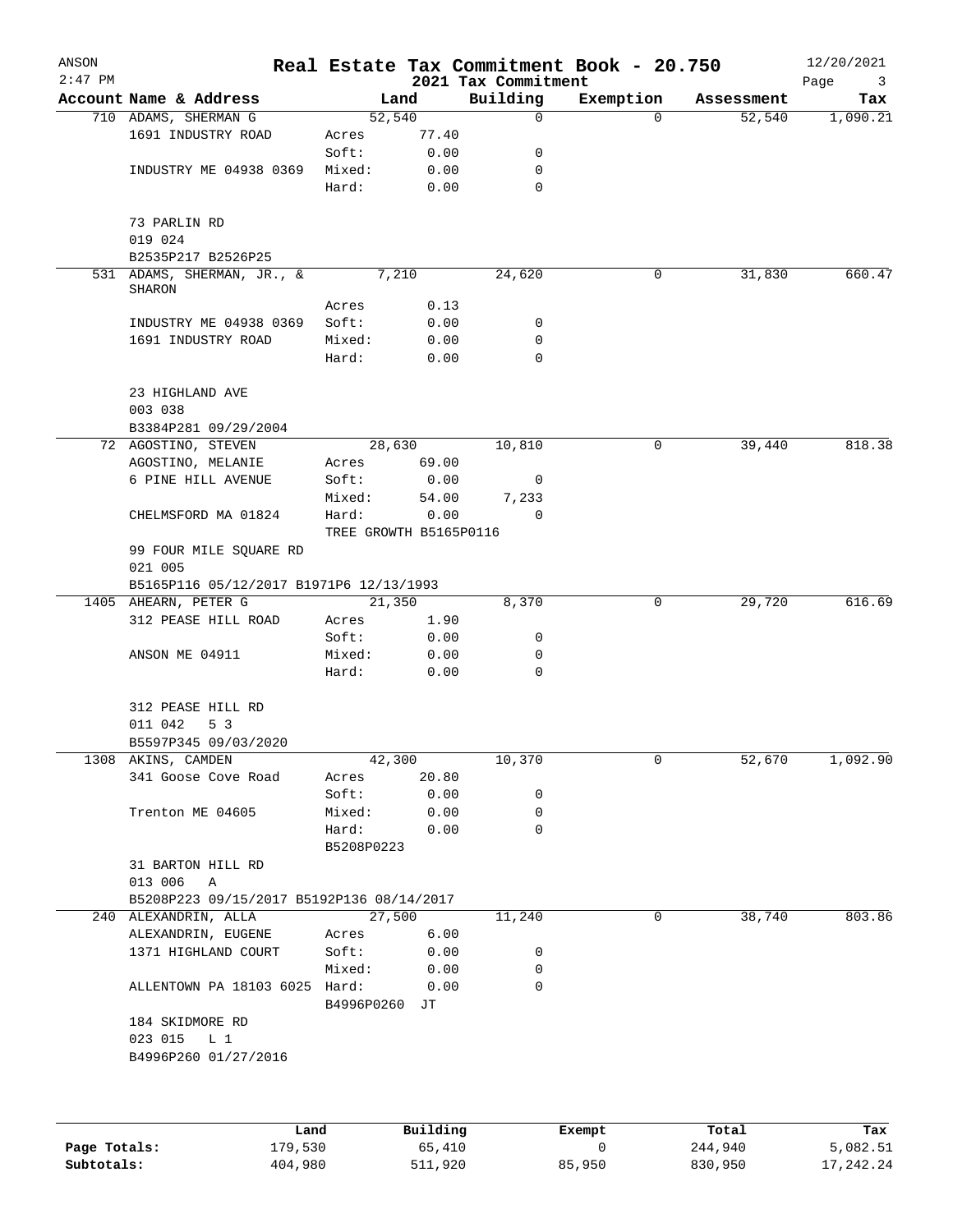| ANSON<br>$2:47$ PM |                                |                     |       | 2021 Tax Commitment | Real Estate Tax Commitment Book - 20.750 |            | 12/20/2021<br>Page<br>4 |
|--------------------|--------------------------------|---------------------|-------|---------------------|------------------------------------------|------------|-------------------------|
|                    | Account Name & Address         | Land                |       | Building            | Exemption                                | Assessment | Tax                     |
|                    | 727 ALEXANDRIN, ALLA           | 22,680              |       | 162, 240            | $\Omega$                                 | 184,920    | 3,837.09                |
|                    | ALEXANDRIN, EUGENE             | Acres               | 21.00 |                     |                                          |            |                         |
|                    | 1371 HIGHLAND COURT            | Soft:               | 0.00  | 0                   |                                          |            |                         |
|                    |                                | Mixed:              | 20.00 | 2,679               |                                          |            |                         |
|                    | ALLENTOWN PA 18103 6025 Hard:  | TREE GROWTH         | 0.00  | 0                   |                                          |            |                         |
|                    | 191 SKIDMORE RD                |                     |       |                     |                                          |            |                         |
|                    | 023 015<br>J                   |                     |       |                     |                                          |            |                         |
|                    | B4988P29 12/18/2015            |                     |       |                     |                                          |            |                         |
|                    | 728 ALEXANDRIN, ALLA           | 1,500               |       | 0                   | 0                                        | 1,500      | 31.13                   |
|                    | 1371 HIGHLAND COURT            | Acres               | 11.20 |                     |                                          |            |                         |
|                    |                                | Soft:               | 0.00  | 0                   |                                          |            |                         |
|                    | ALLENTOWN PA 18103 6025 Mixed: |                     | 11.20 | 1,500               |                                          |            |                         |
|                    |                                | Hard:               | 0.00  | 0                   |                                          |            |                         |
|                    |                                | TREE GROWTH         |       |                     |                                          |            |                         |
|                    | 023 015<br>К                   |                     |       |                     |                                          |            |                         |
|                    | B4988P29 12/18/2015 B2890P54   |                     |       |                     |                                          |            |                         |
|                    | 1082 ALGER, JASON E            | 41,650              |       | 0                   | 0                                        | 41,650     | 864.24                  |
|                    | LAVOIE, VANESSA                | Acres               | 44.30 |                     |                                          |            |                         |
|                    | 244 MEGAN ROAD                 | Soft:               | 0.00  | 0                   |                                          |            |                         |
|                    |                                | Mixed:              | 0.00  | 0                   |                                          |            |                         |
|                    | HYANNIS MA 02601               | Hard:               | 0.00  | 0                   |                                          |            |                         |
|                    |                                | B5008P141 JT        |       |                     |                                          |            |                         |
|                    | 022 030<br>2                   |                     |       |                     |                                          |            |                         |
|                    | B5535P142 04/14/2020           |                     |       |                     |                                          |            |                         |
|                    | 1100 ALGER, JASON E            | 41,250              |       | 0                   | 0                                        | 41,250     | 855.94                  |
|                    | LAVOIE, VANESSA                | Acres               | 43.50 |                     |                                          |            |                         |
|                    | 244 MEGAN ROAD                 | Soft:               | 0.00  | 0                   |                                          |            |                         |
|                    |                                | Mixed:              | 0.00  | 0                   |                                          |            |                         |
|                    | HYANNIS MA 02601               | Hard:<br>B4987P0214 | 0.00  | 0                   |                                          |            |                         |
|                    | CARRABASSETT ROAD              |                     |       |                     |                                          |            |                         |
|                    | 022 030<br>3                   |                     |       |                     |                                          |            |                         |
|                    | B5535P142 04/14/2020           |                     |       |                     |                                          |            |                         |
|                    | 1593 ALGER, JASON E            | 47,050              |       | 54,480              | 0                                        | 101,530    | 2,106.75                |
|                    | LAVOIE, VANESSA                | Acres               | 30.10 |                     |                                          |            |                         |
|                    | 244 MEGAN ROAD                 | Soft:               | 0.00  | 0                   |                                          |            |                         |
|                    |                                | Mixed:              | 0.00  | 0                   |                                          |            |                         |
|                    | HYANNIS MA 02601               | Hard:               | 0.00  | 0                   |                                          |            |                         |
|                    |                                | B4964P0171          |       |                     |                                          |            |                         |
|                    | 360 CARRABASSETT ROAD          |                     |       |                     |                                          |            |                         |
|                    | 022 030<br>$\mathbf{1}$        |                     |       |                     |                                          |            |                         |
|                    | B5535P142 04/14/2020           |                     |       |                     |                                          |            |                         |
|                    |                                | 15,000              |       | 0                   | 0                                        |            |                         |
|                    | 1130 ALLEN, BENJAMIN J         |                     |       |                     |                                          | 15,000     | 311.25                  |
|                    | ALLEN, JAMIEE L                | Acres               | 3.00  |                     |                                          |            |                         |
|                    |                                | Soft:               | 0.00  | 0                   |                                          |            |                         |
|                    | PO BOX 412                     | Mixed:              | 0.00  | 0                   |                                          |            |                         |
|                    | NORTH ANSON ME 04958<br>0412   | Hard:               | 0.00  | 0                   |                                          |            |                         |
|                    | 182 CARRABASSETT RD            |                     |       |                     |                                          |            |                         |
|                    | 022 024<br>В                   |                     |       |                     |                                          |            |                         |
|                    | B4208P352 10/28/2009           |                     |       |                     |                                          |            |                         |
|                    |                                |                     |       |                     |                                          |            |                         |
|                    |                                |                     |       |                     |                                          |            |                         |

|              | Land    | Building | Exempt | Total     | Tax       |
|--------------|---------|----------|--------|-----------|-----------|
| Page Totals: | 169,130 | 216,720  |        | 385,850   | 8,006.40  |
| Subtotals:   | 574,110 | 728,640  | 85,950 | 1,216,800 | 25,248.64 |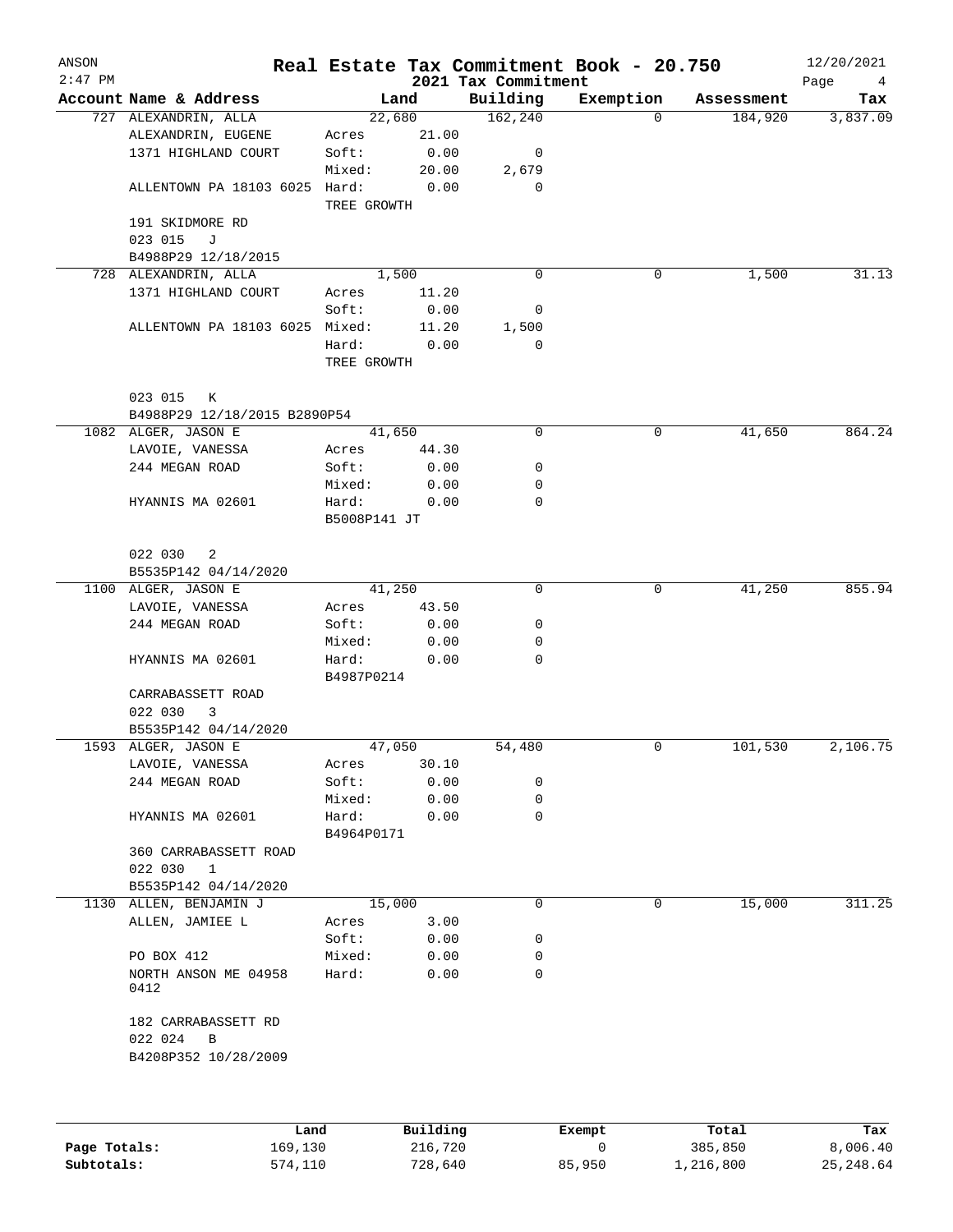| ANSON<br>$2:47$ PM |                                           |                      |                | Real Estate Tax Commitment Book - 20.750<br>2021 Tax Commitment |                     |   |            | 12/20/2021       |
|--------------------|-------------------------------------------|----------------------|----------------|-----------------------------------------------------------------|---------------------|---|------------|------------------|
|                    | Account Name & Address                    |                      | Land           | Building                                                        | Exemption           |   | Assessment | Page<br>5<br>Tax |
|                    | 428 ALLEN, BENJAMIN J                     |                      | 173,700        | 169,970                                                         | 23,750              |   | 319,920    | 6,638.34         |
|                    | ALLEN, JAMIEE L                           | Acres                | 329.00         |                                                                 | 01 Homestead Exempt |   |            |                  |
|                    |                                           | Soft:                | 0.00           | 0                                                               |                     |   |            |                  |
|                    | PO BOX 412                                | Mixed:               | 0.00           | 0                                                               |                     |   |            |                  |
|                    | NORTH ANSON ME 04958<br>0412              | Hard:                | 0.00           | $\mathbf 0$                                                     |                     |   |            |                  |
|                    | 182 CARRABASSETT RD<br>022 036            |                      |                |                                                                 |                     |   |            |                  |
|                    | B4208P352 10/28/2009                      |                      |                |                                                                 |                     |   |            |                  |
|                    | 1988 ALLEN, JAMES R                       |                      | 7,750          | 22,600                                                          | 23,750              |   | 6,600      | 136.95           |
|                    | ALLEN, KIMBERLY J                         | Acres                | 0.15           |                                                                 | 01 Homestead Exempt |   |            |                  |
|                    |                                           | Soft:                | 0.00           | 0                                                               |                     |   |            |                  |
|                    | PO BOX 36                                 | Mixed:               | 0.00           | 0                                                               |                     |   |            |                  |
|                    | MADISON ME 04950                          | Hard:                | 0.00           | 0                                                               |                     |   |            |                  |
|                    | 9 INGALLS ST<br>002 046 B                 |                      |                |                                                                 |                     |   |            |                  |
|                    | B4603P297 11/28/2012                      |                      |                |                                                                 |                     |   |            |                  |
| 1026               | ALLEN, KATRINA H                          |                      | 27,560         | 57,740                                                          | 23,750              |   | 61,550     | 1,277.16         |
|                    |                                           | Acres                | 6.04           |                                                                 | 01 Homestead Exempt |   |            |                  |
|                    | NORTH ANSON ME 04958<br>7622              | Soft:                | 0.00           | 0                                                               |                     |   |            |                  |
|                    | 314 SOLON RD                              | Mixed:               | 0.00           | 0                                                               |                     |   |            |                  |
|                    |                                           | Hard:                | 0.00           | 0                                                               |                     |   |            |                  |
|                    | 314 SOLON RD                              |                      |                |                                                                 |                     |   |            |                  |
|                    | 024 024<br>2                              |                      |                |                                                                 |                     |   |            |                  |
|                    | B2776P191                                 |                      |                |                                                                 |                     |   |            |                  |
|                    | 1480 ALOES, CHARLES P                     |                      | 10,770         | 27,330                                                          |                     | 0 | 38,100     | 790.58           |
|                    | ALOES, ELAINE O                           | Acres                | 0.29           |                                                                 |                     |   |            |                  |
|                    |                                           | Soft:                | 0.00           | 0                                                               |                     |   |            |                  |
|                    | PO BOX 174                                | Mixed:               | 0.00           | 0                                                               |                     |   |            |                  |
|                    | SOLON ME 04979 0174                       | Hard:                | 0.00           | 0                                                               |                     |   |            |                  |
|                    | 565 RIVER RD                              |                      |                |                                                                 |                     |   |            |                  |
|                    | 016 023                                   |                      |                |                                                                 |                     |   |            |                  |
|                    | B2598P124                                 |                      |                |                                                                 |                     |   |            |                  |
| 1530               | AMES PROPERTY<br>MANAGEMENT, LLC          | Acres                | 20,210<br>1.14 | 38,040                                                          |                     | 0 | 58,250     | 1,208.69         |
|                    | CANAAN ME 04924                           | Soft:                | 0.00           | 0                                                               |                     |   |            |                  |
|                    | 131 HINKLEY ROAD                          | Mixed:               | 0.00           | 0                                                               |                     |   |            |                  |
|                    |                                           | Hard:                | 0.00           | 0                                                               |                     |   |            |                  |
|                    |                                           | B5115P015            |                |                                                                 |                     |   |            |                  |
|                    | 29 NEW PORTLAND RD<br>009 005             |                      |                |                                                                 |                     |   |            |                  |
|                    | B5115P015 12/29/2016 B4398P346 08/12/2009 |                      |                |                                                                 |                     |   |            |                  |
|                    | 1781 AMES, SCOTT R                        |                      | 11,820         | 0                                                               |                     | 0 | 11,820     | 245.27           |
|                    |                                           | Acres                | 89.00          |                                                                 |                     |   |            |                  |
|                    | AUBURN ME 04210 0000                      | Soft:                | 0.00           | 0                                                               |                     |   |            |                  |
|                    | 42 POLIQUIN AVE                           | Mixed:               | 57.00          | 7,635                                                           |                     |   |            |                  |
|                    |                                           | Hard:<br>TREE GROWTH | 26.00          | 3,582                                                           |                     |   |            |                  |
|                    | 015 006<br>B3410P266 11/22/2004           |                      |                |                                                                 |                     |   |            |                  |
|                    |                                           | Land                 | Building       |                                                                 | Exempt              |   | Total      | Tax              |
| Page Totals:       | 251,810                                   |                      | 315,680        |                                                                 | 71,250              |   | 496,240    | 10,296.99        |
| Subtotals:         | 825,920                                   |                      | 1,044,320      |                                                                 | 157,200             |   | 1,713,040  | 35,545.63        |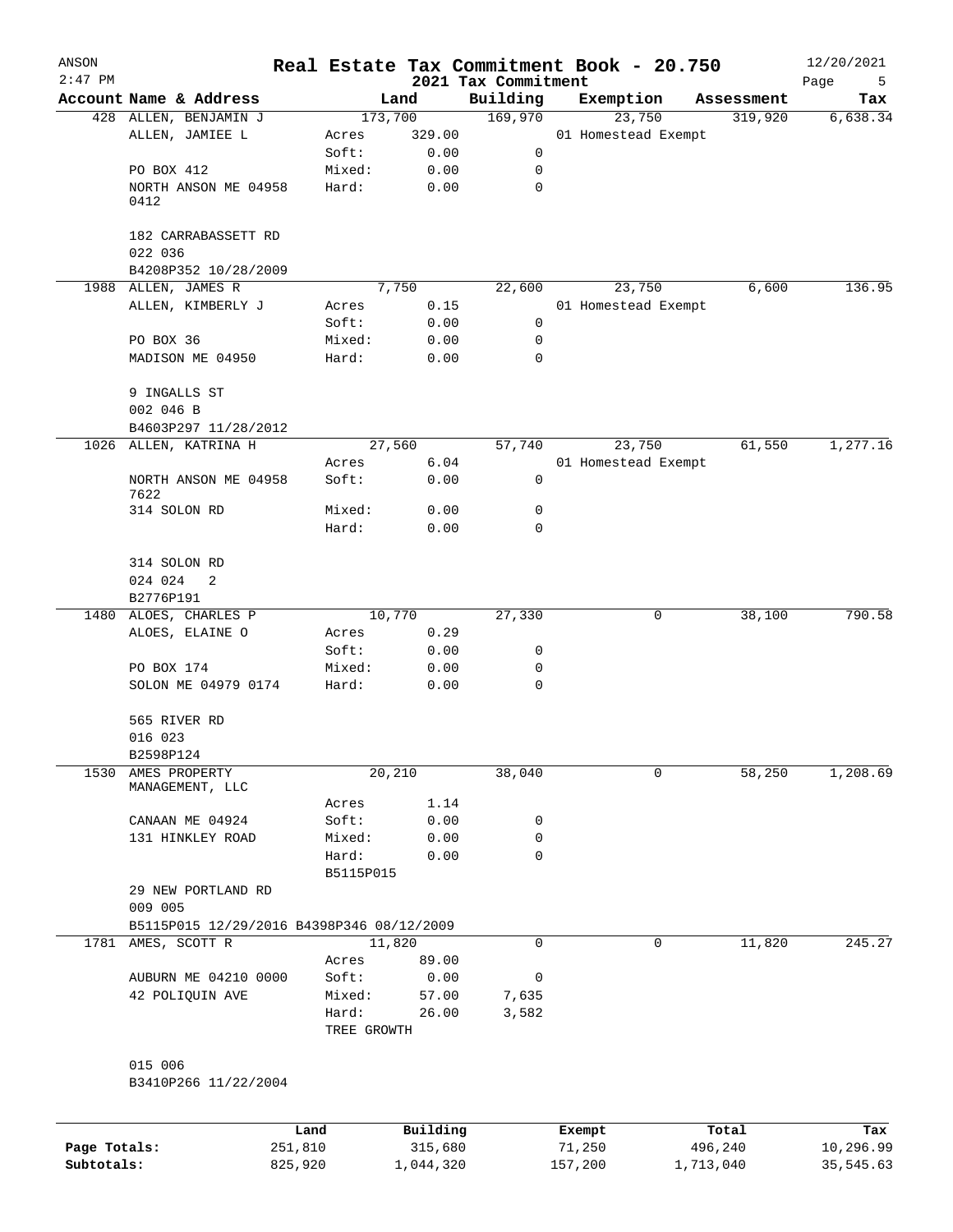| ANSON<br>$2:47$ PM |                                           |                    |       | 2021 Tax Commitment | Real Estate Tax Commitment Book - 20.750 |            | 12/20/2021<br>Page<br>- 6 |
|--------------------|-------------------------------------------|--------------------|-------|---------------------|------------------------------------------|------------|---------------------------|
|                    | Account Name & Address                    | Land               |       | Building            | Exemption                                | Assessment | Tax                       |
|                    | 1848 AMES, SCOTT R                        | 12,100             |       | 0                   | $\Omega$                                 | 12,100     | 251.08                    |
|                    | 42 POLIQUIN AVENUE                        | Acres              | 17.00 |                     |                                          |            |                           |
|                    |                                           | Soft:              | 0.00  | 0                   |                                          |            |                           |
|                    | AUBRUN ME 04210 0000                      | Mixed:             | 0.00  | 0                   |                                          |            |                           |
|                    |                                           | Hard:              | 0.00  | 0                   |                                          |            |                           |
|                    |                                           | B5215P0314         |       |                     |                                          |            |                           |
|                    | 014 001 B                                 |                    |       |                     |                                          |            |                           |
|                    | B5215P314 10/30/2017 B2103P249            |                    |       |                     |                                          |            |                           |
| 1117               | AMES, SCOTT R                             | 8,540              |       | $\mathbf 0$         | $\mathbf 0$                              | 8,540      | 177.21                    |
|                    |                                           | Acres              | 64.40 |                     |                                          |            |                           |
|                    | AUBURN ME 04210 0000                      | Soft:              | 0.00  | 0                   |                                          |            |                           |
|                    | 42 POLIQUIN AVE                           | Mixed:             | 54.00 | 7,233               |                                          |            |                           |
|                    |                                           | Hard:              | 7.00  | 964                 |                                          |            |                           |
|                    |                                           | TREE GROWTH        |       |                     |                                          |            |                           |
|                    |                                           |                    |       |                     |                                          |            |                           |
|                    | 015 010 6                                 |                    |       |                     |                                          |            |                           |
|                    | B3786P199 12/13/2006                      |                    |       |                     |                                          |            |                           |
|                    | 69 AMES, SCOTT R                          | 31,220<br>Acres    | 79.00 | 27,610              | 0                                        | 58,830     | 1,220.72                  |
|                    | AUBURN ME 04210 0000                      | Soft:              | 0.00  | 0                   |                                          |            |                           |
|                    | 42 POLIQUIN AVE                           | Mixed:             | 36.00 | 4,822               |                                          |            |                           |
|                    |                                           | Hard:              | 37.00 | 5,097               |                                          |            |                           |
|                    |                                           | TREE GROWTH        |       |                     |                                          |            |                           |
|                    | 300 HILTON HILL RD                        |                    |       |                     |                                          |            |                           |
|                    | 015 005                                   |                    |       |                     |                                          |            |                           |
|                    | B3277P169                                 |                    |       |                     |                                          |            |                           |
| 111                | AMES, SCOTT R                             | 6,510              |       | $\mathbf 0$         | 0                                        | 6,510      | 135.08                    |
|                    |                                           | Acres              | 21.00 |                     |                                          |            |                           |
|                    | AUBURN ME 04210 0000                      | Soft:              | 0.00  | 0                   |                                          |            |                           |
|                    | 42 POLIQUIN AVE                           | Mixed:             | 15.00 | 2,009               |                                          |            |                           |
|                    |                                           | Hard:              | 0.00  | $\mathbf 0$         |                                          |            |                           |
|                    | 015 007                                   |                    |       |                     |                                          |            |                           |
|                    | B4532P186 06/01/2012                      |                    |       |                     |                                          |            |                           |
|                    | 17 ANDERSON, CARL A                       | 32,400             |       | 135,170             | 0                                        | 167,570    | 3,477.08                  |
|                    | ANDERSON, CAROL J                         | Acres              | 10.90 |                     |                                          |            |                           |
|                    | PO BOX 301                                | Soft:              | 0.00  | 0                   |                                          |            |                           |
|                    |                                           | Mixed:             | 0.00  | 0                   |                                          |            |                           |
|                    | ANSON ME 04911                            | Hard:              | 0.00  | 0                   |                                          |            |                           |
|                    | 139 CAMPGROUND RD                         |                    |       |                     |                                          |            |                           |
|                    | 015 037                                   |                    |       |                     |                                          |            |                           |
|                    | B1056P271                                 |                    |       |                     |                                          |            |                           |
|                    | 18 ANDERSON, GARY H                       | 21,500             |       | 52,470              | 23,750                                   | 50,220     | 1,042.07                  |
|                    | ANDERSON, VICKI L                         | Acres              | 2.00  |                     | 01 Homestead Exempt                      |            |                           |
|                    | 20 CAMPGROUND ROAD                        | Soft:              | 0.00  | 0                   |                                          |            |                           |
|                    |                                           | Mixed:             | 0.00  | 0                   |                                          |            |                           |
|                    | NORTH ANSON ME 04958                      | Hard:<br>B5210P068 | 0.00  | 0                   |                                          |            |                           |
|                    | 20 CAMPGROUND RD                          |                    |       |                     |                                          |            |                           |
|                    | 015 035                                   |                    |       |                     |                                          |            |                           |
|                    | B5210P068 09/29/2017 B1575P316 12/13/1989 |                    |       |                     |                                          |            |                           |
|                    |                                           |                    |       |                     |                                          |            |                           |
|                    |                                           |                    |       |                     |                                          |            |                           |
|                    |                                           |                    |       |                     |                                          |            |                           |

|              | Land    | Building  | Exempt  | Total     | Tax       |
|--------------|---------|-----------|---------|-----------|-----------|
| Page Totals: | 112,270 | 215,250   | 23,750  | 303,770   | 6,303.24  |
| Subtotals:   | 938,190 | 1,259,570 | 180,950 | 2,016,810 | 41,848.87 |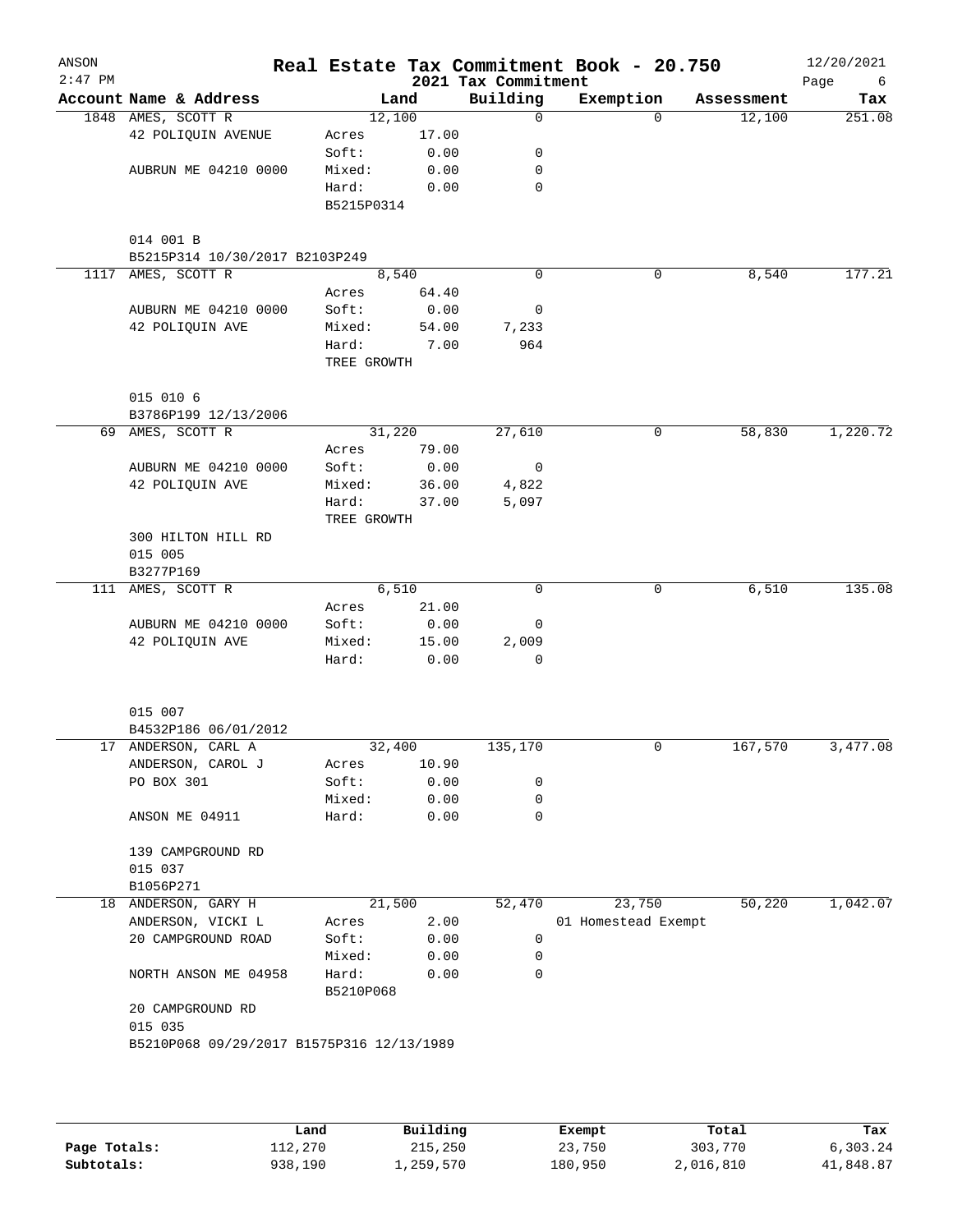| ANSON        |                                                           |            |           | Real Estate Tax Commitment Book - 20.750 |                          |          |            | 12/20/2021       |
|--------------|-----------------------------------------------------------|------------|-----------|------------------------------------------|--------------------------|----------|------------|------------------|
| $2:47$ PM    | Account Name & Address                                    |            | Land      | 2021 Tax Commitment<br>Building          | Exemption                |          | Assessment | Page<br>7<br>Tax |
|              | 734 ANDERSON, GARY H                                      |            | 15,490    | 65,980                                   |                          | $\Omega$ | 81,470     | 1,690.50         |
|              | ANDERSON, VICKI L                                         | Acres      | 0.33      |                                          |                          |          |            |                  |
|              | 20 CAMPGROUND ROAD                                        | Soft:      | 0.00      | 0                                        |                          |          |            |                  |
|              |                                                           |            |           |                                          |                          |          |            |                  |
|              |                                                           | Mixed:     | 0.00      | 0                                        |                          |          |            |                  |
|              | NORTH ANSON ME 04958                                      | Hard:      | 0.00      | $\mathbf 0$                              |                          |          |            |                  |
|              | 31 PREBLE AVE                                             |            |           |                                          |                          |          |            |                  |
|              | 004 019                                                   |            |           |                                          |                          |          |            |                  |
|              | B5471P230 10/04/2019                                      |            |           |                                          |                          |          |            |                  |
|              | 895 ANDERSON, PATRICK W                                   |            | 31,090    | 0                                        |                          | 0        | 31,090     | 645.12           |
|              | 2205 DURHAM ROAD                                          | Acres      | 13.59     |                                          |                          |          |            |                  |
|              |                                                           | Soft:      | 0.00      | 0                                        |                          |          |            |                  |
|              | GUILFORD CT 06437                                         | Mixed:     | 0.00      | 0                                        |                          |          |            |                  |
|              |                                                           | Hard:      | 0.00      | $\mathbf 0$                              |                          |          |            |                  |
|              |                                                           | B5101P0309 |           |                                          |                          |          |            |                  |
|              | 359 VALLEY RD                                             |            |           |                                          |                          |          |            |                  |
|              | 019 008                                                   |            |           |                                          |                          |          |            |                  |
|              | B5101P309 11/21/2016 B4964P247 10/14/2015                 |            |           |                                          |                          |          |            |                  |
|              | 20 ANGSTROM, JOHN                                         |            | 21,150    | 0                                        |                          | 0        | 21,150     | 438.86           |
|              |                                                           | Acres      | 5.10      |                                          |                          |          |            |                  |
|              | HAVERHILL MA 01835 0000 Soft:                             |            | 0.00      | 0                                        |                          |          |            |                  |
|              | 28 RAINBOW DR                                             |            |           |                                          |                          |          |            |                  |
|              |                                                           | Mixed:     | 0.00      | 0<br>0                                   |                          |          |            |                  |
|              |                                                           | Hard:      | 0.00      |                                          |                          |          |            |                  |
|              | 022 022<br>1                                              |            |           |                                          |                          |          |            |                  |
|              | B1306P1915                                                |            |           |                                          |                          |          |            |                  |
|              | 22 ANSON LTD PARTNERSHIP                                  |            | 70,380    | 839,600                                  |                          | 0        | 909,980    | 18,882.09        |
|              | C/O FORESIDE PROPERTY<br>MANAGEMENT                       | Acres      | 3.25      |                                          |                          |          |            |                  |
|              | PO BOX 957                                                | Soft:      | 0.00      | 0                                        |                          |          |            |                  |
|              | PORTLAND ME 04104                                         | Mixed:     | 0.00      | 0                                        |                          |          |            |                  |
|              |                                                           | Hard:      | 0.00      | $\mathbf 0$                              |                          |          |            |                  |
|              | 28 PARKWOODS DR<br>010 007<br>$\mathbf{1}$<br>B1838P58    |            |           |                                          |                          |          |            |                  |
| 158          | ANSON MADISON SANITARY<br>DIST                            |            | 38,660    | 0                                        |                          | 38,660   | 0          | 0.00             |
|              | 52 MAIN STREET STE 1                                      | Acres      | 17.16     |                                          | 12 Public Municipal Corp |          |            |                  |
|              |                                                           | Soft:      | 0.00      | $\mathbf 0$                              |                          |          |            |                  |
|              | MADISON ME 04950 1221                                     | Mixed:     | 0.00      | 0                                        |                          |          |            |                  |
|              |                                                           | Hard:      | 0.00      | $\mathbf 0$                              |                          |          |            |                  |
|              | 010 002<br>Α<br>B5160P306 05/26/2017 B803P1047 03/05/1971 |            |           |                                          |                          |          |            |                  |
| 1861         | ANSON MADISON SANITARY                                    |            | 8,490     | 0                                        |                          | 8,490    | 0          | 0.00             |
|              | DIST                                                      |            |           |                                          |                          |          |            |                  |
|              | 52 MAIN STREET STE 1                                      | Acres      | 0.18      |                                          | 12 Public Municipal Corp |          |            |                  |
|              |                                                           | Soft:      | 0.00      | 0                                        |                          |          |            |                  |
|              | MADISON ME 04950 1221                                     | Mixed:     | 0.00      | 0                                        |                          |          |            |                  |
|              |                                                           | Hard:      | 0.00      | 0                                        |                          |          |            |                  |
|              | 8 SPEAR HILL RD<br>001 099<br>B<br>B3838P166 04/06/2007   |            |           |                                          |                          |          |            |                  |
|              | Land                                                      |            | Building  |                                          | Exempt                   |          | Total      | Tax              |
| Page Totals: | 185,260                                                   |            | 905,580   |                                          | 47,150                   |          | 1,043,690  | 21,656.57        |
| Subtotals:   | 1,123,450                                                 |            | 2,165,150 |                                          | 228,100                  |          | 3,060,500  | 63,505.44        |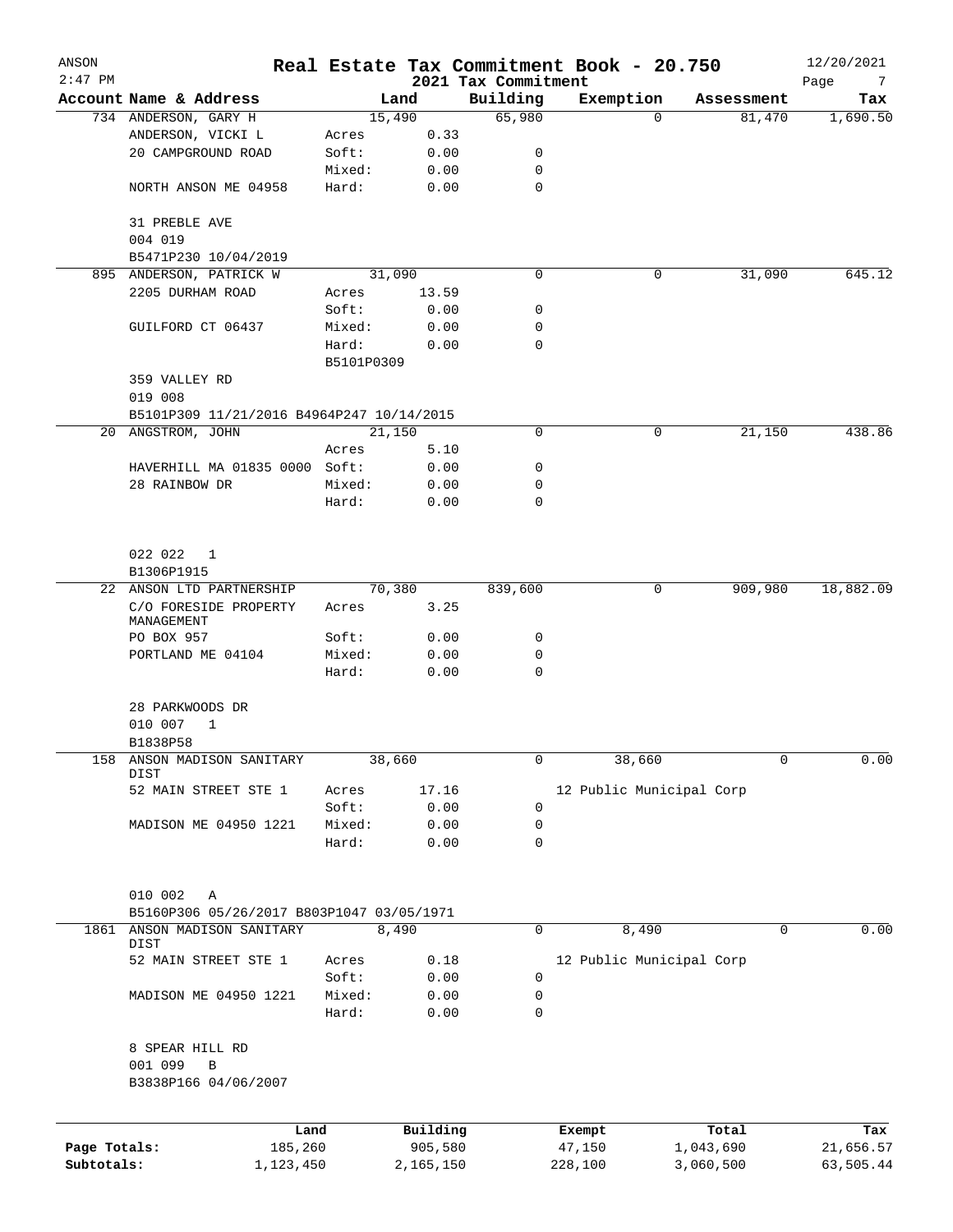| ANSON     |                                         |        |       |                     | Real Estate Tax Commitment Book - 20.750 |            | 12/20/2021 |
|-----------|-----------------------------------------|--------|-------|---------------------|------------------------------------------|------------|------------|
| $2:47$ PM |                                         |        |       | 2021 Tax Commitment |                                          |            | Page<br>8  |
|           | Account Name & Address                  |        | Land  | Building            | Exemption                                | Assessment | Tax        |
|           | 1602 ANSON MADISON SANITARY<br>DIST     | 12,000 |       | $\Omega$            | $\Omega$                                 | 12,000     | 249.00     |
|           | 52 MAIN STREET STE 1                    | Acres  | 0.64  |                     |                                          |            |            |
|           |                                         | Soft:  | 0.00  | 0                   |                                          |            |            |
|           | MADISON ME 04950 1221                   | Mixed: | 0.00  | $\mathbf 0$         |                                          |            |            |
|           |                                         | Hard:  | 0.00  | $\Omega$            |                                          |            |            |
|           | 001 004                                 |        |       |                     |                                          |            |            |
|           | B5371P159 01/11/2019                    |        |       |                     |                                          |            |            |
|           | 1603 ANSON MADISON SANITARY<br>DIST     | 8,000  |       | 0                   | 0                                        | 8,000      | 166.00     |
|           | 52 MAIN STREET STE 1                    | Acres  | 0.16  |                     |                                          |            |            |
|           |                                         | Soft:  | 0.00  | 0                   |                                          |            |            |
|           | MADISON ME 04950 1221                   | Mixed: | 0.00  | 0                   |                                          |            |            |
|           |                                         | Hard:  | 0.00  | $\mathbf 0$         |                                          |            |            |
|           | 001 016                                 |        |       |                     |                                          |            |            |
|           | B5371P159 01/11/2019                    |        |       |                     |                                          |            |            |
|           | 1605 ANSON MADISON SANITARY<br>DIST     | 23,000 |       | 0                   | 0                                        | 23,000     | 477.25     |
|           | 52 MAIN STREET STE 1                    | Acres  | 3.00  |                     |                                          |            |            |
|           |                                         | Soft:  | 0.00  | 0                   |                                          |            |            |
|           | MADISON ME 04950 1221                   | Mixed: | 0.00  | 0                   |                                          |            |            |
|           |                                         | Hard:  | 0.00  | 0                   |                                          |            |            |
|           | 001 025                                 |        |       |                     |                                          |            |            |
|           | B5371P159 01/11/2019                    |        |       |                     |                                          |            |            |
|           | 1606 ANSON MADISON SANITARY<br>DIST     | 54,920 |       | $\mathbf 0$         | 0                                        | 54,920     | 1,139.59   |
|           | 52 MAIN STREET STE 1                    | Acres  | 61.84 |                     |                                          |            |            |
|           |                                         | Soft:  | 0.00  | 0                   |                                          |            |            |
|           | MADISON ME 04950 1221                   | Mixed: | 0.00  | 0                   |                                          |            |            |
|           |                                         | Hard:  | 0.00  | 0                   |                                          |            |            |
|           | 37 KENNEBEC ST<br>010 002               |        |       |                     |                                          |            |            |
|           | B5371P159 01/11/2019 B943P17 05/15/1980 |        |       |                     |                                          |            |            |
|           | 1744 ANSON MADISON SANITARY<br>DIST     | 4,000  |       | 0                   | 4,000                                    | 0          | 0.00       |
|           | 52 MAIN STREET STE 1                    | Acres  | 0.04  |                     | 12 Public Municipal Corp                 |            |            |
|           |                                         | Soft:  | 0.00  | 0                   |                                          |            |            |
|           | MADISON ME 04950 1221                   | Mixed: | 0.00  | 0                   |                                          |            |            |
|           |                                         | Hard:  | 0.00  | 0                   |                                          |            |            |
|           | 001 107                                 |        |       |                     |                                          |            |            |
|           |                                         |        |       |                     |                                          |            |            |

B867P1158

|              | Land      | Building  | Exempt  | Total     | Tax       |
|--------------|-----------|-----------|---------|-----------|-----------|
| Page Totals: | 101,920   |           | 4,000   | 97,920    | 2,031.84  |
| Subtotals:   | 1,225,370 | 2,165,150 | 232,100 | 3,158,420 | 65,537.28 |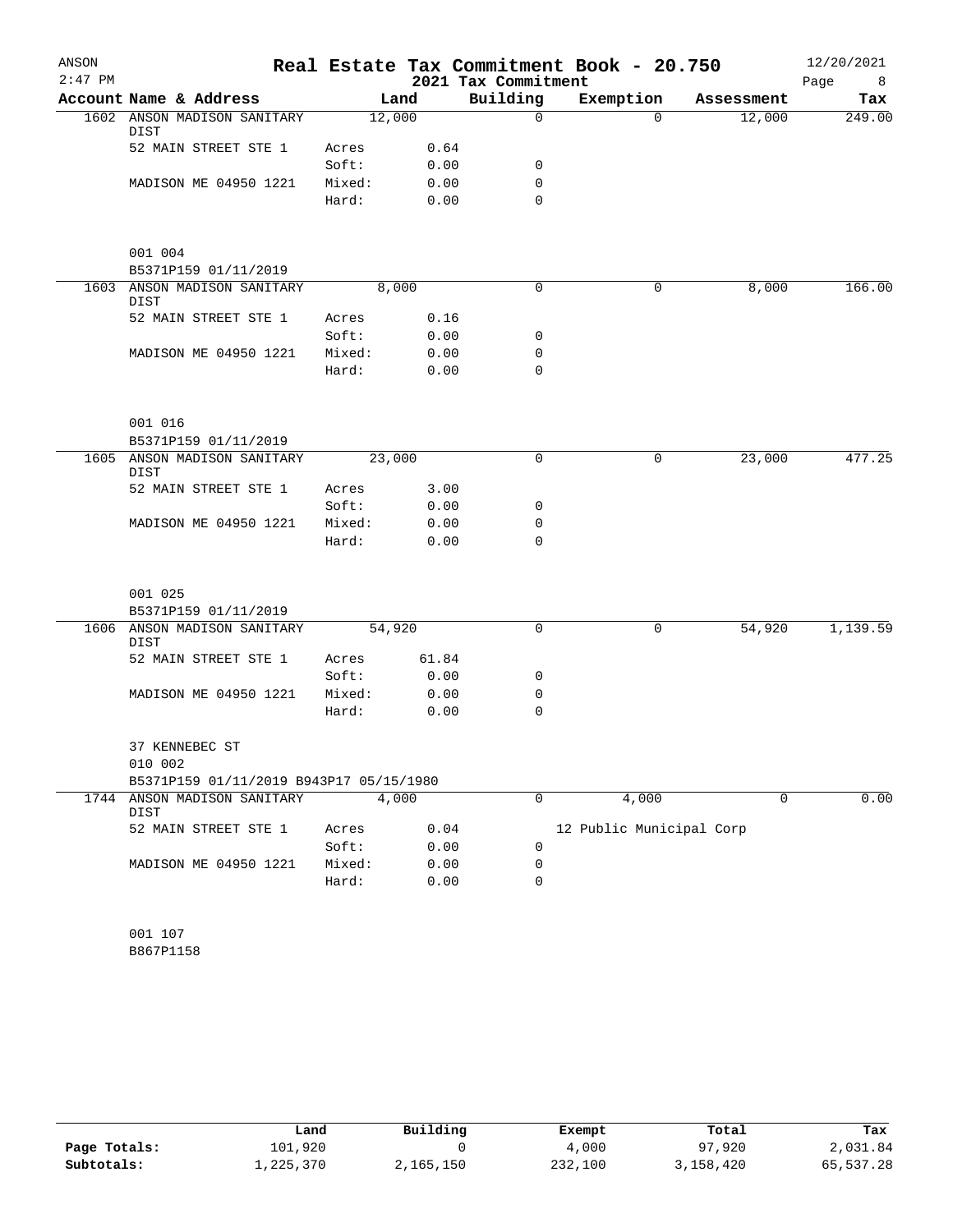| ANSON     |                                             |        |       |                     | Real Estate Tax Commitment Book - 20.750 |            | 12/20/2021       |
|-----------|---------------------------------------------|--------|-------|---------------------|------------------------------------------|------------|------------------|
| $2:47$ PM |                                             |        |       | 2021 Tax Commitment |                                          |            | Page<br>9        |
|           | Account Name & Address                      |        | Land  | Building            | Exemption                                | Assessment | Tax              |
|           | 944 ANSON MADISON STARKS<br>EMER. SVCS. INC | 14,560 |       | 112,000             | 126,560                                  |            | $\Omega$<br>0.00 |
|           |                                             | Acres  | 0.53  |                     | 12 Public Municipal Corp                 |            |                  |
|           | MADISON ME 04950 0277                       | Soft:  | 0.00  | 0                   |                                          |            |                  |
|           | PO BOX 277                                  | Mixed: | 0.00  | $\mathbf 0$         |                                          |            |                  |
|           |                                             | Hard:  | 0.00  | $\mathbf 0$         |                                          |            |                  |
|           | 11 ARNOLDS LN                               |        |       |                     |                                          |            |                  |
|           | 001 020                                     |        |       |                     |                                          |            |                  |
|           | B4069P238 04/17/2008                        |        |       |                     |                                          |            |                  |
|           | 904 ANSON TOWN OF                           |        | 8,250 | 700                 | 8,950                                    |            | 0.00<br>0        |
|           |                                             | Acres  | 0.17  |                     | 12 Public Municipal Corp                 |            |                  |
|           | ANSON ME 04911 0297                         | Soft:  | 0.00  | $\mathbf 0$         |                                          |            |                  |
|           | PO BOX 297                                  | Mixed: | 0.00  | 0                   |                                          |            |                  |
|           |                                             | Hard:  | 0.00  | $\mathbf 0$         |                                          |            |                  |
|           | 006 039                                     |        |       |                     |                                          |            |                  |
|           | B3783P11 11/22/2006                         |        |       |                     |                                          |            |                  |
| 750       | ANSON TOWN OF                               | 12,270 |       | 0                   | 12,270                                   |            | 0.00<br>0        |
|           |                                             | Acres  | 1.18  |                     | 12 Public Municipal Corp                 |            |                  |
|           | ANSON ME 04911 0297                         | Soft:  | 0.00  | 0                   |                                          |            |                  |
|           | PO BOX 297                                  | Mixed: | 0.00  | 0                   |                                          |            |                  |
|           |                                             | Hard:  | 0.00  | 0                   |                                          |            |                  |
|           | 006 040                                     |        |       |                     |                                          |            |                  |
|           | B2609P235                                   |        |       |                     |                                          |            |                  |
|           | 774 ANSON TOWN OF                           |        | 5,630 | $\Omega$            | 5,630                                    |            | 0.00<br>$\Omega$ |
|           |                                             | Acres  | 0.22  |                     | 12 Public Municipal Corp                 |            |                  |
|           | ANSON ME 04911 0297                         | Soft:  | 0.00  | $\mathbf 0$         |                                          |            |                  |
|           | PO BOX 297                                  | Mixed: | 0.00  | 0                   |                                          |            |                  |
|           |                                             |        |       | $\mathbf 0$         |                                          |            |                  |
|           |                                             | Hard:  | 0.00  |                     |                                          |            |                  |
|           | 023 018<br>C                                |        |       |                     |                                          |            |                  |
|           | 120 ANSON TOWN OF                           | 23,620 |       | 0                   | 23,620                                   |            | 0.00<br>0        |
|           |                                             | Acres  | 0.62  |                     | 12 Public Municipal Corp                 |            |                  |
|           | ANSON ME 04911 0297                         | Soft:  | 0.00  | $\mathbf 0$         |                                          |            |                  |
|           | PO BOX 297                                  | Mixed: | 0.00  | 0                   |                                          |            |                  |
|           |                                             | Hard:  | 0.00  | 0                   |                                          |            |                  |
|           | 26 NORTH MAIN ST                            |        |       |                     |                                          |            |                  |
|           | 006 060<br>B4651P205 04/23/2013             |        |       |                     |                                          |            |                  |
| 1755      | ANSON TOWN OF                               |        | 9,820 | $\mathbf 0$         | 9,820                                    |            | 0.00<br>0        |
|           |                                             | Acres  | 0.67  |                     | 12 Public Municipal Corp                 |            |                  |
|           | ANSON ME 04911 0297                         | Soft:  | 0.00  | 0                   |                                          |            |                  |
|           | PO BOX 297                                  | Mixed: | 0.00  | 0                   |                                          |            |                  |
|           |                                             | Hard:  | 0.00  | 0                   |                                          |            |                  |
|           |                                             |        |       |                     |                                          |            |                  |

008 017

|              | Land      | Building  | Exempt  | Total     | Tax       |
|--------------|-----------|-----------|---------|-----------|-----------|
| Page Totals: | 74.150    | 112,700   | 186,850 |           | 0.00      |
| Subtotals:   | 1,299,520 | 2,277,850 | 418,950 | 3,158,420 | 65,537.28 |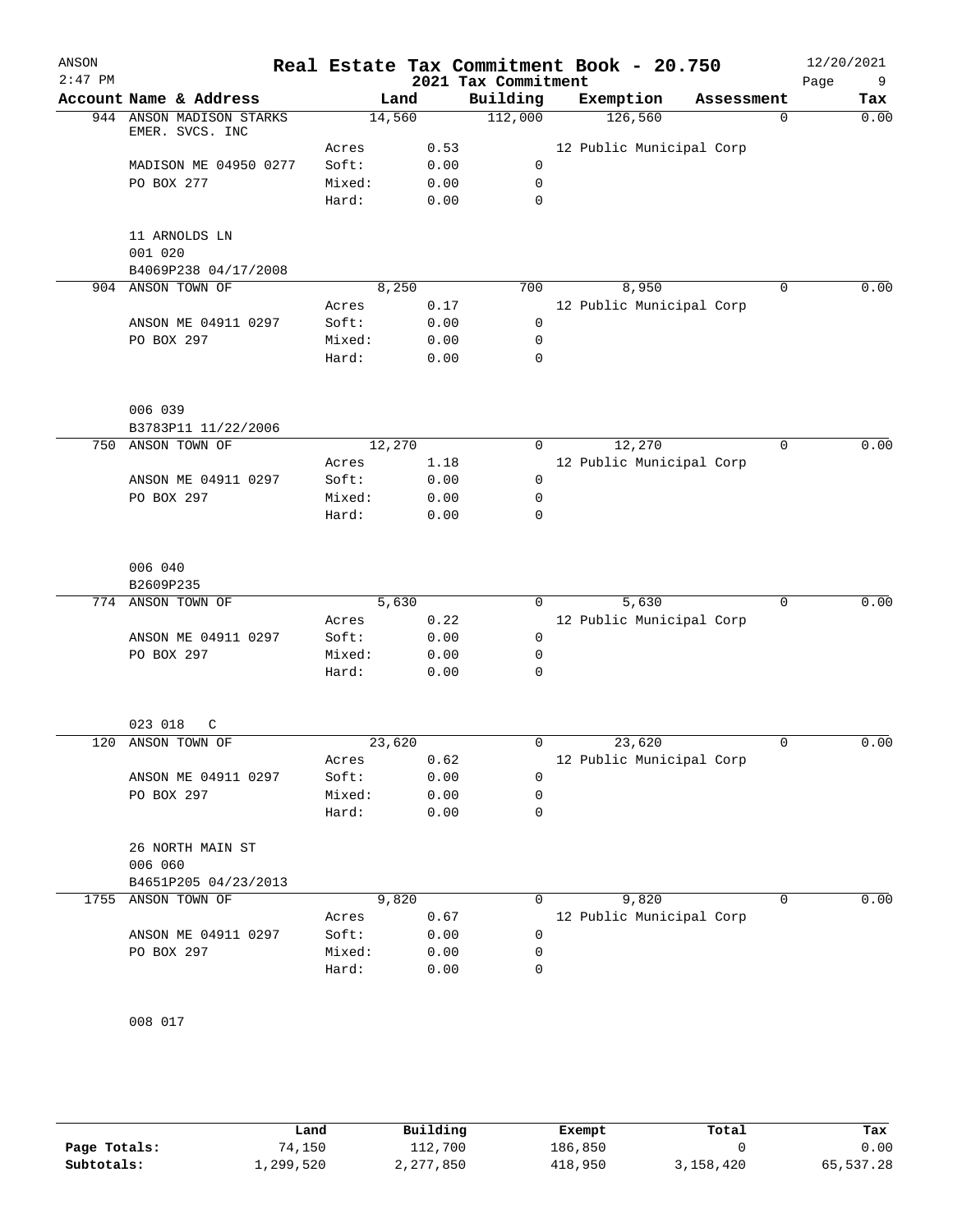| ANSON     |                              |        |               |      |                                 | Real Estate Tax Commitment Book - 20.750 |            |             | 12/20/2021 |             |
|-----------|------------------------------|--------|---------------|------|---------------------------------|------------------------------------------|------------|-------------|------------|-------------|
| $2:47$ PM | Account Name & Address       |        |               |      | 2021 Tax Commitment<br>Building |                                          |            |             | Page       | 10          |
| 1756      | ANSON TOWN OF                |        | Land<br>7,100 |      | $\mathbf 0$                     | Exemption<br>7,100                       | Assessment | $\mathbf 0$ |            | Tax<br>0.00 |
|           |                              | Acres  |               | 0.35 |                                 | 12 Public Municipal Corp                 |            |             |            |             |
|           | ANSON ME 04911 0297          | Soft:  |               | 0.00 | 0                               |                                          |            |             |            |             |
|           | PO BOX 297                   | Mixed: |               | 0.00 | 0                               |                                          |            |             |            |             |
|           |                              | Hard:  |               | 0.00 | 0                               |                                          |            |             |            |             |
|           |                              |        |               |      |                                 |                                          |            |             |            |             |
|           | 009 034                      |        |               |      |                                 |                                          |            |             |            |             |
| 1760      | ANSON TOWN OF                |        | 7,490         |      | 0                               | 7,490                                    |            | $\mathbf 0$ |            | 0.00        |
|           |                              | Acres  |               | 0.39 |                                 | 12 Public Municipal Corp                 |            |             |            |             |
|           | ANSON ME 04911 0297          | Soft:  |               | 0.00 | 0                               |                                          |            |             |            |             |
|           | PO BOX 297                   | Mixed: |               | 0.00 | 0                               |                                          |            |             |            |             |
|           |                              | Hard:  |               | 0.00 | $\mathbf 0$                     |                                          |            |             |            |             |
|           | 004 028<br>$\mathsf{C}$      |        |               |      |                                 |                                          |            |             |            |             |
| 1761      | ANSON TOWN OF                |        | 36,500        |      | 0                               | 36,500                                   |            | $\mathbf 0$ |            | 0.00        |
|           |                              | Acres  | 25.00         |      |                                 | 12 Public Municipal Corp                 |            |             |            |             |
|           | ANSON ME 04911 0297          | Soft:  |               | 0.00 | 0                               |                                          |            |             |            |             |
|           | PO BOX 297                   | Mixed: |               | 0.00 | 0                               |                                          |            |             |            |             |
|           |                              | Hard:  |               | 0.00 | 0                               |                                          |            |             |            |             |
|           | 017 040                      |        |               |      |                                 |                                          |            |             |            |             |
|           | B440P351                     |        |               |      |                                 |                                          |            |             |            |             |
| 1766      | ANSON TOWN OF                |        | 8,050         |      | 0                               | 8,050                                    |            | $\mathbf 0$ |            | 0.00        |
|           |                              | Acres  |               | 0.45 |                                 | 12 Public Municipal Corp                 |            |             |            |             |
|           | ANSON ME 04911 0297          | Soft:  |               | 0.00 | 0                               |                                          |            |             |            |             |
|           | PO BOX 297                   | Mixed: |               | 0.00 | 0                               |                                          |            |             |            |             |
|           |                              | Hard:  |               | 0.00 | $\mathbf 0$                     |                                          |            |             |            |             |
|           | 60 RIVER RD                  |        |               |      |                                 |                                          |            |             |            |             |
|           | 003 085                      |        |               |      |                                 |                                          |            |             |            |             |
|           | B1434P246                    |        |               |      |                                 |                                          |            |             |            |             |
| 1767      | ANSON TOWN OF                |        | 6,000         |      | 35,000                          | 41,000                                   |            | 0           |            | 0.00        |
|           |                              | Acres  |               | 0.09 |                                 | 12 Public Municipal Corp                 |            |             |            |             |
|           | ANSON ME 04911 0297          | Soft:  |               | 0.00 | 0                               |                                          |            |             |            |             |
|           | PO BOX 297                   | Mixed: |               | 0.00 | 0                               |                                          |            |             |            |             |
|           |                              | Hard:  |               | 0.00 | $\mathbf 0$                     |                                          |            |             |            |             |
|           | 913 RIVER RD<br>005 023<br>1 |        |               |      |                                 |                                          |            |             |            |             |
| 1768      | ANSON TOWN OF                |        | 4,900         |      | 35,000                          | 39,900                                   |            | 0           |            | 0.00        |
|           |                              | Acres  |               | 0.06 |                                 | 12 Public Municipal Corp                 |            |             |            |             |
|           | ANSON ME 04911 0297          | Soft:  |               | 0.00 | 0                               |                                          |            |             |            |             |
|           | PO BOX 297                   | Mixed: |               | 0.00 | 0                               |                                          |            |             |            |             |
|           |                              | Hard:  |               | 0.00 | 0                               |                                          |            |             |            |             |
|           |                              |        |               |      |                                 |                                          |            |             |            |             |
|           | 31 MADISON ST                |        |               |      |                                 |                                          |            |             |            |             |
|           | 006 002<br>$\mathbb{C}$      |        |               |      |                                 |                                          |            |             |            |             |
|           |                              |        |               |      |                                 |                                          |            |             |            |             |
|           |                              |        |               |      |                                 |                                          |            |             |            |             |

|              | Land      | Building  | Exempt  | Total     | Tax       |
|--------------|-----------|-----------|---------|-----------|-----------|
| Page Totals: | 70,040    | 70,000    | 140,040 |           | 0.00      |
| Subtotals:   | 1,369,560 | 2,347,850 | 558,990 | 3,158,420 | 65,537.28 |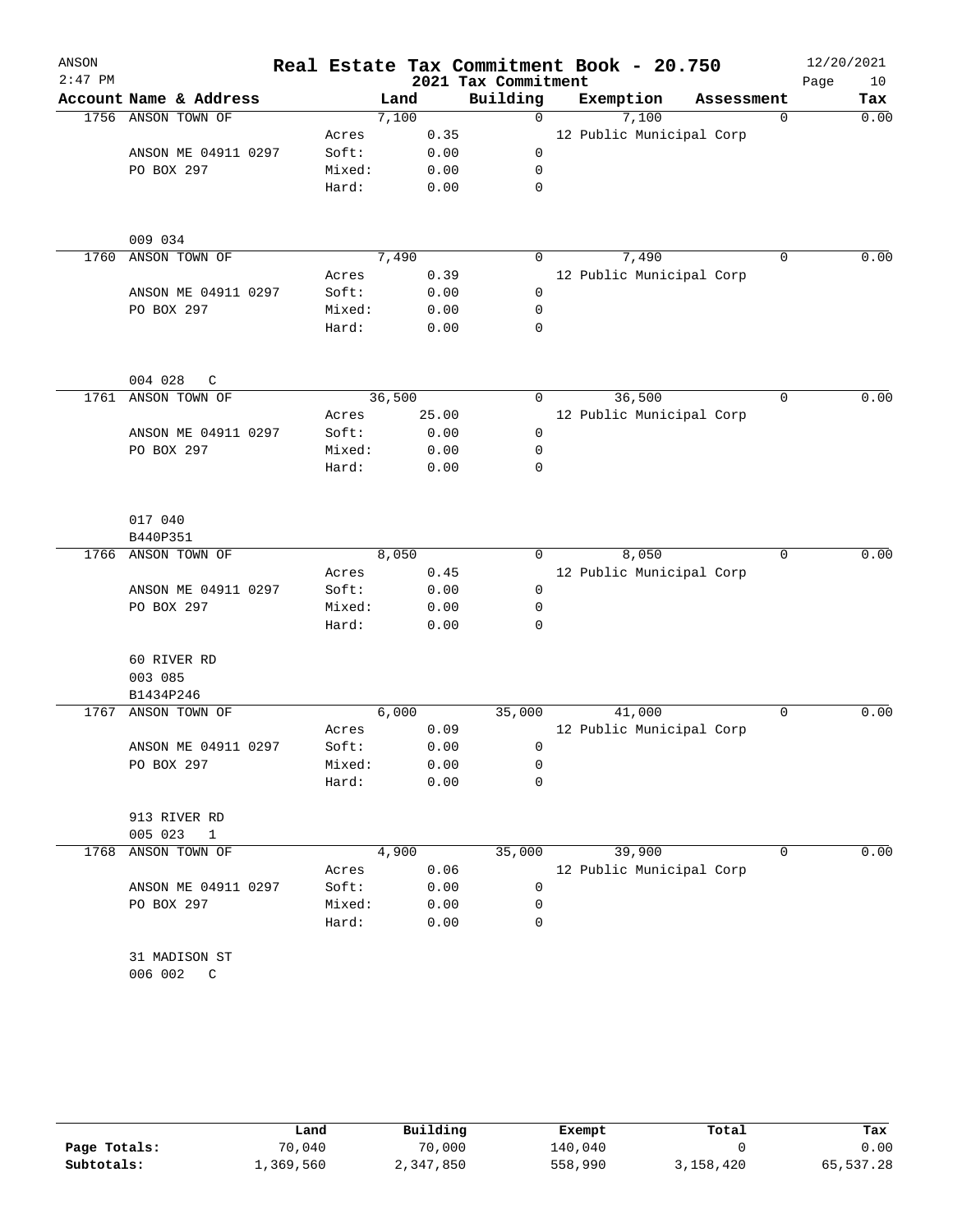| ANSON<br>$2:47$ PM |                             |                               |              | 2021 Tax Commitment | Real Estate Tax Commitment Book - 20.750 |            | Page        | 12/20/2021<br>11 |
|--------------------|-----------------------------|-------------------------------|--------------|---------------------|------------------------------------------|------------|-------------|------------------|
|                    | Account Name & Address      | Land                          |              | Building            | Exemption                                | Assessment |             | Tax              |
|                    | 1763 ANSON TOWN OF          | 20,630                        |              | 37,800              | 58,430                                   |            | $\mathbf 0$ | 0.00             |
|                    |                             | Acres                         | 1.42         |                     | 12 Public Municipal Corp                 |            |             |                  |
|                    | ANSON ME 04911 0297         | Soft:                         | 0.00         | 0                   |                                          |            |             |                  |
|                    | PO BOX 297                  | Mixed:                        | 0.00         | 0                   |                                          |            |             |                  |
|                    |                             | Hard:                         | 0.00         | 0                   |                                          |            |             |                  |
|                    | 40 SPEAR HILL RD<br>003 006 |                               |              |                     |                                          |            |             |                  |
| 1770               | ANSON TOWN OF               | 8,940                         |              | 23,240              | 32,180                                   |            | 0           | 0.00             |
|                    |                             | Acres                         | 0.20         |                     | 12 Public Municipal Corp                 |            |             |                  |
|                    | ANSON ME 04911 0297         | Soft:                         | 0.00         | $\mathbf 0$         |                                          |            |             |                  |
|                    | PO BOX 297                  | Mixed:                        | 0.00         | 0                   |                                          |            |             |                  |
|                    |                             | Hard:                         | 0.00         | $\mathbf 0$         |                                          |            |             |                  |
|                    | 22 NORTH MAIN ST<br>006 054 |                               |              |                     |                                          |            |             |                  |
| 1640               | ANSON TOWN OF               | 13,170                        |              | 0                   | 13,170                                   |            | $\Omega$    | 0.00             |
|                    |                             | Acres                         | 1.78         |                     | 12 Public Municipal Corp                 |            |             |                  |
|                    | ANSON ME 04911 0297         | Soft:                         | 0.00         | 0                   |                                          |            |             |                  |
|                    | PO BOX 297                  | Mixed:                        |              | 0                   |                                          |            |             |                  |
|                    |                             |                               | 0.00         | 0                   |                                          |            |             |                  |
|                    |                             | Hard:<br>O'HARA PROPERTY      | 0.00         |                     |                                          |            |             |                  |
|                    | 004 028                     |                               |              |                     |                                          |            |             |                  |
|                    | B2683P256                   |                               |              |                     |                                          |            |             |                  |
| 1597               | ANSON TOWN OF               | 20,710                        |              | 145,240             | 165,950                                  |            | 0           | 0.00             |
|                    |                             | Acres                         | 1.47         |                     | 12 Public Municipal Corp                 |            |             |                  |
|                    | ANSON ME 04911 0297         | Soft:                         | 0.00         | 0                   |                                          |            |             |                  |
|                    | PO BOX 297                  | Mixed:<br>Hard:               | 0.00<br>0.00 | 0<br>0              |                                          |            |             |                  |
|                    |                             |                               |              |                     |                                          |            |             |                  |
|                    | 5 KENNEBEC STREET           |                               |              |                     |                                          |            |             |                  |
|                    | 001 009                     |                               |              |                     |                                          |            |             |                  |
|                    | B4823P54 08/26/2014         |                               |              |                     |                                          |            |             |                  |
| 1551               | ANSON TOWN OF               | 6,630                         |              | 35,000              | 41,630                                   |            | 0           | 0.00             |
|                    |                             | Acres                         | 0.11         |                     | 12 Public Municipal Corp                 |            |             |                  |
|                    | ANSON ME 04911 0297         | Soft:                         | 0.00         | 0                   |                                          |            |             |                  |
|                    | PO BOX 297                  | Mixed:                        | 0.00         | 0                   |                                          |            |             |                  |
|                    |                             | Hard:<br>PUMPSTATION BUILDING | 0.00         | 0                   |                                          |            |             |                  |
|                    | 339 RIVER RD                |                               |              |                     |                                          |            |             |                  |
|                    | 016 031<br>Α                |                               |              |                     |                                          |            |             |                  |
| 1572               | ANSON TOWN OF               | 4,330                         |              | 1,540               | 5,870                                    |            | 0           | 0.00             |
|                    |                             | Acres                         | 0.13         |                     | 12 Public Municipal Corp                 |            |             |                  |
|                    | ANSON ME 04911 0297         | Soft:                         | 0.00         | 0                   |                                          |            |             |                  |
|                    | PO BOX 297                  | Mixed:                        | 0.00         | 0                   |                                          |            |             |                  |
|                    |                             | Hard:                         | 0.00         | 0                   |                                          |            |             |                  |
|                    |                             |                               |              |                     |                                          |            |             |                  |
|                    | 023 036<br>C                |                               |              |                     |                                          |            |             |                  |
|                    | B3682P34 04/28/2006         |                               |              |                     |                                          |            |             |                  |
|                    |                             |                               |              |                     |                                          |            |             |                  |

|              | Land      | Building  | Exempt  | Total     | Tax       |
|--------------|-----------|-----------|---------|-----------|-----------|
| Page Totals: | 74,410    | 242,820   | 317,230 |           | 0.00      |
| Subtotals:   | ⊥,443,970 | 2,590,670 | 876,220 | 3,158,420 | 65,537.28 |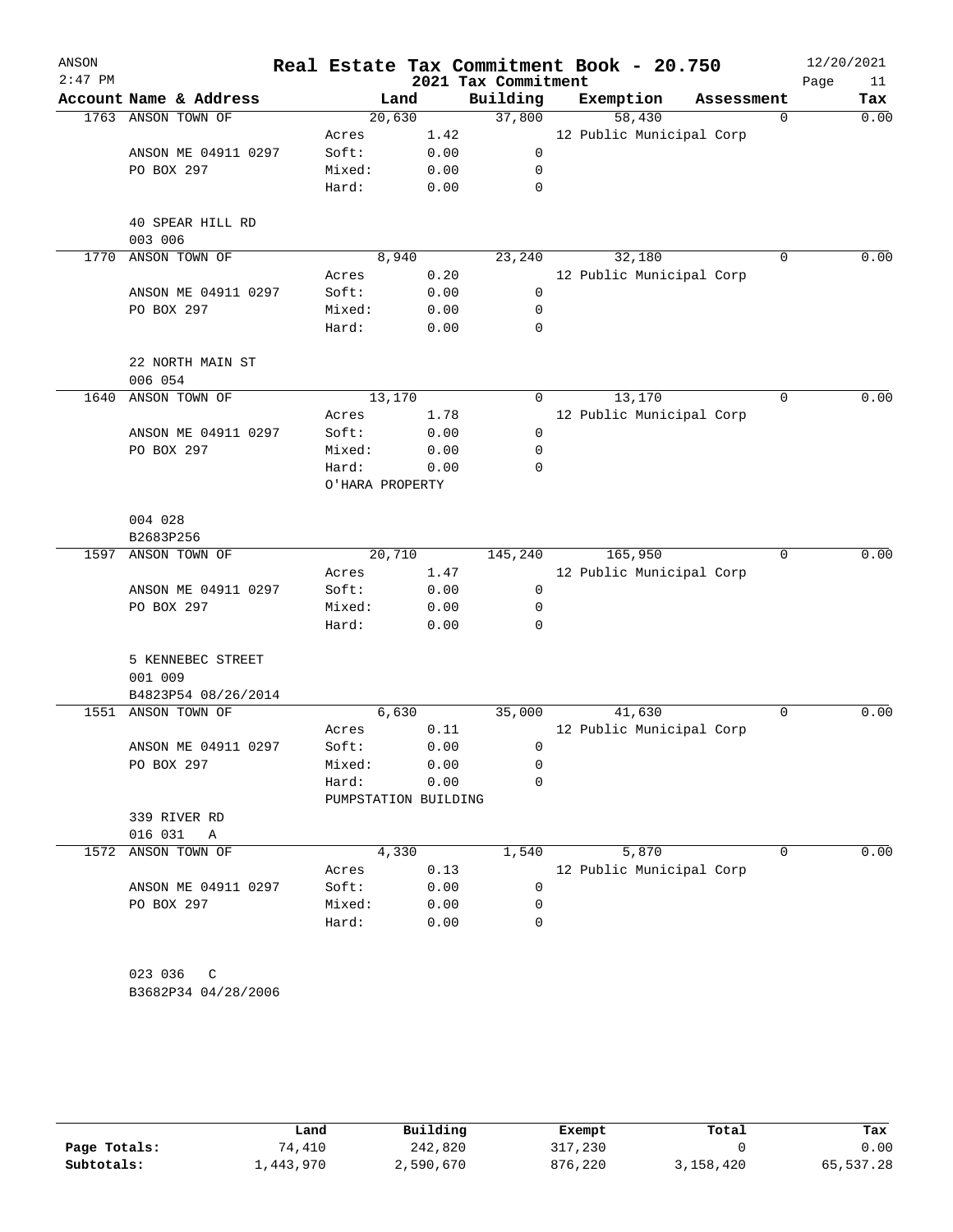| ANSON<br>$2:47$ PM |                                 |              |      | 2021 Tax Commitment | Real Estate Tax Commitment Book - 20.750 |            | Page     | 12/20/2021<br>12 |
|--------------------|---------------------------------|--------------|------|---------------------|------------------------------------------|------------|----------|------------------|
|                    | Account Name & Address          | Land         |      | Building            | Exemption                                | Assessment |          | Tax              |
|                    | 1435 ANSON TOWN OF              | 12,080       |      | $\mathbf 0$         | 12,080                                   |            | 0        | 0.00             |
|                    |                                 | Acres        | 1.81 |                     | 12 Public Municipal Corp                 |            |          |                  |
|                    | ANSON ME 04911 0297             | Soft:        | 0.00 | 0                   |                                          |            |          |                  |
|                    | PO BOX 297                      | Mixed:       | 0.00 | 0                   |                                          |            |          |                  |
|                    |                                 | Hard:        | 0.00 | $\mathbf 0$         |                                          |            |          |                  |
|                    | 005 017<br>B4814P281 07/24/2014 |              |      |                     |                                          |            |          |                  |
| 1799               | ANSON TOWN OF                   | 13,500       |      | 0                   | 13,500                                   |            | $\Omega$ | 0.00             |
|                    |                                 | Acres        | 2.00 |                     | 12 Public Municipal Corp                 |            |          |                  |
|                    | ANSON ME 04911 0297             | Soft:        | 0.00 | 0                   |                                          |            |          |                  |
|                    | PO BOX 297                      | Mixed:       | 0.00 | 0                   |                                          |            |          |                  |
|                    |                                 | Hard:        | 0.00 | 0                   |                                          |            |          |                  |
|                    | 022 016                         |              |      |                     |                                          |            |          |                  |
| 1801               | ANSON TOWN OF                   | 3,980        |      | 0                   | 3,980                                    |            | 0        | 0.00             |
|                    |                                 | Acres        | 0.11 |                     | 12 Public Municipal Corp                 |            |          |                  |
|                    | ANSON ME 04911 0297             | Soft:        | 0.00 | 0                   |                                          |            |          |                  |
|                    | PO BOX 297                      | Mixed:       | 0.00 | 0                   |                                          |            |          |                  |
|                    |                                 | Hard:        | 0.00 | 0                   |                                          |            |          |                  |
|                    | 006 022                         |              |      |                     |                                          |            |          |                  |
| 1873               | ANSON TOWN OF                   | 6,000        |      | 0                   | 6,000                                    |            | 0        | 0.00             |
|                    |                                 | Acres        | 0.09 |                     | 12 Public Municipal Corp                 |            |          |                  |
|                    | ANSON ME 04911 0297             | Soft:        | 0.00 | 0                   |                                          |            |          |                  |
|                    | PO BOX 297                      | Mixed:       | 0.00 | 0                   |                                          |            |          |                  |
|                    |                                 | Hard:        | 0.00 | 0                   |                                          |            |          |                  |
|                    | 1 BROOK ST                      |              |      |                     |                                          |            |          |                  |
|                    | 001 089<br>B1620P227            |              |      |                     |                                          |            |          |                  |
| 1903               | ANSON TOWN OF                   | 6,930        |      | 35,000              | 41,930                                   |            | 0        | 0.00             |
|                    |                                 | Acres        | 0.12 |                     | 12 Public Municipal Corp                 |            |          |                  |
|                    | ANSON ME 04911 0297             | Soft:        | 0.00 | 0                   |                                          |            |          |                  |
|                    | PO BOX 297                      | Mixed:       | 0.00 | 0                   |                                          |            |          |                  |
|                    |                                 | Hard:        | 0.00 | 0                   |                                          |            |          |                  |
|                    |                                 | PUMP STATION |      |                     |                                          |            |          |                  |
|                    | 548 RIVER RD<br>016 010<br>E    |              |      |                     |                                          |            |          |                  |
| 1757               | ANSON TOWN OF FIRE              | 14,420       |      | 72,800              | 87,220                                   |            | 0        | 0.00             |
|                    | ANSON FIRE STATION              | Acres        | 0.52 |                     | 12 Public Municipal Corp                 |            |          |                  |
|                    |                                 | Soft:        | 0.00 | 0                   |                                          |            |          |                  |
|                    | PO BOX 297                      | Mixed:       | 0.00 | 0                   |                                          |            |          |                  |
|                    | ANSON ME 04911 0297             | Hard:        | 0.00 | 0                   |                                          |            |          |                  |
|                    | 33 MAIN ST                      |              |      |                     |                                          |            |          |                  |
|                    | 001 109                         |              |      |                     |                                          |            |          |                  |

|              | Land      | Building  | Exempt    | Total     | Tax       |
|--------------|-----------|-----------|-----------|-----------|-----------|
| Page Totals: | 56,910    | 107,800   | 164,710   |           | 0.00      |
| Subtotals:   | 1,500,880 | 2,698,470 | ⊥,040,930 | 3,158,420 | 65,537.28 |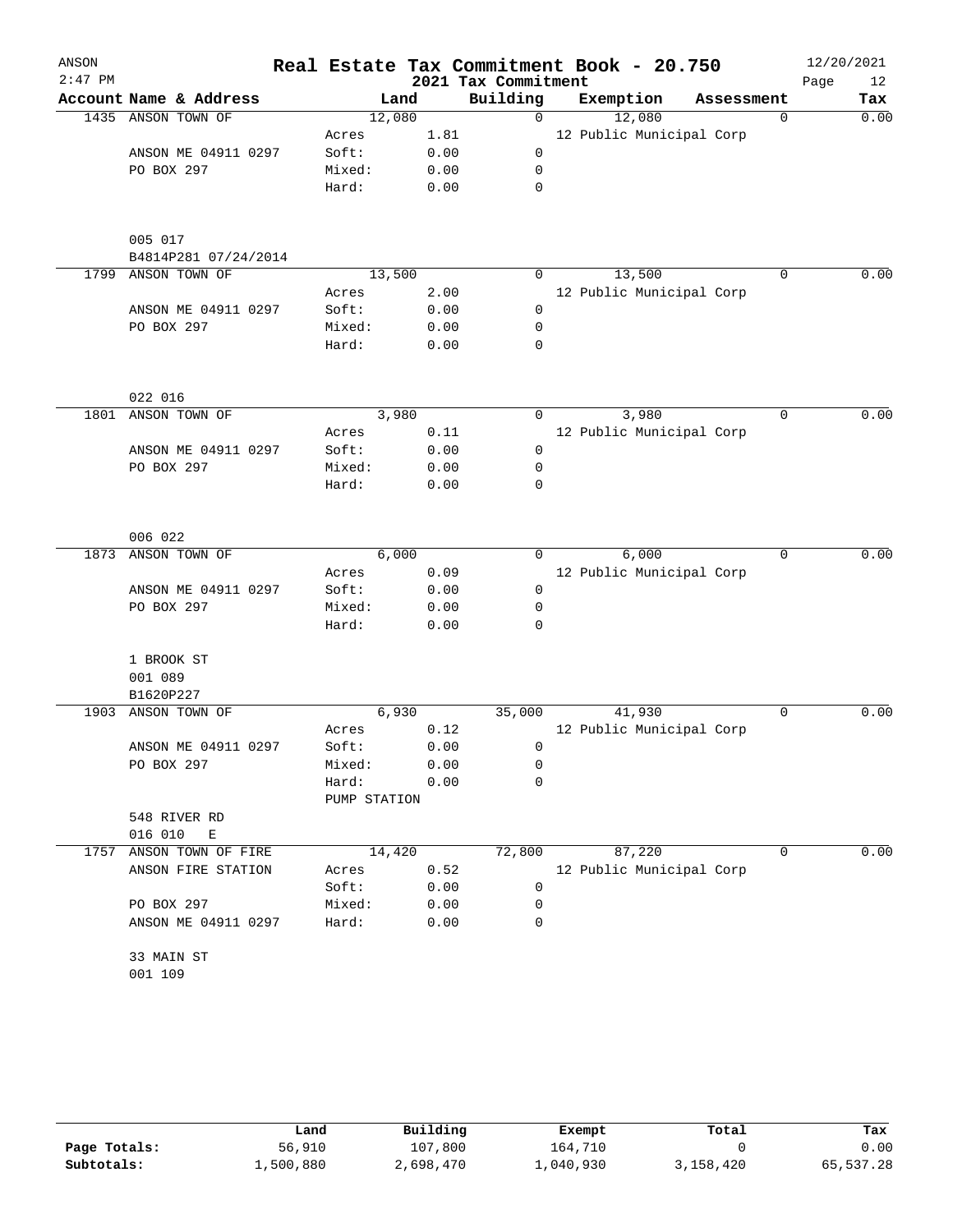| ANSON        |                                                    |           |                     |                     |         | Real Estate Tax Commitment Book - 20.750 |                        | 12/20/2021  |
|--------------|----------------------------------------------------|-----------|---------------------|---------------------|---------|------------------------------------------|------------------------|-------------|
| $2:47$ PM    |                                                    |           |                     | 2021 Tax Commitment |         |                                          |                        | Page<br>13  |
|              | Account Name & Address<br>1754 ANSON/MADISON WATER |           | Land<br>8,940       | Building<br>67,620  |         | Exemption<br>76,560                      | Assessment<br>$\Omega$ | Tax<br>0.00 |
|              | DIST                                               |           |                     |                     |         |                                          |                        |             |
|              | 15 MAPLE STREET                                    | Acres     | 0.20                |                     |         | 12 Public Municipal Corp                 |                        |             |
|              |                                                    | Soft:     | 0.00                | 0                   |         |                                          |                        |             |
|              | MADISON ME 04950                                   | Mixed:    | 0.00                | 0                   |         |                                          |                        |             |
|              |                                                    | Hard:     | 0.00                | $\mathbf 0$         |         |                                          |                        |             |
|              |                                                    |           |                     |                     |         |                                          |                        |             |
|              | 9 ELM ST                                           |           |                     |                     |         |                                          |                        |             |
|              | 006 057                                            |           |                     | 0                   |         | 32,500                                   | $\Omega$               | 0.00        |
|              | 1862 ANSON/MADISON WATER<br>DIST                   |           | 32,500              |                     |         |                                          |                        |             |
|              | 15 MAPLE STREET                                    |           |                     |                     |         | 12 Public Municipal Corp                 |                        |             |
|              |                                                    |           |                     |                     |         |                                          |                        |             |
|              | MADISON ME 04950                                   |           |                     |                     |         |                                          |                        |             |
|              |                                                    |           |                     |                     |         |                                          |                        |             |
|              |                                                    |           |                     |                     |         |                                          |                        |             |
|              | 28 WARD ST                                         |           |                     |                     |         |                                          |                        |             |
|              | 010 035<br>Α                                       |           |                     |                     |         |                                          |                        |             |
| 553          | ANSON/MADISON WATER                                |           | 5,760               | $\mathbf 0$         |         | 5,760                                    | $\mathbf 0$            | 0.00        |
|              | DIST<br>15 MAPLE STREET                            | Acres     | 0.23                |                     |         | 12 Public Municipal Corp                 |                        |             |
|              |                                                    | Soft:     | 0.00                | $\mathbf 0$         |         |                                          |                        |             |
|              | MADISON ME 04950                                   | Mixed:    | 0.00                | 0                   |         |                                          |                        |             |
|              |                                                    | Hard:     | 0.00                | $\mathbf 0$         |         |                                          |                        |             |
|              |                                                    |           |                     |                     |         |                                          |                        |             |
|              | 48 EMBDEN POND RD                                  |           |                     |                     |         |                                          |                        |             |
|              | 018 043<br>Α                                       |           |                     |                     |         |                                          |                        |             |
|              | B2256P261                                          |           |                     |                     |         |                                          |                        |             |
|              | 1721 ANSON-NORTH ANSON                             |           | 1,140               | 0                   |         | 1,140                                    | 0                      | 0.00        |
|              | SNOWMOBILE CLUB                                    |           |                     |                     |         |                                          |                        |             |
|              | PO BOX 437                                         | Acres     | 0.76                |                     |         | 13 Benevolent & Charitable               |                        |             |
|              |                                                    | Soft:     | 0.00                | 0                   |         |                                          |                        |             |
|              | ANSON ME 04911                                     | Mixed:    | 0.00                | 0                   |         |                                          |                        |             |
|              |                                                    | Hard:     | 0.00                | $\mathbf 0$         |         |                                          |                        |             |
|              |                                                    | B5072P052 |                     |                     |         |                                          |                        |             |
|              |                                                    |           |                     |                     |         |                                          |                        |             |
|              | 003 081                                            |           |                     |                     |         |                                          |                        |             |
|              | B5142P199 03/29/2017                               |           |                     |                     |         |                                          |                        |             |
|              | 23 ARABASZ, JOHN B JR                              |           | $2\overline{1,200}$ | 60,240              |         | 23,750                                   | 57,690                 | 1,197.07    |
|              | PO BOX 218                                         | Acres     | 1.80                |                     |         | 01 Homestead Exempt                      |                        |             |
|              |                                                    | Soft:     | 0.00                | 0                   |         |                                          |                        |             |
|              | ANSON ME 04911                                     | Mixed:    | 0.00                | 0                   |         |                                          |                        |             |
|              |                                                    | Hard:     | 0.00                | 0                   |         |                                          |                        |             |
|              | 566 PEASE HILL RD                                  |           |                     |                     |         |                                          |                        |             |
|              | 011 046<br>D                                       |           |                     |                     |         |                                          |                        |             |
|              | B1988P114                                          |           |                     |                     |         |                                          |                        |             |
|              | 893 ARSENAULT, DARCY ANN                           |           | 12,960              | 22,750              |         | 0                                        | 35,710                 | 740.98      |
|              | 306 WEST FRONT STREET                              | Acres     | 0.42                |                     |         |                                          |                        |             |
|              |                                                    | Soft:     | 0.00                | 0                   |         |                                          |                        |             |
|              | SKOWHEGAN ME 04976 0000                            | Mixed:    | 0.00                | 0                   |         |                                          |                        |             |
|              |                                                    | Hard:     | 0.00                | $\mathbf 0$         |         |                                          |                        |             |
|              |                                                    | B5110P082 |                     |                     |         |                                          |                        |             |
|              | 479 CAMPGROUND RD                                  |           |                     |                     |         |                                          |                        |             |
|              | 018 013 D                                          |           |                     |                     |         |                                          |                        |             |
|              | B5110P82 12/14/2016 B3031P336 11/01/2002           |           |                     |                     |         |                                          |                        |             |
|              |                                                    |           |                     |                     |         |                                          |                        |             |
|              |                                                    |           |                     |                     |         |                                          |                        |             |
|              |                                                    |           |                     |                     |         |                                          |                        |             |
|              |                                                    | Land      | Building            |                     |         | Exempt                                   | Total                  | Tax         |
| Page Totals: |                                                    | 82,500    | 150,610             |                     | 139,710 |                                          | 93,400                 | 1,938.05    |

**Subtotals:** 1,583,380 2,849,080 1,180,640 3,251,820 67,475.33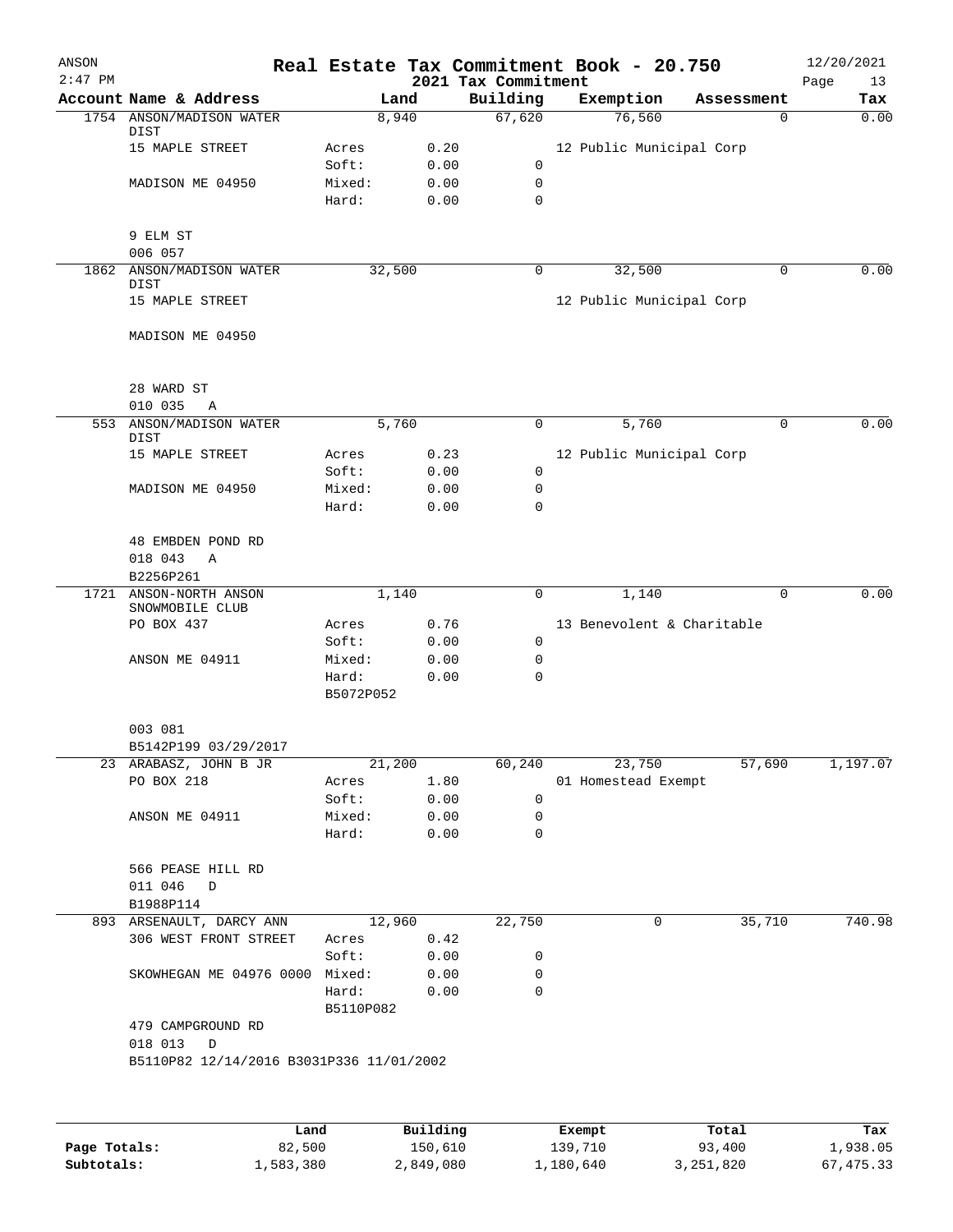| ANSON<br>$2:47$ PM |                                           |               |        | 2021 Tax Commitment | Real Estate Tax Commitment Book - 20.750 |            | 12/20/2021        |
|--------------------|-------------------------------------------|---------------|--------|---------------------|------------------------------------------|------------|-------------------|
|                    | Account Name & Address                    |               | Land   | Building            | Exemption                                | Assessment | Page<br>14<br>Tax |
|                    | 7 ARSENAULT, LANCE                        |               | 60,980 | 108, 140            | 0                                        | 169,120    | 3,509.24          |
|                    | ARSENAULT, HILLARY                        | Acres         | 57.95  |                     |                                          |            |                   |
|                    | 162 VALLEY ROAD                           | Soft:         | 0.00   | 0                   |                                          |            |                   |
|                    |                                           | Mixed:        | 0.00   | 0                   |                                          |            |                   |
|                    | NORTH ANSON ME 04958                      | Hard:         | 0.00   | 0                   |                                          |            |                   |
|                    | 162 VALLEY ROAD                           | B5247P0103 JT |        |                     |                                          |            |                   |
|                    | 018 035                                   |               |        |                     |                                          |            |                   |
|                    | B5247P103 01/19/2018 B5089P124 10/13/2016 |               |        |                     |                                          |            |                   |
|                    | 877 ARSENAULT, MICHAEL J                  |               | 6,330  | 34,430              | 23,750                                   | 17,010     | 352.96            |
|                    | ARSENAULT, DEBORAH M                      | Acres         | 0.10   |                     | 01 Homestead Exempt                      |            |                   |
|                    | PO BOX 209                                | Soft:         | 0.00   | 0                   |                                          |            |                   |
|                    |                                           | Mixed:        | 0.00   | 0                   |                                          |            |                   |
|                    | ANSON ME 04911                            | Hard:         | 0.00   | 0                   |                                          |            |                   |
|                    | 83 MAIN ST                                |               |        |                     |                                          |            |                   |
|                    | 001 046                                   |               |        |                     |                                          |            |                   |
|                    | B4499P33 02/27/2012                       |               |        |                     |                                          |            |                   |
|                    | 27 ATWOOD, RAYMOND M                      |               | 23,000 | 63,670              | 23,750                                   | 62,920     | 1,305.59          |
|                    |                                           | Acres         | 3.00   |                     | 01 Homestead Exempt                      |            |                   |
|                    | NORTH ANSON ME 04958                      | Soft:         | 0.00   | 0                   |                                          |            |                   |
|                    | 422 EMBDEN POND ROAD                      | Mixed:        | 0.00   | 0                   |                                          |            |                   |
|                    |                                           | Hard:         | 0.00   | 0                   |                                          |            |                   |
|                    | 422 EMBDEN POND RD                        |               |        |                     |                                          |            |                   |
|                    | 023 027                                   |               |        |                     |                                          |            |                   |
|                    | B877P94                                   |               |        |                     |                                          |            |                   |
|                    | 1318 AUBREY, ROBERT D                     |               | 21,500 | 29,640              | 0                                        | 51,140     | 1,061.16          |
|                    | AUBREY, MICHAEL R                         | Acres         | 2.00   |                     |                                          |            |                   |
|                    | 74 FORDHAM DR                             | Soft:         | 0.00   | 0                   |                                          |            |                   |
|                    |                                           | Mixed:        | 0.00   | 0                   |                                          |            |                   |
|                    | SOMERSET MA 02726-3208                    | Hard:         | 0.00   | 0                   |                                          |            |                   |
|                    | 372 PEASE HILL RD<br>011 043<br>D & F     |               |        |                     |                                          |            |                   |
|                    | B5631P253 11/12/2020 B4659P10 05/13/2013  |               |        |                     |                                          |            |                   |
|                    | 1139 AVALLONE, ROBERT N                   |               | 16,800 | 0                   | 0                                        | 16,800     | 348.60            |
|                    |                                           |               |        |                     |                                          |            |                   |
|                    | AVALLONE, JANET L                         | Acres         | 4.20   |                     |                                          |            |                   |
|                    | 1 Earle's Way                             | Soft:         | 0.00   | 0                   |                                          |            |                   |
|                    |                                           | Mixed:        | 0.00   | 0                   |                                          |            |                   |
|                    | Scarborough ME 04074                      | Hard:         | 0.00   | 0                   |                                          |            |                   |
|                    | 007 011<br>B                              |               |        |                     |                                          |            |                   |
|                    | B1427P91                                  |               |        |                     |                                          |            |                   |
|                    | 1012 AYER, KATHLEEN F                     |               | 20,000 | 39,440              | 0                                        | 59,440     | 1,233.38          |
|                    | PO BOX 303                                | Acres         | 1.00   |                     |                                          |            |                   |
|                    |                                           | Soft:         | 0.00   | 0                   |                                          |            |                   |
|                    | ANSON ME 04911                            | Mixed:        | 0.00   | 0                   |                                          |            |                   |
|                    |                                           | Hard:         | 0.00   | 0                   |                                          |            |                   |
|                    | 37 AYER DRIVE                             |               |        |                     |                                          |            |                   |
|                    | 010 034<br>B                              |               |        |                     |                                          |            |                   |
|                    | B5441P174 07/26/2019                      |               |        |                     |                                          |            |                   |
|                    |                                           |               |        |                     |                                          |            |                   |
|                    |                                           |               |        |                     |                                          |            |                   |
|                    |                                           |               |        |                     |                                          |            |                   |

|              | Land      | Building  | Exempt    | Total     | Tax       |
|--------------|-----------|-----------|-----------|-----------|-----------|
| Page Totals: | 148,610   | 275,320   | 47,500    | 376,430   | 7,810.93  |
| Subtotals:   | 1,731,990 | 3,124,400 | 1,228,140 | 3,628,250 | 75,286.26 |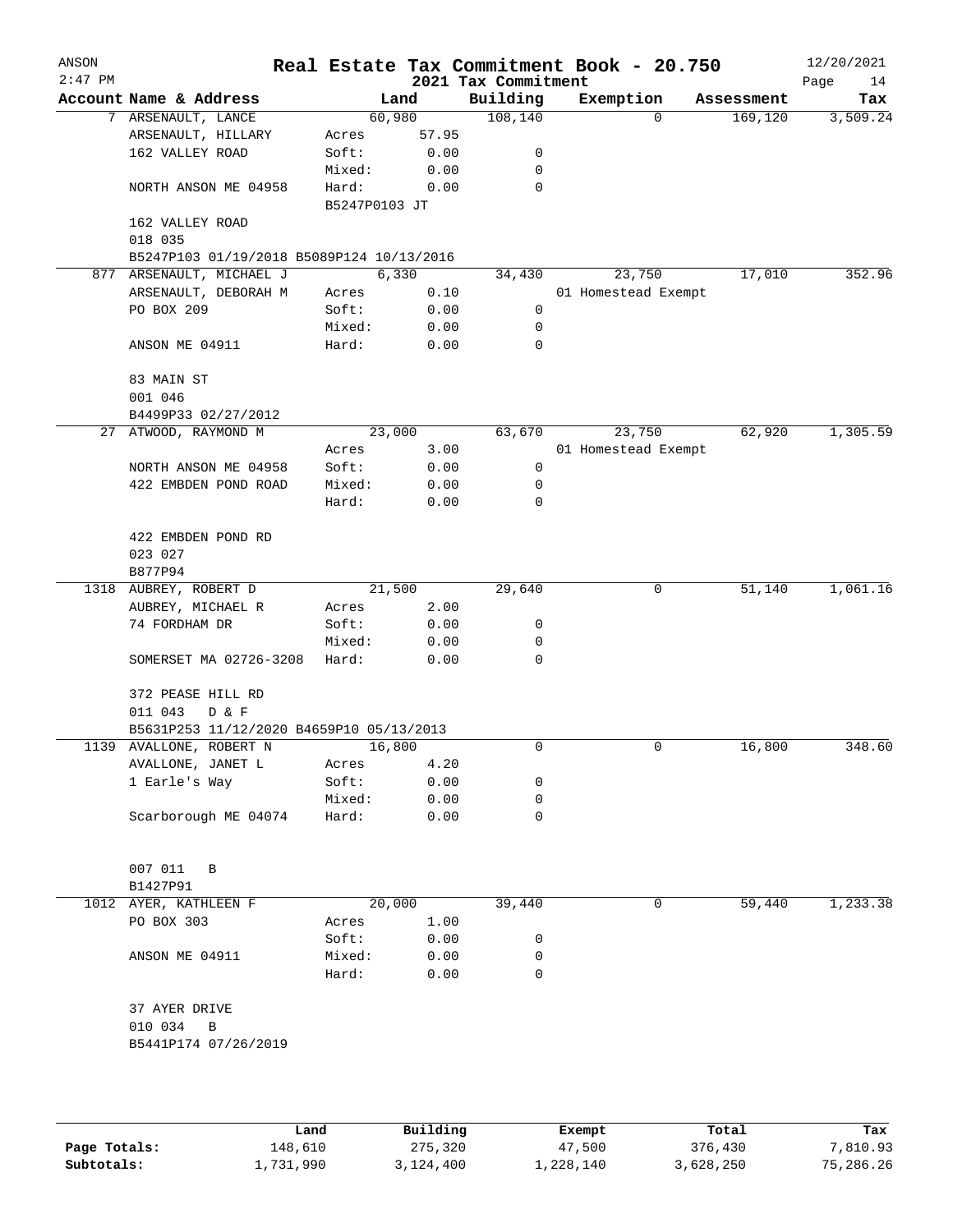| ANSON<br>$2:47$ PM |                         |                      |        | 2021 Tax Commitment | Real Estate Tax Commitment Book - 20.750 |            | 12/20/2021<br>Page<br>15 |
|--------------------|-------------------------|----------------------|--------|---------------------|------------------------------------------|------------|--------------------------|
|                    | Account Name & Address  |                      | Land   | Building            | Exemption                                | Assessment | Tax                      |
|                    | 248 AYOTTE, ANTHONY     | 23,600               |        | 37,160              | 0                                        | 60,760     | 1,260.77                 |
|                    | AYOTTE, STACEY          | Acres                | 3.40   |                     |                                          |            |                          |
|                    | 63 NAULT ROAD           | Soft:                | 0.00   | 0                   |                                          |            |                          |
|                    |                         | Mixed:               | 0.00   | 0                   |                                          |            |                          |
|                    | NORTH ANSON ME 04958    | Hard:                | 0.00   | 0                   |                                          |            |                          |
|                    | 13 NAULT RD<br>008 001  |                      |        |                     |                                          |            |                          |
|                    | B5452P276 08/19/2019    |                      |        |                     |                                          |            |                          |
|                    | 32 AYOTTE, ANTHONY A    | 47,940               |        | 86,660              | 23,750                                   | 110,850    | 2,300.14                 |
|                    | 63 NAULT ROAD           | Acres                | 31.87  |                     | 01 Homestead Exempt                      |            |                          |
|                    |                         | Soft:                | 0.00   | 0                   |                                          |            |                          |
|                    | NORTH ANSON ME 04958    | Mixed:               | 0.00   | 0                   |                                          |            |                          |
|                    |                         | Hard:                | 0.00   | 0                   |                                          |            |                          |
|                    | 63 NAULT RD             |                      |        |                     |                                          |            |                          |
|                    | 018 018<br>B            |                      |        |                     |                                          |            |                          |
|                    | B1634P310               |                      |        |                     |                                          |            |                          |
|                    | 639 AYOTTE, ANTHONY A   | 55,720               |        | 0                   | 0                                        | 55,720     | 1,156.19                 |
|                    | AYOTTE, STACEY L        | Acres                | 63.44  |                     |                                          |            |                          |
|                    | 63 NAULT ROAD           | Soft:                | 0.00   | 0                   |                                          |            |                          |
|                    |                         | Mixed:               | 0.00   | 0                   |                                          |            |                          |
|                    | NORTH ANSON ME 04958    | Hard:                | 0.00   | 0                   |                                          |            |                          |
|                    | 532 CAMPGROUND ROAD     |                      |        |                     |                                          |            |                          |
|                    | 018 018                 |                      |        |                     |                                          |            |                          |
|                    | B2146P255               |                      |        |                     |                                          |            |                          |
|                    | 33 AYOTTE, CLARENCE L   | 72,250               |        | 122,800             | 23,750                                   | 171,300    | 3,554.48                 |
|                    | 456 CAMPGROUND ROAD     | Acres                | 146.00 |                     | 01 Homestead Exempt                      |            |                          |
|                    |                         | Soft:                | 15.00  | 1,482               |                                          |            |                          |
|                    | NORTH ANSON Maine 04958 | Mixed:               | 82.00  | 10,984              |                                          |            |                          |
|                    |                         | Hard:<br>TREE GROWTH | 18.00  | 2,480               |                                          |            |                          |
|                    | 456 CAMPGROUND RD       |                      |        |                     |                                          |            |                          |
|                    | 018 015                 |                      |        |                     |                                          |            |                          |
|                    | B2041P307               |                      |        |                     |                                          |            |                          |
|                    | 37 AYOTTE, W PATRICK    | 24,740               |        | 17,580              | 0                                        | 42,320     | 878.14                   |
|                    | c/o Sarah Williams      | Acres                | 4.16   |                     |                                          |            |                          |
|                    | 87 BOARDMAN ROAD        | Soft:                | 0.00   | 0                   |                                          |            |                          |
|                    | SOLON ME 04979          | Mixed:               | 0.00   | 0                   |                                          |            |                          |
|                    |                         | Hard:                | 0.00   | 0                   |                                          |            |                          |
|                    | 48 VALLEY RD            |                      |        |                     |                                          |            |                          |
|                    | 018 018<br>$\mathsf{C}$ |                      |        |                     |                                          |            |                          |
|                    | B1501P306               |                      |        |                     |                                          |            |                          |
| 1723               | BAGROWSKI, JOSEPH R     | 26,050               |        | 46,300              | 23,750                                   | 48,600     | 1,008.45                 |
|                    | 680 PEASE HILL ROAD     | Acres                | 5.03   |                     | 01 Homestead Exempt                      |            |                          |
|                    |                         | Soft:                | 0.00   | 0                   |                                          |            |                          |
|                    | ANSON ME 04911          | Mixed:               | 0.00   | 0                   |                                          |            |                          |
|                    |                         | Hard:                | 0.00   | 0                   |                                          |            |                          |
|                    | 680 PEASE HILL RD       |                      |        |                     |                                          |            |                          |
|                    | 012 009<br>1            |                      |        |                     |                                          |            |                          |
|                    | B4728P20 10/25/2013     |                      |        |                     |                                          |            |                          |
|                    |                         |                      |        |                     |                                          |            |                          |
|                    |                         |                      |        |                     |                                          |            |                          |

|              | Land      | Building  | Exempt    | Total     | Tax         |
|--------------|-----------|-----------|-----------|-----------|-------------|
| Page Totals: | 250,300   | 310,500   | 71,250    | 489,550   | 10,158.17   |
| Subtotals:   | 1,982,290 | 3,434,900 | 1,299,390 | 4,117,800 | 85, 444, 43 |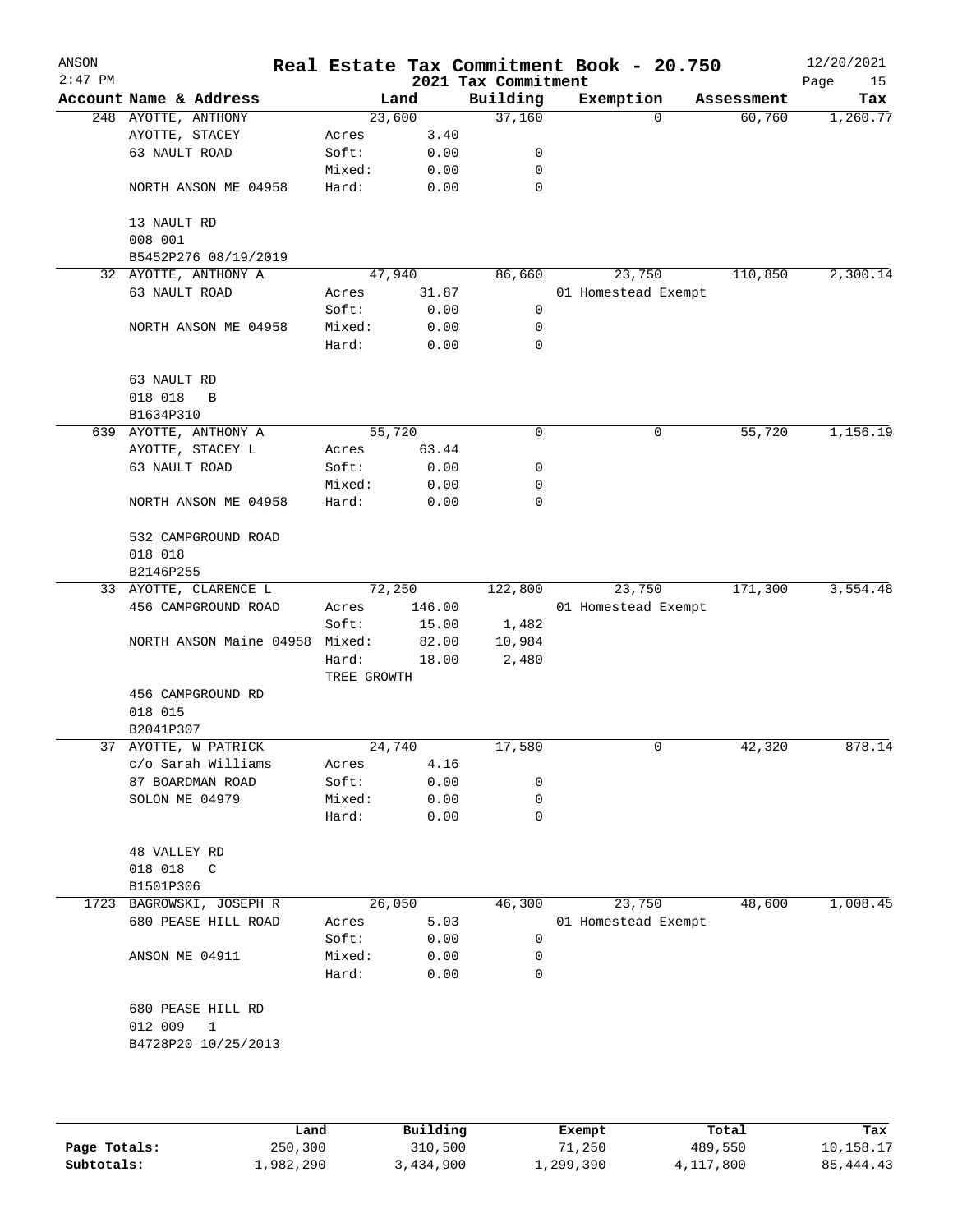| ANSON        |                                               |                     |                     |                                 | Real Estate Tax Commitment Book - 20.750 |                  | 12/20/2021        |
|--------------|-----------------------------------------------|---------------------|---------------------|---------------------------------|------------------------------------------|------------------|-------------------|
| $2:47$ PM    | Account Name & Address                        |                     | Land                | 2021 Tax Commitment<br>Building | Exemption                                | Assessment       | Page<br>16<br>Tax |
|              | 1056 BAILEY, JOEL E                           | 10,200              |                     | 65,930                          | 23,750                                   | 52,380           | 1,086.89          |
|              |                                               | Acres               | 0.26                |                                 | 01 Homestead Exempt                      |                  |                   |
|              | NORTH ANSON ME 04958<br>0683                  | Soft:               | 0.00                | 0                               |                                          |                  |                   |
|              | PO BOX 683                                    | Mixed:              | 0.00                | 0                               |                                          |                  |                   |
|              |                                               | Hard:               | 0.00                | 0                               |                                          |                  |                   |
|              | 17 MADISON ST                                 |                     |                     |                                 |                                          |                  |                   |
|              | 006 005                                       |                     |                     |                                 |                                          |                  |                   |
|              | B3624P254 01/24/2006                          |                     |                     |                                 |                                          |                  |                   |
|              | 38 BAILEY, WALTER W                           | 24,130              |                     | 170,070                         | 29,450                                   | 164,750          | 3,418.56          |
|              | BAILEY, SYLVIA A                              | Acres               | 3.75                |                                 | 01 Homestead Exempt                      |                  |                   |
|              |                                               | Soft:               | 0.00                |                                 | 0 02 Resident Veteran                    |                  |                   |
|              | 5 UNION STREET                                | Mixed:              | 0.00                | 0                               |                                          |                  |                   |
|              | NORTH ANSON ME 04958                          | Hard:               | 0.00                | 0                               |                                          |                  |                   |
|              | 5 UNION ST                                    |                     |                     |                                 |                                          |                  |                   |
|              | 005 025                                       |                     |                     |                                 |                                          |                  |                   |
|              | B1363P172                                     |                     |                     |                                 |                                          |                  |                   |
|              | 555 BAILEY, WENDELL J.                        | 16,650              |                     | 79,390                          | 23,750                                   | 72,290           | 1,500.02          |
|              | BAILEY, SUSAN L.                              | Acres               | 0.40                |                                 | 01 Homestead Exempt                      |                  |                   |
|              | PO BOX 520                                    | Soft:               | 0.00                | 0                               |                                          |                  |                   |
|              |                                               | Mixed:              | 0.00                | 0                               |                                          |                  |                   |
|              | ANSON ME 04911                                | Hard:               | 0.00                | 0                               |                                          |                  |                   |
|              | 27 WILSON ST                                  |                     |                     |                                 |                                          |                  |                   |
|              | 003 030                                       |                     |                     |                                 |                                          |                  |                   |
|              | B5362P24 10/13/2018                           |                     |                     |                                 |                                          |                  |                   |
| 39           | BAILEY, WILBERT D &                           | 37,400              |                     | 122,530                         | 23,750                                   | 136,180          | 2,825.74          |
|              | JUNE A (Life Estate)                          |                     |                     |                                 |                                          |                  |                   |
|              | BAILEY, BRETT J. & COLE Acres<br>D., TRUSTEES |                     | 33.00               |                                 | 01 Homestead Exempt                      |                  |                   |
|              |                                               | Soft:               | 0.00                | 0                               |                                          |                  |                   |
|              | 162 FOUR MILE SQUARE RD Mixed:                |                     | 0.00                | 0                               |                                          |                  |                   |
|              | ANSON ME 04911 0000                           | Hard:               | 0.00                | 0                               |                                          |                  |                   |
|              | 154 FOUR MILE SQUARE RD<br>021 007            |                     |                     |                                 |                                          |                  |                   |
|              | B4854P302 10/21/2014 B4631P299 02/25/2013     |                     |                     |                                 |                                          |                  |                   |
|              | 1898 BAKER, AMY J                             | 25,400              |                     | 24,050                          | 23,750                                   | 25,700           | 533.28            |
|              | 1091 VALLEY ROAD                              | Acres               | 4.60                |                                 | 01 Homestead Exempt                      |                  |                   |
|              |                                               | Soft:               | 0.00                | 0                               |                                          |                  |                   |
|              | ANSON ME 04911                                | Mixed:              | 0.00                | 0                               |                                          |                  |                   |
|              |                                               | Hard:               | 0.00                | $\mathbf 0$                     |                                          |                  |                   |
|              | 1091 VALLEY RD                                |                     |                     |                                 |                                          |                  |                   |
|              | 020 022<br>C                                  |                     |                     |                                 |                                          |                  |                   |
|              | B3203P320                                     |                     |                     |                                 |                                          |                  |                   |
|              | 954 BAKER, DONNA L                            | 20,000              |                     | 10,110                          | 0                                        | 30,110           | 624.78            |
|              | 19 UNION STREET                               | Acres               | 1.00                |                                 |                                          |                  |                   |
|              |                                               | Soft:               | 0.00                | 0                               |                                          |                  |                   |
|              | SKOWHEGAN ME 04976                            | Mixed:              | 0.00                | 0                               |                                          |                  |                   |
|              |                                               | Hard:<br>B5050P0350 | 0.00                | 0                               |                                          |                  |                   |
|              | 49 MADISON STREET                             |                     |                     |                                 |                                          |                  |                   |
|              | 006 002                                       |                     |                     |                                 |                                          |                  |                   |
|              | B5050P350 07/20/2016 B910P382 06/22/1979      |                     |                     |                                 |                                          |                  |                   |
|              |                                               |                     |                     |                                 |                                          |                  |                   |
| Page Totals: | Land<br>133,780                               |                     | Building<br>472,080 |                                 | Exempt<br>124,450                        | Total<br>481,410 | Tax<br>9,989.27   |
| Subtotals:   | 2,116,070                                     |                     | 3,906,980           |                                 | 1,423,840                                | 4,599,210        | 95, 433.70        |
|              |                                               |                     |                     |                                 |                                          |                  |                   |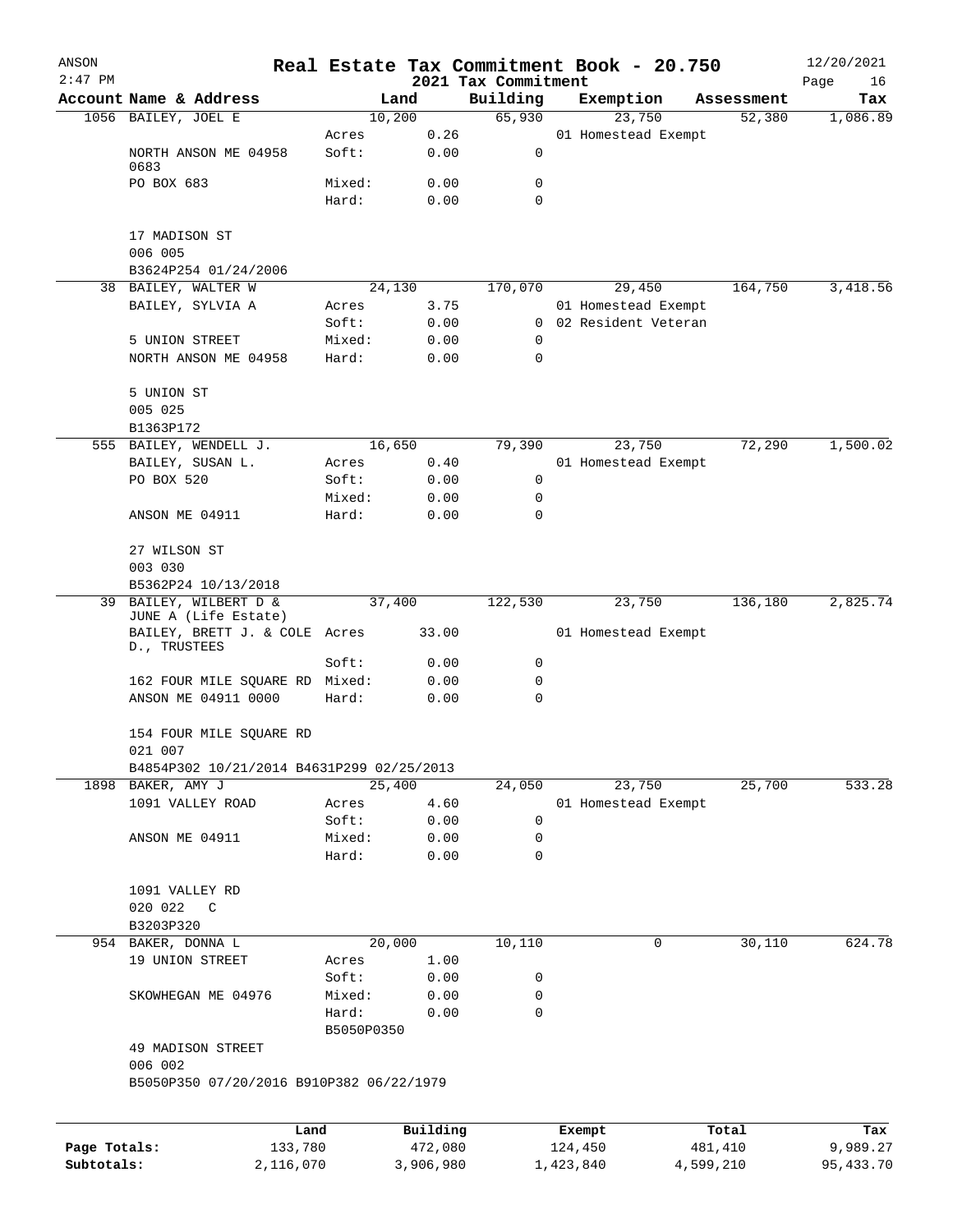| ANSON<br>$2:47$ PM |                                          |                      |        | Real Estate Tax Commitment Book - 20.750<br>2021 Tax Commitment |                     |          |            | 12/20/2021<br>Page<br>17 |
|--------------------|------------------------------------------|----------------------|--------|-----------------------------------------------------------------|---------------------|----------|------------|--------------------------|
|                    | Account Name & Address                   |                      | Land   | Building                                                        | Exemption           |          | Assessment | Tax                      |
|                    | 1196 BAKER, LEONA                        |                      | 23,000 | 14,290                                                          |                     | $\Omega$ | 37,290     | 773.77                   |
|                    | 204 HORSEBACK RD                         | Acres                | 3.00   |                                                                 |                     |          |            |                          |
|                    |                                          | Soft:                | 0.00   | 0                                                               |                     |          |            |                          |
|                    | ANSON ME 04911                           | Mixed:               | 0.00   | 0                                                               |                     |          |            |                          |
|                    |                                          | Hard:                | 0.00   | 0                                                               |                     |          |            |                          |
|                    | 204 HORSEBACK RD                         |                      |        |                                                                 |                     |          |            |                          |
|                    | C                                        |                      |        |                                                                 |                     |          |            |                          |
|                    | 015 010<br>B810P898                      |                      |        |                                                                 |                     |          |            |                          |
|                    |                                          |                      |        |                                                                 |                     |          |            |                          |
| 329                | BAKER, NORMAN G                          |                      | 23,750 | 6,440                                                           |                     | 23,750   | 6,440      | 133.63                   |
|                    | BAKER, BECKY J                           | Acres                | 3.50   |                                                                 | 01 Homestead Exempt |          |            |                          |
|                    | 624 FOUR MILE SQUARE RD Soft:            |                      | 0.00   | 0                                                               |                     |          |            |                          |
|                    |                                          | Mixed:               | 0.00   | 0                                                               |                     |          |            |                          |
|                    | ANSON ME 04911                           | Hard:                | 0.00   | 0                                                               |                     |          |            |                          |
|                    | 624 FOUR MILE SQUARE RD                  |                      |        |                                                                 |                     |          |            |                          |
|                    | 020 025<br>F                             |                      |        |                                                                 |                     |          |            |                          |
|                    | B2073P323                                |                      |        |                                                                 |                     |          |            |                          |
| 149                | BAKER, THOMAS D                          |                      | 29,710 | 0                                                               |                     | 0        | 29,710     | 616.48                   |
|                    | 30 MARSH ROAD                            | Acres                | 8.21   |                                                                 |                     |          |            |                          |
|                    |                                          | Soft:                | 0.00   | 0                                                               |                     |          |            |                          |
|                    | NEEDHAM MA 02492                         | Mixed:               | 0.00   | 0                                                               |                     |          |            |                          |
|                    |                                          | Hard:                | 0.00   | 0                                                               |                     |          |            |                          |
|                    |                                          |                      |        |                                                                 |                     |          |            |                          |
|                    | 015 045                                  |                      |        |                                                                 |                     |          |            |                          |
|                    | B3630P158 01/27/2006                     |                      |        |                                                                 |                     |          |            |                          |
|                    | 150 BAKER, THOMAS D                      |                      | 26,900 | 106,580                                                         |                     | 23,750   | 109,730    | 2,276.90                 |
|                    | DRUKER, SUSAN K                          | Acres                | 5.60   |                                                                 | 01 Homestead Exempt |          |            |                          |
|                    | 30 MARSH ROAD                            | Soft:                | 0.00   | 0                                                               |                     |          |            |                          |
|                    |                                          | Mixed:               | 0.00   | 0                                                               |                     |          |            |                          |
|                    | NEEDHAM MA 02492                         | Hard:                | 0.00   | 0                                                               |                     |          |            |                          |
|                    |                                          | B4952P087 JT         |        |                                                                 |                     |          |            |                          |
|                    |                                          |                      |        |                                                                 |                     |          |            |                          |
|                    | 417 CAMPGROUND RD                        |                      |        |                                                                 |                     |          |            |                          |
|                    | 015 046 A                                |                      |        |                                                                 |                     |          |            |                          |
|                    | B4952P87 09/04/2015 B3630P158 01/27/2006 |                      |        |                                                                 |                     |          |            |                          |
|                    | 752 BARBONE, BRUCE R                     |                      | 10,040 | 0                                                               |                     | 0        | 10,040     | 208.33                   |
|                    | c/o Travis Dill                          | Acres                | 0.70   |                                                                 |                     |          |            |                          |
|                    | 924 Hinkley Road                         | Soft:                | 0.00   | 0                                                               |                     |          |            |                          |
|                    | Clinton ME 04927                         | Mixed:               | 0.00   | 0                                                               |                     |          |            |                          |
|                    |                                          | Hard:                | 0.00   | 0                                                               |                     |          |            |                          |
|                    | FOUR MILE SQUARE RD                      |                      |        |                                                                 |                     |          |            |                          |
|                    | 020 026<br>D                             |                      |        |                                                                 |                     |          |            |                          |
|                    | B5137P12 02/10/2017                      |                      |        |                                                                 |                     |          |            |                          |
|                    | 1211 BARKWELL, REX H                     |                      | 34,510 | 0                                                               |                     | 0        | 34,510     | 716.08                   |
|                    | BARKWELL, CARLA M                        | Acres                | 179.00 |                                                                 |                     |          |            |                          |
|                    |                                          | Soft:                | 0.00   | 0                                                               |                     |          |            |                          |
|                    | PO BOX 104                               | Mixed:               | 0.00   | 0                                                               |                     |          |            |                          |
|                    | WENTWORTH NH 03282 0000                  |                      |        |                                                                 |                     |          |            |                          |
|                    |                                          | Hard:<br>TREE GROWTH | 146.00 | 20,112                                                          |                     |          |            |                          |
|                    | 017 025                                  |                      |        |                                                                 |                     |          |            |                          |
|                    |                                          |                      |        |                                                                 |                     |          |            |                          |
|                    | B2342P128                                |                      |        |                                                                 |                     |          |            |                          |
|                    |                                          |                      |        |                                                                 |                     |          |            |                          |

|              | Land      | Building  | Exempt    | Total     | Tax        |
|--------------|-----------|-----------|-----------|-----------|------------|
| Page Totals: | 147,910   | 127,310   | 47,500    | 227,720   | 4,725.19   |
| Subtotals:   | 2,263,980 | 4,034,290 | 1,471,340 | 4,826,930 | 100,158.89 |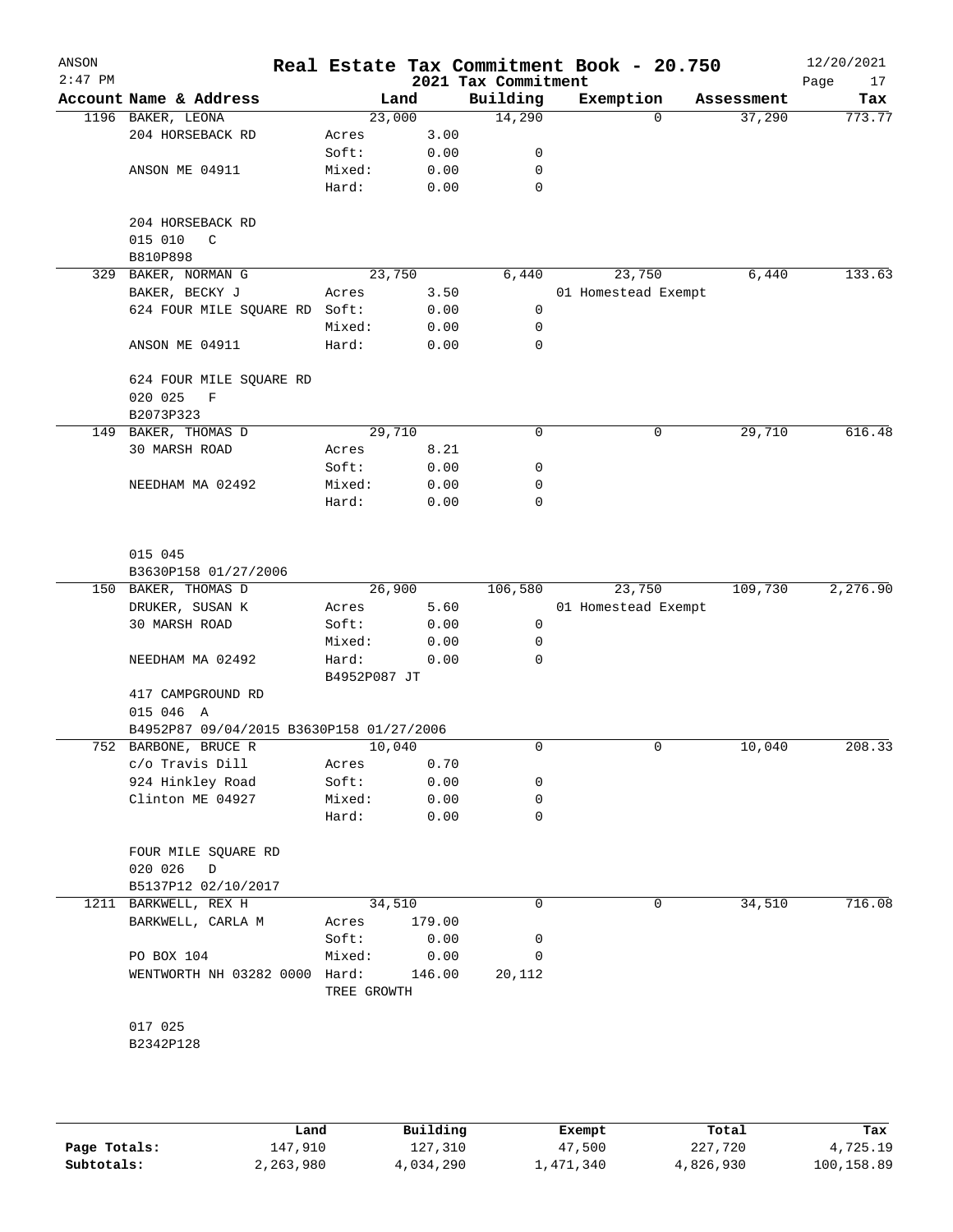| ANSON<br>$2:47$ PM |                                     |        |          |                                 | Real Estate Tax Commitment Book - 20.750 |            | 12/20/2021        |
|--------------------|-------------------------------------|--------|----------|---------------------------------|------------------------------------------|------------|-------------------|
|                    | Account Name & Address              |        | Land     | 2021 Tax Commitment<br>Building | Exemption                                | Assessment | Page<br>18<br>Tax |
|                    | 1243 BARNES, DOUGLAS K., JR.        |        | 21,300   | 0                               | $\Omega$                                 | 21,300     | 441.98            |
|                    | &                                   |        |          |                                 |                                          |            |                   |
|                    | HOULIHAN, SARAH M                   | Acres  | 7.80     |                                 |                                          |            |                   |
|                    |                                     | Soft:  | 0.00     | 0                               |                                          |            |                   |
|                    | 188 GREENLEAF ROAD                  | Mixed: | 0.00     | 0                               |                                          |            |                   |
|                    | ANSON ME 04911 3412                 | Hard:  | 0.00     | 0                               |                                          |            |                   |
|                    | 188 GREENLEAF RD                    |        |          |                                 |                                          |            |                   |
|                    | 013 022<br>5<br>B4722P26 10/16/2013 |        |          |                                 |                                          |            |                   |
|                    | 970 BARRETTE, STEVEN E              |        | 23,540   | 63,620                          | 23,750                                   | 63,410     | 1,315.76          |
|                    | BARRETTE, JOANNE M                  | Acres  | 3.36     |                                 | 01 Homestead Exempt                      |            |                   |
|                    | PO BOX 221                          | Soft:  | 0.00     | 0                               |                                          |            |                   |
|                    |                                     | Mixed: | 0.00     | 0                               |                                          |            |                   |
|                    | NORTH ANSON ME 04958                | Hard:  | 0.00     | 0                               |                                          |            |                   |
|                    | 284 SOLON RD<br>024 024<br>4        |        |          |                                 |                                          |            |                   |
|                    | B2900P94                            |        |          |                                 |                                          |            |                   |
| 1149               | BARRY, DEBRA E                      |        | 31,990   | 98,560                          | 23,750                                   | 106,800    | 2,216.10          |
|                    |                                     | Acres  | 10.49    |                                 | 01 Homestead Exempt                      |            |                   |
|                    | ANSON ME 04911 0111                 | Soft:  | 0.00     | 0                               |                                          |            |                   |
|                    | PO BOX 111                          | Mixed: | 0.00     | 0                               |                                          |            |                   |
|                    |                                     | Hard:  | 0.00     | 0                               |                                          |            |                   |
|                    | 29 WARD ST                          |        |          |                                 |                                          |            |                   |
|                    | 010 034                             |        |          |                                 |                                          |            |                   |
|                    | B2519P188                           |        |          |                                 |                                          |            |                   |
|                    | 50 BARTLETT, DONNA M                |        | 20,890   | 83,750                          | 23,750                                   | 80,890     | 1,678.47          |
|                    | BARTLETT, WENDELL G.<br>ESTATE      | Acres  | 1.59     |                                 | 01 Homestead Exempt                      |            |                   |
|                    | PO BOX 184                          | Soft:  | 0.00     | 0                               |                                          |            |                   |
|                    |                                     | Mixed: | 0.00     | 0                               |                                          |            |                   |
|                    | NORTH ANSON ME 04958<br>$-0184$     | Hard:  | 0.00     | 0                               |                                          |            |                   |
|                    | 754 RIVER RD                        |        |          |                                 |                                          |            |                   |
|                    | 017 008                             |        |          |                                 |                                          |            |                   |
|                    | B845P142                            |        |          |                                 |                                          |            |                   |
|                    | 667 BASSETT, WAYNE E                |        | 6,630    | 38,710                          | 23,750                                   | 21,590     | 447.99            |
|                    | BASSETT, SUZANNE                    | Acres  | 0.11     |                                 | 01 Homestead Exempt                      |            |                   |
|                    | PO BOX 594                          | Soft:  | 0.00     | 0                               |                                          |            |                   |
|                    |                                     | Mixed: | 0.00     | 0                               |                                          |            |                   |
|                    | ANSON ME 04911                      | Hard:  | 0.00     | 0                               |                                          |            |                   |
|                    | 37 FINCH ST                         |        |          |                                 |                                          |            |                   |
|                    | 003 031<br>$\mathbb{C}$             |        |          |                                 |                                          |            |                   |
|                    | B4137P42 05/14/2009                 |        |          |                                 |                                          |            |                   |
|                    | 1797 BATES, MARTIN W                |        | 27,500   | 79,200                          | 23,750                                   | 82,950     | 1,721.21          |
|                    | BATES, RAYLENE V                    | Acres  | 11.00    |                                 | 01 Homestead Exempt                      |            |                   |
|                    | 170 BARRON ROAD                     | Soft:  | 0.00     | 0                               |                                          |            |                   |
|                    |                                     | Mixed: | 0.00     | 0                               |                                          |            |                   |
|                    | EMBDEN ME 04958                     | Hard:  | 0.00     | 0                               |                                          |            |                   |
|                    |                                     |        |          |                                 |                                          |            |                   |
|                    | 022 001<br>1 A                      |        |          |                                 |                                          |            |                   |
|                    | B4851P237 11/13/2014                |        |          |                                 |                                          |            |                   |
|                    |                                     |        |          |                                 |                                          |            |                   |
|                    |                                     | Land   | Building |                                 | Exempt                                   | Total      | Tax               |

|              | udiku.    | <b>DUITOTII</b> d | LACINUL   | ⊥∪∟a⊥     | ias.       |
|--------------|-----------|-------------------|-----------|-----------|------------|
| Page Totals: | 131,850   | 363,840           | 118,750   | 376,940   | 7,821.51   |
| Subtotals:   | 2,395,830 | 4,398,130         | 1,590,090 | 5,203,870 | 107,980.40 |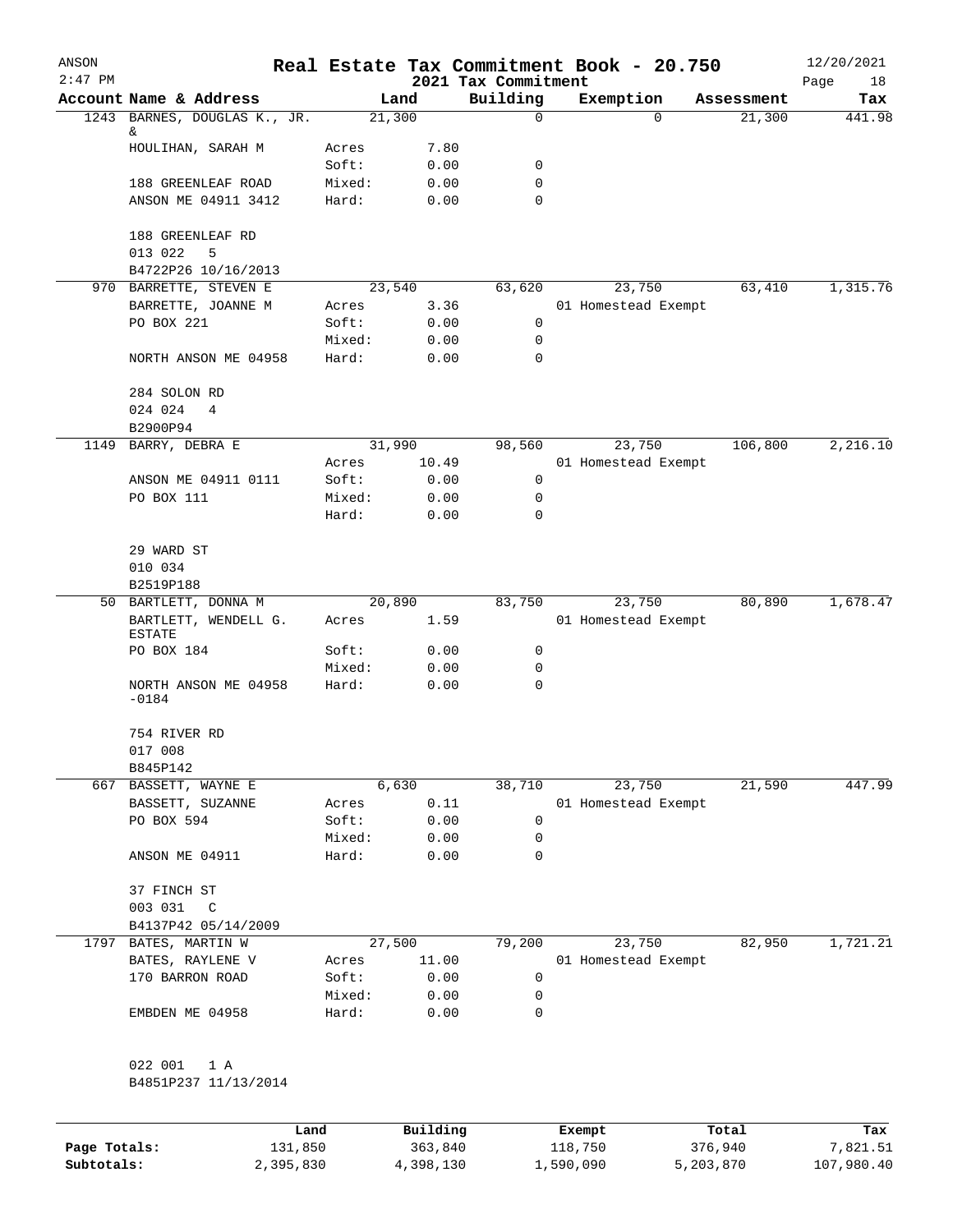| ANSON<br>$2:47$ PM |                                                                  |            |        | 2021 Tax Commitment | Real Estate Tax Commitment Book - 20.750 |            | 12/20/2021<br>Page<br>19 |
|--------------------|------------------------------------------------------------------|------------|--------|---------------------|------------------------------------------|------------|--------------------------|
|                    | Account Name & Address                                           |            | Land   | Building            | Exemption                                | Assessment | Tax                      |
|                    | 1067 BC HORTON, LLC                                              |            | 7,750  | 29,690              | $\Omega$                                 | 37,440     | 776.88                   |
|                    | P.O. BOX 386                                                     | Acres      | 0.15   |                     |                                          |            |                          |
|                    |                                                                  | Soft:      | 0.00   | 0                   |                                          |            |                          |
|                    | SKOWHEGAN ME 04976                                               | Mixed:     | 0.00   | 0                   |                                          |            |                          |
|                    |                                                                  | Hard:      | 0.00   | 0                   |                                          |            |                          |
|                    |                                                                  | B5193P0214 |        |                     |                                          |            |                          |
|                    | 8 BOW ST                                                         |            |        |                     |                                          |            |                          |
|                    | 003 025<br>Α                                                     |            |        |                     |                                          |            |                          |
|                    | B5553P139 06/03/2020                                             |            |        |                     |                                          |            |                          |
|                    | 242 BEANE SMITH, JAIME D                                         |            | 0      | 14,900              | 14,900                                   | 0          | 0.00                     |
|                    | PO BOX 612                                                       |            |        |                     | 01 Homestead Exempt                      |            |                          |
|                    |                                                                  |            |        |                     |                                          |            |                          |
|                    | NORTH ANSON ME 04958                                             |            |        |                     |                                          |            |                          |
|                    |                                                                  |            |        |                     |                                          |            |                          |
|                    | 845 RIVER RD                                                     |            |        |                     |                                          |            |                          |
|                    | 017 015<br>ON                                                    |            |        |                     |                                          |            |                          |
| 619                | BEANE, CARRIE M                                                  |            | 46,000 | 80,460              | 23,750                                   | 102,710    | 2,131.23                 |
|                    | BEANE, LEO C                                                     | Acres      | 20.50  |                     | 01 Homestead Exempt                      |            |                          |
|                    | PO BOX 217                                                       | Soft:      | 0.00   | $\mathbf 0$         |                                          |            |                          |
|                    |                                                                  | Mixed:     | 0.00   | 0                   |                                          |            |                          |
|                    | NORTH ANSON ME 04958                                             | Hard:      | 0.00   | $\mathbf 0$         |                                          |            |                          |
|                    |                                                                  |            |        |                     |                                          |            |                          |
|                    | 847 RIVER RD                                                     |            |        |                     |                                          |            |                          |
|                    | 017 015                                                          |            |        |                     |                                          |            |                          |
|                    | B2252P39                                                         |            |        |                     |                                          |            |                          |
| 1436               | BEANE, ELEANOR M                                                 |            | 14,280 | 42,080              | 29,450                                   | 26,910     | 558.38                   |
|                    | PO BOX 115                                                       | Acres      | 0.51   |                     | 01 Homestead Exempt                      |            |                          |
|                    |                                                                  | Soft:      | 0.00   | $\mathbf{0}$        | 03 Resident Veteran Widow                |            |                          |
|                    | NORTH ANSON ME 04958                                             | Mixed:     | 0.00   | 0                   |                                          |            |                          |
|                    |                                                                  | Hard:      | 0.00   | 0                   |                                          |            |                          |
|                    |                                                                  | B5076P0133 |        |                     |                                          |            |                          |
|                    | 12 Union Street                                                  |            |        |                     |                                          |            |                          |
|                    | 005 014                                                          |            |        |                     |                                          |            |                          |
|                    | B5076P133 09/10/2016                                             |            |        |                     |                                          |            |                          |
| 60                 | BEANE, KENNETH H, TRUST                                          |            | 18,830 | 12,520              | 0                                        | 31,350     | 650.51                   |
|                    | C/O RACHEL BEANE                                                 | Acres      | 0.55   |                     |                                          |            |                          |
|                    |                                                                  | Soft:      | 0.00   | 0                   |                                          |            |                          |
|                    | PO BOX 66                                                        | Mixed:     | 0.00   | 0                   |                                          |            |                          |
|                    | NORTH ANSON ME 04958<br>0066                                     | Hard:      | 0.00   | 0                   |                                          |            |                          |
|                    |                                                                  |            |        |                     |                                          |            |                          |
|                    | 7 HIGH ST                                                        |            |        |                     |                                          |            |                          |
|                    | 006 050<br>B                                                     |            |        |                     |                                          |            |                          |
|                    | B5268P317 04/13/2018                                             |            |        |                     |                                          |            |                          |
| 155                | BEANE, KRISTI R                                                  |            | 13,270 | 53,230              | 23,750                                   | 42,750     | 887.06                   |
|                    | BEANE, LEO & CARRIE                                              | Acres      | 0.44   |                     | 01 Homestead Exempt                      |            |                          |
|                    | 49 UNION STREET                                                  | Soft:      | 0.00   | 0                   |                                          |            |                          |
|                    |                                                                  | Mixed:     | 0.00   | 0                   |                                          |            |                          |
|                    | NORTH ANSON ME 04958                                             | Hard:      | 0.00   | 0                   |                                          |            |                          |
|                    |                                                                  |            |        |                     |                                          |            |                          |
|                    | 49 UNION ST                                                      |            |        |                     |                                          |            |                          |
|                    | 005 032                                                          |            |        |                     |                                          |            |                          |
|                    | B5417P306 05/02/2019 B5264P313 03/30/2018 B4798P87<br>06/20/2014 |            |        |                     |                                          |            |                          |
|                    |                                                                  |            |        |                     |                                          |            |                          |
|                    |                                                                  |            |        |                     |                                          |            |                          |
|                    |                                                                  |            |        |                     |                                          |            |                          |

|              | Land      | Building  | Exempt    | Total     | Tax        |
|--------------|-----------|-----------|-----------|-----------|------------|
| Page Totals: | 100,130   | 232,880   | 91,850    | 241,160   | 5,004.06   |
| Subtotals:   | 2,495,960 | 4,631,010 | 1,681,940 | 5,445,030 | 112,984.46 |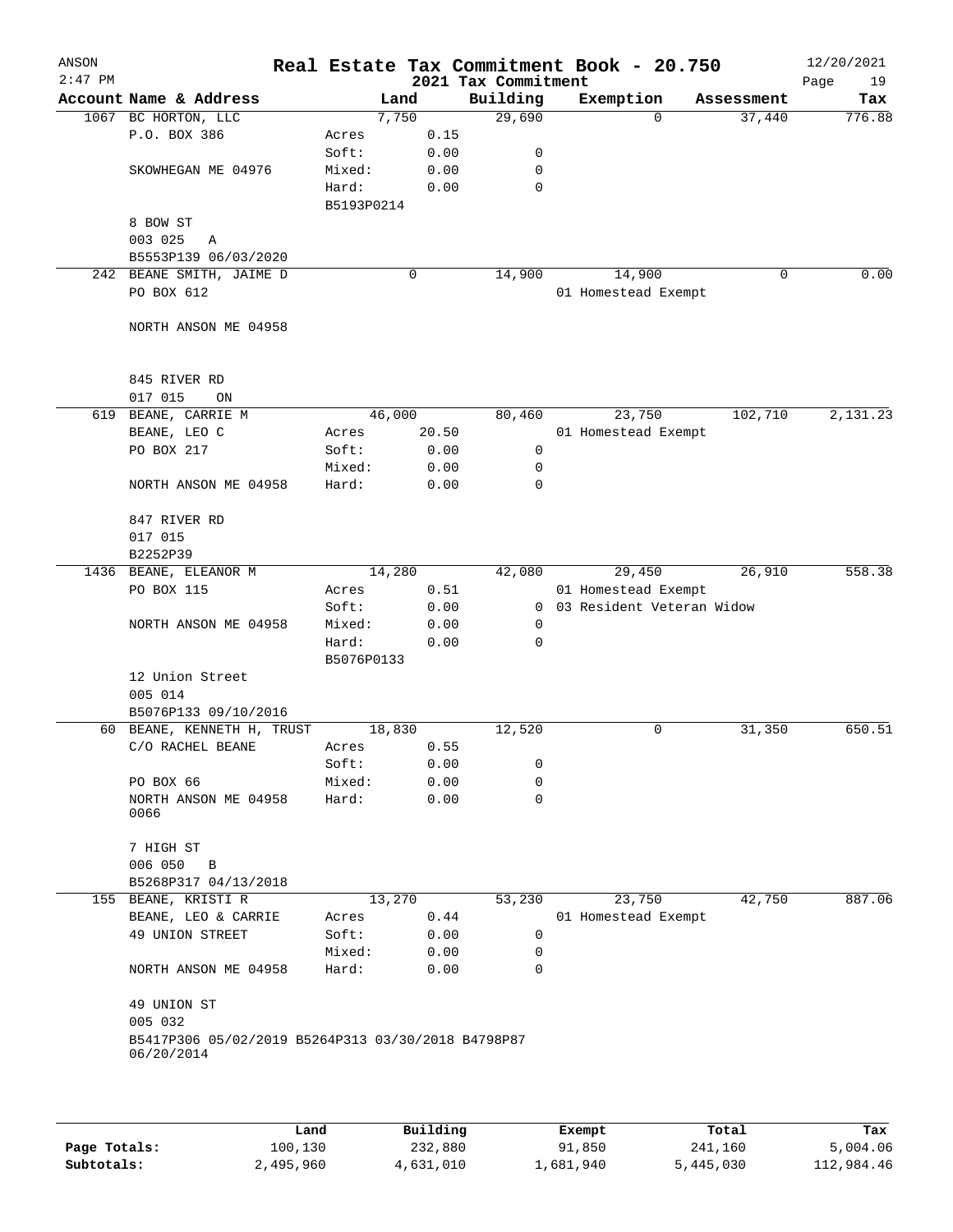| ANSON<br>$2:47$ PM |                                           |                      |              | 2021 Tax Commitment | Real Estate Tax Commitment Book - 20.750 |            | 12/20/2021<br>20<br>Page |
|--------------------|-------------------------------------------|----------------------|--------------|---------------------|------------------------------------------|------------|--------------------------|
|                    | Account Name & Address                    |                      | Land         | Building            | Exemption                                | Assessment | Tax                      |
|                    | 1929 BEANE, RACHEL F<br>694 BRIGHTON ROAD |                      | 0            | 2,600               | $\Omega$                                 | 2,600      | 53.95                    |
|                    | BRIGHTON ME 04912                         |                      |              |                     |                                          |            |                          |
|                    | 7 HIGH ST                                 |                      |              |                     |                                          |            |                          |
|                    | 006 050B ON                               |                      |              |                     |                                          |            |                          |
|                    | B5227P282 11/17/2017                      |                      |              |                     |                                          |            |                          |
| 308                | BEANE, ZAKARIAH A                         |                      | 10,000       | 47,810              | 0                                        | 57,810     | 1,199.56                 |
|                    | 11 PINE STREET                            | Acres                | 0.25         |                     |                                          |            |                          |
|                    |                                           | Soft:                | 0.00         | 0                   |                                          |            |                          |
|                    | ANSON ME 04911                            | Mixed:<br>Hard:      | 0.00<br>0.00 | 0<br>0              |                                          |            |                          |
|                    | 11 PINE ST<br>002 042                     |                      |              |                     |                                          |            |                          |
|                    | B5675P12 02/18/2021                       |                      |              |                     |                                          |            |                          |
| 1237               | BEAROR, JAMES A                           |                      | 33,700       | 61,820              | 23,750                                   | 71,770     | 1,489.23                 |
|                    | 85 TOWN FARM ROAD                         | Acres                | 14.00        |                     | 01 Homestead Exempt                      |            |                          |
|                    |                                           | Soft:                | 0.00         | 0                   |                                          |            |                          |
|                    | NORTH ANSON ME 04958                      | Mixed:               | 0.00         | 0                   |                                          |            |                          |
|                    |                                           | Hard:                | 0.00         | 0                   |                                          |            |                          |
|                    | 85 TOWN FARM RD<br>023 045                |                      |              |                     |                                          |            |                          |
|                    | B3340P121 07/08/2004                      |                      |              |                     |                                          |            |                          |
| 1213               | BEAROR, RONALD                            |                      | 16,490       | 92,960              | 23,750                                   | 85,700     | 1,778.28                 |
|                    | BEAROR, PETRINA                           | Acres                | 0.68         |                     | 01 Homestead Exempt                      |            |                          |
|                    | PO BOX 357                                | Soft:                | 0.00         | 0                   |                                          |            |                          |
|                    |                                           | Mixed:               | 0.00         | 0                   |                                          |            |                          |
|                    | ANSON ME 04911                            | Hard:<br>B4968P0289  | 0.00         | 0                   |                                          |            |                          |
|                    | 64 HILLTOP RD                             |                      |              |                     |                                          |            |                          |
|                    | 010 036<br>B                              |                      |              |                     |                                          |            |                          |
|                    | B5299P206 06/29/2018                      |                      |              |                     |                                          |            |                          |
|                    | 1936 BEAUFORT, KENNETH E                  |                      | 30,800       | 110,440             | 23,750                                   | 117,490    | 2,437.92                 |
|                    | BEAUFORT, GRACE A                         | Acres                | 14.30        |                     | 01 Homestead Exempt                      |            |                          |
|                    | 39 GRUMPY MEN AVENUE                      | Soft:                | 0.00         | 0                   |                                          |            |                          |
|                    |                                           | Mixed:               | 0.00         | $\mathbf 0$         |                                          |            |                          |
|                    | NORTH ANSON ME 04958                      | Hard:                | 0.00         | 0                   |                                          |            |                          |
|                    | 39 GRUMPY MEN AVE<br>017 045              |                      |              |                     |                                          |            |                          |
|                    | B5673P176 02/25/2021                      |                      |              |                     |                                          |            |                          |
|                    | 30 BEAULIEU, JONATHAN<br>CHARLES          |                      | 34,460       | 100,280             | 0                                        | 134,740    | 2,795.86                 |
|                    | IHNKEN, KELSEY ANN                        | Acres                | 43.60        |                     |                                          |            |                          |
|                    | 77 FAHI POND ROAD                         | Soft:                | 32.00        | 3,162               |                                          |            |                          |
|                    |                                           | Mixed:               | 0.00         | 0                   |                                          |            |                          |
|                    | NORTH ANSON ME 04958                      | Hard:<br>TREE GROWTH | 0.00         | 0                   |                                          |            |                          |
|                    | 77 FAHI POND RD<br>024 001                |                      |              |                     |                                          |            |                          |
|                    | B5645P9 12/07/2020                        |                      |              |                     |                                          |            |                          |
|                    |                                           |                      |              |                     |                                          |            |                          |
|                    |                                           | Land                 | Building     |                     | Exempt                                   | Total      | Tax                      |
| Page Totals:       | 125,450                                   |                      | 415,910      |                     | 71,250                                   | 470,110    | 9,754.80                 |

**Subtotals:** 2,621,410 5,046,920 1,753,190 5,915,140 122,739.26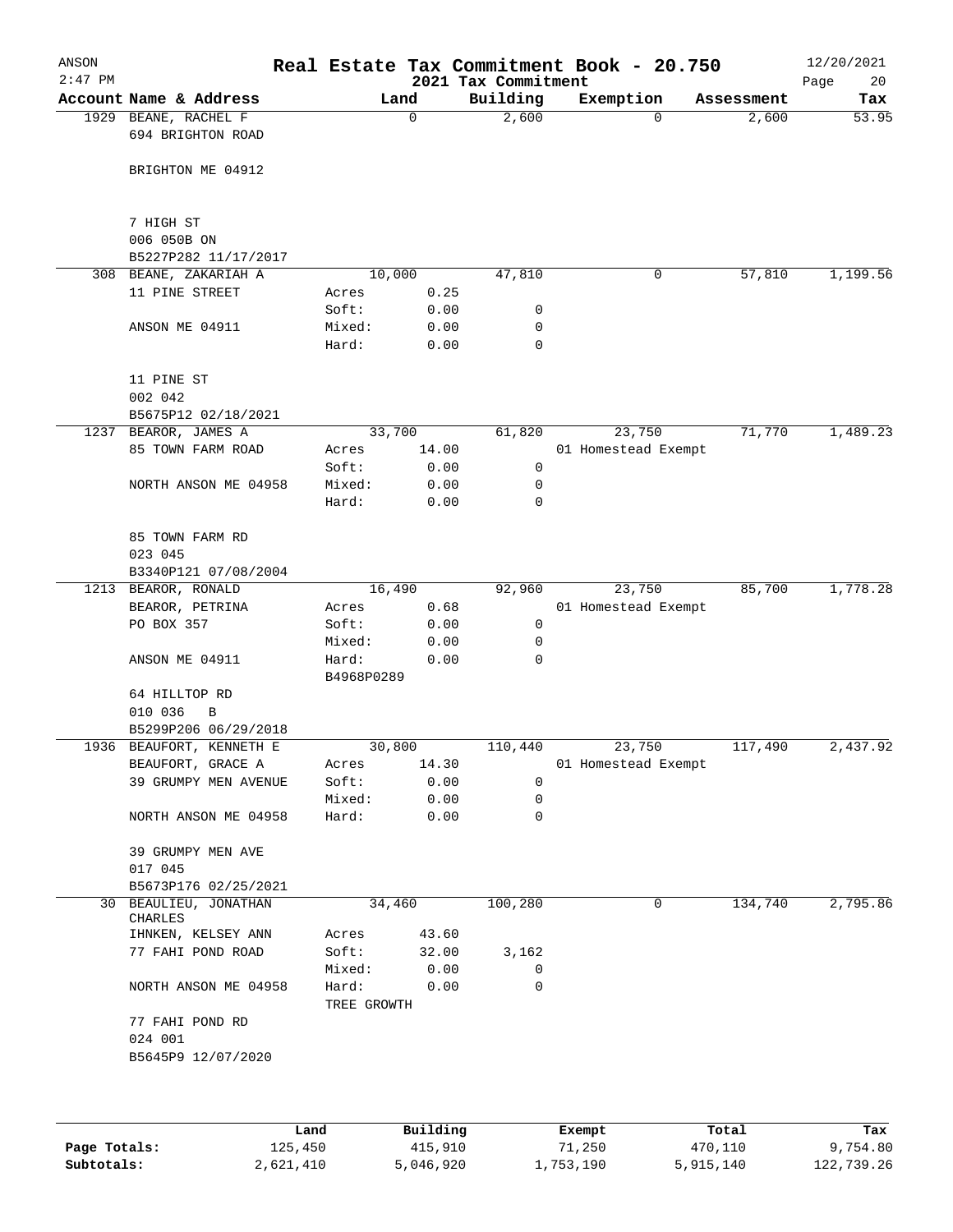| ANSON        |                                                         |        |           |                                 | Real Estate Tax Commitment Book - 20.750 |            | 12/20/2021        |
|--------------|---------------------------------------------------------|--------|-----------|---------------------------------|------------------------------------------|------------|-------------------|
| $2:47$ PM    | Account Name & Address                                  |        | Land      | 2021 Tax Commitment<br>Building | Exemption                                | Assessment | Page<br>21<br>Tax |
|              | 549 BEAULIEU, MARIE S                                   |        | 12,000    | 122,990                         | 23,750                                   | 111,240    | 2,308.23          |
|              | CARREIRO, DERIVAL M                                     | Acres  | 0.36      |                                 | 01 Homestead Exempt                      |            |                   |
|              | 7 COURT STREET                                          | Soft:  | 0.00      | 0                               |                                          |            |                   |
|              |                                                         | Mixed: | 0.00      | 0                               |                                          |            |                   |
|              | NORTH ANSON ME 04958                                    | Hard:  | 0.00      | $\mathbf 0$                     |                                          |            |                   |
|              | 7 COURT ST                                              |        |           |                                 |                                          |            |                   |
|              | 006 029                                                 |        |           |                                 |                                          |            |                   |
|              | B4773P313 04/11/2014                                    |        |           |                                 |                                          |            |                   |
|              | 15 BEAULIEU, MARIE S. &                                 |        | 22,700    | 43,190                          | 23,750                                   | 42,140     | 874.41            |
|              | CARREIRO, GRACE N. &<br>DERIVAL                         | Acres  | 2.80      |                                 | 01 Homestead Exempt                      |            |                   |
|              | 7 COURT STREET                                          | Soft:  | 0.00      | 0                               |                                          |            |                   |
|              |                                                         | Mixed: | 0.00      | 0                               |                                          |            |                   |
|              | NORTH ANSON ME 04958                                    | Hard:  | 0.00      | 0                               |                                          |            |                   |
|              | 84 NORTH MAIN ST<br>006 068                             |        |           |                                 |                                          |            |                   |
|              | B4468P210 11/29/2011                                    |        |           |                                 |                                          |            |                   |
| 63           | BEAULIEU, NARCISA B                                     |        | 39,250    | 92,560                          | 23,750                                   | 108,060    | 2,242.25          |
|              | BEAULIEU, BETHANY L. &<br>BIANCA L.                     | Acres  | 17.75     |                                 | 01 Homestead Exempt                      |            |                   |
|              | 14 HILLTOP ROAD                                         | Soft:  | 0.00      | 0                               |                                          |            |                   |
|              |                                                         | Mixed: | 0.00      | 0                               |                                          |            |                   |
|              | ANSON ME 04911                                          | Hard:  | 0.00      | 0                               |                                          |            |                   |
|              | 14 HILLTOP RD                                           |        |           |                                 |                                          |            |                   |
|              | 010 038                                                 |        |           |                                 |                                          |            |                   |
|              | B5485P34 11/05/2019 B2359P206<br>1490 BEAULIEU, ROGER P |        | 33,680    | 20,170                          | 23,750                                   | 30,100     | 624.58            |
|              | 517 FOUR MILE SQUEARE<br>ROAD                           | Acres  | 12.18     |                                 | 01 Homestead Exempt                      |            |                   |
|              |                                                         | Soft:  | 0.00      | 0                               |                                          |            |                   |
|              | ANSON ME 04911                                          | Mixed: | 0.00      | 0                               |                                          |            |                   |
|              |                                                         | Hard:  | 0.00      | 0                               |                                          |            |                   |
|              | 517 FOUR MILE SQUARE RD                                 |        |           |                                 |                                          |            |                   |
|              | 021 023<br>1                                            |        |           |                                 |                                          |            |                   |
|              | B4782P73 05/12/2014                                     |        |           |                                 |                                          |            |                   |
|              | 822 BELANGER, IAN K                                     |        | 29,100    | 18,440                          | 23,750                                   | 23,790     | 493.64            |
|              |                                                         | Acres  | 7.60      |                                 | 01 Homestead Exempt                      |            |                   |
|              | ANSON ME 04911 0000                                     | Soft:  | 0.00      | 0                               |                                          |            |                   |
|              | 176 FLETCHER RD                                         | Mixed: | 0.00      | 0                               |                                          |            |                   |
|              |                                                         | Hard:  | 0.00      | 0                               |                                          |            |                   |
|              | 176 FLETCHER RD                                         |        |           |                                 |                                          |            |                   |
|              | 013 008<br>C                                            |        |           |                                 |                                          |            |                   |
|              | B3786P197 11/11/2006                                    |        |           |                                 |                                          |            |                   |
|              | 1515 BELANGER, ROBBIE A                                 |        | 27,500    | 38,560                          | 23,750                                   | 42,310     | 877.93            |
|              | POLLIS, KACIE A                                         | Acres  | 6.00      |                                 | 01 Homestead Exempt                      |            |                   |
|              | 303 WEST MILLS ROAD                                     | Soft:  | 0.00      | $\mathbf 0$                     |                                          |            |                   |
|              |                                                         | Mixed: | 0.00      | 0                               |                                          |            |                   |
|              | ANSON ME 04911                                          | Hard:  | 0.00      | 0                               |                                          |            |                   |
|              | 303 WEST MILLS RD                                       |        |           |                                 |                                          |            |                   |
|              | 011 032<br>5<br>B5638P78 10/23/2020                     |        |           |                                 |                                          |            |                   |
|              |                                                         |        |           |                                 |                                          |            |                   |
|              | Land                                                    |        | Building  |                                 | Exempt                                   | Total      | Tax               |
| Page Totals: | 164,230                                                 |        | 335,910   |                                 | 142,500                                  | 357,640    | 7,421.04          |
| Subtotals:   | 2,785,640                                               |        | 5,382,830 |                                 | 1,895,690                                | 6,272,780  | 130,160.30        |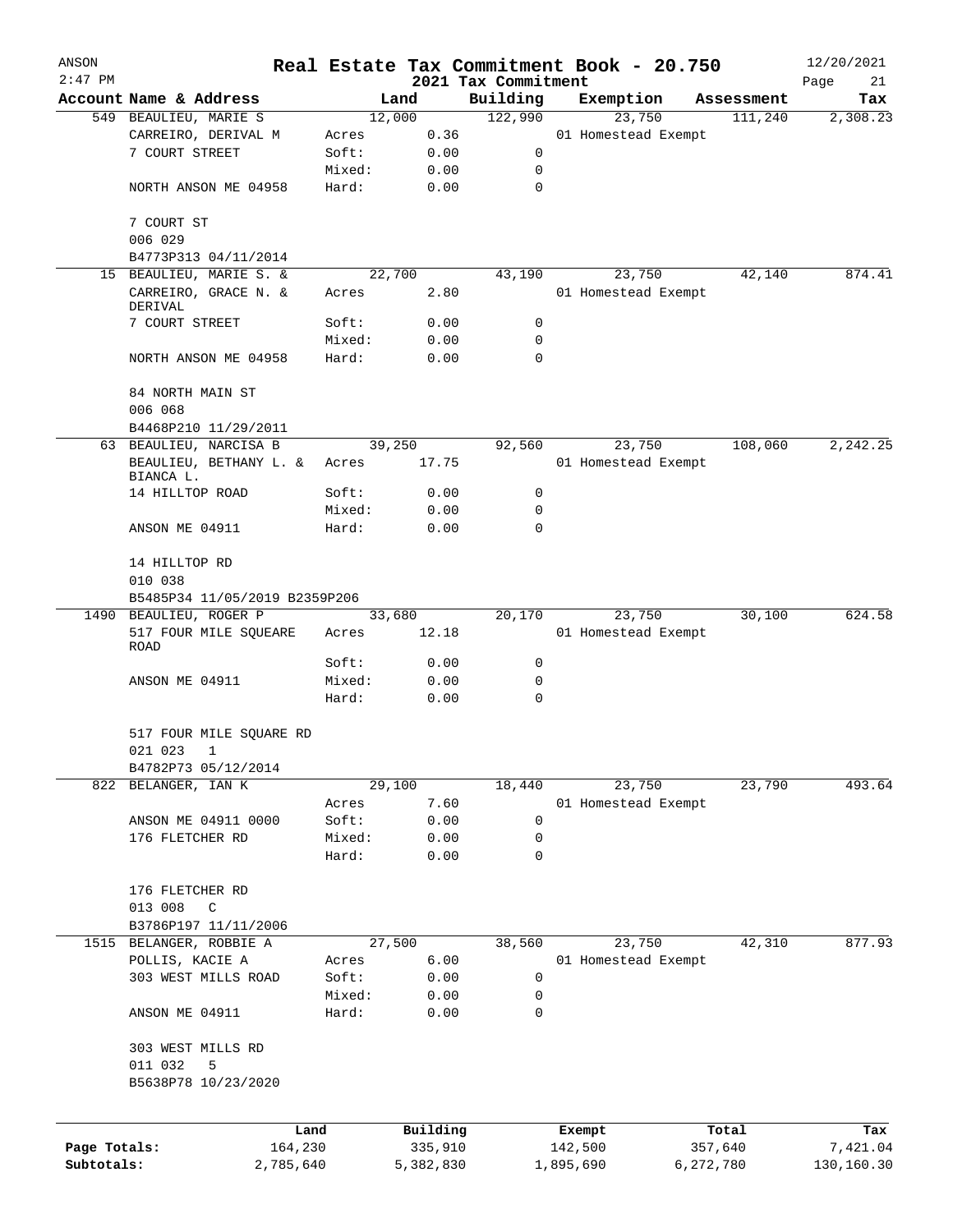| ANSON<br>$2:47$ PM |                                           |              |         | 2021 Tax Commitment | Real Estate Tax Commitment Book - 20.750 |            | 12/20/2021<br>Page<br>22 |
|--------------------|-------------------------------------------|--------------|---------|---------------------|------------------------------------------|------------|--------------------------|
|                    | Account Name & Address                    |              | Land    | Building            | Exemption                                | Assessment | Tax                      |
|                    | 71 BELL, STEPHEN B                        |              | 50, 500 | 76,030              | 23,750                                   | 102,780    | 2,132.69                 |
|                    | PO BOX 247                                | Acres        | 29.00   |                     | 01 Homestead Exempt                      |            |                          |
|                    |                                           | Soft:        | 0.00    | 0                   |                                          |            |                          |
|                    | ANSON ME 04911                            | Mixed:       | 0.00    | 0                   |                                          |            |                          |
|                    |                                           | Hard:        | 0.00    | 0                   |                                          |            |                          |
|                    | 783 HOLLIN WAITE HILL<br>020 019          |              |         |                     |                                          |            |                          |
|                    | B2006P269 B823P485 11/13/1972             |              |         |                     |                                          |            |                          |
|                    | 1252 BERLINGHOFF, WILLIAM P               | 43,900       |         | $\mathbf 0$         | 0                                        | 43,900     | 910.93                   |
|                    | 158 NEHUREN ROAD                          | Acres        | 39.80   |                     |                                          |            |                          |
|                    |                                           | Soft:        | 0.00    | 0                   |                                          |            |                          |
|                    | MONTVILLE ME 04941                        | Mixed:       | 0.00    | 0                   |                                          |            |                          |
|                    |                                           | Hard:        | 0.00    | 0                   |                                          |            |                          |
|                    | 011 043<br>$\overline{B}$                 |              |         |                     |                                          |            |                          |
|                    | B4352P211 12/20/2010                      |              |         |                     |                                          |            |                          |
|                    | 216 BERNIER, GARY                         |              | 18,230  | 18,710              | 0                                        | 36,940     | 766.51                   |
|                    | BERNIER, CATHY                            | Acres        | 3.82    |                     |                                          |            |                          |
|                    |                                           | Soft:        | 0.00    | 0                   |                                          |            |                          |
|                    | 9 COVENTRY DR                             | Mixed:       | 0.00    | 0                   |                                          |            |                          |
|                    | LIMINGTON ME 04049 0000 Hard:             |              | 0.00    | 0                   |                                          |            |                          |
|                    | 014 041 4<br>B3683P134 05/26/2006         |              |         |                     |                                          |            |                          |
|                    | 117 BERUBE, ZOYA                          |              | 21,850  | 33,670              | 0                                        | 55,520     | 1,152.04                 |
|                    | BERUBE, LAWRENCE M                        | Acres        | 2.23    |                     |                                          |            |                          |
|                    | 152 WEST MILLS ROAD                       | Soft:        | 0.00    | 0                   |                                          |            |                          |
|                    |                                           | Mixed:       | 0.00    | 0                   |                                          |            |                          |
|                    | ANSON ME 04911                            | Hard:        | 0.00    | $\Omega$            |                                          |            |                          |
|                    |                                           | B5196P068 JT |         |                     |                                          |            |                          |
|                    | 147 WEST MILLS RD                         |              |         |                     |                                          |            |                          |
|                    | 010 015<br>1                              |              |         |                     |                                          |            |                          |
|                    | B5196P68 08/22/2017 B4818P219 08/14/2014  |              |         |                     |                                          |            |                          |
|                    | 1334 BERUBE, ZOYA                         | 25,470       |         | 106,270             | 23,750                                   | 107,990    | 2,240.79                 |
|                    | BERUBE, LAWRENCE M                        | Acres        | 14.67   |                     | 01 Homestead Exempt                      |            |                          |
|                    | 152 WEST MILLS ROAD                       | Soft:        | 0.00    | 0                   |                                          |            |                          |
|                    |                                           | Mixed:       | 0.00    | 0                   |                                          |            |                          |
|                    | ANSON ME 04911                            | Hard:        | 0.00    | 0                   |                                          |            |                          |
|                    |                                           | B5148P0257   |         |                     |                                          |            |                          |
|                    | 152 WEST MILLS RD                         |              |         |                     |                                          |            |                          |
|                    | 010 012<br>В                              |              |         |                     |                                          |            |                          |
|                    | B5148P257 04/18/2017 B4240P263 02/11/2010 |              |         |                     |                                          |            |                          |
|                    | 681 Bess, Anthony J                       | 14,140       |         | 127,890             | 23,750                                   | 118,280    | 2,454.31                 |
|                    | Bess, Monique C                           | Acres        | 0.50    |                     | 01 Homestead Exempt                      |            |                          |
|                    | 14 MILK STREET                            | Soft:        | 0.00    | 0                   |                                          |            |                          |
|                    |                                           | Mixed:       | 0.00    | 0                   |                                          |            |                          |
|                    | NORTH ANSON ME<br>04958-0274              | Hard:        | 0.00    | 0                   |                                          |            |                          |
|                    | 14 MILK ST                                |              |         |                     |                                          |            |                          |
|                    | 006 078                                   |              |         |                     |                                          |            |                          |
|                    | B5401P131 04/22/2019                      |              |         |                     |                                          |            |                          |
|                    |                                           |              |         |                     |                                          |            |                          |
|                    |                                           |              |         |                     |                                          |            |                          |

|              | Land      | Building  | Exempt    | Total     | Tax        |
|--------------|-----------|-----------|-----------|-----------|------------|
| Page Totals: | 174,090   | 362,570   | 71,250    | 465,410   | 9,657.27   |
| Subtotals:   | 2,959,730 | 5,745,400 | 1,966,940 | 6,738,190 | 139,817.57 |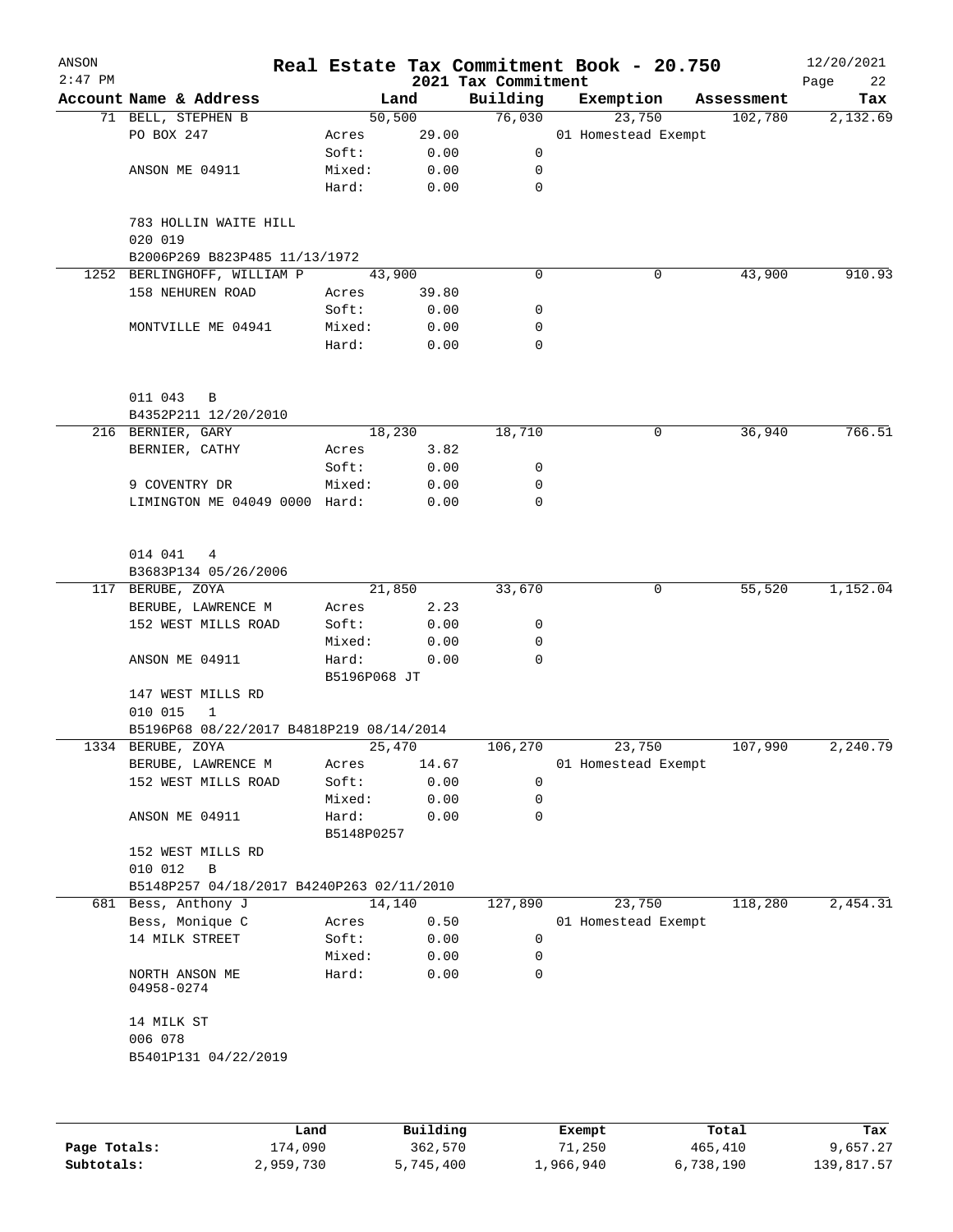| ANSON     |                                           |                 |              |                                 | Real Estate Tax Commitment Book - 20.750 |            | 12/20/2021        |
|-----------|-------------------------------------------|-----------------|--------------|---------------------------------|------------------------------------------|------------|-------------------|
| $2:47$ PM | Account Name & Address                    | Land            |              | 2021 Tax Commitment<br>Building | Exemption                                | Assessment | Page<br>23<br>Tax |
|           | 255 BESSEY, TIA LOVE                      | 10,580          |              | 46,860                          | 0                                        | 57,440     | 1,191.88          |
|           | HARRINGTON, BRANDON LEE                   | Acres           | 0.28         |                                 |                                          |            |                   |
|           | 73 RANDALL STREET                         | Soft:           | 0.00         | 0                               |                                          |            |                   |
|           |                                           | Mixed:          | 0.00         | 0                               |                                          |            |                   |
|           | ANSON ME 04911                            | Hard:           | 0.00         | $\mathbf 0$                     |                                          |            |                   |
|           | 73 RANDALL ST<br>003 010                  |                 |              |                                 |                                          |            |                   |
|           | B5362P111 06/21/2018                      |                 |              |                                 |                                          |            |                   |
|           | 77 BESSEY, VAUGHN B                       | 17,890          |              | 63,450                          | 29,450                                   | 51,890     | 1,076.72          |
|           | BESSEY, EVANGELINE B                      | Acres           | 0.80         |                                 | 01 Homestead Exempt                      |            |                   |
|           | 835 RIVER ROAD                            | Soft:           | 0.00         | $\mathbf{0}$                    | 02 Resident Veteran                      |            |                   |
|           |                                           | Mixed:          | 0.00         | 0                               |                                          |            |                   |
|           | NORTH ANSON ME 04958                      | Hard:           | 0.00         | 0                               |                                          |            |                   |
|           | 835 RIVER RD                              |                 |              |                                 |                                          |            |                   |
|           | 017 015<br>Α                              |                 |              |                                 |                                          |            |                   |
|           | B1517P229                                 |                 |              |                                 |                                          |            |                   |
|           | 1016 BEVANS, ANTHONY                      | 20,100          |              | 0                               | 0                                        | 20,100     | 417.08            |
|           | BEVANS, DEBRA J                           | Acres           | 11.10        |                                 |                                          |            |                   |
|           |                                           | Soft:           | 0.00         | 0                               |                                          |            |                   |
|           | 79 HOXIE RD                               | Mixed:          | 0.00         | 0                               |                                          |            |                   |
|           | RICHMOND RI 02832 0000                    | Hard:           | 0.00         | 0                               |                                          |            |                   |
|           | 024 028<br>C<br>B4949P234 08/26/2015      |                 |              |                                 |                                          |            |                   |
|           | 1865 BEVANS, ANTHONY                      | 21,000          |              | 73,370                          | 0                                        | 94,370     | 1,958.18          |
|           | BEVANS, DEBRA J                           | Acres           | 5.00         |                                 |                                          |            |                   |
|           |                                           | Soft:           | 0.00         | 0                               |                                          |            |                   |
|           | 79 HOXIE RD                               | Mixed:          | 0.00         | 0                               |                                          |            |                   |
|           | RICHMOND RI 02832 0000                    | Hard:           | 0.00         | $\mathbf 0$                     |                                          |            |                   |
|           | 45 WEEKS DR                               |                 |              |                                 |                                          |            |                   |
|           | 024 031                                   |                 |              |                                 |                                          |            |                   |
|           | B4512P289 04/03/2012                      |                 |              |                                 |                                          |            |                   |
|           | 10 BIGELOW, LARRY R                       | 27,200          |              | 38,700                          | 23,750                                   | 42,150     | 874.61            |
|           | BOYCE, ALICE I                            | Acres           | 5.80         |                                 | 01 Homestead Exempt                      |            |                   |
|           |                                           | Soft:           | 0.00         | 0                               |                                          |            |                   |
|           | 170 EMBDEN POND RD                        | Mixed:          | 0.00         | 0                               |                                          |            |                   |
|           | NORTH ANSON ME 04958<br>0000              | Hard:           | 0.00         | 0                               |                                          |            |                   |
|           | 170 EMBDEN POND RD                        |                 |              |                                 |                                          |            |                   |
|           | 023 034<br>D                              |                 |              |                                 |                                          |            |                   |
|           | B4908P111 05/26/2015 B4183P229 03/31/2007 |                 |              |                                 |                                          |            |                   |
|           | 1483 BILLINGS, CHERYL &                   | 39,500          |              | 91,670                          | 23,750                                   | 107,420    | 2,228.97          |
|           | TOLX, ERNEST                              | Acres           | 18.00        |                                 | 01 Homestead Exempt                      |            |                   |
|           |                                           | Soft:           | 0.00         | 0                               |                                          |            |                   |
|           | PO BOX 136<br>ANSON ME 04911 0136         | Mixed:<br>Hard: | 0.00<br>0.00 | 0<br>0                          |                                          |            |                   |
|           | 115 STARKS RD                             |                 |              |                                 |                                          |            |                   |
|           | 010 011<br>$\, {\bf B}$<br>B2575P105      |                 |              |                                 |                                          |            |                   |
|           |                                           |                 |              |                                 |                                          |            |                   |
|           |                                           |                 |              |                                 |                                          |            |                   |

|              | Land      | Building  | Exempt    | Total     | Tax        |
|--------------|-----------|-----------|-----------|-----------|------------|
| Page Totals: | 136,270   | 314,050   | 76,950    | 373,370   | 7.747.44   |
| Subtotals:   | 3,096,000 | 6,059,450 | 2,043,890 | 7,111,560 | 147,565.01 |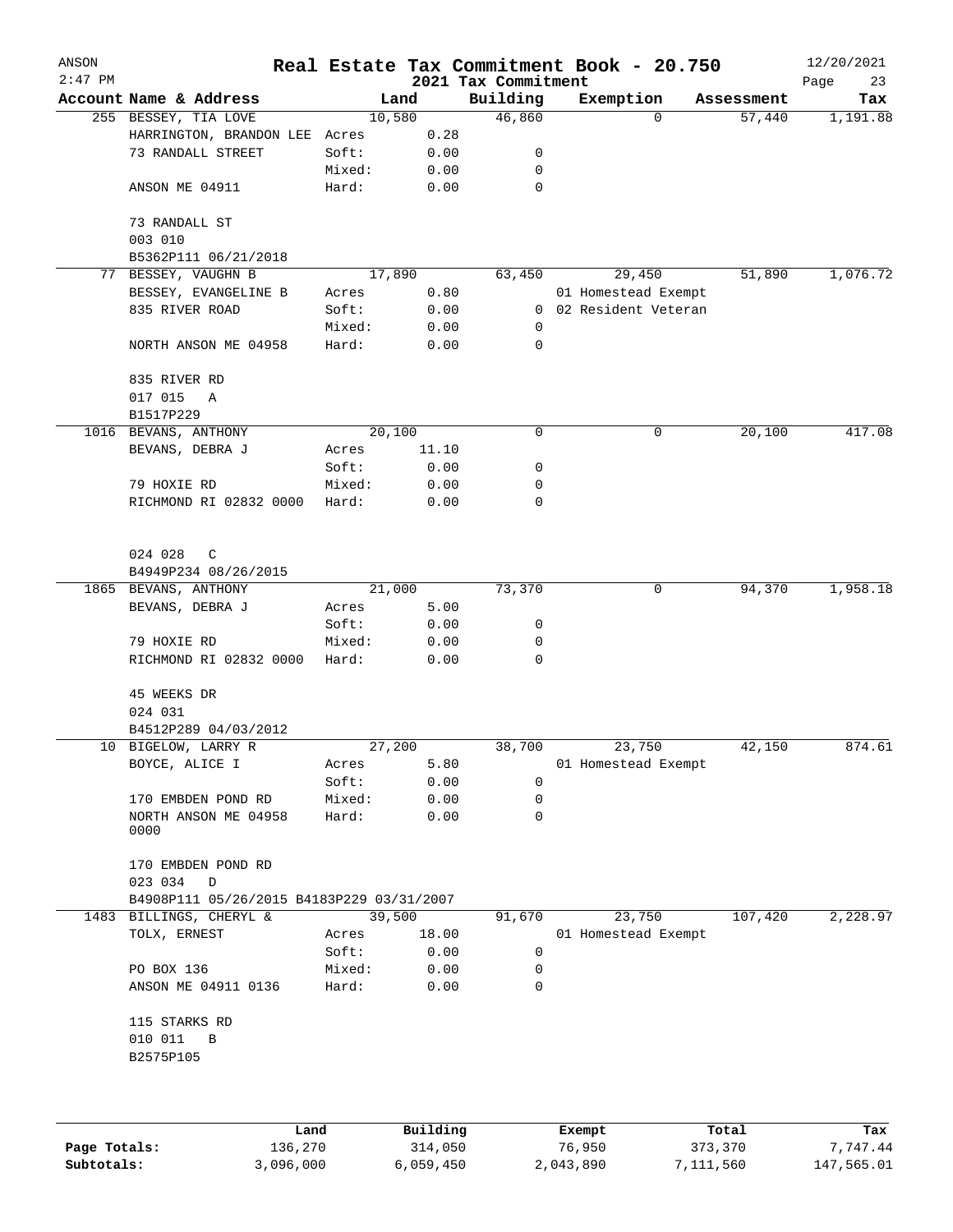| ANSON<br>$2:47$ PM |                                           |  |        |   |      | 2021 Tax Commitment |  | Real Estate Tax Commitment Book - 20.750 |            | 12/20/2021<br>Page<br>24 |
|--------------------|-------------------------------------------|--|--------|---|------|---------------------|--|------------------------------------------|------------|--------------------------|
|                    | Account Name & Address                    |  | Land   |   |      | Building            |  | Exemption                                | Assessment | Tax                      |
|                    | 1894 BILLINGS, CHERYL A &                 |  | 13,500 |   |      | $\mathbf 0$         |  | $\Omega$                                 | 13,500     | 280.13                   |
|                    | TOLX, ERNEST, JR.                         |  | Acres  |   | 2.00 |                     |  |                                          |            |                          |
|                    |                                           |  | Soft:  |   | 0.00 | 0                   |  |                                          |            |                          |
|                    | PO BOX 136                                |  | Mixed: |   | 0.00 | 0                   |  |                                          |            |                          |
|                    | ANSON ME 04911 0000                       |  | Hard:  |   | 0.00 | 0                   |  |                                          |            |                          |
|                    |                                           |  |        |   |      |                     |  |                                          |            |                          |
|                    |                                           |  |        |   |      |                     |  |                                          |            |                          |
|                    | 010 011<br>$B-1$                          |  |        |   |      |                     |  |                                          |            |                          |
|                    | B4114P122 03/20/2009                      |  |        |   |      |                     |  |                                          |            |                          |
|                    | 1535 BISHOP, RICHARD T                    |  |        | 0 |      | 51,210              |  | 23,750                                   | 27,460     | 569.80                   |
|                    | BISHOP, JULIA A                           |  |        |   |      |                     |  | 01 Homestead Exempt                      |            |                          |
|                    | 812 HORSEBACK ROAD                        |  |        |   |      |                     |  |                                          |            |                          |
|                    | ANSON ME 04911                            |  |        |   |      |                     |  |                                          |            |                          |
|                    | 812 HORSEBACK RD                          |  |        |   |      |                     |  |                                          |            |                          |
|                    | 019 037<br>Α<br>ON                        |  |        |   |      |                     |  |                                          |            |                          |
|                    | 2002 BISSONETTE, DANA                     |  | 18,900 |   |      | 0                   |  | 0                                        | 18,900     | 392.18                   |
|                    | BISSONETTE, WENDY                         |  | Acres  |   | 5.60 |                     |  |                                          |            |                          |
|                    | 350 TATNIC ROAD                           |  | Soft:  |   | 0.00 | 0                   |  |                                          |            |                          |
|                    |                                           |  | Mixed: |   | 0.00 | 0                   |  |                                          |            |                          |
|                    | WELLS ME 04090                            |  | Hard:  |   | 0.00 | 0                   |  |                                          |            |                          |
|                    | TOWN FARM ROAD                            |  |        |   |      |                     |  |                                          |            |                          |
|                    | 022 012 00A                               |  |        |   |      |                     |  |                                          |            |                          |
|                    | B4894P263 04/06/2015 B4894P261 04/06/2015 |  |        |   |      |                     |  |                                          |            |                          |
|                    | 825 BLACK, MICHAEL C                      |  | 26,450 |   |      | 37,620              |  | 23,750                                   | 40,320     | 836.64                   |
|                    | PO BOX 279                                |  | Acres  |   | 5.30 |                     |  | 01 Homestead Exempt                      |            |                          |
|                    |                                           |  | Soft:  |   | 0.00 | 0                   |  |                                          |            |                          |
|                    | ANSON ME 04911                            |  | Mixed: |   | 0.00 | 0                   |  |                                          |            |                          |
|                    |                                           |  | Hard:  |   | 0.00 | 0                   |  |                                          |            |                          |
|                    |                                           |  |        |   |      |                     |  |                                          |            |                          |
|                    | 45 CAMPGROUND RD                          |  |        |   |      |                     |  |                                          |            |                          |
|                    | 015 037<br>1                              |  |        |   |      |                     |  |                                          |            |                          |
|                    | B2237P47                                  |  |        |   |      |                     |  |                                          |            |                          |
| 1221               | BLACK, WILLIAM L                          |  | 8,490  |   |      | 44,170              |  | 23,750                                   | 28,910     | 599.88                   |
|                    | BLACK, KELLY A                            |  | Acres  |   | 0.18 |                     |  | 01 Homestead Exempt                      |            |                          |
|                    | 12 CENTER STREET                          |  | Soft:  |   | 0.00 | 0                   |  |                                          |            |                          |
|                    |                                           |  | Mixed: |   | 0.00 | 0                   |  |                                          |            |                          |
|                    | NORTH ANSON ME 04958                      |  | Hard:  |   | 0.00 | 0                   |  |                                          |            |                          |
|                    | 12 CENTER ST                              |  |        |   |      |                     |  |                                          |            |                          |
|                    | 006 013                                   |  |        |   |      |                     |  |                                          |            |                          |
|                    | B4902P77 05/07/2015                       |  |        |   |      |                     |  |                                          |            |                          |
|                    | 83 BLAKE, DEBORAH                         |  | 20,660 |   |      | 0                   |  | 0                                        | 20,660     | 428.70                   |
|                    |                                           |  | Acres  |   | 1.44 |                     |  |                                          |            |                          |
|                    | CADET MO 63630 0000                       |  | Soft:  |   | 0.00 | 0                   |  |                                          |            |                          |
|                    | 10626 FOXTROT RD                          |  | Mixed: |   | 0.00 | 0                   |  |                                          |            |                          |
|                    |                                           |  | Hard:  |   | 0.00 | 0                   |  |                                          |            |                          |
|                    |                                           |  |        |   |      |                     |  |                                          |            |                          |
|                    | 332 PEASE HILL RD<br>011 042<br>6 1       |  |        |   |      |                     |  |                                          |            |                          |
|                    |                                           |  |        |   |      |                     |  |                                          |            |                          |
|                    | B2043P114                                 |  |        |   |      |                     |  |                                          |            |                          |
|                    |                                           |  |        |   |      |                     |  |                                          |            |                          |
|                    |                                           |  |        |   |      |                     |  |                                          |            |                          |
|                    |                                           |  |        |   |      |                     |  |                                          |            |                          |

|              | Land      | Building  | Exempt    | Total     | Tax        |
|--------------|-----------|-----------|-----------|-----------|------------|
| Page Totals: | 88,000    | 133,000   | 71,250    | 149,750   | 3,107.33   |
| Subtotals:   | 3,184,000 | 6,192,450 | 2,115,140 | 7,261,310 | 150,672.34 |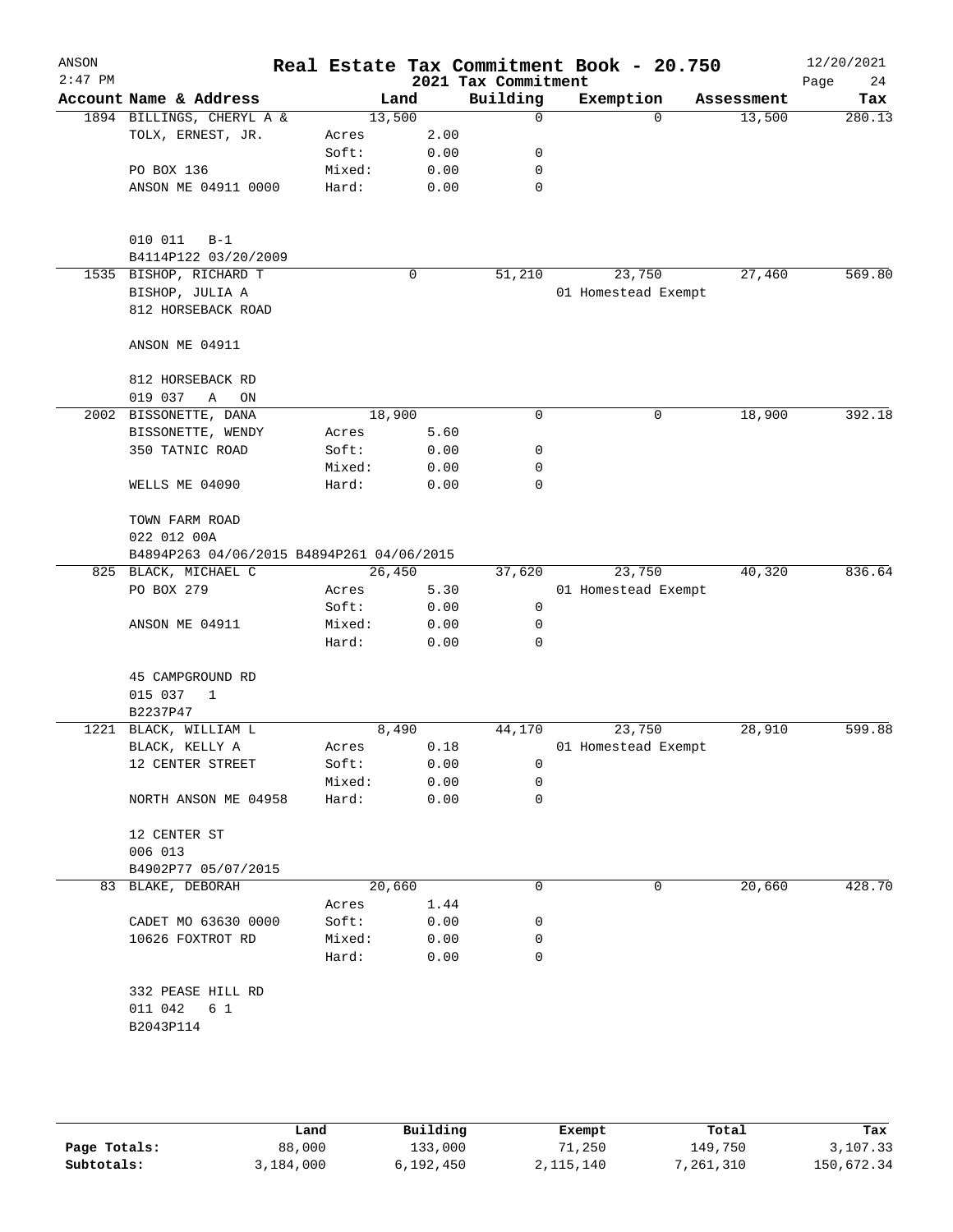| ANSON        |                                               |           |        |           |                     | Real Estate Tax Commitment Book - 20.750 |   |            | 12/20/2021 |
|--------------|-----------------------------------------------|-----------|--------|-----------|---------------------|------------------------------------------|---|------------|------------|
| $2:47$ PM    |                                               |           |        |           | 2021 Tax Commitment |                                          |   |            | Page<br>25 |
|              | Account Name & Address                        |           |        | Land      | Building            | Exemption                                |   | Assessment | Tax        |
|              | 73 Blake, Vinal                               |           |        | 18,550    | 17,310              |                                          | 0 | 35,860     | 744.10     |
|              | Blake, Ruth                                   |           | Acres  | 0.86      |                     |                                          |   |            |            |
|              | 2041 Embden Pond Road                         |           | Soft:  | 0.00      | 0                   |                                          |   |            |            |
|              |                                               |           | Mixed: | 0.00      | 0                   |                                          |   |            |            |
|              | Embden ME 04958                               |           | Hard:  | 0.00      | $\mathbf 0$         |                                          |   |            |            |
|              | 35 EMBDEN POND RD<br>009 020<br>$\mathcal{C}$ |           |        |           |                     |                                          |   |            |            |
|              | B5456P0165 08/27/2019                         |           |        |           |                     |                                          |   |            |            |
|              | 514 BLANCHARD, MARIE E                        |           |        | 26,150    | 6,890               | 23,750                                   |   | 9,290      | 192.77     |
|              | PO BOX 283                                    |           | Acres  | 5.10      |                     | 01 Homestead Exempt                      |   |            |            |
|              |                                               |           | Soft:  | 0.00      | 0                   |                                          |   |            |            |
|              | ANSON ME 04911                                |           | Mixed: | 0.00      | 0                   |                                          |   |            |            |
|              |                                               |           | Hard:  | 0.00      | 0                   |                                          |   |            |            |
|              |                                               |           |        |           |                     |                                          |   |            |            |
|              | 278 HOLLIN WAITE HILL                         |           |        |           |                     |                                          |   |            |            |
|              | 014 030<br>6                                  |           |        |           |                     |                                          |   |            |            |
|              | B4817P127 08/06/2014                          |           |        |           |                     |                                          |   |            |            |
|              | 739 BLAZIC, GLENNA A                          |           |        | 19,900    | 45,250              |                                          | 0 | 65,150     | 1,351.86   |
|              |                                               |           | Acres  | 0.44      |                     |                                          |   |            |            |
|              | NORTH ANSON ME 04958<br>0000                  |           | Soft:  | 0.00      | 0                   |                                          |   |            |            |
|              | 123 NEW PORTLAND ROAD                         |           | Mixed: | 0.00      | 0                   |                                          |   |            |            |
|              |                                               |           | Hard:  | 0.00      | 0                   |                                          |   |            |            |
|              |                                               |           |        |           |                     |                                          |   |            |            |
|              | 25 NEW PORTLAND RD                            |           |        |           |                     |                                          |   |            |            |
|              | 009 006<br>Α                                  |           |        |           |                     |                                          |   |            |            |
|              | B2313P9                                       |           |        |           |                     |                                          |   |            |            |
|              | 981 BLAZIC, GLENNA A                          |           |        | 34,500    | 0                   |                                          | 0 | 34,500     | 715.88     |
|              | BLAZIC, FRANCIS P                             |           | Acres  | 0.78      |                     |                                          |   |            |            |
|              |                                               |           | Soft:  | 0.00      | 0                   |                                          |   |            |            |
|              | 123 NEW PORTLAND ROAD                         |           | Mixed: | 0.00      | 0                   |                                          |   |            |            |
|              | NORTH ANSON ME 04958                          |           | Hard:  | 0.00      | 0                   |                                          |   |            |            |
|              | 0000                                          |           |        |           |                     |                                          |   |            |            |
|              | 7 EMBDEN POND RD                              |           |        |           |                     |                                          |   |            |            |
|              | 009 023                                       |           |        |           |                     |                                          |   |            |            |
|              | B3474P159 04/26/2005                          |           |        |           |                     |                                          |   |            |            |
| 1316         | BLAZIC, GLENNA A                              |           |        | 26,750    | 90,150              | 23,750                                   |   | 93,150     | 1,932.86   |
|              |                                               |           | Acres  | 5.50      |                     | 01 Homestead Exempt                      |   |            |            |
|              | NORTH ANSON ME 04958                          |           | Soft:  | 0.00      | 0                   |                                          |   |            |            |
|              | 0000                                          |           |        |           |                     |                                          |   |            |            |
|              | 123 NEW PORTLAND ROAD                         |           | Mixed: | 0.00      | 0                   |                                          |   |            |            |
|              |                                               |           | Hard:  | 0.00      | $\mathbf 0$         |                                          |   |            |            |
|              |                                               |           |        |           |                     |                                          |   |            |            |
|              | 123 NEW PORTLAND RD                           |           |        |           |                     |                                          |   |            |            |
|              | 023 035<br>В                                  |           |        |           |                     |                                          |   |            |            |
|              | B3287P18                                      |           |        |           |                     |                                          |   |            |            |
|              | 1681 BLAZIC, GLENNA A                         |           |        | 22,040    | 56,210              |                                          | 0 | 78,250     | 1,623.69   |
|              | BLAZIC, FRANCIS P                             |           | Acres  | 2.36      |                     |                                          |   |            |            |
|              |                                               |           | Soft:  | 0.00      | 0                   |                                          |   |            |            |
|              | 123 NEW PORTLAND ROAD                         |           | Mixed: | 0.00      | 0                   |                                          |   |            |            |
|              | NORTH ANSON ME 04958<br>0000                  |           | Hard:  | 0.00      | $\mathbf 0$         |                                          |   |            |            |
|              | 24 NEW PORTLAND RD                            |           |        |           |                     |                                          |   |            |            |
|              | 008 022<br>B3726P22 08/14/2006                |           |        |           |                     |                                          |   |            |            |
|              |                                               |           |        |           |                     |                                          |   |            |            |
|              |                                               | Land      |        | Building  |                     | Exempt                                   |   | Total      | Tax        |
| Page Totals: |                                               | 147,890   |        | 215,810   |                     | 47,500                                   |   | 316,200    | 6,561.16   |
| Subtotals:   |                                               | 3,331,890 |        | 6,408,260 |                     | 2,162,640                                |   | 7,577,510  | 157,233.50 |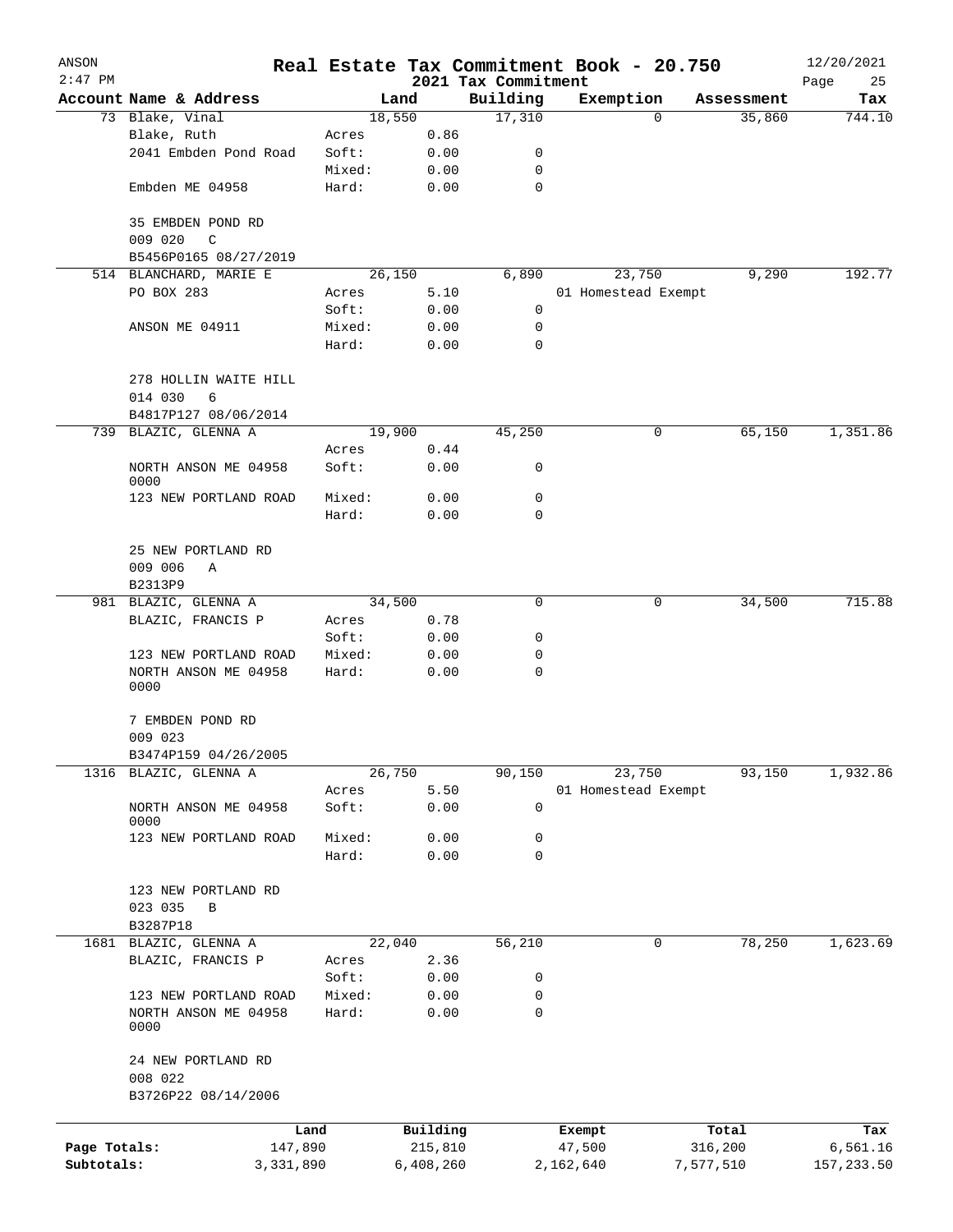| ANSON<br>$2:47$ PM |                                                               |                 |                | 2021 Tax Commitment | Real Estate Tax Commitment Book - 20.750 |            | 12/20/2021<br>Page<br>26 |
|--------------------|---------------------------------------------------------------|-----------------|----------------|---------------------|------------------------------------------|------------|--------------------------|
|                    | Account Name & Address                                        |                 | Land           | Building            | Exemption                                | Assessment | Tax                      |
|                    | 1887 BLAZIC, GLENNA A                                         |                 | 13,370         | $\mathsf{O}$        | $\Omega$                                 | 13,370     | 277.43                   |
|                    |                                                               | Acres           | 1.91           |                     |                                          |            |                          |
|                    | NORTH ANSON ME 04958<br>0000                                  | Soft:           | 0.00           | 0                   |                                          |            |                          |
|                    | 123 NEW PORTLAND ROAD                                         | Mixed:          | 0.00           | 0                   |                                          |            |                          |
|                    |                                                               | Hard:           | 0.00           | $\Omega$            |                                          |            |                          |
|                    | 13 NEW PORTLAND RD                                            |                 |                |                     |                                          |            |                          |
|                    | 009 006 B                                                     |                 |                |                     |                                          |            |                          |
|                    | B1246P339                                                     |                 |                |                     |                                          |            |                          |
|                    | 84 BLOOD, KENNETH J JR                                        |                 | 7,770          | $\Omega$            | 0                                        | 7,770      | 161.23                   |
|                    | 604 MILE HILL ROAD                                            | Acres           | 58.00          |                     |                                          |            |                          |
|                    |                                                               | Soft:           | 0.00           | 0                   |                                          |            |                          |
|                    | NEW SHARON ME 04655                                           | Mixed:          | 58.00          | 7,769               |                                          |            |                          |
|                    |                                                               | Hard:           | 0.00           | 0                   |                                          |            |                          |
|                    |                                                               | TREE GROWTH     |                |                     |                                          |            |                          |
|                    |                                                               |                 |                |                     |                                          |            |                          |
|                    | 021 002<br>B5021P267 04/28/2016 B1859P169 01/18/1993 B807P742 |                 |                |                     |                                          |            |                          |
|                    | 28 BLOOM, WILLIAM B                                           |                 | 3,120          | 0                   | 0                                        | 3,120      | 64.74                    |
|                    | PO BOX 61                                                     | Acres           | 0.27           |                     |                                          |            |                          |
|                    |                                                               | Soft:           | 0.00           | 0                   |                                          |            |                          |
|                    | NORTH ANSON ME 04958                                          | Mixed:          | 0.00           | 0                   |                                          |            |                          |
|                    |                                                               | Hard:           | 0.00           | 0                   |                                          |            |                          |
|                    |                                                               |                 |                |                     |                                          |            |                          |
|                    | <b>MAIN STREET</b>                                            |                 |                |                     |                                          |            |                          |
|                    | 006 090                                                       |                 |                |                     |                                          |            |                          |
|                    | B5088P198 10/14/2016 B3995P236 05/09/2008                     |                 |                |                     |                                          |            |                          |
|                    | 29 BLOOM, WILLIAM B                                           |                 | 23,000         | 36,400              | 0                                        | 59,400     | 1,232.55                 |
|                    | PO BOX 61                                                     | Acres           | 3.00           |                     |                                          |            |                          |
|                    | NORTH ANSON ME 04958                                          | Soft:<br>Mixed: | 0.00<br>0.00   | 0<br>0              |                                          |            |                          |
|                    | 0000                                                          |                 |                |                     |                                          |            |                          |
|                    |                                                               | Hard:           | 0.00           | 0                   |                                          |            |                          |
|                    | 46 NORTH MAIN ST                                              |                 |                |                     |                                          |            |                          |
|                    | 006 063                                                       |                 |                |                     |                                          |            |                          |
|                    | B3995P236 05/09/2008                                          |                 |                |                     |                                          |            |                          |
| 699                | BLUEBERRY BROADCASTING                                        |                 | 0              | 21,000              | 0                                        | 21,000     | 435.75                   |
|                    | <b>LLC</b>                                                    |                 |                |                     |                                          |            |                          |
|                    | $D/B/A$ WIGY                                                  |                 |                |                     |                                          |            |                          |
|                    | PO BOX 3059                                                   |                 |                |                     |                                          |            |                          |
|                    | KENNEBUNKPORT ME 04046                                        |                 |                |                     |                                          |            |                          |
|                    | 0000                                                          |                 |                |                     |                                          |            |                          |
|                    |                                                               | TOWER AND BLDG  |                |                     |                                          |            |                          |
|                    |                                                               |                 |                |                     |                                          |            |                          |
|                    | 011 019<br>ON                                                 |                 |                |                     |                                          |            |                          |
|                    | B2476P289                                                     |                 |                |                     |                                          |            |                          |
| 943                | BOIARDI, LAWRENCE A<br>BOIARDI, SHELLEY                       |                 | 11,140<br>0.31 | 50,540              | 23,750<br>01 Homestead Exempt            | 37,930     | 787.05                   |
|                    | PO BOX 656                                                    | Acres<br>Soft:  | 0.00           | 0                   |                                          |            |                          |
|                    |                                                               | Mixed:          | 0.00           | 0                   |                                          |            |                          |
|                    | NORTH ANSON ME 04958                                          | Hard:           | 0.00           | 0                   |                                          |            |                          |
|                    | 13 HALL ST                                                    |                 |                |                     |                                          |            |                          |
|                    | 009 039                                                       |                 |                |                     |                                          |            |                          |
|                    | B3937P40 11/16/2007                                           |                 |                |                     |                                          |            |                          |
|                    |                                                               |                 |                |                     |                                          |            |                          |
|                    |                                                               | Land            | Building       |                     | Exempt                                   | Total      | Tax                      |
| Page Totals:       | 58,400                                                        |                 | 107,940        |                     | 23,750                                   | 142,590    | 2,958.75                 |
| Subtotals:         | 3,390,290                                                     |                 | 6,516,200      |                     | 2,186,390                                | 7,720,100  | 160, 192. 25             |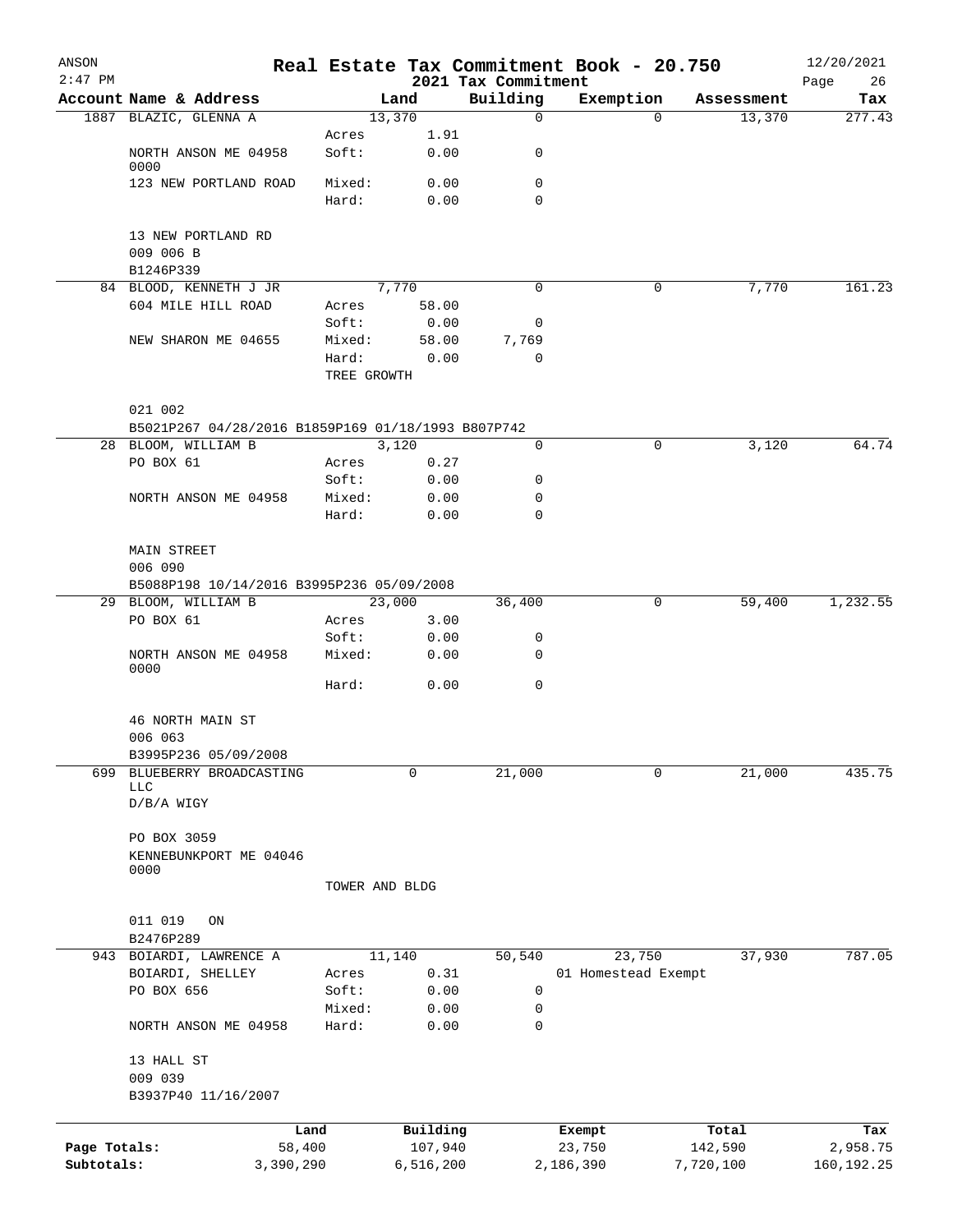| ANSON<br>$2:47$ PM |                                                                     |                |              | 2021 Tax Commitment | Real Estate Tax Commitment Book - 20.750 |                               | 12/20/2021<br>Page<br>27 |
|--------------------|---------------------------------------------------------------------|----------------|--------------|---------------------|------------------------------------------|-------------------------------|--------------------------|
|                    | Account Name & Address                                              | Land           |              | Building            | Exemption                                | Assessment                    | Tax                      |
|                    | 403 BOLDUC, MICHAEL R                                               | 45,000         |              | 24,580              | $\Omega$                                 | 69,580                        | 1,443.79                 |
|                    | BOLDUC, SHARON A                                                    | Acres          | 26.00        |                     |                                          |                               |                          |
|                    | 27 ELM STREET                                                       | Soft:          | 0.00         | $\mathbf 0$         |                                          |                               |                          |
|                    |                                                                     | Mixed:         | 0.00         | 0                   |                                          |                               |                          |
|                    | FAIRFIELD ME 04937 0000 Hard:                                       | B5023P0237 JT  | 0.00         | $\mathbf 0$         |                                          |                               |                          |
|                    | 134 SKIDMORE RD                                                     |                |              |                     |                                          |                               |                          |
|                    | 023 014<br>Α                                                        |                |              |                     |                                          |                               |                          |
| 1481               | B5023P237 05/02/2016 B4623P338 01/24/2013<br>BOLIA, CRAIG D         | 33,500         |              | 0                   | 0                                        | 33,500                        | 695.13                   |
|                    | BOLIA, SHARLENE D                                                   | Acres          | 12.00        |                     |                                          |                               |                          |
|                    | 17A TAMMY CT                                                        | Soft:          | 0.00         | 0                   |                                          |                               |                          |
|                    |                                                                     | Mixed:         | 0.00         | 0                   |                                          |                               |                          |
|                    | HUDSON NH 03051                                                     | Hard:          | 0.00         | 0                   |                                          |                               |                          |
|                    | 999 MAYHEW RD                                                       |                |              |                     |                                          |                               |                          |
|                    | 010 011 14                                                          |                |              |                     |                                          |                               |                          |
|                    | B3379P125 09/20/2004                                                |                |              |                     |                                          |                               |                          |
| 1263               | BOLVIN, BETSY                                                       | 25,200         |              | 162,430             | 29,450                                   | 158,180                       | 3,282.24                 |
|                    |                                                                     | Acres          | 1.80         |                     | 01 Homestead Exempt                      |                               |                          |
|                    | NORTH ANSON ME 04958                                                | Soft:          | 0.00         | $\overline{0}$      |                                          | 05 Non-resident Veteran Widow |                          |
|                    | 19 UNION STREET                                                     | Mixed:         | 0.00         | 0                   |                                          |                               |                          |
|                    |                                                                     | Hard:          | 0.00         | $\mathbf 0$         |                                          |                               |                          |
|                    | 19 UNION ST                                                         |                |              |                     |                                          |                               |                          |
|                    | 005 027                                                             |                |              |                     |                                          |                               |                          |
|                    | B1646P49                                                            |                |              |                     |                                          |                               |                          |
|                    | 979 BOLYARD, CRAIG A                                                | 13,710         |              | 55,610              | 0                                        | 69,320                        | 1,438.39                 |
|                    | BOLYARD, THELMA A<br>27 OAK STREET                                  | Acres<br>Soft: | 0.47<br>0.00 | 0                   |                                          |                               |                          |
|                    |                                                                     | Mixed:         | 0.00         | 0                   |                                          |                               |                          |
|                    | ANSON ME 04911 3446                                                 | Hard:          | 0.00         | $\Omega$            |                                          |                               |                          |
|                    |                                                                     | B5107P231 JT   |              |                     |                                          |                               |                          |
|                    | 27 OAK ST                                                           |                |              |                     |                                          |                               |                          |
|                    | 003 002                                                             |                |              |                     |                                          |                               |                          |
|                    | B5107P231 12/02/2016 B3270P138 02/12/2004<br>1066 BOOKER, RUSSELL E | 25,700         |              | 48,600              | 23,750                                   | 50,550                        | 1,048.91                 |
|                    | BOOKER, JENNIFER L                                                  | Acres          | 4.80         |                     | 01 Homestead Exempt                      |                               |                          |
|                    | 36 MADISON STREET                                                   | Soft:          | 0.00         | 0                   |                                          |                               |                          |
|                    |                                                                     | Mixed:         | 0.00         | $\mathbf 0$         |                                          |                               |                          |
|                    | NORTH ANSON ME 04958                                                | Hard:          | 0.00         | 0                   |                                          |                               |                          |
|                    | 36 MADISON ST                                                       |                |              |                     |                                          |                               |                          |
|                    | 006 098                                                             |                |              |                     |                                          |                               |                          |
|                    | B5197P154 08/22/2017 B5197P154 08/25/2017                           |                |              |                     |                                          |                               |                          |
|                    | 675 BORELLI, PETER P                                                | 60,400         |              | 81,820              | 23,750                                   | 118,470                       | 2,458.25                 |
|                    | PO Box 237                                                          | Acres          | 60.00        |                     | 01 Homestead Exempt                      |                               |                          |
|                    |                                                                     | Soft:          | 0.00         | 0                   |                                          |                               |                          |
|                    | North ANSON Maine 04958 Mixed:                                      | Hard:          | 0.00<br>0.00 | 0<br>0              |                                          |                               |                          |
|                    |                                                                     |                |              |                     |                                          |                               |                          |
|                    | 275 TOWN FARM RD                                                    |                |              |                     |                                          |                               |                          |
|                    | 022 018                                                             |                |              |                     |                                          |                               |                          |
|                    | B5595P273 08/27/2020 B4603P293 12/04/2012                           |                |              |                     |                                          |                               |                          |
|                    |                                                                     |                |              |                     |                                          |                               |                          |
|                    |                                                                     |                |              |                     |                                          |                               |                          |
|                    |                                                                     |                |              |                     |                                          |                               |                          |

|              | Land      | Building  | Exempt    | Total     | Tax        |
|--------------|-----------|-----------|-----------|-----------|------------|
| Page Totals: | 203,510   | 373,040   | 76,950    | 499,600   | 10,366.71  |
| Subtotals:   | 3,593,800 | 6,889,240 | 2,263,340 | 8,219,700 | 170,558.96 |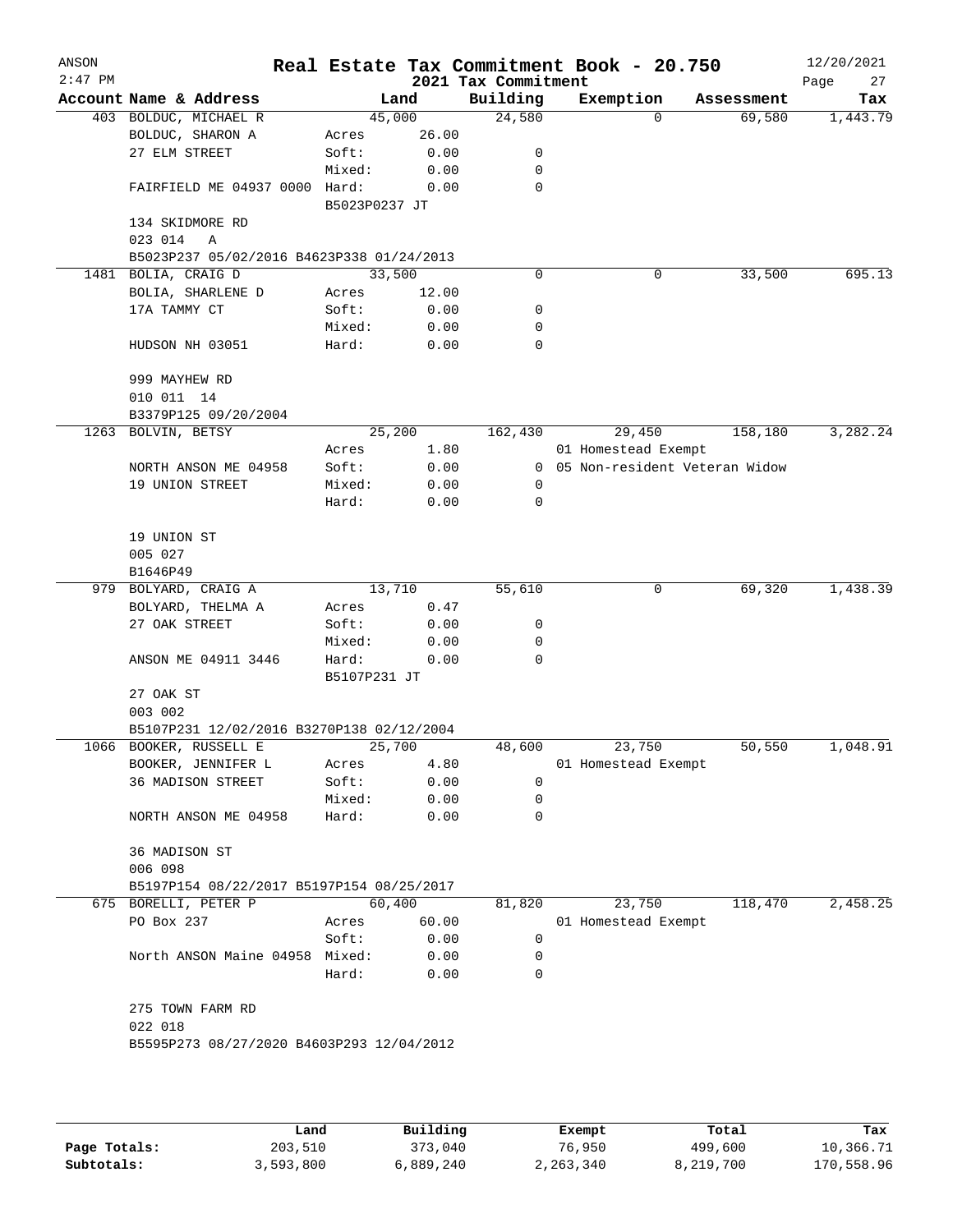| ANSON        |                                                            |           |          |                                 | Real Estate Tax Commitment Book - 20.750 |            | 12/20/2021        |
|--------------|------------------------------------------------------------|-----------|----------|---------------------------------|------------------------------------------|------------|-------------------|
| $2:47$ PM    | Account Name & Address                                     |           | Land     | 2021 Tax Commitment<br>Building | Exemption                                | Assessment | Page<br>28<br>Tax |
|              | 130 BORELLI, PETER P                                       | 19,800    |          | $\mathbf 0$                     | $\Omega$                                 | 19,800     | 410.85            |
|              | PO Box 237                                                 | Acres     | 6.20     |                                 |                                          |            |                   |
|              |                                                            | Soft:     | 0.00     | 0                               |                                          |            |                   |
|              | North ANSON Maine 04958 Mixed:                             |           | 0.00     | 0                               |                                          |            |                   |
|              |                                                            | Hard:     | 0.00     | $\mathbf 0$                     |                                          |            |                   |
|              | 022 022<br>7<br>B5595P273 08/27/2020 B4446P88 09/30/2011   |           |          |                                 |                                          |            |                   |
|              | 1264 BORELLI, PETER P                                      | 28,200    |          | 46,770                          | 0                                        | 74,970     | 1,555.63          |
|              | PO Box 237                                                 | Acres     | 6.70     |                                 |                                          |            |                   |
|              |                                                            | Soft:     | 0.00     | 0                               |                                          |            |                   |
|              | North ANSON Maine 04958 Mixed:                             |           | 0.00     | 0                               |                                          |            |                   |
|              |                                                            | Hard:     | 0.00     | $\mathbf 0$                     |                                          |            |                   |
|              | 97 CARRABASSETT RD<br>022 022<br>8                         |           |          |                                 |                                          |            |                   |
|              | B1179P114                                                  |           |          |                                 |                                          |            |                   |
|              | 1265 BORELLI, PETER P                                      | 23,800    |          | 0                               | 0                                        | 23,800     | 493.85            |
|              | PO Box 237                                                 | Acres     | 10.30    |                                 |                                          |            |                   |
|              |                                                            | Soft:     | 0.00     | 0                               |                                          |            |                   |
|              | North ANSON Maine 04958 Mixed:                             |           | 0.00     | 0                               |                                          |            |                   |
|              |                                                            | Hard:     | 0.00     | 0                               |                                          |            |                   |
|              | 022 021 1<br>B1179P114                                     |           |          |                                 |                                          |            |                   |
|              | 1918 BORNTRAEGER, HENRY W                                  | 19,520    |          | 0                               | 0                                        | 19,520     | 405.04            |
|              | SNOWMAN, ANGELA                                            | Acres     | 6.01     |                                 |                                          |            |                   |
|              | 8 HARDY'S HILL ROAD                                        | Soft:     | 0.00     | 0                               |                                          |            |                   |
|              |                                                            | Mixed:    | 0.00     | 0                               |                                          |            |                   |
|              | DEER ISLE ME 04627                                         | Hard:     | 0.00     | 0                               |                                          |            |                   |
|              | HOLLIN WAITE HILL RD<br>020 014 10<br>B5586P231 08/03/2020 |           |          |                                 |                                          |            |                   |
|              | 1919 BORNTRAEGER, HENRY                                    | 32,300    |          | 5,000                           | 0                                        | 37,300     | 773.98            |
|              | WILLIAM IV<br>QUINTAL-SNOWMAN, ANGELA Acres                |           | 10.80    |                                 |                                          |            |                   |
|              | MARIE                                                      |           |          |                                 |                                          |            |                   |
|              | 8 HARDY'S HILL ROAD                                        | Soft:     | 0.00     | 0                               |                                          |            |                   |
|              |                                                            | Mixed:    | 0.00     | 0                               |                                          |            |                   |
|              | DEER ISLE ME 04627                                         | Hard:     | 0.00     | 0                               |                                          |            |                   |
|              | 7160 HOLLIN WAITE HILL                                     | B4962P099 |          |                                 |                                          |            |                   |
|              | 020 014 11<br>B4962P99 10/05/2015                          |           |          |                                 |                                          |            |                   |
| 399          | BOSS, JOHN C                                               | 28,930    |          | $\mathbf 0$                     | 0                                        | 28,930     | 600.30            |
|              | PO BOX 373                                                 | Acres     | 19.93    |                                 |                                          |            |                   |
|              |                                                            | Soft:     | 0.00     | 0                               |                                          |            |                   |
|              | ANSON ME 04911                                             | Mixed:    | 0.00     | 0                               |                                          |            |                   |
|              |                                                            | Hard:     | 0.00     | $\mathbf 0$                     |                                          |            |                   |
|              | 117 BURNS ROAD                                             |           |          |                                 |                                          |            |                   |
|              | 011 020<br>Α<br>B5282P296 05/19/2018                       |           |          |                                 |                                          |            |                   |
|              |                                                            |           |          |                                 |                                          |            |                   |
|              | Land                                                       |           | Building |                                 | Exempt                                   | Total      | Tax               |
| Page Totals: | 152,550                                                    |           | 51,770   |                                 | 0                                        | 204,320    | 4,239.65          |

**Subtotals:** 3,746,350 6,941,010 2,263,340 8,424,020 174,798.61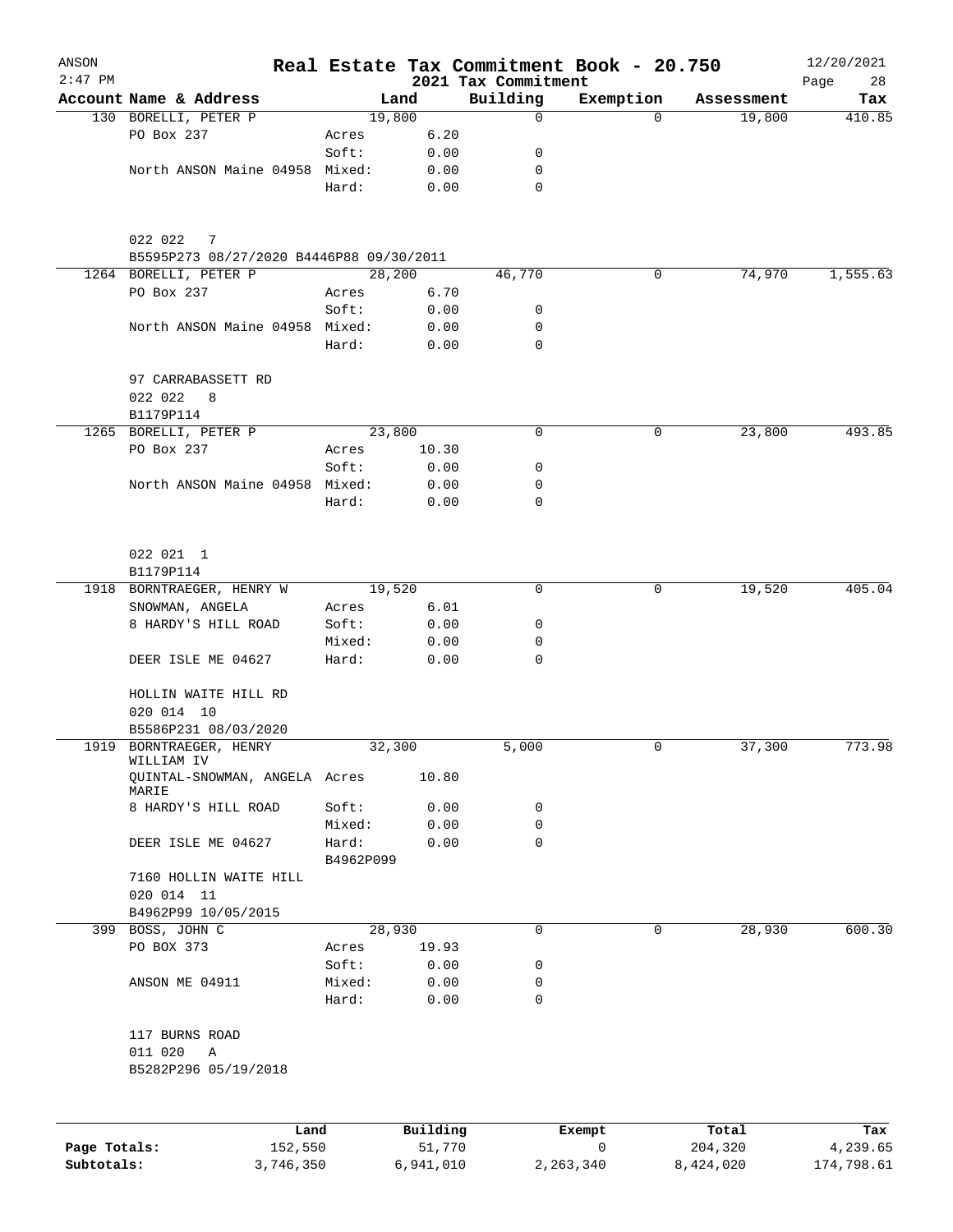| ANSON        |                                              |                |              |                                 | Real Estate Tax Commitment Book - 20.750 |            | 12/20/2021        |
|--------------|----------------------------------------------|----------------|--------------|---------------------------------|------------------------------------------|------------|-------------------|
| $2:47$ PM    | Account Name & Address                       |                | Land         | 2021 Tax Commitment<br>Building | Exemption                                | Assessment | Page<br>29<br>Tax |
|              | 90 BOTTESCH, GEORGE B                        |                | 36,500       | 87,440                          | 23,750                                   | 100,190    | 2,078.94          |
|              | 583 WEST MILLS ROAD                          | Acres          | 82.00        |                                 | 01 Homestead Exempt                      |            |                   |
|              |                                              | Soft:          | 0.00         | 0                               |                                          |            |                   |
|              | ANSON ME 04911                               | Mixed:         | 29.00        | 3,885                           |                                          |            |                   |
|              |                                              | Hard:          | 48.00        | 6,612                           |                                          |            |                   |
|              |                                              | TREE GROWTH    |              |                                 |                                          |            |                   |
|              | 583 WEST MILLS RD                            |                |              |                                 |                                          |            |                   |
|              | 011 018                                      |                |              |                                 |                                          |            |                   |
|              | B2931P328                                    |                |              |                                 |                                          |            |                   |
| 993          | BOUCHARD, LOUIS J III                        |                | 26,150       | 38,690                          | 23,750                                   | 41,090     | 852.62            |
|              | C/O KEYBANK N.A.,<br>OH-01-51-0548           | Acres          | 5.10         |                                 | 01 Homestead Exempt                      |            |                   |
|              | 4910 TIEDEMAN RD                             | Soft:          | 0.00         | 0                               |                                          |            |                   |
|              | BROOKLYN OH 44144                            | Mixed:         | 0.00         | 0                               |                                          |            |                   |
|              |                                              | Hard:          | 0.00         | 0                               |                                          |            |                   |
|              | 43 BROWN HILL RD<br>014 030<br>9             |                |              |                                 |                                          |            |                   |
|              | B2434P143                                    |                |              |                                 |                                          |            |                   |
| 803          | BOURQUE, WILLIAM R.<br>TRUSTEE               |                | 46,000       | 77,060                          | 0                                        | 123,060    | 2,553.50          |
|              | 201 LAKE STREET                              | Acres          | 28.00        |                                 |                                          |            |                   |
|              |                                              | Soft:          | 0.00         | 0                               |                                          |            |                   |
|              | HAVERHILL MA 01832                           | Mixed:         | 0.00         | 0                               |                                          |            |                   |
|              |                                              | Hard:          | 0.00         | $\mathbf 0$                     |                                          |            |                   |
|              | 497 FOUR MILE SQUARE RD<br>021 021           |                |              |                                 |                                          |            |                   |
|              | B4784P12 02/25/2014 B4478P249 12/27/2011     |                |              |                                 |                                          |            |                   |
|              | 1217 BOWN, MATTHEW F                         |                | 33,320       | 91,250                          | 23,750                                   | 100,820    | 2,092.02          |
|              | BOWN, AMY A                                  | Acres          | 11.82        |                                 | 01 Homestead Exempt                      |            |                   |
|              | PO BOX 334                                   | Soft:          | 0.00         | 0                               |                                          |            |                   |
|              |                                              | Mixed:         | 0.00         | 0                               |                                          |            |                   |
|              | ANSON ME 04911                               | Hard:          | 0.00         | 0                               |                                          |            |                   |
|              | 314 CAMPGROUND RD                            |                |              |                                 |                                          |            |                   |
|              | 015 043<br>$\mathbf F$                       |                |              |                                 |                                          |            |                   |
|              | B2518P126                                    |                |              |                                 |                                          |            |                   |
| 97           | BOYCE, GENE F                                |                | 9,170        | 47,260                          | 29,450                                   | 26,980     | 559.84            |
|              | PO BOX 76                                    | Acres          | 0.21         |                                 | 01 Homestead Exempt                      |            |                   |
|              |                                              | Soft:          | 0.00         | 0                               | 02 Resident Veteran                      |            |                   |
|              | ANSON ME 04911                               | Mixed:         | 0.00         | 0                               |                                          |            |                   |
|              |                                              | Hard:          | 0.00         | 0                               |                                          |            |                   |
|              | 102 MAIN ST<br>001 033                       |                |              |                                 |                                          |            |                   |
|              | B793P116                                     |                |              |                                 |                                          |            | 1,037.92          |
| 1518         | BOYCE, LISA M<br>PO BOX 414                  |                | 14,970       | 58,800                          | 23,750                                   | 50,020     |                   |
|              |                                              | Acres<br>Soft: | 0.56<br>0.00 | 0                               | 01 Homestead Exempt                      |            |                   |
|              | ANSON ME 04911                               | Mixed:         | 0.00         |                                 |                                          |            |                   |
|              |                                              | Hard:          | 0.00         | 0<br>0                          |                                          |            |                   |
|              | 3 PINE ST<br>001 036<br>B4325P129 10/08/2010 |                |              |                                 |                                          |            |                   |
|              |                                              |                |              |                                 |                                          |            |                   |
|              | Land                                         |                | Building     |                                 | Exempt                                   | Total      | Tax               |
| Page Totals: | 166,110                                      |                | 400,500      |                                 | 124,450                                  | 442,160    | 9,174.84          |

**Subtotals:** 3,912,460 7,341,510 2,387,790 8,866,180 183,973.45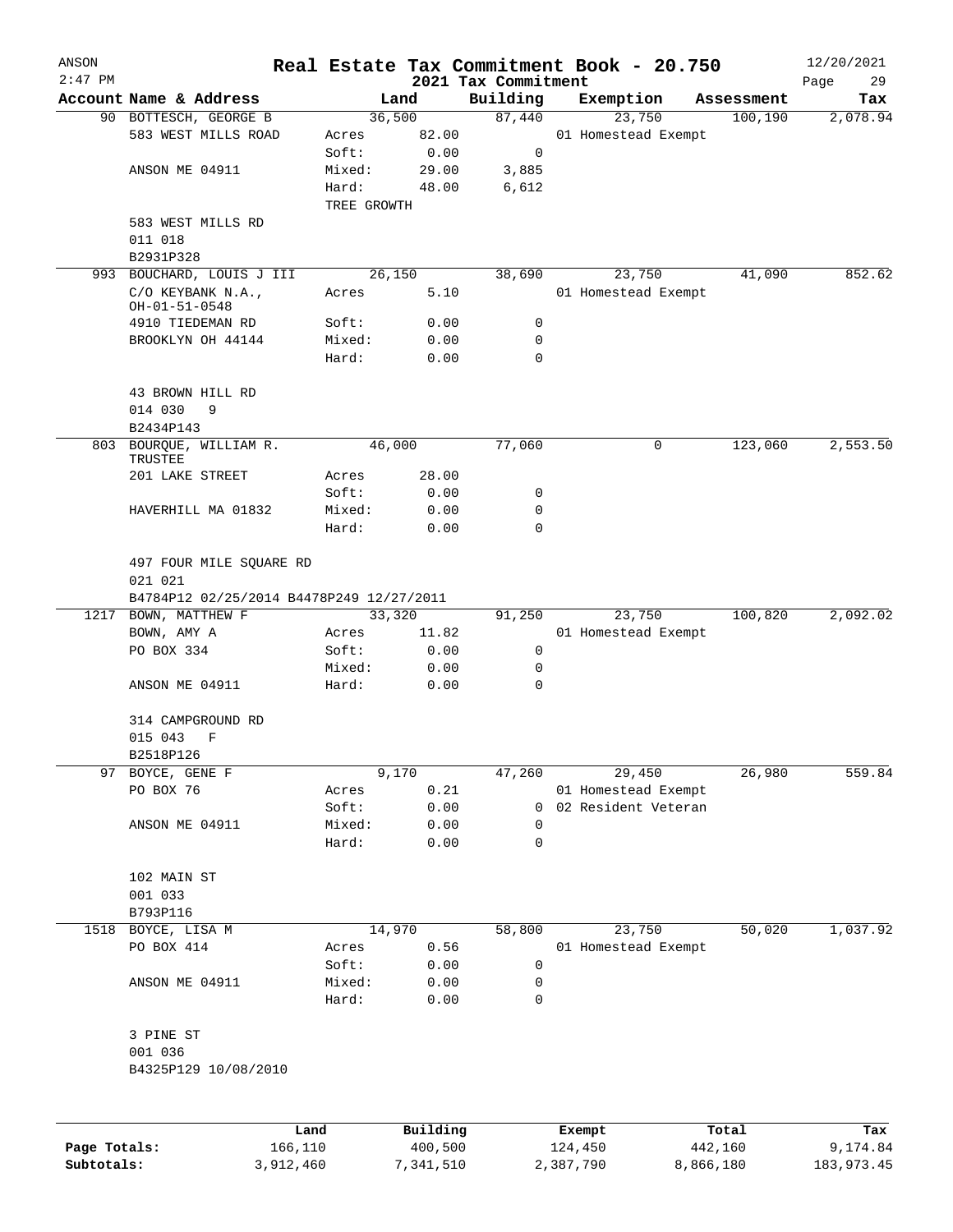| ANSON        |                                           |                |                              |             | Real Estate Tax Commitment Book - 20.750 |            | 12/20/2021        |
|--------------|-------------------------------------------|----------------|------------------------------|-------------|------------------------------------------|------------|-------------------|
| $2:47$ PM    | Account Name & Address                    |                | 2021 Tax Commitment<br>Land  | Building    | Exemption                                | Assessment | Page<br>30<br>Tax |
|              | 124 BOYCE, TIMOTHY G                      |                | 18,150                       | 0           | $\Omega$                                 | 18,150     | 376.61            |
|              | PO BOX 246                                | Acres          | 5.10                         |             |                                          |            |                   |
|              |                                           | Soft:          | 0.00                         | 0           |                                          |            |                   |
|              | ANSON ME 04911-0246                       | Mixed:         | 0.00                         | 0           |                                          |            |                   |
|              |                                           | Hard:          | 0.00                         | $\mathbf 0$ |                                          |            |                   |
|              | 014 030<br>7                              |                |                              |             |                                          |            |                   |
|              | B5392P160 03/22/2019 B2061P1409           |                |                              |             |                                          |            |                   |
|              | 100 BOYCE, TIMOTHY G &<br>TUCCI, KELLIE S |                | 26,150<br>5.10               | 45,290      | 23,750<br>01 Homestead Exempt            | 47,690     | 989.57            |
|              |                                           | Acres<br>Soft: | 0.00                         | 0           |                                          |            |                   |
|              | PO BOX 246                                | Mixed:         | 0.00                         | 0           |                                          |            |                   |
|              | ANSON ME 04911 0246                       | Hard:          | 0.00                         | $\mathbf 0$ |                                          |            |                   |
|              |                                           |                |                              |             |                                          |            |                   |
|              | 35 BROWN HILL RD<br>014 030<br>8          |                |                              |             |                                          |            |                   |
|              | B5060P130 08/10/2016 B2339P244            |                |                              |             |                                          |            |                   |
|              | 104 BRACK, DAVID G                        |                | 17,320                       | 43,530      | 29,450                                   | 31,400     | 651.55            |
|              | PO BOX 96                                 | Acres          | 0.75                         |             | 01 Homestead Exempt                      |            |                   |
|              |                                           | Soft:          | 0.00                         |             | 0 02 Resident Veteran                    |            |                   |
|              | ANSON ME 04911                            | Mixed:         | 0.00                         | 0           |                                          |            |                   |
|              |                                           | Hard:          | 0.00                         | $\mathbf 0$ |                                          |            |                   |
|              |                                           |                |                              |             |                                          |            |                   |
|              | 11 THIRD ST                               |                |                              |             |                                          |            |                   |
|              | 001 054                                   |                |                              |             |                                          |            |                   |
|              | B3976P352 03/21/2008 B2723P298            |                |                              |             |                                          |            |                   |
|              | 1857 BRADBURY, CHAD H                     |                | 18,330                       | 25,020      | 0                                        | 43,350     | 899.51            |
|              |                                           | Acres          | 4.22                         |             |                                          |            |                   |
|              | RUMFORD ME 04276 3644                     | Soft:          | 0.00                         | 0           |                                          |            |                   |
|              | 1180 ROUTE 2 STE 5                        | Mixed:         | 0.00                         | 0           |                                          |            |                   |
|              |                                           | Hard:          | 0.00<br>WOOD ENERGY PROPERTY | 0           |                                          |            |                   |
|              |                                           |                |                              |             |                                          |            |                   |
|              | 016 015<br>Α                              |                |                              |             |                                          |            |                   |
|              | B2599P238                                 |                |                              |             |                                          |            |                   |
|              | 107 BRADLEY, SHIRLEY M                    |                | 17,600                       | 0           | 0                                        | 17,600     | 365.20            |
|              | C/O PETER BRADLEY                         | Acres          | 10.50                        |             |                                          |            |                   |
|              | PO BOX 397                                | Soft:          | 0.00                         | 0           |                                          |            |                   |
|              | NUTTING LAKE MA 01865                     | Mixed:         | 0.00                         | 0           |                                          |            |                   |
|              | 0000                                      | Hard:          | 0.00                         | 0           |                                          |            |                   |
|              |                                           |                |                              |             |                                          |            |                   |
|              | 015 044<br>К                              |                |                              |             |                                          |            |                   |
|              | B1292P14                                  |                |                              |             |                                          |            |                   |
| 1921         | BRADY, CHERYL                             |                | 21,820                       | 0           | 0                                        | 21,820     | 452.77            |
|              |                                           | Acres          | 8.32                         |             |                                          |            |                   |
|              | WORCESTER MA 01608 0000                   | Soft:          | 0.00                         | 0           |                                          |            |                   |
|              | 70 SOUTHBRIDGE ST                         | Mixed:         | 0.00                         | 0           |                                          |            |                   |
|              |                                           | Hard:          | 0.00                         | 0           |                                          |            |                   |
|              | HOLLIN WAITE HILL RD                      |                |                              |             |                                          |            |                   |
|              | 020 014 13<br>B3416P7 12/02/2004          |                |                              |             |                                          |            |                   |
|              |                                           |                |                              |             |                                          |            |                   |
|              |                                           |                |                              |             |                                          |            |                   |
|              | Land                                      |                | Building                     |             | Exempt                                   | Total      | Tax               |
| Page Totals: | 119,370                                   |                | 113,840                      |             | 53,200                                   | 180,010    | 3,735.21          |

**Subtotals:** 4,031,830 7,455,350 2,440,990 9,046,190 187,708.66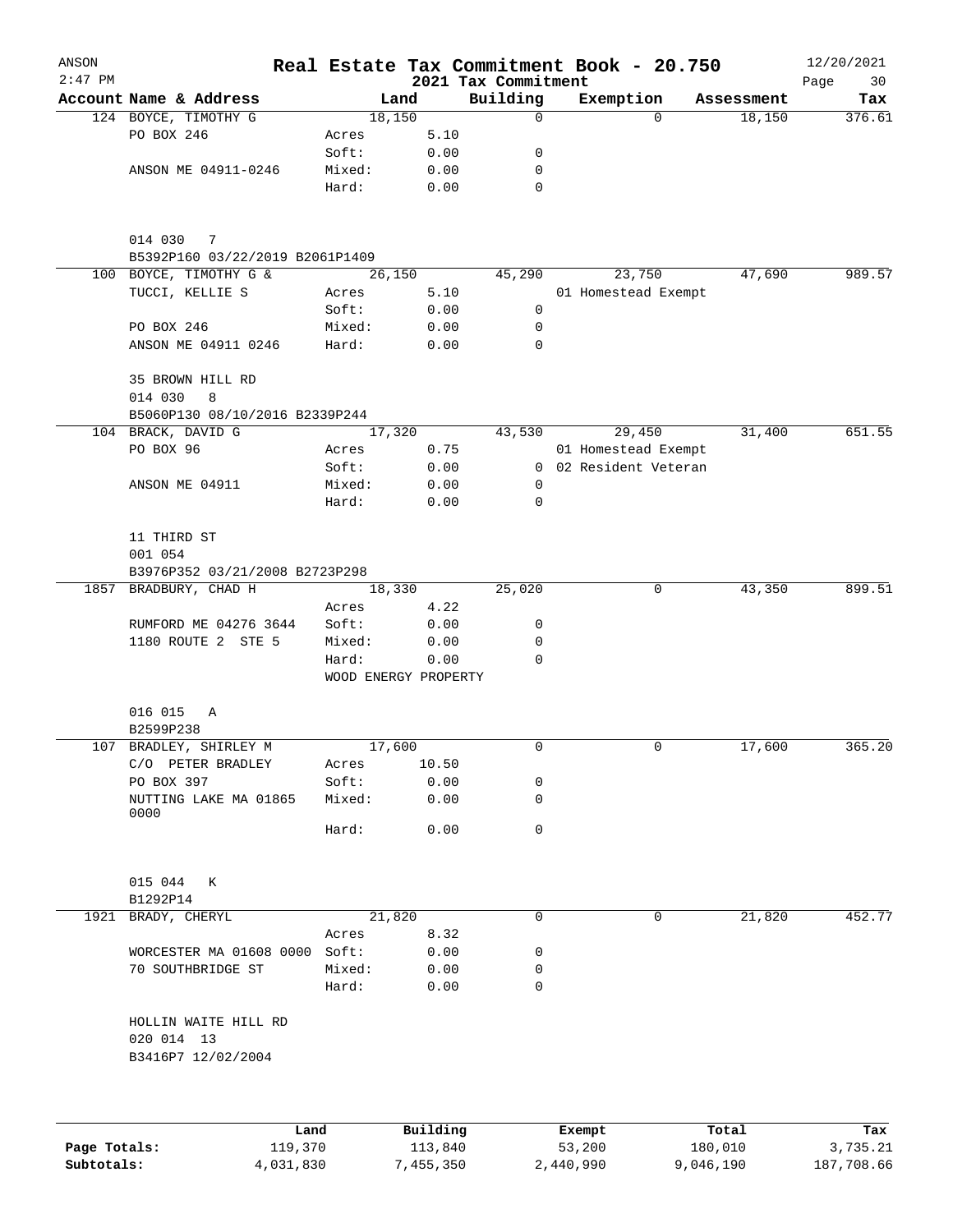| ANSON        |                                                |                 |                |                     | Real Estate Tax Commitment Book - 20.750 |             | 12/20/2021    |
|--------------|------------------------------------------------|-----------------|----------------|---------------------|------------------------------------------|-------------|---------------|
| $2:47$ PM    |                                                |                 |                | 2021 Tax Commitment |                                          | Assessment  | Page<br>31    |
|              | Account Name & Address<br>1687 BRALEY, FRANK W |                 | Land<br>11,130 | Building<br>9,760   | Exemption                                | 20,890<br>0 | Tax<br>433.47 |
|              | BRALEY, RUTH E                                 | Acres           | 1.75           |                     |                                          |             |               |
|              | 112 MAIN ST                                    | Soft:           | 0.00           | 0                   |                                          |             |               |
|              |                                                | Mixed:          | 0.00           | 0                   |                                          |             |               |
|              | ANSON ME 04911                                 | Hard:           | 0.00           | $\mathbf 0$         |                                          |             |               |
|              | 24 FRONT ST                                    |                 |                |                     |                                          |             |               |
|              | 001 051                                        |                 |                |                     |                                          |             |               |
|              | B3532P151 08/04/2005                           |                 |                |                     |                                          |             |               |
|              | 103 BRALEY, FRANK W                            |                 | 14,560         | 77,810              | 23,750                                   | 68,620      | 1,423.87      |
|              | BRALEY, RUTH E                                 | Acres           | 0.53           |                     | 01 Homestead Exempt                      |             |               |
|              | 112 MAIN ST                                    | Soft:           | 0.00           | 0                   |                                          |             |               |
|              |                                                | Mixed:          | 0.00           | 0                   |                                          |             |               |
|              | ANSON ME 04911                                 | Hard:           | 0.00           | 0                   |                                          |             |               |
|              | 112 MAIN ST                                    |                 |                |                     |                                          |             |               |
|              | 001 035                                        |                 |                |                     |                                          |             |               |
|              | B815P888                                       |                 |                |                     |                                          |             |               |
|              | 135 BREEN, SHANE L                             |                 | 22,500         | 0                   |                                          | 0<br>22,500 | 466.88        |
|              | 9 BURRILL ST APT 3                             | Acres           | 9.00           |                     |                                          |             |               |
|              |                                                | Soft:           | 0.00           | 0                   |                                          |             |               |
|              | FAIRFIELD ME 04937-1565 Mixed:                 |                 | 0.00           | 0                   |                                          |             |               |
|              |                                                | Hard:           | 0.00           | 0                   |                                          |             |               |
|              | SKIDMORE RD                                    |                 |                |                     |                                          |             |               |
|              | 023 015<br>F <sub>1</sub>                      |                 |                |                     |                                          |             |               |
|              | B4381P337 03/25/2011                           |                 |                |                     |                                          |             |               |
| 110          | BRIDGES, LUCIE E                               |                 | 34,000         | 80,840              | 23,750                                   | 91,090      | 1,890.12      |
|              | NORTH ANSON ME 04958                           | Acres<br>Soft:  | 12.50<br>0.00  | 0                   | 01 Homestead Exempt                      |             |               |
|              | 0000                                           |                 |                |                     |                                          |             |               |
|              | 329 EMBDEN POND RD                             | Mixed:<br>Hard: | 0.00<br>0.00   | 0<br>$\mathbf 0$    |                                          |             |               |
|              |                                                |                 |                |                     |                                          |             |               |
|              | 329 EMBDEN POND RD                             |                 |                |                     |                                          |             |               |
|              | 023 024<br>D                                   |                 |                |                     |                                          |             |               |
|              | B3893P298 08/13/2007                           |                 |                |                     |                                          |             |               |
| 2045         | BROPHY, CHRISTOPHER J &<br>DEENA K             |                 | 24,960         | 0                   |                                          | 0<br>24,960 | 517.92        |
|              | O'CONNELL, JAMES M &<br>MICHELE L              | Acres           | 50.00          |                     |                                          |             |               |
|              | P.O. BOX 213                                   | Soft:           | 4.60           | 454                 |                                          |             |               |
|              |                                                | Mixed:          | 39.60          | 5,304               |                                          |             |               |
|              | PHOENICIA NY 12464                             | Hard:           | 0.00           | $\mathbf 0$         |                                          |             |               |
|              |                                                | B5179P0122      |                |                     |                                          |             |               |
|              | LAURA'S WAY                                    |                 |                |                     |                                          |             |               |
|              | 011 028 C                                      |                 |                |                     |                                          |             |               |
|              | B5695P328 07/20/2020                           |                 |                |                     |                                          |             |               |
|              | 122 BROWN, DANIEL M                            |                 | 43,000         | 109,360             | 23,750                                   | 128,610     | 2,668.66      |
|              | PO BOX 11                                      | Acres           | 41.00          |                     | 01 Homestead Exempt                      |             |               |
|              |                                                | Soft:           | 0.00           | 0                   |                                          |             |               |
|              | NORTH ANSON ME 04958                           | Mixed:<br>Hard: | 0.00<br>0.00   | 0<br>0              |                                          |             |               |
|              |                                                |                 |                |                     |                                          |             |               |
|              | 91 MADISON ST                                  |                 |                |                     |                                          |             |               |
|              | 017 027<br>B2346P141                           |                 |                |                     |                                          |             |               |
|              |                                                |                 |                |                     |                                          |             |               |
|              |                                                | Land            | Building       |                     | Exempt                                   | Total       | Tax           |
| Page Totals: | 150,150                                        |                 | 277,770        |                     | 71,250                                   | 356,670     | 7,400.92      |
| Subtotals:   | 4,181,980                                      |                 | 7,733,120      |                     | 2,512,240                                | 9,402,860   | 195,109.58    |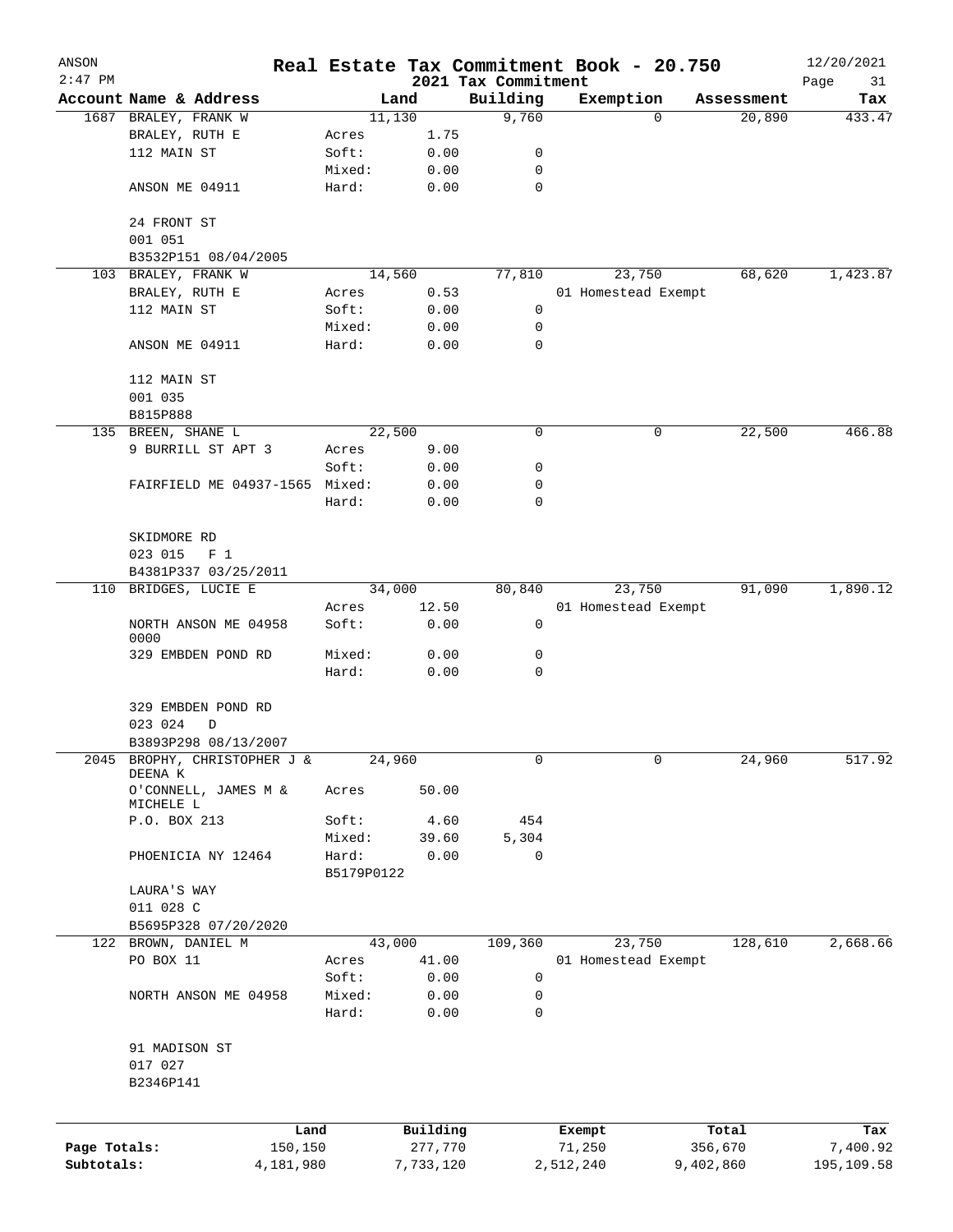| ANSON<br>$2:47$ PM |                             |                |               | 2021 Tax Commitment | Real Estate Tax Commitment Book - 20.750 |            | 12/20/2021<br>Page<br>32 |
|--------------------|-----------------------------|----------------|---------------|---------------------|------------------------------------------|------------|--------------------------|
|                    | Account Name & Address      |                | Land          | Building            | Exemption                                | Assessment | Tax                      |
|                    | 1261 BROWN, DANIEL M        | 11,490         |               | 55,200              | $\Omega$                                 | 66,690     | 1,383.82                 |
|                    | PO BOX 11                   | Acres          | 0.33          |                     |                                          |            |                          |
|                    |                             | Soft:          | 0.00          | 0                   |                                          |            |                          |
|                    | NORTH ANSON ME 04958        | Mixed:         | 0.00          | 0                   |                                          |            |                          |
|                    |                             | Hard:          | 0.00          | 0                   |                                          |            |                          |
|                    |                             | B4993P001      |               |                     |                                          |            |                          |
|                    | 11 MADISON ST               |                |               |                     |                                          |            |                          |
|                    | 006 007                     |                |               |                     |                                          |            |                          |
|                    | B4993P001 08/14/2016        | 10,650         |               |                     |                                          |            |                          |
|                    | 651 BROWN, JASON A          |                |               | 0                   | 0                                        | 10,650     | 220.99                   |
|                    | BROWN, JODY M               | Acres<br>Soft: | 24.80<br>1.00 | 99                  |                                          |            |                          |
|                    | 13 GARFIELD ST              | Mixed:         | 22.80         | 3,054               |                                          |            |                          |
|                    | MADISON ME 04950            | Hard:          | 0.00          | 0                   |                                          |            |                          |
|                    |                             | TREE GROWTH    |               |                     |                                          |            |                          |
|                    | 024 028<br>B                |                |               |                     |                                          |            |                          |
|                    | B2807P168                   |                |               |                     |                                          |            |                          |
| 1678               | BROWN, LOUISE J             | 24,230         |               | 18,760              | 23,750                                   | 19,240     | 399.23                   |
|                    | DOUGLAS D, DOUGLAS D,<br>JR | Acres          | 3.82          |                     | 01 Homestead Exempt                      |            |                          |
|                    | 555 PEASE HILL ROAD         | Soft:          | 0.00          | 0                   |                                          |            |                          |
|                    |                             | Mixed:         | 0.00          | 0                   |                                          |            |                          |
|                    | ANSON ME 04911              | Hard:          | 0.00          | 0                   |                                          |            |                          |
|                    | 555 PEASE HILL RD           |                |               |                     |                                          |            |                          |
|                    | 014 041<br>$\mathbf{1}$     |                |               |                     |                                          |            |                          |
|                    | B3326P330 06/16/2004        |                |               |                     |                                          |            |                          |
| 1246               | BROWN, MARY D               |                | $\mathbf 0$   | 9,940               | 9,940                                    | 0          | 0.00                     |
|                    | PO BOX 126                  |                |               |                     | 01 Homestead Exempt                      |            |                          |
|                    | ANSON ME 04911              |                |               |                     |                                          |            |                          |
|                    |                             |                |               |                     |                                          |            |                          |
|                    | 78 CAMPGROUND RD            |                |               |                     |                                          |            |                          |
|                    | 015 036<br>5<br>ON          |                |               |                     |                                          |            |                          |
| 448                | BROWN, RICHARD E JR         | 10,000         |               | 51,860              | 23,750                                   | 38,110     | 790.78                   |
|                    | 9 SECOND STREET             | Acres          | 0.25          |                     | 01 Homestead Exempt                      |            |                          |
|                    |                             | Soft:          | 0.00          | 0                   |                                          |            |                          |
|                    | ANSON ME 04911              | Mixed:         | 0.00          | 0                   |                                          |            |                          |
|                    |                             | Hard:          | 0.00          | 0                   |                                          |            |                          |
|                    | 9 SECOND ST                 |                |               |                     |                                          |            |                          |
|                    | 001 067                     |                |               |                     |                                          |            |                          |
|                    | B2842P336                   |                |               |                     |                                          |            |                          |
| 1855               | BROWN, SHEILA W             | 31,650         |               | 44,950              | 23,750                                   | 52,850     | 1,096.64                 |
|                    | 840 RIVER RD                | Acres          | 10.15         |                     | 01 Homestead Exempt                      |            |                          |
|                    |                             | Soft:          | 0.00          | 0                   |                                          |            |                          |
|                    | NORTH ANSON ME 04958        | Mixed:         | 0.00          | 0                   |                                          |            |                          |
|                    |                             | Hard:          | 0.00          | 0                   |                                          |            |                          |
|                    | 840 RIVER RD                |                |               |                     |                                          |            |                          |
|                    | 018 007                     |                |               |                     |                                          |            |                          |
|                    | B4275P175 05/13/2010        |                |               |                     |                                          |            |                          |
|                    |                             |                |               |                     |                                          |            |                          |
|                    |                             |                |               |                     |                                          |            |                          |

|              | Land      | Building  | Exempt    | Total     | Tax        |
|--------------|-----------|-----------|-----------|-----------|------------|
| Page Totals: | 88,020    | 180,710   | 81,190    | 187,540   | 3,891.46   |
| Subtotals:   | 4,270,000 | 7,913,830 | 2,593,430 | 9,590,400 | 199,001.04 |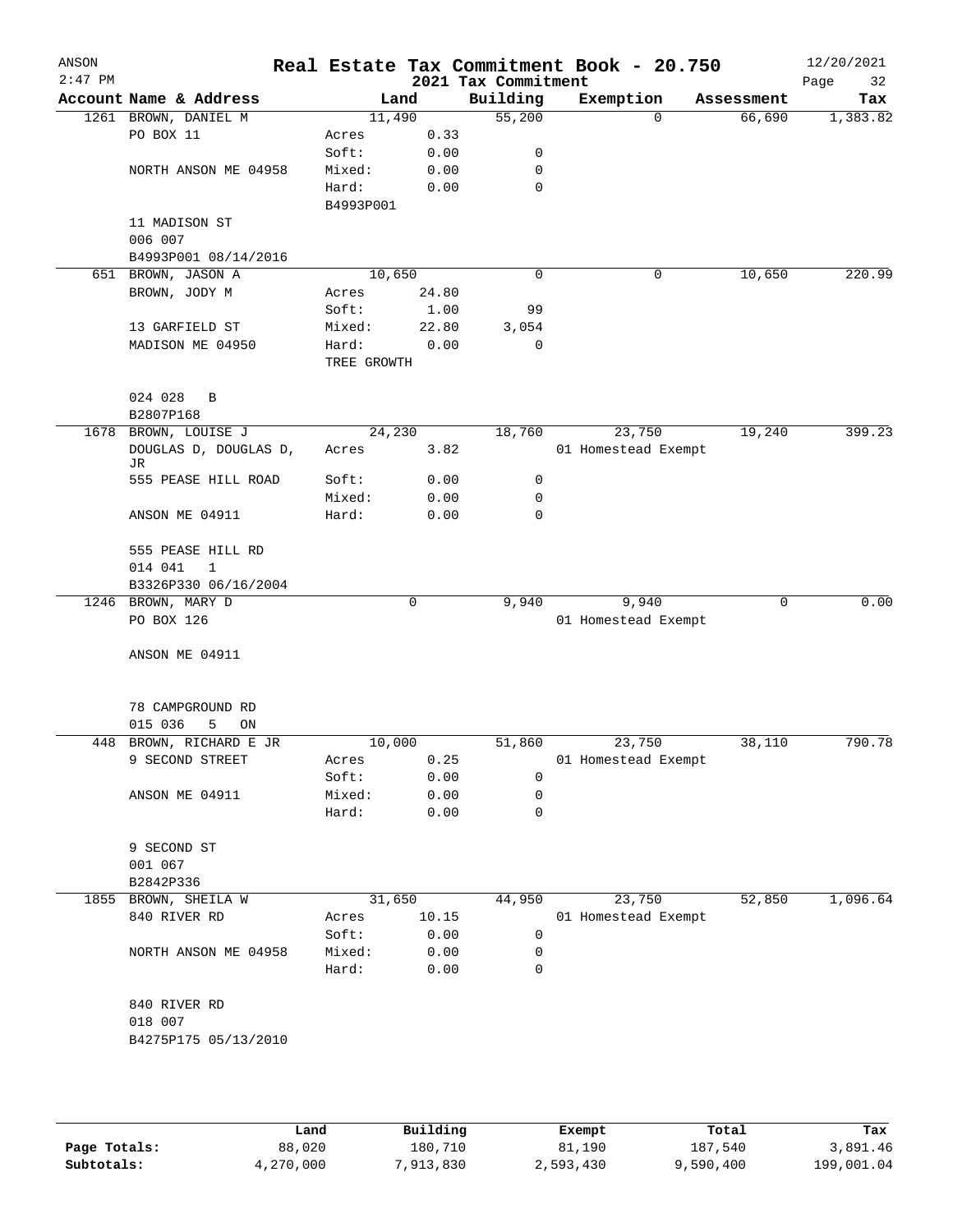| ANSON<br>$2:47$ PM |                                                     |        |          | Real Estate Tax Commitment Book - 20.750<br>2021 Tax Commitment |                     |          |            | 12/20/2021<br>33<br>Page |
|--------------------|-----------------------------------------------------|--------|----------|-----------------------------------------------------------------|---------------------|----------|------------|--------------------------|
|                    | Account Name & Address                              |        | Land     | Building                                                        | Exemption           |          | Assessment | Tax                      |
|                    | 1635 BROWNE, DONALD J                               | 32,220 |          | 9,420                                                           |                     | $\Omega$ | 41,640     | 864.03                   |
|                    | BROWNE, CHERYL A                                    | Acres  | 28.43    |                                                                 |                     |          |            |                          |
|                    |                                                     | Soft:  | 0.00     | 0                                                               |                     |          |            |                          |
|                    | 24 WIRE BRIDGE ROAD                                 | Mixed: | 0.00     | 0                                                               |                     |          |            |                          |
|                    | NEW PORTLAND ME 04961<br>3605                       | Hard:  | 0.00     | 0                                                               |                     |          |            |                          |
|                    |                                                     |        |          |                                                                 |                     |          |            |                          |
|                    | 019 026<br>A<br>B2576P335                           |        |          |                                                                 |                     |          |            |                          |
|                    | 114 BROWNE, SHAWN E                                 | 30,000 |          | 122,920                                                         | 23,750              |          | 129,170    | 2,680.28                 |
|                    | 106 VALLEY ROAD                                     | Acres  | 8.50     |                                                                 | 01 Homestead Exempt |          |            |                          |
|                    |                                                     | Soft:  | 0.00     | $\mathbf 0$                                                     |                     |          |            |                          |
|                    | NORTH ANSON ME 04958                                | Mixed: | 0.00     | 0                                                               |                     |          |            |                          |
|                    |                                                     | Hard:  | 0.00     | $\mathbf 0$                                                     |                     |          |            |                          |
|                    | 106 VALLEY RD                                       |        |          |                                                                 |                     |          |            |                          |
|                    | 018 028<br>B2034P142                                |        |          |                                                                 |                     |          |            |                          |
| 1002               | BRUCE, RANDY                                        | 10,340 |          | 0                                                               |                     | 0        | 10,340     | 214.56                   |
|                    |                                                     | Acres  | 0.33     |                                                                 |                     |          |            |                          |
|                    | MADISON ME 04950 0000                               | Soft:  | 0.00     | 0                                                               |                     |          |            |                          |
|                    | 1174 LAKEWOOD RD                                    | Mixed: | 0.00     | 0                                                               |                     |          |            |                          |
|                    |                                                     | Hard:  | 0.00     | 0                                                               |                     |          |            |                          |
|                    | 001 094<br>B5645P81 12/08/2020                      |        |          |                                                                 |                     |          |            |                          |
|                    | 1003 BRUCE, RANDY                                   | 17,490 |          | 89,740                                                          |                     | 0        | 107,230    | 2,225.02                 |
|                    |                                                     | Acres  | 0.34     |                                                                 |                     |          |            |                          |
|                    | MADISON ME 04950 0000                               | Soft:  | 0.00     | 0                                                               |                     |          |            |                          |
|                    | 1174 LAKEWOOD RD                                    | Mixed: | 0.00     | 0                                                               |                     |          |            |                          |
|                    |                                                     | Hard:  | 0.00     | $\mathbf 0$                                                     |                     |          |            |                          |
|                    | 63 MAIN ST                                          |        |          |                                                                 |                     |          |            |                          |
|                    | 001 095                                             |        |          |                                                                 |                     |          |            |                          |
|                    | B5645P81 12/08/2020<br>1135 BRYAN, WENDY J., ESTATE | 18,000 |          | 0                                                               |                     | 0        | 18,000     | 373.50                   |
|                    | C/O TERRY GRIFFIN                                   | Acres  | 5.00     |                                                                 |                     |          |            |                          |
|                    | 104 ADKINS AVE.                                     | Soft:  | 0.00     | 0                                                               |                     |          |            |                          |
|                    | FAYETTEVILLE WV 25840                               | Mixed: | 0.00     | 0                                                               |                     |          |            |                          |
|                    |                                                     | Hard:  | 0.00     | 0                                                               |                     |          |            |                          |
|                    |                                                     |        |          |                                                                 |                     |          |            |                          |
|                    | 019 010<br>Α<br>B2356P168                           |        |          |                                                                 |                     |          |            |                          |
|                    | 225 BRYANT, BILLY II                                | 20,000 |          | 12,180                                                          | 23,750              |          | 8,430      | 174.92                   |
|                    | 1160 VALLEY ROAD                                    | Acres  | 1.00     |                                                                 | 01 Homestead Exempt |          |            |                          |
|                    |                                                     | Soft:  | 0.00     | 0                                                               |                     |          |            |                          |
|                    | ANSON ME 04911                                      | Mixed: | 0.00     | 0                                                               |                     |          |            |                          |
|                    |                                                     | Hard:  | 0.00     | 0                                                               |                     |          |            |                          |
|                    | 1160 VALLEY RD<br>020 024<br>Ε                      |        |          |                                                                 |                     |          |            |                          |
|                    | B4820P287 08/19/2014 B1572P165                      |        |          |                                                                 |                     |          |            |                          |
|                    |                                                     |        |          |                                                                 |                     |          |            |                          |
|                    | Land                                                |        | Building |                                                                 | Exempt              |          | Total      | Tax                      |
| Page Totals:       | 128,050                                             |        | 234,260  |                                                                 | 47,500              |          | 314,810    | 6,532.31                 |

**Subtotals:** 4,398,050 8,148,090 2,640,930 9,905,210 205,533.35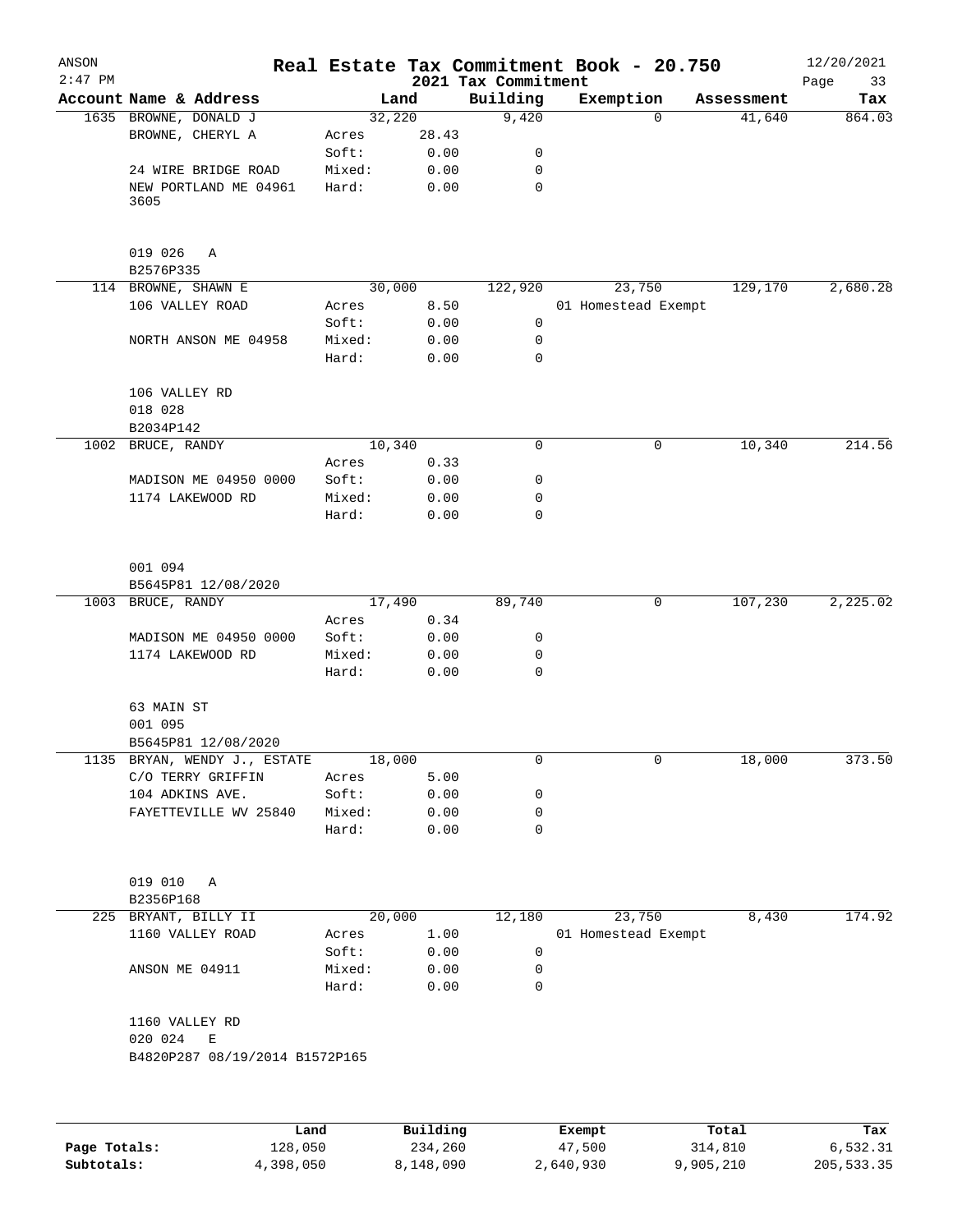| ANSON<br>$2:47$ PM |                                           | Real Estate Tax Commitment Book - 20.750 |      | 2021 Tax Commitment |                     |            | 12/20/2021<br>Page<br>34 |
|--------------------|-------------------------------------------|------------------------------------------|------|---------------------|---------------------|------------|--------------------------|
|                    | Account Name & Address                    | Land                                     |      | Building            | Exemption           | Assessment | Tax                      |
|                    | 126 BRYANT, HARRIET R                     | 20,110                                   |      | 73,390              | 29,450              | 64,050     | 1,329.04                 |
|                    | BRYANT, JOHN H                            | Acres                                    | 1.07 |                     | 01 Homestead Exempt |            |                          |
|                    | PO BOX 444                                | Soft:                                    | 0.00 | $\overline{0}$      | 02 Resident Veteran |            |                          |
|                    |                                           | Mixed:                                   | 0.00 | 0                   |                     |            |                          |
|                    | NORTH ANSON ME 04958                      | Hard:                                    | 0.00 | 0                   |                     |            |                          |
|                    | 25 MADISON ST                             |                                          |      |                     |                     |            |                          |
|                    | 006 003                                   |                                          |      |                     |                     |            |                          |
|                    | B1605P80                                  |                                          |      |                     |                     |            |                          |
|                    | 127 BRYANT, HARRIET R                     | 26,790                                   |      | 0                   | 0                   | 26,790     | 555.89                   |
|                    | BRYANT, JOHN H                            | Acres                                    | 5.79 |                     |                     |            |                          |
|                    | PO BOX 444                                | Soft:                                    | 0.00 | 0                   |                     |            |                          |
|                    |                                           | Mixed:                                   | 0.00 | 0                   |                     |            |                          |
|                    | NORTH ANSON ME 04958                      | Hard:                                    | 0.00 | 0                   |                     |            |                          |
|                    | 006 002<br>B<br>B1605P80                  |                                          |      |                     |                     |            |                          |
|                    | 398 BUBAR, RANDY G                        | 12,650                                   |      | 24,610              | 23,750              | 13,510     | 280.33                   |
|                    | PO BOX 456                                | Acres                                    | 0.40 |                     | 01 Homestead Exempt |            |                          |
|                    |                                           | Soft:                                    | 0.00 | 0                   |                     |            |                          |
|                    | ANSON ME 04911                            | Mixed:                                   | 0.00 | 0                   |                     |            |                          |
|                    |                                           | Hard:                                    | 0.00 | 0                   |                     |            |                          |
|                    | 91 PREBLE AVE                             |                                          |      |                     |                     |            |                          |
|                    | 004 005<br>B                              |                                          |      |                     |                     |            |                          |
|                    | B4828P262 09/11/2014                      |                                          |      |                     |                     |            |                          |
|                    | 780 BUBAR, RANDY G                        | 21,650                                   |      | 35,560              | 0                   | 57,210     | 1,187.11                 |
|                    | PO BOX 456                                | Acres                                    | 2.10 |                     |                     |            |                          |
|                    |                                           | Soft:                                    | 0.00 | 0                   |                     |            |                          |
|                    | ANSON ME 04911                            | Mixed:                                   | 0.00 | 0                   |                     |            |                          |
|                    |                                           | Hard:                                    | 0.00 | 0                   |                     |            |                          |
|                    |                                           | B4923P022                                |      |                     |                     |            |                          |
|                    | 740 RIVER RD                              |                                          |      |                     |                     |            |                          |
|                    | 017 007                                   |                                          |      |                     |                     |            |                          |
|                    | B4974P184 10/01/2015                      |                                          |      |                     |                     |            |                          |
|                    | 1813 BUBAR, RANDY G                       | 2,430                                    |      | 0                   | 0                   | 2,430      | 50.42                    |
|                    | PO BOX 456                                | Acres                                    | 0.42 |                     |                     |            |                          |
|                    |                                           | Soft:                                    | 0.00 | 0                   |                     |            |                          |
|                    | ANSON ME 04911                            | Mixed:                                   | 0.00 | 0                   |                     |            |                          |
|                    |                                           | Hard:                                    | 0.00 | 0                   |                     |            |                          |
|                    | OFF PREBLE AVE<br>004 005<br>B 1          |                                          |      |                     |                     |            |                          |
|                    | B5295P036 06/21/2018 B4429P122 08/09/2011 |                                          |      |                     |                     |            |                          |
|                    | 887 BUBBICO, MARYANN                      | 20,380                                   |      | 47,960              | 0                   | 68,340     | 1,418.06                 |
|                    | 884 RIVER ROAD                            | Acres                                    | 1.25 |                     |                     |            |                          |
|                    |                                           | Soft:                                    | 0.00 | 0                   |                     |            |                          |
|                    | NORTH ANSON ME 04958                      | Mixed:                                   | 0.00 | 0                   |                     |            |                          |
|                    |                                           | Hard:                                    | 0.00 | 0                   |                     |            |                          |
|                    | 884 RIVER RD                              |                                          |      |                     |                     |            |                          |
|                    | 005 019                                   |                                          |      |                     |                     |            |                          |
|                    | B5626P250 11/03/2020                      |                                          |      |                     |                     |            |                          |
|                    |                                           |                                          |      |                     |                     |            |                          |
|                    |                                           |                                          |      |                     |                     |            |                          |
|                    |                                           |                                          |      |                     |                     |            |                          |

|              | Land      | Building  | Exempt    | Total      | Tax        |
|--------------|-----------|-----------|-----------|------------|------------|
| Page Totals: | 104,010   | 181,520   | 53,200    | 232,330    | 4,820.85   |
| Subtotals:   | 4,502,060 | 8,329,610 | 2,694,130 | 10,137,540 | 210,354.20 |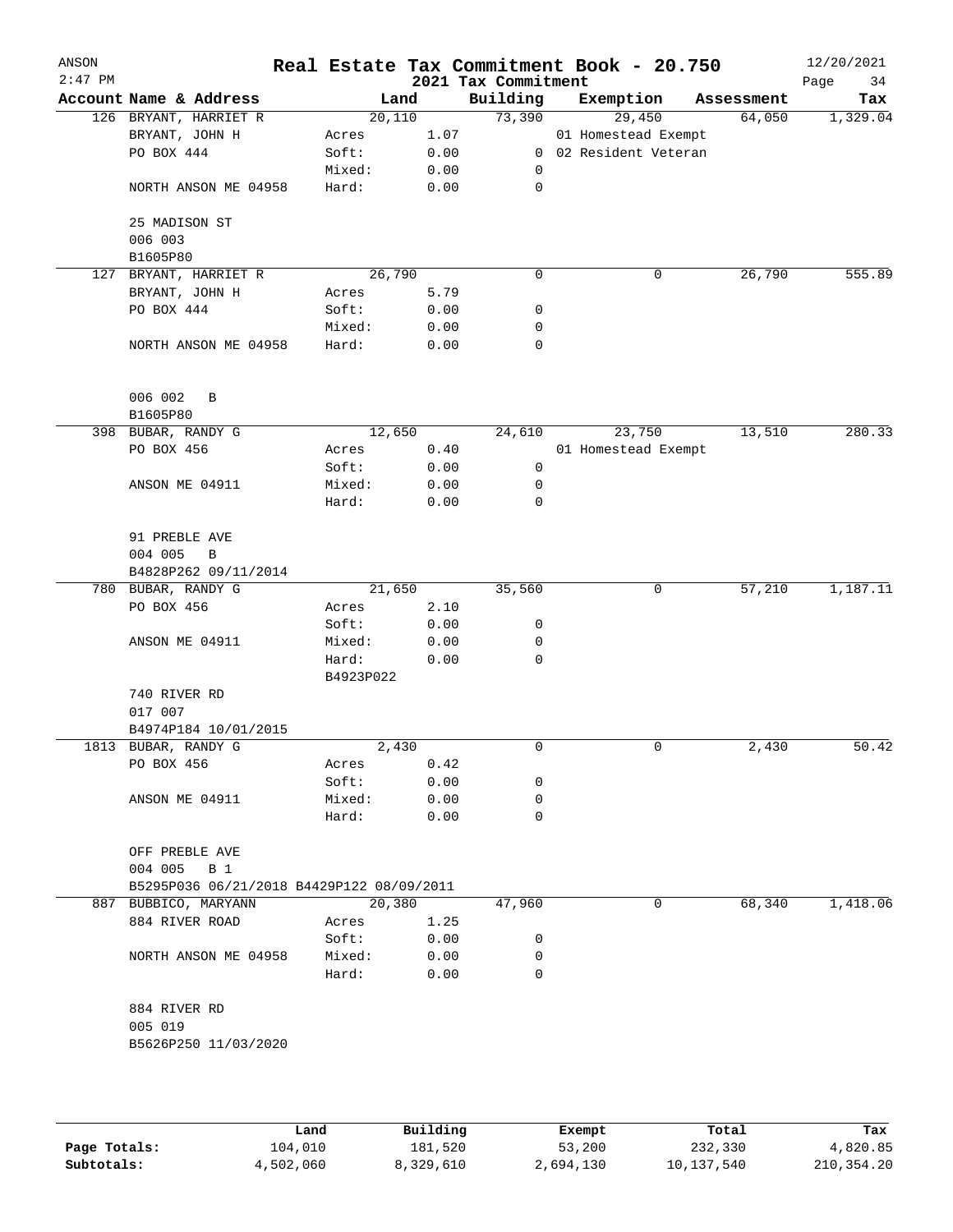| ANSON<br>$2:47$ PM |                                    |                      |        | 2021 Tax Commitment | Real Estate Tax Commitment Book - 20.750 |            | 12/20/2021<br>Page<br>35 |
|--------------------|------------------------------------|----------------------|--------|---------------------|------------------------------------------|------------|--------------------------|
|                    | Account Name & Address             |                      | Land   | Building            | Exemption                                | Assessment | Tax                      |
|                    | 131 BUNKER, CHARLES ESTATE         |                      | 15,000 | $\mathbf 0$         | $\Omega$                                 | 15,000     | 311.25                   |
|                    | BUNKER RICHARD A                   | Acres                | 3.00   |                     |                                          |            |                          |
|                    | 18 ESSEX WAY                       | Soft:                | 0.00   | 0                   |                                          |            |                          |
|                    |                                    | Mixed:               | 0.00   | 0                   |                                          |            |                          |
|                    | BREWSTER MA 02631                  | Hard:                | 0.00   | $\mathbf 0$         |                                          |            |                          |
|                    | 022 025                            |                      |        |                     |                                          |            |                          |
|                    | B725P385                           |                      |        |                     |                                          |            |                          |
|                    | 1784 BUNNEY, JOHN P &              |                      | 35,500 | 13,080              | 0                                        | 48,580     | 1,008.04                 |
|                    | LUCAS, EILEEN V                    | Acres                | 40.00  |                     |                                          |            |                          |
|                    |                                    | Soft:                | 0.00   | 0                   |                                          |            |                          |
|                    | 129 CHESTNUT HILL RD               | Mixed:               | 0.00   | 0                   |                                          |            |                          |
|                    | GROTON MA 01450 0000               | Hard:                | 0.00   | 0                   |                                          |            |                          |
|                    | CLARK ROAD                         |                      |        |                     |                                          |            |                          |
|                    | 022 035                            |                      |        |                     |                                          |            |                          |
|                    | B2645P153                          |                      |        |                     |                                          |            |                          |
|                    | 654 BURBANK, VALERIE               |                      | 26,900 | 4,200               | 0                                        | 31,100     | 645.33                   |
|                    | 1818 LONG FALLS DAM<br>ROAD        | Acres                | 15.00  |                     |                                          |            |                          |
|                    |                                    | Soft:                | 0.00   | 0                   |                                          |            |                          |
|                    | LEXINGTON ME 04961                 | Mixed:               | 0.00   | 0                   |                                          |            |                          |
|                    |                                    | Hard:                | 0.00   | 0                   |                                          |            |                          |
|                    | 449 FOUR MILE SQUARE RD<br>021 019 |                      |        |                     |                                          |            |                          |
|                    | 286 BURNETT, JOANN                 |                      | 51,000 | 0                   | 0                                        | 51,000     | 1,058.25                 |
|                    |                                    | Acres                | 54.00  |                     |                                          |            |                          |
|                    | NEW BEDFORD MA 02745<br>3514       | Soft:                | 0.00   | 0                   |                                          |            |                          |
|                    | 139 STEVENSON ST                   | Mixed:               | 0.00   | 0                   |                                          |            |                          |
|                    |                                    | Hard:                | 0.00   | $\mathbf 0$         |                                          |            |                          |
|                    | 019 017<br>5                       |                      |        |                     |                                          |            |                          |
|                    | B1462P11                           |                      |        |                     |                                          |            |                          |
|                    | 105 BURNS, BRIAN E                 |                      | 14,980 | $\overline{0}$      | 0                                        | 14,980     | 310.84                   |
|                    | BURNS, ALICE E                     | Acres                | 68.00  |                     |                                          |            |                          |
|                    | PO BOX 334                         | Soft:                | 24.00  | 2,371               |                                          |            |                          |
|                    |                                    | Mixed:               | 21.00  | 2,813               |                                          |            |                          |
|                    | ANSON ME 04911                     | Hard:                | 21.00  | 2,893               |                                          |            |                          |
|                    |                                    | TREE GROWTH          |        |                     |                                          |            |                          |
|                    | BURNS RD                           |                      |        |                     |                                          |            |                          |
|                    | 011 019                            |                      |        |                     |                                          |            |                          |
|                    | B889P1022                          |                      |        |                     |                                          |            |                          |
|                    | 98 BURNS, BRIAN E                  |                      | 32,920 | 0                   | 0                                        | 32,920     | 683.09                   |
|                    | BURNS, ALICE E                     | Acres                | 96.00  |                     |                                          |            |                          |
|                    | PO BOX 334                         | Soft:                | 3.00   | 296                 |                                          |            |                          |
|                    |                                    | Mixed:               | 12.00  | 1,607               |                                          |            |                          |
|                    | ANSON ME 04911                     | Hard:<br>TREE GROWTH | 80.00  | 11,020              |                                          |            |                          |
|                    | BURNS ROAD                         |                      |        |                     |                                          |            |                          |
|                    | 011 023                            |                      |        |                     |                                          |            |                          |
|                    | B859P443                           |                      |        |                     |                                          |            |                          |
|                    |                                    |                      |        |                     |                                          |            |                          |
|                    |                                    |                      |        |                     |                                          |            |                          |

|              | Land      | Building  | Exempt    | Total      | Tax        |
|--------------|-----------|-----------|-----------|------------|------------|
| Page Totals: | 176,300   | 17,280    |           | 193,580    | 4,016.80   |
| Subtotals:   | 4,678,360 | 8,346,890 | 2,694,130 | 10,331,120 | 214,371.00 |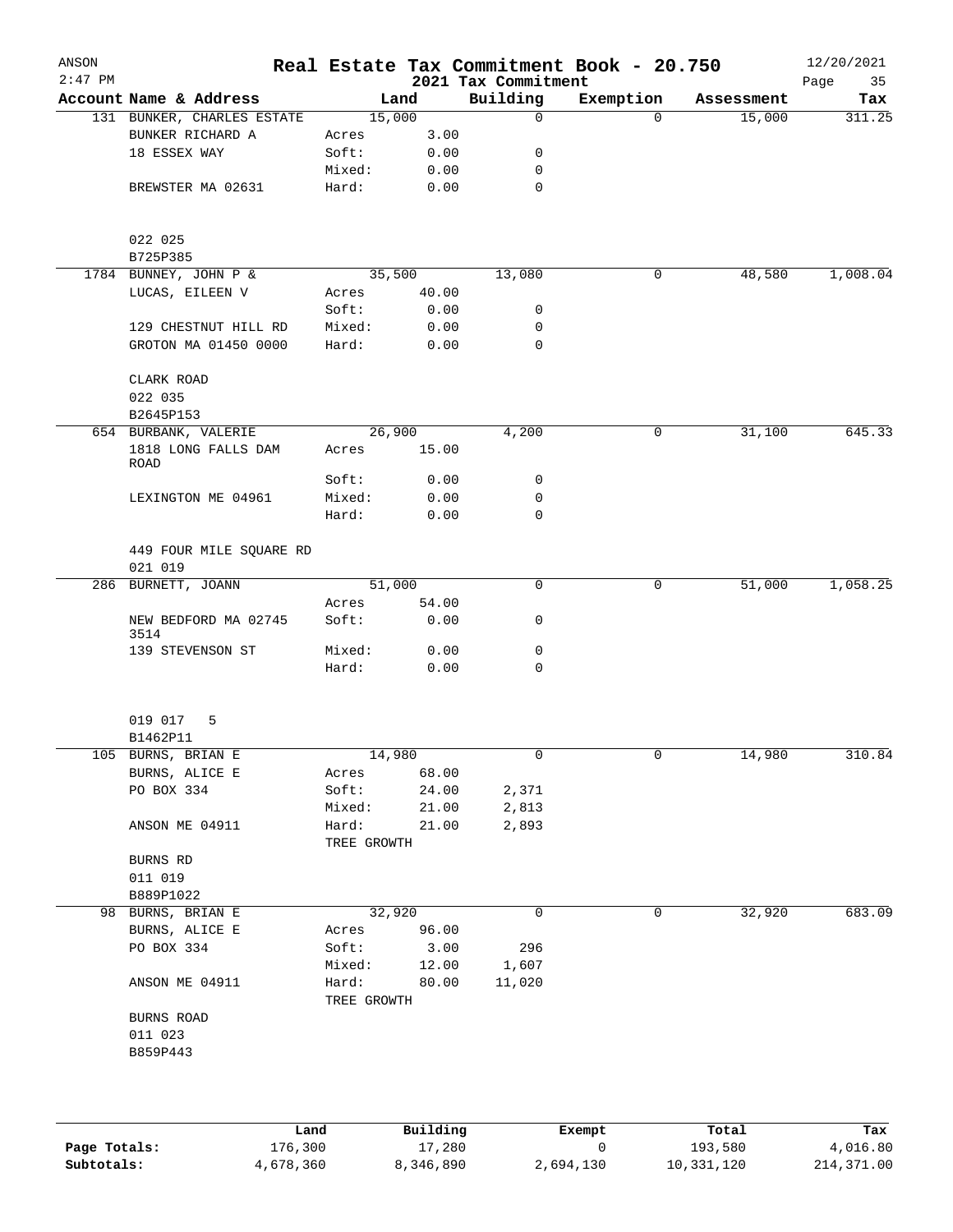| ANSON<br>$2:47$ PM |                         |        |       | Real Estate Tax Commitment Book - 20.750<br>2021 Tax Commitment |                     |        |            | 12/20/2021<br>Page<br>36 |
|--------------------|-------------------------|--------|-------|-----------------------------------------------------------------|---------------------|--------|------------|--------------------------|
|                    | Account Name & Address  |        | Land  | Building                                                        | Exemption           |        | Assessment | Tax                      |
|                    | 1287 BURNS, BRIAN E     | 20,000 |       | 39,830                                                          |                     | 0      | 59,830     | 1,241.47                 |
|                    | BURNS, ALICE E          | Acres  | 1.00  |                                                                 |                     |        |            |                          |
|                    | PO BOX 334              | Soft:  | 0.00  | 0                                                               |                     |        |            |                          |
|                    |                         | Mixed: | 0.00  | 0                                                               |                     |        |            |                          |
|                    | ANSON ME 04911          | Hard:  | 0.00  | $\mathbf 0$                                                     |                     |        |            |                          |
|                    | 21 SPEAR HILL RD        |        |       |                                                                 |                     |        |            |                          |
|                    | 001 103                 |        |       |                                                                 |                     |        |            |                          |
|                    | B3758P167 10/16/2006    |        |       |                                                                 |                     |        |            |                          |
|                    | 613 BURNS, BRIAN E      |        | 6,630 | 39,730                                                          |                     | 23,750 | 22,610     | 469.16                   |
|                    | BURNS, ALICE E          | Acres  | 0.11  |                                                                 | 01 Homestead Exempt |        |            |                          |
|                    | PO BOX 334              | Soft:  | 0.00  | 0                                                               |                     |        |            |                          |
|                    |                         | Mixed: | 0.00  | 0                                                               |                     |        |            |                          |
|                    | ANSON ME 04911          | Hard:  | 0.00  | 0                                                               |                     |        |            |                          |
|                    | 2 BOW ST                |        |       |                                                                 |                     |        |            |                          |
|                    | 003 024                 |        |       |                                                                 |                     |        |            |                          |
|                    | B1639P255               |        |       |                                                                 |                     |        |            |                          |
|                    | 82 BURNS, DANA E        | 30,580 |       | 57,470                                                          |                     | 23,750 | 64,300     | 1,334.23                 |
|                    | BURNS, SUSAN J          | Acres  | 9.08  |                                                                 | 01 Homestead Exempt |        |            |                          |
|                    | PO BOX 321              | Soft:  | 0.00  | $\mathsf{O}\xspace$                                             |                     |        |            |                          |
|                    |                         | Mixed: | 0.00  | 0                                                               |                     |        |            |                          |
|                    | ANSON ME 04911          | Hard:  | 0.00  | 0                                                               |                     |        |            |                          |
|                    | 572 WEST MILLS RD       |        |       |                                                                 |                     |        |            |                          |
|                    | 011 017<br>C            |        |       |                                                                 |                     |        |            |                          |
|                    | B4830P213 09/09/2014    |        |       |                                                                 |                     |        |            |                          |
|                    | 91 BURNS, DANNY E       | 26,500 |       | 7,150                                                           |                     | 0      | 33,650     | 698.24                   |
|                    | 56 CROSSTOWN ROAD       | Acres  | 9.00  |                                                                 |                     |        |            |                          |
|                    |                         | Soft:  | 0.00  | 0                                                               |                     |        |            |                          |
|                    | EMBDEN ME 04958         | Mixed: | 0.00  | 0                                                               |                     |        |            |                          |
|                    |                         | Hard:  | 0.00  | 0                                                               |                     |        |            |                          |
|                    | 586 WEST MILLS RD       |        |       |                                                                 |                     |        |            |                          |
|                    | 011 017<br>В            |        |       |                                                                 |                     |        |            |                          |
|                    | B1450P184               |        |       |                                                                 |                     |        |            |                          |
|                    | 694 BURNS, DANNY J      | 21,130 |       | 61,760                                                          |                     | 23,750 | 59,140     | 1,227.16                 |
|                    | 137 FAHI POND ROAD      | Acres  | 1.75  |                                                                 | 01 Homestead Exempt |        |            |                          |
|                    |                         | Soft:  | 0.00  | 0                                                               |                     |        |            |                          |
|                    | EMBDEN ME 04958         | Mixed: | 0.00  | 0                                                               |                     |        |            |                          |
|                    |                         | Hard:  | 0.00  | 0                                                               |                     |        |            |                          |
|                    | 137 FAHI POND RD        |        |       |                                                                 |                     |        |            |                          |
|                    | 024 010<br>$\mathbf{B}$ |        |       |                                                                 |                     |        |            |                          |
|                    | B4648P138 04/12/2013    |        |       |                                                                 |                     |        |            |                          |
|                    | 995 BURNS, DUSTY-LYN M  | 18,150 |       | 0                                                               |                     | 0      | 18,150     | 376.61                   |
|                    | 5 EDGAR AVENUE          | Acres  | 5.10  |                                                                 |                     |        |            |                          |
|                    |                         | Soft:  | 0.00  | 0                                                               |                     |        |            |                          |
|                    | ENBDEN ME 04958         | Mixed: | 0.00  | 0                                                               |                     |        |            |                          |
|                    |                         | Hard:  | 0.00  | 0                                                               |                     |        |            |                          |
|                    |                         |        |       |                                                                 |                     |        |            |                          |
|                    | 023 044<br>L            |        |       |                                                                 |                     |        |            |                          |
|                    | B5560P170 06/15/2020    |        |       |                                                                 |                     |        |            |                          |

|              | Land      | Building  | Exempt    | Total      | Tax         |
|--------------|-----------|-----------|-----------|------------|-------------|
| Page Totals: | 122,990   | 205,940   | 71,250    | 257,680    | 5,346.87    |
| Subtotals:   | 4,801,350 | 8,552,830 | 2,765,380 | 10,588,800 | 219, 717.87 |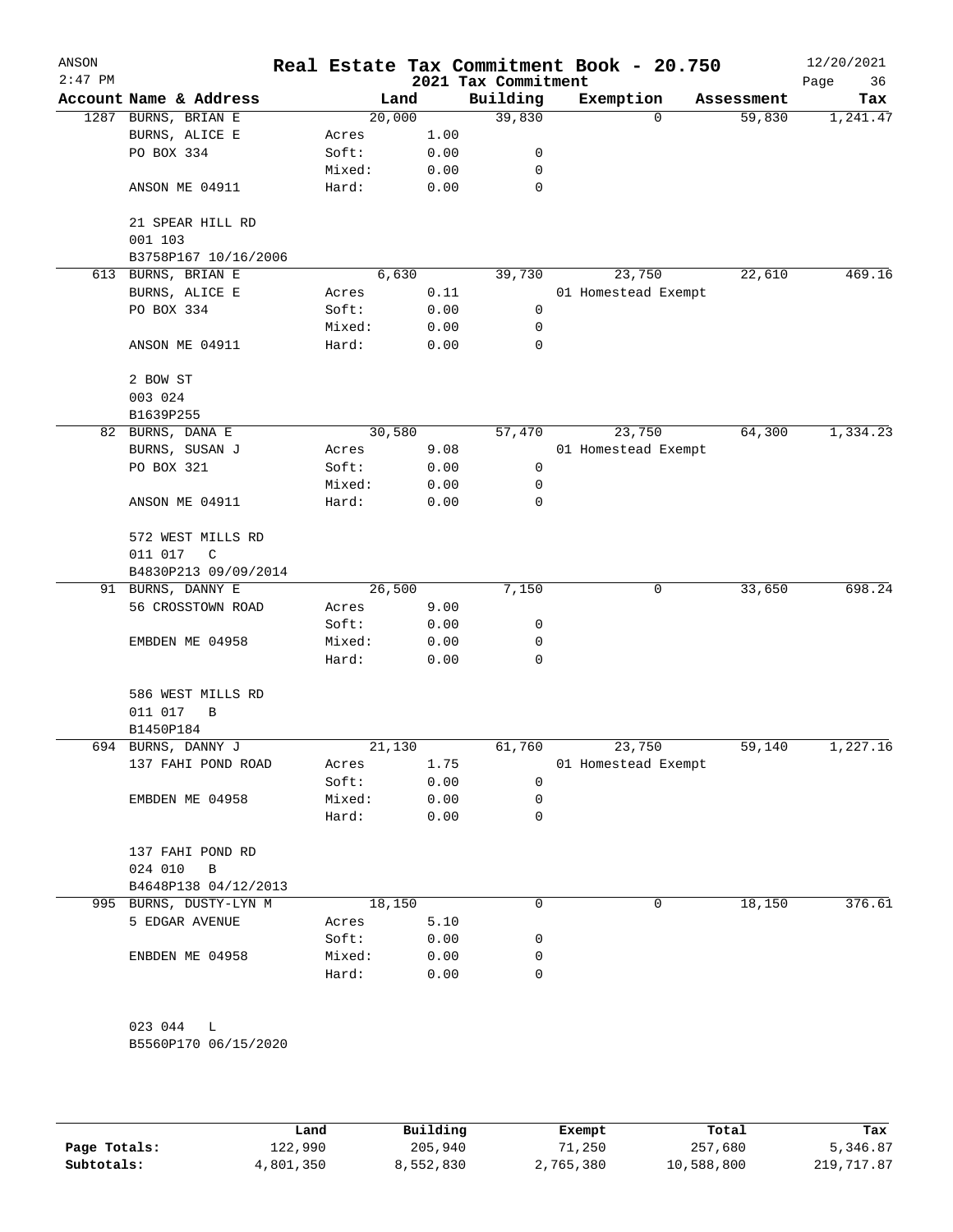| ANSON     |                                          |                |        |                                 | Real Estate Tax Commitment Book - 20.750 |             | 12/20/2021        |
|-----------|------------------------------------------|----------------|--------|---------------------------------|------------------------------------------|-------------|-------------------|
| $2:47$ PM | Account Name & Address                   |                | Land   | 2021 Tax Commitment<br>Building | Exemption                                | Assessment  | Page<br>37<br>Tax |
|           | 46 BURNS, KEITH E                        |                | 27,510 | 29,570                          | 23,750                                   | 33,330      | 691.60            |
|           | PO BOX 185                               | Acres          | 50.80  |                                 | 01 Homestead Exempt                      |             |                   |
|           |                                          | Soft:          | 0.00   | 0                               |                                          |             |                   |
|           | ANSON ME 04911                           | Mixed:         | 0.00   | 0                               |                                          |             |                   |
|           |                                          | Hard:          | 0.00   | 0                               |                                          |             |                   |
|           |                                          | FARMLAND CLASS |        |                                 |                                          |             |                   |
|           | 96 BURNS RD                              |                |        |                                 |                                          |             |                   |
|           | 011 019<br>A                             |                |        |                                 |                                          |             |                   |
|           | B5300P99 06/27/2018 B4612P109 12/21/2012 |                |        |                                 |                                          |             |                   |
|           | 140 BURNS, RUSSELL A II                  |                | 43,790 | 124,870                         | 23,750                                   | 144,910     | 3,006.88          |
|           | BURNS, JOANNE M                          | Acres          | 67.32  |                                 | 01 Homestead Exempt                      |             |                   |
|           | PO BOX 45                                | Soft:          | 0.00   | $\overline{\mathbf{0}}$         |                                          |             |                   |
|           |                                          | Mixed:         | 52.00  | 6,965                           |                                          |             |                   |
|           | ANSON ME 04911                           | Hard:          | 0.00   | 0                               |                                          |             |                   |
|           |                                          | TREE GROWTH    |        |                                 |                                          |             |                   |
|           | 515 WEST MILLS RD                        |                |        |                                 |                                          |             |                   |
|           | 011 025                                  |                |        |                                 |                                          |             |                   |
|           | B1912P184                                |                |        |                                 |                                          |             |                   |
|           | 141 BURNS, RUSSELL A II                  |                | 3,350  | 0                               |                                          | 0<br>3,350  | 69.51             |
|           | BURNS, JOANNE M                          | Acres          | 25.00  |                                 |                                          |             |                   |
|           | PO BOX 45                                | Soft:          | 0.00   | 0                               |                                          |             |                   |
|           |                                          | Mixed:         | 25.00  | 3,349                           |                                          |             |                   |
|           | ANSON ME 04911                           | Hard:          | 0.00   | 0                               |                                          |             |                   |
|           |                                          | TREE GROWTH    |        |                                 |                                          |             |                   |
|           |                                          |                |        |                                 |                                          |             |                   |
|           | 011 024                                  |                |        |                                 |                                          |             |                   |
|           | B1924P47                                 |                |        |                                 |                                          |             |                   |
|           | 1163 BURNS, RUSSELL A II                 |                | 13,420 | 18,680                          |                                          | 32,100<br>0 | 666.08            |
|           | BURNS, JOANNE M                          | Acres          | 0.45   |                                 |                                          |             |                   |
|           | PO BOX 45                                | Soft:          | 0.00   | 0                               |                                          |             |                   |
|           |                                          | Mixed:         | 0.00   | 0                               |                                          |             |                   |
|           | ANSON ME 04911                           | Hard:          | 0.00   | 0                               |                                          |             |                   |
|           |                                          |                |        |                                 |                                          |             |                   |
|           | 197 RIVER RD                             |                |        |                                 |                                          |             |                   |
|           | 015 070<br>B                             |                |        |                                 |                                          |             |                   |
|           | B2613P196<br>1175 BURNS, RUSSELL A II    |                | 8,250  | 44,410                          |                                          | 0<br>52,660 | 1,092.70          |
|           | BURNS, JOANNE M                          | Acres          | 0.17   |                                 |                                          |             |                   |
|           | PO BOX 45                                | Soft:          | 0.00   | 0                               |                                          |             |                   |
|           |                                          | Mixed:         | 0.00   | 0                               |                                          |             |                   |
|           | ANSON ME 04911                           | Hard:          | 0.00   | $\mathbf 0$                     |                                          |             |                   |
|           |                                          |                |        |                                 |                                          |             |                   |
|           | 7 ARNOLDS LN                             |                |        |                                 |                                          |             |                   |
|           | 001 020 A                                |                |        |                                 |                                          |             |                   |
|           | B2750P61                                 |                |        |                                 |                                          |             |                   |
| 1939      | BURPEE, BETSY L                          |                | 26,840 | 108,620                         | 29,450                                   | 106,010     | 2,199.71          |
|           |                                          | Acres          | 5.56   |                                 | 01 Homestead Exempt                      |             |                   |
|           | NORTH ANSON ME 04958                     | Soft:          | 0.00   |                                 | 0 03 Resident Veteran Widow              |             |                   |
|           | 7424                                     |                |        |                                 |                                          |             |                   |
|           | 58 EMBDEN POND RD                        | Mixed:         | 0.00   | 0                               |                                          |             |                   |
|           |                                          | Hard:          | 0.00   | $\mathbf 0$                     |                                          |             |                   |
|           |                                          |                |        |                                 |                                          |             |                   |
|           | 58 EMBDEN POND RD                        |                |        |                                 |                                          |             |                   |
|           | 018 043<br>D                             |                |        |                                 |                                          |             |                   |
|           | B3504P82 06/16/2005                      |                |        |                                 |                                          |             |                   |
|           |                                          |                |        |                                 |                                          |             |                   |
|           |                                          |                |        |                                 |                                          |             |                   |
|           |                                          |                | P114   |                                 |                                          |             |                   |
|           |                                          |                |        |                                 |                                          |             |                   |

|              | Land      | Building  | Exempt    | Total      | Tax        |
|--------------|-----------|-----------|-----------|------------|------------|
| Page Totals: | 123,160   | 326,150   | 76,950    | 372,360    | 7.726.48   |
| Subtotals:   | 4,924,510 | 8,878,980 | 2,842,330 | 10,961,160 | 227,444.35 |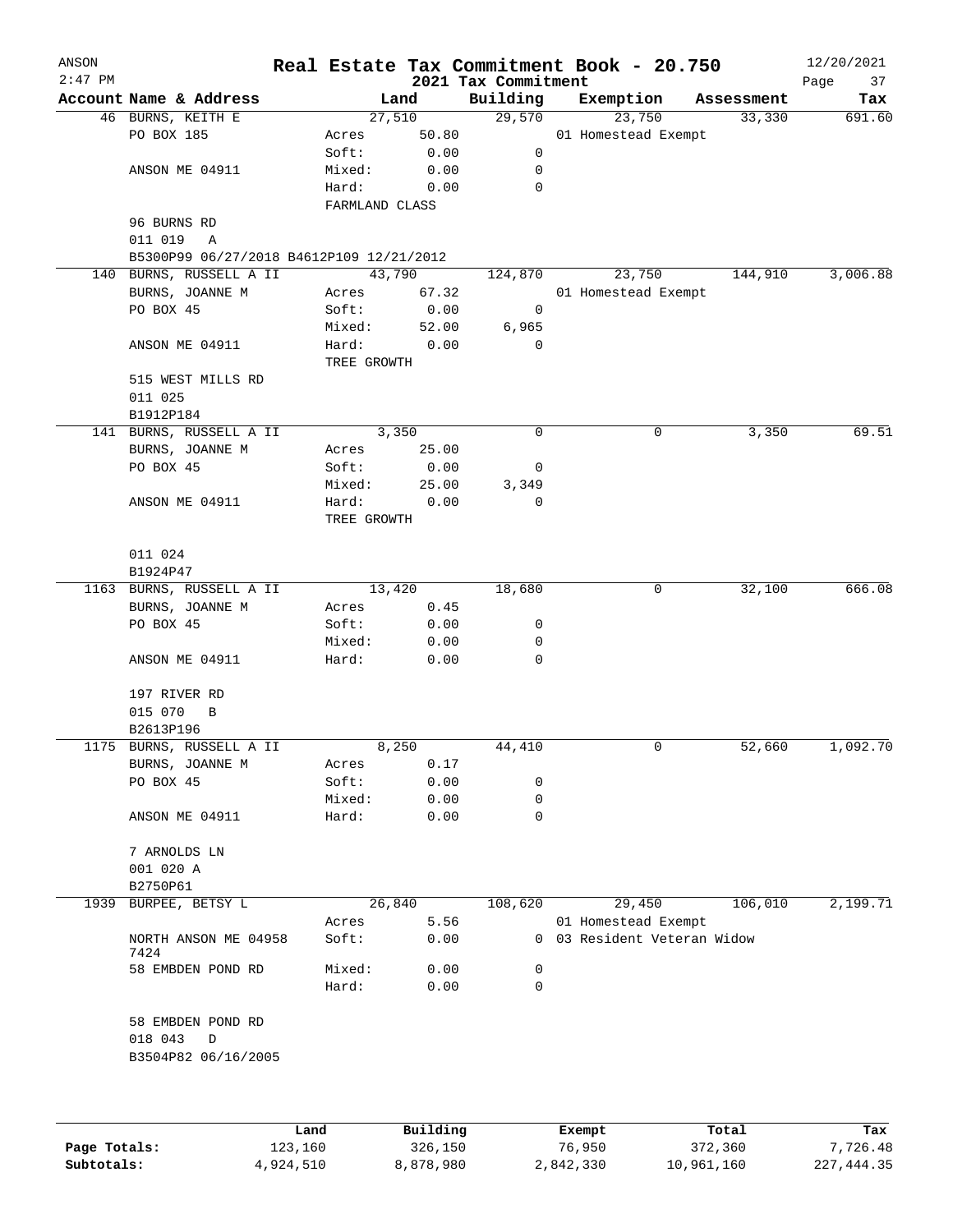| ANSON<br>$2:47$ PM |                                                               |                    |       | 2021 Tax Commitment | Real Estate Tax Commitment Book - 20.750 |            | 12/20/2021<br>38<br>Page |
|--------------------|---------------------------------------------------------------|--------------------|-------|---------------------|------------------------------------------|------------|--------------------------|
|                    | Account Name & Address                                        | Land               |       | Building            | Exemption                                | Assessment | Tax                      |
|                    | 285 BURRIS, CHASELLOR F<br>BURRIS, JESSICA<br>81 HILLTOP ROAD | $\mathbf 0$        |       | 14,090              | 14,090<br>01 Homestead Exempt            | 0          | 0.00                     |
|                    | ANSON ME 04911                                                |                    |       |                     |                                          |            |                          |
|                    | 81 HILLTOP RD<br>004 026 ON1                                  |                    |       |                     |                                          |            |                          |
| 1467               | BURRIS, WILLIAM D                                             | 22,730             |       | 26,840              | 23,750                                   | 25,820     | 535.77                   |
|                    | 85 HOLLIN WAITE HILL<br>ROAD                                  | Acres              | 2.82  |                     | 01 Homestead Exempt                      |            |                          |
|                    |                                                               | Soft:              | 0.00  | $\mathsf{O}$        |                                          |            |                          |
|                    | ANSON ME 04911                                                | Mixed:             | 0.00  | $\mathbf 0$         |                                          |            |                          |
|                    |                                                               | Hard:              | 0.00  | $\mathbf 0$         |                                          |            |                          |
|                    | 85 HOLLIN WAITE HILL RD<br>014 045<br>$\mathbf{1}$            |                    |       |                     |                                          |            |                          |
|                    | B2610P69                                                      |                    |       |                     |                                          |            |                          |
|                    | 649 BURROWS, VERNIE W                                         | 15,650             |       | 6,780               | 0                                        | 22,430     | 465.42                   |
|                    | PO BOX 3                                                      | Acres              | 1.43  |                     |                                          |            |                          |
|                    |                                                               | Soft:              | 0.00  | 0                   |                                          |            |                          |
|                    | SOLON ME 04979                                                | Mixed:             | 0.00  | 0                   |                                          |            |                          |
|                    |                                                               | Hard:<br>B4932P085 | 0.00  | $\mathbf 0$         |                                          |            |                          |
|                    | 023 041<br>$\mathbb{L}$<br>B4932P85 07/08/2015                |                    |       |                     |                                          |            |                          |
|                    | 182 BURTT, SHAWN                                              | 13,500             |       | $\mathbf 0$         | 0                                        | 13,500     | 280.13                   |
|                    | 7 MARCY ROAD                                                  | Acres              | 2.00  |                     |                                          |            |                          |
|                    |                                                               | Soft:              | 0.00  | 0                   |                                          |            |                          |
|                    | HOLLAND MA 01521 2100                                         | Mixed:             | 0.00  | 0                   |                                          |            |                          |
|                    |                                                               | Hard:              | 0.00  | 0                   |                                          |            |                          |
|                    | OFF GREENLEAF ROAD<br>013 021                                 |                    |       |                     |                                          |            |                          |
|                    | B4660P313 05/13/2013                                          |                    |       |                     |                                          |            |                          |
|                    | 257 BURTT, VAUGHN A                                           | 43,800             |       | 90,080              | 23,750                                   | 110,130    | 2,285.20                 |
|                    | BURTT, ROBERTA H                                              | Acres              | 23.60 |                     | 01 Homestead Exempt                      |            |                          |
|                    | 35 BARTON HILL ROAD                                           | Soft:              | 0.00  | 0                   |                                          |            |                          |
|                    |                                                               | Mixed:             | 0.00  | 0                   |                                          |            |                          |
|                    | ANSON ME 04911                                                | Hard:              | 0.00  | $\mathbf 0$         |                                          |            |                          |
|                    | 35 BARTON HILL RD                                             |                    |       |                     |                                          |            |                          |
|                    | 013 006<br>$\mathbb{C}$                                       |                    |       |                     |                                          |            |                          |
|                    | B2106P250                                                     |                    |       |                     |                                          |            |                          |
| 143                | BUSBY, ARCHIBALD H                                            | 79,500             |       | 11,350              | 0                                        | 90,850     | 1,885.14                 |
|                    |                                                               | Acres              | 95.00 |                     |                                          |            |                          |
|                    | DOVER NH 03821 0000                                           | Soft:              | 0.00  | 0                   |                                          |            |                          |
|                    | PO BOX 1251                                                   | Mixed:             | 0.00  | 0                   |                                          |            |                          |
|                    |                                                               | Hard:              | 0.00  | 0                   |                                          |            |                          |
|                    | 785 PEASE HILL RD<br>013 012<br>B820P133                      |                    |       |                     |                                          |            |                          |
|                    |                                                               |                    |       |                     |                                          |            |                          |

|              | Land      | Building  | Exempt    | Total      | Tax        |
|--------------|-----------|-----------|-----------|------------|------------|
| Page Totals: | 175,180   | 149,140   | 61,590    | 262,730    | 5,451.66   |
| Subtotals:   | 5,099,690 | 9,028,120 | 2,903,920 | 11,223,890 | 232,896.01 |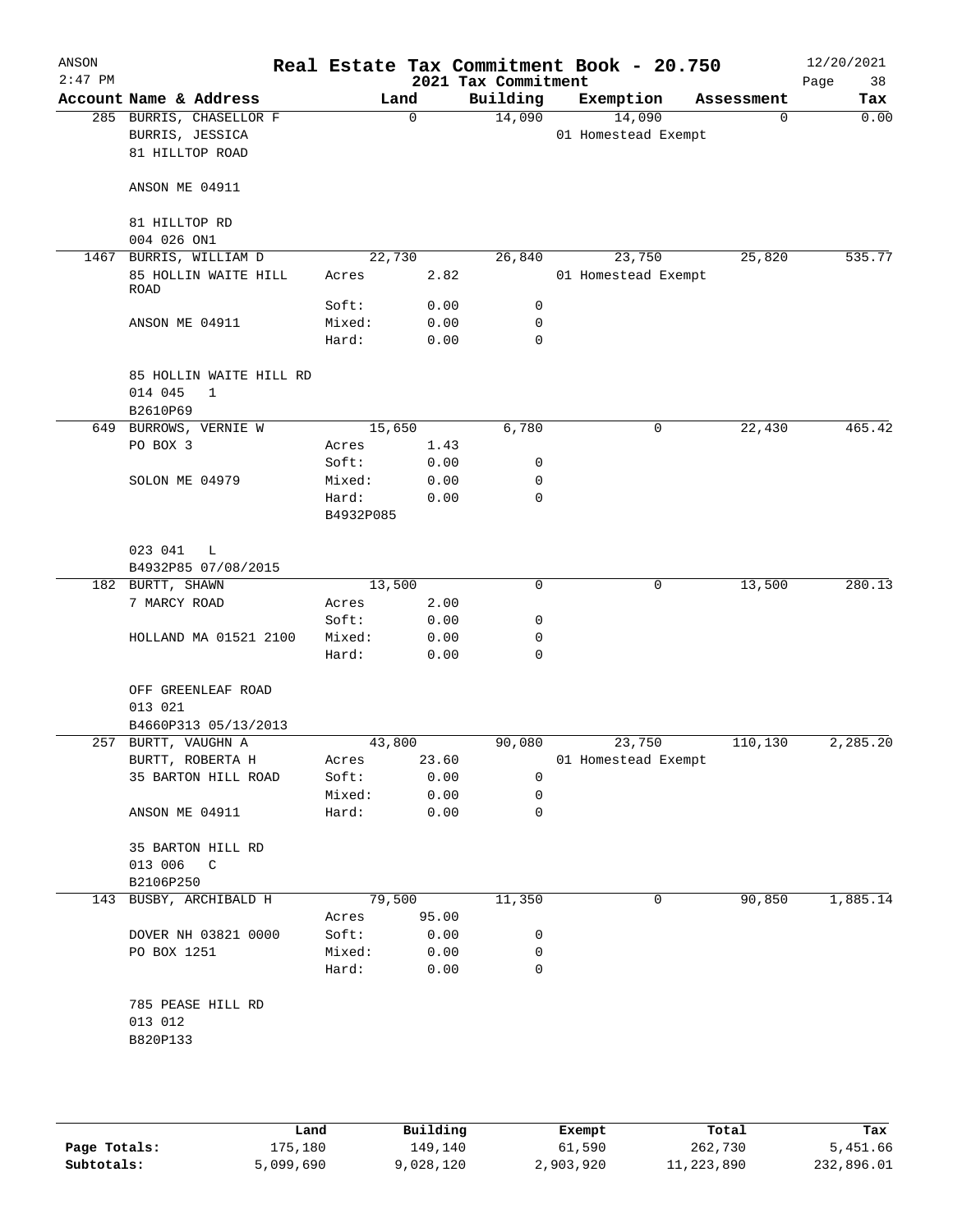| ANSON<br>$2:47$ PM |                                             |                      |              | 2021 Tax Commitment | Real Estate Tax Commitment Book - 20.750 |            | 12/20/2021<br>Page<br>39 |
|--------------------|---------------------------------------------|----------------------|--------------|---------------------|------------------------------------------|------------|--------------------------|
|                    | Account Name & Address                      |                      | Land         | Building            | Exemption                                | Assessment | Tax                      |
|                    | 146 BUZZELL, CLINTON A &                    |                      | 12,650       | 76,590              | 29,450                                   | 59,790     | 1,240.64                 |
|                    | HELEN P (LE)<br>FRIEND, ANGELA M<br>Trustee | Acres                | 0.40         |                     | 01 Homestead Exempt                      |            |                          |
|                    | P O BOX 206                                 | Soft:                | 0.00         | 0                   | 02 Resident Veteran                      |            |                          |
|                    |                                             | Mixed:               | 0.00         | 0                   |                                          |            |                          |
|                    | ANSON ME 04911                              | Hard:                | 0.00         | 0                   |                                          |            |                          |
|                    | 11 BUSWELL ST<br>002 058<br>B               |                      |              |                     |                                          |            |                          |
|                    | B5418P298 04/11/2019                        |                      |              |                     |                                          |            |                          |
| 806                | BUZZELL, DONALD E, JR,                      |                      | 17,000       | 17,400              | 0                                        | 34,400     | 713.80                   |
|                    | & CYNTHIA A                                 | Acres                | 3.00         |                     |                                          |            |                          |
|                    | KENNEBUNK ME 04043 0000 Soft:               |                      | 0.00         | 0                   |                                          |            |                          |
|                    | 8 BALSAM LN                                 | Mixed:               | 0.00         | 0                   |                                          |            |                          |
|                    |                                             | Hard:                | 0.00         | $\Omega$            |                                          |            |                          |
|                    | 538 VALLEY RD<br>019 033 A                  |                      |              |                     |                                          |            |                          |
|                    | B4251P268 03/25/2010                        |                      |              |                     |                                          |            |                          |
|                    | 470 BYTHER, LICIA                           |                      | 25,140       | 15,090              | $\mathbf 0$                              | 40,230     | 834.77                   |
|                    |                                             | Acres                | 75.00        |                     |                                          |            |                          |
|                    | LYMAN ME 04002 0000                         | Soft:                | 1.50         | 148                 |                                          |            |                          |
|                    | 231 SOUTH WATERBORO RD                      | Mixed:               | 0.00         | 0                   |                                          |            |                          |
|                    |                                             | Hard:<br>TREE GROWTH | 72.50        | 9,987               |                                          |            |                          |
|                    |                                             |                      |              |                     |                                          |            |                          |
|                    | 020 011 A 1<br>B4631P14 02/22/2013          |                      |              |                     |                                          |            |                          |
|                    | 714 CABRAL, CATHERINE R                     |                      | 19,180       | 63,110              | 23,750                                   | 58,540     | 1,214.71                 |
|                    | 45 UNION STREET                             | Acres                | 0.92         |                     | 01 Homestead Exempt                      |            |                          |
|                    | NORTH ANSON ME 04958                        | Soft:<br>Mixed:      | 0.00         | 0                   |                                          |            |                          |
|                    |                                             | Hard:                | 0.00<br>0.00 | 0<br>0              |                                          |            |                          |
|                    | 45 UNION ST                                 |                      |              |                     |                                          |            |                          |
|                    | 005 031                                     |                      |              |                     |                                          |            |                          |
|                    | B4916P283 06/08/2015                        |                      |              |                     |                                          |            |                          |
| 889                | CAHILL, DOUGLAS O SR                        |                      | 28,050       | 54,280              | 23,750                                   | 58,580     | 1,215.54                 |
|                    | CAHILL, DONNA L                             | Acres                | 1.03         |                     | 01 Homestead Exempt                      |            |                          |
|                    | PO BOX 297                                  | Soft:<br>Mixed:      | 0.00<br>0.00 | 0<br>0              |                                          |            |                          |
|                    | NORTH ANSON ME 04958                        | Hard:                | 0.00         | 0                   |                                          |            |                          |
|                    | 26 EMBDEN POND RD                           |                      |              |                     |                                          |            |                          |
|                    | 009 010                                     |                      |              |                     |                                          |            |                          |
|                    | B868P496                                    |                      |              |                     |                                          |            |                          |
|                    | 115 CAHILL, DOUGLAS O SR                    |                      | 14,420       | 3,290               | 0                                        | 17,710     | 367.48                   |
|                    | CAHILL, DONNA L                             | Acres                | 0.52         |                     |                                          |            |                          |
|                    | PO BOX 297                                  | Soft:                | 0.00         | 0                   |                                          |            |                          |
|                    |                                             | Mixed:               | 0.00         | 0                   |                                          |            |                          |
|                    | NORTH ANSON ME 04958                        | Hard:                | 0.00         | 0                   |                                          |            |                          |
|                    | 15 EMBDEN POND RD<br>009 021                |                      |              |                     |                                          |            |                          |
|                    | Land                                        |                      | Building     |                     | Exempt                                   | Total      | Tax                      |
| Page Totals:       | 116,440                                     |                      | 229,760      |                     | 76,950                                   | 269,250    | 5,586.94                 |
| Subtotals:         | 5,216,130                                   |                      | 9,257,880    |                     | 2,980,870                                | 11,493,140 | 238,482.95               |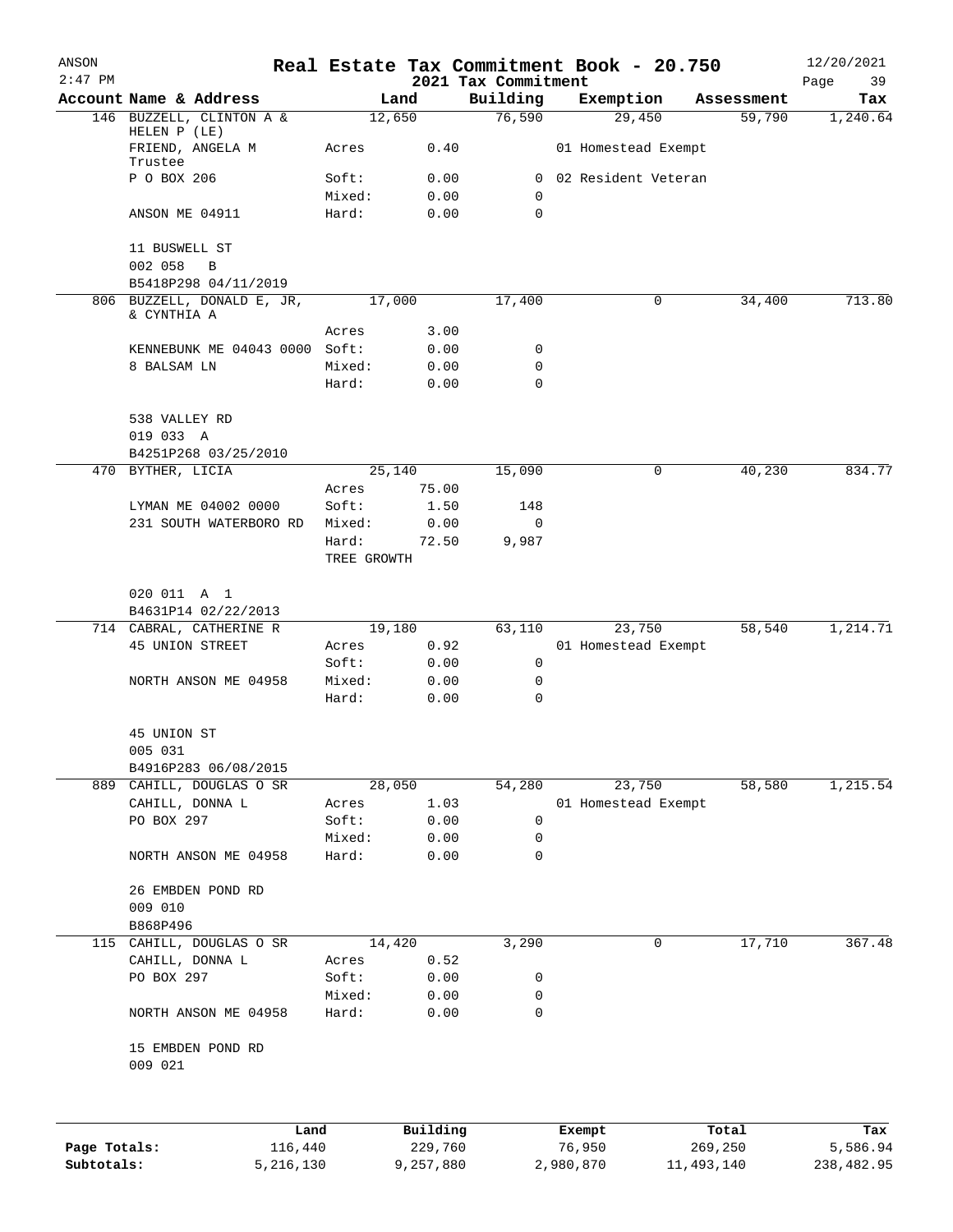| ANSON<br>$2:47$ PM |                                           |                 |              | 2021 Tax Commitment | Real Estate Tax Commitment Book - 20.750 |            | 12/20/2021<br>Page<br>40 |
|--------------------|-------------------------------------------|-----------------|--------------|---------------------|------------------------------------------|------------|--------------------------|
|                    | Account Name & Address                    |                 | Land         | Building            | Exemption                                | Assessment | Tax                      |
|                    | 57 CAHILL, DOUGLAS O SR                   | 16,490          |              | 60,510              | $\Omega$                                 | 77,000     | 1,597.75                 |
|                    | CAHILL, DONNA L                           | Acres           | 0.39         |                     |                                          |            |                          |
|                    | PO BOX 297                                | Soft:           | 0.00         | 0                   |                                          |            |                          |
|                    |                                           | Mixed:          | 0.00         | 0                   |                                          |            |                          |
|                    | NORTH ANSON ME 04958                      | Hard:           | 0.00         | 0                   |                                          |            |                          |
|                    | 13 EMBDEN POND RD                         |                 |              |                     |                                          |            |                          |
|                    | 009 022                                   |                 |              |                     |                                          |            |                          |
|                    | B2299P315                                 |                 |              |                     |                                          |            |                          |
|                    | 2050 CAHILL, PAIGE                        |                 | 0            | 7,000               | 0                                        | 7,000      | 145.25                   |
|                    | PO BOX 202                                |                 |              |                     |                                          |            |                          |
|                    | N ANSON ME 04958                          |                 |              |                     |                                          |            |                          |
|                    |                                           |                 |              |                     |                                          |            |                          |
|                    | PAGE DRIVE                                |                 |              |                     |                                          |            |                          |
|                    | 009 010 ON                                |                 |              |                     |                                          |            | 457.33                   |
|                    | 879 CALDWELL, DANIEL E<br>PO BOX 703      | 15,100          |              | 30,690              | 23,750                                   | 22,040     |                          |
|                    |                                           | Acres           | 0.57         | 0                   | 01 Homestead Exempt                      |            |                          |
|                    | NORTH ANSON ME 04958                      | Soft:<br>Mixed: | 0.00         | 0                   |                                          |            |                          |
|                    |                                           | Hard:           | 0.00<br>0.00 | $\mathbf 0$         |                                          |            |                          |
|                    |                                           |                 |              |                     |                                          |            |                          |
|                    | 78 NORTH MAIN ST                          |                 |              |                     |                                          |            |                          |
|                    | 006 067                                   |                 |              |                     |                                          |            |                          |
|                    | B4280P224 06/09/2010                      |                 |              |                     |                                          |            |                          |
|                    | 1923 CAMARA, ROGER J.                     | 53,600          |              | 9,980               | 0                                        | 63,580     | 1,319.29                 |
|                    | 17 FIELDING STREET                        | Acres           | 53.20        |                     |                                          |            |                          |
|                    |                                           | Soft:           | 0.00         | 0                   |                                          |            |                          |
|                    | NEW BEDFORD MA 02745                      | Mixed:          | 0.00         | 0                   |                                          |            |                          |
|                    |                                           | Hard:           | 0.00         | $\mathbf 0$         |                                          |            |                          |
|                    |                                           | B5188P085       |              |                     |                                          |            |                          |
|                    | 934 VALLEY RD                             |                 |              |                     |                                          |            |                          |
|                    | 020 017                                   |                 |              |                     |                                          |            |                          |
|                    | B5365P232 12/18/2018                      |                 |              |                     |                                          |            |                          |
|                    | 1206 CAMELIO, NANCY M                     | 21,430          |              | 88,050              | 23,750                                   | 85,730     | 1,778.90                 |
|                    | HINKLEY, PETER S                          | Acres           | 1.95         |                     | 01 Homestead Exempt                      |            |                          |
|                    |                                           | Soft:           | 0.00         | 0                   |                                          |            |                          |
|                    | 208 FAHI POND RD                          | Mixed:<br>Hard: | 0.00         | 0<br>0              |                                          |            |                          |
|                    | NORTH ANSON ME 04958<br>7634              |                 | 0.00         |                     |                                          |            |                          |
|                    | 208 FAHI POND RD<br>023 009<br>D          |                 |              |                     |                                          |            |                          |
|                    | B5517P127 02/12/2020 B4613P325 12/31/2012 |                 |              |                     |                                          |            |                          |
|                    | 1293 CAMPBELL, ALAN S                     | 11,290          |              | $\Omega$            | 0                                        | 11,290     | 234.27                   |
|                    | CAMPBELL, COLIN D JR                      | Acres           | 100.00       |                     |                                          |            |                          |
|                    |                                           | Soft:           | 60.00        | 5,928               |                                          |            |                          |
|                    | PO BOX 154                                | Mixed:          | 40.00        | 5,358               |                                          |            |                          |
|                    | ANSON ME 04911 0154                       | Hard:           | 0.00         | 0                   |                                          |            |                          |
|                    |                                           | TREE GROWTH     |              |                     |                                          |            |                          |
|                    |                                           |                 |              |                     |                                          |            |                          |
|                    | 014 048                                   |                 |              |                     |                                          |            |                          |
|                    | B3407P160 11/15/2004                      |                 |              |                     |                                          |            |                          |
|                    |                                           |                 |              |                     |                                          |            |                          |
|                    |                                           |                 |              |                     |                                          |            |                          |
|                    |                                           |                 |              |                     |                                          |            |                          |

|              | Land      | Building  | Exempt    | Total      | Tax        |
|--------------|-----------|-----------|-----------|------------|------------|
| Page Totals: | 117,910   | 196,230   | 47,500    | 266,640    | 5,532.79   |
| Subtotals:   | 5,334,040 | 9,454,110 | 3,028,370 | 11,759,780 | 244,015.74 |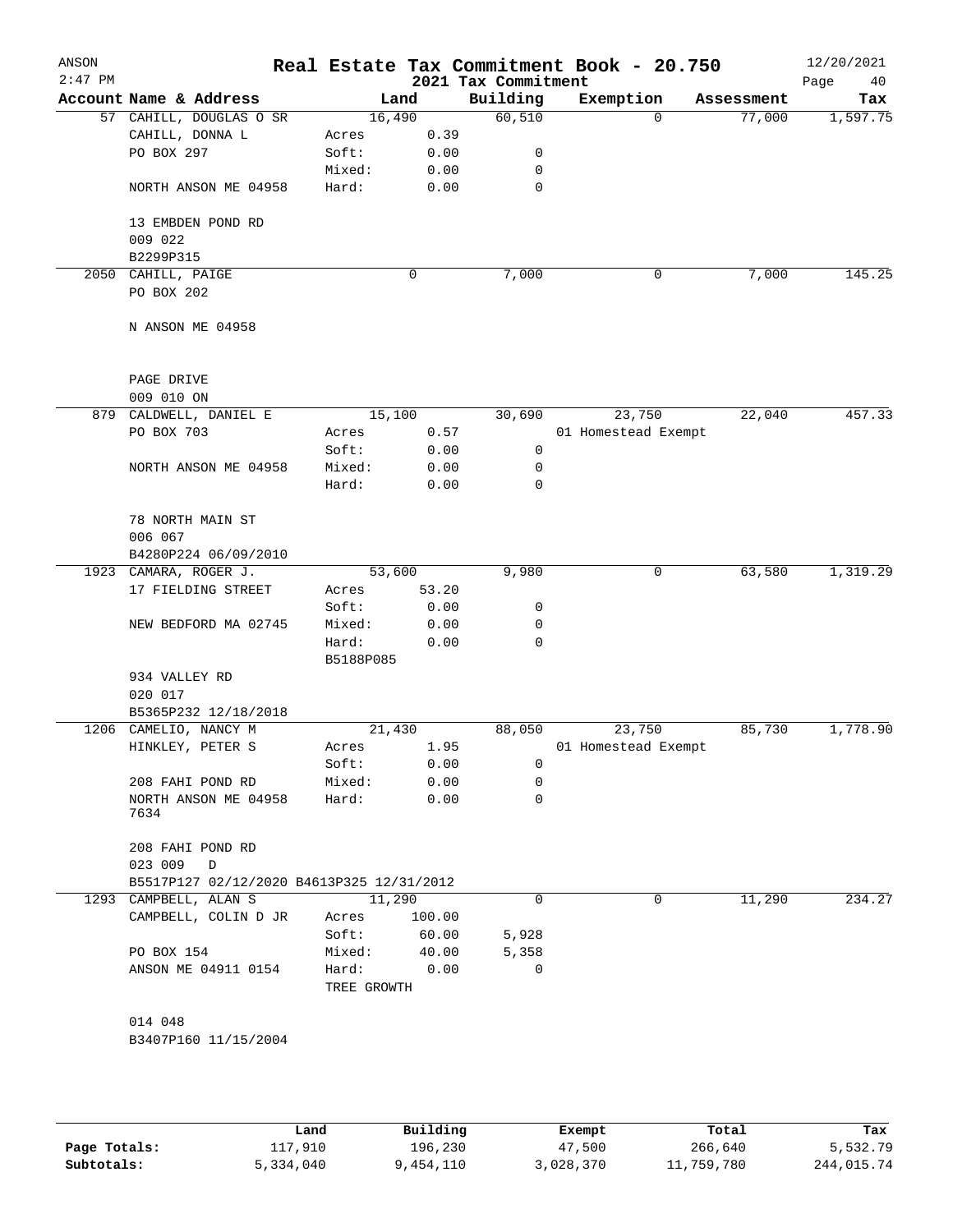| ANSON<br>$2:47$ PM |                                           |                      |              | 2021 Tax Commitment | Real Estate Tax Commitment Book - 20.750 |            | 12/20/2021<br>Page<br>41 |
|--------------------|-------------------------------------------|----------------------|--------------|---------------------|------------------------------------------|------------|--------------------------|
|                    | Account Name & Address                    |                      | Land         | Building            | Exemption                                | Assessment | Tax                      |
|                    | 164 CAMPBELL, ALAN S                      |                      | 1,740        | 0                   | 0                                        | 1,740      | 36.11                    |
|                    | CAMPBELL, ELIZABETH N                     | Acres                | 14.00        |                     |                                          |            |                          |
|                    |                                           | Soft:                | 2.00         | 198                 |                                          |            |                          |
|                    | PO BOX 154                                | Mixed:               | 10.00        | 1,340               |                                          |            |                          |
|                    | ANSON ME 04911 0154                       | Hard:                | 0.00         | 0                   |                                          |            |                          |
|                    |                                           | TREE GROWTH          |              |                     |                                          |            |                          |
|                    | 014 024<br>B880P415                       |                      |              |                     |                                          |            |                          |
|                    | 165 CAMPBELL, ALAN S                      |                      | 33,450       | 133,710             | 29,450                                   | 137,710    | 2,857.48                 |
|                    | CAMPBELL, ELIZABETH N                     | Acres                | 99.00        |                     | 01 Homestead Exempt                      |            |                          |
|                    |                                           | Soft:                | 0.00         |                     | 0 02 Resident Veteran                    |            |                          |
|                    | PO BOX 154                                | Mixed:               | 13.00        | 1,741               |                                          |            |                          |
|                    | ANSON ME 04911 0154                       | Hard:<br>TREE GROWTH | 85.00        | 11,709              |                                          |            |                          |
|                    | 218 MILLER RD                             |                      |              |                     |                                          |            |                          |
|                    | 014 022                                   |                      |              |                     |                                          |            |                          |
|                    | B1910P211                                 |                      |              |                     |                                          |            |                          |
|                    | 166 CAMPBELL, BEVERLY                     |                      | 3,380        | 0                   | 0                                        | 3,380      | 70.14                    |
|                    |                                           | Acres                | 29.00        |                     |                                          |            |                          |
|                    | WINTHROP ME 04364 0000                    | Soft:                | 15.00        | 1,482               |                                          |            |                          |
|                    | 34 BERNIER LN                             | Mixed:               | 7.00         | 938                 |                                          |            |                          |
|                    |                                           | Hard:                | 7.00         | 964                 |                                          |            |                          |
|                    |                                           | TREE GROWTH          |              |                     |                                          |            |                          |
|                    | 014 045<br>B                              |                      |              |                     |                                          |            |                          |
|                    | B927P193                                  |                      |              |                     |                                          |            |                          |
|                    | 1554 CAMPBELL, BRANDON<br>DANIEL          |                      | 21,500       | 58,310              | 0                                        | 79,810     | 1,656.06                 |
|                    | 255 WEST MILLS ROAD                       | Acres                | 2.00         |                     |                                          |            |                          |
|                    |                                           | Soft:                | 0.00         | 0                   |                                          |            |                          |
|                    | ANSON ME 04911-3100                       | Mixed:               | 0.00         | 0                   |                                          |            |                          |
|                    |                                           | Hard:                | 0.00         | 0                   |                                          |            |                          |
|                    |                                           | LIFE ESTATE          |              |                     |                                          |            |                          |
|                    | 255 WEST MILLS RD                         |                      |              |                     |                                          |            |                          |
|                    | 011 033                                   |                      |              |                     |                                          |            |                          |
|                    | B4212P136 11/06/2009                      |                      |              |                     |                                          |            |                          |
| 1289               | CAMPBELL, COLIN D JR                      |                      | 6,630        | 0                   | 0                                        | 6,630      | 137.57                   |
|                    | CAMPBELL, REGINA P                        | Acres                | 63.50        |                     |                                          |            |                          |
|                    | 72 DINSMORE ROAD                          | Soft:                | 52.00        | 5,138               |                                          |            |                          |
|                    |                                           | Mixed:               | 10.00        | 1,340               |                                          |            |                          |
|                    | ANSON ME 04911                            | Hard:                | 0.00         | 0                   |                                          |            |                          |
|                    |                                           | TREE GROWTH          |              |                     |                                          |            |                          |
|                    | 014 046<br>B                              |                      |              |                     |                                          |            |                          |
|                    | B3716P341 01/01/2004 B3716P339 01/01/2004 |                      |              |                     |                                          |            |                          |
|                    | 167 CAMPBELL, COLIN D JR                  |                      | 26,500       | 0                   | 0                                        | 26,500     | 549.88                   |
|                    | 72 DINSMORE ROAD                          | Acres                | 13.00        |                     |                                          |            |                          |
|                    |                                           |                      |              |                     |                                          |            |                          |
|                    |                                           | Soft:                | 0.00         | 0<br>0              |                                          |            |                          |
|                    | ANSON ME 04911                            | Mixed:               | 0.00<br>0.00 | 0                   |                                          |            |                          |
|                    |                                           | Hard:                |              |                     |                                          |            |                          |
|                    | 011 040                                   |                      |              |                     |                                          |            |                          |
|                    | B929P191                                  |                      |              |                     |                                          |            |                          |
|                    |                                           |                      |              |                     |                                          |            |                          |

|              | Land      | Building | Exempt    | Total      | Tax         |
|--------------|-----------|----------|-----------|------------|-------------|
| Page Totals: | 93,200    | 192.020  | 29,450    | 255,770    | 5,307.24    |
| Subtotals:   | 5,427,240 | .646.130 | 3,057,820 | 12,015,550 | 249, 322.98 |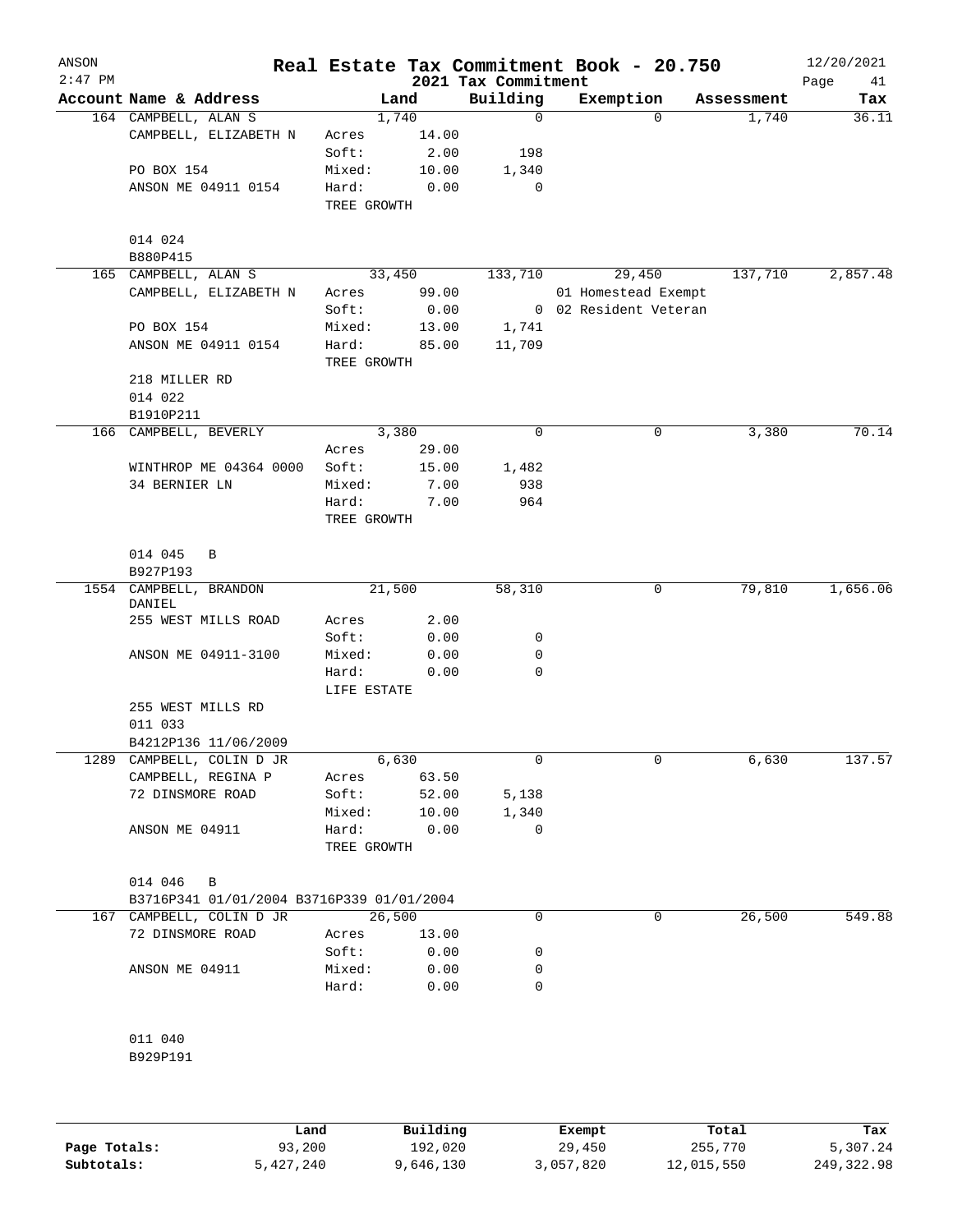| ANSON        |                                                          |                 |              |                                 | Real Estate Tax Commitment Book - 20.750 |            | 12/20/2021        |
|--------------|----------------------------------------------------------|-----------------|--------------|---------------------------------|------------------------------------------|------------|-------------------|
| $2:47$ PM    | Account Name & Address                                   |                 | Land         | 2021 Tax Commitment<br>Building | Exemption                                | Assessment | Page<br>42<br>Tax |
|              | 168 CAMPBELL, COLIN D JR                                 |                 | 37,500       | 177,980                         | 23,750                                   | 191,730    | 3,978.40          |
|              | CAMPBELL, REGINA P                                       | Acres           | 16.00        |                                 | 01 Homestead Exempt                      |            |                   |
|              | 72 DINSMORE ROAD                                         | Soft:           | 0.00         | 0                               |                                          |            |                   |
|              |                                                          | Mixed:          | 0.00         | 0                               |                                          |            |                   |
|              | ANSON ME 04911                                           | Hard:           | 0.00         | $\mathbf 0$                     |                                          |            |                   |
|              | 72 DINSMORE RD                                           |                 |              |                                 |                                          |            |                   |
|              | 014 046                                                  |                 |              |                                 |                                          |            |                   |
|              | B829P418                                                 |                 |              |                                 |                                          |            |                   |
|              | 169 CAMPBELL, COLIN D JR                                 |                 | 28,470       | 0                               | 0                                        | 28,470     | 590.75            |
|              | CAMPBELL, REGINA P                                       | Acres           | 220.00       |                                 |                                          |            |                   |
|              | 72 DINSMORE ROAD                                         | Soft:           | 33.00        | 3,260                           |                                          |            |                   |
|              |                                                          | Mixed:          | 144.00       | 19,289                          |                                          |            |                   |
|              | ANSON ME 04911                                           | Hard:           | 43.00        | 5,923                           |                                          |            |                   |
|              |                                                          | TREE GROWTH     |              |                                 |                                          |            |                   |
|              |                                                          |                 |              |                                 |                                          |            |                   |
|              | 014 028                                                  |                 |              |                                 |                                          |            |                   |
|              | B4813P71 08/04/2014 B874P581                             |                 |              |                                 |                                          |            |                   |
|              | 1054 CAMPBELL, COLIN D JR                                |                 | 13,400       | 0                               | 0                                        | 13,400     | 278.05            |
|              | CAMPBELL, REGINA P                                       | Acres           | 100.00       |                                 |                                          |            |                   |
|              | 72 DINSMORE ROAD                                         | Soft:           | 0.00         | 0                               |                                          |            |                   |
|              |                                                          | Mixed:          | 100.00       | 13,395                          |                                          |            |                   |
|              | ANSON ME 04911                                           | Hard:           | 0.00         | 0                               |                                          |            |                   |
|              |                                                          | TREE GROWTH     |              |                                 |                                          |            |                   |
|              |                                                          |                 |              |                                 |                                          |            |                   |
|              | 014 047                                                  |                 |              |                                 |                                          |            |                   |
|              | B3878P87 07/10/2007<br>1128 CAMPBELL, COLIN D. SR.,      |                 | 1,340        | $\Omega$                        | 0                                        | 1,340      | 27.81             |
|              | COLLIN D. JR, ALAN S.                                    |                 |              |                                 |                                          |            |                   |
|              | CAMPBELL, BROCK,<br>REGINA, DOUGLAS S. &<br>KRISTEN T.D. | Acres           | 10.00        |                                 |                                          |            |                   |
|              | 72 DINSMORE ROAD                                         | Soft:           | 0.00         | 0                               |                                          |            |                   |
|              |                                                          | Mixed:          | 10.00        | 1,340                           |                                          |            |                   |
|              | ANSON ME 04911                                           | Hard:           | 0.00         | 0                               |                                          |            |                   |
|              |                                                          | B5211P032       |              |                                 |                                          |            |                   |
|              | 209 MILLER RD                                            |                 |              |                                 |                                          |            |                   |
|              | 014 021                                                  |                 |              |                                 |                                          |            |                   |
|              | B5211P33 09/11/2017                                      |                 |              |                                 |                                          |            |                   |
|              | 1122 CAMPBELL, COLIN D;<br>REGINA P                      |                 | 6,820        | 0                               | 0                                        | 6,820      | 141.52            |
|              | CAMPBELL, COLIN D JR                                     | Acres           | 50.00        |                                 |                                          |            |                   |
|              | 72 DINSMORE ROAD                                         | Soft:           | 0.00         | 0                               |                                          |            |                   |
|              |                                                          | Mixed:          | 17.00        | 2,277                           |                                          |            |                   |
|              | ANSON ME 04911 0000                                      | Hard:           | 33.00        | 4,546                           |                                          |            |                   |
|              |                                                          | B5013P0164      |              |                                 |                                          |            |                   |
|              |                                                          |                 |              |                                 |                                          |            |                   |
|              | 014 001 3                                                |                 |              |                                 |                                          |            |                   |
|              | B5013P164 02/19/2016 B2103P251                           |                 |              |                                 |                                          |            |                   |
|              | 980 CAMPBELL, COLIN SR.,                                 |                 | 24,190       | 0                               | 0                                        | 24,190     | 501.94            |
|              | COLIN JR., &                                             |                 | 176.00       |                                 |                                          |            |                   |
|              | BROCK & DOUGLAS                                          | Acres           |              |                                 |                                          |            |                   |
|              | 72 DINSMORE RD                                           | Soft:<br>Mixed: | 0.00<br>5.00 | 0<br>670                        |                                          |            |                   |
|              | ANSON ME 04911 0000                                      | Hard:           |              | 23,418                          |                                          |            |                   |
|              |                                                          | TREE GROWTH     | 170.00       |                                 |                                          |            |                   |
|              |                                                          |                 |              |                                 |                                          |            |                   |
|              | 014 020                                                  |                 |              |                                 |                                          |            |                   |
|              | B4601P257 11/22/2012                                     |                 |              |                                 |                                          |            |                   |
|              | Land                                                     |                 | Building     |                                 | Exempt                                   | Total      | Tax               |
| Page Totals: | 111,720                                                  |                 | 177,980      |                                 | 23,750                                   | 265,950    | 5,518.47          |
| Subtotals:   | 5,538,960                                                |                 | 9,824,110    |                                 | 3,081,570                                | 12,281,500 | 254,841.45        |
|              |                                                          |                 |              |                                 |                                          |            |                   |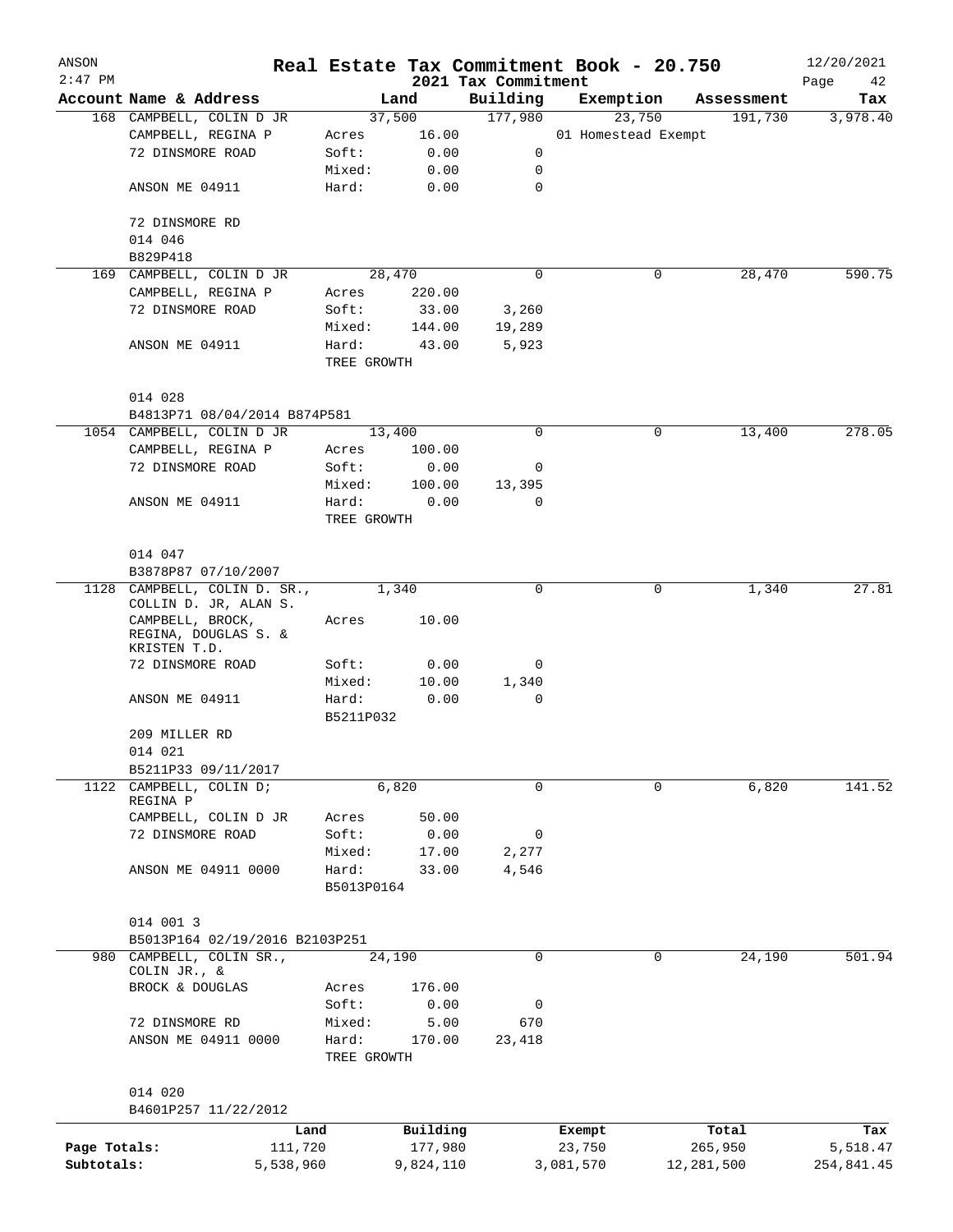| ANSON<br>$2:47$ PM |                                    |                |              | 2021 Tax Commitment | Real Estate Tax Commitment Book - 20.750 |            | 12/20/2021<br>Page<br>43 |
|--------------------|------------------------------------|----------------|--------------|---------------------|------------------------------------------|------------|--------------------------|
|                    | Account Name & Address             |                | Land         | Building            | Exemption                                | Assessment | Tax                      |
|                    | 1683 CAMPBELL, CRAIG I             |                | 36,500       | 97,690              | 23,750                                   | 110,440    | 2,291.63                 |
|                    | CAMPBELL, CAROL A                  | Acres          | 24.00        |                     | 01 Homestead Exempt                      |            |                          |
|                    | 60 HOLLIN WAITE HILL               | Soft:          | 0.00         | 0                   |                                          |            |                          |
|                    | ROAD                               |                |              |                     |                                          |            |                          |
|                    |                                    | Mixed:         | 0.00         | 0                   |                                          |            |                          |
|                    | ANSON ME 04911                     | Hard:          | 0.00         | 0                   |                                          |            |                          |
|                    | 60 HOLLIN WAITE HILL RD<br>014 044 |                |              |                     |                                          |            |                          |
|                    | 1514 CAMPBELL, MARK L              |                | 16,600       | 0                   | $\mathbf 0$                              | 16,600     | 344.45                   |
|                    | CAMPBELL, DONNA A                  | Acres          | 5.00         |                     |                                          |            |                          |
|                    | 43 CAMPBELL ROAD                   | Soft:          | 0.00         | 0                   |                                          |            |                          |
|                    |                                    | Mixed:         | 0.00         | 0                   |                                          |            |                          |
|                    | ANSON ME 04911                     | Hard:          | 0.00         | 0                   |                                          |            |                          |
|                    | 014 037                            |                |              |                     |                                          |            |                          |
|                    | B4846P10 08/31/2014 B2293P316      |                |              |                     |                                          |            |                          |
|                    | 1292 CAMPBELL, MARK L              |                | 38,170       | 79,310              | 0                                        | 117,480    | 2,437.71                 |
|                    | CAMPBELL, DONNA A                  | Acres          | 100.00       |                     |                                          |            |                          |
|                    | 43 CAMPBELL ROAD                   | Soft:          | 20.00        | 1,976               |                                          |            |                          |
|                    |                                    | Mixed:         | 37.00        | 4,956               |                                          |            |                          |
|                    | ANSON ME 04911                     | Hard:          | 38.00        | 5,235               |                                          |            |                          |
|                    |                                    | TREE GROWTH    |              |                     |                                          |            |                          |
|                    | 112 CAMPBELL RD                    |                |              |                     |                                          |            |                          |
|                    | 014 025                            |                |              |                     |                                          |            |                          |
|                    | B3953P49 04/26/2007                |                |              |                     |                                          |            |                          |
|                    | 171 CAMPBELL, MARK L               |                | 31,600       | 95,190              | 23,750                                   | 103,040    | 2,138.08                 |
|                    | CAMPBELL, DONNA A                  | Acres          | 29.00        |                     | 01 Homestead Exempt                      |            |                          |
|                    | 43 CAMPBELL ROAD                   | Soft:          | 0.00         | $\mathsf{O}$        |                                          |            |                          |
|                    |                                    | Mixed:         | 0.00         | 0                   |                                          |            |                          |
|                    | ANSON ME 04911                     | Hard:          | 0.00         | 0                   |                                          |            |                          |
|                    | 43 CAMPBELL RD                     |                |              |                     |                                          |            |                          |
|                    | 014 027                            |                |              |                     |                                          |            |                          |
|                    | B1497P190                          |                | 10,000       | 50,550              | 0                                        | 60,550     | 1,256.41                 |
|                    | 1394 CANCEMI, DINA                 |                |              |                     |                                          |            |                          |
|                    |                                    | Acres<br>Soft: | 0.25<br>0.00 | 0                   |                                          |            |                          |
|                    | NORRIDGEWOCK ME 04957<br>3709      |                |              |                     |                                          |            |                          |
|                    | 685 MADISON ROAD                   | Mixed:         | 0.00         | 0                   |                                          |            |                          |
|                    |                                    | Hard:          | 0.00         | $\Omega$            |                                          |            |                          |
|                    | 9 WILSON ST                        |                |              |                     |                                          |            |                          |
|                    | 001 114                            |                |              |                     |                                          |            |                          |
|                    | B4984P283 12/11/2015 B2548P321     |                |              |                     |                                          |            |                          |
|                    | 473 CANCEMI, JOSEPH                |                | 14,830       | 63,340              | 23,750                                   | 54,420     | 1,129.22                 |
|                    | 17 CENTER ST                       | Acres<br>Soft: | 0.55         | 0                   | 01 Homestead Exempt                      |            |                          |
|                    | NORTH ANSON ME 04958               | Mixed:         | 0.00<br>0.00 | 0                   |                                          |            |                          |
|                    |                                    | Hard:          | 0.00         | 0                   |                                          |            |                          |
|                    | 17 CENTER ST                       |                |              |                     |                                          |            |                          |
|                    | 006 018                            |                |              |                     |                                          |            |                          |
|                    | B3945P259 12/20/2007               |                |              |                     |                                          |            |                          |
|                    |                                    |                |              |                     |                                          |            |                          |
|                    |                                    |                |              |                     |                                          |            |                          |
|                    |                                    |                |              |                     |                                          |            |                          |

|              | Land      | Building   | Exempt    | Total      | Tax        |
|--------------|-----------|------------|-----------|------------|------------|
| Page Totals: | 147,700   | 386,080    | 71,250    | 462,530    | 9,597.50   |
| Subtotals:   | 5,686,660 | 10,210,190 | 3,152,820 | 12,744,030 | 264,438.95 |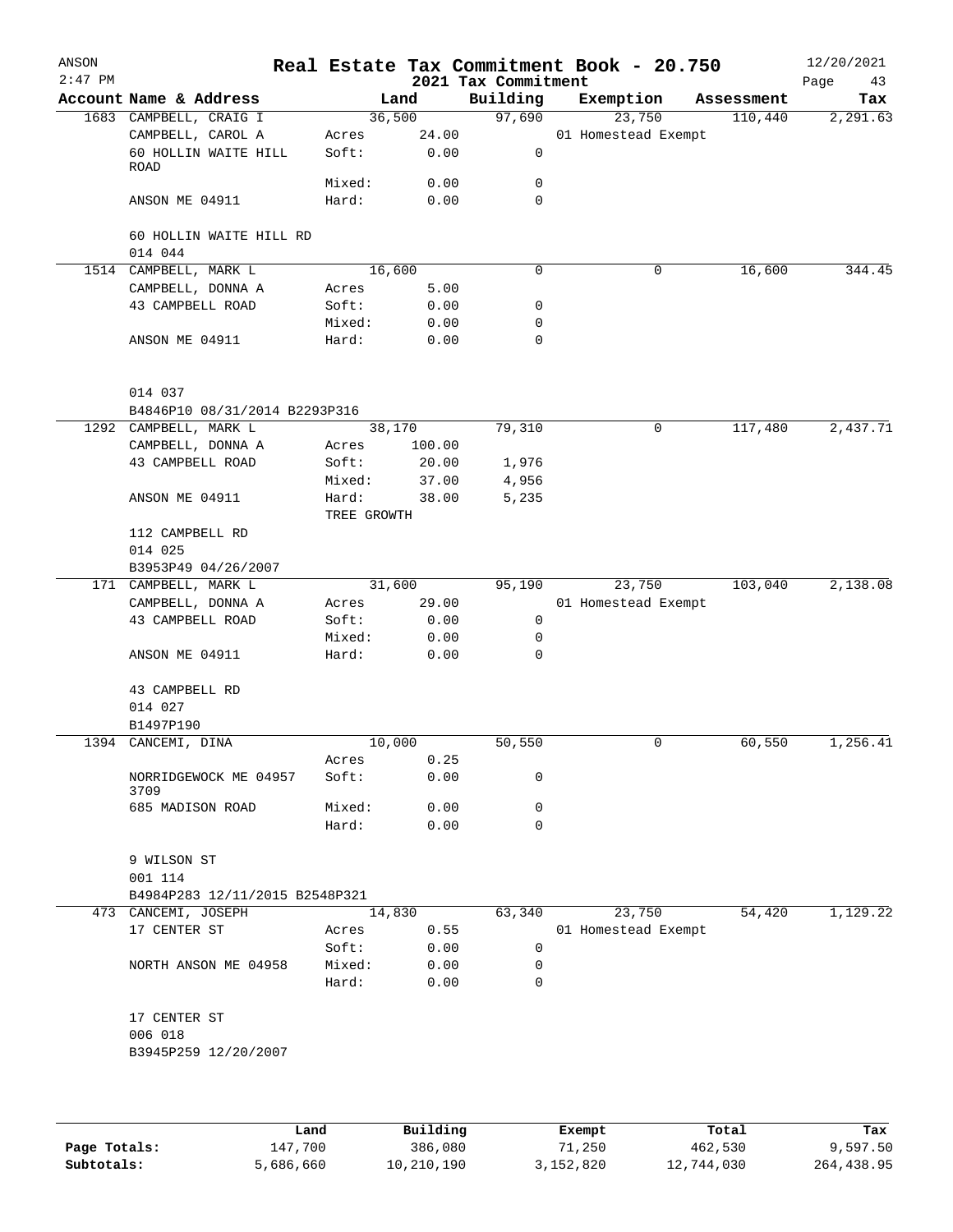| ANSON<br>$2:47$ PM |                                           |                 |              | 2021 Tax Commitment | Real Estate Tax Commitment Book - 20.750 |            | 12/20/2021<br>Page<br>44 |
|--------------------|-------------------------------------------|-----------------|--------------|---------------------|------------------------------------------|------------|--------------------------|
|                    | Account Name & Address                    |                 | Land         | Building            | Exemption                                | Assessment | Tax                      |
|                    | 1291 CANNON, JOHN P                       |                 | 41,500       | 201,340             | 23,750                                   | 219,090    | 4,546.12                 |
|                    | CANNON, KRISTINA M                        | Acres           | 20.00        |                     | 01 Homestead Exempt                      |            |                          |
|                    | 671 RIVER ROAD                            | Soft:           | 0.00         | 0                   |                                          |            |                          |
|                    |                                           | Mixed:          | 0.00         | 0                   |                                          |            |                          |
|                    | ANSON ME 04911                            | Hard:           | 0.00         | 0                   |                                          |            |                          |
|                    |                                           | B5029P0145 JT   |              |                     |                                          |            |                          |
|                    | 671 RIVER RD                              |                 |              |                     |                                          |            |                          |
|                    | 016 017                                   |                 |              |                     |                                          |            |                          |
|                    | B5029P145 05/20/2016 B4188P250 09/03/2009 |                 |              |                     |                                          |            |                          |
| 1019               | CANTRELL, JANE A                          |                 | 9,800        | 28,380              | 29,450                                   | 8,730      | 181.15                   |
|                    | 732 RIVER ROAD                            | Acres           | 0.24         |                     | 01 Homestead Exempt                      |            |                          |
|                    |                                           | Soft:           | 0.00         |                     | 0 04 Non-resident Veteran                |            |                          |
|                    | NORTH ANSON ME 04958                      | Mixed:          | 0.00         | $\mathbf 0$         |                                          |            |                          |
|                    |                                           | Hard:           | 0.00         | 0                   |                                          |            |                          |
|                    |                                           |                 |              |                     |                                          |            |                          |
|                    | 732 RIVER RD                              |                 |              |                     |                                          |            |                          |
|                    | 017 005                                   |                 |              |                     |                                          |            |                          |
|                    | B3864P6 05/09/2007                        |                 |              |                     |                                          |            |                          |
|                    | 173 CARBONE, ANNA-ROSE                    |                 | 10,770       | 2,230               | 13,000                                   | 0          | 0.00                     |
|                    | 426 RIVER ROAD                            | Acres           | 0.29         |                     | 01 Homestead Exempt                      |            |                          |
|                    |                                           | Soft:           | 0.00         | 0                   |                                          |            |                          |
|                    | NORTH ANSON ME 04958                      | Mixed:          | 0.00         | 0                   |                                          |            |                          |
|                    |                                           | Hard:           | 0.00         | 0                   |                                          |            |                          |
|                    |                                           |                 |              |                     |                                          |            |                          |
|                    | 426 RIVER RD                              |                 |              |                     |                                          |            |                          |
|                    | 016 008<br>B                              |                 |              |                     |                                          |            |                          |
|                    | B1737P110                                 |                 |              |                     |                                          |            |                          |
|                    | 955 CARBONE, JUANITA S                    |                 | 9,380        | 37,200              | 23,750                                   | 22,830     | 473.72                   |
|                    | CARBONE, JOSEPH F                         | Acres           | 0.22         |                     | 01 Homestead Exempt                      |            |                          |
|                    | PO BOX 386                                | Soft:           | 0.00         | $\mathbf 0$         |                                          |            |                          |
|                    |                                           | Mixed:          | 0.00         | 0                   |                                          |            |                          |
|                    | ANSON ME 04911                            | Hard:           | 0.00         | 0                   |                                          |            |                          |
|                    |                                           | B4748 P146      |              |                     |                                          |            |                          |
|                    | 36 RANDALL ST                             |                 |              |                     |                                          |            |                          |
|                    | 003 055                                   |                 |              |                     |                                          |            |                          |
|                    | B5465P5465 09/17/2019                     |                 | 12,650       |                     |                                          |            | 1,467.65                 |
|                    | 1765 CAREY, ROSE M                        |                 | 0.40         | 81,830              | 23,750<br>01 Homestead Exempt            | 70,730     |                          |
|                    | PO BOX 383                                | Acres           | 0.00         | 0                   |                                          |            |                          |
|                    |                                           | Soft:           |              | 0                   |                                          |            |                          |
|                    | ANSON ME 04911                            | Mixed:<br>Hard: | 0.00<br>0.00 | 0                   |                                          |            |                          |
|                    |                                           |                 |              |                     |                                          |            |                          |
|                    | 12 HIGHLAND AVE                           |                 |              |                     |                                          |            |                          |
|                    | 003 040                                   |                 |              |                     |                                          |            |                          |
|                    | B3033P110                                 |                 |              |                     |                                          |            |                          |
| 261                | CARLSON, NORMAN R                         |                 | 10,000       | 47,040              | 23,750                                   | 33,290     | 690.77                   |
|                    |                                           | Acres           | 0.25         |                     | 01 Homestead Exempt                      |            |                          |
|                    | ANSON ME 04911 0121                       | Soft:           | 0.00         | 0                   |                                          |            |                          |
|                    | PO BOX 121                                | Mixed:          | 0.00         | 0                   |                                          |            |                          |
|                    |                                           | Hard:           | 0.00         | 0                   |                                          |            |                          |
|                    |                                           |                 |              |                     |                                          |            |                          |
|                    | 29 WILSON ST                              |                 |              |                     |                                          |            |                          |
|                    | 003 029                                   |                 |              |                     |                                          |            |                          |
|                    | B4887P11 03/16/2016 B4164P317 07/20/2009  |                 |              |                     |                                          |            |                          |
|                    |                                           |                 |              |                     |                                          |            |                          |
|                    |                                           |                 |              |                     |                                          |            |                          |
|                    |                                           |                 |              |                     |                                          |            |                          |

|              | Land      | Building   | Exempt    | Total      | Tax        |
|--------------|-----------|------------|-----------|------------|------------|
| Page Totals: | 94,100    | 398,020    | 137,450   | 354,670    | 7,359.41   |
| Subtotals:   | 5,780,760 | 10,608,210 | 3,290,270 | 13,098,700 | 271,798.36 |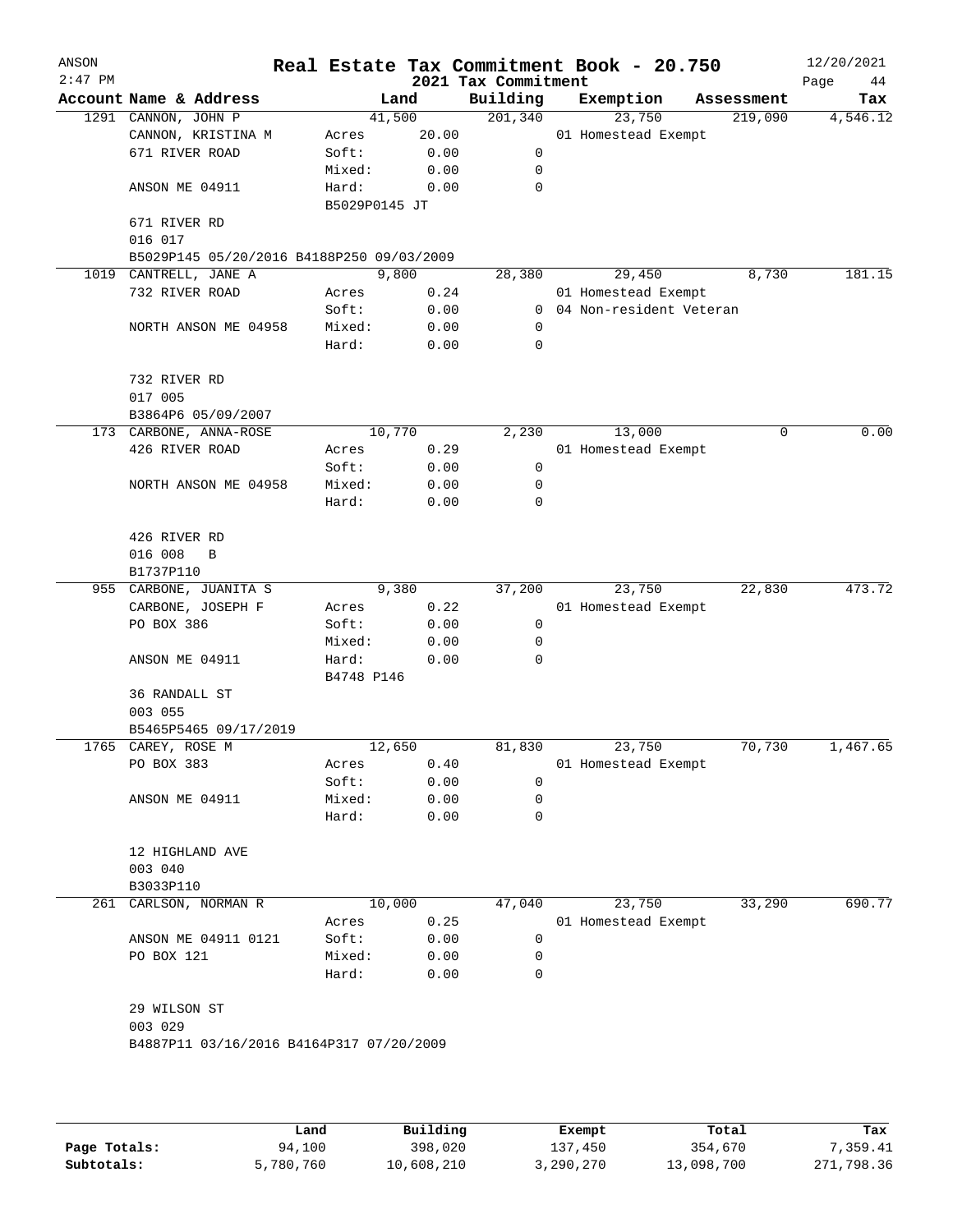| ANSON<br>$2:47$ PM |                              |        |        | 2021 Tax Commitment | Real Estate Tax Commitment Book - 20.750 |            | 12/20/2021<br>Page<br>45 |
|--------------------|------------------------------|--------|--------|---------------------|------------------------------------------|------------|--------------------------|
|                    | Account Name & Address       |        | Land   | Building            | Exemption                                | Assessment | Tax                      |
|                    | 175 CARMICHAEL, WELDON       |        | 14,280 | 490                 | $\Omega$                                 | 14,770     | 306.48                   |
|                    |                              | Acres  | 0.51   |                     |                                          |            |                          |
|                    | SKOWHEGAN ME 04976 2000      | Soft:  | 0.00   | 0                   |                                          |            |                          |
|                    | PO BOX 2000                  | Mixed: | 0.00   | 0                   |                                          |            |                          |
|                    |                              | Hard:  | 0.00   | 0                   |                                          |            |                          |
|                    | HILTON HILL ROAD             |        |        |                     |                                          |            |                          |
|                    | 010 022<br>В                 |        |        |                     |                                          |            |                          |
|                    | B1817P92                     |        |        |                     |                                          |            |                          |
| 40                 | CARON, DENNIS L              |        | 12,810 | 40,870              | 0                                        | 53,680     | 1,113.86                 |
|                    | CARON, HELEN V               | Acres  | 0.41   |                     |                                          |            |                          |
|                    | 80 FOX RUN ROAD              | Soft:  | 0.00   | 0                   |                                          |            |                          |
|                    |                              | Mixed: | 0.00   | 0                   |                                          |            |                          |
|                    | MADISON ME 04950             | Hard:  | 0.00   | 0                   |                                          |            |                          |
|                    | 29 ARNOLDS LN                |        |        |                     |                                          |            |                          |
|                    | 001 017                      |        |        |                     |                                          |            |                          |
|                    | B4817P204 07/22/2014         |        |        |                     |                                          |            |                          |
|                    | 2046 CARON, DENNIS L         |        | 51,870 | 0                   | 0                                        | 51,870     | 1,076.30                 |
|                    | CARON, HELEN V               | Acres  | 55.74  |                     |                                          |            |                          |
|                    | 80 FOX RUN ROAD              | Soft:  | 0.00   | 0                   |                                          |            |                          |
|                    |                              | Mixed: | 0.00   | 0                   |                                          |            |                          |
|                    | MADISON ME 04950             | Hard:  | 0.00   | 0                   |                                          |            |                          |
|                    |                              |        |        |                     |                                          |            |                          |
|                    | PEASE HILL RD                |        |        |                     |                                          |            |                          |
|                    | 011 045 A                    |        |        |                     |                                          |            |                          |
|                    | B5282P41 05/16/2018          |        |        |                     |                                          |            |                          |
|                    | 1361 CARON, FRANCES L        |        | 20,180 | 115,290             | 23,750                                   | 111,720    | 2,318.19                 |
|                    | PO BOX 234                   | Acres  | 1.12   |                     | 01 Homestead Exempt                      |            |                          |
|                    |                              | Soft:  | 0.00   | 0                   |                                          |            |                          |
|                    | NORTH ANSON ME 04958         | Mixed: | 0.00   | 0                   |                                          |            |                          |
|                    |                              | Hard:  | 0.00   | 0                   |                                          |            |                          |
|                    | 3 SUMMER ST                  |        |        |                     |                                          |            |                          |
|                    | 006 097                      |        |        |                     |                                          |            |                          |
|                    | B2910P242                    |        |        |                     |                                          |            |                          |
|                    | 174 CARPENTER, SHIRLEY       |        | 20,000 | 39,650              | 0                                        | 59,650     | 1,237.74                 |
|                    |                              | Acres  | 1.00   |                     |                                          |            |                          |
|                    | NORTH ANSON ME 04958<br>0267 | Soft:  | 0.00   | 0                   |                                          |            |                          |
|                    | PO BOX 267                   | Mixed: | 0.00   | 0                   |                                          |            |                          |
|                    |                              | Hard:  | 0.00   | 0                   |                                          |            |                          |
|                    | 679 RIVER RD                 |        |        |                     |                                          |            |                          |
|                    | 016 016                      |        |        |                     |                                          |            |                          |
|                    | B1370P1                      |        |        |                     |                                          |            |                          |
| 1867               | CARRABEC HIGH SCHOOL         |        | 23,000 | 0                   | 23,000                                   | 0          | 0.00                     |
|                    |                              | Acres  | 9.50   |                     | 12 Public Municipal Corp                 |            |                          |
|                    | NORTH ANSON ME 04958<br>0220 | Soft:  | 0.00   | 0                   |                                          |            |                          |
|                    | PO BOX 220                   | Mixed: | 0.00   | 0                   |                                          |            |                          |
|                    |                              | Hard:  | 0.00   | 0                   |                                          |            |                          |
|                    |                              |        |        |                     |                                          |            |                          |
|                    |                              |        |        |                     |                                          |            |                          |
|                    | 017 050                      |        |        |                     |                                          |            |                          |

|              | Land      | Building   | Exempt    | Total      | Tax        |
|--------------|-----------|------------|-----------|------------|------------|
| Page Totals: | 142,140   | 196,300    | 46,750    | 291,690    | 6,052.57   |
| Subtotals:   | 5,922,900 | 10,804,510 | 3,337,020 | 13,390,390 | 277,850.93 |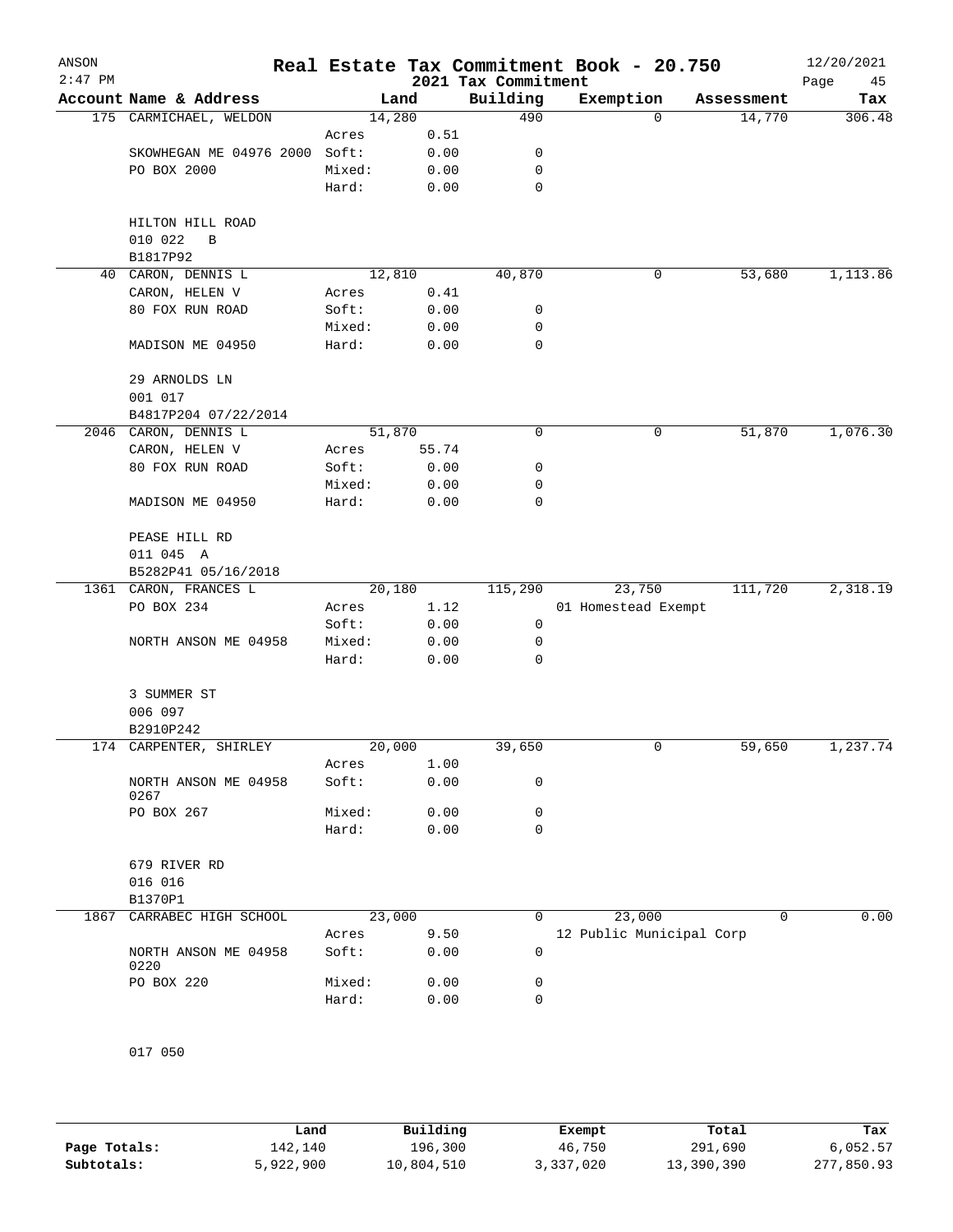| ANSON<br>$2:47$ PM |                                                      |              |        | 2021 Tax Commitment | Real Estate Tax Commitment Book - 20.750 |            | 12/20/2021<br>Page<br>46 |
|--------------------|------------------------------------------------------|--------------|--------|---------------------|------------------------------------------|------------|--------------------------|
|                    | Account Name & Address                               |              | Land   | Building            | Exemption                                | Assessment | Tax                      |
|                    | 2055 CARREIRO, GRACE N                               |              | 34,720 | 0                   | $\Omega$                                 | 34,720     | 720.44                   |
|                    | BEAULIEU, MARIE S                                    | Acres        | 21.22  |                     |                                          |            |                          |
|                    | 7 COURT STREET                                       | Soft:        | 0.00   | 0                   |                                          |            |                          |
|                    |                                                      | Mixed:       | 0.00   | 0                   |                                          |            |                          |
|                    | NORTH ANSON ME 04958<br>0000                         | Hard:        | 0.00   | 0                   |                                          |            |                          |
|                    | CAMPGROUND RD<br>015 045 2                           |              |        |                     |                                          |            |                          |
|                    | B3363P21 08/17/2004                                  |              |        |                     |                                          |            |                          |
|                    | 1422 CARRIGAN, JOSEPH F                              |              | 16,500 | 0                   | 0                                        | 16,500     | 342.38                   |
|                    | 126 PREBLE AVE                                       | Acres        | 4.00   |                     |                                          |            |                          |
|                    |                                                      | Soft:        | 0.00   | 0                   |                                          |            |                          |
|                    | ANSON ME 04911 3346                                  | Mixed:       | 0.00   | 0                   |                                          |            |                          |
|                    |                                                      | Hard:        | 0.00   | 0                   |                                          |            |                          |
|                    | RIVER ROAD                                           |              |        |                     |                                          |            |                          |
|                    | 015 032<br>B5004P264 02/25/2016 B4957P320 08/25/2015 |              |        |                     |                                          |            |                          |
|                    | 1097 CARRIGAN, VICTOR H                              |              | 12,170 | 58,620              | $\mathsf{O}$                             | 70,790     | 1,468.89                 |
|                    | PO BOX 42                                            |              |        |                     |                                          |            |                          |
|                    |                                                      | Acres        | 0.37   | 0                   |                                          |            |                          |
|                    |                                                      | Soft:        | 0.00   |                     |                                          |            |                          |
|                    | MADISON ME 04950                                     | Mixed:       | 0.00   | 0                   |                                          |            |                          |
|                    |                                                      | Hard:        | 0.00   | 0                   |                                          |            |                          |
|                    | 167 RIVER RD                                         |              |        |                     |                                          |            |                          |
|                    | 004 010<br>B                                         |              |        |                     |                                          |            |                          |
|                    | B5060P132 08/10/2016 B2264P80                        |              |        |                     |                                          |            |                          |
|                    | 268 CARTER, ANTHONY J                                |              | 10,950 | 66,490              | 0                                        | 77,440     | 1,606.88                 |
|                    | 38 WILDER HILL RD                                    | Acres        | 0.30   |                     |                                          |            |                          |
|                    |                                                      | Soft:        | 0.00   | 0                   |                                          |            |                          |
|                    | NORRIDGEWOCK ME 04957                                | Mixed:       | 0.00   | 0                   |                                          |            |                          |
|                    |                                                      | Hard:        | 0.00   | 0                   |                                          |            |                          |
|                    | 25 KENNEBEC ST                                       |              |        |                     |                                          |            |                          |
|                    | 001 006                                              |              |        |                     |                                          |            |                          |
|                    | B5652P29 12/10/2020                                  |              |        |                     |                                          |            |                          |
| 54                 | CARTER, KENNETH R                                    |              | 31,800 | 50,050              | 0                                        | 81,850     | 1,698.39                 |
|                    | CARTER, BETH-ANN                                     | Acres        | 10.30  |                     |                                          |            |                          |
|                    | 754 LOWELL STREET                                    | Soft:        | 0.00   | 0                   |                                          |            |                          |
|                    |                                                      | Mixed:       | 0.00   | 0                   |                                          |            |                          |
|                    | PEABODY MA 01960                                     | Hard:        | 0.00   | 0                   |                                          |            |                          |
|                    |                                                      | BK 4764/PG 8 |        |                     |                                          |            |                          |
|                    | 204 SKIDMORE RD                                      |              |        |                     |                                          |            |                          |
|                    | 023 015<br>E                                         |              |        |                     |                                          |            |                          |
|                    | B5001P145 02/16/2016                                 |              |        |                     |                                          |            |                          |
|                    | 1871 CARTER, RENEE M                                 |              | 0      | 7,250               | 7,250                                    | 0          | 0.00                     |
|                    | 703 HORSEBACK ROAD                                   |              |        |                     | 01 Homestead Exempt                      |            |                          |
|                    | ANSON ME 04911                                       |              |        |                     |                                          |            |                          |
|                    |                                                      | MOBILE HOME  |        |                     |                                          |            |                          |
|                    | 703 HORSEBACK RD                                     |              |        |                     |                                          |            |                          |
|                    |                                                      |              |        |                     |                                          |            |                          |
|                    | 019 004<br>B<br>ON                                   |              |        |                     |                                          |            |                          |
|                    |                                                      |              |        |                     |                                          |            |                          |
|                    |                                                      |              |        |                     |                                          |            |                          |

|              | Land      | Building   | Exempt    | Total      | Tax        |
|--------------|-----------|------------|-----------|------------|------------|
| Page Totals: | 106,140   | 182,410    | 7,250     | 281,300    | 5,836.98   |
| Subtotals:   | 6,029,040 | 10,986,920 | 3,344,270 | 13,671,690 | 283,687.91 |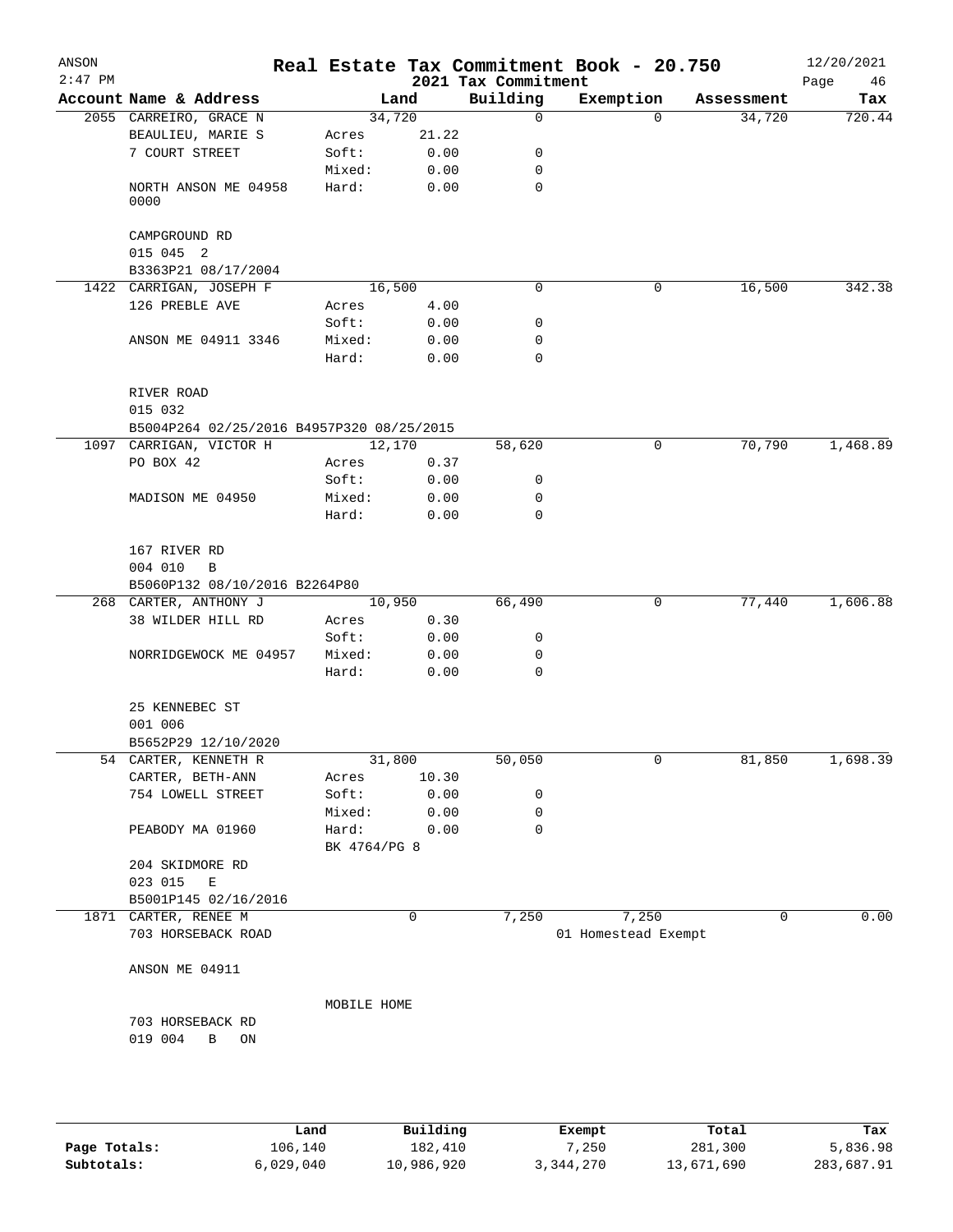| ANSON<br>$2:47$ PM |                                           |               |          | 2021 Tax Commitment | Real Estate Tax Commitment Book - 20.750 |            | 12/20/2021<br>Page<br>47 |  |  |  |
|--------------------|-------------------------------------------|---------------|----------|---------------------|------------------------------------------|------------|--------------------------|--|--|--|
|                    | Account Name & Address                    | Land          |          | Building            | Exemption                                | Assessment | Tax                      |  |  |  |
|                    | 249 CARVER, DONNA J                       | 11,490        |          | $\mathbf 0$         | $\Omega$                                 | 11,490     | 238.42                   |  |  |  |
|                    | 1 KIRLIN PLACE, APT 202 Acres             |               | 0.33     |                     |                                          |            |                          |  |  |  |
|                    |                                           | Soft:         | 0.00     | 0                   |                                          |            |                          |  |  |  |
|                    | PELHAM NH 03076 0000                      | Mixed:        | 0.00     | 0                   |                                          |            |                          |  |  |  |
|                    |                                           | Hard:         | 0.00     | $\mathbf 0$         |                                          |            |                          |  |  |  |
|                    |                                           | B5155P0217    |          |                     |                                          |            |                          |  |  |  |
|                    | 834 RIVER RD                              |               |          |                     |                                          |            |                          |  |  |  |
|                    | 018 006                                   |               |          |                     |                                          |            |                          |  |  |  |
|                    | B5155P217 04/24/2017 B2311P123 08/29/1997 |               |          |                     |                                          |            |                          |  |  |  |
| 487                | CASALETTO, FRANK J JR                     | 21,500        |          | 72,620              | 23,750                                   | 70,370     | 1,460.18                 |  |  |  |
|                    | 293 CAMPGROUND ROAD                       | Acres         | 2.00     |                     | 01 Homestead Exempt                      |            |                          |  |  |  |
|                    |                                           | Soft:         | 0.00     | 0                   |                                          |            |                          |  |  |  |
|                    | NORTH ANSON ME 04958                      | Mixed:        | 0.00     | $\mathbf 0$         |                                          |            |                          |  |  |  |
|                    | 0000                                      |               |          |                     |                                          |            |                          |  |  |  |
|                    |                                           | Hard:         | 0.00     | $\mathbf 0$         |                                          |            |                          |  |  |  |
|                    |                                           | B5131P0104    |          |                     |                                          |            |                          |  |  |  |
|                    | 293 CAMPGROUND RD                         |               |          |                     |                                          |            |                          |  |  |  |
|                    | 015 047<br>E                              |               |          |                     |                                          |            |                          |  |  |  |
|                    | B5131P104 02/17/2017 B3148P29 07/03/2003  |               |          |                     |                                          |            |                          |  |  |  |
|                    | 1077 CASALETTO, FRANK SR                  | 21,470        |          | 27,470              | 23,750                                   | 25,190     | 522.69                   |  |  |  |
|                    | 1177 VALLEY ROAD                          | Acres         | 1.98     |                     | 01 Homestead Exempt                      |            |                          |  |  |  |
|                    |                                           | Soft:         | 0.00     | $\mathbf 0$         |                                          |            |                          |  |  |  |
|                    | ANSON ME 04911                            | Mixed:        | 0.00     | $\mathbf 0$         |                                          |            |                          |  |  |  |
|                    |                                           | Hard:         | 0.00     | $\Omega$            |                                          |            |                          |  |  |  |
|                    |                                           | B5211P030     |          |                     |                                          |            |                          |  |  |  |
|                    | 1177 VALLEY RD                            |               |          |                     |                                          |            |                          |  |  |  |
|                    | 020 027<br>B 5                            |               |          |                     |                                          |            |                          |  |  |  |
|                    | B5211P030 10/02/2017 B4595P34 10/26/2012  |               |          |                     |                                          |            |                          |  |  |  |
| 477                | CASAVOLA, JOSEPH P                        | 11,660        |          | 64,990              | 23,750                                   | 52,900     | 1,097.68                 |  |  |  |
|                    | 10 EMBDEN POND RD                         | Acres         | 0.34     |                     | 01 Homestead Exempt                      |            |                          |  |  |  |
|                    |                                           | Soft:         | 0.00     | 0                   |                                          |            |                          |  |  |  |
|                    | N ANSON ME 04958                          | Mixed:        | 0.00     | 0                   |                                          |            |                          |  |  |  |
|                    |                                           | Hard:         | 0.00     | $\mathbf 0$         |                                          |            |                          |  |  |  |
|                    |                                           |               |          |                     |                                          |            |                          |  |  |  |
|                    | 10 EMBDEN POND RD                         |               |          |                     |                                          |            |                          |  |  |  |
|                    | 009 007                                   |               |          |                     |                                          |            |                          |  |  |  |
|                    | B3956P109 01/02/2008                      |               |          |                     |                                          |            |                          |  |  |  |
|                    | 176 CASEY, ALEXIS M JR                    | 13,420        |          | 82,570              | 0                                        | 95,990     | 1,991.79                 |  |  |  |
|                    |                                           | Acres         | 0.20     |                     |                                          |            |                          |  |  |  |
|                    | ANSON ME 04911 0372                       | Soft:         | 0.00     | 0                   |                                          |            |                          |  |  |  |
|                    | PO BOX 372                                | Mixed:        | 0.00     | 0                   |                                          |            |                          |  |  |  |
|                    |                                           | Hard:         | 0.00     | 0                   |                                          |            |                          |  |  |  |
|                    |                                           |               |          |                     |                                          |            |                          |  |  |  |
|                    | 3 MAIN ST                                 |               |          |                     |                                          |            |                          |  |  |  |
|                    | 003 074                                   |               |          |                     |                                          |            |                          |  |  |  |
|                    | B2255P59                                  |               |          |                     |                                          |            |                          |  |  |  |
|                    | 899 CASEY, ALEXIS M JR                    | 9,060         |          | 0                   | 0                                        | 9,060      | 188.00                   |  |  |  |
|                    | CASEY, LISA                               | Acres         | 0.57     |                     |                                          |            |                          |  |  |  |
|                    |                                           | Soft:         | 0.00     | 0                   |                                          |            |                          |  |  |  |
|                    | PO BOX 372                                | Mixed:        | 0.00     | 0                   |                                          |            |                          |  |  |  |
|                    | ANSON ME 04911 0372                       | Hard:         | 0.00     | 0                   |                                          |            |                          |  |  |  |
|                    |                                           | B4979P0157 JT |          |                     |                                          |            |                          |  |  |  |
|                    | 9 RANDALL ST                              |               |          |                     |                                          |            |                          |  |  |  |
|                    | 003 051                                   |               |          |                     |                                          |            |                          |  |  |  |
|                    | B4979P157 11/24/2015                      |               |          |                     |                                          |            |                          |  |  |  |
|                    |                                           |               |          |                     |                                          |            |                          |  |  |  |
|                    |                                           |               |          |                     |                                          |            |                          |  |  |  |
|                    |                                           |               |          |                     |                                          |            |                          |  |  |  |
|                    |                                           | Land          | Building |                     | Exempt                                   | Total      | Tax                      |  |  |  |

|              | Land      | Building   | Exempt    | Total      | Tax          |
|--------------|-----------|------------|-----------|------------|--------------|
| Page Totals: | 88,600    | 247.650    | 71,250    | 265,000    | 5,498.76     |
| Subtotals:   | 6,117,640 | 11,234,570 | 3,415,520 | 13,936,690 | 289, 186, 67 |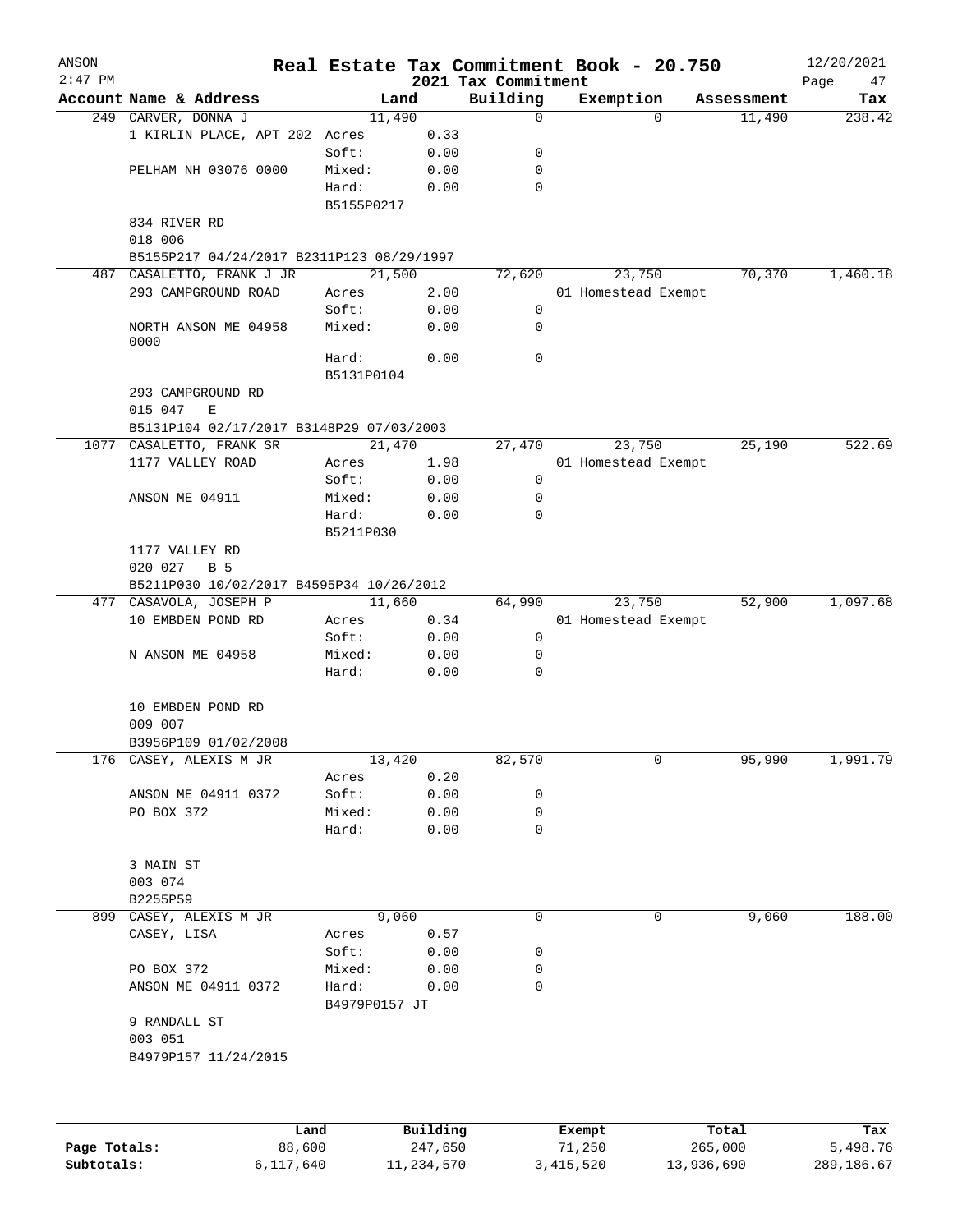| ANSON<br>$2:47$ PM |                            |        |       | 2021 Tax Commitment | Real Estate Tax Commitment Book - 20.750 |            | 12/20/2021<br>Page<br>48 |
|--------------------|----------------------------|--------|-------|---------------------|------------------------------------------|------------|--------------------------|
|                    | Account Name & Address     |        | Land  | Building            | Exemption                                | Assessment | Tax                      |
|                    | 785 CASEY'S MARKET, LLC    | 15,270 |       | 0                   | $\Omega$                                 | 15,270     | 316.85                   |
|                    |                            | Acres  | 0.72  |                     |                                          |            |                          |
|                    | ANSON ME 04911 0000        | Soft:  | 0.00  | 0                   |                                          |            |                          |
|                    | PO BOX 372                 | Mixed: | 0.00  | 0                   |                                          |            |                          |
|                    |                            | Hard:  | 0.00  | 0                   |                                          |            |                          |
|                    | 7 MAIN ST                  |        |       |                     |                                          |            |                          |
|                    | 003 073                    |        |       |                     |                                          |            |                          |
|                    | B4388P108 04/27/2011       |        |       |                     |                                          |            |                          |
|                    | 264 CASTONGUAY, RONALD     | 48,900 |       | 4,930               | 0                                        | 53,830     | 1,116.97                 |
|                    | CASTONGUAY, CARRIE         | Acres  | 45.00 |                     |                                          |            |                          |
|                    | 138A TESSIER ROAD          | Soft:  | 0.00  | 0                   |                                          |            |                          |
|                    |                            | Mixed: | 0.00  | 0                   |                                          |            |                          |
|                    | JAY ME 04239               | Hard:  | 0.00  | $\mathbf 0$         |                                          |            |                          |
|                    | 223 SOLON RD               |        |       |                     |                                          |            |                          |
|                    | 024 020                    |        |       |                     |                                          |            |                          |
|                    | B5603P351 09/10/2020       |        |       |                     |                                          |            |                          |
|                    | 178 CASWELL, LINTON A      | 26,150 |       | 83,370              | 29,450                                   | 80,070     | 1,661.45                 |
|                    | CASWELL, MARLENE E         | Acres  | 5.10  |                     | 01 Homestead Exempt                      |            |                          |
|                    |                            | Soft:  | 0.00  | $\overline{0}$      | 08 Vietnam Veteran                       |            |                          |
|                    | PO BOX 144                 | Mixed: | 0.00  | 0                   |                                          |            |                          |
|                    | ANSON ME 04911 0144        | Hard:  | 0.00  | 0                   |                                          |            |                          |
|                    | 40 CAMPGROUND RD           |        |       |                     |                                          |            |                          |
|                    | 015 036<br>$\mathbf{1}$    |        |       |                     |                                          |            |                          |
|                    | B1072P338                  |        |       |                     |                                          |            |                          |
|                    | 177 CASWELL, SHAWN L       | 21,650 |       | 61,870              | 23,750                                   | 59,770     | 1,240.23                 |
|                    | PO BOX 216                 | Acres  | 2.10  |                     | 01 Homestead Exempt                      |            |                          |
|                    |                            | Soft:  | 0.00  | 0                   |                                          |            |                          |
|                    | NORTH ANSON ME 04958       | Mixed: | 0.00  | 0                   |                                          |            |                          |
|                    |                            | Hard:  | 0.00  | 0                   |                                          |            |                          |
|                    | 230 FAHI POND RD           |        |       |                     |                                          |            |                          |
|                    | 023 013                    |        |       |                     |                                          |            |                          |
|                    | B2522P94                   |        |       |                     |                                          |            |                          |
|                    | 187 CATES, AGNES E, ESTATE | 15,490 |       | 37,980              | 0                                        | 53,470     | 1,109.50                 |
|                    | C/O JAMES FRENCH, II       | Acres  | 0.60  |                     |                                          |            |                          |
|                    | 1121 RIVER RD              | Soft:  | 0.00  | 0                   |                                          |            |                          |
|                    | SOLON ME 04979 0000        | Mixed: | 0.00  | 0                   |                                          |            |                          |
|                    |                            | Hard:  | 0.00  | 0                   |                                          |            |                          |
|                    | 115 NORTH MAIN ST          |        |       |                     |                                          |            |                          |
|                    | 007 007                    |        |       |                     |                                          |            |                          |
|                    | B806P1128                  |        |       |                     |                                          |            |                          |
| 984                | CATES, BRANDON R           | 21,200 |       | 62,870              | 23,750                                   | 60,320     | 1,251.64                 |
|                    | CATES, AMY E               | Acres  | 1.80  |                     | 01 Homestead Exempt                      |            |                          |
|                    | PO BOX 37                  | Soft:  | 0.00  | 0                   |                                          |            |                          |
|                    |                            | Mixed: | 0.00  | 0                   |                                          |            |                          |
|                    | ANSON ME 04911             | Hard:  | 0.00  | 0                   |                                          |            |                          |
|                    | 248 RIVER RD               |        |       |                     |                                          |            |                          |
|                    | 015 067                    |        |       |                     |                                          |            |                          |
|                    | B3072P67                   |        |       |                     |                                          |            |                          |
|                    |                            |        |       |                     |                                          |            |                          |
|                    |                            |        |       |                     |                                          |            |                          |
|                    |                            |        |       |                     |                                          |            |                          |

|              | Land      | Building   | Exempt    | Total      | Tax        |
|--------------|-----------|------------|-----------|------------|------------|
| Page Totals: | 148,660   | 251,020    | 76,950    | 322,730    | 6,696.64   |
| Subtotals:   | 6,266,300 | 11,485,590 | 3,492,470 | 14,259,420 | 295,883.31 |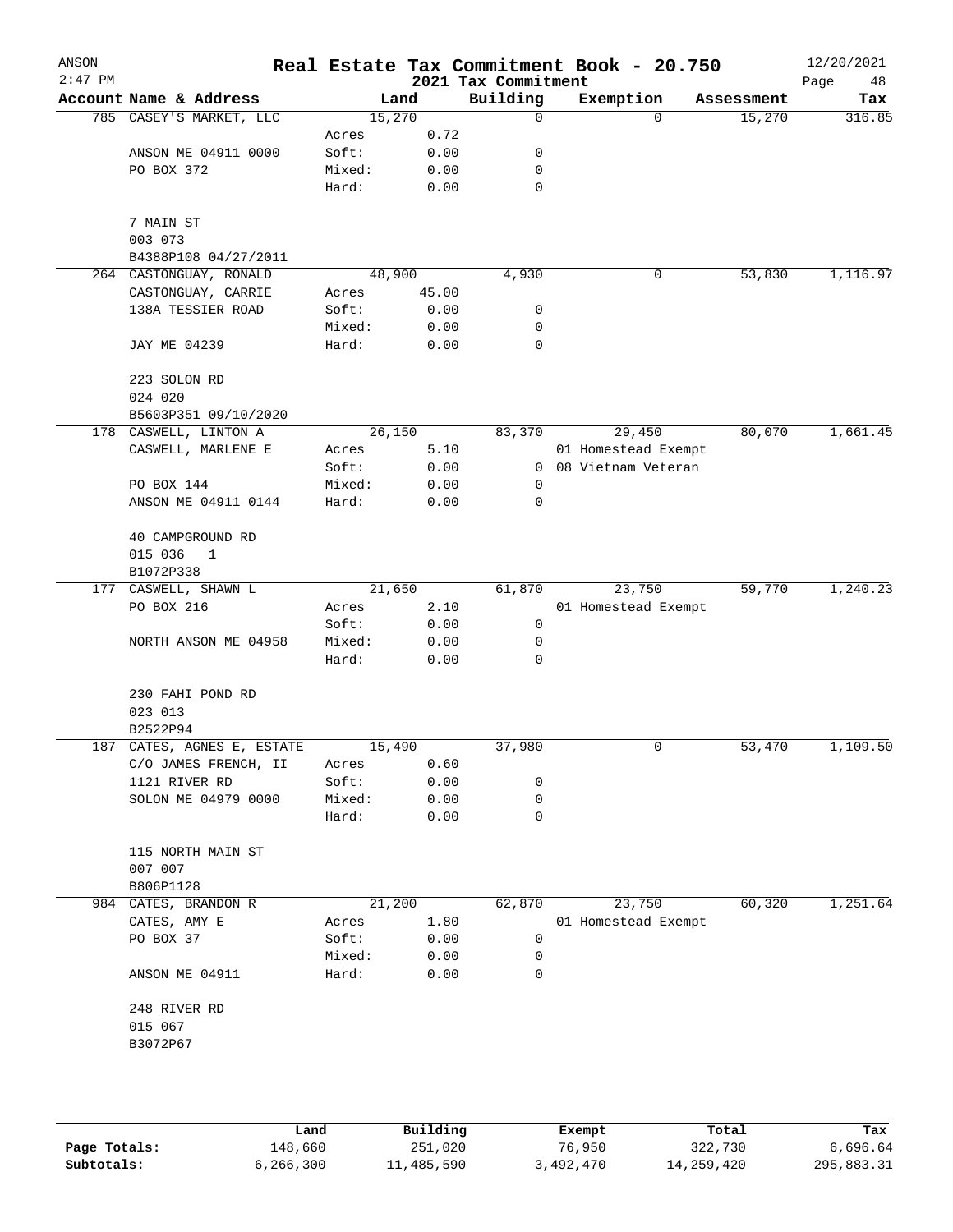| ANSON<br>$2:47$ PM |                                              |           |                 |              | 2021 Tax Commitment | Real Estate Tax Commitment Book - 20.750 |   |            | 12/20/2021<br>Page<br>49 |
|--------------------|----------------------------------------------|-----------|-----------------|--------------|---------------------|------------------------------------------|---|------------|--------------------------|
|                    | Account Name & Address                       |           |                 | Land         | Building            | Exemption                                |   | Assessment | Tax                      |
|                    | 310 Cates, Cathy L. &                        |           |                 | 33,500       | 44,860              | 23,750                                   |   | 54,610     | 1,133.16                 |
|                    | Desrosier, Brendalee<br>Palmer, Pamela J. &  |           | Acres           | 12.00        |                     | 01 Homestead Exempt                      |   |            |                          |
|                    | Weiss, Bonita F.                             |           |                 |              |                     |                                          |   |            |                          |
|                    |                                              |           | Soft:           | 0.00         | 0                   |                                          |   |            |                          |
|                    | 243 FAHI POND RD<br>NORTH ANSON ME 04958     |           | Mixed:<br>Hard: | 0.00<br>0.00 | 0<br>$\mathbf 0$    |                                          |   |            |                          |
|                    | 0000                                         |           |                 |              |                     |                                          |   |            |                          |
|                    | 243 FAHI POND RD                             |           |                 |              |                     |                                          |   |            |                          |
|                    | 024 015                                      |           |                 |              |                     |                                          |   |            |                          |
|                    | B4532P64 05/31/2012<br>184 CATES, DEAN F     |           |                 | 36,500       | 109,310             | 23,750                                   |   | 122,060    | 2,532.75                 |
|                    | CATES, LINDA M                               |           | Acres           | 15.00        |                     | 01 Homestead Exempt                      |   |            |                          |
|                    | 628 VALLE ROAD                               |           | Soft:           | 0.00         | 0                   |                                          |   |            |                          |
|                    |                                              |           | Mixed:          | 0.00         | 0                   |                                          |   |            |                          |
|                    | ANSON ME 04911                               |           | Hard:           | 0.00         | 0                   |                                          |   |            |                          |
|                    | 628 VALLEY RD                                |           |                 |              |                     |                                          |   |            |                          |
|                    | 019 028<br>B                                 |           |                 |              |                     |                                          |   |            |                          |
|                    | B1873P35                                     |           |                 |              |                     |                                          |   |            |                          |
| 1298               | CATES, DEAN F                                |           |                 | 23,000       | 1,260               |                                          | 0 | 24,260     | 503.40                   |
|                    | CATES, LINDA M                               |           | Acres           | 3.00         |                     |                                          |   |            |                          |
|                    | 628 VALLE ROAD                               |           | Soft:           | 0.00         | 0                   |                                          |   |            |                          |
|                    |                                              |           | Mixed:          | 0.00         | 0                   |                                          |   |            |                          |
|                    | ANSON ME 04911                               |           | Hard:           | 0.00         | $\mathbf 0$         |                                          |   |            |                          |
|                    | 606 VALLEY RD                                |           |                 |              |                     |                                          |   |            |                          |
|                    | 019 028<br>Α                                 |           |                 |              |                     |                                          |   |            |                          |
|                    | B1025P32                                     |           |                 |              |                     |                                          |   |            |                          |
|                    | 835 CATES, ZACHARY B                         |           |                 | 11,830       | 46,790              |                                          | 0 | 58,620     | 1,216.37                 |
|                    | PO BOX 37                                    |           | Acres           | 0.35         |                     |                                          |   |            |                          |
|                    |                                              |           | Soft:           | 0.00         | 0                   |                                          |   |            |                          |
|                    | ANSON ME 04911                               |           | Mixed:          | 0.00         | 0                   |                                          |   |            |                          |
|                    |                                              |           | Hard:           | 0.00         | 0                   |                                          |   |            |                          |
|                    | 36 ARNOLDS LN                                |           |                 |              |                     |                                          |   |            |                          |
|                    | 001 016 B                                    |           |                 |              |                     |                                          |   |            |                          |
|                    | B5686P116 03/08/2021<br>744 CATES, ZACHARY B |           |                 | 21,950       | 40,390              |                                          | 0 | 62, 340    | 1,293.56                 |
|                    | PO BOX 37                                    |           | Acres           | 2.30         |                     |                                          |   |            |                          |
|                    |                                              |           | Soft:           | 0.00         | 0                   |                                          |   |            |                          |
|                    | ANSON ME 04911                               |           | Mixed:          | 0.00         | 0                   |                                          |   |            |                          |
|                    |                                              |           | Hard:           | 0.00         | 0                   |                                          |   |            |                          |
|                    | 234 RIVER RD                                 |           |                 |              |                     |                                          |   |            |                          |
|                    | 015 066                                      |           |                 |              |                     |                                          |   |            |                          |
|                    | B5272P345 04/24/2018                         |           |                 |              |                     |                                          |   |            |                          |
|                    | 542 CENTERPOINT COMMUNITY<br>CHURCH          |           |                 | 13,270       | 12,150              |                                          | 0 | 25,420     | 527.47                   |
|                    | PO BOX 114                                   |           | Acres           | 0.44         |                     |                                          |   |            |                          |
|                    |                                              |           | Soft:           | 0.00         | 0                   |                                          |   |            |                          |
|                    | ANSON ME 04911                               |           | Mixed:<br>Hard: | 0.00<br>0.00 | 0<br>0              |                                          |   |            |                          |
|                    | 15 CHURCH ST                                 |           |                 |              |                     |                                          |   |            |                          |
|                    | 001 077                                      |           |                 |              |                     |                                          |   |            |                          |
|                    | B5410P120 05/17/2019                         |           |                 |              |                     |                                          |   |            |                          |
|                    |                                              |           |                 |              |                     |                                          |   |            |                          |
|                    |                                              | Land      |                 | Building     |                     | Exempt                                   |   | Total      | Tax                      |
| Page Totals:       |                                              | 140,050   |                 | 254,760      |                     | 47,500                                   |   | 347,310    | 7,206.71                 |
| Subtotals:         |                                              | 6,406,350 |                 | 11,740,350   |                     | 3,539,970                                |   | 14,606,730 | 303,090.02               |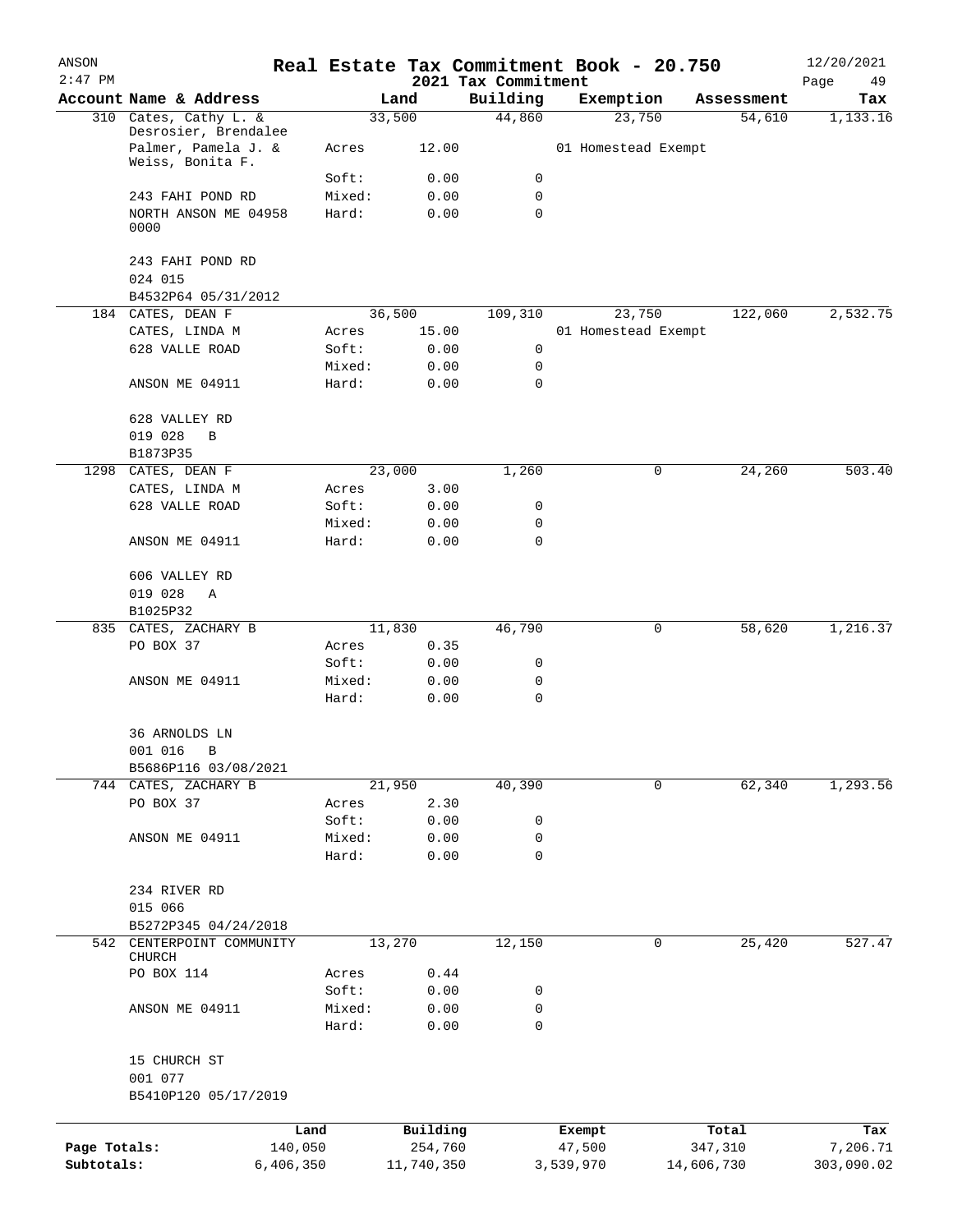| ANSON<br>$2:47$ PM |                                                                 |                                 |        | 2021 Tax Commitment              | Real Estate Tax Commitment Book - 20.750 |            | 12/20/2021<br>50<br>Page |
|--------------------|-----------------------------------------------------------------|---------------------------------|--------|----------------------------------|------------------------------------------|------------|--------------------------|
|                    | Account Name & Address                                          | Land                            |        | Building                         | Exemption                                | Assessment | Tax                      |
|                    | 1303 CENTRAL MAINE POWER CO                                     | 7,350                           |        | $\mathbf 0$                      | $\Omega$                                 | 7,350      | 152.51                   |
|                    | C/O AVANGRID MANAGEMENT Acres<br>COMPABY-LOCAL TAX              |                                 | 0.06   |                                  |                                          |            |                          |
|                    | ONE CITY CENTER                                                 | Soft:                           | 0.00   | 0                                |                                          |            |                          |
|                    | 5TH FLOOR                                                       | Mixed:                          | 0.00   | $\mathbf 0$                      |                                          |            |                          |
|                    | PORTLAND ME 04101 0000                                          | Hard:                           | 0.00   | $\Omega$                         |                                          |            |                          |
|                    | 005 038                                                         |                                 |        |                                  |                                          |            |                          |
|                    | 1304 CENTRAL MAINE POWER CO                                     | 5,740                           |        | 0                                | 0                                        | 5,740      | 119.11                   |
|                    | C/O AVANGRID MANAGEMENT Acres<br>COMPABY-LOCAL TAX              |                                 | 0.26   |                                  |                                          |            |                          |
|                    | ONE CITY CENTER                                                 | Soft:                           | 0.00   | 0                                |                                          |            |                          |
|                    | 5TH FLOOR                                                       | Mixed:                          | 0.00   | 0                                |                                          |            |                          |
|                    | PORTLAND ME 04101 0000                                          | Hard:                           | 0.00   | $\mathbf 0$                      |                                          |            |                          |
|                    | 005 024<br>B                                                    |                                 |        |                                  |                                          |            |                          |
|                    | 1338 CENTRAL MAINE POWER CO                                     | 7,266,950                       |        | 0                                | 0                                        | 7,266,950  | 150,789.21               |
|                    | C/O AVANGRID MANAGEMENT<br>COMPABY-LOCAL TAX<br>ONE CITY CENTER |                                 |        |                                  |                                          |            |                          |
|                    | 5TH FLOOR                                                       |                                 |        |                                  |                                          |            |                          |
|                    | PORTLAND ME 04101 0000                                          |                                 |        | TRANS & DIST SYSTEM, SUBSTATIONS |                                          |            |                          |
|                    | DISTRIBUTION                                                    |                                 |        |                                  |                                          |            |                          |
|                    | 000 000                                                         |                                 |        |                                  |                                          |            |                          |
|                    | 1830 CENTRAL MAINE POWER CO                                     | 378,000                         |        | 0                                | 0                                        | 378,000    | 7,843.50                 |
|                    | C/O AVANGRID MANAGEMENT Acres<br>COMPABY-LOCAL TAX              |                                 | 420.00 |                                  |                                          |            |                          |
|                    | ONE CITY CENTER                                                 | Soft:                           | 0.00   | 0                                |                                          |            |                          |
|                    | 5TH FLOOR                                                       | Mixed:                          | 0.00   | 0                                |                                          |            |                          |
|                    | PORTLAND ME 04101 0000                                          | Hard:<br>TRANSMISSION LINE LAND | 0.00   | $\Omega$                         |                                          |            |                          |
|                    | POWERLINE LAND<br>010 008                                       |                                 |        |                                  |                                          |            |                          |
|                    | B5247P211 12/29/2017                                            |                                 |        |                                  |                                          |            |                          |
|                    | 1782 CHADWICK, GLENN A                                          | 29,680                          |        | 63,270                           | 23,750                                   | 69,200     | 1,435.90                 |
|                    | CHADWICK, ANNETTE G                                             | Acres                           | 8.18   |                                  | 01 Homestead Exempt                      |            |                          |
|                    | 501 FOUR MILE SQUARE RD Soft:                                   |                                 | 0.00   | 0                                |                                          |            |                          |
|                    |                                                                 | Mixed:                          | 0.00   | 0                                |                                          |            |                          |
|                    | ANSON ME 04911                                                  | Hard:                           | 0.00   | $\mathbf 0$                      |                                          |            |                          |
|                    | 501 FOUR MILE SQUARE RD<br>021 022 & 22B                        |                                 |        |                                  |                                          |            |                          |
|                    | B3378P108 09/16/2004                                            |                                 |        |                                  |                                          |            |                          |
|                    | 1311 CHAMPION, ROGER L                                          | 44,630                          |        | 243,280                          | 29,450                                   | 258,460    | 5,363.05                 |
|                    | CHAMPION, LORRAINE I                                            | Acres                           | 25.25  |                                  | 01 Homestead Exempt                      |            |                          |
|                    | PO BOX 166                                                      | Soft:                           | 0.00   |                                  | 0 02 Resident Veteran                    |            |                          |
|                    |                                                                 | Mixed:                          | 0.00   | 0                                |                                          |            |                          |
|                    | NORTH ANSON ME 04911                                            | Hard:                           | 0.00   | 0                                |                                          |            |                          |
|                    | 461 SOLON RD                                                    |                                 |        |                                  |                                          |            |                          |
|                    | 024 034<br>B                                                    |                                 |        |                                  |                                          |            |                          |
|                    | B1390P97                                                        |                                 |        |                                  |                                          |            |                          |
|                    |                                                                 |                                 |        |                                  |                                          |            |                          |
|                    |                                                                 |                                 |        |                                  |                                          |            |                          |

|              | Land       | Building   | Exempt    | Total      | Tax        |
|--------------|------------|------------|-----------|------------|------------|
| Page Totals: | 7,732,350  | 306,550    | 53,200    | 7,985,700  | 165,703.28 |
| Subtotals:   | 14,138,700 | 12,046,900 | 3,593,170 | 22,592,430 | 468,793.30 |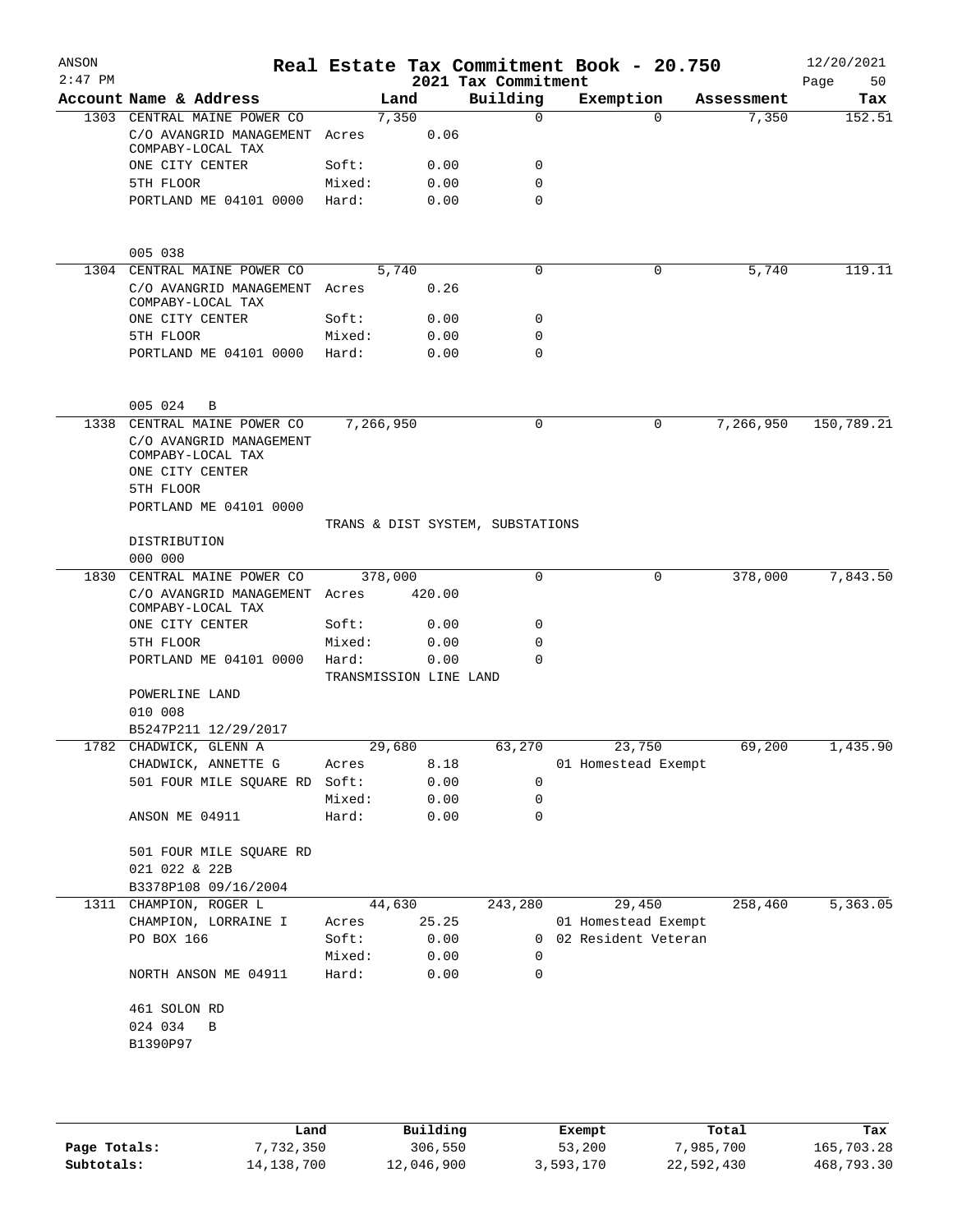| ANSON<br>$2:47$ PM |                                           |                     |        | 2021 Tax Commitment | Real Estate Tax Commitment Book - 20.750 |            | 12/20/2021<br>Page<br>51 |
|--------------------|-------------------------------------------|---------------------|--------|---------------------|------------------------------------------|------------|--------------------------|
|                    | Account Name & Address                    | Land                |        | Building            | Exemption                                | Assessment | Tax                      |
|                    | 708 CHAMPMAN, BRADY T                     | 24,500              |        | 98,280              | $\Omega$                                 | 122,780    | 2,547.69                 |
|                    | CHAMPMAN, JENNIFER L                      | Acres               | 4.00   |                     |                                          |            |                          |
|                    | 59 MT. PLEASANT AVE.                      | Soft:               | 0.00   | 0                   |                                          |            |                          |
|                    |                                           | Mixed:              | 0.00   | 0                   |                                          |            |                          |
|                    | SKOWHEGAN ME 04976                        | Hard:               | 0.00   | 0                   |                                          |            |                          |
|                    | 70 NORTH MAIN ST                          |                     |        |                     |                                          |            |                          |
|                    | 006 066                                   |                     |        |                     |                                          |            |                          |
|                    | B5598P197 08/31/2020                      |                     |        |                     |                                          |            |                          |
|                    | 156 CHAPMAN, BRADY T                      | 10,950              |        | 81,090              | 0                                        | 92,040     | 1,909.83                 |
|                    | CHAPMAN, JENNIFER L                       | Acres               | 0.30   |                     |                                          |            |                          |
|                    | 59 MT PLEASANT AVENUE                     | Soft:               | 0.00   | 0                   |                                          |            |                          |
|                    |                                           | Mixed:              | 0.00   | 0                   |                                          |            |                          |
|                    | SKOWHEGAN ME 04976 0400 Hard:             |                     | 0.00   | $\Omega$            |                                          |            |                          |
|                    | 28 WILLOW ST                              |                     |        |                     |                                          |            |                          |
|                    | 006 048<br>$\, {\bf B}$                   |                     |        |                     |                                          |            |                          |
|                    | 367 CHAPMAN, BRADY T                      | 12,000              |        | 86,280              | 0                                        | 98,280     | 2,039.31                 |
|                    | CHAPMAN, JENNIFER L                       | Acres               | 0.16   |                     |                                          |            |                          |
|                    | 59 MT PLEASANT AVENUE                     | Soft:               | 0.00   | 0                   |                                          |            |                          |
|                    |                                           | Mixed:              | 0.00   | 0                   |                                          |            |                          |
|                    | SKOWHEGAN ME 04976 0400 Hard:             |                     | 0.00   | 0                   |                                          |            |                          |
|                    |                                           | B5131P0127          | JТ     |                     |                                          |            |                          |
|                    | 7 CENTER ST                               |                     |        |                     |                                          |            |                          |
|                    | 006 021                                   |                     |        |                     |                                          |            |                          |
|                    | B5131P127 02/17/2017 B3335P303 06/30/2004 |                     |        |                     |                                          |            |                          |
|                    | 1312 CHAREST, ROBERT T                    | 26,750              |        | 46,960              | 23,750                                   | 49,960     | 1,036.67                 |
|                    | CHAREST, PATRICIA                         | Acres               | 5.50   |                     | 01 Homestead Exempt                      |            |                          |
|                    |                                           | Soft:               | 0.00   | 0                   |                                          |            |                          |
|                    | PO BOX 464                                | Mixed:              | 0.00   | 0                   |                                          |            |                          |
|                    | NORTH ANSON ME 04958<br>0464              | Hard:               | 0.00   | $\Omega$            |                                          |            |                          |
|                    | 311 VALLEY RD                             |                     |        |                     |                                          |            |                          |
|                    | 023 044<br>E                              |                     |        |                     |                                          |            |                          |
| 188                | CHARETTE, JOHN E                          | 67,000              |        | $\mathbf 0$         | 0                                        | 67,000     | 1,390.25                 |
|                    | CHARETTE, KRISTIE S                       | Acres               | 111.00 |                     |                                          |            |                          |
|                    |                                           | Soft:               | 0.00   | 0                   |                                          |            |                          |
|                    | 28 MIGHTY ST                              | Mixed:              | 0.00   | 0                   |                                          |            |                          |
|                    | GORHAM ME 04038 0000                      | Hard:               | 0.00   | 0                   |                                          |            |                          |
|                    |                                           |                     |        |                     |                                          |            |                          |
|                    | 021 012                                   |                     |        |                     |                                          |            |                          |
|                    | B2059P316                                 |                     |        |                     |                                          |            |                          |
| 385                | CHARTIER, GLORIA J                        | 21,520              |        | 163,370             | 23,750                                   | 161,140    | 3,343.66                 |
|                    | PLOURDE, DONNA R                          | Acres               | 2.01   |                     | 01 Homestead Exempt                      |            |                          |
|                    | 27 PARKSWOOD DRIVE                        | Soft:               | 0.00   | 0                   |                                          |            |                          |
|                    |                                           | Mixed:              | 0.00   | 0                   |                                          |            |                          |
|                    | ANSON Maine 04911                         | Hard:<br>B5016P0240 | 0.00   | 0                   |                                          |            |                          |
|                    | 27 PARKWOODS DR<br>010 007<br>9           |                     |        |                     |                                          |            |                          |
|                    | B5016P240 04/07/2016 B3020P77 10/11/2002  |                     |        |                     |                                          |            |                          |
|                    |                                           |                     |        |                     |                                          |            |                          |
|                    |                                           |                     |        |                     |                                          |            |                          |
|                    |                                           |                     |        |                     |                                          |            |                          |
|                    |                                           |                     |        |                     |                                          |            |                          |
|                    |                                           |                     |        |                     |                                          |            |                          |

|              | Land       | Building   | Exempt    | Total        | Tax        |
|--------------|------------|------------|-----------|--------------|------------|
| Page Totals: | 162,720    | 475,980    | 47,500    | 591,200      | 12,267.41  |
| Subtotals:   | 14,301,420 | 12,522,880 | 3,640,670 | 23, 183, 630 | 481,060.71 |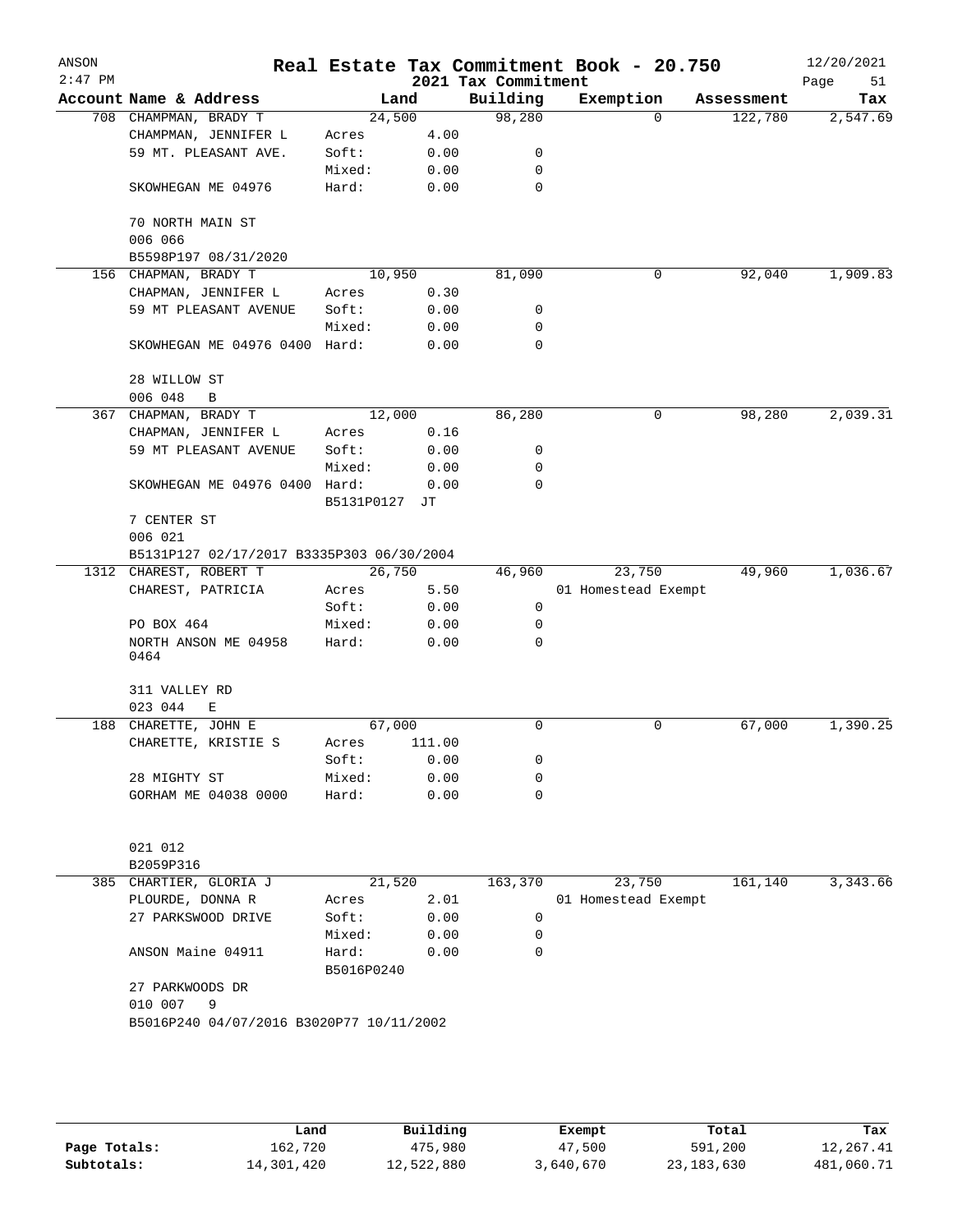| ANSON<br>$2:47$ PM |                                           |        |         | 2021 Tax Commitment | Real Estate Tax Commitment Book - 20.750 |            | 12/20/2021<br>52 |
|--------------------|-------------------------------------------|--------|---------|---------------------|------------------------------------------|------------|------------------|
|                    | Account Name & Address                    |        | Land    | Building            | Exemption                                | Assessment | Page<br>Tax      |
|                    | 2025 CHASE, TYSON I                       |        | 2,760   | 0                   | $\Omega$                                 | 2,760      | 57.27            |
|                    | PO BOX 75                                 | Acres  | 20.00   |                     |                                          |            |                  |
|                    |                                           | Soft:  | 0.00    | 0                   |                                          |            |                  |
|                    | STRONG ME 04983 0075                      | Mixed: | 0.00    | 0                   |                                          |            |                  |
|                    |                                           | Hard:  | 20.00   | 2,755               |                                          |            |                  |
|                    | GREENLEAF RD                              |        |         |                     |                                          |            |                  |
|                    | 013 025 C                                 |        |         |                     |                                          |            |                  |
|                    | B5059P273 08/05/2016                      |        |         |                     |                                          |            |                  |
| 297                | CHASE, WILLIAM D                          |        | 37,000  | 0                   | 0                                        | 37,000     | 767.75           |
|                    | CHASE, EVA S                              | Acres  | 26.00   |                     |                                          |            |                  |
|                    |                                           | Soft:  | 0.00    | 0                   |                                          |            |                  |
|                    | 22 GRAY ST                                | Mixed: | 0.00    | 0                   |                                          |            |                  |
|                    | WATERVILLE ME 04901<br>0000               | Hard:  | 0.00    | 0                   |                                          |            |                  |
|                    | 020 029                                   |        |         |                     |                                          |            |                  |
|                    | B3518P101 07/15/2005                      |        |         |                     |                                          |            |                  |
| 1349               | CHESSMAN, JAMES C                         |        | 27, 200 | 48,610              | 23,750                                   | 52,060     | 1,080.25         |
|                    |                                           | Acres  | 5.80    |                     | 01 Homestead Exempt                      |            |                  |
|                    | ANSON ME 04911 0000                       | Soft:  | 0.00    | 0                   |                                          |            |                  |
|                    | 106 FLETCHER RD                           | Mixed: | 0.00    | 0                   |                                          |            |                  |
|                    |                                           | Hard:  | 0.00    | 0                   |                                          |            |                  |
|                    | 106 FLETCHER RD<br>013 011<br>$\mathsf C$ |        |         |                     |                                          |            |                  |
|                    | B4654P274 B4236P172 01/26/2010            |        |         |                     |                                          |            |                  |
|                    | 1099 CHESTNUT, GEORGE E III               |        | 47,500  | 0                   | 0                                        | 47,500     | 985.63           |
|                    | 28 NICHOLS STREET                         | Acres  | 47.00   |                     |                                          |            |                  |
|                    |                                           | Soft:  | 0.00    | 0                   |                                          |            |                  |
|                    | MADISON ME 04950                          | Mixed: | 0.00    | 0                   |                                          |            |                  |
|                    |                                           | Hard:  | 0.00    | $\mathbf 0$         |                                          |            |                  |
|                    | OFF VALLEY ROAD<br>019 032                |        |         |                     |                                          |            |                  |
|                    | B5021P91 04/28/2016 B3807P114 01/26/2007  |        |         |                     |                                          |            |                  |
|                    | 1474 CHIADO, DEBORAH                      |        | 17,320  | 37,410              | 0                                        | 54,730     | 1,135.65         |
|                    | 14 FRONT STREET                           | Acres  | 0.75    |                     |                                          |            |                  |
|                    |                                           | Soft:  | 0.00    | 0                   |                                          |            |                  |
|                    | ANSON ME 04911                            | Mixed: | 0.00    | 0                   |                                          |            |                  |
|                    |                                           | Hard:  | 0.00    | 0                   |                                          |            |                  |
|                    | 14 FRONT ST<br>001 050                    |        |         |                     |                                          |            |                  |
|                    | B5492P320 11/08/2019                      |        |         |                     |                                          |            |                  |
|                    | 912 CHICK, FREEEMAN T                     |        | 37,900  | 0                   | 0                                        | 37,900     | 786.43           |
|                    | CHICK, FREEMAN L                          | Acres  | 27.80   |                     |                                          |            |                  |
|                    | 61 RAND ROAD                              | Soft:  | 0.00    | 0                   |                                          |            |                  |
|                    |                                           | Mixed: | 0.00    | 0                   |                                          |            |                  |
|                    | INDUSTRY ME 04938                         | Hard:  | 0.00    | 0                   |                                          |            |                  |
|                    | EMBDEN POND ROAD<br>018 045               |        |         |                     |                                          |            |                  |
|                    | B5431P59 07/01/2019                       |        |         |                     |                                          |            |                  |
|                    |                                           |        |         |                     |                                          |            |                  |
|                    |                                           |        |         |                     |                                          |            |                  |
|                    |                                           |        |         |                     |                                          |            |                  |

|              | Land       | Building   | Exempt    | Total        | Tax        |
|--------------|------------|------------|-----------|--------------|------------|
| Page Totals: | 169,680    | 86,020     | 23,750    | 231,950      | 4,812.98   |
| Subtotals:   | 14,471,100 | 12,608,900 | 3,664,420 | 23, 415, 580 | 485,873.69 |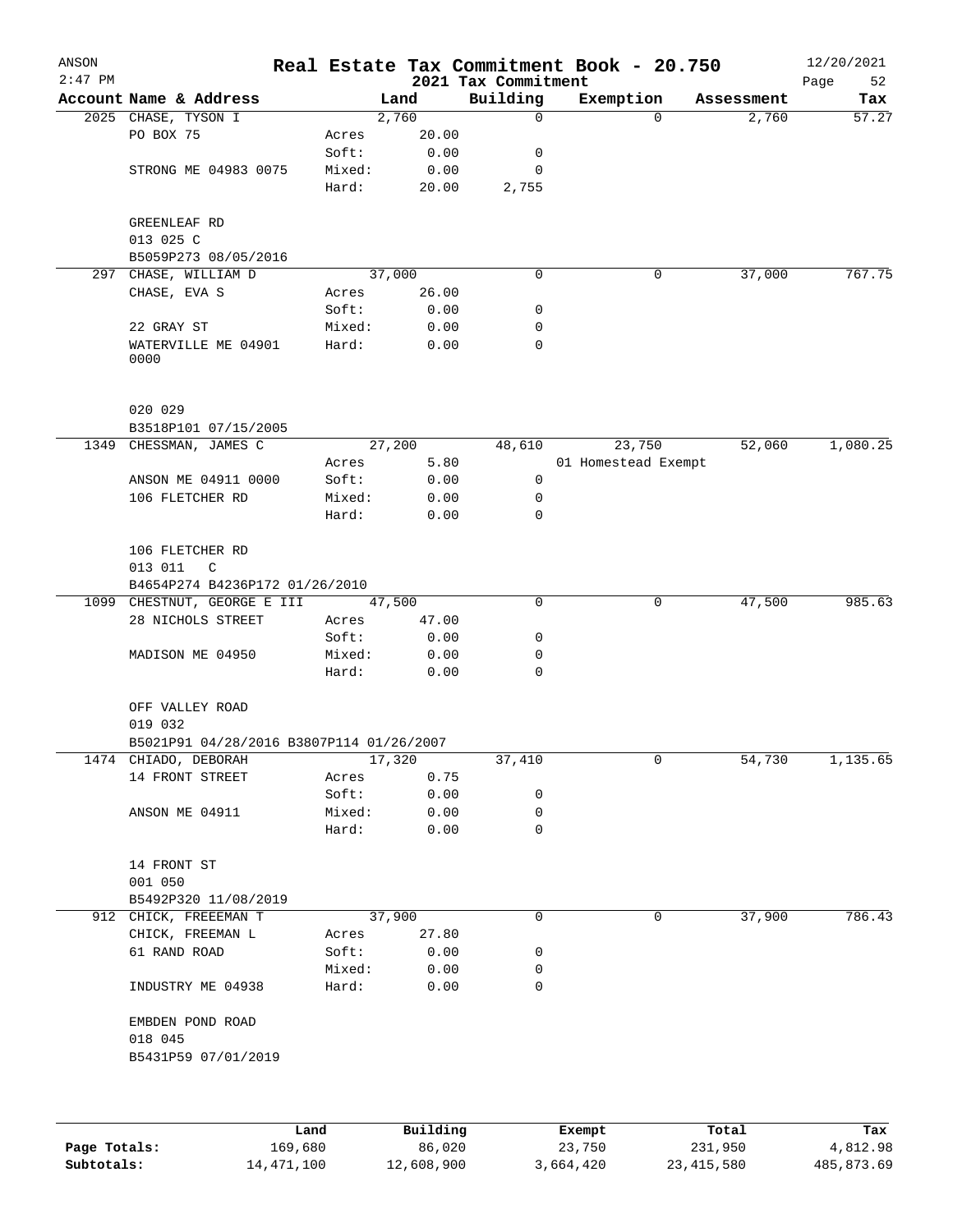| ANSON<br>$2:47$ PM |                                                         |                 |              | 2021 Tax Commitment | Real Estate Tax Commitment Book - 20.750 |            | 12/20/2021<br>Page<br>53 |
|--------------------|---------------------------------------------------------|-----------------|--------------|---------------------|------------------------------------------|------------|--------------------------|
|                    | Account Name & Address                                  | Land            |              | Building            | Exemption                                | Assessment | Tax                      |
|                    | 561 CHICK, FREEMAN I                                    | 35,140          |              | $\mathbf 0$         | $\Omega$                                 | 35,140     | 729.16                   |
|                    |                                                         | Acres           | 9.64         |                     |                                          |            |                          |
|                    | INDUSTRY ME 04938 0000                                  | Soft:           | 0.00         | 0                   |                                          |            |                          |
|                    | 96 CHICK RD                                             | Mixed:          | 0.00         | $\mathbf 0$         |                                          |            |                          |
|                    |                                                         | Hard:           | 0.00         | 0                   |                                          |            |                          |
|                    |                                                         |                 |              |                     |                                          |            |                          |
|                    | 703 HORSEBACK RD                                        |                 |              |                     |                                          |            |                          |
|                    | 019 004<br>B<br>B2376P245                               |                 |              |                     |                                          |            |                          |
| 1573               | CHICK, FREEMAN I                                        | 16,500          |              | $\mathbf 0$         | 0                                        | 16,500     | 342.38                   |
|                    |                                                         | Acres           | 4.00         |                     |                                          |            |                          |
|                    | INDUSTRY ME 04938 0000                                  | Soft:           | 0.00         | 0                   |                                          |            |                          |
|                    | 96 CHICK RD                                             | Mixed:          | 0.00         | 0                   |                                          |            |                          |
|                    |                                                         | Hard:           | 0.00         | 0                   |                                          |            |                          |
|                    |                                                         |                 |              |                     |                                          |            |                          |
|                    |                                                         |                 |              |                     |                                          |            |                          |
|                    | 019 040<br>D                                            |                 |              |                     |                                          |            |                          |
|                    | B22376P245                                              |                 |              |                     |                                          |            |                          |
|                    | 1574 CHICK, FREEMAN I                                   | 27,500          |              | $\mathbf 0$         | 0                                        | 27,500     | 570.63                   |
|                    | INDUSTRY ME 04938 0000                                  | Acres           | 36.00        |                     |                                          |            |                          |
|                    | 96 CHICK RD                                             | Soft:<br>Mixed: | 0.00<br>0.00 | 0<br>0              |                                          |            |                          |
|                    |                                                         | Hard:           | 0.00         | $\mathbf 0$         |                                          |            |                          |
|                    |                                                         |                 |              |                     |                                          |            |                          |
|                    |                                                         |                 |              |                     |                                          |            |                          |
|                    | 019 040<br>Е                                            |                 |              |                     |                                          |            |                          |
|                    | B2376P245                                               |                 |              |                     |                                          |            |                          |
|                    | 1191 CHICK, FREEMAN L                                   | 21,500          |              | 13,790              | 0                                        | 35,290     | 732.27                   |
|                    | CHICK, FREEMAN T                                        | Acres           | 2.00         |                     |                                          |            |                          |
|                    |                                                         | Soft:           | 0.00         | 0                   |                                          |            |                          |
|                    | 97 CHICK ROAD                                           | Mixed:          | 0.00         | 0                   |                                          |            |                          |
|                    | INDUSTRY ME 04938                                       | Hard:           | 0.00         | $\mathbf 0$         |                                          |            |                          |
|                    |                                                         | B5158P0321      |              |                     |                                          |            |                          |
|                    | 180 HORSEBACK RD<br>015 010<br>B                        |                 |              |                     |                                          |            |                          |
|                    | B5158P321 05/18/2017 B5132P194 02/14/2017               |                 |              |                     |                                          |            |                          |
| 1075               | CHICK, FREEMAN L                                        | 14,420          |              | $\Omega$            | 0                                        | 14,420     | 299.22                   |
|                    | CHICK, FREEMAN T                                        | Acres           | 2.61         |                     |                                          |            |                          |
|                    |                                                         | Soft:           | 0.00         | 0                   |                                          |            |                          |
|                    | 97 CHICK ROAD                                           | Mixed:          | 0.00         | 0                   |                                          |            |                          |
|                    | INDUSTRY ME 04938                                       | Hard:           | 0.00         | 0                   |                                          |            |                          |
|                    |                                                         |                 |              |                     |                                          |            |                          |
|                    |                                                         |                 |              |                     |                                          |            |                          |
|                    | 020 027 B 3                                             |                 |              |                     |                                          |            |                          |
|                    | B4362P176 05/27/2008 B2893P256<br>1074 CHICK, FREEMAN L | 22,010          |              | 0                   | 0                                        | 22,010     | 456.71                   |
|                    | CHICK, FREEMAN T                                        | Acres           | 2.34         |                     |                                          |            |                          |
|                    |                                                         | Soft:           | 0.00         | 0                   |                                          |            |                          |
|                    | 97 CHICK ROAD                                           | Mixed:          | 0.00         | 0                   |                                          |            |                          |
|                    | INDUSTRY ME 04938                                       | Hard:           | 0.00         | 0                   |                                          |            |                          |
|                    |                                                         |                 |              |                     |                                          |            |                          |
|                    | 1195 VALLEY RD                                          |                 |              |                     |                                          |            |                          |
|                    | 020 027 B 2                                             |                 |              |                     |                                          |            |                          |
|                    | B4632P176 05/27/2008 B2893P256                          |                 |              |                     |                                          |            |                          |
|                    |                                                         |                 |              |                     |                                          |            |                          |
|                    |                                                         |                 |              |                     |                                          |            |                          |
|                    |                                                         |                 |              |                     |                                          |            |                          |

|              | Land       | Building   | Exempt    | Total      | Tax        |
|--------------|------------|------------|-----------|------------|------------|
| Page Totals: | 137,070    | 13,790     |           | 150,860    | 3,130.37   |
| Subtotals:   | 14,608,170 | 12,622,690 | 3,664,420 | 23,566,440 | 489,004.06 |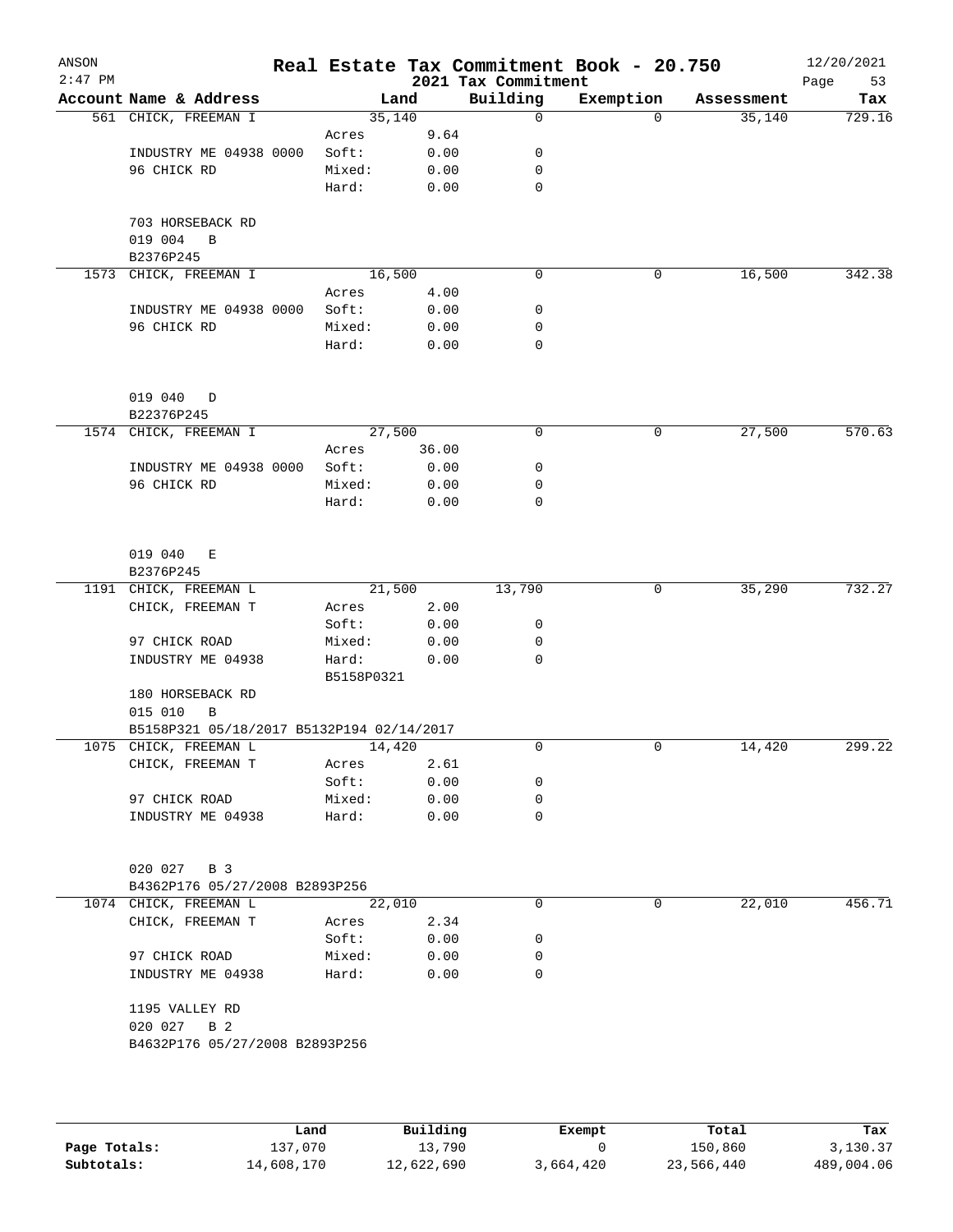| ANSON<br>$2:47$ PM |                                                         |                      |       | 2021 Tax Commitment | Real Estate Tax Commitment Book - 20.750 |            | 12/20/2021        |
|--------------------|---------------------------------------------------------|----------------------|-------|---------------------|------------------------------------------|------------|-------------------|
|                    | Account Name & Address                                  |                      | Land  | Building            | Exemption                                | Assessment | Page<br>54<br>Tax |
|                    | 1735 CHIPMAN, WADE R                                    | 4,950                |       | $\Omega$            | $\Omega$                                 | 4,950      | 102.71            |
|                    | 54 BARRON ROAD                                          | Acres                | 3.30  |                     |                                          |            |                   |
|                    |                                                         | Soft:                | 0.00  | 0                   |                                          |            |                   |
|                    | EMBDEN ME 04958                                         | Mixed:               | 0.00  | 0                   |                                          |            |                   |
|                    |                                                         | Hard:                | 0.00  | 0                   |                                          |            |                   |
|                    | OFF BARRON ROAD                                         |                      |       |                     |                                          |            |                   |
|                    | 022 002<br>2<br>B5030P304 05/27/2016 B3040P5 11/13/2002 |                      |       |                     |                                          |            |                   |
|                    | 1317 CHURCHILL, EDWIN B JR                              | 18,500               |       | $\mathbf 0$         | 0                                        | 18,500     | 383.88            |
|                    | CHURCHILL, EDWIN B SR                                   | Acres                | 16.00 |                     |                                          |            |                   |
|                    |                                                         | Soft:                | 0.00  | 0                   |                                          |            |                   |
|                    | PO BOX 167                                              | Mixed:               | 0.00  | 0                   |                                          |            |                   |
|                    | ANSON ME 04911 0167                                     | Hard:                | 0.00  | 0                   |                                          |            |                   |
|                    | 010 004                                                 |                      |       |                     |                                          |            |                   |
|                    | B4834P106 09/23/2014                                    |                      |       |                     |                                          |            |                   |
|                    | 193 CHURCHILL, EDWIN B JR                               | 15,360               |       | 43,970              | 23,750                                   | 35,580     | 738.29            |
|                    | CHURCHILL, EDWIN B SR                                   | Acres                | 0.59  |                     | 01 Homestead Exempt                      |            |                   |
|                    |                                                         | Soft:                | 0.00  | 0                   |                                          |            |                   |
|                    | PO BOX 167                                              | Mixed:               | 0.00  | 0                   |                                          |            |                   |
|                    | ANSON ME 04911 0167                                     | Hard:<br>LIFE ESTATE | 0.00  | 0                   |                                          |            |                   |
|                    | 11 BEANE ST                                             |                      |       |                     |                                          |            |                   |
|                    | 002 015                                                 |                      |       |                     |                                          |            |                   |
|                    | B4834P106 09/23/2014                                    |                      |       |                     |                                          |            |                   |
|                    | 194 CHURCHILL, EDWIN B JR                               | 15,990               |       | 10,230              | 0                                        | 26,220     | 544.07            |
|                    | CHURCHILL, EDWIN B SR                                   | Acres                | 1.66  |                     |                                          |            |                   |
|                    |                                                         | Soft:                | 0.00  | 0                   |                                          |            |                   |
|                    | PO BOX 167                                              | Mixed:               | 0.00  | 0                   |                                          |            |                   |
|                    | ANSON ME 04911 0167                                     | Hard:                | 0.00  | 0                   |                                          |            |                   |
|                    |                                                         |                      |       |                     |                                          |            |                   |
|                    | 002 014                                                 |                      |       |                     |                                          |            |                   |
| 301                | B4834P106 09/23/2014<br>CICCHINO, JOSHUA                | 21,470               |       | 58,640              | 29,450                                   | 50,660     | 1,051.20          |
|                    | MOORE, IMAGE F                                          |                      | 1.98  |                     | 01 Homestead Exempt                      |            |                   |
|                    | PO BOX 95                                               | Acres<br>Soft:       | 0.00  |                     | 0 04 Non-resident Veteran                |            |                   |
|                    |                                                         | Mixed:               | 0.00  | $\Omega$            |                                          |            |                   |
|                    | NORTH ANSON ME 04958                                    | Hard:                | 0.00  | 0                   |                                          |            |                   |
|                    | 461 FOUR MILE SQUARE RD                                 |                      |       |                     |                                          |            |                   |
|                    | 021 019<br>В                                            |                      |       |                     |                                          |            |                   |
|                    | B4938P188 08/03/2015                                    |                      |       |                     |                                          |            |                   |
|                    | 412 CICHOCKI, TIMOTHY S                                 | 49,900               |       | 20,770              | 23,750                                   | 46,920     | 973.59            |
|                    | 483 PEASE HILL ROAD                                     | Acres                | 43.00 |                     | 01 Homestead Exempt                      |            |                   |
|                    |                                                         | Soft:                | 0.00  | 0                   |                                          |            |                   |
|                    | ANSON ME 04911                                          | Mixed:               | 0.00  | 0                   |                                          |            |                   |
|                    |                                                         | Hard:<br>B5015P083   | 0.00  | 0                   |                                          |            |                   |
|                    | 483 PEASE HILL RD                                       |                      |       |                     |                                          |            |                   |
|                    | 014 042                                                 |                      |       |                     |                                          |            |                   |
|                    | B5015P083 03/28/2016 B4283P51 06/18/2010                |                      |       |                     |                                          |            |                   |
|                    |                                                         |                      |       |                     |                                          |            |                   |
|                    |                                                         |                      |       |                     |                                          |            |                   |
|                    |                                                         |                      |       |                     |                                          |            |                   |

|              | Land       | Building   | Exempt    | Total      | Tax        |
|--------------|------------|------------|-----------|------------|------------|
| Page Totals: | 126.170    | 133,610    | 76,950    | 182,830    | 3,793.74   |
| Subtotals:   | 14,734,340 | 12,756,300 | 3,741,370 | 23,749,270 | 492,797.80 |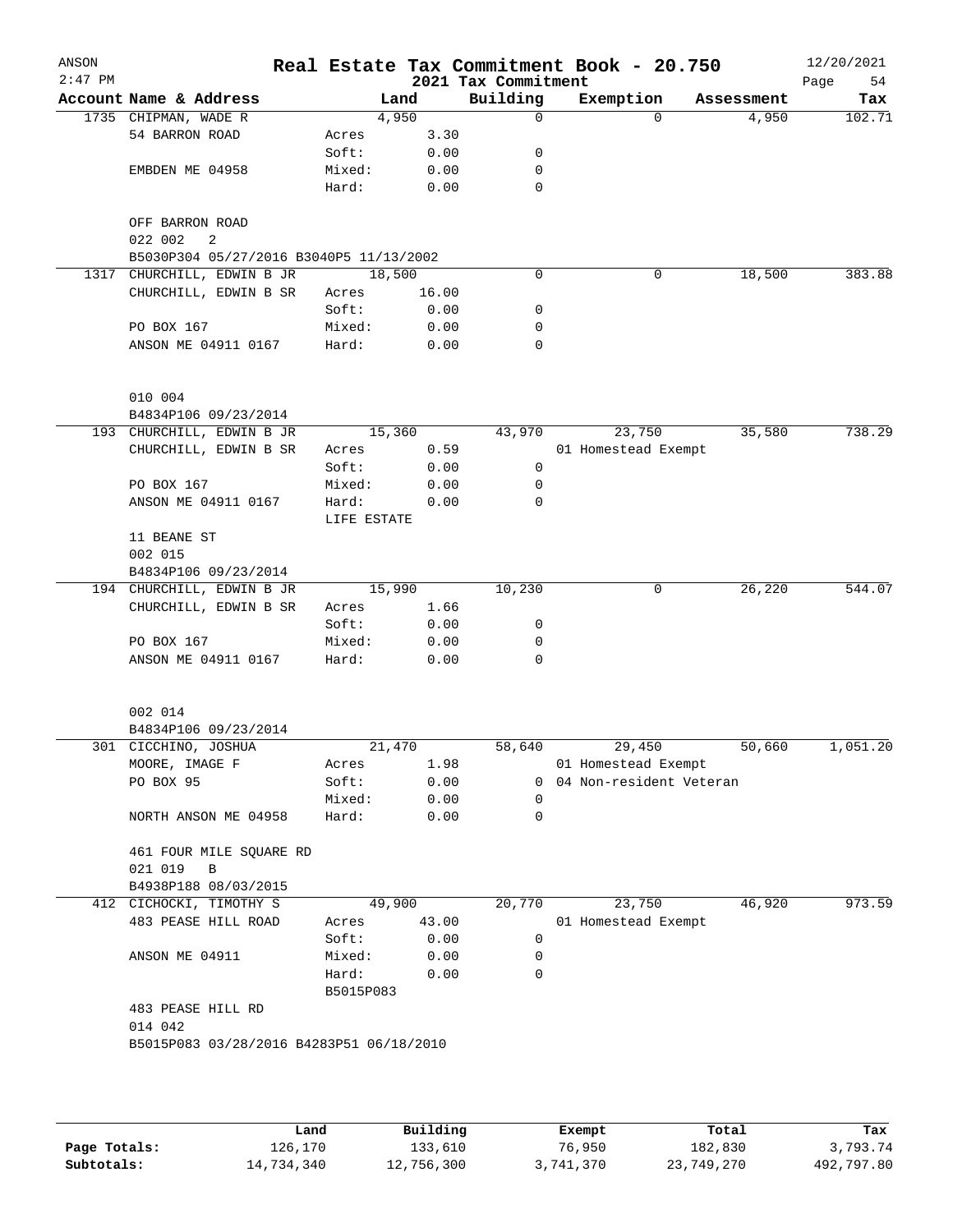| ANSON<br>$2:47$ PM |                                                    |                 |              | 2021 Tax Commitment | Real Estate Tax Commitment Book - 20.750 |            | 12/20/2021<br>Page<br>55 |
|--------------------|----------------------------------------------------|-----------------|--------------|---------------------|------------------------------------------|------------|--------------------------|
|                    | Account Name & Address                             |                 | Land         | Building            | Exemption                                | Assessment | Tax                      |
|                    | 375 CILLEY, MARSHALL A                             | 26,000          |              | 1,400               | 0                                        | 27,400     | 568.55                   |
|                    | ROBERTS, SIERRA M                                  | Acres           | 5.00         |                     |                                          |            |                          |
|                    | 174 NEAL STREET                                    | Soft:           | 0.00         | 0                   |                                          |            |                          |
|                    | UNIT 6                                             | Mixed:          | 0.00         | 0                   |                                          |            |                          |
|                    | PORTLAND ME 04102                                  | Hard:           | 0.00         | 0                   |                                          |            |                          |
|                    | 177 FOUR MILE SQUARE RD<br>$\mathbf{1}$<br>021 009 |                 |              |                     |                                          |            |                          |
|                    | B5524P143 03/09/2020 B3707P259 07/06/2006          |                 |              |                     |                                          |            |                          |
| 769                | CINSOV, JAMES                                      | 25,950          |              | 0                   | 0                                        | 25,950     | 538.46                   |
|                    | BURKE-CINSOV, LINDSAY E Acres                      |                 | 12.45        |                     |                                          |            |                          |
|                    | 147 GREENLEAF ROAD                                 | Soft:           | 0.00         | 0                   |                                          |            |                          |
|                    |                                                    | Mixed:          | 0.00         | 0                   |                                          |            |                          |
|                    | ANSON ME 04911                                     | Hard:           | 0.00         | 0                   |                                          |            |                          |
|                    | 013 023<br>8                                       |                 |              |                     |                                          |            |                          |
|                    | B4912P35 06/06/2015                                |                 |              |                     |                                          |            |                          |
|                    | 596 CINSOV, JAMES &                                |                 | 33,910       | 60,680              | 23,750                                   | 70,840     | 1,469.93                 |
|                    | BURKE-CINSOV, LINDSAY E Acres                      |                 | 12.41        |                     | 01 Homestead Exempt                      |            |                          |
|                    | 147 GREENLEAF RD                                   | Soft:           | 0.00         | 0                   |                                          |            |                          |
|                    |                                                    | Mixed:          | 0.00         | 0                   |                                          |            |                          |
|                    | ANSON ME 04911 0000                                | Hard:           | 0.00         | 0                   |                                          |            |                          |
|                    | 147 GREENLEAF RD<br>013 023<br>7                   |                 |              |                     |                                          |            |                          |
|                    | B4627P261 02/05/2013                               |                 |              |                     |                                          |            |                          |
|                    | 195 CLARK, ALTON S                                 | 12,650          |              | 5,000               | 5,700                                    | 11,950     | 247.96                   |
|                    | 1147 VALLEY ROAD                                   | Acres           | 0.40         |                     |                                          |            |                          |
|                    |                                                    | Soft:           | 0.00         | $\overline{0}$      | 06 Disabled Vet. Res.                    |            |                          |
|                    | ANSON ME 04911                                     | Mixed:          | 0.00         | 0                   |                                          |            |                          |
|                    |                                                    | Hard:           | 0.00         | 0                   |                                          |            |                          |
|                    | 1147 VALLEY RD                                     |                 |              |                     |                                          |            |                          |
|                    | 020 025<br>Е                                       |                 |              |                     |                                          |            |                          |
|                    | B5060P140 08/10/2016 B821P1050                     |                 |              |                     |                                          |            |                          |
|                    | 196 CLARK, ARNOLD ESTATE                           | 11,830          |              | 0                   | 0                                        | 11,830     | 245.47                   |
|                    | C/O SUSAN NILE WHITE                               | Acres           | 0.35         |                     |                                          |            |                          |
|                    | 15 SHELBY LANE                                     | Soft:           | 0.00         | 0                   |                                          |            |                          |
|                    | SO PORTLAND ME 04106                               | Mixed:<br>Hard: | 0.00<br>0.00 | 0<br>0              |                                          |            |                          |
|                    |                                                    |                 |              |                     |                                          |            |                          |
|                    | 1142 VALLEY RD                                     |                 |              |                     |                                          |            |                          |
|                    | 020 024 C                                          |                 |              |                     |                                          |            |                          |
|                    | B1028P11                                           |                 |              |                     |                                          |            |                          |
|                    | 1634 CLARK, CARLTON F                              |                 | 9,800        | 0                   | 0                                        | 9,800      | 203.35                   |
|                    | CLARK, PATRICIA H                                  | Acres           | 0.24         |                     |                                          |            |                          |
|                    | PO BOX 306                                         | Soft:           | 0.00         | 0                   |                                          |            |                          |
|                    |                                                    | Mixed:          | 0.00         | 0                   |                                          |            |                          |
|                    | ANSON ME 04911                                     | Hard:           | 0.00         | 0                   |                                          |            |                          |
|                    | 58 RANDALL STREET                                  |                 |              |                     |                                          |            |                          |
|                    | 003 035                                            |                 |              |                     |                                          |            |                          |
|                    | B2646P216 B1872P43                                 |                 |              |                     |                                          |            |                          |
|                    |                                                    |                 |              |                     |                                          |            |                          |
|                    |                                                    |                 |              |                     |                                          |            |                          |
|                    |                                                    |                 |              |                     |                                          |            |                          |

|              | Land       | Building   | Exempt    | Total      | Tax        |
|--------------|------------|------------|-----------|------------|------------|
| Page Totals: | 120,140    | 67,080     | 29,450    | 157,770    | 3, 273, 72 |
| Subtotals:   | 14,854,480 | 12,823,380 | 3,770,820 | 23,907,040 | 496,071.52 |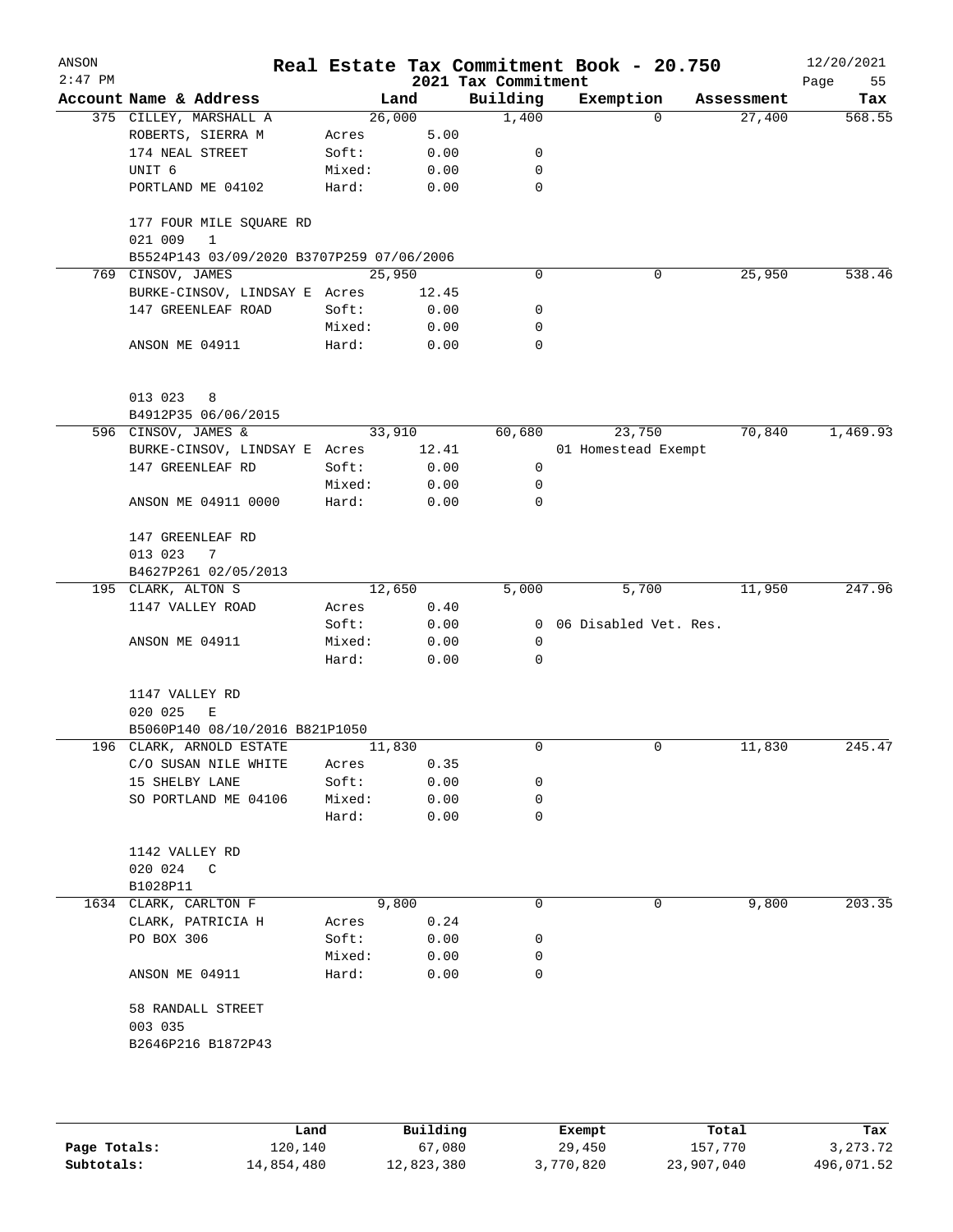| ANSON<br>$2:47$ PM |                                              |                 |              | 2021 Tax Commitment | Real Estate Tax Commitment Book - 20.750 |            | 12/20/2021<br>56<br>Page |
|--------------------|----------------------------------------------|-----------------|--------------|---------------------|------------------------------------------|------------|--------------------------|
|                    | Account Name & Address                       |                 | Land         | Building            | Exemption                                | Assessment | Tax                      |
|                    | 457 CLARK, CARLTON F                         |                 | 5,630        | $\mathbf 0$         | $\Omega$                                 | 5,630      | 116.82                   |
|                    | CLARK, PATRICIA H                            | Acres           | 0.22         |                     |                                          |            |                          |
|                    | PO BOX 306                                   | Soft:           | 0.00         | 0                   |                                          |            |                          |
|                    |                                              | Mixed:          | 0.00         | 0                   |                                          |            |                          |
|                    | ANSON ME 04911                               | Hard:           | 0.00         | $\mathbf 0$         |                                          |            |                          |
|                    | 003 033                                      |                 |              |                     |                                          |            |                          |
|                    | B2279P348                                    |                 |              |                     |                                          |            |                          |
|                    | 456 CLARK, CARLTON F                         |                 | 4,160        | 0                   | $\mathbf 0$                              | 4,160      | 86.32                    |
|                    | CLARK, PATRICIA H<br>PO BOX 306              | Acres           | 0.12<br>0.00 | 0                   |                                          |            |                          |
|                    |                                              | Soft:<br>Mixed: | 0.00         | 0                   |                                          |            |                          |
|                    | ANSON ME 04911                               | Hard:           | 0.00         | $\mathbf 0$         |                                          |            |                          |
|                    |                                              |                 |              |                     |                                          |            |                          |
|                    | 24 BOW ST<br>003 032                         |                 |              |                     |                                          |            |                          |
|                    |                                              |                 |              |                     |                                          |            |                          |
|                    | B2279P350<br>1320 CLARK, CARLTON F           |                 | 14,970       | 53,170              | 23,750                                   | 44,390     | 921.09                   |
|                    | CLARK, PATRICIA H                            | Acres           | 0.56         |                     | 01 Homestead Exempt                      |            |                          |
|                    | PO BOX 306                                   | Soft:           | 0.00         | 0                   |                                          |            |                          |
|                    |                                              | Mixed:          | 0.00         | 0                   |                                          |            |                          |
|                    | ANSON ME 04911                               | Hard:           | 0.00         | 0                   |                                          |            |                          |
|                    | 52 RANDALL ST                                |                 |              |                     |                                          |            |                          |
|                    | 003 034                                      |                 |              |                     |                                          |            |                          |
| 1109               | CLARK, CARROL                                |                 | 0            | 5,980               | $\mathsf{O}$                             | 5,980      | 124.09                   |
|                    | CLARK, KELLY                                 |                 |              |                     |                                          |            |                          |
|                    | 243 EAST MADRID RD<br>PHILLIPS ME 04966 0000 |                 |              |                     |                                          |            |                          |
|                    | 580 FOUR MILE SQUARE RD<br>020 025<br>ON     |                 |              |                     |                                          |            |                          |
| 200                | CLARK, DALE F                                |                 | 27,650       | 108,310             | 23,750                                   | 112,210    | 2,328.36                 |
|                    | 221 FOUR MILE SQUARE<br>ROAD                 | Acres           | 6.10         |                     | 01 Homestead Exempt                      |            |                          |
|                    |                                              | Soft:           | 0.00         | 0                   |                                          |            |                          |
|                    | ANSON ME 04911                               | Mixed:          | 0.00         | 0                   |                                          |            |                          |
|                    |                                              | Hard:           | 0.00         | $\mathbf 0$         |                                          |            |                          |
|                    | 221 FOUR MILE SQUARE RD<br>021 009<br>5      |                 |              |                     |                                          |            |                          |
|                    | B2720P45 B1364P19                            |                 |              |                     |                                          |            |                          |
|                    | 202 CLARK, DANA E                            |                 | 24,500       | 7,480               | 23,750                                   | 8,230      | 170.77                   |
|                    |                                              | Acres           | 4.00         |                     | 01 Homestead Exempt                      |            |                          |
|                    | ANSON ME 04911                               | Soft:           | 0.00         | 0                   |                                          |            |                          |
|                    | 1139 VALLEY ROAD                             | Mixed:<br>Hard: | 0.00<br>0.00 | 0<br>$\Omega$       |                                          |            |                          |
|                    |                                              |                 |              |                     |                                          |            |                          |
|                    | 1139 VALLEY RD<br>020 025                    |                 |              |                     |                                          |            |                          |
|                    | C & D                                        |                 |              |                     |                                          |            |                          |
|                    | B5080P206 09/22/2016 B4282P313 06/08/2010    |                 |              |                     |                                          |            |                          |
|                    |                                              |                 |              |                     |                                          |            |                          |
|                    |                                              |                 |              |                     |                                          |            |                          |
|                    |                                              |                 |              |                     |                                          |            |                          |

|              | Land       | Building   | Exempt    | Total      | Tax        |
|--------------|------------|------------|-----------|------------|------------|
| Page Totals: | 76,910     | l74.940    | '1,250    | 180,600    | 3,747.45   |
| Subtotals:   | 14,931,390 | 12,998,320 | 3,842,070 | 24,087,640 | 499,818.97 |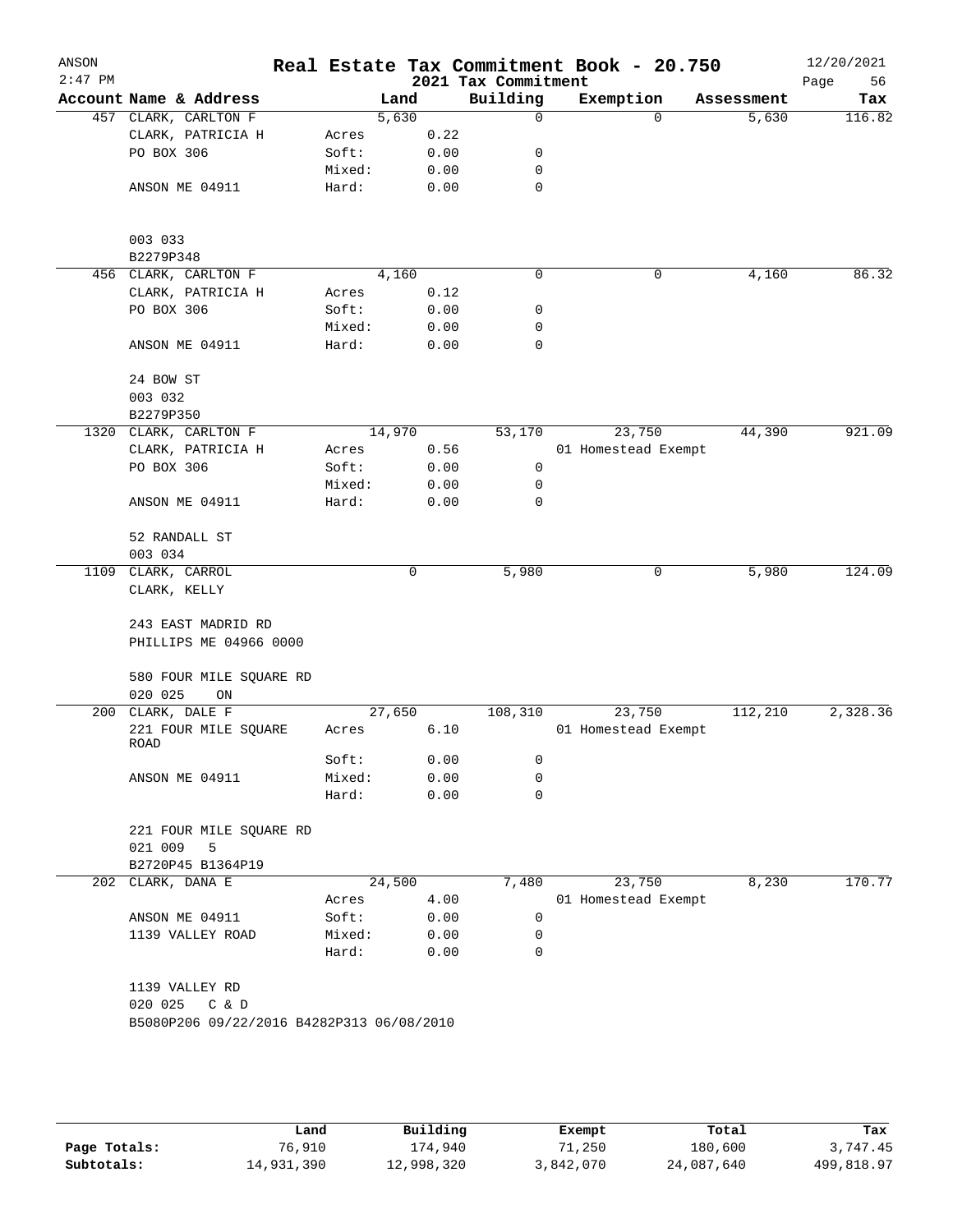| ANSON<br>$2:47$ PM |                                |        |       | Real Estate Tax Commitment Book - 20.750<br>2021 Tax Commitment |                     |          |            | 12/20/2021<br>Page<br>57 |
|--------------------|--------------------------------|--------|-------|-----------------------------------------------------------------|---------------------|----------|------------|--------------------------|
|                    | Account Name & Address         |        | Land  | Building                                                        | Exemption           |          | Assessment | Tax                      |
|                    | 1682 CLARK, DANIEL W           | 32,000 |       | $\mathbf 0$                                                     |                     | $\Omega$ | 32,000     | 664.00                   |
|                    | CLARK, TRAVIS T                | Acres  | 25.00 |                                                                 |                     |          |            |                          |
|                    |                                | Soft:  | 0.00  | 0                                                               |                     |          |            |                          |
|                    | PO BOX 1142                    | Mixed: | 0.00  | 0                                                               |                     |          |            |                          |
|                    | DOUGLAS MA 01516 1142          | Hard:  | 0.00  | 0                                                               |                     |          |            |                          |
|                    |                                |        |       |                                                                 |                     |          |            |                          |
|                    | 014 001 4                      |        |       |                                                                 |                     |          |            |                          |
|                    | B4592P291 08/23/2012           |        |       |                                                                 |                     |          |            |                          |
|                    | 201 CLARK, DARRELL L           | 18,000 |       | 22,540                                                          | 23,750              |          | 16,790     | 348.39                   |
|                    | CLARK, TROY L                  | Acres  | 0.81  |                                                                 | 01 Homestead Exempt |          |            |                          |
|                    | 602 CAMPGROUND ROAD            | Soft:  | 0.00  | 0                                                               |                     |          |            |                          |
|                    |                                | Mixed: | 0.00  | 0                                                               |                     |          |            |                          |
|                    | NORTH ANSON ME 04958           | Hard:  | 0.00  | 0                                                               |                     |          |            |                          |
|                    | 602 CAMPGROUND RD              |        |       |                                                                 |                     |          |            |                          |
|                    | 008 003                        |        |       |                                                                 |                     |          |            |                          |
|                    | B1298P177                      |        |       |                                                                 |                     |          |            |                          |
|                    | 599 CLARK, ELLOUISE A          |        | 0     | 9,920                                                           | 9,920               |          | 0          | 0.00                     |
|                    | CLARK, JAMMIE M SR             |        |       |                                                                 | 01 Homestead Exempt |          |            |                          |
|                    | 4 CARRIGAN DRIVE APT 8         |        |       |                                                                 |                     |          |            |                          |
|                    | NORTH ANSON ME 04958           |        |       |                                                                 |                     |          |            |                          |
|                    | 612 FOUR MILE SQUARE RD        |        |       |                                                                 |                     |          |            |                          |
|                    | 020 025<br>G<br>ON             |        |       |                                                                 |                     |          |            |                          |
| 1962               | CLARK, ELLOUISE A              |        | 7,950 | $\Omega$                                                        |                     | 0        | 7,950      | 164.96                   |
|                    | 4 CARRIGAN DRIVE APT 8         | Acres  | 1.80  |                                                                 |                     |          |            |                          |
|                    |                                | Soft:  | 0.00  | 0                                                               |                     |          |            |                          |
|                    | NORTH ANSON ME 04958           | Mixed: | 0.00  | 0                                                               |                     |          |            |                          |
|                    |                                | Hard:  | 0.00  | 0                                                               |                     |          |            |                          |
|                    | FOUR MILE SQUARE ROAD          |        |       |                                                                 |                     |          |            |                          |
|                    | 020 025<br>$H_1$               |        |       |                                                                 |                     |          |            |                          |
|                    | B5060P154 08/10/2016 B2826P337 |        |       |                                                                 |                     |          |            |                          |
|                    | 1331 CLARK, GLADYS, HEIRS      | 31,500 |       | 8,970                                                           |                     | 0        | 40,470     | 839.75                   |
|                    | C/O CARROLL CLARK              | Acres  | 10.00 |                                                                 |                     |          |            |                          |
|                    | 243 EAST MADRID RD             | Soft:  | 0.00  | 0                                                               |                     |          |            |                          |
|                    | PHILLIPS ME 04966 0000         | Mixed: | 0.00  | 0                                                               |                     |          |            |                          |
|                    |                                | Hard:  | 0.00  | 0                                                               |                     |          |            |                          |
|                    | 582 FOUR MILE SQUARE RD        |        |       |                                                                 |                     |          |            |                          |
|                    | 020 025                        |        |       |                                                                 |                     |          |            |                          |
| 1329               | CLARK, JASON D                 | 24,880 |       | 34,750                                                          | 23,750              |          | 35,880     | 744.51                   |
|                    | 350 HOLLIN WAITE HILL<br>ROAD  | Acres  | 4.25  |                                                                 | 01 Homestead Exempt |          |            |                          |
|                    |                                | Soft:  | 0.00  | 0                                                               |                     |          |            |                          |
|                    | ANSON ME 04911                 | Mixed: | 0.00  | 0                                                               |                     |          |            |                          |
|                    |                                | Hard:  | 0.00  | 0                                                               |                     |          |            |                          |
|                    | 350 HOLLIN WAITE HILL          |        |       |                                                                 |                     |          |            |                          |
|                    | 014 030<br>2 A                 |        |       |                                                                 |                     |          |            |                          |
|                    | B3146P253                      |        |       |                                                                 |                     |          |            |                          |
|                    |                                |        |       |                                                                 |                     |          |            |                          |
|                    |                                |        |       |                                                                 |                     |          |            |                          |
|                    |                                |        |       |                                                                 |                     |          |            |                          |

|              | Land       | Building   | Exempt    | Total        | Tax        |
|--------------|------------|------------|-----------|--------------|------------|
| Page Totals: | 114,330    | 76,180     | 57,420    | 133,090      | 2,761.61   |
| Subtotals:   | 15,045,720 | 13,074,500 | 3,899,490 | 24, 220, 730 | 502,580.58 |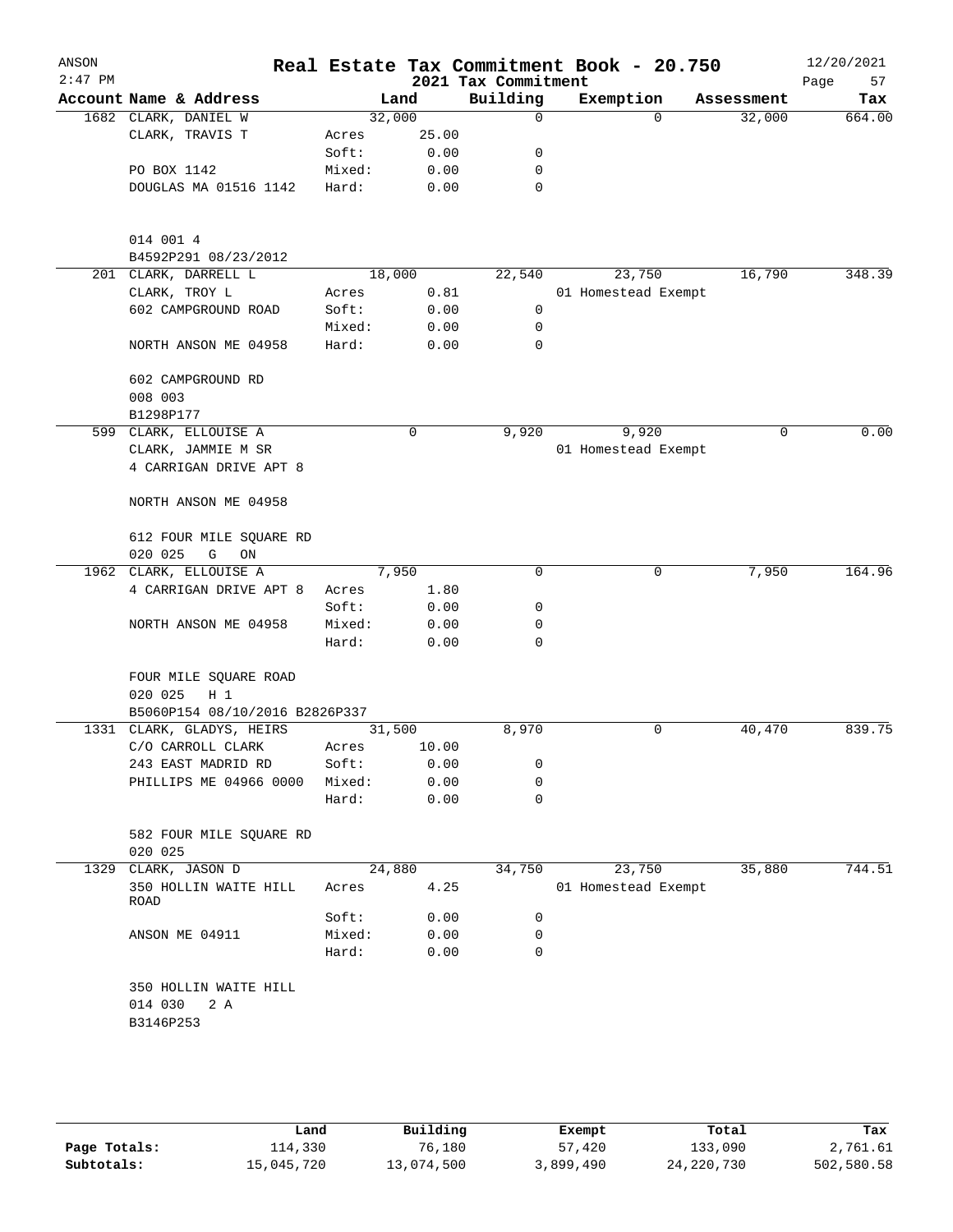| ANSON<br>$2:47$ PM |                                                                         |                          |                      | 2021 Tax Commitment        | Real Estate Tax Commitment Book - 20.750 |            | 12/20/2021<br>58<br>Page |
|--------------------|-------------------------------------------------------------------------|--------------------------|----------------------|----------------------------|------------------------------------------|------------|--------------------------|
|                    | Account Name & Address                                                  |                          | Land                 | Building                   | Exemption                                | Assessment | Tax                      |
|                    | 546 CLARK, JASON D<br>350 HOLLIN WAITE HILL<br>ROAD                     | 24,880<br>Acres          | 4.25                 | $\mathbf 0$                | $\Omega$                                 | 24,880     | 516.26                   |
|                    | ANSON ME 04911                                                          | Soft:<br>Mixed:<br>Hard: | 0.00<br>0.00<br>0.00 | 0<br>$\mathbf 0$<br>0      |                                          |            |                          |
|                    | 354 HOLLIN WAITE HILL<br>014 030<br>2                                   | B5196P0103               |                      |                            |                                          |            |                          |
|                    | B5196P103 08/18/2017 B3327P270 06/17/2004                               |                          |                      |                            |                                          |            |                          |
|                    | 210 CLARK, LINDA                                                        | 19,490                   |                      | 43,360                     | 23,750                                   | 39,100     | 811.33                   |
|                    | 604 FOUR MILE SQUARE RD Acres                                           | Soft:                    | 0.60<br>0.00         | $\mathbf 0$                | 01 Homestead Exempt                      |            |                          |
|                    | ANSON ME 04911                                                          | Mixed:<br>Hard:          | 0.00<br>0.00         | $\mathbf 0$<br>$\mathbf 0$ |                                          |            |                          |
|                    | 604 FOUR MILE SQUARE RD<br>020 025<br>G                                 |                          |                      |                            |                                          |            |                          |
|                    | B5060P139 08/10/2016 B4984P287 12/11/2015 B856P979<br>2030 CLARK, MOLLY |                          | 0                    | 11,860                     | 0                                        | 11,860     | 246.10                   |
|                    | PO BOX 494                                                              |                          |                      |                            |                                          |            |                          |
|                    | ANSON ME 04911                                                          |                          |                      |                            |                                          |            |                          |
|                    | 61 EMBDEN POND RD<br>009 016 ON                                         |                          |                      |                            |                                          |            |                          |
|                    | 736 CLARK, NATHAN R                                                     | 26,750                   |                      | 0                          | 0                                        | 26,750     | 555.06                   |
|                    | CLARK, MICHELLE L                                                       | Acres<br>Soft:           | 26.00<br>0.00        | 0                          |                                          |            |                          |
|                    | 11 HEMLOCK DR                                                           | Mixed:                   | 0.00                 | 0                          |                                          |            |                          |
|                    | MILLBURY MA 01527 0000                                                  | Hard:                    | 0.00                 | 0                          |                                          |            |                          |
|                    | 011 044<br>B3095P94                                                     |                          |                      |                            |                                          |            |                          |
|                    | 209 CLARK, PAMELA L                                                     |                          | 8,000                | 50,360                     | 23,750                                   | 34,610     | 718.16                   |
|                    | PO BOX 307                                                              | Acres                    | 0.16                 |                            | 01 Homestead Exempt                      |            |                          |
|                    |                                                                         | Soft:                    | 0.00                 | 0                          |                                          |            |                          |
|                    | ANSON Maine 04911                                                       | Mixed:                   | 0.00                 | 0                          |                                          |            |                          |
|                    |                                                                         | Hard:                    | 0.00                 | $\mathbf 0$                |                                          |            |                          |
|                    | 24 FINCH ST<br>003 065<br>B853P444                                      |                          |                      |                            |                                          |            |                          |
| 203                | CLARK, RICHARD R JR                                                     | 13,050                   |                      | 0                          | 0                                        | 13,050     | 270.79                   |
|                    | CLARK, LISA L                                                           | Acres                    | 1.70                 |                            |                                          |            |                          |
|                    | 395 FOUR MILE SQUARE<br>ROAD                                            | Soft:                    | 0.00                 | 0                          |                                          |            |                          |
|                    |                                                                         | Mixed:                   | 0.00                 | 0                          |                                          |            |                          |
|                    | ANSON ME 04911                                                          | Hard:                    | 0.00                 | 0                          |                                          |            |                          |
|                    | 020 023<br>B5550P31 05/27/2020 B3212P184                                |                          |                      |                            |                                          |            |                          |
|                    |                                                                         |                          |                      |                            |                                          |            |                          |
|                    |                                                                         |                          |                      |                            |                                          |            |                          |

|              | Land         | Building   | Exempt    | Total      | Tax        |
|--------------|--------------|------------|-----------|------------|------------|
| Page Totals: | 92,170       | 105,580    | 47,500    | 150,250    | 3,117.70   |
| Subtotals:   | 15, 137, 890 | 13,180,080 | 3,946,990 | 24,370,980 | 505,698.28 |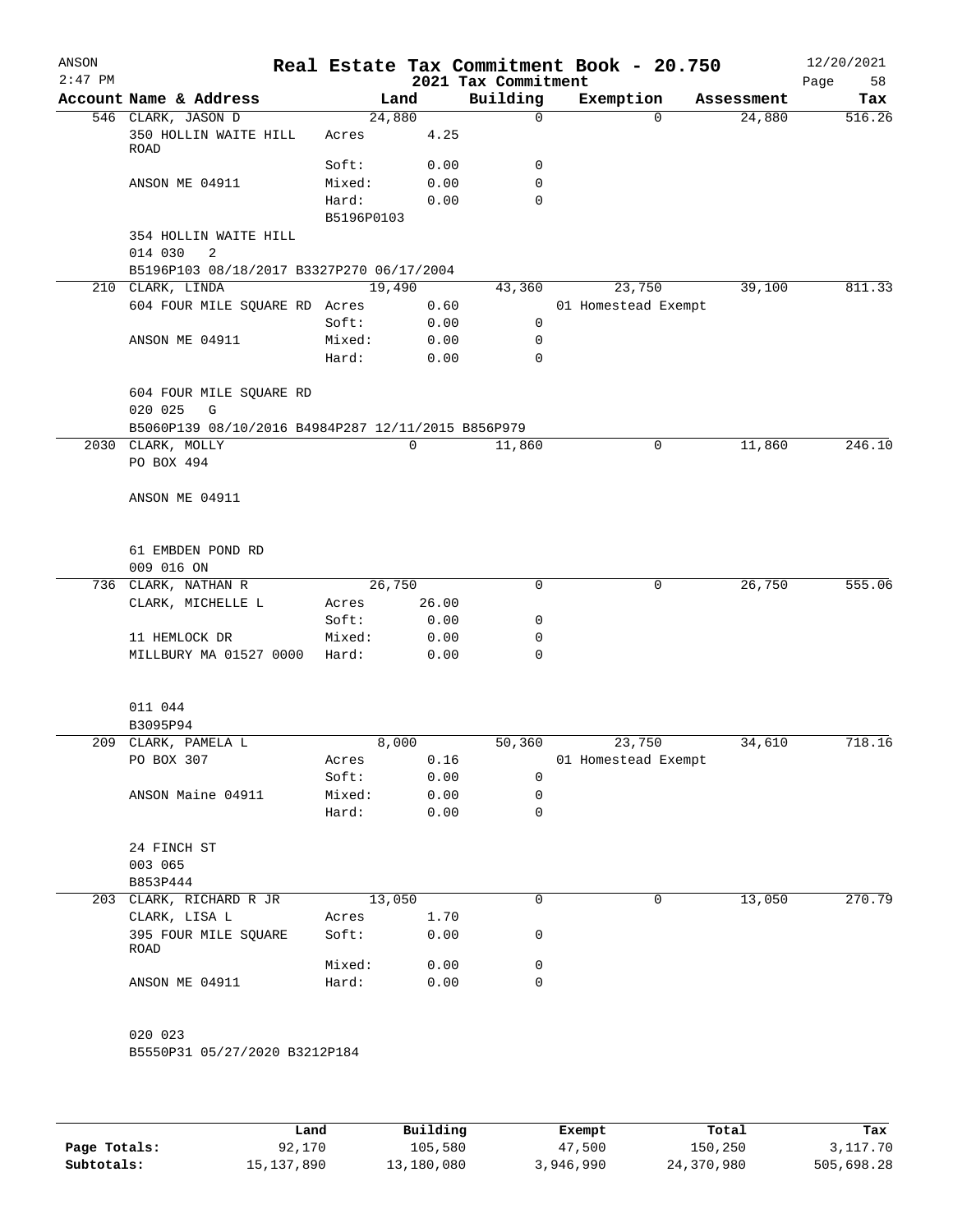| ANSON<br>$2:47$ PM |                                                              |        |        | 2021 Tax Commitment | Real Estate Tax Commitment Book - 20.750 |            | 12/20/2021<br>59<br>Page |
|--------------------|--------------------------------------------------------------|--------|--------|---------------------|------------------------------------------|------------|--------------------------|
|                    | Account Name & Address                                       |        | Land   | Building            | Exemption                                | Assessment | Tax                      |
|                    | 1166 CLARK, RICHARD R, JR.                                   |        | 28,750 | 9,480               | 23,750                                   | 14,480     | 300.46                   |
|                    | CLARK, LISA L                                                | Acres  | 7.25   |                     | 01 Homestead Exempt                      |            |                          |
|                    |                                                              | Soft:  | 0.00   | 0                   |                                          |            |                          |
|                    | 395 FOUR MILE SQUARE RD Mixed:                               |        | 0.00   | 0                   |                                          |            |                          |
|                    | ANSON ME 04911 0000                                          | Hard:  | 0.00   | $\mathbf 0$         |                                          |            |                          |
|                    | 395 FOUR MILE SQUARE RD<br>$\mathsf{C}$<br>021 018           |        |        |                     |                                          |            |                          |
|                    | B5550P33 05/27/2020 B3698P223 06/21/2006                     |        |        |                     |                                          |            |                          |
|                    | 207 CLARKE, JUANITA A                                        |        | 20,510 | 0                   | 0                                        | 20,510     | 425.58                   |
|                    | C/O ROBERT LECLAIR                                           | Acres  | 7.01   |                     |                                          |            |                          |
|                    | 64 PEASE HILL ROAD                                           | Soft:  | 0.00   | 0                   |                                          |            |                          |
|                    | ANSON ME 04911 0000                                          | Mixed: | 0.00   | 0                   |                                          |            |                          |
|                    |                                                              | Hard:  | 0.00   | $\mathbf 0$         |                                          |            |                          |
|                    | PEASE HILL ROAD                                              |        |        |                     |                                          |            |                          |
|                    | 010 015<br>2                                                 |        |        |                     |                                          |            |                          |
|                    | B1954P209                                                    |        |        |                     |                                          |            |                          |
|                    | 206 CLARKE, JUANITA A                                        |        | 39,260 | 28,630              | 0                                        | 67,890     | 1,408.72                 |
|                    | C/O ROBERT LECLAIR                                           | Acres  | 13.76  |                     |                                          |            |                          |
|                    | 64 PEASE HILL ROAD                                           | Soft:  | 0.00   | 0                   |                                          |            |                          |
|                    | ANSON ME 04911 0000                                          | Mixed: | 0.00   | 0                   |                                          |            |                          |
|                    |                                                              | Hard:  | 0.00   | 0                   |                                          |            |                          |
|                    | 64 PEASE HILL RD                                             |        |        |                     |                                          |            |                          |
|                    | 010 015<br>3                                                 |        |        |                     |                                          |            |                          |
|                    | B1954P209                                                    |        |        |                     |                                          |            |                          |
|                    | 1924 CLARKIN, DAVID D                                        |        | 27,780 | 24,400              | 23,750                                   | 28,430     | 589.92                   |
|                    | PO BOX 655                                                   | Acres  | 6.28   |                     | 01 Homestead Exempt                      |            |                          |
|                    |                                                              | Soft:  | 0.00   | 0                   |                                          |            |                          |
|                    | ANSON ME 04911                                               | Mixed: | 0.00   | 0                   |                                          |            |                          |
|                    |                                                              | Hard:  | 0.00   | 0                   |                                          |            |                          |
|                    | 70 MOUNTAIN VIEW RD                                          |        |        |                     |                                          |            |                          |
|                    | 012 009<br>9                                                 |        |        |                     |                                          |            |                          |
|                    | B3336P243 07/01/2004                                         |        |        |                     |                                          |            |                          |
|                    | 198 CLARK-MOODY, DEBORAH J<br>MOODY, FRAZIER W<br>PO BOX 399 |        | 0      | 22,750              | 0                                        | 22,750     | 472.06                   |
|                    | ANSON ME 04911                                               |        |        |                     |                                          |            |                          |
|                    | 58 RANDALL ST                                                |        |        |                     |                                          |            |                          |
|                    | 003 035<br>ON<br>B1872P43                                    |        |        |                     |                                          |            |                          |
|                    | 1922 CLEMENT, JOEL                                           |        | 16,700 | 0                   | 0                                        | 16,700     | 346.53                   |
|                    |                                                              | Acres  | 10.40  |                     |                                          |            |                          |
|                    | SKOWHEGAN ME 04976 0000 Soft:                                |        | 0.00   | 0                   |                                          |            |                          |
|                    | 14 EAST DYER ST                                              | Mixed: | 0.00   | 0                   |                                          |            |                          |
|                    |                                                              | Hard:  | 0.00   | 0                   |                                          |            |                          |
|                    | 019 037<br>Е                                                 |        |        |                     |                                          |            |                          |
|                    | B3936P198 11/21/2007                                         |        |        |                     |                                          |            |                          |

|              | Land       | Building   | Exempt    | Total      | Tax        |
|--------------|------------|------------|-----------|------------|------------|
| Page Totals: | 133,000    | 85,260     | 47,500    | 170,760    | 3,543.27   |
| Subtotals:   | 15,270,890 | 13,265,340 | 3,994,490 | 24,541,740 | 509,241.55 |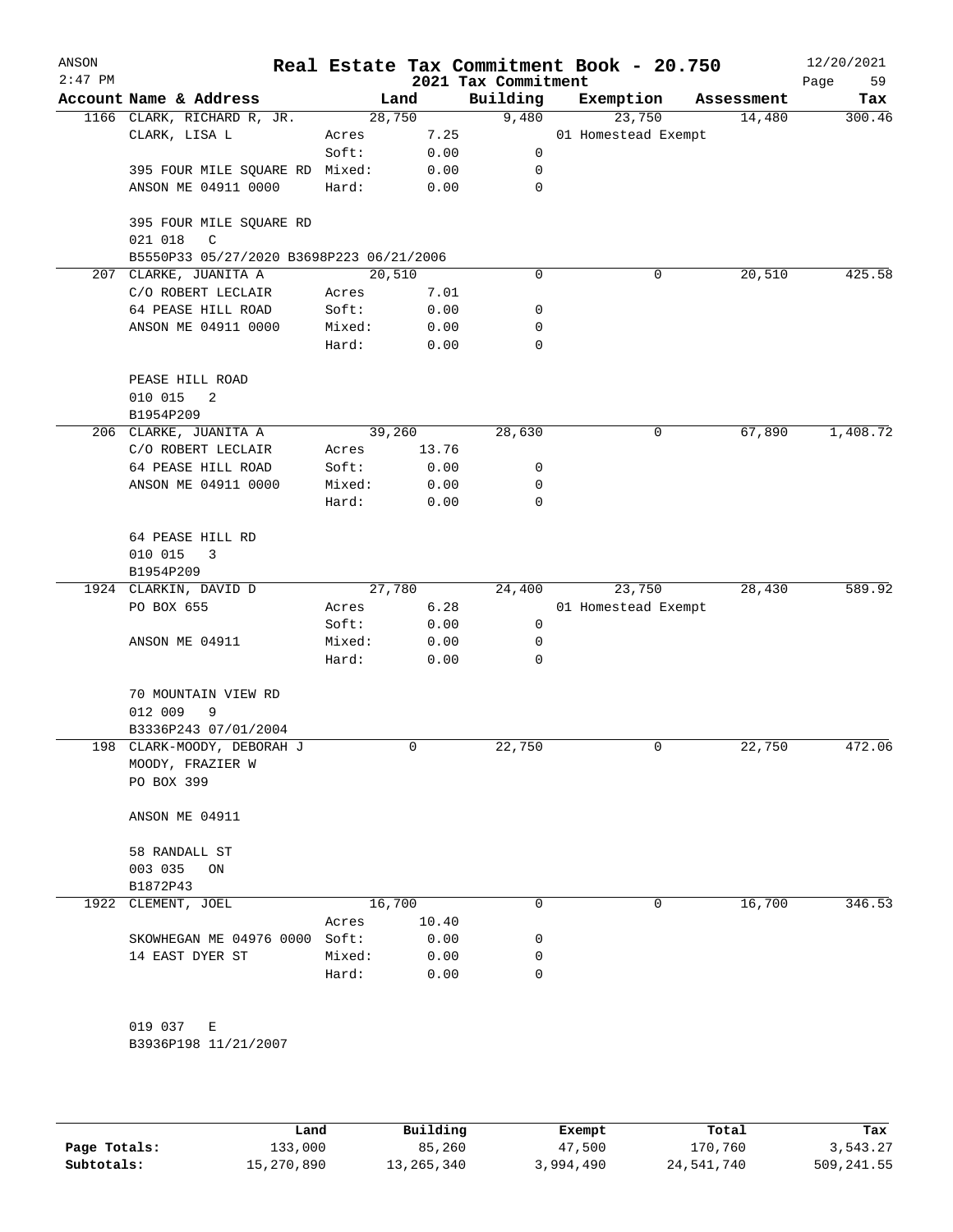| ANSON          |                                             |                     |              |                                 | Real Estate Tax Commitment Book - 20.750 |            | 12/20/2021        |
|----------------|---------------------------------------------|---------------------|--------------|---------------------------------|------------------------------------------|------------|-------------------|
| $2:47$ PM      | Account Name & Address                      |                     | Land         | 2021 Tax Commitment<br>Building | Exemption                                | Assessment | Page<br>60<br>Tax |
|                | 856 CLEMENT, JOEL K                         |                     | 9,390        | $\mathbf 0$                     | $\Omega$                                 | 9,390      | 194.84            |
|                |                                             | Acres               | 5.90         |                                 |                                          |            |                   |
|                | SKOWHEGAN ME 04976 0000 Soft:               |                     | 0.00         | 0                               |                                          |            |                   |
|                | 14 E DYER ST                                | Mixed:              | 0.00         | 0                               |                                          |            |                   |
|                |                                             | Hard:               | 0.00         | 0                               |                                          |            |                   |
|                | 019 037<br>C                                |                     |              |                                 |                                          |            |                   |
|                | B4209P264 10/14/2009                        |                     |              |                                 |                                          |            |                   |
|                | 498 CLIFFORD, DAVID C                       |                     | 21,380       | 7,450                           | 0                                        | 28,830     | 598.22            |
|                | CLIFFORD, VIRGINIA C<br>P.O. BOX 584        | Acres<br>Soft:      | 1.92<br>0.00 | 0                               |                                          |            |                   |
|                |                                             | Mixed:              | 0.00         | 0                               |                                          |            |                   |
|                | ANSON ME 04911                              | Hard:<br>JТ         | 0.00         | $\mathbf 0$                     |                                          |            |                   |
|                | 326 PEASE HILL RD<br>011 042<br>5 4         |                     |              |                                 |                                          |            |                   |
|                | B5265P82 03/27/2018 B5263P9 03/23/2018      |                     |              |                                 |                                          |            |                   |
|                | 575 CLOUTIER, BRIAN D                       |                     | 9,170        | 59,350                          | 23,750                                   | 44,770     | 928.98            |
|                | CLOUTIER, THERESA A                         | Acres               | 0.21         |                                 | 01 Homestead Exempt                      |            |                   |
|                |                                             | Soft:               | 0.00         | 0                               |                                          |            |                   |
|                | PO BOX 555                                  | Mixed:              | 0.00         | 0                               |                                          |            |                   |
|                | NORTH ANSON ME 04958<br>0555                | Hard:               | 0.00         | 0                               |                                          |            |                   |
|                | 12 HALL ST<br>009 028                       |                     |              |                                 |                                          |            |                   |
|                | B3561P238 09/26/2005                        |                     |              |                                 |                                          |            |                   |
|                | 354 CLOUTIER, RAYMOND J                     |                     | 23,450       | 64,790                          | 23,750                                   | 64,490     | 1,338.17          |
|                |                                             | Acres               | 3.30         |                                 | 01 Homestead Exempt                      |            |                   |
|                | NORTH ANSON ME 04958<br>0543                | Soft:               | 0.00         | 0                               |                                          |            |                   |
|                | PO BOX 543                                  | Mixed:<br>Hard:     | 0.00<br>0.00 | 0<br>0                          |                                          |            |                   |
|                | 297 VALLEY RD                               |                     |              |                                 |                                          |            |                   |
|                | 023 044<br>$\mathbf B$                      |                     |              |                                 |                                          |            |                   |
|                | B2784P236                                   |                     |              |                                 |                                          |            |                   |
| $\overline{a}$ | CLUNEY, JAMES M JR                          |                     | 8,000        | 50,600                          | 0                                        | 58,600     | 1,215.95          |
|                | KING, KRYSTA                                | Acres               | 0.16         |                                 |                                          |            |                   |
|                | 32 WILSON STREET                            | Soft:               | 0.00         | 0                               |                                          |            |                   |
|                |                                             | Mixed:              | 0.00         | 0                               |                                          |            |                   |
|                | ANSON ME 04911                              | Hard:<br>B4949P0239 | 0.00         | 0                               |                                          |            |                   |
|                | 32 WILSON ST                                |                     |              |                                 |                                          |            |                   |
|                | 003 026                                     |                     |              |                                 |                                          |            |                   |
|                | B5593P355 07/31/2020<br>454 COBB, DARRELL W |                     | 10,950       | 46,540                          | 23,750                                   | 33,740     | 700.11            |
|                | COBB, SHARON A                              |                     | 0.30         |                                 | 01 Homestead Exempt                      |            |                   |
|                | PO BOX 5                                    | Acres<br>Soft:      | 0.00         | 0                               |                                          |            |                   |
|                |                                             | Mixed:              | 0.00         | 0                               |                                          |            |                   |
|                | ANSON ME 04911                              | Hard:<br>B5197P0274 | 0.00         | 0                               |                                          |            |                   |
|                | 37 WILSON ST<br>003 027                     |                     |              |                                 |                                          |            |                   |
|                | B5318P295 08/15/2018                        |                     |              |                                 |                                          |            |                   |
|                |                                             |                     |              |                                 |                                          |            |                   |
|                | Land                                        |                     | Building     |                                 | Exempt                                   | Total      | Tax               |
| Page Totals:   | 82,340                                      |                     | 228,730      |                                 | 71,250                                   | 239,820    | 4,976.27          |

**Subtotals:** 15,353,230 13,494,070 4,065,740 24,781,560 514,217.82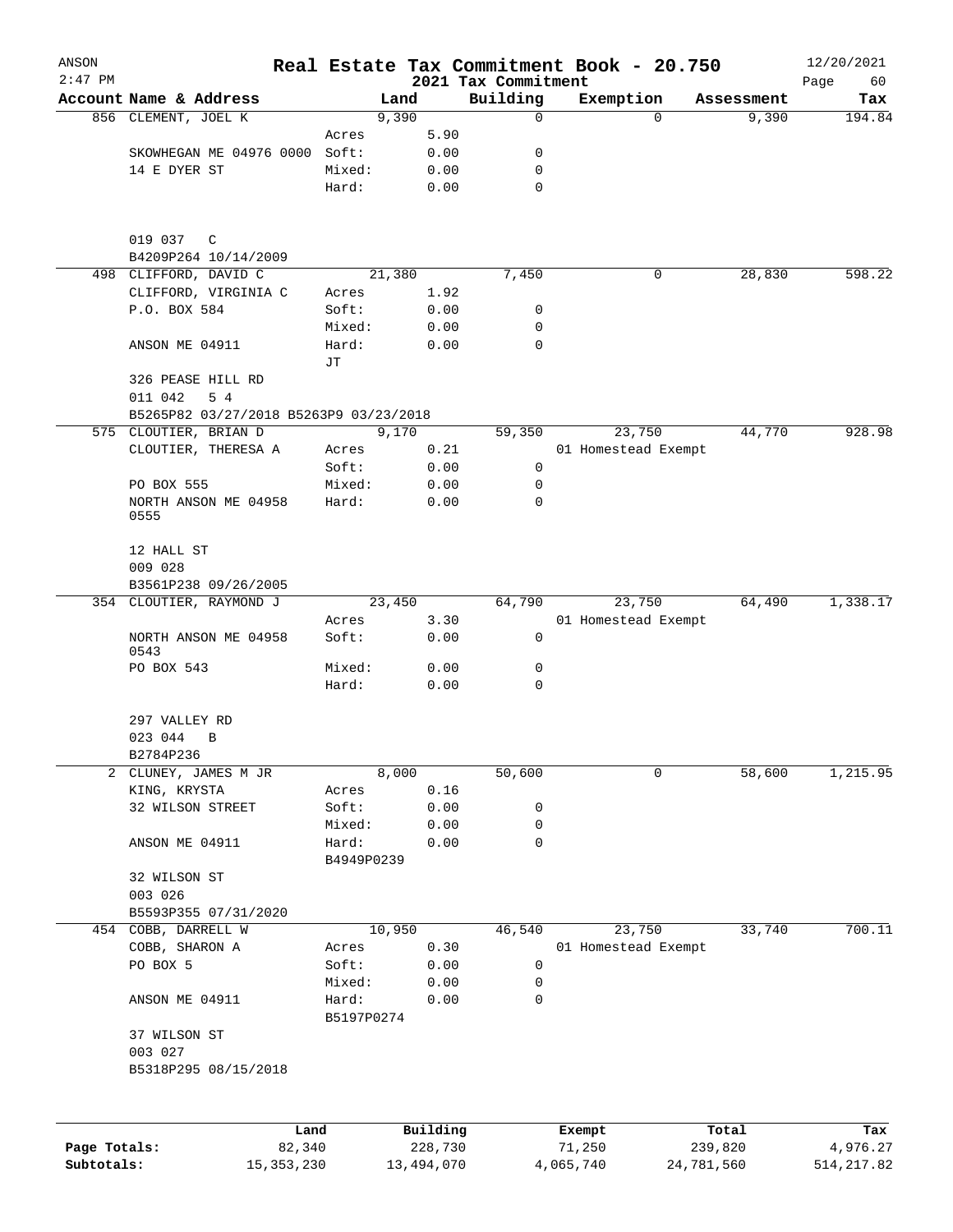| ANSON<br>$2:47$ PM |                                           |        |        | 2021 Tax Commitment | Real Estate Tax Commitment Book - 20.750 |            | 12/20/2021<br>Page<br>61 |
|--------------------|-------------------------------------------|--------|--------|---------------------|------------------------------------------|------------|--------------------------|
|                    | Account Name & Address                    |        | Land   | Building            | Exemption                                | Assessment | Tax                      |
|                    | 488 COBB, NATHAN T                        |        | 15,490 | 52,390              | 23,750                                   | 44,130     | 915.70                   |
|                    | COBB, JESSICA L                           | Acres  | 0.60   |                     | 01 Homestead Exempt                      |            |                          |
|                    | 19 PINE STREET                            | Soft:  | 0.00   | 0                   |                                          |            |                          |
|                    |                                           | Mixed: | 0.00   | 0                   |                                          |            |                          |
|                    | ANSON Maine 04911                         | Hard:  | 0.00   | 0                   |                                          |            |                          |
|                    | 19 PINE ST                                |        |        |                     |                                          |            |                          |
|                    | 002 040                                   |        |        |                     |                                          |            |                          |
|                    | B2541P151                                 |        |        |                     |                                          |            |                          |
| 215                | CODY, BRUCE E                             |        | 8,940  | 49,420              | 29,450                                   | 28,910     | 599.88                   |
|                    | CODY, ALBERTA L                           | Acres  | 0.20   |                     | 01 Homestead Exempt                      |            |                          |
|                    | PO BOX 214                                | Soft:  | 0.00   | $\mathbf{0}$        | 08 Vietnam Veteran                       |            |                          |
|                    |                                           | Mixed: | 0.00   | 0                   |                                          |            |                          |
|                    | ANSON ME 04911                            | Hard:  | 0.00   | 0                   |                                          |            |                          |
|                    | 33 RANDALL ST                             |        |        |                     |                                          |            |                          |
|                    | 003 045                                   |        |        |                     |                                          |            |                          |
|                    | B1847P171                                 |        |        |                     |                                          |            |                          |
| 219                | COLE, BETTY J                             |        | 17,550 | 89,210              | 23,750                                   | 83,010     | 1,722.46                 |
|                    | COLE, JEROME R SR                         | Acres  | 0.77   |                     | 01 Homestead Exempt                      |            |                          |
|                    | 110 PREBLE AVENUE                         | Soft:  | 0.00   | 0                   |                                          |            |                          |
|                    |                                           | Mixed: | 0.00   | 0                   |                                          |            |                          |
|                    | ANSON ME 04911                            | Hard:  | 0.00   | 0                   |                                          |            |                          |
|                    | 110 PREBLE AVE                            |        |        |                     |                                          |            |                          |
|                    | 004 003<br>E                              |        |        |                     |                                          |            |                          |
|                    | B3764P207 10/25/2006                      |        |        |                     |                                          |            |                          |
|                    | 666 COLE, CHRISTOPHER M                   |        | 6,630  | 29,390              | 0                                        | 36,020     | 747.42                   |
|                    | COLE, RHONDA                              | Acres  | 0.11   |                     |                                          |            |                          |
|                    | 56 MADISON STREET                         | Soft:  | 0.00   | 0                   |                                          |            |                          |
|                    |                                           | Mixed: | 0.00   | 0                   |                                          |            |                          |
|                    | NORTH ANSON ME 04958                      | Hard:  | 0.00   | 0                   |                                          |            |                          |
|                    | 29 BOW ST                                 |        |        |                     |                                          |            |                          |
|                    | 003 056<br>В                              |        |        |                     |                                          |            |                          |
|                    | B5021P090 04/28/2016 B4038P93 07/14/2008  |        |        |                     |                                          |            | 206.26                   |
|                    | 608 COLE, JEAN H                          |        | 20,000 | 19,390              | 29,450                                   | 9,940      |                          |
|                    | 51 MADISON STREET                         | Acres  | 1.00   |                     | 01 Homestead Exempt                      |            |                          |
|                    |                                           | Soft:  | 0.00   | 0                   | 03 Resident Veteran Widow                |            |                          |
|                    | NORTH ANSON ME 04958                      | Mixed: | 0.00   | $\Omega$            |                                          |            |                          |
|                    |                                           | Hard:  | 0.00   | 0                   |                                          |            |                          |
|                    | 51 MADISON ST                             |        |        |                     |                                          |            |                          |
|                    | 006 001                                   |        |        |                     |                                          |            |                          |
|                    | B3321P5 06/08/2004                        |        |        |                     |                                          |            |                          |
| 763                | COLE, JESSE R &                           |        | 14,140 | 24,010              | 23,750                                   | 14,400     | 298.80                   |
|                    | COLE, CARRIE E                            | Acres  | 0.50   |                     | 01 Homestead Exempt                      |            |                          |
|                    | 124 SOLON ROAD                            | Soft:  | 0.00   | 0                   |                                          |            |                          |
|                    |                                           | Mixed: | 0.00   | 0                   |                                          |            |                          |
|                    | NORTH ANSON ME 04958<br>7620              | Hard:  | 0.00   | 0                   |                                          |            |                          |
|                    | 124 SOLON RD                              |        |        |                     |                                          |            |                          |
|                    | 017 044<br>F                              |        |        |                     |                                          |            |                          |
|                    | B4908P112 05/26/2015 B3336P217 07/01/2004 |        |        |                     |                                          |            |                          |
|                    |                                           |        |        |                     |                                          |            |                          |
|                    |                                           |        |        |                     |                                          |            |                          |
|                    |                                           |        |        |                     |                                          |            |                          |

|              | Land       | Building   | Exempt    | Total      | Tax        |
|--------------|------------|------------|-----------|------------|------------|
| Page Totals: | 82,750     | 263,810    | 130,150   | 216,410    | 4,490.52   |
| Subtotals:   | 15,435,980 | 13,757,880 | 4,195,890 | 24,997,970 | 518,708.34 |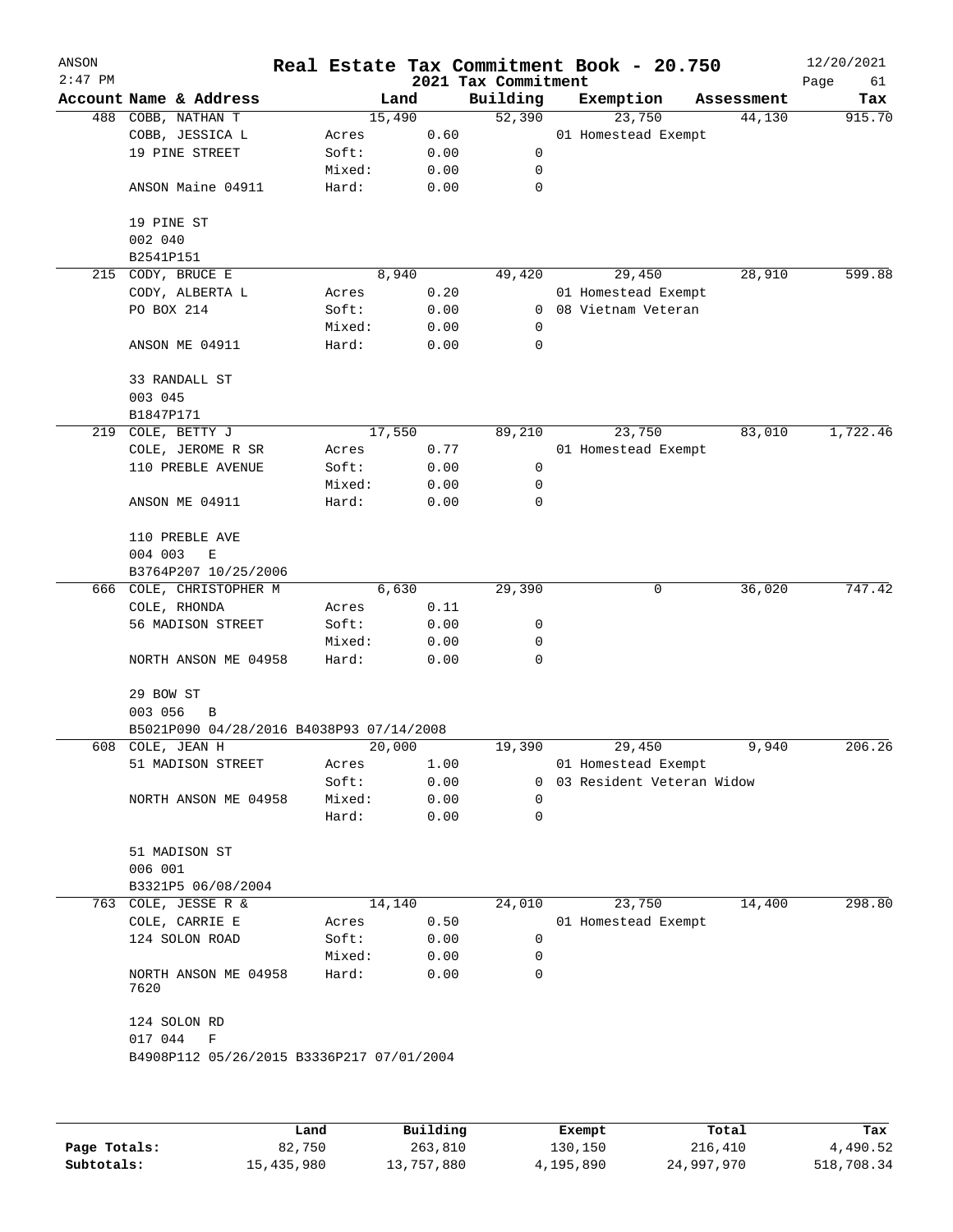| ANSON     |                                               |        |          | Real Estate Tax Commitment Book - 20.750 |                           |        |            | 12/20/2021        |
|-----------|-----------------------------------------------|--------|----------|------------------------------------------|---------------------------|--------|------------|-------------------|
| $2:47$ PM | Account Name & Address                        |        | Land     | 2021 Tax Commitment<br>Building          | Exemption                 |        | Assessment | Page<br>62<br>Tax |
|           | 392 COLLINS, DEBORAH S                        |        | 48,000   | 48,690                                   |                           | 23,750 | 72,940     | 1,513.51          |
|           | 386 WEST MILLS ROAD                           | Acres  | 32.00    |                                          | 01 Homestead Exempt       |        |            |                   |
|           |                                               | Soft:  | 0.00     | 0                                        |                           |        |            |                   |
|           | ANSON ME 04911 0520                           | Mixed: | 0.00     | 0                                        |                           |        |            |                   |
|           |                                               | Hard:  | 0.00     | 0                                        |                           |        |            |                   |
|           | 386 WEST MILLS RD                             |        |          |                                          |                           |        |            |                   |
|           | 011 013<br>B<br>B2858P90                      |        |          |                                          |                           |        |            |                   |
|           | 223 COLLINS, RAYMOND A SR                     |        | 26,000   | 23,690                                   |                           | 23,750 | 25,940     | 538.26            |
|           | COLLINS, CAROL J                              | Acres  | 5.00     |                                          | 01 Homestead Exempt       |        |            |                   |
|           | PO BOX 64                                     | Soft:  | 0.00     | 0                                        |                           |        |            |                   |
|           |                                               | Mixed: | 0.00     | 0                                        |                           |        |            |                   |
|           | NORTH ANSON ME 04958                          | Hard:  | 0.00     | 0                                        |                           |        |            |                   |
|           | 156 EMBDEN POND RD<br>023 034<br>$\mathbb{C}$ |        |          |                                          |                           |        |            |                   |
|           | B9111P117                                     |        |          |                                          |                           |        |            |                   |
|           | 882 COLON, ZAIDA &                            |        | 26,300   | 0                                        |                           | 0      | 26,300     | 545.73            |
|           | MELENDEZ, SONIA                               | Acres  | 5.20     |                                          |                           |        |            |                   |
|           |                                               | Soft:  | 0.00     | 0                                        |                           |        |            |                   |
|           | 61 CHARLES ST                                 | Mixed: | 0.00     | 0                                        |                           |        |            |                   |
|           | HYDE PARK MA 02136 0000 Hard:                 |        | 0.00     | 0                                        |                           |        |            |                   |
|           | 149 CARRABASSETT RD                           |        |          |                                          |                           |        |            |                   |
|           | 022 022<br>4                                  |        |          |                                          |                           |        |            |                   |
|           | B2965P343                                     |        |          |                                          |                           |        |            |                   |
|           | 1339 COMEAU, CHRYSTAL A                       |        | 9,590    | 39,790                                   |                           | 23,750 | 25,630     | 531.82            |
|           | PO BOX 156                                    | Acres  | 0.23     |                                          | 01 Homestead Exempt       |        |            |                   |
|           |                                               | Soft:  | 0.00     | 0                                        |                           |        |            |                   |
|           | ANSON ME 04911                                | Mixed: | 0.00     | 0                                        |                           |        |            |                   |
|           |                                               | Hard:  | 0.00     | 0                                        |                           |        |            |                   |
|           | 55 RANDALL ST                                 |        |          |                                          |                           |        |            |                   |
|           | 003 036<br>C                                  |        |          |                                          |                           |        |            |                   |
|           | B3826P338 01/14/2007                          |        |          |                                          |                           |        |            |                   |
|           | 224 COMEAU, GLORIA A                          |        | 10,390   | 25,750                                   |                           | 29,450 | 6,690      | 138.82            |
|           |                                               | Acres  | 0.27     |                                          | 01 Homestead Exempt       |        |            |                   |
|           | ANSON ME 04911 0362                           | Soft:  | 0.00     | $\Omega$                                 | 03 Resident Veteran Widow |        |            |                   |
|           | PO BOX 362                                    | Mixed: | 0.00     | 0                                        |                           |        |            |                   |
|           |                                               | Hard:  | 0.00     | 0                                        |                           |        |            |                   |
|           | 59 RANDALL ST                                 |        |          |                                          |                           |        |            |                   |
|           | 003 036                                       |        |          |                                          |                           |        |            |                   |
|           | B1470P280                                     |        |          |                                          |                           |        |            |                   |
| 1413      | CONCORD LAND COMPANY<br>LLC,                  |        | 2,290    | 0                                        |                           | 0      | 2,290      | 47.52             |
|           | PO BOX 481                                    | Acres  | 17.00    |                                          |                           |        |            |                   |
|           |                                               | Soft:  | 0.00     | 0                                        |                           |        |            |                   |
|           | NORTH ANSON ME 04958                          | Mixed: | 13.00    | 1,741                                    |                           |        |            |                   |
|           | 0000                                          | Hard:  | 4.00     | 551                                      |                           |        |            |                   |
|           |                                               |        |          |                                          |                           |        |            |                   |
|           | 015 016<br>B4865P284 12/30/2014               |        |          |                                          |                           |        |            |                   |
|           |                                               |        |          |                                          |                           |        |            |                   |
|           |                                               | Land   | Building |                                          | Exempt                    |        | Total      | Tax               |

**Page Totals:** 122,570 137,920 100,700 159,790 3,315.66 **Subtotals:** 15,558,550 13,895,800 4,296,590 25,157,760 522,024.00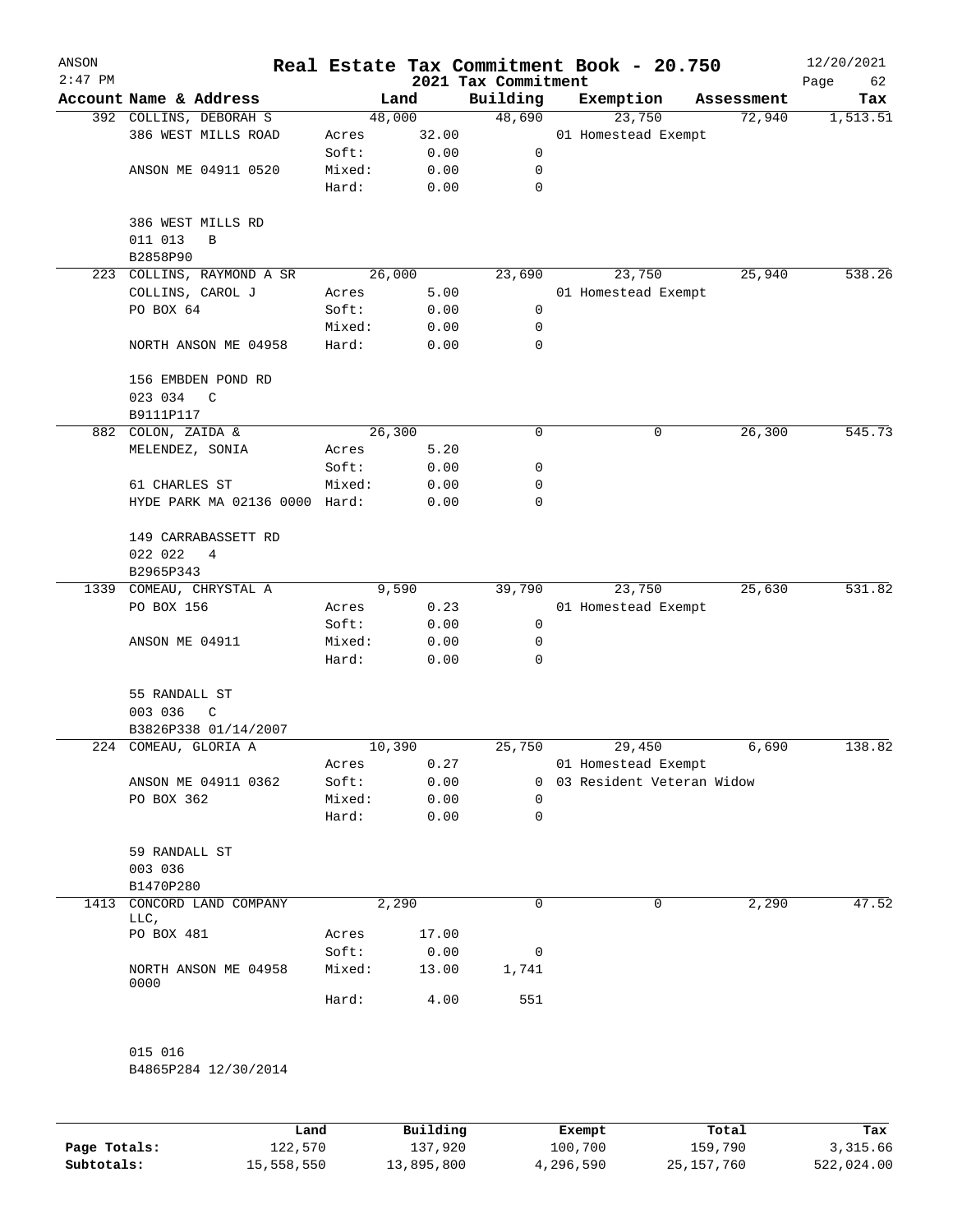| ANSON     |                                          |           |          |                                 | Real Estate Tax Commitment Book - 20.750 |            | 12/20/2021        |
|-----------|------------------------------------------|-----------|----------|---------------------------------|------------------------------------------|------------|-------------------|
| $2:47$ PM | Account Name & Address                   |           | Land     | 2021 Tax Commitment<br>Building | Exemption                                | Assessment | Page<br>63<br>Tax |
|           | 1332 CONNERS, GLENN D                    | 18,550    |          | 7,620                           | $\Omega$                                 | 26,170     | 543.03            |
|           | CONNERS, TAMMY L                         | Acres     | 0.86     |                                 |                                          |            |                   |
|           | 46 FAHI POND ROAD                        | Soft:     | 0.00     | 0                               |                                          |            |                   |
|           |                                          | Mixed:    | 0.00     | 0                               |                                          |            |                   |
|           | NORTH ANSON ME 04958                     | Hard:     | 0.00     | $\mathbf 0$                     |                                          |            |                   |
|           | 52 FAHI POND RD                          |           |          |                                 |                                          |            |                   |
|           | 007 009                                  |           |          |                                 |                                          |            |                   |
|           | B5436P97 07/17/2019                      |           |          |                                 |                                          |            |                   |
|           | 227 CONNERS, GLENN D                     | 24,850    |          | 81,860                          | 23,750                                   | 82,960     | 1,721.42          |
|           | CONNERS, TAMMY L                         | Acres     | 4.23     |                                 | 01 Homestead Exempt                      |            |                   |
|           | 46 FAHI POND ROAD                        | Soft:     | 0.00     | 0                               |                                          |            |                   |
|           |                                          | Mixed:    | 0.00     | 0                               |                                          |            |                   |
|           | NORTH ANSON ME 04958                     | Hard:     | 0.00     | 0                               |                                          |            |                   |
|           | 46 FAHI POND RD<br>007 009               |           |          |                                 |                                          |            |                   |
|           | B                                        |           |          |                                 |                                          |            |                   |
|           | B1690P282 B1077P215                      |           |          |                                 |                                          |            | 231.99            |
|           | 1931 CONNOR, SEAN R                      | 22,250    |          | 12,680                          | 23,750                                   | 11,180     |                   |
|           | 948 VALLEY RD                            | Acres     | 2.50     |                                 | 01 Homestead Exempt                      |            |                   |
|           |                                          | Soft:     | 0.00     | 0                               |                                          |            |                   |
|           | ANSON ME 04911                           | Mixed:    | 0.00     | 0                               |                                          |            |                   |
|           |                                          | Hard:     | 0.00     | $\mathbf 0$                     |                                          |            |                   |
|           | 948 VALLEY RD                            |           |          |                                 |                                          |            |                   |
|           | 020 017 B ON                             |           |          |                                 |                                          |            |                   |
|           | B4380P225 11/12/2010                     |           |          |                                 |                                          |            |                   |
|           | 632 CONNOR, WILLIAM J                    | 26,150    |          | 20,110                          | 23,750                                   | 22,510     | 467.08            |
|           | 87 MOUNTAIN VIEW ROAD                    | Acres     | 5.10     |                                 | 01 Homestead Exempt                      |            |                   |
|           |                                          | Soft:     | 0.00     | 0                               |                                          |            |                   |
|           | ANSON ME 04911                           | Mixed:    | 0.00     | 0                               |                                          |            |                   |
|           |                                          | Hard:     | 0.00     | 0                               |                                          |            |                   |
|           |                                          | B4981P057 |          |                                 |                                          |            |                   |
|           | 87 MOUNTAIN VIEW RD                      |           |          |                                 |                                          |            |                   |
|           | 012 009 15                               |           |          |                                 |                                          |            |                   |
|           | B4981P57 11/19/2015 B3942P283 12/10/2007 |           |          |                                 |                                          |            |                   |
|           | 230 CONTOIS, SHARON R                    | 5,060     |          | 0                               | 0                                        | 5,060      | 105.00            |
|           | CONTOIS, THOMAS                          | Acres     | 3.37     |                                 |                                          |            |                   |
|           |                                          | Soft:     | 0.00     | 0                               |                                          |            |                   |
|           | 200 BARRON ROAD                          | Mixed:    | 0.00     | 0                               |                                          |            |                   |
|           | EMBDEN ME 04958                          | Hard:     | 0.00     | 0                               |                                          |            |                   |
|           |                                          |           |          |                                 |                                          |            |                   |
|           | 022 002<br>$\mathbf{1}$                  |           |          |                                 |                                          |            |                   |
|           | B3450P172 02/25/2005                     |           |          |                                 |                                          |            |                   |
| 1625      | COOKINHAM, HARRY, III &                  | 26,000    |          | 31,270                          | 0                                        | 57,270     | 1,188.35          |
|           | PAULA                                    |           |          |                                 |                                          |            |                   |
|           |                                          | Acres     | 5.00     |                                 |                                          |            |                   |
|           | TIVERTON RI 02878 0000                   | Soft:     | 0.00     | 0                               |                                          |            |                   |
|           | 898 CRANDALL RD                          | Mixed:    | 0.00     | 0                               |                                          |            |                   |
|           |                                          | Hard:     | 0.00     | 0                               |                                          |            |                   |
|           | 32 BROWN HILL RD                         |           |          |                                 |                                          |            |                   |
|           | 014 034<br>4                             |           |          |                                 |                                          |            |                   |
|           | B3461P83 03/24/2005                      |           |          |                                 |                                          |            |                   |
|           |                                          |           |          |                                 |                                          |            |                   |
|           |                                          |           |          |                                 |                                          |            |                   |
|           | Land                                     |           | Building |                                 | Exempt                                   | Total      | Tax               |

|              | ⊥and       | Building   | Exempt    | Total      | тах        |
|--------------|------------|------------|-----------|------------|------------|
| Page Totals: | 122,860    | 153,540    | 71,250    | 205,150    | 4,256.87   |
| Subtotals:   | 15,681,410 | 14,049,340 | 4,367,840 | 25,362,910 | 526,280.87 |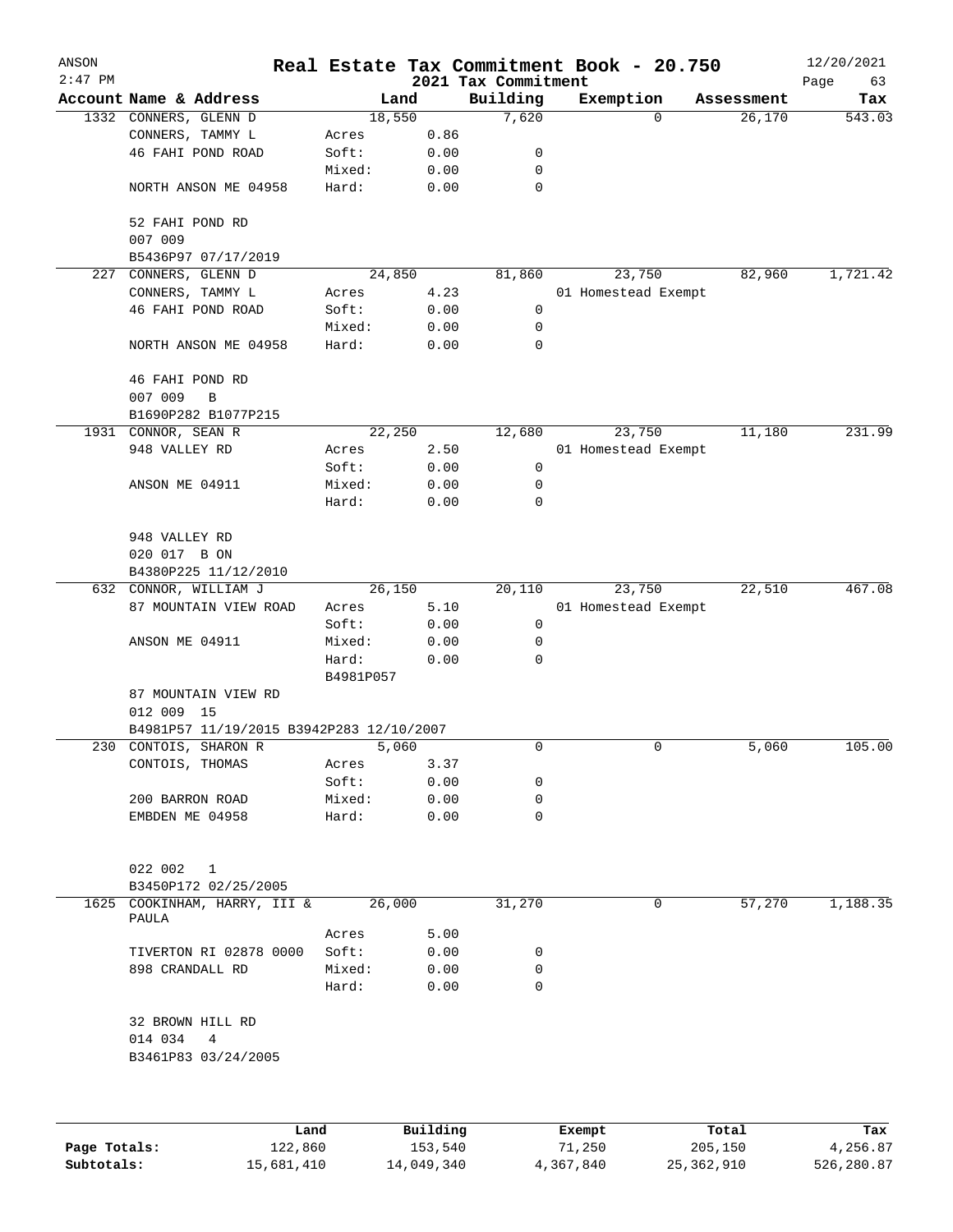| ANSON     |                                         |                 |              |                                 | Real Estate Tax Commitment Book - 20.750 |             | 12/20/2021        |
|-----------|-----------------------------------------|-----------------|--------------|---------------------------------|------------------------------------------|-------------|-------------------|
| $2:47$ PM | Account Name & Address                  |                 | Land         | 2021 Tax Commitment<br>Building | Exemption                                | Assessment  | Page<br>64<br>Tax |
|           | 231 COOLEY, GLYNES W                    |                 | 15,490       | 4,230                           | 19,720                                   | $\mathbf 0$ | 0.00              |
|           | 727 RIVER ROAD                          | Acres           | 0.60         |                                 | 01 Homestead Exempt                      |             |                   |
|           |                                         | Soft:           | 0.00         | 0                               |                                          |             |                   |
|           | NORTH ANSON ME 04958                    | Mixed:          | 0.00         | 0                               |                                          |             |                   |
|           |                                         | Hard:           | 0.00         | 0                               |                                          |             |                   |
|           | 727 RIVER RD                            |                 |              |                                 |                                          |             |                   |
|           | 017 003                                 |                 |              |                                 |                                          |             |                   |
|           | B579P454                                |                 |              |                                 |                                          |             |                   |
|           | 55 CORMIER, DWAYNE J                    |                 | 8,720        | 41,980                          | 0                                        | 50,700      | 1,052.03          |
|           | PO BOX 255                              | Acres           | 0.19         |                                 |                                          |             |                   |
|           |                                         | Soft:           | 0.00         | 0                               |                                          |             |                   |
|           | DIXFIELD ME 04224                       | Mixed:          | 0.00         | 0                               |                                          |             |                   |
|           |                                         | Hard:           | 0.00         | $\mathbf 0$                     |                                          |             |                   |
|           | 80 MAIN ST                              |                 |              |                                 |                                          |             |                   |
|           | 001 022                                 |                 |              |                                 |                                          |             |                   |
|           | B5621P259 10/18/2020                    |                 |              |                                 |                                          |             |                   |
|           | 1694 CORNELIA, RAINBOW                  |                 | 32,860       | 11,240                          | 0                                        | 44,100      | 915.08            |
|           | 3 CATHERDAL SQUARE APT Acres            |                 | 97.00        |                                 |                                          |             |                   |
|           | 9A                                      |                 |              |                                 |                                          |             |                   |
|           |                                         | Soft:           | 0.00         | 0                               |                                          |             |                   |
|           | BERLINGTON VT 05401                     | Mixed:          | 96.00        | 12,859                          |                                          |             |                   |
|           |                                         | Hard:           | 0.00         | 0                               |                                          |             |                   |
|           |                                         | TREE GROWTH     |              |                                 |                                          |             |                   |
|           | 157 SPENCER RD                          |                 |              |                                 |                                          |             |                   |
|           | 020 009                                 |                 |              |                                 |                                          |             |                   |
|           | B5610P200 09/24/2020                    |                 |              |                                 |                                          |             |                   |
|           | 1649 CORNELL, STEPHEN &                 |                 | 8,740        | 0                               | 0                                        | 8,740       | 181.36            |
|           | KRAUSE, KAREN D                         | Acres           | 11.28        |                                 |                                          |             |                   |
|           | 205 GREENLEAF RD                        | Soft:           | 0.00         | 0                               |                                          |             |                   |
|           |                                         | Mixed:          | 0.00         | 0                               |                                          |             |                   |
|           | ANSON ME 04911 0000                     | Hard:           | 0.00         | 0                               |                                          |             |                   |
|           | 013 023<br>2                            |                 |              |                                 |                                          |             |                   |
|           | B3291P215 04/09/2004                    |                 |              |                                 |                                          |             |                   |
| 480       | CORNELL, STEPHEN T &                    |                 | 36,310       | 20,440                          |                                          | 33,000      | 684.75            |
|           | KRAUSE, KAREN D                         |                 | 14.81        |                                 | 23,750<br>01 Homestead Exempt            |             |                   |
|           |                                         | Acres           |              |                                 |                                          |             |                   |
|           |                                         | Soft:           | 0.00         | 0                               |                                          |             |                   |
|           | 205 GREENLEAF RD<br>ANSON ME 04911 0000 | Mixed:<br>Hard: | 0.00<br>0.00 | 0<br>0                          |                                          |             |                   |
|           |                                         |                 |              |                                 |                                          |             |                   |
|           | 205 GREENLEAF RD                        |                 |              |                                 |                                          |             |                   |
|           | 013 023<br>3                            |                 |              |                                 |                                          |             |                   |
|           | B2819P122                               |                 |              |                                 |                                          |             |                   |
|           | 220 CORRIGAN, JEFRY B                   |                 | 15,490       | 25,870                          | 0                                        | 41,360      | 858.22            |
|           | 16 MANSON STREET                        | Acres           | 0.60         |                                 |                                          |             |                   |
|           |                                         | Soft:           | 0.00         | 0                               |                                          |             |                   |
|           | SWAMPSCOTT MA 01907                     | Mixed:          | 0.00         | 0                               |                                          |             |                   |
|           |                                         | Hard:           | 0.00         | 0                               |                                          |             |                   |
|           | 503 CAMPGROUND RD                       |                 |              |                                 |                                          |             |                   |
|           | 018 012<br>B                            |                 |              |                                 |                                          |             |                   |
|           | B5235P352 12/01/2017                    |                 |              |                                 |                                          |             |                   |
|           |                                         |                 |              |                                 |                                          |             |                   |
|           |                                         | Land            | Building     |                                 | Exempt                                   | Total       | Tax               |
|           |                                         |                 |              |                                 |                                          |             |                   |

|              | uanu       | <b>DULLULIN</b> | <b>BACILDL</b> | TOLAT      | ⊥a∧        |
|--------------|------------|-----------------|----------------|------------|------------|
| Page Totals: | 117,610    | 103,760         | 43,470         | 177,900    | 3,691.44   |
| Subtotals:   | 15,799,020 | 14, 153, 100    | 4,411,310      | 25,540,810 | 529,972.31 |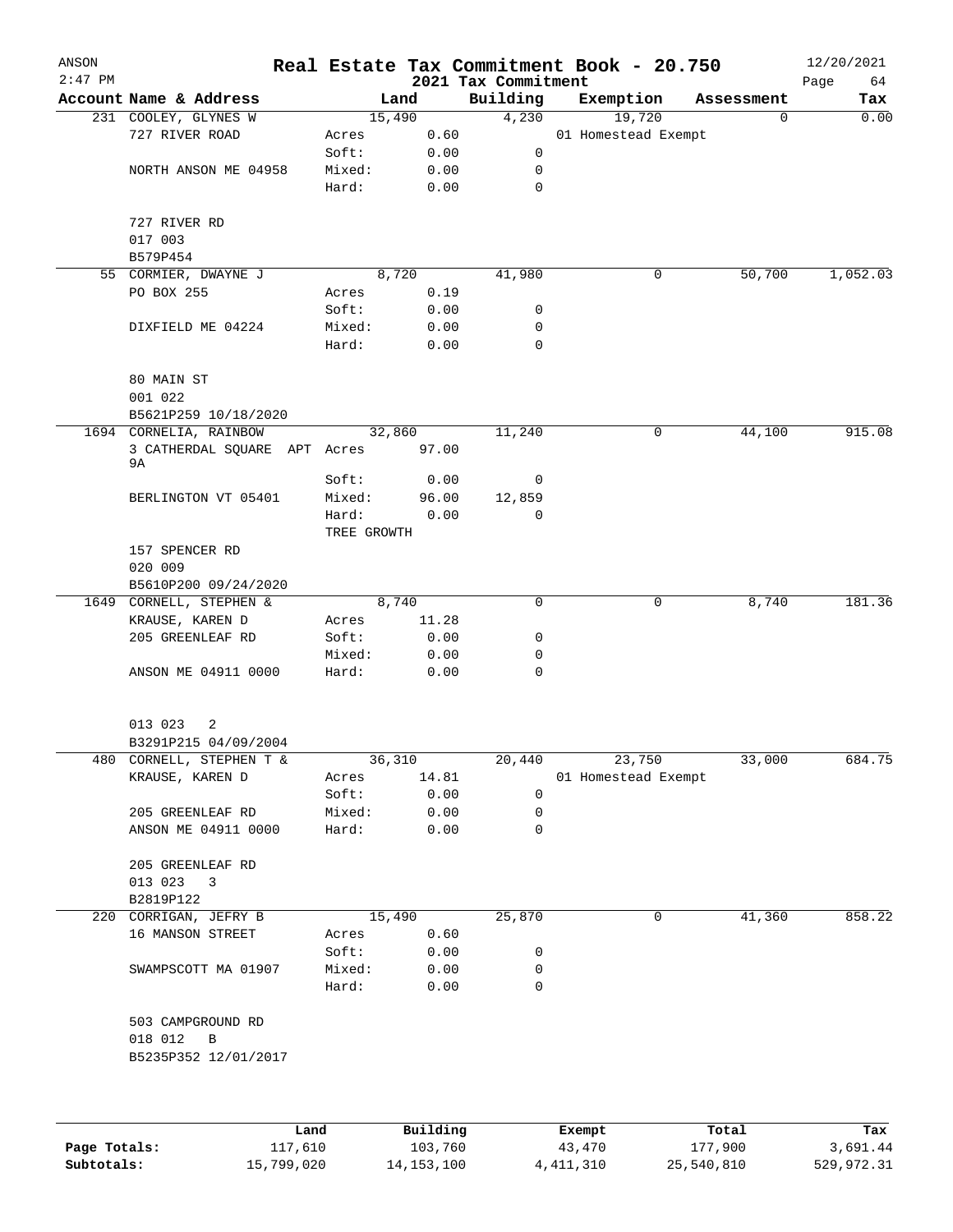| ANSON<br>$2:47$ PM |                                           |            |      | 2021 Tax Commitment | Real Estate Tax Commitment Book - 20.750 |            | 12/20/2021<br>Page<br>65 |
|--------------------|-------------------------------------------|------------|------|---------------------|------------------------------------------|------------|--------------------------|
|                    | Account Name & Address                    | Land       |      | Building            | Exemption                                | Assessment | Tax                      |
|                    | 489 CORSON, GREGORY G                     | 13,860     |      | 23,790              | $\Omega$                                 | 37,650     | 781.24                   |
|                    | 116 CAMPGROUND ROAD                       | Acres      | 0.48 |                     |                                          |            |                          |
|                    |                                           | Soft:      | 0.00 | 0                   |                                          |            |                          |
|                    | NORTH ANSON ME 04958                      | Mixed:     | 0.00 | 0                   |                                          |            |                          |
|                    |                                           | Hard:      | 0.00 | 0                   |                                          |            |                          |
|                    |                                           |            |      |                     |                                          |            |                          |
|                    | 108 CAMPGROUND RD                         |            |      |                     |                                          |            |                          |
|                    | 015 036<br>7 <sub>1</sub>                 |            |      |                     |                                          |            |                          |
|                    | B3819P299 03/07/2007                      |            |      |                     |                                          |            |                          |
| 507                | CORSON, GREGORY G                         | 20,000     |      | 82,240              | 23,750                                   | 78,490     | 1,628.67                 |
|                    | 116 CAMPGROUND ROAD                       | Acres      | 1.00 |                     | 01 Homestead Exempt                      |            |                          |
|                    |                                           | Soft:      | 0.00 | 0                   |                                          |            |                          |
|                    | NORTH ANSON ME 04958                      | Mixed:     | 0.00 | 0                   |                                          |            |                          |
|                    |                                           | Hard:      | 0.00 | 0                   |                                          |            |                          |
|                    | 116 CAMPGROUND RD                         |            |      |                     |                                          |            |                          |
|                    | 015 036<br>9                              |            |      |                     |                                          |            |                          |
| 548                | CORSON, GREGORY G                         | 10,390     |      | 44,830              | 0                                        | 55,220     | 1,145.82                 |
|                    | 116 CAMPGROUND ROAD                       | Acres      | 0.27 |                     |                                          |            |                          |
|                    |                                           | Soft:      | 0.00 | 0                   |                                          |            |                          |
|                    | NORTH ANSON ME 04958                      | Mixed:     | 0.00 | 0                   |                                          |            |                          |
|                    |                                           | Hard:      | 0.00 | 0                   |                                          |            |                          |
|                    |                                           |            |      |                     |                                          |            |                          |
|                    | 87 MAIN ST                                |            |      |                     |                                          |            |                          |
|                    | 001 045                                   |            |      |                     |                                          |            |                          |
|                    | B2294P83                                  |            |      |                     |                                          |            |                          |
|                    | 236 CORSON, MARIE S                       | 14,070     |      | 89,640              | 0                                        | 103,710    | 2,151.98                 |
|                    | PO BOX 322                                | Acres      | 0.22 |                     |                                          |            |                          |
|                    |                                           | Soft:      | 0.00 | 0                   |                                          |            |                          |
|                    | ANSON ME 04911                            | Mixed:     | 0.00 | 0                   |                                          |            |                          |
|                    |                                           | Hard:      | 0.00 | 0                   |                                          |            |                          |
|                    | 7 CHURCH ST                               |            |      |                     |                                          |            |                          |
|                    | 001 079                                   |            |      |                     |                                          |            |                          |
|                    | B1672P46                                  |            |      |                     |                                          |            |                          |
|                    | 233 CORSON, ROBIN, & DENNIS               | 6,000      |      | 33,320              | 0                                        | 39,320     | 815.89                   |
|                    | MCNALLY, DANIELLE L                       | Acres      | 0.09 |                     |                                          |            |                          |
|                    | PO BOX 155                                | Soft:      | 0.00 | 0                   |                                          |            |                          |
|                    |                                           | Mixed:     | 0.00 | 0                   |                                          |            |                          |
|                    | NORTH ANSON ME 04958                      | Hard:      | 0.00 | 0                   |                                          |            |                          |
|                    |                                           | B5251P0232 | JТ   |                     |                                          |            |                          |
|                    | 4 COURT ST                                |            |      |                     |                                          |            |                          |
|                    | 006 028                                   |            |      |                     |                                          |            |                          |
|                    | B5251P232 01/31/2018 B3731P217 08/24/2006 |            |      |                     |                                          |            |                          |
|                    | 334 COSTELLO, MYLES                       | 13,570     |      | 52,000              | 0                                        | 65,570     | 1,360.58                 |
|                    | 208 LAWRENCE STREET                       | Acres      | 0.46 |                     |                                          |            |                          |
|                    |                                           | Soft:      | 0.00 | 0                   |                                          |            |                          |
|                    | HAVERILL MA 01830                         | Mixed:     | 0.00 | 0                   |                                          |            |                          |
|                    |                                           | Hard:      | 0.00 | 0                   |                                          |            |                          |
|                    |                                           |            |      |                     |                                          |            |                          |
|                    | 45 ELM ST                                 |            |      |                     |                                          |            |                          |
|                    | 006 042                                   |            |      |                     |                                          |            |                          |
|                    |                                           |            |      |                     |                                          |            |                          |

|              | Land       | Building   | Exempt    | Total      | Tax        |
|--------------|------------|------------|-----------|------------|------------|
| Page Totals: | 77,890     | 325,820    | 23,750    | 379,960    | 7,884.18   |
| Subtotals:   | 15,876,910 | 14,478,920 | 4,435,060 | 25,920,770 | 537,856.49 |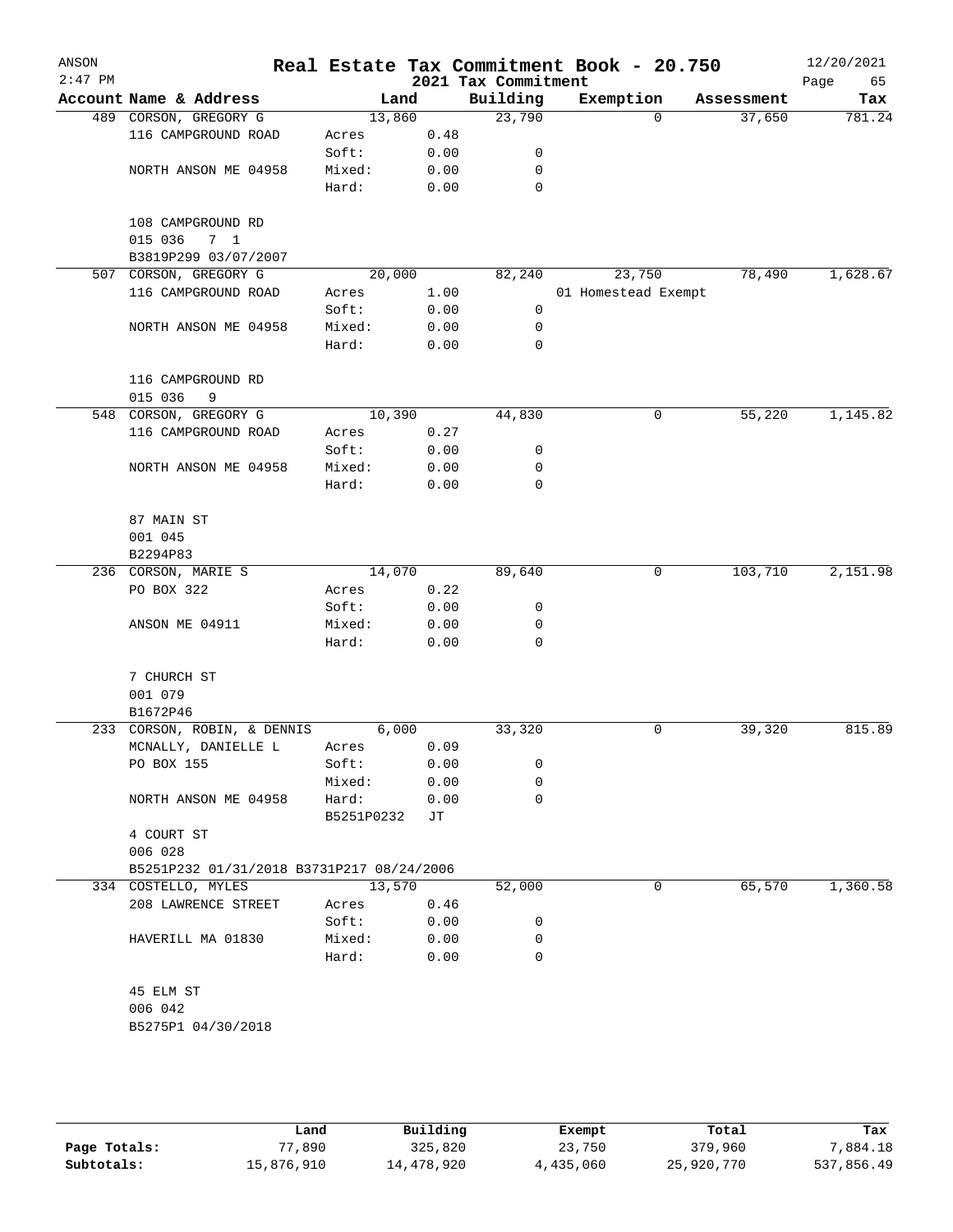| ANSON<br>$2:47$ PM |                                 |                 |              |                                 | Real Estate Tax Commitment Book - 20.750 |                    | 12/20/2021        |
|--------------------|---------------------------------|-----------------|--------------|---------------------------------|------------------------------------------|--------------------|-------------------|
|                    | Account Name & Address          |                 | Land         | 2021 Tax Commitment<br>Building | Exemption                                | Assessment         | Page<br>66<br>Tax |
|                    | 232 COULTHARD, BRIANE           |                 | 36,000       | 0                               |                                          | 36,000<br>$\Omega$ | 747.00            |
|                    | COULTHARD, JUDITH E             | Acres           | 27.00        |                                 |                                          |                    |                   |
|                    |                                 | Soft:           | 0.00         | 0                               |                                          |                    |                   |
|                    | PO BOX 366                      | Mixed:          | 0.00         | 0                               |                                          |                    |                   |
|                    | BUCKFIELD ME 04220 0366 Hard:   |                 | 0.00         | $\mathbf 0$                     |                                          |                    |                   |
|                    | 024 026<br>D                    |                 |              |                                 |                                          |                    |                   |
|                    | B613P403                        |                 |              |                                 |                                          |                    |                   |
|                    | 796 COURTNEY, AMOS R            |                 | 16,000       | 55,220                          | 23,750                                   | 47,470             | 985.00            |
|                    | PO BOX 353 64 UNION<br>STREET   | Acres           | 0.64         |                                 | 01 Homestead Exempt                      |                    |                   |
|                    |                                 | Soft:           | 0.00         | 0                               |                                          |                    |                   |
|                    | MADISON ME 04950                | Mixed:          | 0.00         | 0                               |                                          |                    |                   |
|                    |                                 | Hard:           | 0.00         | $\mathbf 0$                     |                                          |                    |                   |
|                    | 64 UNION ST<br>005 004          |                 |              |                                 |                                          |                    |                   |
|                    | B3589P204 11/10/2005            |                 |              |                                 |                                          |                    |                   |
| 1172               | COURTNEY, THOMAS J VIII         |                 | 8,490        | 46,090                          |                                          | 0<br>54,580        | 1,132.54          |
|                    |                                 | Acres           | 0.18         |                                 |                                          |                    |                   |
|                    | ANSON ME 04911 0000             | Soft:           | 0.00         | 0                               |                                          |                    |                   |
|                    | PO BOX 117                      | Mixed:          | 0.00         | 0                               |                                          |                    |                   |
|                    |                                 | Hard:           | 0.00         | $\mathbf 0$                     |                                          |                    |                   |
|                    | 3 HILLTOP RD                    |                 |              |                                 |                                          |                    |                   |
|                    | 003 018                         |                 |              |                                 |                                          |                    |                   |
|                    | B4199P133 10/05/2009            |                 |              |                                 |                                          |                    |                   |
|                    | 241 COURTNEY, THOMAS VII        |                 | 32,940       | 25,580                          | 23,750                                   | 34,770             | 721.48            |
|                    | 242 PEASE HILL ROAD             | Acres           | 11.44        |                                 | 01 Homestead Exempt                      |                    |                   |
|                    | ANSON ME 04911                  | Soft:<br>Mixed: | 0.00<br>0.00 | 0<br>0                          |                                          |                    |                   |
|                    |                                 | Hard:           | 0.00         | 0                               |                                          |                    |                   |
|                    | 242 PEASE HILL RD               |                 |              |                                 |                                          |                    |                   |
|                    | 011 042<br>1                    |                 |              |                                 |                                          |                    |                   |
|                    | B1247P109                       |                 |              |                                 |                                          |                    |                   |
| 1008               | COUSINEAU WOOD<br>PRODUCTS, LLC |                 | 60,000       | 840,250                         |                                          | 0<br>900,250       | 18,680.19         |
|                    | PO BOX 58                       | Acres           | 34.00        |                                 |                                          |                    |                   |
|                    |                                 | Soft:           | 0.00         | 0                               |                                          |                    |                   |
|                    | NORTH ANSON ME 04958<br>0058    | Mixed:          | 0.00         | 0                               |                                          |                    |                   |
|                    |                                 | Hard:           | 0.00         | 0                               |                                          |                    |                   |
|                    | 3 VALLEY RD                     |                 |              |                                 |                                          |                    |                   |
|                    | 008 015                         |                 |              |                                 |                                          |                    |                   |
|                    | B2875P197                       |                 |              |                                 |                                          |                    |                   |
| 1009               | COUSINEAU WOOD<br>PRODUCTS, LLC |                 | 14,370       | 0                               |                                          | 14,370<br>0        | 298.18            |
|                    | PO BOX 58                       | Acres           | 2.58         |                                 |                                          |                    |                   |
|                    |                                 | Soft:           | 0.00         | 0                               |                                          |                    |                   |
|                    | NORTH ANSON ME 04958<br>0058    | Mixed:          | 0.00         | 0                               |                                          |                    |                   |
|                    |                                 | Hard:           | 0.00         | 0                               |                                          |                    |                   |
|                    |                                 |                 |              |                                 |                                          |                    |                   |
|                    | 008 005<br>Α<br>B2875P197       |                 |              |                                 |                                          |                    |                   |
|                    |                                 | Land            | Building     |                                 | Exempt                                   | Total              | Tax               |
| Page Totals:       |                                 | 167,800         | 967,140      |                                 | 47,500                                   | 1,087,440          | 22,564.39         |
| Subtotals:         | 16,044,710                      |                 | 15,446,060   |                                 | 4,482,560                                | 27,008,210         | 560,420.88        |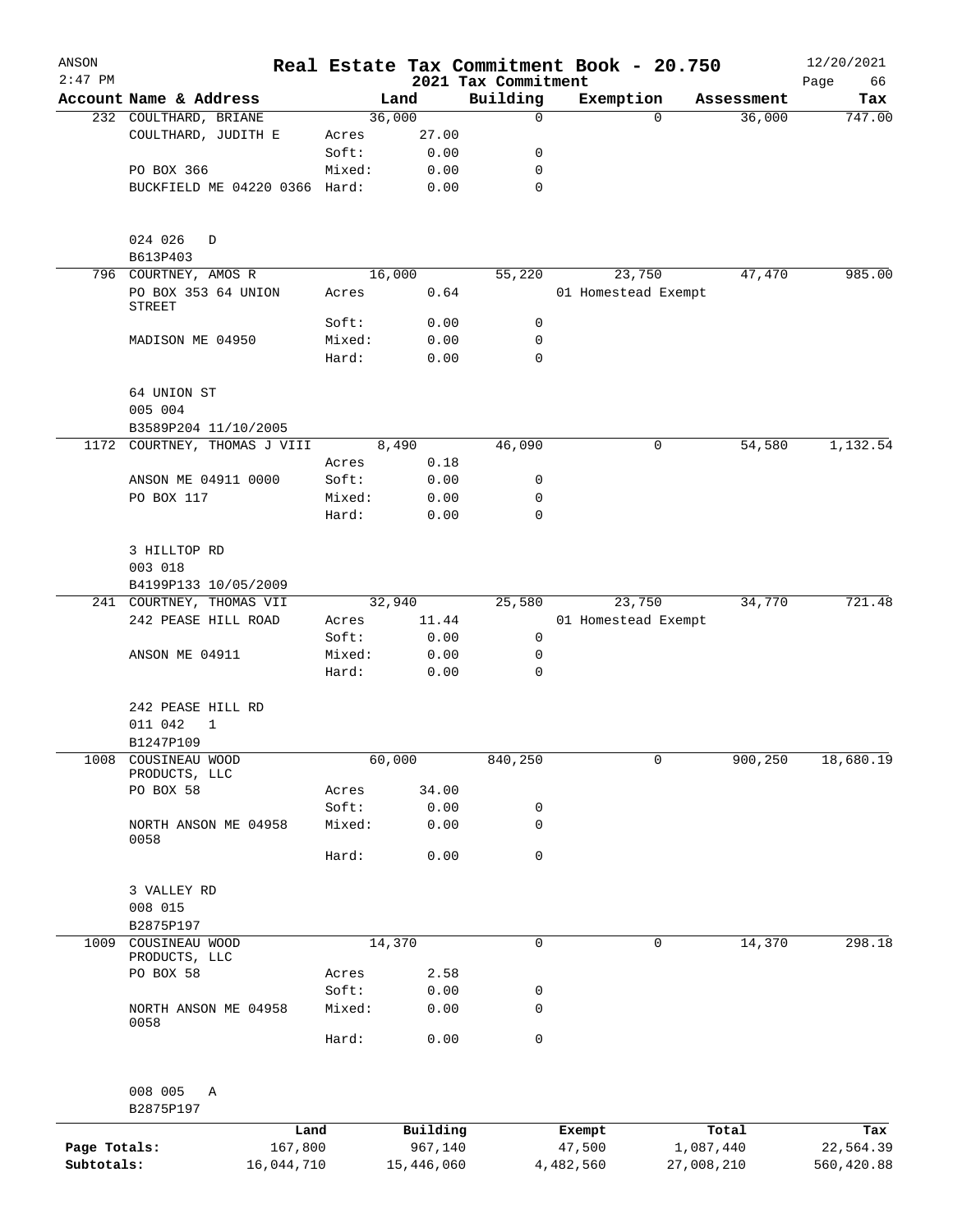| ANSON<br>$2:47$ PM |                                |        |               | 2021 Tax Commitment | Real Estate Tax Commitment Book - 20.750 |              | 12/20/2021<br>Page<br>67 |
|--------------------|--------------------------------|--------|---------------|---------------------|------------------------------------------|--------------|--------------------------|
|                    | Account Name & Address         |        | Land          | Building            | Exemption                                | Assessment   | Tax                      |
|                    | 1010 COUSINEAU WOOD            |        | 11,000        | $\Omega$            | $\Omega$                                 | 11,000       | 228.25                   |
|                    | PRODUCTS, LLC<br>PO BOX 58     | Acres  | 22.00         |                     |                                          |              |                          |
|                    |                                | Soft:  | 0.00          | 0                   |                                          |              |                          |
|                    | NORTH ANSON ME 04958           | Mixed: | 0.00          | $\mathbf 0$         |                                          |              |                          |
|                    | 0058                           |        |               |                     |                                          |              |                          |
|                    |                                | Hard:  | 0.00          | $\mathbf 0$         |                                          |              |                          |
|                    |                                |        |               |                     |                                          |              |                          |
|                    | 018 026<br>B2875P197           |        |               |                     |                                          |              |                          |
|                    | 1011 COUSINEAU WOOD            |        | 4,500         | $\mathbf 0$         | 0                                        | 4,500        | 93.38                    |
|                    | PRODUCTS, LLC                  |        |               |                     |                                          |              |                          |
|                    | PO BOX 58                      | Acres  | 3.00          |                     |                                          |              |                          |
|                    |                                | Soft:  | 0.00          | 0                   |                                          |              |                          |
|                    | NORTH ANSON ME 04958<br>0058   | Mixed: | 0.00          | $\mathbf 0$         |                                          |              |                          |
|                    |                                | Hard:  | 0.00          | $\mathbf 0$         |                                          |              |                          |
|                    |                                |        |               |                     |                                          |              |                          |
|                    | 008 016<br>B2875P197           |        |               |                     |                                          |              |                          |
|                    | 381 COWAN, LOGAN M             |        | 22,840        | 74,940              | 0                                        | 97,780       | 2,028.94                 |
|                    | MCKINNEY, EMILY M              | Acres  | 2.89          |                     |                                          |              |                          |
|                    | 46 PARKWOOD DRIVE              | Soft:  | 0.00          | 0                   |                                          |              |                          |
|                    |                                | Mixed: | 0.00          | 0                   |                                          |              |                          |
|                    | ANSON ME 04911                 | Hard:  | 0.00          | $\mathbf 0$         |                                          |              |                          |
|                    | 46 PARKWOODS DR                |        |               |                     |                                          |              |                          |
|                    | 010 007<br>$\overline{4}$      |        |               |                     |                                          |              |                          |
|                    | B5484P321 10/30/2019           |        |               |                     |                                          |              |                          |
| 1730               | COWETTE, SALLY                 |        | $\mathbf 0$   | 25,240              | 23,750                                   | 1,490        | 30.92                    |
|                    | NORTH ANSON ME 04958           |        |               |                     | 01 Homestead Exempt                      |              |                          |
|                    | 382 RIVER ROAD LOT #1          |        |               |                     |                                          |              |                          |
|                    |                                |        | 1991 FAIRMONT |                     |                                          |              |                          |
|                    | 016 005<br>Α<br>ON             |        |               |                     |                                          |              |                          |
| 245                | COYLE, LORETTA M               |        | 17,600        | $\mathbf 0$         | 0                                        | 17,600       | 365.20                   |
|                    |                                | Acres  | 10.50         |                     |                                          |              |                          |
|                    | NORWOOD MA 02062 0000          | Soft:  | 0.00          | 0                   |                                          |              |                          |
|                    | 460 WASHINGTON ST              | Mixed: | 0.00          | 0                   |                                          |              |                          |
|                    |                                | Hard:  | 0.00          | 0                   |                                          |              |                          |
|                    | 018 021<br>B                   |        |               |                     |                                          |              |                          |
|                    | B2922P150                      |        |               |                     |                                          |              |                          |
|                    | 246 CRAFFEY, MICHAEL &         |        | 37,200        | 0                   | 0                                        | 37,200       | 771.90                   |
|                    | SPARROW, LAVINIA G             | Acres  | 26.40         |                     |                                          |              |                          |
|                    |                                | Soft:  | 0.00          | 0                   |                                          |              |                          |
|                    | PO BOX 308                     | Mixed: | 0.00          | 0                   |                                          |              |                          |
|                    | SOUTH CHATHAM MA 02659<br>0308 | Hard:  | 0.00          | 0                   |                                          |              |                          |
|                    | VALLEY RD                      |        |               |                     |                                          |              |                          |
|                    | 020 022                        |        |               |                     |                                          |              |                          |
|                    | B3203P138                      |        |               |                     |                                          |              |                          |
|                    |                                |        |               |                     |                                          |              |                          |
|                    |                                | Land   | Building      |                     | Exempt                                   | Total        | Tax                      |
| Page Totals:       | 93,140                         |        | 100,180       |                     | 23,750                                   | 169,570      | 3,518.59                 |
| Subtotals:         | 16, 137, 850                   |        | 15,546,240    |                     | 4,506,310                                | 27, 177, 780 | 563,939.47               |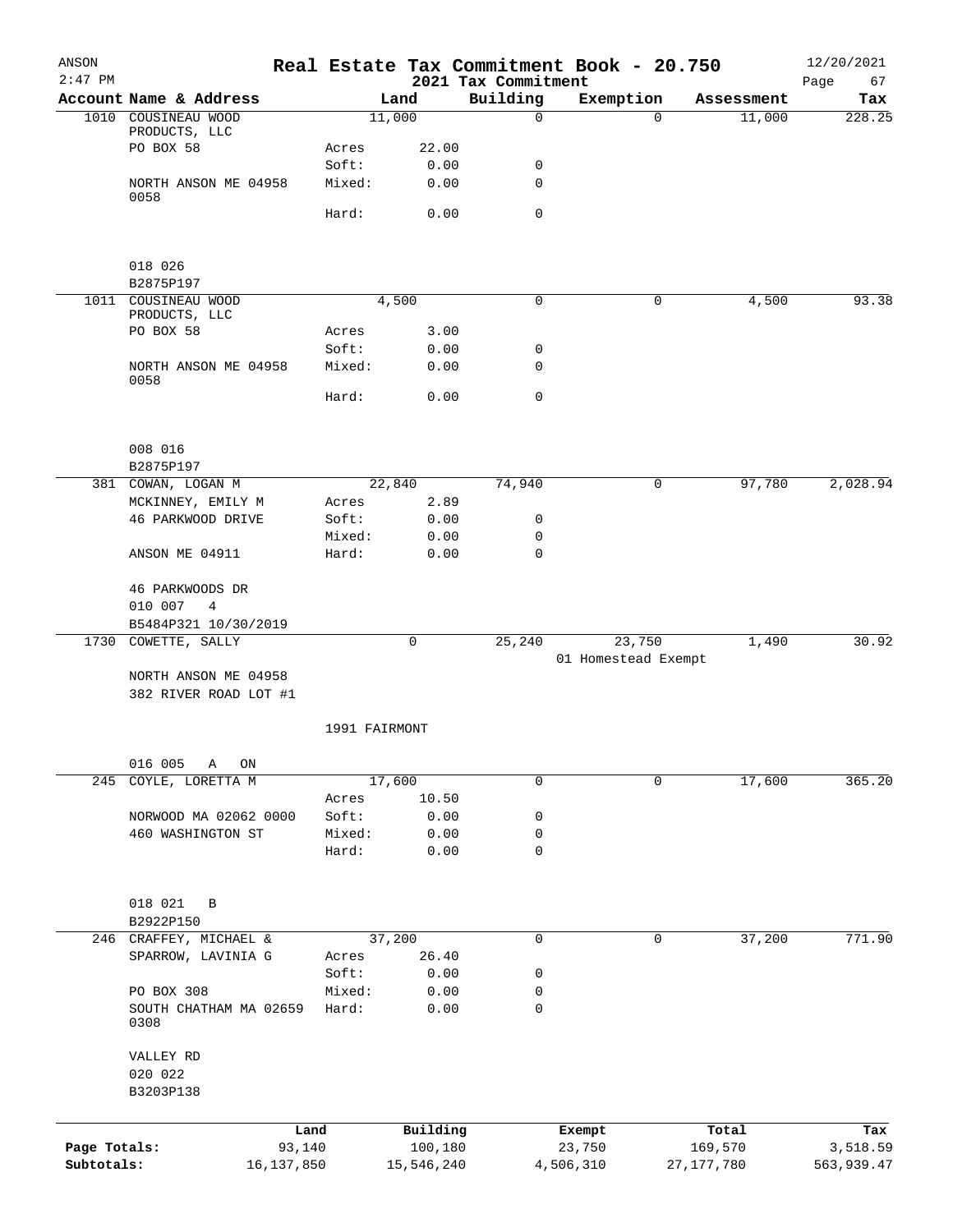| ANSON<br>$2:47$ PM |                                                      |            |                        | 2021 Tax Commitment | Real Estate Tax Commitment Book - 20.750 |          |            | 12/20/2021<br>Page<br>68 |
|--------------------|------------------------------------------------------|------------|------------------------|---------------------|------------------------------------------|----------|------------|--------------------------|
|                    | Account Name & Address                               |            | Land                   | Building            | Exemption                                |          | Assessment | Tax                      |
|                    | 234 CRAWFORD, JOSHUA D                               |            | 6,000                  | 10,730              |                                          | $\Omega$ | 16,730     | 347.15                   |
|                    | 830 RIVER ROAD                                       | Acres      | 0.09                   |                     |                                          |          |            |                          |
|                    |                                                      | Soft:      | 0.00                   | 0                   |                                          |          |            |                          |
|                    | NORTH ANSON ME 04958                                 | Mixed:     | 0.00                   | 0                   |                                          |          |            |                          |
|                    |                                                      | Hard:      | 0.00                   | 0                   |                                          |          |            |                          |
|                    | 830 RIVER RD                                         |            |                        |                     |                                          |          |            |                          |
|                    | 018 005<br>C                                         |            |                        |                     |                                          |          |            |                          |
|                    | B5331P334 09/20/2018                                 |            |                        |                     |                                          |          |            |                          |
|                    | 247 CRAWFORD, WILLIAM JR                             |            | 15,360                 | 29,230              | 23,750                                   |          | 20,840     | 432.43                   |
|                    | CRAWFORD, VICKI L                                    | Acres      | 0.59                   |                     | 01 Homestead Exempt                      |          |            |                          |
|                    | 41 EMBDEN POND ROAD                                  | Soft:      | 0.00                   | 0                   |                                          |          |            |                          |
|                    |                                                      | Mixed:     | 0.00                   | 0                   |                                          |          |            |                          |
|                    | NORTH ANSON ME 04958                                 | Hard:      | 0.00                   | 0                   |                                          |          |            |                          |
|                    | 41 EMBDEN POND RD<br>009 019                         |            |                        |                     |                                          |          |            |                          |
|                    | B956P332                                             |            |                        |                     |                                          |          |            |                          |
|                    | 384 CROCKER, CROCKER A                               |            | 8,650                  | 0                   |                                          | 0        | 8,650      | 179.49                   |
|                    |                                                      |            | 0.52                   |                     |                                          |          |            |                          |
|                    | IRELAND, TENA M<br>43 HILL TOP ROAD                  | Acres      |                        |                     |                                          |          |            |                          |
|                    |                                                      | Soft:      | 0.00                   | 0                   |                                          |          |            |                          |
|                    |                                                      | Mixed:     | 0.00                   | 0                   |                                          |          |            |                          |
|                    | ANSON ME 04911 3358                                  | Hard:      | 0.00                   | 0                   |                                          |          |            |                          |
|                    |                                                      |            | B5249P0190 LIFE ESTATE |                     |                                          |          |            |                          |
|                    | 41 HILLTOP RD                                        |            |                        |                     |                                          |          |            |                          |
|                    | 003 014                                              |            |                        |                     |                                          |          |            |                          |
|                    | B5249P190 01/30/2018 B5231P257 11/30/2017            |            |                        |                     |                                          |          |            |                          |
|                    | 250 CROCKER, ROBIN A                                 |            | 22,700                 | 38,500              | 23,750                                   |          | 37,450     | 777.09                   |
|                    | IRELAND, TENA M                                      | Acres      | 2.80                   |                     | 01 Homestead Exempt                      |          |            |                          |
|                    | 43 HILLTOP ROAD                                      | Soft:      | 0.00                   | 0                   |                                          |          |            |                          |
|                    |                                                      | Mixed:     | 0.00                   | 0                   |                                          |          |            |                          |
|                    | ANSON ME 04911 3358                                  | Hard:      | 0.00                   | 0                   |                                          |          |            |                          |
|                    |                                                      | B5196P0293 |                        |                     |                                          |          |            |                          |
|                    | 43 HILLTOP RD<br>003 013                             |            |                        |                     |                                          |          |            |                          |
|                    | B5196P293 08/23/2017 B3326P196 06/16/2004 B1516P251  |            |                        |                     |                                          |          |            |                          |
|                    | 05/03/1989<br>950 CROSBY, RONALD                     |            | 20,000                 | 28,440              | 23,750                                   |          | 24,690     | 512.32                   |
|                    | 1153 VALLEY ROAD                                     | Acres      |                        |                     | 01 Homestead Exempt                      |          |            |                          |
|                    |                                                      |            | 1.00                   |                     |                                          |          |            |                          |
|                    |                                                      | Soft:      | 0.00                   | 0                   |                                          |          |            |                          |
|                    | ANSON ME 04911                                       | Mixed:     | 0.00                   | 0                   |                                          |          |            |                          |
|                    |                                                      | Hard:      | 0.00                   | 0                   |                                          |          |            |                          |
|                    | 1153 VALLEY RD                                       |            |                        |                     |                                          |          |            |                          |
|                    | 020 026<br>$\, {\bf B}$                              |            |                        |                     |                                          |          |            |                          |
|                    | B4527P254 05/04/2012                                 |            |                        |                     |                                          |          |            |                          |
|                    | 251 CROWE, KENNETH M                                 |            | 60,630                 | 10,960              |                                          | 0        | 71,590     | 1,485.49                 |
|                    |                                                      | Acres      | 57.26                  |                     |                                          |          |            |                          |
|                    | HUDSON NH 03051 3433                                 | Soft:      | 0.00                   | 0                   |                                          |          |            |                          |
|                    | 19 CHAGNON LN                                        | Mixed:     | 0.00                   | 0                   |                                          |          |            |                          |
|                    |                                                      | Hard:      | 0.00                   | 0                   |                                          |          |            |                          |
|                    |                                                      |            |                        |                     |                                          |          |            |                          |
|                    | 165 FOUR MILE SQUARE RD                              |            |                        |                     |                                          |          |            |                          |
|                    | 021 008<br>B5060P156 08/10/2016 B1415P343 03/11/1988 |            |                        |                     |                                          |          |            |                          |
|                    |                                                      |            |                        |                     |                                          |          |            |                          |
|                    |                                                      |            |                        |                     |                                          |          |            |                          |
|                    |                                                      | Land       | Building               |                     | Exempt                                   |          | Total      | Tax                      |

**Page Totals:** 133,340 117,860 71,250 179,950 3,733.97 **Subtotals:** 16,271,190 15,664,100 4,577,560 27,357,730 567,673.44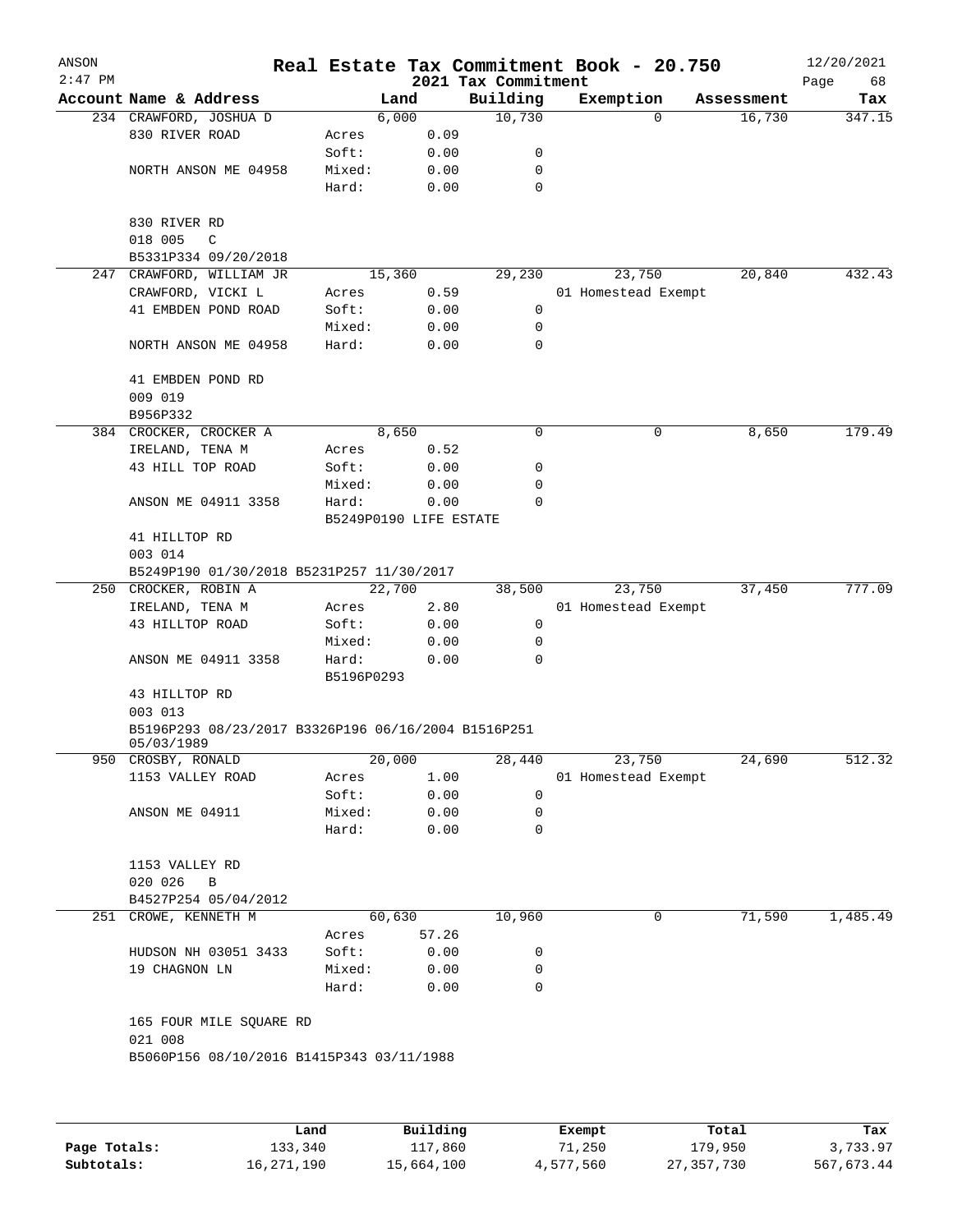| ANSON        |                                                                       |                     |                |                     | Real Estate Tax Commitment Book - 20.750 |                            | 12/20/2021  |
|--------------|-----------------------------------------------------------------------|---------------------|----------------|---------------------|------------------------------------------|----------------------------|-------------|
| $2:47$ PM    |                                                                       |                     |                | 2021 Tax Commitment |                                          |                            | Page<br>69  |
|              | Account Name & Address                                                |                     | Land<br>13,710 | Building<br>107,250 | Exemption                                | Assessment<br>120,960<br>0 | Tax         |
|              | 1053 CROWE, ZACHARY                                                   | Acres               | 0.47           |                     |                                          |                            | 2,509.92    |
|              | ANDREWS AFB MD 20762                                                  | Soft:               | 0.00           | 0                   |                                          |                            |             |
|              | 4456 MAPLE LANE, UNIT 4 Mixed:                                        |                     | 0.00           | 0                   |                                          |                            |             |
|              |                                                                       | Hard:               | 0.00           | $\mathbf 0$         |                                          |                            |             |
|              | 16 MADISON ST                                                         |                     |                |                     |                                          |                            |             |
|              | 006 094                                                               |                     |                |                     |                                          |                            |             |
|              | B4741P151 11/25/2013                                                  |                     |                |                     |                                          |                            |             |
| 1578         | CULVER, JEAN B. (Life<br>Estate)                                      |                     | 27,290         | 212,860             | 23,750                                   | 216,400                    | 4,490.30    |
|              | NEWTON, SHAWN & LEEANNE Acres<br>Υ.                                   |                     | 3.19           |                     | 01 Homestead Exempt                      |                            |             |
|              | P.O. BOX 155                                                          | Soft:               | 0.00           | 0                   |                                          |                            |             |
|              |                                                                       | Mixed:              | 0.00           | 0                   |                                          |                            |             |
|              | ANSON ME 04911 0000                                                   | Hard:               | 0.00           | $\mathbf 0$         |                                          |                            |             |
|              | 42 HILLTOP RD<br>010 036                                              |                     |                |                     |                                          |                            |             |
|              | B5229P357 11/27/2017 B5225P28 11/08/2017 B3942P278<br>12/12/2007      |                     |                |                     |                                          |                            |             |
|              | 1388 CULVER, JEAN B. (Life<br>Estate)                                 |                     | 23,000         | 15,000              |                                          | 0<br>38,000                | 788.50      |
|              | VERMETTE, DORIS & DAVID Acres                                         |                     | 3.00           |                     |                                          |                            |             |
|              | PO BOX 363                                                            | Soft:               | 0.00           | 0                   |                                          |                            |             |
|              |                                                                       | Mixed:              | 0.00           | 0                   |                                          |                            |             |
|              | BINGHAM ME 04920                                                      | Hard:               | 0.00           | $\Omega$            |                                          |                            |             |
|              | 132 PATTERSON BRIDGE<br>017 041<br>B<br>B5225P26 B3942P278 12/12/2007 |                     |                |                     |                                          |                            |             |
| 260          | CURRIE, STEPHEN A                                                     |                     | 57,500         | 49,980              |                                          | 0<br>107,480               | 2,230.21    |
|              | CURRIE, JANE E                                                        | Acres               | 53.00          |                     |                                          |                            |             |
|              |                                                                       | Soft:               | 0.00           | 0                   |                                          |                            |             |
|              | 412 THOMPSON ST                                                       | Mixed:              | 0.00           | 0                   |                                          |                            |             |
|              | HALIFAX MA 02338 0000                                                 | Hard:               | 0.00           | 0                   |                                          |                            |             |
|              | 1060 PEASE HILL RD                                                    |                     |                |                     |                                          |                            |             |
|              | 012 018                                                               |                     |                |                     |                                          |                            |             |
|              | B2006P205                                                             |                     |                |                     |                                          |                            |             |
| 1532         | CURRIER, SCOTT J                                                      |                     | 23,750         | 22,140              |                                          | 45,890<br>0                | 952.22      |
|              |                                                                       | Acres               | 3.50           |                     |                                          |                            |             |
|              | NORRIDGEWOCK ME 04957<br>0000                                         | Soft:               | 0.00           | 0                   |                                          |                            |             |
|              | 33 FOREST AVE                                                         | Mixed:              | 0.00           | 0                   |                                          |                            |             |
|              |                                                                       | Hard:               | 0.00           | 0                   |                                          |                            |             |
|              | 294 RIVER RD                                                          |                     |                |                     |                                          |                            |             |
|              | 016 001<br>Е                                                          |                     |                |                     |                                          |                            |             |
|              | B3036P151                                                             |                     |                |                     |                                          |                            |             |
|              | 133 CURRIER, WENDY L                                                  |                     | 24,500         | 79,840              |                                          | 104,340<br>0               | 2,165.06    |
|              | PO BOX 374                                                            | Acres               | 4.00           |                     |                                          |                            |             |
|              |                                                                       | Soft:               | 0.00           | 0                   |                                          |                            |             |
|              | ANSON ME 04911                                                        | Mixed:              | 0.00           | 0                   |                                          |                            |             |
|              |                                                                       | Hard:<br>B5093P0198 | 0.00           | 0                   |                                          |                            |             |
|              | 54 HILTON HILL RD                                                     |                     |                |                     |                                          |                            |             |
|              | 010 014<br>Α                                                          |                     |                |                     |                                          |                            |             |
|              | B5093P198 10/26/2016                                                  |                     |                |                     |                                          |                            |             |
|              |                                                                       | Land                | Building       |                     | Exempt                                   | Total                      | Tax         |
| Page Totals: |                                                                       | 169,750             | 487,070        |                     | 23,750                                   | 633,070                    | 13, 136. 21 |
| Subtotals:   | 16,440,940                                                            |                     | 16, 151, 170   |                     | 4,601,310                                | 27,990,800                 | 580,809.65  |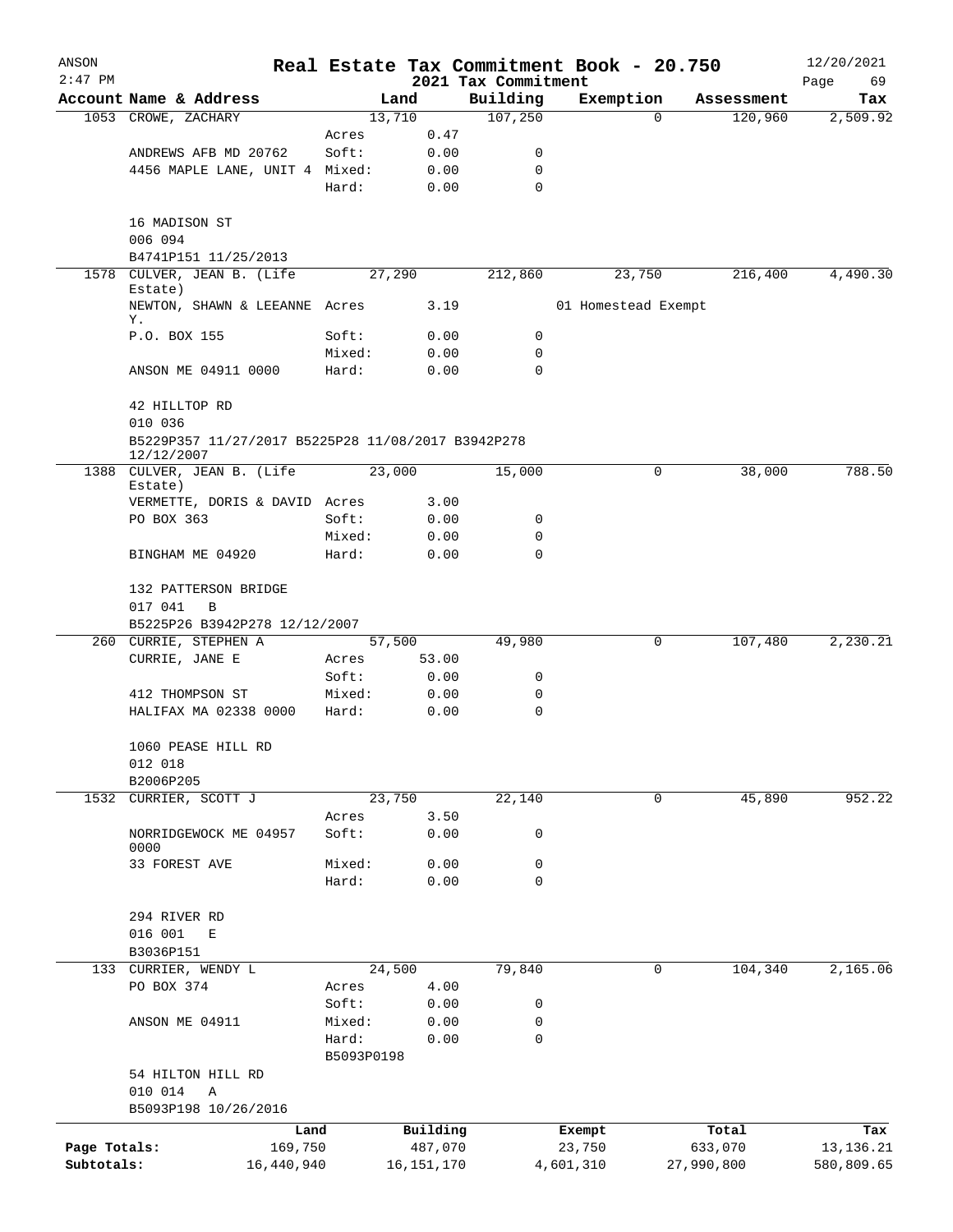| ANSON<br>$2:47$ PM |                                                    |        |       | Real Estate Tax Commitment Book - 20.750<br>2021 Tax Commitment |                     |            | 12/20/2021<br>Page<br>70 |
|--------------------|----------------------------------------------------|--------|-------|-----------------------------------------------------------------|---------------------|------------|--------------------------|
|                    | Account Name & Address                             |        | Land  | Building                                                        | Exemption           | Assessment | Tax                      |
|                    | 137 CURRY, KAREN A                                 | 21,800 |       | 35,310                                                          | 23,750              | 33,360     | 692.22                   |
|                    | PO BOX 313                                         | Acres  | 2.20  |                                                                 | 01 Homestead Exempt |            |                          |
|                    |                                                    | Soft:  | 0.00  | 0                                                               |                     |            |                          |
|                    | NORTH ANSON ME 04958                               | Mixed: | 0.00  | 0                                                               |                     |            |                          |
|                    |                                                    | Hard:  | 0.00  | 0                                                               |                     |            |                          |
|                    | 269 SOLON RD<br>024 021                            |        |       |                                                                 |                     |            |                          |
|                    | B5143P228 03/31/2017 B2746P215                     |        |       |                                                                 |                     |            |                          |
|                    | 513 CWIKLA, JASON E                                | 29,280 |       | 44,630                                                          | 23,750              | 50,160     | 1,040.82                 |
|                    | 25 FOUR MILE SQUARE<br>ROAD                        | Acres  | 7.78  |                                                                 | 01 Homestead Exempt |            |                          |
|                    |                                                    | Soft:  | 0.00  | 0                                                               |                     |            |                          |
|                    | ANSON ME 04911                                     | Mixed: | 0.00  | 0                                                               |                     |            |                          |
|                    |                                                    | Hard:  | 0.00  | 0                                                               |                     |            |                          |
|                    | 25 FOUR MILE SQUARE RD<br>020 022<br>$2 \quad 4$   |        |       |                                                                 |                     |            |                          |
|                    | B5491P236 09/24/2019                               |        |       |                                                                 |                     |            |                          |
|                    | 266 CYRUS, WM THOMAS &                             | 32,500 |       | 10,720                                                          | 0                   | 43,220     | 896.82                   |
|                    | GERHARDT-CYRUS, JEANNE                             | Acres  | 11.00 |                                                                 |                     |            |                          |
|                    |                                                    | Soft:  | 0.00  | 0                                                               |                     |            |                          |
|                    | PO BOX 15                                          | Mixed: | 0.00  | 0                                                               |                     |            |                          |
|                    | KIANA AK 99749 0015                                | Hard:  | 0.00  | 0                                                               |                     |            |                          |
|                    | 90 FISH RD                                         |        |       |                                                                 |                     |            |                          |
|                    | 013 017                                            |        |       |                                                                 |                     |            |                          |
|                    | B995P159                                           |        |       |                                                                 |                     |            |                          |
|                    | 270 DAIGLE, PATRICK J                              | 22,280 |       | 0                                                               | 0                   | 22,280     | 462.31                   |
|                    |                                                    | Acres  | 24.28 |                                                                 |                     |            |                          |
|                    | MADISON ME 04950 0000                              | Soft:  | 0.00  | 0                                                               |                     |            |                          |
|                    | 168 OLD POINT AVE                                  | Mixed: | 0.00  | 0                                                               |                     |            |                          |
|                    |                                                    | Hard:  | 0.00  | 0                                                               |                     |            |                          |
|                    | 010 028                                            |        |       |                                                                 |                     |            |                          |
|                    | B4188P142 09/08/2009                               |        |       |                                                                 |                     |            |                          |
|                    | 271 DAIGLE, PATRICK JASON                          | 46,300 |       | 126,410                                                         | 23,750              | 148,960    | 3,090.92                 |
|                    |                                                    | Acres  | 25.30 |                                                                 | 01 Homestead Exempt |            |                          |
|                    | MADISON ME 04950 0000                              | Soft:  | 0.00  | 0                                                               |                     |            |                          |
|                    | 168 OLD POINT AVE                                  | Mixed: | 0.00  | 0                                                               |                     |            |                          |
|                    |                                                    | Hard:  | 0.00  | 0                                                               |                     |            |                          |
|                    | 18 DAIGLE DR<br>010 040<br>3&2                     |        |       |                                                                 |                     |            |                          |
|                    | B4188P142 09/08/2009 B3992P127 04/30/2008 B1768P32 |        |       |                                                                 |                     |            |                          |
|                    | 272 DAIGLE, PAUL J III                             | 23,950 |       | 100,400                                                         | 23,750              | 100,600    | 2,087.45                 |
|                    | DAIGLE, CHERYL M                                   | Acres  | 3.63  |                                                                 | 01 Homestead Exempt |            |                          |
|                    |                                                    | Soft:  | 0.00  | $\mathbf 0$                                                     |                     |            |                          |
|                    | 221 MAIN ST                                        | Mixed: | 0.00  | $\mathbf 0$                                                     |                     |            |                          |
|                    | ANSON ME 04911 0000                                | Hard:  | 0.00  | 0                                                               |                     |            |                          |
|                    | 221 MAIN ST                                        |        |       |                                                                 |                     |            |                          |
|                    | 010 040<br>5                                       |        |       |                                                                 |                     |            |                          |
|                    | B3984P39 04/04/2008                                |        |       |                                                                 |                     |            |                          |
|                    |                                                    |        |       |                                                                 |                     |            |                          |
|                    |                                                    |        |       |                                                                 |                     |            |                          |
|                    |                                                    |        |       |                                                                 |                     |            |                          |

|              | Land       | Building   | Exempt    | Total      | Tax        |
|--------------|------------|------------|-----------|------------|------------|
| Page Totals: | 176,110    | 317,470    | 95,000    | 398,580    | 8,270.54   |
| Subtotals:   | 16,617,050 | 16,468,640 | 4,696,310 | 28,389,380 | 589,080.19 |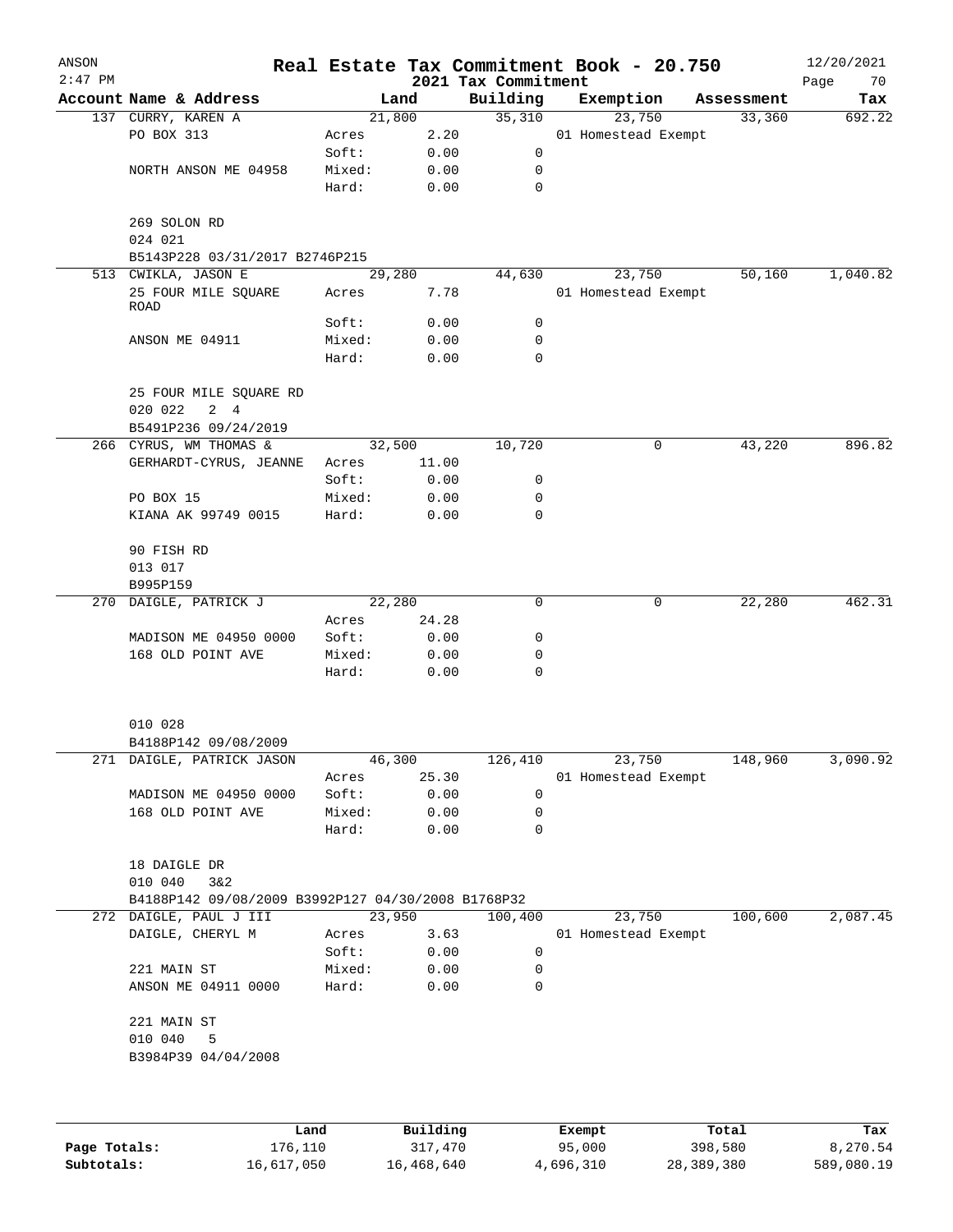| ANSON<br>$2:47$ PM |                                                                   |                 |              | 2021 Tax Commitment | Real Estate Tax Commitment Book - 20.750 |            | 12/20/2021<br>Page<br>71 |
|--------------------|-------------------------------------------------------------------|-----------------|--------------|---------------------|------------------------------------------|------------|--------------------------|
|                    | Account Name & Address                                            |                 | Land         | Building            | Exemption                                | Assessment | Tax                      |
|                    | 273 DAIGLE, PRESCOTT HEIRS                                        |                 | 27,500       | 65,660              | 23,750                                   | 69,410     | 1,440.26                 |
|                    | DAIGLE, DEVAN J. JARRAD Acres<br>JOSEPH                           |                 | 6.00         |                     | 01 Homestead Exempt                      |            |                          |
|                    | C/O JENNIFER FOTTER                                               | Soft:           | 0.00         | 0                   |                                          |            |                          |
|                    | 9 DAIGLE DR                                                       | Mixed:          | 0.00         | 0                   |                                          |            |                          |
|                    | ANSON ME 04911 0000                                               | Hard:           | 0.00         | $\Omega$            |                                          |            |                          |
|                    | 9 DAIGLE DR                                                       |                 |              |                     |                                          |            |                          |
|                    | 010 040<br>4                                                      |                 |              |                     |                                          |            |                          |
|                    | B4948P183 08/28/2015                                              |                 |              |                     |                                          |            |                          |
|                    | 1173 Davenport, Melissa                                           |                 | 22,600       | 28,900              | $\mathbf 0$                              | 51,500     | 1,068.63                 |
|                    | 21 Messalonskee Avenue                                            | Acres           | 2.73         |                     |                                          |            |                          |
|                    |                                                                   | Soft:           | 0.00         | 0                   |                                          |            |                          |
|                    | Waterville ME 04901                                               | Mixed:<br>Hard: | 0.00<br>0.00 | 0<br>0              |                                          |            |                          |
|                    |                                                                   |                 |              |                     |                                          |            |                          |
|                    | 494 FOUR MILE SQUARE RD                                           |                 |              |                     |                                          |            |                          |
|                    | 021 020<br>1                                                      |                 |              |                     |                                          |            |                          |
|                    | B5402P75 04/09/2019                                               |                 |              |                     |                                          |            |                          |
|                    | 1544 DAVIS, ANDREW L                                              |                 | 36,760       | $\mathbf 0$         | 0                                        | 36,760     | 762.77                   |
|                    | DAVIS, JENNIFER L                                                 | Acres           | 15.26        |                     |                                          |            |                          |
|                    |                                                                   | Soft:           | 0.00         | 0                   |                                          |            |                          |
|                    | 44 HARRIS ROAD                                                    | Mixed:          | 0.00         | 0                   |                                          |            |                          |
|                    | MINOT ME 04258                                                    | Hard:           | 0.00         | 0                   |                                          |            |                          |
|                    | 550 NEW PORTLAND ROAD<br>022 005<br><b>B</b> 1                    |                 |              |                     |                                          |            |                          |
|                    | B4802P124 06/30/2014                                              |                 |              |                     |                                          |            |                          |
|                    | 41 DAVIS, DEAN A                                                  |                 | 11,660       | 29,950              | 0                                        | 41,610     | 863.41                   |
|                    | PO BOX 257                                                        | Acres           | 0.34         |                     |                                          |            |                          |
|                    |                                                                   | Soft:           | 0.00         | 0                   |                                          |            |                          |
|                    | SHAWMUT ME 04975                                                  | Mixed:          | 0.00         | 0                   |                                          |            |                          |
|                    |                                                                   | Hard:           | 0.00         | 0                   |                                          |            |                          |
|                    | 18 RIVER RD                                                       |                 |              |                     |                                          |            |                          |
|                    | 003 077                                                           |                 |              |                     |                                          |            |                          |
|                    | B5485P154 10/28/2019 B4274P311 04/15/2010 B4274P309<br>04/14/2010 |                 |              |                     |                                          |            |                          |
|                    | 42 DAVIS, JOHN P                                                  |                 | 9,380        | 49,840              | 23,750                                   | 35,470     | 736.00                   |
|                    | 19 CHURCH STREET                                                  | Acres           | 0.22         |                     | 01 Homestead Exempt                      |            |                          |
|                    |                                                                   | Soft:           | 0.00         | 0                   |                                          |            |                          |
|                    | ANSON ME 04911                                                    | Mixed:          | 0.00         | 0                   |                                          |            |                          |
|                    |                                                                   | Hard:           | 0.00         | 0                   |                                          |            |                          |
|                    | 19 CHURCH ST<br>001 076                                           |                 |              |                     |                                          |            |                          |
|                    | B4021P19 07/03/2008                                               |                 |              |                     |                                          |            |                          |
| 370                | DAVIS, KIM                                                        |                 | 33,000       | 15,190              | 23,750                                   | 24,440     | 507.13                   |
|                    | 607 FOUR MILE SQUARE<br>ROAD                                      | Acres           | 7.50         |                     | 01 Homestead Exempt                      |            |                          |
|                    |                                                                   | Soft:           | 0.00         | 0                   |                                          |            |                          |
|                    | ANSON ME 04911                                                    | Mixed:          | 0.00         | 0                   |                                          |            |                          |
|                    |                                                                   | Hard:           | 0.00         | 0                   |                                          |            |                          |
|                    | 607 FOUR MILE SQUARE RD<br>020 026<br>Е<br>B2303P348              |                 |              |                     |                                          |            |                          |
|                    |                                                                   |                 |              |                     |                                          |            |                          |
|                    |                                                                   | Land            | Building     |                     | Exempt                                   | Total      | Tax                      |
| Page Totals:       | 140,900                                                           |                 | 189,540      |                     | 71,250                                   | 259,190    | 5,378.20                 |
| Subtotals:         | 16,757,950                                                        |                 | 16,658,180   |                     | 4,767,560                                | 28,648,570 | 594,458.39               |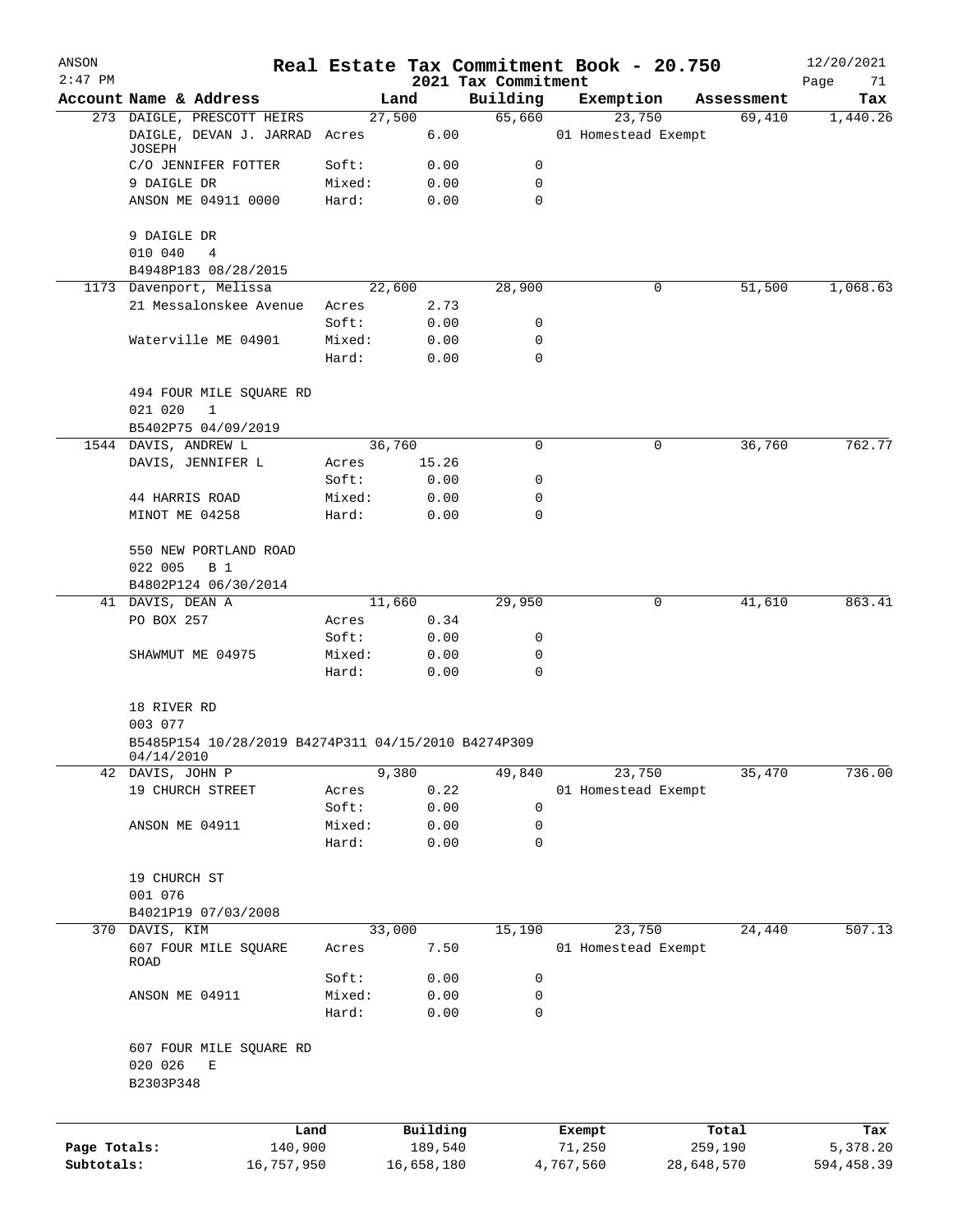| ANSON<br>$2:47$ PM |                                      |                 |              | 2021 Tax Commitment | Real Estate Tax Commitment Book - 20.750 |            | 12/20/2021<br>Page<br>72 |
|--------------------|--------------------------------------|-----------------|--------------|---------------------|------------------------------------------|------------|--------------------------|
|                    | Account Name & Address               | Land            |              | Building            | Exemption                                | Assessment | Tax                      |
|                    | 278 DAVIS, LAWNY A                   | 21,230          |              | 65,540              | 23,750                                   | 63,020     | 1,307.67                 |
|                    | DAVIS, CHARLENE E                    | Acres           | 1.82         |                     | 01 Homestead Exempt                      |            |                          |
|                    | PO BOX 518                           | Soft:           | 0.00         | 0                   |                                          |            |                          |
|                    |                                      | Mixed:          | 0.00         | 0                   |                                          |            |                          |
|                    | ANSON ME 04911                       | Hard:           | 0.00         | 0                   |                                          |            |                          |
|                    | 10 WARD ST<br>004 036                |                 |              |                     |                                          |            |                          |
|                    | B4131P201 05/08/2009                 |                 |              |                     |                                          |            |                          |
|                    | 515 DAVIS, MARY LOU                  | 8,940           |              | 38,930              | 0                                        | 47,870     | 993.30                   |
|                    | C/O OLIVER PELLETIER                 | Acres           | 0.20         |                     |                                          |            |                          |
|                    | 132 MAIN STREET                      | Soft:           | 0.00         | 0                   |                                          |            |                          |
|                    | ANSON ME 04911 0000                  | Mixed:          | 0.00         | 0                   |                                          |            |                          |
|                    |                                      | Hard:           | 0.00         | 0                   |                                          |            |                          |
|                    | 132 MAIN ST                          |                 |              |                     |                                          |            |                          |
|                    | 002 005                              |                 |              |                     |                                          |            |                          |
|                    | B4661P6 05/16/2013                   |                 |              |                     |                                          |            |                          |
|                    | 1025 DAWES, AARON A                  | 3,370           |              | 0                   | 0                                        | 3,370      | 69.93                    |
|                    | PO BOX 115                           | Acres           | 0.25         |                     |                                          |            |                          |
|                    |                                      | Soft:           | 0.00         | 0                   |                                          |            |                          |
|                    | ANSON ME 04911                       | Mixed:          | 0.00         | 0                   |                                          |            |                          |
|                    |                                      | Hard:           | 0.00         | $\mathbf 0$         |                                          |            |                          |
|                    | 001 031<br>B<br>B5299P343 06/28/2018 |                 |              |                     |                                          |            |                          |
|                    | 1417 DAWES, AARON A                  | 10,200          |              | 72,690              | 0                                        | 82,890     | 1,719.97                 |
|                    | PO BOX 115                           | Acres           | 0.26         |                     |                                          |            |                          |
|                    |                                      | Soft:           | 0.00         | 0                   |                                          |            |                          |
|                    | ANSON ME 04911                       | Mixed:          | 0.00         | 0                   |                                          |            |                          |
|                    |                                      | Hard:           | 0.00         | 0                   |                                          |            |                          |
|                    | 94 MAIN ST                           |                 |              |                     |                                          |            |                          |
|                    | 001 031                              |                 |              |                     |                                          |            |                          |
|                    | B4241P8 02/16/2010                   |                 |              |                     |                                          |            |                          |
|                    | 282 DAWES, KENNETH A                 | 14,420          |              | 42,770              | 23,750                                   | 33,440     | 693.88                   |
|                    | DAWES, MARY                          | Acres           | 0.52         |                     | 01 Homestead Exempt                      |            |                          |
|                    | 14 PINE STREET                       | Soft:           | 0.00         | 0                   |                                          |            |                          |
|                    | ANSON ME 04911                       | Mixed:<br>Hard: | 0.00<br>0.00 | 0<br>0              |                                          |            |                          |
|                    | 14 PINE ST                           |                 |              |                     |                                          |            |                          |
|                    | 002 045                              |                 |              |                     |                                          |            |                          |
|                    | B2113P279                            |                 |              |                     |                                          |            |                          |
|                    | 725 DAWES, TRACY A                   | 10,130          |              | 3,780               | 0                                        | 13,910     | 288.63                   |
|                    | 36 UNION STREET                      | Acres           | 2.00         |                     |                                          |            |                          |
|                    |                                      | Soft:           | 0.00         | 0                   |                                          |            |                          |
|                    | NORTH ANSON ME 04958                 | Mixed:          | 0.00         | 0                   |                                          |            |                          |
|                    |                                      | Hard:           | 0.00         | 0                   |                                          |            |                          |
|                    | 1322 VALLEY RD                       |                 |              |                     |                                          |            |                          |
|                    | 020 031                              |                 |              |                     |                                          |            |                          |
|                    | B4694P324 07/30/2013                 |                 |              |                     |                                          |            |                          |
|                    |                                      |                 |              |                     |                                          |            |                          |
|                    |                                      |                 |              |                     |                                          |            |                          |

|              | Land       | Building   | Exempt    | Total      | Tax          |
|--------------|------------|------------|-----------|------------|--------------|
| Page Totals: | 68,290     | 223,710    | 47,500    | 244,500    | 5,073.38     |
| Subtotals:   | 16,826,240 | 16,881,890 | 4,815,060 | 28,893,070 | 599, 531. 77 |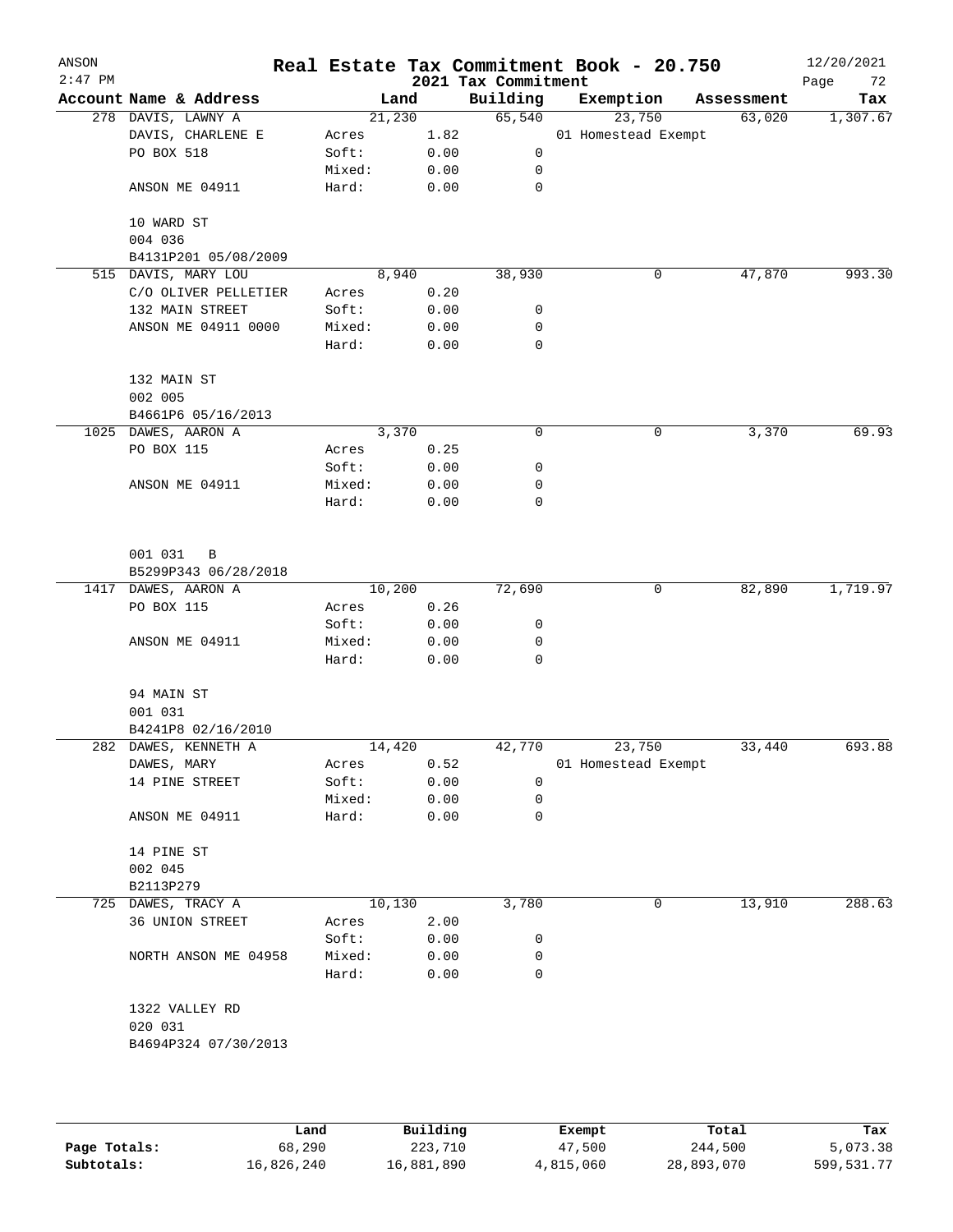| ANSON<br>$2:47$ PM |                                                   |                 |                | 2021 Tax Commitment | Real Estate Tax Commitment Book - 20.750 |            | 12/20/2021        |
|--------------------|---------------------------------------------------|-----------------|----------------|---------------------|------------------------------------------|------------|-------------------|
|                    | Account Name & Address                            |                 | Land           | Building            | Exemption                                | Assessment | Page<br>73<br>Tax |
|                    | 1283 DAWES, TRACY A                               |                 | 8,720          | 50,090              | 23,750                                   | 35,060     | 727.50            |
|                    | 36 UNION STREET                                   | Acres           | 0.19           |                     | 01 Homestead Exempt                      |            |                   |
|                    |                                                   | Soft:           | 0.00           | 0                   |                                          |            |                   |
|                    | NORTH ANSON ME 04958                              | Mixed:          | 0.00           | 0                   |                                          |            |                   |
|                    |                                                   | Hard:           | 0.00           | 0                   |                                          |            |                   |
|                    | 36 UNION ST                                       |                 |                |                     |                                          |            |                   |
|                    | 005 009                                           |                 |                |                     |                                          |            |                   |
|                    | B2376P97                                          |                 |                |                     |                                          |            |                   |
|                    | 991 DEAL, HOLLY M                                 |                 | 13,710         | 42,010              | 0                                        | 55,720     | 1,156.19          |
|                    | P.O. BOX 107                                      | Acres           | 0.47           |                     |                                          |            |                   |
|                    |                                                   | Soft:           | 0.00           | 0                   |                                          |            |                   |
|                    | ANSON ME 04911                                    | Mixed:          | 0.00           | 0                   |                                          |            |                   |
|                    |                                                   | Hard:           | 0.00           | 0                   |                                          |            |                   |
|                    | 26 BUSWELL ST<br>002 026                          |                 |                |                     |                                          |            |                   |
|                    | 284 DEANE, ROBERT A &                             |                 | 31,340         | 0                   | 0                                        | 31,340     | 650.31            |
|                    | RANDALL, BERNARD C                                | Acres           | 114.80         |                     |                                          |            |                   |
|                    |                                                   |                 |                |                     |                                          |            |                   |
|                    |                                                   | Soft:           | 0.00           | 0                   |                                          |            |                   |
|                    | PO BOX 433<br>BERNARDSTON MA 01337                | Mixed:<br>Hard: | 110.80<br>0.00 | 14,842<br>0         |                                          |            |                   |
|                    | 0433                                              |                 |                |                     |                                          |            |                   |
|                    |                                                   | TREE GROWTH     |                |                     |                                          |            |                   |
|                    | 021 015 & 16<br>B1455P258                         |                 |                |                     |                                          |            |                   |
| 730                | DEBLOIS, TRAVIS N                                 |                 | 35,930         | 1,500               | 0                                        | 37,430     | 776.67            |
|                    | DEBLOIS, BERDINA L                                | Acres           | 40.22          |                     |                                          |            |                   |
|                    |                                                   |                 |                |                     |                                          |            |                   |
|                    |                                                   | Soft:           | 4.30           | 425                 |                                          |            |                   |
|                    | 445 ROUTE 133, WAYNE RD<br>WINTHROP ME 04364 0000 | Mixed:<br>Hard: | 4.70<br>20.70  | 630<br>2,851        |                                          |            |                   |
|                    |                                                   | TREE GROWTH     |                |                     |                                          |            |                   |
|                    | 825 VALLEY RD                                     |                 |                |                     |                                          |            |                   |
|                    | 019 017<br>4                                      |                 |                |                     |                                          |            |                   |
|                    | B4754P269 01/14/2014                              |                 |                |                     |                                          |            |                   |
|                    | 287 DELEONARDIS, ANNA L/E                         |                 | 22,550         | 22,300              | 23,750                                   | 21,100     | 437.83            |
|                    | DELEONARDIS, FREDERICK<br>Α                       | Acres           | 0.86           |                     | 01 Homestead Exempt                      |            |                   |
|                    |                                                   | Soft:           | 0.00           | 0                   |                                          |            |                   |
|                    | 197 EMBDEN POND RD                                | Mixed:          | 0.00           | 0                   |                                          |            |                   |
|                    | NORTH ANSON ME 04958<br>0000                      | Hard:           | 0.00           | 0                   |                                          |            |                   |
|                    | 197 EMBDEN POND RD                                |                 |                |                     |                                          |            |                   |
|                    | 023 020<br>B                                      |                 |                |                     |                                          |            |                   |
|                    | B5273P117 04/25/2018                              |                 |                |                     |                                          |            |                   |
|                    | 360 DELEONARDIS, FREDERICK                        |                 | 0              | 12,430              | 0                                        | 12,430     | 257.92            |
|                    | NORTH ANSON ME 04958<br>0000                      |                 |                |                     |                                          |            |                   |
|                    | PO BOX 362                                        |                 |                |                     |                                          |            |                   |
|                    | 199 EMBDEN POND RD                                |                 |                |                     |                                          |            |                   |
|                    | 023 020<br>ON<br>В                                |                 |                |                     |                                          |            |                   |
|                    |                                                   |                 |                |                     |                                          |            |                   |
|                    | Land,                                             |                 | Building       |                     | <b>Exempt</b>                            | Total      | Tax               |

|              | Land       | Building   | Exempt    | Total      | Tax        |
|--------------|------------|------------|-----------|------------|------------|
| Page Totals: | 112,250    | 128,330    | 47,500    | 193,080    | 4,006.42   |
| Subtotals:   | 16,938,490 | 17,010,220 | 4,862,560 | 29,086,150 | 603,538.19 |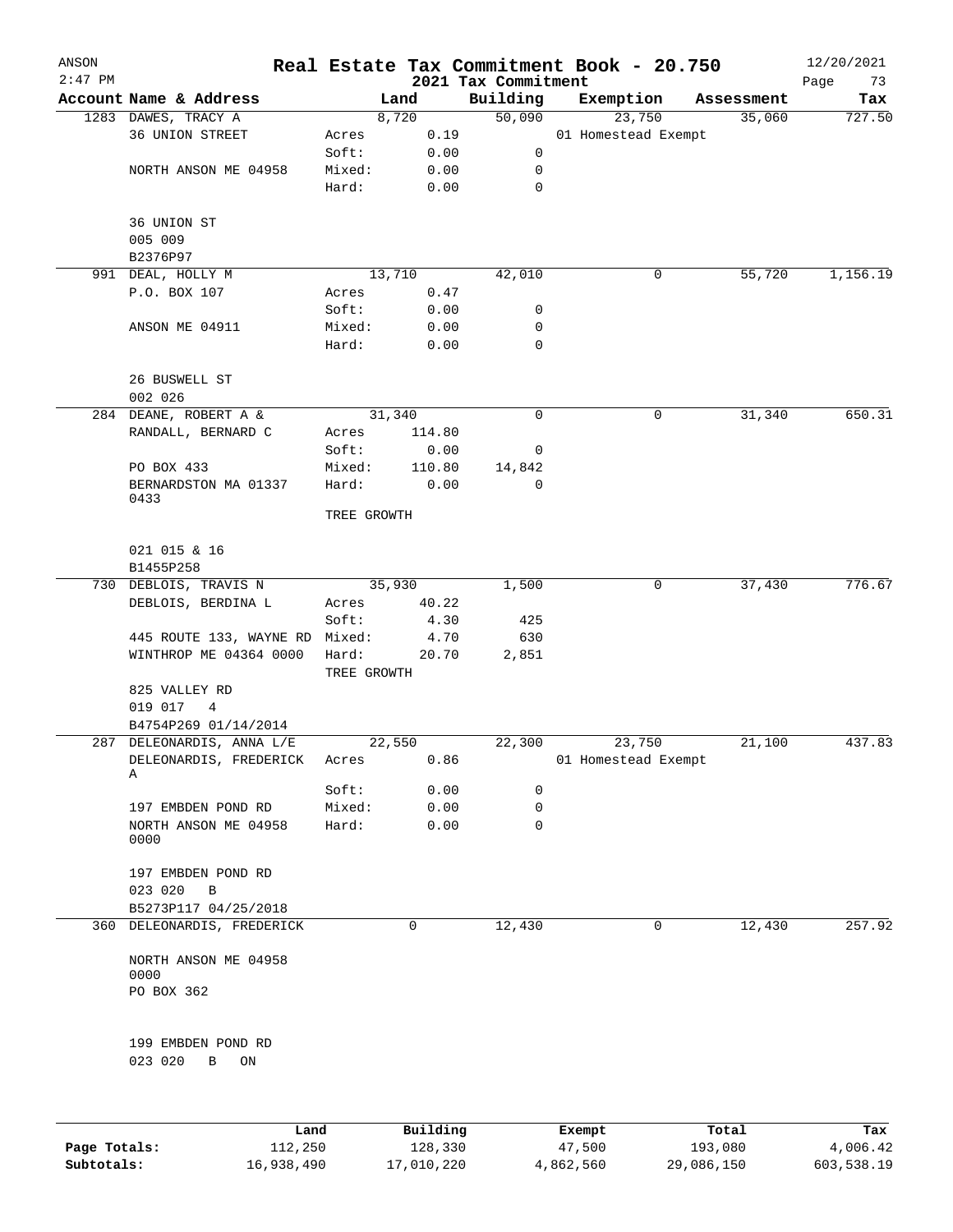| ANSON        |                                                     |                 |              |                                 | Real Estate Tax Commitment Book - 20.750 |            | 12/20/2021        |
|--------------|-----------------------------------------------------|-----------------|--------------|---------------------------------|------------------------------------------|------------|-------------------|
| $2:47$ PM    | Account Name & Address                              | Land            |              | 2021 Tax Commitment<br>Building | Exemption                                | Assessment | Page<br>74<br>Tax |
|              | 757 DELEONARDIS, FREDERICK                          | 10,950          |              | 44,110                          | 23,750                                   | 31,310     | 649.68            |
|              | DELEONARDIS, AMANDA L                               | Acres           | 0.30         |                                 | 01 Homestead Exempt                      |            |                   |
|              |                                                     | Soft:           | 0.00         | 0                               |                                          |            |                   |
|              | PO BOX 362                                          | Mixed:          | 0.00         | 0                               |                                          |            |                   |
|              | NORTH ANSON ME 04958<br>0000                        | Hard:           | 0.00         | $\mathbf 0$                     |                                          |            |                   |
|              | 23 SUMMER ST                                        |                 |              |                                 |                                          |            |                   |
|              | 006 084                                             |                 |              |                                 |                                          |            |                   |
|              | B3779P281 11/16/2006                                |                 |              |                                 |                                          |            |                   |
|              | 1185 DEMCHAK, ROBERT E                              | 28,500          |              | 73,290                          | 29,450                                   | 72,340     | 1,501.06          |
|              | DEMCHAK, MARGARET A                                 | Acres           | 7.00         |                                 | 01 Homestead Exempt                      |            |                   |
|              | 790 HORSEBACK ROAD                                  | Soft:           | 0.00         | $\overline{0}$                  | 02 Resident Veteran                      |            |                   |
|              |                                                     | Mixed:          | 0.00         | $\mathbf 0$                     |                                          |            |                   |
|              | ANSON ME 04911                                      | Hard:           | 0.00         | $\mathbf 0$                     |                                          |            |                   |
|              | 790 HORSEBACK RD<br>019 037<br>B                    |                 |              |                                 |                                          |            |                   |
|              | B3257P237                                           |                 |              |                                 |                                          |            |                   |
| 290          | DENNER, JOHN J JR                                   | 33,500          |              | 0                               | 0                                        | 33,500     | 695.13            |
|              |                                                     | Acres           | 28.00        |                                 |                                          |            |                   |
|              | GREENWICH CT 06831 0000 Soft:                       |                 | 0.00         | 0                               |                                          |            |                   |
|              | 565 STANWICH ROAD                                   | Mixed:<br>Hard: | 0.00<br>0.00 | 0<br>0                          |                                          |            |                   |
|              | 020 030                                             |                 |              |                                 |                                          |            |                   |
|              | B778P999                                            |                 |              |                                 |                                          |            |                   |
|              | 1299 DESILVA, MAUREEN L                             | 26,750          |              | 29,710                          | 23,750                                   | 32,710     | 678.73            |
|              | PO BOX 393                                          | Acres           | 5.50         |                                 | 01 Homestead Exempt                      |            |                   |
|              |                                                     | Soft:           | 0.00         | 0                               |                                          |            |                   |
|              | NORTH ANSON ME 04958                                | Mixed:          | 0.00         | 0                               |                                          |            |                   |
|              |                                                     | Hard:           | 0.00         | $\mathbf 0$                     |                                          |            |                   |
|              | 111 CAMPGROUND RD                                   |                 |              |                                 |                                          |            |                   |
|              | 015 037<br>4                                        |                 |              |                                 |                                          |            |                   |
|              | B3123P68                                            |                 |              |                                 |                                          |            |                   |
|              | 462 DESROCHERS, ROGER L                             | 13,950          |              | 0                               | 0                                        | 13,950     | 289.46            |
|              | DESROCHERS, BETTY E                                 | Acres           | 2.30         |                                 |                                          |            |                   |
|              |                                                     | Soft:           | 0.00         | 0                               |                                          |            |                   |
|              | 151 EMERY CORNER RD                                 | Mixed:          | 0.00         | 0                               |                                          |            |                   |
|              | LIMERICK ME 04048 0000                              | Hard:           | 0.00         | 0                               |                                          |            |                   |
|              | 022 029<br>B                                        |                 |              |                                 |                                          |            |                   |
|              | B3962P346 02/05/2008                                |                 |              |                                 |                                          |            |                   |
|              | 293 DEVINE, LAWRENCE<br>ATTN: AMANDA<br>TERWILLIGER | 61,000<br>Acres | 58.00        | 57,960                          | 0                                        | 118,960    | 2,468.42          |
|              | PO BOX 853                                          | Soft:           | 0.00         | 0                               |                                          |            |                   |
|              | BRIDGEHAMPTON NY 11932                              | Mixed:          | 0.00         | 0                               |                                          |            |                   |
|              |                                                     | Hard:           | 0.00         | $\mathbf 0$                     |                                          |            |                   |
|              | 25 DEER WANDER RIDGE RD<br>011 046<br>B830P452      |                 |              |                                 |                                          |            |                   |
|              |                                                     |                 |              |                                 |                                          |            |                   |
|              | Land                                                |                 | Building     |                                 | Exempt                                   | Total      | Tax               |
| Page Totals: | 174,650                                             |                 | 205,070      |                                 | 76,950                                   | 302,770    | 6,282.48          |

**Subtotals:** 17,113,140 17,215,290 4,939,510 29,388,920 609,820.67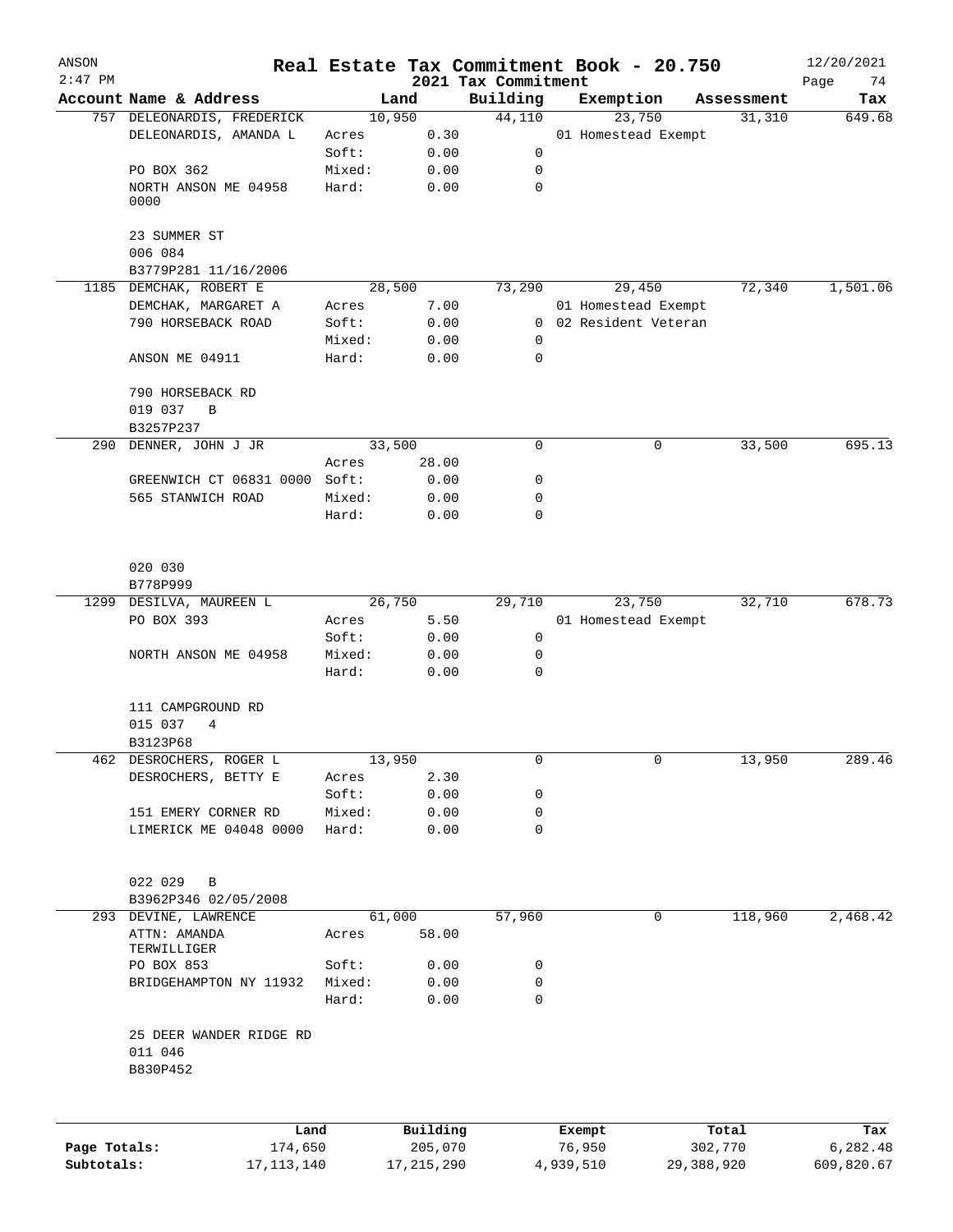| ANSON<br>$2:47$ PM |                                                    |                     |          | 2021 Tax Commitment | Real Estate Tax Commitment Book - 20.750 |            | 12/20/2021<br>Page<br>75 |
|--------------------|----------------------------------------------------|---------------------|----------|---------------------|------------------------------------------|------------|--------------------------|
|                    | Account Name & Address                             | Land                |          | Building            | Exemption                                | Assessment | Tax                      |
|                    | 697 DEVINE, LAWRENCE L                             | 39,500              |          | 32,460              | $\Omega$                                 | 71,960     | 1,493.17                 |
|                    | ATTN: AMANDA<br>TERWILLIGER                        | Acres               | 18.00    |                     |                                          |            |                          |
|                    | PO BOX 853                                         | Soft:               | 0.00     | 0                   |                                          |            |                          |
|                    | BRIDGEHAMPTON NY 11932                             | Mixed:              | 0.00     | 0                   |                                          |            |                          |
|                    |                                                    | Hard:               | 0.00     | $\Omega$            |                                          |            |                          |
|                    | 51 DEER WANDER RIDGE RD<br>011 046<br>B            |                     |          |                     |                                          |            |                          |
|                    | B4319P262 09/15/2010                               |                     |          |                     |                                          |            |                          |
|                    | 860 DEVINENI, SRIDHAR                              | 18,150              |          | 0                   | 0                                        | 18,150     | 376.61                   |
|                    | 22 LINCOLN ROAD                                    | Acres               | 5.10     |                     |                                          |            |                          |
|                    |                                                    | Soft:               | 0.00     | 0                   |                                          |            |                          |
|                    | MANSFIEL MA 02048                                  | Mixed:              | 0.00     | 0                   |                                          |            |                          |
|                    |                                                    | Hard:               | 0.00     | $\mathbf 0$         |                                          |            |                          |
|                    | 012 009 19                                         |                     |          |                     |                                          |            |                          |
|                    | B5362P124 11/29/2018                               |                     |          |                     |                                          |            |                          |
|                    | 298 DEXTER, RICKY A                                | 23,050              |          | 27,630              | 0                                        | 50,680     | 1,051.61                 |
|                    | 268 SOLON ROAD                                     | Acres               | 3.03     |                     |                                          |            |                          |
|                    |                                                    | Soft:               | 0.00     | 0                   |                                          |            |                          |
|                    | NORTH ANSON ME 04958                               | Mixed:              | 0.00     | 0                   |                                          |            |                          |
|                    |                                                    | Hard:               | 0.00     | 0                   |                                          |            |                          |
|                    | 268 SOLON RD                                       |                     |          |                     |                                          |            |                          |
|                    | 024 024                                            |                     |          |                     |                                          |            |                          |
|                    | B2685P261 06/20/2000                               |                     |          |                     |                                          |            |                          |
|                    | 306 DICKEY, CHRISTOPHER A,<br>JOSEPH P. &          | 18,600              |          | 2,940               | 0                                        | 21,540     | 446.96                   |
|                    | PARADIS, ANGEL D                                   | Acres               | 3.40     |                     |                                          |            |                          |
|                    |                                                    | Soft:               | 0.00     | 0                   |                                          |            |                          |
|                    | 29 TROLLEY LINE DR                                 | Mixed:              | 0.00     | 0                   |                                          |            |                          |
|                    | MADISON ME 04950 0000                              | Hard:               | 0.00     | $\mathbf 0$         |                                          |            |                          |
|                    | 023 041<br>Н                                       |                     |          |                     |                                          |            |                          |
|                    | B3430P24 12/30/2004 B918P245                       |                     |          |                     |                                          |            |                          |
|                    | 313 DICKEY, DALE W                                 | 8,980               |          | 14,790              | 0                                        | 23,770     | 493.23                   |
|                    | 670 PREBLE AVE                                     | Acres               | 0.56     |                     |                                          |            |                          |
|                    |                                                    | Soft:               | 0.00     | 0                   |                                          |            |                          |
|                    | MADISON ME 04950                                   | Mixed:              | 0.00     | 0                   |                                          |            |                          |
|                    |                                                    | Hard:               | 0.00     | $\mathbf 0$         |                                          |            |                          |
|                    |                                                    | B5189P0249          |          |                     |                                          |            |                          |
|                    | 255 SOLON RD                                       |                     |          |                     |                                          |            |                          |
|                    | 024 021 B                                          |                     |          |                     |                                          |            |                          |
|                    | B5189P249 06/28/2017 B5036P297 09/13/2015 B2744P49 |                     |          |                     |                                          |            |                          |
|                    | 189 DICKEY, DALE W                                 | 12,650              |          | 0                   | 0                                        | 12,650     | 262.49                   |
|                    | 670 PREBLE AVE                                     | Acres               | 0.40     |                     |                                          |            |                          |
|                    |                                                    | Soft:               | 0.00     | 0                   |                                          |            |                          |
|                    | MADISON ME 04950                                   | Mixed:              | 0.00     | 0                   |                                          |            |                          |
|                    |                                                    | Hard:<br>B5083P0310 | 0.00     | 0                   |                                          |            |                          |
|                    | 563 RIVER RD                                       |                     |          |                     |                                          |            |                          |
|                    | 016 023<br>A                                       |                     |          |                     |                                          |            |                          |
|                    | B53070P163 11/09/2018                              |                     |          |                     |                                          |            |                          |
|                    |                                                    |                     |          |                     |                                          |            |                          |
|                    | Land                                               |                     | Building |                     | Exempt                                   | Total      | Tax                      |
| Page Totals:       | 120,930                                            |                     | 77,820   |                     | 0                                        | 198,750    | 4,124.07                 |

**Subtotals:** 17,234,070 17,293,110 4,939,510 29,587,670 613,944.74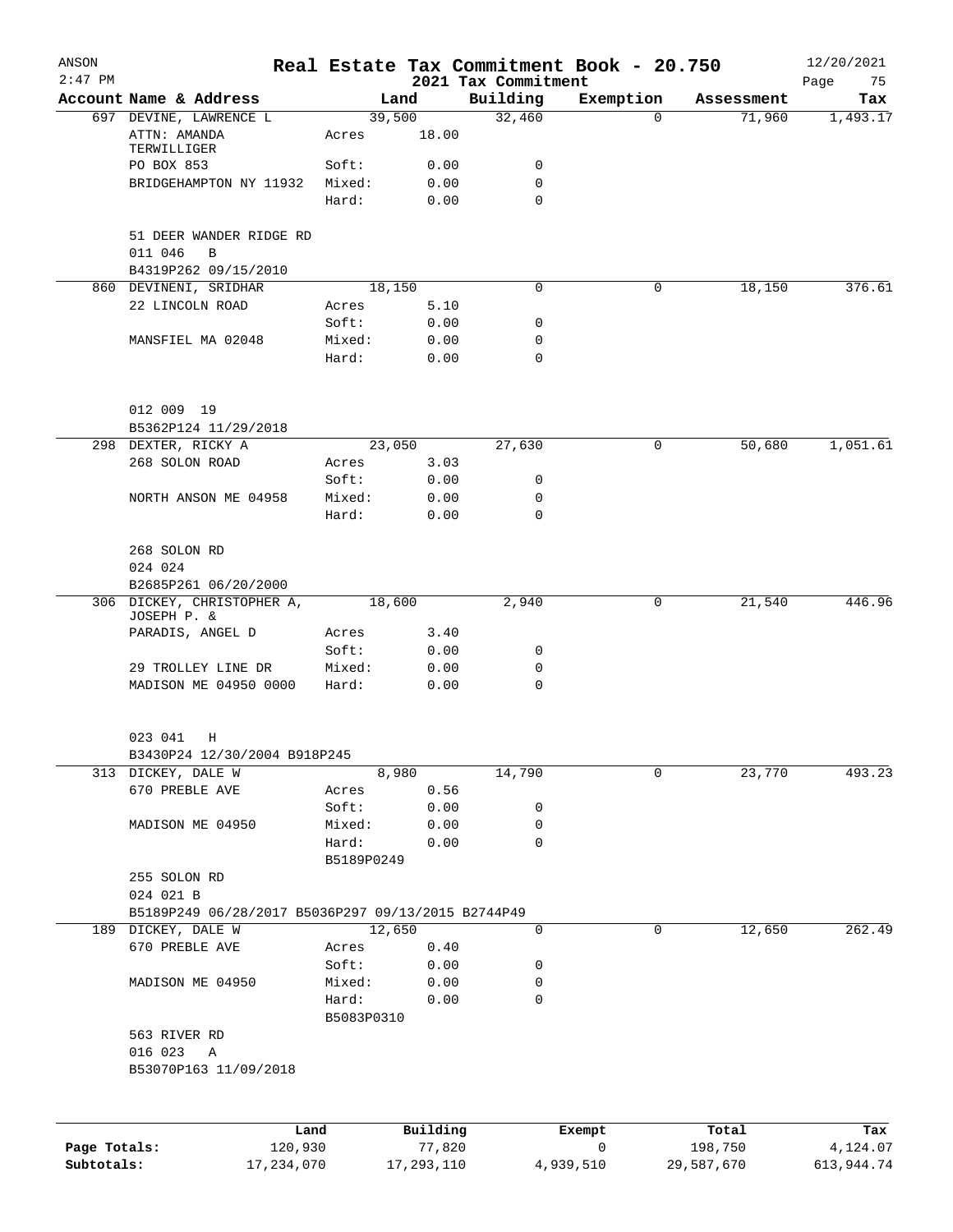| ANSON<br>$2:47$ PM |                                 |                    |              | 2021 Tax Commitment | Real Estate Tax Commitment Book - 20.750 |            | 12/20/2021<br>76<br>Page |
|--------------------|---------------------------------|--------------------|--------------|---------------------|------------------------------------------|------------|--------------------------|
|                    | Account Name & Address          |                    | Land         | Building            | Exemption                                | Assessment | Tax                      |
|                    | 205 DICKEY, DALE W              |                    | 12,000       | 0                   | $\Omega$                                 | 12,000     | 249.00                   |
|                    | 670 PREBLE AVE                  | Acres              | 1.00         |                     |                                          |            |                          |
|                    |                                 | Soft:              | 0.00         | 0                   |                                          |            |                          |
|                    | MADISON ME 04950                | Mixed:             | 0.00         | 0                   |                                          |            |                          |
|                    |                                 | Hard:              | 0.00         | $\mathbf 0$         |                                          |            |                          |
|                    | 017 007<br>Α                    |                    |              |                     |                                          |            |                          |
|                    | B4542P177 06/26/2012            |                    |              |                     |                                          |            |                          |
|                    | 458 DICKEY, DALE W              |                    | 11,660       | 67,650              | 0                                        | 79,310     | 1,645.68                 |
|                    | 670 PREBLE AVE                  | Acres              | 0.34         |                     |                                          |            |                          |
|                    |                                 | Soft:              | 0.00         | 0                   |                                          |            |                          |
|                    | MADISON ME 04950                | Mixed:             | 0.00         | 0                   |                                          |            |                          |
|                    |                                 | Hard:              | 0.00         | $\mathbf 0$         |                                          |            |                          |
|                    | 24 WILSON ST                    |                    |              |                     |                                          |            |                          |
|                    | 001 101                         |                    |              |                     |                                          |            |                          |
|                    | B4921P233 06/11/2015            |                    |              |                     |                                          |            |                          |
|                    | 482 DICKEY, DALE W              |                    | 0            | 2,000               | 0                                        | 2,000      | 41.50                    |
|                    | 670 PREBLE AVE                  |                    |              |                     |                                          |            |                          |
|                    | MADISON ME 04950                |                    |              |                     |                                          |            |                          |
|                    | 99 CAMPGROUND RD                |                    |              |                     |                                          |            |                          |
|                    | 015 037<br>3<br>ON              |                    |              |                     |                                          |            |                          |
|                    | B2087P282                       |                    |              |                     |                                          |            |                          |
|                    | 483 DICKEY, DALE W              |                    | 39,770       | 55,780              | 0                                        | 95,550     | 1,982.66                 |
|                    | 670 PREBLE AVE                  | Acres              | 10.27        |                     |                                          |            |                          |
|                    |                                 | Soft:              | 0.00         | 0                   |                                          |            |                          |
|                    | MADISON ME 04950                | Mixed:             | 0.00         | 0                   |                                          |            |                          |
|                    |                                 | Hard:<br>B5065P099 | 0.00         | 0                   |                                          |            |                          |
|                    | 89 CAMPGROUND RD                |                    |              |                     |                                          |            |                          |
|                    | 3                               |                    |              |                     |                                          |            |                          |
|                    | 015 037<br>B5065P099 08/15/2016 |                    |              |                     |                                          |            |                          |
|                    | 1513 DICKEY, DALE W             |                    | 8,940        | 20,290              | 0                                        | 29,230     | 606.52                   |
|                    |                                 |                    |              |                     |                                          |            |                          |
|                    | DICKEY, DAWN A                  | Acres              | 0.20         |                     |                                          |            |                          |
|                    | 670 PREBLE AVE                  | Soft:              | 0.00         | 0                   |                                          |            |                          |
|                    | MADISON ME 04950                | Mixed:<br>Hard:    | 0.00<br>0.00 | 0<br>0              |                                          |            |                          |
|                    |                                 |                    |              |                     |                                          |            |                          |
|                    | 16 CENTER ST                    |                    |              |                     |                                          |            |                          |
|                    | 006 014                         |                    |              |                     |                                          |            |                          |
|                    | B4071P54 11/06/2008             |                    |              |                     |                                          |            |                          |
|                    | 1771 DICKEY, DALE W             |                    | 4,900        | 2,000               | 0                                        | 6,900      | 143.18                   |
|                    | DICKEY, DAWN A                  | Acres              | 0.06         |                     |                                          |            |                          |
|                    | 670 PREBLE AVE                  | Soft:              | 0.00         | 0                   |                                          |            |                          |
|                    |                                 | Mixed:             | 0.00         | 0                   |                                          |            |                          |
|                    | MADISON ME 04950                | Hard:              | 0.00         | 0                   |                                          |            |                          |
|                    | 31 EMBDEN POND RD               |                    |              |                     |                                          |            |                          |
|                    | 009 020<br>B                    |                    |              |                     |                                          |            |                          |
|                    | B4271P163 04/06/2010            |                    |              |                     |                                          |            |                          |
|                    |                                 |                    |              |                     |                                          |            |                          |
|                    |                                 |                    |              |                     |                                          |            |                          |

|              | Land         | Building   | Exempt    | Total      | Tax        |
|--------------|--------------|------------|-----------|------------|------------|
| Page Totals: | 77.270       | 147.720    |           | 224,990    | 4,668.54   |
| Subtotals:   | 17, 311, 340 | 17,440,830 | 4,939,510 | 29,812,660 | 618,613.28 |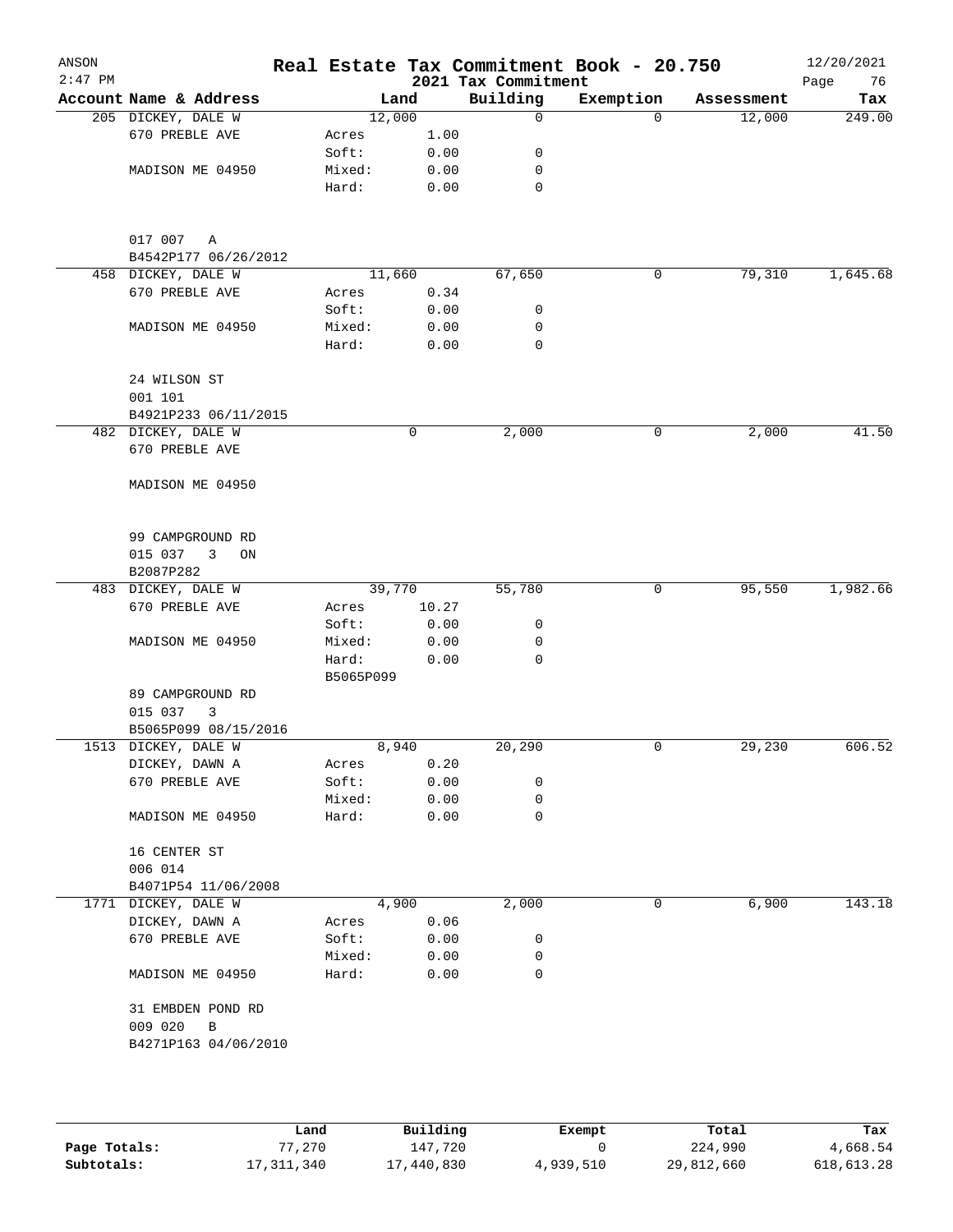|         |                  |            |             |                                                                   |                    | Real Estate Tax Commitment Book - 20.750                                                                                                                                               |                                                                                   | ANSON<br>$2:47$ PM                                                                                                                                                                                                                                                                                                                                                                                                                                                                                                                                     |
|---------|------------------|------------|-------------|-------------------------------------------------------------------|--------------------|----------------------------------------------------------------------------------------------------------------------------------------------------------------------------------------|-----------------------------------------------------------------------------------|--------------------------------------------------------------------------------------------------------------------------------------------------------------------------------------------------------------------------------------------------------------------------------------------------------------------------------------------------------------------------------------------------------------------------------------------------------------------------------------------------------------------------------------------------------|
|         |                  | Exemption  |             | Building                                                          |                    |                                                                                                                                                                                        |                                                                                   |                                                                                                                                                                                                                                                                                                                                                                                                                                                                                                                                                        |
| 2,410   |                  | 0          |             | 2,410                                                             | 0                  |                                                                                                                                                                                        | PO BOX 357                                                                        |                                                                                                                                                                                                                                                                                                                                                                                                                                                                                                                                                        |
|         |                  |            |             |                                                                   |                    |                                                                                                                                                                                        |                                                                                   |                                                                                                                                                                                                                                                                                                                                                                                                                                                                                                                                                        |
|         |                  |            |             |                                                                   |                    |                                                                                                                                                                                        | 11 EMBDEN POND RD<br>ON                                                           |                                                                                                                                                                                                                                                                                                                                                                                                                                                                                                                                                        |
| 138,210 |                  | 23,750     |             | 132,920                                                           |                    |                                                                                                                                                                                        |                                                                                   |                                                                                                                                                                                                                                                                                                                                                                                                                                                                                                                                                        |
|         |                  |            |             |                                                                   |                    | Acres                                                                                                                                                                                  |                                                                                   |                                                                                                                                                                                                                                                                                                                                                                                                                                                                                                                                                        |
|         |                  |            |             | 1,186                                                             |                    | Soft:                                                                                                                                                                                  | 301 FAHI POND ROAD                                                                |                                                                                                                                                                                                                                                                                                                                                                                                                                                                                                                                                        |
|         |                  |            |             | 4,554                                                             |                    | Mixed:                                                                                                                                                                                 |                                                                                   |                                                                                                                                                                                                                                                                                                                                                                                                                                                                                                                                                        |
|         |                  |            |             | 0                                                                 |                    | Hard:                                                                                                                                                                                  |                                                                                   |                                                                                                                                                                                                                                                                                                                                                                                                                                                                                                                                                        |
|         |                  |            |             |                                                                   |                    |                                                                                                                                                                                        | 301 FAHI POND RD<br>024 017                                                       |                                                                                                                                                                                                                                                                                                                                                                                                                                                                                                                                                        |
|         |                  |            |             |                                                                   |                    |                                                                                                                                                                                        |                                                                                   |                                                                                                                                                                                                                                                                                                                                                                                                                                                                                                                                                        |
| 83,960  |                  | 23,750     |             | 82,210                                                            |                    |                                                                                                                                                                                        |                                                                                   |                                                                                                                                                                                                                                                                                                                                                                                                                                                                                                                                                        |
|         |                  |            |             |                                                                   |                    | Acres                                                                                                                                                                                  |                                                                                   |                                                                                                                                                                                                                                                                                                                                                                                                                                                                                                                                                        |
|         |                  |            |             | 0                                                                 |                    | Soft:                                                                                                                                                                                  |                                                                                   |                                                                                                                                                                                                                                                                                                                                                                                                                                                                                                                                                        |
|         |                  |            |             | 0                                                                 |                    | Mixed:                                                                                                                                                                                 |                                                                                   |                                                                                                                                                                                                                                                                                                                                                                                                                                                                                                                                                        |
|         |                  |            |             | 0                                                                 |                    | Hard:                                                                                                                                                                                  |                                                                                   |                                                                                                                                                                                                                                                                                                                                                                                                                                                                                                                                                        |
|         |                  |            |             |                                                                   |                    |                                                                                                                                                                                        | 171 MAIN ST                                                                       |                                                                                                                                                                                                                                                                                                                                                                                                                                                                                                                                                        |
|         |                  |            |             |                                                                   |                    |                                                                                                                                                                                        |                                                                                   |                                                                                                                                                                                                                                                                                                                                                                                                                                                                                                                                                        |
| 53,340  |                  | 0          |             | 34,160                                                            |                    |                                                                                                                                                                                        |                                                                                   |                                                                                                                                                                                                                                                                                                                                                                                                                                                                                                                                                        |
|         |                  |            |             |                                                                   |                    | Acres                                                                                                                                                                                  |                                                                                   |                                                                                                                                                                                                                                                                                                                                                                                                                                                                                                                                                        |
|         |                  |            |             | 0                                                                 |                    | Soft:                                                                                                                                                                                  | 33 SUMMER ST, APT 1                                                               |                                                                                                                                                                                                                                                                                                                                                                                                                                                                                                                                                        |
|         |                  |            |             | 0                                                                 |                    | Mixed:                                                                                                                                                                                 |                                                                                   |                                                                                                                                                                                                                                                                                                                                                                                                                                                                                                                                                        |
|         |                  |            |             | $\mathbf 0$                                                       |                    | Hard:                                                                                                                                                                                  | WATERVILLE ME 04901<br>6479                                                       |                                                                                                                                                                                                                                                                                                                                                                                                                                                                                                                                                        |
|         |                  |            |             |                                                                   |                    |                                                                                                                                                                                        | 383 NEW PORTLAND RD                                                               |                                                                                                                                                                                                                                                                                                                                                                                                                                                                                                                                                        |
|         |                  |            |             |                                                                   |                    |                                                                                                                                                                                        |                                                                                   |                                                                                                                                                                                                                                                                                                                                                                                                                                                                                                                                                        |
|         |                  |            |             |                                                                   |                    |                                                                                                                                                                                        |                                                                                   |                                                                                                                                                                                                                                                                                                                                                                                                                                                                                                                                                        |
|         |                  |            |             |                                                                   |                    |                                                                                                                                                                                        |                                                                                   |                                                                                                                                                                                                                                                                                                                                                                                                                                                                                                                                                        |
|         |                  |            |             |                                                                   |                    |                                                                                                                                                                                        |                                                                                   |                                                                                                                                                                                                                                                                                                                                                                                                                                                                                                                                                        |
|         |                  |            |             | 0                                                                 |                    | Mixed:                                                                                                                                                                                 |                                                                                   |                                                                                                                                                                                                                                                                                                                                                                                                                                                                                                                                                        |
|         |                  |            |             | 0                                                                 |                    | Hard:                                                                                                                                                                                  |                                                                                   |                                                                                                                                                                                                                                                                                                                                                                                                                                                                                                                                                        |
|         |                  |            |             |                                                                   |                    |                                                                                                                                                                                        | 402 NEW PORTLAND RD                                                               |                                                                                                                                                                                                                                                                                                                                                                                                                                                                                                                                                        |
|         |                  |            |             |                                                                   |                    |                                                                                                                                                                                        |                                                                                   |                                                                                                                                                                                                                                                                                                                                                                                                                                                                                                                                                        |
|         |                  |            |             |                                                                   |                    |                                                                                                                                                                                        |                                                                                   |                                                                                                                                                                                                                                                                                                                                                                                                                                                                                                                                                        |
|         |                  |            |             |                                                                   |                    |                                                                                                                                                                                        |                                                                                   |                                                                                                                                                                                                                                                                                                                                                                                                                                                                                                                                                        |
|         |                  |            |             | 0                                                                 |                    | Soft:                                                                                                                                                                                  |                                                                                   |                                                                                                                                                                                                                                                                                                                                                                                                                                                                                                                                                        |
|         |                  |            |             | 0                                                                 |                    | Mixed:                                                                                                                                                                                 |                                                                                   |                                                                                                                                                                                                                                                                                                                                                                                                                                                                                                                                                        |
|         |                  |            |             | $\mathbf 0$                                                       |                    | Hard:                                                                                                                                                                                  |                                                                                   |                                                                                                                                                                                                                                                                                                                                                                                                                                                                                                                                                        |
|         |                  |            |             |                                                                   |                    |                                                                                                                                                                                        | 410 NEW PORTLAND RD<br>023 041<br>D<br>B1133P235                                  |                                                                                                                                                                                                                                                                                                                                                                                                                                                                                                                                                        |
|         | 17,270<br>27,730 | Assessment | 0<br>23,750 | 01 Homestead Exempt<br>01 Homestead Exempt<br>01 Homestead Exempt | 770<br>0<br>28,780 | 2021 Tax Commitment<br>52.00<br>12.00<br>34.00<br>0.00<br>2.00<br>0.00<br>0.00<br>0.00<br>0.92<br>0.00<br>0.00<br>0.00<br>2.00<br>0.00<br>0.00<br>0.00<br>2.80<br>0.00<br>0.00<br>0.00 | Land<br>29,040<br>25,500<br>19,180<br>16,500<br>Acres<br>Soft:<br>22,700<br>Acres | Account Name & Address<br>1778 DICKEY, DAVID<br>NORTH ANSON ME 04958<br>009 023<br>836 DICKEY, MYRON R<br>DICKEY, SANDRA J<br>NORTH ANSON ME 04958<br>B3303P119 05/06/2004<br>269 DICKEY, PAMELA J<br>PO BOX 317<br>MADISON ME 04950<br>010 040<br>B4188P145 09/08/2009<br>314 DICKEY, PHILLIP W SR &<br>TAYLOR, JUDY<br>023 042<br>Α<br>B4907P49 05/22/2015<br>304 DICKEY, SHIRLEY<br>C/O CLAYTON DICKEY<br>2 BASS ROAD<br>MADISON ME 04950 0000<br>023 041<br>Е<br>B2504P346 B1470P218<br>316 DICKEY, TIMOTHY S<br>PO BOX 46<br>NORTH ANSON ME 04958 |

|              | Land       | Building   | Exempt    | Total        | Tax         |
|--------------|------------|------------|-----------|--------------|-------------|
| Page Totals: | ⊥12,920    | 281,250    | 71,250    | 322,920      | 6,700.60    |
| Subtotals:   | 17,424,260 | 17,722,080 | 5,010,760 | 30, 135, 580 | 625, 313.88 |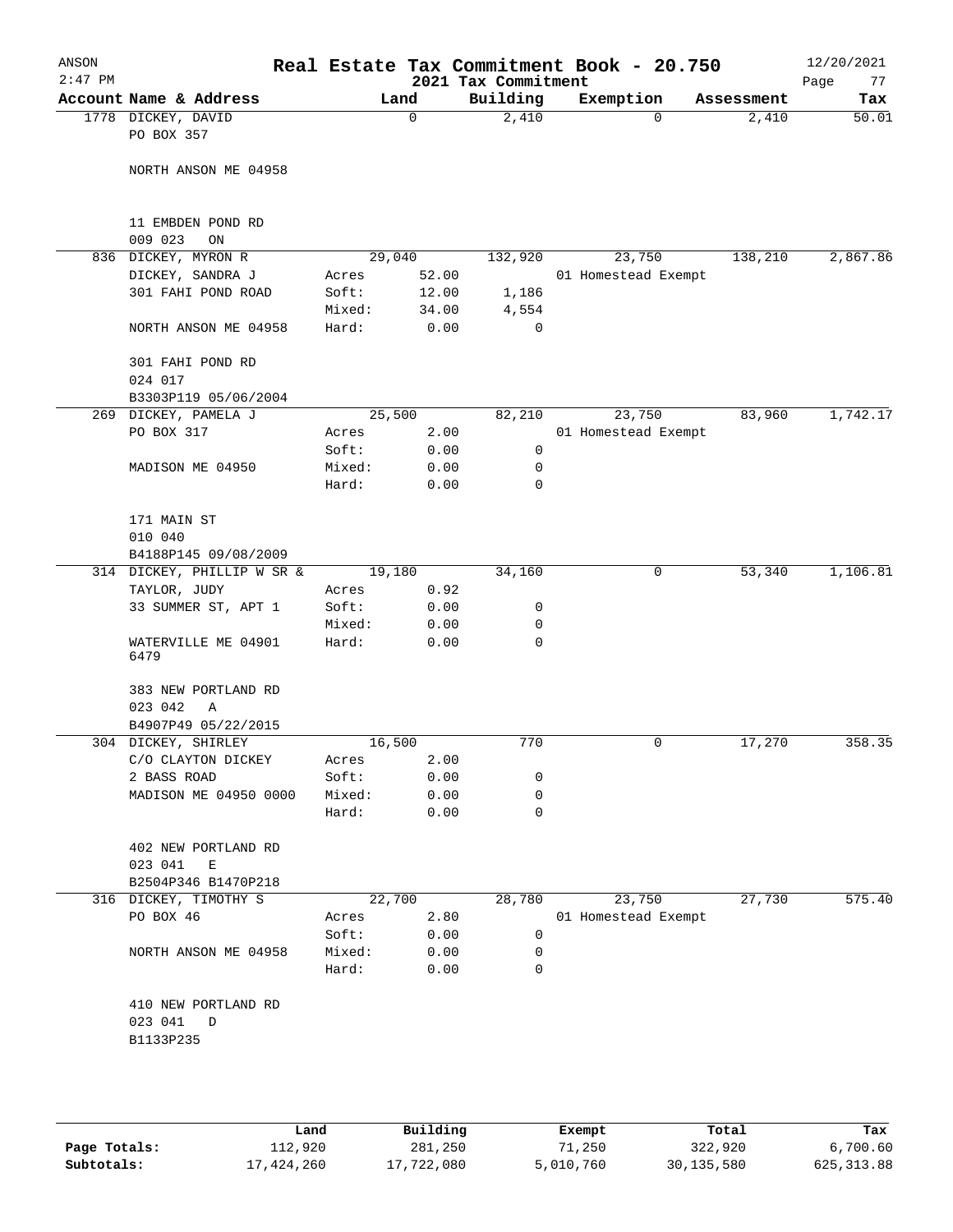| ANSON<br>$2:47$ PM |                                        |        |         | 2021 Tax Commitment | Real Estate Tax Commitment Book - 20.750 |            | 12/20/2021<br>78<br>Page |
|--------------------|----------------------------------------|--------|---------|---------------------|------------------------------------------|------------|--------------------------|
|                    | Account Name & Address                 |        | Land    | Building            | Exemption                                | Assessment | Tax                      |
|                    | 1780 DICKEY, TIMOTHY S                 |        | 5,090   | $\mathbf 0$         | $\Omega$                                 | 5,090      | 105.62                   |
|                    | PO BOX 46                              | Acres  | 3.39    |                     |                                          |            |                          |
|                    |                                        | Soft:  | 0.00    | 0                   |                                          |            |                          |
|                    | NORTH ANSON ME 04958                   | Mixed: | 0.00    | 0                   |                                          |            |                          |
|                    |                                        | Hard:  | 0.00    | 0                   |                                          |            |                          |
|                    | 023 041<br>D 1<br>B4531P306 05/25/2012 |        |         |                     |                                          |            |                          |
|                    | 1350 DICKEY, WAYNE A                   |        | 14,140  | 41,620              | 29,450                                   | 26,310     | 545.93                   |
|                    | 88 FAHI POND ROAD                      | Acres  | 0.50    |                     | 01 Homestead Exempt                      |            |                          |
|                    |                                        | Soft:  | 0.00    |                     | 0 02 Resident Veteran                    |            |                          |
|                    | ANSON ME 04911                         | Mixed: | 0.00    | 0                   |                                          |            |                          |
|                    |                                        | Hard:  | 0.00    | $\mathbf 0$         |                                          |            |                          |
|                    | 88 FAHI POND RD                        |        |         |                     |                                          |            |                          |
|                    | 023 004<br>B795P44                     |        |         |                     |                                          |            |                          |
|                    | 1810 DICKEY, WAYNE A                   |        | 31,990  | 0                   | 0                                        | 31,990     | 663.79                   |
|                    | 88 FAHI POND ROAD                      | Acres  | 35.59   |                     |                                          |            |                          |
|                    |                                        | Soft:  | 0.00    | 0                   |                                          |            |                          |
|                    | ANSON ME 04911                         | Mixed: | 0.00    | 0                   |                                          |            |                          |
|                    |                                        | Hard:  | 0.00    | 0                   |                                          |            |                          |
|                    | 023 002                                |        |         |                     |                                          |            |                          |
|                    | B3324P86 06/14/2004 B2837P312          |        |         |                     |                                          |            |                          |
|                    | 317 DICKEY, WAYNE A                    |        | 13,600  | 0                   | 0                                        | 13,600     | 282.20                   |
|                    | 88 FAHI POND ROAD                      | Acres  | 6.00    |                     |                                          |            |                          |
|                    |                                        | Soft:  | 0.00    | 0                   |                                          |            |                          |
|                    | ANSON ME 04911                         | Mixed: | 0.00    | 0                   |                                          |            |                          |
|                    |                                        | Hard:  | 0.00    | 0                   |                                          |            |                          |
|                    | 023 001                                |        |         |                     |                                          |            |                          |
|                    | B847P229                               |        |         |                     |                                          |            |                          |
|                    | 309 DICKEY, WAYNE A                    |        | 20, 300 | 2,800               | 0                                        | 23,100     | 479.33                   |
|                    | 88 FAHI POND ROAD                      | Acres  | 1.20    |                     |                                          |            |                          |
|                    |                                        | Soft:  | 0.00    | 0                   |                                          |            |                          |
|                    | ANSON ME 04911                         | Mixed: | 0.00    | 0<br>$\mathbf 0$    |                                          |            |                          |
|                    |                                        | Hard:  | 0.00    |                     |                                          |            |                          |
|                    | 251 FAHI POND RD<br>024 016            |        |         |                     |                                          |            |                          |
|                    | B2300P68                               |        |         |                     |                                          |            |                          |
|                    | 351 DICKEY, WAYNE A                    |        | 14,830  | 20,900              | 0                                        | 35,730     | 741.40                   |
|                    | DICKEY, DALE W                         | Acres  | 0.55    |                     |                                          |            |                          |
|                    | 88 FAHI POND ROAD                      | Soft:  | 0.00    | 0                   |                                          |            |                          |
|                    |                                        | Mixed: | 0.00    | 0                   |                                          |            |                          |
|                    | ANSON ME 04911                         | Hard:  | 0.00    | $\mathbf 0$         |                                          |            |                          |
|                    | 84 FAHI POND RD<br>023 002<br>Α        |        |         |                     |                                          |            |                          |
|                    | B5228P95 11/16/2017                    |        |         |                     |                                          |            |                          |
|                    |                                        |        |         |                     |                                          |            |                          |
|                    |                                        |        |         |                     |                                          |            |                          |

|              | Land       | Building   | Exempt    | Total        | Tax          |
|--------------|------------|------------|-----------|--------------|--------------|
| Page Totals: | 99,950     | 65,320     | 29,450    | 135,820      | 2,818.27     |
| Subtotals:   | 17,524,210 | 17,787,400 | 5,040,210 | 30, 271, 400 | 628, 132. 15 |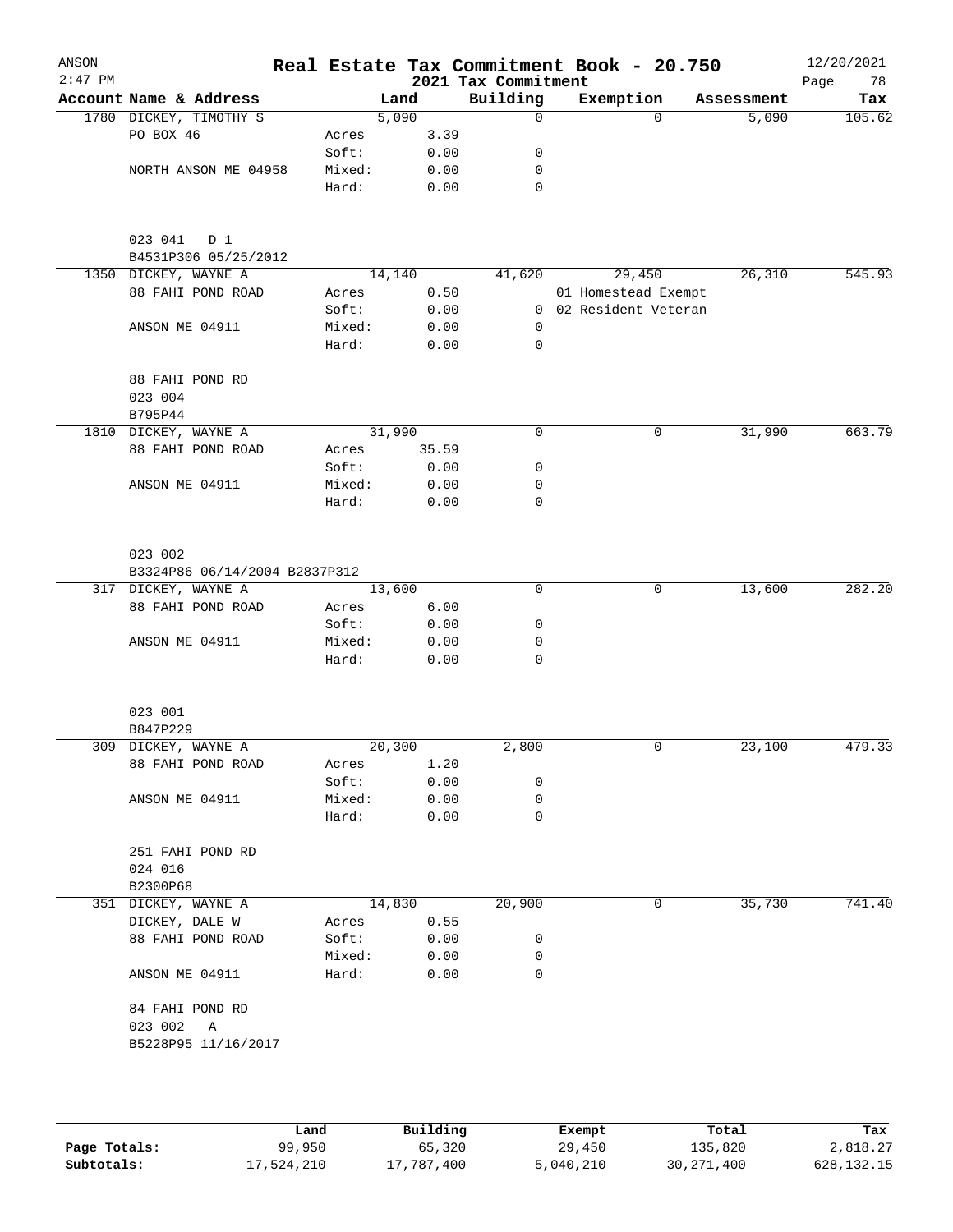| ANSON<br>$2:47$ PM |                                         |        |       | 2021 Tax Commitment | Real Estate Tax Commitment Book - 20.750 |            | 12/20/2021<br>Page<br>79 |
|--------------------|-----------------------------------------|--------|-------|---------------------|------------------------------------------|------------|--------------------------|
|                    | Account Name & Address                  |        | Land  | Building            | Exemption                                | Assessment | Tax                      |
|                    | 1595 DICKMAN, ROBERT J                  | 34,760 |       | 94,160              | 23,750                                   | 105,170    | 2,182.28                 |
|                    | 229 HILTON HILL ROAD                    | Acres  | 13.26 |                     | 01 Homestead Exempt                      |            |                          |
|                    |                                         | Soft:  | 0.00  | 0                   |                                          |            |                          |
|                    | ANSON ME 04911                          | Mixed: | 0.00  | 0                   |                                          |            |                          |
|                    |                                         | Hard:  | 0.00  | $\mathbf 0$         |                                          |            |                          |
|                    | 229 HILTON HILL RD<br>010 023           |        |       |                     |                                          |            |                          |
|                    | B5366P230 12/24/2018                    |        |       |                     |                                          |            |                          |
|                    | 318 DILLON, GERALD R                    | 13,570 |       | 57,720              | 23,750                                   | 47,540     | 986.46                   |
|                    | DILLON, CYNTHIA                         | Acres  | 0.46  |                     | 01 Homestead Exempt                      |            |                          |
|                    |                                         | Soft:  | 0.00  | 0                   |                                          |            |                          |
|                    | 87 EMBDEN POND RD                       | Mixed: | 0.00  | 0                   |                                          |            |                          |
|                    | NORTH ANSON ME 04958<br>0000            | Hard:  | 0.00  | 0                   |                                          |            |                          |
|                    | 87 EMBDEN POND RD<br>018 044<br>C       |        |       |                     |                                          |            |                          |
|                    | B1178P287                               |        |       |                     |                                          |            |                          |
| 221                | DILLON, THOMAS R &<br>JOYCE G, TRUSTEES | 15,000 |       | $\mathbf 0$         | 0                                        | 15,000     | 311.25                   |
|                    |                                         | Acres  | 3.00  |                     |                                          |            |                          |
|                    | ANSON ME 04911 0296                     | Soft:  | 0.00  | 0                   |                                          |            |                          |
|                    | PO BOX 296                              | Mixed: | 0.00  | 0                   |                                          |            |                          |
|                    |                                         | Hard:  | 0.00  | $\Omega$            |                                          |            |                          |
|                    | 001 057                                 |        |       |                     |                                          |            |                          |
|                    | B4069P36 10/31/2008                     |        |       |                     |                                          |            |                          |
|                    | 1347 DILLON, THOMAS R JR,<br>TRUSTEE &  | 26,450 |       | 188,880             | 23,750                                   | 191,580    | 3,975.29                 |
|                    | DILLON, JOYCE G.,<br>TRUSTEE            | Acres  | 5.30  |                     | 01 Homestead Exempt                      |            |                          |
|                    |                                         | Soft:  | 0.00  | 0                   |                                          |            |                          |
|                    | PO BOX 296                              | Mixed: | 0.00  | 0                   |                                          |            |                          |
|                    | ANSON ME 04911 0296                     | Hard:  | 0.00  | 0                   |                                          |            |                          |
|                    | 84 RANDALL ST                           |        |       |                     |                                          |            |                          |
|                    | 010 039<br>C                            |        |       |                     |                                          |            |                          |
|                    | B4069P36 10/31/2008                     |        |       |                     |                                          |            |                          |
| 319                | DILLON, THOMAS R<br>JR, TRUSTEE &       | 38,400 |       | 0                   | 0                                        | 38,400     | 796.80                   |
|                    | DILLON, JOYCE G,<br>TRUSTEE             | Acres  | 41.00 |                     |                                          |            |                          |
|                    |                                         | Soft:  | 0.00  | 0                   |                                          |            |                          |
|                    | PO BOX 296                              | Mixed: | 0.00  | 0                   |                                          |            |                          |
|                    | ANSON ME 04911 0296                     | Hard:  | 0.00  | 0                   |                                          |            |                          |
|                    | 010 039                                 |        |       |                     |                                          |            |                          |
|                    | B4069P36 10/31/2008                     |        |       |                     |                                          |            |                          |
|                    |                                         |        |       |                     |                                          |            |                          |

|              | Land       | Building   | Exempt    | Total      | Tax          |
|--------------|------------|------------|-----------|------------|--------------|
| Page Totals: | 128,180    | 340,760    | 71,250    | 397,690    | 8,252.08     |
| Subtotals:   | 17,652,390 | 18,128,160 | 5,111,460 | 30,669,090 | 636, 384, 23 |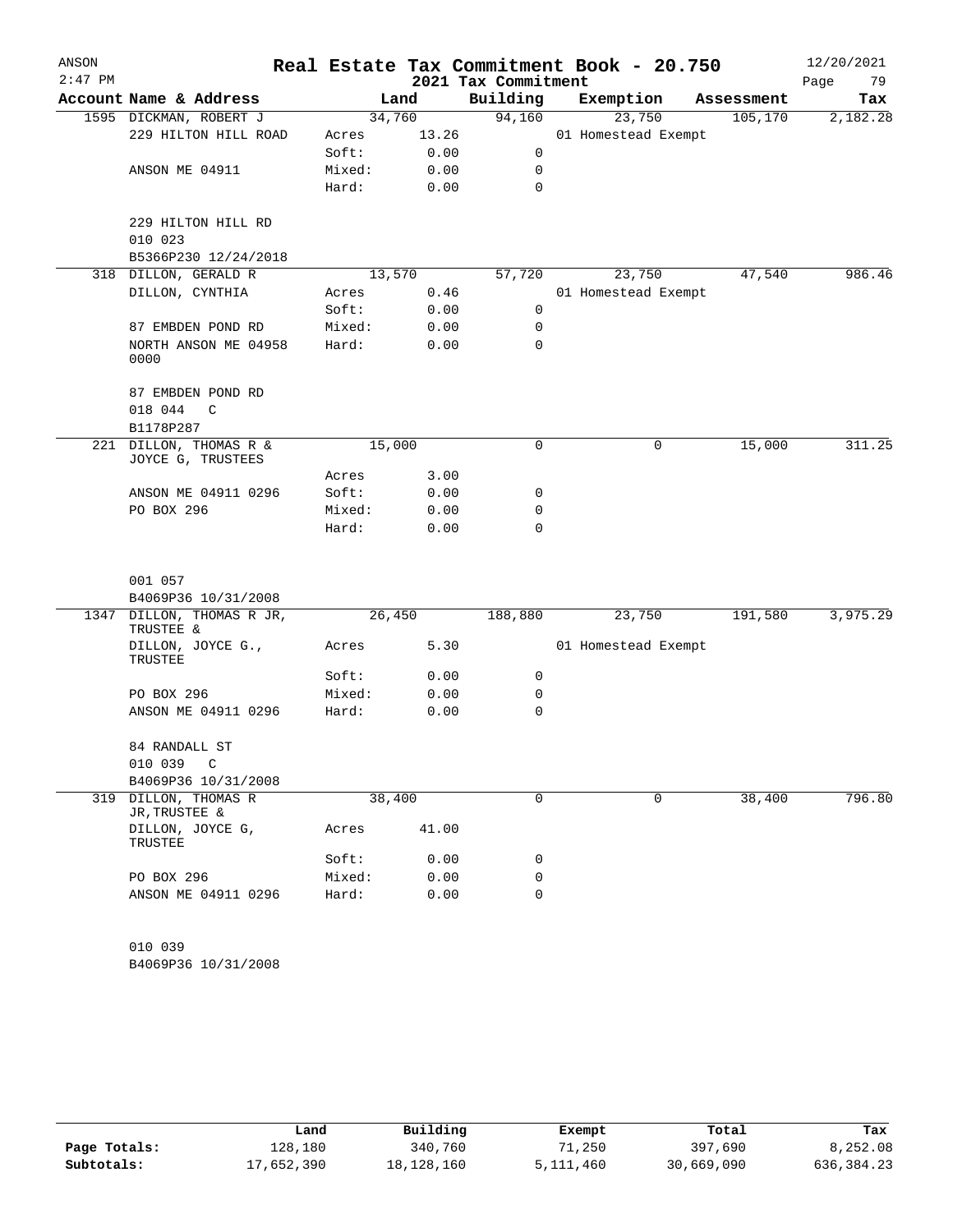| ANSON        |                                 |                      |                |                                 | Real Estate Tax Commitment Book - 20.750 |            | 12/20/2021        |
|--------------|---------------------------------|----------------------|----------------|---------------------------------|------------------------------------------|------------|-------------------|
| $2:47$ PM    | Account Name & Address          |                      | Land           | 2021 Tax Commitment<br>Building | Exemption                                | Assessment | Page<br>80<br>Tax |
|              | 1472 DIRIGO TIMBERLANDS         |                      | 16,160         | 77,460                          | $\Omega$                                 | 93,620     | 1,942.62          |
|              | PO BOX 481                      | Acres                | 0.29           |                                 |                                          |            |                   |
|              |                                 | Soft:                | 0.00           | 0                               |                                          |            |                   |
|              | NORTH ANSON ME 04958            | Mixed:               | 0.00           | 0                               |                                          |            |                   |
|              |                                 | Hard:                | 0.00           | $\mathbf 0$                     |                                          |            |                   |
|              | 18 NORTH MAIN ST<br>006 059     |                      |                |                                 |                                          |            |                   |
|              | B3880P182 07/16/2007            |                      |                |                                 |                                          |            |                   |
|              | 956 DIRIGO WOODLANDS, LLC       |                      | 3,510          | $\mathbf 0$                     | 0                                        | 3,510      | 72.83             |
|              | PO BOX 481                      | Acres                | 26.00          |                                 |                                          |            |                   |
|              |                                 | Soft:                | 0.00           | 0                               |                                          |            |                   |
|              | NORTH ANSON ME 04958<br>0000    | Mixed:               | 8.00           | 1,072                           |                                          |            |                   |
|              |                                 | Hard:                | 17.00          | 2,342                           |                                          |            |                   |
|              | 019 031                         |                      |                |                                 |                                          |            |                   |
|              | B4841P56 09/30/2014             |                      |                |                                 |                                          |            |                   |
|              | 957 DIRIGO WOODLANDS, LLC       |                      | 9,450          | $\mathbf 0$                     | 0                                        | 9,450      | 196.09            |
|              | PO BOX 481                      | Acres                | 40.00          |                                 |                                          |            |                   |
|              |                                 | Soft:                | 6.00           | 593                             |                                          |            |                   |
|              | NORTH ANSON ME 04958<br>0000    | Mixed:               | 6.00           | 804                             |                                          |            |                   |
|              |                                 | Hard:                | 0.00           | $\mathbf 0$                     |                                          |            |                   |
|              | 08/10/2014<br>321 DIRKMAN, JOHN | Acres                | 9,390<br>72.00 | $\Omega$                        | 0                                        | 9,390      | 194.84            |
|              | WATERVILLE ME 04901<br>0000     | Soft:                | 10.00          | 988                             |                                          |            |                   |
|              | 17 MERRILL ST                   | Mixed:               | 37.00          | 4,956                           |                                          |            |                   |
|              |                                 | Hard:<br>TREE GROWTH | 25.00          | 3,444                           |                                          |            |                   |
|              | ROUTE 148<br>011 017            |                      |                |                                 |                                          |            |                   |
|              | 1085 DIXON, LINVILLE E          |                      | 6,630          | 18,130                          | 0                                        | 24,760     | 513.77            |
|              | 59 MAPLE STREET                 | Acres                | 0.11           |                                 |                                          |            |                   |
|              |                                 | Soft:                | 0.00           | 0                               |                                          |            |                   |
|              | MADISON ME 04950                | Mixed:               | 0.00           | 0                               |                                          |            |                   |
|              |                                 | Hard:                | 0.00           | $\mathbf 0$                     |                                          |            |                   |
|              | 39 BOW ST                       |                      |                |                                 |                                          |            |                   |
|              | 003 043                         |                      |                |                                 |                                          |            |                   |
|              | B5702P26 11/24/2020             |                      |                |                                 |                                          |            |                   |
|              | 323 DOBSON, DANIEL              |                      | 18,140         | 10,500                          | 0                                        | 28,640     | 594.28            |
|              | DOBSON, RANDY                   | Acres                | 6.12           |                                 |                                          |            |                   |
|              | 78 MAST ROAD                    | Soft:                | 0.00           | 0                               |                                          |            |                   |
|              |                                 | Mixed:               | 0.00           | 0                               |                                          |            |                   |
|              | WESTBROOK ME 04092              | Hard:                | 0.00           | $\mathbf 0$                     |                                          |            |                   |
|              | 35 GRAY RD                      |                      |                |                                 |                                          |            |                   |
|              | 022 038<br>6                    |                      |                |                                 |                                          |            |                   |
|              | B5452P136 08/15/2019            |                      |                |                                 |                                          |            |                   |
|              |                                 | Land                 | Building       |                                 | Exempt                                   | Total      | Tax               |
| Page Totals: |                                 | 63,280               | 106,090        |                                 | $\mathsf{O}$                             | 169,370    | 3,514.43          |
| Subtotals:   |                                 | 17,715,670           | 18, 234, 250   |                                 | 5, 111, 460                              | 30,838,460 | 639,898.66        |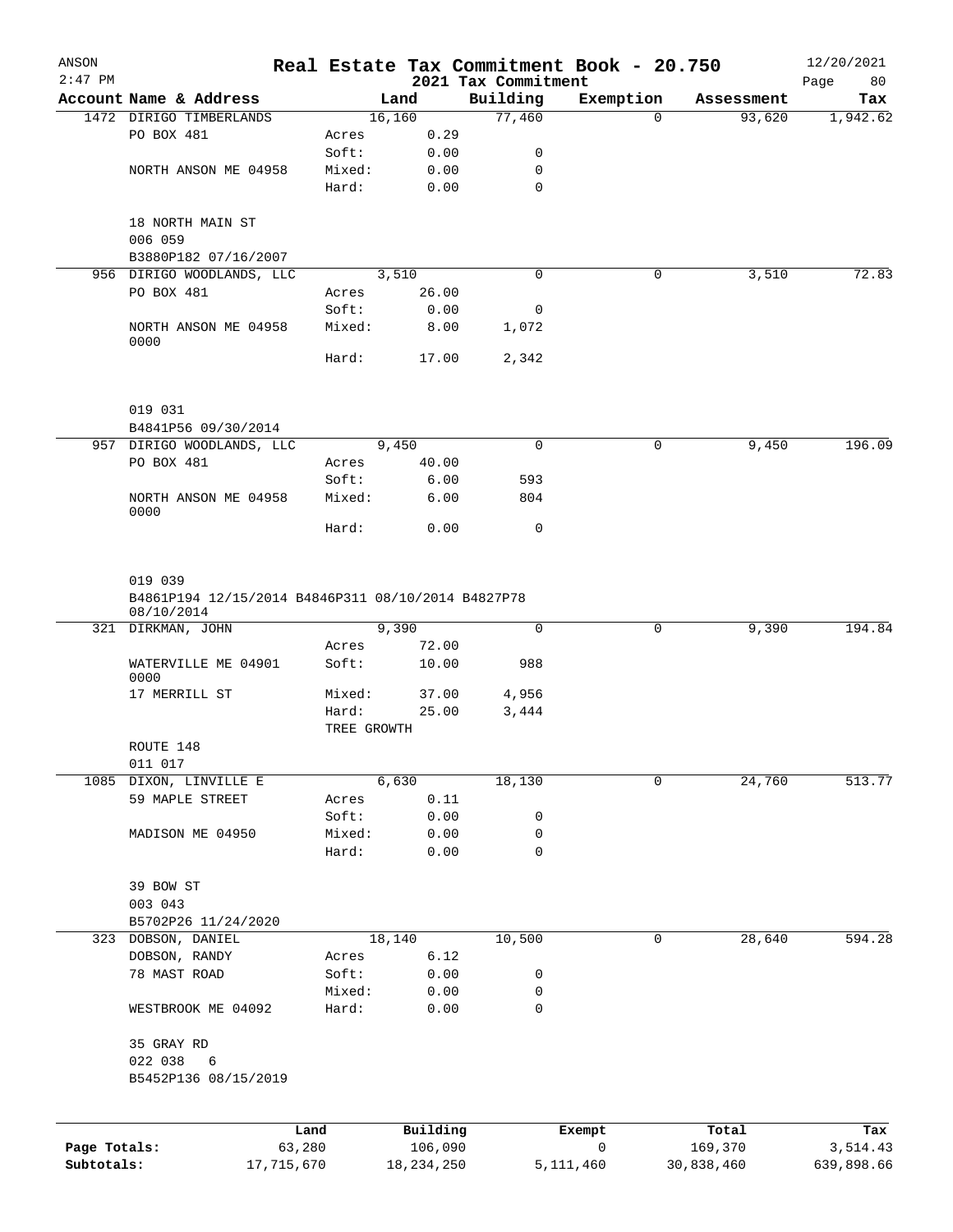| ANSON<br>$2:47$ PM |                                          |        |        | 2021 Tax Commitment | Real Estate Tax Commitment Book - 20.750 |            | 12/20/2021<br>Page<br>81 |
|--------------------|------------------------------------------|--------|--------|---------------------|------------------------------------------|------------|--------------------------|
|                    | Account Name & Address                   |        | Land   | Building            | Exemption                                | Assessment | Tax                      |
|                    | 113 DODGE, JEREMIAH N                    | 35,500 |        | $\mathbf 0$         | $\Omega$                                 | 35,500     | 736.63                   |
|                    |                                          | Acres  | 10.00  |                     |                                          |            |                          |
|                    | MADISON ME 04950                         | Soft:  | 0.00   | 0                   |                                          |            |                          |
|                    | 18 EAST HOUGHTON STREET                  | Mixed: | 0.00   | 0                   |                                          |            |                          |
|                    |                                          | Hard:  | 0.00   | 0                   |                                          |            |                          |
|                    |                                          |        |        |                     |                                          |            |                          |
|                    | 342 HOLLIN WAITE HILL<br>014 030<br>3    |        |        |                     |                                          |            |                          |
|                    | B4348P216 11/24/2010                     |        |        |                     |                                          |            |                          |
|                    | 1872 DOMER, DEBRA                        |        | 0      | 26,840              | 23,750                                   | 3,090      | 64.12                    |
|                    | PO BOX 534                               |        |        |                     | 01 Homestead Exempt                      |            |                          |
|                    |                                          |        |        |                     |                                          |            |                          |
|                    | ANSON ME 04911                           |        |        |                     |                                          |            |                          |
|                    |                                          |        |        |                     |                                          |            |                          |
|                    |                                          |        |        |                     |                                          |            |                          |
|                    | 14 PEASE HILL RD                         |        |        |                     |                                          |            |                          |
|                    | 010 015 ON<br>52 DOMINSKI, DILLON J      | 13,710 |        | 93,270              | 0                                        | 106,980    | 2,219.84                 |
|                    | BROWN, BAYLEE M                          | Acres  | 0.47   |                     |                                          |            |                          |
|                    | 707 RIVER ROAD                           | Soft:  | 0.00   | 0                   |                                          |            |                          |
|                    |                                          | Mixed: | 0.00   | 0                   |                                          |            |                          |
|                    | NORTH ANSON ME 04958                     | Hard:  | 0.00   | $\mathbf 0$         |                                          |            |                          |
|                    |                                          |        |        |                     |                                          |            |                          |
|                    | 707 RIVER RD                             |        |        |                     |                                          |            |                          |
|                    | 017 001<br>B                             |        |        |                     |                                          |            |                          |
|                    | B5581P229 07/29/2020                     |        |        |                     |                                          |            |                          |
|                    | 56 DOMINSKI, ROBERT J                    | 14,830 |        | 56,270              | 23,750                                   | 47,350     | 982.51                   |
|                    | DOMINSKI, BRENDA L                       | Acres  | 0.55   |                     | 01 Homestead Exempt                      |            |                          |
|                    | 36 PREBLE AVE                            | Soft:  | 0.00   | 0                   |                                          |            |                          |
|                    |                                          | Mixed: | 0.00   | 0                   |                                          |            |                          |
|                    | ANSON ME 04911                           | Hard:  | 0.00   | 0                   |                                          |            |                          |
|                    | 36 PREBLE AVE                            |        |        |                     |                                          |            |                          |
|                    | 004 021                                  |        |        |                     |                                          |            |                          |
|                    | B2194P265                                |        |        |                     |                                          |            |                          |
| 669                | DOUCETTE, LORIE K                        | 25,850 |        | 54,530              | 23,750                                   | 56,630     | 1,175.07                 |
|                    | PO BOX 58                                | Acres  | 4.90   |                     | 01 Homestead Exempt                      |            |                          |
|                    |                                          | Soft:  | 0.00   | 0                   |                                          |            |                          |
|                    | MADISON Maine 04950                      | Mixed: | 0.00   | 0                   |                                          |            |                          |
|                    |                                          | Hard:  | 0.00   | 0                   |                                          |            |                          |
|                    |                                          |        |        |                     |                                          |            |                          |
|                    | 129 CAMPGROUND RD                        |        |        |                     |                                          |            |                          |
|                    | 015 037 6 A                              |        |        |                     |                                          |            |                          |
|                    | B4812P51 07/23/2014                      |        |        |                     |                                          |            |                          |
|                    | 330 DOUGLAS, DEBORAH A                   |        | 39,030 | 110,700             | $\mathbf{0}$                             | 149,730    | 3,106.90                 |
|                    | DOUGLAS, ROLAND H                        | Acres  | 17.53  |                     |                                          |            |                          |
|                    | 288 CAMPGROUND ROAD                      | Soft:  | 0.00   | 0                   |                                          |            |                          |
|                    |                                          | Mixed: | 0.00   | 0<br>$\mathbf 0$    |                                          |            |                          |
|                    | NORTH ANSON ME 04958                     | Hard:  | 0.00   |                     |                                          |            |                          |
|                    | 288 CAMPGROUND RD                        |        |        |                     |                                          |            |                          |
|                    | 015 043<br>$\mathbb{C}$                  |        |        |                     |                                          |            |                          |
|                    | B4878P228 02/11/2015 B4668P14 05/28/2013 |        |        |                     |                                          |            |                          |
|                    |                                          |        |        |                     |                                          |            |                          |
|                    |                                          |        |        |                     |                                          |            |                          |
|                    |                                          |        |        |                     |                                          |            |                          |
|                    |                                          |        |        |                     |                                          |            |                          |
|                    |                                          |        |        |                     |                                          |            |                          |

|              | Land       | Building   | Exempt    | Total        | Tax          |
|--------------|------------|------------|-----------|--------------|--------------|
| Page Totals: | 128,920    | 341,610    | 71,250    | 399,280      | 8,285.07     |
| Subtotals:   | 17,844,590 | 18,575,860 | 5,182,710 | 31, 237, 740 | 648, 183. 73 |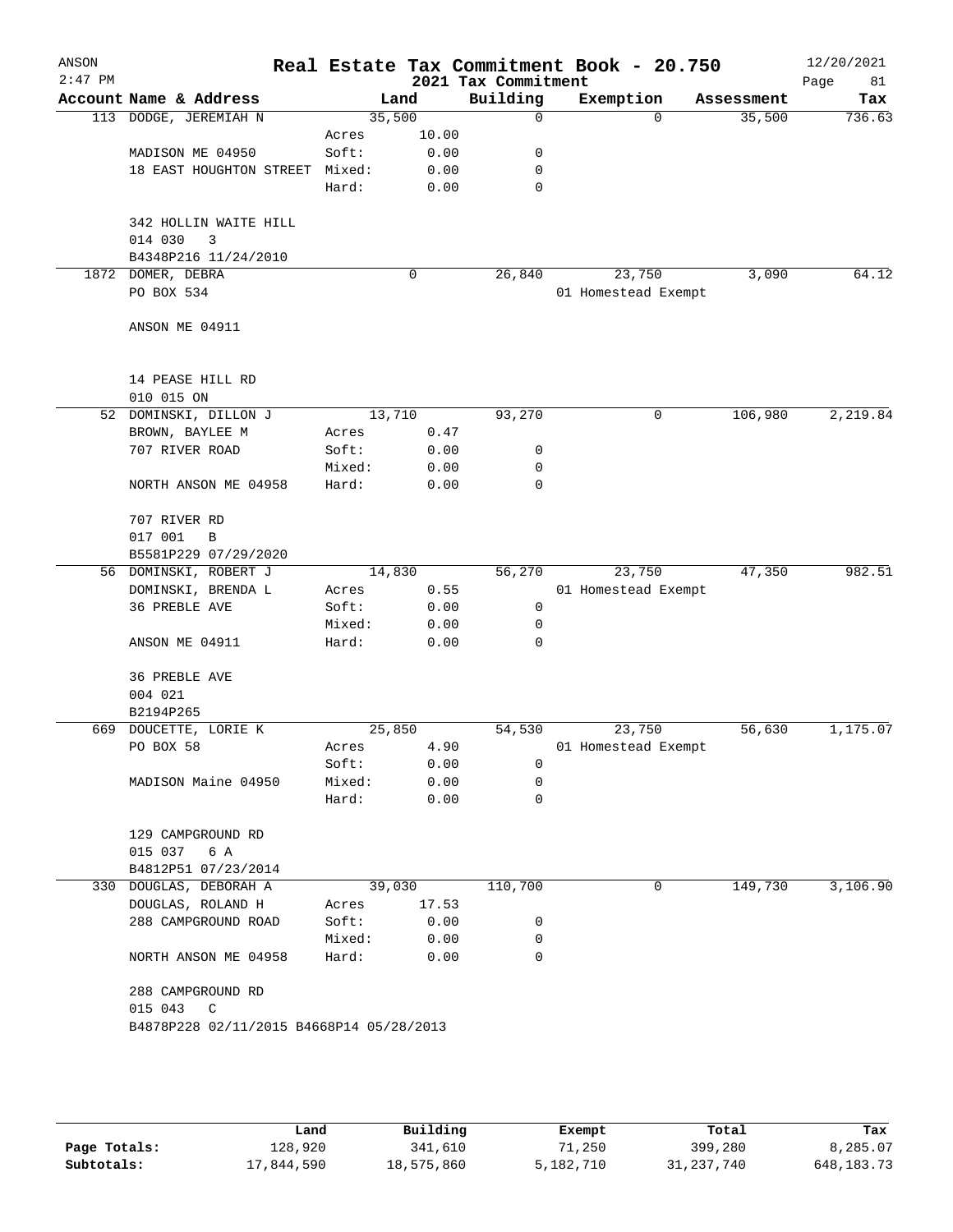| ANSON<br>$2:47$ PM |                               |                 |              | 2021 Tax Commitment | Real Estate Tax Commitment Book - 20.750 |            | 12/20/2021<br>82<br>Page |
|--------------------|-------------------------------|-----------------|--------------|---------------------|------------------------------------------|------------|--------------------------|
|                    | Account Name & Address        |                 | Land         | Building            | Exemption                                | Assessment | Tax                      |
|                    | 1528 DOVER, MARK III          |                 | 23,560       | 33,490              | 23,750                                   | 33,300     | 690.98                   |
|                    | LIBBY, ERIN A                 | Acres           | 3.37         |                     | 01 Homestead Exempt                      |            |                          |
|                    | PO BOX 269                    | Soft:           | 0.00         | 0                   |                                          |            |                          |
|                    |                               | Mixed:          | 0.00         | 0                   |                                          |            |                          |
|                    | ANSON ME 04911                | Hard:           | 0.00         | 0                   |                                          |            |                          |
|                    | 8 DOVER LANE                  |                 |              |                     |                                          |            |                          |
|                    | 018 014 1                     |                 |              |                     |                                          |            |                          |
|                    | B5521P140 02/28/2020 B3006P9  |                 |              |                     |                                          |            |                          |
|                    | 1501 DOW, LAWRENCE E          |                 | 35,770       | $\mathbf 0$         | 0                                        | 35,770     | 742.23                   |
|                    | 103 VIRGINIA COURT            | Acres           | 23.53        |                     |                                          |            |                          |
|                    |                               | Soft:           | 0.00         | 0                   |                                          |            |                          |
|                    | NEW BERN NC 28562             | Mixed:<br>Hard: | 0.00<br>0.00 | 0<br>$\mathbf 0$    |                                          |            |                          |
|                    |                               |                 |              |                     |                                          |            |                          |
|                    | 011 043                       |                 |              |                     |                                          |            |                          |
|                    | B5268P335 03/01/2018 B837P373 |                 |              |                     |                                          |            |                          |
|                    | 935 DOW, PETER N              |                 | 9,800        | 50,950              | 23,750                                   | 37,000     | 767.75                   |
|                    | DOW, DORCAS M                 | Acres           | 0.24         |                     | 01 Homestead Exempt                      |            |                          |
|                    | PO BOX 384                    | Soft:           | 0.00         | 0                   |                                          |            |                          |
|                    |                               | Mixed:          | 0.00         | 0                   |                                          |            |                          |
|                    | NORTH ANSON ME 04958          | Hard:           | 0.00         | $\mathbf 0$         |                                          |            |                          |
|                    | 11 UNION ST                   |                 |              |                     |                                          |            |                          |
|                    | 005 026                       |                 |              |                     |                                          |            |                          |
|                    | B2999P335                     |                 |              |                     |                                          |            |                          |
| 1177               | DOWD, GREGG A                 |                 | 18,280       | 1,000               | 0                                        | 19,280     | 400.06                   |
|                    | 301 STATE STREET              | Acres           | 10.10        |                     |                                          |            |                          |
|                    |                               | Soft:           | 0.00         | 0                   |                                          |            |                          |
|                    | GUILFORD CT 06437             | Mixed:          | 0.00         | 0                   |                                          |            |                          |
|                    |                               | Hard:           | 0.00         | 0                   |                                          |            |                          |
|                    | 018 021<br>Α                  |                 |              |                     |                                          |            |                          |
|                    | B5021P88 04/28/2016 B2876P114 |                 |              |                     |                                          |            |                          |
|                    | 1114 DOYLE, JAMES R III       | 43,500          |              | 53,910              | $\mathbf 0$                              | 97,410     | 2,021.26                 |
|                    | PO BOX 3                      | Acres           | 23.00        |                     |                                          |            |                          |
|                    |                               | Soft:           | 0.00         | 0                   |                                          |            |                          |
|                    |                               | Mixed:          | 0.00         | 0                   |                                          |            |                          |
|                    | NORTH ANSON ME 04958          |                 |              |                     |                                          |            |                          |
|                    |                               | Hard:           | 0.00         | 0                   |                                          |            |                          |
|                    |                               | LIFE ESTATE     |              |                     |                                          |            |                          |
|                    | 352 RIVER RD                  |                 |              |                     |                                          |            |                          |
|                    | 016 005                       |                 |              |                     |                                          |            |                          |
|                    | B5549P63 05/21/2020           |                 |              |                     |                                          |            |                          |
|                    | 337 DRAFFIN, ROBERT E         |                 | 63,700       | 0                   | 0                                        | 63,700     | 1,321.78                 |
|                    |                               | Acres           | 122.00       |                     |                                          |            |                          |
|                    | BAYPORT NY 11705              | Soft:           | 0.00         | 0                   |                                          |            |                          |
|                    | 493 SECOND AVENUE             | Mixed:          | 0.00         | 0                   |                                          |            |                          |
|                    |                               | Hard:           | 0.00         | $\Omega$            |                                          |            |                          |
|                    |                               |                 |              |                     |                                          |            |                          |
|                    | 023 003                       |                 |              |                     |                                          |            |                          |
|                    | B1187P125 04/29/1985          |                 |              |                     |                                          |            |                          |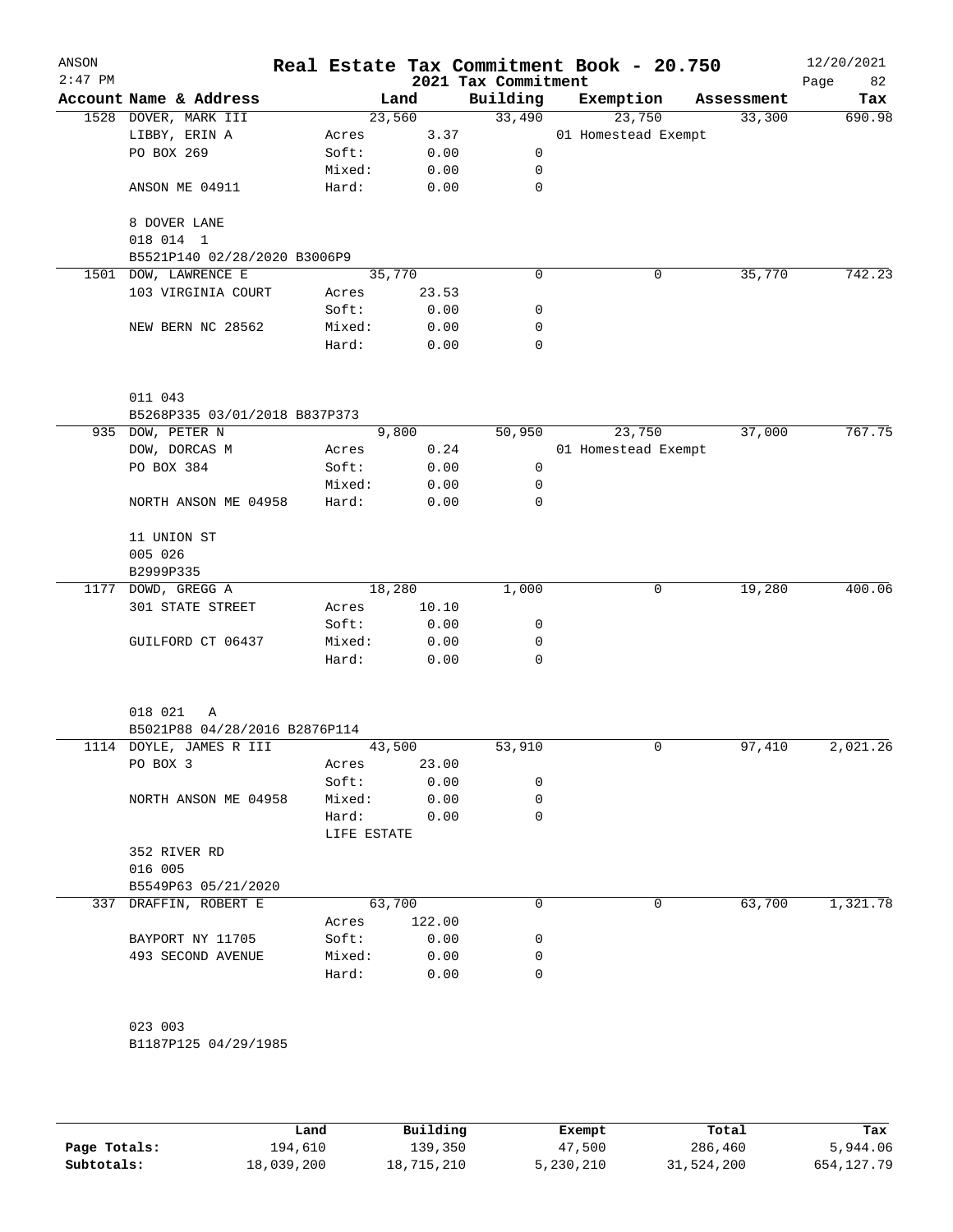| ANSON<br>$2:47$ PM |                                                                  |                     |      | 2021 Tax Commitment | Real Estate Tax Commitment Book - 20.750 |            | 12/20/2021<br>83<br>Page |
|--------------------|------------------------------------------------------------------|---------------------|------|---------------------|------------------------------------------|------------|--------------------------|
|                    | Account Name & Address                                           | Land                |      | Building            | Exemption                                | Assessment | Tax                      |
|                    | 799 DREVER, VALERIE E                                            | 14,140              |      | 52,400              | $\Omega$                                 | 66,540     | 1,380.71                 |
|                    | DREVER, DAVID E                                                  | Acres               | 0.50 |                     |                                          |            |                          |
|                    | 456 WASHINGTON ROAD                                              | Soft:               | 0.00 | 0                   |                                          |            |                          |
|                    |                                                                  | Mixed:              | 0.00 | $\mathbf 0$         |                                          |            |                          |
|                    | JEFFERSON ME 04348                                               | Hard:               | 0.00 | 0                   |                                          |            |                          |
|                    | 476 VALLEY RD<br>019 035                                         |                     |      |                     |                                          |            |                          |
|                    | B3003P343                                                        |                     |      |                     |                                          |            |                          |
| 1089               | DREW, REBECCA L                                                  | 21,860              |      | $\mathbf 0$         | 0                                        | 21,860     | 453.60                   |
|                    |                                                                  | Acres               | 8.36 |                     |                                          |            |                          |
|                    | WESTBROOK ME 04092 0000 Soft:                                    |                     | 0.00 | 0                   |                                          |            |                          |
|                    | 30 DEARBORN ST                                                   | Mixed:              | 0.00 | 0                   |                                          |            |                          |
|                    |                                                                  | Hard:               | 0.00 | 0                   |                                          |            |                          |
|                    | 013 022<br>1                                                     |                     |      |                     |                                          |            |                          |
|                    | B4377P155 02/25/2011                                             |                     |      |                     |                                          |            |                          |
|                    | 1090 DREW, REBECCA L                                             | 22,050              |      | 0                   | 0                                        | 22,050     | 457.54                   |
|                    |                                                                  | Acres               | 8.55 |                     |                                          |            |                          |
|                    | WESTBROOK ME 04092 0000 Soft:                                    |                     | 0.00 | 0                   |                                          |            |                          |
|                    | 30 DEARBORN ST                                                   | Mixed:              | 0.00 | 0                   |                                          |            |                          |
|                    |                                                                  | Hard:               | 0.00 | 0                   |                                          |            |                          |
|                    | 013 022<br>2<br>B4377P155 02/25/2011                             |                     |      |                     |                                          |            |                          |
| 959                | DRIVER, BILLIE A                                                 | 17,510              |      | 0                   | 0                                        | 17,510     | 363.33                   |
|                    |                                                                  | Acres               | 4.67 |                     |                                          |            |                          |
|                    | WINSLOW ME 04901                                                 | Soft:               | 0.00 | 0                   |                                          |            |                          |
|                    | 10 WHIPPLE STREET                                                | Mixed:              | 0.00 | 0                   |                                          |            |                          |
|                    |                                                                  | Hard:               | 0.00 | $\Omega$            |                                          |            |                          |
|                    | 014 030<br>1                                                     |                     |      |                     |                                          |            |                          |
|                    | B4685P355 04/12/2013                                             |                     |      |                     |                                          |            |                          |
|                    | 1326 DRUMMOND, GREGORY P                                         | 20,780              |      | 82,100              | 0                                        | 102,880    | 2,134.76                 |
|                    | DRUMMOND, PATRICE C                                              | Acres               | 1.52 |                     |                                          |            |                          |
|                    | 22 UNION STREET                                                  | Soft:               | 0.00 | 0                   |                                          |            |                          |
|                    |                                                                  | Mixed:              | 0.00 | $\mathbf 0$         |                                          |            |                          |
|                    | NORTH ANSON ME 04958                                             | Hard:               | 0.00 | $\mathbf 0$         |                                          |            |                          |
|                    | 22 UNION ST                                                      |                     |      |                     |                                          |            |                          |
|                    | 005 012                                                          |                     |      |                     |                                          |            |                          |
|                    | B5604P313 09/17/2020                                             |                     |      |                     |                                          |            |                          |
|                    | 1494 DUBE, HONORE G SR                                           | 24,460              | 3.97 | 31,250              | 29,450<br>02 Resident Veteran            | 26,260     | 544.90                   |
|                    | DUBE, MAXINE REBECCA<br>PO BOX 585                               | Acres               |      |                     |                                          |            |                          |
|                    |                                                                  | Soft:               | 0.00 |                     | 0 01 Homestead Exempt                    |            |                          |
|                    |                                                                  | Mixed:              | 0.00 | 0<br>$\mathbf 0$    |                                          |            |                          |
|                    | ANSON ME 04911                                                   | Hard:<br>B5011P0225 | 0.00 |                     |                                          |            |                          |
|                    | 6 COUNTY RD                                                      |                     |      |                     |                                          |            |                          |
|                    | 014 041<br>-5                                                    |                     |      |                     |                                          |            |                          |
|                    | B5011P225 03/28/2016 B5011P223 03/04/2016 B2720P60<br>07/28/2000 |                     |      |                     |                                          |            |                          |
|                    |                                                                  |                     |      |                     |                                          |            |                          |

|              | Land       | Building   | Exempt    | Total      | Tax        |
|--------------|------------|------------|-----------|------------|------------|
| Page Totals: | 120,800    | 165,750    | 29,450    | 257,100    | 5,334.84   |
| Subtotals:   | 18,160,000 | 18,880,960 | 5,259,660 | 31,781,300 | 659,462.63 |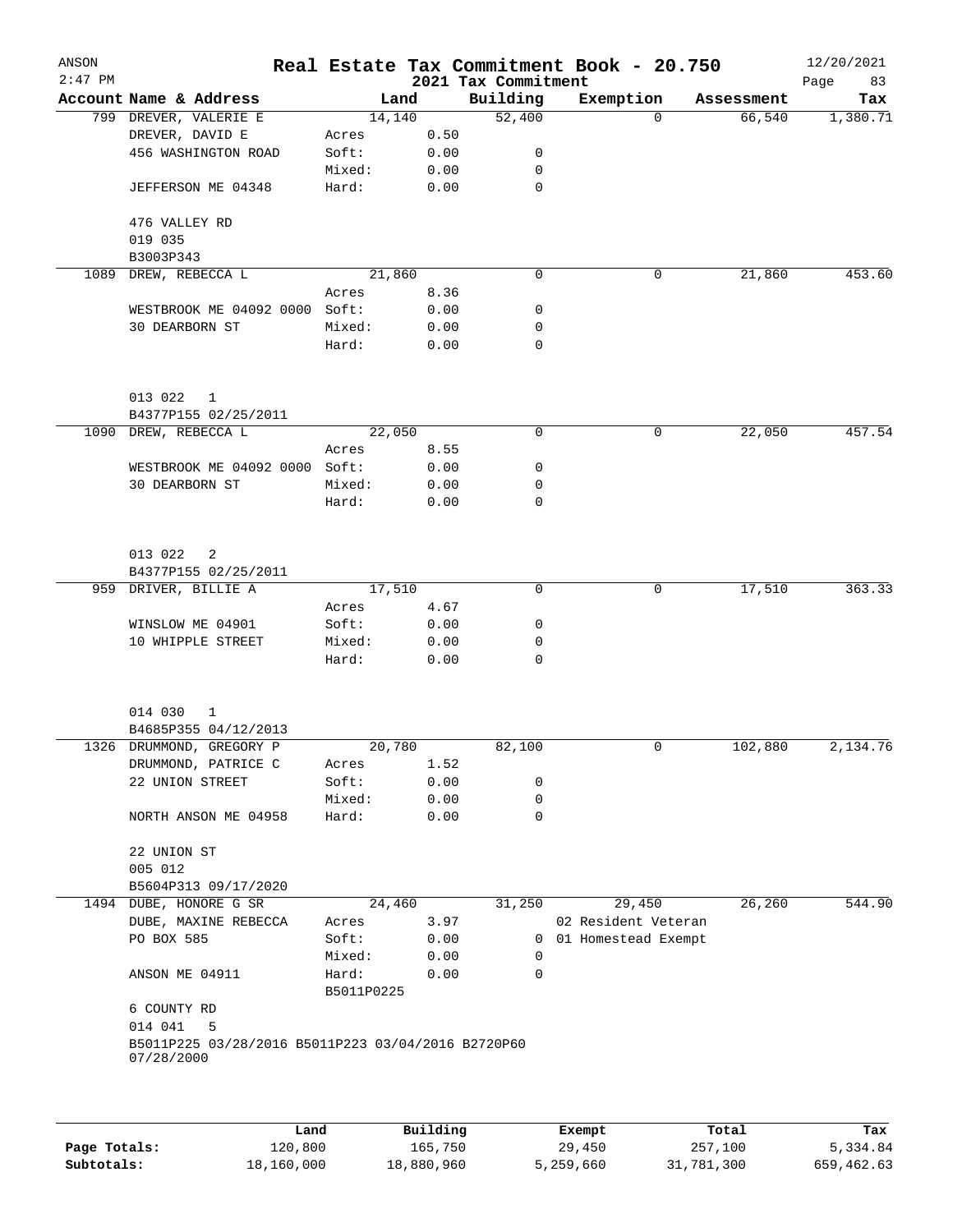| ANSON<br>$2:47$ PM |                                                                                        |                        |        |      |                                 | Real Estate Tax Commitment Book - 20.750 |            | 12/20/2021        |
|--------------------|----------------------------------------------------------------------------------------|------------------------|--------|------|---------------------------------|------------------------------------------|------------|-------------------|
|                    | Account Name & Address                                                                 |                        | Land   |      | 2021 Tax Commitment<br>Building | Exemption                                | Assessment | Page<br>84<br>Tax |
|                    | 1526 DUBE, TRACY A                                                                     |                        | 8,250  |      | 31,370                          | 23,750                                   | 15,870     | 329.30            |
|                    | 27 RANDALL STREET                                                                      | Acres                  |        | 0.17 |                                 | 01 Homestead Exempt                      |            |                   |
|                    |                                                                                        | Soft:                  |        | 0.00 | 0                               |                                          |            |                   |
|                    | ANSON ME 04911                                                                         | Mixed:                 |        | 0.00 | 0                               |                                          |            |                   |
|                    |                                                                                        | Hard:                  |        | 0.00 | 0                               |                                          |            |                   |
|                    | 27 RANDALL ST<br>003 047                                                               |                        |        |      |                                 |                                          |            |                   |
|                    | B4172P223 07/30/2009                                                                   |                        |        |      |                                 |                                          |            |                   |
|                    | 31 DULEY, HAROLD CRAIG                                                                 |                        | 910    |      | 0                               | 0                                        | 910        | 18.88             |
|                    | PO BOX 517                                                                             | Acres                  |        | 0.15 |                                 |                                          |            |                   |
|                    |                                                                                        | Soft:                  |        | 0.00 | 0                               |                                          |            |                   |
|                    | ANSON ME 04911                                                                         | Mixed:                 |        | 0.00 | 0                               |                                          |            |                   |
|                    |                                                                                        | Hard:                  |        | 0.00 | 0                               |                                          |            |                   |
|                    |                                                                                        | B5124P0197             |        |      |                                 |                                          |            |                   |
|                    | WILSON STREET<br>001 111                                                               |                        |        |      |                                 |                                          |            |                   |
|                    | B5124P0197 01/24/2017 B4910P285 05/12/2015                                             |                        |        |      |                                 |                                          |            |                   |
|                    | 34 DULEY, HAROLD CRAIG                                                                 |                        | 11,140 |      | 47,460                          | 0                                        | 58,600     | 1,215.95          |
|                    | PO BOX 517                                                                             | Acres                  |        | 0.31 |                                 |                                          |            |                   |
|                    |                                                                                        | Soft:                  |        | 0.00 | 0                               |                                          |            |                   |
|                    | ANSON ME 04911                                                                         | Mixed:                 |        | 0.00 | 0                               |                                          |            |                   |
|                    |                                                                                        | Hard:                  |        | 0.00 | 0                               |                                          |            |                   |
|                    |                                                                                        | B5124P0197             |        |      |                                 |                                          |            |                   |
|                    | 29 MAIN ST                                                                             |                        |        |      |                                 |                                          |            |                   |
|                    | 001 110                                                                                |                        |        |      |                                 |                                          |            |                   |
|                    | B5124P197 01/24/2017 B4910P287 05/12/2015                                              |                        |        |      |                                 |                                          |            |                   |
|                    | 869 DULEY, ROSE A                                                                      |                        | 10,000 |      | 30,930                          | 23,750                                   | 17,180     | 356.49            |
|                    | DULEY, ROBERT T                                                                        |                        |        | 0.25 |                                 | 01 Homestead Exempt                      |            |                   |
|                    | 14 THIRD STREET                                                                        | Acres<br>Soft:         |        | 0.00 | 0                               |                                          |            |                   |
|                    |                                                                                        | Mixed:                 |        |      | 0                               |                                          |            |                   |
|                    |                                                                                        |                        |        | 0.00 | 0                               |                                          |            |                   |
|                    | ANSON ME 04911                                                                         | Hard:<br>B5118P042     |        | 0.00 |                                 |                                          |            |                   |
|                    | 14 THIRD ST<br>001 060                                                                 |                        |        |      |                                 |                                          |            |                   |
|                    | B5118P042 01/09/2017 B5118P042 01/12/2017 B5060P131<br>08/10/2016 B3532P150 08/04/2005 |                        |        |      |                                 |                                          |            |                   |
|                    | 340 DULEY, SHIRLEY A                                                                   |                        | 12,810 |      | 68,630                          | 29,450                                   | 51,990     | 1,078.79          |
|                    |                                                                                        | Acres                  |        | 0.41 |                                 | 01 Homestead Exempt                      |            |                   |
|                    | ANSON ME 04911 0072                                                                    | Soft:                  |        | 0.00 |                                 | 0 03 Resident Veteran Widow              |            |                   |
|                    | PO BOX 72                                                                              | Mixed:                 |        | 0.00 | 0                               |                                          |            |                   |
|                    |                                                                                        | Hard:                  |        | 0.00 | 0                               |                                          |            |                   |
|                    |                                                                                        | B5050P0348 LIFE ESTATE |        |      |                                 |                                          |            |                   |
|                    | 5 SCHOOL ST                                                                            |                        |        |      |                                 |                                          |            |                   |
|                    | 001 030                                                                                |                        |        |      |                                 |                                          |            |                   |
|                    | B5050P348 07/11/2016 B1421P93 03/28/1988                                               |                        |        |      |                                 |                                          |            |                   |
|                    | 1203 DUNHAM, KENNETH W                                                                 |                        | 22,850 |      | 10,930                          | 0                                        | 33,780     | 700.94            |
|                    | DUNHAM, DIANE L                                                                        | Acres                  |        | 2.90 |                                 |                                          |            |                   |
|                    | 115 INTERVALE ROAD                                                                     | Soft:                  |        | 0.00 | 0                               |                                          |            |                   |
|                    |                                                                                        | Mixed:                 |        | 0.00 | 0                               |                                          |            |                   |
|                    | TEMPLE ME 04984                                                                        | Hard:                  |        | 0.00 | 0                               |                                          |            |                   |
|                    | 132 GREENLEAF RD                                                                       |                        |        |      |                                 |                                          |            |                   |
|                    | 013 022 10                                                                             |                        |        |      |                                 |                                          |            |                   |
|                    | B4823P26 08/27/2014                                                                    |                        |        |      |                                 |                                          |            |                   |
|                    |                                                                                        |                        |        |      |                                 |                                          |            |                   |
|                    |                                                                                        |                        |        |      |                                 |                                          |            |                   |
|                    |                                                                                        |                        |        |      |                                 |                                          |            |                   |
|                    |                                                                                        |                        |        |      |                                 |                                          |            |                   |

|              | Land       | Building   | Exempt    | Total      | Tax        |
|--------------|------------|------------|-----------|------------|------------|
| Page Totals: | 65,960     | 189,320    | 76,950    | 178,330    | 3,700.35   |
| Subtotals:   | 18,225,960 | 19,070,280 | 5,336,610 | 31,959,630 | 663,162.98 |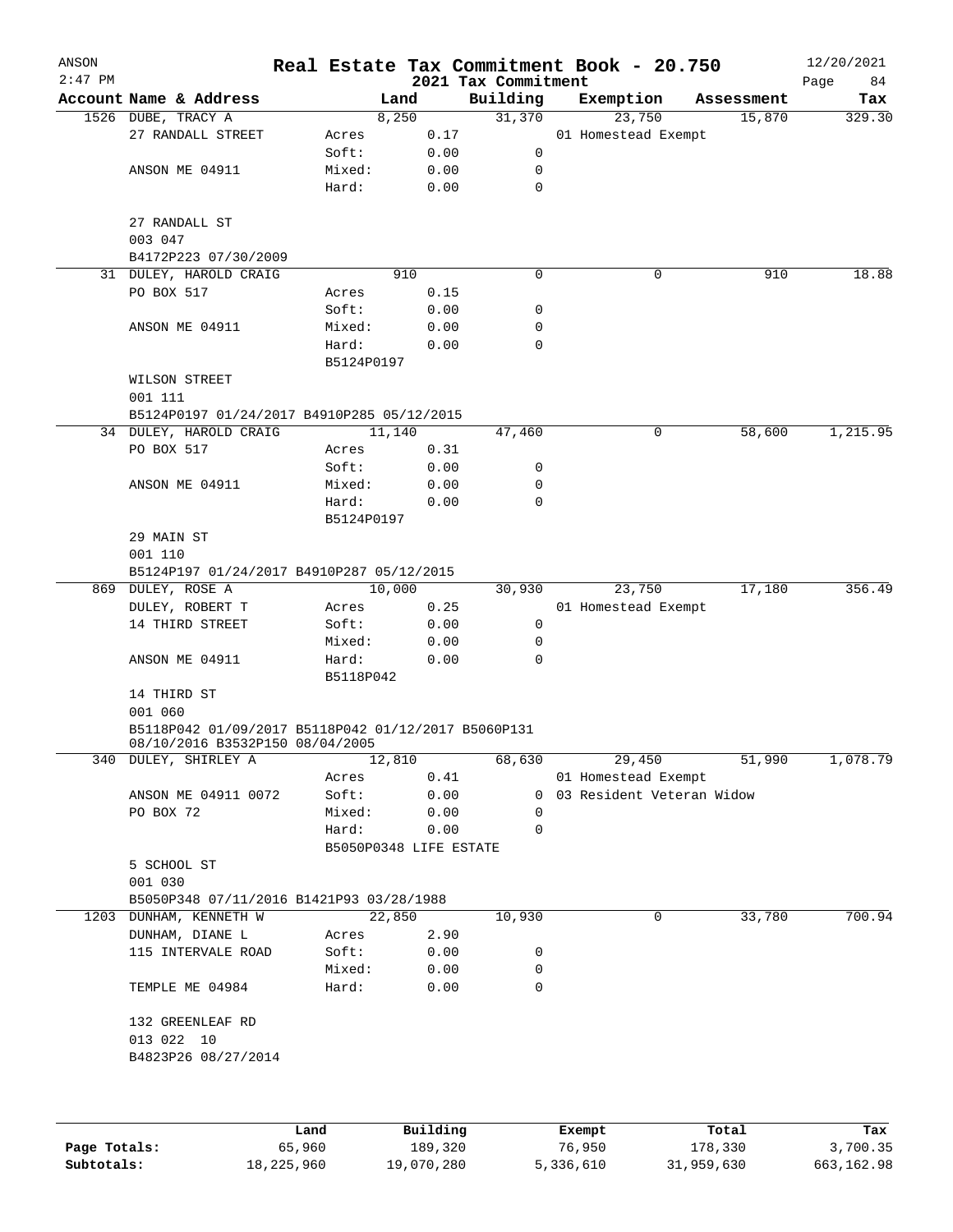| ANSON        |                                           |        |            |                                 | Real Estate Tax Commitment Book - 20.750 |                    | 12/20/2021    |
|--------------|-------------------------------------------|--------|------------|---------------------------------|------------------------------------------|--------------------|---------------|
| $2:47$ PM    | Account Name & Address                    |        | Land       | 2021 Tax Commitment<br>Building | Exemption                                | Assessment         | 85<br>Page    |
|              | 1881 DUNHAM, REBEKAH K                    |        | 10,500     | $\mathbf 0$                     |                                          | 10,500<br>$\Omega$ | Tax<br>217.88 |
|              |                                           | Acres  | 3.00       |                                 |                                          |                    |               |
|              | TEMPLE ME 04984 0000                      | Soft:  | 0.00       | 0                               |                                          |                    |               |
|              | 115 INTERVALE RD                          | Mixed: | 0.00       | 0                               |                                          |                    |               |
|              |                                           | Hard:  | 0.00       | $\mathbf 0$                     |                                          |                    |               |
|              | 013 022 10 A                              |        |            |                                 |                                          |                    |               |
|              | B3003P193                                 |        |            |                                 |                                          |                    |               |
| 1779         | DUNLAP VEGETABLE FARM,<br>LLC             |        | 8,710      | $\mathbf 0$                     |                                          | 8,710<br>0         | 180.73        |
|              | 438 SOLON ROAD                            | Acres  | 17.70      |                                 |                                          |                    |               |
|              |                                           | Soft:  | 0.00       | 0                               |                                          |                    |               |
|              | ANSON ME 04958                            | Mixed: | 0.00       | 0                               |                                          |                    |               |
|              |                                           | Hard:  | 0.00       | 0                               |                                          |                    |               |
|              | SOLON RD                                  |        |            |                                 |                                          |                    |               |
|              | 024 027<br>A                              |        |            |                                 |                                          |                    |               |
|              | B5143P95 03/31/2017                       |        |            |                                 |                                          |                    |               |
|              | 353 DUNLAP VEGETABLE FARM,<br>LLC         |        | 11,130     | 13,140                          |                                          | 0<br>24,270        | 503.60        |
|              | 438 SOLON ROAD                            | Acres  | 0.86       |                                 |                                          |                    |               |
|              |                                           | Soft:  | 0.00       | 0                               |                                          |                    |               |
|              | ANSON ME 04958                            | Mixed: | 0.00       | 0                               |                                          |                    |               |
|              |                                           | Hard:  | 0.00       | 0                               |                                          |                    |               |
|              | 390 SOLON RD                              |        |            |                                 |                                          |                    |               |
|              | 024 027<br>$\mathbf B$                    |        |            |                                 |                                          |                    |               |
|              | B5143P95 03/31/2017                       |        |            |                                 |                                          |                    |               |
|              | 153 DUNLAP VEGETABLE FARM,<br>LLC         |        | 17,810     | 30,860                          |                                          | 0<br>48,670        | 1,009.90      |
|              | 438 SOLON ROAD                            | Acres  | 20.10      |                                 |                                          |                    |               |
|              |                                           | Soft:  | 0.00       | 0                               |                                          |                    |               |
|              | ANSON ME 04958                            | Mixed: | 0.00       | 0                               |                                          |                    |               |
|              |                                           | Hard:  | 0.00       | $\mathbf 0$                     |                                          |                    |               |
|              | 398 SOLON RD                              |        |            |                                 |                                          |                    |               |
|              | 024 032                                   |        |            |                                 |                                          |                    |               |
|              | B5143P143 03/31/2017 B5143P100 03/31/2017 |        |            |                                 |                                          |                    |               |
|              | 345 DUNLAP, EVERETT G                     |        | 19,080     | 78,050                          | 23,750                                   | 73,380             | 1,522.64      |
|              | DUNLAP, GLENDA A                          | Acres  | 0.91       |                                 | 01 Homestead Exempt                      |                    |               |
|              | 438 SOLON ROAD                            | Soft:  | 0.00       | 0                               |                                          |                    |               |
|              |                                           | Mixed: | 0.00       | 0                               |                                          |                    |               |
|              | N ANSON ME 04958                          | Hard:  | 0.00       | $\mathbf 0$                     |                                          |                    |               |
|              | 438 SOLON RD                              |        |            |                                 |                                          |                    |               |
|              | 024 035<br>В                              |        |            |                                 |                                          |                    |               |
|              | B1833P177                                 |        |            |                                 |                                          |                    |               |
|              | 344 DUNLAP, WENDELL E                     |        | 27,320     | 91,780                          | 23,750                                   | 95,350             | 1,978.51      |
|              | 438 SOLON ROAD                            | Acres  | 5.88       |                                 | 01 Homestead Exempt                      |                    |               |
|              |                                           | Soft:  | 0.00       | 0                               |                                          |                    |               |
|              | NORTH ANSON ME 04958                      | Mixed: | 0.00       | 0                               |                                          |                    |               |
|              |                                           | Hard:  | 0.00       | 0                               |                                          |                    |               |
|              | 374 SOLON RD                              |        |            |                                 |                                          |                    |               |
|              | 024 027                                   |        |            |                                 |                                          |                    |               |
|              | B2852P133                                 |        |            |                                 |                                          |                    |               |
|              |                                           | Land   | Building   |                                 | Exempt                                   | Total              | Tax           |
| Page Totals: |                                           | 94,550 | 213,830    |                                 | 47,500                                   | 260,880            | 5, 413.26     |
| Subtotals:   | 18,320,510                                |        | 19,284,110 |                                 | 5,384,110                                | 32, 220, 510       | 668,576.24    |
|              |                                           |        |            |                                 |                                          |                    |               |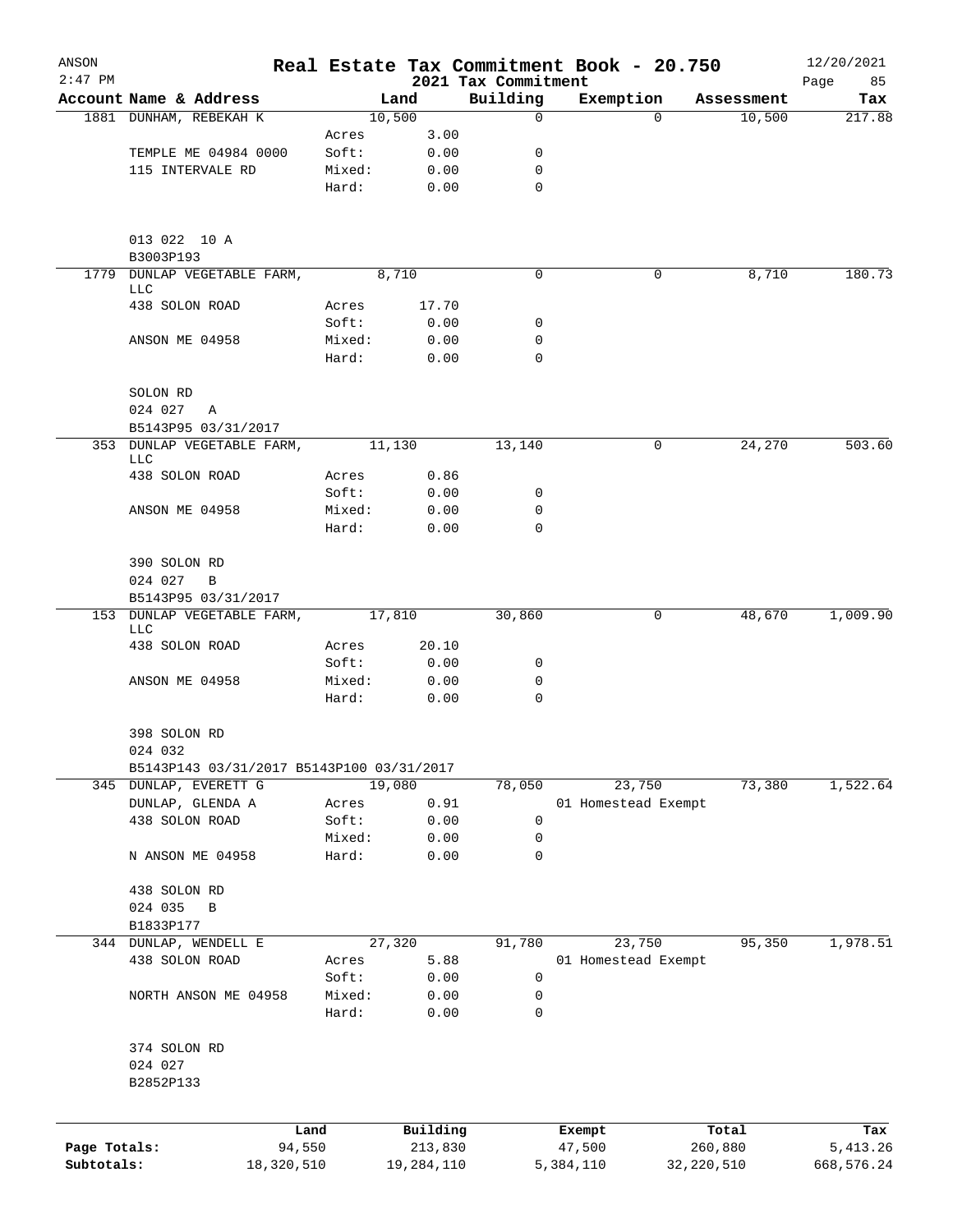| ANSON<br>$2:47$ PM |                                           |             |                     | 2021 Tax Commitment | Real Estate Tax Commitment Book - 20.750 |                  | 12/20/2021<br>Page<br>86 |
|--------------------|-------------------------------------------|-------------|---------------------|---------------------|------------------------------------------|------------------|--------------------------|
|                    | Account Name & Address                    |             | Land                | Building            | Exemption                                | Assessment       | Tax                      |
|                    | 709 DUNLAP, WENDELL E                     |             | 1,580               | $\mathbf 0$         | $\Omega$                                 | 1,580            | 32.79                    |
|                    | 438 SOLON ROAD                            | Acres       | 11.60               |                     |                                          |                  |                          |
|                    |                                           | Soft:       | 0.00                | 0                   |                                          |                  |                          |
|                    | NORTH ANSON ME 04958                      | Mixed:      | 5.00                | 670                 |                                          |                  |                          |
|                    |                                           | Hard:       | 6.60                | 909                 |                                          |                  |                          |
|                    |                                           | TREE GROWTH |                     |                     |                                          |                  |                          |
|                    | 024 038                                   |             |                     |                     |                                          |                  |                          |
|                    | B4735P215 11/22/2013                      |             |                     |                     |                                          |                  |                          |
|                    | 1884 DUNLAP, WENDELL E                    |             | 20,940              | 0                   | 0                                        | 20,940           | 434.51                   |
|                    | 438 SOLON ROAD                            | Acres       | 120.80              |                     |                                          |                  |                          |
|                    |                                           | Soft:       | 11.00               | 1,087               |                                          |                  |                          |
|                    | NORTH ANSON ME 04958                      | Mixed:      | 46.00               | 6,162               |                                          |                  |                          |
|                    |                                           | Hard:       | 60.20               | 8,293               |                                          |                  |                          |
|                    |                                           | TREE GROWTH |                     |                     |                                          |                  |                          |
|                    | 024 031 A                                 |             |                     |                     |                                          |                  |                          |
|                    | B4735P215 11/22/2013                      |             |                     |                     |                                          |                  |                          |
|                    | 917 DUNN, SCOTT E                         |             | 24,700              | 14,500              | 0                                        | 39,200           | 813.40                   |
|                    | 46 BEAVER DAM ROAD                        | Acres       | 11.20               |                     |                                          |                  |                          |
|                    |                                           | Soft:       | 0.00                | 0                   |                                          |                  |                          |
|                    | NORTH ANSON ME 04958                      | Mixed:      | 0.00                | 0                   |                                          |                  |                          |
|                    |                                           | Hard:       | 0.00                | 0                   |                                          |                  |                          |
|                    | 46 BEAVER DAM RD                          |             |                     |                     |                                          |                  |                          |
|                    | 015 043<br>I                              |             |                     |                     |                                          |                  |                          |
|                    | B3446P343 02/15/2005                      |             |                     |                     |                                          |                  |                          |
|                    | 908 DUNPHY, BRYCE K                       |             | 28,030              | 63,290              | 0                                        | 91,320           | 1,894.89                 |
|                    | DUNPHY, TAMERA A                          | Acres       | 19.96               |                     |                                          |                  |                          |
|                    | 312 SCHOOL STREET                         | Soft:       | 0.00                | 0                   |                                          |                  |                          |
|                    |                                           | Mixed:      | 0.00                | 0                   |                                          |                  |                          |
|                    | NORTH NEW PORTLAND ME<br>04961            | Hard:       | 0.00                | $\mathbf 0$         |                                          |                  |                          |
|                    | 34 TOWN FARM RD                           |             |                     |                     |                                          |                  |                          |
|                    | 019 008<br>3                              |             |                     |                     |                                          |                  |                          |
|                    | B4125P216 04/23/2009 B4067P111 10/27/2008 |             |                     |                     |                                          |                  |                          |
|                    | 346 DUNPHY, GARY L                        |             | 14,000              | 0                   | 0                                        | 14,000           | 290.50                   |
|                    | PO BOX 339                                | Acres       | 2.33                |                     |                                          |                  |                          |
|                    |                                           | Soft:       | 0.00                | 0                   |                                          |                  |                          |
|                    | NORTH ANSON ME 04958                      | Mixed:      | 0.00                | 0                   |                                          |                  |                          |
|                    |                                           | Hard:       | 0.00                | 0                   |                                          |                  |                          |
|                    | 017 033<br>B                              |             |                     |                     |                                          |                  |                          |
|                    | B1951P246                                 |             |                     |                     |                                          |                  |                          |
|                    | 347 DUNPHY, GARY L                        |             | 30,000              | 99,500              | 23,750                                   | 105,750          | 2,194.31                 |
|                    | PO BOX 339                                | Acres       | 8.50                |                     | 01 Homestead Exempt                      |                  |                          |
|                    |                                           | Soft:       | 0.00                | 0                   |                                          |                  |                          |
|                    | NORTH ANSON ME 04958                      | Mixed:      | 0.00                | 0                   |                                          |                  |                          |
|                    |                                           | Hard:       | 0.00                | $\mathbf 0$         |                                          |                  |                          |
|                    | 5 HANNAH'S WAY                            |             |                     |                     |                                          |                  |                          |
|                    | 017 031<br>C                              |             |                     |                     |                                          |                  |                          |
|                    | B2424P97                                  |             |                     |                     |                                          |                  |                          |
|                    |                                           |             |                     |                     |                                          |                  |                          |
|                    |                                           |             |                     |                     |                                          |                  |                          |
| Page Totals:       | Land<br>119,250                           |             | Building<br>177,290 |                     | Exempt<br>23,750                         | Total<br>272,790 | Tax<br>5,660.40          |

**Subtotals:** 18,439,760 19,461,400 5,407,860 32,493,300 674,236.64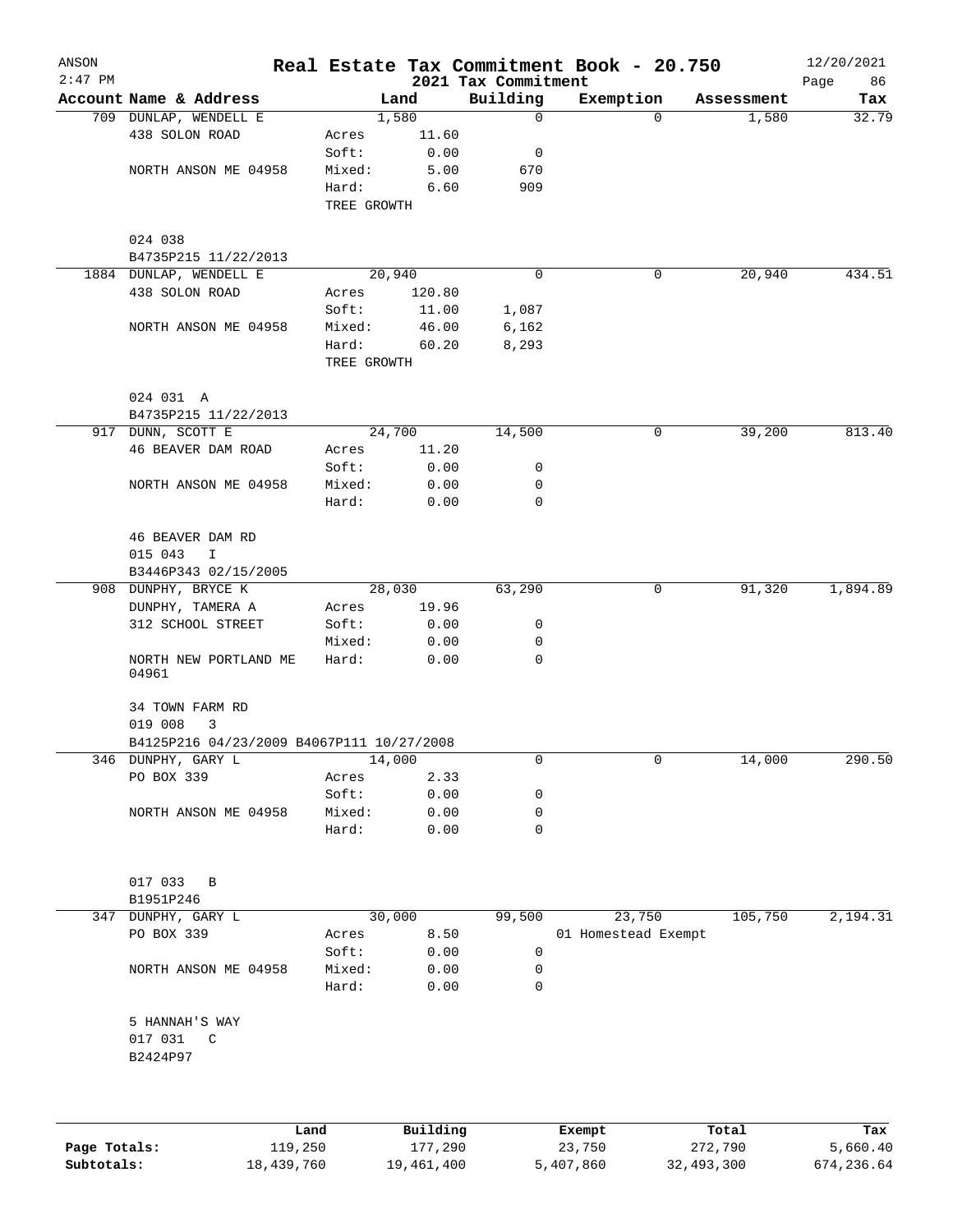| ANSON<br>$2:47$ PM |                         |        |          | 2021 Tax Commitment | Real Estate Tax Commitment Book - 20.750 |            | 12/20/2021<br>Page<br>87 |
|--------------------|-------------------------|--------|----------|---------------------|------------------------------------------|------------|--------------------------|
|                    | Account Name & Address  |        | Land     | Building            | Exemption                                | Assessment | Tax                      |
|                    | 1419 DUNPHY, GARY L     |        | $\Omega$ | 9,310               | $\Omega$                                 | 9,310      | 193.18                   |
|                    | PO BOX 339              |        |          |                     |                                          |            |                          |
|                    |                         |        |          |                     |                                          |            |                          |
|                    | NORTH ANSON ME 04958    |        |          |                     |                                          |            |                          |
|                    |                         |        |          |                     |                                          |            |                          |
|                    | 6 HANNAH'S WAY          |        |          |                     |                                          |            |                          |
|                    | 017 031<br>ON           |        |          |                     |                                          |            |                          |
|                    | 1020 DUNPHY, TROY       | 16,500 |          | $\mathbf 0$         | 0                                        | 16,500     | 342.38                   |
|                    | DUNPHY, JUDITH          | Acres  | 4.00     |                     |                                          |            |                          |
|                    | PO BOX 490              | Soft:  | 0.00     | $\mathbf 0$         |                                          |            |                          |
|                    |                         | Mixed: | 0.00     | 0                   |                                          |            |                          |
|                    | NORTH ANSON ME 04958    | Hard:  | 0.00     | 0                   |                                          |            |                          |
|                    |                         |        |          |                     |                                          |            |                          |
|                    | SOLON ROAD              |        |          |                     |                                          |            |                          |
|                    | 017 030                 |        |          |                     |                                          |            |                          |
|                    | B5680P269 02/24/2021    |        |          |                     |                                          |            |                          |
|                    | 913 DUNPHY, TROY T      | 14,100 |          | 0                   | 0                                        | 14,100     | 292.58                   |
|                    | DUNPHY, JUDITH R        | Acres  | 2.40     |                     |                                          |            |                          |
|                    | PO BOX 490              | Soft:  | 0.00     | 0                   |                                          |            |                          |
|                    |                         | Mixed: | 0.00     | 0                   |                                          |            |                          |
|                    | NORTH ANSON ME 04958    | Hard:  | 0.00     | 0                   |                                          |            |                          |
|                    |                         |        |          |                     |                                          |            |                          |
|                    | 005 035                 |        |          |                     |                                          |            |                          |
|                    | B2348P169               |        |          |                     |                                          |            |                          |
|                    | 923 DUNPHY, TROY T      | 16,750 |          | $\mathbf 0$         | 0                                        | 16,750     | 347.56                   |
|                    | DUNPHY, JUDITH R        | Acres  | 8.25     |                     |                                          |            |                          |
|                    | PO BOX 490              | Soft:  | 0.00     | 0                   |                                          |            |                          |
|                    |                         | Mixed: | 0.00     | 0                   |                                          |            |                          |
|                    | NORTH ANSON ME 04958    | Hard:  | 0.00     | $\mathbf 0$         |                                          |            |                          |
|                    |                         |        |          |                     |                                          |            |                          |
|                    | 005 037                 |        |          |                     |                                          |            |                          |
|                    | B2348P169               |        |          |                     |                                          |            |                          |
|                    | 735 DUNPHY, TROY T      |        | 7,740    | 0                   | 0                                        | 7,740      | 160.61                   |
|                    | DUNPHY, JUDITH R        | Acres  | 1.16     |                     |                                          |            |                          |
|                    | PO BOX 490              | Soft:  | 0.00     | 0                   |                                          |            |                          |
|                    |                         | Mixed: | 0.00     | 0                   |                                          |            |                          |
|                    | NORTH ANSON ME 04958    | Hard:  | 0.00     | 0                   |                                          |            |                          |
|                    |                         |        |          |                     |                                          |            |                          |
|                    | 008 014<br>$\, {\bf B}$ |        |          |                     |                                          |            |                          |
|                    | B2348P172               |        |          |                     |                                          |            |                          |
|                    |                         | 20,260 |          | 93,760              | 23,750                                   | 90,270     | 1,873.10                 |
|                    | 336 DUNPHY, TROY T      |        |          |                     |                                          |            |                          |
|                    | PO BOX 490              | Acres  | 1.17     |                     | 01 Homestead Exempt                      |            |                          |
|                    |                         | Soft:  | 0.00     | 0                   |                                          |            |                          |
|                    | NORTH ANSON ME 04958    | Mixed: | 0.00     | 0                   |                                          |            |                          |
|                    |                         | Hard:  | 0.00     | 0                   |                                          |            |                          |
|                    | 71 NORTH MAIN ST        |        |          |                     |                                          |            |                          |
|                    | 006 076                 |        |          |                     |                                          |            |                          |
|                    | B2120P259               |        |          |                     |                                          |            |                          |
|                    |                         |        |          |                     |                                          |            |                          |
|                    |                         |        |          |                     |                                          |            |                          |
|                    |                         |        |          |                     |                                          |            |                          |
|                    |                         |        |          |                     |                                          |            |                          |

|              | Land       | Building   | Exempt    | Total      | Tax        |
|--------------|------------|------------|-----------|------------|------------|
| Page Totals: | 75,350     | 103,070    | 23,750    | 154,670    | 3,209.41   |
| Subtotals:   | 18,515,110 | 19,564,470 | 5,431,610 | 32,647,970 | 677,446.05 |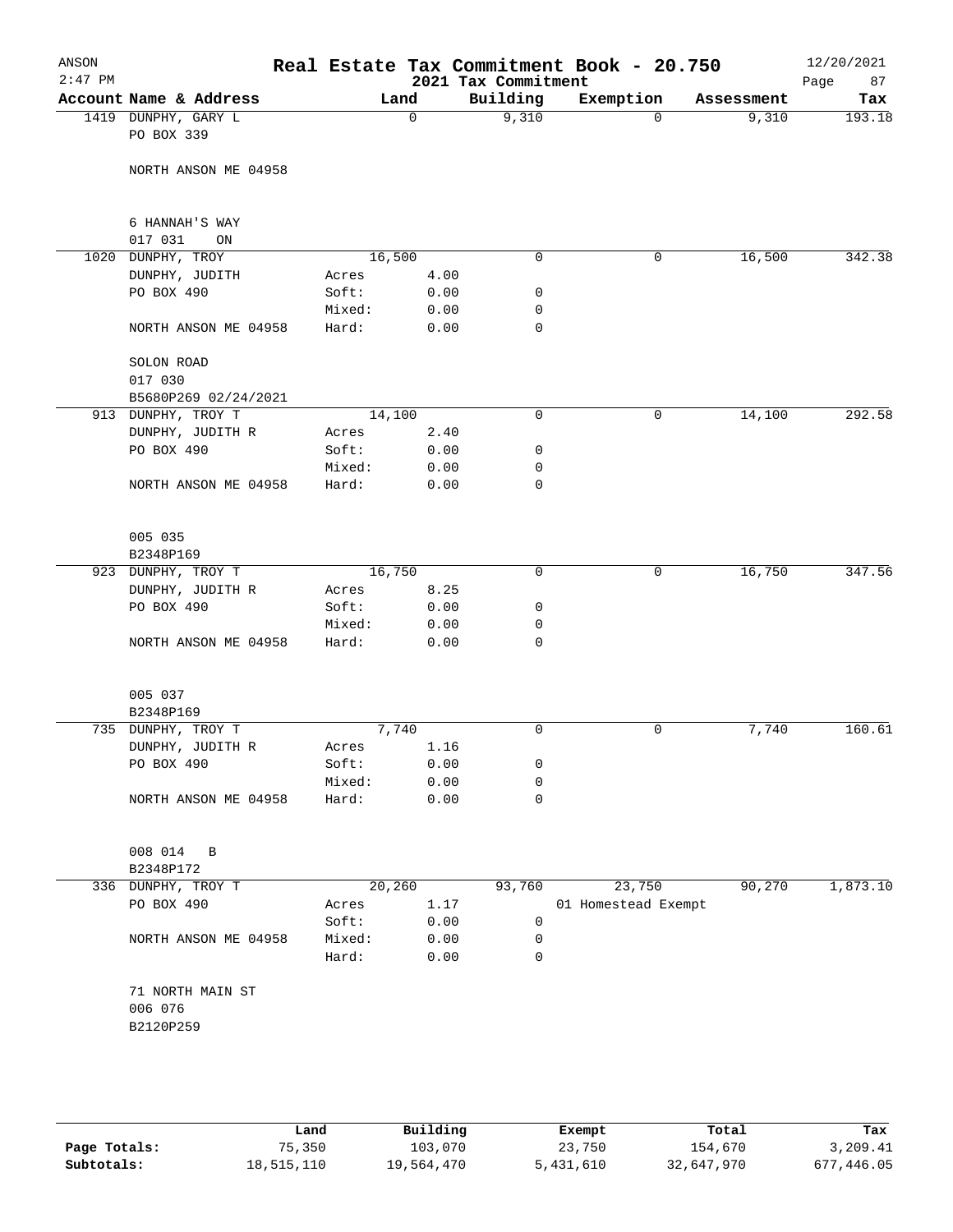| ANSON<br>$2:47$ PM |                                           |              |                        | 2021 Tax Commitment | Real Estate Tax Commitment Book - 20.750 |            | 12/20/2021<br>Page<br>88 |  |  |
|--------------------|-------------------------------------------|--------------|------------------------|---------------------|------------------------------------------|------------|--------------------------|--|--|
|                    | Account Name & Address                    |              | Land                   | Building            | Exemption                                | Assessment | Tax                      |  |  |
|                    | 409 DUNPHY, TROY T                        |              | 8,000                  | $\mathbf 0$         | $\Omega$                                 | 8,000      | 166.00                   |  |  |
|                    | DUNPHY, JUDITH R                          | Acres        | 0.16                   |                     |                                          |            |                          |  |  |
|                    | PO BOX 490                                | Soft:        | 0.00                   | 0                   |                                          |            |                          |  |  |
|                    |                                           | Mixed:       | 0.00                   | 0                   |                                          |            |                          |  |  |
|                    | NORTH ANSON ME 04958                      | Hard:        | 0.00                   | $\mathbf 0$         |                                          |            |                          |  |  |
|                    | 75 NORTH MAIN ST                          |              |                        |                     |                                          |            |                          |  |  |
|                    | 006 075<br>B4827P54 09/03/2014            |              |                        |                     |                                          |            |                          |  |  |
|                    | 1869 DUNPHY, TROY T                       |              | 57,120                 | 172,330             | 0                                        | 229,450    | 4,761.09                 |  |  |
|                    | DUNPHY, JUDITH R                          | Acres        | 42.23                  |                     |                                          |            |                          |  |  |
|                    | PO BOX 490                                | Soft:        | 0.00                   | 0                   |                                          |            |                          |  |  |
|                    |                                           | Mixed:       | 0.00                   | 0                   |                                          |            |                          |  |  |
|                    | NORTH ANSON ME 04958                      | Hard:        | 0.00                   | 0                   |                                          |            |                          |  |  |
|                    | 56 HANNAH'S WAY                           |              |                        |                     |                                          |            |                          |  |  |
|                    | 017 031                                   |              |                        |                     |                                          |            |                          |  |  |
|                    | B4542P299 06/28/2012 B2914P282            |              |                        |                     |                                          |            |                          |  |  |
|                    | 1589 DURRELL, JOHN A                      |              | 20,750                 | 30,910              | 0                                        | 51,660     | 1,071.95                 |  |  |
|                    | PO BOX 194                                | Acres        | 1.50                   |                     |                                          |            |                          |  |  |
|                    |                                           | Soft:        | 0.00                   | 0                   |                                          |            |                          |  |  |
|                    | SOLON ME 04979 0000                       | Mixed:       | 0.00                   | 0                   |                                          |            |                          |  |  |
|                    |                                           | Hard:        | 0.00                   | $\mathbf 0$         |                                          |            |                          |  |  |
|                    |                                           | B5021P0265   |                        |                     |                                          |            |                          |  |  |
|                    | 349 SOLON RD                              | 024 026<br>Α |                        |                     |                                          |            |                          |  |  |
|                    | B5021P265 05/02/2016 B4255P135 04/01/2010 |              |                        |                     |                                          |            |                          |  |  |
|                    | 1570 DW LLC,                              |              | 27,470                 | 49,450              | 0                                        | 76,920     | 1,596.09                 |  |  |
|                    | P O BOX 8018                              | Acres        | 5.98                   |                     |                                          |            |                          |  |  |
|                    |                                           | Soft:        | 0.00                   | 0                   |                                          |            |                          |  |  |
|                    | WINSLOW ME 04901                          | Mixed:       | 0.00                   | 0                   |                                          |            |                          |  |  |
|                    |                                           | Hard:        | 0.00                   | 0                   |                                          |            |                          |  |  |
|                    | 66 LLOYD RD                               |              |                        |                     |                                          |            |                          |  |  |
|                    | 010 034<br>G                              |              |                        |                     |                                          |            |                          |  |  |
|                    | B5448P50 08/06/2019                       |              |                        |                     |                                          |            |                          |  |  |
|                    | 1241 DWYER-CORSON, AMY E                  |              | 24,880                 | 80,160              | 23,750                                   | 81,290     | 1,686.77                 |  |  |
|                    | 175 EMBDEN POND ROAD                      | Acres        | 4.25                   |                     | 01 Homestead Exempt                      |            |                          |  |  |
|                    |                                           | Soft:        | 0.00                   | 0                   |                                          |            |                          |  |  |
|                    | NORTH ANSON ME 04958                      | Mixed:       | 0.00                   | 0                   |                                          |            |                          |  |  |
|                    |                                           | Hard:        | 0.00                   | 0                   |                                          |            |                          |  |  |
|                    | 175 EMBDEN POND RD                        |              |                        |                     |                                          |            |                          |  |  |
|                    | 023 019<br>$\overline{B}$                 |              |                        |                     |                                          |            |                          |  |  |
|                    | B3441P1 02/07/2005                        |              |                        |                     |                                          |            |                          |  |  |
|                    | 361 DYER, STAFFORD                        |              | 16,500                 | 0                   | 0                                        | 16,500     | 342.38                   |  |  |
|                    |                                           | Acres        | 4.00                   |                     |                                          |            |                          |  |  |
|                    | MADISON ME 04950 0000                     | Soft:        | 0.00                   | 0                   |                                          |            |                          |  |  |
|                    | 24 EAST HOUGHTON ST                       | Mixed:       | 0.00                   | 0                   |                                          |            |                          |  |  |
|                    |                                           | Hard:        | 0.00                   | 0                   |                                          |            |                          |  |  |
|                    |                                           |              | B5207P0131 LIFE ESTATE |                     |                                          |            |                          |  |  |
|                    | HORSEBACK ROAD                            |              |                        |                     |                                          |            |                          |  |  |
|                    | 015 025                                   |              |                        |                     |                                          |            |                          |  |  |
|                    | B5207P131 09/11/2017                      |              |                        |                     |                                          |            |                          |  |  |
|                    |                                           |              |                        |                     |                                          |            |                          |  |  |
|                    |                                           |              |                        |                     |                                          |            |                          |  |  |
|                    |                                           |              |                        |                     |                                          |            |                          |  |  |

|              | Land       | Building   | Exempt    | Total      | Tax        |
|--------------|------------|------------|-----------|------------|------------|
| Page Totals: | 154.720    | 332,850    | 23,750    | 463,820    | 9,624.28   |
| Subtotals:   | 18,669,830 | 19,897,320 | 5,455,360 | 33,111,790 | 687,070.33 |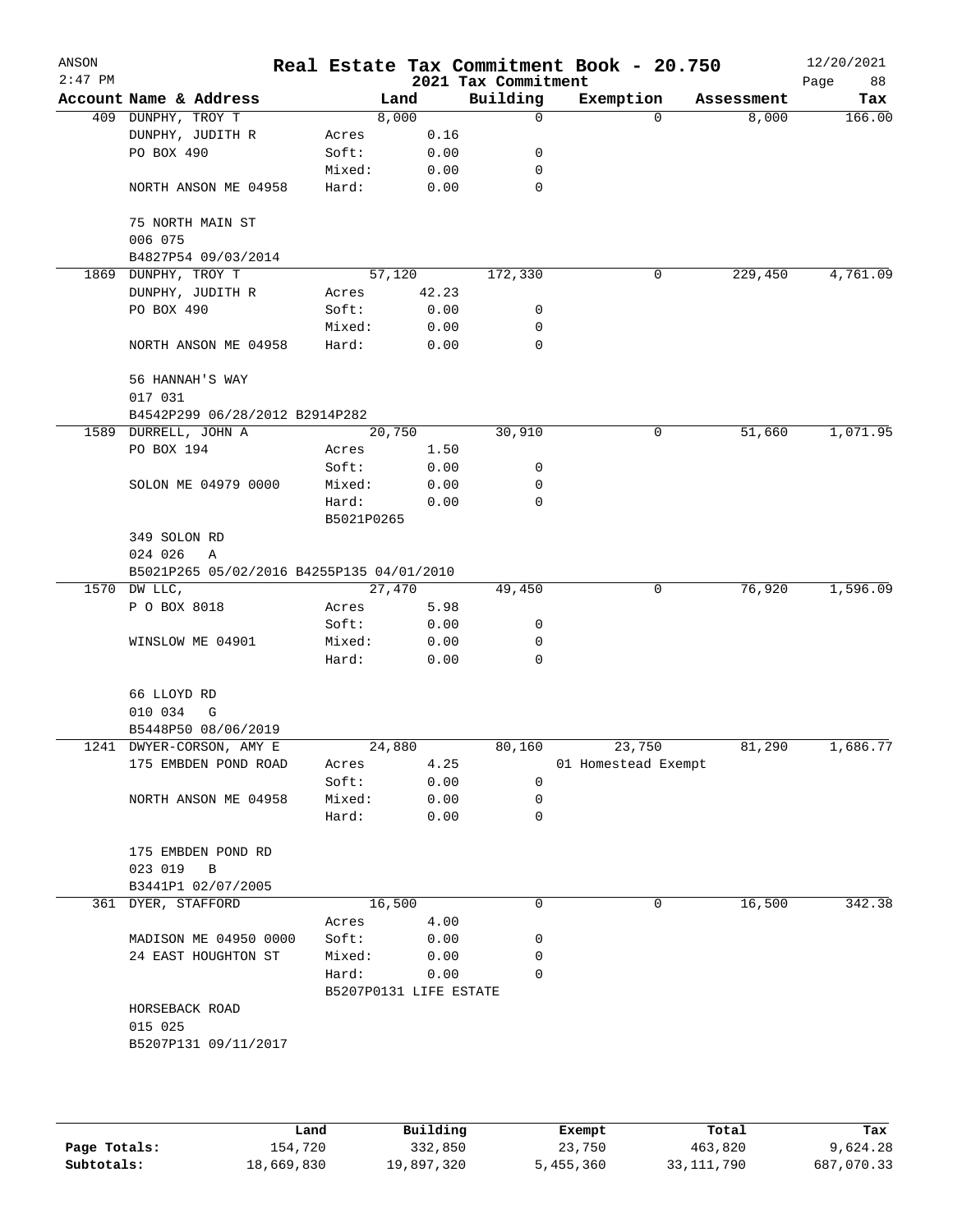| ANSON<br>$2:47$ PM |                                        |            |              |                                 | Real Estate Tax Commitment Book - 20.750 |            | 12/20/2021        |
|--------------------|----------------------------------------|------------|--------------|---------------------------------|------------------------------------------|------------|-------------------|
|                    | Account Name & Address                 |            | Land         | 2021 Tax Commitment<br>Building | Exemption                                | Assessment | Page<br>89<br>Tax |
|                    | 423 EAGEN, AARON T                     |            | 12,810       | 34,640                          | 5,700                                    | 41,750     | 866.31            |
|                    | 41 ELM STREET                          | Acres      | 0.41         |                                 |                                          |            |                   |
|                    |                                        | Soft:      | 0.00         |                                 | 0 06 Disabled Vet. Res.                  |            |                   |
|                    | NORTH ANSON ME 04958                   | Mixed:     | 0.00         | 0                               |                                          |            |                   |
|                    |                                        | Hard:      | 0.00         | $\mathsf{O}$                    |                                          |            |                   |
|                    |                                        |            | B4933P0159   |                                 |                                          |            |                   |
|                    | 15 RANDALL ST                          |            |              |                                 |                                          |            |                   |
|                    | 003 050                                |            |              |                                 |                                          |            |                   |
|                    | B4999P349 11/24/2015                   |            |              |                                 |                                          |            |                   |
|                    | 1604 EAGLE CREEK MADISON               |            | 5,814,000    | 0                               | 0                                        | 5,814,000  | 120,640.50        |
|                    | HYDRO, LLC                             |            |              |                                 |                                          |            |                   |
|                    | PO BOX 167                             | Acres      | 14.00        |                                 |                                          |            |                   |
|                    |                                        | Soft:      | 0.00         | 0                               |                                          |            |                   |
|                    | NESHKORO WI 54960                      | Mixed:     | 0.00         | 0                               |                                          |            |                   |
|                    |                                        | Hard:      | 0.00         | 0                               |                                          |            |                   |
|                    |                                        |            |              |                                 |                                          |            |                   |
|                    | ABENAKI                                |            |              |                                 |                                          |            |                   |
|                    | 010 001                                |            |              |                                 |                                          |            |                   |
|                    | B5187P43 07/31/2017                    |            |              |                                 |                                          |            |                   |
|                    | 1607 EAGLE CREEK MADISON               |            | 8,490        | $\mathbf 0$                     | 0                                        | 8,490      | 176.17            |
|                    | HYDRO, LLC                             |            |              |                                 |                                          |            |                   |
|                    | PO BOX 167                             | Acres      | 0.50         |                                 |                                          |            |                   |
|                    |                                        | Soft:      | 0.00         | 0                               |                                          |            |                   |
|                    | NESHKORO WI 54960                      | Mixed:     | 0.00         | 0                               |                                          |            |                   |
|                    |                                        | Hard:      | 0.00         | 0                               |                                          |            |                   |
|                    |                                        |            |              |                                 |                                          |            |                   |
|                    | 003 075                                |            |              |                                 |                                          |            |                   |
|                    | B5187P43 07/31/2017                    |            |              |                                 |                                          |            |                   |
|                    | 1608 EAGLE CREEK MADISON               |            | 18,380       |                                 | 0<br>0                                   | 18,380     | 381.39            |
|                    | HYDRO, LLC                             |            |              |                                 |                                          |            |                   |
|                    | PO BOX 167                             | Acres      | 5.25         |                                 |                                          |            |                   |
|                    |                                        | Soft:      | 0.00         | 0                               |                                          |            |                   |
|                    | NESHKORO WI 54960                      | Mixed:     | 0.00         | 0                               |                                          |            |                   |
|                    |                                        | Hard:      | 0.00         | $\mathbf 0$                     |                                          |            |                   |
|                    | 015 070                                |            |              |                                 |                                          |            |                   |
|                    | B5187P43 07/31/2017                    |            |              |                                 |                                          |            |                   |
| 1610               | EAGLE CREEK MADISON                    |            | 12,000       | 0                               | 0                                        | 12,000     | 249.00            |
|                    | HYDRO, LLC                             |            |              |                                 |                                          |            |                   |
|                    | PO BOX 167                             | Acres      | 0.36         |                                 |                                          |            |                   |
|                    |                                        | Soft:      | 0.00         | 0                               |                                          |            |                   |
|                    | NESHKORO WI 54960                      | Mixed:     | 0.00         | 0                               |                                          |            |                   |
|                    |                                        | Hard:      | 0.00         | $\mathsf{O}$                    |                                          |            |                   |
|                    |                                        |            |              |                                 |                                          |            |                   |
|                    | 001 001                                |            |              |                                 |                                          |            |                   |
|                    | B5187P43 07/31/2017                    |            |              |                                 |                                          |            |                   |
|                    | 1601 EAGLE CREEK MADISON<br>HYDRO, LLC |            | 5,212,190    | 1,512,000                       | 0                                        | 6,724,190  | 139,526.94        |
|                    | PO BOX 167                             |            |              |                                 |                                          |            |                   |
|                    |                                        |            |              |                                 |                                          |            |                   |
|                    | NESHKORO WI 54960                      |            |              |                                 |                                          |            |                   |
|                    |                                        |            |              |                                 |                                          |            |                   |
|                    | 60 MAIN ST                             |            |              |                                 |                                          |            |                   |
|                    | 001 003                                |            |              |                                 |                                          |            |                   |
|                    | B5187P43 07/31/2017 B5170P329          |            |              |                                 |                                          |            |                   |
|                    |                                        | Land       | Building     |                                 | Exempt                                   | Total      | Tax               |
| Page Totals:       |                                        | 11,077,870 | 1,546,640    |                                 | 5,700                                    | 12,618,810 | 261,840.31        |
| Subtotals:         |                                        | 29,747,700 | 21, 443, 960 |                                 | 5,461,060                                | 45,730,600 | 948,910.64        |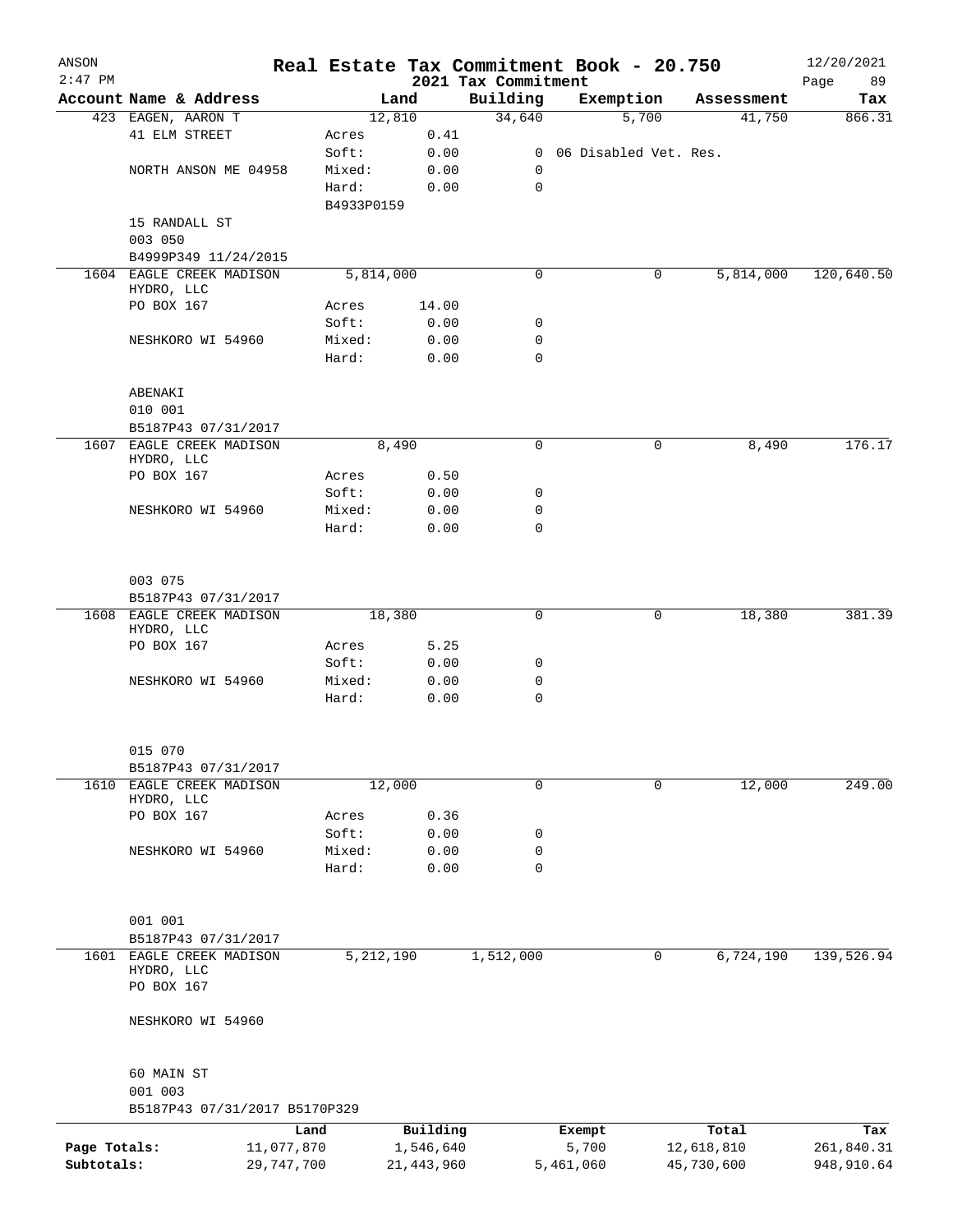| ANSON        |                                                              |           |                     |                                  | Real Estate Tax Commitment Book - 20.750 |                   | 12/20/2021        |
|--------------|--------------------------------------------------------------|-----------|---------------------|----------------------------------|------------------------------------------|-------------------|-------------------|
| $2:47$ PM    | Account Name & Address                                       |           | Land                | 2021 Tax Commitment<br>Building  | Exemption                                | Assessment        | Page<br>90<br>Tax |
| 1940         | EAGLE CREEK MADISON                                          |           | 7,200               | $\mathbf 0$                      |                                          | 7,200<br>$\Omega$ | 149.40            |
|              | HYDRO, LLC                                                   |           |                     |                                  |                                          |                   |                   |
|              | PO BOX 167                                                   | Acres     | 0.36                |                                  |                                          |                   |                   |
|              |                                                              | Soft:     | 0.00                | 0                                |                                          |                   |                   |
|              | NESHKORO WI 54960                                            | Mixed:    | 0.00                | 0                                |                                          |                   |                   |
|              |                                                              | Hard:     | 0.00                | $\Omega$                         |                                          |                   |                   |
|              | 017 023<br>C                                                 |           |                     |                                  |                                          |                   |                   |
|              | B5187P43 07/31/2017                                          |           |                     |                                  |                                          |                   |                   |
|              | 1941 EAGLE CREEK MADISON                                     |           | 15,740              | 0                                |                                          | 0<br>15,740       | 326.61            |
|              | HYDRO, LLC                                                   |           |                     |                                  |                                          |                   |                   |
|              | PO BOX 167                                                   | Acres     | 3.49                |                                  |                                          |                   |                   |
|              |                                                              | Soft:     | 0.00                | 0                                |                                          |                   |                   |
|              | NESHKORO WI 54960                                            | Mixed:    | 0.00                | 0                                |                                          |                   |                   |
|              |                                                              | Hard:     | 0.00                | 0                                |                                          |                   |                   |
|              | 017 024<br>Α                                                 |           |                     |                                  |                                          |                   |                   |
|              | B5187P43 07/31/2017                                          |           |                     |                                  |                                          |                   |                   |
|              | 1029 EASTMAN, RICHARD                                        |           | 17,000              | 18,250                           |                                          | 35,250<br>0       | 731.44            |
|              | EASTMAN, KATHRYN                                             | Acres     | 3.00                |                                  |                                          |                   |                   |
|              | PO BOX 13                                                    | Soft:     | 0.00                | 0                                |                                          |                   |                   |
|              |                                                              | Mixed:    | 0.00                | 0                                |                                          |                   |                   |
|              | NORTH ANSON ME 04958                                         | Hard:     | 0.00                | 0                                |                                          |                   |                   |
|              |                                                              | B5196P029 | JТ                  |                                  |                                          |                   |                   |
|              | 269 CARRABASSETT RD                                          |           |                     |                                  |                                          |                   |                   |
|              | 022 028                                                      |           |                     |                                  |                                          |                   |                   |
|              | B5196P29 08/16/2017 B4907P238 05/13/2015                     |           |                     |                                  |                                          |                   |                   |
|              | 363 EDES, DONALD W. TRUSTEE<br>DARRELL W & ELLEANOR A. Acres |           | 13,420              | 50,040                           | 29,450<br>01 Homestead Exempt            | 34,010            | 705.71            |
|              | EDES LIVING TRUST<br>79 EMBDEN POND ROAD                     | Soft:     | 0.45<br>0.00        | 0                                | 02 Resident Veteran                      |                   |                   |
|              |                                                              | Mixed:    | 0.00                | 0                                |                                          |                   |                   |
|              | NORTH ANSON ME 04958                                         | Hard:     | 0.00                | $\Omega$                         |                                          |                   |                   |
|              |                                                              |           |                     | LIFE ESTATE TO DARRELL & ELEANOR |                                          |                   |                   |
|              | 79 EMBDEN POND RD                                            |           |                     |                                  |                                          |                   |                   |
|              | 009 015                                                      |           |                     |                                  |                                          |                   |                   |
|              | B4840P240 10/09/2014                                         |           |                     |                                  |                                          |                   |                   |
|              | 1041 EDES, KENNETH F &                                       |           | 25,480              | 69,400                           | 23,750                                   | 71,130            | 1,475.95          |
|              | HERTLEIN, CHANTELL M                                         | Acres     | 4.65                |                                  | 01 Homestead Exempt                      |                   |                   |
|              |                                                              | Soft:     | 0.00                | 0                                |                                          |                   |                   |
|              | 246 HORSEBACK RD                                             | Mixed:    | 0.00                | 0                                |                                          |                   |                   |
|              | ANSON ME 04911 0000                                          | Hard:     | 0.00                | $\mathbf 0$                      |                                          |                   |                   |
|              | 246 HORSEBACK RD                                             |           |                     |                                  |                                          |                   |                   |
|              | 015 010<br>D                                                 |           |                     |                                  |                                          |                   |                   |
|              | B5417P177 06/04/2019                                         |           |                     |                                  |                                          |                   |                   |
|              | 1594 EDGERLY, DONALD J                                       |           | 23,050              | 9,310                            |                                          | 0<br>32,360       | 671.47            |
|              | EDGERLY, CHERYL E                                            | Acres     | 5.70                |                                  |                                          |                   |                   |
|              |                                                              | Soft:     | 0.00                | 0                                |                                          |                   |                   |
|              | PO BOX 5                                                     | Mixed:    | 0.00                | 0                                |                                          |                   |                   |
|              | LIMERICK ME 04048 0005                                       | Hard:     | 0.00                | 0                                |                                          |                   |                   |
|              |                                                              |           |                     |                                  |                                          |                   |                   |
|              | 321 CARRABASSETT RD                                          |           |                     |                                  |                                          |                   |                   |
|              | 022 029                                                      |           |                     |                                  |                                          |                   |                   |
|              | B3180P238                                                    |           |                     |                                  |                                          |                   |                   |
|              |                                                              |           |                     |                                  |                                          |                   |                   |
| Page Totals: | Land<br>101,890                                              |           | Building<br>147,000 |                                  | Exempt<br>53,200                         | Total<br>195,690  | Tax<br>4,060.58   |
| Subtotals:   | 29,849,590                                                   |           | 21,590,960          |                                  | 5,514,260                                | 45,926,290        | 952,971.22        |
|              |                                                              |           |                     |                                  |                                          |                   |                   |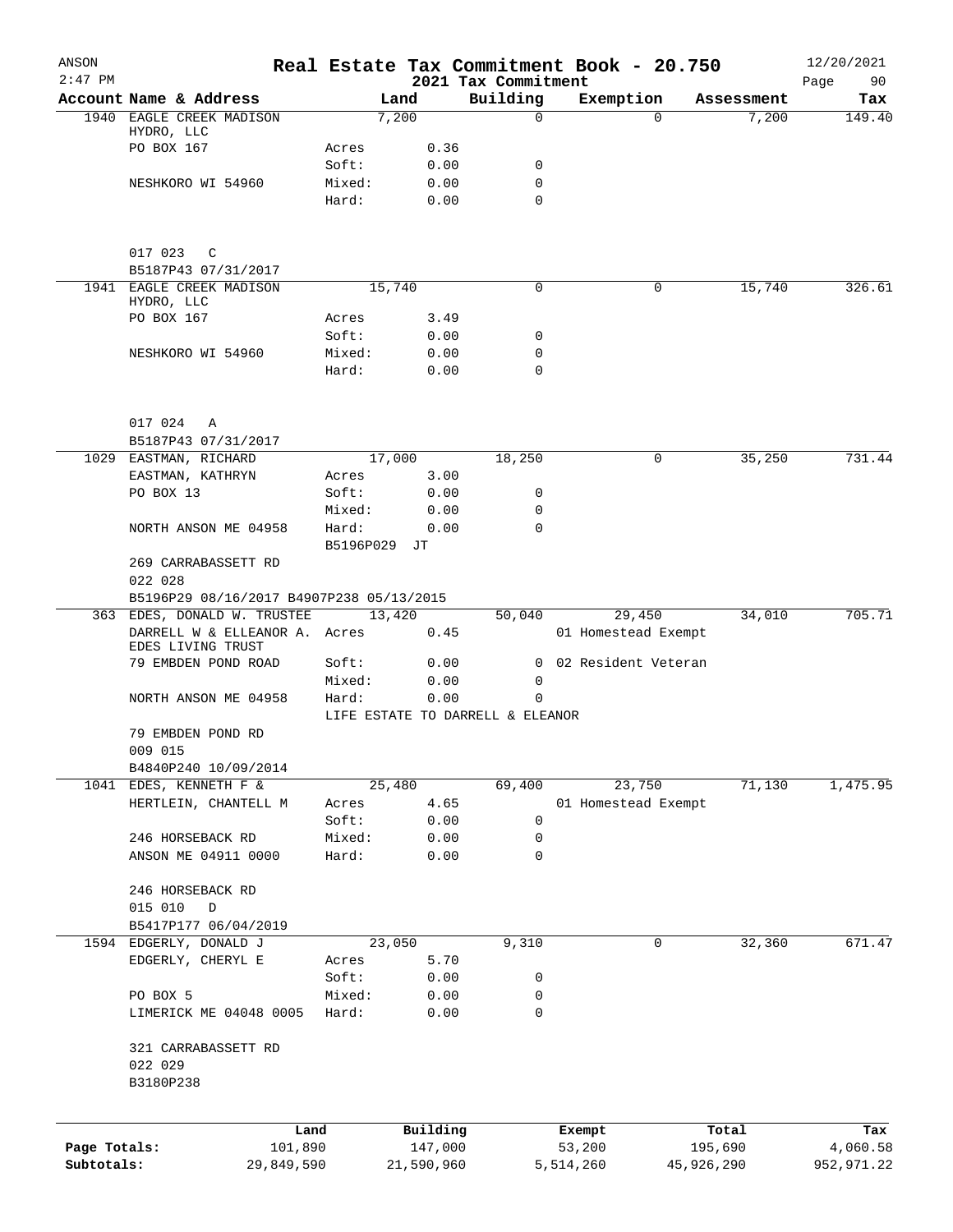| ANSON        |                                                     |            |        |                                 |                     | Real Estate Tax Commitment Book - 20.750 |                      | 12/20/2021    |
|--------------|-----------------------------------------------------|------------|--------|---------------------------------|---------------------|------------------------------------------|----------------------|---------------|
| $2:47$ PM    |                                                     |            |        |                                 | 2021 Tax Commitment |                                          |                      | Page<br>91    |
|              | Account Name & Address<br>1804 EDINGTON, LORI ELLEN |            |        | Land<br>23,050                  | Building<br>0       | Exemption<br>$\Omega$                    | Assessment<br>23,050 | Tax<br>478.29 |
|              | AKA TOZIER                                          |            |        |                                 |                     |                                          |                      |               |
|              | 5331 HUMBOLDT DRIVE                                 |            | Acres  | 85.00                           |                     |                                          |                      |               |
|              |                                                     |            | Soft:  | 6.00                            | 593                 |                                          |                      |               |
|              | ROCKLIN CA 95765                                    |            | Mixed: | 66.00                           | 8,841               |                                          |                      |               |
|              |                                                     |            | Hard:  | 11.00                           | 1,515               |                                          |                      |               |
|              |                                                     |            |        | TREE GROWTH B4960P0345          |                     |                                          |                      |               |
|              | 013 009                                             |            |        |                                 |                     |                                          |                      |               |
|              | B4960P345 09/30/2015 B3701P316 05/30/2006 B2594P193 |            |        |                                 |                     |                                          |                      |               |
| 1087         | EDINGTON, LORI ELLEN                                |            |        | 39,620                          | 0                   | 0                                        | 39,620               | 822.12        |
|              | AKA TOZIER                                          |            |        |                                 |                     |                                          |                      |               |
|              | 5331 HUMBOLDT DRIVE                                 |            | Acres  | 94.00                           |                     |                                          |                      |               |
|              |                                                     |            | Soft:  | 13.00                           | 1,284               |                                          |                      |               |
|              | ROCKLIN CA 95765                                    |            | Mixed: | 2.00                            | 268                 |                                          |                      |               |
|              |                                                     |            | Hard:  | 60.00<br>TREE GROWTH B4960P0345 | 8,265               |                                          |                      |               |
|              | FLETCHER RD                                         |            |        |                                 |                     |                                          |                      |               |
|              | 013 002                                             |            |        |                                 |                     |                                          |                      |               |
|              | B4960P345 09/30/2015 B3701P316 05/30/2006 B2594P193 |            |        |                                 |                     |                                          |                      |               |
|              | 365 EDWARDS, JANET B                                |            |        | 26,750                          | 32,750              | 23,750                                   | 35,750               | 741.81        |
|              | 858 PEASE HILL ROAD                                 |            | Acres  | 5.50                            |                     | 01 Homestead Exempt                      |                      |               |
|              |                                                     |            | Soft:  | 0.00                            | 0                   |                                          |                      |               |
|              | ANSON ME 04911                                      |            | Mixed: | 0.00                            | 0                   |                                          |                      |               |
|              |                                                     |            | Hard:  | 0.00                            | $\Omega$            |                                          |                      |               |
|              |                                                     |            |        |                                 |                     |                                          |                      |               |
|              | 858 PEASE HILL RD                                   |            |        |                                 |                     |                                          |                      |               |
|              | 012 015<br>Е                                        |            |        |                                 |                     |                                          |                      |               |
|              | B1016P210                                           |            |        |                                 |                     |                                          |                      |               |
|              | 144 ELA, DAVID C                                    |            | Acres  | 22,060<br>2.37                  | 72,210              | 23,750<br>01 Homestead Exempt            | 70,520               | 1,463.29      |
|              | ANSON ME 04911                                      |            | Soft:  | 0.00                            | 0                   |                                          |                      |               |
|              | 51 PARKWOODS DRIVE                                  |            | Mixed: | 0.00                            | 0                   |                                          |                      |               |
|              |                                                     |            | Hard:  | 0.00                            | 0                   |                                          |                      |               |
|              |                                                     |            |        |                                 |                     |                                          |                      |               |
|              | 51 Parkwoods Drive                                  |            |        |                                 |                     |                                          |                      |               |
|              | 010 007<br>6                                        |            |        |                                 |                     |                                          |                      |               |
|              | B4609P119 12/17/2012                                |            |        |                                 |                     |                                          |                      |               |
| 1587         | ELLIS, ALLEN J                                      |            |        | 43,500                          | 111,260             | 23,750                                   | 131,010              | 2,718.46      |
|              | LUCE, JAMIE L                                       |            | Acres  | 23.00                           |                     | 01 Homestead Exempt                      |                      |               |
|              | 25 GREENLEAF ROAD                                   |            | Soft:  | 0.00                            | 0                   |                                          |                      |               |
|              |                                                     |            | Mixed: | 0.00                            | 0                   |                                          |                      |               |
|              | ANSON ME 04911                                      |            | Hard:  | 0.00                            | 0                   |                                          |                      |               |
|              | 25 GREENLEAF RD                                     |            |        |                                 |                     |                                          |                      |               |
|              | 013 013<br>Α                                        |            |        |                                 |                     |                                          |                      |               |
|              | B4410P150 06/01/2010                                |            |        |                                 |                     |                                          |                      |               |
|              | 371 ELLIS, EDWARD R JR                              |            |        | 20,650                          | 74,090              | 23,750                                   | 70,990               | 1,473.04      |
|              | ELLIS, PRISCILLA G                                  |            | Acres  | 1.43                            |                     | 01 Homestead Exempt                      |                      |               |
|              | PO BOX 275                                          |            | Soft:  | 0.00                            | 0                   |                                          |                      |               |
|              |                                                     |            | Mixed: | 0.00                            | 0                   |                                          |                      |               |
|              | NORTH ANSON ME 04958                                |            | Hard:  | 0.00                            | 0                   |                                          |                      |               |
|              |                                                     |            |        |                                 |                     |                                          |                      |               |
|              | 40 EMBDEN POND RD                                   |            |        |                                 |                     |                                          |                      |               |
|              | 009 013                                             |            |        |                                 |                     |                                          |                      |               |
|              | B821P512                                            |            |        |                                 |                     |                                          |                      |               |
|              |                                                     |            |        |                                 |                     |                                          |                      |               |
|              |                                                     | Land       |        | Building                        |                     | Exempt                                   | Total                | Tax           |
| Page Totals: |                                                     | 175,630    |        | 290,310                         |                     | 95,000                                   | 370,940              | 7,697.01      |
| Subtotals:   |                                                     | 30,025,220 |        | 21,881,270                      |                     | 5,609,260<br>46, 297, 230                |                      | 960,668.23    |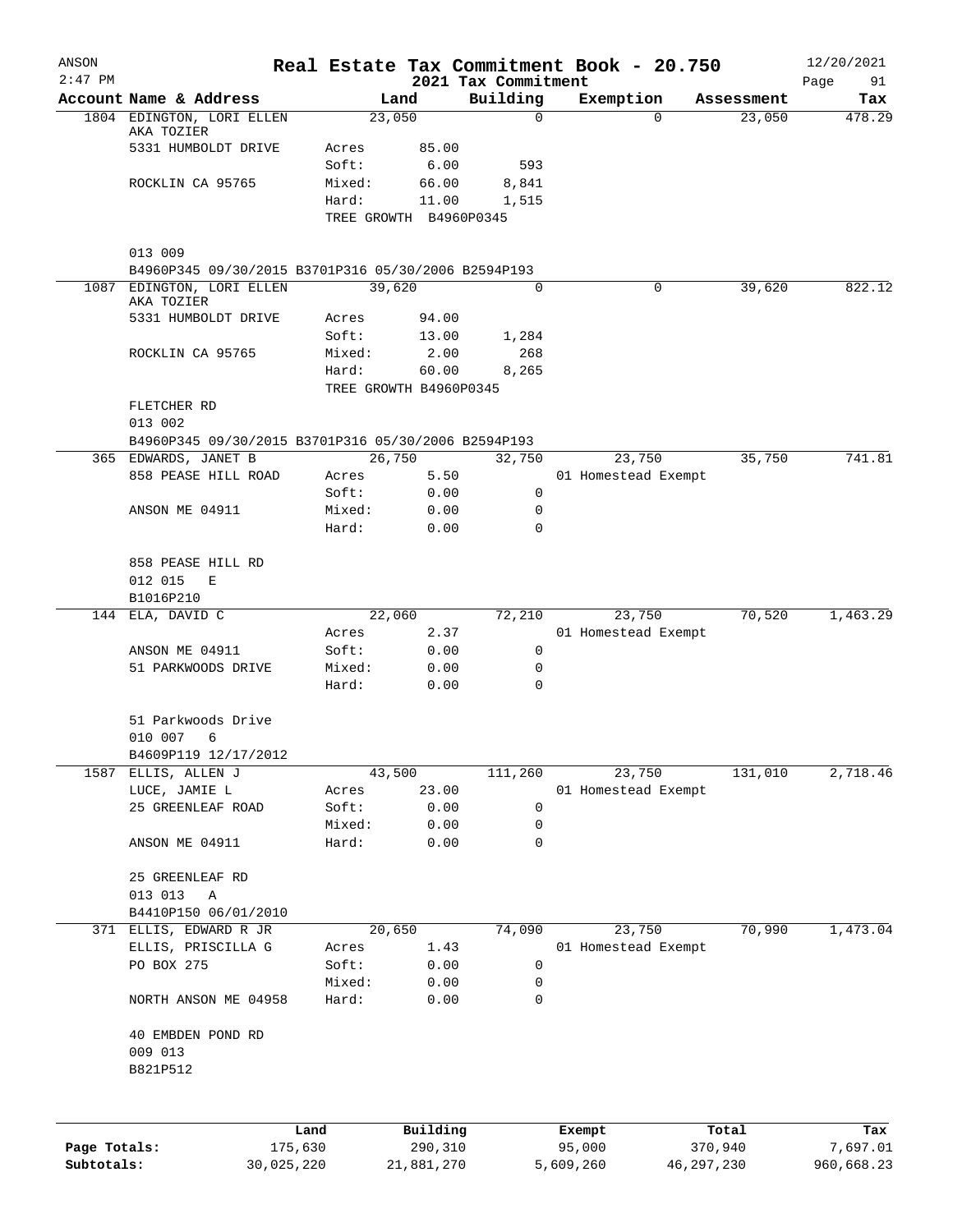| ANSON        |                                           |               |            | Real Estate Tax Commitment Book - 20.750 |                           |            |            | 12/20/2021        |
|--------------|-------------------------------------------|---------------|------------|------------------------------------------|---------------------------|------------|------------|-------------------|
| $2:47$ PM    | Account Name & Address                    |               | Land       | 2021 Tax Commitment<br>Building          | Exemption                 |            | Assessment | Page<br>92<br>Tax |
|              | 854 EMERY, BRIAN I                        |               | 10,580     | 47,530                                   |                           | $\Omega$   | 58,110     | 1,205.78          |
|              | EMERY, BRANDI A                           | Acres         | 0.28       |                                          |                           |            |            |                   |
|              | 275 LAKE VIEW DRIVE                       | Soft:         | 0.00       | 0                                        |                           |            |            |                   |
|              |                                           | Mixed:        | 0.00       | $\mathbf 0$                              |                           |            |            |                   |
|              |                                           |               |            |                                          |                           |            |            |                   |
|              | SMITHFIELD ME 04978                       | Hard:         | 0.00       | $\mathbf 0$                              |                           |            |            |                   |
|              | 51 SPEAR HILL RD                          |               |            |                                          |                           |            |            |                   |
|              | 003 020                                   |               |            |                                          |                           |            |            |                   |
|              | B3689P9 06/02/2006                        |               |            |                                          |                           |            |            |                   |
|              | 373 EMERY, CHARLES H                      |               | 29,760     | 56,880                                   |                           | 29,450     | 57,190     | 1,186.69          |
|              | EMERY, MARTHA K                           | Acres         | 8.26       |                                          | 01 Homestead Exempt       |            |            |                   |
|              | 323 FOUR MILE SQUARE<br>ROAD              | Soft:         | 0.00       |                                          | 0 04 Non-resident Veteran |            |            |                   |
|              |                                           | Mixed:        | 0.00       | 0                                        |                           |            |            |                   |
|              | ANSON ME 04911                            | Hard:         | 0.00       | $\mathbf 0$                              |                           |            |            |                   |
|              | 323 FOUR MILE SQUARE RD                   |               |            |                                          |                           |            |            |                   |
|              | 021 016<br>1                              |               |            |                                          |                           |            |            |                   |
|              | 1747 EMERY, RODNEY                        |               | 21,500     | 0                                        |                           | 0          | 21,500     | 446.13            |
|              | EMERY, HEIDI A                            | Acres         | 8.00       |                                          |                           |            |            |                   |
|              |                                           |               |            | 0                                        |                           |            |            |                   |
|              | PO BOX 150                                | Soft:         | 0.00       |                                          |                           |            |            |                   |
|              |                                           | Mixed:        | 0.00       | 0                                        |                           |            |            |                   |
|              | NORTH NEW PORTLAND ME<br>04961            | Hard:         | 0.00       | 0                                        |                           |            |            |                   |
|              |                                           | B5077P0288 JT |            |                                          |                           |            |            |                   |
|              | CARRABASSETT RD                           |               |            |                                          |                           |            |            |                   |
|              | 022 029<br>Α                              |               |            |                                          |                           |            |            |                   |
|              | B5077P288 09/16/2016 B2096P278 05/10/1995 |               |            |                                          |                           |            |            |                   |
|              | 765 EMERY, RODNEY S                       |               | 7,750      | 39,890                                   |                           | 0          | 47,640     | 988.53            |
|              | EMERY, HEIDI A                            | Acres         | 0.15       |                                          |                           |            |            |                   |
|              | PO BOX 150                                | Soft:         | 0.00       | 0                                        |                           |            |            |                   |
|              |                                           | Mixed:        | 0.00       | $\mathbf 0$                              |                           |            |            |                   |
|              | NORTH NEW PORTLAND ME<br>04961            | Hard:         | 0.00       | 0                                        |                           |            |            |                   |
|              | 16 SPEAR HILL RD                          |               |            |                                          |                           |            |            |                   |
|              | 001 100                                   |               |            |                                          |                           |            |            |                   |
|              | B5448P41 06/19/2019                       |               |            |                                          |                           |            |            |                   |
|              | 432 ERICKSON, CHRISTOPHER                 |               | 26,300     | 3,110                                    |                           | 0          | 29,410     | 610.26            |
|              | ERICKSON, PAULA                           | Acres         | 5.20       |                                          |                           |            |            |                   |
|              | 209 FOUR MILE SQUARE<br>ROAD              | Soft:         | 0.00       | 0                                        |                           |            |            |                   |
|              |                                           | Mixed:        | 0.00       | 0                                        |                           |            |            |                   |
|              | NORTH ANSON ME 04911                      | Hard:         | 0.00       | 0                                        |                           |            |            |                   |
|              | 203 FOUR MILE SQUARE RD                   |               |            |                                          |                           |            |            |                   |
|              |                                           |               |            |                                          |                           |            |            |                   |
|              | 3<br>021 009                              |               |            |                                          |                           |            |            |                   |
|              | B5483P212 10/26/2019 B3196P112            |               |            |                                          |                           |            |            |                   |
|              | 374 ERICKSON, CHRISTOPHER R               |               | 26,300     | 73,540                                   |                           | 23,750     | 76,090     | 1,578.87          |
|              |                                           | Acres         | 5.20       |                                          | 01 Homestead Exempt       |            |            |                   |
|              | ANSON ME 04911 0342                       | Soft:         | 0.00       | 0                                        |                           |            |            |                   |
|              | PO BOX 342                                | Mixed:        | 0.00       | 0                                        |                           |            |            |                   |
|              |                                           | Hard:         | 0.00       | 0                                        |                           |            |            |                   |
|              | 209 FOUR MILE SQUARE RD<br>021 009<br>4   |               |            |                                          |                           |            |            |                   |
|              | B1354P202                                 |               |            |                                          |                           |            |            |                   |
|              | Land                                      |               | Building   |                                          | Exempt                    |            | Total      | Tax               |
| Page Totals: | 122,190                                   |               | 220,950    |                                          | 53,200                    |            | 289,940    | 6,016.26          |
| Subtotals:   | 30, 147, 410                              |               | 22,102,220 |                                          | 5,662,460                 | 46,587,170 |            | 966,684.49        |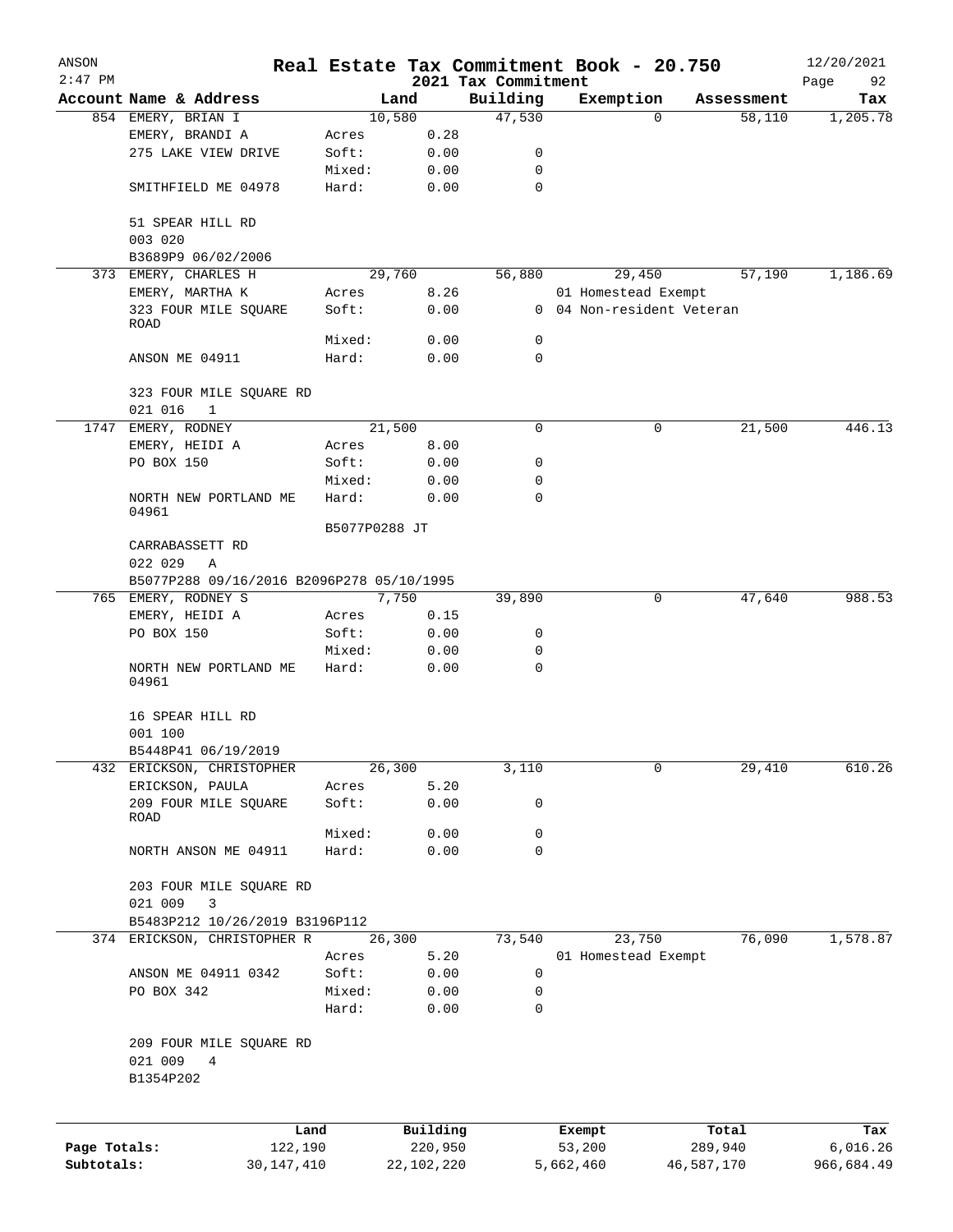| ANSON<br>$2:47$ PM |                                      |                |               | 2021 Tax Commitment | Real Estate Tax Commitment Book - 20.750 |            | 12/20/2021<br>Page<br>93 |
|--------------------|--------------------------------------|----------------|---------------|---------------------|------------------------------------------|------------|--------------------------|
|                    | Account Name & Address               |                | Land          | Building            | Exemption                                | Assessment | Tax                      |
|                    | 85 ESTES, RICHARD E                  | 21,500         |               | 57,880              | 23,750                                   | 55,630     | 1,154.32                 |
|                    | 358 VALLEY ROAD                      | Acres          | 2.00          |                     | 01 Homestead Exempt                      |            |                          |
|                    |                                      | Soft:          | 0.00          | 0                   |                                          |            |                          |
|                    | ANSON ME 04911                       | Mixed:         | 0.00          | 0                   |                                          |            |                          |
|                    |                                      | Hard:          | 0.00          | 0                   |                                          |            |                          |
|                    | 358 VALLEY RD                        |                |               |                     |                                          |            |                          |
|                    | $\mathbb{C}$<br>018 039              |                |               |                     |                                          |            |                          |
|                    | B4720P298 10/08/2013                 |                |               |                     |                                          |            |                          |
|                    | 376 ESTY, HENRY A JR                 | 45,630         |               | 85,370              | 23,750                                   | 107,250    | 2,225.44                 |
|                    | ESTY, BETTY A<br>469 CAMPGROUND ROAD | Acres<br>Soft: | 27.25<br>0.00 | 0                   | 01 Homestead Exempt                      |            |                          |
|                    |                                      | Mixed:         | 0.00          | 0                   |                                          |            |                          |
|                    | NORTH ANSON ME 04958                 | Hard:          | 0.00          | 0                   |                                          |            |                          |
|                    |                                      |                |               |                     |                                          |            |                          |
|                    | 469 CAMPGROUND RD                    |                |               |                     |                                          |            |                          |
|                    | 018 013<br>B1375P300                 |                |               |                     |                                          |            |                          |
| 1300               | EVANS, WALTER E                      | 27,970         |               | 7,270               | 23,750                                   | 11,490     | 238.42                   |
|                    |                                      | Acres          | 6.47          |                     | 01 Homestead Exempt                      |            |                          |
|                    | ANSON ME 04911 0220                  | Soft:          | 0.00          | 0                   |                                          |            |                          |
|                    | PO BOX 220                           | Mixed:         | 0.00          | 0                   |                                          |            |                          |
|                    |                                      | Hard:          | 0.00          | 0                   |                                          |            |                          |
|                    |                                      |                |               |                     |                                          |            |                          |
|                    | 1203 VALLEY RD                       |                |               |                     |                                          |            |                          |
|                    | 020 027<br>B                         |                |               |                     |                                          |            |                          |
|                    | B3059P242                            |                |               |                     |                                          |            |                          |
|                    | 383 EVERETT, LEVI ESTATE OF          | 23,000         |               | 3,500               | 0                                        | 26,500     | 549.88                   |
|                    | C/O JOSEPH A EVERETTE<br>IΙ          | Acres          | 3.00          |                     |                                          |            |                          |
|                    | 5600 MANOR DRIVE                     | Soft:          | 0.00          | 0                   |                                          |            |                          |
|                    |                                      | Mixed:         | 0.00          | 0                   |                                          |            |                          |
|                    | WOODBINE MD 21797                    | Hard:          | 0.00          | 0                   |                                          |            |                          |
|                    | 50 VALLEY RD                         |                |               |                     |                                          |            |                          |
|                    | 018 024                              |                |               |                     |                                          |            |                          |
|                    | B819P610                             |                |               |                     |                                          |            |                          |
|                    | 388 EVERETT, STEVEN A                | 23,300         |               | 105,630             | 23,750                                   | 105,180    | 2,182.49                 |
|                    | PO BOX 198                           | Acres          | 3.20          |                     | 01 Homestead Exempt                      |            |                          |
|                    |                                      | Soft:          | 0.00          | 0                   |                                          |            |                          |
|                    | ANSON ME 04911                       | Mixed:         | 0.00          | 0                   |                                          |            |                          |
|                    |                                      | Hard:          | 0.00          | 0                   |                                          |            |                          |
|                    | 54 SPEAR HILL RD                     |                |               |                     |                                          |            |                          |
|                    | 003 007<br>B                         |                |               |                     |                                          |            |                          |
|                    | B2168P52                             |                |               |                     |                                          |            |                          |
|                    | 378 EVERETT, STEVEN A                | 48,620         |               | 0                   | 0                                        | 48,620     | 1,008.87                 |
|                    | PO BOX 198                           | Acres          | 63.14         |                     |                                          |            |                          |
|                    |                                      | Soft:          | 0.00          | 0                   |                                          |            |                          |
|                    | ANSON ME 04911                       | Mixed:         | 0.00          | 0                   |                                          |            |                          |
|                    |                                      | Hard:          | 0.00          | 0                   |                                          |            |                          |
|                    | 010 007                              |                |               |                     |                                          |            |                          |
|                    | B1504P85                             |                |               |                     |                                          |            |                          |
|                    |                                      |                |               |                     |                                          |            |                          |
|                    |                                      |                |               |                     |                                          |            |                          |
|                    |                                      |                |               |                     |                                          |            |                          |

|              | Land       | Building   | Exempt    | Total      | Tax        |
|--------------|------------|------------|-----------|------------|------------|
| Page Totals: | 190,020    | 259,650    | 95,000    | 354,670    | 7,359.42   |
| Subtotals:   | 30,337,430 | 22,361,870 | 5,757,460 | 46,941,840 | 974,043.91 |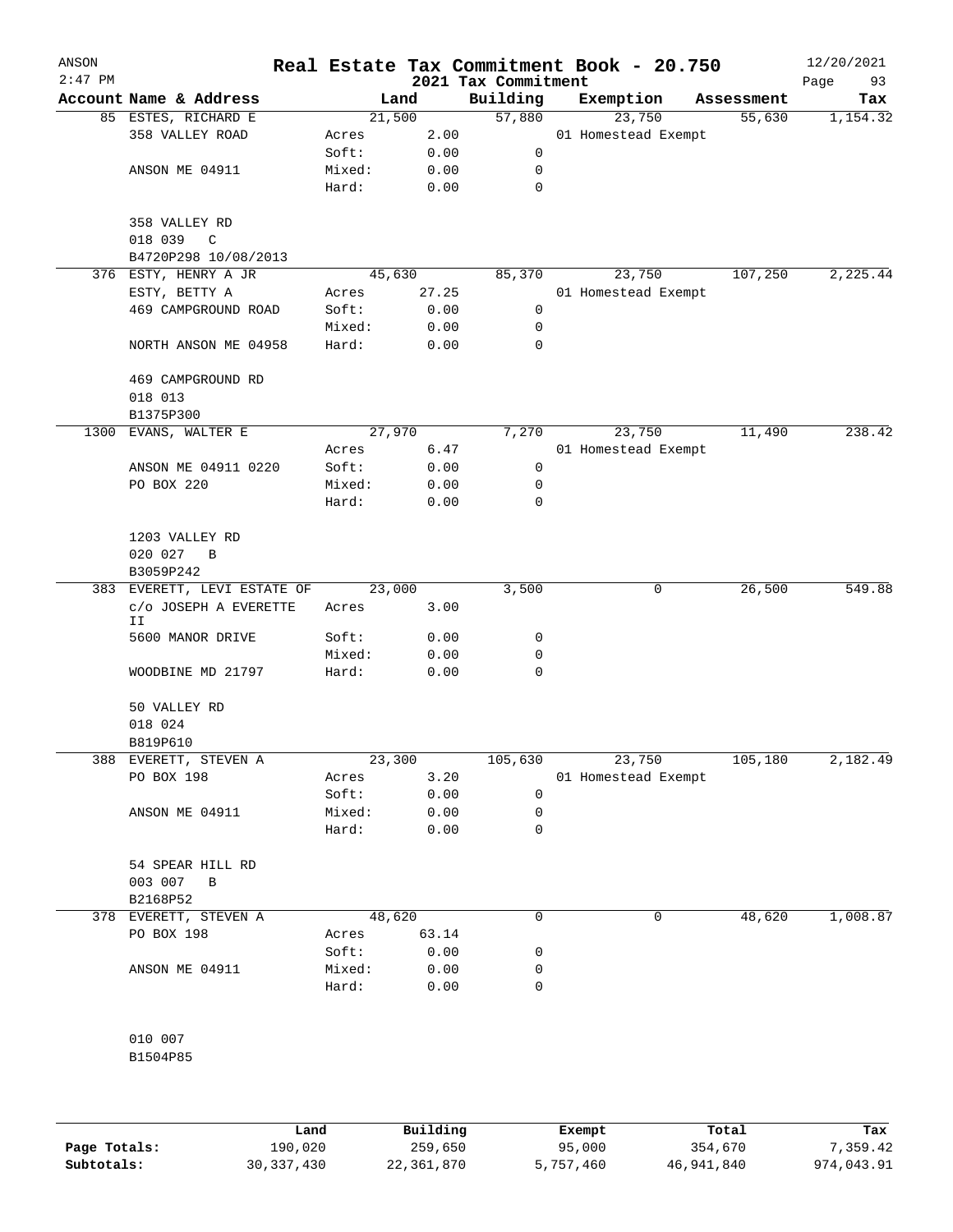| ANSON        |                                                 |            |        |            |          |                                 | Real Estate Tax Commitment Book - 20.750 |              |                      | 12/20/2021      |
|--------------|-------------------------------------------------|------------|--------|------------|----------|---------------------------------|------------------------------------------|--------------|----------------------|-----------------|
| $2:47$ PM    |                                                 |            |        | Land       |          | 2021 Tax Commitment<br>Building |                                          |              |                      | Page<br>94      |
|              | Account Name & Address<br>389 EVERETT, STEVEN A |            |        | 7,940      |          | 47,420                          | Exemption                                | $\Omega$     | Assessment<br>55,360 | Tax<br>1,148.72 |
|              | ANSON COIN LAUNDRY                              |            | Acres  |            | 0.07     |                                 |                                          |              |                      |                 |
|              | PO BOX 198                                      |            | Soft:  |            | 0.00     | 0                               |                                          |              |                      |                 |
|              |                                                 |            | Mixed: |            | 0.00     | 0                               |                                          |              |                      |                 |
|              | ANSON ME 04911                                  |            | Hard:  |            | 0.00     | $\mathbf 0$                     |                                          |              |                      |                 |
|              | 49 MAIN ST                                      |            |        |            |          |                                 |                                          |              |                      |                 |
|              | 001 098                                         |            |        |            |          |                                 |                                          |              |                      |                 |
|              | B2168P52                                        |            |        |            |          |                                 |                                          |              |                      |                 |
|              | 1457 EVERETT, STEVEN A                          |            |        | 9,060      |          | 0                               |                                          | 0            | 9,060                | 188.00          |
|              | PO BOX 198                                      |            | Acres  |            | 0.57     |                                 |                                          |              |                      |                 |
|              |                                                 |            | Soft:  |            | 0.00     | 0                               |                                          |              |                      |                 |
|              | ANSON ME 04911                                  |            | Mixed: |            | 0.00     | 0                               |                                          |              |                      |                 |
|              |                                                 |            | Hard:  |            | 0.00     | $\mathbf 0$                     |                                          |              |                      |                 |
|              | 003 008<br>B2355P45                             |            |        |            |          |                                 |                                          |              |                      |                 |
|              | 145 EVERETT, STEVEN A.,                         |            |        | 23,830     |          | 0                               |                                          | 0            | 23,830               | 494.47          |
|              | TRUSTEE                                         |            |        |            |          |                                 |                                          |              |                      |                 |
|              |                                                 |            | Acres  |            | 10.33    |                                 |                                          |              |                      |                 |
|              | ANSON ME 04911 0198                             |            | Soft:  |            | 0.00     | 0                               |                                          |              |                      |                 |
|              | PO BOX 198                                      |            | Mixed: |            | 0.00     | 0                               |                                          |              |                      |                 |
|              |                                                 |            | Hard:  |            | 0.00     | 0                               |                                          |              |                      |                 |
|              | 010 040<br>$\overline{1}$                       |            |        |            |          |                                 |                                          |              |                      |                 |
|              | B4647P93 04/09/2013                             |            |        |            |          |                                 |                                          |              |                      |                 |
|              | 147 EVERETT, STEVEN A.,                         |            |        | 7,780      |          | 0                               |                                          | 0            | 7,780                | 161.44          |
|              | TRUSTEE                                         |            |        |            |          |                                 |                                          |              |                      |                 |
|              |                                                 |            | Acres  |            | 0.42     |                                 |                                          |              |                      |                 |
|              | ANSON ME 04911 0198                             |            | Soft:  |            | 0.00     | 0                               |                                          |              |                      |                 |
|              | PO BOX 198                                      |            | Mixed: |            | 0.00     | 0                               |                                          |              |                      |                 |
|              |                                                 |            | Hard:  |            | 0.00     | $\mathbf 0$                     |                                          |              |                      |                 |
|              | 002 032                                         |            |        |            |          |                                 |                                          |              |                      |                 |
|              | B4647P93 04/09/2013                             |            |        |            |          |                                 |                                          |              |                      |                 |
|              | 382 EVERETT, STEVEN A.,<br>TRUSTEE              |            |        | 27,800     |          | 113,040                         |                                          | 0            | 140,840              | 2,922.43        |
|              |                                                 |            | Acres  |            | 6.80     |                                 |                                          |              |                      |                 |
|              | ANSON ME 04911 0198                             |            | Soft:  |            | 0.00     | 0                               |                                          |              |                      |                 |
|              | PO BOX 198                                      |            | Mixed: |            | 0.00     | 0                               |                                          |              |                      |                 |
|              |                                                 |            | Hard:  |            | 0.00     | $\mathbf 0$                     |                                          |              |                      |                 |
|              | 61 HILLTOP RD                                   |            |        |            |          |                                 |                                          |              |                      |                 |
|              | 004 027                                         |            |        |            |          |                                 |                                          |              |                      |                 |
|              | B4647P93 04/09/2013                             |            |        |            |          |                                 |                                          |              |                      |                 |
| 387          | EVERLITH, RONALD                                |            |        | 25,700     |          | 33,610                          | 23,750                                   |              | 35,560               | 737.87          |
|              |                                                 |            | Acres  |            | 4.80     |                                 | 01 Homestead Exempt                      |              |                      |                 |
|              | ANSON ME 04911 0382                             |            | Soft:  |            | 0.00     | 0                               |                                          |              |                      |                 |
|              | PO BOX 382                                      |            | Mixed: |            | 0.00     | $\mathsf 0$                     |                                          |              |                      |                 |
|              |                                                 |            | Hard:  |            | 0.00     | $\mathbf 0$                     |                                          |              |                      |                 |
|              | 230 SPENCER RD                                  |            |        |            |          |                                 |                                          |              |                      |                 |
|              | 020 009<br>$\mathbf F$<br>B1997P212             |            |        |            |          |                                 |                                          |              |                      |                 |
|              |                                                 | Land       |        |            | Building |                                 | Exempt                                   |              | Total                | Tax             |
| Page Totals: |                                                 | 102,110    |        |            | 194,070  |                                 | 23,750                                   |              | 272,430              | 5,652.93        |
| Subtotals:   |                                                 | 30,439,540 |        | 22,555,940 |          |                                 | 5,781,210                                | 47, 214, 270 |                      | 979,696.84      |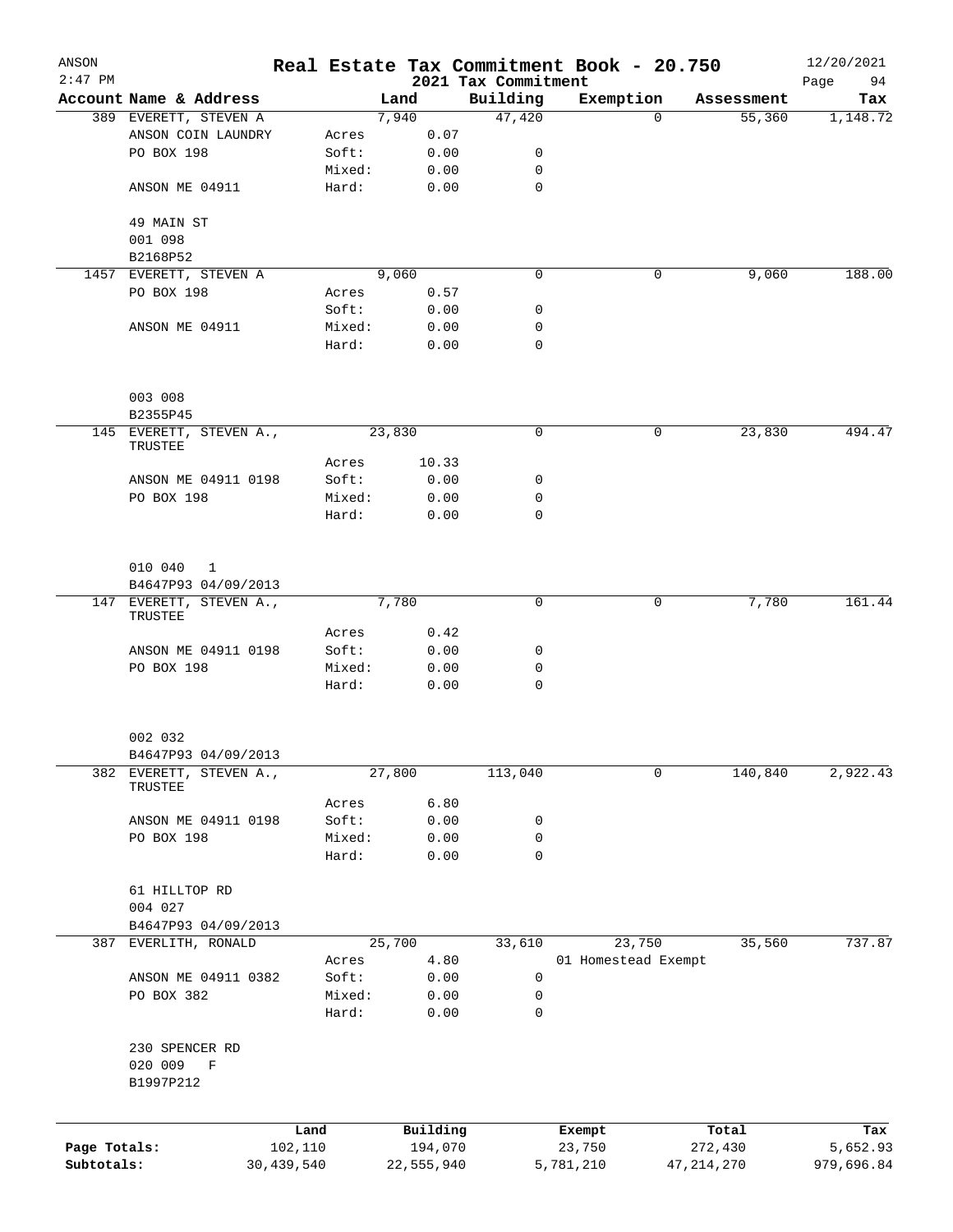| ANSON<br>$2:47$ PM         |                                                       |                      |               |                       | 2021 Tax Commitment | Real Estate Tax Commitment Book - 20.750 |                       | 12/20/2021<br>95<br>Page |
|----------------------------|-------------------------------------------------------|----------------------|---------------|-----------------------|---------------------|------------------------------------------|-----------------------|--------------------------|
|                            | Account Name & Address                                |                      |               | Land                  | Building            | Exemption                                | Assessment            | Tax                      |
|                            | 121 FAHY, THOMAS E                                    |                      |               | 11,800                | $\mathbf 0$         |                                          | 11,800<br>$\Omega$    | 244.85                   |
|                            | FAHY, FARON D                                         |                      | Acres         | 12.00                 |                     |                                          |                       |                          |
|                            |                                                       |                      | Soft:         | 0.00                  | 0                   |                                          |                       |                          |
|                            | 2017 FOX HOLLOW RD                                    |                      | Mixed:        | 0.00                  | 0                   |                                          |                       |                          |
|                            | CARRABASSETT VALLEY ME                                |                      | Hard:         | 0.00                  | 0                   |                                          |                       |                          |
|                            | 04947 0000                                            |                      |               |                       |                     |                                          |                       |                          |
|                            | 023 016                                               |                      |               |                       |                     |                                          |                       |                          |
|                            | B4090P327 01/21/2009                                  |                      |               |                       |                     |                                          |                       |                          |
|                            | 838 FALCO, ALEXANDRIA R                               |                      |               | 28,200                | 52,940              |                                          | 0<br>81,140           | 1,683.66                 |
|                            | 20 GRUMPY MEN AVENUE                                  |                      | Acres         | 6.70                  |                     |                                          |                       |                          |
|                            |                                                       |                      | Soft:         | 0.00                  | 0                   |                                          |                       |                          |
|                            | NORTH ANSON ME 04958                                  |                      | Mixed:        | 0.00                  | 0                   |                                          |                       |                          |
|                            |                                                       |                      | Hard:         | 0.00                  | $\mathbf 0$         |                                          |                       |                          |
|                            |                                                       |                      | B5130P0350 JT |                       |                     |                                          |                       |                          |
|                            | 20 GRUMPY MEN AVE<br>017 044<br>B                     |                      |               |                       |                     |                                          |                       |                          |
|                            | B5536P236 04/17/2020                                  |                      |               |                       |                     |                                          |                       |                          |
|                            | 391 FANCY, ERIC N                                     |                      |               | 21,040                | 103,280             | 23,750                                   | 100,570               | 2,086.83                 |
|                            | BERGERON, MARY ANN                                    |                      | Acres         | 1.69                  |                     | 01 Homestead Exempt                      |                       |                          |
|                            |                                                       |                      | Soft:         | 0.00                  | 0                   |                                          |                       |                          |
|                            | PO BOX 1                                              |                      | Mixed:        | 0.00                  | 0                   |                                          |                       |                          |
|                            | ANSON ME 04911 0001                                   |                      | Hard:         | 0.00                  | $\mathbf 0$         |                                          |                       |                          |
|                            | 85 RANDALL ST                                         |                      |               |                       |                     |                                          |                       |                          |
|                            | 010 039<br>$\Box$                                     |                      |               |                       |                     |                                          |                       |                          |
|                            | B1694P316                                             |                      |               |                       |                     |                                          |                       |                          |
|                            | 394 FARINA, FRANK J                                   |                      |               | 10,000                | 55,570              | 23,750                                   | 41,820                | 867.77                   |
|                            | FARINA, LINDA                                         |                      | Acres         | 0.25                  |                     | 01 Homestead Exempt                      |                       |                          |
|                            |                                                       |                      | Soft:         | 0.00                  | 0                   |                                          |                       |                          |
|                            | PO BOX 286                                            |                      | Mixed:        | 0.00                  | 0                   |                                          |                       |                          |
|                            | ANSON ME 04911                                        |                      | Hard:         | 0.00                  | 0                   |                                          |                       |                          |
|                            | 46 RIVER RD                                           |                      |               |                       |                     |                                          |                       |                          |
|                            | 003 083                                               |                      |               |                       |                     |                                          |                       |                          |
|                            | B5060P153 08/10/2016 B4681P172 06/28/2013             |                      |               |                       |                     |                                          |                       |                          |
|                            | 779 FARISH, DOUGLAS                                   |                      |               | 6,500                 | 0                   |                                          | 0<br>6,500            | 134.88                   |
|                            | P O BOX 125                                           |                      | Acres         | 6.00                  |                     |                                          |                       |                          |
|                            |                                                       |                      | Soft:         | 0.00                  | 0                   |                                          |                       |                          |
|                            | BELGRADE ME 04958                                     |                      | Mixed:        | 0.00                  | 0                   |                                          |                       |                          |
|                            |                                                       |                      | Hard:         | 0.00                  | 0                   |                                          |                       |                          |
|                            | 017 038                                               |                      |               |                       |                     |                                          |                       |                          |
|                            | B5113P130 12/23/2016                                  |                      |               |                       |                     |                                          |                       |                          |
|                            | 343 FARLEY DUNTON, MARY E.<br>(Life Estate)           |                      |               | 21,780                | 49,570              | 23,750                                   | 47,600                | 987.70                   |
|                            | LIVINGSTON, SHARON &<br>LARRY, DUNTON, CLAUDE C<br>JR |                      | Acres         | 0.79                  |                     | 01 Homestead Exempt                      |                       |                          |
|                            |                                                       |                      | Soft:         | 0.00                  | 0                   |                                          |                       |                          |
|                            | PO BOX 104                                            |                      | Mixed:        | 0.00                  | 0                   |                                          |                       |                          |
|                            | NORTH ANSON ME 04958<br>0104                          |                      | Hard:         | 0.00                  | $\mathbf 0$         |                                          |                       |                          |
|                            |                                                       |                      | LIFE ESTATE   |                       |                     |                                          |                       |                          |
|                            | 5 DEPOT ST                                            |                      |               |                       |                     |                                          |                       |                          |
|                            | 005 002<br>B1404P60                                   |                      |               |                       |                     |                                          |                       |                          |
|                            |                                                       |                      |               |                       |                     |                                          |                       |                          |
|                            |                                                       | Land                 |               | Building              |                     | Exempt                                   | Total                 | Tax                      |
| Page Totals:<br>Subtotals: |                                                       | 99,320<br>30,538,860 |               | 261,360<br>22,817,300 |                     | 71,250<br>5,852,460                      | 289,430<br>47,503,700 | 6,005.69<br>985,702.53   |
|                            |                                                       |                      |               |                       |                     |                                          |                       |                          |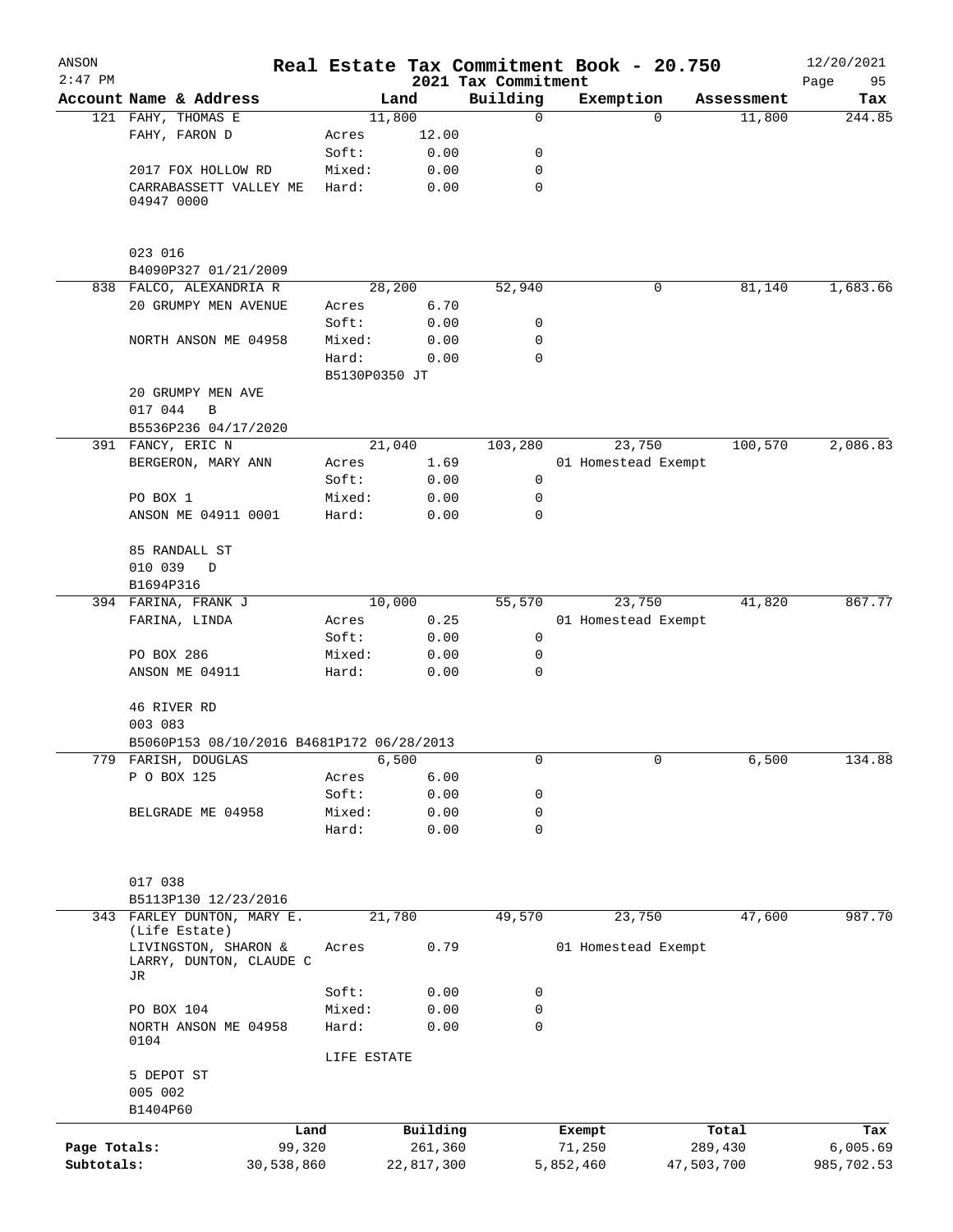| ANSON        |                                                    |                     |            |                                 | Real Estate Tax Commitment Book - 20.750 |                      | 12/20/2021    |
|--------------|----------------------------------------------------|---------------------|------------|---------------------------------|------------------------------------------|----------------------|---------------|
| $2:47$ PM    | Account Name & Address                             |                     | Land       | 2021 Tax Commitment<br>Building | Exemption                                |                      | Page<br>96    |
|              | 1069 FARMER, DEREK E                               | 14,300              |            | 0                               | $\Omega$                                 | Assessment<br>14,300 | Tax<br>296.73 |
|              | 542 FOUR MILE SQUARE<br><b>ROAD</b>                | Acres               | 2.53       |                                 |                                          |                      |               |
|              |                                                    | Soft:               | 0.00       | 0                               |                                          |                      |               |
|              | ANSON ME 04950                                     | Mixed:              | 0.00       | 0                               |                                          |                      |               |
|              |                                                    | Hard:               | 0.00       | $\Omega$                        |                                          |                      |               |
|              |                                                    | B5129P0238          |            |                                 |                                          |                      |               |
|              | 542 FOUR MILE SQUARE RD<br>021 025<br>$\mathbf{1}$ |                     |            |                                 |                                          |                      |               |
|              | B5129P238 02/10/2017 B2473P3                       |                     |            |                                 |                                          |                      |               |
|              | 1070 FARMER, DEREK E                               | 31,480              |            | 82,780                          | $\mathbf 0$                              | 114,260              | 2,370.90      |
|              | 542 FOUR MILE SQUARE<br>ROAD                       | Acres               | 9.98       |                                 |                                          |                      |               |
|              |                                                    | Soft:               | 0.00       | 0                               |                                          |                      |               |
|              | ANSON ME 04950                                     | Mixed:              | 0.00       | 0                               |                                          |                      |               |
|              |                                                    | Hard:<br>B5129P0238 | 0.00       | 0                               |                                          |                      |               |
|              | 542 FOUR MILE SQUARE RD<br>021 025                 |                     |            |                                 |                                          |                      |               |
|              | B5129P238 02/10/2017 B4875P324 12/02/2014 B2261P40 |                     |            |                                 |                                          |                      |               |
|              | 332 FARRELL, STEVEN D                              |                     | 9,170      | 38,820                          | 0                                        | 47,990               | 995.79        |
|              | P.O. BOX 134                                       | Acres               | 0.21       |                                 |                                          |                      |               |
|              |                                                    | Soft:               | 0.00       | 0                               |                                          |                      |               |
|              | ANSON ME 04911                                     | Mixed:              | 0.00       | 0                               |                                          |                      |               |
|              |                                                    | Hard:<br>B4964P0230 | 0.00       | $\Omega$                        |                                          |                      |               |
|              | 73 MAIN ST                                         |                     |            |                                 |                                          |                      |               |
|              | 001 092                                            |                     |            |                                 |                                          |                      |               |
|              | B5515P177 01/31/2020                               |                     |            |                                 |                                          |                      |               |
|              | 1470 FARRINGTON, DEBORAH L &                       | 23,000              |            | 74,780                          | 23,750                                   | 74,030               | 1,536.12      |
|              | LEVASSEUR, KATHLEEN L                              | Acres               | 3.00       |                                 | 01 Homestead Exempt                      |                      |               |
|              |                                                    | Soft:               | 0.00       | 0                               |                                          |                      |               |
|              | PO BOX 195                                         | Mixed:              | 0.00       | 0                               |                                          |                      |               |
|              | ANSON ME 04911 0195                                | Hard:               | 0.00       | 0                               |                                          |                      |               |
|              | 133 CAMPGROUND RD<br>015 037                       |                     |            |                                 |                                          |                      |               |
|              | 6                                                  |                     |            |                                 |                                          |                      |               |
|              | B3112P321<br>2036 FECTEAU, MARK M & JONI           | 26,000              |            | 46,110                          | 0                                        | 72,110               | 1,496.28      |
|              | L                                                  |                     |            |                                 |                                          |                      |               |
|              | 925 POLAND SPRING ROAD                             | Acres               | 5.00       |                                 |                                          |                      |               |
|              |                                                    | Soft:               | 0.00       | 0                               |                                          |                      |               |
|              | CASCO ME 04015                                     | Mixed:              | 0.00       | 0                               |                                          |                      |               |
|              |                                                    | Hard:               | 0.00       | 0                               |                                          |                      |               |
|              |                                                    | B5153P033 JT        |            |                                 |                                          |                      |               |
|              | 595 FOUR MILE SQUARE RD<br>020 026<br>G            |                     |            |                                 |                                          |                      |               |
|              | B5259P162 03/05/2018                               |                     |            |                                 |                                          |                      |               |
|              | 1508 FELCH, SHANE                                  | 28,700              |            | 0                               | 0                                        | 28,700               | 595.53        |
|              | CLOUTIER, MATHIEU                                  | Acres               | 15.20      |                                 |                                          |                      |               |
|              | 151 HARTFORD TURNPIKE                              | Soft:               | 0.00       | 0                               |                                          |                      |               |
|              |                                                    | Mixed:              | 0.00       | 0                               |                                          |                      |               |
|              | SHREWSBURY MA 01545                                | Hard:<br>B5035P0339 | 0.00       | 0                               |                                          |                      |               |
|              | 014 043<br>1                                       |                     |            |                                 |                                          |                      |               |
|              | B5538P150 04/24/2020                               |                     |            |                                 |                                          |                      |               |
|              | Land                                               |                     | Building   |                                 | Exempt                                   | Total                | Tax           |
| Page Totals: | 132,650                                            |                     | 242,490    |                                 | 23,750                                   | 351,390              | 7,291.35      |
| Subtotals:   | 30,671,510                                         |                     | 23,059,790 |                                 | 5,876,210                                | 47,855,090           | 992,993.88    |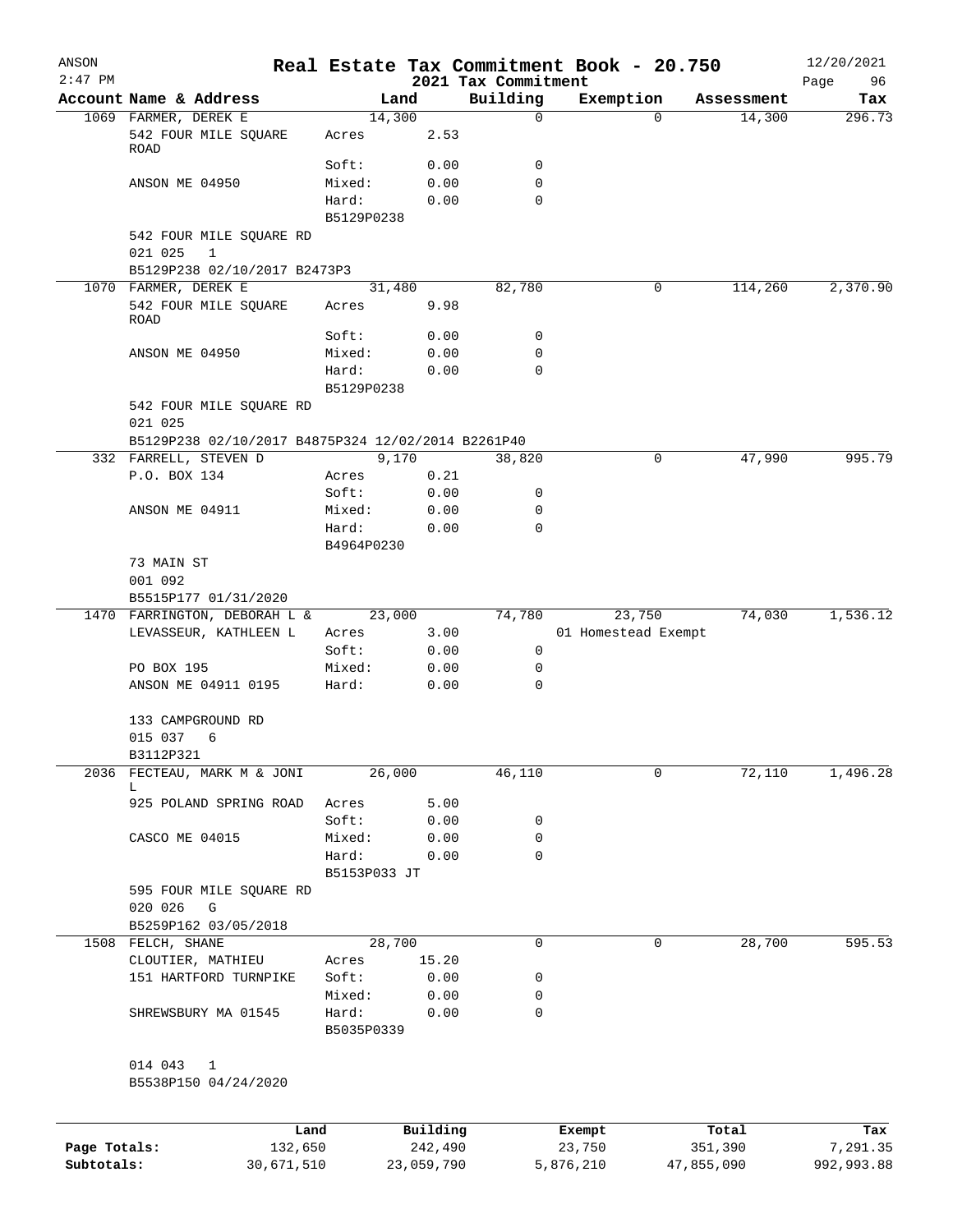| ANSON<br>$2:47$ PM |                                                                            |                       |          | 2021 Tax Commitment |        | Real Estate Tax Commitment Book - 20.750 |            | 12/20/2021        |
|--------------------|----------------------------------------------------------------------------|-----------------------|----------|---------------------|--------|------------------------------------------|------------|-------------------|
|                    | Account Name & Address                                                     |                       | Land     | Building            |        | Exemption                                | Assessment | 97<br>Page<br>Tax |
|                    | 402 FELCH, SHANE                                                           |                       | 26,000   | $\mathbf 0$         |        | $\Omega$                                 | 26,000     | 539.50            |
|                    | CLOUTIER, MATHIEU                                                          | Acres                 | 12.50    |                     |        |                                          |            |                   |
|                    | 151 HARTFORD TURNPIKE                                                      | Soft:                 | 0.00     | 0                   |        |                                          |            |                   |
|                    |                                                                            | Mixed:                | 0.00     | 0                   |        |                                          |            |                   |
|                    | SHREWSBURY MA 01545                                                        | Hard:                 | 0.00     | $\mathbf 0$         |        |                                          |            |                   |
|                    | 014 043<br>2                                                               |                       |          |                     |        |                                          |            |                   |
|                    | B5538P150 04/24/2020                                                       |                       |          |                     |        |                                          |            |                   |
|                    | 395 FENLASON, RONALD B                                                     |                       | 24,000   | 37,160              |        | 29,450                                   | 31,710     | 657.98            |
|                    | FENLASON, GAIL A                                                           | Acres                 | 1.00     |                     |        | 01 Homestead Exempt                      |            |                   |
|                    | 326 TOWN FARM ROAD                                                         | Soft:                 | 0.00     |                     |        | 0 02 Resident Veteran                    |            |                   |
|                    |                                                                            | Mixed:                | 0.00     | $\mathbf 0$         |        |                                          |            |                   |
|                    | ANSON ME 04911                                                             | Hard:                 | 0.00     | 0                   |        |                                          |            |                   |
|                    | 326 TOWN FARM RD                                                           |                       |          |                     |        |                                          |            |                   |
|                    | 022 014<br>B                                                               |                       |          |                     |        |                                          |            |                   |
|                    | B1921P1 B1034P97                                                           |                       |          |                     |        |                                          |            |                   |
|                    | 1144 FERNALD, JOHN R &                                                     |                       | 42,750   | 125,920             |        | 23,750                                   | 144,920    | 3,007.09          |
|                    | COWAN, TERI J                                                              | Acres                 | 21.50    |                     |        | 01 Homestead Exempt                      |            |                   |
|                    |                                                                            | Soft:                 | 0.00     | $\mathsf{O}$        |        |                                          |            |                   |
|                    | 948 MAYHEW RD                                                              | Mixed:                | 0.00     | $\mathbf 0$         |        |                                          |            |                   |
|                    | ANSON ME 04911                                                             | Hard:                 | 0.00     | $\Omega$            |        |                                          |            |                   |
|                    | 948 MAYHEW RD<br>011 009<br>$\mathbb D$                                    |                       |          |                     |        |                                          |            |                   |
|                    | B4310P78 06/16/2010 B4171P138 07/29/2009 B4163P167<br>07/14/2009 B2258P229 |                       |          |                     |        |                                          |            |                   |
|                    | 1917 FIERO, MARIK K                                                        |                       | 22,350   | 12,310              |        | 0                                        | 34,660     | 719.20            |
|                    | FIERO, NICOLE A                                                            | Acres                 | 5.90     |                     |        |                                          |            |                   |
|                    | 1896 OLD LOUISQUISSET<br>PIKE                                              | Soft:                 | 0.00     | 0                   |        |                                          |            |                   |
|                    |                                                                            | Mixed:                | 0.00     | 0                   |        |                                          |            |                   |
|                    | LINCOLN ME 02865                                                           | Hard:<br>B5069P036 JT | 0.00     | 0                   |        |                                          |            |                   |
|                    | 24 FIREFLY LANE                                                            |                       |          |                     |        |                                          |            |                   |
|                    | 020 014<br>9<br>B5635P56 11/14/2020                                        |                       |          |                     |        |                                          |            |                   |
| 400                | FIFIELD, MICHAEL G                                                         |                       | 48,250   | 15,790              |        | 0                                        | 64,040     | 1,328.83          |
|                    | 35 BROWN HILL LANE 1                                                       | Acres                 | 50.00    |                     |        |                                          |            |                   |
|                    |                                                                            | Soft:                 | 0.00     | 0                   |        |                                          |            |                   |
|                    | FAIRLEE VT 05045 0000                                                      | Mixed:                | 0.00     | 0                   |        |                                          |            |                   |
|                    |                                                                            | Hard:                 | 0.00     | 0                   |        |                                          |            |                   |
|                    | 204 PARLIN ROAD                                                            |                       |          |                     |        |                                          |            |                   |
|                    | 019 025                                                                    |                       |          |                     |        |                                          |            |                   |
|                    | B1645P292                                                                  |                       |          |                     |        |                                          |            |                   |
|                    | 1271 FILES, CATHERINE                                                      |                       | 1,470    | 0                   |        | 0                                        | 1,470      | 30.50             |
|                    |                                                                            | Acres                 | 11.00    |                     |        |                                          |            |                   |
|                    | N. STONINGTON CT 06359<br>0000                                             | Soft:                 | 0.00     | 0                   |        |                                          |            |                   |
|                    | 62 BUTTON RD                                                               | Mixed:                | 11.00    | 1,473               |        |                                          |            |                   |
|                    |                                                                            | Hard:<br>TG           | 0.00     | $\mathbf 0$         |        |                                          |            |                   |
|                    | 023 015<br>G                                                               |                       |          |                     |        |                                          |            |                   |
|                    | B3996P140 04/17/2008                                                       |                       |          |                     |        |                                          |            |                   |
|                    | Land                                                                       |                       | Building |                     | Exempt |                                          | Total      | Tax               |
| Page Totals:       | 164,820                                                                    |                       | 191,180  |                     | 53,200 |                                          | 302,800    | 6,283.10          |

**Subtotals:** 30,836,330 23,250,970 5,929,410 48,157,890 999,276.98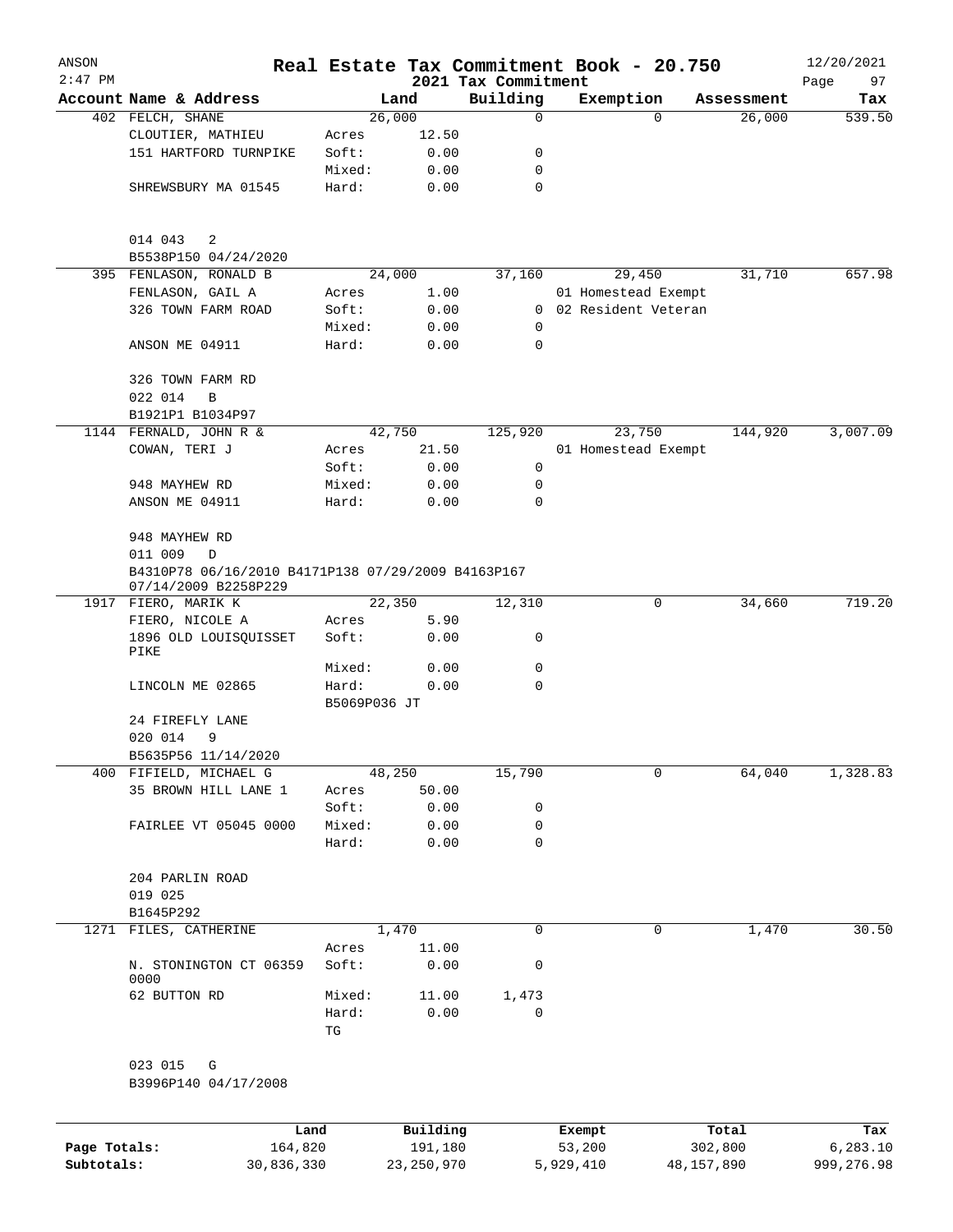| ANSON<br>$2:47$ PM |                                       |                 |               |                                 | Real Estate Tax Commitment Book - 20.750 |            | 12/20/2021        |
|--------------------|---------------------------------------|-----------------|---------------|---------------------------------|------------------------------------------|------------|-------------------|
|                    | Account Name & Address                |                 | Land          | 2021 Tax Commitment<br>Building | Exemption                                | Assessment | 98<br>Page<br>Tax |
|                    | 1272 FILES, CATHERINE                 |                 | 13,340        | $\mathbf 0$                     | $\mathbf 0$                              | 13,340     | 276.81            |
|                    |                                       | Acres           | 11.00         |                                 |                                          |            |                   |
|                    | N. STONINGTON CT 06359                | Soft:           | 0.00          | 0                               |                                          |            |                   |
|                    | 0000                                  |                 |               |                                 |                                          |            |                   |
|                    | 62 BUTTON RD                          | Mixed:<br>Hard: | 10.00<br>0.00 | 1,340<br>$\Omega$               |                                          |            |                   |
|                    |                                       | TG              |               |                                 |                                          |            |                   |
|                    | 242 FAHI POND RD                      |                 |               |                                 |                                          |            |                   |
|                    | 023 015<br>3                          |                 |               |                                 |                                          |            |                   |
|                    | B3996P140 04/17/2008                  |                 |               |                                 |                                          |            |                   |
| 1340               | FIRST CONGREGATIONAL<br><b>CHURCH</b> |                 | 21,500        | 82,770                          | 20,000                                   | 84,270     | 1,748.60          |
|                    | CHURCH OF NORTH ANSON                 | Acres           | 2.00          |                                 | 16 Parsonage 652-1G                      |            |                   |
|                    |                                       | Soft:           | 0.00          | 0                               |                                          |            |                   |
|                    | PO BOX 247                            | Mixed:          | 0.00          | 0                               |                                          |            |                   |
|                    | NORTH ANSON ME 04958                  | Hard:           | 0.00          | 0                               |                                          |            |                   |
|                    | 0247                                  |                 |               |                                 |                                          |            |                   |
|                    | 23 ELM ST                             |                 |               |                                 |                                          |            |                   |
|                    | 006 053                               |                 |               |                                 |                                          |            |                   |
|                    | B1936P1                               |                 |               |                                 |                                          |            |                   |
| 1859               | FIRST CONGREGATIONAL                  |                 | 9,590         | 206,370                         | 215,960                                  | 0          | 0.00              |
|                    | <b>CHURCH</b>                         |                 |               |                                 | 14 Church 652-1G                         |            |                   |
|                    | <b>CHURCH</b>                         | Acres<br>Soft:  | 0.23<br>0.00  | 0                               |                                          |            |                   |
|                    | PO BOX 247                            | Mixed:          | 0.00          | 0                               |                                          |            |                   |
|                    | NORTH ANSON ME 04958                  | Hard:           | 0.00          | 0                               |                                          |            |                   |
|                    | 0247                                  |                 |               |                                 |                                          |            |                   |
|                    |                                       |                 |               |                                 |                                          |            |                   |
|                    | 21 ELM ST<br>006 055                  |                 |               |                                 |                                          |            |                   |
|                    | 401 FISHER, ALBERT G III              |                 | 35,500        | 50,510                          | 23,750                                   | 62,260     | 1,291.90          |
|                    | PO BOX 594                            | Acres           | 14.00         |                                 | 01 Homestead Exempt                      |            |                   |
|                    |                                       | Soft:           | 0.00          | $\mathsf{O}$                    |                                          |            |                   |
|                    | NORTH ANSON ME 04958                  | Mixed:          | 0.00          | 0                               |                                          |            |                   |
|                    |                                       | Hard:           | 0.00          | 0                               |                                          |            |                   |
|                    |                                       |                 |               |                                 |                                          |            |                   |
|                    | 140 SKIDMORE RD                       |                 |               |                                 |                                          |            |                   |
|                    | 023 014<br>1<br>B1453P119             |                 |               |                                 |                                          |            |                   |
|                    | 871 FISHER, W CLIFFORD                |                 | 21,500        | 69,310                          | 0                                        | 90,810     | 1,884.31          |
|                    |                                       | Acres           | 2.00          |                                 |                                          |            |                   |
|                    | BRUNSWICK ME 04011 0000               | Soft:           | 0.00          | 0                               |                                          |            |                   |
|                    | 13 SCHOOL ST                          | Mixed:          | 0.00          | 0                               |                                          |            |                   |
|                    |                                       | Hard:           | 0.00          | $\mathbf 0$                     |                                          |            |                   |
|                    |                                       |                 |               |                                 |                                          |            |                   |
|                    | 26 UNION ST                           |                 |               |                                 |                                          |            |                   |
|                    | 005 011<br>B1733P156                  |                 |               |                                 |                                          |            |                   |
|                    | 1134 FISHER, WAYNE E                  |                 | 53,500        | 22,450                          | 0                                        | 75,950     | 1,575.96          |
|                    | FISHER, MARIA                         | Acres           | 47.00         |                                 |                                          |            |                   |
|                    |                                       | Soft:           | 0.00          | 0                               |                                          |            |                   |
|                    | 26 PEQUOT RD                          | Mixed:          | 0.00          | 0                               |                                          |            |                   |
|                    | MASHPEE MA 02649 0000                 | Hard:           | 0.00          | 0                               |                                          |            |                   |
|                    |                                       |                 |               |                                 |                                          |            |                   |
|                    | 838 HORSEBACK RD                      |                 |               |                                 |                                          |            |                   |
|                    | 019 036                               |                 |               |                                 |                                          |            |                   |
|                    | B2982P290                             |                 |               |                                 |                                          |            |                   |
|                    |                                       | Land            | Building      |                                 |                                          | Total      | Tax               |
| Page Totals:       | 154,930                               |                 | 431,410       |                                 | Exempt<br>259,710                        | 326,630    | 6,777.58          |
| Subtotals:         | 30,991,260                            |                 | 23,682,380    |                                 | 6,189,120                                | 48,484,520 | 1,006,054.56      |
|                    |                                       |                 |               |                                 |                                          |            |                   |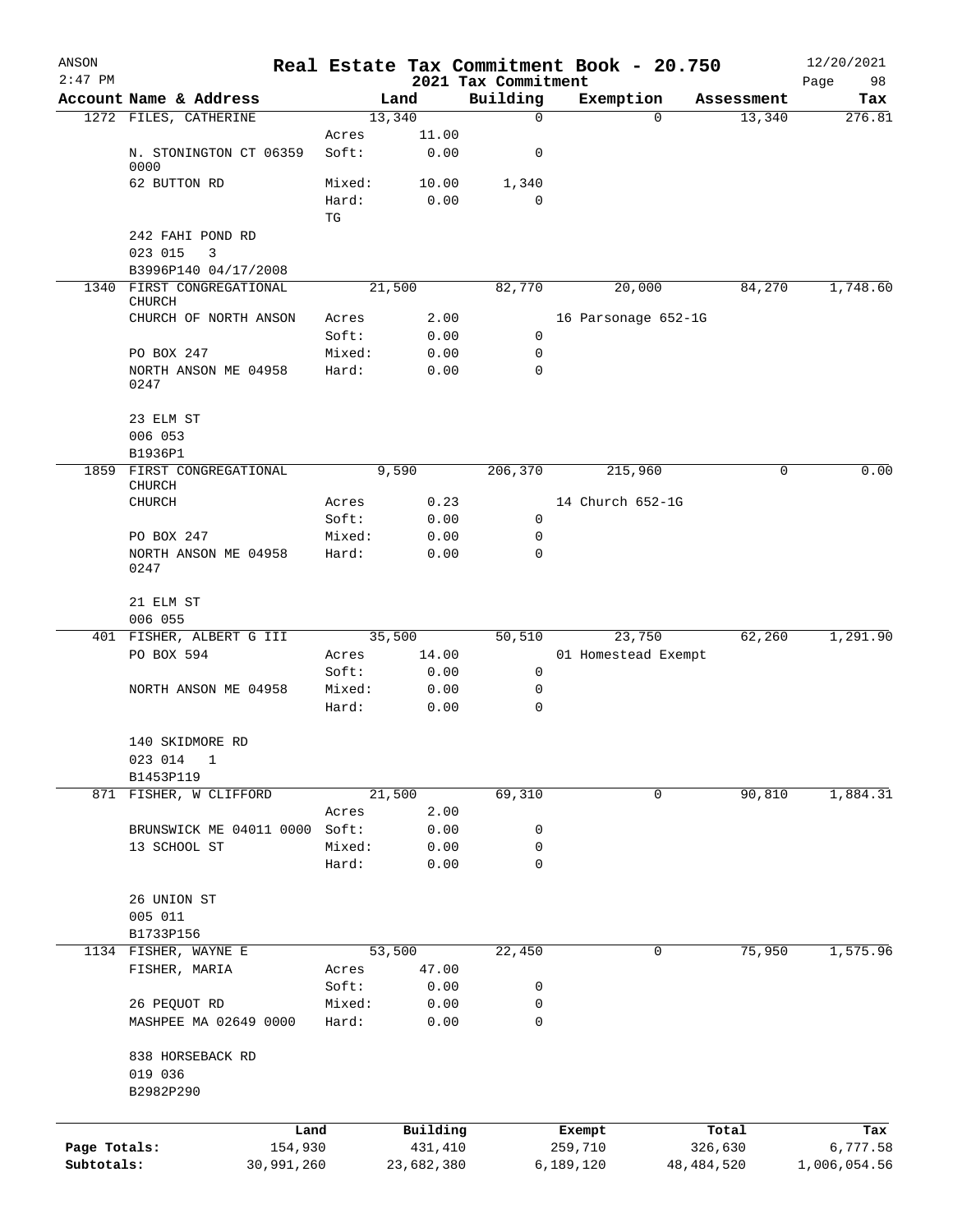| ANSON<br>$2:47$ PM |                                         |                 |              | 2021 Tax Commitment | Real Estate Tax Commitment Book - 20.750 |            | 12/20/2021<br>99<br>Page |
|--------------------|-----------------------------------------|-----------------|--------------|---------------------|------------------------------------------|------------|--------------------------|
|                    | Account Name & Address                  | Land            |              | Building            | Exemption                                | Assessment | Tax                      |
|                    | 404 FITZGERALD, SALMA                   | 40,280          |              | 3,110               | $\Omega$                                 | 43,390     | 900.34                   |
|                    | 9 FAYETTE ST                            | Acres           | 21.78        |                     |                                          |            |                          |
|                    | UNIT <sub>2</sub>                       | Soft:           | 0.00         | 0                   |                                          |            |                          |
|                    | BEVERLY MA 01915 0000                   | Mixed:          | 0.00         | 0                   |                                          |            |                          |
|                    |                                         | Hard:           | 0.00         | 0                   |                                          |            |                          |
|                    | 151 FOUR MILE SQUARE RD<br>021 008<br>2 |                 |              |                     |                                          |            |                          |
|                    | B2861P7                                 |                 |              |                     |                                          |            |                          |
|                    | 1731 FITZMAURICE, CYNTHIA L             | 35,250          |              | 99,530              | 23,750                                   | 111,030    | 2,303.87                 |
|                    | FITZMAURICE, ALLAN R                    | Acres           | 13.75        |                     | 01 Homestead Exempt                      |            |                          |
|                    | 611 HORSEBACK ROAD                      | Soft:           | 0.00         | 0                   |                                          |            |                          |
|                    |                                         | Mixed:          | 0.00         | 0                   |                                          |            |                          |
|                    | ANSON ME 04911                          | Hard:           | 0.00         | 0                   |                                          |            |                          |
|                    | 611 HORSEBACK RD                        |                 |              |                     |                                          |            |                          |
|                    | 019 001<br>1<br>B5273P216 04/25/2018    |                 |              |                     |                                          |            |                          |
|                    | 1428 FIVE CORNERS, LLC                  | 41,230          |              | 172,220             | 0                                        | 213,450    | 4,429.09                 |
|                    | 32 BARTON HILL ROAD                     | Acres           | 45.00        |                     |                                          |            |                          |
|                    |                                         | Soft:           | 0.00         | 0                   |                                          |            |                          |
|                    | ANSON ME 04911                          | Mixed:          | 0.00         | 0                   |                                          |            |                          |
|                    |                                         | Hard:           | 0.00         | $\mathbf 0$         |                                          |            |                          |
|                    | 27 HILTON HILL RD                       |                 |              |                     |                                          |            |                          |
|                    | 010 027                                 |                 |              |                     |                                          |            |                          |
|                    | B5594P174 02/28/2020                    |                 |              |                     |                                          |            |                          |
|                    | 1787 FIVE CORNERS, LLC                  | 71,790          |              | 138,390             | 0                                        | 210,180    | 4,361.24                 |
|                    | 32 BARTON HILL ROAD                     | Acres           | 32.00        |                     |                                          |            |                          |
|                    |                                         | Soft:           | 0.00         | 0                   |                                          |            |                          |
|                    | ANSON ME 04911                          | Mixed:          | 0.00         | 0                   |                                          |            |                          |
|                    |                                         | Hard:           | 0.00         | 0                   |                                          |            |                          |
|                    |                                         | B5251P0280      |              |                     |                                          |            |                          |
|                    | 86 STARKS RD                            |                 |              |                     |                                          |            |                          |
|                    | 010 009                                 |                 |              |                     |                                          |            |                          |
|                    | B5594P172 02/28/2020                    |                 |              |                     |                                          |            |                          |
|                    | 894 FLAGG, MELISSA &                    | 17,750          |              | 30,860              | 0                                        | 48,610     | 1,008.66                 |
|                    | VOTER, MICHAEL                          | Acres           | 2.83         |                     |                                          |            |                          |
|                    |                                         | Soft:           | 0.00         | 0                   |                                          |            |                          |
|                    | PO BOX 287                              | Mixed:          | 0.00         | 0                   |                                          |            |                          |
|                    | ANSON ME 04911 0000                     | Hard:           | 0.00         | 0                   |                                          |            |                          |
|                    | 195 FAHI POND RD<br>024 011 C           |                 |              |                     |                                          |            |                          |
|                    | B2355P79                                |                 |              |                     |                                          |            |                          |
|                    | 406 FLANAGIN, CHESTER E                 | 31,500          |              | 69,540              | 23,750                                   | 77,290     | 1,603.77                 |
|                    |                                         |                 | 6.50         |                     | 01 Homestead Exempt                      |            |                          |
|                    | FLANAGIN, ELAINE D                      | Acres           |              | 0                   |                                          |            |                          |
|                    |                                         | Soft:           | 0.00         |                     |                                          |            |                          |
|                    | PO BOX 278<br>ANSON ME 04911 0278       | Mixed:<br>Hard: | 0.00<br>0.00 | 0<br>0              |                                          |            |                          |
|                    | 101 PREBLE AVE                          | LIFE ESTATE     |              |                     |                                          |            |                          |
|                    | 004 004                                 |                 |              |                     |                                          |            |                          |
|                    | B4001P63 05/22/2008                     |                 |              |                     |                                          |            |                          |
|                    |                                         |                 |              |                     |                                          |            |                          |
|                    |                                         |                 |              |                     |                                          |            |                          |
|                    |                                         |                 |              |                     |                                          |            |                          |

|              | Land       | Building   | Exempt    | Total      | Tax          |
|--------------|------------|------------|-----------|------------|--------------|
| Page Totals: | 237,800    | 513,650    | 47,500    | 703,950    | 14,606.97    |
| Subtotals:   | 31,229,060 | 24,196,030 | 6,236,620 | 49,188,470 | 1,020,661.53 |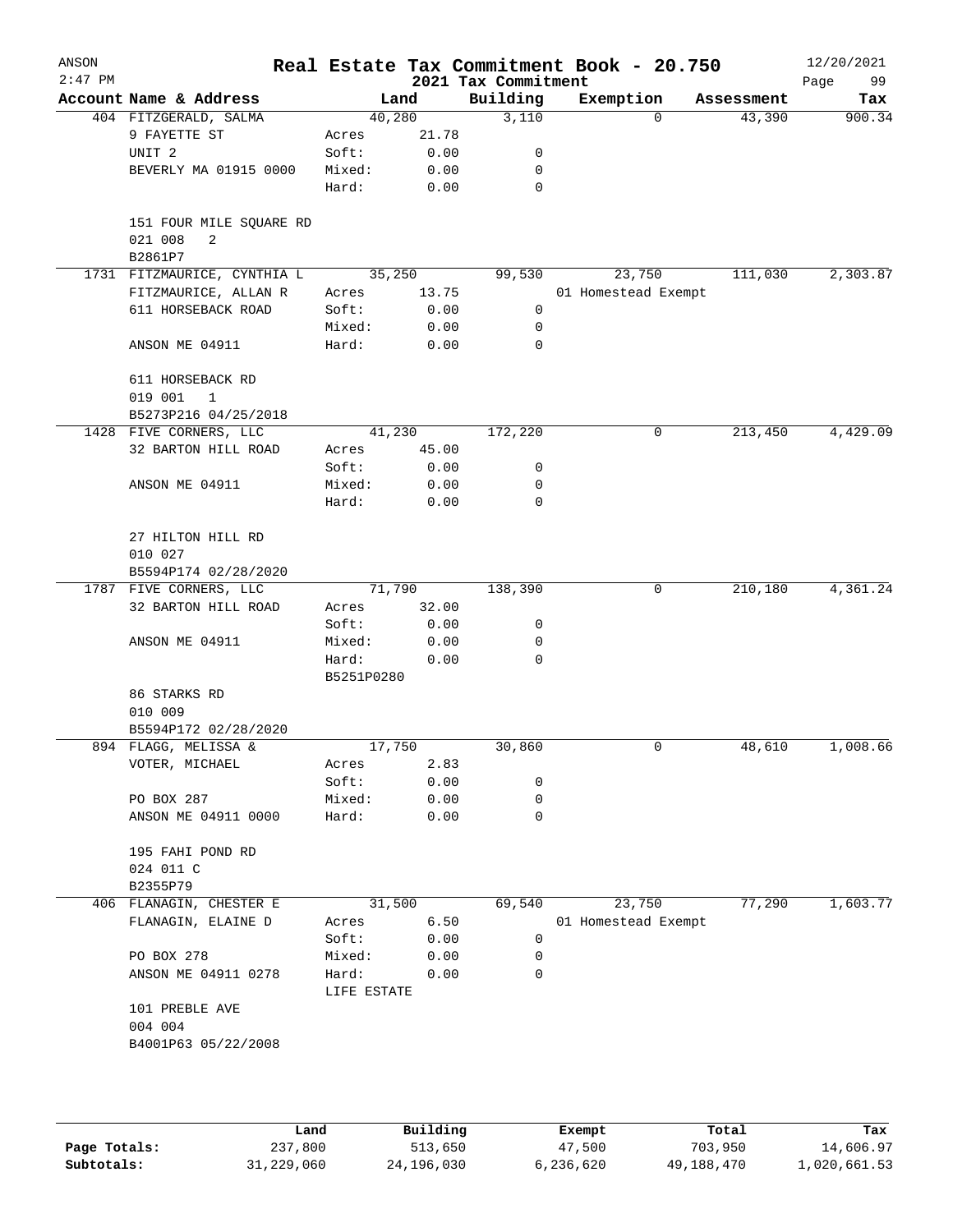| ANSON<br>$2:47$ PM |                                          |                    |              | 2021 Tax Commitment | Real Estate Tax Commitment Book - 20.750 |            | 12/20/2021<br>100<br>Page |
|--------------------|------------------------------------------|--------------------|--------------|---------------------|------------------------------------------|------------|---------------------------|
|                    | Account Name & Address                   |                    | Land         | Building            | Exemption                                | Assessment | Tax                       |
|                    | 407 FLANAGIN, CHESTER E                  |                    | $\Omega$     | 9,460               | $\Omega$                                 | 9,460      | 196.30                    |
|                    | ANSON ME 04911 0278<br>PO BOX 278        |                    |              |                     |                                          |            |                           |
|                    |                                          | LIFE ESTATE        |              |                     |                                          |            |                           |
|                    | 107 PREBLE AVE<br>004 004<br>ON          |                    |              |                     |                                          |            |                           |
|                    | 2010 FLANAGIN, CINDY J                   | 17,100             |              | $\mathbf 0$         | $\mathsf{O}$                             | 17,100     | 354.83                    |
|                    | 524 HORSEBACK ROAD                       | Acres              | 19.20        |                     |                                          |            |                           |
|                    |                                          | Soft:              | 1.00         | 99                  |                                          |            |                           |
|                    | ANSON ME 04911                           | Mixed:             | 14.20        | 1,902               |                                          |            |                           |
|                    |                                          | Hard:              | 0.00         | 0                   |                                          |            |                           |
|                    | HORSEBACK ROAD<br>014 011 I              |                    |              |                     |                                          |            |                           |
|                    | 1773 FLANAGIN, CINDY J                   | 22,700             |              | 46,980              | 23,750                                   | 45,930     | 953.05                    |
|                    | FLANAGIN, JASON P                        | Acres              | 2.80         |                     | 01 Homestead Exempt                      |            |                           |
|                    | 524 HORSEBACK ROAD                       | Soft:              | 0.00         | $\mathsf{O}$        |                                          |            |                           |
|                    |                                          | Mixed:             | 0.00         | 0                   |                                          |            |                           |
|                    | ANSON ME 04911                           | Hard:              | 0.00         | $\mathbf 0$         |                                          |            |                           |
|                    | 524 HORSEBACK RD                         |                    |              |                     |                                          |            |                           |
|                    | 014 011 E                                |                    |              |                     |                                          |            |                           |
|                    | B3191P308                                |                    |              |                     |                                          |            |                           |
|                    | 848 FLANAGIN, JONATHAN J                 |                    | 6,630        | 47,310              | $\mathsf{O}$                             | 53,940     | 1,119.26                  |
|                    | PO BOX 619                               | Acres              | 0.11         |                     |                                          |            |                           |
|                    |                                          | Soft:              | 0.00         | 0                   |                                          |            |                           |
|                    | ANSON ME 04911                           | Mixed:             | 0.00         | 0                   |                                          |            |                           |
|                    |                                          | Hard:              | 0.00         | 0                   |                                          |            |                           |
|                    | 17 FINCH ST                              |                    |              |                     |                                          |            |                           |
|                    | 003 060                                  |                    |              |                     |                                          |            |                           |
|                    | B5469P154 09/30/2019                     |                    |              |                     |                                          |            |                           |
|                    | 628 FLANAGIN, MELISSA L                  | 18,550             |              | 61,040              | 0                                        | 79,590     | 1,651.49                  |
|                    | PO BOX 184                               | Acres              | 0.86         |                     |                                          |            |                           |
|                    |                                          | Soft:              | 0.00         | 0                   |                                          |            |                           |
|                    | ANSON ME 04911                           | Mixed:             | 0.00         | 0                   |                                          |            |                           |
|                    |                                          | Hard:<br>B5037P032 | 0.00         | 0                   |                                          |            |                           |
|                    | 539 HORSEBACK RD<br>014 010 1            |                    |              |                     |                                          |            |                           |
|                    | B5037P32 06/10/2016 B5060P125 08/10/2016 |                    |              |                     |                                          |            |                           |
|                    | 833 FLANAGIN, PATRICK M                  | 10,770             |              | 52,840              | 23,750                                   | 39,860     | 827.10                    |
|                    | PO BOX 522                               | Acres              | 0.29         |                     | 01 Homestead Exempt                      |            |                           |
|                    |                                          | Soft:              | 0.00         | 0                   |                                          |            |                           |
|                    | ANSON ME 04911                           | Mixed:<br>Hard:    | 0.00<br>0.00 | 0<br>$\mathbf 0$    |                                          |            |                           |
|                    | 13 FINCH ST                              |                    |              |                     |                                          |            |                           |
|                    | 003 061                                  |                    |              |                     |                                          |            |                           |
|                    |                                          |                    |              |                     |                                          |            |                           |
|                    | B4050P282 09/05/2008                     |                    |              |                     |                                          |            |                           |
|                    |                                          |                    |              |                     |                                          |            |                           |
|                    |                                          |                    |              |                     |                                          |            |                           |

|              | Land       | Building     | Exempt    | Total      | Tax          |
|--------------|------------|--------------|-----------|------------|--------------|
| Page Totals: | 75,750     | 217,630      | 47,500    | 245,880    | 5,102.03     |
| Subtotals:   | 31,304,810 | 24, 413, 660 | 6,284,120 | 49,434,350 | .,025,763.56 |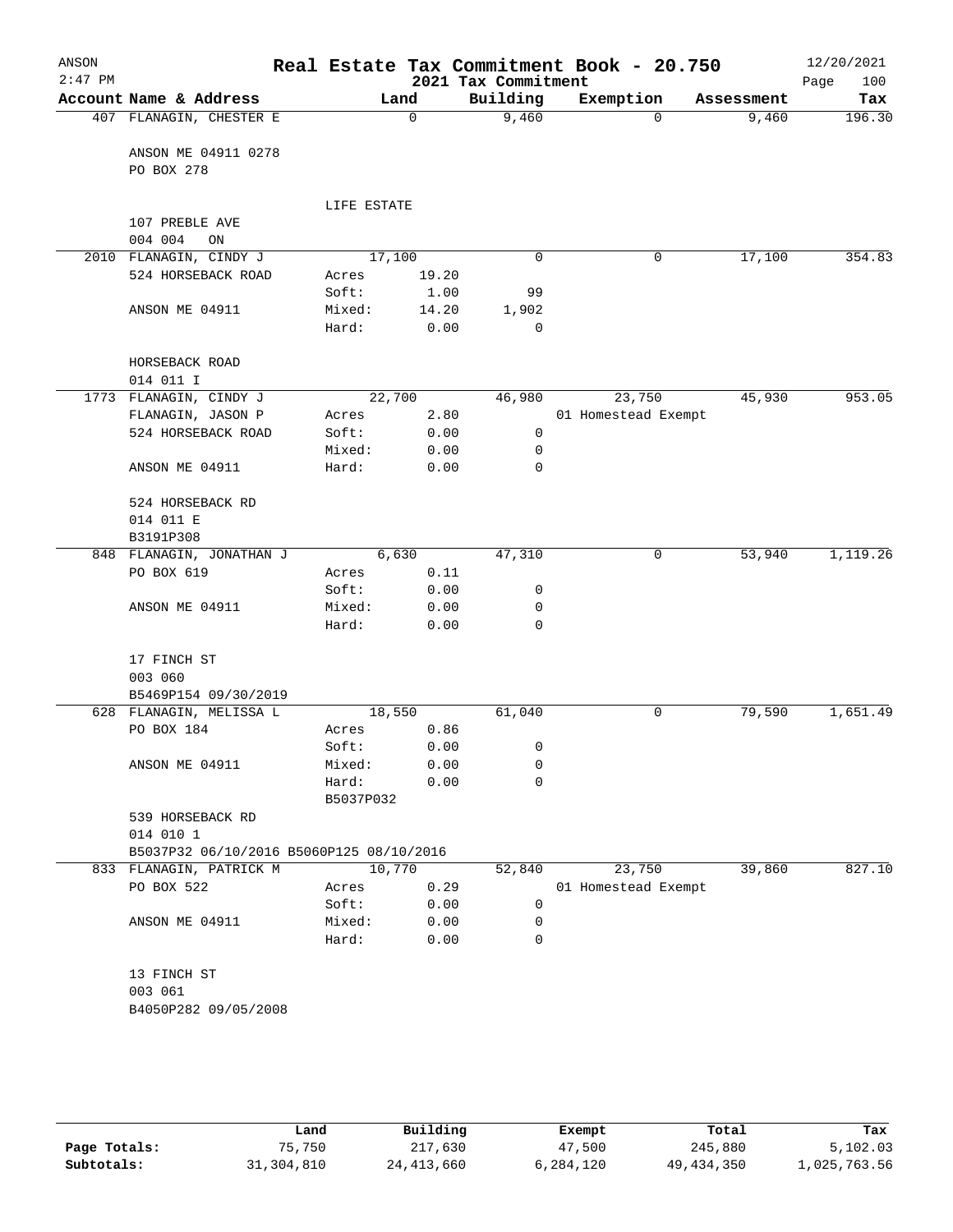| ANSON<br>$2:47$ PM |                                 |                 |              | 2021 Tax Commitment | Real Estate Tax Commitment Book - 20.750 |            | 12/20/2021<br>Page<br>101 |
|--------------------|---------------------------------|-----------------|--------------|---------------------|------------------------------------------|------------|---------------------------|
|                    | Account Name & Address          |                 | Land         | Building            | Exemption                                | Assessment | Tax                       |
|                    | 2042 FLECK, DOUGLAS J           |                 | 9,370        | $\mathbf 0$         | 0                                        | 9,370      | 194.43                    |
|                    | 600 COUNTY ROAD                 | Acres           | 68.40        |                     |                                          |            |                           |
|                    |                                 | Soft:           | 0.00         | 0                   |                                          |            |                           |
|                    | POCASSET MA 02559               | Mixed:          | 15.00        | 2,009               |                                          |            |                           |
|                    |                                 | Hard:           | 53.40        | 7,356               |                                          |            |                           |
|                    | OFF GREENFEAF ROAD<br>013 025 D |                 |              |                     |                                          |            |                           |
|                    | B5392P51 03/18/2019             |                 |              |                     |                                          |            |                           |
|                    | 627 FLETCHER, CHRISTINE         |                 | 15,490       | 9,100               | 0                                        | 24,590     | 510.24                    |
|                    | PO BOX 493                      | Acres           | 0.60         |                     |                                          |            |                           |
|                    |                                 | Soft:           | 0.00         | 0                   |                                          |            |                           |
|                    | ANSON ME 04911                  | Mixed:          | 0.00         | 0                   |                                          |            |                           |
|                    |                                 | Hard:           | 0.00         | 0                   |                                          |            |                           |
|                    |                                 |                 |              |                     |                                          |            |                           |
|                    | 306 RIVER RD                    |                 |              |                     |                                          |            |                           |
|                    | 016 003                         |                 |              |                     |                                          |            |                           |
|                    | B5482P164 10/30/2019            |                 | 40,000       | 78,240              | 23,750                                   |            | 1,960.67                  |
|                    | 411 FLETCHER, DAVID W           |                 |              |                     | 01 Homestead Exempt                      | 94,490     |                           |
|                    | 160 HILTON HILL ROAD            | Acres           | 14.50        |                     |                                          |            |                           |
|                    | ANSON ME 04911                  | Soft:           | 0.00         | 0<br>0              |                                          |            |                           |
|                    |                                 | Mixed:<br>Hard: | 0.00<br>0.00 | 0                   |                                          |            |                           |
|                    |                                 |                 |              |                     |                                          |            |                           |
|                    | 160 HILTON HILL RD              |                 |              |                     |                                          |            |                           |
|                    | 010 018                         |                 |              |                     |                                          |            |                           |
|                    | B4872P246 01/26/2015            |                 |              |                     |                                          |            |                           |
|                    | 410 FLETCHER, DAVID W           |                 | 42,500       | 0                   | 0                                        | 42,500     | 881.88                    |
|                    | 160 HILTON HILL ROAD            | Acres           | 53.00        |                     |                                          |            |                           |
|                    |                                 | Soft:           | 0.00         | 0                   |                                          |            |                           |
|                    | ANSON ME 04911                  | Mixed:<br>Hard: | 0.00         | 0<br>0              |                                          |            |                           |
|                    |                                 |                 | 0.00         |                     |                                          |            |                           |
|                    | HILTON HILL ROAD                |                 |              |                     |                                          |            |                           |
|                    | 010 025                         |                 |              |                     |                                          |            |                           |
|                    | B4872P246 B4109P163 03/12/2009  |                 |              |                     |                                          |            |                           |
|                    | 408 FLETCHER, DENNIS E          |                 | 19,360       | 89,940              | 23,750                                   | 85,550     | 1,775.16                  |
|                    | FLETCHER, LINDA S               | Acres           | 0.59         |                     | 01 Homestead Exempt                      |            |                           |
|                    | 221 RIVER ROAD                  | Soft:           | 0.00         | 0                   |                                          |            |                           |
|                    |                                 | Mixed:          | 0.00         | 0                   |                                          |            |                           |
|                    | NORTH ANSON ME 04958            | Hard:           | 0.00         | 0                   |                                          |            |                           |
|                    | 221 RIVER RD                    |                 |              |                     |                                          |            |                           |
|                    | 015 069 A<br>B1105P143          |                 |              |                     |                                          |            |                           |
|                    | 2005 FLETCHER, DENNIS E         |                 | 72,300       | 19,270              | 0                                        | 91,570     | 1,900.08                  |
|                    | 221 RIVER ROAD                  | Acres           | 83.00        |                     |                                          |            |                           |
|                    |                                 | Soft:           | 0.00         | 0                   |                                          |            |                           |
|                    | NORTH ANSON ME 04958            | Mixed:          | 0.00         | 0                   |                                          |            |                           |
|                    |                                 | Hard:           | 0.00         | 0                   |                                          |            |                           |
|                    | PEASE HILL ROAD                 |                 |              |                     |                                          |            |                           |
|                    | 010 018 A                       |                 |              |                     |                                          |            |                           |
|                    | B4872P245 01/26/2015            |                 |              |                     |                                          |            |                           |
|                    |                                 |                 |              |                     |                                          |            |                           |
|                    |                                 |                 |              |                     |                                          |            |                           |
|                    |                                 |                 |              |                     |                                          |            |                           |
|                    |                                 |                 |              |                     |                                          |            |                           |

|              | Land       | Building   | Exempt    | Total      | Tax          |
|--------------|------------|------------|-----------|------------|--------------|
| Page Totals: | 199,020    | 196,550    | 47,500    | 348,070    | 7.222.46     |
| Subtotals:   | 31,503,830 | 24,610,210 | 6,331,620 | 49,782,420 | 1,032,986.02 |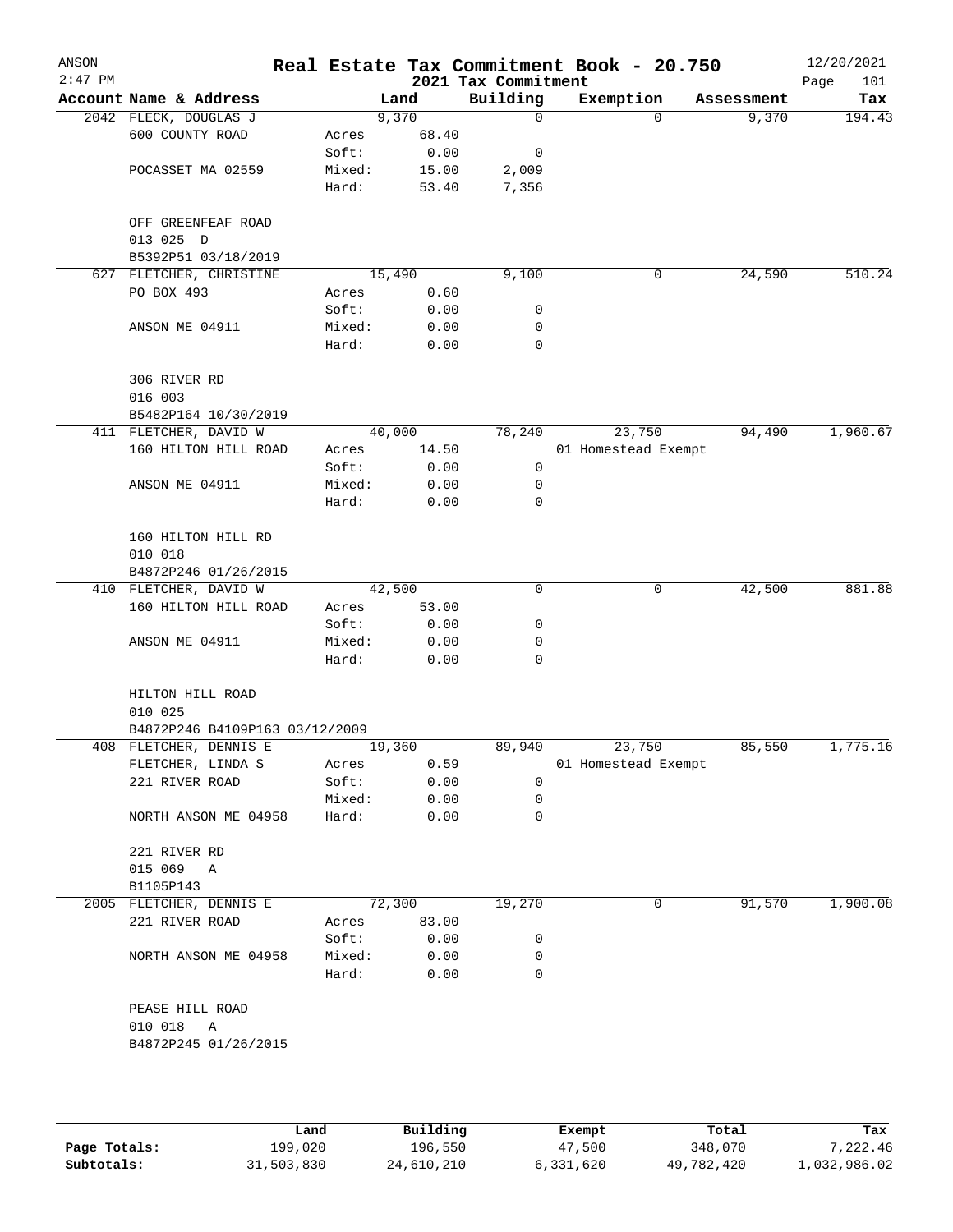| ANSON<br>$2:47$ PM |                                           |        |       | 2021 Tax Commitment | Real Estate Tax Commitment Book - 20.750 |            | 12/20/2021<br>102<br>Page |
|--------------------|-------------------------------------------|--------|-------|---------------------|------------------------------------------|------------|---------------------------|
|                    | Account Name & Address                    |        | Land  | Building            | Exemption                                | Assessment | Tax                       |
|                    | 1042 FLINT, ANDREW                        | 31,500 |       | 51,390              | $\Omega$                                 | 82,890     | 1,719.97                  |
|                    | GILMAN, HALLIE                            | Acres  | 10.00 |                     |                                          |            |                           |
|                    | 29 PARK STREET                            | Soft:  | 0.00  | 0                   |                                          |            |                           |
|                    |                                           | Mixed: | 0.00  | 0                   |                                          |            |                           |
|                    | PORTLAND ME 04101                         | Hard:  | 0.00  | $\mathbf 0$         |                                          |            |                           |
|                    | 333 SOLON RD<br>024 026                   |        |       |                     |                                          |            |                           |
|                    | B5488P270 11/15/2019                      |        |       |                     |                                          |            |                           |
|                    | 417 FORRISTER, GLEN P                     | 23,900 |       | 0                   | 0                                        | 23,900     | 495.93                    |
|                    | 95 CARRABASSETT ROAD                      | Acres  | 10.40 |                     |                                          |            |                           |
|                    |                                           | Soft:  | 0.00  | 0                   |                                          |            |                           |
|                    | NORTH ANSON ME 04958                      | Mixed: | 0.00  | 0                   |                                          |            |                           |
|                    |                                           | Hard:  | 0.00  | $\mathbf 0$         |                                          |            |                           |
|                    | 022 021                                   |        |       |                     |                                          |            |                           |
|                    | B1179P116                                 |        |       |                     |                                          |            |                           |
|                    | 418 FORRISTER, GLEN P                     | 28,800 |       | 35,010              | 0                                        | 63,810     | 1,324.06                  |
|                    | 95 CARRABASSETT ROAD                      | Acres  | 7.30  |                     |                                          |            |                           |
|                    |                                           | Soft:  | 0.00  | 0                   |                                          |            |                           |
|                    | NORTH ANSON ME 04958                      | Mixed: | 0.00  | 0                   |                                          |            |                           |
|                    |                                           | Hard:  | 0.00  | $\mathbf 0$         |                                          |            |                           |
|                    | 95 CARRABASSETT RD                        |        |       |                     |                                          |            |                           |
|                    | 022 022<br>9                              |        |       |                     |                                          |            |                           |
|                    | B1179P116                                 |        |       |                     |                                          |            |                           |
|                    | 1957 FORTIER, BRUCE R                     | 17,250 |       | 2,500               | 0                                        | 19,750     | 409.81                    |
|                    | 183 EMBDEN POND ROAD                      | Acres  | 4.50  |                     |                                          |            |                           |
|                    |                                           | Soft:  | 0.00  | 0                   |                                          |            |                           |
|                    | NORTH ANSON ME 04958                      | Mixed: | 0.00  | 0                   |                                          |            |                           |
|                    |                                           | Hard:  | 0.00  | 0                   |                                          |            |                           |
|                    | HORSEBACK ROAD                            |        |       |                     |                                          |            |                           |
|                    | 015 010 2<br>B5446P222 08/06/2019         |        |       |                     |                                          |            |                           |
|                    | 99 FORTIER, JOSEPH                        |        | 9,170 | 36,570              | 0                                        | 45,740     | 949.11                    |
|                    | PO BOX 103                                | Acres  | 0.21  |                     |                                          |            |                           |
|                    |                                           | Soft:  | 0.00  | 0                   |                                          |            |                           |
|                    | ANSON ME 04911                            | Mixed: | 0.00  | 0                   |                                          |            |                           |
|                    |                                           | Hard:  | 0.00  | 0                   |                                          |            |                           |
|                    | 25 ARNOLDS LN                             |        |       |                     |                                          |            |                           |
|                    | 001 018                                   |        |       |                     |                                          |            |                           |
|                    | B4801P241 07/30/2014                      |        |       |                     |                                          |            |                           |
|                    | 362 FORTIER, LEE C                        | 13,710 |       | 36,130              | 23,750                                   | 26,090     | 541.37                    |
|                    | FORTIER, IRENE M                          | Acres  | 0.47  |                     | 01 Homestead Exempt                      |            |                           |
|                    |                                           | Soft:  | 0.00  | 0                   |                                          |            |                           |
|                    | 183 EMBDEN POND RD                        | Mixed: | 0.00  | 0                   |                                          |            |                           |
|                    | NORTH ANSON ME 04958<br>0000              | Hard:  | 0.00  | 0                   |                                          |            |                           |
|                    | 183 EMBDEN POND RD<br>023 019             |        |       |                     |                                          |            |                           |
|                    | B3606P347 11/28/2005 B3606P343 11/28/2005 |        |       |                     |                                          |            |                           |
|                    |                                           |        |       |                     |                                          |            |                           |
|                    |                                           |        |       |                     |                                          |            |                           |
|                    |                                           |        |       |                     |                                          |            |                           |

|              | Land       | Building   | Exempt    | Total      | Tax          |
|--------------|------------|------------|-----------|------------|--------------|
| Page Totals: | 124,330    | 161,600    | 23,750    | 262,180    | 5,440.25     |
| Subtotals:   | 31,628,160 | 24,771,810 | 6,355,370 | 50,044,600 | 1,038,426.27 |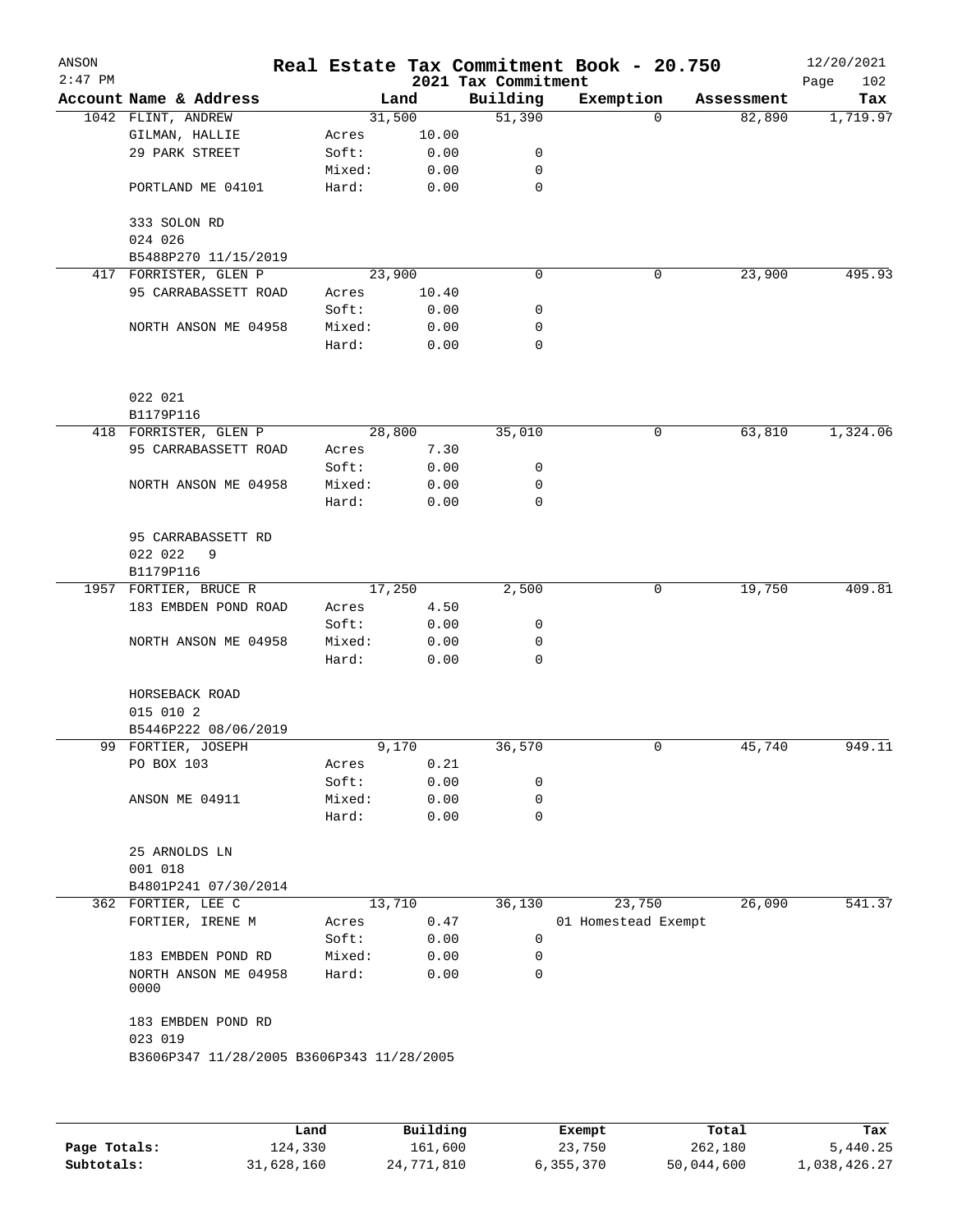|                             |                                                                                                                                                                                                                                                                                                                                                                        |                                                                                                     | 2021 Tax Commitment                                                            | Real Estate Tax Commitment Book - 20.750                                                                                                                                                                                                                                                                                       |           |   |                                                                                                           | 12/20/2021<br>103<br>Page                |
|-----------------------------|------------------------------------------------------------------------------------------------------------------------------------------------------------------------------------------------------------------------------------------------------------------------------------------------------------------------------------------------------------------------|-----------------------------------------------------------------------------------------------------|--------------------------------------------------------------------------------|--------------------------------------------------------------------------------------------------------------------------------------------------------------------------------------------------------------------------------------------------------------------------------------------------------------------------------|-----------|---|-----------------------------------------------------------------------------------------------------------|------------------------------------------|
| Account Name & Address      |                                                                                                                                                                                                                                                                                                                                                                        |                                                                                                     | Building                                                                       |                                                                                                                                                                                                                                                                                                                                | Exemption |   |                                                                                                           | Tax                                      |
| 415 FORTIN, BARRY S         |                                                                                                                                                                                                                                                                                                                                                                        |                                                                                                     | 87,150                                                                         |                                                                                                                                                                                                                                                                                                                                |           |   | 89,570                                                                                                    | 1,858.58                                 |
| 52 SMITH ROAD               | Acres                                                                                                                                                                                                                                                                                                                                                                  |                                                                                                     |                                                                                |                                                                                                                                                                                                                                                                                                                                |           |   |                                                                                                           |                                          |
|                             | Soft:                                                                                                                                                                                                                                                                                                                                                                  |                                                                                                     | 0                                                                              |                                                                                                                                                                                                                                                                                                                                |           |   |                                                                                                           |                                          |
| ANSON ME 04911              | Mixed:                                                                                                                                                                                                                                                                                                                                                                 |                                                                                                     | 0                                                                              |                                                                                                                                                                                                                                                                                                                                |           |   |                                                                                                           |                                          |
|                             | Hard:                                                                                                                                                                                                                                                                                                                                                                  |                                                                                                     | $\mathbf 0$                                                                    |                                                                                                                                                                                                                                                                                                                                |           |   |                                                                                                           |                                          |
|                             |                                                                                                                                                                                                                                                                                                                                                                        |                                                                                                     |                                                                                |                                                                                                                                                                                                                                                                                                                                |           |   |                                                                                                           |                                          |
|                             |                                                                                                                                                                                                                                                                                                                                                                        |                                                                                                     |                                                                                |                                                                                                                                                                                                                                                                                                                                |           |   |                                                                                                           |                                          |
|                             |                                                                                                                                                                                                                                                                                                                                                                        |                                                                                                     |                                                                                |                                                                                                                                                                                                                                                                                                                                |           |   |                                                                                                           |                                          |
|                             |                                                                                                                                                                                                                                                                                                                                                                        |                                                                                                     | 0                                                                              |                                                                                                                                                                                                                                                                                                                                |           |   |                                                                                                           | 316.65                                   |
| 52 SMITH ROAD               | Acres                                                                                                                                                                                                                                                                                                                                                                  |                                                                                                     |                                                                                |                                                                                                                                                                                                                                                                                                                                |           |   |                                                                                                           |                                          |
|                             | Soft:                                                                                                                                                                                                                                                                                                                                                                  |                                                                                                     | 0                                                                              |                                                                                                                                                                                                                                                                                                                                |           |   |                                                                                                           |                                          |
|                             |                                                                                                                                                                                                                                                                                                                                                                        |                                                                                                     |                                                                                |                                                                                                                                                                                                                                                                                                                                |           |   |                                                                                                           |                                          |
|                             | Hard:                                                                                                                                                                                                                                                                                                                                                                  |                                                                                                     | 771                                                                            |                                                                                                                                                                                                                                                                                                                                |           |   |                                                                                                           |                                          |
| CROSS RD                    |                                                                                                                                                                                                                                                                                                                                                                        |                                                                                                     |                                                                                |                                                                                                                                                                                                                                                                                                                                |           |   |                                                                                                           |                                          |
| 011 035 A                   |                                                                                                                                                                                                                                                                                                                                                                        |                                                                                                     |                                                                                |                                                                                                                                                                                                                                                                                                                                |           |   |                                                                                                           |                                          |
| B5436P72 07/18/2019         |                                                                                                                                                                                                                                                                                                                                                                        |                                                                                                     |                                                                                |                                                                                                                                                                                                                                                                                                                                |           |   |                                                                                                           |                                          |
| 419 FORTIN, JEFFREY L       |                                                                                                                                                                                                                                                                                                                                                                        |                                                                                                     | 75,500                                                                         |                                                                                                                                                                                                                                                                                                                                |           |   | 76,400                                                                                                    | 1,585.30                                 |
| FORTIN, NORMA J             | Acres                                                                                                                                                                                                                                                                                                                                                                  |                                                                                                     |                                                                                |                                                                                                                                                                                                                                                                                                                                |           |   |                                                                                                           |                                          |
| 113 FAHI POND ROAD          | Soft:                                                                                                                                                                                                                                                                                                                                                                  |                                                                                                     | 0                                                                              |                                                                                                                                                                                                                                                                                                                                |           |   |                                                                                                           |                                          |
|                             | Mixed:                                                                                                                                                                                                                                                                                                                                                                 |                                                                                                     | 0                                                                              |                                                                                                                                                                                                                                                                                                                                |           |   |                                                                                                           |                                          |
| NORTH ANSON ME 04958        | Hard:                                                                                                                                                                                                                                                                                                                                                                  |                                                                                                     | 0                                                                              |                                                                                                                                                                                                                                                                                                                                |           |   |                                                                                                           |                                          |
| 113 FAHI POND RD<br>024 007 |                                                                                                                                                                                                                                                                                                                                                                        |                                                                                                     |                                                                                |                                                                                                                                                                                                                                                                                                                                |           |   |                                                                                                           |                                          |
|                             |                                                                                                                                                                                                                                                                                                                                                                        |                                                                                                     |                                                                                |                                                                                                                                                                                                                                                                                                                                |           |   |                                                                                                           |                                          |
| 380 FORTIN, JORDAN T        |                                                                                                                                                                                                                                                                                                                                                                        |                                                                                                     |                                                                                |                                                                                                                                                                                                                                                                                                                                |           |   | 91,160                                                                                                    | 1,891.57                                 |
| 43 PARKWOODS DRIVE          | Acres                                                                                                                                                                                                                                                                                                                                                                  |                                                                                                     |                                                                                |                                                                                                                                                                                                                                                                                                                                |           |   |                                                                                                           |                                          |
|                             |                                                                                                                                                                                                                                                                                                                                                                        |                                                                                                     |                                                                                |                                                                                                                                                                                                                                                                                                                                |           |   |                                                                                                           |                                          |
|                             |                                                                                                                                                                                                                                                                                                                                                                        |                                                                                                     |                                                                                |                                                                                                                                                                                                                                                                                                                                |           |   |                                                                                                           |                                          |
|                             |                                                                                                                                                                                                                                                                                                                                                                        |                                                                                                     |                                                                                |                                                                                                                                                                                                                                                                                                                                |           |   |                                                                                                           |                                          |
|                             |                                                                                                                                                                                                                                                                                                                                                                        |                                                                                                     |                                                                                |                                                                                                                                                                                                                                                                                                                                |           |   |                                                                                                           |                                          |
|                             |                                                                                                                                                                                                                                                                                                                                                                        |                                                                                                     |                                                                                |                                                                                                                                                                                                                                                                                                                                |           |   |                                                                                                           |                                          |
|                             |                                                                                                                                                                                                                                                                                                                                                                        |                                                                                                     |                                                                                |                                                                                                                                                                                                                                                                                                                                |           |   |                                                                                                           |                                          |
|                             |                                                                                                                                                                                                                                                                                                                                                                        |                                                                                                     |                                                                                |                                                                                                                                                                                                                                                                                                                                |           |   |                                                                                                           | 1,163.66                                 |
|                             |                                                                                                                                                                                                                                                                                                                                                                        |                                                                                                     |                                                                                |                                                                                                                                                                                                                                                                                                                                |           |   |                                                                                                           |                                          |
|                             |                                                                                                                                                                                                                                                                                                                                                                        |                                                                                                     |                                                                                |                                                                                                                                                                                                                                                                                                                                |           |   |                                                                                                           |                                          |
|                             |                                                                                                                                                                                                                                                                                                                                                                        |                                                                                                     |                                                                                |                                                                                                                                                                                                                                                                                                                                |           |   |                                                                                                           |                                          |
| CHARLTON MA 01507 0000      | Hard:                                                                                                                                                                                                                                                                                                                                                                  |                                                                                                     | 0                                                                              |                                                                                                                                                                                                                                                                                                                                |           |   |                                                                                                           |                                          |
| 99 MOUNTAIN VIEW RD         |                                                                                                                                                                                                                                                                                                                                                                        |                                                                                                     |                                                                                |                                                                                                                                                                                                                                                                                                                                |           |   |                                                                                                           |                                          |
|                             |                                                                                                                                                                                                                                                                                                                                                                        |                                                                                                     |                                                                                |                                                                                                                                                                                                                                                                                                                                |           |   |                                                                                                           |                                          |
|                             |                                                                                                                                                                                                                                                                                                                                                                        |                                                                                                     |                                                                                |                                                                                                                                                                                                                                                                                                                                |           |   |                                                                                                           | 542.61                                   |
|                             |                                                                                                                                                                                                                                                                                                                                                                        |                                                                                                     |                                                                                |                                                                                                                                                                                                                                                                                                                                |           |   |                                                                                                           |                                          |
|                             |                                                                                                                                                                                                                                                                                                                                                                        |                                                                                                     |                                                                                |                                                                                                                                                                                                                                                                                                                                |           |   |                                                                                                           |                                          |
|                             |                                                                                                                                                                                                                                                                                                                                                                        |                                                                                                     |                                                                                |                                                                                                                                                                                                                                                                                                                                |           |   |                                                                                                           |                                          |
|                             |                                                                                                                                                                                                                                                                                                                                                                        |                                                                                                     |                                                                                |                                                                                                                                                                                                                                                                                                                                |           |   |                                                                                                           |                                          |
|                             | JТ                                                                                                                                                                                                                                                                                                                                                                     |                                                                                                     |                                                                                |                                                                                                                                                                                                                                                                                                                                |           |   |                                                                                                           |                                          |
| 012 009 12                  |                                                                                                                                                                                                                                                                                                                                                                        |                                                                                                     |                                                                                |                                                                                                                                                                                                                                                                                                                                |           |   |                                                                                                           |                                          |
|                             | 52 SMITH RD<br>010 011<br>4<br>B992P100<br>1925 FORTIN, COLBY R<br>ANSON ME 04911<br>ANSON ME 04911<br>43 PARKWOODS DR<br>010 007<br>7<br>B4974P145 11/06/2015<br>1829 FOSKETT, RICHARD D<br>FOSKETT, WANDA SUE<br>488 STAFFORD ST<br>012 009 13<br>B3641P253 03/04/2006<br>1487 FOSKETT, RICHARD D<br>FOSKETT, WANDA SUE<br>488 STAFFORD ST<br>CHARLTON MA 01507 0000 | Mixed:<br>Soft:<br>Mixed:<br>Hard:<br>Acres<br>Soft:<br>Mixed:<br>Acres<br>Soft:<br>Mixed:<br>Hard: | Land<br>26,170<br>15,260<br>24,650<br>21,860<br>B4974P0145<br>26,150<br>26,150 | 5.11<br>0.00<br>0.00<br>0.00<br>20.10<br>0.00<br>1,741<br>13.00<br>5.60<br>4.10<br>0.00<br>0.00<br>0.00<br>B4294P289 07/21/2010 B3818P266 03/05/2007 B890P792<br>93,050<br>2.24<br>0.00<br>0<br>0.00<br>0<br>0.00<br>0<br>29,930<br>5.10<br>0.00<br>0<br>0.00<br>0<br>0.00<br>0<br>5.10<br>0.00<br>0<br>0.00<br>0<br>0.00<br>0 |           | 0 | 23,750<br>01 Homestead Exempt<br>0<br>23,750<br>01 Homestead Exempt<br>23,750<br>01 Homestead Exempt<br>0 | Assessment<br>15,260<br>56,080<br>26,150 |

|              | Land       | Building   | Exempt    | Total      | Tax          |
|--------------|------------|------------|-----------|------------|--------------|
| Page Totals: | 140,240    | 285,630    | 71,250    | 354,620    | 7.358.37     |
| Subtotals:   | 31,768,400 | 25,057,440 | 6,426,620 | 50,399,220 | 1,045,784.64 |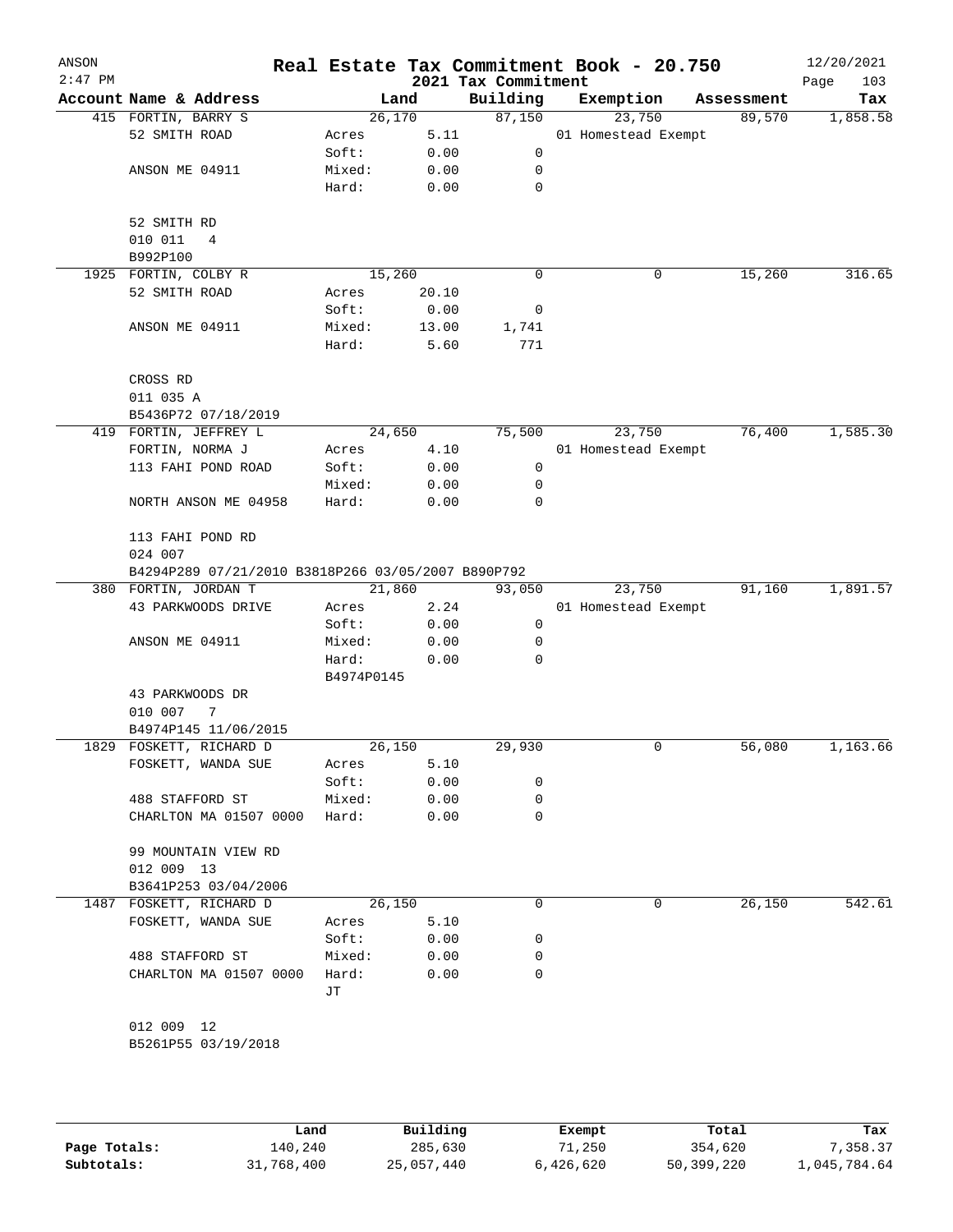| ANSON        |                                       |                         |          |                                 | Real Estate Tax Commitment Book - 20.750 |        |            | 12/20/2021         |
|--------------|---------------------------------------|-------------------------|----------|---------------------------------|------------------------------------------|--------|------------|--------------------|
| $2:47$ PM    | Account Name & Address                |                         | Land     | 2021 Tax Commitment<br>Building | Exemption                                |        | Assessment | Page<br>104<br>Tax |
|              | 1704 FOSS, DANVILLE G &               |                         | 12,000   | 44,830                          |                                          | 23,750 | 33,080     | 686.41             |
|              | FOSS, JESSICA LYNN                    | Acres                   | 0.36     |                                 | 01 Homestead Exempt                      |        |            |                    |
|              |                                       | Soft:                   | 0.00     | 0                               |                                          |        |            |                    |
|              | 147 N MAIN STREET                     | Mixed:                  | 0.00     | 0                               |                                          |        |            |                    |
|              | NORTH ANSON ME 04958<br>7626          | Hard:                   | 0.00     | $\mathbf 0$                     |                                          |        |            |                    |
|              |                                       | BK 2649 PG 204          |          |                                 |                                          |        |            |                    |
|              | 147 NORTH MAIN ST                     |                         |          |                                 |                                          |        |            |                    |
|              | 007 001                               |                         |          |                                 |                                          |        |            |                    |
|              | B2649P204<br>424 FOSS, JAMES D        |                         | 10,950   | 57,810                          |                                          | 23,750 | 45,010     | 933.96             |
|              | FOSS, BEVERLY A                       | Acres                   | 0.30     |                                 | 01 Homestead Exempt                      |        |            |                    |
|              | PO BOX 195                            | Soft:                   | 0.00     | 0                               |                                          |        |            |                    |
|              |                                       | Mixed:                  | 0.00     | 0                               |                                          |        |            |                    |
|              | NORTH ANSON ME 04958                  | Hard:                   | 0.00     | 0                               |                                          |        |            |                    |
|              | 98 NORTH MAIN ST<br>006 070           |                         |          |                                 |                                          |        |            |                    |
|              | B867P711                              |                         |          |                                 |                                          |        |            |                    |
|              | 62 FOSS, RICHARD E                    |                         | 15,000   | $\mathbf 0$                     |                                          | 0      | 15,000     | 311.25             |
|              | FOSS, TERRY L                         | Acres                   | 3.00     |                                 |                                          |        |            |                    |
|              |                                       | Soft:                   | 0.00     | 0                               |                                          |        |            |                    |
|              | 13 OLD SUMNER RD                      | Mixed:                  | 0.00     | 0                               |                                          |        |            |                    |
|              | BUCKFIELD ME 04220 0000 Hard:         |                         | 0.00     | 0                               |                                          |        |            |                    |
|              | 023 015<br>F                          |                         |          |                                 |                                          |        |            |                    |
|              | B4678P260 06/17/2013                  |                         |          |                                 |                                          |        |            |                    |
|              | 691 FOSTER, HENRY M                   |                         | 47,800   | $\mathbf 0$                     |                                          | 0      | 47,800     | 991.85             |
|              |                                       | Acres                   | 59.00    |                                 |                                          |        |            |                    |
|              | RUMFORD ME 04276 0000                 | Soft:                   | 0.00     | 0                               |                                          |        |            |                    |
|              | 15 RUMFORD AVENUE                     | Mixed:                  | 0.00     | 0                               |                                          |        |            |                    |
|              |                                       | Hard:<br>Henry M Foster | 0.00     | 0                               |                                          |        |            |                    |
|              | 022 010                               |                         |          |                                 |                                          |        |            |                    |
|              | B5282P259 05/03/2018                  |                         |          |                                 |                                          |        |            |                    |
|              | 2013 FOSTER, HENRY M                  |                         | 21,800   | 10,000                          |                                          | 0      | 31,800     | 659.85             |
|              |                                       | Acres                   | 15.00    |                                 |                                          |        |            |                    |
|              | RUMFORD ME 04276 0000                 | Soft:                   | 3.00     | 296                             |                                          |        |            |                    |
|              | 15 RUMFORD AVENUE                     | Mixed:                  | 3.00     | 402                             |                                          |        |            |                    |
|              |                                       | Hard:                   | 8.00     | 1,102                           |                                          |        |            |                    |
|              | 102 HOLLIN WAITE HILL<br>014 038 002  |                         |          |                                 |                                          |        |            |                    |
|              | B4999P60 01/26/2016                   |                         |          |                                 |                                          |        |            |                    |
|              | 2014 FOSTER, HENRY M                  |                         | 2,460    | $\mathbf 0$                     |                                          | 0      | 2,460      | 51.05              |
|              |                                       | Acres                   | 19.00    |                                 |                                          |        |            |                    |
|              | RUMFORD ME 04276 0000                 | Soft:                   | 3.00     | 296                             |                                          |        |            |                    |
|              | 15 RUMFORD AVENUE                     | Mixed:                  | 11.00    | 1,473                           |                                          |        |            |                    |
|              |                                       | Hard:                   | 5.00     | 689                             |                                          |        |            |                    |
|              | HOLLIN WAITE HILL ROAD<br>014 038 003 |                         |          |                                 |                                          |        |            |                    |
|              | B4999P60 01/26/2016                   |                         |          |                                 |                                          |        |            |                    |
|              |                                       |                         |          |                                 |                                          |        |            |                    |
|              | Land                                  |                         | Building |                                 | Exempt                                   |        | Total      | Tax                |
| Page Totals: | 110,010                               |                         | 112,640  |                                 | 47,500                                   |        | 175,150    | 3,634.37           |

**Subtotals:** 31,878,410 25,170,080 6,474,120 50,574,370 1,049,419.01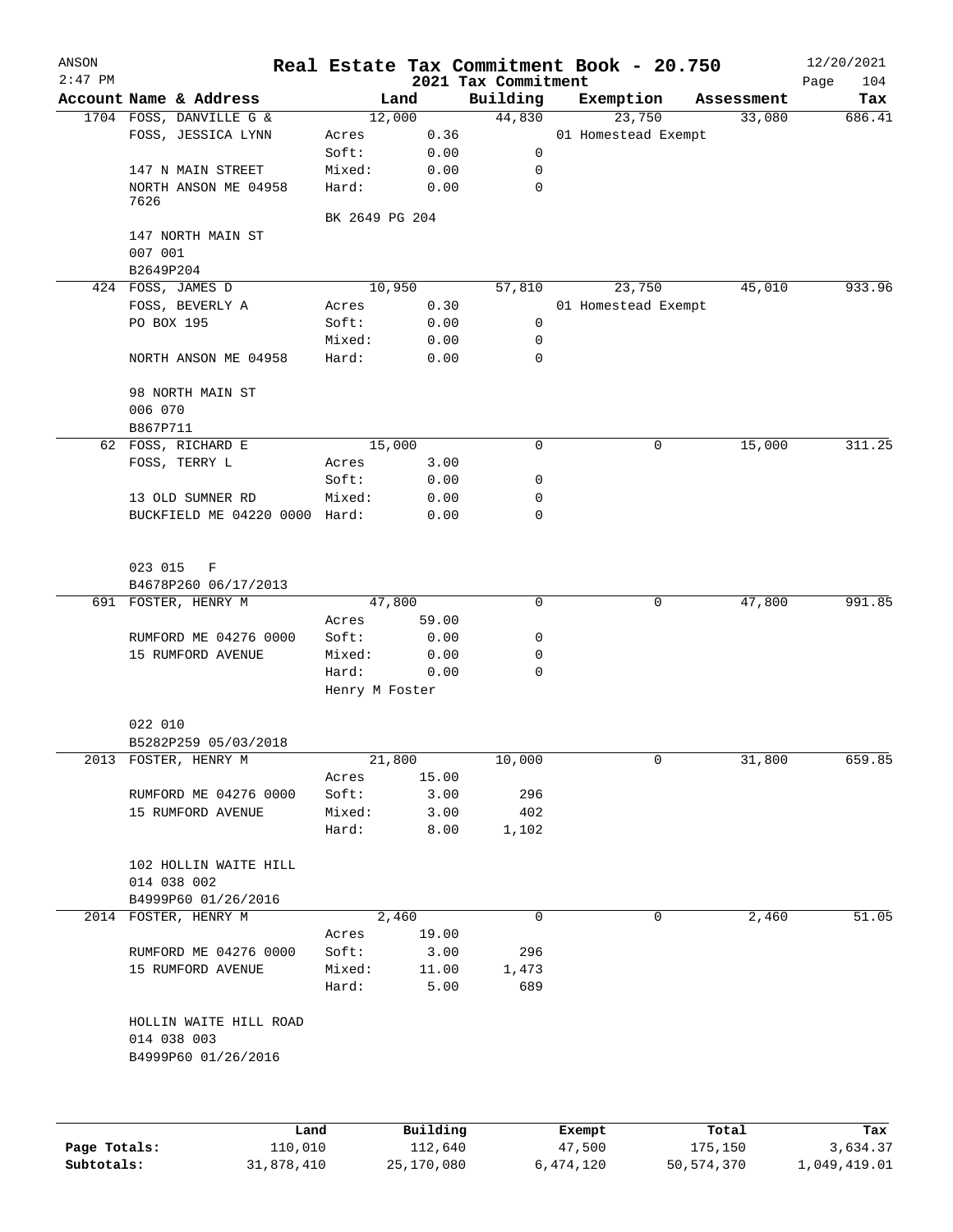| ANSON<br>$2:47$ PM |                               |        |        | 2021 Tax Commitment | Real Estate Tax Commitment Book - 20.750 |            | 12/20/2021         |
|--------------------|-------------------------------|--------|--------|---------------------|------------------------------------------|------------|--------------------|
|                    | Account Name & Address        |        | Land   | Building            | Exemption                                | Assessment | 105<br>Page<br>Tax |
|                    | 427 FOTTER, LAWRENCE G        | 21,500 |        | 36,650              | 23,750                                   | 34,400     | 713.80             |
|                    | FOTTER, SHIRLEY A             | Acres  | 2.00   |                     | 01 Homestead Exempt                      |            |                    |
|                    | 250 WEST MILLS ROAD           | Soft:  | 0.00   | 0                   |                                          |            |                    |
|                    |                               | Mixed: | 0.00   | 0                   |                                          |            |                    |
|                    | ANSON ME 04911                | Hard:  | 0.00   | $\mathbf 0$         |                                          |            |                    |
|                    | 250 WEST MILLS RD             |        |        |                     |                                          |            |                    |
|                    | 011 009<br>Α                  |        |        |                     |                                          |            |                    |
|                    | B2334P109                     |        |        |                     |                                          |            |                    |
|                    | 170 FRAPPIER, LINDA M         | 20,600 |        | 41,100              | 23,750                                   | 37,950     | 787.46             |
|                    |                               | Acres  | 1.40   |                     | 01 Homestead Exempt                      |            |                    |
|                    | NORRIDGEWOCK ME 04957<br>0000 | Soft:  | 0.00   | 0                   |                                          |            |                    |
|                    | PO BOX 696                    | Mixed: | 0.00   | 0                   |                                          |            |                    |
|                    |                               | Hard:  | 0.00   | 0                   |                                          |            |                    |
|                    | 53 UNION ST                   |        |        |                     |                                          |            |                    |
|                    | 005 034                       |        |        |                     |                                          |            |                    |
|                    | B3498P70 06/08/2005           |        |        |                     |                                          |            |                    |
| 429                | FRATERNITY HALL               | 10,390 |        | 0                   | 0                                        | 10,390     | 215.59             |
|                    | ELMER POND                    | Acres  | 0.12   |                     |                                          |            |                    |
|                    | 50 BIRCH ROAD                 | Soft:  | 0.00   | 0                   |                                          |            |                    |
|                    | LEXINGTON TWP ME 04961        | Mixed: | 0.00   | 0                   |                                          |            |                    |
|                    |                               | Hard:  | 0.00   | 0                   |                                          |            |                    |
|                    | 13 NORTH MAIN ST              |        |        |                     |                                          |            |                    |
|                    | 006 027<br>B1392P73           |        |        |                     |                                          |            |                    |
| 1015               | FRATERNITY HALL ASSOC.,       | 20,600 |        | 237,360             | 257,960                                  | 0          | 0.00               |
|                    | LTD                           |        |        |                     |                                          |            |                    |
|                    |                               | Acres  | 1.40   |                     | 15 Fraternal Organization                |            |                    |
|                    | ANSON ME 04911 0000           | Soft:  | 0.00   | $\mathbf 0$         |                                          |            |                    |
|                    | PO BOX 355                    | Mixed: | 0.00   | 0                   |                                          |            |                    |
|                    |                               | Hard:  | 0.00   | 0                   |                                          |            |                    |
|                    | 173 NORTH MAIN ST             |        |        |                     |                                          |            |                    |
|                    | 017 019<br>$C-1$              |        |        |                     |                                          |            |                    |
|                    | B4280P356 08/27/2009          |        |        |                     |                                          |            |                    |
|                    | 433 FREITAS, CAETANO L        | 95,700 |        | 17,990              | 0                                        | 113,690    | 2,359.07           |
|                    |                               | Acres  | 134.00 |                     |                                          |            |                    |
|                    | E TAUNTON MA 02718 0000 Soft: |        | 0.00   | 0                   |                                          |            |                    |
|                    | 30 BIRCHWOOD DR               | Mixed: | 0.00   | 0                   |                                          |            |                    |
|                    |                               | Hard:  | 0.00   | 0                   |                                          |            |                    |
|                    | 718 PEASE HILL RD             |        |        |                     |                                          |            |                    |
|                    | 012 013<br>D                  |        |        |                     |                                          |            |                    |
|                    | B1226P316                     |        |        |                     |                                          |            |                    |
|                    | 431 FREITAS, CAETANO L        |        | 7,510  | 0                   | 0                                        | 7,510      | 155.83             |
|                    |                               | Acres  | 0.80   |                     |                                          |            |                    |
|                    | E TAUNTON MA 02718 0000 Soft: |        | 0.00   | 0                   |                                          |            |                    |
|                    | 30 BIRCHWOOD DR               | Mixed: | 0.00   | 0                   |                                          |            |                    |
|                    |                               | Hard:  | 0.00   | 0                   |                                          |            |                    |
|                    |                               |        |        |                     |                                          |            |                    |
|                    | 012 013                       |        |        |                     |                                          |            |                    |
|                    | B2073P144                     |        |        |                     |                                          |            |                    |
|                    |                               |        |        |                     |                                          |            |                    |
|                    |                               |        |        |                     |                                          |            |                    |

|              | Land       | Building   | Exempt    | Total      | Tax          |
|--------------|------------|------------|-----------|------------|--------------|
| Page Totals: | 176,300    | 333,100    | 305,460   | 203,940    | 4,231.75     |
| Subtotals:   | 32,054,710 | 25,503,180 | 6,779,580 | 50,778,310 | 1,053,650.76 |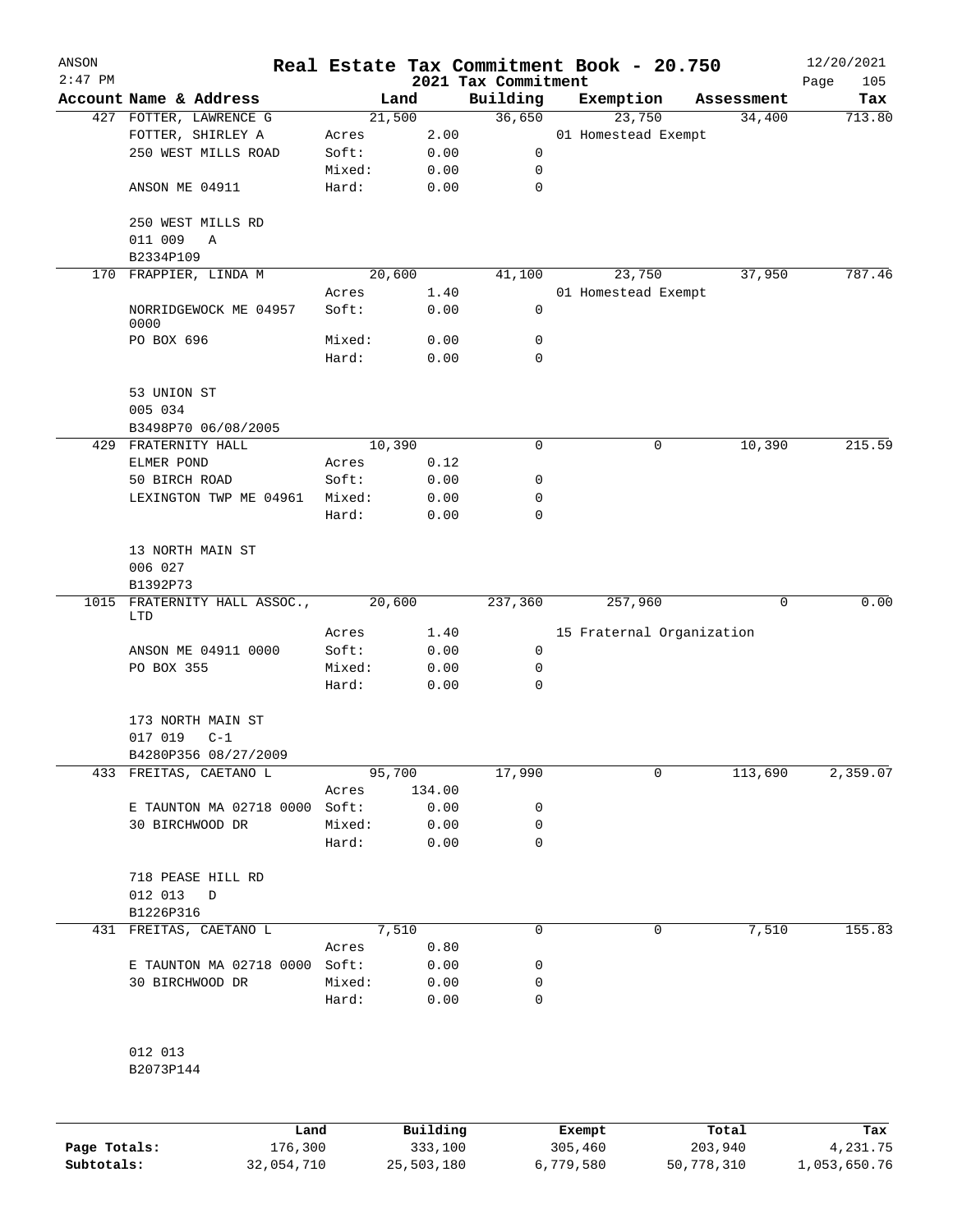| ANSON<br>$2:47$ PM |                                                                   |         |        | 2021 Tax Commitment | Real Estate Tax Commitment Book - 20.750 |            | 12/20/2021<br>106<br>Page |
|--------------------|-------------------------------------------------------------------|---------|--------|---------------------|------------------------------------------|------------|---------------------------|
|                    | Account Name & Address                                            |         | Land   | Building            | Exemption                                | Assessment | Tax                       |
|                    | 1942 FRENCH, ROBERT P                                             | 23,600  |        | 69,190              | 23,750                                   | 69,040     | 1,432.58                  |
|                    | FRENCH, LAURIE A                                                  | Acres   | 3.40   |                     | 01 Homestead Exempt                      |            |                           |
|                    | PO BOX 225                                                        | Soft:   | 0.00   | 0                   |                                          |            |                           |
|                    |                                                                   | Mixed:  | 0.00   | 0                   |                                          |            |                           |
|                    | ANSON ME 04911                                                    | Hard:   | 0.00   | 0                   |                                          |            |                           |
|                    | 272 RIVER RD                                                      |         |        |                     |                                          |            |                           |
|                    | 015 068<br>C                                                      |         |        |                     |                                          |            |                           |
|                    | B4908P295 05/21/2015 B4908P293 05/21/2015 B4067P128<br>10/22/2008 |         |        |                     |                                          |            |                           |
|                    | 439 FRIEND, DARREN L                                              | 16,150  |        | 0                   | 0                                        | 16,150     | 335.11                    |
|                    | 194 HILTON HILL ROAD                                              | Acres   | 8.50   |                     |                                          |            |                           |
|                    |                                                                   | Soft:   | 0.00   | 0                   |                                          |            |                           |
|                    | ANSON ME 04911                                                    | Mixed:  | 0.00   | 0                   |                                          |            |                           |
|                    |                                                                   | Hard:   | 0.00   | 0                   |                                          |            |                           |
|                    | 022 017<br>B2237P99                                               |         |        |                     |                                          |            |                           |
|                    | 442 FRIEND, DARREN L                                              | 22,720  |        | 0                   | 0                                        | 22,720     | 471.44                    |
|                    | FRIEND, BERTHA R                                                  | Acres   | 18.22  |                     |                                          |            |                           |
|                    | 194 HILTON HILL ROAD                                              | Soft:   | 0.00   | 0                   |                                          |            |                           |
|                    |                                                                   |         |        |                     |                                          |            |                           |
|                    |                                                                   | Mixed:  | 0.00   | 0                   |                                          |            |                           |
|                    | ANSON ME 04911                                                    | Hard:   | 0.00   | 0                   |                                          |            |                           |
|                    | 201 HILTON HILL ROAD                                              |         |        |                     |                                          |            |                           |
|                    | 010 024                                                           |         |        |                     |                                          |            |                           |
|                    | 443 FRIEND, DARREN L                                              | 50,400  |        | 43,980              | 23,750                                   | 70,630     | 1,465.57                  |
|                    | FRIEND, BERTHA R                                                  | Acres   | 32.00  |                     | 01 Homestead Exempt                      |            |                           |
|                    | 194 HILTON HILL ROAD                                              | Soft:   | 0.00   | 0                   |                                          |            |                           |
|                    |                                                                   | Mixed:  | 0.00   | 0                   |                                          |            |                           |
|                    | ANSON ME 04911                                                    | Hard:   | 0.00   | 0                   |                                          |            |                           |
|                    | 194 HILTON HILL RD<br>010 019                                     |         |        |                     |                                          |            |                           |
| 445                | FRIEND, DOROTHY M                                                 | 124,100 |        | 0                   | 0                                        | 124,100    | 2,575.08                  |
|                    | FRIEND, KELVIN R                                                  | Acres   | 205.00 |                     |                                          |            |                           |
|                    |                                                                   | Soft:   | 0.00   | 0                   |                                          |            |                           |
|                    | 699 NEW PORTLAND HILL<br>RD                                       | Mixed:  | 0.00   | 0                   |                                          |            |                           |
|                    | NEW PORTLAND ME 04961<br>0000                                     | Hard:   | 0.00   | 0                   |                                          |            |                           |
|                    | 868 VALLEY RD<br>019 018                                          |         |        |                     |                                          |            |                           |
|                    |                                                                   |         |        |                     |                                          |            |                           |
|                    | B4122P257 04/10/2009                                              |         |        |                     |                                          |            |                           |
|                    | 68 FRIEND, KELVIN R<br>868 VALLEY ROAD                            |         | 0      | 101,080             | 23,750<br>01 Homestead Exempt            | 77,330     | 1,604.60                  |
|                    | ANSON ME 04911                                                    |         |        |                     |                                          |            |                           |
|                    | 868 VALLEY RD                                                     |         |        |                     |                                          |            |                           |
|                    | 019 018 ON                                                        |         |        |                     |                                          |            |                           |
|                    |                                                                   |         |        |                     |                                          |            |                           |
|                    |                                                                   |         |        |                     |                                          |            |                           |

|              | Land       | Building     | Exempt    | Total      | Tax          |
|--------------|------------|--------------|-----------|------------|--------------|
| Page Totals: | 236,970    | 214,250      | 71,250    | 379,970    | 7,884.38     |
| Subtotals:   | 32,291,680 | 25, 717, 430 | 6,850,830 | 51,158,280 | 1,061,535.14 |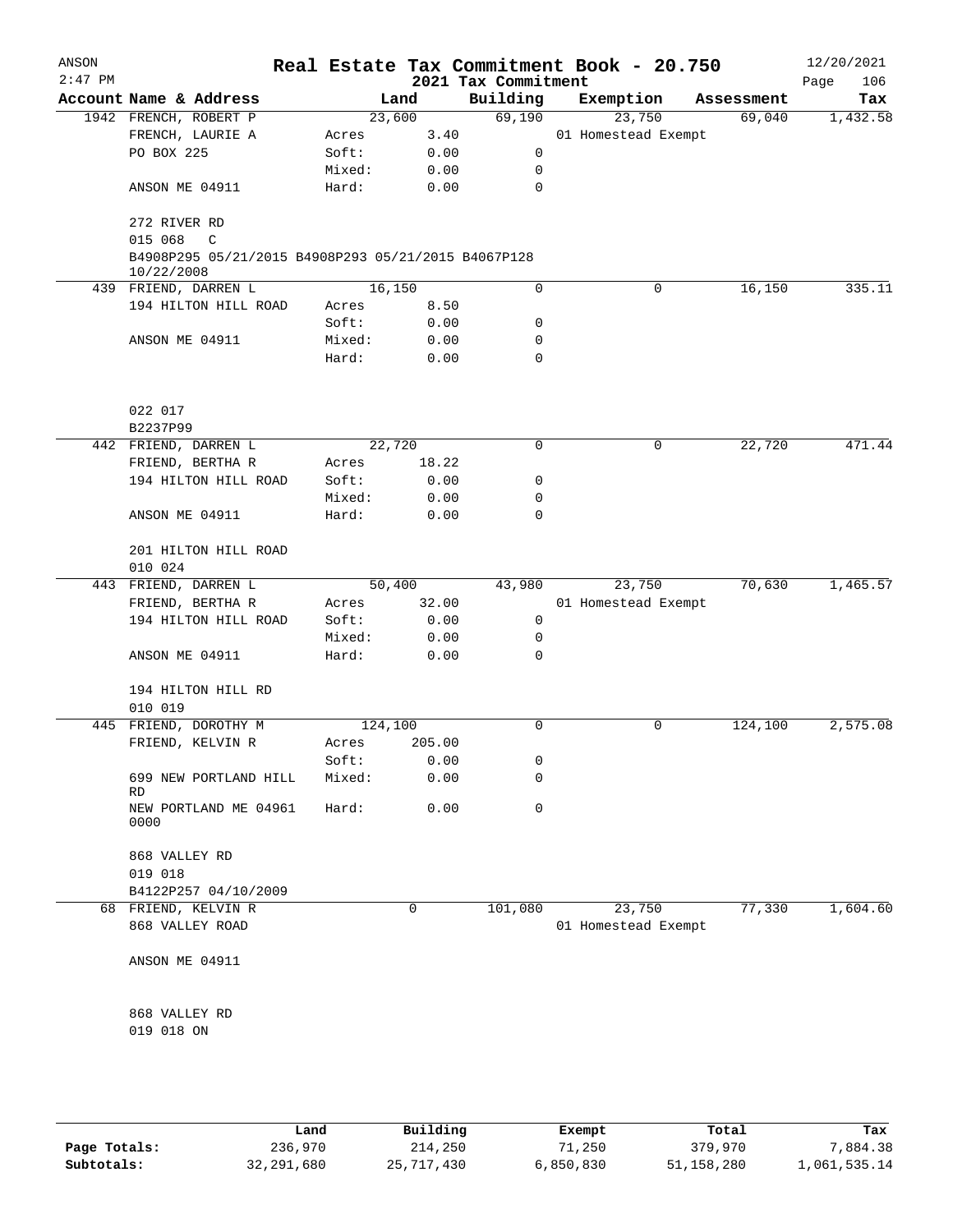| ANSON        |                                            |                |            |            |                                 | Real Estate Tax Commitment Book - 20.750 |            |            | 12/20/2021         |
|--------------|--------------------------------------------|----------------|------------|------------|---------------------------------|------------------------------------------|------------|------------|--------------------|
| $2:47$ PM    | Account Name & Address                     |                | Land       |            | 2021 Tax Commitment<br>Building | Exemption                                |            | Assessment | 107<br>Page<br>Tax |
|              | 832 FRIEND, KRISTIN L                      |                | 17,780     |            | 87,220                          |                                          | $\Omega$   | 105,000    | 2,178.75           |
|              | 84 EMBDEN POND ROAD                        | Acres          |            | 0.79       |                                 |                                          |            |            |                    |
|              |                                            | Soft:          |            | 0.00       | 0                               |                                          |            |            |                    |
|              | NORTH ANSON ME 04958                       | Mixed:         |            | 0.00       | 0                               |                                          |            |            |                    |
|              |                                            | Hard:          |            | 0.00       | $\mathbf 0$                     |                                          |            |            |                    |
|              |                                            |                | B5191P0118 |            |                                 |                                          |            |            |                    |
|              | 84 EMBDEN POND RD                          |                |            |            |                                 |                                          |            |            |                    |
|              | 018 043<br>$\mathbb{C}$                    |                |            |            |                                 |                                          |            |            |                    |
|              | B5191P0118 08/07/2017 B5184P348 07/27/2017 |                |            |            |                                 |                                          |            |            |                    |
|              | 2032 FRIEND, KRISTIN L                     |                | 15,000     |            | $\Omega$                        |                                          | 0          | 15,000     | 311.25             |
|              | 84 EMBDEN POND ROAD                        | Acres          |            | 3.00       |                                 |                                          |            |            |                    |
|              |                                            | Soft:          |            | 0.00       | 0                               |                                          |            |            |                    |
|              | NORTH ANSON ME 04958                       | Mixed:         |            | 0.00       | 0                               |                                          |            |            |                    |
|              |                                            | Hard:          |            | 0.00       | $\mathbf 0$                     |                                          |            |            |                    |
|              |                                            |                | B5016P0242 |            |                                 |                                          |            |            |                    |
|              | EMBDEN POND RD                             |                |            |            |                                 |                                          |            |            |                    |
|              | 018 043<br>F                               |                |            |            |                                 |                                          |            |            |                    |
|              | B5281P359 05/16/2018                       |                |            |            |                                 |                                          |            |            |                    |
|              | 447 FRIEND, RALPH EST OF                   |                | 63,200     |            | 0                               |                                          | 0          | 63,200     | 1,311.40           |
|              |                                            | Acres          |            | 88.00      |                                 |                                          |            |            |                    |
|              | NEW PORTLAND ME 04961                      | Soft:          |            | 0.00       | 0                               |                                          |            |            |                    |
|              | 0000                                       |                |            |            |                                 |                                          |            |            |                    |
|              | 699 NEW PORTLAND HILL                      | Mixed:         |            | 0.00       | $\mathbf 0$                     |                                          |            |            |                    |
|              | RD                                         | Hard:          |            | 0.00       | $\mathbf 0$                     |                                          |            |            |                    |
|              |                                            |                |            |            |                                 |                                          |            |            |                    |
|              | 022 033 & 34                               |                |            |            |                                 |                                          |            |            |                    |
|              | B1034P91                                   |                |            |            |                                 |                                          |            |            |                    |
|              | 446 FRIEND, RALPH EST OF & 13,500          |                |            |            | $\mathbf 0$                     |                                          | 0          | 13,500     | 280.13             |
|              | FRIEND, DARREN L                           | Acres          |            | 2.00       |                                 |                                          |            |            |                    |
|              |                                            | Soft:          |            | 0.00       | 0                               |                                          |            |            |                    |
|              | 699 NEW PORTLAND HILL                      | Mixed:         |            | 0.00       | 0                               |                                          |            |            |                    |
|              | RD                                         |                |            |            |                                 |                                          |            |            |                    |
|              | NEW PORTLAND ME 04961<br>0000              | Hard:          |            | 0.00       | $\mathbf 0$                     |                                          |            |            |                    |
|              |                                            |                |            |            |                                 |                                          |            |            |                    |
|              | 020 009<br>В                               |                |            |            |                                 |                                          |            |            |                    |
|              | B1034P92                                   |                |            |            |                                 | 23,750                                   |            | 49,840     | 1,034.18           |
|              | 1154 FRIEND, STEPHEN M<br>FRIEND, ANGELA M |                | 17,320     | 0.75       | 56,270                          | 01 Homestead Exempt                      |            |            |                    |
|              | PO BOX 593                                 | Acres<br>Soft: |            | 0.00       | 0                               |                                          |            |            |                    |
|              |                                            | Mixed:         |            | 0.00       | 0                               |                                          |            |            |                    |
|              | ANSON ME 04911                             | Hard:          |            | 0.00       | 0                               |                                          |            |            |                    |
|              |                                            |                |            |            |                                 |                                          |            |            |                    |
|              | 168 MAIN ST                                |                |            |            |                                 |                                          |            |            |                    |
|              | 002 019                                    |                |            |            |                                 |                                          |            |            |                    |
|              | B2310P153                                  |                |            |            |                                 |                                          |            |            |                    |
| 1255         | FRITH, BERNARD P                           |                | 24,000     |            | 31,500                          |                                          | 0          | 55,500     | 1,151.63           |
|              | 262 EMBDEN POND ROAD                       | Acres          |            | 6.00       |                                 |                                          |            |            |                    |
|              |                                            | Soft:          |            | 0.00       | 0                               |                                          |            |            |                    |
|              | NORTH ANSON ME 04958                       | Mixed:         |            | 0.00       | 0                               |                                          |            |            |                    |
|              |                                            | Hard:          |            | 0.00       | $\mathbf 0$                     |                                          |            |            |                    |
|              | 263 EMBDEN POND RD                         |                |            |            |                                 |                                          |            |            |                    |
|              | 023 024<br>C<br>B5600P72 08/18/2020        |                |            |            |                                 |                                          |            |            |                    |
|              |                                            | Land           |            | Building   |                                 | Exempt                                   |            | Total      | Tax                |
| Page Totals: |                                            | 150,800        |            | 174,990    |                                 | 23,750                                   |            | 302,040    | 6,267.34           |
| Subtotals:   |                                            | 32, 442, 480   |            | 25,892,420 |                                 | 6,874,580                                | 51,460,320 |            | 1,067,802.48       |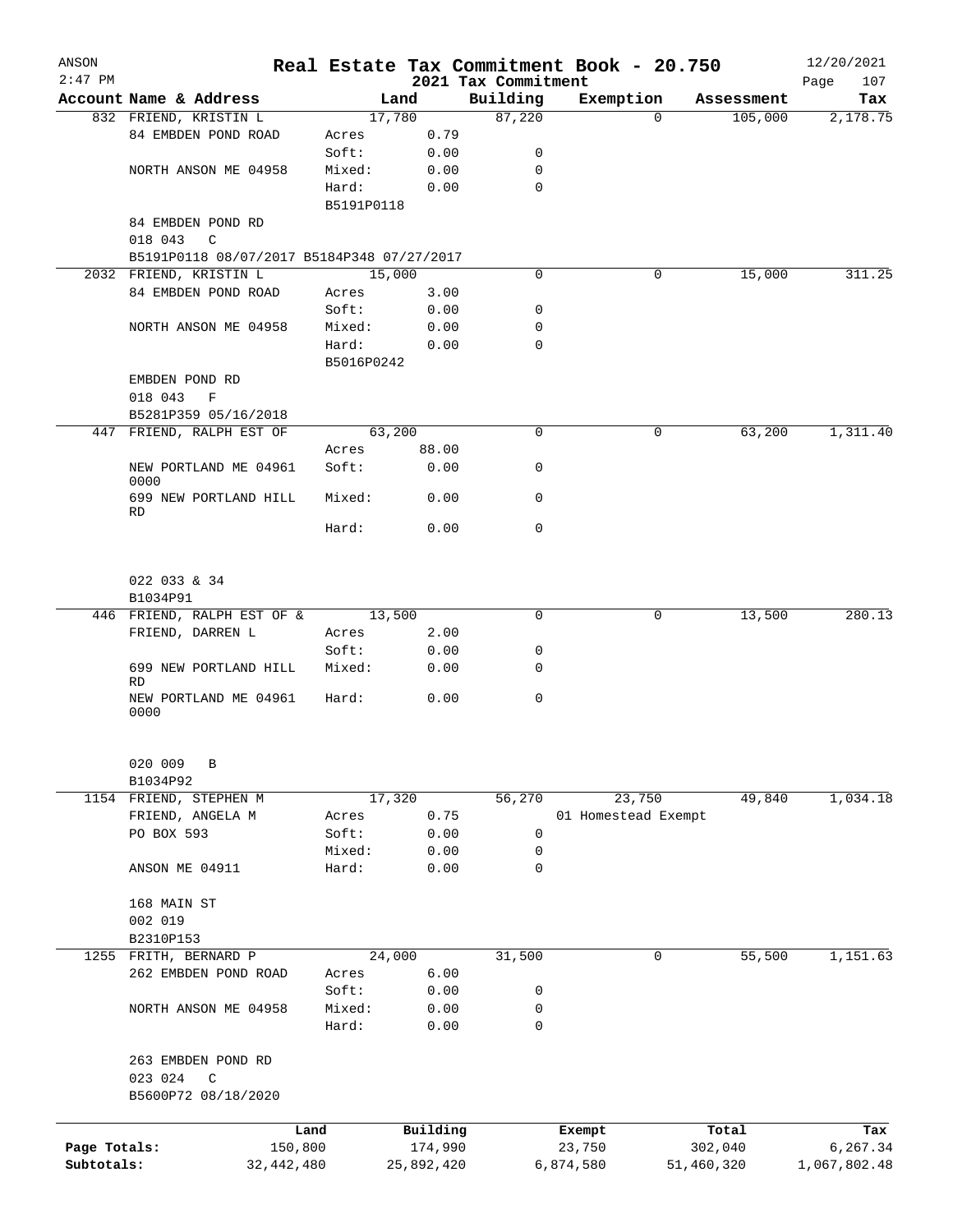| ANSON     |                                               |                       |        |                                 | Real Estate Tax Commitment Book - 20.750 |            | 12/20/2021         |
|-----------|-----------------------------------------------|-----------------------|--------|---------------------------------|------------------------------------------|------------|--------------------|
| $2:47$ PM | Account Name & Address                        |                       | Land   | 2021 Tax Commitment<br>Building | Exemption                                | Assessment | 108<br>Page<br>Tax |
|           | 1256 FRITH, BERNARD P                         | 24,500                |        | 76,650                          | 23,750                                   | 77,400     | 1,606.05           |
|           | FRITH, MONICA L                               | Acres                 | 4.00   |                                 | 01 Homestead Exempt                      |            |                    |
|           | 262 EMBDEN POND ROAD                          | Soft:                 | 0.00   | 0                               |                                          |            |                    |
|           |                                               | Mixed:                | 0.00   | 0                               |                                          |            |                    |
|           | NORTH ANSON ME 04958                          | Hard:                 | 0.00   | 0                               |                                          |            |                    |
|           | 262 EMBDEN POND RD<br>023 030                 |                       |        |                                 |                                          |            |                    |
|           | B4534P328 06/07/2012                          |                       |        |                                 |                                          |            |                    |
| 1960      | FRITH, DONALD A                               |                       | 28,890 | 72,980                          | 23,750                                   | 78,120     | 1,620.99           |
|           | FRITH, CRYSTAL A                              | Acres                 | 16.89  |                                 | 01 Homestead Exempt                      |            |                    |
|           | PO BOX 35                                     | Soft:                 | 0.00   | 0                               |                                          |            |                    |
|           |                                               | Mixed:                | 0.00   | 0                               |                                          |            |                    |
|           | ANSON ME 04911                                | Hard:                 | 0.00   | 0                               |                                          |            |                    |
|           | 29 Whitetail Way<br>015 010 5                 |                       |        |                                 |                                          |            |                    |
|           | B3725P155 08/10/2006                          |                       |        |                                 |                                          |            |                    |
|           | 179 FROST, DIANE M                            | 17,320                |        | 32,090                          | 23,750                                   | 25,660     | 532.45             |
|           |                                               |                       |        |                                 |                                          |            |                    |
|           | BAUM, LAWRENCE J                              | Acres                 | 0.75   |                                 | 01 Homestead Exempt                      |            |                    |
|           | 168 GOLF COURSE ROAD                          | Soft:                 | 0.00   | 0                               |                                          |            |                    |
|           |                                               | Mixed:                | 0.00   | 0                               |                                          |            |                    |
|           | HAMILTON MT 59840 3029                        | Hard:<br>B5013P070 JT | 0.00   | 0                               |                                          |            |                    |
|           | 387 RIVER RD                                  |                       |        |                                 |                                          |            |                    |
|           | 016 030<br>C                                  |                       |        |                                 |                                          |            |                    |
|           | B5013P070 03/30/2016 B3425P318 12/21/2004     |                       |        |                                 |                                          |            |                    |
|           | 449 FROST, JACK H                             |                       | 16,490 | 59,040                          | 23,750                                   | 51,780     | 1,074.44           |
|           | FROST, ROBIN M                                | Acres                 | 0.39   |                                 | 01 Homestead Exempt                      |            |                    |
|           |                                               | Soft:                 | 0.00   | 0                               |                                          |            |                    |
|           | PO BOX 445                                    | Mixed:                | 0.00   | 0                               |                                          |            |                    |
|           | ANSON ME 04911 0062                           | Hard:                 | 0.00   | 0                               |                                          |            |                    |
|           | 23 FINCH ST                                   |                       |        |                                 |                                          |            |                    |
|           | 003 058                                       |                       |        |                                 |                                          |            |                    |
|           | B876P816                                      |                       |        |                                 |                                          |            |                    |
|           | 450 FROST, JACK H                             |                       | 3,980  | 0                               | 0                                        | 3,980      | 82.59              |
|           | FROST, ROBIN M                                | Acres                 | 0.11   |                                 |                                          |            |                    |
|           |                                               | Soft:                 | 0.00   | 0                               |                                          |            |                    |
|           | PO BOX 445                                    | Mixed:                | 0.00   | 0                               |                                          |            |                    |
|           | ANSON ME 04911 0062                           | Hard:                 | 0.00   | 0                               |                                          |            |                    |
|           | 003 057                                       |                       |        |                                 |                                          |            |                    |
|           | B876P816                                      |                       |        |                                 |                                          |            |                    |
| 847       | FROST, PHILLIP L SR &                         | 20,600                |        | 47,210                          | 29,450                                   | 38,360     | 795.97             |
|           | FROST, CLAUDETTE G                            | Acres                 | 1.40   |                                 | 01 Homestead Exempt                      |            |                    |
|           |                                               | Soft:                 | 0.00   | 0                               | 02 Resident Veteran                      |            |                    |
|           | PO BOX 512                                    | Mixed:                | 0.00   | $\Omega$                        |                                          |            |                    |
|           | ANSON ME 04911 0512                           | Hard:                 | 0.00   | 0                               |                                          |            |                    |
|           | 652 HORSEBACK RD<br>019 042<br>B<br>B1384P117 |                       |        |                                 |                                          |            |                    |
|           |                                               |                       |        |                                 |                                          |            |                    |

|              | Land       | Building   | Exempt    | Total      | Tax          |
|--------------|------------|------------|-----------|------------|--------------|
| Page Totals: | 111,780    | 287,970    | 124,450   | 275,300    | 5,712.49     |
| Subtotals:   | 32,554,260 | 26,180,390 | 6,999,030 | 51,735,620 | 1,073,514.97 |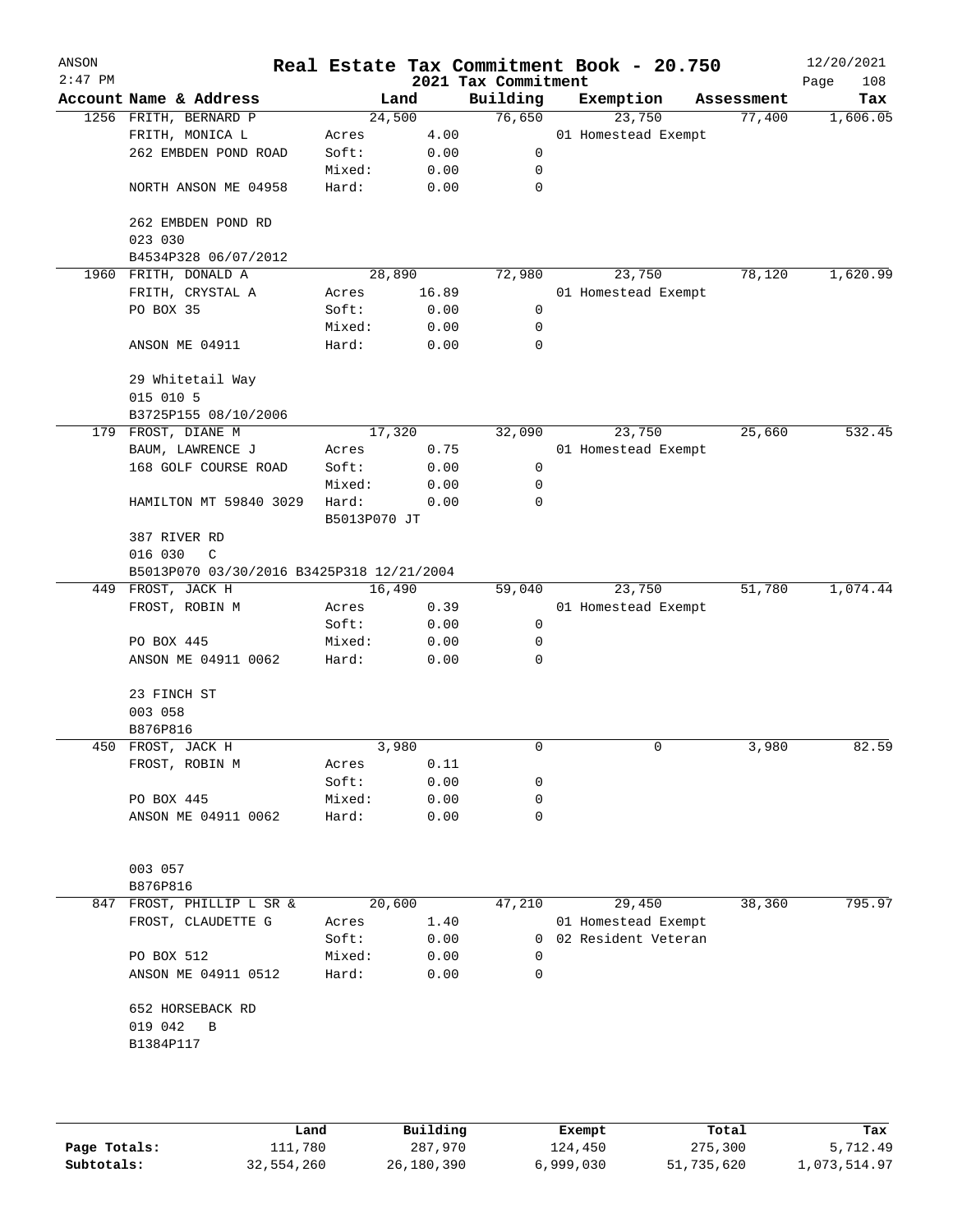| ANSON<br>$2:47$ PM |                                     |                 |        |      | Real Estate Tax Commitment Book - 20.750<br>2021 Tax Commitment |                             |          |            | 12/20/2021<br>109<br>Page |
|--------------------|-------------------------------------|-----------------|--------|------|-----------------------------------------------------------------|-----------------------------|----------|------------|---------------------------|
|                    | Account Name & Address              |                 | Land   |      | Building                                                        | Exemption                   |          | Assessment | Tax                       |
|                    | 1280 FROST, ROBIN M                 |                 | 6,630  |      | 3,050                                                           |                             | $\Omega$ | 9,680      | 200.86                    |
|                    |                                     | Acres           |        | 0.11 |                                                                 |                             |          |            |                           |
|                    | ANSON ME 04911 0062                 | Soft:           |        | 0.00 | 0                                                               |                             |          |            |                           |
|                    | PO BOX 445                          | Mixed:          |        | 0.00 | 0                                                               |                             |          |            |                           |
|                    |                                     | Hard:           |        | 0.00 | 0                                                               |                             |          |            |                           |
|                    | 29 FINCH ST                         |                 |        |      |                                                                 |                             |          |            |                           |
|                    | 003 056                             |                 |        |      |                                                                 |                             |          |            |                           |
|                    | B3162P214                           |                 |        |      |                                                                 |                             |          |            | 87.15                     |
| 1365               | FROST, TIFFANY L<br>174 BARRON ROAD |                 | 4,200  |      | 0                                                               |                             | 0        | 4,200      |                           |
|                    |                                     | Acres<br>Soft:  |        | 2.80 | 0                                                               |                             |          |            |                           |
|                    |                                     |                 |        | 0.00 |                                                                 |                             |          |            |                           |
|                    | EMBDEN ME 04958                     | Mixed:<br>Hard: |        | 0.00 | 0<br>0                                                          |                             |          |            |                           |
|                    |                                     |                 |        | 0.00 |                                                                 |                             |          |            |                           |
|                    | 022 002<br>3                        |                 |        |      |                                                                 |                             |          |            |                           |
|                    | B5072P97 08/22/2016                 |                 |        |      |                                                                 |                             |          |            |                           |
|                    | 485 FURLONG, JOHN E                 |                 | 22,550 |      | 210,120                                                         |                             | 23,750   | 208,920    | 4,335.09                  |
|                    | FURLONG, JEANNINE A                 | Acres           |        | 2.70 |                                                                 | 01 Homestead Exempt         |          |            |                           |
|                    | PO BOX 146                          | Soft:           |        | 0.00 | 0                                                               |                             |          |            |                           |
|                    |                                     | Mixed:          |        | 0.00 | 0                                                               |                             |          |            |                           |
|                    | NORTH ANSON ME 04958                | Hard:           |        | 0.00 | 0                                                               |                             |          |            |                           |
|                    | 132 NORTH MAIN ST                   |                 |        |      |                                                                 |                             |          |            |                           |
|                    | 007 019 B                           |                 |        |      |                                                                 |                             |          |            |                           |
|                    | B3715P328 07/25/2006                |                 |        |      |                                                                 |                             |          |            |                           |
|                    | 724 GALLANT, RONALD H &             |                 | 13,420 |      | 45,630                                                          |                             | 23,750   | 35,300     | 732.48                    |
|                    | GALLANT, CHRISTINE A                | Acres           |        | 0.45 |                                                                 | 01 Homestead Exempt         |          |            |                           |
|                    |                                     | Soft:           |        | 0.00 | 0                                                               |                             |          |            |                           |
|                    | PO BOX 388                          | Mixed:          |        | 0.00 | 0                                                               |                             |          |            |                           |
|                    | ANSON ME 04911 0388                 | Hard:           |        | 0.00 | 0                                                               |                             |          |            |                           |
|                    | 4 BEANE ST<br>002 012               |                 |        |      |                                                                 |                             |          |            |                           |
|                    | B2789P161 B2640P84 B2607P342        |                 |        |      |                                                                 |                             |          |            |                           |
|                    | 453 GARGAS, JOHN A                  |                 | 26,170 |      | 0                                                               |                             | 0        | 26,170     | 543.03                    |
|                    | 19 CAMBRIA ROAD                     | Acres           |        | 5.11 |                                                                 |                             |          |            |                           |
|                    |                                     | Soft:           |        | 0.00 | 0                                                               |                             |          |            |                           |
|                    | WEST NEWTON MA 02465                | Mixed:          |        | 0.00 | 0                                                               |                             |          |            |                           |
|                    |                                     | Hard:           |        | 0.00 | 0                                                               |                             |          |            |                           |
|                    | MOUNTAIN VIEW ROAD<br>012 009 11    |                 |        |      |                                                                 |                             |          |            |                           |
|                    | B5222P202 10/16/2017 B1420P128      |                 |        |      |                                                                 |                             |          |            |                           |
|                    | 464 GARLAND, BRENDA L               |                 | 10,950 |      | 70,850                                                          |                             | 29,450   | 52,350     | 1,086.26                  |
|                    | PO BOX 85                           | Acres           |        | 0.30 |                                                                 | 01 Homestead Exempt         |          |            |                           |
|                    |                                     | Soft:           |        | 0.00 |                                                                 | 0 03 Resident Veteran Widow |          |            |                           |
|                    | ANSON ME 04911                      | Mixed:          |        | 0.00 | $\Omega$                                                        |                             |          |            |                           |
|                    |                                     | Hard:           |        | 0.00 | $\Omega$                                                        |                             |          |            |                           |
|                    | 3 BUSWELL ST                        |                 |        |      |                                                                 |                             |          |            |                           |
|                    | 002 059                             |                 |        |      |                                                                 |                             |          |            |                           |
|                    | B1742P44                            |                 |        |      |                                                                 |                             |          |            |                           |
|                    |                                     |                 |        |      |                                                                 |                             |          |            |                           |
|                    |                                     |                 |        |      |                                                                 |                             |          |            |                           |
|                    |                                     |                 |        |      |                                                                 |                             |          |            |                           |

|              | Land       | Building   | Exempt    | Total      | Tax          |
|--------------|------------|------------|-----------|------------|--------------|
| Page Totals: | 83,920     | 329,650    | 76.950    | 336,620    | 6,984.87     |
| Subtotals:   | 32,638,180 | 26,510,040 | 7,075,980 | 52,072,240 | l,080,499.84 |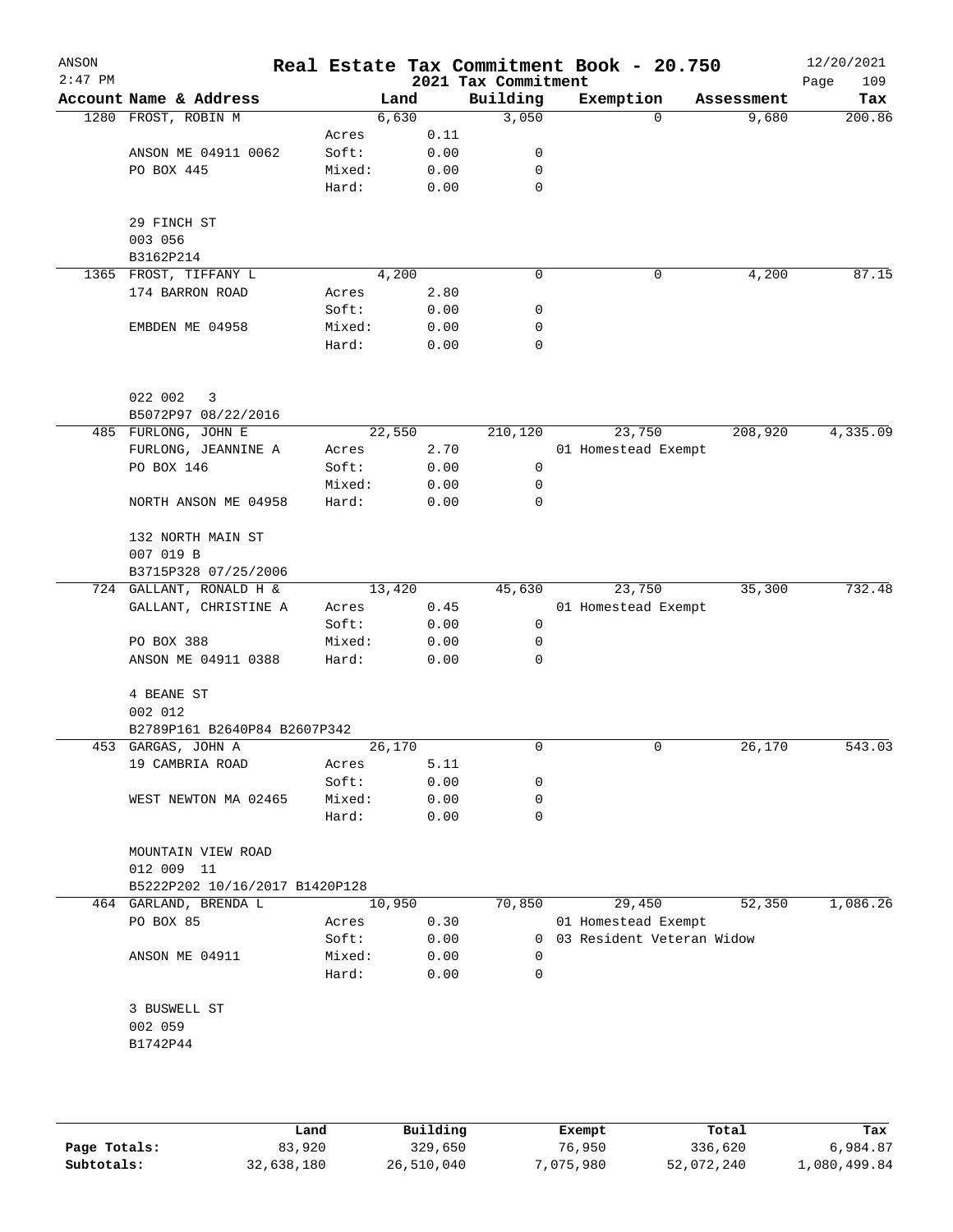| ANSON<br>$2:47$ PM |                                         |             |        | 2021 Tax Commitment | Real Estate Tax Commitment Book - 20.750 |            | 12/20/2021<br>110<br>Page |
|--------------------|-----------------------------------------|-------------|--------|---------------------|------------------------------------------|------------|---------------------------|
|                    | Account Name & Address                  |             | Land   | Building            | Exemption                                | Assessment | Tax                       |
|                    | 1464 GARLAND, BRENDA L                  |             | 31,910 | 73,160              | 0                                        | 105,070    | 2,180.20                  |
|                    | PO BOX 85                               | Acres       | 10.41  |                     |                                          |            |                           |
|                    |                                         | Soft:       | 0.00   | 0                   |                                          |            |                           |
|                    | ANSON ME 04911                          | Mixed:      | 0.00   | 0                   |                                          |            |                           |
|                    |                                         | Hard:       | 0.00   | 0                   |                                          |            |                           |
|                    | 42 HORSEBACK RD                         |             |        |                     |                                          |            |                           |
|                    | 015 003<br>2                            |             |        |                     |                                          |            |                           |
|                    | B2420P233                               |             |        |                     |                                          |            |                           |
| 749                | GARLOFF, CHRISTY M                      |             | 11,010 | 0                   | 0                                        | 11,010     | 228.46                    |
|                    |                                         | Acres       | 3.34   |                     |                                          |            |                           |
|                    | WINDSOR CA 95492                        | Soft:       | 0.00   | 0                   |                                          |            |                           |
|                    | 7646 8TH HOLE DRIVE                     | Mixed:      | 0.00   | 0                   |                                          |            |                           |
|                    |                                         | Hard:       | 0.00   | 0                   |                                          |            |                           |
|                    |                                         |             |        |                     |                                          |            |                           |
|                    |                                         |             |        |                     |                                          |            |                           |
|                    | 024 024<br>2 A                          |             |        |                     |                                          |            |                           |
|                    | B2418P125                               |             |        |                     |                                          |            |                           |
|                    | 463 GARNETT, ROBERT E                   |             | 20,080 | 61,540              | 29,450                                   | 52,170     | 1,082.53                  |
|                    | GARNETT, ADELAIDE G                     | Acres       | 1.05   |                     | 01 Homestead Exempt                      |            |                           |
|                    | 36 EMBDEN POND ROAD                     | Soft:       | 0.00   |                     | 0 02 Resident Veteran                    |            |                           |
|                    |                                         | Mixed:      | 0.00   | 0                   |                                          |            |                           |
|                    | NORTH ANSON ME 04958                    | Hard:       | 0.00   | 0                   |                                          |            |                           |
|                    | 36 EMBDEN POND RD                       |             |        |                     |                                          |            |                           |
|                    | 009 012                                 |             |        |                     |                                          |            |                           |
|                    | B821P573                                |             |        |                     |                                          |            |                           |
|                    | 618 GASSERT, WILLIAM K                  |             | 10,000 | 52,480              | 0                                        | 62,480     | 1,296.46                  |
|                    | GASSERT, KAREN A                        | Acres       | 0.25   |                     |                                          |            |                           |
|                    |                                         | Soft:       | 0.00   | 0                   |                                          |            |                           |
|                    | 776 FAHI POND ROAD                      | Mixed:      | 0.00   | 0                   |                                          |            |                           |
|                    | EMBDEN ME 04958 3313                    | Hard:       | 0.00   | 0                   |                                          |            |                           |
|                    |                                         |             |        |                     |                                          |            |                           |
|                    | 51 UNION ST                             |             |        |                     |                                          |            |                           |
|                    | 005 033                                 |             |        |                     |                                          |            |                           |
|                    | B3112P288<br>1883 GAUDETTE, JAY G       |             | 26,920 | 38,670              | 23,750                                   | 41,840     | 868.18                    |
|                    | GAUDETTE, AMY M                         | Acres       | 5.61   |                     | 01 Homestead Exempt                      |            |                           |
|                    |                                         | Soft:       | 0.00   | 0                   |                                          |            |                           |
|                    | 13 ROLLING RIDGE DR                     | Mixed:      | 0.00   | 0                   |                                          |            |                           |
|                    | ANSON ME 04911                          | Hard:       | 0.00   | 0                   |                                          |            |                           |
|                    |                                         |             |        |                     |                                          |            |                           |
|                    | 13 ROLLING RIDGE DR                     |             |        |                     |                                          |            |                           |
|                    | 010 036<br>A 1                          |             |        |                     |                                          |            |                           |
|                    | B4501P12 03/07/2012 B4485P99 01/17/2012 |             |        |                     |                                          |            |                           |
| 466                | GAYNE, DAVID A                          |             | 6,960  | 0                   | 0                                        | 6,960      | 144.42                    |
|                    |                                         | Acres       | 51.00  |                     |                                          |            |                           |
|                    | MADISON ME 04950 0000                   | Soft:       | 0.00   | 0                   |                                          |            |                           |
|                    | 645 MAIN ST                             | Mixed:      | 17.00  | 2,277               |                                          |            |                           |
|                    |                                         | Hard:       | 34.00  | 4,684               |                                          |            |                           |
|                    |                                         | TREE GROWTH |        |                     |                                          |            |                           |
|                    |                                         |             |        |                     |                                          |            |                           |
|                    | 020 005                                 |             |        |                     |                                          |            |                           |
|                    | B1617P45                                |             |        |                     |                                          |            |                           |
|                    |                                         |             |        |                     |                                          |            |                           |
|                    |                                         |             |        |                     |                                          |            |                           |

|              | Land       | Building   | Exempt    | Total      | Tax          |
|--------------|------------|------------|-----------|------------|--------------|
| Page Totals: | 106,880    | 225,850    | 53,200    | 279,530    | 5,800.25     |
| Subtotals:   | 32,745,060 | 26,735,890 | 7,129,180 | 52,351,770 | L,086,300.09 |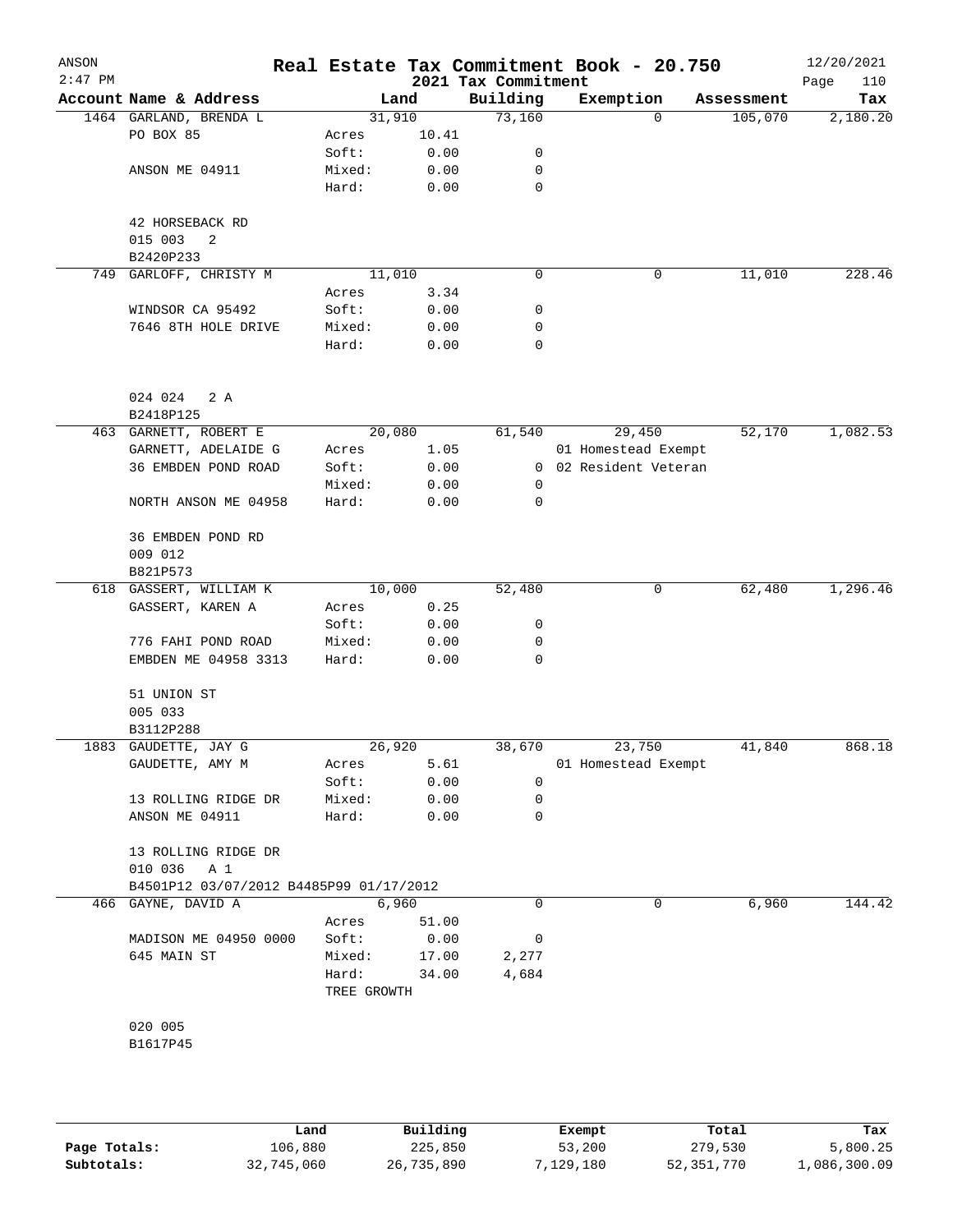| ANSON<br>$2:47$ PM |                                                  |        |       | 2021 Tax Commitment       | Real Estate Tax Commitment Book - 20.750 |            | 12/20/2021<br>Page<br>111 |
|--------------------|--------------------------------------------------|--------|-------|---------------------------|------------------------------------------|------------|---------------------------|
|                    | Account Name & Address                           | Land   |       | Building                  | Exemption                                | Assessment | Tax                       |
|                    | 468 GEHRKE, ERIC E                               | 28,500 |       | 0                         | $\Omega$                                 | 28,500     | 591.38                    |
|                    |                                                  | Acres  | 15.00 |                           |                                          |            |                           |
|                    | SKOWHEGAN ME 04976 0000                          | Soft:  | 0.00  | 0                         |                                          |            |                           |
|                    | 197 MOORES MILL RD                               | Mixed: | 0.00  | 0                         |                                          |            |                           |
|                    |                                                  | Hard:  | 0.00  | 0                         |                                          |            |                           |
|                    | 118 MILLER RD<br>014 019<br>B4347P131 12/06/2010 |        |       |                           |                                          |            |                           |
| 469                | GEHRKE, JEANETTE WACOME                          | 27,500 |       | 7,040                     | 23,750                                   | 10,790     | 223.89                    |
|                    |                                                  | Acres  | 6.00  |                           | 01 Homestead Exempt                      |            |                           |
|                    | ANSON ME 04911                                   | Soft:  | 0.00  | 0                         |                                          |            |                           |
|                    | 44 FOUR MILE SQUARE RD                           | Mixed: | 0.00  | 0                         |                                          |            |                           |
|                    |                                                  | Hard:  | 0.00  | 0                         |                                          |            |                           |
|                    | 44 FOUR MILE SQUARE RD<br>020 025<br>B           |        |       |                           |                                          |            |                           |
|                    | B1274P218                                        |        |       |                           |                                          |            |                           |
| 471                | GERMINI, DAVID A                                 | 13,350 |       | 0                         | 0                                        | 13,350     | 277.01                    |
|                    |                                                  | Acres  | 1.90  |                           |                                          |            |                           |
|                    | FAIRBANKS AK 99701 0000                          | Soft:  | 0.00  | 0                         |                                          |            |                           |
|                    | 1708 RICKERT ST                                  | Mixed: | 0.00  | 0                         |                                          |            |                           |
|                    |                                                  | Hard:  | 0.00  | 0                         |                                          |            |                           |
|                    | 013 018<br>B<br>B1629P287                        |        |       |                           |                                          |            |                           |
|                    | 1964 GERVAIS, JENNIFER P                         | 22,740 |       | 7,440                     | 23,750                                   | 6,430      | 133.42                    |
|                    |                                                  | Acres  | 21.00 |                           | 01 Homestead Exempt                      |            |                           |
|                    | ALBION ME 04910                                  | Soft:  | 0.00  | $\mathbf 0$               |                                          |            |                           |
|                    | PO BOX 121                                       | Mixed: | 5.00  | 670                       |                                          |            |                           |
|                    |                                                  | Hard:  | 15.00 | 2,066                     |                                          |            |                           |
|                    | 563 HORSEBACK RD<br>014 010 C                    |        |       |                           |                                          |            |                           |
|                    | B4798P85 06/11/2014                              |        |       |                           |                                          |            |                           |
|                    | 47 GIESE, WILLIAM                                | 29,110 |       | 38,230                    | 0                                        | 67,340     | 1,397.31                  |
|                    | GIESE, DIANE DOREMAN                             | Acres  | 52.00 |                           |                                          |            |                           |
|                    | 1851 W MARSHALL ST                               | Soft:  | 0.00  | 0                         |                                          |            |                           |
|                    |                                                  | Mixed: | 48.00 | 6,430                     |                                          |            |                           |
|                    | JEFFERSONVILLE PA 19403 Hard:                    |        | 0.00  | $\mathbf 0$               |                                          |            |                           |
|                    | 314 FOUR MILE SQUARE RD                          |        |       | B5204P0337 TREE GROWTH JT |                                          |            |                           |
|                    | 021 017                                          |        |       |                           |                                          |            |                           |
|                    | B5204P337 08/23/2017 B2863P98 10/31/2001         |        |       |                           |                                          |            |                           |
|                    | 1430 GIGUERE, CHRISTINE M                        | 14,200 |       | 11,020                    | 23,750                                   | 1,470      | 30.50                     |
|                    | 211 RIVER ROAD                                   | Acres  | 0.26  |                           | 01 Homestead Exempt                      |            |                           |
|                    |                                                  | Soft:  | 0.00  | 0                         |                                          |            |                           |
|                    | NORTH ANSON ME 04958                             | Mixed: | 0.00  | 0                         |                                          |            |                           |
|                    |                                                  | Hard:  | 0.00  | 0                         |                                          |            |                           |
|                    | 211 RIVER RD                                     |        |       |                           |                                          |            |                           |
|                    | 015 064 B<br>B5060P116 08/10/2016 B2091P341      |        |       |                           |                                          |            |                           |
|                    |                                                  |        |       |                           |                                          |            |                           |
|                    |                                                  |        |       |                           |                                          |            |                           |

|              | Land       | Building   | Exempt    | Total      | Tax          |
|--------------|------------|------------|-----------|------------|--------------|
| Page Totals: | 135,400    | 63,730     | 71,250    | 127,880    | 2,653.51     |
| Subtotals:   | 32,880,460 | 26,799,620 | 7,200,430 | 52,479,650 | 1,088,953.60 |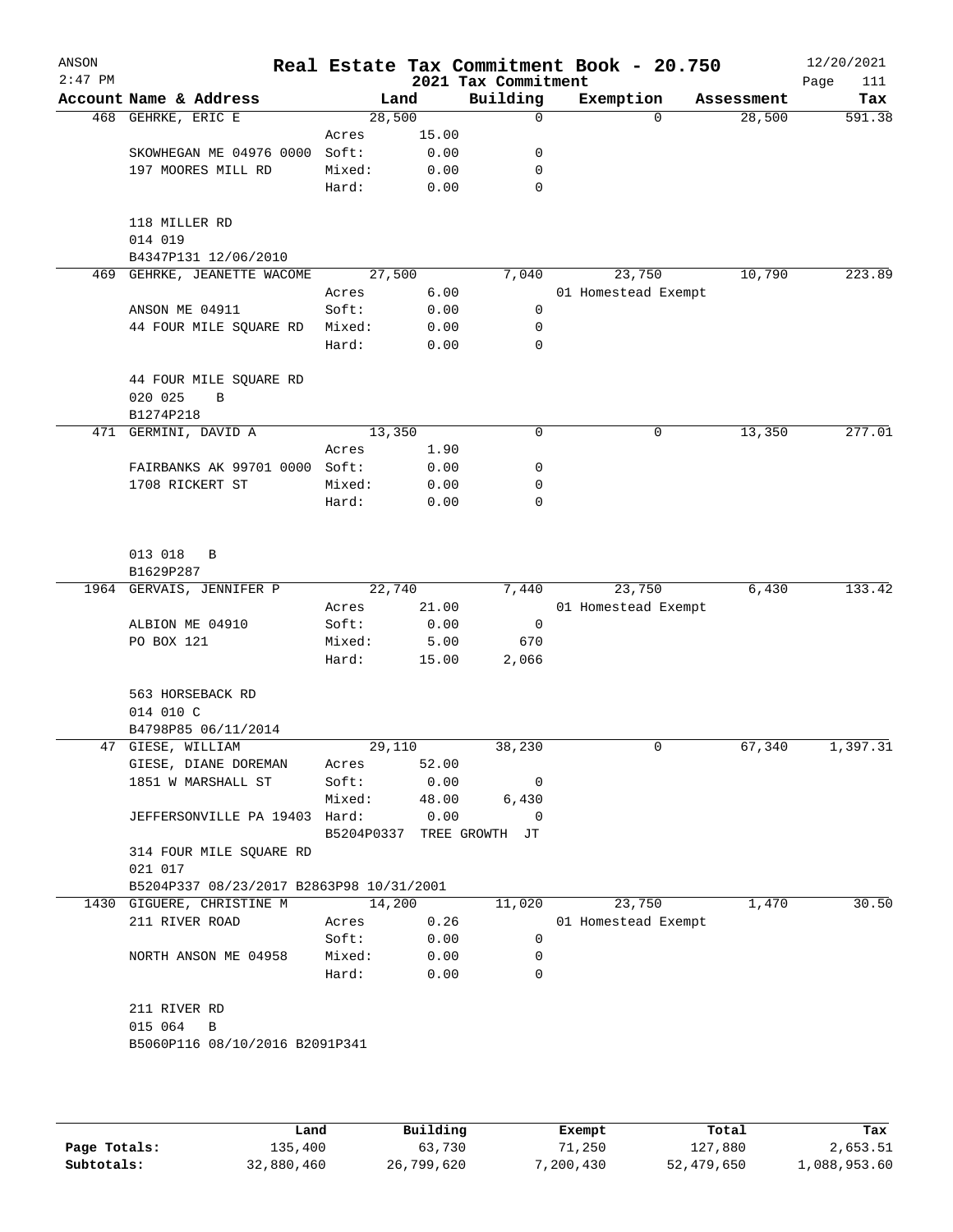| ANSON<br>$2:47$ PM |                                           |           |       | 2021 Tax Commitment | Real Estate Tax Commitment Book - 20.750 |            | 12/20/2021<br>Page<br>112 |
|--------------------|-------------------------------------------|-----------|-------|---------------------|------------------------------------------|------------|---------------------------|
|                    | Account Name & Address                    |           | Land  | Building            | Exemption                                | Assessment | Tax                       |
|                    | 476 GIGUERE, SCOTT J                      | 29,000    |       | 58,620              | 23,750                                   | 63,870     | 1,325.30                  |
|                    | PO BOX 433                                | Acres     | 7.50  |                     | 01 Homestead Exempt                      |            |                           |
|                    |                                           | Soft:     | 0.00  | 0                   |                                          |            |                           |
|                    | NORTH ANSON ME 04958                      | Mixed:    | 0.00  | 0                   |                                          |            |                           |
|                    |                                           | Hard:     | 0.00  | 0                   |                                          |            |                           |
|                    | 64 CAMPGROUND RD                          |           |       |                     |                                          |            |                           |
|                    | 015 036<br>4                              |           |       |                     |                                          |            |                           |
|                    | B1963P236                                 |           |       |                     |                                          |            |                           |
|                    | 479 GILBERT, DAVID W                      | 37,600    |       | 28,560              | 23,750                                   | 42,410     | 880.01                    |
|                    | GILBERT, GERTRUDE M                       | Acres     | 12.10 |                     | 01 Homestead Exempt                      |            |                           |
|                    | 134 CARRABASSETT ROAD                     | Soft:     | 0.00  | 0                   |                                          |            |                           |
|                    |                                           | Mixed:    | 0.00  | 0                   |                                          |            |                           |
|                    | NORTH ANSON ME 04958                      | Hard:     | 0.00  | 0                   |                                          |            |                           |
|                    | 134 CARRABASSETT RD                       |           |       |                     |                                          |            |                           |
|                    | 022 021 2                                 |           |       |                     |                                          |            |                           |
|                    | B5426P256 06/11/2019 B3951P225 12/18/2008 |           |       |                     |                                          |            |                           |
|                    | 1355 GILBERT, DAVID W                     |           | 0     | 9,610               | 0                                        | 9,610      | 199.41                    |
|                    | GILBERT, GERTRUDE M                       |           |       |                     |                                          |            |                           |
|                    | 134 CARRABASSETT ROAD                     |           |       |                     |                                          |            |                           |
|                    | NORTH ANSON ME 04958                      |           |       |                     |                                          |            |                           |
|                    | 126 CARRABASSETT RD                       |           |       |                     |                                          |            |                           |
|                    | 022 021 2 ON                              |           |       |                     |                                          |            |                           |
|                    | B5426P256 06/11/2019                      |           |       |                     |                                          |            |                           |
|                    | 444 GILE, BRANDON W                       | 10,580    |       | 49,450              | 23,750                                   | 36,280     | 752.81                    |
|                    | GILE, HEATHER L                           | Acres     | 0.28  |                     | 01 Homestead Exempt                      |            |                           |
|                    | 20 CHURCH STREET                          | Soft:     | 0.00  | 0                   |                                          |            |                           |
|                    |                                           | Mixed:    | 0.00  | 0                   |                                          |            |                           |
|                    | ANSON ME 04911                            | Hard:     | 0.00  | 0                   |                                          |            |                           |
|                    | 20 CHURCH ST                              |           |       |                     |                                          |            |                           |
|                    | 001 085                                   |           |       |                     |                                          |            |                           |
|                    | B4819P61 08/14/2014                       |           |       |                     |                                          |            |                           |
|                    | 804 GIROUX, KATHY M                       | 28,200    |       | 75,290              | 23,750                                   | 79,740     | 1,654.61                  |
|                    | GIROUX, ANDREW J                          | Acres     | 6.70  |                     | 01 Homestead Exempt                      |            |                           |
|                    |                                           | Soft:     | 0.00  | 0                   |                                          |            |                           |
|                    | 32 HORSEBACK RD                           | Mixed:    | 0.00  | 0                   |                                          |            |                           |
|                    | ANSON ME 04911 0000                       | Hard:     | 0.00  | 0                   |                                          |            |                           |
|                    |                                           | B5060P075 |       |                     |                                          |            |                           |
|                    | 32 HORSEBACK RD                           |           |       |                     |                                          |            |                           |
|                    | 015 003<br>$\mathbf{1}$                   |           |       |                     |                                          |            |                           |
|                    | B5060P075 04/26/2016 B3844P99 04/26/2007  |           |       |                     |                                          |            |                           |
| 484                | GLEASON, MARY ALICE                       | 20,000    |       | 59,300              | 23,750                                   | 55,550     | 1,152.66                  |
|                    | PO BOX 59                                 | Acres     | 1.00  |                     | 01 Homestead Exempt                      |            |                           |
|                    |                                           | Soft:     | 0.00  | 0                   |                                          |            |                           |
|                    | ANSON ME 04911                            | Mixed:    | 0.00  | 0                   |                                          |            |                           |
|                    |                                           | Hard:     | 0.00  | 0                   |                                          |            |                           |
|                    | 479 WEST MILLS RD                         |           |       |                     |                                          |            |                           |
|                    | 011 025<br>C                              |           |       |                     |                                          |            |                           |
|                    | B890P25                                   |           |       |                     |                                          |            |                           |
|                    |                                           |           |       |                     |                                          |            |                           |
|                    |                                           |           |       |                     |                                          |            |                           |
|                    |                                           |           |       |                     |                                          |            |                           |

|              | Land       | Building   | Exempt    | Total      | Tax          |
|--------------|------------|------------|-----------|------------|--------------|
|              |            |            |           |            |              |
| Page Totals: | 125,380    | 280,830    | 118,750   | 287,460    | 5,964.80     |
| Subtotals:   | 33,005,840 | 27,080,450 | 7,319,180 | 52,767,110 | 1,094,918.40 |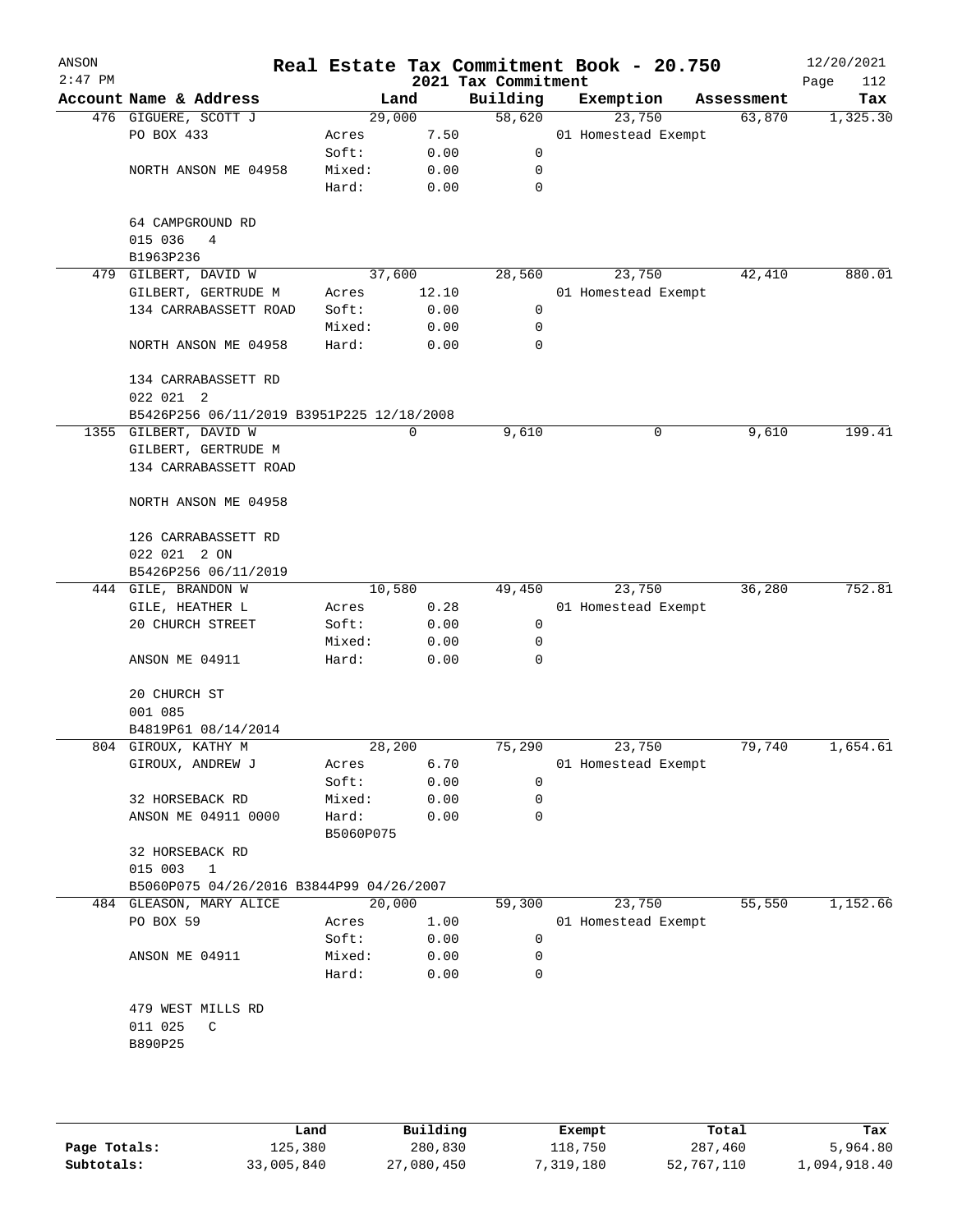| ANSON     |                                           |                |                 |                                 | Real Estate Tax Commitment Book - 20.750 |                      | 12/20/2021         |
|-----------|-------------------------------------------|----------------|-----------------|---------------------------------|------------------------------------------|----------------------|--------------------|
| $2:47$ PM | Account Name & Address                    |                | Land            | 2021 Tax Commitment<br>Building |                                          |                      | Page<br>113<br>Tax |
|           | 222 GODFREY, MICHELE M                    |                | 21,600          | 28,290                          | Exemption<br>23,750                      | Assessment<br>26,140 | 542.41             |
|           | 175 PULLEN CORNER ROAD                    | Acres          | 10.50           |                                 | 01 Homestead Exempt                      |                      |                    |
|           |                                           | Soft:          | 0.00            | 0                               |                                          |                      |                    |
|           | NORTH ANSON ME 04958                      | Mixed:         | 0.00            | 0                               |                                          |                      |                    |
|           |                                           | Hard:          | 0.00            | $\mathbf 0$                     |                                          |                      |                    |
|           |                                           | B5016P0149 JT  |                 |                                 |                                          |                      |                    |
|           | 175 PULLEN CORNER RD                      |                |                 |                                 |                                          |                      |                    |
|           | 018 021<br>L                              |                |                 |                                 |                                          |                      |                    |
|           | B5360P359 11/28/2018 B5016P149 04/01/2016 |                |                 |                                 |                                          |                      |                    |
| 1270      | GOGUEN, BRUCE                             |                | 19,390          | 85,330                          | 0                                        | 104,720              | 2,172.94           |
|           | GOGUEN, FAITH                             | Acres          | 0.94            |                                 |                                          |                      |                    |
|           | 344 DUNBAR HILL ROAD                      | Soft:          | 0.00            | 0                               |                                          |                      |                    |
|           |                                           | Mixed:         | 0.00            | 0                               |                                          |                      |                    |
|           | EMBDEN ME 04958                           | Hard:          | 0.00            | 0                               |                                          |                      |                    |
|           |                                           | BK3456PG36     |                 |                                 |                                          |                      |                    |
|           | 17 OAK ST                                 |                |                 |                                 |                                          |                      |                    |
|           | 003 003                                   |                |                 |                                 |                                          |                      |                    |
|           | B5529P199 03/26/2020                      |                |                 |                                 |                                          |                      |                    |
|           | 276 GOODINE, LUKE S                       |                | 10,770          | 52,740                          | 0                                        | 63,510               | 1,317.83           |
|           | GOODINE, JOANN M                          | Acres          | 0.29            |                                 |                                          |                      |                    |
|           | PO BOX 122                                | Soft:          | 0.00            | 0                               |                                          |                      |                    |
|           |                                           | Mixed:         | 0.00            | 0<br>0                          |                                          |                      |                    |
|           | ANSON ME 04911                            | Hard:          | 0.00            |                                 |                                          |                      |                    |
|           | 76 PREBLE AVE                             |                |                 |                                 |                                          |                      |                    |
|           | 004 002                                   |                |                 |                                 |                                          |                      |                    |
|           | B3758P334 10/17/2006                      |                |                 |                                 |                                          |                      |                    |
|           | 1324 GORDON, ANNE F                       |                | 41,420          | 19,600                          | 29,450                                   | 31,570               | 655.08             |
|           | 264 HILTON HILL ROAD                      | Acres          | 70.90           |                                 | 01 Homestead Exempt                      |                      |                    |
|           |                                           | Soft:          | 0.00            |                                 | 0 03 Resident Veteran Widow              |                      |                    |
|           | ANSON ME 04911                            | Mixed:         | 29.00           | 3,885                           |                                          |                      |                    |
|           |                                           | Hard:          | 30.00           | 4,133                           |                                          |                      |                    |
|           |                                           | TREE GROWTH    |                 |                                 |                                          |                      |                    |
|           | 264 HILTON HILL RD                        |                |                 |                                 |                                          |                      |                    |
|           | 010 021                                   |                |                 |                                 |                                          |                      |                    |
|           | B1281P287                                 |                |                 |                                 |                                          |                      |                    |
|           | 1325 GORDON, ANNE F                       |                | 26,150          | 0                               | 0                                        | 26,150               | 542.61             |
|           | 264 HILTON HILL ROAD                      | Acres          | 46.75           |                                 |                                          |                      |                    |
|           |                                           | Soft:          | 0.00            | 0                               |                                          |                      |                    |
|           | ANSON ME 04911                            | Mixed:         | 10.00           | 1,340                           |                                          |                      |                    |
|           |                                           | Hard:          | 29.50           | 4,064                           |                                          |                      |                    |
|           |                                           | TREE GROWTH    |                 |                                 |                                          |                      |                    |
|           | HILTON HILL ROAD                          |                |                 |                                 |                                          |                      |                    |
|           | 010 022                                   |                |                 |                                 |                                          |                      |                    |
|           | B1281P287                                 |                |                 |                                 | 0                                        | 86,860               |                    |
|           | 572 GORDON, DANNY B<br>GORDON, JENNIFER S |                | 33,450<br>11.95 | 53,410                          |                                          |                      | 1,802.35           |
|           | 5 JACKSON POND ROAD                       | Acres<br>Soft: | 0.00            | 0                               |                                          |                      |                    |
|           |                                           | Mixed:         | 0.00            | 0                               |                                          |                      |                    |
|           | CONCORD TWP ME 04920<br>6159              | Hard:          | 0.00            | 0                               |                                          |                      |                    |
|           |                                           |                |                 |                                 |                                          |                      |                    |
|           | 340 CAMPGROUND RD                         |                |                 |                                 |                                          |                      |                    |
|           | 015 043<br>G                              |                |                 |                                 |                                          |                      |                    |
|           | B3230P144                                 |                |                 |                                 |                                          |                      |                    |
|           |                                           |                |                 |                                 |                                          |                      |                    |
|           |                                           |                |                 |                                 |                                          |                      |                    |
|           |                                           | Land.          | <b>Building</b> |                                 | $F$ vemnt                                | $T$ otal             | m-a                |

|              | Land       | Building   | Exempt    | Total      | Tax          |
|--------------|------------|------------|-----------|------------|--------------|
| Page Totals: | 152,780    | 239,370    | 53,200    | 338,950    | 7,033.22     |
| Subtotals:   | 33,158,620 | 27,319,820 | 7,372,380 | 53,106,060 | 1,101,951.62 |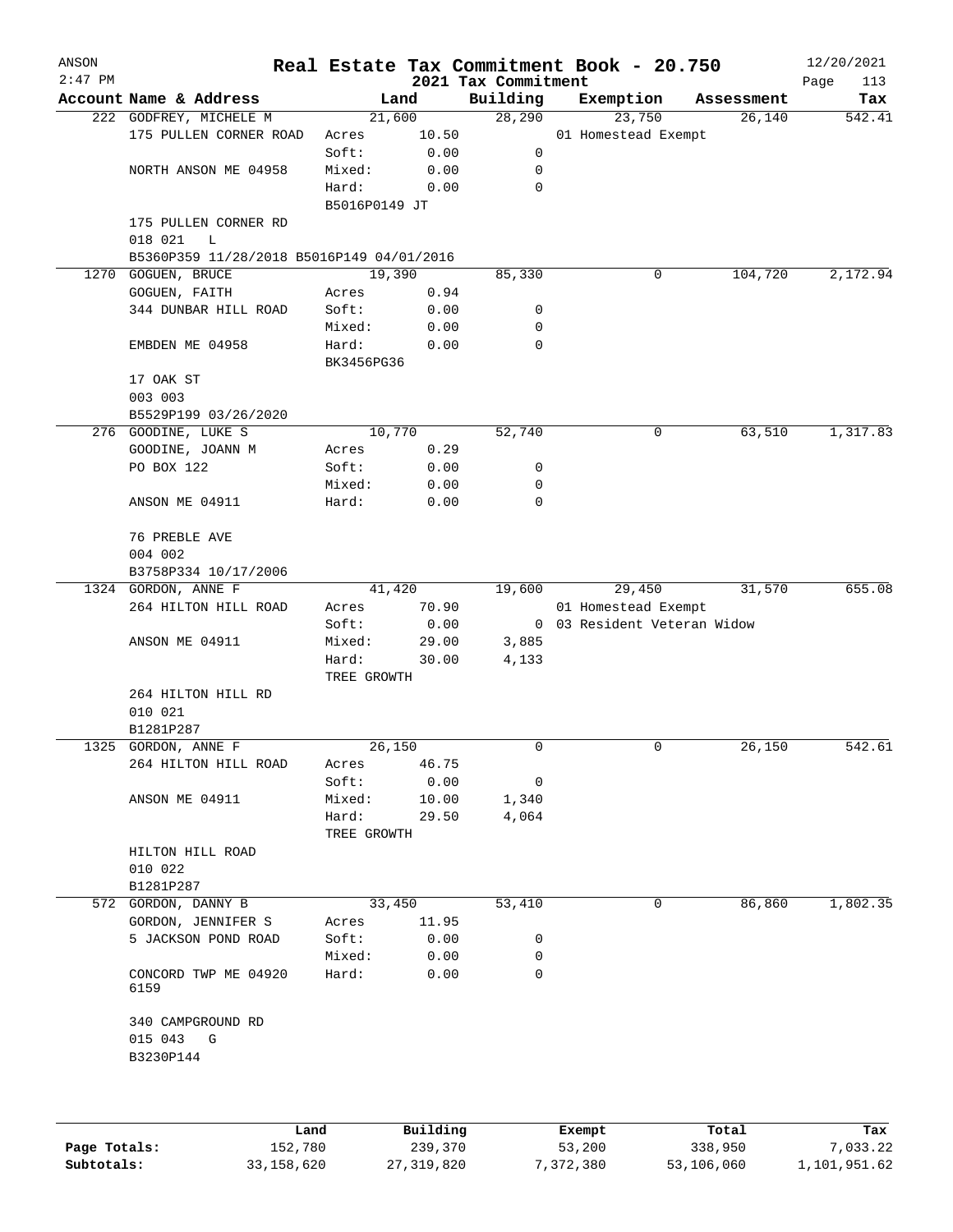| ANSON        |                                                            |             |                |                                 | Real Estate Tax Commitment Book - 20.750 |                    | 12/20/2021         |
|--------------|------------------------------------------------------------|-------------|----------------|---------------------------------|------------------------------------------|--------------------|--------------------|
| $2:47$ PM    | Account Name & Address                                     |             | Land           | 2021 Tax Commitment<br>Building | Exemption                                | Assessment         | Page<br>114<br>Tax |
|              | 496 GORDON, EDWARD M. &                                    |             | 61,030         | 35,590                          |                                          | 96,620<br>$\Omega$ | 2,004.87           |
|              | RICHARD M. Trustees<br>GORDON, NANCY M. TRUST<br>7/17/2015 | Acres       | 196.00         |                                 |                                          |                    |                    |
|              |                                                            | Soft:       | 21.00          | 2,075                           |                                          |                    |                    |
|              | PO BOX 594                                                 | Mixed:      | 118.00         | 15,806                          |                                          |                    |                    |
|              | AMHERST MA 01004 0594                                      | Hard:       | 41.00          | 5,648                           |                                          |                    |                    |
|              |                                                            | TREE GROWTH |                |                                 |                                          |                    |                    |
|              | 31 MUTTON HILL RD                                          |             |                |                                 |                                          |                    |                    |
|              | 015 027                                                    |             |                |                                 |                                          |                    |                    |
|              | B4998P153 01/21/2016<br>953 GORDON, GEORGETTE L            |             | 20,000         | 59,980                          | 23,750                                   | 56,230             | 1,166.77           |
|              | PO BOX 12                                                  | Acres       | 1.00           |                                 | 01 Homestead Exempt                      |                    |                    |
|              |                                                            | Soft:       | 0.00           | 0                               |                                          |                    |                    |
|              | ANSON ME 04911                                             | Mixed:      | 0.00           | 0                               |                                          |                    |                    |
|              |                                                            | Hard:       | 0.00           | $\mathbf 0$                     |                                          |                    |                    |
|              |                                                            |             | MH AND GARAGE  |                                 |                                          |                    |                    |
|              | 1037 VALLEY RD                                             |             |                |                                 |                                          |                    |                    |
|              | 020 021                                                    |             |                |                                 |                                          |                    |                    |
|              | B2354P240                                                  |             |                |                                 |                                          |                    |                    |
|              | 1663 GORDON, HAZEL L<br>264 HILTON HILL ROAD               | Acres       | 23,900<br>3.60 | 23,600                          |                                          | 47,500<br>0        | 985.63             |
|              |                                                            | Soft:       | 0.00           | 0                               |                                          |                    |                    |
|              | ANSON ME 04911                                             | Mixed:      | 0.00           | 0                               |                                          |                    |                    |
|              |                                                            | Hard:       | 0.00           | $\mathbf 0$                     |                                          |                    |                    |
|              |                                                            |             |                |                                 |                                          |                    |                    |
|              | 280 HILTON HILL ROAD                                       |             |                |                                 |                                          |                    |                    |
|              | 010 021<br>B                                               |             |                |                                 |                                          |                    |                    |
|              | B2654P19                                                   |             |                |                                 |                                          |                    |                    |
|              | 1507 GORDON, JAMES D                                       |             | 0              | 8,810                           |                                          | 8,810<br>0         | 182.81             |
|              | 26A CROSS ROAD                                             |             |                |                                 |                                          |                    |                    |
|              | ANSON ME 04911 0411                                        |             |                |                                 |                                          |                    |                    |
|              | 26 CROSS RD                                                |             |                |                                 |                                          |                    |                    |
|              | 011 032<br>3 ON                                            |             |                |                                 |                                          |                    |                    |
|              | 70 GORDON, KENNETH P.,<br><b>ESTATE</b>                    |             | 13,710         | 500                             |                                          | 14,210             | 294.86             |
|              | C/O CHARLEEN H. GORDON                                     | Acres       | 0.47           |                                 |                                          |                    |                    |
|              | 556 BROWNS CORNER ROAD                                     | Soft:       | 0.00           | 0                               |                                          |                    |                    |
|              | CANAAN ME 04924 3060                                       | Mixed:      | 0.00           | 0<br>0                          |                                          |                    |                    |
|              |                                                            | Hard:       | 0.00           |                                 |                                          |                    |                    |
|              | <b>45 PREBLE AVE</b>                                       |             |                |                                 |                                          |                    |                    |
|              | 004 017                                                    |             |                |                                 |                                          |                    |                    |
|              | B3631P207 02/08/2006                                       |             |                |                                 |                                          |                    |                    |
|              | 630 GORDON, MATTHEW J                                      |             | 21,500         | 12,040                          |                                          | 33,540<br>0        | 695.96             |
|              | 475 FOUR MILE SQUARE<br>ROAD                               | Acres       | 2.00           |                                 |                                          |                    |                    |
|              |                                                            | Soft:       | 0.00           | 0                               |                                          |                    |                    |
|              | ANSON ME 04911                                             | Mixed:      | 0.00           | 0                               |                                          |                    |                    |
|              |                                                            | Hard:       | 0.00           | 0                               |                                          |                    |                    |
|              | 475 FOUR MILE SQUARE RD                                    |             |                |                                 |                                          |                    |                    |
|              | 021 019<br>$\mathbb A$<br>B5495P124 12/05/2019             |             |                |                                 |                                          |                    |                    |
|              |                                                            | Land        | Building       |                                 | Exempt                                   | Total              | Tax                |
| Page Totals: |                                                            | 140,140     | 140,520        |                                 | 23,750                                   | 256,910            | 5,330.90           |
| Subtotals:   | 33, 298, 760                                               |             | 27,460,340     |                                 | 7,396,130                                | 53,362,970         | 1,107,282.52       |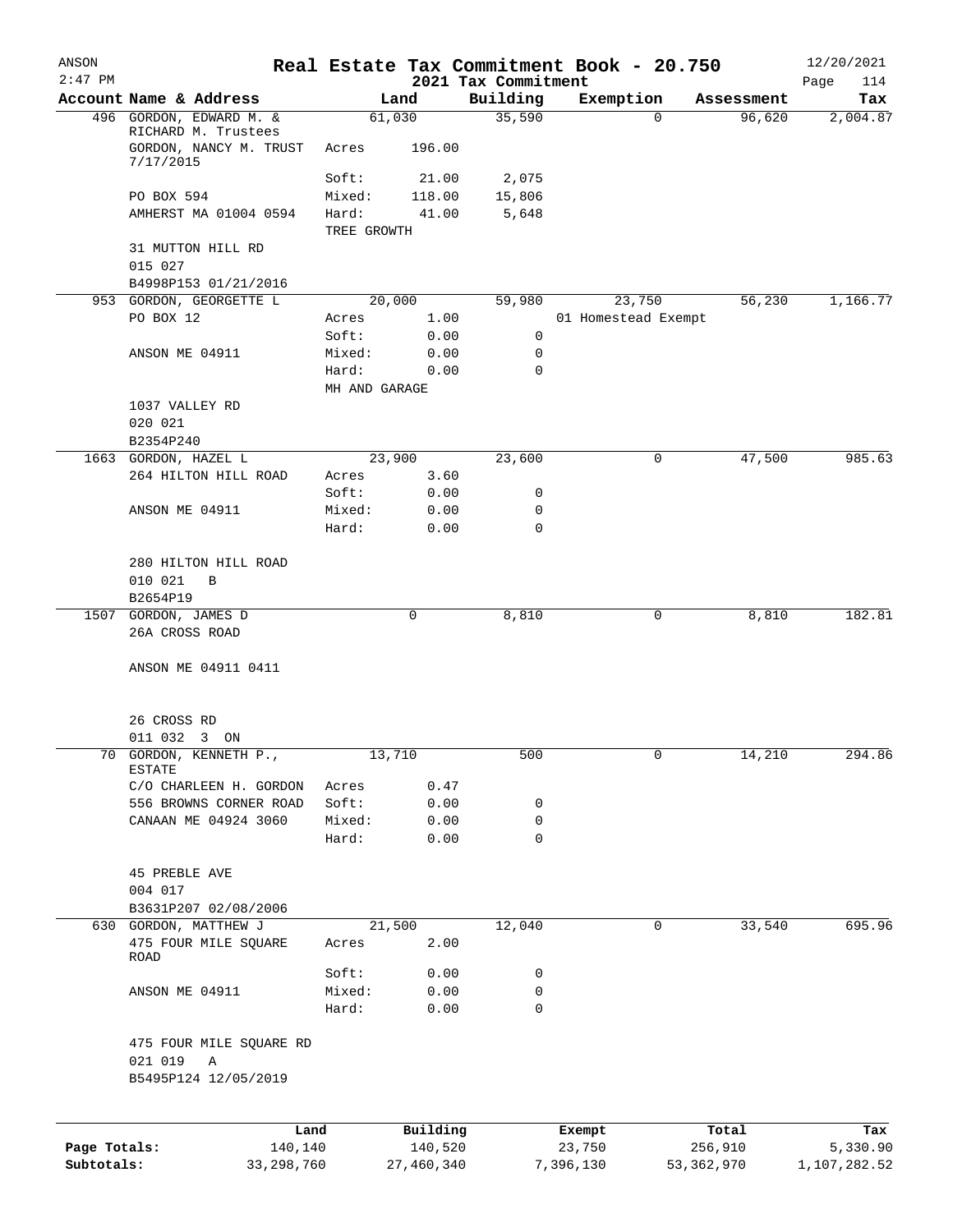| ANSON<br>$2:47$ PM |                                      |        |        | 2021 Tax Commitment | Real Estate Tax Commitment Book - 20.750 |            | 12/20/2021<br>115<br>Page |
|--------------------|--------------------------------------|--------|--------|---------------------|------------------------------------------|------------|---------------------------|
|                    | Account Name & Address               |        | Land   | Building            | Exemption                                | Assessment | Tax                       |
|                    | 2039 GORDON, MATTHEW J               |        | 15,750 | $\mathsf{O}$        | $\Omega$                                 | 15,750     | 326.81                    |
|                    | 475 FOUR MILE SQUARE<br>ROAD         | Acres  | 3.50   |                     |                                          |            |                           |
|                    |                                      | Soft:  | 0.00   | 0                   |                                          |            |                           |
|                    | ANSON ME 04911                       | Mixed: | 0.00   | 0                   |                                          |            |                           |
|                    |                                      | Hard:  | 0.00   | 0                   |                                          |            |                           |
|                    | HILTON HILL RD                       |        |        |                     |                                          |            |                           |
|                    | 010 021 C                            |        |        |                     |                                          |            |                           |
|                    | B5325P304 08/31/2018 B1281P287       |        |        |                     |                                          |            |                           |
|                    | 1933 GORDON, RAYMOND F               |        | 0      | 5,060               | 0                                        | 5,060      | 105.00                    |
|                    | 26 PATTEN LANE                       |        |        |                     |                                          |            |                           |
|                    | NORTH ANSON ME 04958                 |        |        |                     |                                          |            |                           |
|                    | 41 PATTEN LN                         |        |        |                     |                                          |            |                           |
|                    | 023 026<br>C 1 ON                    |        |        |                     |                                          |            |                           |
|                    | 495 GORDON, REGINAL A                |        | 12,300 | 0                   | 0                                        | 12,300     | 255.23                    |
|                    | 264 HILTON HILL ROAD                 | Acres  | 2.20   |                     |                                          |            |                           |
|                    |                                      | Soft:  | 0.00   | 0                   |                                          |            |                           |
|                    | ANSON ME 04911                       | Mixed: | 0.00   | 0                   |                                          |            |                           |
|                    |                                      | Hard:  | 0.00   | 0                   |                                          |            |                           |
|                    |                                      |        |        |                     |                                          |            |                           |
|                    | 015 007 A<br>B2604P336               |        |        |                     |                                          |            |                           |
|                    | 948 GORDON, RICKY E SR               |        | 26,300 | 59,600              | 23,750                                   | 62,150     | 1,289.61                  |
|                    | GORDON, SUSAN V                      | Acres  | 5.20   |                     | 01 Homestead Exempt                      |            |                           |
|                    | PO BOX 411                           | Soft:  | 0.00   | 0                   |                                          |            |                           |
|                    |                                      | Mixed: | 0.00   | 0                   |                                          |            |                           |
|                    | ANSON ME 04911                       | Hard:  | 0.00   | 0                   |                                          |            |                           |
|                    | 36 CROSS RD                          |        |        |                     |                                          |            |                           |
|                    | 011 032<br>2                         |        |        |                     |                                          |            |                           |
|                    | B3647P166 03/17/2006                 |        |        |                     |                                          |            |                           |
|                    | 12 GORDON, RICKY E, SR, &<br>SUSAN V |        | 30,450 | 0                   | $\mathbf 0$                              | 30,450     | 631.84                    |
|                    |                                      | Acres  | 5.30   |                     |                                          |            |                           |
|                    | ANSON ME 04911 0000                  | Soft:  | 0.00   | 0                   |                                          |            |                           |
|                    | PO BOX 411                           | Mixed: | 0.00   | 0                   |                                          |            |                           |
|                    |                                      | Hard:  | 0.00   | 0                   |                                          |            |                           |
|                    | 26 CROSS RD                          |        |        |                     |                                          |            |                           |
|                    | 011 032<br>$\overline{\phantom{a}}$  |        |        |                     |                                          |            |                           |
|                    | B3844P267 05/09/2007                 |        |        |                     |                                          |            |                           |
|                    | 1505 GORDON, RICKY E., JR.           |        | 0      | 9,220               | 0                                        | 9,220      | 191.32                    |
|                    |                                      | Acres  | 17.53  |                     |                                          |            |                           |
|                    | ANSON ME 04911                       | Soft:  | 0.00   | 0                   |                                          |            |                           |
|                    | PO BOX 411                           | Mixed: | 0.00   | 0                   |                                          |            |                           |
|                    |                                      | Hard:  | 0.00   | 0                   |                                          |            |                           |
|                    | 26 CROSS RD                          |        |        |                     |                                          |            |                           |
|                    | 011 032 3 ON                         |        |        |                     |                                          |            |                           |
|                    |                                      |        |        |                     |                                          |            |                           |

|              | Land       | Building   | Exempt    | Total      | Tax          |
|--------------|------------|------------|-----------|------------|--------------|
| Page Totals: | 84,800     | 73,880     | 23,750    | 134,930    | 2,799.81     |
| Subtotals:   | 33,383,560 | 27,534,220 | 7,419,880 | 53,497,900 | 1,110,082.33 |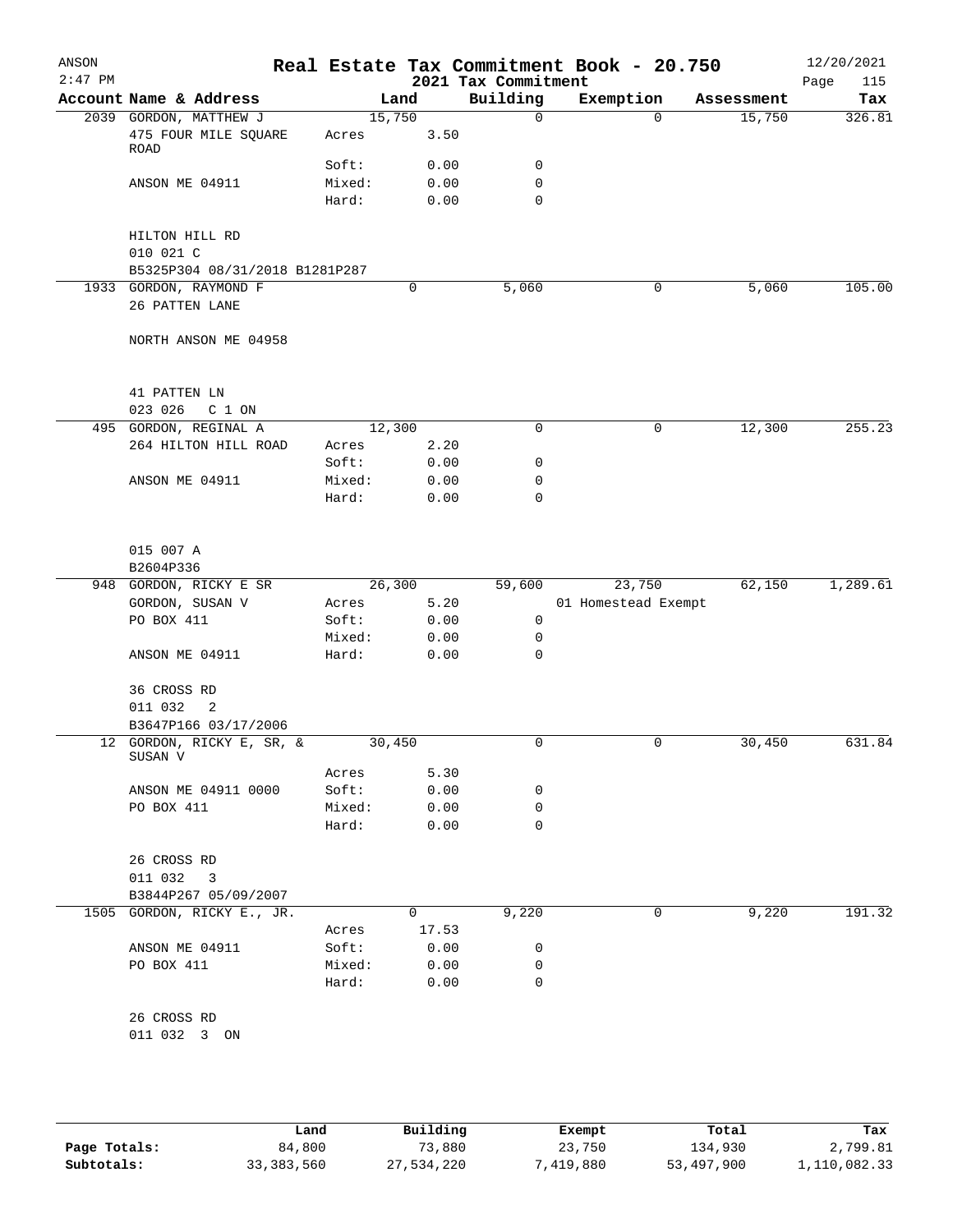| ANSON        |                                   |            |                 |              |                                 | Real Estate Tax Commitment Book - 20.750 |            | 12/20/2021         |
|--------------|-----------------------------------|------------|-----------------|--------------|---------------------------------|------------------------------------------|------------|--------------------|
| $2:47$ PM    | Account Name & Address            |            |                 | Land         | 2021 Tax Commitment<br>Building | Exemption                                | Assessment | 116<br>Page<br>Tax |
|              | 1296 GORDON, ROBERT B JR          |            |                 | 20,380       | 63,700                          | $\Omega$                                 | 84,080     | 1,744.66           |
|              | 265 HILTON HILL ROAD              |            | Acres           | 1.25         |                                 |                                          |            |                    |
|              |                                   |            | Soft:           | 0.00         | 0                               |                                          |            |                    |
|              | ANSON ME 04911                    |            | Mixed:          | 0.00         | 0                               |                                          |            |                    |
|              |                                   |            | Hard:           | 0.00         | 0                               |                                          |            |                    |
|              | 265 HILTON HILL RD                |            |                 |              |                                 |                                          |            |                    |
|              | 010 022 D                         |            |                 |              |                                 |                                          |            |                    |
|              | B4044P324 06/23/2007              |            |                 |              |                                 |                                          |            |                    |
| 2007         | GORDON, ROBERT B JR               |            |                 | 17,000       | $\mathbf 0$                     | 0                                        | 17,000     | 352.75             |
|              | 265 HILTON HILL ROAD              |            | Acres           | 17.00        |                                 |                                          |            |                    |
|              |                                   |            | Soft:           | 0.00         | 0                               |                                          |            |                    |
|              | ANSON ME 04911                    |            | Mixed:          | 0.00         | 0                               |                                          |            |                    |
|              |                                   |            | Hard:           | 0.00         | 0                               |                                          |            |                    |
|              | 015 004 A                         |            |                 |              |                                 |                                          |            |                    |
|              | B4891P90 03/27/2015               |            |                 |              |                                 |                                          |            |                    |
|              | 1559 GORDON, ROBERT B SR          |            |                 | 38,140       | 43,340                          | 0                                        | 81,480     | 1,690.71           |
|              | 279 HILTON HILL ROAD              |            | Acres           | 16.64        |                                 |                                          |            |                    |
|              |                                   |            | Soft:           | 0.00         | 0                               |                                          |            |                    |
|              | ANSON ME 04911                    |            | Mixed:          | 0.00         | 0                               |                                          |            |                    |
|              |                                   |            | Hard:           | 0.00         | $\mathbf 0$                     |                                          |            |                    |
|              | 279 HILTON HILL RD                |            |                 |              |                                 |                                          |            |                    |
|              | 010 022<br>$\mathbf{1}$           |            |                 |              |                                 |                                          |            |                    |
|              | B3919P201 10/03/2007 B1457P23     |            |                 |              |                                 |                                          |            |                    |
|              | 1644 GORDON, ROBERT B SR          |            |                 | 26,500       | 3,360                           | 0                                        | 29,860     | 619.60             |
|              | 279 HILTON HILL ROAD              |            | Acres           | 9.00         |                                 |                                          |            |                    |
|              |                                   |            | Soft:           | 0.00         | 0                               |                                          |            |                    |
|              | ANSON ME 04911                    |            | Mixed:<br>Hard: | 0.00<br>0.00 | 0<br>$\mathbf 0$                |                                          |            |                    |
|              |                                   |            |                 |              |                                 |                                          |            |                    |
|              | 023 044<br>F                      |            |                 |              |                                 |                                          |            |                    |
|              | B2589P317                         |            |                 |              |                                 |                                          |            |                    |
|              | 1621 GORDON, SHIRLEY &            |            |                 | 28,500       | 39,210                          | 23,750                                   | 43,960     | 912.17             |
|              | PATTEN, MERTON L                  |            | Acres           | 7.00         |                                 | 01 Homestead Exempt                      |            |                    |
|              |                                   |            | Soft:           | 0.00         | 0                               |                                          |            |                    |
|              | 26 PATTEN LN                      |            | Mixed:          | 0.00         | 0                               |                                          |            |                    |
|              | NORTH ANSON ME 04958<br>7652      |            | Hard:           | 0.00         | 0                               |                                          |            |                    |
|              | 26 PATTEN LN                      |            |                 |              |                                 |                                          |            |                    |
|              | 023 026<br>C <sub>2</sub>         |            |                 |              |                                 |                                          |            |                    |
|              | B1835P35                          |            |                 |              |                                 |                                          |            |                    |
| 142          | GOREY, DAVID A                    |            |                 | 30,180       | 49,360                          | 0                                        | 79,540     | 1,650.46           |
|              | GOREY, JOANNE D                   |            | Acres           | 8.68         |                                 |                                          |            |                    |
|              | 546 ELVA DR                       |            | Soft:           | 0.00         | 0                               |                                          |            |                    |
|              |                                   |            | Mixed:          | 0.00         | 0                               |                                          |            |                    |
|              | BURLINGTON NC<br>27217-8307       |            | Hard:           | 0.00         | $\mathbf 0$                     |                                          |            |                    |
|              | 495 WEST MILLS RD<br>011 025<br>D |            |                 |              |                                 |                                          |            |                    |
|              | B3819P132 02/28/2007              |            |                 |              |                                 |                                          |            |                    |
|              |                                   |            |                 |              |                                 |                                          |            |                    |
|              |                                   | Land       |                 | Building     |                                 | Exempt                                   | Total      | Tax                |
| Page Totals: |                                   | 160,700    |                 | 198,970      |                                 | 23,750                                   | 335,920    | 6,970.35           |
| Subtotals:   |                                   | 33,544,260 |                 | 27, 733, 190 |                                 | 7,443,630                                | 53,833,820 | 1,117,052.68       |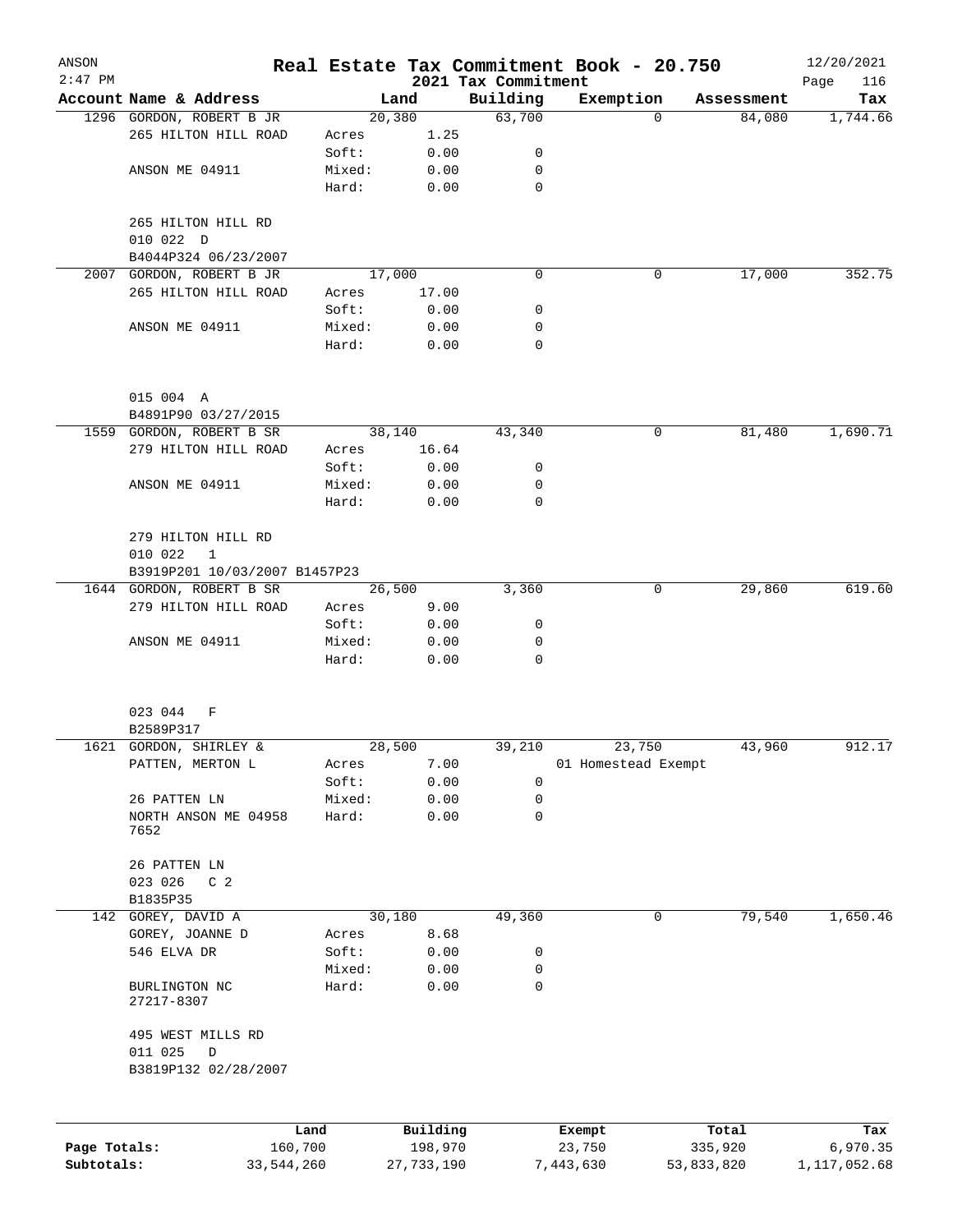| ANSON<br>$2:47$ PM |                                           |                     |        |              | Real Estate Tax Commitment Book - 20.750<br>2021 Tax Commitment |                     |          |            | 12/20/2021<br>Page<br>117 |
|--------------------|-------------------------------------------|---------------------|--------|--------------|-----------------------------------------------------------------|---------------------|----------|------------|---------------------------|
|                    | Account Name & Address                    |                     | Land   |              | Building                                                        | Exemption           |          | Assessment | Tax                       |
|                    | 139 GOREY, DAVID A                        |                     | 10,000 |              | 1,960                                                           |                     | $\Omega$ | 11,960     | 248.17                    |
|                    | GOREY, JOANNE D                           | Acres               |        | 1.00         |                                                                 |                     |          |            |                           |
|                    | 546 ELVA DR                               | Soft:               |        | 0.00         | 0                                                               |                     |          |            |                           |
|                    |                                           | Mixed:              |        | 0.00         | 0                                                               |                     |          |            |                           |
|                    | BURLINGTON NC<br>27217-8307               | Hard:               |        | 0.00         | $\mathbf 0$                                                     |                     |          |            |                           |
|                    | 011 015                                   |                     |        |              |                                                                 |                     |          |            |                           |
|                    | B3819P132 02/28/2007                      |                     |        |              |                                                                 |                     |          |            |                           |
|                    | 1044 GORISS, TRACIE L                     |                     | 20,230 |              | 5,390                                                           |                     | 0        | 25,620     | 531.62                    |
|                    |                                           | Acres               |        | 1.15         |                                                                 |                     |          |            |                           |
|                    | GORHAM ME 04038 0000                      | Soft:               |        | 0.00         | 0                                                               |                     |          |            |                           |
|                    | 41 NARRAGANSETT ST                        | Mixed:<br>Hard:     |        | 0.00<br>0.00 | 0<br>0                                                          |                     |          |            |                           |
|                    | 170 VALLEY RD                             |                     |        |              |                                                                 |                     |          |            |                           |
|                    | 018 035<br>Α                              |                     |        |              |                                                                 |                     |          |            |                           |
|                    | B5263P255 03/19/2018 B3233P128            |                     |        |              |                                                                 |                     |          |            |                           |
|                    | 1076 GORMAN, FLORENCE E                   |                     | 0      |              | 13,110                                                          |                     | 0        | 13,110     | 272.03                    |
|                    | MADISON ME 04950 0000                     |                     |        |              |                                                                 |                     |          |            |                           |
|                    | ONE MADISON AVE, APT 3B                   |                     |        |              |                                                                 |                     |          |            |                           |
|                    |                                           | MOBILE HOME         |        |              |                                                                 |                     |          |            |                           |
|                    | 4 GORMAN RD                               |                     |        |              |                                                                 |                     |          |            |                           |
|                    | 013 001<br>B<br>ON                        |                     |        |              |                                                                 |                     |          |            |                           |
|                    | 1036 GOSPODAREK, MICHAEL                  |                     | 26,960 |              | 0                                                               |                     | 0        | 26,960     | 559.42                    |
|                    | GOSPODAREK, ROBIN                         | Acres               |        | 13.46        |                                                                 |                     |          |            |                           |
|                    |                                           | Soft:               |        | 0.00         | 0                                                               |                     |          |            |                           |
|                    | 19 CARSON CIRCLE                          | Mixed:              |        | 0.00         | 0                                                               |                     |          |            |                           |
|                    | NASHUA NH 03062 0000                      | Hard:               |        | 0.00         | 0                                                               |                     |          |            |                           |
|                    | 011 042<br>7                              |                     |        |              |                                                                 |                     |          |            |                           |
|                    | B1249P194                                 |                     |        |              |                                                                 |                     |          |            |                           |
|                    | 1674 GOULD, FRANCES J                     |                     | 25,920 |              | 92,600                                                          |                     | 23,750   | 94,770     | 1,966.48                  |
|                    |                                           | Acres               |        | 2.28         |                                                                 | 01 Homestead Exempt |          |            |                           |
|                    | NORTH ANSON ME 04958<br>0000              | Soft:               |        | 0.00         | 0                                                               |                     |          |            |                           |
|                    | 125 NORTH MAIN ST                         | Mixed:              |        | 0.00         | 0                                                               |                     |          |            |                           |
|                    |                                           | Hard:               |        | 0.00         | $\Omega$                                                        |                     |          |            |                           |
|                    |                                           | LIFE ESTATE         |        |              |                                                                 |                     |          |            |                           |
|                    | 125 NORTH MAIN ST<br>007 005              |                     |        |              |                                                                 |                     |          |            |                           |
|                    | B3896P43 08/06/2007                       |                     |        |              |                                                                 |                     |          |            |                           |
|                    | 1127 GOWER, DUSTIN D                      |                     | 21,000 |              | 7,500                                                           |                     | 0        | 28,500     | 591.38                    |
|                    | DAISEY, ELIZABETH A                       | Acres               |        | 7.00         |                                                                 |                     |          |            |                           |
|                    | 56 LLOYD ROAD                             | Soft:               |        | 0.00         | 0                                                               |                     |          |            |                           |
|                    |                                           | Mixed:              |        | 0.00         | 0                                                               |                     |          |            |                           |
|                    | ANSON ME 04911                            | Hard:<br>B5048P0145 |        | 0.00         | 0                                                               |                     |          |            |                           |
|                    | HORSEBACK ROAD<br>019 037<br>$\Box$       |                     |        |              |                                                                 |                     |          |            |                           |
|                    | B5048P145 07/12/2016 B2595P140 08/24/1999 |                     |        |              |                                                                 |                     |          |            |                           |
|                    |                                           |                     |        |              |                                                                 |                     |          |            |                           |
|                    |                                           |                     |        |              |                                                                 |                     |          |            |                           |
|                    |                                           |                     |        |              |                                                                 |                     |          |            |                           |

|              | Land       | Building   | Exempt    | Total      | Tax          |
|--------------|------------|------------|-----------|------------|--------------|
| Page Totals: | 104,110    | 120,560    | 23,750    | 200,920    | 4,169.10     |
| Subtotals:   | 33,648,370 | 27,853,750 | 7,467,380 | 54,034,740 | 1,121,221.78 |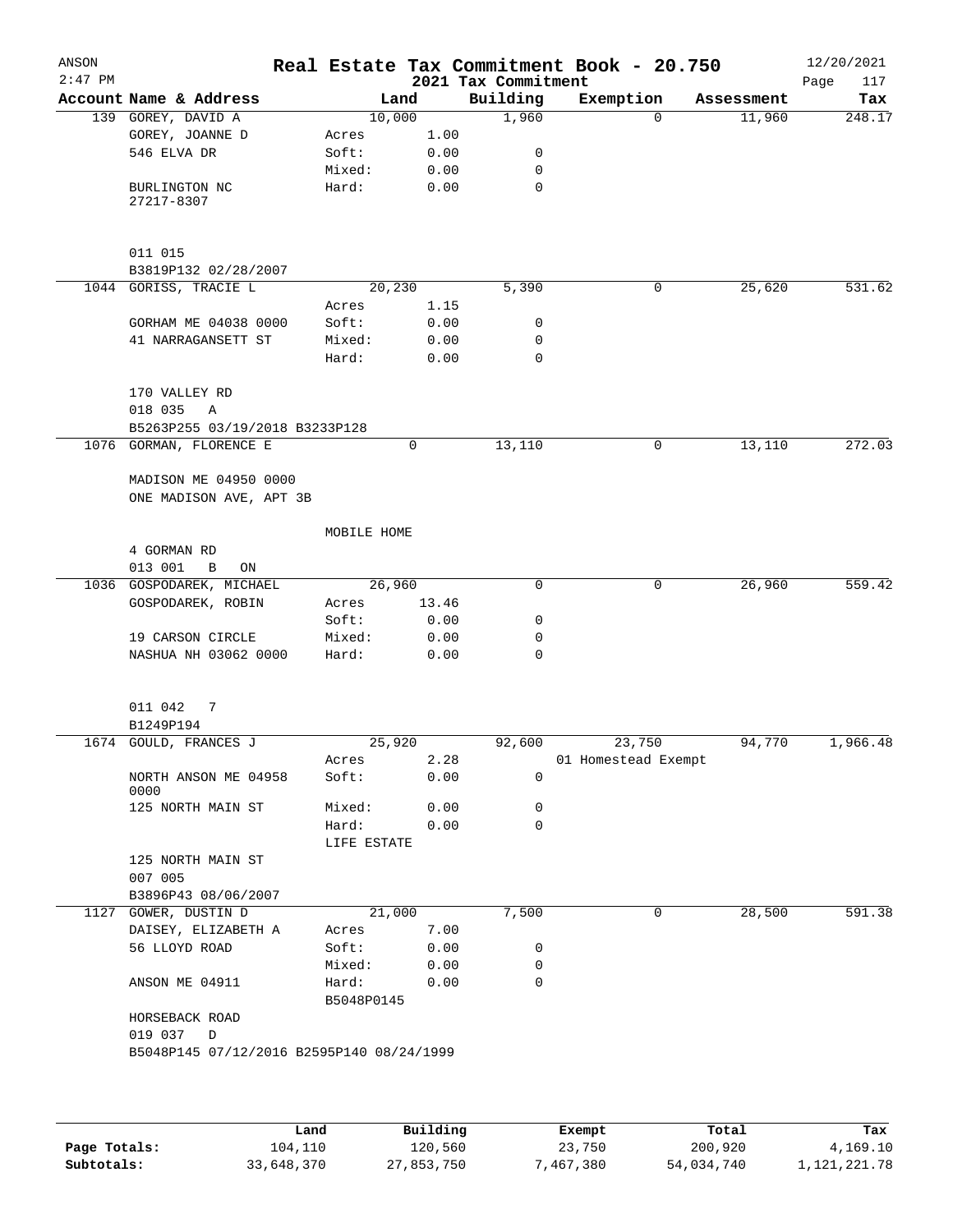| ANSON                      |                                                                                 |            |                       | Real Estate Tax Commitment Book - 20.750 |                     |                             |                         | 12/20/2021               |
|----------------------------|---------------------------------------------------------------------------------|------------|-----------------------|------------------------------------------|---------------------|-----------------------------|-------------------------|--------------------------|
| $2:47$ PM                  | Account Name & Address                                                          |            |                       | 2021 Tax Commitment                      |                     |                             |                         | Page<br>118              |
|                            |                                                                                 |            | Land                  | Building<br>0                            |                     | Exemption<br>$\Omega$       | Assessment              | Tax<br>376.61            |
|                            | 348 GOWER, T. EDWRD<br>17 FALL STREET                                           |            | 18,150                |                                          |                     |                             | 18,150                  |                          |
|                            |                                                                                 | Acres      | 5.10                  |                                          |                     |                             |                         |                          |
|                            |                                                                                 | Soft:      | 0.00                  | 0                                        |                     |                             |                         |                          |
|                            | MADISON ME 04950                                                                | Mixed:     | 0.00                  | 0                                        |                     |                             |                         |                          |
|                            |                                                                                 | Hard:      | 0.00                  | $\Omega$                                 |                     |                             |                         |                          |
|                            | MOUNTAIN VIEW ROAD                                                              |            |                       |                                          |                     |                             |                         |                          |
|                            | 012 009 18<br>B5452P287 08/13/2019 B5414P181 05/21/2019 B5334P271<br>09/25/2018 |            |                       |                                          |                     |                             |                         |                          |
|                            | 597 GRAF, PAMELA H                                                              |            | 20,900                | 70,460                                   |                     | 29,450                      | 61,910                  | 1,284.63                 |
|                            | 56 FAHI POND ROAD                                                               | Acres      | 1.60                  |                                          |                     | 01 Homestead Exempt         |                         |                          |
|                            |                                                                                 | Soft:      | 0.00                  |                                          |                     | 0 03 Resident Veteran Widow |                         |                          |
|                            | NORTH ANSON ME 04958                                                            | Mixed:     | 0.00                  | 0                                        |                     |                             |                         |                          |
|                            |                                                                                 | Hard:      | 0.00                  | $\mathbf 0$                              |                     |                             |                         |                          |
|                            | 56 FAHI POND RD                                                                 |            |                       |                                          |                     |                             |                         |                          |
|                            | 007 010                                                                         |            |                       |                                          |                     |                             |                         |                          |
|                            | B2010P115                                                                       |            |                       |                                          |                     |                             |                         |                          |
| 1285                       | GRAHAM, DOUGLAS                                                                 |            | 36,500                | 0                                        |                     | 0                           | 36,500                  | 757.38                   |
|                            | GRAHAM, SHIRLEY J                                                               | Acres      | 15.00                 |                                          |                     |                             |                         |                          |
|                            | 52 LYNBROOK DRIVE                                                               | Soft:      | 0.00                  | 0                                        |                     |                             |                         |                          |
|                            |                                                                                 | Mixed:     | 0.00                  | 0                                        |                     |                             |                         |                          |
|                            | SOUND BEACH NY 11789<br>0000                                                    | Hard:      | 0.00                  | $\Omega$                                 |                     |                             |                         |                          |
|                            |                                                                                 |            | TENANTS IN COMMON     |                                          |                     |                             |                         |                          |
|                            | 107 EMBDEN POND RD                                                              |            |                       |                                          |                     |                             |                         |                          |
|                            | 018 044                                                                         |            |                       |                                          |                     |                             |                         |                          |
|                            | B4883P250 03/05/2015                                                            |            |                       |                                          |                     |                             |                         |                          |
|                            | 116 GRAHAM, STEPHEN                                                             |            | 34,100                | 0                                        |                     | 0                           | 34,100                  | 707.58                   |
|                            | GRAHAM, LIZA                                                                    | Acres      | 12.60                 |                                          |                     |                             |                         |                          |
|                            | 119 WEST ELM STREET                                                             | Soft:      | 0.00                  | 0                                        |                     |                             |                         |                          |
|                            |                                                                                 | Mixed:     | 0.00                  | 0                                        |                     |                             |                         |                          |
|                            | READING MI 49274                                                                | Hard:      | 0.00                  | $\Omega$                                 |                     |                             |                         |                          |
|                            |                                                                                 | B5120P0323 |                       |                                          |                     |                             |                         |                          |
|                            | CARRABASSET ROAD                                                                |            |                       |                                          |                     |                             |                         |                          |
|                            | 022 021 4                                                                       |            |                       |                                          |                     |                             |                         |                          |
|                            | B5120P0323 04/01/2016 B1974P181                                                 |            |                       |                                          |                     |                             |                         |                          |
| 1629                       | GRAM, CHRISTOPHER                                                               |            | 41,000                | 0                                        |                     | 0                           | 41,000                  | 850.75                   |
|                            |                                                                                 | Acres      | 34.00                 |                                          |                     |                             |                         |                          |
|                            | FAIRFIELD ME 04937 0000                                                         | Soft:      | 0.00                  | 0                                        |                     |                             |                         |                          |
|                            | 2 MCKENZIE AVENUE                                                               | Mixed:     | 0.00                  | 0                                        |                     |                             |                         |                          |
|                            |                                                                                 | Hard:      | 0.00                  | 0                                        |                     |                             |                         |                          |
|                            |                                                                                 |            |                       |                                          |                     |                             |                         |                          |
|                            | 218 HILTON HILL RD                                                              |            |                       |                                          |                     |                             |                         |                          |
|                            | 010 020 B&C                                                                     |            |                       |                                          |                     |                             |                         |                          |
|                            | B2573P206                                                                       |            |                       |                                          |                     |                             |                         |                          |
| 829                        | GRAVEL, KURTIS W. &                                                             |            | 4,900                 | 44,460                                   |                     | 0                           | 49,360                  | 1,024.22                 |
|                            | GRAVEL, AMY L                                                                   | Acres      | 0.06                  |                                          |                     |                             |                         |                          |
|                            | 634 SANDY RIVER ROAD                                                            | Soft:      | 0.00                  | 0                                        |                     |                             |                         |                          |
|                            |                                                                                 | Mixed:     | 0.00                  | 0                                        |                     |                             |                         |                          |
|                            | STARKS ME 04911 0476                                                            | Hard:      | 0.00                  | 0                                        |                     |                             |                         |                          |
|                            |                                                                                 |            |                       |                                          |                     |                             |                         |                          |
|                            | 31 SPEAR HILL RD                                                                |            |                       |                                          |                     |                             |                         |                          |
|                            | 003 023                                                                         |            |                       |                                          |                     |                             |                         |                          |
|                            | B3816P299 02/28/2007                                                            |            |                       |                                          |                     |                             |                         |                          |
|                            |                                                                                 |            |                       |                                          |                     |                             |                         |                          |
|                            |                                                                                 | Land       | Building              |                                          | Exempt              |                             | Total                   | Tax                      |
| Page Totals:<br>Subtotals: | 33,803,920                                                                      | 155,550    | 114,920<br>27,968,670 |                                          | 29,450<br>7,496,830 |                             | 241,020<br>54, 275, 760 | 5,001.17<br>1,126,222.95 |
|                            |                                                                                 |            |                       |                                          |                     |                             |                         |                          |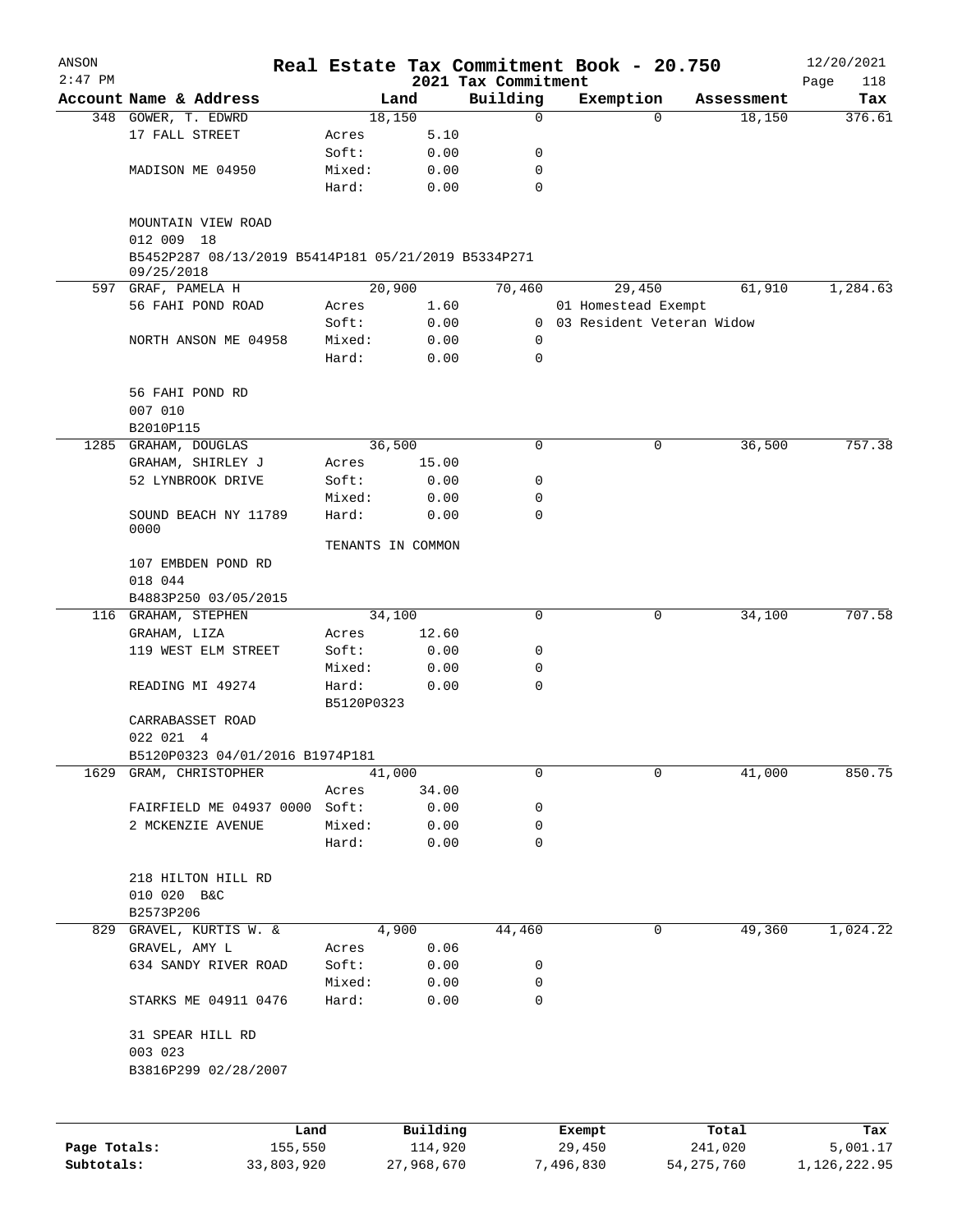| ANSON     |                                                                   |                      |          | Real Estate Tax Commitment Book - 20.750 |               |                       |            | 12/20/2021         |
|-----------|-------------------------------------------------------------------|----------------------|----------|------------------------------------------|---------------|-----------------------|------------|--------------------|
| $2:47$ PM | Account Name & Address                                            |                      | Land     | 2021 Tax Commitment<br>Building          |               | Exemption             | Assessment | 119<br>Page<br>Tax |
|           | 1539 GRAY, BARRY A                                                | 21,710               |          | 103,760                                  |               | 23,750                | 101,720    | 2,110.69           |
|           | GRAY, SUSAN E                                                     | Acres                | 2.14     |                                          |               | 01 Homestead Exempt   |            |                    |
|           |                                                                   | Soft:                | 0.00     | 0                                        |               |                       |            |                    |
|           | PO BOX 353                                                        | Mixed:               | 0.00     | 0                                        |               |                       |            |                    |
|           | ANSON ME 04911 0353                                               | Hard:                | 0.00     | 0                                        |               |                       |            |                    |
|           | 35 PARKWOODS DR                                                   |                      |          |                                          |               |                       |            |                    |
|           | 010 007<br>8<br>B1504P85                                          |                      |          |                                          |               |                       |            |                    |
| 58        | GRAY, CAROLYN J                                                   |                      | 22,210   | 48,170                                   |               | 0                     | 70,380     | 1,460.39           |
|           | 9 INDIAN ROAD                                                     | Acres                | 2.47     |                                          |               |                       |            |                    |
|           |                                                                   | Soft:                | 0.00     | 0                                        |               |                       |            |                    |
|           | MARSFIELD MA 02050 1729 Mixed:                                    |                      | 0.00     | 0                                        |               |                       |            |                    |
|           |                                                                   | Hard:                | 0.00     | 0                                        |               |                       |            |                    |
|           |                                                                   | B5083P0308           |          |                                          |               |                       |            |                    |
|           | 241 HILTON HILL RD<br>010 022<br>C                                |                      |          |                                          |               |                       |            |                    |
|           | B5083P308 09/29/2016 B5055P322 08/01/2014 B4982P139<br>12/04/2015 |                      |          |                                          |               |                       |            |                    |
|           | 523 GRAY, DANA A                                                  | 21,500               |          | 35,010                                   |               | 23,750                | 32,760     | 679.77             |
|           | 561 CAMPGROUND ROAD                                               | Acres                | 2.00     |                                          |               | 01 Homestead Exempt   |            |                    |
|           |                                                                   | Soft:                | 0.00     | 0                                        |               |                       |            |                    |
|           | NORTH ANSON ME 04958                                              | Mixed:               | 0.00     | 0                                        |               |                       |            |                    |
|           |                                                                   | Hard:                | 0.00     | 0                                        |               |                       |            |                    |
|           | 561 CAMPGROUND RD                                                 |                      |          |                                          |               |                       |            |                    |
|           | 018 010<br>Α                                                      |                      |          |                                          |               |                       |            |                    |
|           | B4280P23 05/17/2010                                               |                      |          |                                          |               |                       |            |                    |
|           | 1614 GRAY, DARLENE A                                              |                      | 36,990   | 85,590                                   |               | 29,450                | 93,130     | 1,932.45           |
|           | 242 HILTON HILL ROAD                                              | Acres                | 15.49    |                                          |               | 01 Homestead Exempt   |            |                    |
|           |                                                                   | Soft:                | 0.00     |                                          |               | 0 02 Resident Veteran |            |                    |
|           | ANSON ME 04911                                                    | Mixed:               | 0.00     | 0                                        |               |                       |            |                    |
|           |                                                                   | Hard:                | 0.00     | 0                                        |               |                       |            |                    |
|           |                                                                   |                      |          |                                          |               |                       |            |                    |
|           | 242 HILTON HILL RD                                                |                      |          |                                          |               |                       |            |                    |
|           | 010 021<br>Α                                                      |                      |          |                                          |               |                       |            |                    |
|           | B1634P8                                                           |                      |          |                                          |               |                       |            |                    |
|           | 1288 GRAY, RICHARD E                                              | 32,500               |          | 0                                        |               | 0                     | 32,500     | 674.38             |
|           | 1294 ANSON ROAD                                                   | Acres                | 33.00    |                                          |               |                       |            |                    |
|           |                                                                   | Soft:                | 0.00     | 0                                        |               |                       |            |                    |
|           | STARKS ME 04911                                                   | Mixed:               | 4.00     | 536                                      |               |                       |            |                    |
|           |                                                                   | Hard:<br>TREE GROWTH | 7.00     | 964                                      |               |                       |            |                    |
|           |                                                                   |                      |          |                                          |               |                       |            |                    |
|           | 010 010                                                           |                      |          |                                          |               |                       |            |                    |
|           | B4237P5 01/22/2010 B4236P357 01/22/2010                           |                      |          |                                          |               |                       |            |                    |
|           | 112 GRAY, TAMMY J                                                 | 26,150               |          | 0                                        |               | 0                     | 26,150     | 542.61             |
|           | GRAY, ALAN                                                        | Acres                | 5.10     |                                          |               |                       |            |                    |
|           | 11 ORDWAY ST                                                      | Soft:                | 0.00     | 0                                        |               |                       |            |                    |
|           |                                                                   | Mixed:               | 0.00     | 0                                        |               |                       |            |                    |
|           | GEORGETOWN MA 01833<br>1225                                       | Hard:                | 0.00     | 0                                        |               |                       |            |                    |
|           | 015 036<br>5                                                      |                      |          |                                          |               |                       |            |                    |
|           | B2175P86                                                          |                      |          |                                          |               |                       |            |                    |
|           |                                                                   |                      |          |                                          |               |                       |            |                    |
|           |                                                                   | Land,                | Building |                                          | <b>Exempt</b> |                       | Total      | Tax                |

|              | Land       | Building     | Exempt    | Total      | Tax          |
|--------------|------------|--------------|-----------|------------|--------------|
| Page Totals: | 161,060    | 272,530      | 76,950    | 356,640    | 7,400.29     |
| Subtotals:   | 33,964,980 | 28, 241, 200 | 7,573,780 | 54,632,400 | 1,133,623.24 |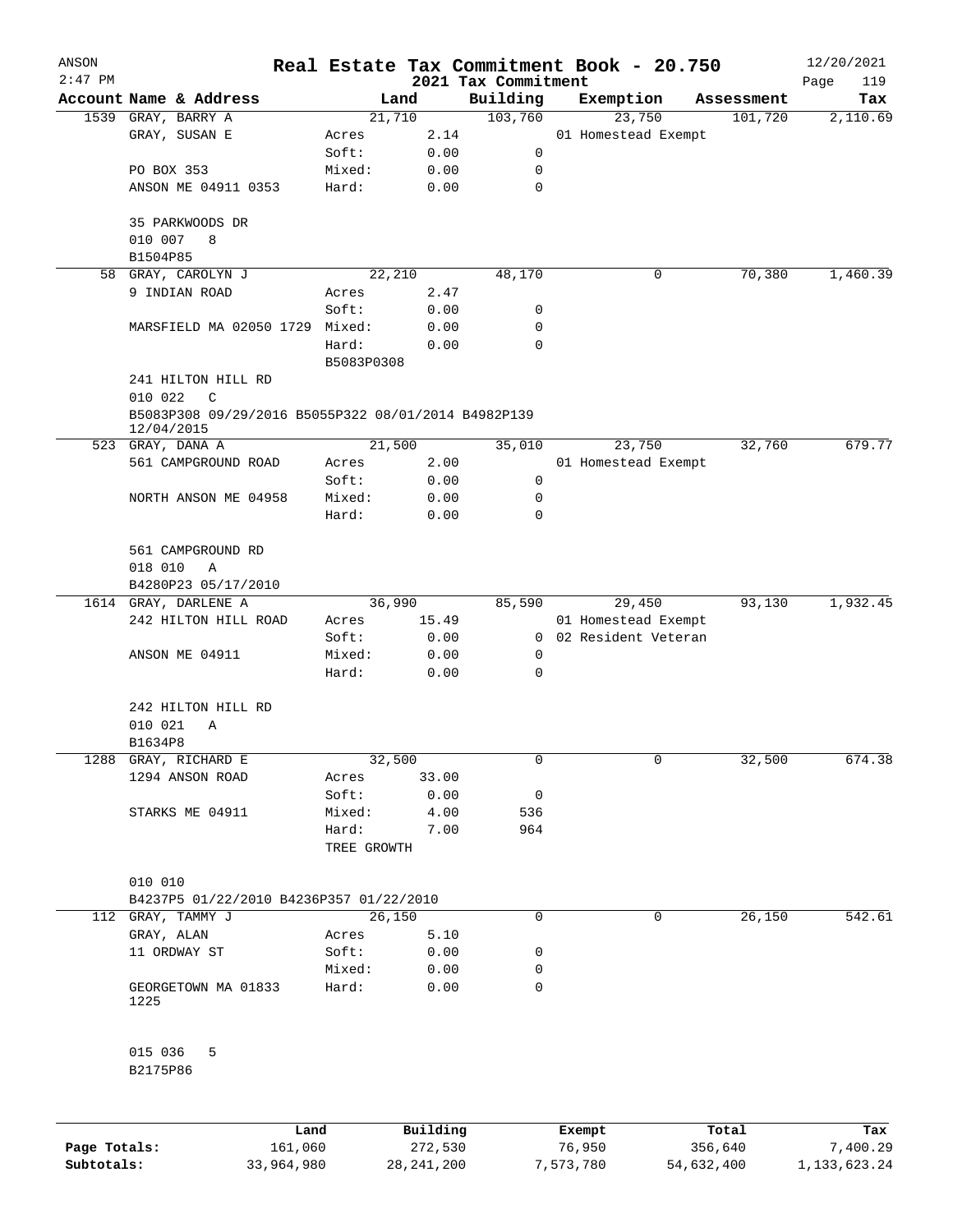| ANSON<br>$2:47$ PM |                                              |               |          | 2021 Tax Commitment | Real Estate Tax Commitment Book - 20.750 |            | 12/20/2021<br>Page<br>120 |
|--------------------|----------------------------------------------|---------------|----------|---------------------|------------------------------------------|------------|---------------------------|
|                    | Account Name & Address                       |               | Land     | Building            | Exemption                                | Assessment | Tax                       |
|                    | 1260 GREEN, GLORIA J                         |               | 19,620   | 36,850              | 23,750                                   | 32,720     | 678.94                    |
|                    |                                              | Acres         | 0.61     |                     | 01 Homestead Exempt                      |            |                           |
|                    | NORTH ANSON ME 04958                         | Soft:         | 0.00     | 0                   |                                          |            |                           |
|                    | 0014                                         |               |          |                     |                                          |            |                           |
|                    | PO BOX 14                                    | Mixed:        | 0.00     | 0                   |                                          |            |                           |
|                    |                                              | Hard:         | 0.00     | 0                   |                                          |            |                           |
|                    |                                              |               |          |                     |                                          |            |                           |
|                    | 50 UNION ST<br>005 005<br>B                  |               |          |                     |                                          |            |                           |
|                    | B791P478                                     |               |          |                     |                                          |            |                           |
|                    | 721 GREENE, JAMES L                          |               | 14,140   | 43,330              | 23,750                                   | 33,720     | 699.69                    |
|                    | GREENE, PATRICIA L                           | Acres         | 0.50     |                     | 01 Homestead Exempt                      |            |                           |
|                    | PO BOX 185                                   | Soft:         | 0.00     | 0                   |                                          |            |                           |
|                    |                                              | Mixed:        | 0.00     | 0                   |                                          |            |                           |
|                    | NORTH ANSON ME 04958                         | Hard:         | 0.00     | 0                   |                                          |            |                           |
|                    |                                              | B5006P230     |          |                     |                                          |            |                           |
|                    | 110 EMBDEN POND RD                           |               |          |                     |                                          |            |                           |
|                    | 018 043<br>E                                 |               |          |                     |                                          |            |                           |
|                    | B5006P230 03/08/2016 B4759P45 02/20/2014     |               |          |                     |                                          |            |                           |
|                    | 1469 GREENE, ROBERT B JR.                    |               | 30,270   | 95,870              | 23,750                                   | 102,390    | 2,124.59                  |
|                    | 25 CAMPGROUND ROAD                           | Acres         | 8.77     |                     | 01 Homestead Exempt                      |            |                           |
|                    |                                              | Soft:         | 0.00     | 0                   |                                          |            |                           |
|                    | NORTH ANSON ME 04958                         | Mixed:        | 0.00     | 0                   |                                          |            |                           |
|                    |                                              | Hard:         | 0.00     | 0                   |                                          |            |                           |
|                    |                                              | B5053P0329    |          |                     |                                          |            |                           |
|                    | 25 CAMPGROUND RD                             |               |          |                     |                                          |            |                           |
|                    | 015 063                                      |               |          |                     |                                          |            |                           |
|                    | B5479P285 10/15/2019                         |               |          |                     |                                          |            |                           |
|                    | 1442 GREENHALGE, JOHN JR                     |               | 20,000   | 69,820              | 23,750                                   | 66,070     | 1,370.95                  |
|                    | GREENHALGE, REBECCA A                        | Acres         | 1.00     |                     | 01 Homestead Exempt                      |            |                           |
|                    | 18 NEW PORTLAND ROAD                         | Soft:         | 0.00     | 0                   |                                          |            |                           |
|                    |                                              | Mixed:        | 0.00     | 0                   |                                          |            |                           |
|                    | NORTH ANSON ME 04958                         | Hard:         | 0.00     | 0                   |                                          |            |                           |
|                    |                                              | B5101P0263 JT |          |                     |                                          |            |                           |
|                    | 18 NEW PORTLAND RD                           |               |          |                     |                                          |            |                           |
|                    | 008 021                                      |               |          |                     |                                          |            |                           |
|                    | B5101P263 11/18/2016 B4908P167 05/12/2015    |               |          |                     |                                          |            |                           |
|                    | 1928 GREENLAW, JARRET                        |               | 10,580   | 16,230              | 23,750                                   | 3,060      | 63.50                     |
|                    | 328 TOWN FARM ROAD                           | Acres         | 0.28     |                     | 01 Homestead Exempt                      |            |                           |
|                    |                                              | Soft:         | 0.00     | 0                   |                                          |            |                           |
|                    | ANSON ME 04911                               | Mixed:        | 0.00     | 0                   |                                          |            |                           |
|                    |                                              | Hard:         | 0.00     | 0                   |                                          |            |                           |
|                    |                                              |               |          |                     |                                          |            |                           |
|                    | 27 PINE ST                                   |               |          |                     |                                          |            |                           |
|                    | 002 037A                                     |               |          |                     |                                          |            |                           |
|                    | B4418P54 07/22/2011<br>1937 GREENLAW, SIRENA |               | 43,200   | 0                   | 0                                        | 43,200     | 896.40                    |
|                    | 328 TOWN FARM ROAD                           | Acres         | 56.00    |                     |                                          |            |                           |
|                    |                                              | Soft:         | 0.00     | 0                   |                                          |            |                           |
|                    | ANSON ME 04911                               | Mixed:        | 0.00     | 0                   |                                          |            |                           |
|                    |                                              | Hard:         | 0.00     | 0                   |                                          |            |                           |
|                    |                                              |               |          |                     |                                          |            |                           |
|                    | TOWN FARM RD                                 |               |          |                     |                                          |            |                           |
|                    | 022 014                                      |               |          |                     |                                          |            |                           |
|                    | B5442P331 07/31/2019                         |               |          |                     |                                          |            |                           |
|                    |                                              |               |          |                     |                                          |            |                           |
|                    |                                              |               |          |                     |                                          |            |                           |
|                    |                                              |               |          |                     |                                          |            |                           |
|                    |                                              | Land          | Building |                     | Exempt                                   | Total      | Tax                       |

|              | ⊥and         | Building   | Exempt    | Total      | тах          |
|--------------|--------------|------------|-----------|------------|--------------|
| Page Totals: | 137,810      | 262,100    | 118,750   | 281,160    | 5,834.07     |
| Subtotals:   | 34, 102, 790 | 28,503,300 | 7,692,530 | 54,913,560 | 1,139,457.31 |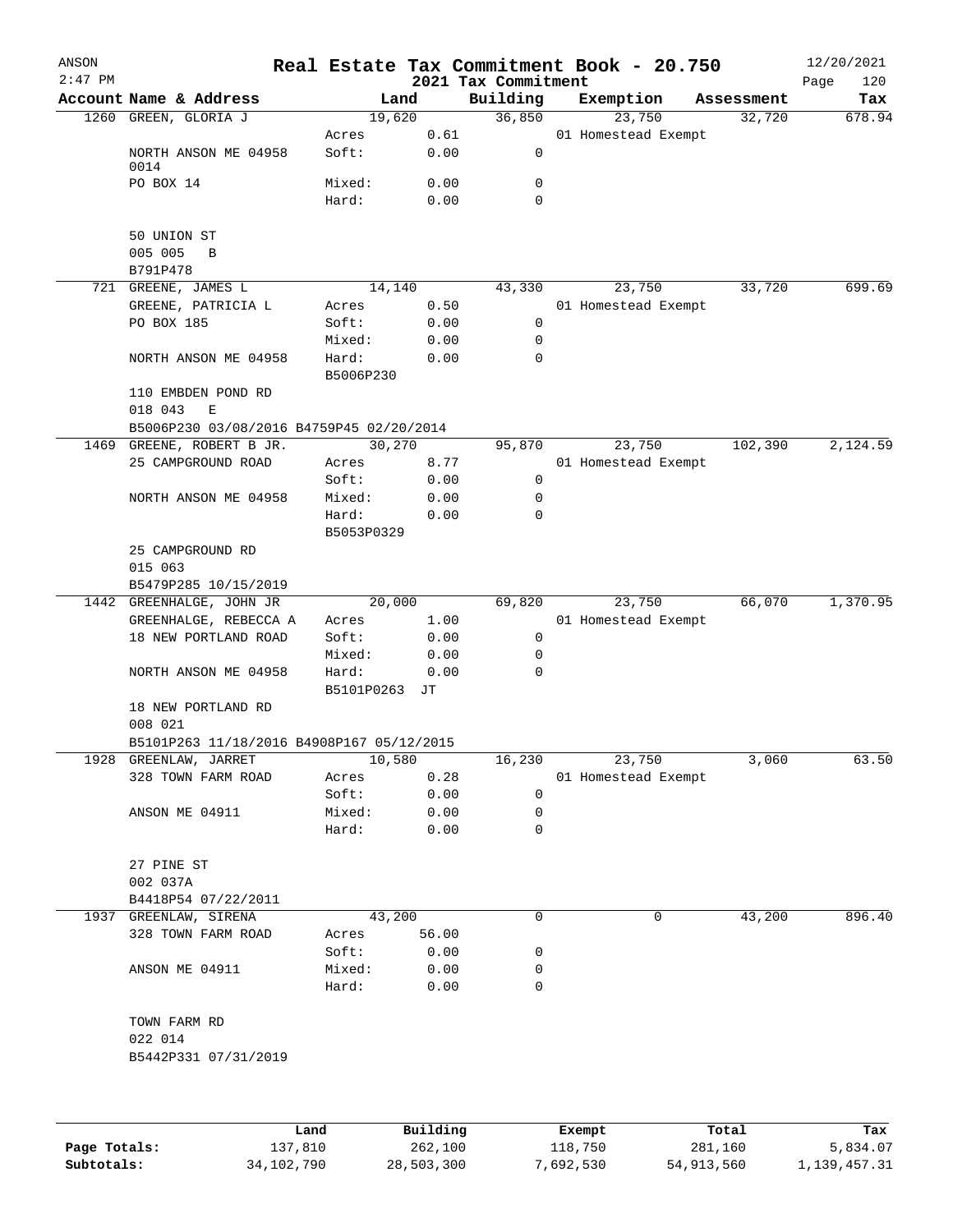| ANSON        |                                           |                        |              |                                 | Real Estate Tax Commitment Book - 20.750 |            | 12/20/2021         |
|--------------|-------------------------------------------|------------------------|--------------|---------------------------------|------------------------------------------|------------|--------------------|
| $2:47$ PM    | Account Name & Address                    |                        | Land         | 2021 Tax Commitment<br>Building | Exemption                                | Assessment | Page<br>121<br>Tax |
|              | 1120 GREENLAW, SIRENA                     |                        | 29,700       | 0                               | $\Omega$                                 | 29,700     | 616.28             |
|              | 328 TOWN FARM ROAD                        | Acres                  | 16.20        |                                 |                                          |            |                    |
|              |                                           | Soft:                  | 0.00         | 0                               |                                          |            |                    |
|              | ANSON ME 04911                            | Mixed:                 | 0.00         | 0                               |                                          |            |                    |
|              |                                           | Hard:                  | 0.00         | $\mathbf 0$                     |                                          |            |                    |
|              | 022 013<br>Α                              |                        |              |                                 |                                          |            |                    |
|              | B5442P331 07/31/2019                      |                        |              |                                 |                                          |            |                    |
|              | 438 GREENLAW, SIRENA O                    |                        | 28,300       | 32,560                          | 23,750                                   | 37,110     | 770.03             |
|              | 328 TOWN FARM ROAD                        | Acres                  | 6.80         |                                 | 01 Homestead Exempt                      |            |                    |
|              |                                           | Soft:                  | 0.00         | 0                               |                                          |            |                    |
|              | ANSON ME 04911                            | Mixed:                 | 0.00         | 0                               |                                          |            |                    |
|              |                                           | Hard:                  | 0.00         | $\Omega$                        |                                          |            |                    |
|              | 259 TOWN FARM RD<br>022 013               |                        |              |                                 |                                          |            |                    |
|              | B4452P8 10/17/2011 B3325P307 06/12/2004   |                        |              |                                 |                                          |            |                    |
|              | 1254 GREENLEAF, LESLIE E                  |                        | 22,700       | 78,050                          | 29,450                                   | 71,300     | 1,479.48           |
|              | GREENLEAF, MARIE J                        | Acres                  | 2.80         |                                 | 01 Homestead Exempt                      |            |                    |
|              | PO BOX 477                                | Soft:                  | 0.00         |                                 | 0 02 Resident Veteran                    |            |                    |
|              |                                           | Mixed:                 | 0.00         | 0                               |                                          |            |                    |
|              | ANSON ME 04911                            | Hard:<br>LIFE ESTATE   | 0.00         | $\mathbf 0$                     |                                          |            |                    |
|              | 232 MAIN ST                               |                        |              |                                 |                                          |            |                    |
|              | 010 007<br>Α                              |                        |              |                                 |                                          |            |                    |
|              | B4442P45 09/19/2011                       |                        |              |                                 |                                          |            |                    |
|              | 1951 GREGOIRE, STEVE D. &<br>DONNA M.     |                        | 16,460       | 0                               | 0                                        | 16,460     | 341.55             |
|              | 179 CENTRAL AVE.                          | Acres                  | 3.97         |                                 |                                          |            |                    |
|              |                                           | Soft:                  | 0.00         | 0                               |                                          |            |                    |
|              | LEWISTON ME 04240                         | Mixed:                 | 0.00         | 0                               |                                          |            |                    |
|              |                                           | Hard:                  | 0.00         | $\mathbf 0$                     |                                          |            |                    |
|              | 675 HOLLIN WAITE HILL                     |                        |              |                                 |                                          |            |                    |
|              | 020 015 1                                 |                        |              |                                 |                                          |            |                    |
|              | B5319P291 08/16/2018                      |                        |              |                                 |                                          |            |                    |
|              | 1952 GREGOIRE, STEVE D. &<br>DONNA M.     |                        | 17,640       | 0                               | $\mathbf{0}$                             | 17,640     | 366.03             |
|              | 179 CENTRAL AVE.                          | Acres                  | 4.76         |                                 |                                          |            |                    |
|              |                                           | Soft:                  | 0.00         | 0                               |                                          |            |                    |
|              | LEWISTON ME 04240                         | Mixed:<br>Hard:        | 0.00<br>0.00 | 0<br>$\mathbf 0$                |                                          |            |                    |
|              | 673 HOLLIN WAITE HILL<br>020 015 2        |                        |              |                                 |                                          |            |                    |
|              | B5319P291 08/16/2018 B3629P225 02/03/2006 |                        |              |                                 |                                          |            |                    |
|              | 1346 GRIMES, LORI L                       |                        | 10,580       | 59,220                          | 23,750                                   | 46,050     | 955.54             |
|              | GRIMES, TIMOTHY B                         | Acres                  | 0.28         |                                 | 01 Homestead Exempt                      |            |                    |
|              |                                           | Soft:                  | 0.00         | 0                               |                                          |            |                    |
|              | PO BOX 177                                | Mixed:                 | 0.00         | 0                               |                                          |            |                    |
|              | ANSON ME 04911 0177                       | Hard:<br>B5246P0354 JT | 0.00         | $\mathbf 0$                     |                                          |            |                    |
|              | 13 ARNOLDS LN<br>001 019                  |                        |              |                                 |                                          |            |                    |
|              | B5246P354 01/21/2018 B2408P179            |                        |              |                                 |                                          |            |                    |
|              |                                           |                        |              |                                 |                                          |            |                    |
|              |                                           | Land                   | Building     |                                 | Exempt                                   | Total      | Tax                |
| Page Totals: | 125,380                                   |                        | 169,830      |                                 | 76,950                                   | 218,260    | 4,528.91           |

**Subtotals:** 34,228,170 28,673,130 7,769,480 55,131,820 1,143,986.22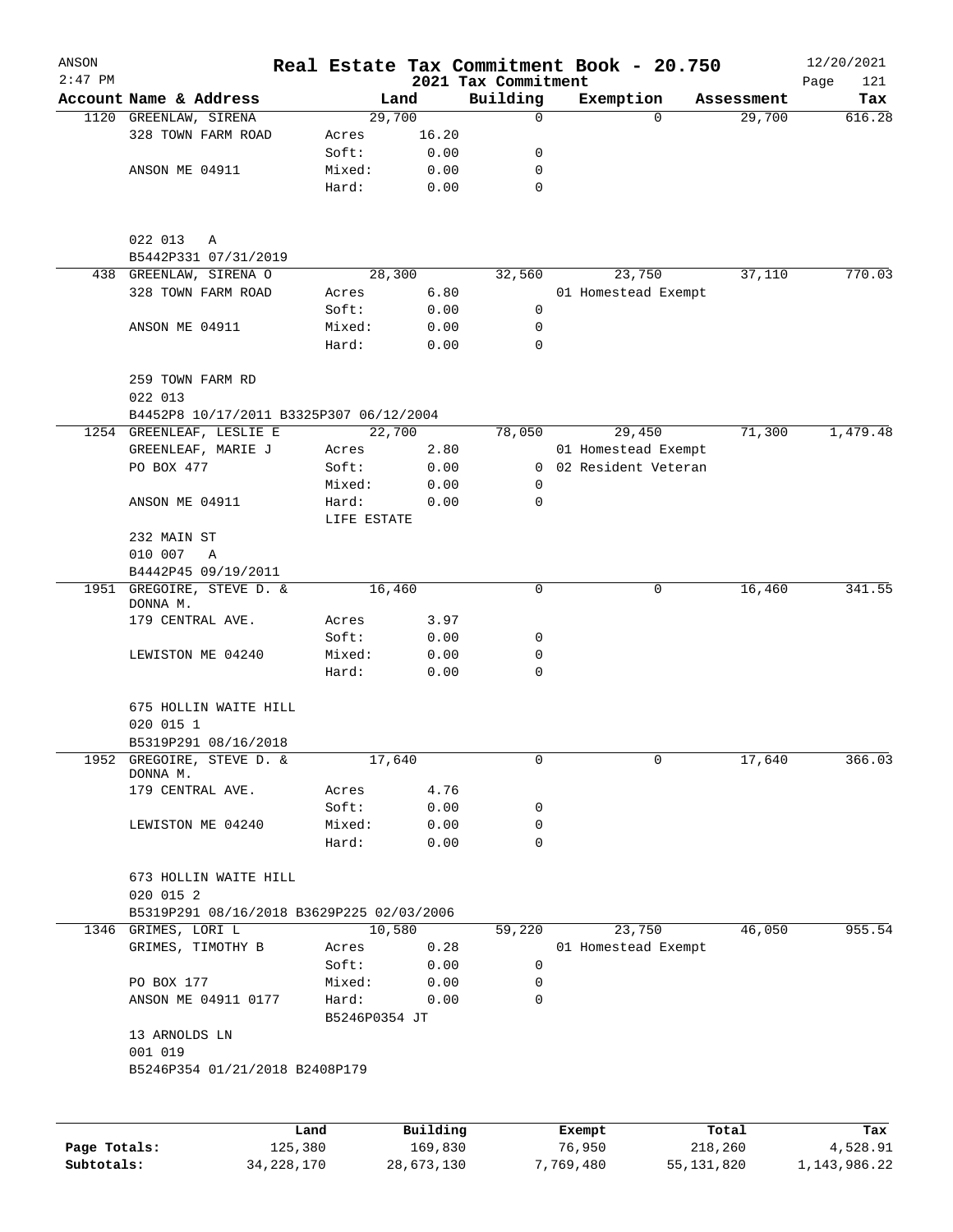| ANSON<br>$2:47$ PM |                                 |        |       | 2021 Tax Commitment | Real Estate Tax Commitment Book - 20.750 |            | 12/20/2021<br>122<br>Page |
|--------------------|---------------------------------|--------|-------|---------------------|------------------------------------------|------------|---------------------------|
|                    | Account Name & Address          |        | Land  | Building            | Exemption                                | Assessment | Tax                       |
|                    | 1033 GRODER, TIMOTHY A          | 12,650 |       | 55,480              | 23,750                                   | 44,380     | 920.89                    |
|                    |                                 | Acres  | 0.40  |                     | 01 Homestead Exempt                      |            |                           |
|                    | ANSON ME 04911 0404             | Soft:  | 0.00  | 0                   |                                          |            |                           |
|                    | PO BOX 404                      | Mixed: | 0.00  | 0                   |                                          |            |                           |
|                    |                                 | Hard:  | 0.00  | $\mathbf 0$         |                                          |            |                           |
|                    |                                 |        |       |                     |                                          |            |                           |
|                    | 10 INGALLS ST                   |        |       |                     |                                          |            |                           |
|                    | 002 051<br>B3969P334 02/29/2008 |        |       |                     |                                          |            |                           |
| 1489               | GRONDIN, RUBY J                 | 10,000 |       | 57,640              | 0                                        | 67,640     | 1,403.53                  |
|                    | 17 SECOND STREET                | Acres  | 0.25  |                     |                                          |            |                           |
|                    |                                 | Soft:  | 0.00  | 0                   |                                          |            |                           |
|                    | ANSON ME 04911                  | Mixed: | 0.00  | 0                   |                                          |            |                           |
|                    |                                 | Hard:  | 0.00  | $\mathbf 0$         |                                          |            |                           |
|                    |                                 |        |       |                     |                                          |            |                           |
|                    | 17 SECOND ST                    |        |       |                     |                                          |            |                           |
|                    | 001 065                         |        |       |                     |                                          |            |                           |
|                    | B5518P23 02/12/2020             |        |       |                     |                                          |            |                           |
|                    | 635 GROSE, SHANNON              | 17,600 |       | 0                   | 0                                        | 17,600     | 365.20                    |
|                    | 24 HOUGHTON STREET              | Acres  | 10.50 |                     |                                          |            |                           |
|                    |                                 | Soft:  | 0.00  | 0                   |                                          |            |                           |
|                    | MADISON ME 04950                | Mixed: | 0.00  | 0                   |                                          |            |                           |
|                    |                                 | Hard:  | 0.00  | 0                   |                                          |            |                           |
|                    |                                 |        |       |                     |                                          |            |                           |
|                    | OFF PULLEN CORNER ROAD          |        |       |                     |                                          |            |                           |
|                    | 018 021<br>М                    |        |       |                     |                                          |            |                           |
|                    | B5649P1 12/16/2020              |        |       |                     |                                          |            |                           |
|                    | 1354 GROVER, GALEN G II         | 24,290 |       | 41,100              | 23,750                                   | 41,640     | 864.03                    |
|                    | GROVER, JULIE A                 | Acres  | 3.86  |                     | 01 Homestead Exempt                      |            |                           |
|                    | 539 PEASE HILL ROAD             | Soft:  | 0.00  | 0                   |                                          |            |                           |
|                    |                                 | Mixed: | 0.00  | 0                   |                                          |            |                           |
|                    | ANSON ME 04911                  | Hard:  | 0.00  | 0                   |                                          |            |                           |
|                    |                                 |        |       |                     |                                          |            |                           |
|                    | 539 PEASE HILL RD               |        |       |                     |                                          |            |                           |
|                    | 014 041<br>3                    |        |       |                     |                                          |            |                           |
|                    | B1830P301                       |        |       |                     |                                          |            |                           |
|                    | 1849 GROVER, RONALD M           |        | 0     | 12,320              | 0                                        | 12,320     | 255.64                    |
|                    | 347 EMBDEN POND ROAD            |        |       |                     |                                          |            |                           |
|                    |                                 |        |       |                     |                                          |            |                           |
|                    | NORTH ANSON ME 04958            |        |       |                     |                                          |            |                           |
|                    |                                 |        |       |                     |                                          |            |                           |
|                    |                                 |        |       |                     |                                          |            |                           |
|                    | 347 EMBDEN POND RD              |        |       |                     |                                          |            |                           |
|                    | 023 026 D ON                    |        |       |                     |                                          |            |                           |
| 1356               | GUBBINS, DAVID R                | 11,310 |       | 27,520              | 23,750                                   | 15,080     | 312.91                    |
|                    | GUBBINS, CHRISTINE              | Acres  | 0.32  |                     | 01 Homestead Exempt                      |            |                           |
|                    | PO BOX 6                        | Soft:  | 0.00  | 0                   |                                          |            |                           |
|                    |                                 | Mixed: | 0.00  | 0                   |                                          |            |                           |
|                    | ANSON ME 04911                  | Hard:  | 0.00  | 0                   |                                          |            |                           |
|                    |                                 |        |       |                     |                                          |            |                           |
|                    | 17 RANDALL ST                   |        |       |                     |                                          |            |                           |
|                    | 003 049                         |        |       |                     |                                          |            |                           |
|                    | B963P158                        |        |       |                     |                                          |            |                           |
|                    |                                 |        |       |                     |                                          |            |                           |
|                    |                                 |        |       |                     |                                          |            |                           |
|                    |                                 |        |       |                     |                                          |            |                           |
|                    |                                 |        |       |                     |                                          |            |                           |

|              | Land       | Building   | Exempt    | Total      | Tax          |
|--------------|------------|------------|-----------|------------|--------------|
| Page Totals: | 75,850     | 194,060    | 71,250    | 198,660    | 4,122.20     |
| Subtotals:   | 34,304,020 | 28,867,190 | 7,840,730 | 55,330,480 | 1,148,108.42 |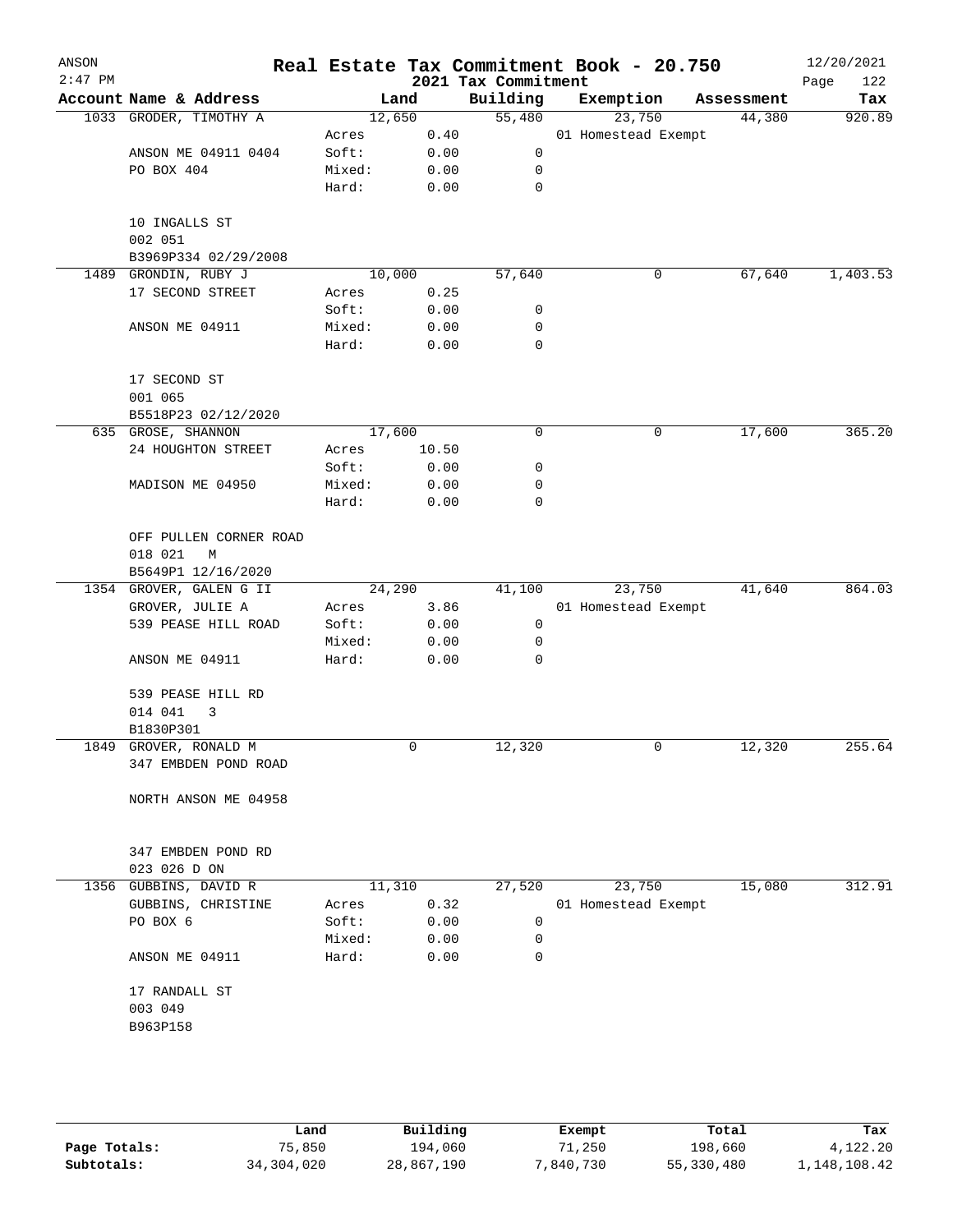| ANSON                      |                                                                                |                 |                       |                                 | Real Estate Tax Commitment Book - 20.750 |                       | 12/20/2021               |
|----------------------------|--------------------------------------------------------------------------------|-----------------|-----------------------|---------------------------------|------------------------------------------|-----------------------|--------------------------|
| $2:47$ PM                  | Account Name & Address                                                         |                 | Land                  | 2021 Tax Commitment<br>Building | Exemption                                | Assessment            | Page<br>123<br>Tax       |
| 1359                       | GUTOWSKI, DONALD H.,                                                           |                 | 17,280                | $\mathbf 0$                     | 0                                        | 17,280                | 358.56                   |
|                            | ROBERT K.<br>GUTOWSKI, DAVID T. &                                              | Acres           | 10.10                 |                                 |                                          |                       |                          |
|                            | WALTER<br>111 LILAC STREET                                                     | Soft:           | 0.00                  | 0                               |                                          |                       |                          |
|                            |                                                                                | Mixed:          | 0.00                  | 0                               |                                          |                       |                          |
|                            | PENACOOK NH 03303 0000                                                         | Hard:           | 0.00                  | $\mathbf 0$                     |                                          |                       |                          |
|                            | 015 044<br>G<br>B5174P198 B5174P197 B5174P196 B5174P195 B5174P194<br>B5174P191 |                 |                       |                                 |                                          |                       |                          |
|                            | 1363 HALEY, CHARLES J JR                                                       |                 | 24,860                | 96,350                          | 0                                        | 121,210               | 2,515.11                 |
|                            | HALEY, LINDA S                                                                 | Acres           | 1.57                  |                                 |                                          |                       |                          |
|                            | 4873 ITALY AVENUE                                                              | Soft:           | 0.00                  | 0                               |                                          |                       |                          |
|                            | NORTH PORT FL 34288                                                            | Mixed:<br>Hard: | 0.00<br>0.00          | 0<br>0                          |                                          |                       |                          |
|                            | 162 MAIN ST<br>002 018                                                         |                 |                       |                                 |                                          |                       |                          |
|                            | B1516P242                                                                      |                 |                       |                                 |                                          |                       |                          |
|                            | 1971 HALL, MICHAEL T                                                           |                 | 41,860                | 34,490                          | 0                                        | 76,350                | 1,584.26                 |
|                            | HALL, JESSICA                                                                  | Acres           | 25.76                 |                                 |                                          |                       |                          |
|                            | 351 EMBDEN POND ROAD                                                           | Soft:<br>Mixed: | 0.00                  | 0<br>0                          |                                          |                       |                          |
|                            | NORTH ANSON ME 04958                                                           | Hard:           | 0.00<br>0.00          | $\mathbf 0$                     |                                          |                       |                          |
|                            | 351 EMBDEN POND RD<br>023 026 C                                                |                 |                       |                                 |                                          |                       |                          |
|                            | B5514P66 09/24/2019                                                            |                 |                       |                                 |                                          |                       |                          |
|                            | 1685 HAMMOND, SCOTT                                                            |                 | 27,500                | 69,800                          | 0                                        | 97,300                | 2,018.98                 |
|                            | HAMMOND, MELISSA                                                               | Acres           | 6.50                  |                                 |                                          |                       |                          |
|                            | 35 HALL STREET                                                                 | Soft:           | 0.00                  | 0                               |                                          |                       |                          |
|                            | NORTH ANSON ME 04958                                                           | Mixed:<br>Hard: | 0.00<br>0.00          | 0<br>0                          |                                          |                       |                          |
|                            | 35 HALL ST                                                                     |                 |                       |                                 |                                          |                       |                          |
|                            | 009 036                                                                        |                 |                       |                                 |                                          |                       |                          |
|                            | B5678P25 02/22/2021                                                            |                 |                       |                                 |                                          |                       |                          |
|                            | 559 HANDLEY, CARROLL E SR                                                      |                 | 14,700                | 31,000                          | 23,750                                   | 21,950                | 455.46                   |
|                            | 13 FREDERICK STREET                                                            | Acres           | 0.54                  |                                 | 01 Homestead Exempt                      |                       |                          |
|                            |                                                                                | Soft:           | 0.00                  | 0                               |                                          |                       |                          |
|                            | ANSON ME 04911                                                                 | Mixed:<br>Hard: | 0.00<br>0.00          | 0<br>0                          |                                          |                       |                          |
|                            | 13 FREDRICK ST<br>001 037                                                      |                 |                       |                                 |                                          |                       |                          |
|                            | B2947P75<br>1372 HANNAN, RICHARD L                                             |                 | 27,740                | 87,260                          | 0                                        | 115,000               | 2,386.25                 |
|                            | HANNAN, LINDA B                                                                | Acres           | 6.16                  |                                 |                                          |                       |                          |
|                            |                                                                                | Soft:           | 0.00                  | 0                               |                                          |                       |                          |
|                            | 41 BURNHAM RD                                                                  | Mixed:          | 0.00                  | 0                               |                                          |                       |                          |
|                            | SCARBOROUGH ME 04074<br>0000                                                   | Hard:           | 0.00                  | $\mathbf 0$                     |                                          |                       |                          |
|                            | 76 TOWN FARM RD                                                                |                 |                       |                                 |                                          |                       |                          |
|                            | 019 008<br>$\mathbf{1}$<br>B1545P249                                           |                 |                       |                                 |                                          |                       |                          |
|                            |                                                                                |                 |                       |                                 |                                          |                       |                          |
|                            |                                                                                | Land            | Building              |                                 | Exempt                                   | Total                 | Tax                      |
| Page Totals:<br>Subtotals: | 153,940<br>34, 457, 960                                                        |                 | 318,900<br>29,186,090 |                                 | 23,750<br>7,864,480                      | 449,090<br>55,779,570 | 9,318.62<br>1,157,427.04 |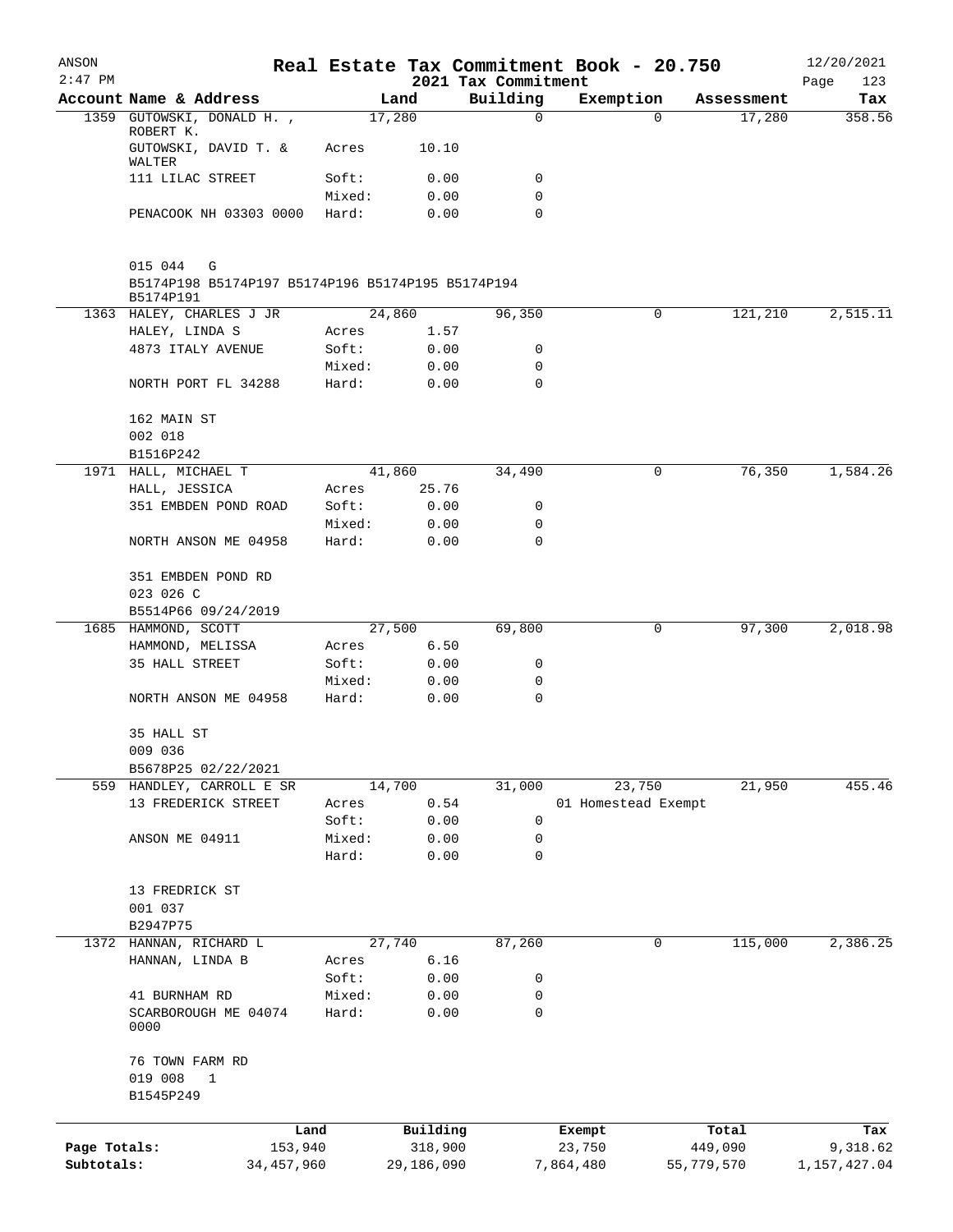| ANSON        |                                                                                 |                     |              |                     | Real Estate Tax Commitment Book - 20.750 |            | 12/20/2021      |
|--------------|---------------------------------------------------------------------------------|---------------------|--------------|---------------------|------------------------------------------|------------|-----------------|
| $2:47$ PM    |                                                                                 |                     |              | 2021 Tax Commitment |                                          |            | Page<br>124     |
|              | Account Name & Address                                                          |                     | Land         | Building            | Exemption                                | Assessment | Tax             |
|              | 1432 HANSEN, JOSHUA                                                             |                     | 30,640       | 83,770              | $\Omega$                                 | 114,410    | 2,374.01        |
|              | STAMM, CHARLIE-MARIE                                                            | Acres               | 9.14         |                     |                                          |            |                 |
|              | 582 RIVER ROAD                                                                  | Soft:               | 0.00         | 0                   |                                          |            |                 |
|              |                                                                                 | Mixed:              | 0.00         | 0<br>$\mathbf 0$    |                                          |            |                 |
|              | NORTH ANSON ME 04958                                                            | Hard:<br>B4924P0256 | 0.00         |                     |                                          |            |                 |
|              | 582 RIVER RD                                                                    |                     |              |                     |                                          |            |                 |
|              | 016 011<br>B                                                                    |                     |              |                     |                                          |            |                 |
|              | B5443P327 07/29/2019                                                            |                     |              |                     |                                          |            |                 |
|              | 277 HANSON, CHERYL G                                                            |                     | 13,200       | 0                   | 0                                        | 13,200     | 273.90          |
|              | PO BOX 40                                                                       | Acres               | 1.80         |                     |                                          |            |                 |
|              |                                                                                 | Soft:               | 0.00         | 0                   |                                          |            |                 |
|              | N. WATERBORO ME 04061<br>0000                                                   | Mixed:              | 0.00         | 0                   |                                          |            |                 |
|              |                                                                                 | Hard:               | 0.00         | 0                   |                                          |            |                 |
|              | 015 036<br>2 A                                                                  |                     |              |                     |                                          |            |                 |
|              | B4201P197 10/07/2009                                                            |                     |              |                     |                                          |            |                 |
|              | 602 HARDIN, KATHLEEN F                                                          |                     | 31,500       | 61,020              | 23,750                                   | 68,770     | 1,426.98        |
|              | P O BOX 158                                                                     | Acres               | 10.00        |                     | 01 Homestead Exempt                      |            |                 |
|              |                                                                                 | Soft:               | 0.00         | 0                   |                                          |            |                 |
|              | NORTH ANSON ME 04958                                                            | Mixed:              | 0.00         | 0                   |                                          |            |                 |
|              |                                                                                 | Hard:               | 0.00         | 0                   |                                          |            |                 |
|              | 321 NEW PORTLAND RD<br>023 039                                                  |                     |              |                     |                                          |            |                 |
|              | B5482P301 10/31/2019                                                            |                     |              |                     |                                          |            |                 |
|              | 1384 HARDY, RUTH L (Life<br>Estate)                                             |                     | 24,500       | 31,190              | 23,750                                   | 31,940     | 662.76          |
|              | CATES, JOHN CHANDLER                                                            | Acres               | 4.00         |                     | 01 Homestead Exempt                      |            |                 |
|              |                                                                                 | Soft:               | 0.00         | 0                   |                                          |            |                 |
|              | 822 HORSEBACK RD                                                                | Mixed:              | 0.00         | 0                   |                                          |            |                 |
|              | ANSON ME 04911 0000                                                             | Hard:               | 0.00         | 0                   |                                          |            |                 |
|              | 822 HORSEBACK RD<br>019 037                                                     |                     |              |                     |                                          |            |                 |
|              |                                                                                 |                     |              |                     |                                          |            |                 |
| 1401         | B5026P80 05/13/2016 B1471P201<br>HARMON, BETSY BROWN                            |                     | 36,750       | 0                   | $\mathbf 0$                              | 36,750     | 762.56          |
|              | Trustee                                                                         |                     |              |                     |                                          |            |                 |
|              | 806 NORTH FREDRICK ST                                                           | Acres               | 25.50        |                     |                                          |            |                 |
|              |                                                                                 | Soft:               | 0.00         | 0                   |                                          |            |                 |
|              | ARLINGTON VA 22205 0000                                                         | Mixed:<br>Hard:     | 0.00<br>0.00 | 0<br>0              |                                          |            |                 |
|              |                                                                                 |                     |              |                     |                                          |            |                 |
|              | 011 046<br>Ε<br>B4772P73 04/08/2014 B4771P174 03/24/2014 B1212P55<br>03/27/1985 |                     |              |                     |                                          |            |                 |
|              | 1373 HARRINGTON, DAVID M                                                        |                     | 18,000       | 0                   | 0                                        | 18,000     | 373.50          |
|              | HARRINGTON, DEBORAH                                                             | Acres               | 5.00         |                     |                                          |            |                 |
|              |                                                                                 | Soft:               | 0.00         | 0                   |                                          |            |                 |
|              | 24 MEADOW LN                                                                    | Mixed:              | 0.00         | 0                   |                                          |            |                 |
|              | WESTFORD MA 01886 0000                                                          | Hard:               | 0.00         | 0                   |                                          |            |                 |
|              | 023 044<br>J<br>B1295P181                                                       |                     |              |                     |                                          |            |                 |
|              |                                                                                 | Land                | Building     |                     | Exempt                                   | Total      | Tax             |
| Page Totals: |                                                                                 | 154,590             | 175,980      |                     | 47,500                                   | 283,070    | 5,873.71        |
| Subtotals:   | 34,612,550                                                                      |                     | 29,362,070   |                     | 7,911,980                                | 56,062,640 | 1, 163, 300. 75 |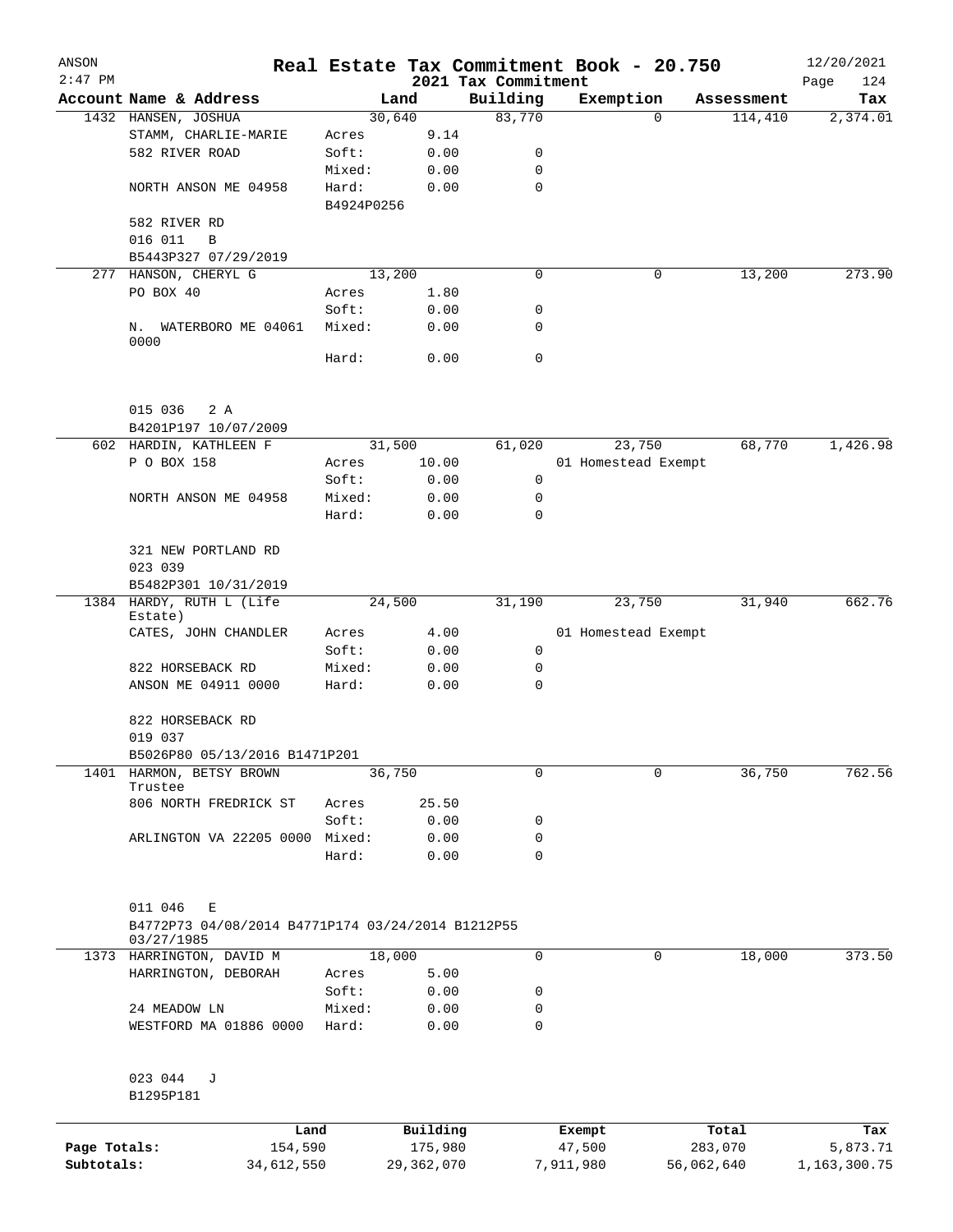| ANSON        |                             |                     |            |                                 | Real Estate Tax Commitment Book - 20.750 |              |                      | 12/20/2021      |
|--------------|-----------------------------|---------------------|------------|---------------------------------|------------------------------------------|--------------|----------------------|-----------------|
| $2:47$ PM    | Account Name & Address      |                     | Land       | 2021 Tax Commitment<br>Building | Exemption                                |              |                      | 125<br>Page     |
|              | 1700 HARRIS, GREGORY J      |                     | 37,890     | 41,970                          |                                          | $\Omega$     | Assessment<br>79,860 | Tax<br>1,657.10 |
|              | HARRIS, ANDREA              | Acres               | 24.49      |                                 |                                          |              |                      |                 |
|              |                             | Soft:               | 0.00       | 0                               |                                          |              |                      |                 |
|              | 9 BRIERWOOD CT              | Mixed:              | 0.00       | 0                               |                                          |              |                      |                 |
|              | GLOUCESTER MA 01930         | Hard:               | 0.00       | $\mathbf 0$                     |                                          |              |                      |                 |
|              | 0000                        |                     |            |                                 |                                          |              |                      |                 |
|              | 247 FOUR MILE SQUARE RD     |                     |            |                                 |                                          |              |                      |                 |
|              | 021 014<br>B                |                     |            |                                 |                                          |              |                      |                 |
|              | B2249P64                    |                     |            |                                 |                                          |              |                      |                 |
|              | 413 HARRIS, GREGORY J       |                     | 37,650     | $\mathbf 0$                     |                                          | $\mathbf 0$  | 37,650               | 781.24          |
|              | HARRIS, ANDREA M            | Acres               | 43.50      |                                 |                                          |              |                      |                 |
|              |                             | Soft:               | 0.00       | 0                               |                                          |              |                      |                 |
|              | 9 BRIERWOOD CT              | Mixed:              | 0.00       | 0                               |                                          |              |                      |                 |
|              | GLOUCESTER MA 01930<br>0000 | Hard:               | 0.00       | $\mathbf 0$                     |                                          |              |                      |                 |
|              | 021 014                     |                     |            |                                 |                                          |              |                      |                 |
|              | B5516P122 01/24/2020        |                     |            |                                 |                                          |              |                      |                 |
|              | 204 HARRIS, NELSON N III    |                     | 20,000     | 10,520                          | 23,750                                   |              | 6,770                | 140.48          |
|              | HARRIS-ROWE, ANNIE E        | Acres               | 1.00       |                                 | 01 Homestead Exempt                      |              |                      |                 |
|              | 590 FOUR MILE SQUARE        | Soft:               | 0.00       | $\mathbf 0$                     |                                          |              |                      |                 |
|              | ROAD                        |                     |            |                                 |                                          |              |                      |                 |
|              |                             | Mixed:              | 0.00       | 0<br>$\Omega$                   |                                          |              |                      |                 |
|              | ANSON ME 04911              | Hard:               | 0.00       |                                 |                                          |              |                      |                 |
|              |                             | B4992P0138 JT       |            |                                 |                                          |              |                      |                 |
|              | 590 FOUR MILE SQUARE RD     |                     |            |                                 |                                          |              |                      |                 |
|              | 020 025<br>I                |                     |            |                                 |                                          |              |                      |                 |
|              | B5528P40 03/25/2020         |                     | 4,800      | $\mathbf 0$                     |                                          | 0            | 4,800                | 99.60           |
|              | 985 HARRISON, WILLIAM P     |                     |            |                                 |                                          |              |                      |                 |
|              | HARRISON, SARAH M           | Acres               | 0.19       |                                 |                                          |              |                      |                 |
|              | 314 WOODBINE COURT          | Soft:               | 0.00       | 0                               |                                          |              |                      |                 |
|              |                             | Mixed:              | 0.00       | 0<br>$\mathbf 0$                |                                          |              |                      |                 |
|              | GREENSBORO NC 27403         | Hard:<br>B4938P0216 | 0.00       |                                 |                                          |              |                      |                 |
|              | 12 MAIN ST                  |                     |            |                                 |                                          |              |                      |                 |
|              | 001 119                     |                     |            |                                 |                                          |              |                      |                 |
|              | B5665P245 01/29/2021        |                     |            |                                 |                                          |              |                      |                 |
|              | 1104 HARRISON, WILLIAM P    |                     | 8,720      | 32,280                          |                                          | 0            | 41,000               | 850.75          |
|              | HARRISON, SARAH M           | Acres               | 0.19       |                                 |                                          |              |                      |                 |
|              | 314 WOODBINE COURT          | Soft:               | 0.00       | 0                               |                                          |              |                      |                 |
|              |                             | Mixed:              | 0.00       | 0                               |                                          |              |                      |                 |
|              | GREENSBORO NC 27403         | Hard:               | 0.00       | $\mathbf 0$                     |                                          |              |                      |                 |
|              |                             | B4935P049           | JТ         |                                 |                                          |              |                      |                 |
|              | 10 MAIN ST                  |                     |            |                                 |                                          |              |                      |                 |
|              | 001 118                     |                     |            |                                 |                                          |              |                      |                 |
|              | B5668P245 01/29/2021        |                     |            |                                 |                                          |              |                      |                 |
|              | 1834 HARTE, LAURETTA A      |                     | 32,200     | 93,020                          | 23,750                                   |              | 101,470              | 2,105.50        |
|              | 4 CLARK ROAD                | Acres               | 10.70      |                                 | 01 Homestead Exempt                      |              |                      |                 |
|              |                             | Soft:               | 0.00       | 0                               |                                          |              |                      |                 |
|              | ANSON ME 04911              | Mixed:              | 0.00       | 0                               |                                          |              |                      |                 |
|              |                             | Hard:               | 0.00       | 0                               |                                          |              |                      |                 |
|              | 4 CLARK RD                  |                     |            |                                 |                                          |              |                      |                 |
|              | 021 009<br>B                |                     |            |                                 |                                          |              |                      |                 |
|              | B3941P167 12/07/2007        |                     |            |                                 |                                          |              |                      |                 |
|              |                             | Land                | Building   |                                 | Exempt                                   |              | Total                | Tax             |
| Page Totals: | 141,260                     |                     | 177,790    |                                 | 47,500                                   |              | 271,550              | 5,634.67        |
| Subtotals:   | 34,753,810                  |                     | 29,539,860 |                                 | 7,959,480                                | 56, 334, 190 |                      | 1,168,935.42    |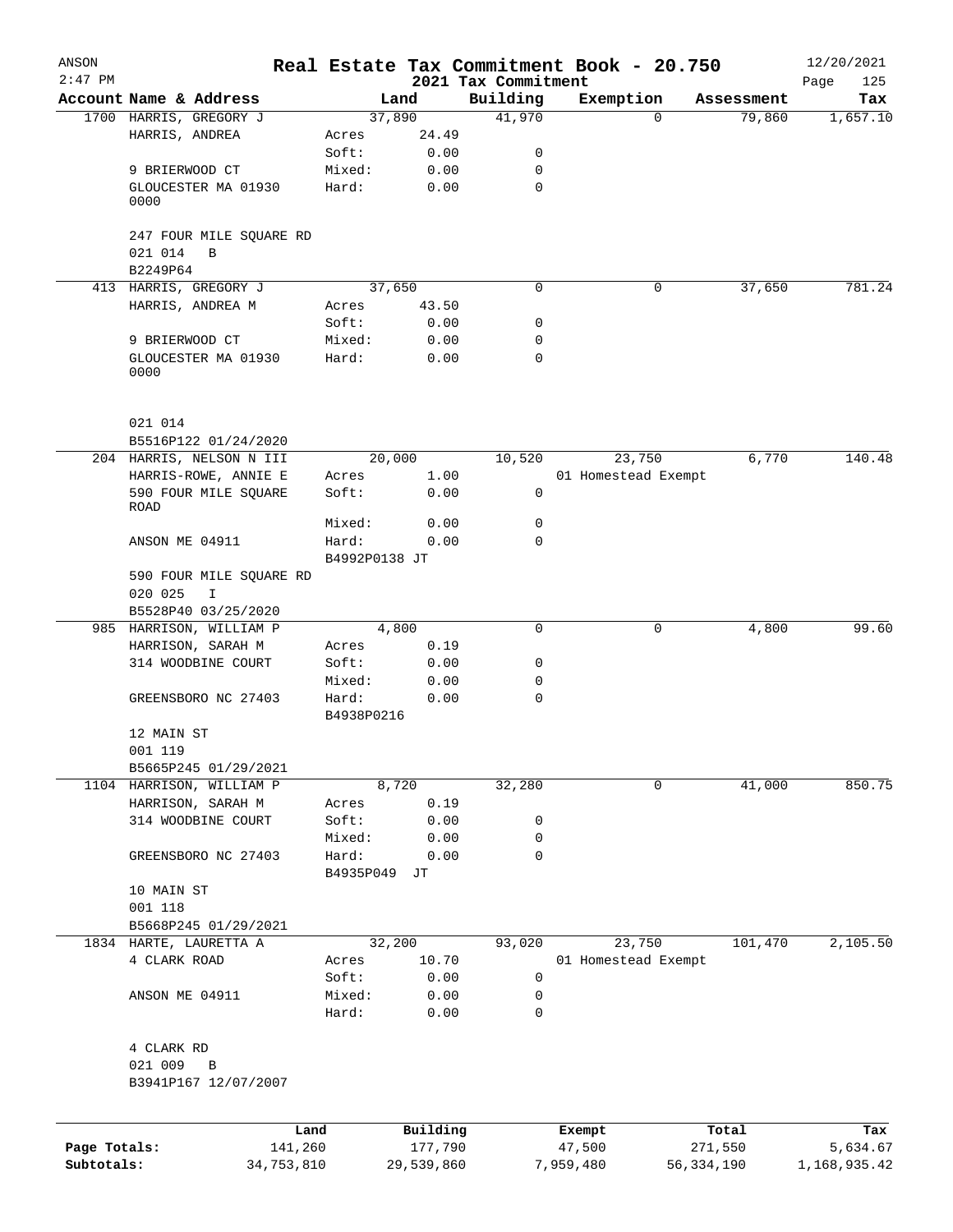| ANSON<br>$2:47$ PM |                              |              |        | 2021 Tax Commitment | Real Estate Tax Commitment Book - 20.750 |            | 12/20/2021<br>126<br>Page |
|--------------------|------------------------------|--------------|--------|---------------------|------------------------------------------|------------|---------------------------|
|                    | Account Name & Address       |              | Land   | Building            | Exemption                                | Assessment | Tax                       |
|                    | 1375 HARTWICK, RICHARD A     |              | 10,580 | 31,750              | 23,750                                   | 18,580     | 385.54                    |
|                    | PO BOX 445                   | Acres        | 0.28   |                     | 01 Homestead Exempt                      |            |                           |
|                    |                              | Soft:        | 0.00   | 0                   |                                          |            |                           |
|                    | NORTH ANSON ME 04958         | Mixed:       | 0.00   | 0                   |                                          |            |                           |
|                    |                              | Hard:        | 0.00   | 0                   |                                          |            |                           |
|                    | 63 NEW PORTLAND RD           |              |        |                     |                                          |            |                           |
|                    | 009 001                      |              |        |                     |                                          |            |                           |
|                    | B3352P237 07/30/2004         |              |        |                     |                                          |            |                           |
| 237                | HARTZ, MELISSA               |              | 58,000 | 24,950              | 0                                        | 82,950     | 1,721.21                  |
|                    | BUGBEE, CURTIS A             | Acres        | 52.00  |                     |                                          |            |                           |
|                    | 113 BROWN HILL ROAD          | Soft:        | 0.00   | 0                   |                                          |            |                           |
|                    |                              | Mixed:       | 0.00   | 0                   |                                          |            |                           |
|                    | ANSON ME 04911               | Hard:        | 0.00   | 0                   |                                          |            |                           |
|                    |                              | B5250P071 JT |        |                     |                                          |            |                           |
|                    | 113 BROWN HILL RD<br>013 003 |              |        |                     |                                          |            |                           |
|                    | B5588P322 08/11/2020         |              |        |                     |                                          |            |                           |
|                    | 567 HARVIE, LINDA            |              | 0      | 17,490              | 17,490                                   | 0          | 0.00                      |
|                    | 171 EMBDEN POND ROAD         |              |        |                     | 01 Homestead Exempt                      |            |                           |
|                    |                              |              |        |                     |                                          |            |                           |
|                    | NORTH ANSON ME 04958         |              |        |                     |                                          |            |                           |
|                    |                              |              |        |                     |                                          |            |                           |
|                    | 171 EMBDEN POND RD           |              |        |                     |                                          |            |                           |
|                    | 023 018<br>ON                |              |        |                     |                                          |            |                           |
| 1366               | HARWOOD, LYNN                |              | 21,500 | 48,220              | 23,750                                   | 45,970     | 953.88                    |
|                    | 608 PEASE HILL RD            | Acres        | 2.00   |                     | 01 Homestead Exempt                      |            |                           |
|                    |                              | Soft:        | 0.00   | 0                   |                                          |            |                           |
|                    | ANSON ME 04911               | Mixed:       | 0.00   | 0                   |                                          |            |                           |
|                    |                              | Hard:        | 0.00   | 0                   |                                          |            |                           |
|                    | 608 PEASE HILL RD            |              |        |                     |                                          |            |                           |
|                    | 011 046<br>C                 |              |        |                     |                                          |            |                           |
|                    | B1067P307                    |              |        |                     |                                          |            |                           |
| 1440               | HARWOOD, LYNN                |              | 6,700  | 0                   | 0                                        | 6,700      | 139.03                    |
|                    | 608 PEASE HILL RD            | Acres        | 50.00  |                     |                                          |            |                           |
|                    |                              | Soft:        | 0.00   | 0                   |                                          |            |                           |
|                    | ANSON ME 04911               | Mixed:       | 0.00   | 0                   |                                          |            |                           |
|                    |                              | Hard:        | 45.00  | 6,199               |                                          |            |                           |
|                    |                              | TREE GROWTH  |        |                     |                                          |            |                           |
|                    | 012 010                      |              |        |                     |                                          |            |                           |
|                    | B1108P62                     |              |        |                     |                                          |            |                           |
|                    | 1656 HASKELL, JOHNNEY R      |              | 23,750 | 1,540               | 0                                        | 25,290     | 524.77                    |
|                    | MASON, AMBER M               | Acres        | 3.50   |                     |                                          |            |                           |
|                    | 537 CANAAN ROAD              | Soft:        | 0.00   | 0                   |                                          |            |                           |
|                    |                              | Mixed:       | 0.00   | 0                   |                                          |            |                           |
|                    | PITTSFIELD ME 04967          | Hard:        | 0.00   | 0                   |                                          |            |                           |
|                    | 98 SMITH RD                  |              |        |                     |                                          |            |                           |
|                    | 010 011<br>6                 |              |        |                     |                                          |            |                           |
|                    | B5586P51 07/06/2020          |              |        |                     |                                          |            |                           |
|                    |                              |              |        |                     |                                          |            |                           |
|                    |                              |              |        |                     |                                          |            |                           |

|              | Land       | Building   | Exempt    | Total      | Tax          |
|--------------|------------|------------|-----------|------------|--------------|
| Page Totals: | 120,530    | 123,950    | 64,990    | 179,490    | 3,724.43     |
| Subtotals:   | 34,874,340 | 29,663,810 | 8,024,470 | 56,513,680 | 1,172,659.85 |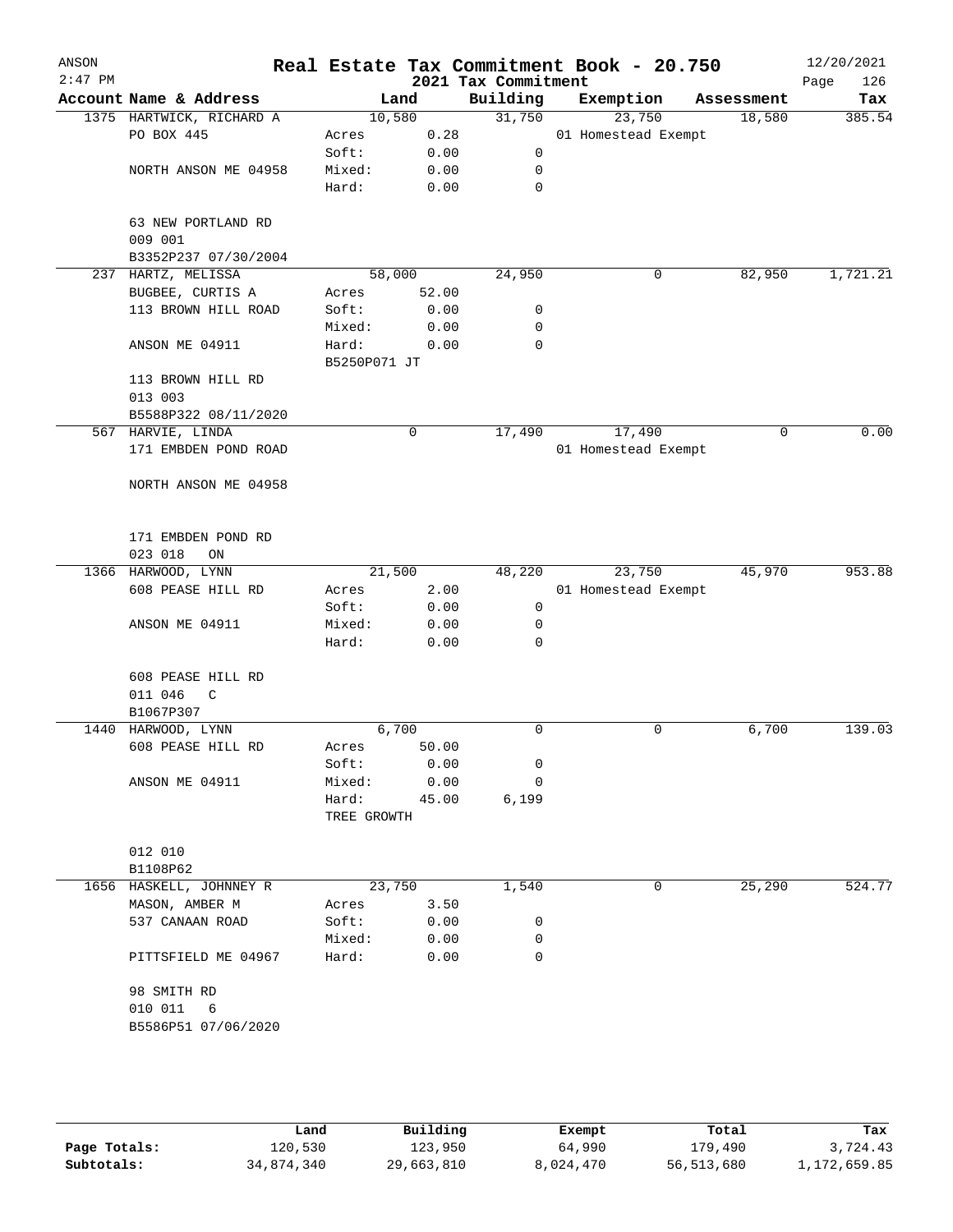| ANSON<br>$2:47$ PM |                                                                  |                 |              | 2021 Tax Commitment | Real Estate Tax Commitment Book - 20.750 |                             | 12/20/2021<br>127<br>Page |
|--------------------|------------------------------------------------------------------|-----------------|--------------|---------------------|------------------------------------------|-----------------------------|---------------------------|
|                    | Account Name & Address                                           |                 | Land         | Building            | Exemption                                | Assessment                  | Tax                       |
|                    | 928 HATCH, STACEY E                                              |                 | 14,140       | 97,120              |                                          | 111,260<br>$\Omega$         | 2,308.65                  |
|                    | C/O SELECT PORTFOLIO<br><b>SERVICES</b>                          | Acres           | 0.50         |                     |                                          |                             |                           |
|                    | PO BOX 65250                                                     | Soft:           | 0.00         | 0                   |                                          |                             |                           |
|                    | SALT LAKE CITY UT 84165 Mixed:                                   |                 | 0.00         | $\mathbf 0$         |                                          |                             |                           |
|                    |                                                                  | Hard:           | 0.00         | 0                   |                                          |                             |                           |
|                    | 20 MADISON ST                                                    |                 |              |                     |                                          |                             |                           |
|                    | 006 095                                                          |                 |              |                     |                                          |                             |                           |
|                    | B5452P0288 08/13/2019 B3508P112 06/24/2005                       |                 |              |                     |                                          |                             |                           |
|                    | 1680 HATT, MARGARET M                                            |                 | 33,200       | 0                   |                                          | 33,200<br>0                 | 688.90                    |
|                    | 47 STARBOARD DR                                                  | Acres           | 33.40        |                     |                                          |                             |                           |
|                    |                                                                  | Soft:           | 0.00         | 0                   |                                          |                             |                           |
|                    | CAPE ELIZABETH ME 04107 Mixed:<br>9648                           |                 | 0.00         | 0                   |                                          |                             |                           |
|                    |                                                                  | Hard:           | 0.00         | $\mathbf 0$         |                                          |                             |                           |
|                    | 015 044 1                                                        |                 |              |                     |                                          |                             |                           |
|                    | B1388P75                                                         |                 |              |                     |                                          |                             |                           |
|                    | 2040 HAULK, CAROL A                                              |                 | 13,500       | 0                   |                                          | 13,500<br>0                 | 280.13                    |
|                    | 158 GOLF COURSE ROAD                                             | Acres           | 2.00         |                     |                                          |                             |                           |
|                    |                                                                  | Soft:           | 0.00         | 0                   |                                          |                             |                           |
|                    | MADISON ME 04950                                                 | Mixed:          | 0.00         | 0                   |                                          |                             |                           |
|                    |                                                                  | Hard:           | 0.00         | 0                   |                                          |                             |                           |
|                    |                                                                  | LIFE ESTATE     |              |                     |                                          |                             |                           |
|                    | CROSS ROAD                                                       |                 |              |                     |                                          |                             |                           |
|                    | 011 033 B                                                        |                 |              |                     |                                          |                             |                           |
|                    | B5615P60 10/02/2020                                              |                 |              |                     |                                          |                             |                           |
|                    | 1395 HAYDEN, DOROTHY G                                           |                 | 11,140       | 15,070              | 26,210                                   | $\mathbf 0$                 | 0.00                      |
|                    | 33 NEW PORTLAND ROAD                                             | Acres           | 0.31         |                     | 01 Homestead Exempt                      |                             |                           |
|                    |                                                                  | Soft:           | 0.00         |                     |                                          | 0 03 Resident Veteran Widow |                           |
|                    | NORTH ANSON ME 04958                                             | Mixed:          | 0.00         | 0                   |                                          |                             |                           |
|                    |                                                                  | Hard:           | 0.00         | 0                   |                                          |                             |                           |
|                    | 33 NEW PORTLAND RD                                               |                 |              |                     |                                          |                             |                           |
|                    | 009 004                                                          |                 |              |                     |                                          |                             |                           |
|                    | B2011P81                                                         |                 |              |                     |                                          |                             |                           |
|                    | 1121 HAYDEN, JEFFREY S., JR.                                     |                 | 22,500       | 44,250              | 23,750                                   | 43,000                      | 892.25                    |
|                    | 24 HEALD ROAD                                                    | Acres           | 6.00         | 0                   | 01 Homestead Exempt                      |                             |                           |
|                    |                                                                  | Soft:<br>Mixed: | 0.00<br>0.00 | 0                   |                                          |                             |                           |
|                    | ANSON ME 04911 3231                                              | Hard:           | 0.00         | $\mathbf 0$         |                                          |                             |                           |
|                    |                                                                  |                 |              |                     |                                          |                             |                           |
|                    | 24 HEALD ROAD<br>011 009 G                                       |                 |              |                     |                                          |                             |                           |
|                    | B5021P87 04/28/2016 B4920P310 06/18/2015 B4339P270<br>11/04/2010 |                 |              |                     |                                          |                             |                           |
|                    | 1974 HAYNES, JOEL A                                              |                 | 0            | 13,000              |                                          | 0<br>13,000                 | 269.75                    |
|                    | 47 FLETCHER ROAD                                                 |                 |              |                     |                                          |                             |                           |
|                    | ANSON ME 04911                                                   |                 |              |                     |                                          |                             |                           |
|                    | 47 FLETCHER RD                                                   |                 |              |                     |                                          |                             |                           |
|                    | 013 001 ON                                                       |                 |              |                     |                                          |                             |                           |
|                    |                                                                  |                 |              |                     |                                          |                             |                           |
|                    | Land                                                             |                 | Building     |                     | Exempt                                   | Total                       | Tax                       |

|              | Lanu       | <b>Building</b> | вхещрс    | TOLAT      | rax.         |
|--------------|------------|-----------------|-----------|------------|--------------|
| Page Totals: | 94,480     | 169,440         | 49,960    | 213,960    | 4,439.68     |
| Subtotals:   | 34,968,820 | 29,833,250      | 8,074,430 | 56,727,640 | 1,177,099.53 |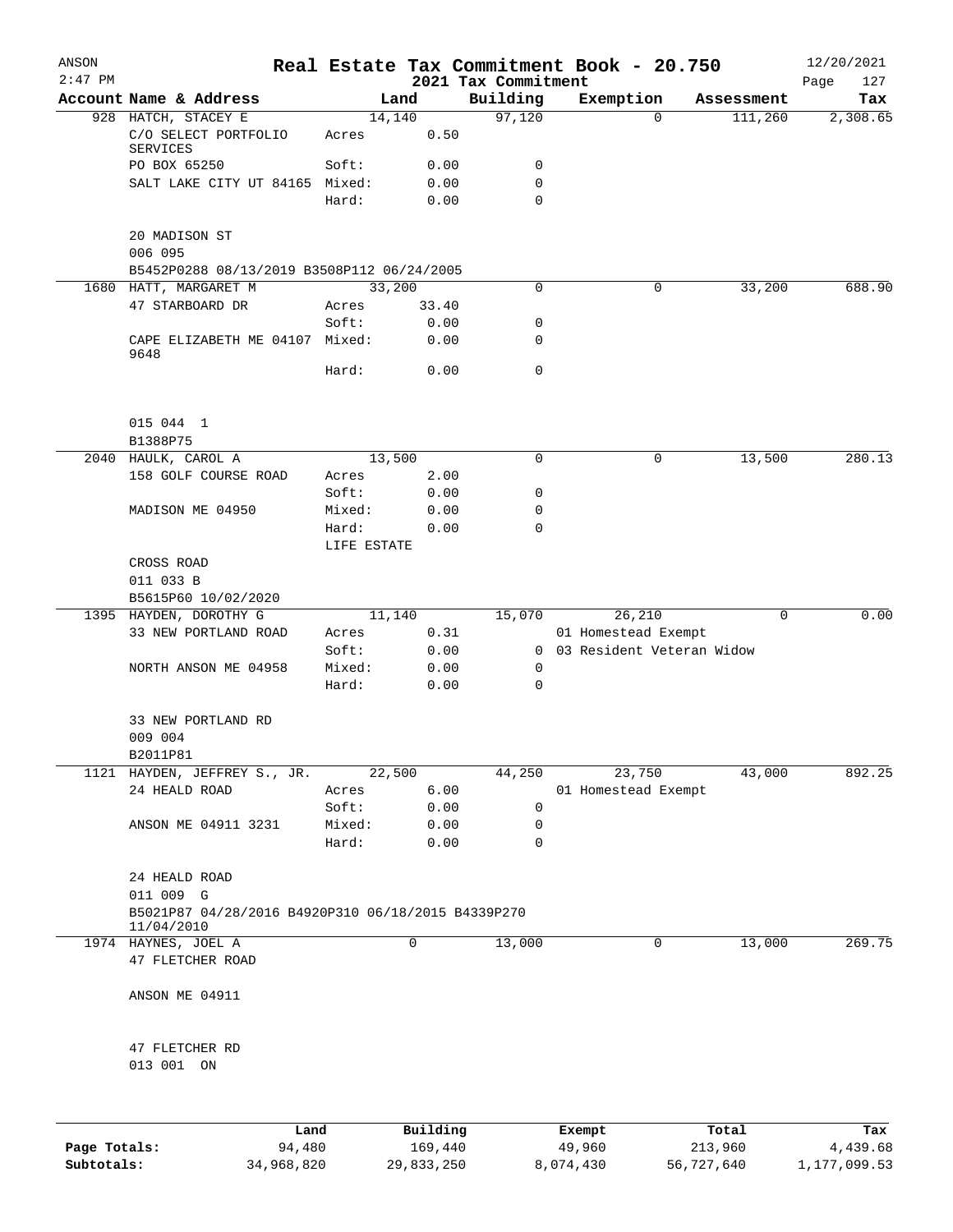| ANSON<br>$2:47$ PM |                                                                    |                 |              | 2021 Tax Commitment | Real Estate Tax Commitment Book - 20.750 |            | 12/20/2021<br>Page<br>128 |
|--------------------|--------------------------------------------------------------------|-----------------|--------------|---------------------|------------------------------------------|------------|---------------------------|
|                    | Account Name & Address                                             |                 | Land         | Building            | Exemption                                | Assessment | Tax                       |
|                    | 712 HAYNES, JONATHAN P                                             | 50,000          |              | 25,050              | 23,750                                   | 51,300     | 1,064.48                  |
|                    | HAYNES, TIMOTHY A                                                  | Acres           | 28.00        |                     | 01 Homestead Exempt                      |            |                           |
|                    | 49 FLETCHER ROAD                                                   | Soft:           | 0.00         | 0                   |                                          |            |                           |
|                    |                                                                    | Mixed:          | 0.00         | 0                   |                                          |            |                           |
|                    | ANSON ME 04911                                                     | Hard:           | 0.00         | 0                   |                                          |            |                           |
|                    | 49 FLETCHER RD                                                     |                 |              |                     |                                          |            |                           |
|                    | 013 001                                                            |                 |              |                     |                                          |            |                           |
|                    | B3340P281 07/09/2004                                               |                 |              |                     |                                          |            |                           |
|                    | 75 HAYNES, SAMUEL D                                                | 14,830          |              | 47,500              | 0                                        | 62,330     | 1,293.35                  |
|                    | HAYNES, HARMONY S                                                  | Acres           | 0.55         |                     |                                          |            |                           |
|                    | 121 MAIN STREET                                                    | Soft:           | 0.00         | 0                   |                                          |            |                           |
|                    |                                                                    | Mixed:          | 0.00         | 0                   |                                          |            |                           |
|                    | ANSON ME 04911                                                     | Hard:           | 0.00         | 0                   |                                          |            |                           |
|                    | 121 MAIN ST                                                        |                 |              |                     |                                          |            |                           |
|                    | 002 048                                                            |                 |              |                     |                                          |            |                           |
|                    | B4515P267 04/17/2012                                               |                 |              |                     |                                          |            |                           |
|                    | 1986 HAYNES, TIMOTHY A                                             |                 | 0            | 41,480              | 0                                        | 41,480     | 860.71                    |
|                    | HAYNES, SUSAN L                                                    |                 |              |                     |                                          |            |                           |
|                    | 5 FLETCHER ROAD                                                    |                 |              |                     |                                          |            |                           |
|                    | ANSON ME 04911                                                     |                 |              |                     |                                          |            |                           |
|                    | 677 PEASE HILL RD                                                  |                 |              |                     |                                          |            |                           |
|                    | 013 001<br>D ON                                                    |                 |              |                     |                                          |            |                           |
|                    | 1398 HAYNES, TIMOTHY A                                             | 44,000          |              | 61,380              | 23,750                                   | 81,630     | 1,693.82                  |
|                    | HAYNES, SUSAN L                                                    | Acres           | 18.50        |                     | 01 Homestead Exempt                      |            |                           |
|                    | 5 FLETCHER ROAD                                                    | Soft:           | 0.00         | $\mathsf 0$         |                                          |            |                           |
|                    |                                                                    | Mixed:          | 0.00         | 0                   |                                          |            |                           |
|                    | ANSON ME 04911                                                     | Hard:           | 0.00         | 0                   |                                          |            |                           |
|                    | 5 FLETCHER RD                                                      |                 |              |                     |                                          |            |                           |
|                    | 013 001<br>D                                                       |                 |              |                     |                                          |            |                           |
|                    | B2200P12 B1920P268                                                 |                 |              |                     |                                          |            |                           |
|                    | 1596 HAYNES, TIMOTHY A                                             | 10,000          |              | 80,850              | 0                                        | 90,850     | 1,885.14                  |
|                    | HAYNES, SUSAN L                                                    | Acres           | 0.25         |                     |                                          |            |                           |
|                    | 5 FLETCHER ROAD                                                    | Soft:           | 0.00         | 0                   |                                          |            |                           |
|                    |                                                                    | Mixed:          | 0.00         | 0                   |                                          |            |                           |
|                    | ANSON ME 04911                                                     | Hard:           | 0.00         | 0                   |                                          |            |                           |
|                    |                                                                    | B5079P0175      |              |                     |                                          |            |                           |
|                    | 120 MAIN ST                                                        |                 |              |                     |                                          |            |                           |
|                    | 002 001                                                            |                 |              |                     |                                          |            |                           |
|                    | B5079P175 09/16/2016 B4768P340 03/03/2014<br>1399 HAYWARD, DAVID A | 26,000          |              | 53,700              | 23,750                                   | 55,950     | 1,160.96                  |
|                    |                                                                    | Acres           |              |                     |                                          |            |                           |
|                    | HAYWARD, PATRICIA L                                                |                 | 5.00         | 0                   | 01 Homestead Exempt                      |            |                           |
|                    | 74 HORSEBACK RD                                                    | Soft:           | 0.00         |                     |                                          |            |                           |
|                    | ANSON ME 04911                                                     | Mixed:<br>Hard: | 0.00<br>0.00 | 0<br>0              |                                          |            |                           |
|                    | 74 HORSEBACK RD                                                    |                 |              |                     |                                          |            |                           |
|                    | 015 008<br>$\mathbf{1}$                                            |                 |              |                     |                                          |            |                           |
|                    |                                                                    |                 |              |                     |                                          |            |                           |
|                    | B1491P59                                                           |                 |              |                     |                                          |            |                           |

|              | Land       | Building   | Exempt    | Total        | Tax          |
|--------------|------------|------------|-----------|--------------|--------------|
| Page Totals: | 144,830    | 309,960    | 71,250    | 383,540      | 7,958.46     |
| Subtotals:   | 35,113,650 | 30,143,210 | 8,145,680 | 57, 111, 180 | l,185,057.99 |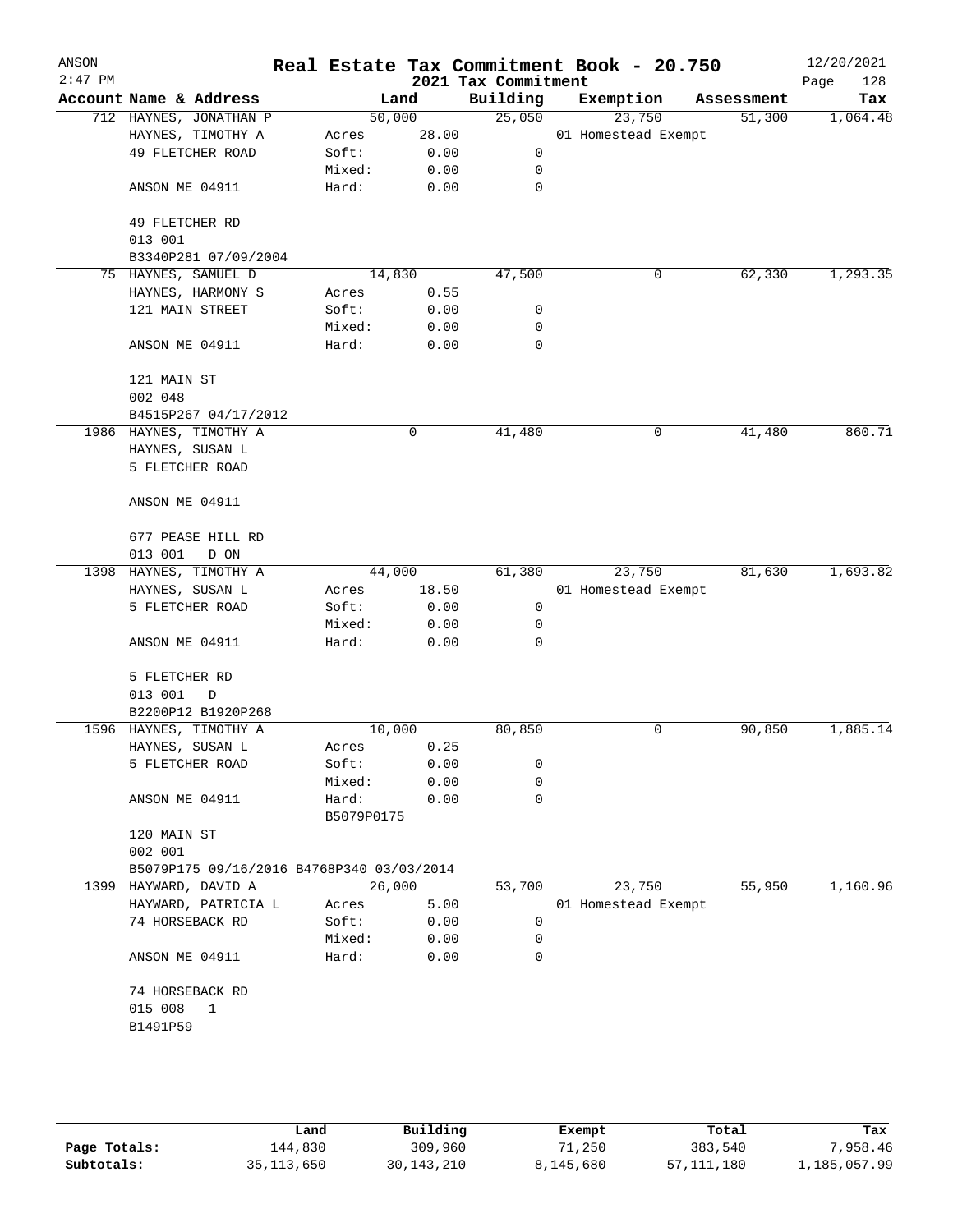| ANSON<br>$2:47$ PM |                                 |                 |              | 2021 Tax Commitment | Real Estate Tax Commitment Book - 20.750 |            | 12/20/2021<br>Page<br>129 |
|--------------------|---------------------------------|-----------------|--------------|---------------------|------------------------------------------|------------|---------------------------|
|                    | Account Name & Address          |                 | Land         | Building            | Exemption                                | Assessment | Tax                       |
|                    | 686 HAYWARD, SUMNER H           |                 | 14,140       | 67,330              | $\mathbf 0$                              | 81,470     | 1,690.50                  |
|                    | HAYWARD, BARBARA H              | Acres           | 0.50         |                     |                                          |            |                           |
|                    |                                 | Soft:           | 0.00         | 0                   |                                          |            |                           |
|                    | 40 MORRILL AVENUE               | Mixed:          | 0.00         | 0                   |                                          |            |                           |
|                    | WATERVILLE ME 04901<br>0000     | Hard:           | 0.00         | 0                   |                                          |            |                           |
|                    | 10 SECOND ST<br>001 071         |                 |              |                     |                                          |            |                           |
|                    | B4088P32 12/18/2008             |                 |              |                     |                                          |            |                           |
|                    | 1403 HEALD, FRED L              |                 | 29,500       | 33,900              | 23,750                                   | 39,650     | 822.74                    |
|                    | HEALD, PAULETT A                | Acres           | 8.00         |                     | 01 Homestead Exempt                      |            |                           |
|                    | 23 HEALD RD                     | Soft:           | 0.00         | $\mathbf 0$         |                                          |            |                           |
|                    |                                 | Mixed:          | 0.00         | 0                   |                                          |            |                           |
|                    | ANSON ME 04911 0000             | Hard:           | 0.00         | 0                   |                                          |            |                           |
|                    | 23 HEALD RD<br>011 009          |                 |              |                     |                                          |            |                           |
|                    | B2660P104                       |                 |              |                     |                                          |            |                           |
|                    | 1802 HEALD, FRED L              |                 | 21,850       | 0                   | 0                                        | 21,850     | 453.39                    |
|                    | HEALD, PAULETT A                | Acres           | 26.70        |                     |                                          |            |                           |
|                    | 23 HEALD ST.                    | Soft:           | 0.00         | 0                   |                                          |            |                           |
|                    |                                 | Mixed:          | 0.00         | 0                   |                                          |            |                           |
|                    | ANSON ME 04911 0000             | Hard:           | 0.00         | 0                   |                                          |            |                           |
|                    | 011 032 A                       |                 |              |                     |                                          |            |                           |
|                    | B4914P267 06/09/2015            |                 |              |                     |                                          |            |                           |
|                    | 516 HEALD, KRISTIAN F           |                 | 39,000       | 86,350              | 0                                        | 125,350    | 2,601.01                  |
|                    |                                 | Acres           | 24.00        |                     |                                          |            |                           |
|                    | ALBION ME 04910                 | Soft:           | 0.00         | 0                   |                                          |            |                           |
|                    | PO BOX 346                      | Mixed:          | 0.00         | 0                   |                                          |            |                           |
|                    |                                 | Hard:           | 0.00         | 0                   |                                          |            |                           |
|                    | 276 B WEST MILLS RD             |                 |              |                     |                                          |            |                           |
|                    | 011 009<br>F                    |                 |              |                     |                                          |            |                           |
|                    | B4410P63 06/28/2011             |                 |              |                     |                                          |            |                           |
|                    | 14 HEATH, WENDY S               |                 | 19,180       | 11,100              | 0                                        | 30,280     | 628.31                    |
|                    | 119 HILLTOP ROAD                | Acres           | 0.92         |                     |                                          |            |                           |
|                    |                                 | Soft:           | 0.00         | 0                   |                                          |            |                           |
|                    | ANSON ME 04911                  | Mixed:<br>Hard: | 0.00<br>0.00 | 0<br>0              |                                          |            |                           |
|                    | 119 HILLTOP RD                  |                 |              |                     |                                          |            |                           |
|                    | 004 012<br>B5492P130 12/02/2019 |                 |              |                     |                                          |            |                           |
|                    | 1406 HEBERT, DAVID L            |                 | 19,860       | 0                   | 0                                        | 19,860     | 412.10                    |
|                    | HEBERT, JILLANE M               | Acres           | 6.36         |                     |                                          |            |                           |
|                    | 3108 FARRIOR CIRCLE             | Soft:           | 0.00         | 0                   |                                          |            |                           |
|                    |                                 | Mixed:          | 0.00         | 0                   |                                          |            |                           |
|                    | NEW BERN NC 28562               | Hard:           | 0.00         | 0                   |                                          |            |                           |
|                    | 014 030<br>Α                    |                 |              |                     |                                          |            |                           |
|                    | B4708P250 09/09/2013            |                 |              |                     |                                          |            |                           |

|              | Land         | Building     | Exempt    | Total      | Tax          |
|--------------|--------------|--------------|-----------|------------|--------------|
| Page Totals: | 143,530      | 198,680      | 23,750    | 318,460    | 6,608.05     |
| Subtotals:   | 35, 257, 180 | 30, 341, 890 | 8,169,430 | 57,429,640 | 1,191,666.04 |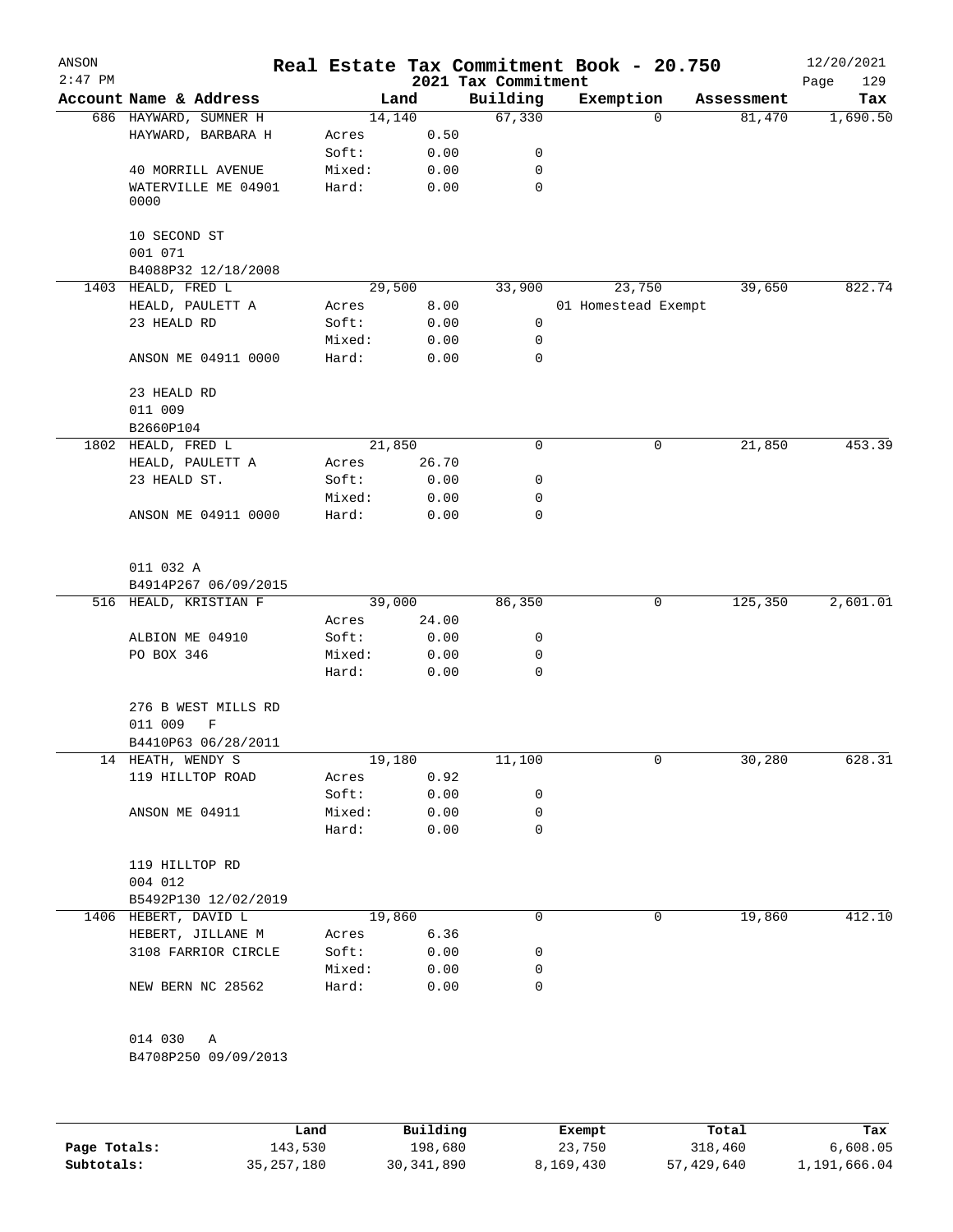| ANSON<br>$2:47$ PM |                                                        |             |        | 2021 Tax Commitment | Real Estate Tax Commitment Book - 20.750 |            | 12/20/2021<br>Page<br>130 |
|--------------------|--------------------------------------------------------|-------------|--------|---------------------|------------------------------------------|------------|---------------------------|
|                    | Account Name & Address                                 |             | Land   | Building            | Exemption                                | Assessment | Tax                       |
|                    | 1408 HEBERT, ERROL K.<br>Trustee E.K.H. Trust<br>1/2   |             | 9,850  | $\Omega$            | $\Omega$                                 | 9,850      | 204.39                    |
|                    | HEBERT, SUN JA Trustee<br>SUN JA HEBERT Trust          | Acres       | 72.00  |                     |                                          |            |                           |
|                    | 901 BANFIELD ROAD                                      | Soft:       | 0.00   | 0                   |                                          |            |                           |
|                    |                                                        | Mixed:      | 17.00  | 2,277               |                                          |            |                           |
|                    | PORTSMOUTH NH 03801                                    | Hard:       | 55.00  | 7,576               |                                          |            |                           |
|                    |                                                        | TREE GROWTH |        |                     |                                          |            |                           |
|                    | 019 047                                                |             |        |                     |                                          |            |                           |
|                    | B5176P241 06/28/2017 B4983P349 12/08/2015              |             |        |                     |                                          |            |                           |
|                    | 2022 HEBERT, ERROL K.<br>Trustee E.K.H. Trust<br>1/2   |             | 6,280  | 0                   | 0                                        | 6,280      | 130.31                    |
|                    | HEBERT, SUN JA Trustee<br>SUN JA HEBERT Trust          | Acres       | 52.00  |                     |                                          |            |                           |
|                    | 901 BANFIELD ROAD                                      | Soft:       | 21.00  | 2,075               |                                          |            |                           |
|                    |                                                        | Mixed:      | 16.00  | 2,143               |                                          |            |                           |
|                    | PORTSMOUTH NH 03801                                    | Hard:       | 15.00  | 2,066               |                                          |            |                           |
|                    | 014 029<br>C                                           |             |        |                     |                                          |            |                           |
|                    | B5176P241 06/28/2017 B4983P349 12/08/2015              |             |        |                     |                                          |            |                           |
|                    | 478 HEBERT, JENNIFER A<br>ZWEIG                        |             | 35,520 | $\Omega$            | 0                                        | 35,520     | 737.04                    |
|                    |                                                        | Acres       | 157.28 |                     |                                          |            |                           |
|                    | ANSON ME 04911 0582                                    | Soft:       | 87.00  | 8,596               |                                          |            |                           |
|                    | PO BOX 582                                             | Mixed:      | 59.00  | 7,903               |                                          |            |                           |
|                    |                                                        | Hard:       | 0.00   | 0                   |                                          |            |                           |
|                    | 023 020                                                |             |        |                     |                                          |            |                           |
|                    | B5331P110 09/17/2018 B3061P41                          |             |        |                     |                                          |            |                           |
|                    | 123 HEFFNER, THOMAS A                                  |             | 8,940  | 28,810              | 0                                        | 37,750     | 783.31                    |
|                    | HEFFNER, NOREEN M                                      | Acres       | 0.20   |                     |                                          |            |                           |
|                    | 5560 WATSON COURT                                      | Soft:       | 0.00   | 0                   |                                          |            |                           |
|                    |                                                        | Mixed:      | 0.00   | 0                   |                                          |            |                           |
|                    | ELDERSBURG MD 21784<br>0000                            | Hard:       | 0.00   | $\mathsf{O}$        |                                          |            |                           |
|                    | 6 KEN TAYLOR ST<br>001 034                             |             |        |                     |                                          |            |                           |
|                    | B3364P280 08/19/2004                                   |             |        |                     |                                          |            |                           |
|                    | 1905 HEIDENSTROM, MELISSA                              |             | 16,530 | 14,820              | 0                                        | 31,350     | 650.51                    |
|                    | PO BOX 1037                                            | Acres       | 5.02   |                     |                                          |            |                           |
|                    |                                                        | Soft:       | 0.00   | 0                   |                                          |            |                           |
|                    | ALFRED ME 04002                                        | Mixed:      | 0.00   | 0                   |                                          |            |                           |
|                    |                                                        | Hard:       | 0.00   | 0                   |                                          |            |                           |
|                    | 53 DOVER LANE                                          |             |        |                     |                                          |            |                           |
|                    | 018 014 3<br>B5264P311 03/30/2018 B4046P188 08/15/2008 |             |        |                     |                                          |            |                           |
|                    |                                                        |             |        |                     |                                          |            |                           |

|              | Land         | Building     | Exempt    | Total      | Tax          |
|--------------|--------------|--------------|-----------|------------|--------------|
| Page Totals: | ,120         | 43,630       |           | 120,750    | 2,505.56     |
| Subtotals:   | 35, 334, 300 | 30, 385, 520 | 8,169,430 | 57,550,390 | 1,194,171.60 |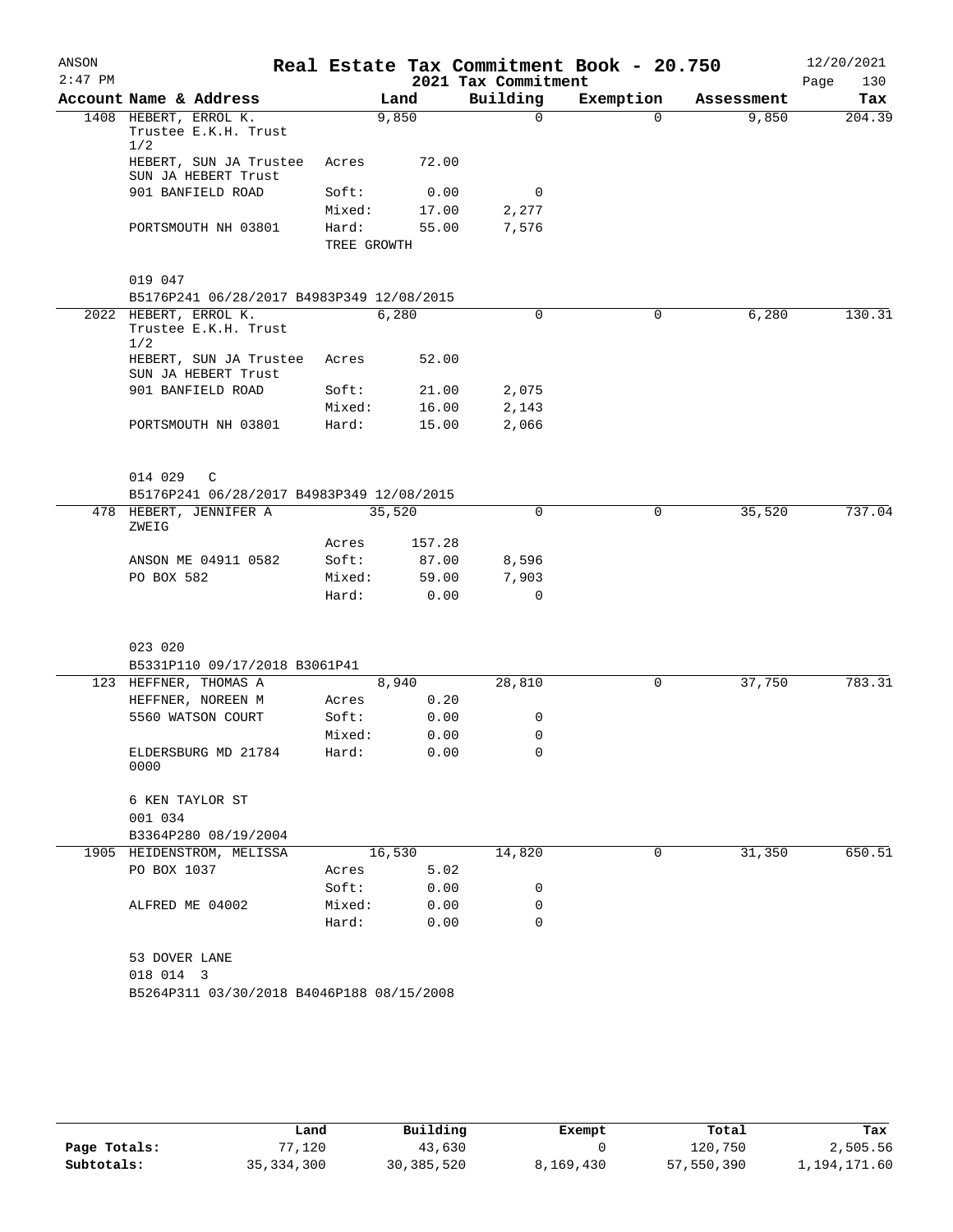| ANSON        |                                           |                |               |                                 | Real Estate Tax Commitment Book - 20.750 |                      | 12/20/2021      |
|--------------|-------------------------------------------|----------------|---------------|---------------------------------|------------------------------------------|----------------------|-----------------|
| $2:47$ PM    | Account Name & Address                    |                | Land          | 2021 Tax Commitment<br>Building |                                          |                      | Page<br>131     |
|              | 969 HENDERLY, SHAWN                       |                | 31,560        | 51,660                          | Exemption<br>23,750                      | Assessment<br>59,470 | Tax<br>1,234.00 |
|              | 288 SOLON ROAD                            | Acres          | 10.06         |                                 | 01 Homestead Exempt                      |                      |                 |
|              |                                           | Soft:          | 0.00          | 0                               |                                          |                      |                 |
|              | NORTH ANSON ME                            | Mixed:         | 0.00          | 0                               |                                          |                      |                 |
|              | 04958-7621                                |                |               |                                 |                                          |                      |                 |
|              |                                           | Hard:          | 0.00          | 0                               |                                          |                      |                 |
|              |                                           | B5206P0212     |               |                                 |                                          |                      |                 |
|              | 288 SOLON RD                              |                |               |                                 |                                          |                      |                 |
|              | 024 024<br>3                              |                |               |                                 |                                          |                      |                 |
|              | B5206P212 09/15/2017 B3212P193 10/15/2003 |                |               |                                 |                                          |                      |                 |
|              | 1415 HENRY, JOHN R                        |                | 44,400        | 75,730                          | 23,750                                   | 96,380               | 1,999.89        |
|              | 81 BARTON HILL ROAD                       | Acres<br>Soft: | 24.80<br>0.00 | 0                               | 01 Homestead Exempt                      |                      |                 |
|              | ANSON ME 04911                            | Mixed:         | 0.00          | 0                               |                                          |                      |                 |
|              |                                           | Hard:          | 0.00          | 0                               |                                          |                      |                 |
|              |                                           |                |               |                                 |                                          |                      |                 |
|              | 81 BARTON HILL RD                         |                |               |                                 |                                          |                      |                 |
|              | 013 006<br>Е                              |                |               |                                 |                                          |                      |                 |
|              | B1748P98                                  |                |               |                                 |                                          |                      |                 |
|              | 771 HENRY, MARK                           |                | 14,580        | 15,630                          |                                          | 0<br>30,210          | 626.86          |
|              | 108 RIVER ROAD                            | Acres          | 0.83          |                                 |                                          |                      |                 |
|              |                                           | Soft:          | 0.00          | 0                               |                                          |                      |                 |
|              | ANSON ME 04911                            | Mixed:         | 0.00          | 0                               |                                          |                      |                 |
|              |                                           | Hard:          | 0.00          | $\mathbf 0$                     |                                          |                      |                 |
|              |                                           |                |               |                                 |                                          |                      |                 |
|              | 118 RIVER RD                              |                |               |                                 |                                          |                      |                 |
|              | 004 030                                   |                |               |                                 |                                          |                      |                 |
|              | B5616P146 10/25/2020                      |                |               |                                 |                                          |                      |                 |
|              | 1169 Henry, Mark C                        |                | 16,970        | 26,770                          |                                          | 0<br>43,740          | 907.61          |
|              | 108 River Road                            | Acres          | 0.72          |                                 |                                          |                      |                 |
|              |                                           | Soft:          | 0.00          | 0                               |                                          |                      |                 |
|              | Anson ME 04911                            | Mixed:         | 0.00          | 0                               |                                          |                      |                 |
|              |                                           | Hard:          | 0.00          | $\mathbf 0$                     |                                          |                      |                 |
|              |                                           |                |               |                                 |                                          |                      |                 |
|              | 108 RIVER RD                              |                |               |                                 |                                          |                      |                 |
|              | 004 029                                   |                |               |                                 |                                          |                      |                 |
|              | B5469P208 09/27/2019                      |                |               |                                 |                                          |                      |                 |
| 1737         | HERRMANN, ROBIN J.<br>Trustee             |                | 13,780        | 0                               |                                          | 0<br>13,780          | 285.94          |
|              | SPENCER FARM TRUST                        | Acres          | 100.00        |                                 |                                          |                      |                 |
|              | 4/25/13                                   |                |               |                                 |                                          |                      |                 |
|              | C/O WILLIAM SPENCER                       | Soft:          | 0.00          | 0                               |                                          |                      |                 |
|              | 85 ANDOVER ROAD                           | Mixed:         | 0.00          | $\mathbf 0$                     |                                          |                      |                 |
|              | BILLERICA MA 01821                        | Hard:          | 100.00        | 13,775                          |                                          |                      |                 |
|              |                                           | TREE GROWTH    |               |                                 |                                          |                      |                 |
|              |                                           |                |               |                                 |                                          |                      |                 |
|              | 020 008                                   |                |               |                                 |                                          |                      |                 |
|              | B5230P190 11/21/2017 B2132P85             |                |               |                                 |                                          |                      |                 |
|              | 1738 HERRMANN, ROBIN J.                   |                | 13,780        | 0                               |                                          | 0<br>13,780          | 285.94          |
|              | Trustee<br>SPENCER FARM TRUST             | Acres          | 100.00        |                                 |                                          |                      |                 |
|              | 4/25/13                                   |                |               |                                 |                                          |                      |                 |
|              | C/O WILLIAM SPENCER                       | Soft:          | 0.00          | 0                               |                                          |                      |                 |
|              | 85 ANDOVER ROAD                           | Mixed:         | 0.00          | 0                               |                                          |                      |                 |
|              | BILLERICA MA 01821                        | Hard:          | 100.00        | 13,775                          |                                          |                      |                 |
|              |                                           | B5066P0194     |               |                                 |                                          |                      |                 |
|              | SPENCER ROAD                              |                |               |                                 |                                          |                      |                 |
|              | 020 004                                   |                |               |                                 |                                          |                      |                 |
|              | B5230P190 11/21/2017 B2132P85             |                |               |                                 |                                          |                      |                 |
|              |                                           | Land           | Building      |                                 | Exempt                                   | Total                | Tax             |
| Page Totals: |                                           | 135,070        | 169,790       |                                 | 47,500                                   | 257,360              | 5,340.24        |
| Subtotals:   | 35,469,370                                |                | 30,555,310    |                                 | 8,216,930                                | 57,807,750           | 1,199,511.84    |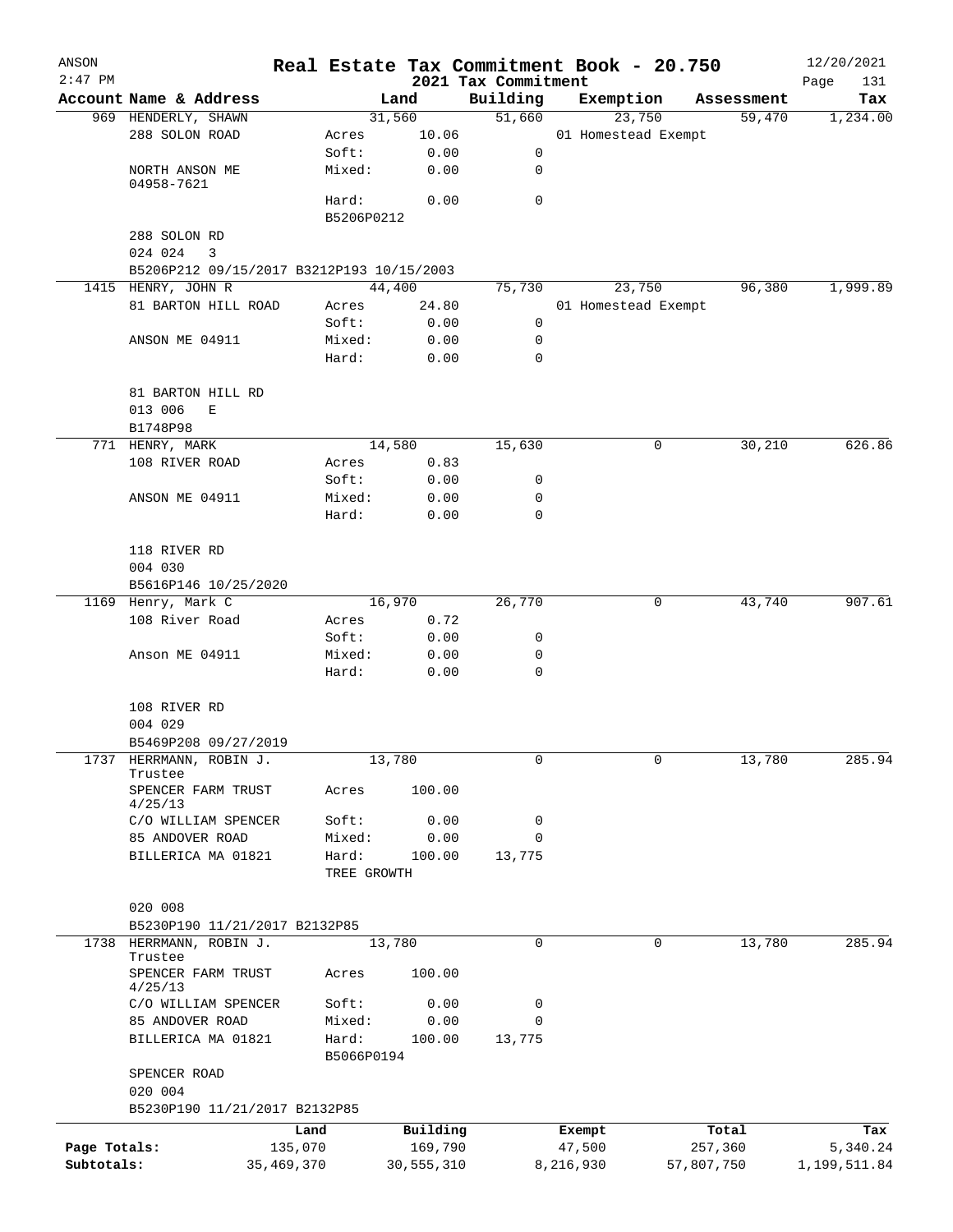| ANSON<br>$2:47$ PM |                                                                   |                       |              | 2021 Tax Commitment | Real Estate Tax Commitment Book - 20.750 |            | 12/20/2021<br>Page<br>132 |
|--------------------|-------------------------------------------------------------------|-----------------------|--------------|---------------------|------------------------------------------|------------|---------------------------|
|                    | Account Name & Address                                            |                       | Land         | Building            | Exemption                                | Assessment | Tax                       |
|                    | 1739 HERRMANN, ROBIN J.                                           |                       | 43,560       | 42,980              | $\Omega$                                 | 86,540     | 1,795.71                  |
|                    | Trustee<br>SPENCER FARM TRUST<br>4/25/13                          | Acres                 | 100.00       |                     |                                          |            |                           |
|                    | C/O WILLIAM SPENCER                                               | Soft:                 | 0.00         | 0                   |                                          |            |                           |
|                    | 85 ANDOVER ROAD                                                   | Mixed:                | 90.00        | 12,056              |                                          |            |                           |
|                    | BILLERICA MA 01821                                                | Hard:<br>TREE GROWTH  | 0.00         | $\Omega$            |                                          |            |                           |
|                    | 105 SPENCER RD                                                    |                       |              |                     |                                          |            |                           |
|                    | 020 013                                                           |                       |              |                     |                                          |            |                           |
|                    | B5230P190 11/21/2017 B2132P85                                     |                       |              |                     |                                          |            |                           |
|                    | 1785 HERRMANN, ROBIN J.<br>Trustee                                |                       | 5,990        | 0                   | 0                                        | 5,990      | 124.29                    |
|                    | SPENCER FARM TRUST<br>4/25/13                                     | Acres                 | 43.50        |                     |                                          |            |                           |
|                    | C/O WILLIAM SPENCER                                               | Soft:                 | 0.00         | 0                   |                                          |            |                           |
|                    | 85 ANDOVER ROAD                                                   | Mixed:                | 0.00         | 0                   |                                          |            |                           |
|                    | BILLERICA MA 01821                                                | Hard:<br>TREE GROWTH  | 43.50        | 5,992               |                                          |            |                           |
|                    | 020 020                                                           |                       |              |                     |                                          |            |                           |
|                    | B5230P190 11/21/2017 B3885P343 07/26/2007                         |                       |              |                     |                                          |            |                           |
|                    | 2011 HERRMANN, ROBIN J.<br>Trustee                                |                       | 25,800       | 0                   | 0                                        | 25,800     | 535.35                    |
|                    | SPENCER FARM TRUST<br>4/25/13                                     | Acres                 | 12.30        |                     |                                          |            |                           |
|                    | C/O WILLIAM SPENCER                                               | Soft:                 | 0.00         | 0                   |                                          |            |                           |
|                    | 85 ANDOVER ROAD                                                   | Mixed:                | 0.00         | 0                   |                                          |            |                           |
|                    | BILLERICA MA 01821                                                | Hard:<br>B5066P0194   | 0.00         | 0                   |                                          |            |                           |
|                    | TOWN FARM ROAD<br>022 012 002                                     |                       |              |                     |                                          |            |                           |
|                    | B5230P190 11/21/2017 B5066P194 08/18/2016 B4958P205<br>09/25/2015 |                       |              |                     |                                          |            |                           |
|                    | 1720 HESSE FARMS, LLC                                             |                       | 43,130       | 0                   | 0                                        | 43,130     | 894.95                    |
|                    | 440 MIDDLESEX ROAD                                                | Acres                 | 355.00       |                     |                                          |            |                           |
|                    |                                                                   | Soft:                 | 31.00        | 3,063               |                                          |            |                           |
|                    | DARIEN CT 06820                                                   | Mixed:                | 108.00       | 14,467              |                                          |            |                           |
|                    |                                                                   | Hard:                 | 106.00       | 14,602              |                                          |            |                           |
|                    |                                                                   | TREE GROWTH B5174P251 |              |                     |                                          |            |                           |
|                    | WEST MILLS ROAD                                                   |                       |              |                     |                                          |            |                           |
|                    | 012 007                                                           |                       |              |                     |                                          |            |                           |
|                    | B5174P251 06/26/2017                                              |                       |              |                     |                                          |            |                           |
|                    | 1269 HESSE, BENJAMIN A                                            |                       | 4,700        | 0                   | 0                                        | 4,700      | 97.53                     |
|                    | 440 MIDDLESEX RD                                                  | Acres                 | 5.00         |                     |                                          |            |                           |
|                    |                                                                   | Soft:                 | 0.00         | 0                   |                                          |            |                           |
|                    | DARIEN CT 06820-2519                                              | Mixed:<br>Hard:       | 0.00<br>0.00 | 0<br>0              |                                          |            |                           |
|                    | OFF WEST MILLS ROAD                                               |                       |              |                     |                                          |            |                           |
|                    | 012 011                                                           |                       |              |                     |                                          |            |                           |
|                    | B5295P035 06/21/2018 B1377P286                                    |                       |              |                     |                                          |            |                           |
|                    |                                                                   |                       |              |                     |                                          |            |                           |

|              | Land       | Building   | Exempt    | Total      | Tax          |
|--------------|------------|------------|-----------|------------|--------------|
| Page Totals: | 123,180    | 42,980     |           | 166,160    | 3,447.83     |
| Subtotals:   | 35,592,550 | 30,598,290 | 8,216,930 | 57,973,910 | 1,202,959.67 |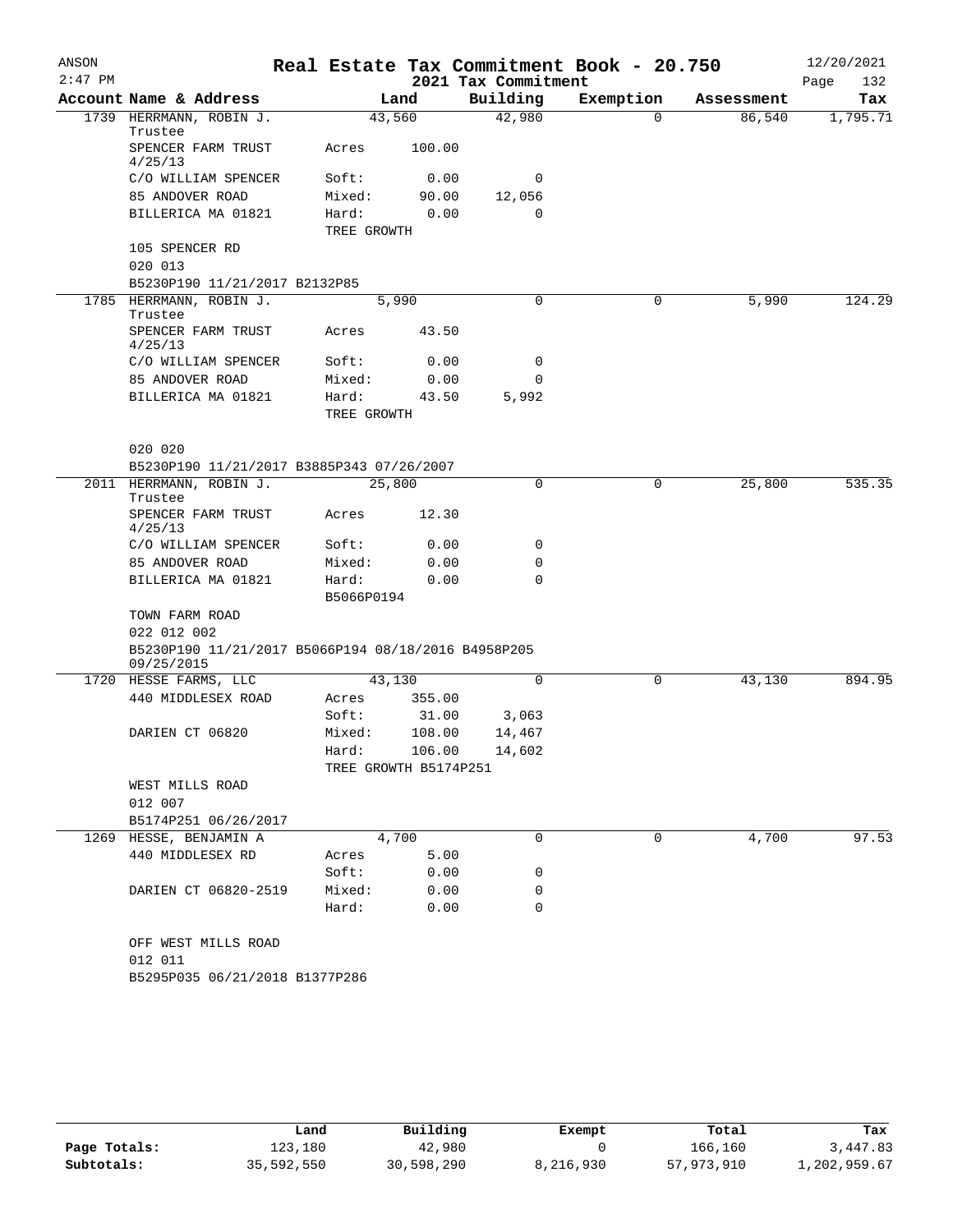| ANSON     |                                           |             |          |                                 | Real Estate Tax Commitment Book - 20.750 |              |            | 12/20/2021         |
|-----------|-------------------------------------------|-------------|----------|---------------------------------|------------------------------------------|--------------|------------|--------------------|
| $2:47$ PM | Account Name & Address                    |             | Land     | 2021 Tax Commitment<br>Building | Exemption                                |              | Assessment | Page<br>133<br>Tax |
|           | 1875 HEWEY, PAULINE                       |             | 20,110   | 56,360                          | 29,450                                   |              | 47,020     | 975.67             |
|           |                                           | Acres       | 1.07     |                                 | 01 Homestead Exempt                      |              |            |                    |
|           | ANSON ME 04911 0123                       | Soft:       | 0.00     | 0                               | 03 Resident Veteran Widow                |              |            |                    |
|           | PO BOX 123                                | Mixed:      | 0.00     | 0                               |                                          |              |            |                    |
|           |                                           | Hard:       | 0.00     | $\mathbf 0$                     |                                          |              |            |                    |
|           |                                           | LIFE ESTATE |          |                                 |                                          |              |            |                    |
|           | 10 BEANE ST                               |             |          |                                 |                                          |              |            |                    |
|           | 002 013                                   |             |          |                                 |                                          |              |            |                    |
|           | B4410P290 06/03/2011                      |             |          |                                 |                                          |              |            |                    |
|           | 331 HEWITT, III, HAROLD D                 |             | 20,180   | 60,100                          | 29,450                                   |              | 50,830     | 1,054.72           |
|           | 12 SPEAR HILL ROAD                        | Acres       | 1.12     |                                 | 04 Non-resident Veteran                  |              |            |                    |
|           |                                           | Soft:       | 0.00     |                                 | 0 01 Homestead Exempt                    |              |            |                    |
|           | ANSON ME 04911 0000                       | Mixed:      | 0.00     | 0                               |                                          |              |            |                    |
|           |                                           | Hard:       | 0.00     | $\mathbf 0$                     |                                          |              |            |                    |
|           |                                           | B5176P017   |          |                                 |                                          |              |            |                    |
|           | 12 SPEAR HILL RD                          |             |          |                                 |                                          |              |            |                    |
|           | 001 099                                   |             |          |                                 |                                          |              |            |                    |
|           | B5176P17 06/30/2017 B1583P75 01/25/1990   |             |          |                                 |                                          |              |            |                    |
| 1920      | HEWITT, MICHAEL A                         |             | 25,070   | 0                               |                                          | 0            | 25,070     | 520.20             |
|           |                                           | Acres       | 11.57    |                                 |                                          |              |            |                    |
|           | WARWICK RI 02889 0000                     | Soft:       | 0.00     | 0                               |                                          |              |            |                    |
|           | 544 OAKLAND BEACH AVE                     | Mixed:      | 0.00     | 0                               |                                          |              |            |                    |
|           |                                           | Hard:       | 0.00     | 0                               |                                          |              |            |                    |
|           |                                           |             |          |                                 |                                          |              |            |                    |
|           | HOLLIN WAITE HILL RD                      |             |          |                                 |                                          |              |            |                    |
|           | 020 014 12<br>B3420P179 12/10/2004        |             |          |                                 |                                          |              |            |                    |
|           | 891 HIETSCH, THOMAS M &                   |             | 36,500   | 91,960                          |                                          | 0            | 128,460    | 2,665.55           |
|           | EVELYN M, TR.                             |             |          |                                 |                                          |              |            |                    |
|           |                                           | Acres       | 15.00    |                                 |                                          |              |            |                    |
|           | WALTHAM MA 02451                          | Soft:       | 0.00     | 0                               |                                          |              |            |                    |
|           | 111 GREGORY ST                            | Mixed:      | 0.00     | 0                               |                                          |              |            |                    |
|           |                                           | Hard:       | 0.00     | $\mathbf 0$                     |                                          |              |            |                    |
|           | 111 FLETCHER RD                           |             |          |                                 |                                          |              |            |                    |
|           | 013 002<br>Α                              |             |          |                                 |                                          |              |            |                    |
|           | B4698P25 08/13/2013                       |             |          |                                 |                                          |              |            |                    |
|           | 1938 HILBERT, BRUCE B                     |             | 32,000   | 0                               |                                          | $\mathbf{0}$ | 32,000     | 664.00             |
|           | 627 BATTLE STREET                         | Acres       | 25.00    |                                 |                                          |              |            |                    |
|           |                                           | Soft:       | 0.00     | 0                               |                                          |              |            |                    |
|           | WEBSTER NH 03303 7709                     | Mixed:      | 0.00     | 0                               |                                          |              |            |                    |
|           |                                           | Hard:       | 0.00     | $\Omega$                        |                                          |              |            |                    |
|           |                                           | B5151P0270  |          |                                 |                                          |              |            |                    |
|           | 014 001 4A                                |             |          |                                 |                                          |              |            |                    |
|           | B5151P270 04/06/2017 B3502P273 06/14/2005 |             |          |                                 |                                          |              |            |                    |
|           | 1446 HILL, NOREEN                         |             | 15,100   | 40,640                          |                                          | 0            | 55,740     | 1,156.61           |
|           | C/O CHRISTINE HILL                        | Acres       | 0.57     |                                 |                                          |              |            |                    |
|           | 3306 HEALEY ST                            | Soft:       | 0.00     | 0                               |                                          |              |            |                    |
|           | SEBRING FL 33872-3139                     | Mixed:      | 0.00     | 0                               |                                          |              |            |                    |
|           |                                           | Hard:       | 0.00     | $\mathbf 0$                     |                                          |              |            |                    |
|           | 4 DEPOT ST                                |             |          |                                 |                                          |              |            |                    |
|           | 005 003                                   |             |          |                                 |                                          |              |            |                    |
|           | B3649P238 03/17/2006                      |             |          |                                 |                                          |              |            |                    |
|           |                                           |             |          |                                 |                                          |              |            |                    |
|           |                                           |             |          |                                 |                                          |              |            |                    |
|           |                                           | Land        | Building |                                 | Exempt                                   |              | Total      | Tax                |

|              | Land       | Building   | Exempt    | Total      | Tax          |
|--------------|------------|------------|-----------|------------|--------------|
| Page Totals: | 148,960    | 249,060    | 58,900    | 339,120    | 7,036.75     |
| Subtotals:   | 35,741,510 | 30,847,350 | 8,275,830 | 58,313,030 | 1,209,996.42 |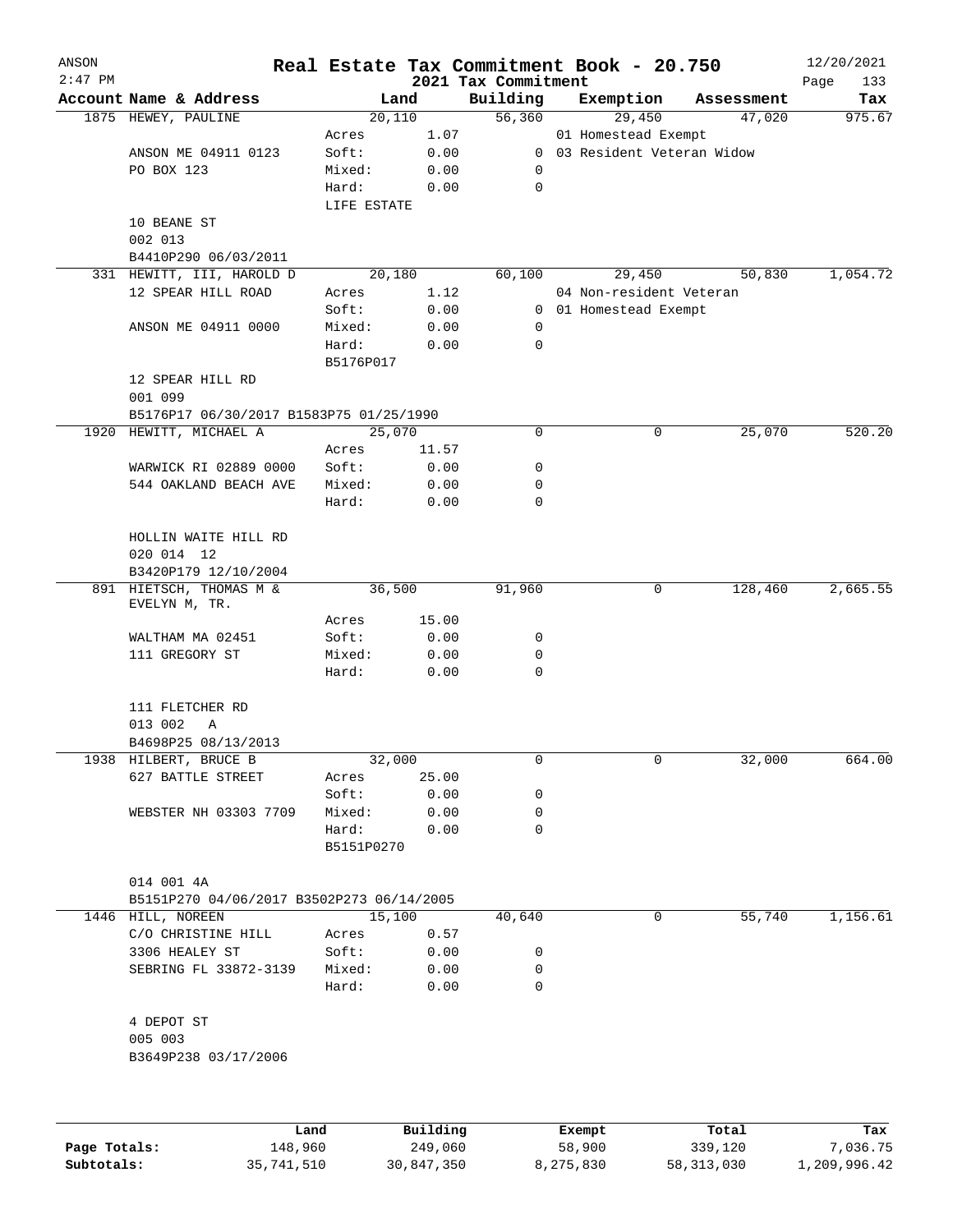| ANSON<br>$2:47$ PM |                                           |                 |               | 2021 Tax Commitment | Real Estate Tax Commitment Book - 20.750 |            | 12/20/2021<br>134<br>Page |
|--------------------|-------------------------------------------|-----------------|---------------|---------------------|------------------------------------------|------------|---------------------------|
|                    | Account Name & Address                    |                 | Land          | Building            | Exemption                                | Assessment | Tax                       |
|                    | 1309 HILPERT, LAURIE K                    |                 | 31,700        | 26,560              | $\Omega$                                 | 58,260     | 1,208.90                  |
|                    |                                           | Acres           | 10.20         |                     |                                          |            |                           |
|                    | WATERVILLE ME 04903<br>1734               | Soft:           | 0.00          | 0                   |                                          |            |                           |
|                    | PO BOX 1734                               | Mixed:          | 0.00          | $\mathbf 0$         |                                          |            |                           |
|                    |                                           | Hard:           | 0.00          | $\Omega$            |                                          |            |                           |
|                    |                                           | LIFE ESTATE     |               |                     |                                          |            |                           |
|                    | 797 VALLEY RD                             |                 |               |                     |                                          |            |                           |
|                    | 019 017 2                                 |                 |               |                     |                                          |            |                           |
|                    | B2446P284<br>1310 HILPERT, LAURIE K       |                 | 23,700        | 0                   | 0                                        | 23,700     | 491.78                    |
|                    |                                           | Acres           | 10.20         |                     |                                          |            |                           |
|                    | WATERVILLE ME 04903<br>1734               | Soft:           | 0.00          | 0                   |                                          |            |                           |
|                    | PO BOX 1734                               | Mixed:          | 0.00          | $\mathbf 0$         |                                          |            |                           |
|                    |                                           | Hard:           | 0.00          | $\Omega$            |                                          |            |                           |
|                    |                                           | LIFE ESTATE     |               |                     |                                          |            |                           |
|                    | 019 017 3                                 |                 |               |                     |                                          |            |                           |
|                    | B2446P284                                 |                 |               |                     |                                          |            |                           |
|                    | 655 HILPERT, LAURIE K                     |                 | 18,180        | 0                   | 0                                        | 18,180     | 377.24                    |
|                    | WATERVILLE ME 04903                       | Acres<br>Soft:  | 5.12<br>0.00  | 0                   |                                          |            |                           |
|                    | 1734                                      |                 |               |                     |                                          |            |                           |
|                    | PO BOX 1734                               | Mixed:          | 0.00          | 0                   |                                          |            |                           |
|                    |                                           | Hard:           | 0.00          | 0                   |                                          |            |                           |
|                    | 019 022<br>6<br>B2825P167 B2446P284       |                 |               |                     |                                          |            |                           |
|                    | 656 HILPERT, LAURIE K                     |                 | 8,310         | $\mathbf 0$         | 0                                        | 8,310      | 172.43                    |
|                    |                                           | Acres           | 5.81          |                     |                                          |            |                           |
|                    | WATERVILLE ME 04903<br>1734               | Soft:           | 0.00          | 0                   |                                          |            |                           |
|                    | PO BOX 1734                               | Mixed:          | 0.00          | 0                   |                                          |            |                           |
|                    |                                           | Hard:           | 0.00          | 0                   |                                          |            |                           |
|                    | 019 022<br>7                              |                 |               |                     |                                          |            |                           |
|                    | B2825P167 B2446P284                       |                 |               |                     |                                          |            |                           |
|                    | 1429 HILTON, BERNARD L &                  |                 | 8,840         | $\mathbf 0$         | 0                                        | 8,840      | 183.43                    |
|                    | GUILLETTE, ROSEMARY                       | Acres           | 66.00         |                     |                                          |            |                           |
|                    |                                           | Soft:           | 0.00          | 0                   |                                          |            |                           |
|                    | 151 UPPER RD<br>DEERFIELD MA 01342 0000   | Mixed:<br>Hard: | 66.00<br>0.00 | 8,841<br>0          |                                          |            |                           |
|                    |                                           | TREE GROWTH     |               |                     |                                          |            |                           |
|                    | 011 016                                   |                 |               |                     |                                          |            |                           |
|                    | B3584P101 10/29/2005                      |                 |               |                     |                                          |            |                           |
|                    | 1822 HILTON, LEISA C                      |                 | 17,100        | 61,630              | 23,750                                   | 54,980     | 1,140.84                  |
|                    | 56 LLOYD ROAD                             | Acres           | 2.40          |                     | 01 Homestead Exempt                      |            |                           |
|                    |                                           | Soft:           | 0.00          | 0                   |                                          |            |                           |
|                    | ANSON ME 04911                            | Mixed:<br>Hard: | 0.00<br>0.00  | 0<br>0              |                                          |            |                           |
|                    | 56 LLOYD RD                               |                 |               |                     |                                          |            |                           |
|                    | 010 034<br>Α                              |                 |               |                     |                                          |            |                           |
|                    | B5264P317 03/30/2018 B3474P151 04/26/2005 |                 |               |                     |                                          |            |                           |
|                    |                                           | Land            | Building      |                     | Exempt                                   | Total      | Tax                       |
| Page Totals:       |                                           | 107,830         | 88,190        |                     | 23,750                                   | 172,270    | 3,574.62                  |
| Subtotals:         | 35,849,340                                |                 | 30,935,540    |                     | 8,299,580                                | 58,485,300 | 1, 213, 571.04            |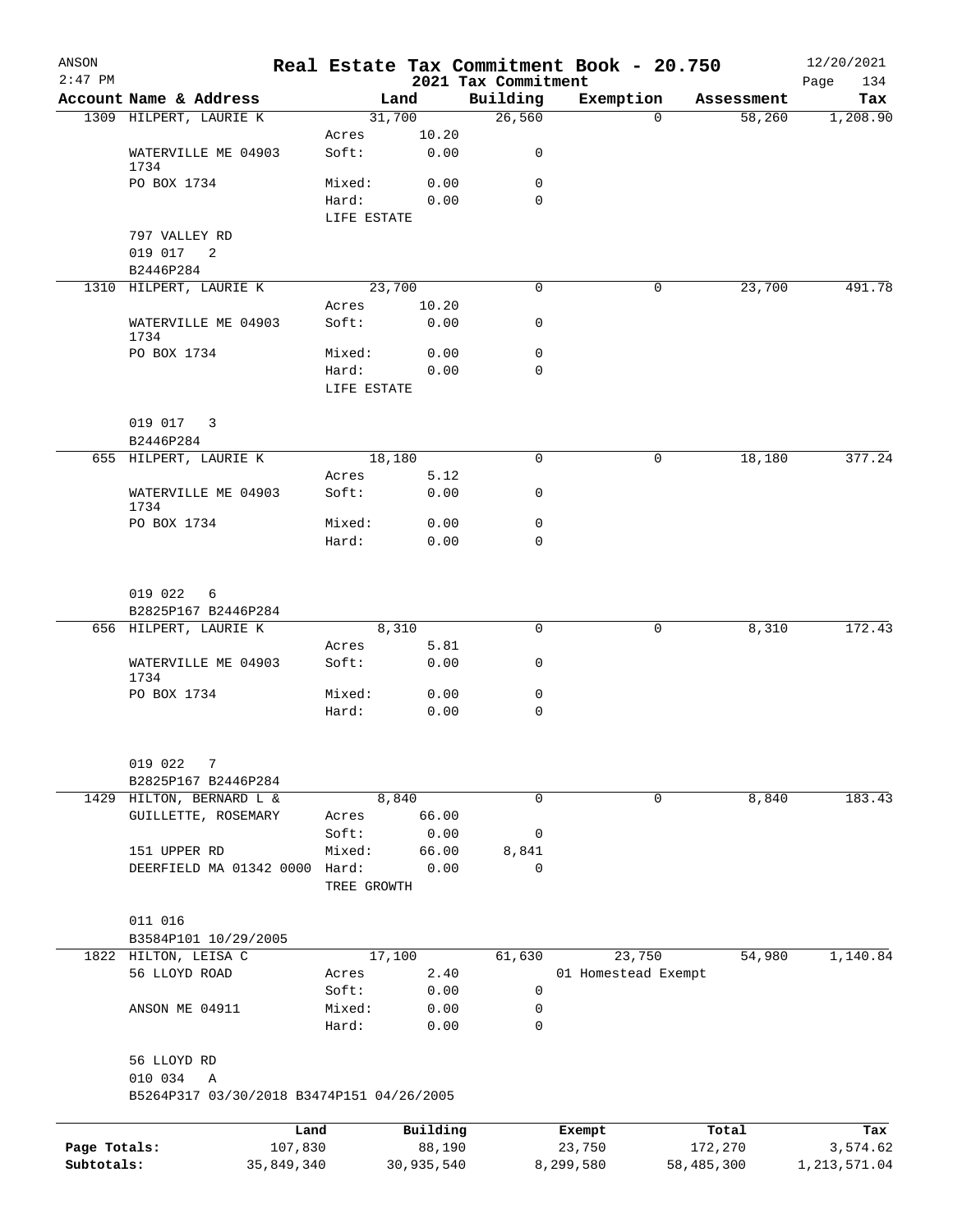| ANSON<br>$2:47$ PM |                                                           |                     |              | 2021 Tax Commitment | Real Estate Tax Commitment Book - 20.750 |            | 12/20/2021<br>135<br>Page |
|--------------------|-----------------------------------------------------------|---------------------|--------------|---------------------|------------------------------------------|------------|---------------------------|
|                    | Account Name & Address                                    | Land                |              | Building            | Exemption                                | Assessment | Tax                       |
|                    | 1439 HINES, ROBERT E                                      | 15,490              |              | 62,310              | 23,750                                   | 54,050     | 1,121.54                  |
|                    | HINES, PRISCILLA A                                        | Acres               | 0.60         |                     | 01 Homestead Exempt                      |            |                           |
|                    | PO BOX 183                                                | Soft:               | 0.00         | $\mathsf{O}$        |                                          |            |                           |
|                    |                                                           | Mixed:              | 0.00         | 0                   |                                          |            |                           |
|                    | NORTH ANSON ME 04958                                      | Hard:               | 0.00         | 0                   |                                          |            |                           |
|                    | 121 NORTH MAIN ST<br>007 006<br>B2555P100                 |                     |              |                     |                                          |            |                           |
|                    | 1438 HINKLE, ROBERT L                                     | 17,600              |              | $\mathbf 0$         | 0                                        | 17,600     | 365.20                    |
|                    | HINKLE, IRENE F                                           | Acres               | 10.50        |                     |                                          |            |                           |
|                    |                                                           | Soft:               | 0.00         | 0                   |                                          |            |                           |
|                    | 16 DEBBIE DR                                              | Mixed:              | 0.00         | 0                   |                                          |            |                           |
|                    | PELHAM NH 03076 0000                                      | Hard:               | 0.00         | $\mathbf 0$         |                                          |            |                           |
|                    | 018 021<br>Е<br>B1289P24                                  |                     |              |                     |                                          |            |                           |
|                    | 1745 HOBSON, ERIC                                         | 72,500              |              | 82,990              | 0                                        | 155,490    | 3,226.42                  |
|                    | 1103 LEBANON ROAD                                         | Acres               | 85.00        |                     |                                          |            |                           |
|                    | NORTH BERWICK ME 03906                                    | Soft:<br>Mixed:     | 0.00<br>0.00 | 0<br>0              |                                          |            |                           |
|                    | 0000                                                      | Hard:               | 0.00         | $\mathbf 0$         |                                          |            |                           |
|                    |                                                           |                     |              |                     |                                          |            |                           |
|                    | 022 031                                                   |                     |              |                     |                                          |            |                           |
|                    | B4064P200 10/14/2008<br>1389 HODGES, RYAN P               | 28,070              |              | 72,770              | 0                                        | 100,840    | 2,092.43                  |
|                    | 61 HOPKINS HILL ROAD                                      | Acres               | 10.57        |                     |                                          |            |                           |
|                    |                                                           | Soft:               | 0.00         | 0                   |                                          |            |                           |
|                    | EXETER RI 02822 0000                                      | Mixed:              | 0.00         | 0                   |                                          |            |                           |
|                    |                                                           | Hard:               | 0.00         | 0                   |                                          |            |                           |
|                    |                                                           | B5067P0257          |              |                     |                                          |            |                           |
|                    | 47 BEAVER DAM RD<br>015 044                               |                     |              |                     |                                          |            |                           |
|                    | B5067P257 08/17/2016 B4696P230 08/07/2013                 |                     |              |                     |                                          |            |                           |
|                    | 673 HODGES, RYAN P                                        | 26,800              |              | 0                   | 0                                        | 26,800     | 556.10                    |
|                    | 61 HOPKINS HILL ROAD                                      | Acres               | 10.30        |                     |                                          |            |                           |
|                    |                                                           | Soft:               | 0.00         | 0                   |                                          |            |                           |
|                    | EXETER RI 02822 0000                                      | Mixed:              | 0.00         | 0                   |                                          |            |                           |
|                    |                                                           | Hard:<br>B5213P0169 | 0.00         | 0                   |                                          |            |                           |
|                    |                                                           |                     |              |                     |                                          |            |                           |
|                    | 015 044<br>Α<br>B5213P169 10/10/2017 B2879P149 11/15/2001 |                     |              |                     |                                          |            |                           |
|                    | 1972 HOLMES, WILLIAM G JR                                 |                     | $\Omega$     | 67,880              | 23,750                                   | 44,130     | 915.70                    |
|                    | HOLMES, JENNIFER N<br>95 N MAIN STREET                    |                     |              |                     | 01 Homestead Exempt                      |            |                           |
|                    | NORTH ANSON ME 04958                                      |                     |              |                     |                                          |            |                           |
|                    | 95 NORTH MAIN ST<br>006 072<br>ON                         |                     |              |                     |                                          |            |                           |
|                    |                                                           |                     |              |                     |                                          |            |                           |

|              | Land       | Building     | Exempt    | Total      | Tax          |
|--------------|------------|--------------|-----------|------------|--------------|
| Page Totals: | 160,460    | 285,950      | 47,500    | 398,910    | 8,277.39     |
| Subtotals:   | 36,009,800 | 31, 221, 490 | 8,347,080 | 58,884,210 | 1,221,848.43 |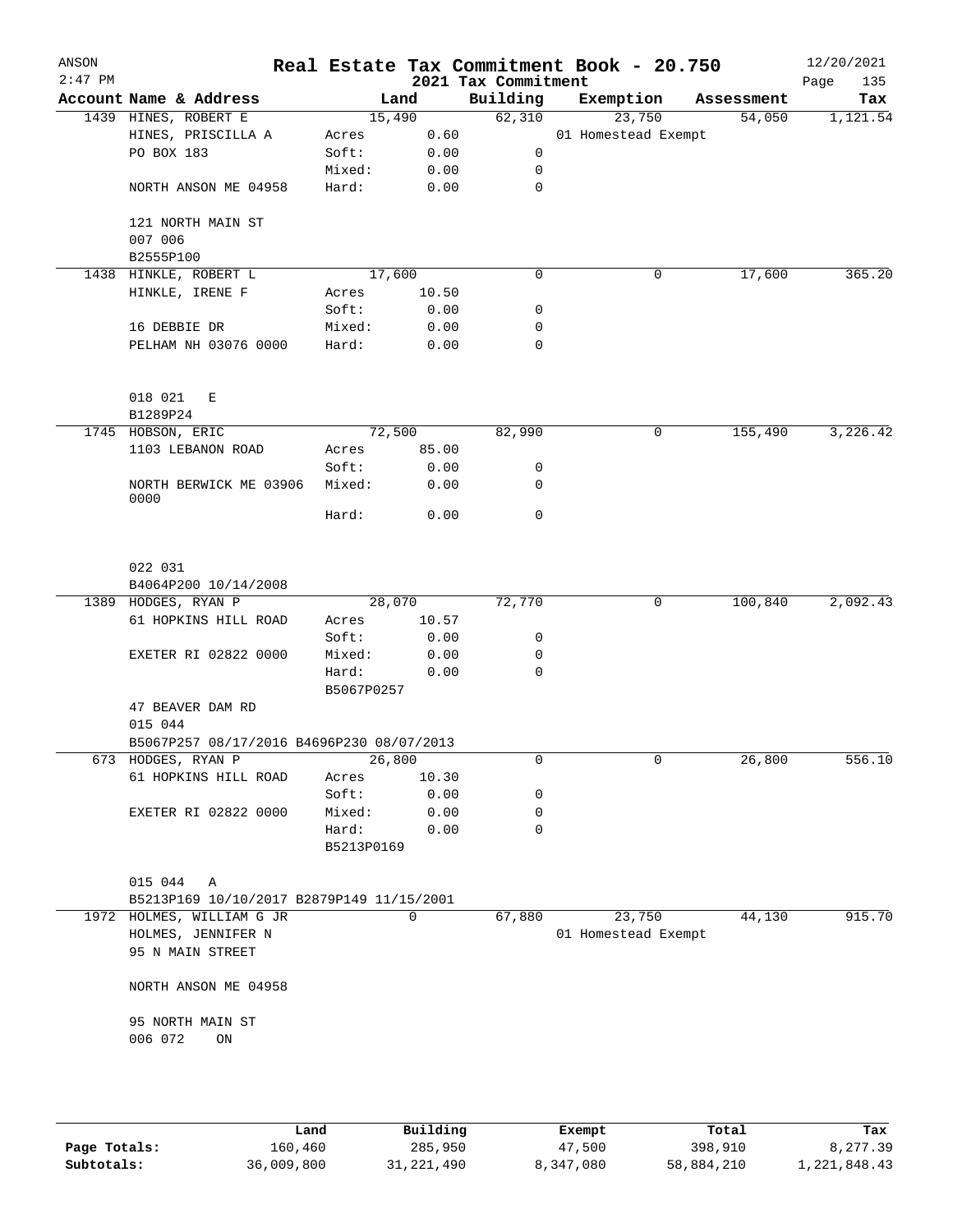| ANSON<br>$2:47$ PM |                              |                     |       | 2021 Tax Commitment | Real Estate Tax Commitment Book - 20.750 |            | 12/20/2021<br>Page<br>136 |
|--------------------|------------------------------|---------------------|-------|---------------------|------------------------------------------|------------|---------------------------|
|                    | Account Name & Address       | Land                |       | Building            | Exemption                                | Assessment | Tax                       |
|                    | 335 HOLT, DONALD E SR        | 6,930               |       | 48,940              | 23,750                                   | 32,120     | 666.49                    |
|                    | HOLT, DONALD E JR            | Acres               | 0.12  |                     | 01 Homestead Exempt                      |            |                           |
|                    | PO BOX 624                   | Soft:               | 0.00  | 0                   |                                          |            |                           |
|                    |                              | Mixed:              | 0.00  | 0                   |                                          |            |                           |
|                    | ANSON ME 04911               | Hard:               | 0.00  | 0                   |                                          |            |                           |
|                    | 69 MAIN ST<br>001 093        |                     |       |                     |                                          |            |                           |
|                    | B3350P355 07/29/2004         |                     |       |                     |                                          |            |                           |
| 305                | HOLT, KAYLA J                | 10,000              |       | 36,960              | 23,750                                   | 23,210     | 481.61                    |
|                    | HOLT, CHRISTOPHER B          | Acres               | 0.25  |                     | 01 Homestead Exempt                      |            |                           |
|                    | 26 OAK STREET                | Soft:               | 0.00  | 0                   |                                          |            |                           |
|                    |                              | Mixed:              | 0.00  | 0                   |                                          |            |                           |
|                    | ANSON ME 04911               | Hard:               | 0.00  | 0                   |                                          |            |                           |
|                    | 26 OAK ST                    |                     |       |                     |                                          |            |                           |
|                    | 001 058                      |                     |       |                     |                                          |            |                           |
|                    | B4690P302 07/19/2013         |                     |       |                     |                                          |            |                           |
|                    | 1701 HOLT, MICHAEL D         | 22,100              |       | 46,270              | 23,750                                   | 44,620     | 925.87                    |
|                    | HOLT, DALENE L               | Acres               | 2.40  |                     | 01 Homestead Exempt                      |            |                           |
|                    | 296 VALLEY ROAD              | Soft:               | 0.00  | 0                   |                                          |            |                           |
|                    |                              | Mixed:              | 0.00  | 0                   |                                          |            |                           |
|                    | NORTH ANSON ME 04958         | Hard:               | 0.00  | 0                   |                                          |            |                           |
|                    | 296 VALLEY RD                |                     |       |                     |                                          |            |                           |
|                    | 018 039<br>A                 |                     |       |                     |                                          |            |                           |
|                    | B4122P319 04/14/2009         |                     |       |                     |                                          |            |                           |
|                    | 1926 HOMAN, CHRISTOPHER J    | 27,630              |       | 23,910              | 23,750                                   | 27,790     | 576.64                    |
|                    | PO BOX 385                   | Acres               | 7.30  |                     | 01 Homestead Exempt                      |            |                           |
|                    |                              | Soft:               | 0.00  | 0                   |                                          |            |                           |
|                    | ANSON ME 04911               | Mixed:              | 0.00  | 0                   |                                          |            |                           |
|                    |                              | Hard:               | 0.00  | 0                   |                                          |            |                           |
|                    | 509 HORSEBACK ROAD           |                     |       |                     |                                          |            |                           |
|                    | 014 010 A                    |                     |       |                     |                                          |            |                           |
|                    | B5316P237 08/10/2018         |                     |       |                     |                                          |            |                           |
|                    | 1013 HOMINSKI, JOHN W JR     | 60,500              |       | 13,110              | 0                                        | 73,610     | 1,527.41                  |
|                    | HOMISKI, GLORIA A            | Acres               | 57.00 |                     |                                          |            |                           |
|                    | 377 OLD JEWETT CITY RD       | Soft:               | 0.00  | 0                   |                                          |            |                           |
|                    |                              | Mixed:              | 0.00  | 0                   |                                          |            |                           |
|                    | PRESTON CT 06365             | Hard:<br>B4930P0168 | 0.00  | 0                   |                                          |            |                           |
|                    | 144 VALLEY RD                |                     |       |                     |                                          |            |                           |
|                    | 018 031                      |                     |       |                     |                                          |            |                           |
|                    | B4930P168 06/30/2015         |                     |       |                     |                                          |            |                           |
|                    | 1444 HOOKER, DAVID           | 15,450              |       | 0                   | 0                                        | 15,450     | 320.59                    |
|                    | 137 WILLARD RD               | Acres               | 6.45  |                     |                                          |            |                           |
|                    |                              | Soft:               | 0.00  | 0                   |                                          |            |                           |
|                    | NEW IPSWICH NH 03071<br>0481 | Mixed:              | 0.00  | 0                   |                                          |            |                           |
|                    |                              | Hard:               | 0.00  | 0                   |                                          |            |                           |
|                    |                              |                     |       |                     |                                          |            |                           |
|                    | 015 036<br>3 A<br>B1530P192  |                     |       |                     |                                          |            |                           |
|                    |                              |                     |       |                     |                                          |            |                           |
|                    |                              |                     |       |                     |                                          |            |                           |

|              | Land         | Building   | Exempt    | Total      | Tax          |
|--------------|--------------|------------|-----------|------------|--------------|
| Page Totals: | 142,610      | 169,190    | 95,000    | 216,800    | 4,498.61     |
| Subtotals:   | 36, 152, 410 | 31,390,680 | 8,442,080 | 59,101,010 | 1,226,347.04 |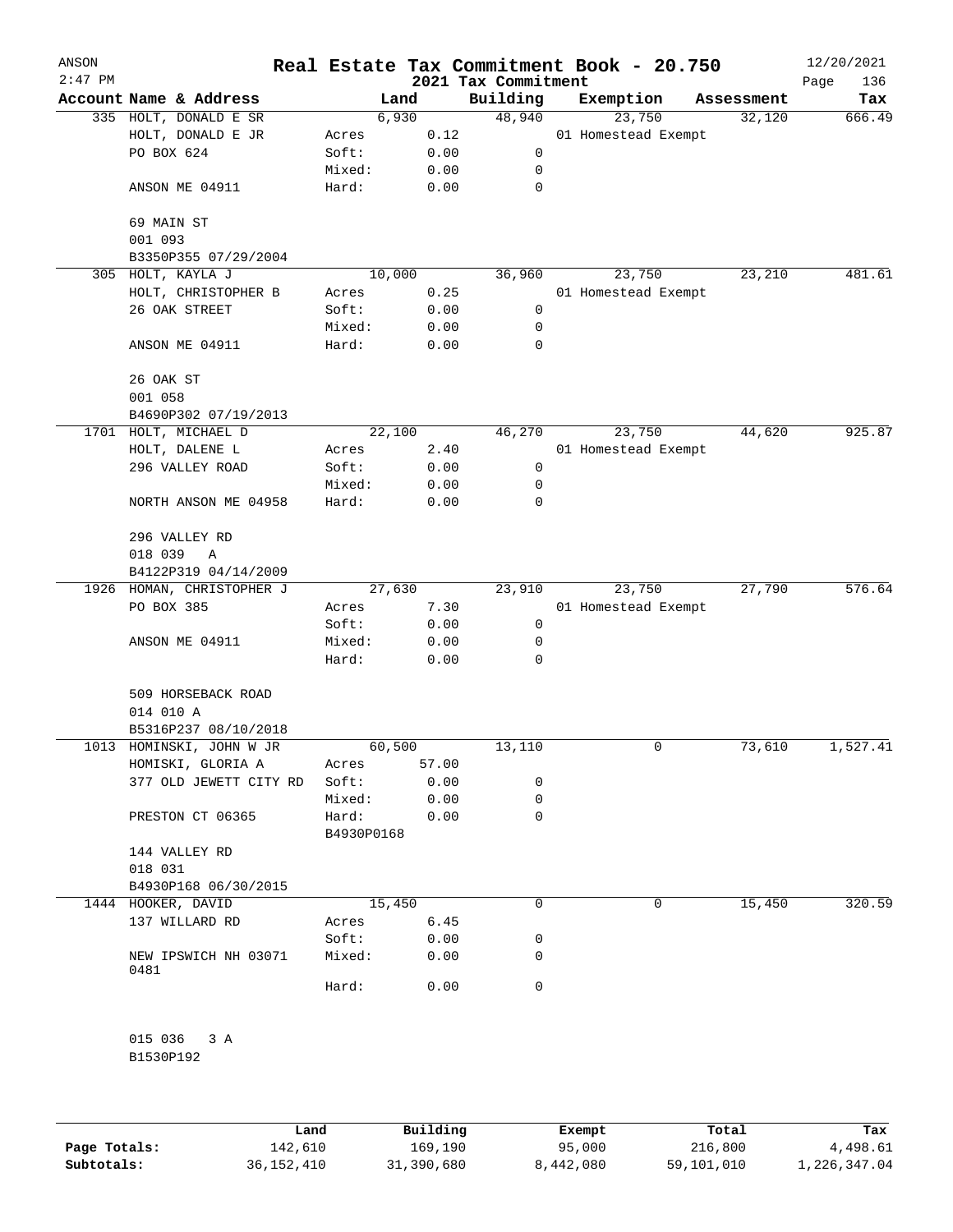| ANSON     |                                                       |                 |              |                                 | Real Estate Tax Commitment Book - 20.750 |            | 12/20/2021         |
|-----------|-------------------------------------------------------|-----------------|--------------|---------------------------------|------------------------------------------|------------|--------------------|
| $2:47$ PM | Account Name & Address                                |                 | Land         | 2021 Tax Commitment<br>Building | Exemption                                | Assessment | Page<br>137<br>Tax |
|           | 1314 HOOPER, DAVID E (TC)                             |                 | 10,770       | 50,750                          | 29,450                                   | 32,070     | 665.45             |
|           | HOOPER, ARLENE M (TC)                                 | Acres           | 0.29         |                                 | 01 Homestead Exempt                      |            |                    |
|           | PO BOX 43                                             | Soft:           | 0.00         | $\overline{0}$                  | 02 Resident Veteran                      |            |                    |
|           |                                                       | Mixed:          | 0.00         | 0                               |                                          |            |                    |
|           | NORTH ANSON ME 04958                                  | Hard:           | 0.00         | $\mathbf 0$                     |                                          |            |                    |
|           | 24 WILLOW ST                                          |                 |              |                                 |                                          |            |                    |
|           | 006 047                                               |                 |              |                                 |                                          |            |                    |
|           | B5522P258 02/18/2020 B2480P266<br>190 HOOPER, SCOTT E |                 | 17,550       | 38,660                          | 23,750                                   | 32,460     | 673.55             |
|           | PO BOX 131                                            | Acres           | 0.77         |                                 | 01 Homestead Exempt                      |            |                    |
|           |                                                       | Soft:           | 0.00         | 0                               |                                          |            |                    |
|           |                                                       |                 |              | 0                               |                                          |            |                    |
|           | NORTH ANSON ME 04958                                  | Mixed:<br>Hard: | 0.00<br>0.00 | 0                               |                                          |            |                    |
|           | 39 ELM ST<br>006 043<br>B                             |                 |              |                                 |                                          |            |                    |
|           | B3892P315 08/10/2007                                  |                 |              |                                 |                                          |            |                    |
|           | 1468 HORR, JANICE L                                   |                 | 21,650       | 50,260                          | 23,750                                   | 48,160     | 999.32             |
|           | 145 FAHI POND ROAD                                    | Acres           | 2.10         |                                 | 01 Homestead Exempt                      |            |                    |
|           |                                                       | Soft:           | 0.00         | 0                               |                                          |            |                    |
|           | N ANSON Maine 04958                                   | Mixed:          | 0.00         | 0                               |                                          |            |                    |
|           |                                                       | Hard:           | 0.00         | $\mathbf 0$                     |                                          |            |                    |
|           | 145 FAHI POND RD                                      |                 |              |                                 |                                          |            |                    |
|           | 024 010<br>D<br>B2524P67                              |                 |              |                                 |                                          |            |                    |
|           | 784 HOSKINS, NEAL P                                   |                 | 20,080       | 15,460                          | 0                                        | 35,540     | 737.46             |
|           | C/O JOSEPH HOULE                                      | Acres           | 1.05         |                                 |                                          |            |                    |
|           | 30 EMBDEN POND RD                                     | Soft:           | 0.00         | 0                               |                                          |            |                    |
|           | NORTH ANSON ME 04958<br>0000                          | Mixed:          | 0.00         | 0                               |                                          |            |                    |
|           |                                                       | Hard:           | 0.00         | $\mathbf 0$                     |                                          |            |                    |
|           | 30 EMBDEN POND RD<br>009 011                          |                 |              |                                 |                                          |            |                    |
|           | B3942P305 12/13/2007                                  |                 |              |                                 |                                          |            |                    |
|           | 1510 HOULE, EUGENE O                                  |                 | 11,140       | 81,230                          | 23,750                                   | 68,620     | 1,423.87           |
|           | HOULE, WANDA L                                        | Acres           | 0.31         |                                 | 01 Homestead Exempt                      |            |                    |
|           | PO BOX 10                                             | Soft:           | 0.00         | 0                               |                                          |            |                    |
|           |                                                       | Mixed:          |              | 0                               |                                          |            |                    |
|           | KINGFIELD ME 04947                                    | Hard:           | 0.00<br>0.00 | 0                               |                                          |            |                    |
|           | 40 NEW PORTLAND RD                                    |                 |              |                                 |                                          |            |                    |
|           | 008 023<br>Α                                          |                 |              |                                 |                                          |            |                    |
|           | B3932P126 10/31/2007                                  |                 |              |                                 |                                          |            |                    |
| 1147      | HOWARD, JUDITH G                                      |                 | 26,050       | 57,890                          | 23,750                                   | 60,190     | 1,248.94           |
|           | 116 SMITH ROAD                                        | Acres           | 5.03         |                                 | 01 Homestead Exempt                      |            |                    |
|           |                                                       | Soft:           | 0.00         | 0                               |                                          |            |                    |
|           | ANSON Maine 04911                                     | Mixed:<br>Hard: | 0.00<br>0.00 | 0<br>0                          |                                          |            |                    |
|           | 116 SMITH RD                                          |                 |              |                                 |                                          |            |                    |
|           | 010 011<br>7                                          |                 |              |                                 |                                          |            |                    |
|           | B2338P116                                             |                 |              |                                 |                                          |            |                    |
|           |                                                       |                 |              |                                 |                                          |            |                    |
|           |                                                       | Land.           | Building     |                                 | $F$ vemnt                                | $T$ ctal   |                    |

|              | Land       | Building   | Exempt    | Total      | Tax          |
|--------------|------------|------------|-----------|------------|--------------|
| Page Totals: | 107,240    | 294,250    | 124,450   | 277,040    | 5,748.59     |
| Subtotals:   | 36,259,650 | 31,684,930 | 8,566,530 | 59,378,050 | 1,232,095.63 |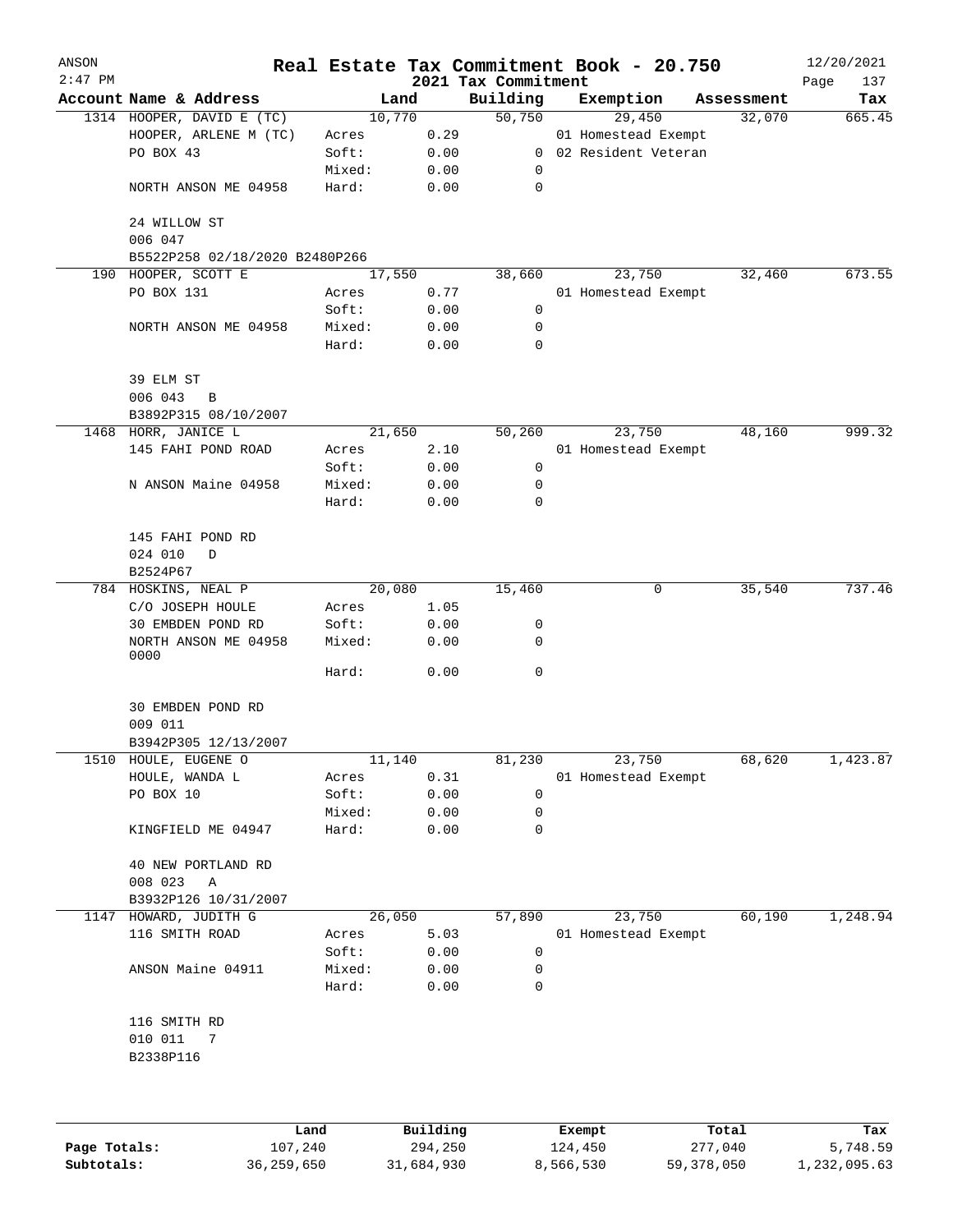| ANSON                      |                                          |                        |                 |                       |                                 | Real Estate Tax Commitment Book - 20.750 |                       | 12/20/2021               |
|----------------------------|------------------------------------------|------------------------|-----------------|-----------------------|---------------------------------|------------------------------------------|-----------------------|--------------------------|
| $2:47$ PM                  | Account Name & Address                   |                        |                 |                       | 2021 Tax Commitment<br>Building | Exemption                                |                       | Page<br>138              |
|                            | 1548 HOWARD, SAMANTHA K                  |                        |                 | Land<br>18,000        | 49,690                          | $\Omega$                                 | Assessment<br>67,690  | Tax<br>1,404.57          |
|                            | PO BOX 442                               |                        | Acres           | 0.81                  |                                 |                                          |                       |                          |
|                            |                                          |                        | Soft:           | 0.00                  | 0                               |                                          |                       |                          |
|                            | ANSON ME 04911                           |                        | Mixed:          | 0.00                  | 0                               |                                          |                       |                          |
|                            |                                          |                        | Hard:           | 0.00                  | $\mathbf 0$                     |                                          |                       |                          |
|                            | 566 RIVER RD                             |                        |                 |                       |                                 |                                          |                       |                          |
|                            | 016 010<br>$\Box$                        |                        |                 |                       |                                 |                                          |                       |                          |
|                            | B5481P217 10/28/2019                     |                        |                 |                       |                                 |                                          |                       |                          |
|                            | 1908 HOYT, GAIL & MICHAEL                |                        |                 | 16,610                | $\mathbf 0$                     | 0                                        | 16,610                | 344.66                   |
|                            | LTD PART                                 |                        |                 |                       |                                 |                                          |                       |                          |
|                            |                                          |                        | Acres<br>Soft:  | 4.07<br>0.00          |                                 |                                          |                       |                          |
|                            | WINTHROP ME 04364 0000<br>1354 US RT 202 |                        | Mixed:          | 0.00                  | 0<br>0                          |                                          |                       |                          |
|                            |                                          |                        | Hard:           | 0.00                  | 0                               |                                          |                       |                          |
|                            |                                          |                        |                 |                       |                                 |                                          |                       |                          |
|                            | HORSEBACK RD<br>019 005 3                |                        |                 |                       |                                 |                                          |                       |                          |
|                            | B1922P220                                |                        |                 |                       |                                 |                                          |                       |                          |
|                            | 1909 HOYT, GAIL & MICHAEL                |                        |                 | 18,470                | $\mathbf 0$                     | 0                                        | 18,470                | 383.25                   |
|                            | LTD PART                                 |                        |                 |                       |                                 |                                          |                       |                          |
|                            |                                          |                        | Acres           | 5.31                  |                                 |                                          |                       |                          |
|                            | WINTHROP ME 04364 0000<br>1354 US RT 202 |                        | Soft:           | 0.00                  | 0<br>$\mathbf 0$                |                                          |                       |                          |
|                            |                                          |                        | Mixed:<br>Hard: | 0.00<br>0.00          | $\mathbf 0$                     |                                          |                       |                          |
|                            |                                          |                        |                 |                       |                                 |                                          |                       |                          |
|                            | HORSEBACK RD                             |                        |                 |                       |                                 |                                          |                       |                          |
|                            | 019 005 5                                |                        |                 |                       |                                 |                                          |                       |                          |
|                            | B1922P220                                |                        |                 |                       |                                 |                                          |                       |                          |
|                            | 1910 HOYT, GAIL & MICHAEL                |                        |                 | 18,960                | $\mathbf 0$                     | 0                                        | 18,960                | 393.42                   |
|                            | LTD PART                                 |                        |                 |                       |                                 |                                          |                       |                          |
|                            | WINTHROP ME 04364 0000                   |                        | Acres<br>Soft:  | 5.64<br>0.00          | 0                               |                                          |                       |                          |
|                            | 1354 US RT 202                           |                        | Mixed:          | 0.00                  | 0                               |                                          |                       |                          |
|                            |                                          |                        | Hard:           | 0.00                  | $\mathbf 0$                     |                                          |                       |                          |
|                            |                                          |                        |                 |                       |                                 |                                          |                       |                          |
|                            | HORSEBACK RD                             |                        |                 |                       |                                 |                                          |                       |                          |
|                            | 019 005 6                                |                        |                 |                       |                                 |                                          |                       |                          |
|                            | B1922P220                                |                        |                 |                       |                                 |                                          |                       |                          |
|                            | 998 HOYT, GAIL R                         |                        |                 | 20,000                | 46,230                          | 0                                        | 66,230                | 1,374.27                 |
|                            | 1354 US RT 202                           |                        | Acres           | 1.00                  |                                 |                                          |                       |                          |
|                            |                                          |                        | Soft:           | 0.00                  | 0                               |                                          |                       |                          |
|                            | WINTHROP ME 04364 0000                   |                        | Mixed:          | 0.00                  | 0<br>0                          |                                          |                       |                          |
|                            |                                          |                        | Hard:           | 0.00                  |                                 |                                          |                       |                          |
|                            | 12 MILLER RD                             |                        |                 |                       |                                 |                                          |                       |                          |
|                            | 014 005 B                                |                        |                 |                       |                                 |                                          |                       |                          |
|                            | B3628P193 02/02/2006                     |                        |                 |                       |                                 |                                          |                       |                          |
|                            | 1449 HOYT, IVAN E                        |                        |                 | 6,930                 | 63,480                          | 29,450                                   | 40,960                | 849.92                   |
|                            | HOYT, ARLENE D                           |                        | Acres           | 0.12                  |                                 | 01 Homestead Exempt                      |                       |                          |
|                            | PO BOX 351                               |                        | Soft:           | 0.00                  | 0                               | 02 Resident Veteran                      |                       |                          |
|                            |                                          |                        | Mixed:          | 0.00                  | 0                               |                                          |                       |                          |
|                            | ANSON ME 04911                           |                        | Hard:           | 0.00                  | 0                               |                                          |                       |                          |
|                            | 7 SCHOOL ST                              |                        |                 |                       |                                 |                                          |                       |                          |
|                            | 001 029                                  |                        |                 |                       |                                 |                                          |                       |                          |
|                            | B818P901                                 |                        |                 |                       |                                 |                                          |                       |                          |
|                            |                                          |                        |                 |                       |                                 |                                          |                       |                          |
|                            |                                          | Land                   |                 | Building              |                                 | Exempt                                   | Total                 | Tax                      |
| Page Totals:<br>Subtotals: |                                          | 98,970<br>36, 358, 620 |                 | 159,400<br>31,844,330 |                                 | 29,450<br>8,595,980                      | 228,920<br>59,606,970 | 4,750.09<br>1,236,845.72 |
|                            |                                          |                        |                 |                       |                                 |                                          |                       |                          |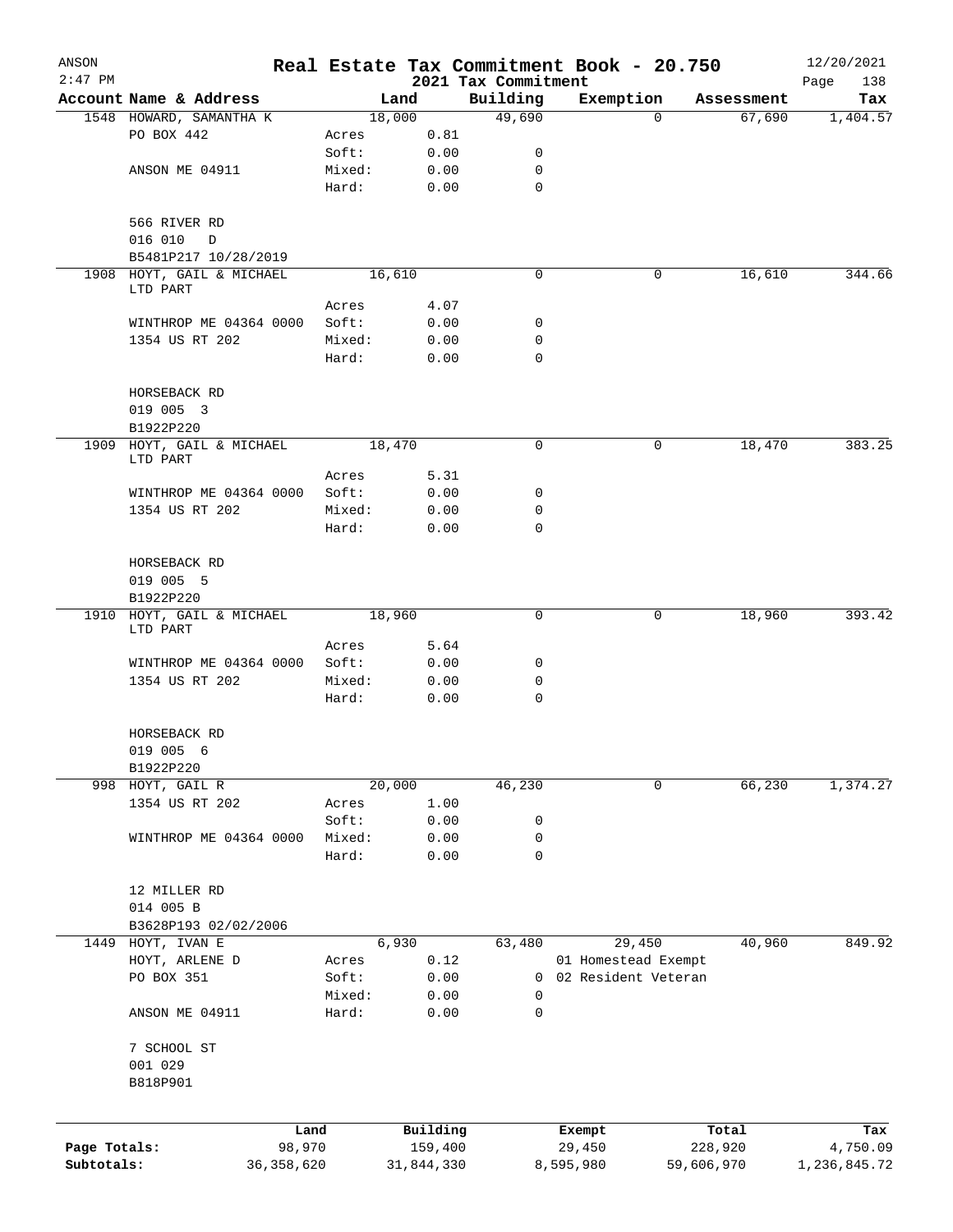| ANSON        |                                                |              |                 |                |                                 | Real Estate Tax Commitment Book - 20.750 |            |            | 12/20/2021         |
|--------------|------------------------------------------------|--------------|-----------------|----------------|---------------------------------|------------------------------------------|------------|------------|--------------------|
| $2:47$ PM    | Account Name & Address                         |              |                 | Land           | 2021 Tax Commitment<br>Building | Exemption                                |            | Assessment | Page<br>139<br>Tax |
|              | 1450 HOYT, MICHAEL A                           |              |                 | 12,490         | 44,510                          | 23,750                                   |            | 33,250     | 689.94             |
|              | HOYT, GAIL R                                   |              | Acres           | 0.39           |                                 | 01 Homestead Exempt                      |            |            |                    |
|              | 1354 US Rt 202                                 |              | Soft:           | 0.00           |                                 | 0                                        |            |            |                    |
|              |                                                |              | Mixed:          | 0.00           |                                 | 0                                        |            |            |                    |
|              | Winthrop ME 04364                              |              | Hard:           | 0.00           |                                 | 0                                        |            |            |                    |
|              | 158 RIVER RD                                   |              |                 |                |                                 |                                          |            |            |                    |
|              | 004 007                                        |              |                 |                |                                 |                                          |            |            |                    |
|              | B3130P355                                      |              |                 |                |                                 |                                          |            |            |                    |
|              | 1451 HOYT, MICHAEL A                           |              |                 | 6,350          |                                 | 0                                        | 0          | 6,350      | 131.76             |
|              | HOYT, GAIL R                                   |              | Acres           | 0.28           |                                 |                                          |            |            |                    |
|              | 1354 US Rt 202                                 |              | Soft:           | 0.00           |                                 | 0                                        |            |            |                    |
|              |                                                |              | Mixed:          | 0.00           |                                 | 0                                        |            |            |                    |
|              | Winthrop ME 04364                              |              | Hard:           | 0.00           |                                 | $\mathbf 0$                              |            |            |                    |
|              | 004 008                                        |              |                 |                |                                 |                                          |            |            |                    |
|              | B3130P355                                      |              |                 |                |                                 |                                          |            |            |                    |
|              | 892 HUBBARD, CLARE C                           |              |                 | 18,500         |                                 | 0                                        | 0          | 18,500     | 383.88             |
|              |                                                |              | Acres           | 9.50           |                                 |                                          |            |            |                    |
|              | NORTH ANSON ME 04958<br>0213                   |              | Soft:           | 0.00           |                                 | 0                                        |            |            |                    |
|              | PO BOX 213                                     |              | Mixed:          | 0.00           |                                 | 0                                        |            |            |                    |
|              |                                                |              | Hard:           | 0.00           |                                 | 0                                        |            |            |                    |
|              | 187 CARRABASSETT RD<br>022 023                 |              |                 |                |                                 |                                          |            |            |                    |
|              | B4364P158 01/28/2011                           |              |                 |                |                                 |                                          |            |            |                    |
|              | 538 HUNTER, ANSON S                            |              |                 | 31,380         | 8,600                           |                                          | 0          | 39,980     | 829.59             |
|              | PO BOX 8                                       |              | Acres           | 5.92           |                                 |                                          |            |            |                    |
|              |                                                |              | Soft:           | 0.00           |                                 | 0                                        |            |            |                    |
|              | ANSON ME 04911                                 |              | Mixed:          | 0.00           |                                 | 0                                        |            |            |                    |
|              |                                                |              | Hard:           | 0.00           |                                 | 0                                        |            |            |                    |
|              | 627 PEASE HILL RD                              |              |                 |                |                                 |                                          |            |            |                    |
|              | 013 001<br>Ε                                   |              |                 |                |                                 |                                          |            |            |                    |
|              | B3907P36 09/12/2007 B3224P309                  |              |                 |                |                                 |                                          |            |            |                    |
|              | 1421 HUPPER, BLANCHARD G<br>HUPPER, DAVID P. & |              | Acres           | 10,000<br>0.25 | 19,590                          |                                          | 0          | 29,590     | 613.99             |
|              | JUSTIN D.<br>693 PEASE HILL ROAD               |              |                 | 0.00           |                                 |                                          |            |            |                    |
|              |                                                |              | Soft:<br>Mixed: | 0.00           |                                 | 0<br>0                                   |            |            |                    |
|              | ANSON ME 04911                                 |              | Hard:           | 0.00           |                                 | $\mathbf 0$                              |            |            |                    |
|              |                                                |              |                 |                |                                 |                                          |            |            |                    |
|              | 76 FLETCHER RD<br>013 010                      |              |                 |                |                                 |                                          |            |            |                    |
|              | B4808P201 03/10/2014                           |              |                 |                |                                 |                                          |            |            |                    |
|              | 1463 HUPPER, BLANCHARD G                       |              |                 | 74,000         | 58,230                          | 23,750                                   |            | 108,480    | 2,250.96           |
|              | 693 PEASE HILL ROAD                            |              | Acres           | 84.00          |                                 | 01 Homestead Exempt                      |            |            |                    |
|              |                                                |              | Soft:           | 0.00           |                                 | 0                                        |            |            |                    |
|              | ANSON ME 04911                                 |              | Mixed:<br>Hard: | 0.00<br>0.00   |                                 | 0<br>0                                   |            |            |                    |
|              |                                                |              |                 |                |                                 |                                          |            |            |                    |
|              | 693 PEASE HILL RD<br>013 011<br>B822P949       |              |                 |                |                                 |                                          |            |            |                    |
|              |                                                | Land         |                 | Building       |                                 | Exempt                                   |            | Total      | Tax                |
| Page Totals: |                                                | 152,720      |                 | 130,930        |                                 | 47,500                                   |            | 236,150    | 4,900.12           |
| Subtotals:   |                                                | 36, 511, 340 |                 | 31,975,260     |                                 | 8,643,480                                | 59,843,120 |            | 1,241,745.84       |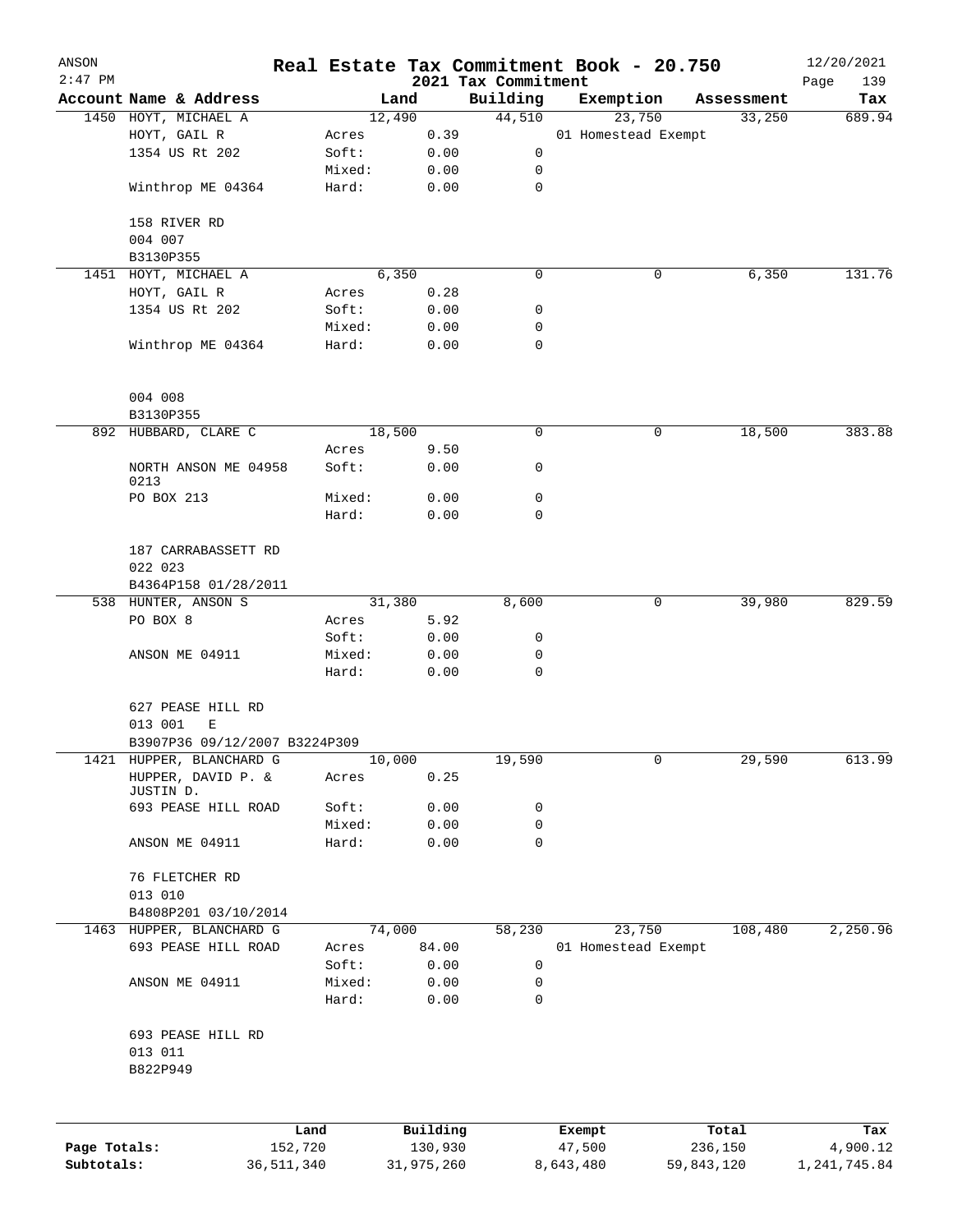| ANSON        |                                                       |                 |              |                                 | Real Estate Tax Commitment Book - 20.750 |            | 12/20/2021         |
|--------------|-------------------------------------------------------|-----------------|--------------|---------------------------------|------------------------------------------|------------|--------------------|
| $2:47$ PM    | Account Name & Address                                |                 | Land         | 2021 Tax Commitment<br>Building | Exemption                                | Assessment | Page<br>140<br>Tax |
|              | 1665 HUPPER, DAVID P                                  | 25,100          |              | 36,900                          | 23,750                                   | 38,250     | 793.69             |
|              | 80 Fletcher Road                                      | Acres           | 4.40         |                                 | 01 Homestead Exempt                      |            |                    |
|              |                                                       | Soft:           | 0.00         | 0                               |                                          |            |                    |
|              | Anson Maine 04911                                     | Mixed:          | 0.00         | 0                               |                                          |            |                    |
|              |                                                       | Hard:           | 0.00         | $\mathbf 0$                     |                                          |            |                    |
|              | 80 FLETCHER RD<br>013 011<br>D                        |                 |              |                                 |                                          |            |                    |
|              | B4945P359 08/19/2015 B2122P260<br>93 HUPPER, RAMONA A | 20,000          |              | 70,140                          | 23,750                                   | 66,390     | 1,377.59           |
|              | 716 HORSEBACK ROAD                                    | Acres           | 1.00         |                                 | 01 Homestead Exempt                      |            |                    |
|              |                                                       | Soft:           | 0.00         | 0                               |                                          |            |                    |
|              | ANSON ME 04911                                        | Mixed:          | 0.00         | 0                               |                                          |            |                    |
|              |                                                       | Hard:           | 0.00         | $\mathbf 0$                     |                                          |            |                    |
|              | 716 HORSEBACK RD<br>019 038<br>Α                      |                 |              |                                 |                                          |            |                    |
|              | B4799P168 06/18/2014                                  |                 |              |                                 |                                          |            |                    |
|              | 1385 HURD, HOWARD D., JR.                             |                 | 6,890        | 0                               | 0                                        | 6,890      | 142.97             |
|              |                                                       | Acres           | 0.33         |                                 |                                          |            |                    |
|              | NORTH ANSON ME 04958<br>0181                          | Soft:           | 0.00         | 0                               |                                          |            |                    |
|              | PO BOX 181                                            | Mixed:          | 0.00         | 0                               |                                          |            |                    |
|              |                                                       | Hard:           | 0.00         | 0                               |                                          |            |                    |
|              | 10 HIGH STREET<br>006 048                             |                 |              |                                 |                                          |            |                    |
|              | B4475P319 12/20/2011                                  |                 |              |                                 |                                          |            |                    |
|              | 1111 HURD, LINDA J                                    | 14,140          |              | 5,730                           | 19,870                                   | 0          | 0.00               |
|              | PO BOX 602                                            | Acres           | 0.50         |                                 | 01 Homestead Exempt                      |            |                    |
|              |                                                       | Soft:           | 0.00         | 0                               |                                          |            |                    |
|              | NORTH ANSON ME 04958                                  | Mixed:<br>Hard: | 0.00<br>0.00 | 0<br>$\mathbf 0$                |                                          |            |                    |
|              | 12 HIGH ST                                            |                 |              |                                 |                                          |            |                    |
|              | 006 049                                               |                 |              |                                 |                                          |            |                    |
|              | B3331P50 06/22/2004                                   |                 |              |                                 |                                          |            |                    |
|              | 325 HYDE, ROBERT R JR<br>HYDE, CHARLENE               | 20,900          | 1.60         | 81,300                          | 23,750<br>01 Homestead Exempt            | 78,450     | 1,627.84           |
|              | 4 NEW PORTLAND ROAD                                   | Acres<br>Soft:  | 0.00         | 0                               |                                          |            |                    |
|              |                                                       | Mixed:          | 0.00         | 0                               |                                          |            |                    |
|              | NORTH ANSON ME 04958                                  | Hard:           | 0.00         | 0                               |                                          |            |                    |
|              |                                                       |                 |              |                                 |                                          |            |                    |
|              | 4 NEW PORTLAND RD<br>008 020                          |                 |              |                                 |                                          |            |                    |
|              | B5149P138 04/18/2017                                  |                 |              |                                 |                                          |            |                    |
| 560          | IANNONE, AUGUSTO J. JR<br>&                           | 25,030          |              | 66,630                          | 0                                        | 91,660     | 1,901.95           |
|              | IANNONE, JILL M                                       | Acres           | 4.35         |                                 |                                          |            |                    |
|              | 10 MEADOWLARK TERR                                    | Soft:           | 0.00         | 0                               |                                          |            |                    |
|              |                                                       | Mixed:          | 0.00         | 0                               |                                          |            |                    |
|              | RICHMOND RI 02898 0000                                | Hard:           | 0.00         | 0                               |                                          |            |                    |
|              | 242 CAMPGROUND RD<br>015 041                          |                 |              |                                 |                                          |            |                    |
|              | B3332P107 06/24/2004                                  |                 |              |                                 |                                          |            |                    |
|              |                                                       |                 |              |                                 |                                          |            |                    |
|              | Land                                                  |                 | Building     |                                 | Exempt                                   | Total      | Tax                |
| Page Totals: | 112,060                                               |                 | 260,700      |                                 | 91,120                                   | 281,640    | 5,844.04           |

**Page Totals:** 112,060 260,700 91,120 281,640 5,844.04 **Subtotals:** 36,623,400 32,235,960 8,734,600 60,124,760 1,247,589.88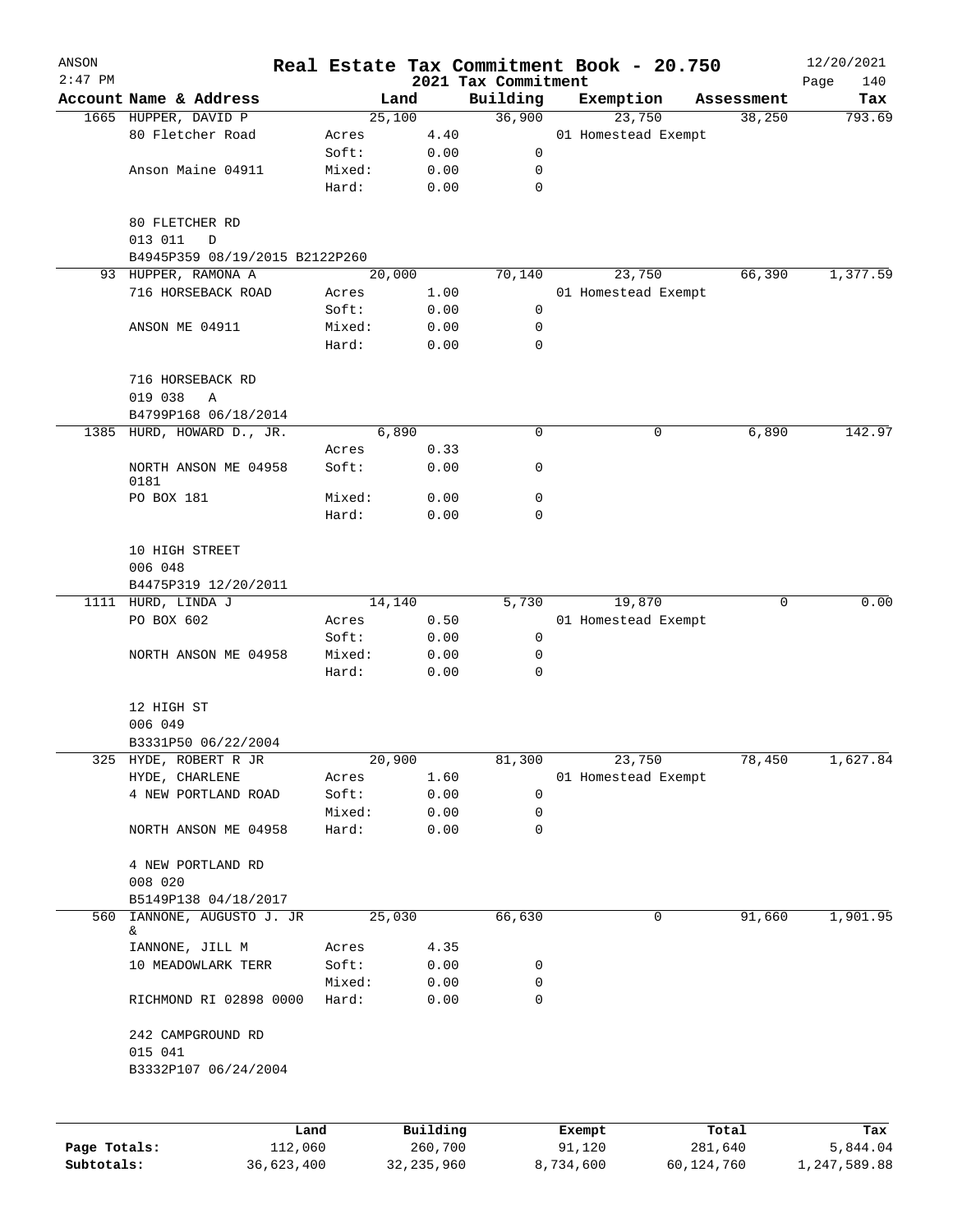| ANSON     |                                            |                     |              |                     | Real Estate Tax Commitment Book - 20.750 |                                  | 12/20/2021    |
|-----------|--------------------------------------------|---------------------|--------------|---------------------|------------------------------------------|----------------------------------|---------------|
| $2:47$ PM |                                            |                     |              | 2021 Tax Commitment |                                          |                                  | Page<br>141   |
|           | Account Name & Address                     | 23,080              | Land         | Building<br>9,090   | Exemption                                | Assessment<br>32,170<br>$\Omega$ | Tax<br>667.53 |
|           | 1058 IBANEZ, JEANNETTE                     | Acres               | 5.05         |                     |                                          |                                  |               |
|           | LAKE IN THE HILLS IL<br>60156              | Soft:               | 0.00         | 0                   |                                          |                                  |               |
|           | 5754 FOXFIELD LANE                         | Mixed:<br>Hard:     | 0.00<br>0.00 | $\mathbf 0$<br>0    |                                          |                                  |               |
|           |                                            |                     |              |                     |                                          |                                  |               |
|           | 383 TOWN FARM RD<br>022 038<br>4           |                     |              |                     |                                          |                                  |               |
|           | B2470P184                                  |                     |              |                     |                                          |                                  |               |
|           | 1805 INGERSOLL, GERRY L. &                 | 22,550              |              | 12,210              | 23,750                                   | 11,010                           | 228.46        |
|           | THIBODEAU, MICHELE M                       | Acres               | 2.70         |                     | 01 Homestead Exempt                      |                                  |               |
|           | C/O RICHARD GOULD                          | Soft:               | 0.00         | 0                   |                                          |                                  |               |
|           | 663 BIGELOW HILL RD                        | Mixed:              | 0.00         | 0                   |                                          |                                  |               |
|           | SKOWHEGAN ME 04976 5227                    | Hard:               | 0.00         | $\mathbf 0$         |                                          |                                  |               |
|           | 317 WEST MILLS RD                          |                     |              |                     |                                          |                                  |               |
|           | 011 032<br>6 A                             |                     |              |                     |                                          |                                  |               |
|           | B3996P65 05/12/2008<br>IRISH, CYNTHIA M    | 14,140              |              | 47,140              | 23,750                                   | 37,530                           | 778.75        |
| 839       |                                            | Acres               | 0.50         |                     | 01 Homestead Exempt                      |                                  |               |
|           | NORTH ANSON ME 04958                       | Soft:               | 0.00         | 0                   |                                          |                                  |               |
|           | 36 SOLON ROAD                              | Mixed:              | 0.00         | 0                   |                                          |                                  |               |
|           |                                            | Hard:               | 0.00         | $\mathbf 0$         |                                          |                                  |               |
|           | 36 SOLON RD                                |                     |              |                     |                                          |                                  |               |
|           | 017 046                                    |                     |              |                     |                                          |                                  |               |
|           | B2421P218                                  |                     |              |                     |                                          |                                  |               |
| 1282      | IRISH, TINA M                              | 22,630              |              | 9,360               |                                          | 0<br>31,990                      | 663.79        |
|           | 52 CALLAHAN ROAD                           | Acres               | 2.75         |                     |                                          |                                  |               |
|           |                                            | Soft:               | 0.00         | 0                   |                                          |                                  |               |
|           | BUXTON ME 04093                            | Mixed:              | 0.00         | 0<br>$\mathbf 0$    |                                          |                                  |               |
|           |                                            | Hard:<br>B5206P0342 | 0.00         |                     |                                          |                                  |               |
|           | 37 FOUR MILE SQUARE RD                     |                     |              |                     |                                          |                                  |               |
|           | 020 022<br>3<br>2                          |                     |              |                     |                                          |                                  |               |
|           | B5206P342 09/18/2017 B1889P193 05/18/1993  |                     |              |                     |                                          |                                  |               |
| 695       | IVONE, BRANDON J                           | 20,740              |              | 15,090              |                                          | 0<br>35,830                      | 743.47        |
|           | IVONE, NICHOLE M                           | Acres               | 0.85         |                     |                                          |                                  |               |
|           | 540 NORTH STREET                           | Soft:               | 0.00         | 0                   |                                          |                                  |               |
|           | GEORGETOWN MA 01833                        | Mixed:<br>Hard:     | 0.00<br>0.00 | 0<br>0              |                                          |                                  |               |
|           |                                            |                     |              |                     |                                          |                                  |               |
|           | FRANK DICKEY LANE                          |                     |              |                     |                                          |                                  |               |
|           | 023 041<br>J                               |                     |              |                     |                                          |                                  |               |
|           | B5427P255 06/28/2019                       |                     |              |                     |                                          |                                  |               |
|           | 874 JACKSON, CRAIG L<br>JACKSON, CECELIA O | 23,980              |              | 81,790              | 29,450<br>01 Homestead Exempt            | 76,320                           | 1,583.64      |
|           | 226 EMBDEN POND ROAD                       | Acres<br>Soft:      | 3.65<br>0.00 | 0                   | 04 Non-resident Veteran                  |                                  |               |
|           |                                            | Mixed:              | 0.00         | $\Omega$            |                                          |                                  |               |
|           | NORTH ANSON ME 04958                       | Hard:               | 0.00         | 0                   |                                          |                                  |               |
|           | 226 EMBDEN POND RD                         |                     |              |                     |                                          |                                  |               |
|           | 023 034<br>Α                               |                     |              |                     |                                          |                                  |               |
|           | B2686P133                                  |                     |              |                     |                                          |                                  |               |
|           |                                            |                     |              |                     |                                          |                                  |               |
|           |                                            |                     |              |                     |                                          |                                  |               |
|           |                                            | Land                | Building     |                     | Exempt                                   | Total                            | Tax           |

|              | Land       | Building   | Exempt    | Total      | Tax          |
|--------------|------------|------------|-----------|------------|--------------|
| Page Totals: | 127,120    | 174,680    | 76,950    | 224,850    | 4,665.64     |
| Subtotals:   | 36,750,520 | 32,410,640 | 8,811,550 | 60,349,610 | 1,252,255.52 |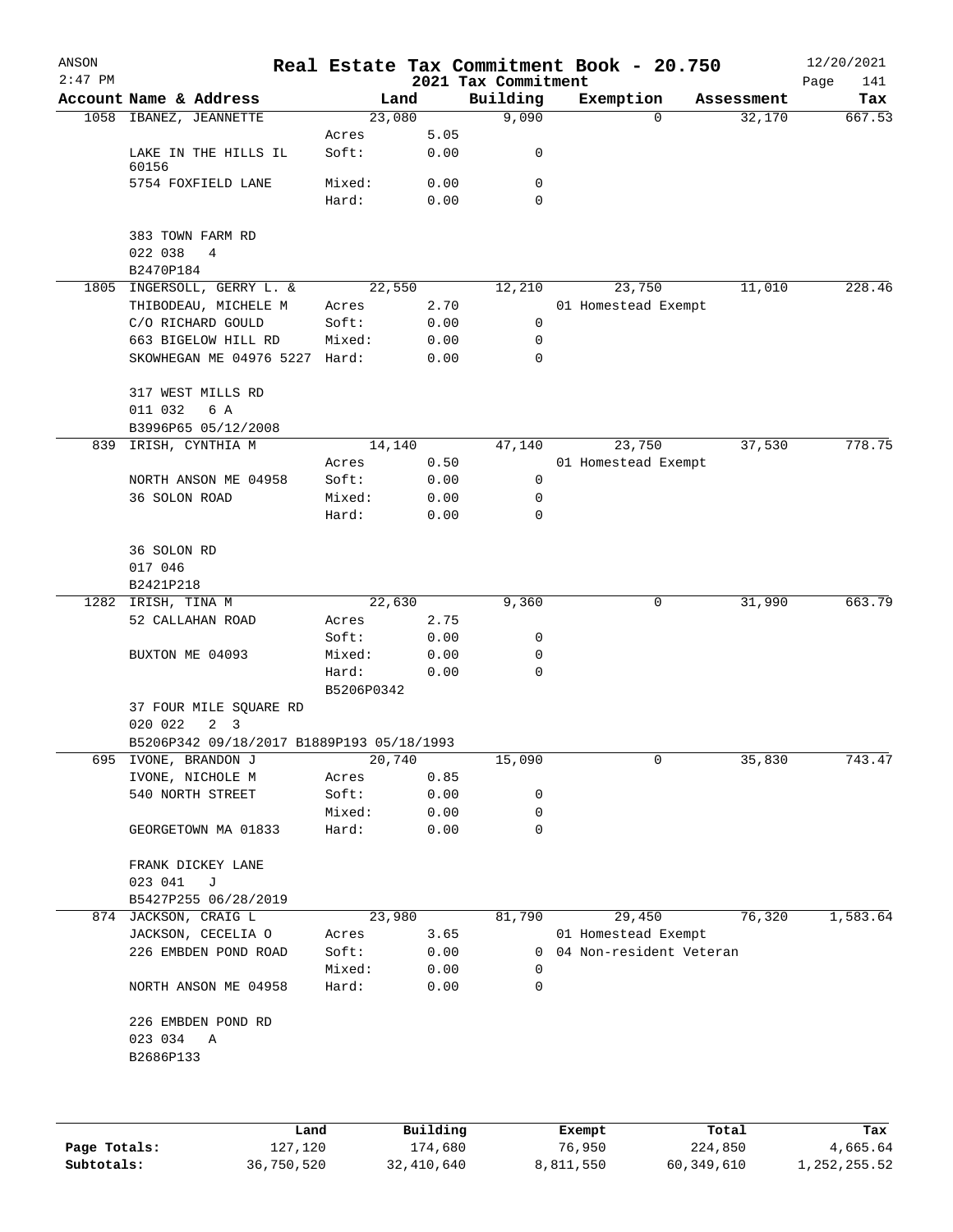| ANSON        |                           |                |          |                                 | Real Estate Tax Commitment Book - 20.750 |                      | 12/20/2021      |
|--------------|---------------------------|----------------|----------|---------------------------------|------------------------------------------|----------------------|-----------------|
| $2:47$ PM    | Account Name & Address    |                |          | 2021 Tax Commitment<br>Building |                                          |                      | Page<br>142     |
|              | 1475 JACKSON, DAVID L     | Land<br>20,110 |          | 71,070                          | Exemption<br>23,750                      | Assessment<br>67,430 | Tax<br>1,399.17 |
|              | JACKSON, JEFFREY A        | Acres          | 1.07     |                                 | 01 Homestead Exempt                      |                      |                 |
|              | PO BOX 293                | Soft:          | 0.00     | 0                               |                                          |                      |                 |
|              |                           | Mixed:         | 0.00     | 0                               |                                          |                      |                 |
|              | ANSON ME 04911            | Hard:          | 0.00     | $\mathbf 0$                     |                                          |                      |                 |
|              |                           | LIFE ESTATE    |          |                                 |                                          |                      |                 |
|              | 176 MAIN ST               |                |          |                                 |                                          |                      |                 |
|              | 002 020                   |                |          |                                 |                                          |                      |                 |
|              | B2817P87                  |                |          |                                 |                                          |                      |                 |
| 1473         | JACOBS, ARLENE A          | 13,860         |          | 41,820                          | 23,750                                   | 31,930               | 662.55          |
|              | C/O MAPLECREST NURSING    | Acres          | 0.48     |                                 | 01 Homestead Exempt                      |                      |                 |
|              | HOME                      |                |          |                                 |                                          |                      |                 |
|              | 174 MAIN STREET           | Soft:          | 0.00     | 0                               |                                          |                      |                 |
|              | MADISON ME 04950          | Mixed:         | 0.00     | 0                               |                                          |                      |                 |
|              |                           | Hard:          | 0.00     | 0                               |                                          |                      |                 |
|              |                           |                |          |                                 |                                          |                      |                 |
|              | 7 WILSON ST               |                |          |                                 |                                          |                      |                 |
|              | 003 069                   |                |          |                                 |                                          |                      |                 |
|              | B1374P66                  |                |          |                                 |                                          |                      |                 |
| 1376         | Jacoby, Karl E            | 21,010         |          | 78,120                          | 0                                        | 99,130               | 2,056.95        |
|              | PO BOX 403                | Acres          | 1.67     |                                 |                                          |                      |                 |
|              |                           | Soft:          | 0.00     | 0                               |                                          |                      |                 |
|              | North Anson ME 04958      | Mixed:         | 0.00     | 0                               |                                          |                      |                 |
|              |                           | Hard:          | 0.00     | $\mathbf 0$                     |                                          |                      |                 |
|              |                           |                |          |                                 |                                          |                      |                 |
|              | 18 UNION ST               |                |          |                                 |                                          |                      |                 |
|              | 005 013                   |                |          |                                 |                                          |                      |                 |
|              | B5502P86 12/20/2019       |                |          |                                 |                                          |                      |                 |
|              | 279 JACYSSIN, KYLE E      | 12,650         |          | 46,380                          | 0                                        | 59,030               | 1,224.87        |
|              | 39 LINDA RD               | Acres          | 0.40     |                                 |                                          |                      |                 |
|              |                           | Soft:          | 0.00     | 0                               |                                          |                      |                 |
|              | TIVERTON RI 02878 0000    | Mixed:         | 0.00     | 0                               |                                          |                      |                 |
|              |                           | Hard:          | 0.00     | 0                               |                                          |                      |                 |
|              |                           |                |          |                                 |                                          |                      |                 |
|              | 21 KENNEBEC ST            |                |          |                                 |                                          |                      |                 |
|              | 001 007                   |                |          |                                 |                                          |                      |                 |
|              | B3632P328 02/09/2006      |                |          |                                 |                                          |                      |                 |
| 897          | JARVIS, JONATHAN M        | 10,500         |          | 0                               | 0                                        | 10,500               | 217.88          |
|              |                           | Acres          | 3.00     |                                 |                                          |                      |                 |
|              | WATERVILLE ME 04901       | Soft:          | 0.00     | 0                               |                                          |                      |                 |
|              | 0000                      |                |          |                                 |                                          |                      |                 |
|              | PO BOX 2838               | Mixed:         | 0.00     | 0                               |                                          |                      |                 |
|              |                           | Hard:          | 0.00     | $\mathbf 0$                     |                                          |                      |                 |
|              |                           |                |          |                                 |                                          |                      |                 |
|              |                           |                |          |                                 |                                          |                      |                 |
|              | 011 009<br>F <sub>2</sub> |                |          |                                 |                                          |                      |                 |
|              | B4410P62 06/28/2011       |                |          |                                 |                                          |                      |                 |
|              | 1525 JENKS, GERALDINE L   | 14,000         |          | 94,680                          | 29,450                                   | 79,230               | 1,644.02        |
|              | JENKS, JOSEPH M           | Acres          | 0.49     |                                 | 01 Homestead Exempt                      |                      |                 |
|              | 6 UNION STREET            | Soft:          | 0.00     | $\mathbf{0}$                    | 04 Non-resident Veteran                  |                      |                 |
|              |                           | Mixed:         | 0.00     | 0                               |                                          |                      |                 |
|              | NORTH ANSON ME 04958      | Hard:          | 0.00     | 0                               |                                          |                      |                 |
|              |                           |                |          |                                 |                                          |                      |                 |
|              | 6 UNION ST                |                |          |                                 |                                          |                      |                 |
|              | 005 015                   |                |          |                                 |                                          |                      |                 |
|              | B5266P229 04/02/2018      |                |          |                                 |                                          |                      |                 |
|              |                           |                |          |                                 |                                          |                      |                 |
|              |                           |                |          |                                 |                                          |                      |                 |
|              |                           |                | Building |                                 |                                          | Total                |                 |
| Page Totals: | 92,130                    | Land           | 332,070  |                                 | Exempt<br>76,950                         | 347,250              | Tax<br>7,205.44 |
|              |                           |                |          |                                 |                                          |                      |                 |

**Subtotals:** 36,842,650 32,742,710 8,888,500 60,696,860 1,259,460.96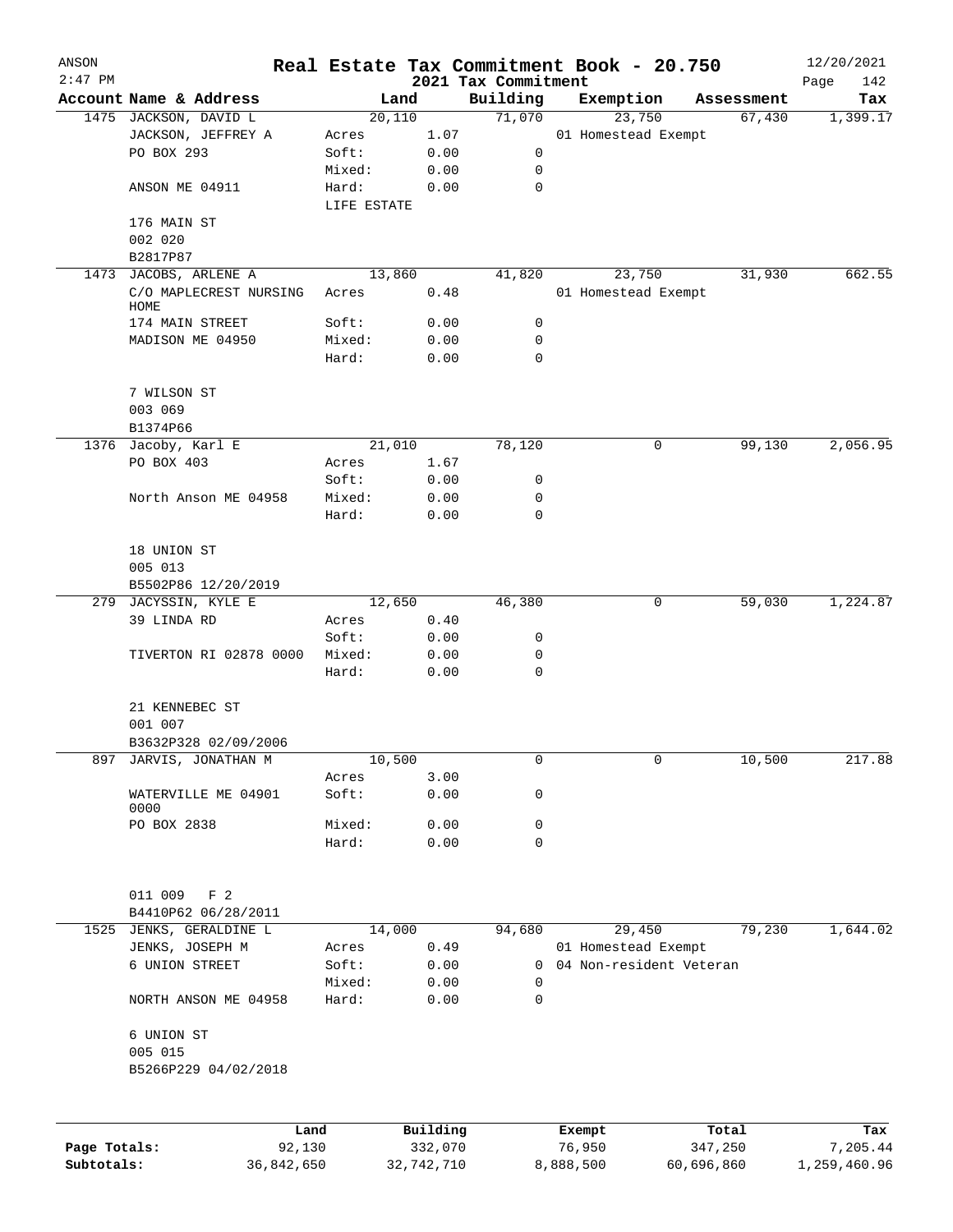| ANSON<br>$2:47$ PM |                                                         |                      |                | Real Estate Tax Commitment Book - 20.750<br>2021 Tax Commitment |                               |            | 12/20/2021<br>Page<br>143 |
|--------------------|---------------------------------------------------------|----------------------|----------------|-----------------------------------------------------------------|-------------------------------|------------|---------------------------|
|                    | Account Name & Address                                  |                      | Land           | Building                                                        | Exemption                     | Assessment | Tax                       |
|                    | 467 JENNINGS, RYAN A<br>JENNINGS, GLORIA J<br>ROBERTSON | Acres                | 14,560<br>0.53 | 71,480                                                          | 23,750<br>01 Homestead Exempt | 62,290     | 1,292.52                  |
|                    |                                                         | Soft:                | 0.00           | 0                                                               |                               |            |                           |
|                    | PO BOX 52                                               | Mixed:               | 0.00           | 0                                                               |                               |            |                           |
|                    | ANSON ME 04911 0052                                     | Hard:                | 0.00           | 0                                                               |                               |            |                           |
|                    | 15 PINE ST<br>002 041                                   |                      |                |                                                                 |                               |            |                           |
|                    | B4360P57 01/18/2011                                     |                      |                |                                                                 |                               |            |                           |
|                    | 86 JOHNSON, BONNIE J                                    |                      | 38,900         | 63,460                                                          | 23,750                        | 78,610     | 1,631.16                  |
|                    | 523 HORSEBACK ROAD                                      | Acres                | 23.00          |                                                                 | 01 Homestead Exempt           |            |                           |
|                    |                                                         | Soft:                | 7.00           | 692                                                             |                               |            |                           |
|                    | ANSON ME 04911                                          | Mixed:               | 12.00          | 1,607                                                           |                               |            |                           |
|                    |                                                         | Hard:<br>TREE GROWTH | 0.00           | 0                                                               |                               |            |                           |
|                    | 523 HORSEBACK RD<br>014 010                             |                      |                |                                                                 |                               |            |                           |
|                    | B4794P219 06/11/2014                                    |                      |                |                                                                 |                               |            |                           |
|                    | 672 JOHNSON, HARRY J                                    | 13,500               |                | 0                                                               | 0                             | 13,500     | 280.13                    |
|                    | JOHNSON, DEBORAH L                                      | Acres                | 2.00           |                                                                 |                               |            |                           |
|                    |                                                         | Soft:                | 0.00           | 0                                                               |                               |            |                           |
|                    | PO BOX 157                                              | Mixed:               | 0.00           | 0                                                               |                               |            |                           |
|                    | KINGFIELD ME 04947 0000 Hard:                           |                      | 0.00           | 0                                                               |                               |            |                           |
|                    | 013 023<br>$\overline{B}$<br>B3601P241 10/24/2005       |                      |                |                                                                 |                               |            |                           |
| 1377               | JOHNSON, JEREMY L                                       | 17,400               |                | 0                                                               | 0                             | 17,400     | 361.05                    |
|                    | 2324 BEAR POND RD                                       | Acres                | 4.60           |                                                                 |                               |            |                           |
|                    |                                                         | Soft:                | 0.00           | 0                                                               |                               |            |                           |
|                    | HARTFORD ME 04220 5534                                  | Mixed:<br>Hard:      | 0.00<br>0.00   | 0<br>0                                                          |                               |            |                           |
|                    | OFF VALLEY ROAD<br>020 024<br>D                         |                      |                |                                                                 |                               |            |                           |
|                    | B3378P347 09/17/2004                                    |                      |                |                                                                 |                               |            |                           |
|                    | 1718 JOHNSON, ROBERT W                                  | 20,600               |                | 24,080                                                          | 0                             | 44,680     | 927.11                    |
|                    | 548 HORSEBACK ROAD                                      | Acres                | 1.40           |                                                                 |                               |            |                           |
|                    |                                                         | Soft:                | 0.00           | 0                                                               |                               |            |                           |
|                    | ANSON ME 04911                                          | Mixed:               | 0.00           | 0                                                               |                               |            |                           |
|                    |                                                         | Hard:                | 0.00           | 0                                                               |                               |            |                           |
|                    | 548 HORSEBACK RD<br>014 011 D                           |                      |                |                                                                 |                               |            |                           |
|                    | B4699P214 08/15/2013                                    |                      |                |                                                                 |                               |            |                           |
|                    | 1880 JOHNSON, TERRY V                                   |                      | 21,200         | 0                                                               | 0                             | 21,200     | 439.90                    |
|                    | JOHNSON, DONNA                                          | Acres                | 7.70           |                                                                 |                               |            |                           |
|                    |                                                         | Soft:                | 0.00           | 0                                                               |                               |            |                           |
|                    | 1622 RICHMOND RD                                        | Mixed:               | 0.00           | 0                                                               |                               |            |                           |
|                    | LITCHFIELD ME 04350<br>0000                             | Hard:                | 0.00           | 0                                                               |                               |            |                           |
|                    | 019 036<br>Е<br>B4138P185 05/19/2009                    |                      |                |                                                                 |                               |            |                           |
|                    |                                                         |                      |                |                                                                 |                               |            |                           |

|              | Land       | Building   | Exempt    | Total      | Tax          |
|--------------|------------|------------|-----------|------------|--------------|
| Page Totals: | 126,160    | 159,020    | 47,500    | 237,680    | 4,931.87     |
| Subtotals:   | 36,968,810 | 32,901,730 | 8,936,000 | 60,934,540 | 1,264,392.83 |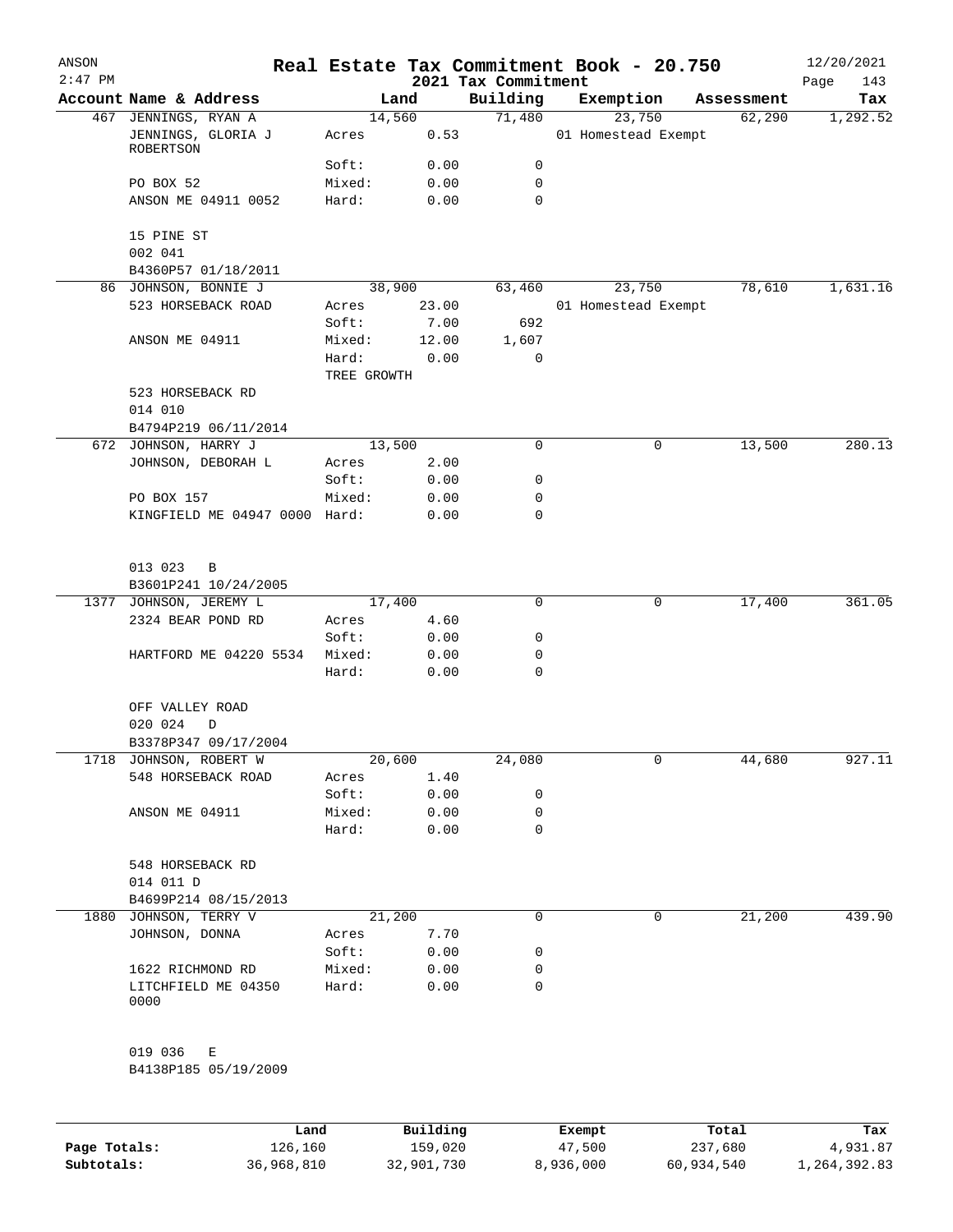| ANSON        |                                                                   |                     |              |                                 | Real Estate Tax Commitment Book - 20.750 |            | 12/20/2021         |
|--------------|-------------------------------------------------------------------|---------------------|--------------|---------------------------------|------------------------------------------|------------|--------------------|
| $2:47$ PM    | Account Name & Address                                            |                     | Land         | 2021 Tax Commitment<br>Building | Exemption                                | Assessment | Page<br>144<br>Tax |
|              | 1274 JONES, ROBIN                                                 |                     | 7,040        | 23,360                          | 23,750                                   | 6,650      | 137.99             |
|              | 205 RIVER ROAD                                                    | Acres               | 0.22         |                                 | 01 Homestead Exempt                      |            |                    |
|              |                                                                   | Soft:               | 0.00         | 0                               |                                          |            |                    |
|              | NORTH ANSON ME 04958<br>7117                                      | Mixed:              | 0.00         | 0                               |                                          |            |                    |
|              |                                                                   | Hard:<br>B5054P0232 | 0.00         | $\mathbf 0$                     |                                          |            |                    |
|              | 205 RIVER RD                                                      |                     |              |                                 |                                          |            |                    |
|              | 015 064<br>A                                                      |                     |              |                                 |                                          |            |                    |
|              | B5420P345 05/28/2019 B5054P232 07/29/2016 B4942P139<br>08/11/2015 |                     |              |                                 |                                          |            |                    |
|              | 1276 JORDAN, JOHN B                                               |                     | 12,000       | 83,820                          | 0                                        | 95,820     | 1,988.27           |
|              | JORDAN, REBECCA B                                                 | Acres               | 0.36         |                                 |                                          |            |                    |
|              | PO BOX 607                                                        | Soft:<br>Mixed:     | 0.00<br>0.00 | 0<br>0                          |                                          |            |                    |
|              | SKOWHEGAN ME 04976 0000 Hard:                                     |                     | 0.00         | $\mathbf 0$                     |                                          |            |                    |
|              |                                                                   |                     |              |                                 |                                          |            |                    |
|              | 13 MAIN ST                                                        |                     |              |                                 |                                          |            |                    |
|              | 003 070                                                           |                     |              |                                 |                                          |            |                    |
|              | B3833P246 04/10/2007                                              |                     |              |                                 |                                          |            |                    |
|              | 118 JORDAN, JOHN B                                                |                     | 12,750       | 0                               | 0                                        | 12,750     | 264.56             |
|              | JORDAN, REBECCA B                                                 | Acres               | 2.00         |                                 |                                          |            |                    |
|              |                                                                   | Soft:               | 0.00         | 0                               |                                          |            |                    |
|              | PO BOX 607<br>SKOWHEGAN ME 04976 0000 Hard:                       | Mixed:              | 0.00<br>0.00 | 0<br>0                          |                                          |            |                    |
|              |                                                                   |                     |              |                                 |                                          |            |                    |
|              | 019 024<br>$\overline{B}$                                         |                     |              |                                 |                                          |            |                    |
|              | B3833P246 04/10/2007                                              |                     |              |                                 |                                          |            |                    |
|              | 119 JORDAN, JOHN B                                                |                     | 12,650       | 28,420                          | 0                                        | 41,070     | 852.20             |
|              | JORDAN, REBECCA B                                                 | Acres               | 0.40         |                                 |                                          |            |                    |
|              |                                                                   | Soft:               | 0.00         | 0                               |                                          |            |                    |
|              | PO BOX 607                                                        | Mixed:              | 0.00         | 0<br>$\mathbf 0$                |                                          |            |                    |
|              | SKOWHEGAN ME 04976 0000 Hard:                                     |                     | 0.00         |                                 |                                          |            |                    |
|              | 4 MAIN ST<br>003 072                                              |                     |              |                                 |                                          |            |                    |
|              | B3833P246 04/10/2007                                              |                     |              |                                 |                                          |            |                    |
| 79           | JORDAN, MARK A                                                    |                     | 16,000       | 31,510                          | 0                                        | 47,510     | 985.83             |
|              | JORDAN, BARBARA C                                                 | Acres               | 0.36         |                                 |                                          |            |                    |
|              |                                                                   | Soft:               | 0.00         | 0                               |                                          |            |                    |
|              | PO BOX 71                                                         | Mixed:              | 0.00         | 0                               |                                          |            |                    |
|              | ANSON ME 04911 0071                                               | Hard:               | 0.00         | 0                               |                                          |            |                    |
|              |                                                                   | B4950P0351          | JТ           |                                 |                                          |            |                    |
|              | 4 FINCH ST                                                        |                     |              |                                 |                                          |            |                    |
|              | 003 071                                                           |                     |              |                                 |                                          |            |                    |
|              | B4950P351 09/01/2015 B3760P136 08/15/2006<br>192 JORDAN, MARK A   |                     | 18,740       | 65,630                          | 0                                        | 84,370     | 1,750.68           |
|              | JORDAN, BARBARA C                                                 | Acres               | 0.39         |                                 |                                          |            |                    |
|              |                                                                   | Soft:               | 0.00         | 0                               |                                          |            |                    |
|              | PO BOX 71                                                         | Mixed:              | 0.00         | 0                               |                                          |            |                    |
|              | ANSON ME 04911 0071                                               | Hard:               | 0.00         | 0                               |                                          |            |                    |
|              | 18 FINCH ST                                                       |                     |              |                                 |                                          |            |                    |
|              | 003 064<br>B2479P18                                               |                     |              |                                 |                                          |            |                    |
|              |                                                                   |                     |              |                                 |                                          |            |                    |
|              | Land                                                              |                     | Building     |                                 | Exempt                                   | Total      | Tax                |
| Page Totals: | 79,180                                                            |                     | 232,740      |                                 | 23,750                                   | 288,170    | 5,979.53           |

**Subtotals:** 37,047,990 33,134,470 8,959,750 61,222,710 1,270,372.36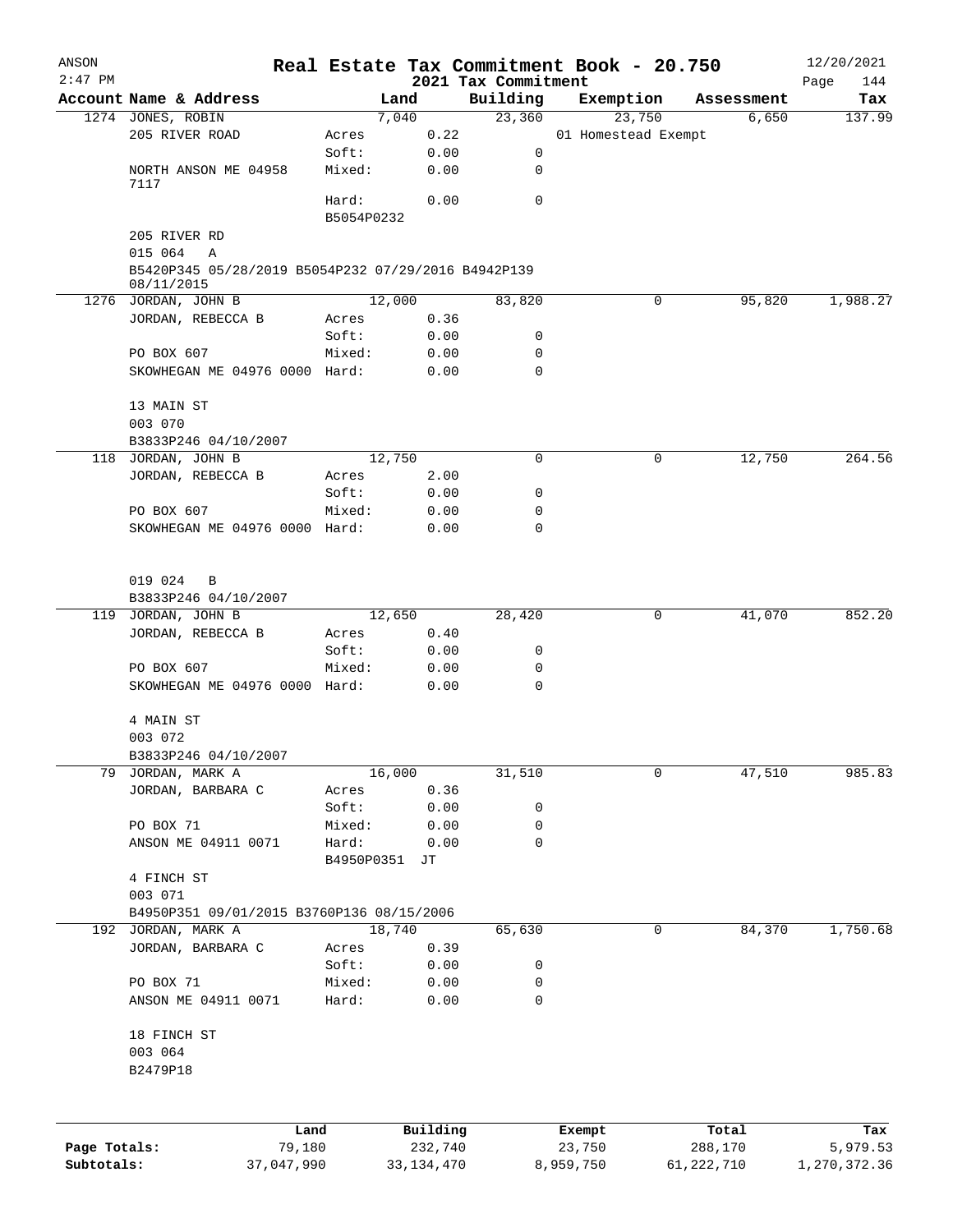| ANSON        |                                           |                |              |                                 | Real Estate Tax Commitment Book - 20.750 |                    | 12/20/2021         |
|--------------|-------------------------------------------|----------------|--------------|---------------------------------|------------------------------------------|--------------------|--------------------|
| $2:47$ PM    | Account Name & Address                    | Land           |              | 2021 Tax Commitment<br>Building | Exemption                                | Assessment         | Page<br>145<br>Tax |
|              | 718 JORDAN, MARK A                        | 26,300         |              | 19,960                          |                                          | 46,260<br>$\Omega$ | 959.90             |
|              | JORDAN, BARBARA C                         | Acres          | 5.20         |                                 |                                          |                    |                    |
|              |                                           | Soft:          | 0.00         | 0                               |                                          |                    |                    |
|              | PO BOX 71                                 | Mixed:         | 0.00         | $\mathbf 0$                     |                                          |                    |                    |
|              | ANSON ME 04911 0071                       | Hard:          | 0.00         | $\mathbf 0$                     |                                          |                    |                    |
|              |                                           |                |              |                                 |                                          |                    |                    |
|              | 50 CROSS RD                               |                |              |                                 |                                          |                    |                    |
|              | 011 032<br>$\mathbf 1$                    |                |              |                                 |                                          |                    |                    |
|              | B3836P174 04/18/2007                      |                |              |                                 |                                          |                    |                    |
| 1393         | JORDAN, MARK A                            | 12,650         |              | 11,920                          |                                          | 24,570<br>0        | 509.83             |
|              | JORDAN, BARBARA C                         | Acres<br>Soft: | 0.40<br>0.00 | 0                               |                                          |                    |                    |
|              | PO BOX 71                                 | Mixed:         | 0.00         | 0                               |                                          |                    |                    |
|              | ANSON ME 04911 0071                       | Hard:          | 0.00         | 0                               |                                          |                    |                    |
|              |                                           |                |              |                                 |                                          |                    |                    |
|              | 11 WILSON ST                              |                |              |                                 |                                          |                    |                    |
|              | 003 068                                   |                |              |                                 |                                          |                    |                    |
|              | B3972P14 03/06/2008 B3881P30 07/12/2007   |                |              |                                 |                                          |                    |                    |
|              | 1484 JORDAN, MARK A                       | 12,490         |              | 72,310                          | 23,750                                   | 61,050             | 1,266.79           |
|              | JORDAN, BARBARA C                         | Acres          | 0.39         |                                 | 01 Homestead Exempt                      |                    |                    |
|              |                                           | Soft:          | 0.00         | 0                               |                                          |                    |                    |
|              | PO BOX 71                                 | Mixed:         | 0.00         | 0                               |                                          |                    |                    |
|              | ANSON ME 04911 0071                       | Hard:          | 0.00         | 0                               |                                          |                    |                    |
|              | 19 FINCH ST                               |                |              |                                 |                                          |                    |                    |
|              | 003 059                                   |                |              |                                 |                                          |                    |                    |
|              | B1230P168                                 |                |              |                                 |                                          |                    |                    |
|              | 390 JORDAN, MICHAEL D                     | 49,200         |              | 86,100                          |                                          | 135,300<br>0       | 2,807.48           |
|              | JORDAN, KAYLA D                           | Acres          | 34.40        |                                 |                                          |                    |                    |
|              | 101 NEW PORTALAND ROAD                    | Soft:          | 0.00         | 0                               |                                          |                    |                    |
|              |                                           | Mixed:         | 0.00         | 0                               |                                          |                    |                    |
|              | NORTH ANSON ME 04958                      | Hard:          | 0.00         | 0                               |                                          |                    |                    |
|              |                                           | B5205P0124 JT  |              |                                 |                                          |                    |                    |
|              | 101 NEW PORTLAND RD                       |                |              |                                 |                                          |                    |                    |
|              | 018 042                                   |                |              |                                 |                                          |                    |                    |
|              | B5205P124 09/15/2017 B1523P233 05/26/1989 |                |              |                                 |                                          |                    |                    |
|              | 1485 JORDAN, MICHAEL S                    | 18,300         |              | 0                               |                                          | 18,300<br>0        | 379.73             |
|              |                                           | Acres          | 5.20         |                                 |                                          |                    |                    |
|              | EAST PROVIDENCE RI                        | Soft:          | 0.00         | 0                               |                                          |                    |                    |
|              | 02914 0000                                |                |              |                                 |                                          |                    |                    |
|              | 32 ANTHONY ST                             | Mixed:         | 0.00         | 0                               |                                          |                    |                    |
|              |                                           | Hard:          | 0.00         | 0                               |                                          |                    |                    |
|              |                                           |                |              |                                 |                                          |                    |                    |
|              | 023 044<br>Ρ                              |                |              |                                 |                                          |                    |                    |
| 1488         | B1393P158<br>JUBILEE REVIVALS, INC        | 42,500         |              | 100,760                         | 113,658                                  | 29,602             | 614.24             |
|              | C/O JERRY GORMAN                          | Acres          | 17.00        |                                 | 17 Jubilee                               |                    |                    |
|              | 1079 HALLOW LITCHFIELD                    | Soft:          | 0.00         | $\mathbf 0$                     |                                          |                    |                    |
|              | RD                                        |                |              |                                 |                                          |                    |                    |
|              | GARDNER ME 04345                          | Mixed:         | 0.00         | 0                               |                                          |                    |                    |
|              |                                           | Hard:          | 0.00         | 0                               |                                          |                    |                    |
|              |                                           |                |              |                                 |                                          |                    |                    |
|              | 54 GORMAN RD                              |                |              |                                 |                                          |                    |                    |
|              | 013 001<br>B                              |                |              |                                 |                                          |                    |                    |
|              | B1553P198                                 |                |              |                                 |                                          |                    |                    |
|              |                                           |                |              |                                 |                                          |                    |                    |
|              |                                           | Land           | Building     |                                 | Exempt                                   | Total              | Tax                |
| Page Totals: | 161,440                                   |                | 291,050      |                                 | 137,408                                  | 315,082            | 6,537.97           |
| Subtotals:   | 37, 209, 430                              |                | 33, 425, 520 |                                 | 9,097,158                                | 61,537,792         | 1,276,910.33       |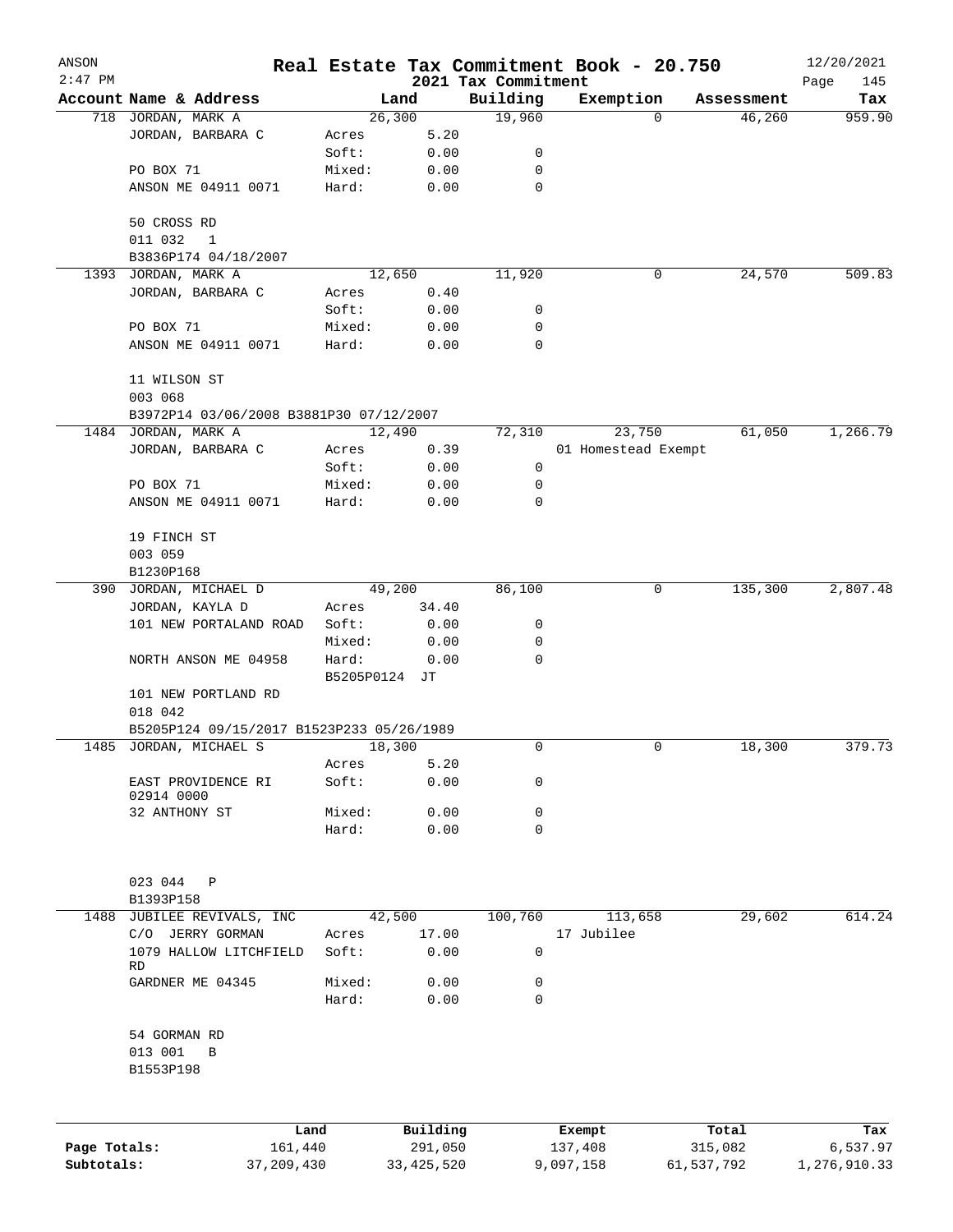| ANSON        |                                           |                |          |                     | Real Estate Tax Commitment Book - 20.750 |                      | 12/20/2021      |
|--------------|-------------------------------------------|----------------|----------|---------------------|------------------------------------------|----------------------|-----------------|
| $2:47$ PM    | Account Name & Address                    |                |          | 2021 Tax Commitment |                                          |                      | Page<br>146     |
|              | 1491 KALDRO, RANDY J                      | Land<br>17,550 |          | Building<br>58,590  | Exemption<br>23,750                      | Assessment<br>52,390 | Tax<br>1,087.09 |
|              | 17 ELM STREET                             | Acres          | 0.77     |                     | 01 Homestead Exempt                      |                      |                 |
|              |                                           | Soft:          | 0.00     | 0                   |                                          |                      |                 |
|              | NORTH ANSON ME 04958                      | Mixed:         | 0.00     | 0                   |                                          |                      |                 |
|              |                                           | Hard:          | 0.00     | 0                   |                                          |                      |                 |
|              |                                           |                |          |                     |                                          |                      |                 |
|              | 17 ELM ST                                 |                |          |                     |                                          |                      |                 |
|              | 006 056                                   |                |          |                     |                                          |                      |                 |
|              | B4380P31 03/25/2011                       |                |          |                     |                                          |                      |                 |
| 1479         | KANGAS, PETER W                           | 24,430         |          | 63,840              | 23,750                                   | 64,520               | 1,338.79        |
|              | KANGAS, KAREN                             | Acres          | 3.95     |                     | 01 Homestead Exempt                      |                      |                 |
|              | PO BOX 616                                | Soft:          | 0.00     | 0                   |                                          |                      |                 |
|              |                                           | Mixed:         | 0.00     | 0                   |                                          |                      |                 |
|              | NORTH ANSON ME 04958                      | Hard:          | 0.00     | 0                   |                                          |                      |                 |
|              |                                           |                |          |                     |                                          |                      |                 |
|              | 23 WILLOW ST                              |                |          |                     |                                          |                      |                 |
|              | 006 050                                   |                |          |                     |                                          |                      |                 |
|              | B2564P317                                 |                |          |                     |                                          |                      |                 |
|              | 1236 KARIOTIS, DEANA L                    | 14,000         |          | 53,890              | 0                                        | 67,890               | 1,408.72        |
|              | 15 MAJESTIC WAY                           | Acres          | 0.49     |                     |                                          |                      |                 |
|              |                                           | Soft:          | 0.00     | 0                   |                                          |                      |                 |
|              | NEW GLOUCESTER ME 04260                   | Mixed:         | 0.00     | $\mathbf 0$         |                                          |                      |                 |
|              | 0000                                      |                |          |                     |                                          |                      |                 |
|              |                                           | Hard:          | 0.00     | 0                   |                                          |                      |                 |
|              |                                           | B4993P0145     |          |                     |                                          |                      |                 |
|              | 49 EMBDEN POND RD                         |                |          |                     |                                          |                      |                 |
|              | 009 017                                   |                |          |                     |                                          |                      |                 |
|              | B4993P145 01/15/2016                      |                |          |                     |                                          |                      |                 |
|              | 936 KARPOVICH, KRISTEN                    | 17,550         |          | 99,410              | 23,750                                   | 93,210               | 1,934.11        |
|              | 35 ELM STREET                             | Acres          | 0.77     |                     | 01 Homestead Exempt                      |                      |                 |
|              |                                           | Soft:          | 0.00     | 0                   |                                          |                      |                 |
|              | NORTH ANSON ME 04958                      | Mixed:         | 0.00     | 0                   |                                          |                      |                 |
|              |                                           | Hard:          | 0.00     | $\mathbf 0$         |                                          |                      |                 |
|              |                                           | B5218B0312     |          |                     |                                          |                      |                 |
|              | 35 ELM ST                                 |                |          |                     |                                          |                      |                 |
|              | 006 046                                   |                |          |                     |                                          |                      |                 |
|              | B5218P312 09/27/2017                      |                |          |                     |                                          |                      |                 |
|              | 1749 KAWA, RUSSELL                        | 52,990         |          | 40,080              | 0                                        | 93,070               | 1,931.20        |
|              |                                           | Acres          | 37.98    |                     |                                          |                      |                 |
|              | WEST GREENWICH RI 02817 Soft:             |                | 0.00     | 0                   |                                          |                      |                 |
|              | 0000<br>225C WEAVER HILL RD               | Mixed:         | 0.00     | 0                   |                                          |                      |                 |
|              |                                           | Hard:          | 0.00     | $\mathbf 0$         |                                          |                      |                 |
|              |                                           |                |          |                     |                                          |                      |                 |
|              | 50 HILTON HILL RD                         |                |          |                     |                                          |                      |                 |
|              | 010 014                                   |                |          |                     |                                          |                      |                 |
|              | B4383P215 03/18/2011                      |                |          |                     |                                          |                      |                 |
|              | 1219 KAY SCOTT M & CYNTHIA J              | 16,550         |          | 15,000              | 0                                        | 31,550               | 654.66          |
|              | 955 LEWISTON ROAD                         | Acres          | 15.00    |                     |                                          |                      |                 |
|              |                                           | Soft:          | 0.00     | 0                   |                                          |                      |                 |
|              | TOPSHAM ME 04086                          | Mixed:         | 0.00     | 0                   |                                          |                      |                 |
|              |                                           | Hard:          | 0.00     | $\mathbf 0$         |                                          |                      |                 |
|              |                                           | B5055P054 JT   |          |                     |                                          |                      |                 |
|              |                                           |                |          |                     |                                          |                      |                 |
|              | CLARK ROAD<br>022 035<br>B                |                |          |                     |                                          |                      |                 |
|              |                                           |                |          |                     |                                          |                      |                 |
|              | B5055P054 07/29/2016 B2645P148 01/21/2000 |                |          |                     |                                          |                      |                 |
|              |                                           |                |          |                     |                                          |                      |                 |
|              |                                           |                |          |                     |                                          |                      |                 |
|              | Land                                      |                | Building |                     | Exempt                                   | Total                | Tax             |
| Page Totals: | 143,070                                   |                | 330,810  |                     | 71,250                                   | 402,630              | 8,354.57        |

**Subtotals:** 37,352,500 33,756,330 9,168,408 61,940,422 1,285,264.90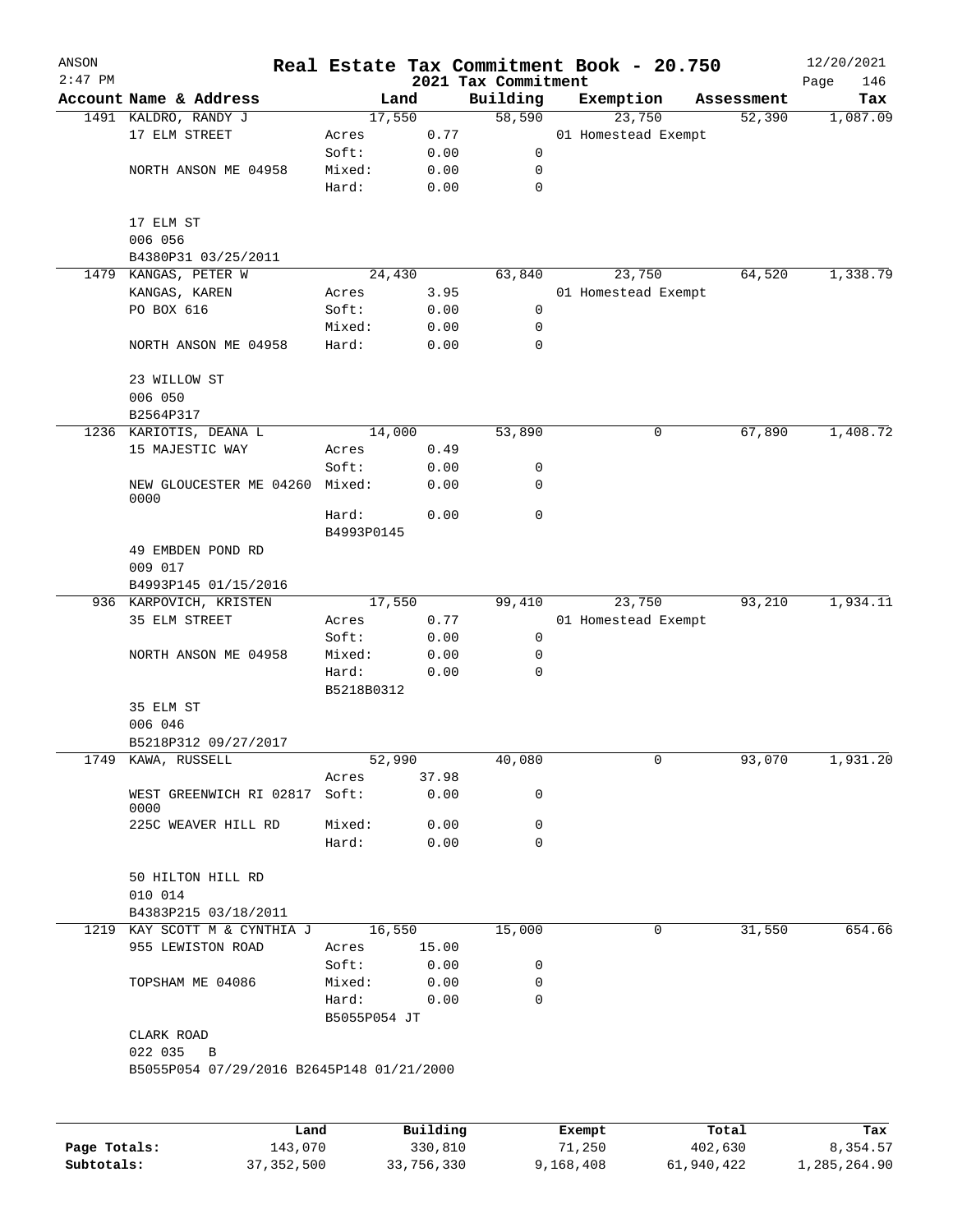| ANSON<br>$2:47$ PM |                                           |                 |              | 2021 Tax Commitment | Real Estate Tax Commitment Book - 20.750 |            | 12/20/2021<br>Page<br>147 |
|--------------------|-------------------------------------------|-----------------|--------------|---------------------|------------------------------------------|------------|---------------------------|
|                    | Account Name & Address                    | Land            |              | Building            | Exemption                                | Assessment | Tax                       |
|                    | 1498 KEEN, CAROLYN F                      | 21,500          |              | 81,560              | 29,450                                   | 73,610     | 1,527.41                  |
|                    | KEEN, KIMBERLY A                          | Acres           | 2.00         |                     | 01 Homestead Exempt                      |            |                           |
|                    | PO BOX 122                                | Soft:           | 0.00         | $\overline{0}$      | 03 Resident Veteran Widow                |            |                           |
|                    |                                           | Mixed:          | 0.00         | 0                   |                                          |            |                           |
|                    | NORTH ANSON ME 04958                      | Hard:           | 0.00         | 0                   |                                          |            |                           |
|                    |                                           | LIFE ESTATE     |              |                     |                                          |            |                           |
|                    | 96 EMBDEN POND RD                         |                 |              |                     |                                          |            |                           |
|                    | 018 043<br>B                              |                 |              |                     |                                          |            |                           |
|                    | B3776P303 11/22/2006                      |                 |              |                     |                                          |            |                           |
| 1323               | KEENE, DONNA M, TRUSTEE                   | 16,730          |              | 40,550              | 0                                        | 57,280     | 1,188.56                  |
|                    | THE AXILLA REALTY TRUST                   | Acres           | 0.70         |                     |                                          |            |                           |
|                    |                                           | Soft:           | 0.00         | 0                   |                                          |            |                           |
|                    | 3 NIRA ST                                 | Mixed:          | 0.00         | 0                   |                                          |            |                           |
|                    | MALDEN MA 02148 0000                      | Hard:           | 0.00         | 0                   |                                          |            |                           |
|                    | 38 QUINCY WOOD RD                         |                 |              |                     |                                          |            |                           |
|                    | 014 009 1                                 |                 |              |                     |                                          |            |                           |
|                    | B2793P114                                 |                 |              |                     |                                          |            |                           |
|                    | 592 KEENE, ORIANA A                       | 26,000          |              | 52,560              | 23,750                                   | 54,810     | 1,137.31                  |
|                    | 540 PEAS HILL ROAD                        | Acres           | 5.00         |                     | 01 Homestead Exempt                      |            |                           |
|                    |                                           | Soft:           | 0.00         | 0                   |                                          |            |                           |
|                    | ANSON ME 04911                            | Mixed:          | 0.00         | 0                   |                                          |            |                           |
|                    |                                           | Hard:           | 0.00         | 0                   |                                          |            |                           |
|                    |                                           |                 |              |                     |                                          |            |                           |
|                    | 540 PEASE HILL RD                         |                 |              |                     |                                          |            |                           |
|                    | 011 045                                   |                 |              |                     |                                          |            |                           |
|                    | B5530P52 03/20/2020                       |                 |              |                     |                                          |            |                           |
|                    | 668 KELLER, MELISSA M                     | 14,140          |              | 77,880              | 23,750                                   | 68,270     | 1,416.60                  |
|                    | 10 THIRD STREET                           | Acres           | 0.50         |                     | 01 Homestead Exempt                      |            |                           |
|                    |                                           | Soft:           | 0.00         | 0                   |                                          |            |                           |
|                    | ANSON ME 04911                            | Mixed:<br>Hard: | 0.00<br>0.00 | 0<br>0              |                                          |            |                           |
|                    |                                           |                 |              |                     |                                          |            |                           |
|                    | 10 THIRD ST                               |                 |              |                     |                                          |            |                           |
|                    | 001 059                                   |                 |              |                     |                                          |            |                           |
|                    | B3730P322 08/23/2006                      |                 |              |                     |                                          |            |                           |
|                    | 2021 KELLY, SHAWNA M                      | 4,770           |              | 0                   | 0                                        | 4,770      | 98.98                     |
|                    | KELLY, HUGH M                             | Acres           | 38.00        |                     |                                          |            |                           |
|                    | PO BOX 35                                 | Soft:           | 9.00         | 889                 |                                          |            |                           |
|                    |                                           | Mixed:          | 29.00        | 3,885               |                                          |            |                           |
|                    | DETROIT ME 04929                          | Hard:           | 0.00         | $\mathbf 0$         |                                          |            |                           |
|                    | HOLLAND WAITE ROAD                        |                 |              |                     |                                          |            |                           |
|                    | 014 029<br>$\, {\bf B}$                   |                 |              |                     |                                          |            |                           |
|                    | B4983P348 12/08/2015                      |                 |              |                     |                                          |            |                           |
|                    | 359 KENNEDY, CAITLIN M                    | 23,380          |              | 24,380              | 23,750                                   | 24,010     | 498.21                    |
|                    | PO BOX 327                                | Acres           | 3.25         |                     | 01 Homestead Exempt                      |            |                           |
|                    |                                           | Soft:           | 0.00         | $\mathbf 0$         |                                          |            |                           |
|                    | ANSON Maine 04911                         | Mixed:          | 0.00         | 0                   |                                          |            |                           |
|                    |                                           | Hard:           | 0.00         | $\Omega$            |                                          |            |                           |
|                    |                                           | B5098P0293      |              |                     |                                          |            |                           |
|                    | 177 CAMPGROUND RD                         |                 |              |                     |                                          |            |                           |
|                    | 015 050                                   |                 |              |                     |                                          |            |                           |
|                    | B5098P293 11/10/2016 B5098P292 11/16/2016 |                 |              |                     |                                          |            |                           |
|                    |                                           |                 |              |                     |                                          |            |                           |
|                    |                                           |                 |              |                     |                                          |            |                           |
|                    |                                           |                 |              |                     |                                          |            |                           |

|              | Land       | Building   | Exempt    | Total        | Tax          |
|--------------|------------|------------|-----------|--------------|--------------|
| Page Totals: | 106,520    | 276,930    | 100,700   | 282,750      | 5,867.07     |
| Subtotals:   | 37,459,020 | 34,033,260 | 9,269,108 | 62, 223, 172 | 1,291,131.97 |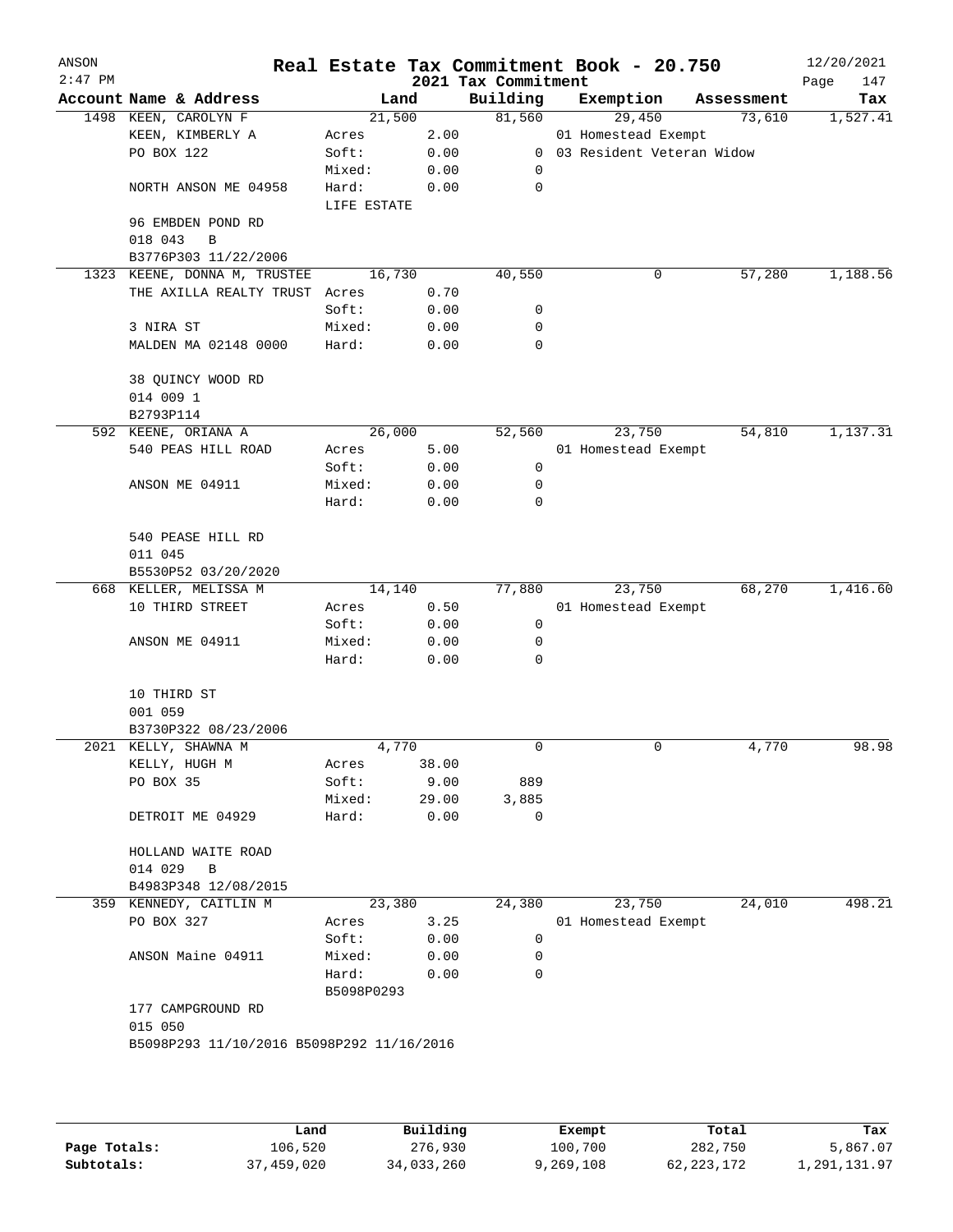| ANSON<br>$2:47$ PM |                                 |        |             | 2021 Tax Commitment |  | Real Estate Tax Commitment Book - 20.750 |            | 12/20/2021<br>148<br>Page |
|--------------------|---------------------------------|--------|-------------|---------------------|--|------------------------------------------|------------|---------------------------|
|                    | Account Name & Address          |        | Land        | Building            |  | Exemption                                | Assessment | Tax                       |
|                    | 1503 KENNEY, EMIL               | 17,890 |             | 62,940              |  | 29,450                                   | 51,380     | 1,066.14                  |
|                    |                                 | Acres  | 0.80        |                     |  | 01 Homestead Exempt                      |            |                           |
|                    | ANSON ME 04911 0011             | Soft:  | 0.00        |                     |  | 0 02 Resident Veteran                    |            |                           |
|                    | PO BOX 11                       | Mixed: | 0.00        | $\mathbf 0$         |  |                                          |            |                           |
|                    |                                 | Hard:  | 0.00        | $\mathbf 0$         |  |                                          |            |                           |
|                    | 4 BUSWELL ST                    |        |             |                     |  |                                          |            |                           |
|                    | 002 024                         |        |             |                     |  |                                          |            |                           |
|                    | B2533P1                         |        |             |                     |  |                                          |            |                           |
|                    | 1504 KERR, JOHN R               | 30,150 |             | 18,220              |  | 23,750                                   | 24,620     | 510.87                    |
|                    | 294 HOLLIN WAITE HILL<br>ROAD   | Acres  | 5.10        |                     |  | 01 Homestead Exempt                      |            |                           |
|                    |                                 | Soft:  | 0.00        | 0                   |  |                                          |            |                           |
|                    | ANSON ME 04911                  | Mixed: | 0.00        | 0                   |  |                                          |            |                           |
|                    |                                 | Hard:  | 0.00        | 0                   |  |                                          |            |                           |
|                    | 294 HOLLIN WAITE HILL<br>5      |        |             |                     |  |                                          |            |                           |
|                    | 014 030<br>B4601P312 11/21/2012 |        |             |                     |  |                                          |            |                           |
|                    | 1506 KIERNAN, EDWARD T          | 44,400 |             | 0                   |  | 0                                        | 44,400     | 921.30                    |
|                    |                                 | Acres  | 44.00       |                     |  |                                          |            |                           |
|                    | NEWTOWN CT 06470 0000           | Soft:  | 0.00        | 0                   |  |                                          |            |                           |
|                    | 34 SCUDDER RD                   | Mixed: | 0.00        | 0                   |  |                                          |            |                           |
|                    |                                 | Hard:  | 0.00        | 0                   |  |                                          |            |                           |
|                    | 020 009<br>CD<br>B2364P169      |        |             |                     |  |                                          |            |                           |
|                    | 1541 KIERNAN, EDWARD T          |        | 3,380       | $\mathbf 0$         |  | 0                                        | 3,380      | 70.14                     |
|                    |                                 | Acres  | 25.00       |                     |  |                                          |            |                           |
|                    | NEWTOWN CT 06470 0000           | Soft:  | 0.00        | 0                   |  |                                          |            |                           |
|                    | 34 SCUDDER RD                   | Mixed: | 17.00       | 2,277               |  |                                          |            |                           |
|                    |                                 | Hard:  | 8.00        | 1,102               |  |                                          |            |                           |
|                    |                                 |        | TREE GROWTH |                     |  |                                          |            |                           |
|                    | 014 029<br>Α                    |        |             |                     |  |                                          |            |                           |
|                    | B4640P33 03/08/2013             |        |             |                     |  |                                          |            |                           |
|                    | 501 KIERNAN, EDWARD T           | 77,400 |             | 14,280              |  | 0                                        | 91,680     | 1,902.36                  |
|                    |                                 | Acres  | 122.00      |                     |  |                                          |            |                           |
|                    | NEWTOWN CT 06470 0000           | Soft:  | 0.00        | 0                   |  |                                          |            |                           |
|                    | 34 SCUDDER RD                   | Mixed: | 0.00        | 0<br>0              |  |                                          |            |                           |
|                    |                                 | Hard:  | 0.00        |                     |  |                                          |            |                           |
|                    | 514 HOLLIN WAITE HILL           |        |             |                     |  |                                          |            |                           |
|                    | 020 001                         |        |             |                     |  |                                          |            |                           |
|                    | B2385P132                       |        |             |                     |  |                                          |            |                           |
|                    | 1235 KIERNAN, JEDIDIAH E        | 65,000 |             | 0                   |  | 0                                        | 65,000     | 1,348.75                  |
|                    | KIERNAN, MARIE P                | Acres  | 82.00       |                     |  |                                          |            |                           |
|                    | PO BOX 405                      | Soft:  | 0.00        | 0                   |  |                                          |            |                           |
|                    |                                 | Mixed: | 0.00        | 0                   |  |                                          |            |                           |
|                    | NORTH ANSON ME 04911            | Hard:  | 0.00        | 0                   |  |                                          |            |                           |
|                    | 013 004                         |        |             |                     |  |                                          |            |                           |
|                    | B5408P270                       |        |             |                     |  |                                          |            |                           |
|                    |                                 |        |             |                     |  |                                          |            |                           |

|              | Land       | Building     | Exempt    | Total      | Tax          |
|--------------|------------|--------------|-----------|------------|--------------|
| Page Totals: | 238,220    | 95,440       | 53,200    | 280,460    | 5,819.56     |
| Subtotals:   | 37,697,240 | 34, 128, 700 | 9,322,308 | 62,503,632 | 1,296,951.53 |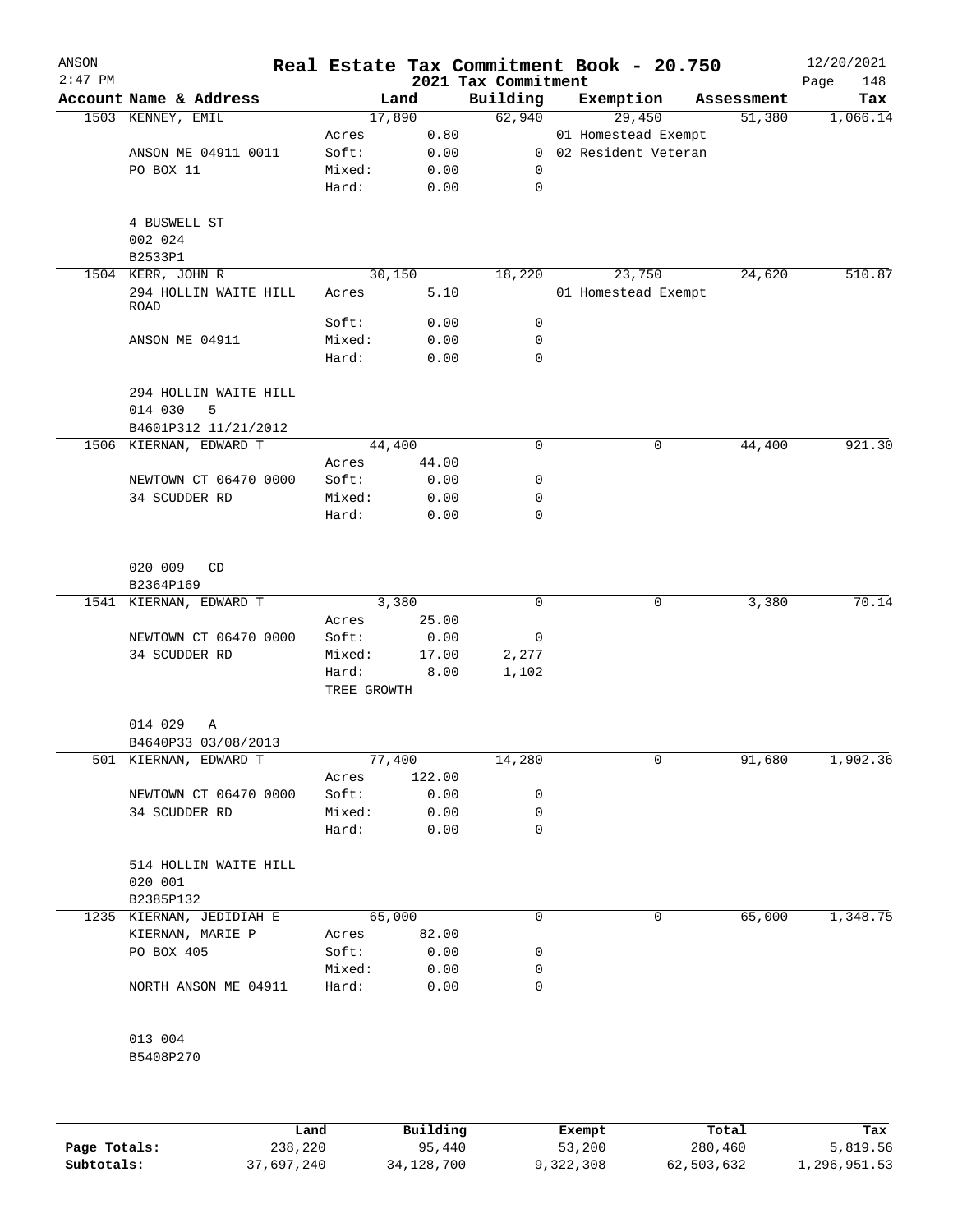| ANSON<br>$2:47$ PM |                                    |                 |              | 2021 Tax Commitment | Real Estate Tax Commitment Book - 20.750 |            | 12/20/2021         |
|--------------------|------------------------------------|-----------------|--------------|---------------------|------------------------------------------|------------|--------------------|
|                    | Account Name & Address             |                 | Land         | Building            | Exemption                                | Assessment | Page<br>149<br>Tax |
|                    | 1115 KIGER, LAURIE A               |                 | 9,450        | 0                   | $\Omega$                                 | 9,450      | 196.09             |
|                    | PORTER, ALSTON DALE                | Acres           | 6.95         |                     |                                          |            |                    |
|                    | 214 BARRON ROAD                    | Soft:           | 0.00         | 0                   |                                          |            |                    |
|                    |                                    | Mixed:          | 0.00         | $\mathbf 0$         |                                          |            |                    |
|                    | EMBDEN ME 04958                    | Hard:           | 0.00         | $\mathbf 0$         |                                          |            |                    |
|                    | 022 002                            |                 |              |                     |                                          |            |                    |
|                    | B5192P264 08/11/2017               |                 |              |                     |                                          |            |                    |
|                    | 738 KIMBALL, LEMUEL C              |                 | 23,510       | 13,470              | 23,750                                   | 13,230     | 274.52             |
|                    | KIMBALL, MELISSA L                 | Acres           | 3.34         |                     | 01 Homestead Exempt                      |            |                    |
|                    | PO BOX 601                         | Soft:           | 0.00         | 0                   |                                          |            |                    |
|                    |                                    | Mixed:          | 0.00         | 0                   |                                          |            |                    |
|                    | ANSON ME 04911                     | Hard:           | 0.00         | 0                   |                                          |            |                    |
|                    | 354 PEASE HILL RD                  |                 |              |                     |                                          |            |                    |
|                    | 011 042<br>6 4                     |                 |              |                     |                                          |            |                    |
|                    | B4169P267 07/14/2009               |                 |              |                     |                                          |            |                    |
|                    | 425 KING, ROXANN                   |                 | 40,200       | 36,890              | 23,750                                   | 53,340     | 1,106.81           |
|                    | KING, JOSEPH S                     | Acres           | 18.70        |                     | 01 Homestead Exempt                      |            |                    |
|                    |                                    | Soft:           | 0.00         | 0                   |                                          |            |                    |
|                    | 205 EMBDEN POND RD                 | Mixed:          | 0.00         | 0                   |                                          |            |                    |
|                    | NORTH ANSON ME 04958<br>0000       | Hard:           | 0.00         | 0                   |                                          |            |                    |
|                    |                                    | $\circ$         |              |                     |                                          |            |                    |
|                    | 205 EMBDEN POND RD<br>023 020<br>Ε |                 |              |                     |                                          |            |                    |
|                    | B3406P345 11/15/2004               |                 |              |                     |                                          |            |                    |
| 2057               | KLEINGARDNER, LINDA A              |                 | 19,090       | 0                   | 0                                        | 19,090     | 396.12             |
|                    | KLEINGARDNER, LEWIS W              | Acres           | 10.09        |                     |                                          |            |                    |
|                    | P.O. BOX 48                        | Soft:           | 0.00         | 0                   |                                          |            |                    |
|                    |                                    | Mixed:          | 0.00         | 0                   |                                          |            |                    |
|                    | SUMMITVILLE NY 12781               | Hard:           | 0.00         | 0                   |                                          |            |                    |
|                    | BURNS ROAD                         |                 |              |                     |                                          |            |                    |
|                    | 011 020<br>A1                      |                 |              |                     |                                          |            |                    |
|                    | B5657P35 01/06/2021                |                 |              |                     |                                          |            |                    |
|                    | 1133 KNEELAND, MICHAEL A           |                 | 41,500       | 14,180              | 23,750                                   | 31,930     | 662.55             |
|                    | PO BOX 113                         | Acres           | 27.00        |                     | 01 Homestead Exempt                      |            |                    |
|                    |                                    | Soft:           | 0.00         | 0                   |                                          |            |                    |
|                    | ANSON ME 04911                     | Mixed:          | 0.00         | 0                   |                                          |            |                    |
|                    |                                    | Hard:           | 0.00         | $\mathbf 0$         |                                          |            |                    |
|                    | 847 HORSEBACK ROAD                 |                 |              |                     |                                          |            |                    |
|                    | 019 007                            |                 |              |                     |                                          |            |                    |
|                    | B3325P357 06/15/2004               |                 |              |                     |                                          |            |                    |
|                    | 1519 KNIFFIN, RICKY R              |                 | 44,500       | 108,100             | 23,750                                   | 128,850    | 2,673.64           |
|                    | KNIFFIN, TRACY L                   | Acres           | 17.00        |                     | 01 Homestead Exempt                      |            |                    |
|                    | 388 LAKEWOOD ROAD                  | Soft:           | 0.00         | 0                   |                                          |            |                    |
|                    | MADISON ME 04950                   | Mixed:<br>Hard: | 0.00<br>0.00 | 0<br>$\mathbf 0$    |                                          |            |                    |
|                    | 404 EMBDEN POND RD                 |                 |              |                     |                                          |            |                    |
|                    | 023 029 C<br>B3229P283             |                 |              |                     |                                          |            |                    |
|                    |                                    |                 |              |                     |                                          |            |                    |
|                    |                                    |                 |              |                     |                                          |            |                    |
|                    | Land                               |                 | Building     |                     | Exempt                                   | Total      | Tax                |

|              | Land       | Building   | Exempt    | Total      | Tax          |
|--------------|------------|------------|-----------|------------|--------------|
| Page Totals: | 178,250    | 172,640    | 95,000    | 255,890    | 5,309.73     |
| Subtotals:   | 37,875,490 | 34,301,340 | 9,417,308 | 62,759,522 | 1,302,261.26 |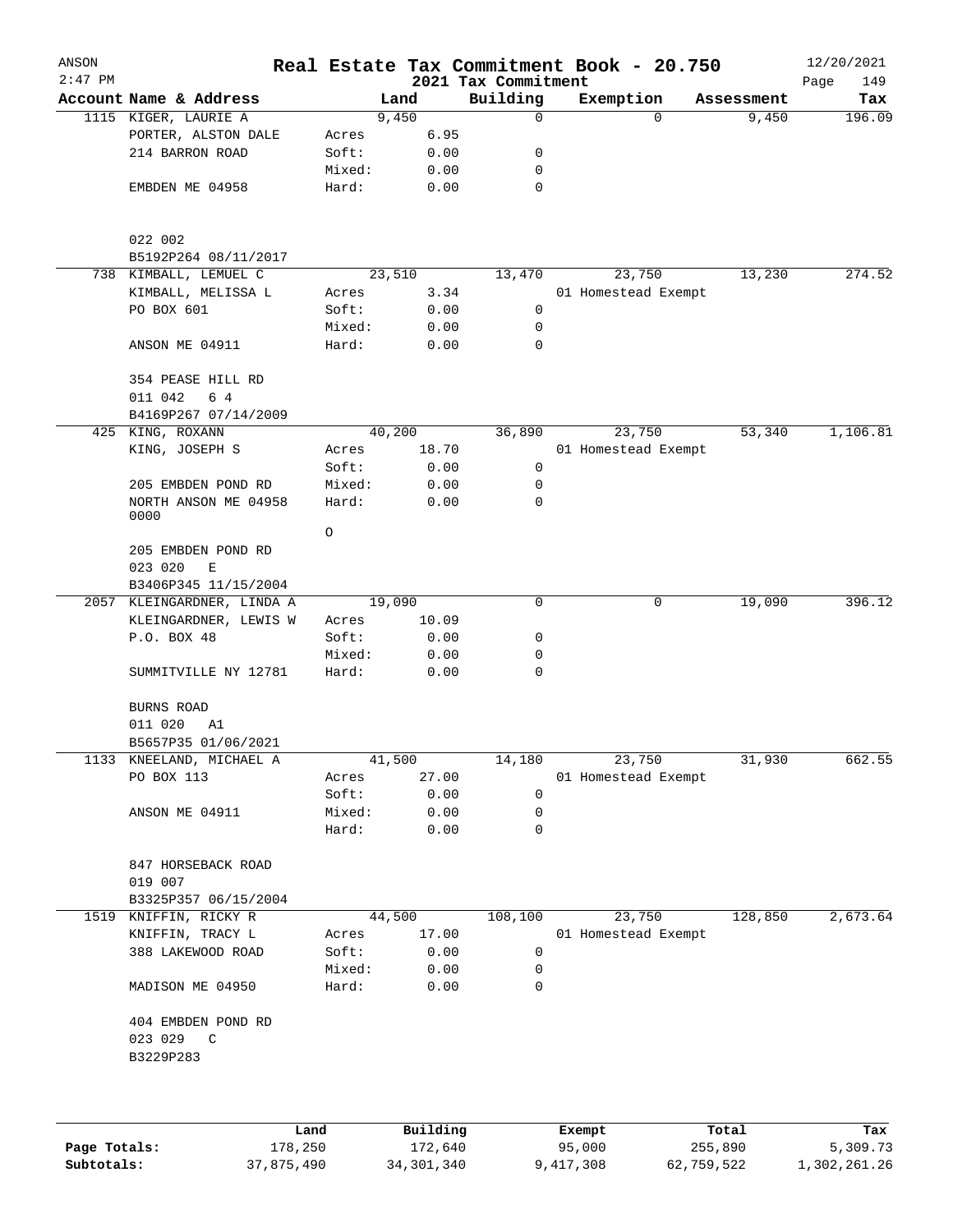| ANSON        |                                       |                      |              |                                 | Real Estate Tax Commitment Book - 20.750 |             | 12/20/2021         |
|--------------|---------------------------------------|----------------------|--------------|---------------------------------|------------------------------------------|-------------|--------------------|
| $2:47$ PM    | Account Name & Address                |                      | Land         | 2021 Tax Commitment<br>Building | Exemption                                | Assessment  | Page<br>150<br>Tax |
|              | 2004 KNIGHT, AMBYR D. N.<br>TRUST     |                      | 23,000       | 22,600                          | 23,750                                   | 21,850      | 453.39             |
|              | C/O LAURIE A. KNIGHT                  | Acres                | 3.00         |                                 | 01 Homestead Exempt                      |             |                    |
|              | P.O. BOX 46                           | Soft:                | 0.00         | 0                               |                                          |             |                    |
|              |                                       | Mixed:               | 0.00         | 0                               |                                          |             |                    |
|              | MADISON ME 04950                      | Hard:                | 0.00         | 0                               |                                          |             |                    |
|              | 187 HORSEBACK ROAD                    |                      |              |                                 |                                          |             |                    |
|              | 015 024<br>B<br>B4855P188 11/24/2014  |                      |              |                                 |                                          |             |                    |
|              | 1305 KNIGHT, CRAIG L                  |                      | 21,500       | 61,250                          |                                          | 0<br>82,750 | 1,717.06           |
|              | KNIGHT, RAELYNNE                      | Acres                | 2.00         |                                 |                                          |             |                    |
|              | 313 TOWN FARM ROAD                    | Soft:                | 0.00         | 0                               |                                          |             |                    |
|              |                                       | Mixed:               | 0.00         | 0                               |                                          |             |                    |
|              | ANSON ME 04911                        | Hard:                | 0.00         | $\mathbf 0$                     |                                          |             |                    |
|              | 313 TOWN FARM RD<br>022 019<br>1      |                      |              |                                 |                                          |             |                    |
|              | B5627P161 10/29/2020                  |                      |              |                                 |                                          |             |                    |
| 503          | KNIGHT, CRAIG L                       |                      | 14,280       | 87,910                          | 23,750                                   | 78,440      | 1,627.63           |
|              | KNIGHT, RAELYNNE                      | Acres                | 0.51         |                                 | 01 Homestead Exempt                      |             |                    |
|              | 313 TOWN FARM ROAD                    | Soft:                | 0.00         | 0                               |                                          |             |                    |
|              |                                       | Mixed:               | 0.00         | 0                               |                                          |             |                    |
|              | ANSON ME 04911                        | Hard:                | 0.00         | 0                               |                                          |             |                    |
|              | 47 SPEAR HILL RD                      |                      |              |                                 |                                          |             |                    |
|              | 003 021                               |                      |              |                                 |                                          |             |                    |
|              | B1696P297                             |                      |              |                                 |                                          |             |                    |
| 557          | KNIGHT, LAURIE                        |                      | 27,750       | 19,430                          |                                          | 0<br>47,180 | 978.99             |
|              | PO BOX 46                             | Acres                | 3.50         |                                 |                                          |             |                    |
|              |                                       | Soft:                | 0.00         | 0                               |                                          |             |                    |
|              | MADISON ME 04950                      | Mixed:               | 0.00         | 0                               |                                          |             |                    |
|              |                                       | Hard:                | 0.00         | 0                               |                                          |             |                    |
|              | 282 RIVER RD                          |                      |              |                                 |                                          |             |                    |
|              | 016 001<br>B<br>B5466P332 09/12/2019  |                      |              |                                 |                                          |             |                    |
|              | 1080 KNIGHT, SAMUEL W. &              |                      | 46,000       | 0                               |                                          | 0<br>46,000 | 954.50             |
|              | DEMERS, BRIGITTE H                    | Acres                | 53.00        |                                 |                                          |             |                    |
|              |                                       | Soft:                | 0.00         | 0                               |                                          |             |                    |
|              | 1445 NORTH RD                         | Mixed:               | 0.00         | 0                               |                                          |             |                    |
|              | NORTH YARMOUTH ME 04097 Hard:<br>0000 |                      | 0.00         | 0                               |                                          |             |                    |
|              | 021 022<br>Α                          |                      |              |                                 |                                          |             |                    |
|              | B4187P217 09/04/2009                  |                      |              |                                 |                                          |             |                    |
| 1523         | KNOWLES, CALVIN F                     |                      | 43,790       | 0                               |                                          | 0<br>43,790 | 908.64             |
|              |                                       | Acres                | 171.00       |                                 |                                          |             |                    |
|              | WINTHROP ME 04364 0000                | Soft:                | 0.00         | 0                               |                                          |             |                    |
|              | 726 WILSON POND ROAD                  | Mixed:               | 42.00        | 5,626                           |                                          |             |                    |
|              |                                       | Hard:<br>TREE GROWTH | 121.00       | 16,668                          |                                          |             |                    |
|              | 591 HOLLIN WAITE HILL<br>020 002      |                      |              |                                 |                                          |             |                    |
|              | B2383P83                              |                      |              |                                 |                                          |             |                    |
|              | Land                                  |                      | Building     |                                 | Exempt                                   | Total       | Tax                |
| Page Totals: | 176,320                               |                      | 191,190      |                                 | 47,500                                   | 320,010     | 6,640.21           |
| Subtotals:   | 38,051,810                            |                      | 34, 492, 530 |                                 | 9,464,808                                | 63,079,532  | 1,308,901.47       |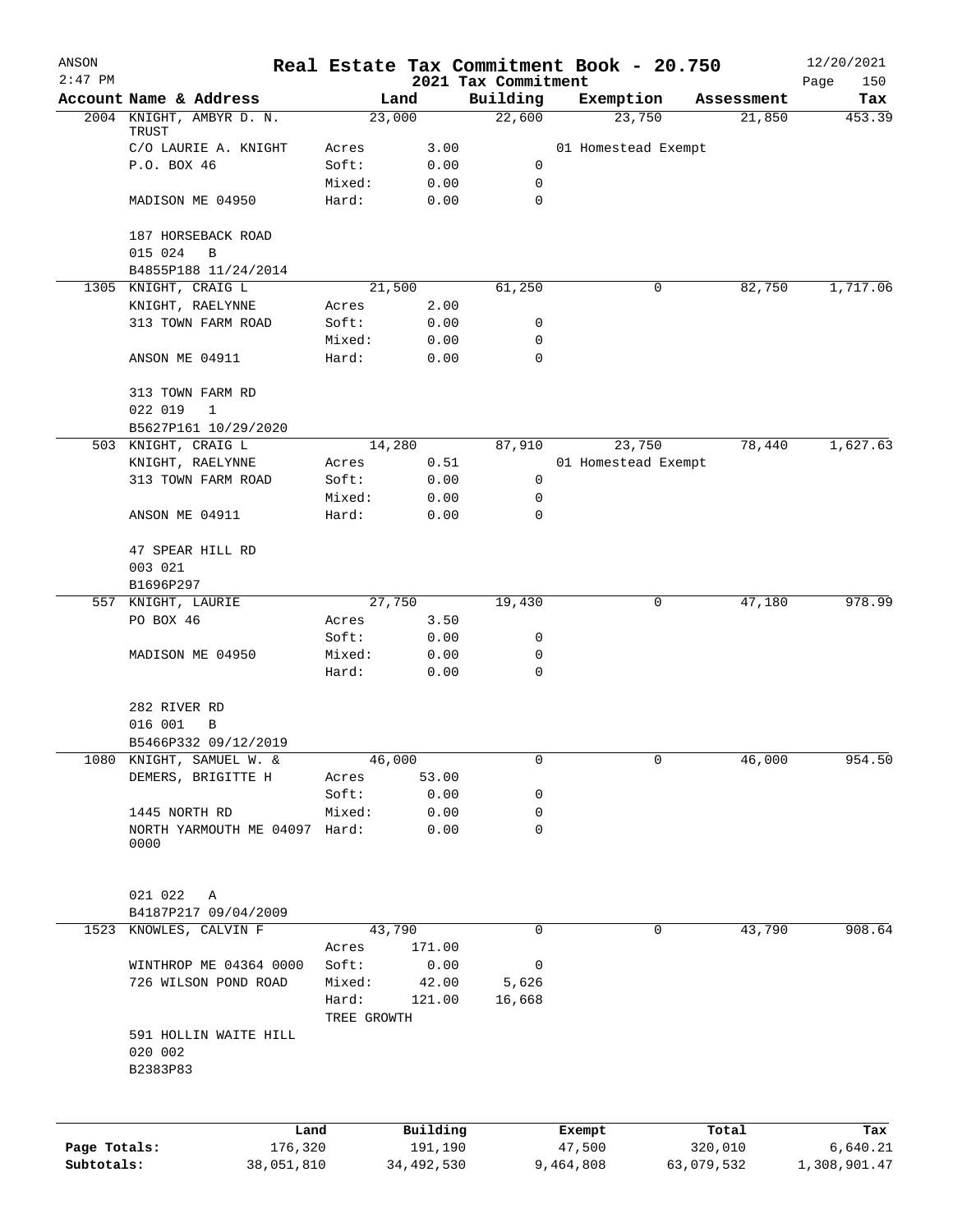| ANSON<br>$2:47$ PM |                                                                  |             |       | 2021 Tax Commitment | Real Estate Tax Commitment Book - 20.750 |            | 12/20/2021<br>151<br>Page |
|--------------------|------------------------------------------------------------------|-------------|-------|---------------------|------------------------------------------|------------|---------------------------|
|                    | Account Name & Address                                           | Land        |       | Building            | Exemption                                | Assessment | Tax                       |
|                    | 1524 KNOWLES, CALVIN F                                           | 4,500       |       | 0                   | $\mathbf 0$                              | 4,500      | 93.38                     |
|                    |                                                                  | Acres       | 33.00 |                     |                                          |            |                           |
|                    | WINTHROP ME 04364 0000                                           | Soft:       | 0.00  | 0                   |                                          |            |                           |
|                    | 726 WILSON POND ROAD                                             | Mixed:      | 13.00 | 1,741               |                                          |            |                           |
|                    |                                                                  | Hard:       | 20.00 | 2,755               |                                          |            |                           |
|                    |                                                                  | TREE GROWTH |       |                     |                                          |            |                           |
|                    |                                                                  |             |       |                     |                                          |            |                           |
|                    | 020 003                                                          |             |       |                     |                                          |            |                           |
|                    | B2383P83                                                         |             |       |                     |                                          |            |                           |
|                    | 1103 KNOX, JOEY E                                                | 10,200      |       | 70,850              | 0                                        | 81,050     | 1,681.79                  |
|                    | 280 BROWNS CORNER ROAD                                           | Acres       | 0.26  |                     |                                          |            |                           |
|                    |                                                                  | Soft:       | 0.00  | 0                   |                                          |            |                           |
|                    | CANAAN ME 04924                                                  | Mixed:      | 0.00  | 0                   |                                          |            |                           |
|                    |                                                                  | Hard:       | 0.00  | $\mathbf 0$         |                                          |            |                           |
|                    | 14 WATER ST                                                      |             |       |                     |                                          |            |                           |
|                    | 006 037                                                          |             |       |                     |                                          |            |                           |
|                    | B5609P102 09/21/2020                                             |             |       |                     |                                          |            |                           |
|                    | 2006 KNOX, LARRY WAYNE JR                                        | 27,500      |       | 32,030              | 23,750                                   | 35,780     | 742.44                    |
|                    | 401 W. MILLS ROAD                                                | Acres       | 6.00  |                     | 01 Homestead Exempt                      |            |                           |
|                    |                                                                  | Soft:       | 0.00  | 0                   |                                          |            |                           |
|                    | ANSON ME 04911 3103                                              | Mixed:      | 0.00  | 0                   |                                          |            |                           |
|                    |                                                                  | Hard:       | 0.00  | 0                   |                                          |            |                           |
|                    |                                                                  | B5062P0259  |       |                     |                                          |            |                           |
|                    | 401 WEST MILLS ROAD                                              |             |       |                     |                                          |            |                           |
|                    | 011 028<br>Α                                                     |             |       |                     |                                          |            |                           |
|                    | B5062P259 08/15/2016 B5062P259 08/15/2016 B4880P74<br>02/19/2015 |             |       |                     |                                          |            |                           |
|                    | 1441 KOVACS, IRENE                                               |             | 0     | 17,600              | 17,600                                   | 0          | 0.00                      |
|                    |                                                                  |             |       |                     | 01 Homestead Exempt                      |            |                           |
|                    | NORTH ANSON ME 04958<br>0002                                     |             |       |                     |                                          |            |                           |
|                    | PO BOX 2                                                         |             |       |                     |                                          |            |                           |
|                    |                                                                  |             |       |                     |                                          |            |                           |
|                    | 15 EMBDEN POND RD                                                |             |       |                     |                                          |            |                           |
|                    | 009 021 ON                                                       |             |       |                     |                                          |            |                           |
| 1527               | KREGER, ROBERTA M                                                | 43,900      |       |                     |                                          | 43,900     | 910.93                    |
|                    |                                                                  | Acres       | 39.80 |                     |                                          |            |                           |
|                    | PORTLAND CT 06480 1747                                           | Soft:       | 0.00  | 0                   |                                          |            |                           |
|                    | 87 JOBS POND RD                                                  | Mixed:      | 0.00  | 0                   |                                          |            |                           |
|                    |                                                                  | Hard:       | 0.00  | 0                   |                                          |            |                           |
|                    |                                                                  |             |       |                     |                                          |            |                           |
|                    | 011 043<br>G                                                     |             |       |                     |                                          |            |                           |
|                    | B4352P210 12/14/2010                                             |             |       |                     |                                          |            |                           |
|                    | 355 LABAGH, LISA A                                               | 44,500      |       | 21,430              | 23,750                                   | 42,180     | 875.24                    |
|                    | 98 HORSEBACK ROAD                                                | Acres       | 25.00 |                     | 01 Homestead Exempt                      |            |                           |
|                    |                                                                  | Soft:       | 0.00  | 0                   |                                          |            |                           |
|                    | ANSON Maine 04911                                                | Mixed:      | 0.00  | 0                   |                                          |            |                           |
|                    |                                                                  | Hard:       | 0.00  | 0                   |                                          |            |                           |
|                    | 98 HORSEBACK RD                                                  |             |       |                     |                                          |            |                           |
|                    | 015 008                                                          |             |       |                     |                                          |            |                           |
|                    | B3688P88 05/26/2006                                              |             |       |                     |                                          |            |                           |
|                    |                                                                  |             |       |                     |                                          |            |                           |
|                    |                                                                  |             |       |                     |                                          |            |                           |
|                    |                                                                  |             |       |                     |                                          |            |                           |
|                    |                                                                  |             |       |                     |                                          |            |                           |

|              | Land       | Building   | Exempt    | Total      | Tax          |
|--------------|------------|------------|-----------|------------|--------------|
| Page Totals: | 130,600    | 141,910    | 65,100    | 207,410    | 4,303.78     |
| Subtotals:   | 38,182,410 | 34,634,440 | 9,529,908 | 63,286,942 | 1,313,205.25 |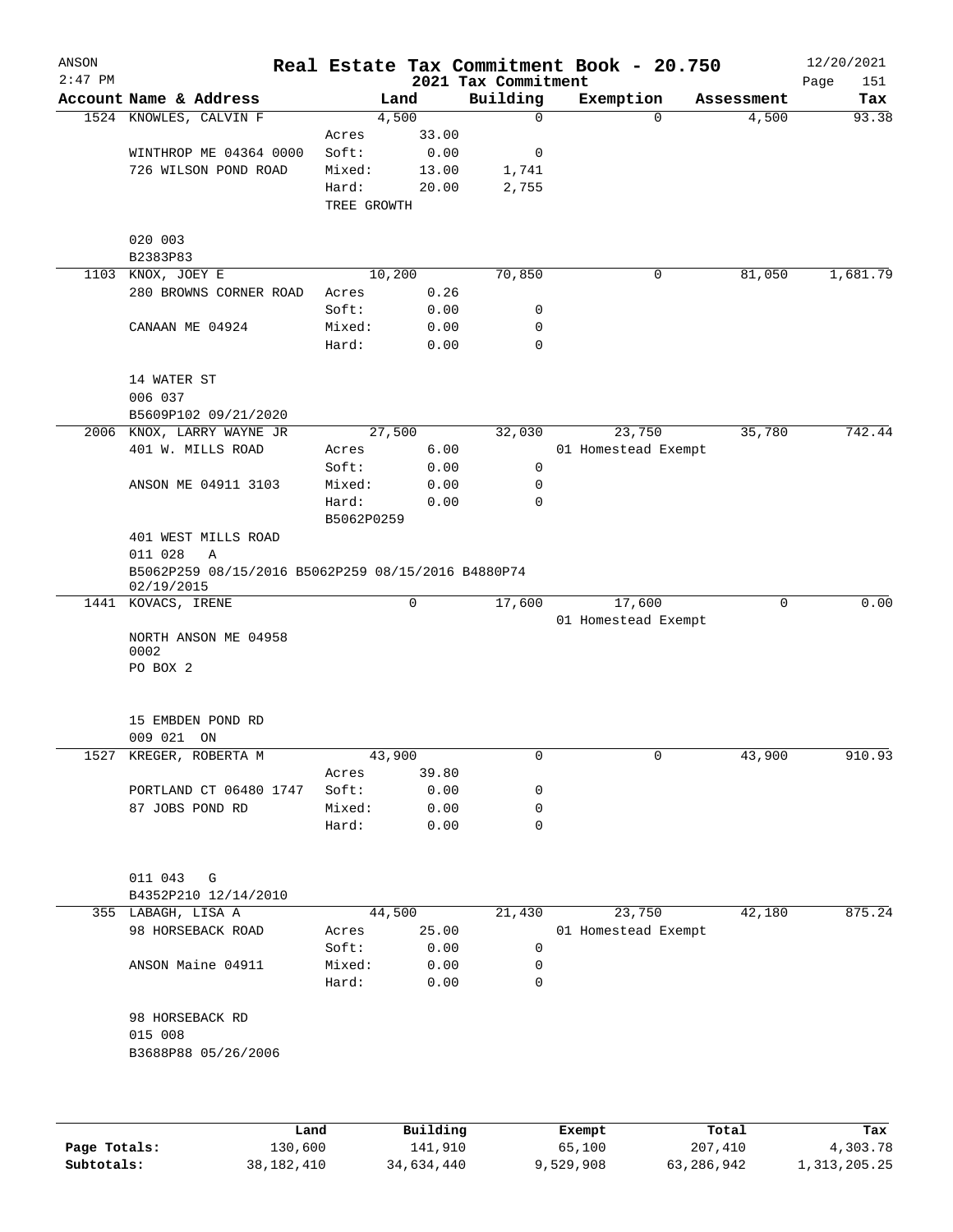| ANSON<br>$2:47$ PM |                                            |                       |        | 2021 Tax Commitment                      | Real Estate Tax Commitment Book - 20.750 |            | 12/20/2021<br>Page<br>152 |
|--------------------|--------------------------------------------|-----------------------|--------|------------------------------------------|------------------------------------------|------------|---------------------------|
|                    | Account Name & Address                     |                       | Land   | Building                                 | Exemption                                | Assessment | Tax                       |
|                    | 1534 LADD, JEFFREY O                       | 29,000                |        | 10,800                                   | $\Omega$                                 | 39,800     | 825.85                    |
|                    | PO BOX 405                                 | Acres                 | 7.50   |                                          |                                          |            |                           |
|                    |                                            | Soft:                 | 0.00   | 0                                        |                                          |            |                           |
|                    | NORTH ANSON ME 04958                       | Mixed:                | 0.00   | 0                                        |                                          |            |                           |
|                    |                                            | Hard:                 | 0.00   | 0                                        |                                          |            |                           |
|                    | 117 SKIDMORE ROAD                          |                       |        |                                          |                                          |            |                           |
|                    | 023 015<br>I                               |                       |        |                                          |                                          |            |                           |
|                    | B5460P44 08/30/2019<br>1201 LAKE, SHELLY L | 30, 250               |        | 0                                        | 0                                        | 30, 250    | 627.69                    |
|                    |                                            | Acres                 | 40.00  |                                          |                                          |            |                           |
|                    | SCARBOROUGH ME 04074                       | Soft:                 | 0.00   | 0                                        |                                          |            |                           |
|                    | 18 ROSS ROAD                               | Mixed:                | 0.00   | 0                                        |                                          |            |                           |
|                    |                                            | Hard:                 | 0.00   | 0                                        |                                          |            |                           |
|                    |                                            |                       |        |                                          |                                          |            |                           |
|                    | CLARK ROAD                                 |                       |        |                                          |                                          |            |                           |
|                    | 022 035<br>C                               |                       |        |                                          |                                          |            |                           |
|                    | B2645P146                                  |                       |        |                                          |                                          |            |                           |
|                    | 292 LAKEVILLE SHORES, INC                  | 29,620                |        | 0                                        | 0                                        | 29,620     | 614.62                    |
|                    | PO BOX 95                                  | Acres                 | 215.00 |                                          |                                          |            |                           |
|                    |                                            | Soft:                 | 0.00   | 0                                        |                                          |            |                           |
|                    | WINN ME 04495                              | Mixed:                | 0.00   | 0                                        |                                          |            |                           |
|                    |                                            | Hard:                 | 215.00 | 29,616                                   |                                          |            |                           |
|                    |                                            | TREE GROWTH B4968P028 |        |                                          |                                          |            |                           |
|                    |                                            |                       |        |                                          |                                          |            |                           |
|                    | 019 046                                    |                       |        |                                          |                                          |            |                           |
|                    | B4968P28 10/19/2015                        |                       |        |                                          |                                          |            |                           |
|                    | 1333 LANCASTER, LAURA R                    | 17,270                |        | 18,910                                   | 23,750                                   | 12,430     | 257.92                    |
|                    | 71 PARLIN ROAD                             | Acres                 | 1.18   |                                          | 01 Homestead Exempt                      |            |                           |
|                    |                                            | Soft:                 | 0.00   | $\mathsf{O}$                             |                                          |            |                           |
|                    | ANSON ME 04911                             | Mixed:                | 0.00   | 0                                        |                                          |            |                           |
|                    |                                            | Hard:                 | 0.00   | 0                                        |                                          |            |                           |
|                    | 71 PARLIN RD                               |                       |        |                                          |                                          |            |                           |
|                    | 019 024<br>C                               |                       |        |                                          |                                          |            |                           |
|                    | B5060P147 08/10/2016 B2403P63              |                       |        |                                          |                                          |            |                           |
|                    | 505 LANDRY, ARMAND E                       | 31,500                |        | 74,240                                   | 23,750                                   | 81,990     | 1,701.29                  |
|                    | LANDRY, SALLY A                            | Acres                 | 10.00  |                                          | 01 Homestead Exempt                      |            |                           |
|                    | PO BOX 442                                 | Soft:                 | 0.00   | 0                                        |                                          |            |                           |
|                    |                                            | Mixed:                | 0.00   | 0                                        |                                          |            |                           |
|                    | NORTH ANSON ME 04958                       | Hard:                 | 0.00   | 0                                        |                                          |            |                           |
|                    |                                            |                       |        |                                          |                                          |            |                           |
|                    | 97 SKIDMORE RD                             |                       |        |                                          |                                          |            |                           |
|                    | 023 015 M                                  |                       |        |                                          |                                          |            |                           |
|                    | B1417P158                                  |                       |        |                                          |                                          |            |                           |
|                    | 312 LANDRY, CHARLES                        | 10,500                |        | 0                                        | 0                                        | 10,500     | 217.88                    |
|                    | 5 REDNECK ROAD                             | Acres                 | 3.00   |                                          |                                          |            |                           |
|                    |                                            | Soft:                 | 0.00   | 0                                        |                                          |            |                           |
|                    | STARKS ME 04911-4749                       | Mixed:                | 0.00   | 0                                        |                                          |            |                           |
|                    |                                            | Hard:                 | 0.00   | 0                                        |                                          |            |                           |
|                    |                                            |                       |        | INCL. MAP 1 LOT 52 B5088P0197 B5128P0282 |                                          |            |                           |
|                    | OFF INGALLS STREET                         |                       |        |                                          |                                          |            |                           |
|                    | 002 039                                    |                       |        |                                          |                                          |            |                           |
|                    | B5088P197 10/14/2016 B1570P332             |                       |        |                                          |                                          |            |                           |
|                    |                                            |                       |        |                                          |                                          |            |                           |
|                    |                                            |                       |        |                                          |                                          |            |                           |

|              | Land       | Building   | Exempt    | Total      | Tax          |
|--------------|------------|------------|-----------|------------|--------------|
| Page Totals: | ⊥48,140    | 103,950    | 47,500    | 204,590    | 4,245.25     |
| Subtotals:   | 38,330,550 | 34,738,390 | 9,577,408 | 63,491,532 | 1,317,450.50 |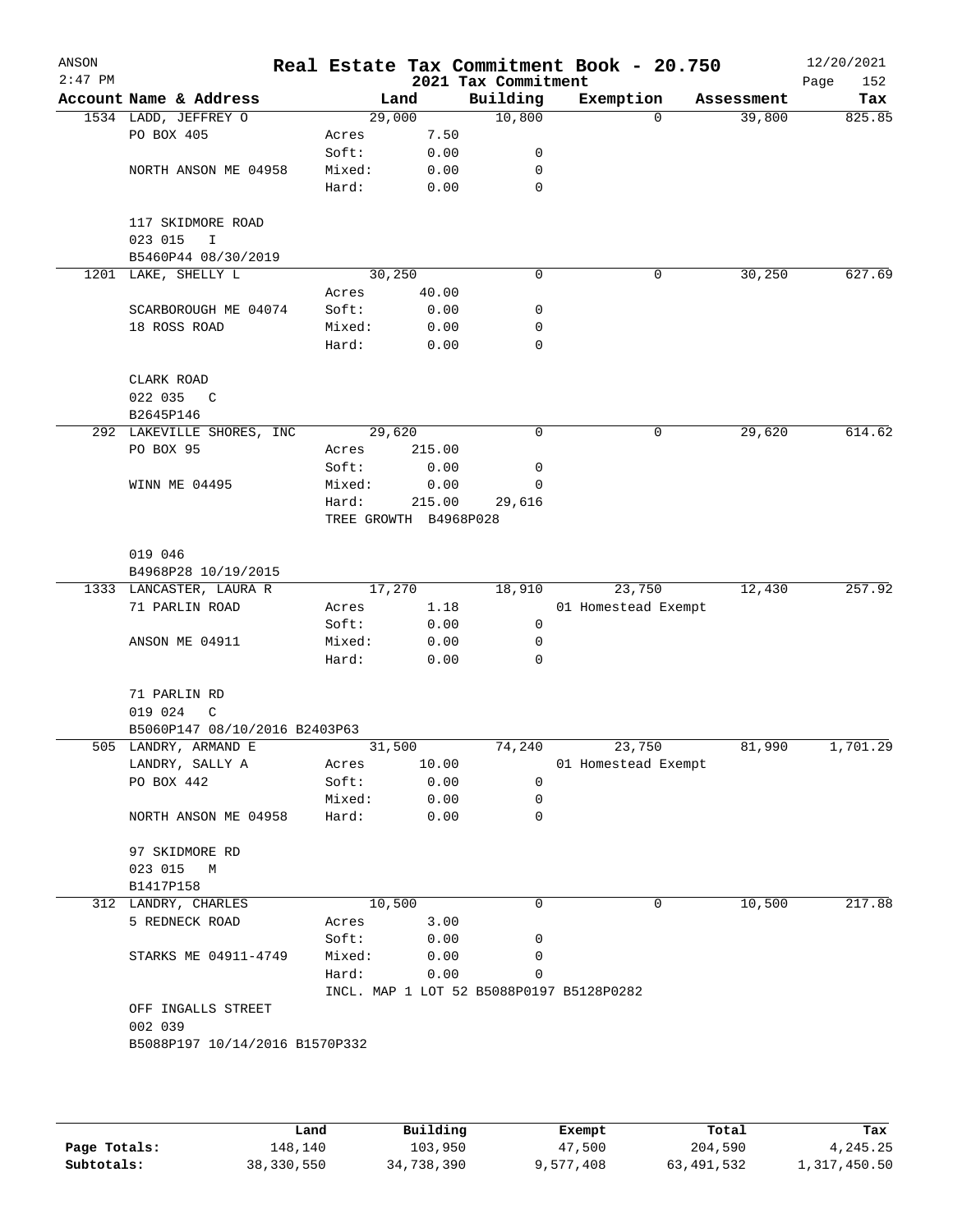| ANSON        |                                                  |                 |              |                                 | Real Estate Tax Commitment Book - 20.750 |             | 12/20/2021         |
|--------------|--------------------------------------------------|-----------------|--------------|---------------------------------|------------------------------------------|-------------|--------------------|
| $2:47$ PM    | Account Name & Address                           |                 | Land         | 2021 Tax Commitment<br>Building | Exemption                                | Assessment  | 153<br>Page<br>Tax |
|              | 506 LANDRY, CHARLES E                            | 48,000          |              | 25,720                          | $\Omega$                                 | 73,720      | 1,529.69           |
|              | 5 REDNECK ROAD                                   | Acres           | 32.00        |                                 |                                          |             |                    |
|              |                                                  | Soft:           | 0.00         | 0                               |                                          |             |                    |
|              | STARKS ME 04911                                  | Mixed:          | 0.00         | 0                               |                                          |             |                    |
|              |                                                  | Hard:           | 0.00         | $\mathbf 0$                     |                                          |             |                    |
|              | 166 CAMPGROUND ROAD                              |                 |              |                                 |                                          |             |                    |
|              | 015 039                                          |                 |              |                                 |                                          |             |                    |
|              | B5151P182 04/25/2017                             |                 |              |                                 |                                          |             |                    |
|              | 88 LANDRY, GARY F SR. &<br>YEVETT M. Life Estate | 48,270          |              | 54,910                          | 0                                        | 103,180     | 2,140.99           |
|              |                                                  | Acres           | 32.53        |                                 |                                          |             |                    |
|              | NORTH ANSON ME 04958<br>0000                     | Soft:           | 0.00         | 0                               |                                          |             |                    |
|              | 166 CAMPGROUND RD                                | Mixed:          | 0.00         | 0                               |                                          |             |                    |
|              |                                                  | Hard:           | 0.00         | $\mathbf 0$                     |                                          |             |                    |
|              | 166 CAMPGROUND RD<br>015 038                     |                 |              |                                 |                                          |             |                    |
|              | B5158P331 05/19/2017 B2227P130                   |                 |              |                                 |                                          |             |                    |
|              | 1667 LANDRY, JOSEPH A                            |                 | $\mathbf 0$  | 4,850                           | 4,850                                    | $\mathbf 0$ | 0.00               |
|              | 9 EMBDEN POND ROAD                               |                 |              |                                 | 01 Homestead Exempt                      |             |                    |
|              | NORTH ANSON ME 04958                             |                 |              |                                 |                                          |             |                    |
|              | 9 EMBDEN POND RD                                 |                 |              |                                 |                                          |             |                    |
|              | 009 023<br>ON                                    |                 |              |                                 |                                          |             |                    |
|              | 660 LANDRY, MAGEN L                              | 17,550          |              | 47,480                          | 23,750                                   | 41,280      | 856.56             |
|              | 302 CAMPGROUND ROAD                              | Acres           | 0.77         |                                 | 01 Homestead Exempt                      |             |                    |
|              |                                                  | Soft:           | 0.00         | 0                               |                                          |             |                    |
|              | NORTH ANSON ME 04958                             | Mixed:          | 0.00         | 0                               |                                          |             |                    |
|              |                                                  | Hard:           | 0.00         | $\mathbf 0$                     |                                          |             |                    |
|              | 302 CAMPGROUND RD                                |                 |              |                                 |                                          |             |                    |
|              | 015 043<br>D                                     |                 |              |                                 |                                          |             |                    |
|              | B3720P214 08/04/2006                             |                 |              |                                 |                                          |             |                    |
|              | 819 LANDRY, WILLIAM J                            | 32,500          |              | 4,760                           | 23,750                                   | 13,510      | 280.33             |
|              | 595 FOUR MILE SQUARE<br>ROAD                     | Acres           | 11.00        |                                 | 01 Homestead Exempt                      |             |                    |
|              |                                                  | Soft:           | 0.00         | 0                               |                                          |             |                    |
|              | ANSON ME 04911                                   | Mixed:          | 0.00         | 0                               |                                          |             |                    |
|              |                                                  | Hard:           | 0.00         | 0                               |                                          |             |                    |
|              |                                                  | B5153P033 JT    |              |                                 |                                          |             |                    |
|              | 595 FOUR MILE SQUARE RD                          |                 |              |                                 |                                          |             |                    |
|              | 020 026<br>$\mathbf F$                           |                 |              |                                 |                                          |             |                    |
|              | B5153P033 05/01/2017                             |                 |              |                                 |                                          |             |                    |
|              | 1471 LANE, AARON M                               | 19,750          |              | 31,080                          | 0                                        | 50,830      | 1,054.72           |
|              | LANE, TAMARA A                                   | Acres           | 3.50         |                                 |                                          |             |                    |
|              | 627 VALLEY ROAD                                  | Soft:           | 0.00         | 0                               |                                          |             |                    |
|              | ANSON ME 04911                                   | Mixed:<br>Hard: | 0.00<br>0.00 | 0<br>0                          |                                          |             |                    |
|              |                                                  |                 |              |                                 |                                          |             |                    |
|              | 42 CAMPGROUND RD                                 |                 |              |                                 |                                          |             |                    |
|              | 015 036<br>2                                     |                 |              |                                 |                                          |             |                    |
|              | B4387P242 04/26/2011                             |                 |              |                                 |                                          |             |                    |
|              |                                                  |                 |              |                                 |                                          |             |                    |
|              | Land                                             |                 | Building     |                                 | Exempt                                   | Total       | Tax                |
| Page Totals: | 166,070                                          |                 | 168,800      |                                 | 52,350                                   | 282,520     | 5,862.29           |

**Subtotals:** 38,496,620 34,907,190 9,629,758 63,774,052 1,323,312.79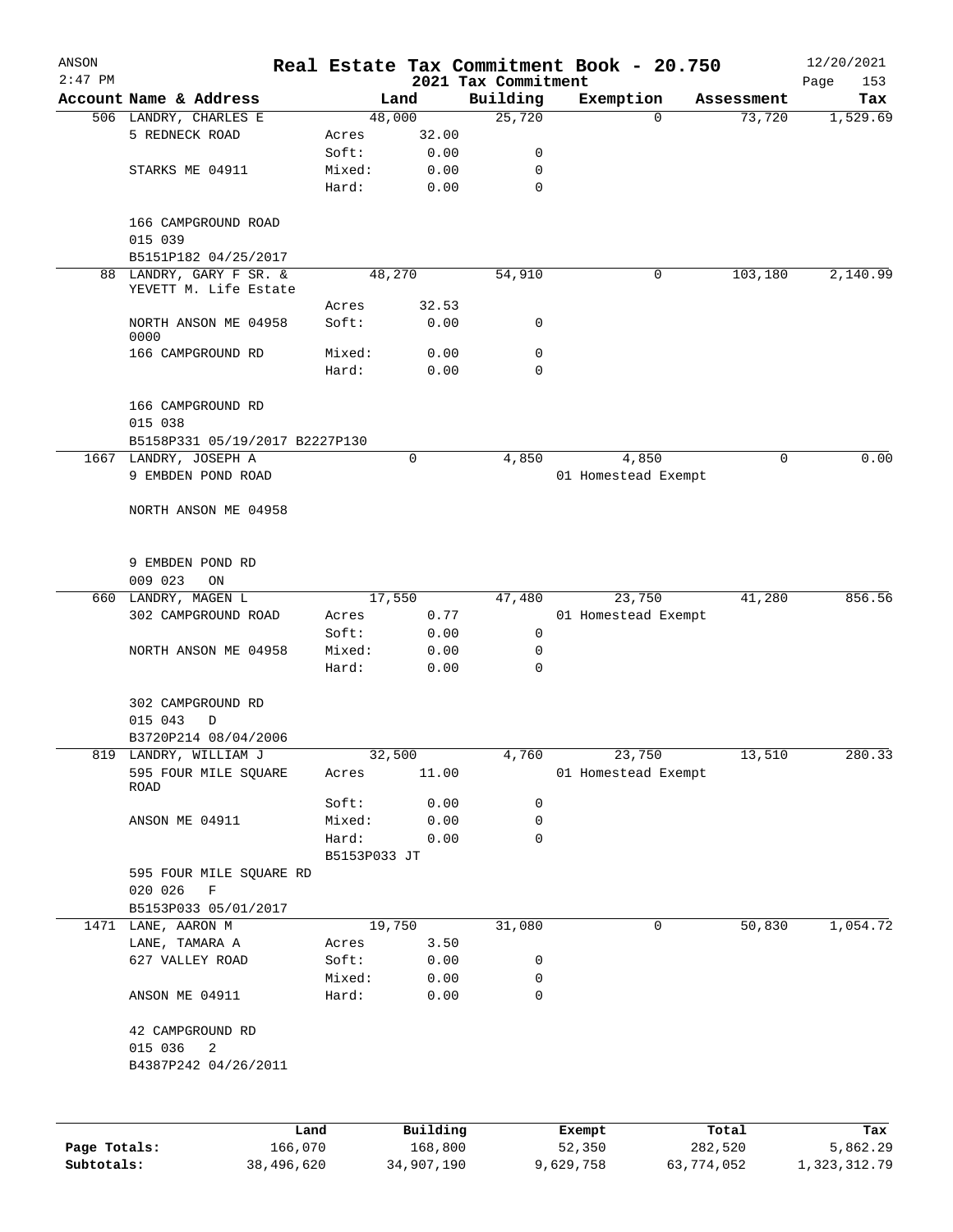| ANSON        |                              |            |            |              |                                 | Real Estate Tax Commitment Book - 20.750 |              |            | 12/20/2021         |
|--------------|------------------------------|------------|------------|--------------|---------------------------------|------------------------------------------|--------------|------------|--------------------|
| $2:47$ PM    | Account Name & Address       |            |            | Land         | 2021 Tax Commitment<br>Building | Exemption                                |              | Assessment | 154<br>Page<br>Tax |
|              | 1043 LANE, BRANDON A         |            |            | 22,220       | 53,880                          |                                          | $\Omega$     | 76,100     | 1,579.08           |
|              | 928 ALLAGASH ROAD            |            | Acres      | 2.48         |                                 |                                          |              |            |                    |
|              |                              |            | Soft:      | 0.00         | 0                               |                                          |              |            |                    |
|              | ALLAGASH ME 04774 4024       |            | Mixed:     | 0.00         | 0                               |                                          |              |            |                    |
|              |                              |            | Hard:      | 0.00         | 0                               |                                          |              |            |                    |
|              | 627 VALLEY RD                |            |            |              |                                 |                                          |              |            |                    |
|              | 019 014<br>Α                 |            |            |              |                                 |                                          |              |            |                    |
|              | B4383P136 04/06/2011         |            |            |              |                                 |                                          |              |            |                    |
|              | 1895 LANE, CHARLOTTE W       |            |            | 19,180       | 81,800                          | 23,750                                   |              | 77,230     | 1,602.52           |
|              | WEBBER, TONY ALLEN           |            | Acres      | 0.92         |                                 | 01 Homestead Exempt                      |              |            |                    |
|              | 97 MERRY ROAD                |            | Soft:      | 0.00         | 0                               |                                          |              |            |                    |
|              |                              |            | Mixed:     | 0.00         | 0                               |                                          |              |            |                    |
|              | ANSON ME 04911               |            | Hard:      | 0.00         | 0                               |                                          |              |            |                    |
|              | 97 MERRY RD                  |            | B4955P0249 | JТ           |                                 |                                          |              |            |                    |
|              | 014 049<br>Α                 |            |            |              |                                 |                                          |              |            |                    |
|              | B4955P249 09/16/2015         |            |            |              |                                 |                                          |              |            |                    |
|              | 1536 LANE, FLOYD A           |            |            | 45,900       | 71,200                          | 23,750                                   |              | 93,350     | 1,937.01           |
|              | LANE, TAMARA A               |            | Acres      | 28.90        |                                 | 01 Homestead Exempt                      |              |            |                    |
|              | 655 VALLEY ROAD              |            | Soft:      | 0.00         | 0                               |                                          |              |            |                    |
|              |                              |            | Mixed:     | 0.00         | 0                               |                                          |              |            |                    |
|              | ANSON ME 04911               |            | Hard:      | 0.00         | 0                               |                                          |              |            |                    |
|              |                              |            |            |              |                                 |                                          |              |            |                    |
|              | 655 VALLEY RD                |            |            |              |                                 |                                          |              |            |                    |
|              | 019 014<br>1                 |            |            |              |                                 |                                          |              |            |                    |
|              | B4383P134 04/06/2011         |            |            |              |                                 |                                          |              |            |                    |
|              | 414 LANE, LAUREL A, TRUSTEE  |            |            | 24,010       | 50,880                          |                                          | 0            | 74,890     | 1,553.97           |
|              |                              |            | Acres      | 3.67         |                                 |                                          |              |            |                    |
|              | WINCHESTER MA 01890          |            | Soft:      | 0.00         | 0                               |                                          |              |            |                    |
|              | 0000                         |            |            |              |                                 |                                          |              |            |                    |
|              | 84 DUNSTER LN                |            | Mixed:     | 0.00         | 0                               |                                          |              |            |                    |
|              |                              |            | Hard:      | 0.00         | $\mathbf 0$                     |                                          |              |            |                    |
|              |                              |            |            |              |                                 |                                          |              |            |                    |
|              | 77 PREBLE AVE                |            |            |              |                                 |                                          |              |            |                    |
|              | 004 005                      |            |            |              |                                 |                                          |              |            |                    |
|              | B3522P25 07/22/2005          |            |            |              |                                 |                                          |              |            |                    |
|              | 1542 LANE, LAUREL A, TRUSTEE |            |            | 10,000       | 83,010                          |                                          | 0            | 93,010     | 1,929.96           |
|              |                              |            | Acres      | 0.25         |                                 |                                          |              |            |                    |
|              | WINCHESTER MA 01890<br>0000  |            | Soft:      | 0.00         | 0                               |                                          |              |            |                    |
|              | 84 DUNSTER LN                |            | Mixed:     | 0.00         | 0                               |                                          |              |            |                    |
|              |                              |            | Hard:      | 0.00         | 0                               |                                          |              |            |                    |
|              |                              |            |            |              |                                 |                                          |              |            |                    |
|              | 3 SECOND ST                  |            |            |              |                                 |                                          |              |            |                    |
|              | 001 068                      |            |            |              |                                 |                                          |              |            |                    |
|              | B3514P14 07/07/2005          |            |            |              |                                 |                                          |              |            |                    |
|              | 1295 LANE, SHANE E           |            |            | 24,700       | 34,540                          |                                          | 0            | 59,240     | 1,229.23           |
|              | PO BOX 423                   |            | Acres      | 8.20         |                                 |                                          |              |            |                    |
|              |                              |            | Soft:      | 0.00         | 0                               |                                          |              |            |                    |
|              | NORTH ANSON ME 04958         |            | Mixed:     | 0.00         | 0                               |                                          |              |            |                    |
|              |                              |            | Hard:      | 0.00         | 0                               |                                          |              |            |                    |
|              |                              |            |            |              |                                 |                                          |              |            |                    |
|              | 17 DOWN RANGE LANE           |            |            |              |                                 |                                          |              |            |                    |
|              | 023 039<br>A                 |            |            |              |                                 |                                          |              |            |                    |
|              | B4745P266 12/18/2013         |            |            |              |                                 |                                          |              |            |                    |
|              |                              |            |            |              |                                 |                                          |              |            |                    |
|              |                              | Land       |            | Building     |                                 | Exempt                                   |              | Total      | Tax                |
| Page Totals: |                              | 146,010    |            | 375,310      |                                 | 47,500                                   |              | 473,820    | 9,831.77           |
| Subtotals:   |                              | 38,642,630 |            | 35, 282, 500 |                                 | 9,677,258                                | 64, 247, 872 |            | 1,333,144.56       |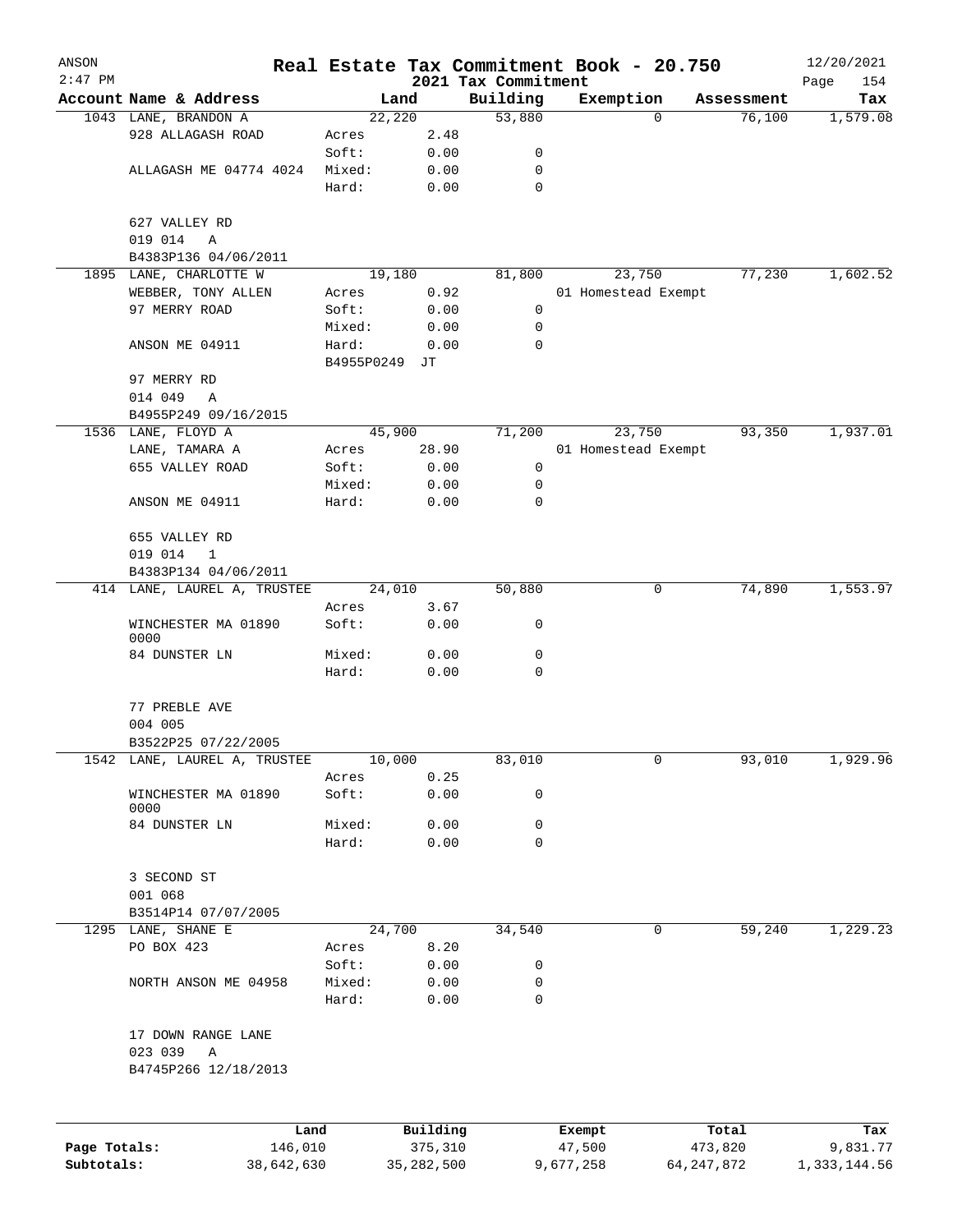| ANSON<br>$2:47$ PM |                                           |        |        | 2021 Tax Commitment | Real Estate Tax Commitment Book - 20.750 |            | 12/20/2021<br>155<br>Page |
|--------------------|-------------------------------------------|--------|--------|---------------------|------------------------------------------|------------|---------------------------|
|                    | Account Name & Address                    |        | Land   | Building            | Exemption                                | Assessment | Tax                       |
|                    | 509 LANEY, JAMES P                        |        | 8,940  | $\mathbf 0$         | 0                                        | 8,940      | 185.51                    |
|                    | 451 NORTH AVENUE                          | Acres  | 0.20   |                     |                                          |            |                           |
|                    |                                           | Soft:  | 0.00   | 0                   |                                          |            |                           |
|                    | SKOWHEGAN ME 04976                        | Mixed: | 0.00   | 0                   |                                          |            |                           |
|                    |                                           | Hard:  | 0.00   | $\mathbf 0$         |                                          |            |                           |
|                    | 19 HIGHLAND AVE<br>003 038<br>B           |        |        |                     |                                          |            |                           |
|                    | B2493P215                                 |        |        |                     |                                          |            |                           |
|                    | 508 LANEY, JAMES P                        |        | 8,250  | 33,460              | 0                                        | 41,710     | 865.48                    |
|                    | 451 NORTH AVENUE                          | Acres  | 0.17   |                     |                                          |            |                           |
|                    |                                           | Soft:  | 0.00   | 0                   |                                          |            |                           |
|                    | SKOWHEGAN ME 04976                        | Mixed: | 0.00   | 0                   |                                          |            |                           |
|                    |                                           | Hard:  | 0.00   | 0                   |                                          |            |                           |
|                    | 22 HIGHLAND AVE<br>003 042                |        |        |                     |                                          |            |                           |
|                    | B2493P215                                 |        |        |                     |                                          |            |                           |
|                    | 805 LANEY, JAMES P                        |        | 6,930  | 12,600              | 0                                        | 19,530     | 405.25                    |
|                    | 451 NORTH AVENUE                          | Acres  | 0.12   |                     |                                          |            |                           |
|                    |                                           | Soft:  | 0.00   | 0                   |                                          |            |                           |
|                    | SKOWHEGAN ME 04976                        | Mixed: | 0.00   | 0                   |                                          |            |                           |
|                    |                                           | Hard:  | 0.00   | $\mathbf 0$         |                                          |            |                           |
|                    | 17 HIGHLAND AVE                           |        |        |                     |                                          |            |                           |
|                    | 003 038<br>Α                              |        |        |                     |                                          |            |                           |
|                    | B2493P215                                 |        |        |                     |                                          |            |                           |
|                    | 1947 LANEY, RYAN W                        |        | 15,490 | 57,740              | 23,750                                   | 49,480     | 1,026.71                  |
|                    | LANEY, NONA B                             | Acres  | 0.60   |                     | 01 Homestead Exempt                      |            |                           |
|                    | PO BOX 431                                | Soft:  | 0.00   | 0                   |                                          |            |                           |
|                    |                                           | Mixed: | 0.00   | 0                   |                                          |            |                           |
|                    | NORTH ANSON ME 04958                      | Hard:  | 0.00   | 0                   |                                          |            |                           |
|                    | 107 NEW PORTLAND RD<br>018 042<br>Α       |        |        |                     |                                          |            |                           |
|                    | B3589P156 11/02/2005                      |        |        |                     |                                          |            |                           |
|                    | 1538 LANGSTON, GLYNN WALLAS               |        | 17,250 | 0                   | 0                                        | 17,250     | 357.94                    |
|                    | TRUSTEE<br>LANGSTON, ANN MARIE<br>TRUSTEE | Acres  | 4.50   |                     |                                          |            |                           |
|                    |                                           | Soft:  | 0.00   | 0                   |                                          |            |                           |
|                    | 3805 MILLS ST                             | Mixed: | 0.00   | 0                   |                                          |            |                           |
|                    | CARENCRO LA 70520 0000                    | Hard:  | 0.00   | $\mathbf 0$         |                                          |            |                           |
|                    | 013 011<br>B<br>B900P782                  |        |        |                     |                                          |            |                           |
| 510                | LAPOINTE, CHRISTINA M                     |        | 1,310  | 3,780               | 0                                        | 5,090      | 105.62                    |
|                    |                                           | Acres  | 0.87   |                     |                                          |            |                           |
|                    | ANSON ME 04911                            | Soft:  | 0.00   | 0                   |                                          |            |                           |
|                    | 23 MUTTON HILL ROAD                       | Mixed: | 0.00   | 0                   |                                          |            |                           |
|                    |                                           | Hard:  | 0.00   | 0                   |                                          |            |                           |
|                    | 015 024<br>Α                              |        |        |                     |                                          |            |                           |
|                    | B4726P232 10/28/2013                      |        |        |                     |                                          |            |                           |
|                    |                                           |        |        |                     |                                          |            |                           |

|              | Land       | Building   | Exempt    | Total      | Tax          |
|--------------|------------|------------|-----------|------------|--------------|
| Page Totals: | 58,170     | 107,580    | 23,750    | 142,000    | 2,946.51     |
| Subtotals:   | 38,700,800 | 35,390,080 | 9,701,008 | 64,389,872 | 1,336,091.07 |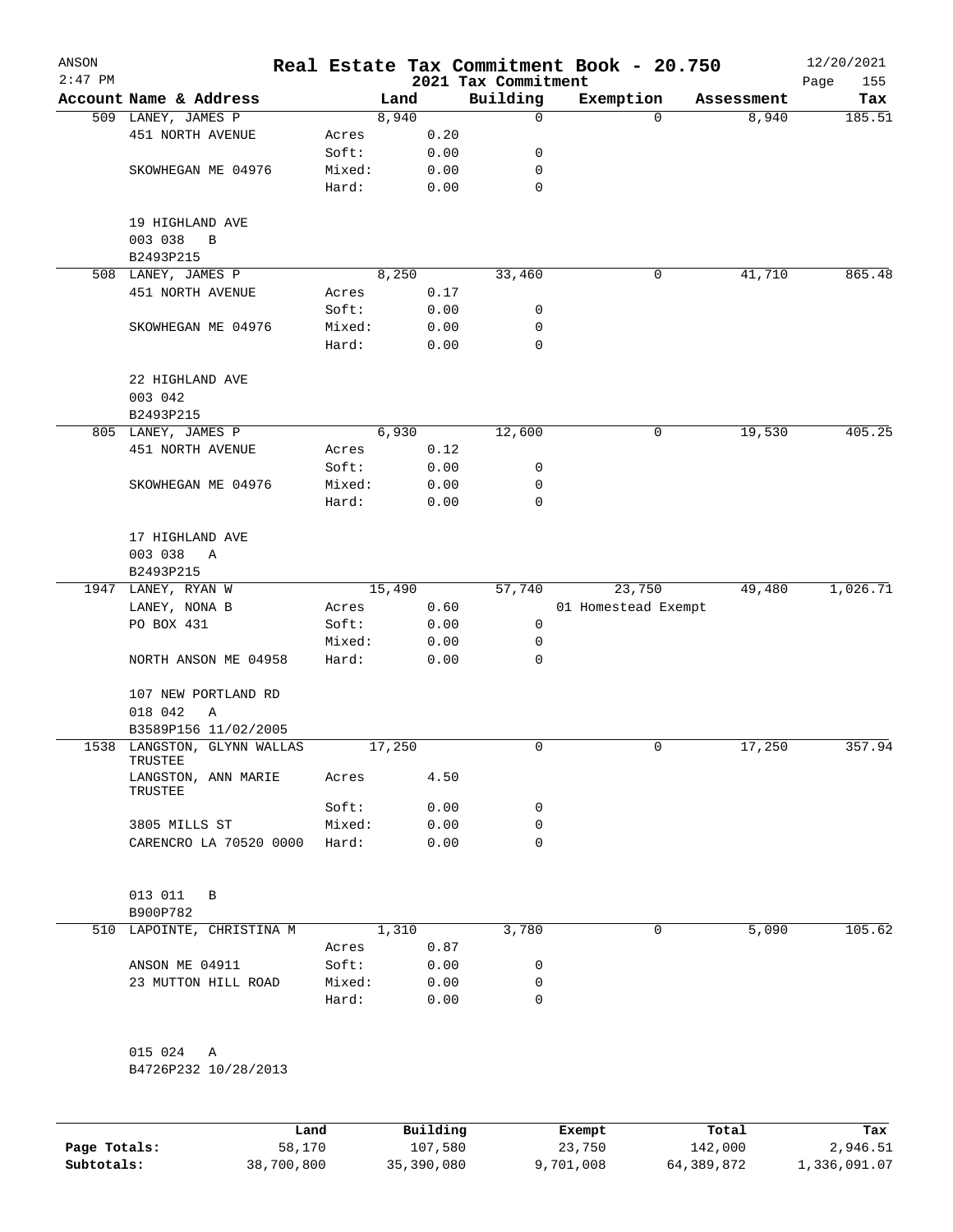| ANSON                      |                                               |                |                       |                                 | Real Estate Tax Commitment Book - 20.750 |                       | 12/20/2021                |
|----------------------------|-----------------------------------------------|----------------|-----------------------|---------------------------------|------------------------------------------|-----------------------|---------------------------|
| $2:47$ PM                  | Account Name & Address                        |                | Land                  | 2021 Tax Commitment<br>Building |                                          |                       | Page<br>156               |
|                            | 502 LAPOINTE, CHRISTINA M                     |                | 23,000                | 74,680                          | Exemption<br>23,750                      | Assessment<br>73,930  | Tax<br>1,534.05           |
|                            |                                               | Acres          | 3.00                  |                                 | 01 Homestead Exempt                      |                       |                           |
|                            | ANSON ME 04911                                | Soft:          | 0.00                  | 0                               |                                          |                       |                           |
|                            | 23 MUTTON HILL ROAD                           | Mixed:         | 0.00                  | 0                               |                                          |                       |                           |
|                            |                                               | Hard:          | 0.00                  | $\mathbf 0$                     |                                          |                       |                           |
|                            | 23 MUTTON HILL RD                             |                |                       |                                 |                                          |                       |                           |
|                            | 015 027<br>$\, {\bf B}$                       |                |                       |                                 |                                          |                       |                           |
|                            | B4726P232 10/28/2013                          |                |                       |                                 |                                          |                       |                           |
|                            | 1092 LARLEE, HAL J                            |                | 36,800                | 69,450                          | 23,750                                   | 82,500                | 1,711.88                  |
|                            | LARLEE, ANGELA E                              | Acres<br>Soft: | 15.30                 |                                 | 01 Homestead Exempt                      |                       |                           |
|                            | PO BOX 243                                    | Mixed:         | 0.00<br>0.00          | 0<br>0                          |                                          |                       |                           |
|                            | NORTH ANSON ME 04958                          | Hard:          | 0.00                  | 0                               |                                          |                       |                           |
|                            | 186 FAHI POND RD                              |                |                       |                                 |                                          |                       |                           |
|                            | 023 009                                       |                |                       |                                 |                                          |                       |                           |
|                            | B4431P169 08/19/2011<br>152 LAROUCHE, JASON E |                | 47,000                | 68,180                          | 0                                        | 115,180               | 2,389.99                  |
|                            | PO BOX 552                                    | Acres          | 30.00                 |                                 |                                          |                       |                           |
|                            |                                               | Soft:          | 0.00                  | 0                               |                                          |                       |                           |
|                            | NORTH ANSON ME 04958                          | Mixed:         | 0.00                  | 0                               |                                          |                       |                           |
|                            |                                               | Hard:          | 0.00                  | 0                               |                                          |                       |                           |
|                            | 411 SOLON RD                                  |                |                       |                                 |                                          |                       |                           |
|                            | 024 033                                       |                |                       |                                 |                                          |                       |                           |
|                            | B5231P8 11/28/2017                            |                |                       |                                 |                                          |                       |                           |
|                            | 1547 LASLOW, SHEILA A &<br>CATHY M &          |                | 11,830                | 40,980                          | 23,750                                   | 29,060                | 603.00                    |
|                            | LASLOW, MICHAEL L                             | Acres          | 0.35                  |                                 | 01 Homestead Exempt                      |                       |                           |
|                            | 35 SPEAR HILL ROAD                            | Soft:          | 0.00                  | 0                               |                                          |                       |                           |
|                            |                                               | Mixed:         | 0.00                  | 0                               |                                          |                       |                           |
|                            | ANSON ME 04911                                | Hard:          | 0.00                  | 0                               |                                          |                       |                           |
|                            | 35 SPEAR HILL RD                              |                |                       |                                 |                                          |                       |                           |
|                            | 003 022                                       |                |                       |                                 |                                          |                       |                           |
|                            | B1627P12                                      |                |                       |                                 |                                          |                       |                           |
|                            | 1772 LATHAM, BONITA M                         |                | 17,680                | 135,210                         | 23,750                                   | 129,140               | 2,679.66                  |
|                            |                                               | Acres          | 0.50                  |                                 | 01 Homestead Exempt                      |                       |                           |
|                            | NORTH ANSON ME 04958<br>0000                  | Soft:          | 0.00                  | 0                               |                                          |                       |                           |
|                            | PO BOX 86                                     | Mixed:         | 0.00                  | 0                               |                                          |                       |                           |
|                            |                                               | Hard:          | 0.00                  | $\mathbf 0$                     |                                          |                       |                           |
|                            | 1 WINTER ST                                   |                |                       |                                 |                                          |                       |                           |
|                            | 006 016                                       |                |                       |                                 |                                          |                       |                           |
|                            | B3747P258 09/18/2006 B2265P138                |                |                       |                                 |                                          |                       |                           |
|                            | 932 LATHROP, THEODORE S. &                    |                | 28,200                | 69,960                          |                                          | 0<br>98,160           | 2,036.82                  |
|                            | BUCKLAND, LISA A                              | Acres          | 6.70                  |                                 |                                          |                       |                           |
|                            |                                               | Soft:          | 0.00                  | 0                               |                                          |                       |                           |
|                            | 158 Skidmore Rd                               | Mixed:         | 0.00                  | 0                               |                                          |                       |                           |
|                            | North Anson ME 04958<br>0000                  | Hard:          | 0.00                  | 0                               |                                          |                       |                           |
|                            | 158 SKIDMORE RD                               |                |                       |                                 |                                          |                       |                           |
|                            | 023 015<br>L<br>B3533P298 08/08/2005          |                |                       |                                 |                                          |                       |                           |
|                            |                                               |                |                       |                                 |                                          |                       |                           |
|                            | Land                                          |                | Building              |                                 | Exempt                                   | Total                 | Tax                       |
| Page Totals:<br>Subtotals: | 164,510<br>38,865,310                         |                | 458,460<br>35,848,540 |                                 | 95,000<br>9,796,008                      | 527,970<br>64,917,842 | 10,955.40<br>1,347,046.47 |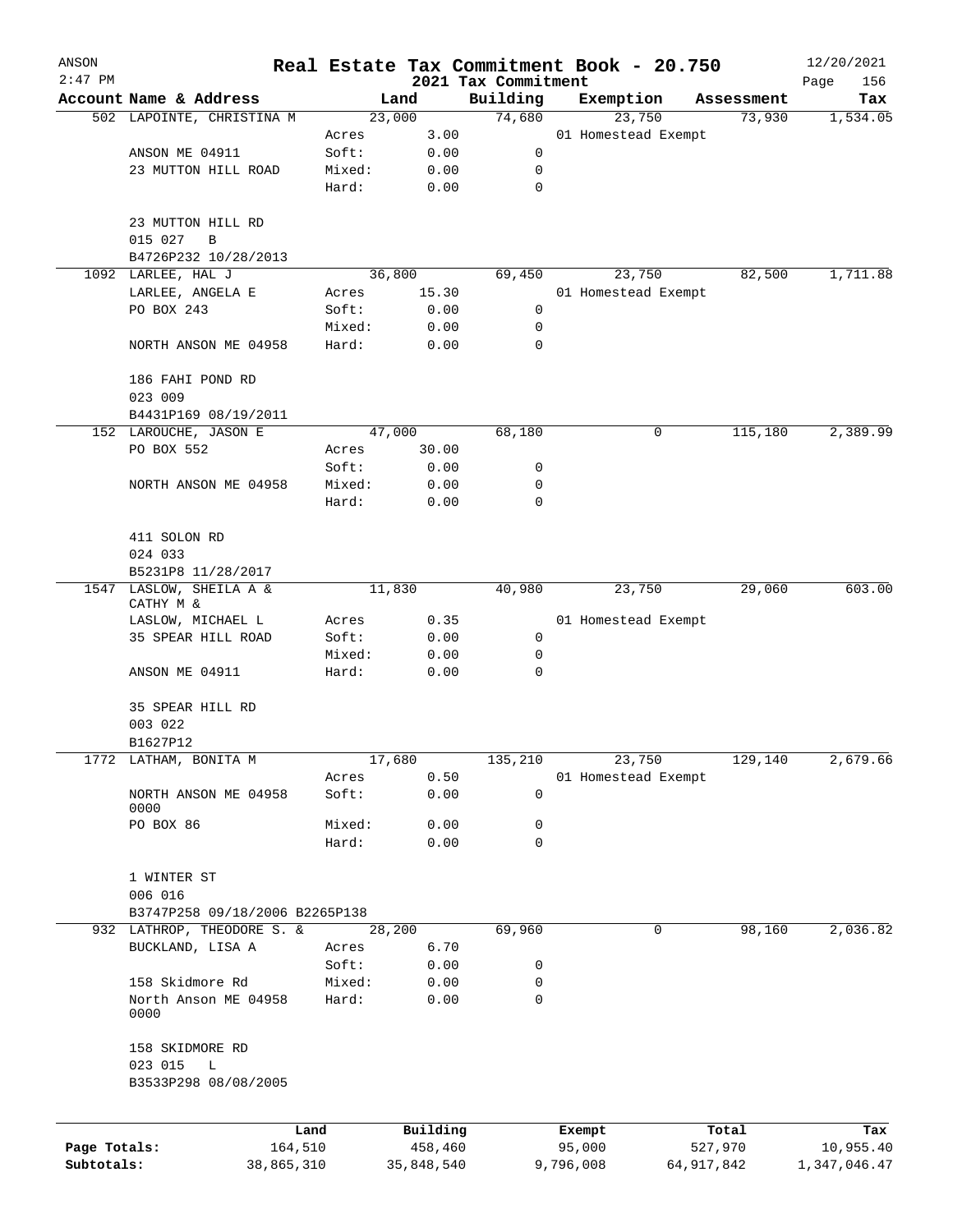| ANSON     |                                                             |                      |               |                     | Real Estate Tax Commitment Book - 20.750 |            | 12/20/2021  |
|-----------|-------------------------------------------------------------|----------------------|---------------|---------------------|------------------------------------------|------------|-------------|
| $2:47$ PM |                                                             |                      |               | 2021 Tax Commitment |                                          |            | Page<br>157 |
|           | Account Name & Address                                      |                      | Land          | Building            | Exemption                                | Assessment | Tax         |
|           | 568 LATOUCHE, CHRISAUNDRA L                                 | 28,010               |               | 4,280               | $\Omega$                                 | 32,290     | 670.02      |
|           | 174 BARTON HILL ROAD                                        | Acres                | 140.00        |                     |                                          |            |             |
|           |                                                             | Soft:                | 0.00          | $\mathbf 0$         |                                          |            |             |
|           | ANSON Maine 04911                                           | Mixed:               | 0.00          | 0                   |                                          |            |             |
|           |                                                             | Hard:<br>TREE GROWTH | 138.40        | 19,065              |                                          |            |             |
|           | BARTON HILL RD                                              |                      |               |                     |                                          |            |             |
|           | 013 006<br>B                                                |                      |               |                     |                                          |            |             |
|           | B2726P64                                                    |                      |               |                     |                                          |            |             |
|           | 1983 LATOUCHE, CHRISAUNDRA<br>L. &                          | 22,830               |               | 75,350              | 23,750                                   | 74,430     | 1,544.42    |
|           | ROBBINS, CAROL L                                            | Acres                | 15.00         |                     | 01 Homestead Exempt                      |            |             |
|           |                                                             | Soft:                | 0.00          | $\mathbf 0$         |                                          |            |             |
|           | 174 BARTON HILL RD                                          | Mixed:               | 0.00          | 0                   |                                          |            |             |
|           | ANSON ME 04911 3425                                         | Hard:<br>TREE GROWTH | 13.60         | 1,873               |                                          |            |             |
|           | 174 BARTON HILL RD                                          |                      |               |                     |                                          |            |             |
|           | 013 006<br>$B-1$                                            |                      |               |                     |                                          |            |             |
|           | B3755P238 10/02/2006                                        |                      |               |                     |                                          |            |             |
|           | 262 LATTIN, JASON B.,<br>TRUSTEE                            |                      | 9,490         | 64,520              | 0                                        | 74,010     | 1,535.71    |
|           |                                                             | Acres                | 0.10          |                     |                                          |            |             |
|           | NORTH NEW PORTLAND ME<br>04961 0000                         | Soft:                | 0.00          | 0                   |                                          |            |             |
|           | 627 NEW PORTLAND HILL<br>RD                                 | Mixed:               | 0.00          | 0                   |                                          |            |             |
|           |                                                             | Hard:                | 0.00          | 0                   |                                          |            |             |
|           | 19 NORTH MAIN ST                                            |                      |               |                     |                                          |            |             |
|           | 006 024                                                     |                      |               |                     |                                          |            |             |
|           | B4380P85 02/28/2011                                         |                      |               |                     |                                          |            |             |
|           | 1004 LATTIN, NATHAN A                                       | 34,500               |               | 197,100             | 23,750                                   | 207,850    | 4,312.89    |
|           | 602 NEW PORTLAND ROAD                                       | Acres                | 13.00<br>0.00 | $\mathbf 0$         | 01 Homestead Exempt                      |            |             |
|           |                                                             | Soft:                |               | 0                   |                                          |            |             |
|           | NEW PORTLAND ME 04961                                       | Mixed:<br>Hard:      | 0.00<br>0.00  | 0                   |                                          |            |             |
|           |                                                             |                      |               |                     |                                          |            |             |
|           | 379 CARRABASSETT RD                                         |                      |               |                     |                                          |            |             |
|           | 022 032                                                     |                      |               |                     |                                          |            |             |
|           | B3923P138 10/10/2007<br>1734 LAWRENCE, CHRISTOPHER P        |                      |               |                     |                                          | 19,600     | 406.70      |
|           |                                                             | 28,050<br>Acres      | 3.70          | 15,300              | 23,750<br>01 Homestead Exempt            |            |             |
|           | NORTH ANSON ME 04958<br>0000                                | Soft:                | 0.00          | 0                   |                                          |            |             |
|           | 133B SKIDMORE RD                                            | Mixed:               | 0.00          | 0                   |                                          |            |             |
|           |                                                             | Hard:                | 0.00          | 0                   |                                          |            |             |
|           | 133 B SKIDMORE RD<br>023 015<br>I <sub>1</sub><br>B2710P201 |                      |               |                     |                                          |            |             |

|              | Land       | Building   | Exempt    | Total      | Tax          |
|--------------|------------|------------|-----------|------------|--------------|
| Page Totals: | 122,880    | 356,550    | 71,250    | 408,180    | 8,469.74     |
| Subtotals:   | 38,988,190 | 36,205,090 | 9,867,258 | 65,326,022 | 1,355,516.21 |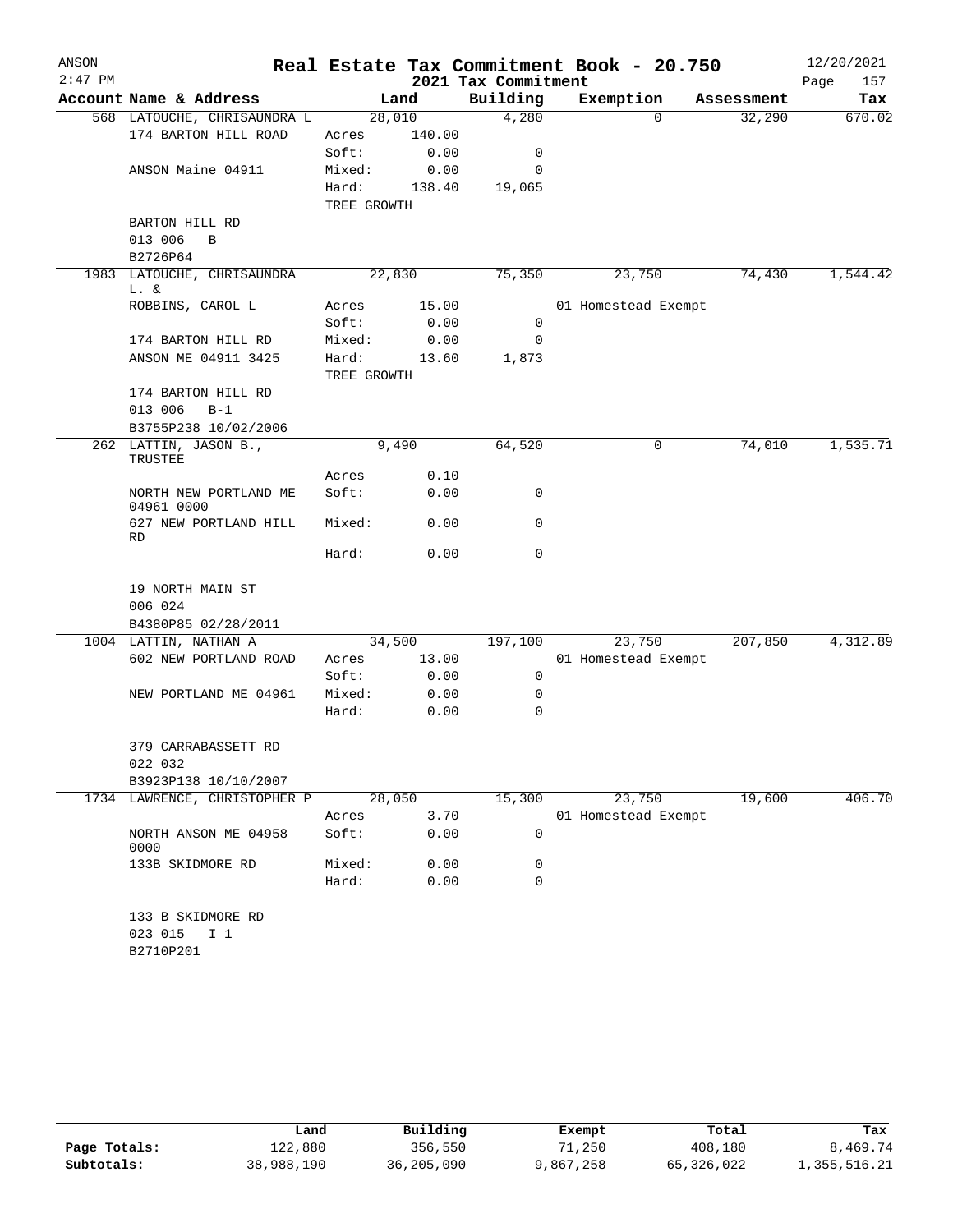| ANSON        |                                                     |            |          |                     | Real Estate Tax Commitment Book - 20.750 |                    | 12/20/2021  |
|--------------|-----------------------------------------------------|------------|----------|---------------------|------------------------------------------|--------------------|-------------|
| $2:47$ PM    |                                                     |            |          | 2021 Tax Commitment |                                          |                    | 158<br>Page |
|              | Account Name & Address                              |            | Land     | Building            | Exemption                                | Assessment         | Tax         |
|              | 1703 LAWRENCE, GORDON W                             |            | 18,180   | 0                   |                                          | 18,180<br>$\Omega$ | 377.24      |
|              | 498 MEADOW ROAD                                     | Acres      | 5.12     |                     |                                          |                    |             |
|              |                                                     | Soft:      | 0.00     | 0                   |                                          |                    |             |
|              | TOPSHAM ME 04086                                    | Mixed:     | 0.00     | 0<br>$\mathbf 0$    |                                          |                    |             |
|              |                                                     | Hard:      | 0.00     |                     |                                          |                    |             |
|              |                                                     | B5036P0312 |          |                     |                                          |                    |             |
|              | VALLEY ROAD<br>019 022<br>$\mathbf{1}$              |            |          |                     |                                          |                    |             |
|              | B5036P312 06/13/2016 B5060P123 08/10/2016 B5060P122 |            |          |                     |                                          |                    |             |
|              | 08/10/2016                                          |            |          |                     |                                          |                    |             |
|              | 326 LAWRENCE, GORDON W                              |            | 26,270   | 5,840               |                                          | 32,110<br>0        | 666.28      |
|              | 498 MEADOW ROAD                                     | Acres      | 5.18     |                     |                                          |                    |             |
|              |                                                     | Soft:      | 0.00     | 0                   |                                          |                    |             |
|              | TOPSHAM ME 04086                                    | Mixed:     | 0.00     | 0                   |                                          |                    |             |
|              |                                                     | Hard:      | 0.00     | $\mathbf 0$         |                                          |                    |             |
|              | 730 VALLEY ROAD                                     |            |          |                     |                                          |                    |             |
|              | 2<br>019 022                                        |            |          |                     |                                          |                    |             |
|              | B4700P8 08/12/2013                                  |            |          |                     |                                          |                    |             |
| 1212         | LEACH, TRAVIS C                                     |            | 18,550   | 40,920              | 23,750                                   | 35,720             | 741.19      |
|              | LEACH, JENNIFER A                                   | Acres      | 0.86     |                     | 01 Homestead Exempt                      |                    |             |
|              | 58 HILLTOP ROAD                                     | Soft:      | 0.00     | 0                   |                                          |                    |             |
|              |                                                     | Mixed:     | 0.00     | 0                   |                                          |                    |             |
|              | ANSON ME 04911                                      | Hard:      | 0.00     | $\mathbf 0$         |                                          |                    |             |
|              | 58 HILLTOP RD                                       |            |          |                     |                                          |                    |             |
|              | 010 036<br>E                                        |            |          |                     |                                          |                    |             |
|              | B2453P319                                           |            |          |                     |                                          |                    |             |
|              | 520 LEBEAU, GERARD H                                |            | 20,750   | 88,560              | 23,750                                   | 85,560             | 1,775.37    |
|              | LEBEAU, LINDA L                                     | Acres      | 1.50     |                     | 01 Homestead Exempt                      |                    |             |
|              | PO BOX 98                                           | Soft:      | 0.00     | 0                   |                                          |                    |             |
|              |                                                     | Mixed:     | 0.00     | 0                   |                                          |                    |             |
|              | NORTH ANSON ME 04958                                | Hard:      | 0.00     | $\mathbf 0$         |                                          |                    |             |
|              | 663 RIVER RD                                        |            |          |                     |                                          |                    |             |
|              |                                                     |            |          |                     |                                          |                    |             |
|              | 016 017<br>Α                                        |            |          |                     |                                          |                    |             |
|              | B1734P77 10/30/1991<br>522 LEBEAU, MARK R           |            | 20,000   | 79,280              | 23,750                                   | 75,530             | 1,567.25    |
|              |                                                     | Acres      | 1.00     |                     | 01 Homestead Exempt                      |                    |             |
|              | NORTH ANSON ME 04958                                | Soft:      | 0.00     | 0                   |                                          |                    |             |
|              | 0144                                                |            |          |                     |                                          |                    |             |
|              | PO BOX 144                                          | Mixed:     | 0.00     | 0                   |                                          |                    |             |
|              |                                                     | Hard:      | 0.00     | $\mathbf 0$         |                                          |                    |             |
|              |                                                     |            |          |                     |                                          |                    |             |
|              | 179 EMBDEN POND RD                                  |            |          |                     |                                          |                    |             |
|              | 023 019 C                                           |            |          |                     |                                          |                    |             |
|              | B1642P93                                            |            |          |                     |                                          |                    |             |
|              | 798 LEEK, JAMES R                                   |            | 63,500   | 35,000              |                                          | 0<br>98,500        | 2,043.88    |
|              | LEEK, SABRE M                                       | Acres      | 63.00    |                     |                                          |                    |             |
|              |                                                     | Soft:      | 0.00     | 0                   |                                          |                    |             |
|              | 158 MAIN ST.                                        | Mixed:     | 0.00     | 0                   |                                          |                    |             |
|              | KINGSTON NH 03848 0000                              | Hard:      | 0.00     | 0                   |                                          |                    |             |
|              | 475 VALLEY RD                                       |            |          |                     |                                          |                    |             |
|              | 019 010<br>$\mathbf B$                              |            |          |                     |                                          |                    |             |
|              | B4719P313 10/04/2013                                |            |          |                     |                                          |                    |             |
|              |                                                     |            |          |                     |                                          |                    |             |
|              |                                                     | Land       | Building |                     | Exempt                                   | Total              | Tax         |
| Page Totals: |                                                     | 167,250    | 249,600  |                     | 71,250                                   | 345,600            | 7,171.21    |

**Subtotals:** 39,155,440 36,454,690 9,938,508 65,671,622 1,362,687.42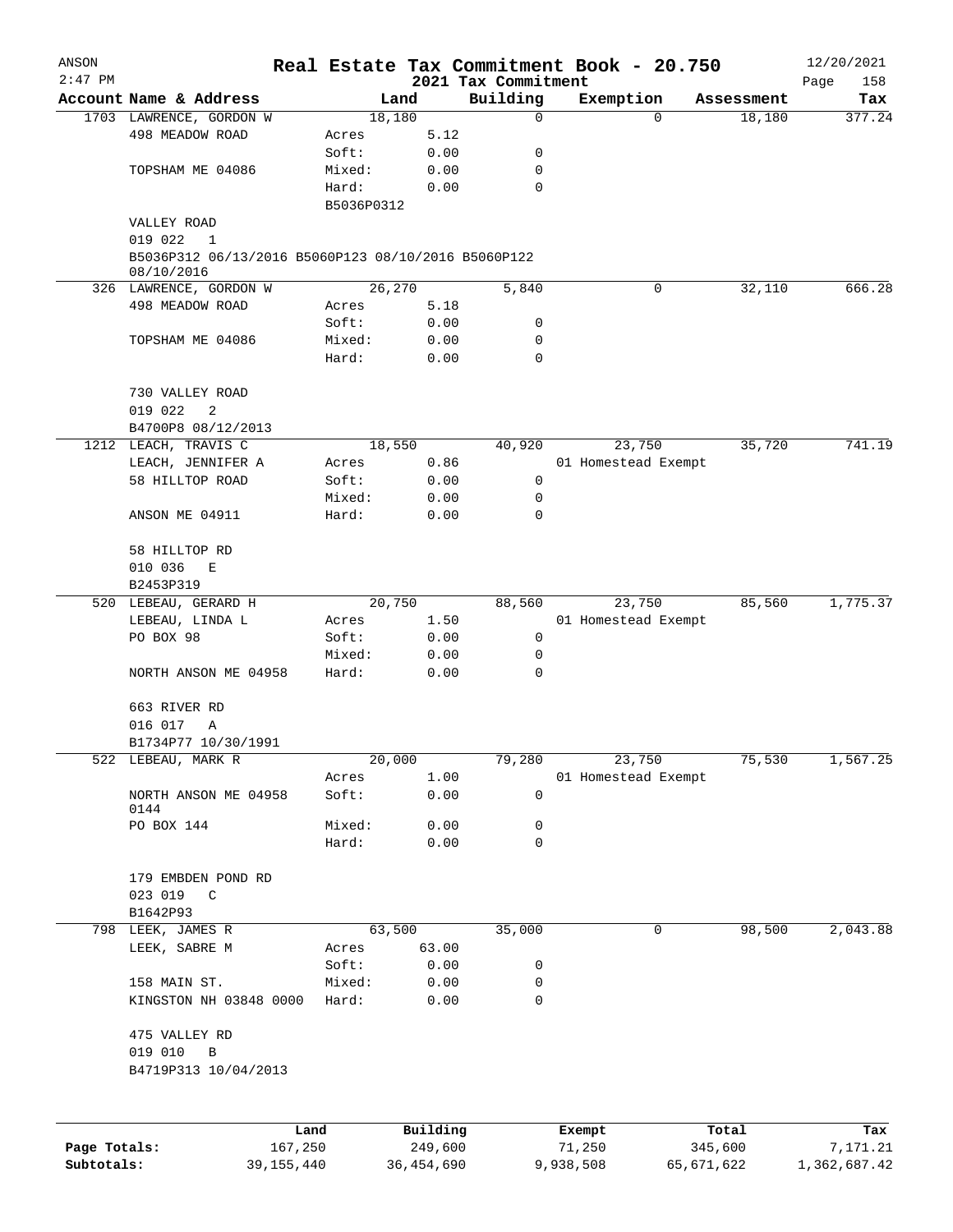| ANSON<br>$2:47$ PM |                           |                       |       | 2021 Tax Commitment | Real Estate Tax Commitment Book - 20.750 |          |            | 12/20/2021<br>159<br>Page |
|--------------------|---------------------------|-----------------------|-------|---------------------|------------------------------------------|----------|------------|---------------------------|
|                    | Account Name & Address    |                       | Land  | Building            | Exemption                                |          | Assessment | Tax                       |
|                    | 1537 LEEK, JAMES R        | 36,500                |       | 0                   |                                          | $\Omega$ | 36,500     | 757.38                    |
|                    | LEEK, SABRE M             | Acres                 | 34.00 |                     |                                          |          |            |                           |
|                    | 158 MAIN STREET           | Soft:                 | 0.00  | 0                   |                                          |          |            |                           |
|                    |                           | Mixed:                | 0.00  | 0                   |                                          |          |            |                           |
|                    | KINGSTON NH 03848         | Hard:<br>B5092P038 JT | 0.00  | 0                   |                                          |          |            |                           |
|                    | TOWN FARM ROAD<br>019 011 |                       |       |                     |                                          |          |            |                           |
|                    | B5092P30 10/21/2016       |                       |       |                     |                                          |          |            |                           |
|                    | 781 LEEMAN, DIANE B       | 11,310                |       | 0                   |                                          | 0        | 11,310     | 234.68                    |
|                    | PO BOX 226                | Acres                 | 0.32  |                     |                                          |          |            |                           |
|                    |                           | Soft:                 | 0.00  | 0                   |                                          |          |            |                           |
|                    | ANSON ME 04911            | Mixed:                | 0.00  | 0                   |                                          |          |            |                           |
|                    |                           | Hard:                 | 0.00  | 0                   |                                          |          |            |                           |
|                    | 22 ARNOLDS LN             |                       |       |                     |                                          |          |            |                           |
|                    | 001 012                   |                       |       |                     |                                          |          |            |                           |
|                    | B4809P103 07/14/2014      |                       |       |                     |                                          |          |            |                           |
|                    | 715 LEEMAN, DIANE B       |                       | 8,720 | 4,590               |                                          | 0        | 13,310     | 276.18                    |
|                    | PO BOX 226                | Acres                 | 0.19  |                     |                                          |          |            |                           |
|                    |                           | Soft:                 | 0.00  | 0                   |                                          |          |            |                           |
|                    | ANSON ME 04911            | Mixed:                | 0.00  | 0                   |                                          |          |            |                           |
|                    |                           | Hard:                 | 0.00  | 0                   |                                          |          |            |                           |
|                    | 16 ARNOLDS LN             |                       |       |                     |                                          |          |            |                           |
|                    | 001 010                   |                       |       |                     |                                          |          |            |                           |
|                    | B5451P238 08/12/2019      |                       |       |                     |                                          |          |            |                           |
|                    | 524 LEEMAN, DIANE B       | 11,490                |       | 49,030              | 23,750                                   |          | 36,770     | 762.98                    |
|                    | PO BOX 226                | Acres                 | 0.33  |                     | 01 Homestead Exempt                      |          |            |                           |
|                    |                           | Soft:                 | 0.00  | 0                   |                                          |          |            |                           |
|                    | ANSON ME 04911            | Mixed:                | 0.00  | 0                   |                                          |          |            |                           |
|                    |                           | Hard:                 | 0.00  | 0                   |                                          |          |            |                           |
|                    | 20 ARNOLDS LN             |                       |       |                     |                                          |          |            |                           |
|                    | 001 011                   |                       |       |                     |                                          |          |            |                           |
|                    | B1617P58                  |                       |       |                     |                                          |          |            |                           |
|                    | 525 LEEMAN, DIANE B       | 11,130                |       | 2,970               |                                          | 0        | 14,100     | 292.58                    |
|                    | PO BOX 226                | Acres                 | 0.86  |                     |                                          |          |            |                           |
|                    |                           | Soft:                 | 0.00  | 0                   |                                          |          |            |                           |
|                    | ANSON ME 04911            | Mixed:                | 0.00  | 0                   |                                          |          |            |                           |
|                    |                           | Hard:                 | 0.00  | 0                   |                                          |          |            |                           |
|                    | WEST MILLS ROAD           |                       |       |                     |                                          |          |            |                           |
|                    | 011 010<br>A              |                       |       |                     |                                          |          |            |                           |
|                    | B1509P222                 |                       |       |                     |                                          |          |            |                           |
| 157                | LEEMAN, JOSHUA R          | 20,000                |       | 63,880              | 23,750                                   |          | 60,130     | 1,247.70                  |
|                    | LEEMAN, HEATHER M         | Acres                 | 1.00  |                     | 01 Homestead Exempt                      |          |            |                           |
|                    | 20 CROSS ROAD             | Soft:                 | 0.00  | $\mathbf 0$         |                                          |          |            |                           |
|                    |                           | Mixed:                | 0.00  | 0                   |                                          |          |            |                           |
|                    | ANSON ME 04911            | Hard:                 | 0.00  | 0                   |                                          |          |            |                           |
|                    | 20 CROSS RD               |                       |       |                     |                                          |          |            |                           |
|                    | 011 033 A                 |                       |       |                     |                                          |          |            |                           |
|                    | B4022P109 07/03/2008      |                       |       |                     |                                          |          |            |                           |
|                    |                           |                       |       |                     |                                          |          |            |                           |
|                    |                           |                       |       |                     |                                          |          |            |                           |
|                    |                           |                       |       |                     |                                          |          |            |                           |

|              | Land         | Building   | Exempt    | Total      | Tax          |
|--------------|--------------|------------|-----------|------------|--------------|
| Page Totals: | 99,150       | 120,470    | 47,500    | 172,120    | 3,571.50     |
| Subtotals:   | 39, 254, 590 | 36,575,160 | 9,986,008 | 65,843,742 | 1,366,258.92 |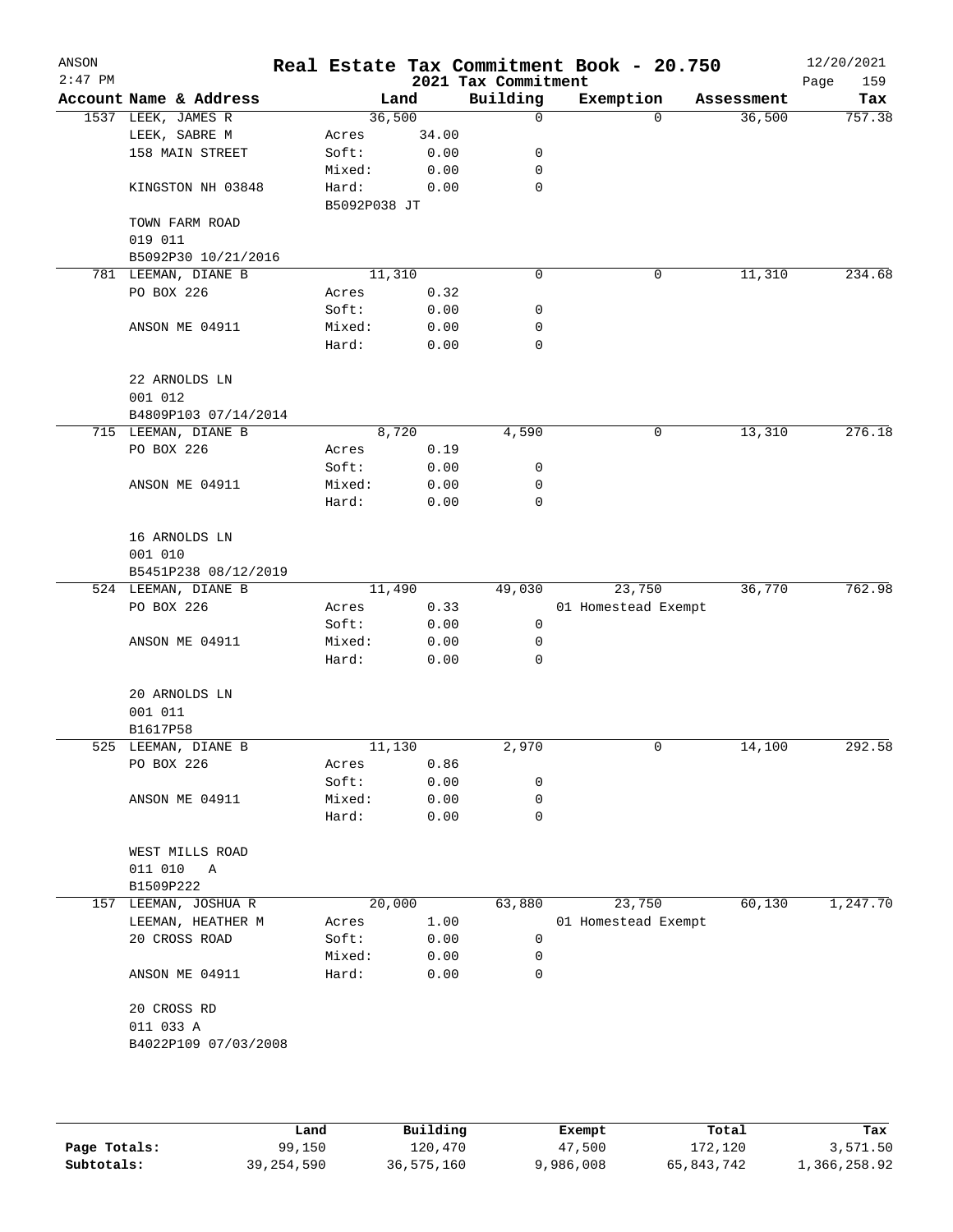| ANSON<br>$2:47$ PM |                              |             |                | 2021 Tax Commitment | Real Estate Tax Commitment Book - 20.750 |            | 12/20/2021<br>160<br>Page |
|--------------------|------------------------------|-------------|----------------|---------------------|------------------------------------------|------------|---------------------------|
|                    | Account Name & Address       |             | Land           | Building            | Exemption                                | Assessment | Tax                       |
|                    | 527 LEEMAN, RICHARD D        |             | 38,000         | 113,300             | 23,750                                   | 127,550    | 2,646.66                  |
|                    | LEEMAN, JAMIE A              | Acres       | 16.50          |                     | 01 Homestead Exempt                      |            |                           |
|                    | 468 WEST MILLS ROAD          | Soft:       | 0.00           | 0                   |                                          |            |                           |
|                    |                              | Mixed:      | 0.00           | 0                   |                                          |            |                           |
|                    | ANSON ME 04911               | Hard:       | 0.00           | 0                   |                                          |            |                           |
|                    | 468 WEST MILLS RD            |             |                |                     |                                          |            |                           |
|                    | 011 013<br>D<br>B1808P270    |             |                |                     |                                          |            |                           |
|                    | 526 LEEMAN, STEVEN R         |             | 20,690         | 66,020              | 23,750                                   | 62,960     | 1,306.42                  |
|                    | LEEMAN, KATHARINE M          | Acres       | 1.46           |                     | 01 Homestead Exempt                      |            |                           |
|                    | 268 WEST MILLS ROAD          | Soft:       | 0.00           | 0                   |                                          |            |                           |
|                    |                              | Mixed:      | 0.00           | 0                   |                                          |            |                           |
|                    | ANSON ME 04911               | Hard:       | 0.00           | 0                   |                                          |            |                           |
|                    | 268 WEST MILLS RD            |             |                |                     |                                          |            |                           |
|                    | 011 010                      |             |                |                     |                                          |            |                           |
|                    | B2812P209 B1642P10 B1608P244 |             |                | 0                   | 0                                        |            | 32.58                     |
|                    | 528 LEHAY, ANGELINE G        | Acres       | 1,570<br>12.00 |                     |                                          | 1,570      |                           |
|                    | ALBION ME 04910 0000         | Soft:       | 0.00           | 0                   |                                          |            |                           |
|                    | 640 WINSLOW RD               | Mixed:      | 11.00          | 1,473               |                                          |            |                           |
|                    |                              | Hard:       | 0.00           | 0                   |                                          |            |                           |
|                    |                              | TREE GROWTH |                |                     |                                          |            |                           |
|                    | 018 001                      |             |                |                     |                                          |            |                           |
|                    | B2269P282                    |             |                |                     |                                          |            |                           |
|                    | 1617 LEHAY, MICHAEL A        |             | 14,140         | 57,640              | 23,750                                   | 48,030     | 996.62                    |
|                    | 8 CAMPGROUND RD              | Acres       | 0.50           |                     | 01 Homestead Exempt                      |            |                           |
|                    |                              | Soft:       | 0.00           | 0                   |                                          |            |                           |
|                    | NORTH ANSON ME 04958         | Mixed:      | 0.00           | 0                   |                                          |            |                           |
|                    |                              | Hard:       | 0.00           | 0                   |                                          |            |                           |
|                    | 8 CAMPGROUND RD              |             |                |                     |                                          |            |                           |
|                    | 015 034                      |             |                |                     |                                          |            |                           |
|                    | B3140P353                    |             |                |                     |                                          |            |                           |
|                    | 533 LEHAY, WILLIE E          |             | 16,510         | 13,680              | 0                                        | 30,190     | 626.44                    |
|                    | LEHAY, ANGELINE G            | Acres       | 13.00          |                     |                                          |            |                           |
|                    |                              | Soft:       | 0.00           | 0                   |                                          |            |                           |
|                    | 640 WINSLOW RD               | Mixed:      | 9.00           | 1,206               |                                          |            |                           |
|                    | ALBION ME 04910 0000         | Hard:       | 0.00           | 0                   |                                          |            |                           |
|                    |                              | TREE GROWTH |                |                     |                                          |            |                           |
|                    | 714 RIVER RD                 |             |                |                     |                                          |            |                           |
|                    | 017 004                      |             |                |                     |                                          |            |                           |
|                    | B3097P41 B1814P43            |             |                |                     |                                          |            |                           |
|                    | 529 LEHTO, CAROL A           |             | 19,000         | 0                   | 0                                        | 19,000     | 394.25                    |
|                    | LEHTO, KATHRYN E             | Acres       | 10.00          |                     |                                          |            |                           |
|                    | PO BOX 164                   | Soft:       | 0.00           | 0                   |                                          |            |                           |
|                    |                              | Mixed:      | 0.00           | 0<br>0              |                                          |            |                           |
|                    | NORTH ANSON ME 04958         | Hard:       | 0.00           |                     |                                          |            |                           |
|                    | 017 016                      |             |                |                     |                                          |            |                           |
|                    | B1338P207                    |             |                |                     |                                          |            |                           |
|                    |                              |             |                |                     |                                          |            |                           |

|              | Land         | Building   | Exempt     | Total      | Tax          |
|--------------|--------------|------------|------------|------------|--------------|
| Page Totals: | 109,910      | 250,640    | 71,250     | 289,300    | 6,002.97     |
| Subtotals:   | 39, 364, 500 | 36,825,800 | 10,057,258 | 66,133,042 | 1,372,261.89 |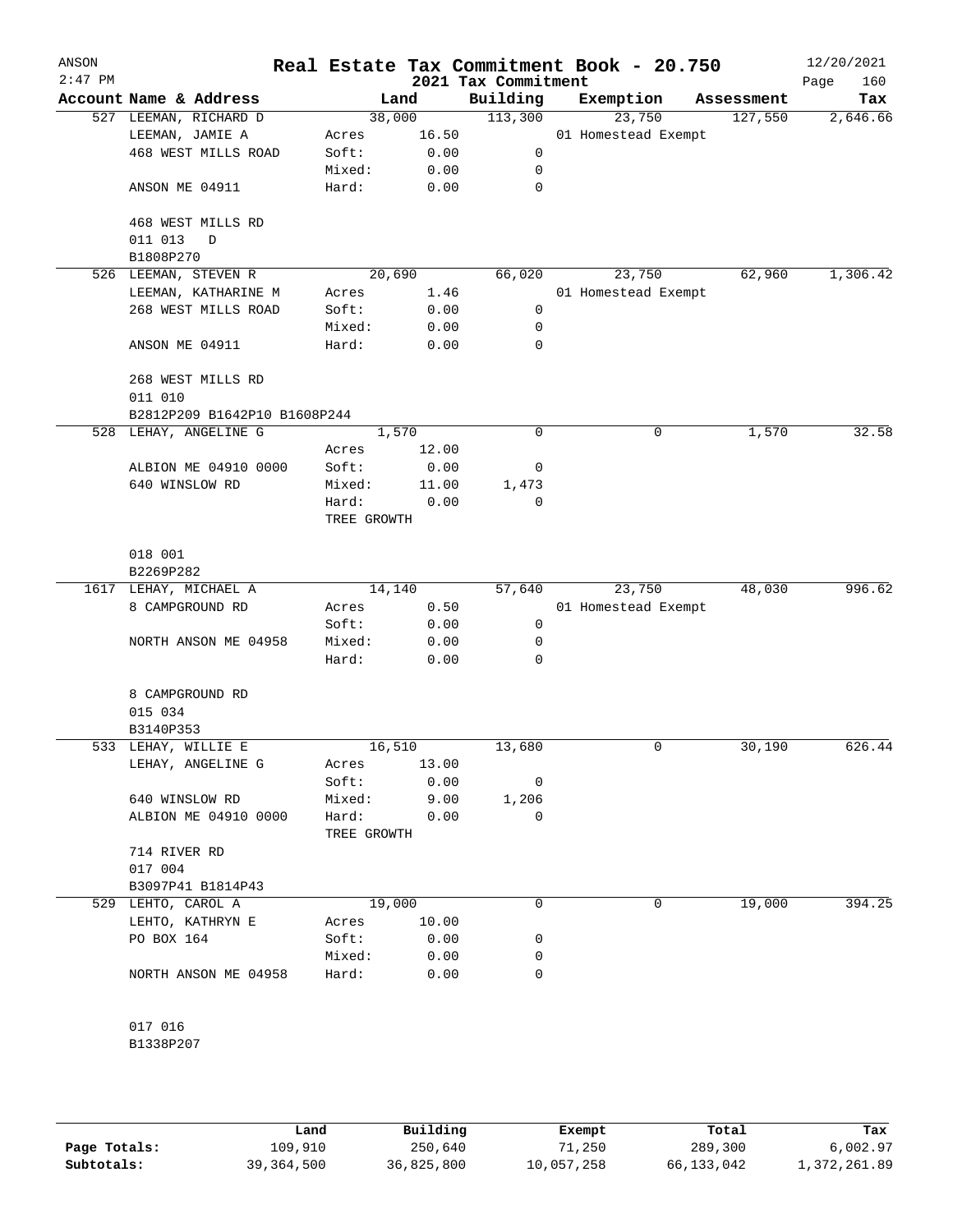| ANSON        |                                               |            |                 |                |                     | Real Estate Tax Commitment Book - 20.750 |                                   | 12/20/2021      |
|--------------|-----------------------------------------------|------------|-----------------|----------------|---------------------|------------------------------------------|-----------------------------------|-----------------|
| $2:47$ PM    |                                               |            |                 |                | 2021 Tax Commitment |                                          |                                   | Page<br>161     |
|              | Account Name & Address<br>1560 LEHTO, CAROL A |            |                 | Land<br>33,910 | Building<br>89,070  | Exemption                                | Assessment<br>$\Omega$<br>122,980 | Tax<br>2,551.84 |
|              | LEHTO, KATHRYN E                              |            | Acres           | 12.91          |                     |                                          |                                   |                 |
|              | PO BOX 164                                    |            | Soft:           | 0.00           | 0                   |                                          |                                   |                 |
|              |                                               |            | Mixed:          | 0.00           | 0                   |                                          |                                   |                 |
|              | NORTH ANSON ME 04958                          |            | Hard:           | 0.00           | 0                   |                                          |                                   |                 |
|              | 905 RIVER RD                                  |            |                 |                |                     |                                          |                                   |                 |
|              | 005 023                                       |            |                 |                |                     |                                          |                                   |                 |
|              | B5452P343 07/23/2019                          |            |                 |                |                     |                                          |                                   |                 |
|              | 1714 LEHTO, CAROL A                           |            |                 | 18,750         | $\mathbf 0$         |                                          | 18,750<br>0                       | 389.06          |
|              | PO BOX 164                                    |            | Acres           | 5.50           |                     |                                          |                                   |                 |
|              |                                               |            | Soft:           | 0.00           | 0                   |                                          |                                   |                 |
|              | NORTH ANSON ME 04958                          |            | Mixed:          | 0.00           | 0                   |                                          |                                   |                 |
|              |                                               |            | Hard:           | 0.00           | $\mathbf 0$         |                                          |                                   |                 |
|              | 005 024                                       |            |                 |                |                     |                                          |                                   |                 |
|              | B4589P332 10/08/2012                          |            |                 |                |                     |                                          |                                   |                 |
|              | 530 LEHTO, KATHRYN                            |            |                 | 25,150         | $\mathbf 0$         |                                          | 0<br>25,150                       | 521.86          |
|              |                                               |            | Acres           | 11.65          |                     |                                          |                                   |                 |
|              | NORTH ANSON ME 04958<br>0164                  |            | Soft:           | 0.00           | 0                   |                                          |                                   |                 |
|              | PO BOX 164                                    |            | Mixed:          | 0.00           | 0                   |                                          |                                   |                 |
|              |                                               |            | Hard:           | 0.00           | 0                   |                                          |                                   |                 |
|              | 018 011 B<br>B1226P315                        |            |                 |                |                     |                                          |                                   |                 |
|              | 1231 LEHTO, KATHRYN E                         |            |                 | 38,790         | 0                   |                                          | 0<br>38,790                       | 804.89          |
|              |                                               |            | Acres           | 29.58          |                     |                                          |                                   |                 |
|              | NORTH ANSON ME 04958<br>0164                  |            | Soft:           | 0.00           | 0                   |                                          |                                   |                 |
|              | PO BOX 164                                    |            | Mixed:          | 0.00           | 0                   |                                          |                                   |                 |
|              |                                               |            | Hard:           | 0.00           | $\mathbf 0$         |                                          |                                   |                 |
|              | 018 011                                       |            |                 |                |                     |                                          |                                   |                 |
|              | B2259P333                                     |            |                 |                |                     |                                          |                                   |                 |
|              | 536 LEMAY, GEORGE E                           |            |                 | 36,220         | 36,830              | 23,750                                   | 49,300                            | 1,022.98        |
|              |                                               |            | Acres           | 14.72          |                     | 01 Homestead Exempt                      |                                   |                 |
|              | ANSON ME 04911 0000                           |            | Soft:           | 0.00           | $\mathbf 0$         |                                          |                                   |                 |
|              | 282 PEASE HILL ROAD                           |            | Mixed:          | 0.00           | $\mathbf 0$         |                                          |                                   |                 |
|              |                                               |            | Hard:           | 0.00           | $\mathbf 0$         |                                          |                                   |                 |
|              | 282 PEASE HILL RD                             |            |                 |                |                     |                                          |                                   |                 |
|              | 011 042<br>3                                  |            |                 |                |                     |                                          |                                   |                 |
|              | B1481P157                                     |            |                 |                |                     |                                          |                                   |                 |
|              | 823 LEPAGE, KATHRYN                           |            |                 | 26,000         | 86,350              | 23,750                                   | 88,600                            | 1,838.45        |
|              | RICHARDSON, GARETT M                          |            | Acres           | 5.00           |                     | 01 Homestead Exempt                      |                                   |                 |
|              | 24 SMITH ROAD                                 |            | Soft:           | 0.00           | $\mathbf 0$         |                                          |                                   |                 |
|              | ANSON ME 04911                                |            | Mixed:<br>Hard: | 0.00<br>0.00   | 0<br>$\mathbf 0$    |                                          |                                   |                 |
|              |                                               |            |                 |                |                     |                                          |                                   |                 |
|              | 64 SMITH RD<br>010 011<br>5                   |            |                 |                |                     |                                          |                                   |                 |
|              | B4903P210 05/11/2015                          |            |                 |                |                     |                                          |                                   |                 |
|              |                                               |            |                 |                |                     |                                          |                                   |                 |
|              |                                               | Land       |                 | Building       |                     | Exempt                                   | Total                             | Tax             |
| Page Totals: |                                               | 178,820    |                 | 212,250        |                     | 47,500                                   | 343,570                           | 7,129.08        |
| Subtotals:   |                                               | 39,543,320 |                 | 37,038,050     |                     | 10,104,758                               | 66,476,612                        | 1,379,390.97    |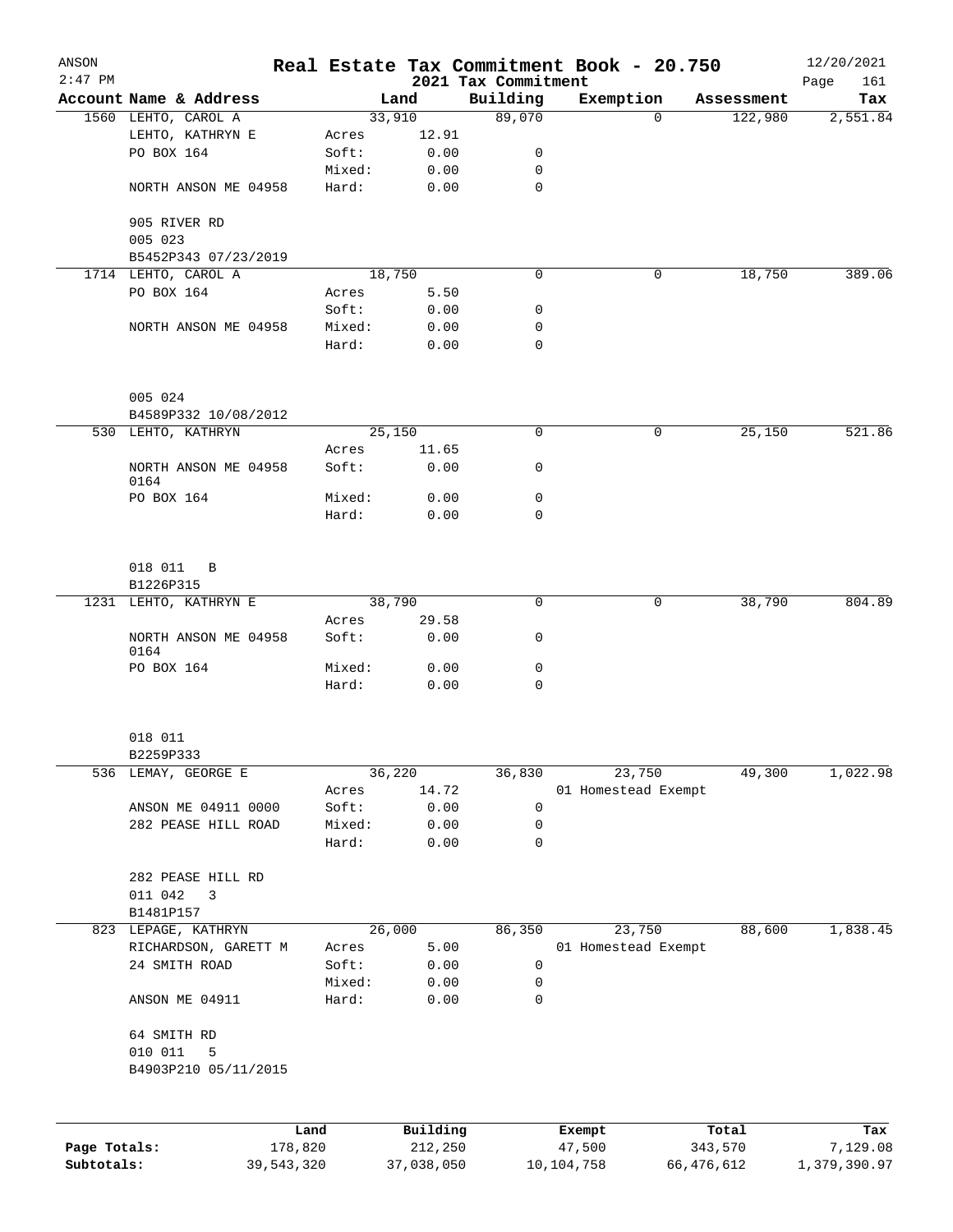| ANSON        |                                               |               |                |                     | Real Estate Tax Commitment Book - 20.750 |                      | 12/20/2021      |
|--------------|-----------------------------------------------|---------------|----------------|---------------------|------------------------------------------|----------------------|-----------------|
| $2:47$ PM    | Account Name & Address                        |               |                | 2021 Tax Commitment |                                          |                      | 162<br>Page     |
|              |                                               |               | Land<br>23,300 | Building<br>48,760  | Exemption<br>23,750                      | Assessment<br>48,310 | Tax<br>1,002.43 |
|              | 1091 LESCAULT, MICHAEL J<br>64 MADISON STREET | Acres         | 6.00           |                     | 01 Homestead Exempt                      |                      |                 |
|              |                                               | Soft:         | 0.00           | 0                   |                                          |                      |                 |
|              | NORTH ANSON ME 04958                          | Mixed:        | 0.00           | 0                   |                                          |                      |                 |
|              |                                               | Hard:         | 0.00           | $\mathbf 0$         |                                          |                      |                 |
|              |                                               |               |                |                     |                                          |                      |                 |
|              | 64 MADISON ST                                 |               |                |                     |                                          |                      |                 |
|              | 017 019                                       |               |                |                     |                                          |                      |                 |
|              | B4586P346 10/11/2012                          |               |                |                     |                                          |                      |                 |
|              | 1567 LESPERANCE, SEAN T                       |               | 26,090         | 56,940              | 0                                        | 83,030               | 1,722.87        |
|              | PO BOX 222                                    | Acres         | 5.06           |                     |                                          |                      |                 |
|              |                                               | Soft:         | 0.00           | 0                   |                                          |                      |                 |
|              | NORTH ANSON ME 04958                          | Mixed:        | 0.00           | 0                   |                                          |                      |                 |
|              |                                               | Hard:         | 0.00           | 0                   |                                          |                      |                 |
|              |                                               |               |                |                     |                                          |                      |                 |
|              | 522 NEW PORTLAND RD                           |               |                |                     |                                          |                      |                 |
|              | 022 005<br>B                                  |               |                |                     |                                          |                      |                 |
|              | B4224P299 12/15/2009                          |               |                |                     |                                          |                      |                 |
|              | 679 LEVESQUE, EDWARD                          |               | 31,500         | 145,680             | 0                                        | 177,180              | 3,676.49        |
|              | 50 HARVARD STREET                             | Acres         | 2.00           |                     |                                          |                      |                 |
|              |                                               | Soft:         | 0.00           | 0                   |                                          |                      |                 |
|              | WINCHESTER MA 01890                           | Mixed:        | 0.00           | 0                   |                                          |                      |                 |
|              |                                               | Hard:         | 0.00           | 0                   |                                          |                      |                 |
|              |                                               |               |                |                     |                                          |                      |                 |
|              | 167 NORTH MAIN ST                             |               |                |                     |                                          |                      |                 |
|              | 017 019<br>C                                  |               |                |                     |                                          |                      |                 |
|              | B5654P16 11/20/2020                           |               |                |                     |                                          |                      |                 |
|              | 541 LEWIS, EARLON V JR                        |               | 29,900         | 55,860              | 23,750                                   | 62,010               | 1,286.71        |
|              | 520 FOUR MILE SQUARE<br>ROAD                  | Acres         | 8.40           |                     | 01 Homestead Exempt                      |                      |                 |
|              |                                               | Soft:         | 0.00           | 0                   |                                          |                      |                 |
|              | ANSON ME 04911                                | Mixed:        | 0.00           | 0                   |                                          |                      |                 |
|              |                                               | Hard:         | 0.00           | 0                   |                                          |                      |                 |
|              |                                               |               |                |                     |                                          |                      |                 |
|              | 520 FOUR MILE SQUARE RD                       |               |                |                     |                                          |                      |                 |
|              | 021 025<br>D                                  |               |                |                     |                                          |                      |                 |
|              | B1712P280                                     |               |                |                     |                                          |                      |                 |
| 6            | LEWIS, EARLON V SR                            |               | 9,900          | 0                   | 0                                        | 9,900                | 205.43          |
|              | LEWIS, ENID F                                 | Acres         | 1.60           |                     |                                          |                      |                 |
|              | C/O EARLON LEWIS JR                           | Soft:         | 0.00           | 0                   |                                          |                      |                 |
|              | 520 FOUR MILE SQUARE RD Mixed:                |               | 0.00           | 0                   |                                          |                      |                 |
|              | ANSON ME 04911 0000                           | Hard:         | 0.00           | 0                   |                                          |                      |                 |
|              |                                               |               |                |                     |                                          |                      |                 |
|              |                                               |               |                |                     |                                          |                      |                 |
|              | 021 025<br>D 1                                |               |                |                     |                                          |                      |                 |
|              | B2295P168                                     |               |                |                     |                                          |                      |                 |
|              | 2029 LEWIS, MARGARET                          |               | 23,810         | 119,810             | 0                                        | 143,620              | 2,980.12        |
|              | HANSEN, HANSEN, SENA                          | Acres         | 3.54           |                     |                                          |                      |                 |
|              | 4 ROSEMARY COURT                              | Soft:         | 0.00           | 0                   |                                          |                      |                 |
|              |                                               | Mixed:        | 0.00           | 0                   |                                          |                      |                 |
|              | NASHUA NH 06032                               | Hard:         | 0.00           | 0                   |                                          |                      |                 |
|              | SKIDMORE ROAD                                 | B5180P0115 JT |                |                     |                                          |                      |                 |
|              | 023 014<br>C <sub>1</sub>                     |               |                |                     |                                          |                      |                 |
|              | B5180P115 07/17/2017 B521P219 01/13/2017      |               |                |                     |                                          |                      |                 |
|              |                                               |               |                |                     |                                          |                      |                 |
|              |                                               |               |                |                     |                                          |                      |                 |
|              |                                               |               |                |                     |                                          |                      |                 |
|              | Land                                          |               | Building       |                     | Exempt                                   | Total                | Tax             |
| Page Totals: | 144,500                                       |               | 427,050        |                     | 47,500                                   | 524,050              | 10,874.05       |

**Subtotals:** 39,687,820 37,465,100 10,152,258 67,000,662 1,390,265.02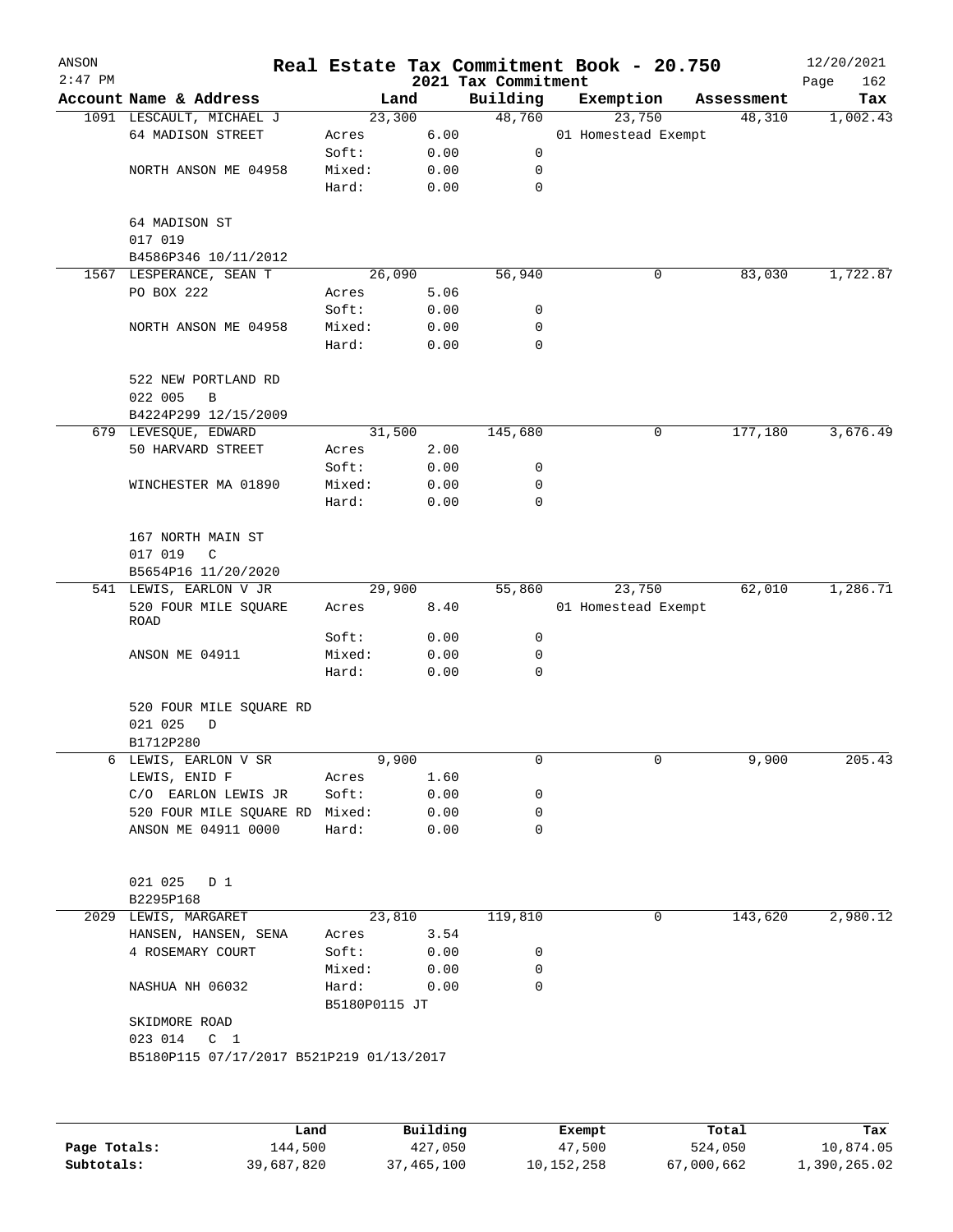| ANSON<br>$2:47$ PM |                                            |                           |       | 2021 Tax Commitment | Real Estate Tax Commitment Book - 20.750 |            | 12/20/2021<br>163<br>Page |
|--------------------|--------------------------------------------|---------------------------|-------|---------------------|------------------------------------------|------------|---------------------------|
|                    | Account Name & Address                     |                           | Land  | Building            | Exemption                                | Assessment | Tax                       |
|                    | 2017 LEWIS, RICHARD M                      | 36,310                    |       | 150, 510            | 23,750                                   | 163,070    | 3,383.70                  |
|                    | PO BOX 74                                  | Acres                     | 39.36 |                     | 01 Homestead Exempt                      |            |                           |
|                    |                                            | Soft:                     | 13.30 | 1,314               |                                          |            |                           |
|                    | NORTH ANSON ME 04958                       | Mixed:                    | 10.00 | 1,340               |                                          |            |                           |
|                    |                                            | Hard:                     | 0.00  | $\mathbf 0$         |                                          |            |                           |
|                    | 34 SKIDMORE ROAD                           |                           |       |                     |                                          |            |                           |
|                    | 023 014<br>$\mathbb{C}$                    |                           |       |                     |                                          |            |                           |
|                    | B4919P150 06/19/2015<br>861 LIBBY, JOHN    | 21,650                    |       | 47,930              | 0                                        | 69,580     | 1,443.79                  |
|                    | LIBBY, AMANDA                              |                           | 2.10  |                     |                                          |            |                           |
|                    | 226 FAHI POND ROAD                         | Acres<br>Soft:            | 0.00  |                     |                                          |            |                           |
|                    |                                            |                           |       | 0                   |                                          |            |                           |
|                    |                                            | Mixed:                    | 0.00  | 0                   |                                          |            |                           |
|                    | NORTH ANSON ME 04958                       | Hard:                     | 0.00  | $\mathbf 0$         |                                          |            |                           |
|                    | 226 FAHI POND RD                           |                           |       |                     |                                          |            |                           |
|                    | 023 012                                    |                           |       |                     |                                          |            |                           |
|                    | B5624P50 10/23/2020                        |                           |       |                     |                                          |            |                           |
|                    | 968 LIBBY, TINA M                          |                           | 0     | 31,820              | 0                                        | 31,820     | 660.27                    |
|                    | 382 RIVER ROAD LOT#8                       |                           |       |                     |                                          |            |                           |
|                    | NORTH ANSON ME 04958                       |                           |       |                     |                                          |            |                           |
|                    |                                            | 2 MOBILE HOMES AND GARAGE |       |                     |                                          |            |                           |
|                    |                                            |                           |       |                     |                                          |            |                           |
|                    | 016 005<br>$\mathbb{A}$<br>ON              |                           |       |                     |                                          |            |                           |
|                    | B4830P194 09/12/2014                       |                           |       |                     |                                          |            |                           |
|                    | 1851 LIBBY, TINA M                         | 69,700                    |       | 21,390              | 29,450                                   | 61,640     | 1,279.03                  |
|                    | 382 RIVER ROAD LOT#8                       | Acres                     | 6.20  |                     | 01 Homestead Exempt                      |            |                           |
|                    |                                            | Soft:                     | 0.00  |                     | 0 03 Resident Veteran Widow              |            |                           |
|                    | NORTH ANSON ME 04958                       | Mixed:                    | 0.00  | 0                   |                                          |            |                           |
|                    |                                            | Hard:                     | 0.00  | 0                   |                                          |            |                           |
|                    | 382 RIVER RD                               |                           |       |                     |                                          |            |                           |
|                    | 016 005<br>Α                               |                           |       |                     |                                          |            |                           |
|                    | B4830P194 09/12/2014                       |                           |       |                     |                                          |            |                           |
|                    | 1517 LIBBY, TINA M<br>382 RIVER ROAD LOT#8 |                           | 0     | 28,240              | 0                                        | 28,240     | 585.98                    |
|                    | NORTH ANSON ME 04958                       |                           |       |                     |                                          |            |                           |
|                    |                                            |                           |       |                     |                                          |            |                           |
|                    | 016 005<br>Α<br>ON                         |                           |       |                     |                                          |            |                           |
|                    | 1893 LIBBY, TROY M                         | 21,200                    |       | 68,800              | 23,750                                   | 66,250     | 1,374.69                  |
|                    | LIBBY, ERIN A                              | Acres                     | 1.80  |                     | 01 Homestead Exempt                      |            |                           |
|                    | PO BOX 269                                 | Soft:                     | 0.00  | $\mathbf 0$         |                                          |            |                           |
|                    |                                            | Mixed:                    | 0.00  | 0                   |                                          |            |                           |
|                    | ANSON ME 04911                             | Hard:                     | 0.00  | 0                   |                                          |            |                           |
|                    | 457 CAMPGROUND RD                          |                           |       |                     |                                          |            |                           |
|                    | 018 014 5                                  |                           |       |                     |                                          |            |                           |
|                    | B3150P302                                  |                           |       |                     |                                          |            |                           |
|                    |                                            |                           |       |                     |                                          |            |                           |
|                    |                                            |                           |       |                     |                                          |            |                           |
|                    |                                            |                           |       |                     |                                          |            |                           |

|              | Land       | Building   | Exempt     | Total      | Tax          |
|--------------|------------|------------|------------|------------|--------------|
| Page Totals: | 148.860    | 348,690    | 76,950     | 420,600    | 8,727.46     |
| Subtotals:   | 39,836,680 | 37,813,790 | 10,229,208 | 67,421,262 | 1,398,992.48 |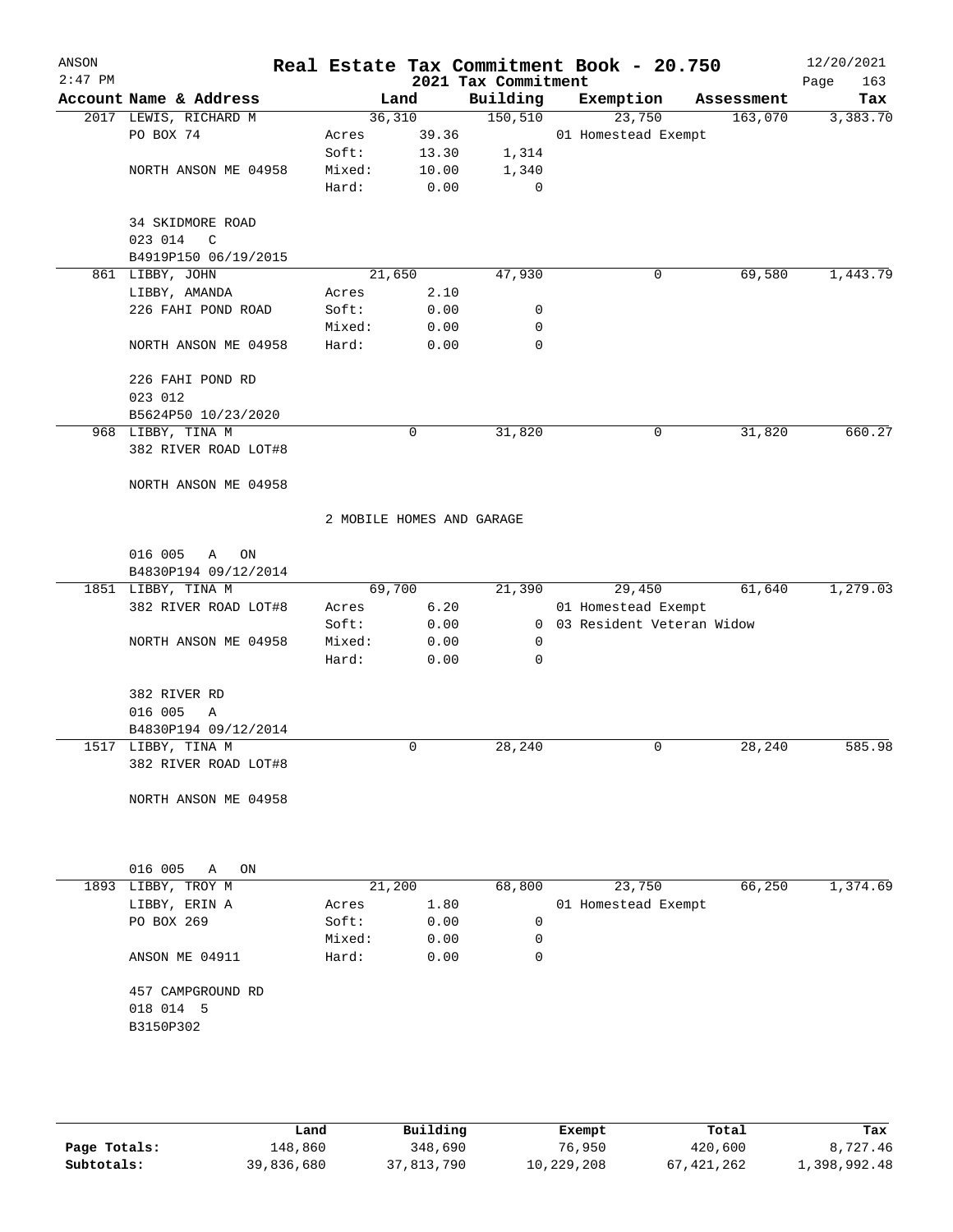| ANSON<br>$2:47$ PM |                                         |        |       | 2021 Tax Commitment | Real Estate Tax Commitment Book - 20.750 |            | 12/20/2021<br>Page<br>164 |
|--------------------|-----------------------------------------|--------|-------|---------------------|------------------------------------------|------------|---------------------------|
|                    | Account Name & Address                  | Land   |       | Building            | Exemption                                | Assessment | Tax                       |
|                    | 543 LIBERTI, ANNE M                     | 9,380  |       | 71,760              | 23,750                                   | 57,390     | 1,190.84                  |
|                    | LIBERTI, UGO III                        | Acres  | 0.22  |                     | 01 Homestead Exempt                      |            |                           |
|                    | 23 CHURCH STREET                        | Soft:  | 0.00  | 0                   |                                          |            |                           |
|                    |                                         | Mixed: | 0.00  | 0                   |                                          |            |                           |
|                    | ANSON ME 04911                          | Hard:  | 0.00  | 0                   |                                          |            |                           |
|                    | 23 CHURCH ST<br>001 075                 |        |       |                     |                                          |            |                           |
|                    | B5597P69 08/28/2020 B4807P97 06/30/2014 |        |       |                     |                                          |            |                           |
|                    | 1564 LIGHTBODY, ELIZABETH M             | 15,360 |       | 50,820              | 23,750                                   | 42,430     | 880.42                    |
|                    | PO Box 23                               | Acres  | 0.59  |                     | 01 Homestead Exempt                      |            |                           |
|                    |                                         | Soft:  | 0.00  | 0                   |                                          |            |                           |
|                    | North Anson ME 04958                    | Mixed: | 0.00  | 0                   |                                          |            |                           |
|                    |                                         | Hard:  | 0.00  | 0                   |                                          |            |                           |
|                    | 44 EMBDEN POND RD<br>009 014            |        |       |                     |                                          |            |                           |
|                    | B2673P261 B533P370                      |        |       |                     |                                          |            |                           |
|                    | 1562 LIGHTBODY, KATHRYN A               | 19,600 |       | 39,860              | 23,750                                   | 35,710     | 740.98                    |
|                    | PO BOX 54                               | Acres  | 0.96  |                     | 01 Homestead Exempt                      |            |                           |
|                    |                                         | Soft:  | 0.00  | 0                   |                                          |            |                           |
|                    | NORTH ANSON ME 04958                    | Mixed: | 0.00  | 0                   |                                          |            |                           |
|                    |                                         | Hard:  | 0.00  | 0                   |                                          |            |                           |
|                    | 14 SOLON RD                             |        |       |                     |                                          |            |                           |
|                    | 017 047                                 |        |       |                     |                                          |            |                           |
|                    | B3176P245                               |        |       |                     |                                          |            |                           |
|                    | 547 LIGHTBODY, LARRY W                  | 8,000  |       | 63,380              | 23,750                                   | 47,630     | 988.32                    |
|                    | LIGHTBODY, CAROLYN                      | Acres  | 0.16  |                     | 01 Homestead Exempt                      |            |                           |
|                    | PO BOX 263                              | Soft:  | 0.00  | 0                   |                                          |            |                           |
|                    |                                         | Mixed: | 0.00  | 0                   |                                          |            |                           |
|                    | ANSON ME 04911                          | Hard:  | 0.00  | 0                   |                                          |            |                           |
|                    | 42 RIVER RD                             |        |       |                     |                                          |            |                           |
|                    | 003 082                                 |        |       |                     |                                          |            |                           |
|                    | B1645P252                               |        |       |                     |                                          |            |                           |
|                    | 1249 LIGHTBODY, MEGHAN E                | 16,300 |       | 0                   | 0                                        | 16,300     | 338.23                    |
|                    | 180 FAHI POND ROAD                      | Acres  | 21.00 |                     |                                          |            |                           |
|                    |                                         | Soft:  | 0.00  | 0                   |                                          |            |                           |
|                    | NORTH ANSON ME 04958                    | Mixed: | 0.00  | 0                   |                                          |            |                           |
|                    |                                         | Hard:  | 0.00  | 0                   |                                          |            |                           |
|                    |                                         |        |       |                     |                                          |            |                           |
|                    | 017 036                                 |        |       |                     |                                          |            |                           |
|                    | B2654P233 03/08/2000                    |        |       |                     |                                          |            |                           |
|                    | 1807 LIGHTBODY, ROBERT D                | 15,880 |       | 75,910              | 23,750                                   | 68,040     | 1,411.83                  |
|                    | LIGHTBODY, MEGHAN E                     | Acres  | 0.63  |                     | 01 Homestead Exempt                      |            |                           |
|                    | 180 FAHI POND ROAD                      | Soft:  | 0.00  | 0                   |                                          |            |                           |
|                    |                                         | Mixed: | 0.00  | 0                   |                                          |            |                           |
|                    | NORTH ANSON ME 04958                    | Hard:  | 0.00  | 0                   |                                          |            |                           |
|                    | 180 FAHI POND RD                        |        |       |                     |                                          |            |                           |
|                    | 023 010                                 |        |       |                     |                                          |            |                           |
|                    | B4102P138 02/23/2009                    |        |       |                     |                                          |            |                           |
|                    |                                         |        |       |                     |                                          |            |                           |
|                    |                                         |        |       |                     |                                          |            |                           |
|                    |                                         |        |       |                     |                                          |            |                           |

|              | Land       | Building   | Exempt     | Total      | Tax          |
|--------------|------------|------------|------------|------------|--------------|
| Page Totals: | 84,520     | 301,730    | 118,750    | 267,500    | 5,550.62     |
| Subtotals:   | 39,921,200 | 38,115,520 | 10,347,958 | 67,688,762 | 1,404,543.10 |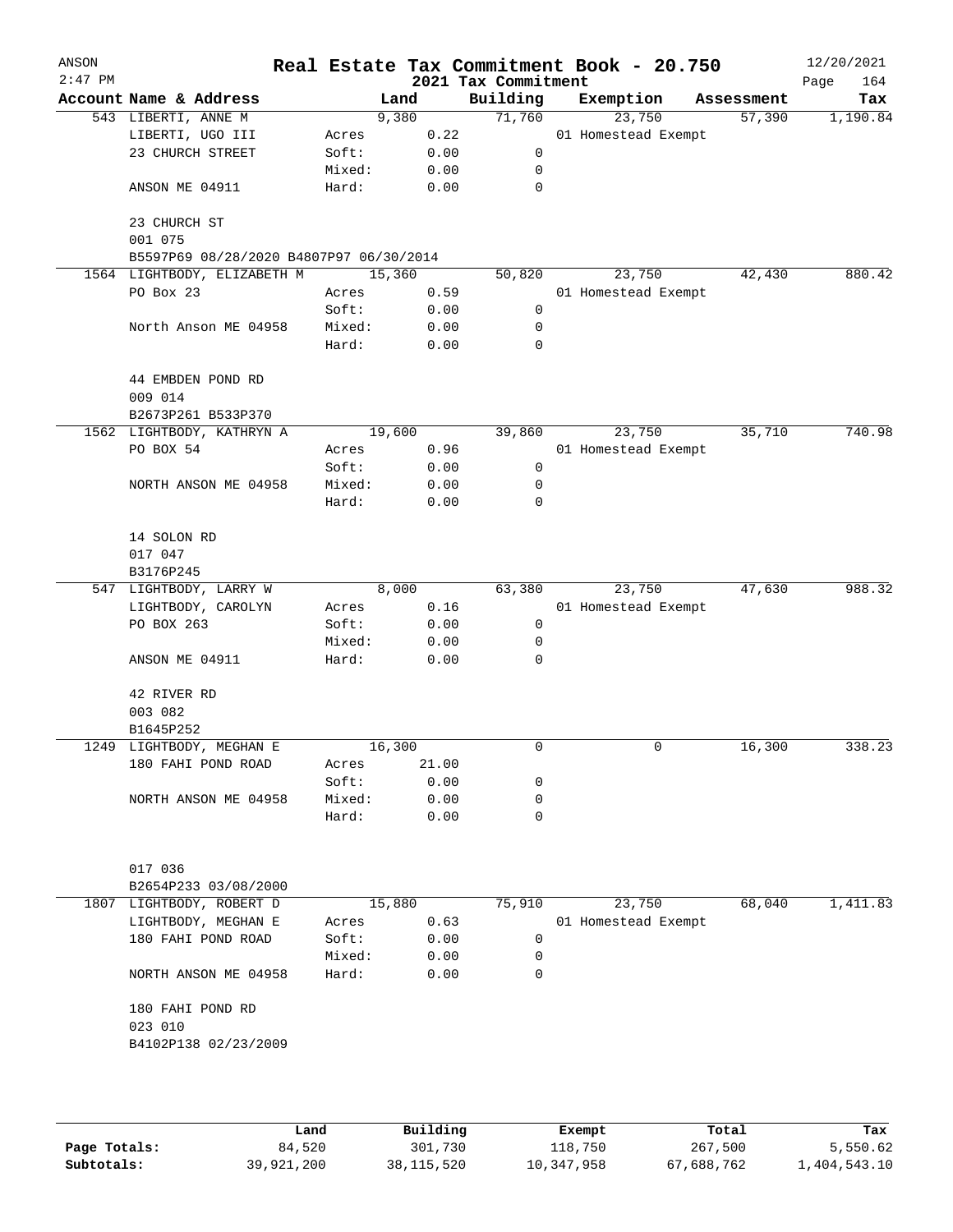| ANSON        |                                                      |                      |              |                                 | Real Estate Tax Commitment Book - 20.750 |            | 12/20/2021         |
|--------------|------------------------------------------------------|----------------------|--------------|---------------------------------|------------------------------------------|------------|--------------------|
| $2:47$ PM    | Account Name & Address                               |                      | Land         | 2021 Tax Commitment<br>Building | Exemption                                | Assessment | Page<br>165<br>Tax |
|              | 281 LINDHOLM, ROBERT R                               |                      | 12,330       | 94,050                          | 23,750                                   | 82,630     | 1,714.57           |
|              | LINDHOLM, VALERIE J                                  | Acres                | 0.38         |                                 | 01 Homestead Exempt                      |            |                    |
|              | PO BOX 68                                            | Soft:                | 0.00         | 0                               |                                          |            |                    |
|              |                                                      | Mixed:               | 0.00         | 0                               |                                          |            |                    |
|              | NORTH ANSON ME 04958                                 | Hard:<br>B5190P0304  | 0.00         | $\mathbf 0$                     |                                          |            |                    |
|              | 4 SUMMER ST                                          |                      |              |                                 |                                          |            |                    |
|              | 006 096                                              |                      |              |                                 |                                          |            |                    |
|              | B5221P329 10/31/2017                                 |                      |              |                                 |                                          |            |                    |
|              | 791 LINKLETTER TIMBERLANDS,<br>LLC                   |                      | 12,760       | 0                               | 0                                        | 12,760     | 264.77             |
|              | PO BOX 135                                           | Acres                | 96.00        |                                 |                                          |            |                    |
|              |                                                      | Soft:                | 0.00         | 0                               |                                          |            |                    |
|              | ATHENS ME 04912 0135                                 | Mixed:               | 93.00        | 12,457                          |                                          |            |                    |
|              |                                                      | Hard:<br>TREE GROWTH | 0.00         | 0                               |                                          |            |                    |
|              | 021 011<br>Α                                         |                      |              |                                 |                                          |            |                    |
|              | B3317P120 06/01/2004<br>1647 LINKLETTER TIMBERLANDS, |                      | 37,850       | $\mathbf 0$                     |                                          | 37,850     | 785.39             |
|              | LLC                                                  |                      |              |                                 | 0                                        |            |                    |
|              | PO BOX 135                                           | Acres                | 252.00       |                                 |                                          |            |                    |
|              |                                                      | Soft:                | 0.00         | 0                               |                                          |            |                    |
|              | ATHENS ME 04912 0135                                 | Mixed:               | 161.00       | 21,566                          |                                          |            |                    |
|              |                                                      | Hard:<br>TREE GROWTH | 87.00        | 11,984                          |                                          |            |                    |
|              | 020 028                                              |                      |              |                                 |                                          |            |                    |
|              | B3317P120 06/01/2004                                 |                      |              |                                 |                                          |            |                    |
|              | 550 LIVINGSTON, GARRY J                              |                      | 44,000       | 61,310                          | 23,750                                   | 81,560     | 1,692.37           |
|              | LIVINGSTON, GLORIA                                   | Acres                | 24.00        |                                 | 01 Homestead Exempt                      |            |                    |
|              |                                                      | Soft:                | 0.00         | 0                               |                                          |            |                    |
|              | PO BOX 37                                            | Mixed:               | 0.00         | 0                               |                                          |            |                    |
|              | NORTH ANSON ME 04958<br>0037                         | Hard:                | 0.00         | 0                               |                                          |            |                    |
|              | 192 CAMPGROUND RD                                    |                      |              |                                 |                                          |            |                    |
|              | 015 040<br>B                                         |                      |              |                                 |                                          |            |                    |
|              | B858P486<br>552 LIVINGSTON, LARRY                    |                      | 12,000       | $\mathbf 0$                     | 0                                        | 12,000     | 249.00             |
|              | LIVINGSTON, SHARON A                                 | Acres                | 4.00         |                                 |                                          |            |                    |
|              |                                                      | Soft:                | 0.00         | 0                               |                                          |            |                    |
|              | 37 FOREST LANE                                       | Mixed:               | 0.00         | 0                               |                                          |            |                    |
|              | HOLLIS ME 04042                                      | Hard:                | 0.00         | 0                               |                                          |            |                    |
|              | 024 002                                              |                      |              |                                 |                                          |            |                    |
|              | B4020P339 05/21/2008                                 |                      |              |                                 |                                          |            |                    |
|              | 1568 LIVINGSTON, MURRAY O JR                         |                      | 22,390       | 51,590                          | 29,450                                   | 44,530     | 924.00             |
|              | PO BOX 37                                            | Acres                | 2.59         |                                 | 01 Homestead Exempt                      |            |                    |
|              |                                                      | Soft:                | 0.00         | 0                               | 02 Resident Veteran                      |            |                    |
|              | NORTH ANSON ME<br>04958-0037                         | Mixed:               | 0.00         | $\Omega$                        |                                          |            |                    |
|              |                                                      | Hard:                | 0.00         | 0                               |                                          |            |                    |
|              | 26 SUMMER ST<br>006 080<br>B1555P123                 |                      |              |                                 |                                          |            |                    |
|              |                                                      |                      |              |                                 |                                          |            |                    |
|              |                                                      | Land                 | Building     |                                 | Exempt                                   | Total      | Tax                |
| Page Totals: | 141,330                                              |                      | 206,950      |                                 | 76,950                                   | 271,330    | 5,630.10           |
| Subtotals:   | 40,062,530                                           |                      | 38, 322, 470 |                                 | 10,424,908                               | 67,960,092 | 1,410,173.20       |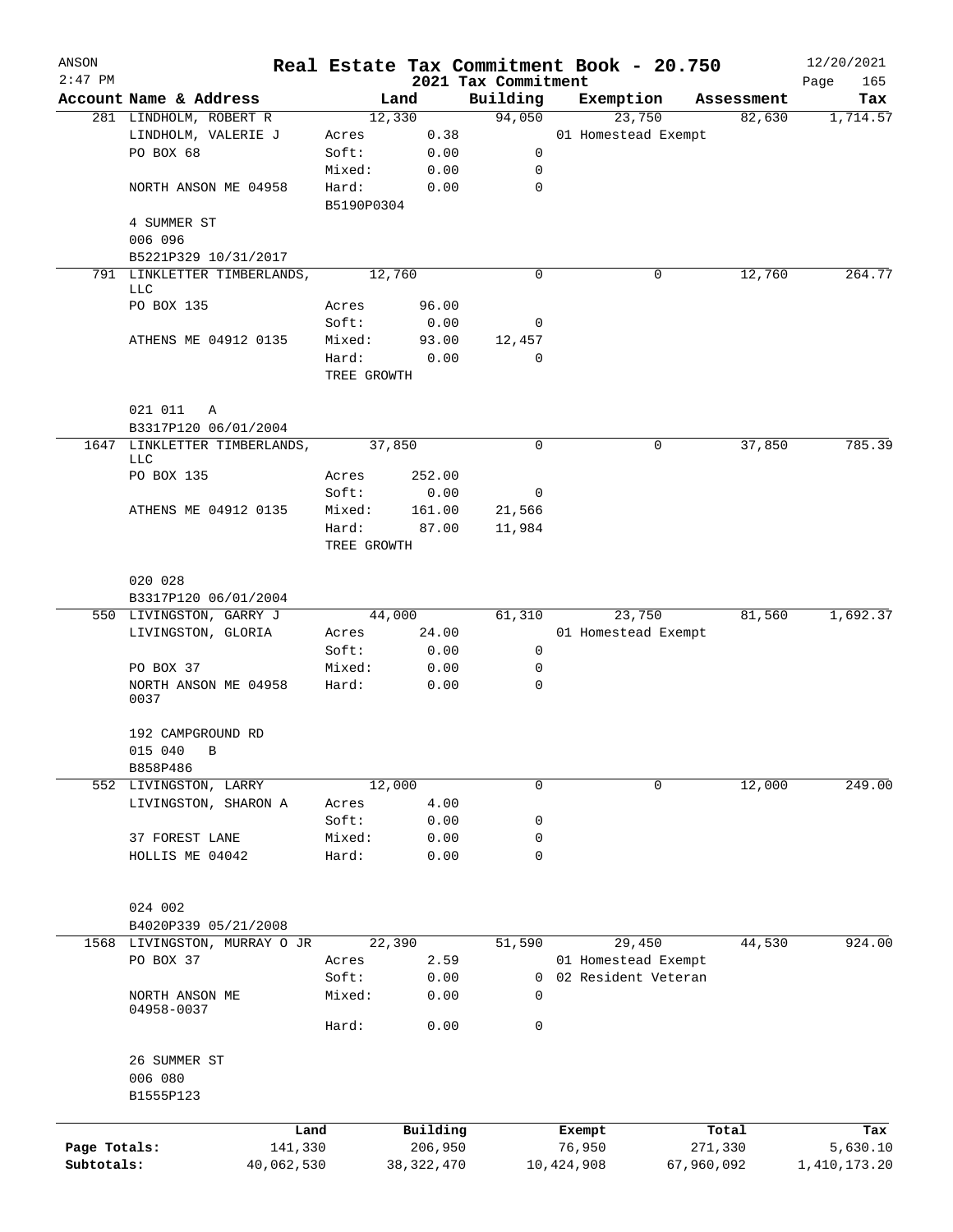| ANSON        |                                                     |                 |              |                                 | Real Estate Tax Commitment Book - 20.750 |                    | 12/20/2021         |
|--------------|-----------------------------------------------------|-----------------|--------------|---------------------------------|------------------------------------------|--------------------|--------------------|
| $2:47$ PM    | Account Name & Address                              |                 | Land         | 2021 Tax Commitment<br>Building | Exemption                                | Assessment         | 166<br>Page<br>Tax |
|              | 556 LLOYD, JEFFERY A &                              |                 | 64,370       | $\mathsf{O}$                    |                                          | 64,370<br>$\Omega$ | 1,335.68           |
|              | HENDERSON, LINDA L, ET<br>UX                        | Acres           | 86.94        |                                 |                                          |                    |                    |
|              |                                                     | Soft:           | 0.00         | 0                               |                                          |                    |                    |
|              | PO BOX 421                                          | Mixed:          | 0.00         | $\mathbf 0$                     |                                          |                    |                    |
|              | ANSON ME 04911 0421                                 | Hard:           | 0.00         | 0                               |                                          |                    |                    |
|              | 010 033                                             |                 |              |                                 |                                          |                    |                    |
|              | B4328P356 10/18/2010 B2926P316                      |                 |              |                                 |                                          |                    |                    |
|              | 554 LLOYD, JEFFERY A &                              |                 | 12,000       | 63,740                          |                                          | 0<br>75,740        | 1,571.61           |
|              | HENDERSON, LINDA L, ET<br>UX                        | Acres<br>Soft:  | 0.16         | 0                               |                                          |                    |                    |
|              | PO BOX 421                                          | Mixed:          | 0.00<br>0.00 | 0                               |                                          |                    |                    |
|              | ANSON ME 04911 0421                                 | Hard:           | 0.00         | $\mathbf 0$                     |                                          |                    |                    |
|              | 45 MAIN ST                                          |                 |              |                                 |                                          |                    |                    |
|              | 001 106                                             |                 |              |                                 |                                          |                    |                    |
|              | B4328P356 10/18/2010 B2926P316                      |                 |              |                                 |                                          |                    |                    |
|              | 1916 LLOYD, TIMOTHY                                 |                 | 30,230       | 23,090                          |                                          | 53,320<br>0        | 1,106.39           |
|              | 99 WHITE BIRCH ROAD                                 | Acres           | 8.73         |                                 |                                          |                    |                    |
|              |                                                     | Soft:           | 0.00         | 0<br>0                          |                                          |                    |                    |
|              | SANBORNVILLE NH 03872                               | Mixed:<br>Hard: | 0.00<br>0.00 | $\mathbf 0$                     |                                          |                    |                    |
|              | 3 FIREFLY LANE<br>020 014<br>8                      |                 |              |                                 |                                          |                    |                    |
|              | B5617P86 10/06/2020                                 |                 |              |                                 |                                          |                    |                    |
|              | 226 LOCKE, CHRISTINE L                              |                 | 15,490       | 58,580                          | 23,750                                   | 50,320             | 1,044.14           |
|              |                                                     | Acres           | 0.60         |                                 | 01 Homestead Exempt                      |                    |                    |
|              | ANSON ME 04911 0219                                 | Soft:           | 0.00         | 0                               |                                          |                    |                    |
|              | PO BOX 219                                          | Mixed:<br>Hard: | 0.00<br>0.00 | 0<br>$\mathbf 0$                |                                          |                    |                    |
|              | 13 GARDNER ST<br>002 053                            |                 |              |                                 |                                          |                    |                    |
|              | B2545P187                                           |                 |              |                                 |                                          |                    |                    |
| 1418         | LONGFELLOW MOUNTAINVIEW<br><b>ESTATE</b>            |                 | 7,420        | 0                               |                                          | 0<br>7,420         | 153.97             |
|              | C/O JOHN SIMON                                      | Acres           | 3.09         |                                 |                                          |                    |                    |
|              | 23 RIVER MEADOWS DR<br>STEEP FALLS ME 04085<br>0000 | Soft:<br>Mixed: | 0.00<br>0.00 | 0<br>0                          |                                          |                    |                    |
|              |                                                     | Hard:           | 0.00         | 0                               |                                          |                    |                    |
|              | 012 Mt View Rd<br>B2150P218                         |                 |              |                                 |                                          |                    |                    |
| 1370         | LONGLEY, SHARON K                                   |                 | 9,590        | 56,460                          | 23,750                                   | 42,300             | 877.73             |
|              | PO BOX 374                                          | Acres           | 0.23         |                                 | 01 Homestead Exempt                      |                    |                    |
|              |                                                     | Soft:           | 0.00         | 0                               |                                          |                    |                    |
|              | NORTH ANSON ME 04958                                | Mixed:<br>Hard: | 0.00<br>0.00 | 0<br>$\mathbf 0$                |                                          |                    |                    |
|              | 900 RIVER RD<br>005 016                             |                 |              |                                 |                                          |                    |                    |
|              | B3642P319 02/08/2006                                |                 |              |                                 |                                          |                    |                    |
|              | Land                                                |                 | Building     |                                 | Exempt                                   | Total              | Tax                |
| Page Totals: | 139,100                                             |                 | 201,870      |                                 | 47,500                                   | 293,470            | 6,089.52           |
| Subtotals:   | 40,201,630                                          |                 | 38,524,340   |                                 | 10,472,408                               | 68,253,562         | 1,416,262.72       |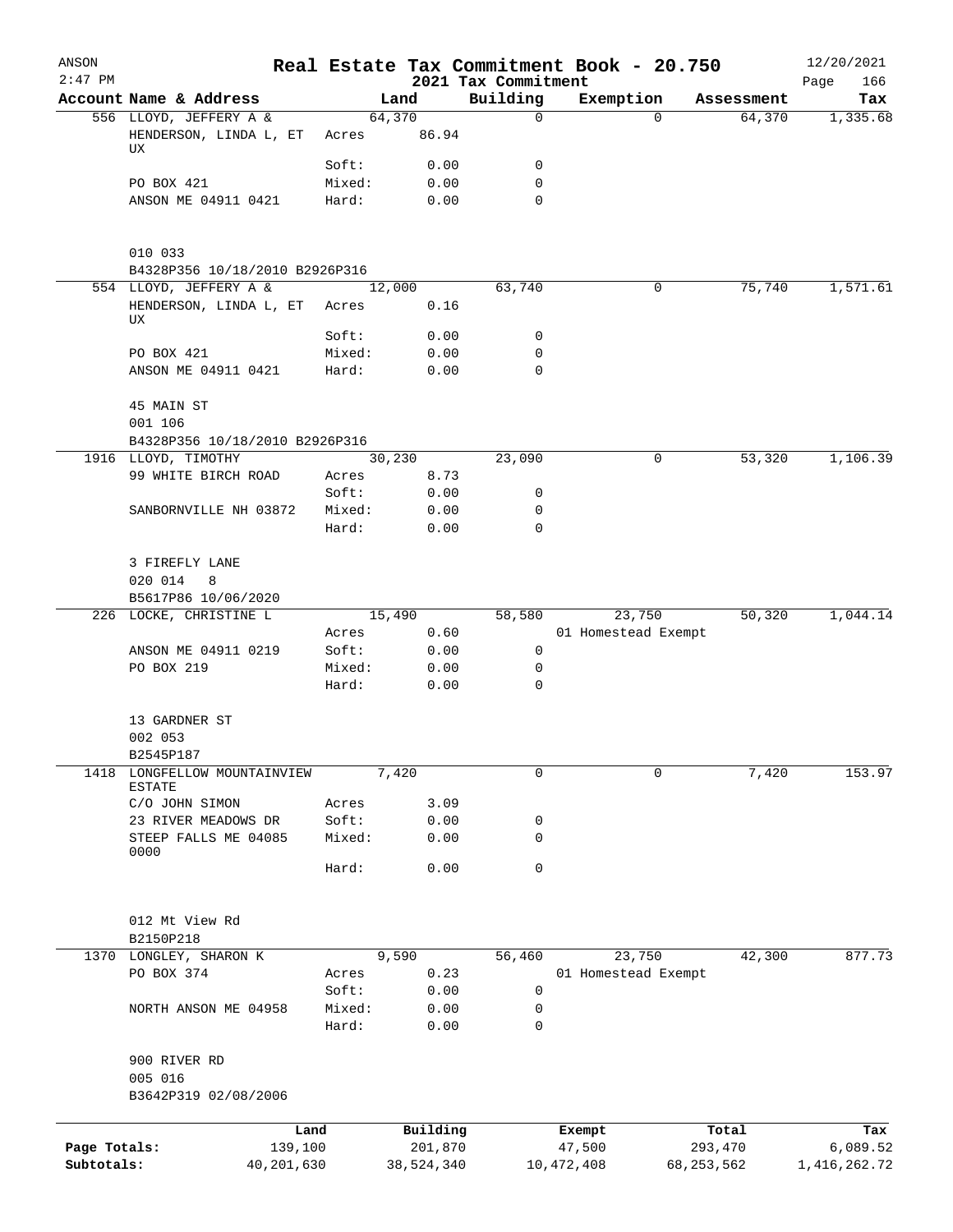| ANSON        |                                                                                        |              |                 |              |                                 | Real Estate Tax Commitment Book - 20.750 |          |              | 12/20/2021         |
|--------------|----------------------------------------------------------------------------------------|--------------|-----------------|--------------|---------------------------------|------------------------------------------|----------|--------------|--------------------|
| $2:47$ PM    | Account Name & Address                                                                 |              |                 | Land         | 2021 Tax Commitment<br>Building | Exemption                                |          | Assessment   | 167<br>Page<br>Tax |
|              | 1806 LONGLEY, TERRY L                                                                  |              |                 | 42,080       | 38,090                          |                                          | $\Omega$ | 80,170       | 1,663.53           |
|              | PO BOX 254                                                                             |              | Acres           | 20.58        |                                 |                                          |          |              |                    |
|              |                                                                                        |              | Soft:           | 0.00         | 0                               |                                          |          |              |                    |
|              | NORTH ANSON ME 04958                                                                   |              | Mixed:          | 0.00         | 0                               |                                          |          |              |                    |
|              |                                                                                        |              | Hard:           | 0.00         | 0                               |                                          |          |              |                    |
|              | 74 MADISON ST                                                                          |              |                 |              |                                 |                                          |          |              |                    |
|              | 017 019<br>$\Box$                                                                      |              |                 |              |                                 |                                          |          |              |                    |
|              | B5309P328 07/25/2018                                                                   |              |                 |              |                                 |                                          |          |              |                    |
|              | 1081 LONGLEY, WENDY                                                                    |              |                 | $\mathbf 0$  | 7,510                           |                                          | 0        | 7,510        | 155.83             |
|              | 117 DOGTOWN ROAD                                                                       |              |                 |              |                                 |                                          |          |              |                    |
|              | DETROIT ME 04929                                                                       |              |                 |              |                                 |                                          |          |              |                    |
|              | 606 VALLEY RD<br>019 028<br>A ON<br>B5513P138 01/28/2020 B5185P48 07/27/2017 B5060P151 |              |                 |              |                                 |                                          |          |              |                    |
|              | 08/10/2016                                                                             |              |                 |              |                                 |                                          |          |              |                    |
|              | 564 LORD, MARY ROSE L &                                                                |              |                 | 18,300       | $\mathbf 0$                     |                                          | 0        | 18,300       | 379.73             |
|              | MERRITHEW, JANA                                                                        |              | Acres           | 5.20         |                                 |                                          |          |              |                    |
|              | 114 OLD FIELDS RD                                                                      |              | Soft:<br>Mixed: | 0.00<br>0.00 | 0<br>0                          |                                          |          |              |                    |
|              | SOUTH BERWICK ME 03908<br>0000                                                         |              | Hard:           | 0.00         | 0                               |                                          |          |              |                    |
|              |                                                                                        |              |                 |              |                                 |                                          |          |              |                    |
|              | 023 044<br>N                                                                           |              |                 |              |                                 |                                          |          |              |                    |
|              | B1409P347                                                                              |              |                 |              |                                 |                                          |          |              |                    |
|              | 563 LORD, MARY ROSE L &                                                                |              |                 | 18,300       | 0                               |                                          | 0        | 18,300       | 379.73             |
|              | MERRITHEW, JANA                                                                        |              | Acres           | 5.20         |                                 |                                          |          |              |                    |
|              |                                                                                        |              | Soft:           | 0.00         | 0                               |                                          |          |              |                    |
|              | 114 OLD FIELDS RD                                                                      |              | Mixed:          | 0.00         | 0                               |                                          |          |              |                    |
|              | SOUTH BERWICK ME 03908<br>0000                                                         |              | Hard:           | 0.00         | $\mathbf 0$                     |                                          |          |              |                    |
|              | 023 044 0                                                                              |              |                 |              |                                 |                                          |          |              |                    |
|              | B1409P347                                                                              |              |                 |              |                                 |                                          |          |              |                    |
|              | 437 LORD, MICHAEL D                                                                    |              |                 | 20,640       | 26,630                          |                                          | 0        | 47,270       | 980.85             |
|              | LORD, JENNIFER L                                                                       |              | Acres           | 10.50        |                                 |                                          |          |              |                    |
|              | 49 DAY RD                                                                              |              | Soft:           | 0.00         | 0                               |                                          |          |              |                    |
|              |                                                                                        |              | Mixed:          | 0.00         | 0                               |                                          |          |              |                    |
|              | LYMAN ME 04002 0000                                                                    |              | Hard:           | 0.00         | 0                               |                                          |          |              |                    |
|              | 180 PULLEN CORNER RD                                                                   |              |                 |              |                                 |                                          |          |              |                    |
|              | 018 021<br>C                                                                           |              |                 |              |                                 |                                          |          |              |                    |
|              | B3315P46 05/28/2004<br>565 LOVELL, MARY N                                              |              |                 | 16,370       | 65,940                          | 29,450                                   |          | 52,860       | 1,096.85           |
|              |                                                                                        |              |                 |              |                                 | 01 Homestead Exempt                      |          |              |                    |
|              | ANSON ME 04911 0000                                                                    |              | Acres<br>Soft:  | 0.67         | 0                               | 03 Resident Veteran Widow                |          |              |                    |
|              | 111 MAIN ST                                                                            |              | Mixed:          | 0.00         | 0                               |                                          |          |              |                    |
|              |                                                                                        |              | Hard:           | 0.00<br>0.00 | 0                               |                                          |          |              |                    |
|              | 111 MAIN ST                                                                            |              |                 |              |                                 |                                          |          |              |                    |
|              | 001 040<br>B611P324                                                                    |              |                 |              |                                 |                                          |          |              |                    |
|              |                                                                                        | Land         |                 | Building     |                                 | Exempt                                   |          | Total        | Tax                |
| Page Totals: |                                                                                        | 115,690      |                 | 138,170      |                                 | 29,450                                   |          | 224,410      | 4,656.52           |
| Subtotals:   |                                                                                        | 40, 317, 320 |                 | 38,662,510   |                                 | 10,501,858                               |          | 68, 477, 972 | 1,420,919.24       |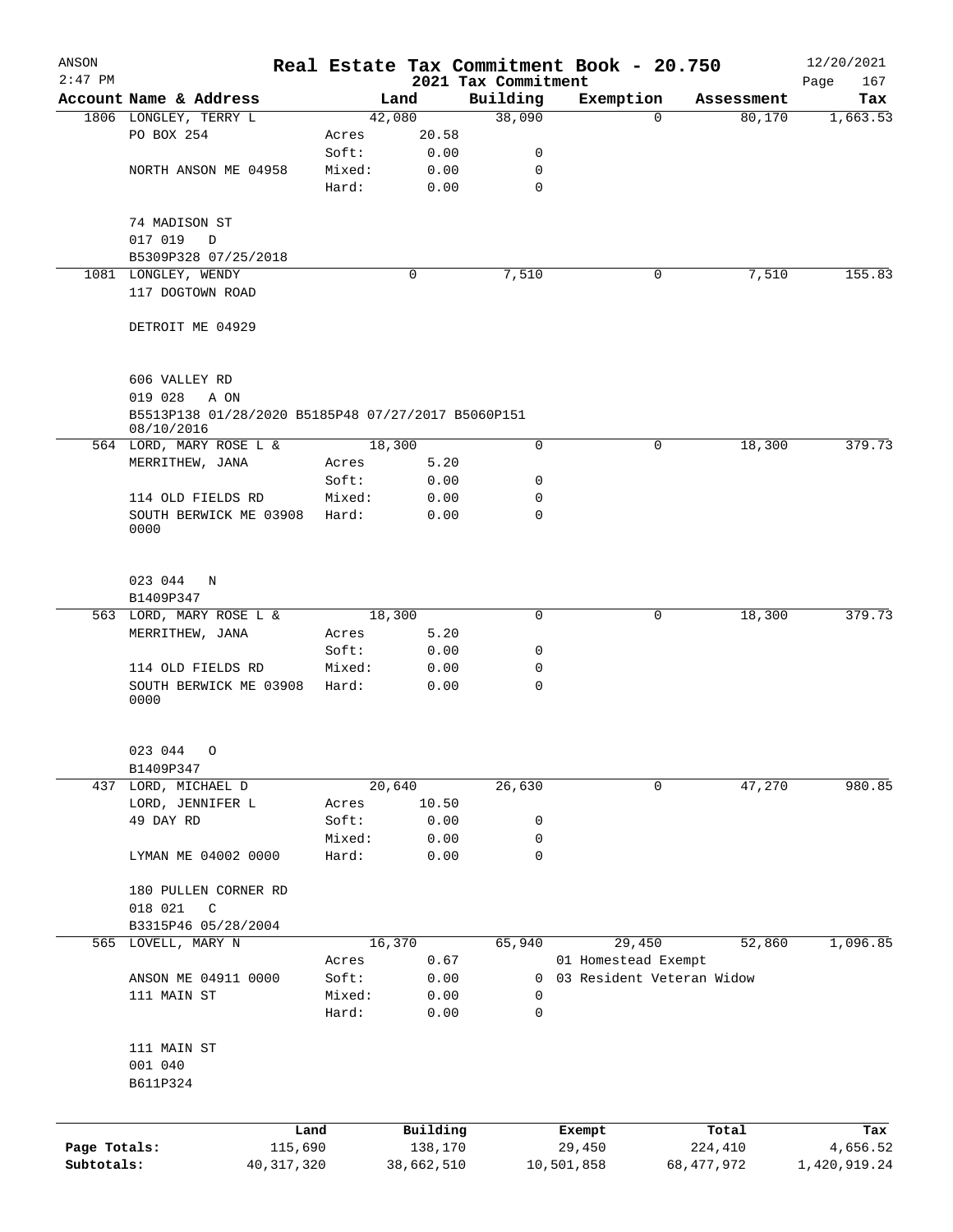| ANSON<br>$2:47$ PM |                                            |                |       | 2021 Tax Commitment | Real Estate Tax Commitment Book - 20.750 |   |            | 12/20/2021<br>168<br>Page |
|--------------------|--------------------------------------------|----------------|-------|---------------------|------------------------------------------|---|------------|---------------------------|
|                    | Account Name & Address                     | Land           |       | Building            | Exemption                                |   | Assessment | Tax                       |
|                    | 1153 LUCE, ADAM F                          | 28,400         |       | 63,310              | 23,750                                   |   | 67,960     | 1,410.17                  |
|                    | LUCE, MICHELLE N                           | Acres          | 6.90  |                     | 01 Homestead Exempt                      |   |            |                           |
|                    | 366 EMBDEN POND ROAD                       | Soft:          | 0.00  | 0                   |                                          |   |            |                           |
|                    |                                            | Mixed:         | 0.00  | 0                   |                                          |   |            |                           |
|                    | NORTH ANSON ME 04958                       | Hard:          | 0.00  | $\mathbf 0$         |                                          |   |            |                           |
|                    |                                            | B5108P0122 JT  |       |                     |                                          |   |            |                           |
|                    | 44 FISH RD                                 |                |       |                     |                                          |   |            |                           |
|                    | 013 016<br>$\mathbf{1}$                    |                |       |                     |                                          |   |            |                           |
|                    | B5108P122 12/06/2016 B4927P0342 07/10/2015 |                |       |                     |                                          |   |            |                           |
| 1328               | LUCE, ARNOLD P                             | 10,750         |       | 14,490              |                                          | 0 | 25,240     | 523.73                    |
|                    | LUCE, ELAINE A                             | Acres          | 0.40  |                     |                                          |   |            |                           |
|                    | 54 SUGAR MAPLE DRIVE                       | Soft:          | 0.00  | 0                   |                                          |   |            |                           |
|                    |                                            | Mixed:         | 0.00  | 0                   |                                          |   |            |                           |
|                    | ANSON ME 04911                             | Hard:          | 0.00  | 0                   |                                          |   |            |                           |
|                    |                                            |                |       |                     |                                          |   |            |                           |
|                    | 3 FISH RD                                  |                |       |                     |                                          |   |            |                           |
|                    | 013 016<br>Α                               |                |       |                     |                                          |   |            |                           |
|                    | B1535P229                                  |                |       |                     |                                          |   |            |                           |
|                    | 566 LUCE, ARNOLD P                         | 33,410         |       | 119,690             | 23,750                                   |   | 129,350    | 2,684.01                  |
|                    | LUCE, ELAINE A                             | Acres          | 24.00 |                     | 01 Homestead Exempt                      |   |            |                           |
|                    | 54 SUGAR MAPLE DRIVE                       | Soft:          | 0.00  | 0                   |                                          |   |            |                           |
|                    |                                            | Mixed:         | 6.00  | 804                 |                                          |   |            |                           |
|                    | ANSON ME 04911                             | Hard:          | 8.00  | 1,102               |                                          |   |            |                           |
|                    |                                            | TREE GROWTH    |       |                     |                                          |   |            |                           |
|                    | 54 SUGAR MAPLE DR                          |                |       |                     |                                          |   |            |                           |
|                    | 013 016                                    |                |       |                     |                                          |   |            |                           |
|                    | B1535P229                                  |                |       |                     |                                          |   |            |                           |
|                    | 862 LUCE, ARNOLD P                         | 52,000         |       | 115,780             |                                          | 0 | 167,780    | 3,481.44                  |
|                    | LUCE, ELAINE A                             | Acres          | 40.00 |                     |                                          |   |            |                           |
|                    | 54 SUGAR MAPLE DRIVE                       | Soft:          | 0.00  | 0                   |                                          |   |            |                           |
|                    |                                            | Mixed:         | 0.00  | 0                   |                                          |   |            |                           |
|                    | ANSON ME 04911                             | Hard:          | 0.00  | 0                   |                                          |   |            |                           |
|                    |                                            |                |       |                     |                                          |   |            |                           |
|                    | 366 EMBDEN POND RD                         |                |       |                     |                                          |   |            |                           |
|                    | 023 029<br>B                               |                |       |                     |                                          |   |            |                           |
|                    | B2733P246                                  |                |       |                     |                                          |   |            |                           |
|                    | 53 LUCE, BRIAN R                           | 17,250         |       | 0                   |                                          | 0 | 17,250     | 357.94                    |
|                    | LUCE, NORMAN F                             | Acres          | 4.50  |                     |                                          |   |            |                           |
|                    |                                            | Soft:          | 0.00  | 0                   |                                          |   |            |                           |
|                    | PO BOX 22                                  | Mixed:         | 0.00  | 0                   |                                          |   |            |                           |
|                    | ANSON ME 04911 0022                        | Hard:          | 0.00  | 0                   |                                          |   |            |                           |
|                    |                                            |                |       |                     |                                          |   |            |                           |
|                    |                                            |                |       |                     |                                          |   |            |                           |
|                    | 012 015<br>A                               |                |       |                     |                                          |   |            |                           |
|                    | B2442P324                                  |                |       |                     |                                          |   |            |                           |
|                    | 2034 LUCE, DALE E                          | 31,280         |       | 93,490              |                                          | 0 | 124,770    | 2,588.98                  |
|                    | P.O. BOX 102                               | Acres          | 9.78  |                     |                                          |   |            |                           |
|                    |                                            | Soft:          | 0.00  | 0                   |                                          |   |            |                           |
|                    | ANSON ME 04911                             | Mixed:         | 0.00  | 0                   |                                          |   |            |                           |
|                    |                                            | Hard:          | 0.00  | 0                   |                                          |   |            |                           |
|                    |                                            | FARMLAND CLASS |       |                     |                                          |   |            |                           |
|                    |                                            |                |       |                     |                                          |   |            |                           |
|                    | 013 013<br>D                               |                |       |                     |                                          |   |            |                           |
|                    | B5143P201 03/31/2017                       |                |       |                     |                                          |   |            |                           |
|                    |                                            |                |       |                     |                                          |   |            |                           |
|                    |                                            |                |       |                     |                                          |   |            |                           |
|                    |                                            |                |       |                     |                                          |   |            |                           |
|                    |                                            |                |       |                     |                                          |   |            |                           |

|              | Land       | Building   | Exempt     | Total      | Tax          |
|--------------|------------|------------|------------|------------|--------------|
| Page Totals: | 173,090    | 406,760    | 47,500     | 532,350    | 11,046.27    |
| Subtotals:   | 40,490,410 | 39,069,270 | 10,549,358 | 69,010,322 | 1,431,965.51 |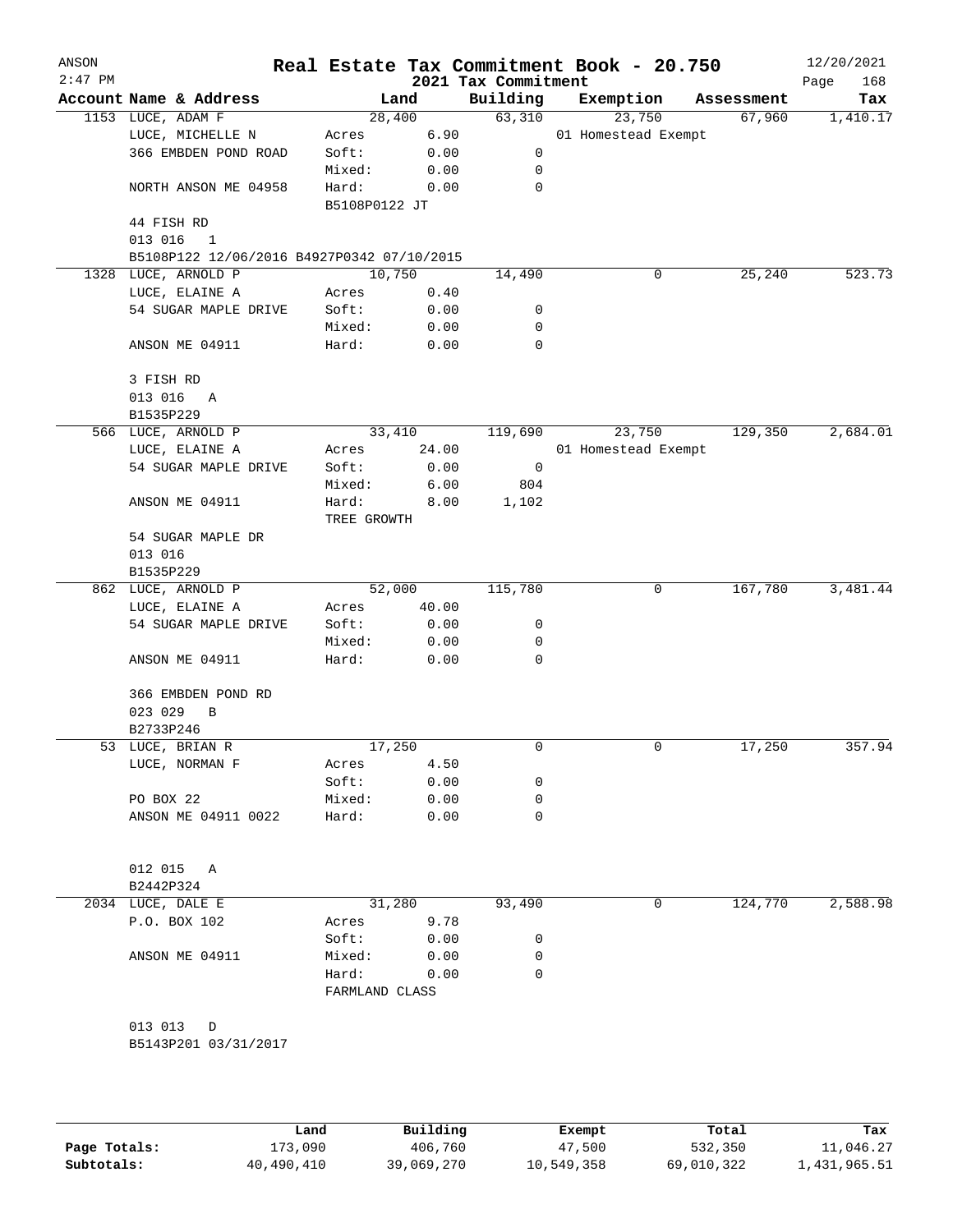| ANSON<br>$2:47$ PM |                           |                         |        | 2021 Tax Commitment | Real Estate Tax Commitment Book - 20.750 |            | 12/20/2021<br>169<br>Page |
|--------------------|---------------------------|-------------------------|--------|---------------------|------------------------------------------|------------|---------------------------|
|                    | Account Name & Address    | Land                    |        | Building            | Exemption                                | Assessment | Tax                       |
|                    | 1157 LUCE, GARY R         | 14,830                  |        | 44,510              | $\Omega$                                 | 59,340     | 1,231.31                  |
|                    | LUCE, MARY W              | Acres                   | 0.55   |                     |                                          |            |                           |
|                    | 212 MAIN STREET           | Soft:                   | 0.00   | 0                   |                                          |            |                           |
|                    |                           | Mixed:                  | 0.00   | 0                   |                                          |            |                           |
|                    | ANSON ME 04911            | Hard:                   | 0.00   | $\mathbf 0$         |                                          |            |                           |
|                    | 10 FREDRICK ST<br>002 044 |                         |        |                     |                                          |            |                           |
|                    | B3606P154 12/08/2005      |                         |        |                     |                                          |            |                           |
|                    | 1581 LUCE, GARY R         | 22,700                  |        | 85,760              | 23,750                                   | 84,710     | 1,757.73                  |
|                    | LUCE, MARY W              | Acres                   | 2.80   |                     | 01 Homestead Exempt                      |            |                           |
|                    | 212 MAIN STREET           | Soft:                   | 0.00   | 0                   |                                          |            |                           |
|                    |                           | Mixed:                  | 0.00   | 0                   |                                          |            |                           |
|                    | ANSON ME 04911            | Hard:                   | 0.00   | 0                   |                                          |            |                           |
|                    | 212 MAIN ST               |                         |        |                     |                                          |            |                           |
|                    | 010 007<br>B              |                         |        |                     |                                          |            |                           |
| 1592               | LUCE, NORMA S             | 26,260                  |        | 58,380              | 33,250                                   | 51,390     | 1,066.34                  |
|                    | 54 SUGAR MAPLE DRIVE      | Acres                   | 5.17   |                     | 01 Homestead Exempt                      |            |                           |
|                    |                           | Soft:                   | 0.00   |                     | 0 03 Resident Veteran Widow              |            |                           |
|                    | ANSON ME 04911            | Mixed:                  | 0.00   | $\mathbf{0}$        | 09 Blind                                 |            |                           |
|                    |                           | Hard:                   | 0.00   | 0                   |                                          |            |                           |
|                    |                           | LIFE STATE              |        |                     |                                          |            |                           |
|                    | 984 PEASE HILL RD         |                         |        |                     |                                          |            |                           |
|                    | 012 016<br>$\mathbf{1}$   |                         |        |                     |                                          |            |                           |
|                    | B3329P175 06/21/2004      |                         |        |                     |                                          |            |                           |
| 1591               | LUCE, NORMAN              | 26,570                  |        | 39,700              | 0                                        | 66,270     | 1,375.10                  |
|                    |                           | Acres                   | 5.38   |                     |                                          |            |                           |
|                    | ANSON ME 04911 0022       | Soft:                   | 0.00   | 0                   |                                          |            |                           |
|                    | PO BOX 22                 | Mixed:                  | 0.00   | 0                   |                                          |            |                           |
|                    |                           | Hard:                   | 0.00   | 0                   |                                          |            |                           |
|                    |                           |                         |        |                     |                                          |            |                           |
|                    | 4 WEST MILLS RD           |                         |        |                     |                                          |            |                           |
|                    | 010 011<br>2              |                         |        |                     |                                          |            |                           |
|                    | B801P934                  |                         |        |                     |                                          |            |                           |
|                    | 1583 LUCE, NORMAN         | 28,720                  |        | 0                   | $\mathbf 0$                              | 28,720     | 595.94                    |
|                    |                           | Acres                   | 24.40  |                     |                                          |            |                           |
|                    | ANSON ME 04911 0022       | Soft:                   | 0.00   | 0                   |                                          |            |                           |
|                    | PO BOX 22                 | Mixed:                  | 0.00   | 0                   |                                          |            |                           |
|                    |                           | Hard:                   | 0.00   | 0                   |                                          |            |                           |
|                    |                           |                         |        |                     |                                          |            |                           |
|                    | 010 011 10                |                         |        |                     |                                          |            |                           |
|                    | B801P934                  |                         |        |                     |                                          |            |                           |
|                    | 2031 LUCE, NORMAN F       | 63,130                  |        | 0                   | 0                                        | 63,130     | 1,309.95                  |
|                    | LUCE, BETH B              | Acres                   | 100.00 |                     |                                          |            |                           |
|                    |                           | Soft:                   | 0.00   | 0                   |                                          |            |                           |
|                    | PO BOX 22                 | Mixed:                  | 0.00   | 0                   |                                          |            |                           |
|                    | ANSON ME 04911 0022       | Hard:<br>FARMLAND CLASS | 0.00   | 0                   |                                          |            |                           |
|                    |                           |                         |        |                     |                                          |            |                           |
|                    | 013 013 C                 |                         |        |                     |                                          |            |                           |
|                    | B1535P231                 |                         |        |                     |                                          |            |                           |
|                    |                           |                         |        |                     |                                          |            |                           |
|                    |                           |                         |        |                     |                                          |            |                           |
|                    |                           |                         |        |                     |                                          |            |                           |
|                    |                           |                         |        |                     |                                          |            |                           |
|                    |                           |                         |        |                     |                                          |            |                           |

|              | Land       | Building   | Exempt     | Total        | Tax          |
|--------------|------------|------------|------------|--------------|--------------|
| Page Totals: | 182,210    | 228,350    | 57,000     | 353,560      | 7.336.37     |
| Subtotals:   | 40,672,620 | 39,297,620 | 10,606,358 | 69, 363, 882 | 1,439,301.88 |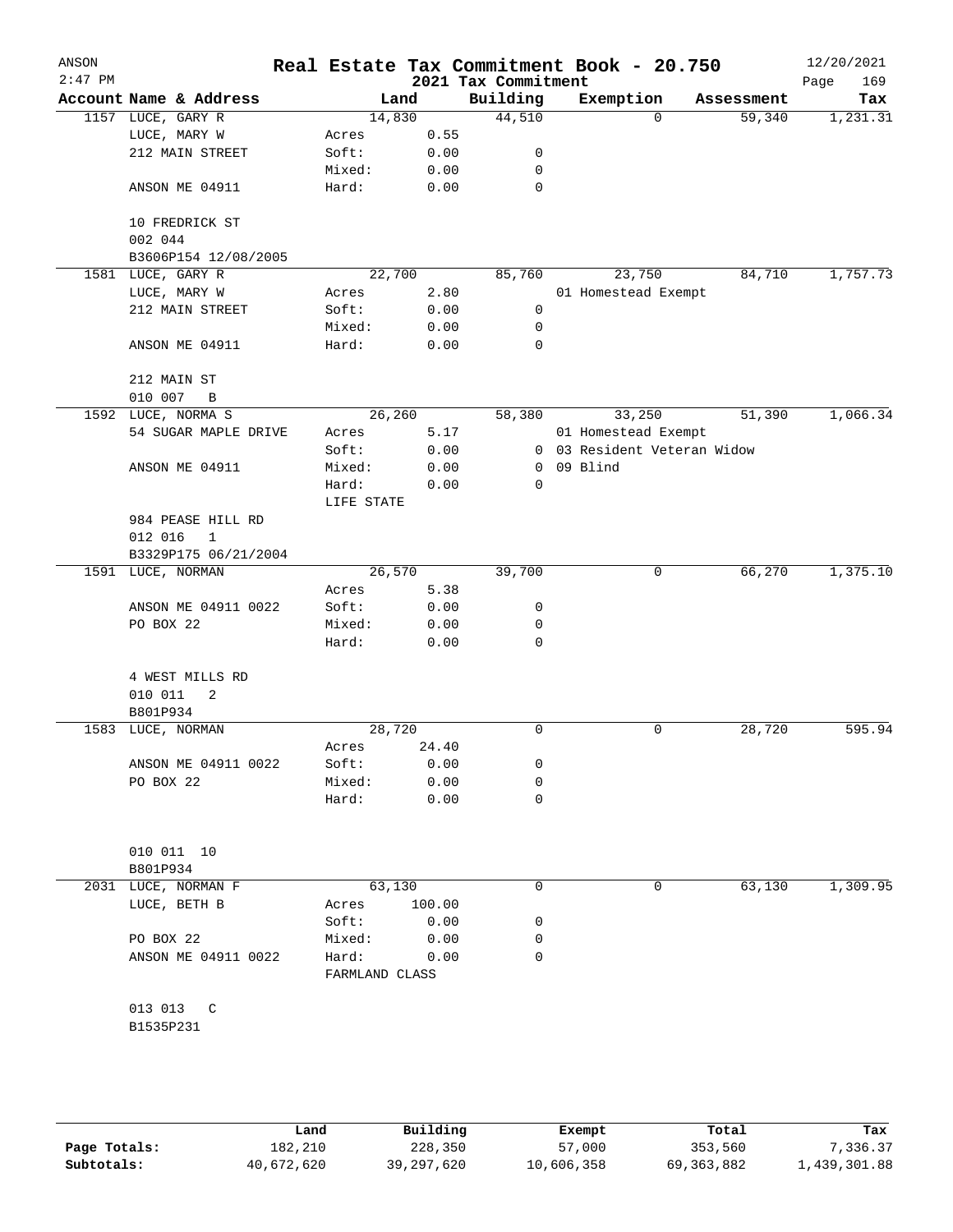| ANSON<br>$2:47$ PM |                                   |                      |        | 2021 Tax Commitment | Real Estate Tax Commitment Book - 20.750 |            | 12/20/2021<br>Page<br>170 |
|--------------------|-----------------------------------|----------------------|--------|---------------------|------------------------------------------|------------|---------------------------|
|                    | Account Name & Address            |                      | Land   | Building            | Exemption                                | Assessment | Tax                       |
|                    | 274 LUCE, NORMAN F                |                      | 26,350 | 5,310               | 0                                        | 31,660     | 656.95                    |
|                    | LUCE, BETH B                      | Acres                | 31.00  |                     |                                          |            |                           |
|                    | PO BOX 22                         | Soft:                | 0.00   | 0                   |                                          |            |                           |
|                    |                                   | Mixed:               | 0.00   | 0                   |                                          |            |                           |
|                    | ANSON ME 04911 0000               | Hard:                | 0.00   | 0                   |                                          |            |                           |
|                    | 843 PEASE HILL RD<br>013 013<br>B |                      |        |                     |                                          |            |                           |
|                    | B4871P316 01/20/2015              |                      |        |                     |                                          |            |                           |
| 569                | LUCE, NORMAN F                    |                      | 14,880 | 0                   | 0                                        | 14,880     | 308.76                    |
|                    | LUCE, BETH B                      | Acres                | 71.00  |                     |                                          |            |                           |
|                    |                                   | Soft:                | 0.00   | 0                   |                                          |            |                           |
|                    | PO BOX 22                         | Mixed:               | 0.00   | 0                   |                                          |            |                           |
|                    | ANSON ME 04911 0022               | Hard:                | 0.00   | 0                   |                                          |            |                           |
|                    |                                   | FARMLAND CLASS       |        |                     |                                          |            |                           |
|                    | 013 015                           |                      |        |                     |                                          |            |                           |
|                    | B1535P231                         |                      |        |                     |                                          |            |                           |
|                    | 570 LUCE, NORMAN F                |                      | 92,030 | 27,710              | 0                                        | 119,740    | 2,484.61                  |
|                    | LUCE, BETH B                      | Acres                | 387.00 |                     |                                          |            |                           |
|                    |                                   | Soft:                | 0.00   | 0                   |                                          |            |                           |
|                    | PO BOX 22                         | Mixed:               | 0.00   | 0                   |                                          |            |                           |
|                    | ANSON ME 04911 0022               | Hard:                | 0.00   | 0                   |                                          |            |                           |
|                    |                                   | FARMLAND CLASS       |        |                     |                                          |            |                           |
|                    | 902 PEASE HILL RD                 |                      |        |                     |                                          |            |                           |
|                    | 012 016                           |                      |        |                     |                                          |            |                           |
|                    | B1535P231                         |                      |        |                     |                                          |            |                           |
|                    | 755 LUCE, NORMAN F                |                      | 40,500 | 0                   | 0                                        | 40,500     | 840.38                    |
|                    | LUCE, BETH B                      | Acres                | 33.00  |                     |                                          |            |                           |
|                    |                                   | Soft:                | 0.00   | 0                   |                                          |            |                           |
|                    | PO BOX 22                         | Mixed:               | 0.00   | 0                   |                                          |            |                           |
|                    | ANSON ME 04911 0022               | Hard:                | 0.00   | 0                   |                                          |            |                           |
|                    | 013 018<br>Α                      |                      |        |                     |                                          |            |                           |
|                    | B2735P188                         |                      |        |                     |                                          |            |                           |
|                    | 606 LUCE, PATRICIA G              |                      | 24,050 | 79,490              | 23,750                                   | 79,790     | 1,655.64                  |
|                    | 824 PEASE HILL RD                 | Acres                | 3.70   |                     | 01 Homestead Exempt                      |            |                           |
|                    |                                   | Soft:                | 0.00   | 0                   |                                          |            |                           |
|                    | ANSON ME 04911                    | Mixed:               | 0.00   | 0                   |                                          |            |                           |
|                    |                                   | Hard:                | 0.00   | 0                   |                                          |            |                           |
|                    | 824 PEASE HILL RD                 |                      |        |                     |                                          |            |                           |
|                    | 012 015<br>$\mathbb{D}$           |                      |        |                     |                                          |            |                           |
|                    | B2887P309                         |                      |        |                     |                                          |            |                           |
|                    | 517 LUKER, BRADFORD               |                      | 20,300 | 32,720              | 0                                        | 53,020     | 1,100.17                  |
|                    | LUKER, CHANDA                     | Acres                | 47.00  |                     |                                          |            |                           |
|                    | 9 TAYLOR ROAD                     | Soft:                | 1.00   | 99                  |                                          |            |                           |
|                    |                                   | Mixed:               | 0.00   | 0                   |                                          |            |                           |
|                    | INDUSTRY ME 04938                 | Hard:<br>TREE GROWTH | 45.00  | 6,199               |                                          |            |                           |
|                    |                                   |                      |        |                     |                                          |            |                           |
|                    | 020 011 A                         |                      |        |                     |                                          |            |                           |
|                    | B4525P85 04/24/2012               |                      |        |                     |                                          |            |                           |
|                    |                                   |                      |        |                     |                                          |            |                           |
|                    |                                   |                      |        |                     |                                          |            |                           |
|                    |                                   |                      |        |                     |                                          |            |                           |

|              | úand       | Building   | Exempt     | Total      | Tax          |
|--------------|------------|------------|------------|------------|--------------|
| Page Totals: | 218,110    | 145,230    | 23,750     | 339,590    | 7,046.51     |
| Subtotals:   | 40,890,730 | 39,442,850 | 10,630,108 | 69,703,472 | 1,446,348.39 |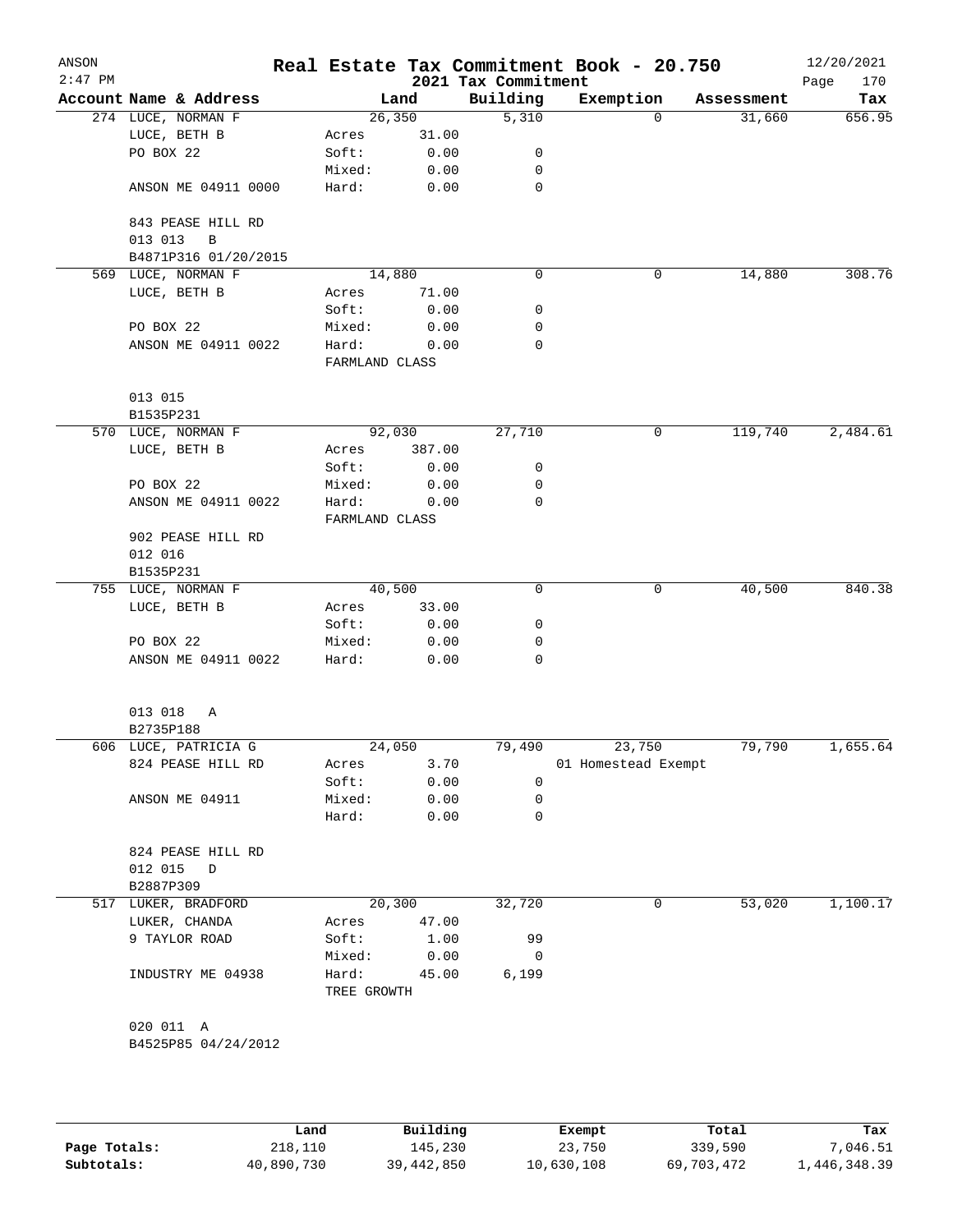| ANSON<br>$2:47$ PM |                                                                    |         |                             |          | 2021 Tax Commitment |        | Real Estate Tax Commitment Book - 20.750 |            | 12/20/2021<br>Page<br>171 |
|--------------------|--------------------------------------------------------------------|---------|-----------------------------|----------|---------------------|--------|------------------------------------------|------------|---------------------------|
|                    | Account Name & Address                                             |         | Land                        |          | Building            |        | Exemption                                | Assessment | Tax                       |
|                    | 1367 LUKER, BRADFORD                                               |         | 64,500                      |          | 0                   |        | $\Omega$                                 | 64,500     | 1,338.38                  |
|                    | LUKER, CHANDA                                                      |         | Acres                       | 90.00    |                     |        |                                          |            |                           |
|                    | 9 TAYLOR ROAD                                                      |         | Soft:                       | 0.00     | 0                   |        |                                          |            |                           |
|                    |                                                                    |         | Mixed:                      | 0.00     | 0                   |        |                                          |            |                           |
|                    | INDUSTRY ME 04938                                                  |         | Hard:                       | 0.00     | 0                   |        |                                          |            |                           |
|                    |                                                                    |         | B5173P0122 JT               |          |                     |        |                                          |            |                           |
|                    | 020 010                                                            |         |                             |          |                     |        |                                          |            |                           |
|                    | B5173P122 06/26/2017 B893P848 06/13/1978                           |         |                             |          |                     |        |                                          |            |                           |
| 1215               | LUKER, BRADFORD C                                                  |         | 44,500                      |          | 0                   |        | 0                                        | 44,500     | 923.38                    |
|                    | LUKER, CHANDA                                                      |         | Acres                       | 50.00    |                     |        |                                          |            |                           |
|                    | 9 TAYLOR ROAD                                                      |         | Soft:                       | 0.00     | 0                   |        |                                          |            |                           |
|                    |                                                                    |         | Mixed:                      | 0.00     | 0                   |        |                                          |            |                           |
|                    | INDUSTRY ME 04938                                                  |         | Hard:                       | 0.00     | 0                   |        |                                          |            |                           |
|                    |                                                                    |         |                             |          |                     |        |                                          |            |                           |
|                    | 020 010<br>Α                                                       |         |                             |          |                     |        |                                          |            |                           |
|                    | B5680P130 03/03/2021                                               |         |                             |          |                     |        |                                          |            |                           |
|                    | 1448 LUMBERT, CORA                                                 |         | 13,570                      |          | 39,840              |        | 0                                        | 53,410     | 1,108.26                  |
|                    | PO BOX 69                                                          |         | Acres                       | 0.46     |                     |        |                                          |            |                           |
|                    |                                                                    |         | Soft:                       | 0.00     | 0                   |        |                                          |            |                           |
|                    | SOLON ME 04979                                                     |         | Mixed:                      | 0.00     | 0                   |        |                                          |            |                           |
|                    |                                                                    |         | Hard:                       | 0.00     | 0                   |        |                                          |            |                           |
|                    | 15 SUMMER ST                                                       |         |                             |          |                     |        |                                          |            |                           |
|                    | 006 086                                                            |         |                             |          |                     |        |                                          |            |                           |
|                    | B5418P48 06/04/2019                                                |         |                             |          |                     |        |                                          |            |                           |
|                    | 671 LYNCH, JOHNATHAN P                                             |         | 31,920                      |          | 194,560             |        | 23,750                                   | 202,730    | 4,206.65                  |
|                    | PO BOX 175                                                         |         | Acres                       | 90.00    |                     |        | 01 Homestead Exempt                      |            |                           |
|                    |                                                                    |         | Soft:                       | 0.00     | 0                   |        |                                          |            |                           |
|                    | SOLON ME 04979                                                     |         | Mixed:                      | 0.00     | 0                   |        |                                          |            |                           |
|                    |                                                                    |         | Hard:<br>FARMLAND B4968P032 | 0.00     | 0                   |        |                                          |            |                           |
|                    |                                                                    |         |                             |          |                     |        |                                          |            |                           |
|                    | 321 HOLLIN WAITE HILL<br>014 025 B                                 |         |                             |          |                     |        |                                          |            |                           |
|                    |                                                                    |         |                             |          |                     |        |                                          |            |                           |
|                    | B4968P32 10/16/2015 B4461P63 11/04/2011<br>1248 LYNDS, WILLIAM I & |         | 27,740                      |          | 126,140             |        | 23,750                                   | 130,130    | 2,700.20                  |
|                    | JANETTE F, TRUSTEES                                                |         |                             |          |                     |        |                                          |            |                           |
|                    |                                                                    |         | Acres                       | 6.24     |                     |        | 01 Homestead Exempt                      |            |                           |
|                    | ANSON ME 04911 0094                                                |         | Soft:                       | 0.00     | 0                   |        |                                          |            |                           |
|                    | PO BOX 94                                                          |         | Mixed:                      | 0.00     | 0                   |        |                                          |            |                           |
|                    |                                                                    |         | Hard:                       | 0.00     | 0                   |        |                                          |            |                           |
|                    | 21 ROLLING RIDGE DR                                                |         |                             |          |                     |        |                                          |            |                           |
|                    | 010 036<br>A 2                                                     |         |                             |          |                     |        |                                          |            |                           |
|                    | B4509P151 03/27/2012                                               |         |                             |          |                     |        |                                          |            |                           |
| 49                 | MADDEN, BRENDA G                                                   |         | 31,630                      |          | 110,360             |        | 23,750                                   | 118,240    | 2,453.48                  |
|                    | 807 HORSEBACK ROAD                                                 |         | Acres                       | 47.00    |                     |        | 01 Homestead Exempt                      |            |                           |
|                    |                                                                    |         | Soft:                       | 0.00     | $\mathbf 0$         |        |                                          |            |                           |
|                    | ANSON ME 04911                                                     |         | Mixed:                      | 42.00    | 5,626               |        |                                          |            |                           |
|                    |                                                                    |         | Hard:<br>TREE GROWTH        | 0.00     | $\Omega$            |        |                                          |            |                           |
|                    | 807 HORSEBACK RD<br>019 006                                        |         |                             |          |                     |        |                                          |            |                           |
|                    | B2750P196                                                          |         |                             |          |                     |        |                                          |            |                           |
|                    |                                                                    |         |                             |          |                     |        |                                          |            |                           |
|                    |                                                                    |         |                             |          |                     |        |                                          |            |                           |
|                    |                                                                    | Land    |                             | Building |                     | Exempt |                                          | Total      | Tax                       |
| Page Totals:       |                                                                    | 213,860 |                             | 470,900  |                     | 71,250 |                                          | 613,510    | 12,730.35                 |

**Subtotals:** 41,104,590 39,913,750 10,701,358 70,316,982 1,459,078.74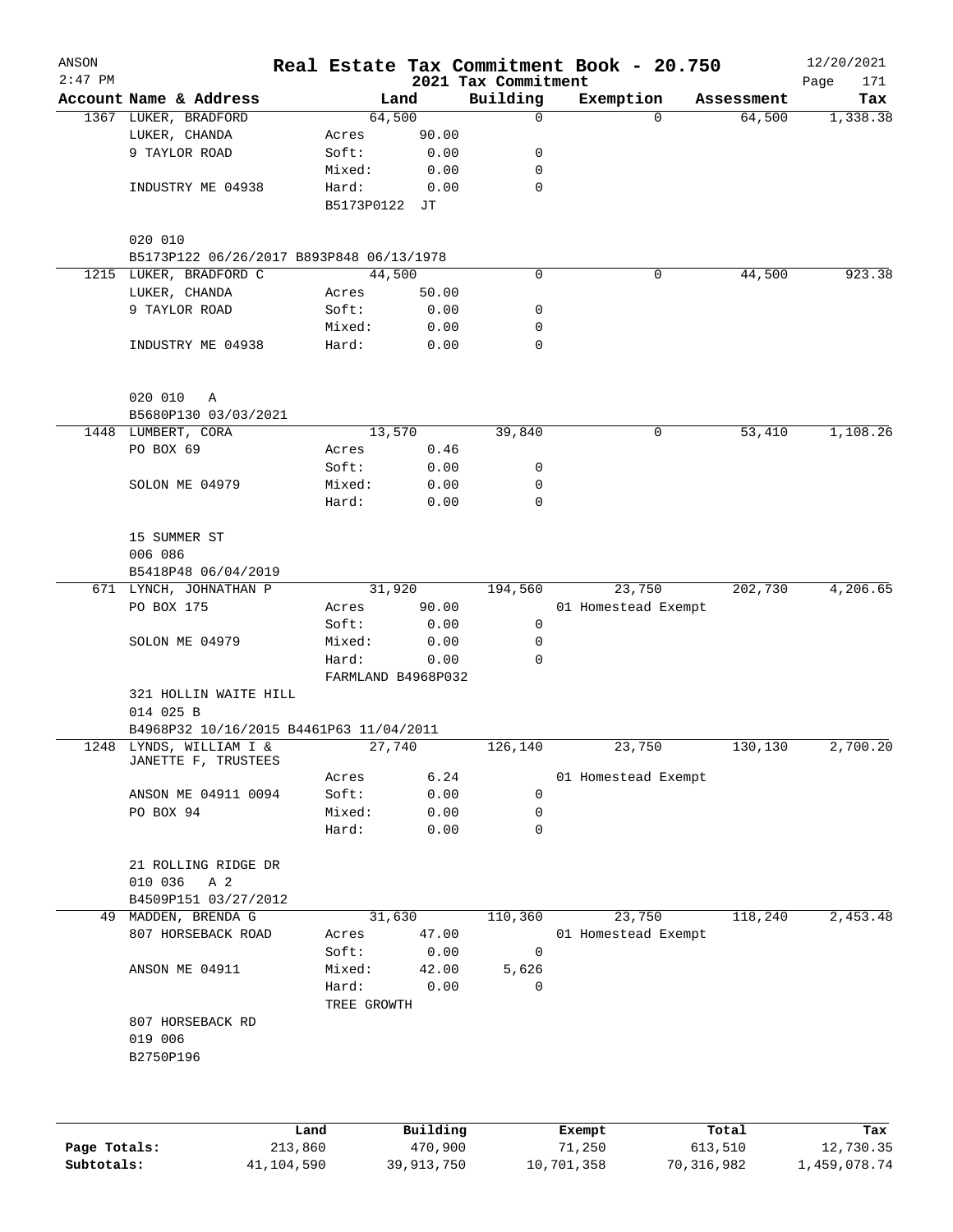| ANSON<br>$2:47$ PM |                                                    |        |        | 2021 Tax Commitment | Real Estate Tax Commitment Book - 20.750 |             | 12/20/2021<br>172<br>Page |
|--------------------|----------------------------------------------------|--------|--------|---------------------|------------------------------------------|-------------|---------------------------|
|                    | Account Name & Address                             |        | Land   | Building            | Exemption                                | Assessment  | Tax                       |
|                    | 1876 MADISON ELECTRIC WORKS                        |        | 20,680 | $\mathbf 0$         | 20,680                                   | $\mathbf 0$ | 0.00                      |
|                    |                                                    | Acres  | 11.68  |                     | 12 Public Municipal Corp                 |             |                           |
|                    | MADISON ME 04950 0000                              | Soft:  | 0.00   | 0                   |                                          |             |                           |
|                    | 6 BUSINESS PARK DR                                 | Mixed: | 0.00   | 0                   |                                          |             |                           |
|                    |                                                    | Hard:  | 0.00   | 0                   |                                          |             |                           |
|                    | 190 MAIN ST                                        |        |        |                     |                                          |             |                           |
|                    | 010 003<br>Α                                       |        |        |                     |                                          |             |                           |
|                    | B3823P322 03/15/2007 B3709P121 07/13/2006 B987P228 |        |        |                     |                                          |             |                           |
| 1877               | MADISON, TOWN OF                                   |        | 14,000 | 0                   | 14,000                                   | $\mathbf 0$ | 0.00                      |
|                    |                                                    | Acres  | 10.00  |                     | 12 Public Municipal Corp                 |             |                           |
|                    | MADISON ME 04950 0190                              | Soft:  | 0.00   | 0                   |                                          |             |                           |
|                    | PO BOX 190                                         | Mixed: | 0.00   | 0                   |                                          |             |                           |
|                    |                                                    | Hard:  | 0.00   | 0                   |                                          |             |                           |
|                    | 190 MAIN ST                                        |        |        |                     |                                          |             |                           |
|                    | 010 005                                            |        |        |                     |                                          |             |                           |
|                    | B897P76                                            |        |        |                     |                                          |             |                           |
| 1886               | MADISON, TOWN OF                                   |        | 17,500 | 0                   | 17,500                                   | 0           | 0.00                      |
|                    |                                                    | Acres  | 13.00  |                     | 12 Public Municipal Corp                 |             |                           |
|                    | MADISON ME 04950 0190                              | Soft:  | 0.00   | 0                   |                                          |             |                           |
|                    | PO BOX 190                                         | Mixed: | 0.00   | 0                   |                                          |             |                           |
|                    |                                                    | Hard:  | 0.00   | 0                   |                                          |             |                           |
|                    | 190 MAIN ST                                        |        |        |                     |                                          |             |                           |
|                    | 010 005 A                                          |        |        |                     |                                          |             |                           |
|                    | B3493P68 05/31/2005                                |        |        |                     |                                          |             |                           |
|                    | 1712 MADORE, BRUCE A                               |        | 12,960 | 35,620              | 23,750                                   | 24,830      | 515.22                    |
|                    | MADORE, TINA M                                     | Acres  | 0.42   |                     | 01 Homestead Exempt                      |             |                           |
|                    | 44 UNION STREET                                    | Soft:  | 0.00   | 0                   |                                          |             |                           |
|                    |                                                    | Mixed: | 0.00   | 0                   |                                          |             |                           |
|                    | NORTH ANSON ME 04958                               | Hard:  | 0.00   | 0                   |                                          |             |                           |
|                    | 44 UNION ST                                        |        |        |                     |                                          |             |                           |
|                    | 005 006                                            |        |        |                     |                                          |             |                           |
|                    | B4226P139 12/17/2009                               |        |        |                     |                                          |             |                           |
|                    | 1613 MAGEE, WALTER S                               |        | 43,800 | 80,430              | 23,750                                   | 100,480     | 2,084.96                  |
|                    | MAGEE, LAURIE ANN                                  | Acres  | 26.00  |                     | 01 Homestead Exempt                      |             |                           |
|                    | 168 HOLLIN WAITE HILL<br>ROAD                      | Soft:  | 0.00   | 0                   |                                          |             |                           |
|                    |                                                    | Mixed: | 0.00   | 0                   |                                          |             |                           |
|                    | ANSON ME 04911                                     | Hard:  | 0.00   | 0                   |                                          |             |                           |
|                    | 168 HOLLIN WAITE HILL                              |        |        |                     |                                          |             |                           |
|                    | 014 036                                            |        |        |                     |                                          |             |                           |
| 1818               | MAGNIFICO, MARK B                                  |        | 27,500 | 86,300              | 0                                        | 113,800     | 2,361.35                  |
|                    | MAGNIFICO, KAREN G                                 | Acres  | 6.00   |                     |                                          |             |                           |
|                    |                                                    | Soft:  | 0.00   | 0                   |                                          |             |                           |
|                    | 31 FOREST ST                                       | Mixed: | 0.00   | 0                   |                                          |             |                           |
|                    | MIDDLETON MA 01949 0000 Hard:                      |        | 0.00   | 0                   |                                          |             |                           |
|                    | 431 HORSEBACK RD                                   |        |        |                     |                                          |             |                           |
|                    | 014 006                                            |        |        |                     |                                          |             |                           |
|                    | B4907P179 04/08/2015 B2334P125                     |        |        |                     |                                          |             |                           |
|                    |                                                    |        |        |                     |                                          |             |                           |
|                    |                                                    |        |        |                     |                                          |             |                           |
|                    |                                                    |        |        |                     |                                          |             |                           |
|                    |                                                    |        |        |                     |                                          |             |                           |

|              | Land       | Building   | Exempt     | Total      | Tax          |
|--------------|------------|------------|------------|------------|--------------|
| Page Totals: | 136,440    | 202,350    | 99,680     | 239,110    | 4,961.53     |
| Subtotals:   | 41,241,030 | 40,116,100 | 10,801,038 | 70,556,092 | 1,464,040.27 |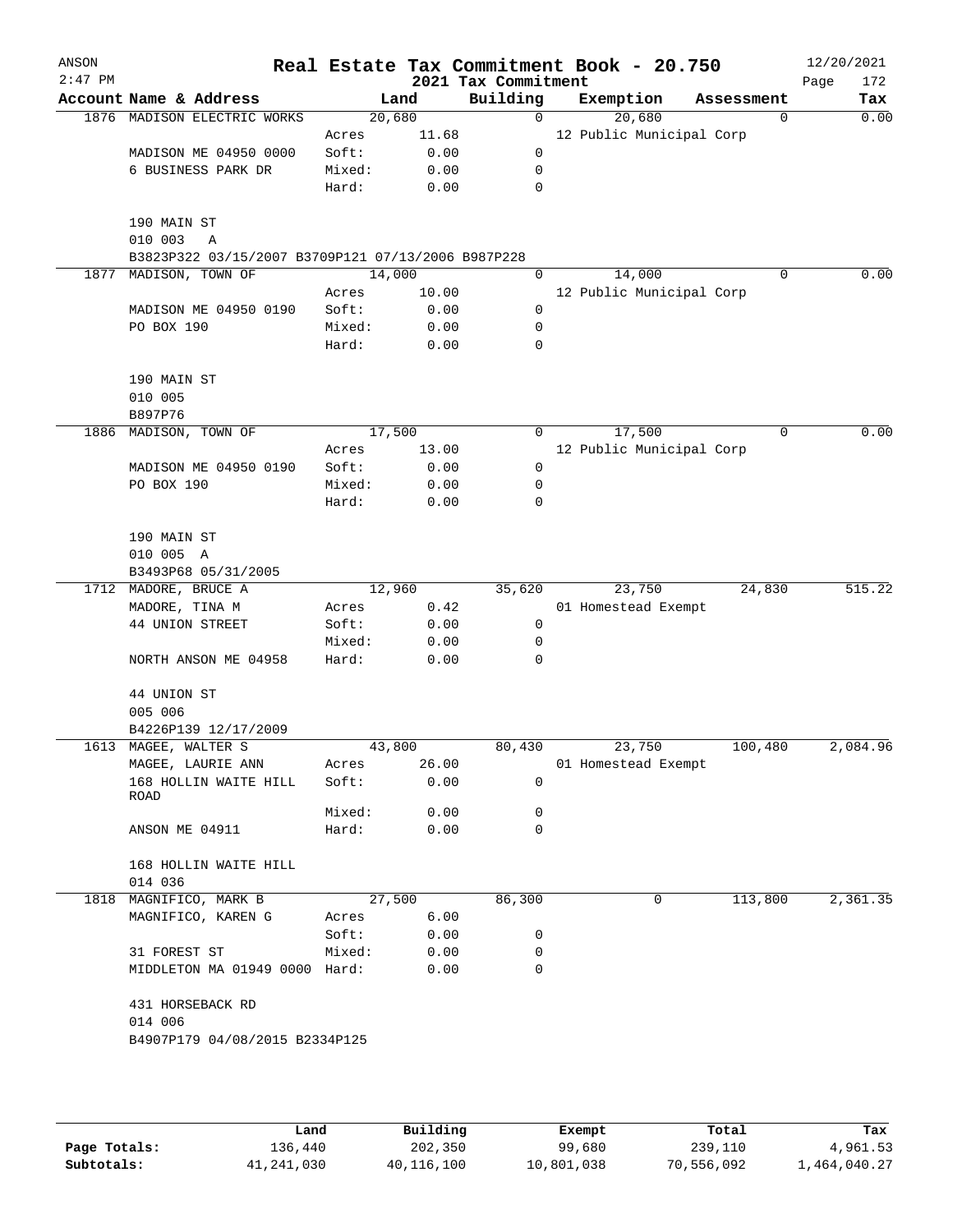| ANSON        |                                                |             |            |                                 |            | Real Estate Tax Commitment Book - 20.750 |                     | 12/20/2021         |
|--------------|------------------------------------------------|-------------|------------|---------------------------------|------------|------------------------------------------|---------------------|--------------------|
| $2:47$ PM    | Account Name & Address                         |             | Land       | 2021 Tax Commitment<br>Building |            | Exemption                                |                     | Page<br>173<br>Tax |
|              | 2044 MAGNIFICO, MARK B                         |             | 1,340      | $\mathbf 0$                     |            | $\Omega$                                 | Assessment<br>1,340 | 27.81              |
|              | MAGNIFICO, KAREN G                             | Acres       | 10.00      |                                 |            |                                          |                     |                    |
|              |                                                | Soft:       | 0.00       | 0                               |            |                                          |                     |                    |
|              | 31 FOREST ST                                   | Mixed:      | 10.00      | 1,340                           |            |                                          |                     |                    |
|              | MIDDLETON MA 01949 0000 Hard:                  |             | 0.00       | 0                               |            |                                          |                     |                    |
|              |                                                | Tree Growth |            |                                 |            |                                          |                     |                    |
|              | HORSEBACK RD                                   |             |            |                                 |            |                                          |                     |                    |
|              | 015 020 A                                      |             |            |                                 |            |                                          |                     |                    |
|              | B5434P336                                      |             |            |                                 |            |                                          |                     |                    |
| 1220         | MAHER, ELLEN L                                 |             | 20,750     | 37,980                          |            | 0                                        | 58,730              | 1,218.65           |
|              | 110 BRIDGE STREET                              | Acres       | 1.50       |                                 |            |                                          |                     |                    |
|              |                                                | Soft:       | 0.00       | 0                               |            |                                          |                     |                    |
|              | YARMOUTH ME 04096                              | Mixed:      | 0.00       | 0                               |            |                                          |                     |                    |
|              |                                                | Hard:       | 0.00       | $\mathbf 0$                     |            |                                          |                     |                    |
|              |                                                |             |            |                                 |            |                                          |                     |                    |
|              | 558 RIVER RD                                   |             |            |                                 |            |                                          |                     |                    |
|              | 016 010<br>$\, {\bf B}$                        |             |            |                                 |            |                                          |                     |                    |
|              | B5442P327 07/20/2019                           |             |            |                                 |            |                                          |                     |                    |
|              | 1615 MAHEU, ROBERT R                           |             | 9,800      | 24,400                          |            | 29,450                                   | 4,750               | 98.56              |
|              | MAHEU, CATHERINE S                             | Acres       | 0.24       |                                 |            | 01 Homestead Exempt                      |                     |                    |
|              |                                                | Soft:       | 0.00       | $\mathbf{0}$                    |            | 03 Resident Veteran Widow                |                     |                    |
|              | PO BOX 228                                     | Mixed:      | 0.00       | 0                               |            |                                          |                     |                    |
|              | ANSON ME 04911 0228                            | Hard:       | 0.00       | 0                               |            |                                          |                     |                    |
|              |                                                |             |            |                                 |            |                                          |                     |                    |
|              | 36 RIVER RD                                    |             |            |                                 |            |                                          |                     |                    |
|              | 003 080                                        |             |            |                                 |            |                                          |                     |                    |
|              | B1350P93                                       |             |            |                                 |            |                                          |                     |                    |
|              | 1179 MAHONEY, DANIEL F                         |             | 35,000     | 3,300                           |            | 0                                        | 38,300              | 794.73             |
|              | 16 VETERANS WAY                                | Acres       | 16.50      |                                 |            |                                          |                     |                    |
|              |                                                | Soft:       | 0.00       | 0                               |            |                                          |                     |                    |
|              | MERRIMAC MA 01860-1642                         | Mixed:      | 0.00       | 0                               |            |                                          |                     |                    |
|              |                                                | Hard:       | 0.00       | 0                               |            |                                          |                     |                    |
|              | 013 019<br>1                                   |             |            |                                 |            |                                          |                     |                    |
|              | B2503P184                                      |             |            |                                 |            |                                          |                     |                    |
|              | 578 MAHONEY, PATRICK                           |             | 18,230     | 0                               |            | 0                                        | 18,230              | 378.27             |
|              | 246 BEECH RIDGE ROAD                           | Acres       | 5.15       |                                 |            |                                          |                     |                    |
|              |                                                | Soft:       | 0.00       | 0                               |            |                                          |                     |                    |
|              | YORK ME 03909                                  | Mixed:      | 0.00       | 0                               |            |                                          |                     |                    |
|              |                                                | Hard:       | 0.00       | $\mathbf 0$                     |            |                                          |                     |                    |
|              |                                                |             |            |                                 |            |                                          |                     |                    |
|              | 019 022<br>5                                   |             |            |                                 |            |                                          |                     |                    |
|              | B5264P314 03/30/2018 B2820P86                  |             |            |                                 |            |                                          |                     |                    |
| 589          | MAINE CENTRAL RAILROAD                         |             | 13,500     | 0                               |            | $\mathbf 0$                              | 13,500              | 280.13             |
|              | CO<br>C/O GUILFORD TRAN IND                    | Acres       | 2.00       |                                 |            |                                          |                     |                    |
|              | <b>INC</b><br>REAL ESTATE DEPT-CARL<br>PLOURDE | Soft:       | 0.00       | 0                               |            |                                          |                     |                    |
|              | IRON HORSE PARK                                | Mixed:      | 0.00       | 0                               |            |                                          |                     |                    |
|              | NORTH BILLERICA MA<br>01862 1676               | Hard:       | 0.00       | $\Omega$                        |            |                                          |                     |                    |
|              | HIGH STREET                                    |             |            |                                 |            |                                          |                     |                    |
|              | 009 038                                        |             |            |                                 |            |                                          |                     |                    |
|              | Land                                           |             | Building   |                                 | Exempt     |                                          | Total               | Tax                |
| Page Totals: | 98,620                                         |             | 65,680     |                                 | 29,450     |                                          | 134,850             | 2,798.15           |
| Subtotals:   | 41,339,650                                     |             | 40,181,780 |                                 | 10,830,488 |                                          | 70,690,942          | 1,466,838.42       |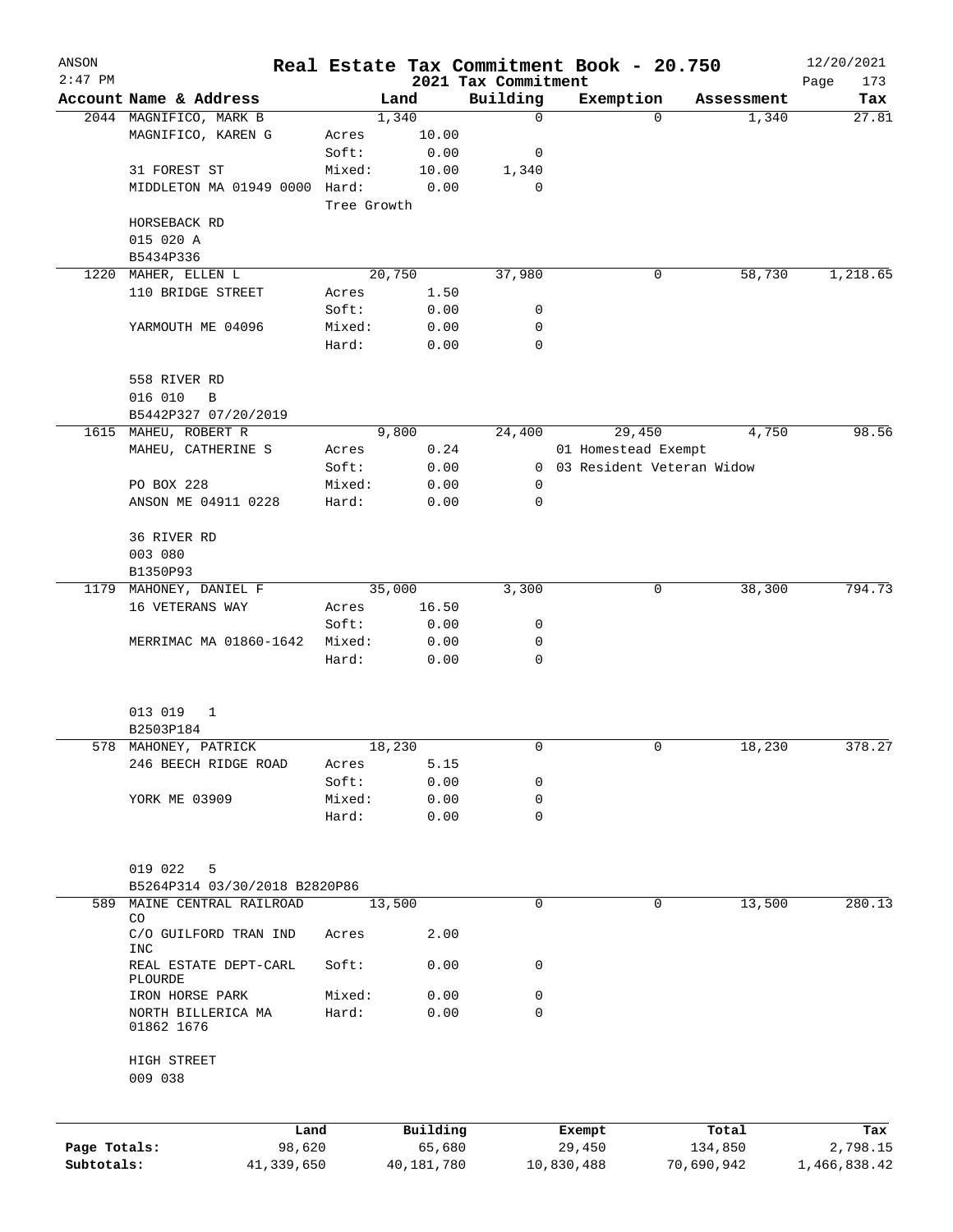| ANSON     |                                                   |  |                      |        |                     | Real Estate Tax Commitment Book - 20.750 |            | 12/20/2021  |
|-----------|---------------------------------------------------|--|----------------------|--------|---------------------|------------------------------------------|------------|-------------|
| $2:47$ PM |                                                   |  |                      |        | 2021 Tax Commitment |                                          |            | Page<br>174 |
|           | Account Name & Address                            |  |                      | Land   | Building            | Exemption                                | Assessment | Tax         |
|           | 634 MAINE CENTRAL RAILROAD<br>CO.                 |  | 35,070               |        | $\mathbf 0$         | $\Omega$                                 | 35,070     | 727.70      |
|           | C/O GUILFORD TRAN IND<br><b>INC</b>               |  | Acres                | 25.62  |                     |                                          |            |             |
|           | REAL ESTATE DEPT-CARL<br>PLOURDE                  |  | Soft:                | 0.00   | 0                   |                                          |            |             |
|           | IRON HORSE PARK                                   |  | Mixed:               | 0.00   | 0                   |                                          |            |             |
|           | NORTH BILLERICA MA<br>01862 1676                  |  | Hard:                | 0.00   | 0                   |                                          |            |             |
|           | RAILROAD TRACKS<br>003 088                        |  |                      |        |                     |                                          |            |             |
|           | B1793P321                                         |  |                      |        |                     |                                          |            |             |
| 1896      | MAINE RSA #1, INC                                 |  |                      | 9,590  | 145,770             | 0                                        | 155,360    | 3,223.72    |
|           | $C/O$ $D&P$ #:<br>444-ME-0000444368               |  | Acres                | 0.23   |                     |                                          |            |             |
|           | PO BOX 2629                                       |  | Soft:                | 0.00   | 0                   |                                          |            |             |
|           | ADDISON TX 75001                                  |  | Mixed:<br>Hard:      | 0.00   | 0<br>$\Omega$       |                                          |            |             |
|           |                                                   |  | TENANT IN POSSESSION | 0.00   |                     |                                          |            |             |
|           | 448 CAMPGROUND RD<br>018 015<br>ON                |  |                      |        |                     |                                          |            |             |
| 729       | MAINE STATE HOUSING<br>25,100<br><b>AUTHORITY</b> |  |                      | 33,540 | 0                   | 58,640                                   | 1,216.78   |             |
|           | C/O CHARLES NICKERSON,<br>JR                      |  | Acres                | 5.73   |                     |                                          |            |             |
|           | 1647 LAKEWOOD ROAD                                |  | Soft:                | 0.00   | 0                   |                                          |            |             |
|           | MADISON ME 04950 0000                             |  | Mixed:               | 0.00   | 0                   |                                          |            |             |
|           |                                                   |  | Hard:                | 0.00   | 0                   |                                          |            |             |
|           | 517 CAMPGROUND RD                                 |  |                      |        |                     |                                          |            |             |
|           | 018 012<br>D                                      |  |                      |        |                     |                                          |            |             |
|           | B2567P198                                         |  |                      |        |                     |                                          |            |             |
|           | 583 MALONEY, DALE R                               |  | 13,500               |        | 0                   | 0                                        | 13,500     | 280.13      |
|           | 183 SPENCER ROAD                                  |  | Acres                | 5.00   |                     |                                          |            |             |
|           |                                                   |  | Soft:                | 0.00   | 0                   |                                          |            |             |
|           | ANSON ME 04911                                    |  | Mixed:               | 0.00   | 0                   |                                          |            |             |
|           |                                                   |  | Hard:                | 0.00   | 0                   |                                          |            |             |
|           | 020 024<br>F                                      |  |                      |        |                     |                                          |            |             |
|           | B1478P286                                         |  |                      |        |                     |                                          |            |             |
|           | 584 MALONEY, DALE R                               |  | 26,000               |        | 17,920              | 23,750                                   | 20,170     | 418.53      |
|           | 183 SPENCER ROAD                                  |  | Acres                | 5.00   |                     | 01 Homestead Exempt                      |            |             |
|           |                                                   |  | Soft:                | 0.00   | 0                   |                                          |            |             |
|           | ANSON ME 04911                                    |  | Mixed:               | 0.00   | 0                   |                                          |            |             |
|           |                                                   |  | Hard:                | 0.00   | 0                   |                                          |            |             |
|           | 183 SPENCER RD                                    |  |                      |        |                     |                                          |            |             |
|           | 020 012<br>$\, {\bf B}$                           |  |                      |        |                     |                                          |            |             |
|           | B870P756                                          |  |                      |        |                     |                                          |            |             |
|           |                                                   |  |                      |        |                     |                                          |            |             |

|              | Land       | Building   | Exempt     | Total      | Tax          |
|--------------|------------|------------|------------|------------|--------------|
| Page Totals: | 109,260    | 197,230    | 23,750     | 282,740    | 5,866.86     |
| Subtotals:   | 41,448,910 | 40,379,010 | 10,854,238 | 70,973,682 | 1,472,705.28 |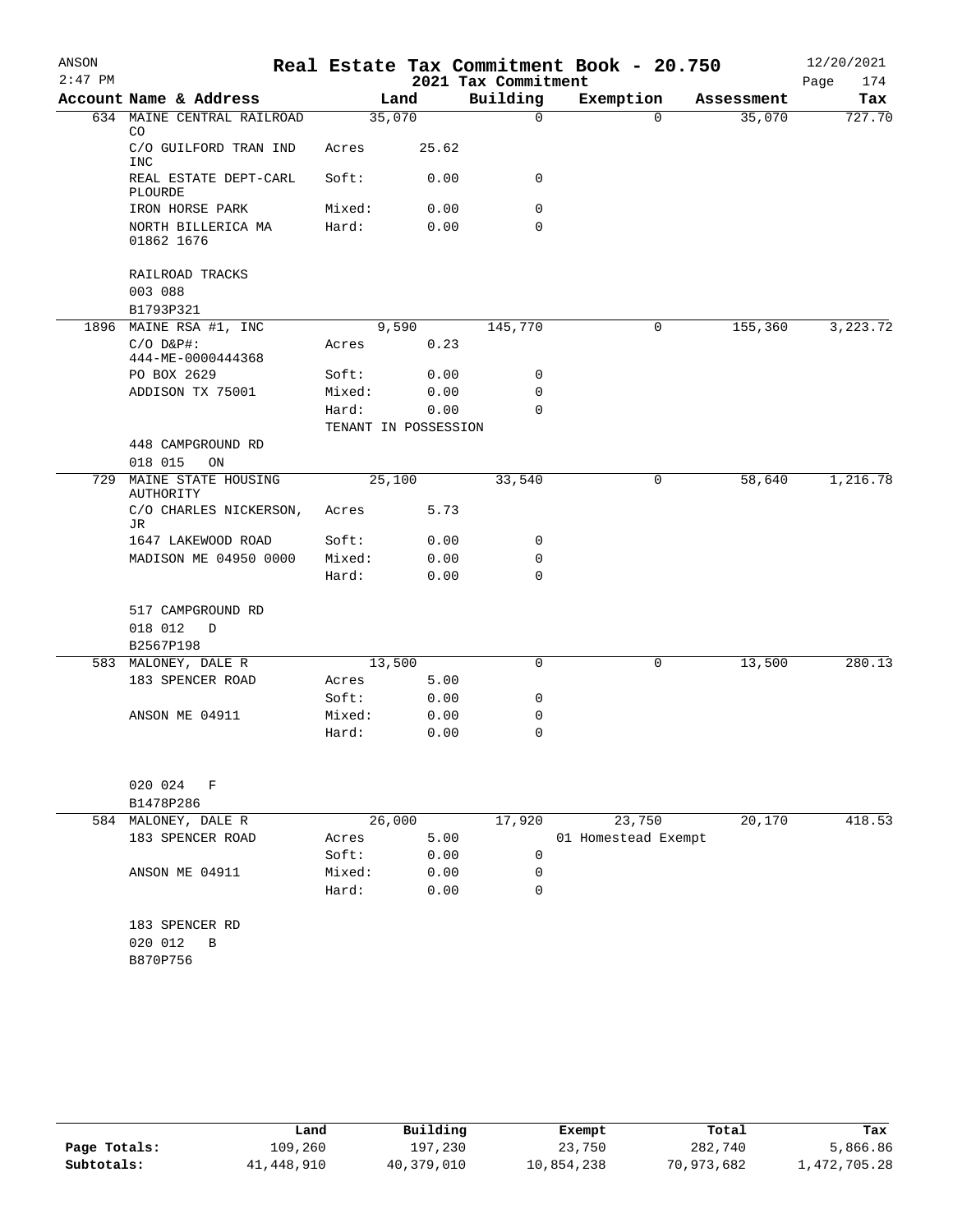| 2021 Tax Commitment<br>Account Name & Address<br>Building<br>Land<br>Exemption<br>Assessment<br>4,240<br>38,640<br>1809 MALONEY, KEVIN G<br>34,400<br>0<br>1291 TARA LANE<br>12.90<br>Acres<br>Soft:<br>0.00<br>0<br>TERRY MS 39170-8419<br>Mixed:<br>0.00<br>0<br>$\mathbf 0$<br>Hard:<br>0.00<br>255 VALLEY RD<br>018 037<br>B4789P299 05/28/2014<br>229,770<br>293,010<br>1673 MANZER FARM, LLC<br>63,240<br>0<br>32 BARTON HILL ROAD<br>297.50<br>Acres<br>Soft:<br>0.00<br>0<br>Mixed:<br>0.00<br>0<br>ANSON ME 04911<br>$\mathbf 0$<br>Hard:<br>0.00<br>INCL. M18, L22&23, &M19, M15L14, 15TREE GROWTH<br>100 QUINCY WOOD RD<br>015 013<br>B5594P193 02/28/2020<br>16,330<br>1,050<br>17,380<br>845 MANZER FARM, LLC<br>0<br>32 BARTON HILL ROAD<br>88.50<br>Acres<br>Soft:<br>0.00<br>0<br>ANSON ME 04911<br>Mixed:<br>0<br>0.00<br>Hard:<br>0.00<br>0<br>TREE GROWTH<br>015 020<br>B5594P193 02/28/2020<br>102,540<br>253 MANZER, ALAN BLAKE<br>34,400<br>68,140<br>0<br>1298 RIVER ROAD<br>12.90<br>Acres<br>0.00<br>0<br>Soft:<br>0.00<br>SOLON ME 04979<br>Mixed:<br>0<br>Hard:<br>0.00<br>0<br>158 GREENLEAF RD<br>013 022<br>8<br>B5177P77 07/11/2017<br>14,650<br>23,740<br>38,390<br>585 MANZER, BRUCE A<br>0<br>32.00<br>MANZER, CRYSTAL D<br>Acres<br>32 BARTON HILL ROAD<br>Soft:<br>0.00<br>0<br>0<br>Mixed:<br>0.00<br>ANSON ME 04911<br>Hard:<br>0.00<br>0<br>TREE GROWTH<br>013 006<br>F<br>B2034P217<br>85,110<br>120,090<br>586 MANZER, BRUCE A &<br>34,980<br>0<br>CRYSTAL D Trustees<br>20.00<br>BRUCE A MANZER Trust<br>Acres<br>7/22/19<br>32 BARTON HILL ROAD<br>Soft:<br>0.00<br>0<br>Mixed:<br>0.00<br>0<br>Hard:<br>0.00<br>0<br>ANSON ME 04911<br>TREE GROWTH<br>54 BARTON HILL RD<br>013 008<br>B5594P180 02/28/2020 B2034P217 | ANSON<br>$2:47$ PM |      |          | Real Estate Tax Commitment Book - 20.750 |       | 12/20/2021         |
|------------------------------------------------------------------------------------------------------------------------------------------------------------------------------------------------------------------------------------------------------------------------------------------------------------------------------------------------------------------------------------------------------------------------------------------------------------------------------------------------------------------------------------------------------------------------------------------------------------------------------------------------------------------------------------------------------------------------------------------------------------------------------------------------------------------------------------------------------------------------------------------------------------------------------------------------------------------------------------------------------------------------------------------------------------------------------------------------------------------------------------------------------------------------------------------------------------------------------------------------------------------------------------------------------------------------------------------------------------------------------------------------------------------------------------------------------------------------------------------------------------------------------------------------------------------------------------------------------------------------------------------------------------------------------------------------------------------------------------------------------------------|--------------------|------|----------|------------------------------------------|-------|--------------------|
|                                                                                                                                                                                                                                                                                                                                                                                                                                                                                                                                                                                                                                                                                                                                                                                                                                                                                                                                                                                                                                                                                                                                                                                                                                                                                                                                                                                                                                                                                                                                                                                                                                                                                                                                                                  |                    |      |          |                                          |       | 175<br>Page<br>Tax |
|                                                                                                                                                                                                                                                                                                                                                                                                                                                                                                                                                                                                                                                                                                                                                                                                                                                                                                                                                                                                                                                                                                                                                                                                                                                                                                                                                                                                                                                                                                                                                                                                                                                                                                                                                                  |                    |      |          |                                          |       | 801.78             |
|                                                                                                                                                                                                                                                                                                                                                                                                                                                                                                                                                                                                                                                                                                                                                                                                                                                                                                                                                                                                                                                                                                                                                                                                                                                                                                                                                                                                                                                                                                                                                                                                                                                                                                                                                                  |                    |      |          |                                          |       |                    |
|                                                                                                                                                                                                                                                                                                                                                                                                                                                                                                                                                                                                                                                                                                                                                                                                                                                                                                                                                                                                                                                                                                                                                                                                                                                                                                                                                                                                                                                                                                                                                                                                                                                                                                                                                                  |                    |      |          |                                          |       |                    |
|                                                                                                                                                                                                                                                                                                                                                                                                                                                                                                                                                                                                                                                                                                                                                                                                                                                                                                                                                                                                                                                                                                                                                                                                                                                                                                                                                                                                                                                                                                                                                                                                                                                                                                                                                                  |                    |      |          |                                          |       |                    |
|                                                                                                                                                                                                                                                                                                                                                                                                                                                                                                                                                                                                                                                                                                                                                                                                                                                                                                                                                                                                                                                                                                                                                                                                                                                                                                                                                                                                                                                                                                                                                                                                                                                                                                                                                                  |                    |      |          |                                          |       |                    |
|                                                                                                                                                                                                                                                                                                                                                                                                                                                                                                                                                                                                                                                                                                                                                                                                                                                                                                                                                                                                                                                                                                                                                                                                                                                                                                                                                                                                                                                                                                                                                                                                                                                                                                                                                                  |                    |      |          |                                          |       |                    |
|                                                                                                                                                                                                                                                                                                                                                                                                                                                                                                                                                                                                                                                                                                                                                                                                                                                                                                                                                                                                                                                                                                                                                                                                                                                                                                                                                                                                                                                                                                                                                                                                                                                                                                                                                                  |                    |      |          |                                          |       |                    |
|                                                                                                                                                                                                                                                                                                                                                                                                                                                                                                                                                                                                                                                                                                                                                                                                                                                                                                                                                                                                                                                                                                                                                                                                                                                                                                                                                                                                                                                                                                                                                                                                                                                                                                                                                                  |                    |      |          |                                          |       |                    |
|                                                                                                                                                                                                                                                                                                                                                                                                                                                                                                                                                                                                                                                                                                                                                                                                                                                                                                                                                                                                                                                                                                                                                                                                                                                                                                                                                                                                                                                                                                                                                                                                                                                                                                                                                                  |                    |      |          |                                          |       | 6,079.96           |
|                                                                                                                                                                                                                                                                                                                                                                                                                                                                                                                                                                                                                                                                                                                                                                                                                                                                                                                                                                                                                                                                                                                                                                                                                                                                                                                                                                                                                                                                                                                                                                                                                                                                                                                                                                  |                    |      |          |                                          |       |                    |
|                                                                                                                                                                                                                                                                                                                                                                                                                                                                                                                                                                                                                                                                                                                                                                                                                                                                                                                                                                                                                                                                                                                                                                                                                                                                                                                                                                                                                                                                                                                                                                                                                                                                                                                                                                  |                    |      |          |                                          |       |                    |
|                                                                                                                                                                                                                                                                                                                                                                                                                                                                                                                                                                                                                                                                                                                                                                                                                                                                                                                                                                                                                                                                                                                                                                                                                                                                                                                                                                                                                                                                                                                                                                                                                                                                                                                                                                  |                    |      |          |                                          |       |                    |
|                                                                                                                                                                                                                                                                                                                                                                                                                                                                                                                                                                                                                                                                                                                                                                                                                                                                                                                                                                                                                                                                                                                                                                                                                                                                                                                                                                                                                                                                                                                                                                                                                                                                                                                                                                  |                    |      |          |                                          |       |                    |
|                                                                                                                                                                                                                                                                                                                                                                                                                                                                                                                                                                                                                                                                                                                                                                                                                                                                                                                                                                                                                                                                                                                                                                                                                                                                                                                                                                                                                                                                                                                                                                                                                                                                                                                                                                  |                    |      |          |                                          |       |                    |
|                                                                                                                                                                                                                                                                                                                                                                                                                                                                                                                                                                                                                                                                                                                                                                                                                                                                                                                                                                                                                                                                                                                                                                                                                                                                                                                                                                                                                                                                                                                                                                                                                                                                                                                                                                  |                    |      |          |                                          |       |                    |
|                                                                                                                                                                                                                                                                                                                                                                                                                                                                                                                                                                                                                                                                                                                                                                                                                                                                                                                                                                                                                                                                                                                                                                                                                                                                                                                                                                                                                                                                                                                                                                                                                                                                                                                                                                  |                    |      |          |                                          |       |                    |
|                                                                                                                                                                                                                                                                                                                                                                                                                                                                                                                                                                                                                                                                                                                                                                                                                                                                                                                                                                                                                                                                                                                                                                                                                                                                                                                                                                                                                                                                                                                                                                                                                                                                                                                                                                  |                    |      |          |                                          |       |                    |
|                                                                                                                                                                                                                                                                                                                                                                                                                                                                                                                                                                                                                                                                                                                                                                                                                                                                                                                                                                                                                                                                                                                                                                                                                                                                                                                                                                                                                                                                                                                                                                                                                                                                                                                                                                  |                    |      |          |                                          |       | 360.64             |
|                                                                                                                                                                                                                                                                                                                                                                                                                                                                                                                                                                                                                                                                                                                                                                                                                                                                                                                                                                                                                                                                                                                                                                                                                                                                                                                                                                                                                                                                                                                                                                                                                                                                                                                                                                  |                    |      |          |                                          |       |                    |
|                                                                                                                                                                                                                                                                                                                                                                                                                                                                                                                                                                                                                                                                                                                                                                                                                                                                                                                                                                                                                                                                                                                                                                                                                                                                                                                                                                                                                                                                                                                                                                                                                                                                                                                                                                  |                    |      |          |                                          |       |                    |
|                                                                                                                                                                                                                                                                                                                                                                                                                                                                                                                                                                                                                                                                                                                                                                                                                                                                                                                                                                                                                                                                                                                                                                                                                                                                                                                                                                                                                                                                                                                                                                                                                                                                                                                                                                  |                    |      |          |                                          |       |                    |
|                                                                                                                                                                                                                                                                                                                                                                                                                                                                                                                                                                                                                                                                                                                                                                                                                                                                                                                                                                                                                                                                                                                                                                                                                                                                                                                                                                                                                                                                                                                                                                                                                                                                                                                                                                  |                    |      |          |                                          |       |                    |
|                                                                                                                                                                                                                                                                                                                                                                                                                                                                                                                                                                                                                                                                                                                                                                                                                                                                                                                                                                                                                                                                                                                                                                                                                                                                                                                                                                                                                                                                                                                                                                                                                                                                                                                                                                  |                    |      |          |                                          |       |                    |
|                                                                                                                                                                                                                                                                                                                                                                                                                                                                                                                                                                                                                                                                                                                                                                                                                                                                                                                                                                                                                                                                                                                                                                                                                                                                                                                                                                                                                                                                                                                                                                                                                                                                                                                                                                  |                    |      |          |                                          |       |                    |
|                                                                                                                                                                                                                                                                                                                                                                                                                                                                                                                                                                                                                                                                                                                                                                                                                                                                                                                                                                                                                                                                                                                                                                                                                                                                                                                                                                                                                                                                                                                                                                                                                                                                                                                                                                  |                    |      |          |                                          |       |                    |
|                                                                                                                                                                                                                                                                                                                                                                                                                                                                                                                                                                                                                                                                                                                                                                                                                                                                                                                                                                                                                                                                                                                                                                                                                                                                                                                                                                                                                                                                                                                                                                                                                                                                                                                                                                  |                    |      |          |                                          |       | 2,127.71           |
|                                                                                                                                                                                                                                                                                                                                                                                                                                                                                                                                                                                                                                                                                                                                                                                                                                                                                                                                                                                                                                                                                                                                                                                                                                                                                                                                                                                                                                                                                                                                                                                                                                                                                                                                                                  |                    |      |          |                                          |       |                    |
|                                                                                                                                                                                                                                                                                                                                                                                                                                                                                                                                                                                                                                                                                                                                                                                                                                                                                                                                                                                                                                                                                                                                                                                                                                                                                                                                                                                                                                                                                                                                                                                                                                                                                                                                                                  |                    |      |          |                                          |       |                    |
|                                                                                                                                                                                                                                                                                                                                                                                                                                                                                                                                                                                                                                                                                                                                                                                                                                                                                                                                                                                                                                                                                                                                                                                                                                                                                                                                                                                                                                                                                                                                                                                                                                                                                                                                                                  |                    |      |          |                                          |       |                    |
|                                                                                                                                                                                                                                                                                                                                                                                                                                                                                                                                                                                                                                                                                                                                                                                                                                                                                                                                                                                                                                                                                                                                                                                                                                                                                                                                                                                                                                                                                                                                                                                                                                                                                                                                                                  |                    |      |          |                                          |       |                    |
|                                                                                                                                                                                                                                                                                                                                                                                                                                                                                                                                                                                                                                                                                                                                                                                                                                                                                                                                                                                                                                                                                                                                                                                                                                                                                                                                                                                                                                                                                                                                                                                                                                                                                                                                                                  |                    |      |          |                                          |       |                    |
|                                                                                                                                                                                                                                                                                                                                                                                                                                                                                                                                                                                                                                                                                                                                                                                                                                                                                                                                                                                                                                                                                                                                                                                                                                                                                                                                                                                                                                                                                                                                                                                                                                                                                                                                                                  |                    |      |          |                                          |       |                    |
|                                                                                                                                                                                                                                                                                                                                                                                                                                                                                                                                                                                                                                                                                                                                                                                                                                                                                                                                                                                                                                                                                                                                                                                                                                                                                                                                                                                                                                                                                                                                                                                                                                                                                                                                                                  |                    |      |          |                                          |       |                    |
|                                                                                                                                                                                                                                                                                                                                                                                                                                                                                                                                                                                                                                                                                                                                                                                                                                                                                                                                                                                                                                                                                                                                                                                                                                                                                                                                                                                                                                                                                                                                                                                                                                                                                                                                                                  |                    |      |          |                                          |       | 796.59             |
|                                                                                                                                                                                                                                                                                                                                                                                                                                                                                                                                                                                                                                                                                                                                                                                                                                                                                                                                                                                                                                                                                                                                                                                                                                                                                                                                                                                                                                                                                                                                                                                                                                                                                                                                                                  |                    |      |          |                                          |       |                    |
|                                                                                                                                                                                                                                                                                                                                                                                                                                                                                                                                                                                                                                                                                                                                                                                                                                                                                                                                                                                                                                                                                                                                                                                                                                                                                                                                                                                                                                                                                                                                                                                                                                                                                                                                                                  |                    |      |          |                                          |       |                    |
|                                                                                                                                                                                                                                                                                                                                                                                                                                                                                                                                                                                                                                                                                                                                                                                                                                                                                                                                                                                                                                                                                                                                                                                                                                                                                                                                                                                                                                                                                                                                                                                                                                                                                                                                                                  |                    |      |          |                                          |       |                    |
|                                                                                                                                                                                                                                                                                                                                                                                                                                                                                                                                                                                                                                                                                                                                                                                                                                                                                                                                                                                                                                                                                                                                                                                                                                                                                                                                                                                                                                                                                                                                                                                                                                                                                                                                                                  |                    |      |          |                                          |       |                    |
|                                                                                                                                                                                                                                                                                                                                                                                                                                                                                                                                                                                                                                                                                                                                                                                                                                                                                                                                                                                                                                                                                                                                                                                                                                                                                                                                                                                                                                                                                                                                                                                                                                                                                                                                                                  |                    |      |          |                                          |       |                    |
|                                                                                                                                                                                                                                                                                                                                                                                                                                                                                                                                                                                                                                                                                                                                                                                                                                                                                                                                                                                                                                                                                                                                                                                                                                                                                                                                                                                                                                                                                                                                                                                                                                                                                                                                                                  |                    |      |          |                                          |       |                    |
|                                                                                                                                                                                                                                                                                                                                                                                                                                                                                                                                                                                                                                                                                                                                                                                                                                                                                                                                                                                                                                                                                                                                                                                                                                                                                                                                                                                                                                                                                                                                                                                                                                                                                                                                                                  |                    |      |          |                                          |       |                    |
|                                                                                                                                                                                                                                                                                                                                                                                                                                                                                                                                                                                                                                                                                                                                                                                                                                                                                                                                                                                                                                                                                                                                                                                                                                                                                                                                                                                                                                                                                                                                                                                                                                                                                                                                                                  |                    |      |          |                                          |       | 2,491.87           |
|                                                                                                                                                                                                                                                                                                                                                                                                                                                                                                                                                                                                                                                                                                                                                                                                                                                                                                                                                                                                                                                                                                                                                                                                                                                                                                                                                                                                                                                                                                                                                                                                                                                                                                                                                                  |                    |      |          |                                          |       |                    |
|                                                                                                                                                                                                                                                                                                                                                                                                                                                                                                                                                                                                                                                                                                                                                                                                                                                                                                                                                                                                                                                                                                                                                                                                                                                                                                                                                                                                                                                                                                                                                                                                                                                                                                                                                                  |                    |      |          |                                          |       |                    |
|                                                                                                                                                                                                                                                                                                                                                                                                                                                                                                                                                                                                                                                                                                                                                                                                                                                                                                                                                                                                                                                                                                                                                                                                                                                                                                                                                                                                                                                                                                                                                                                                                                                                                                                                                                  |                    |      |          |                                          |       |                    |
|                                                                                                                                                                                                                                                                                                                                                                                                                                                                                                                                                                                                                                                                                                                                                                                                                                                                                                                                                                                                                                                                                                                                                                                                                                                                                                                                                                                                                                                                                                                                                                                                                                                                                                                                                                  |                    |      |          |                                          |       |                    |
|                                                                                                                                                                                                                                                                                                                                                                                                                                                                                                                                                                                                                                                                                                                                                                                                                                                                                                                                                                                                                                                                                                                                                                                                                                                                                                                                                                                                                                                                                                                                                                                                                                                                                                                                                                  |                    |      |          |                                          |       |                    |
|                                                                                                                                                                                                                                                                                                                                                                                                                                                                                                                                                                                                                                                                                                                                                                                                                                                                                                                                                                                                                                                                                                                                                                                                                                                                                                                                                                                                                                                                                                                                                                                                                                                                                                                                                                  |                    |      |          |                                          |       |                    |
|                                                                                                                                                                                                                                                                                                                                                                                                                                                                                                                                                                                                                                                                                                                                                                                                                                                                                                                                                                                                                                                                                                                                                                                                                                                                                                                                                                                                                                                                                                                                                                                                                                                                                                                                                                  |                    |      |          |                                          |       |                    |
|                                                                                                                                                                                                                                                                                                                                                                                                                                                                                                                                                                                                                                                                                                                                                                                                                                                                                                                                                                                                                                                                                                                                                                                                                                                                                                                                                                                                                                                                                                                                                                                                                                                                                                                                                                  |                    |      |          |                                          |       |                    |
|                                                                                                                                                                                                                                                                                                                                                                                                                                                                                                                                                                                                                                                                                                                                                                                                                                                                                                                                                                                                                                                                                                                                                                                                                                                                                                                                                                                                                                                                                                                                                                                                                                                                                                                                                                  |                    | Land | Building | Exempt                                   | Total | Tax                |

|              | ⊥and       | Building   | Exempt     | Total      | тах          |
|--------------|------------|------------|------------|------------|--------------|
| Page Totals: | 198,000    | 412,050    |            | 610,050    | 12,658.55    |
| Subtotals:   | 41,646,910 | 40,791,060 | 10,854,238 | 71,583,732 | 1,485,363.83 |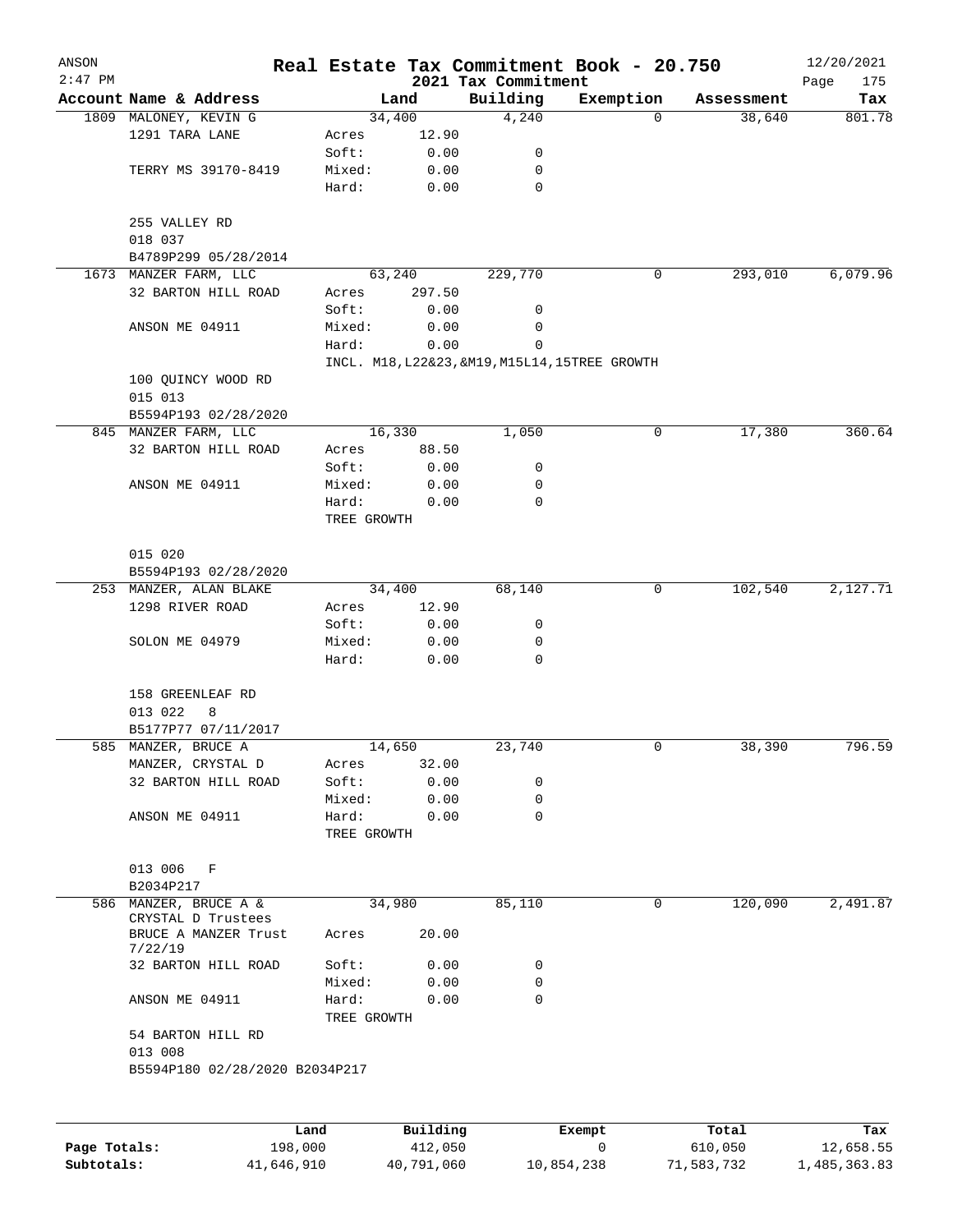|                                 |                                                                                                                                                                                                                                  |                                                                  |                                                                                                                                  | Real Estate Tax Commitment Book - 20.750 |                          | 12/20/2021                                                                    |
|---------------------------------|----------------------------------------------------------------------------------------------------------------------------------------------------------------------------------------------------------------------------------|------------------------------------------------------------------|----------------------------------------------------------------------------------------------------------------------------------|------------------------------------------|--------------------------|-------------------------------------------------------------------------------|
|                                 |                                                                                                                                                                                                                                  |                                                                  | 2021 Tax Commitment                                                                                                              |                                          |                          | Page<br>176                                                                   |
|                                 |                                                                                                                                                                                                                                  |                                                                  |                                                                                                                                  |                                          |                          | Tax                                                                           |
|                                 |                                                                                                                                                                                                                                  |                                                                  |                                                                                                                                  |                                          |                          | 3,338.05                                                                      |
| BRUCE A MANZER Trust            | Acres                                                                                                                                                                                                                            | 10.00                                                            |                                                                                                                                  |                                          |                          |                                                                               |
| 32 BARTON HILL ROAD             | Soft:                                                                                                                                                                                                                            | 0.00                                                             | 0                                                                                                                                |                                          |                          |                                                                               |
|                                 | Mixed:                                                                                                                                                                                                                           | 0.00                                                             | 0                                                                                                                                |                                          |                          |                                                                               |
| ANSON ME 04911                  | Hard:                                                                                                                                                                                                                            | 0.00                                                             | $\Omega$                                                                                                                         |                                          |                          |                                                                               |
| 32 BARTON HILL RD               |                                                                                                                                                                                                                                  |                                                                  |                                                                                                                                  |                                          |                          |                                                                               |
|                                 |                                                                                                                                                                                                                                  |                                                                  |                                                                                                                                  |                                          |                          |                                                                               |
|                                 |                                                                                                                                                                                                                                  |                                                                  |                                                                                                                                  |                                          |                          |                                                                               |
| CRYSTAL D Trustees              |                                                                                                                                                                                                                                  |                                                                  |                                                                                                                                  |                                          |                          | 850.96                                                                        |
| BRUCE A MANZER Trust<br>7/22/19 | Acres                                                                                                                                                                                                                            | 79.00                                                            |                                                                                                                                  |                                          |                          |                                                                               |
| 32 BARTON HILL ROAD             | Soft:                                                                                                                                                                                                                            | 0.00                                                             | 0                                                                                                                                |                                          |                          |                                                                               |
|                                 | Mixed:                                                                                                                                                                                                                           | 0.00                                                             | 0                                                                                                                                |                                          |                          |                                                                               |
| ANSON ME 04911                  | Hard:                                                                                                                                                                                                                            | 0.00                                                             | 0                                                                                                                                |                                          |                          |                                                                               |
|                                 |                                                                                                                                                                                                                                  |                                                                  |                                                                                                                                  |                                          |                          |                                                                               |
|                                 |                                                                                                                                                                                                                                  |                                                                  |                                                                                                                                  |                                          |                          |                                                                               |
| 1362 MANZER, BRUCE A &          |                                                                                                                                                                                                                                  |                                                                  | 0                                                                                                                                | 0                                        | 3,280                    | 68.06                                                                         |
| BRUCE A MANZER Trust            | Acres                                                                                                                                                                                                                            | 24.50                                                            |                                                                                                                                  |                                          |                          |                                                                               |
| 32 BARTON HILL ROAD             | Soft:                                                                                                                                                                                                                            | 0.00                                                             | 0                                                                                                                                |                                          |                          |                                                                               |
|                                 | Mixed:                                                                                                                                                                                                                           | 0.00                                                             | 0                                                                                                                                |                                          |                          |                                                                               |
| ANSON ME 04911                  | Hard:                                                                                                                                                                                                                            | 0.00                                                             | $\mathbf 0$                                                                                                                      |                                          |                          |                                                                               |
|                                 |                                                                                                                                                                                                                                  |                                                                  |                                                                                                                                  |                                          |                          |                                                                               |
|                                 |                                                                                                                                                                                                                                  |                                                                  |                                                                                                                                  |                                          |                          |                                                                               |
|                                 |                                                                                                                                                                                                                                  |                                                                  |                                                                                                                                  |                                          |                          |                                                                               |
|                                 |                                                                                                                                                                                                                                  |                                                                  |                                                                                                                                  | $\mathsf{O}$                             | 99,540                   | 2,065.46                                                                      |
|                                 | Acres                                                                                                                                                                                                                            | 21.00                                                            |                                                                                                                                  |                                          |                          |                                                                               |
|                                 | Soft:                                                                                                                                                                                                                            | 0.00                                                             | 0                                                                                                                                |                                          |                          |                                                                               |
| 756 HORSEBACK ROAD              | Mixed:                                                                                                                                                                                                                           | 0.00                                                             | 0                                                                                                                                |                                          |                          |                                                                               |
| ANSON ME 04911                  | Hard:                                                                                                                                                                                                                            | 0.00                                                             | $\mathbf 0$                                                                                                                      |                                          |                          |                                                                               |
| 734 HORSEBACK RD                |                                                                                                                                                                                                                                  |                                                                  |                                                                                                                                  |                                          |                          |                                                                               |
| 019 038                         |                                                                                                                                                                                                                                  |                                                                  |                                                                                                                                  |                                          |                          |                                                                               |
| B2546P285                       |                                                                                                                                                                                                                                  |                                                                  |                                                                                                                                  |                                          |                          |                                                                               |
| MANZER, CARL E SR               |                                                                                                                                                                                                                                  |                                                                  | 75,050                                                                                                                           | 23,750                                   | 67,800                   | 1,406.85                                                                      |
| 756 HORSEBACK ROAD              | Acres                                                                                                                                                                                                                            | 2.00                                                             |                                                                                                                                  |                                          |                          |                                                                               |
|                                 | Soft:                                                                                                                                                                                                                            | 0.00                                                             | 0                                                                                                                                |                                          |                          |                                                                               |
| ANSON ME 04911                  | Mixed:                                                                                                                                                                                                                           | 0.00                                                             | 0                                                                                                                                |                                          |                          |                                                                               |
|                                 | Hard:                                                                                                                                                                                                                            | 0.00                                                             | 0                                                                                                                                |                                          |                          |                                                                               |
| 756 HORSEBACK RD                |                                                                                                                                                                                                                                  |                                                                  |                                                                                                                                  |                                          |                          |                                                                               |
| 019 038<br>В                    |                                                                                                                                                                                                                                  |                                                                  |                                                                                                                                  |                                          |                          |                                                                               |
| B2749P147                       |                                                                                                                                                                                                                                  |                                                                  |                                                                                                                                  |                                          |                          |                                                                               |
|                                 | Account Name & Address<br>587 MANZER, BRUCE A &<br>CRYSTAL D Trustees<br>7/22/19<br>013 008<br>Α<br>841 MANZER, BRUCE A &<br>013 007<br>CRYSTAL D Trustees<br>7/22/19<br>013 006<br>368 MANZER, CARL E &<br>WALTHER, FREDERICK J | B5594P178 08/28/2020 B1741P164<br>B5594P176 08/28/2020 B2510P242 | Land<br>24,500<br>41,010<br>TREE GROWTH<br>3,280<br>TREE GROWTH<br>B5594P182 02/28/2020 B4695P129 07/30/2013<br>46,500<br>16,500 | Building<br>160, 120<br>0<br>53,040      | Exemption<br>23,750<br>0 | Assessment<br>160,870<br>01 Homestead Exempt<br>41,010<br>01 Homestead Exempt |

|              | Land       | Building   | Exempt     | Total      | Tax          |
|--------------|------------|------------|------------|------------|--------------|
| Page Totals: | 131,790    | 288,210    | 47,500     | 372,500    | 7,729.38     |
| Subtotals:   | 41,778,700 | 41,079,270 | 10,901,738 | 71,956,232 | 1,493,093.21 |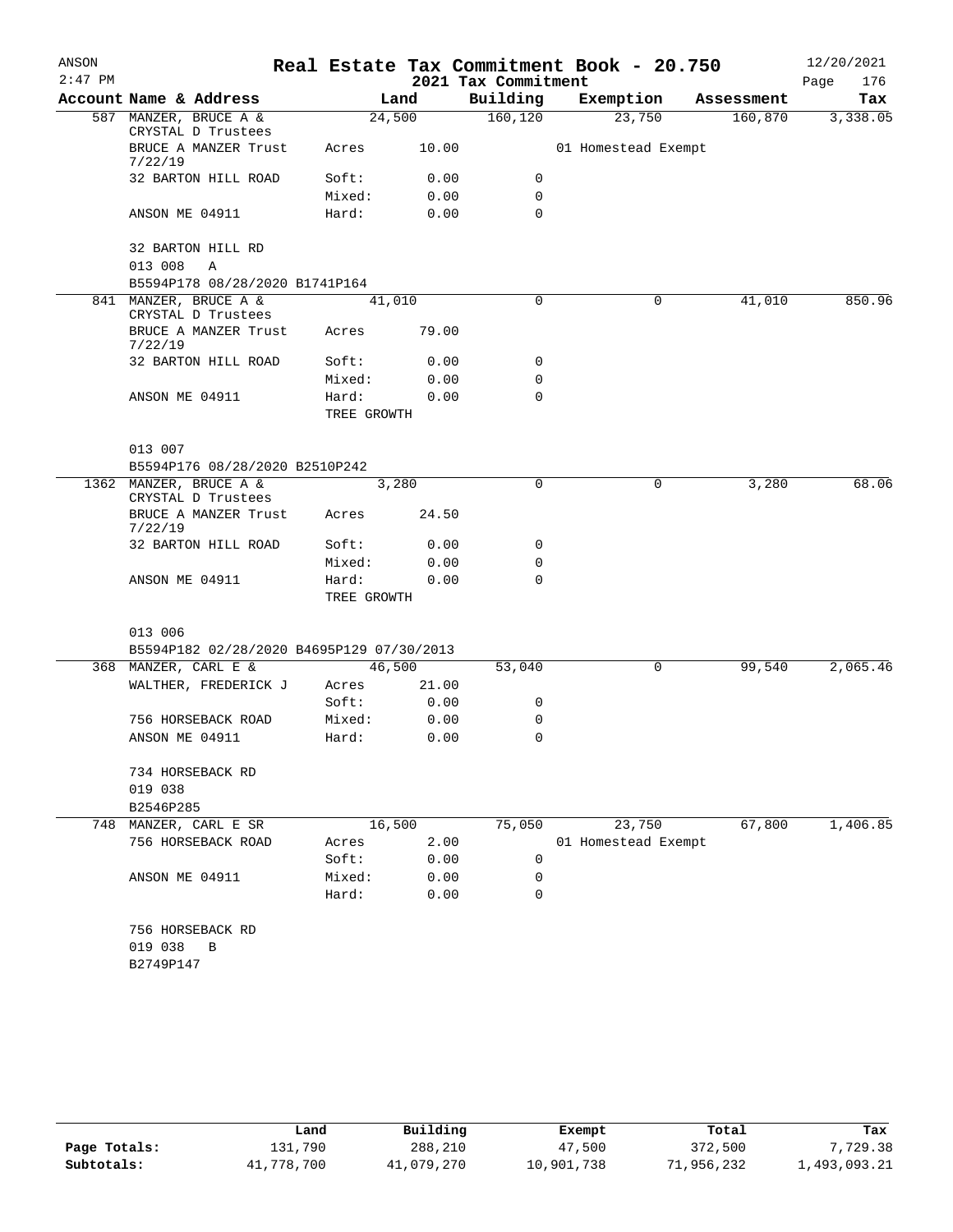| ANSON<br>$2:47$ PM |                                           |                 |              | 2021 Tax Commitment | Real Estate Tax Commitment Book - 20.750     |            | 12/20/2021<br>177<br>Page |
|--------------------|-------------------------------------------|-----------------|--------------|---------------------|----------------------------------------------|------------|---------------------------|
|                    | Account Name & Address                    |                 | Land         | Building            | Exemption                                    | Assessment | Tax                       |
|                    | 842 MANZER, CARL E., II                   | 23,000          |              | 32,060              | $\Omega$                                     | 55,060     | 1,142.50                  |
|                    |                                           | Acres           | 3.00         |                     |                                              |            |                           |
|                    | ANSON ME 04911 0284                       | Soft:           | 0.00         | 0                   |                                              |            |                           |
|                    | PO BOX 284                                | Mixed:          | 0.00         | 0                   |                                              |            |                           |
|                    |                                           | Hard:           | 0.00         | $\mathbf 0$         |                                              |            |                           |
|                    | 1169 VALLEY RD                            |                 |              |                     |                                              |            |                           |
|                    | 020 027<br>C<br>B4741P13 12/09/2013       |                 |              |                     |                                              |            |                           |
|                    | 577 MANZER, CHARLES A                     | 63,500          |              | 61,240              | 0                                            | 124,740    | 2,588.36                  |
|                    | 119 QUINCY WOOD ROAD                      | Acres           | 63.00        |                     |                                              |            |                           |
|                    |                                           | Soft:           | 0.00         | 0                   |                                              |            |                           |
|                    | ANSON ME 04911                            | Mixed:          | 0.00         | 0                   |                                              |            |                           |
|                    |                                           | Hard:           | 0.00         | 0                   |                                              |            |                           |
|                    | 119 QUINCY WOOD RD                        |                 |              |                     |                                              |            |                           |
|                    | 015 020<br>$\, {\bf B}$<br>B1407P302      |                 |              |                     |                                              |            |                           |
|                    | 573 MANZER, CHRIS A                       | 28,500          |              | 0                   | 0                                            | 28,500     | 591.38                    |
|                    | MANZER, GEORGIANA L                       | Acres           | 15.00        |                     |                                              |            |                           |
|                    | 119 QUINCY WOOD ROAD                      | Soft:           | 0.00         | 0                   |                                              |            |                           |
|                    |                                           | Mixed:          | 0.00         | 0                   |                                              |            |                           |
|                    | ANSON ME 04911                            | Hard:           | 0.00         | $\mathbf 0$         |                                              |            |                           |
|                    | 366 HORSEBACK RD                          |                 |              |                     |                                              |            |                           |
|                    | 015 012                                   |                 |              |                     |                                              |            |                           |
|                    | B3829P221 03/30/2007                      |                 |              |                     |                                              |            |                           |
|                    | 396 MANZER, CLINTON A                     | 23,600          |              | 76,130              | 23,750                                       | 75,980     | 1,576.59                  |
|                    | PO BOX 138                                | Acres           | 3.40         |                     | 01 Homestead Exempt                          |            |                           |
|                    |                                           | Soft:           | 0.00         | 0                   |                                              |            |                           |
|                    | ANSON ME 04911                            | Mixed:          | 0.00         | 0                   |                                              |            |                           |
|                    |                                           | Hard:           | 0.00         | $\Omega$            |                                              |            |                           |
|                    | 476 NEW PORTLAND RD                       |                 |              |                     |                                              |            |                           |
|                    | 022 005<br>C <sub>1</sub>                 |                 |              |                     |                                              |            |                           |
|                    | 537 MANZER, DEAN A                        | 21,200          |              | 62,360              | 23,750                                       | 59,810     | 1,241.06                  |
|                    | MANZER, ANGELA L                          | Acres           | 1.80         |                     | 01 Homestead Exempt                          |            |                           |
|                    | PO BOX 609                                | Soft:           | 0.00         | 0                   |                                              |            |                           |
|                    |                                           | Mixed:          | 0.00         | 0                   |                                              |            |                           |
|                    | ANSON ME 04911                            | Hard:           | 0.00         | 0                   |                                              |            |                           |
|                    | 31 OAK ST                                 |                 |              |                     |                                              |            |                           |
|                    | 003 001                                   |                 |              |                     |                                              |            |                           |
| 1670               | B3844P119 04/30/2007                      |                 |              |                     |                                              |            | 1,335.68                  |
|                    | MANZER, FRANK A &<br>DOROTHY P TR         | 20,000          |              | 73,820              | 29,450                                       | 64,370     |                           |
|                    | NORTH ANSON ME 04958                      | Acres<br>Soft:  | 1.00<br>0.00 |                     | 01 Homestead Exempt<br>0 02 Resident Veteran |            |                           |
|                    | 0000                                      |                 |              |                     |                                              |            |                           |
|                    | 141 NORTH MAIN ST                         | Mixed:<br>Hard: | 0.00<br>0.00 | 0<br>$\mathbf 0$    |                                              |            |                           |
|                    | 141 NORTH MAIN ST<br>007 003<br>B3100P216 |                 |              |                     |                                              |            |                           |
|                    |                                           |                 |              |                     |                                              |            |                           |
|                    |                                           |                 |              |                     |                                              |            |                           |

|              | Land       | Building   | Exempt     | Total      | Tax          |
|--------------|------------|------------|------------|------------|--------------|
| Page Totals: | 179,800    | 305,610    | 76,950     | 408,460    | 8,475.57     |
| Subtotals:   | 41,958,500 | 41,384,880 | 10,978,688 | 72,364,692 | 1,501,568.78 |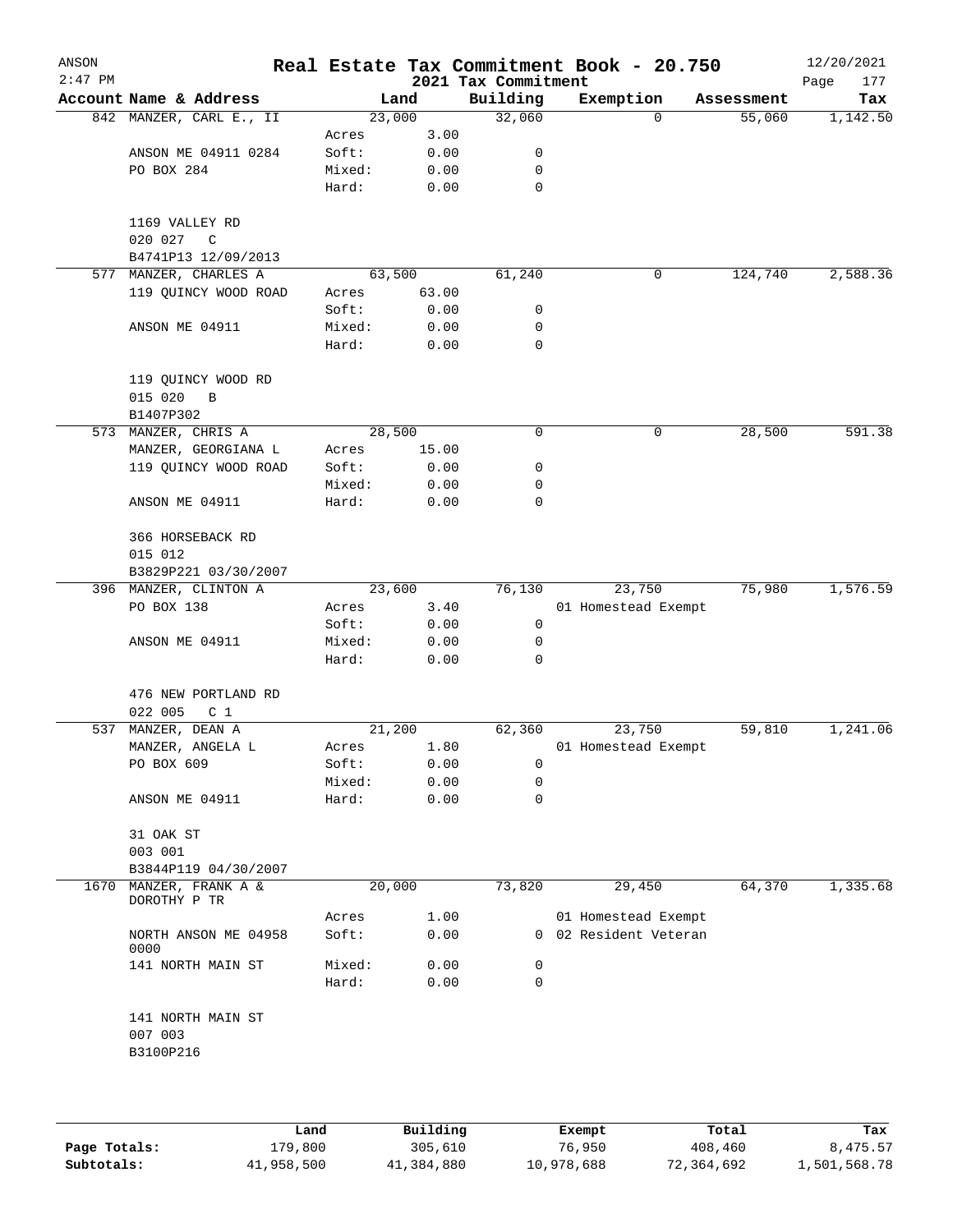| ANSON<br>$2:47$ PM |                                        |              |                 |               | 2021 Tax Commitment  | Real Estate Tax Commitment Book - 20.750 |            |            | 12/20/2021<br>178<br>Page |
|--------------------|----------------------------------------|--------------|-----------------|---------------|----------------------|------------------------------------------|------------|------------|---------------------------|
|                    | Account Name & Address                 |              |                 | Land          | Building             | Exemption                                |            | Assessment | Tax                       |
|                    | 1618 MANZER, FRANK A &<br>DOROTHY P TR |              |                 | 68,000        | $\mathbf 0$          |                                          | $\Omega$   | 68,000     | 1,411.00                  |
|                    |                                        |              | Acres           | 88.00         |                      |                                          |            |            |                           |
|                    | NORTH ANSON ME 04958                   |              | Soft:           | 0.00          | 0                    |                                          |            |            |                           |
|                    | 0000                                   |              |                 |               | $\mathbf 0$          |                                          |            |            |                           |
|                    | 141 NORTH MAIN ST                      |              | Mixed:<br>Hard: | 0.00<br>0.00  | 0                    |                                          |            |            |                           |
|                    |                                        |              |                 |               |                      |                                          |            |            |                           |
|                    | 014 018                                |              |                 |               |                      |                                          |            |            |                           |
|                    | B3100P220                              |              |                 |               |                      |                                          |            |            |                           |
| 1619               | MANZER, FRANK A &<br>DOROTHY P TR      |              |                 | 7,000         | 0                    |                                          | 0          | 7,000      | 145.25                    |
|                    |                                        |              | Acres           | 0.34          |                      |                                          |            |            |                           |
|                    | NORTH ANSON ME 04958<br>0000           |              | Soft:           | 0.00          | 0                    |                                          |            |            |                           |
|                    | 141 NORTH MAIN ST                      |              | Mixed:          | 0.00          | $\mathbf 0$          |                                          |            |            |                           |
|                    |                                        |              | Hard:           | 0.00          | $\mathbf 0$          |                                          |            |            |                           |
|                    |                                        |              |                 |               |                      |                                          |            |            |                           |
|                    | 007 002                                |              |                 |               |                      |                                          |            |            |                           |
|                    | B3100P218                              |              |                 | 21,500        |                      |                                          |            | 50,810     | 1,054.31                  |
|                    | 590 MANZER, GENE M<br>61 PREBLE AVE    |              | Acres           | 2.00          | 53,060               | 23,750<br>01 Homestead Exempt            |            |            |                           |
|                    |                                        |              | Soft:           | 0.00          | 0                    |                                          |            |            |                           |
|                    | ANSON ME 04911                         |              | Mixed:          | 0.00          | 0                    |                                          |            |            |                           |
|                    |                                        |              | Hard:           | 0.00          | 0                    |                                          |            |            |                           |
|                    | 61 PREBLE AVE                          |              |                 |               |                      |                                          |            |            |                           |
|                    | 004 015                                |              |                 |               |                      |                                          |            |            |                           |
|                    | B548P470                               |              |                 |               |                      |                                          |            |            |                           |
|                    | 1623 MANZER, JAMES R                   |              |                 | 27,060        | 0                    | 13,610                                   |            | 13,450     | 279.09                    |
|                    | MANZER, LAURIE A<br>PO BOX 264         |              | Acres<br>Soft:  | 44.12         |                      | 01 Homestead Exempt                      |            |            |                           |
|                    |                                        |              | Mixed:          | 41.12<br>0.00 | 4,063<br>$\mathbf 0$ |                                          |            |            |                           |
|                    | ANSON ME 04911                         |              | Hard:           | 0.00          | 0                    |                                          |            |            |                           |
|                    |                                        |              | TREE GROWTH     |               |                      |                                          |            |            |                           |
|                    | 346 HORSEBACK ROAD                     |              |                 |               |                      |                                          |            |            |                           |
|                    | 015 011                                |              |                 |               |                      |                                          |            |            |                           |
|                    | B5113P162 12/14/2016                   |              |                 |               |                      |                                          |            |            |                           |
|                    | 2052 MANZER, JAMES R                   |              |                 | 19,200        | 0                    |                                          | 0          | 19,200     | 398.40                    |
|                    | PO BOX 264                             |              | Acres           | 5.80          |                      |                                          |            |            |                           |
|                    | ANSON ME 04911                         |              | Soft:<br>Mixed: | 0.00<br>0.00  | 0<br>0               |                                          |            |            |                           |
|                    |                                        |              | Hard:           | 0.00          | 0                    |                                          |            |            |                           |
|                    | HORSEBACK RD                           |              |                 |               |                      |                                          |            |            |                           |
|                    | 015 011 C                              |              |                 |               |                      |                                          |            |            |                           |
|                    | B1801P54                               |              |                 |               |                      |                                          |            |            |                           |
| 2027               | MANZER, JEREMY E                       |              |                 | 24,980        | 137,230              |                                          | 0          | 162,210    | 3,365.86                  |
|                    | MARCOTTE, MALLORI M                    |              | Acres           | 4.32          |                      |                                          |            |            |                           |
|                    | 44 GETCHELL POND ROAD                  |              | Soft:           | 0.00          | 0                    |                                          |            |            |                           |
|                    | ANSON ME 04911                         |              | Mixed:<br>Hard: | 0.00<br>0.00  | 0<br>$\mathbf 0$     |                                          |            |            |                           |
|                    | 44 GETCHELL POND ROAD                  |              |                 |               |                      |                                          |            |            |                           |
|                    | 015 022 D                              |              |                 |               |                      |                                          |            |            |                           |
|                    | B5285P349 05/25/2018                   |              |                 |               |                      |                                          |            |            |                           |
|                    |                                        | Land         |                 | Building      |                      | Exempt                                   |            | Total      | Tax                       |
| Page Totals:       |                                        | 167,740      |                 | 190,290       |                      | 37,360                                   |            | 320,670    | 6,653.91                  |
| Subtotals:         |                                        | 42, 126, 240 |                 | 41,575,170    |                      | 11,016,048                               | 72,685,362 |            | 1,508,222.69              |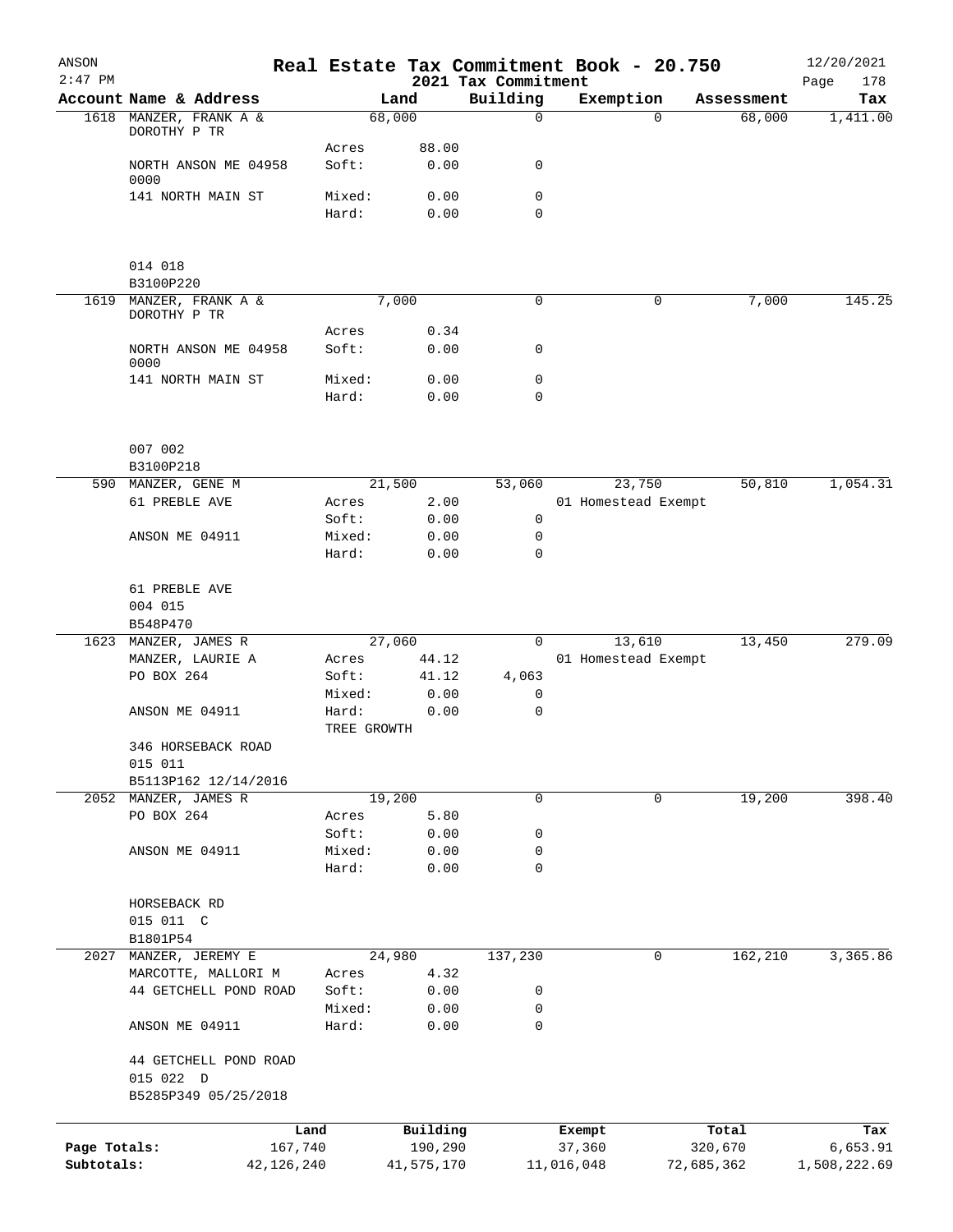|                                           |                      |                           | 2021 Tax Commitment | Real Estate Tax Commitment Book - 20.750 |            | 12/20/2021<br>Page<br>179 |
|-------------------------------------------|----------------------|---------------------------|---------------------|------------------------------------------|------------|---------------------------|
| Account Name & Address                    |                      | Land                      | Building            | Exemption                                | Assessment | Tax                       |
| 1622 MANZER, JERRY E                      |                      | 7,160                     | $\mathbf 0$         | $\Omega$                                 | 7,160      | 148.57                    |
| MANZER, ELLEN                             | Acres                | 72.44                     |                     |                                          |            |                           |
| 1688 RIVER ROAD                           | Soft:                | 72.44                     | 7,157               |                                          |            |                           |
|                                           | Mixed:               | 0.00                      | 0                   |                                          |            |                           |
| SOLON ME 04979 0000                       | Hard:                | 0.00                      | $\mathbf 0$         |                                          |            |                           |
|                                           |                      | TREE GROWTH B5101P0327    | JT                  |                                          |            |                           |
|                                           |                      |                           |                     |                                          |            |                           |
|                                           |                      |                           |                     |                                          |            |                           |
| B5101P327 11/03/2016 B4383P335 03/30/2011 |                      |                           |                     |                                          |            |                           |
| 1555 MANZER, JODY A                       |                      | 27,130                    | $\Omega$            | 0                                        | 27,130     | 562.95                    |
| MANZER, SHIRLEY A                         | Acres                | 93.00                     |                     |                                          |            |                           |
| 11 GETCHELL POND ROAD                     | Soft:                | 6.00                      | 593                 |                                          |            |                           |
|                                           | Mixed:               | 8.00                      | 1,072               |                                          |            |                           |
| ANSON ME 04911                            | Hard:<br>TREE GROWTH | 76.00                     | 10,469              |                                          |            |                           |
|                                           |                      |                           |                     |                                          |            |                           |
|                                           |                      |                           |                     |                                          |            |                           |
| B4310P72 08/26/2010                       |                      |                           |                     |                                          |            |                           |
| 2026 MANZER, JODY A                       |                      | 13,630                    | 31,920              | 0                                        | 45,550     | 945.16                    |
| 11 GETCHELL POND ROAD                     | Acres                | 64.00                     |                     |                                          |            |                           |
|                                           | Soft:                | 62.00                     | 6,126               |                                          |            |                           |
| ANSON ME 04911                            | Mixed:               | 0.00                      | $\mathbf 0$         |                                          |            |                           |
|                                           | Hard:                | 0.00                      | $\mathbf 0$         |                                          |            |                           |
| HORSEBACK RD                              |                      |                           |                     |                                          |            |                           |
| 015 022 C                                 |                      |                           |                     |                                          |            |                           |
| B5101P329 10/03/2016                      |                      |                           |                     |                                          |            |                           |
| 591 MANZER, JODY A                        |                      | 32,230                    | 120,260             | 23,750                                   | 128,740    | 2,671.36                  |
| 11 GETCHELL POND ROAD                     | Acres                | 10.73                     |                     | 01 Homestead Exempt                      |            |                           |
|                                           | Soft:                | 0.00                      | 0                   |                                          |            |                           |
| ANSON ME 04911                            | Mixed:               | 0.00                      | 0                   |                                          |            |                           |
|                                           | Hard:                | 0.00                      | 0                   |                                          |            |                           |
|                                           | B5165P0324           |                           |                     |                                          |            |                           |
| 11 GETCHELL POND ROAD                     |                      |                           |                     |                                          |            |                           |
| 015 022 A                                 |                      |                           |                     |                                          |            |                           |
| B5165P324 05/26/2017 B4310P72 08/26/2010  |                      |                           |                     |                                          |            |                           |
| 1626 MANZER, JOHN M                       |                      | 4,150                     | 0                   | 0                                        | 4,150      | 86.11                     |
| 1120 MANCHESTER ROAD                      | Acres                | 30.95                     |                     |                                          |            |                           |
|                                           | Soft:                | 0.00                      | 0                   |                                          |            |                           |
| BELGRADE ME 04917 0000                    | Mixed:               | 30.95                     | 4,146               |                                          |            |                           |
|                                           | Hard:                | 0.00                      | $\Omega$            |                                          |            |                           |
|                                           | TREE GROWTH          |                           |                     |                                          |            |                           |
|                                           |                      |                           |                     |                                          |            |                           |
| B5113P157 12/14/2016                      |                      |                           |                     |                                          |            |                           |
| 1713 MANZER, NATHAN M                     | 125,350              |                           | 91,730              | 23,750                                   | 193,330    | 4,011.60                  |
| MANZER, CRYSTAL D                         | Acres                | 321.00                    |                     | 01 Homestead Exempt                      |            |                           |
| 1 BLUE VEIN LANE                          | Soft:                | 0.00                      | $\mathbf 0$         |                                          |            |                           |
|                                           | Mixed:               |                           | 0                   |                                          |            |                           |
|                                           |                      | 0.00                      | $\Omega$            |                                          |            |                           |
| ANSON ME 04911                            | Hard:                | 0.00                      |                     |                                          |            |                           |
|                                           |                      | TREE GROWTH B4922P0146 JT |                     |                                          |            |                           |
|                                           |                      |                           |                     |                                          |            |                           |
|                                           |                      |                           |                     |                                          |            |                           |
| B4922P146 06/24/2015                      |                      |                           |                     |                                          |            |                           |
| 1 BLUE VEIN LANE                          |                      |                           |                     |                                          |            |                           |

|              | Land       | Building   | Exempt     | Total      | Tax          |
|--------------|------------|------------|------------|------------|--------------|
| Page Totals: | 209,650    | 243,910    | 47,500     | 406,060    | 8,425.75     |
| Subtotals:   | 42,335,890 | 41,819,080 | 11,063,548 | 73,091,422 | 1,516,648.44 |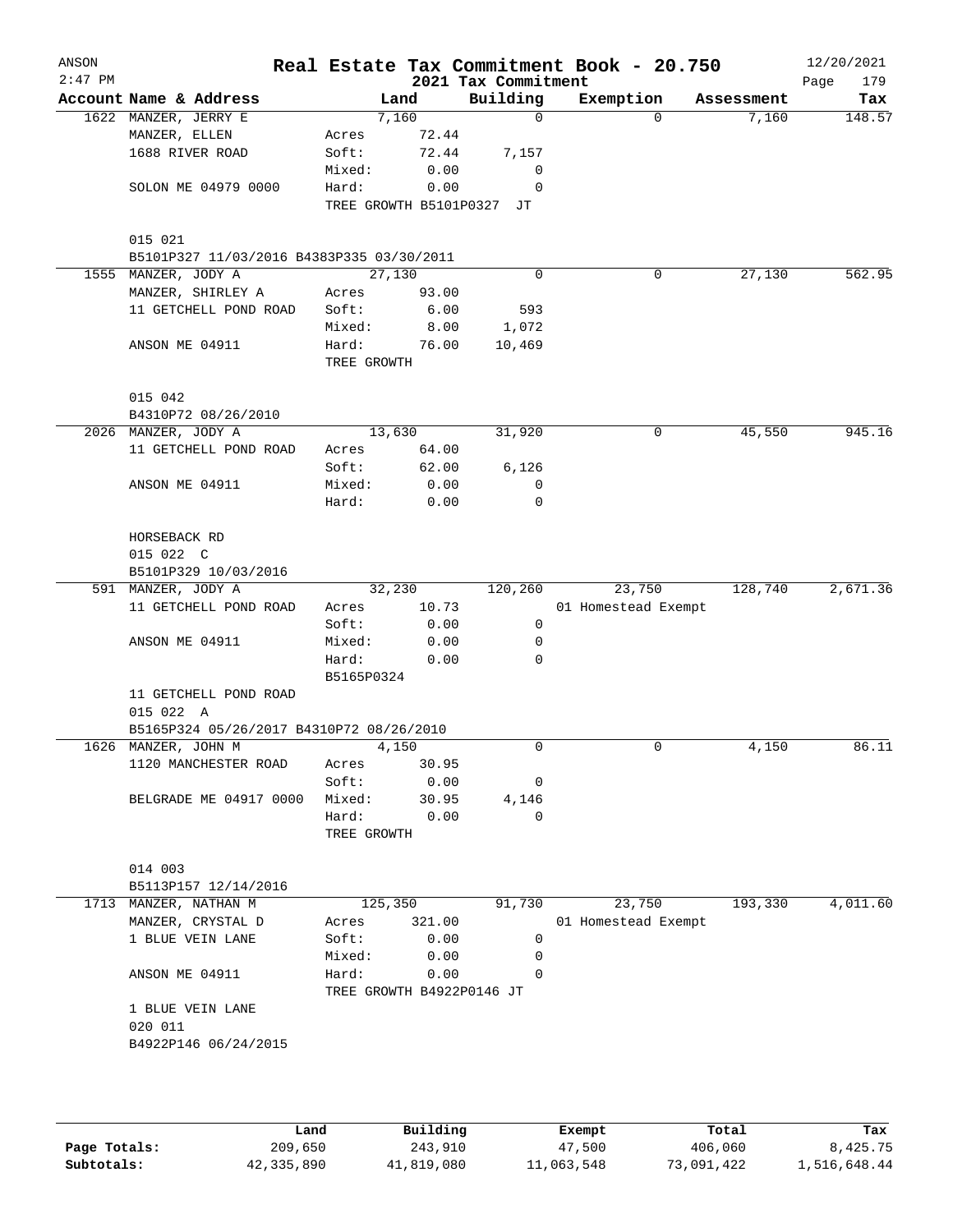| ANSON     |                                                  |                      |        |                     | Real Estate Tax Commitment Book - 20.750 |            | 12/20/2021  |
|-----------|--------------------------------------------------|----------------------|--------|---------------------|------------------------------------------|------------|-------------|
| $2:47$ PM |                                                  |                      |        | 2021 Tax Commitment |                                          |            | Page<br>180 |
|           | Account Name & Address                           |                      | Land   | Building            | Exemption                                | Assessment | Tax         |
|           | 1624 MANZER, RALPH A., JR.                       |                      | 21,500 | 43,850              | 23,750                                   | 41,600     | 863.20      |
|           | MANZER, J.R. & L., J.M. Acres<br>& STEWART, J.A. |                      | 2.00   |                     | 01 Homestead Exempt                      |            |             |
|           | 279 HORSEBACK RD                                 | Soft:                | 0.00   | 0                   |                                          |            |             |
|           |                                                  | Mixed:               | 0.00   | 0                   |                                          |            |             |
|           | ANSON ME 04911 0000                              | Hard:<br>LIFE ESTATE | 0.00   | 0                   |                                          |            |             |
|           | 279 HORSEBACK RD<br>015 022                      |                      |        |                     |                                          |            |             |
|           | B5113P160 12/14/2016 B4383P335 03/30/2011        |                      |        |                     |                                          |            |             |
|           | 1455 MANZER, SHERMAN A. &                        |                      | 6,670  | $\Omega$            | 0                                        | 6,670      | 138.40      |
|           | JUNE M. Trustees                                 |                      |        |                     |                                          |            |             |
|           | MANZER FAMILY LIVING<br>TRUST 7/31/18            | Acres                | 50.00  |                     |                                          |            |             |
|           |                                                  | Soft:                | 3.00   | 296                 |                                          |            |             |
|           | 37 DUDLEY CORNER RD                              | Mixed:               | 27.00  | 3,617               |                                          |            |             |
|           | SKOWHEGAN ME 04976 0000 Hard:                    | TREE GROWTH          | 20.00  | 2,755               |                                          |            |             |
|           | 015 019                                          |                      |        |                     |                                          |            |             |
|           | B5314P97 B628P43                                 |                      |        |                     |                                          |            |             |
|           | 1294 MARCHAND-RAYN, CURTIS                       |                      | 36,510 | 63,760              | 0                                        | 100,270    | 2,080.60    |
|           | 905 VALLEY ROAD                                  | Acres                | 118.00 |                     |                                          |            |             |
|           |                                                  | Soft:                | 38.00  | 3,754               |                                          |            |             |
|           | ANSON ME 04911                                   | Mixed:               | 55.00  | 7,367               |                                          |            |             |
|           |                                                  | Hard:                | 5.00   | 689                 |                                          |            |             |
|           |                                                  | TREE GROWTH          |        |                     |                                          |            |             |
|           | 905 VALLEY RD                                    |                      |        |                     |                                          |            |             |
|           | 021 001                                          |                      |        |                     |                                          |            |             |
|           | B5503P219 12/19/2019                             |                      |        |                     |                                          |            |             |
|           | 1284 MARCO, EDWARD J                             |                      | 25,980 | 62,460              | 0                                        | 88,440     | 1,835.13    |
|           | MARCO, LILY W                                    | Acres                | 2.32   |                     |                                          |            |             |
|           | PO BOX 414                                       | Soft:                | 0.00   | 0                   |                                          |            |             |
|           |                                                  | Mixed:               | 0.00   | 0                   |                                          |            |             |
|           | NORTH ANSON ME 04958                             | Hard:                | 0.00   | 0                   |                                          |            |             |
|           | 26 NEW PORTLAND RD<br>008 023                    |                      |        |                     |                                          |            |             |
|           | B5521P320 02/28/2020                             |                      |        |                     |                                          |            |             |
|           | 162 MARIOTTI, JASON E.                           |                      | 50,390 | 144,600             | 23,750                                   | 171,240    | 3,553.23    |
|           | Trustee                                          |                      |        |                     |                                          |            |             |
|           | MORIOTTI FAMILY TRUST                            | Acres                | 36.78  |                     | 01 Homestead Exempt                      |            |             |
|           | PO BOX 57                                        | Soft:                | 0.00   | 0                   |                                          |            |             |
|           |                                                  | Mixed:               | 0.00   | 0                   |                                          |            |             |
|           | NORTH ANSON ME 04958<br>0000                     | Hard:                | 0.00   | 0                   |                                          |            |             |
|           | 104 SKIDMORE RD                                  |                      |        |                     |                                          |            |             |
|           | 023 014<br>В<br>B4919P147 06/19/2015             |                      |        |                     |                                          |            |             |
|           |                                                  |                      |        |                     |                                          |            |             |

|              | Land       | Building   | Exempt     | Total      | Tax          |
|--------------|------------|------------|------------|------------|--------------|
| Page Totals: | 141,050    | 314,670    | 47,500     | 408,220    | 8,470.56     |
| Subtotals:   | 42,476,940 | 42,133,750 | 11,111,048 | 73,499,642 | 1,525,119.00 |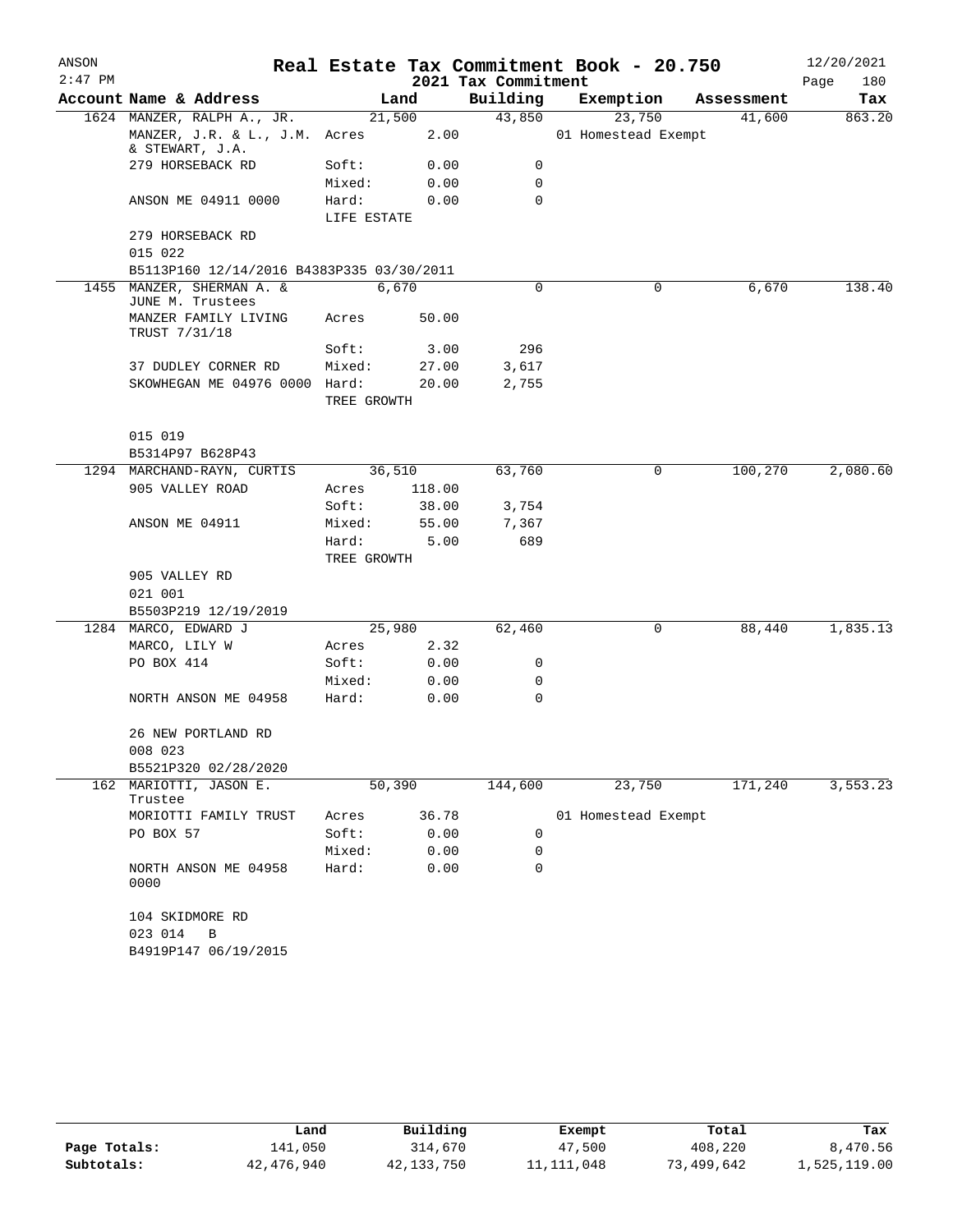| ANSON<br>$2:47$ PM |                               |                           |       | Real Estate Tax Commitment Book - 20.750<br>2021 Tax Commitment |                     |           |            | 12/20/2021<br>Page<br>181 |
|--------------------|-------------------------------|---------------------------|-------|-----------------------------------------------------------------|---------------------|-----------|------------|---------------------------|
|                    | Account Name & Address        |                           | Land  | Building                                                        |                     | Exemption | Assessment | Tax                       |
|                    | 793 MARKEY, DANIEL &          | 43,600                    |       | 7,210                                                           |                     | $\Omega$  | 50,810     | 1,054.31                  |
|                    | WHITEHOUSE, KEITH             | Acres                     | 43.00 |                                                                 |                     |           |            |                           |
|                    | PO BOX 55                     | Soft:                     | 0.00  | 0                                                               |                     |           |            |                           |
|                    |                               | Mixed:                    | 0.00  | 0                                                               |                     |           |            |                           |
|                    | NEW VINEYARD ME 04956<br>0055 | Hard:                     | 0.00  | 0                                                               |                     |           |            |                           |
|                    |                               | OPEN SPACE CLASSIFICATION |       |                                                                 |                     |           |            |                           |
|                    | FISH ROAD                     |                           |       |                                                                 |                     |           |            |                           |
|                    | 013 018                       |                           |       |                                                                 |                     |           |            |                           |
|                    | B2926P106                     |                           |       |                                                                 |                     |           |            |                           |
|                    | 1651 MAROBELLA, MICHAEL R     | 33,890                    |       | 55,860                                                          |                     | 23,750    | 66,000     | 1,369.50                  |
|                    | 219 GREENLEAF ROAD            | Acres                     | 12.39 |                                                                 | 01 Homestead Exempt |           |            |                           |
|                    |                               | Soft:                     | 0.00  | $\mathbf 0$                                                     |                     |           |            |                           |
|                    | ANSON Maine 04911             | Mixed:                    | 0.00  | 0                                                               |                     |           |            |                           |
|                    |                               | Hard:                     | 0.00  | 0                                                               |                     |           |            |                           |
|                    | 219 GREENLEAF RD              |                           |       |                                                                 |                     |           |            |                           |
|                    | 013 023<br>1                  |                           |       |                                                                 |                     |           |            |                           |
|                    | B3557P251 09/20/2005          |                           |       |                                                                 |                     |           |            |                           |
|                    | 1380 MARSHALL, STEPHEN P      | 27,260                    |       | 0                                                               |                     | 0         | 27,260     | 565.65                    |
|                    |                               | Acres                     | 13.76 |                                                                 |                     |           |            |                           |
|                    | ELIOT ME 03903                | Soft:                     | 0.00  | 0                                                               |                     |           |            |                           |
|                    | 38 MARSHALL FARM LN           | Mixed:                    | 0.00  | 0                                                               |                     |           |            |                           |
|                    |                               | Hard:                     | 0.00  | 0                                                               |                     |           |            |                           |
|                    | 013 023<br>$\overline{4}$     |                           |       |                                                                 |                     |           |            |                           |
|                    | B4681P252 07/05/2013          |                           |       |                                                                 |                     |           |            |                           |
|                    | 1411 MARTIN, CHRISTINE E      | 14,730                    |       | 6,430                                                           |                     | 0         | 21,160     | 439.07                    |
|                    | PO BOX 306                    | Acres                     | 0.67  |                                                                 |                     |           |            |                           |
|                    |                               | Soft:                     | 0.00  | 0                                                               |                     |           |            |                           |
|                    | NORTH ANSON ME 04958          | Mixed:                    | 0.00  | 0                                                               |                     |           |            |                           |
|                    |                               | Hard:                     | 0.00  | 0                                                               |                     |           |            |                           |
|                    | 49 ELM ST                     |                           |       |                                                                 |                     |           |            |                           |
|                    | 009 044                       |                           |       |                                                                 |                     |           |            |                           |
|                    | B5656P326 02/22/2021          |                           |       |                                                                 |                     |           |            |                           |
|                    | 1387 MARTIN, CHRISTINE E      | 14,560                    |       | 53,210                                                          |                     | 0         | 67,770     | 1,406.23                  |
|                    | PO BOX 306                    | Acres                     | 0.53  |                                                                 |                     |           |            |                           |
|                    |                               | Soft:                     | 0.00  | 0                                                               |                     |           |            |                           |
|                    | NORTH ANSON ME 04958          | Mixed:                    | 0.00  | 0                                                               |                     |           |            |                           |
|                    |                               | Hard:                     | 0.00  | 0                                                               |                     |           |            |                           |
|                    | 51 ELM ST<br>009 043          |                           |       |                                                                 |                     |           |            |                           |
| 1499               | MARTIN, KEITH                 | 21,500                    |       | 68,890                                                          |                     | 0         | 90,390     | 1,875.59                  |
|                    | 62 FAHI POND ROAD             | Acres                     | 2.00  |                                                                 |                     |           |            |                           |
|                    |                               | Soft:                     | 0.00  | 0                                                               |                     |           |            |                           |
|                    | NORTH ANSON ME 04958          | Mixed:                    | 0.00  | 0                                                               |                     |           |            |                           |
|                    |                               | Hard:                     | 0.00  | 0                                                               |                     |           |            |                           |
|                    | 62 FAHI POND RD               |                           |       |                                                                 |                     |           |            |                           |
|                    | 007 011                       |                           |       |                                                                 |                     |           |            |                           |
|                    | B5529P204 03/26/2020          |                           |       |                                                                 |                     |           |            |                           |
|                    |                               |                           |       |                                                                 |                     |           |            |                           |
|                    |                               |                           |       |                                                                 |                     |           |            |                           |

|              | Land       | Building   | Exempt       | Total      | Tax          |
|--------------|------------|------------|--------------|------------|--------------|
| Page Totals: | 155,540    | 191,600    | 23,750       | 323,390    | 6,710.35     |
| Subtotals:   | 42,632,480 | 42,325,350 | 11, 134, 798 | 73,823,032 | 1,531,829.35 |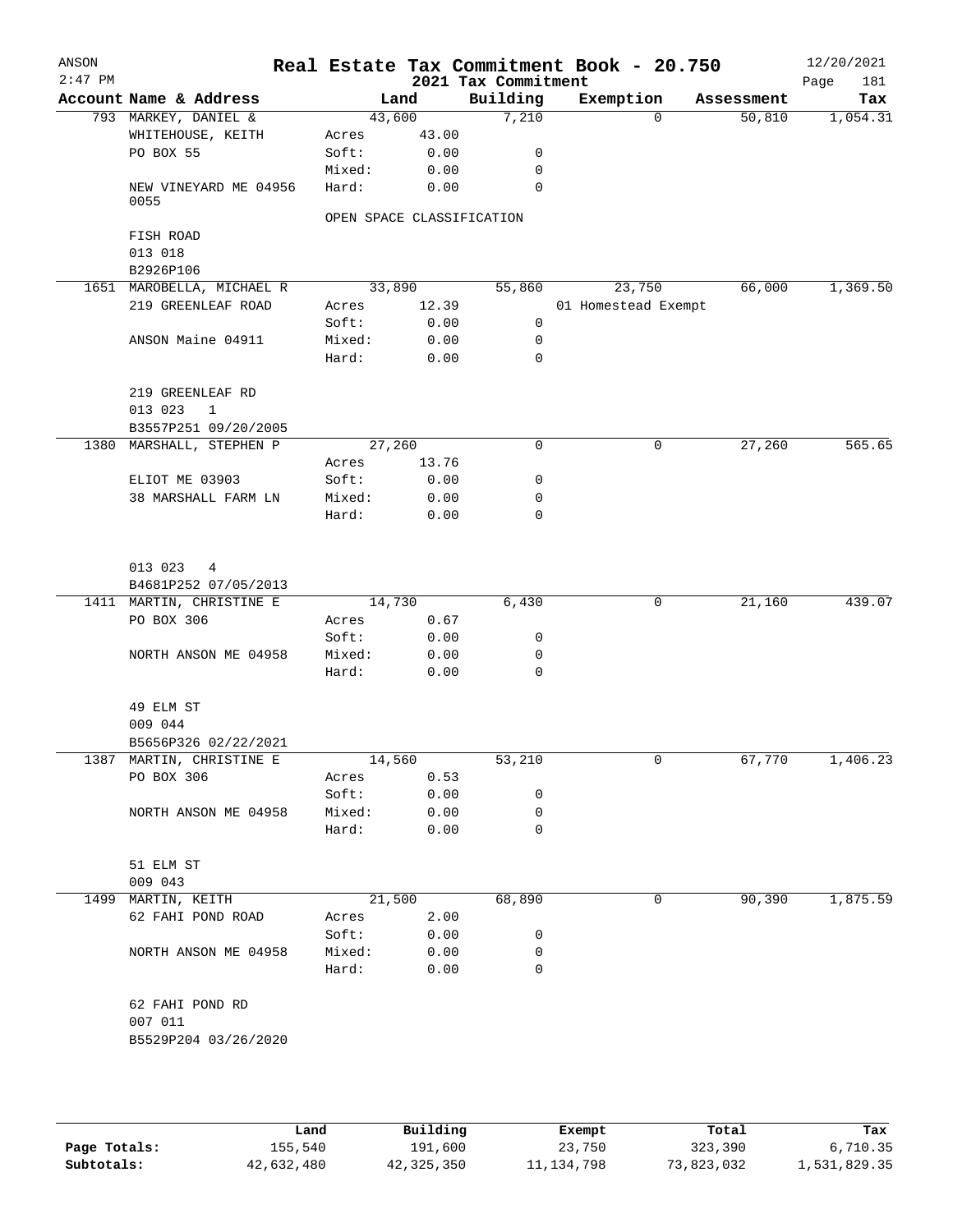| ANSON<br>$2:47$ PM |                                      |                     |        |       | 2021 Tax Commitment | Real Estate Tax Commitment Book - 20.750 |          |            | 12/20/2021<br>182<br>Page |
|--------------------|--------------------------------------|---------------------|--------|-------|---------------------|------------------------------------------|----------|------------|---------------------------|
|                    | Account Name & Address               |                     | Land   |       | Building            | Exemption                                |          | Assessment | Tax                       |
|                    | 1956 MARTINS, JOHN                   |                     | 17,790 |       | 0                   |                                          | $\Omega$ | 17,790     | 369.14                    |
|                    | MARTINS, LAURA N                     | Acres               |        | 4.86  |                     |                                          |          |            |                           |
|                    | C/O TIMOTHY GOODBLOOD                | Soft:               |        | 0.00  | 0                   |                                          |          |            |                           |
|                    | P.O. BOX 134                         | Mixed:              |        | 0.00  | 0                   |                                          |          |            |                           |
|                    | ANSON ME 0491104976                  | Hard:               |        | 0.00  | $\mathbf 0$         |                                          |          |            |                           |
|                    | HORSEBACK ROAD                       |                     |        |       |                     |                                          |          |            |                           |
|                    | 015 010 1<br>B3940P146 12/05/2007    |                     |        |       |                     |                                          |          |            |                           |
| 1914               | MASON, PETER J                       |                     | 18,590 |       | 0                   |                                          | 0        | 18,590     | 385.74                    |
|                    |                                      | Acres               |        | 5.39  |                     |                                          |          |            |                           |
|                    | OXFORD MA 01540 0000                 | Soft:               |        | 0.00  | 0                   |                                          |          |            |                           |
|                    | 56 JOE JENNY RD                      | Mixed:              |        | 0.00  | 0                   |                                          |          |            |                           |
|                    |                                      | Hard:               |        | 0.00  | 0                   |                                          |          |            |                           |
|                    | HOLLIN WAITE HILL RD<br>020 014<br>6 |                     |        |       |                     |                                          |          |            |                           |
|                    | B3421P46 12/13/2004                  |                     |        |       |                     |                                          |          |            |                           |
|                    | 661 MASON, RICHARD E                 |                     | 35,400 |       | 93,180              | 23,750                                   |          | 104,830    | 2,175.22                  |
|                    | MASON, MARIE C                       | Acres               |        | 13.90 |                     | 01 Homestead Exempt                      |          |            |                           |
|                    | 112 MERRY ROAD                       | Soft:               |        | 0.00  | 0                   |                                          |          |            |                           |
|                    |                                      | Mixed:              |        | 0.00  | 0                   |                                          |          |            |                           |
|                    | ANSON ME 04911                       | Hard:               |        | 0.00  | 0                   |                                          |          |            |                           |
|                    | 112 MERRY RD                         |                     |        |       |                     |                                          |          |            |                           |
|                    | 014 049                              |                     |        |       |                     |                                          |          |            |                           |
|                    | B3153P176                            |                     |        |       |                     |                                          |          |            |                           |
|                    | 600 MASON, ROBERT A                  |                     | 12,810 |       | 60,610              | 29,450                                   |          | 43,970     | 912.38                    |
|                    | PO BOX 141                           | Acres               |        | 0.41  |                     | 01 Homestead Exempt                      |          |            |                           |
|                    |                                      | Soft:               |        | 0.00  | $\overline{0}$      | 04 Non-resident Veteran                  |          |            |                           |
|                    | ANSON ME 04911                       | Mixed:              |        | 0.00  | 0                   |                                          |          |            |                           |
|                    |                                      | Hard:               |        | 0.00  | 0                   |                                          |          |            |                           |
|                    | 27 KENNEBEC ST                       |                     |        |       |                     |                                          |          |            |                           |
|                    | 001 005                              |                     |        |       |                     |                                          |          |            |                           |
|                    | B1359P65                             |                     |        |       |                     |                                          |          |            |                           |
|                    | 683 MASSE, LETA D                    |                     | 16,970 |       | 32,970              | 23,750                                   |          | 26,190     | 543.44                    |
|                    | 616 CAMPGROUND ROAD                  | Acres               |        | 0.72  |                     | 01 Homestead Exempt                      |          |            |                           |
|                    |                                      | Soft:               |        | 0.00  | 0                   |                                          |          |            |                           |
|                    | NORTH ANSON ME 04958                 | Mixed:              |        | 0.00  | 0                   |                                          |          |            |                           |
|                    |                                      | Hard:<br>B4961P0279 |        | 0.00  | 0                   |                                          |          |            |                           |
|                    | 616 CAMPGROUND RD                    |                     |        |       |                     |                                          |          |            |                           |
|                    | 008 002                              |                     |        |       |                     |                                          |          |            |                           |
|                    | B4961P279 10/02/2015                 |                     |        |       |                     |                                          |          |            |                           |
| 1546               | MASSE, LETA D                        |                     | 18,000 |       | 0                   |                                          | 0        | 18,000     | 373.50                    |
|                    | 616 CAMPGROUND ROAD                  | Acres               |        | 5.00  |                     |                                          |          |            |                           |
|                    |                                      | Soft:               |        | 0.00  | 0                   |                                          |          |            |                           |
|                    | NORTH ANSON ME 04958                 | Mixed:              |        | 0.00  | 0                   |                                          |          |            |                           |
|                    |                                      | Hard:               |        | 0.00  | 0                   |                                          |          |            |                           |
|                    | 235 SPENCER RD                       |                     |        |       |                     |                                          |          |            |                           |
|                    | 020 012<br>D                         |                     |        |       |                     |                                          |          |            |                           |
|                    | B4730P351 11/04/2013                 |                     |        |       |                     |                                          |          |            |                           |
|                    |                                      |                     |        |       |                     |                                          |          |            |                           |
|                    |                                      |                     |        |       |                     |                                          |          |            |                           |

|              | Land       | Building   | Exempt     | Total      | Tax          |
|--------------|------------|------------|------------|------------|--------------|
| Page Totals: | 119,560    | 186,760    | 76,950     | 229,370    | 4,759.42     |
| Subtotals:   | 42,752,040 | 42,512,110 | 11,211,748 | 74,052,402 | 1,536,588.77 |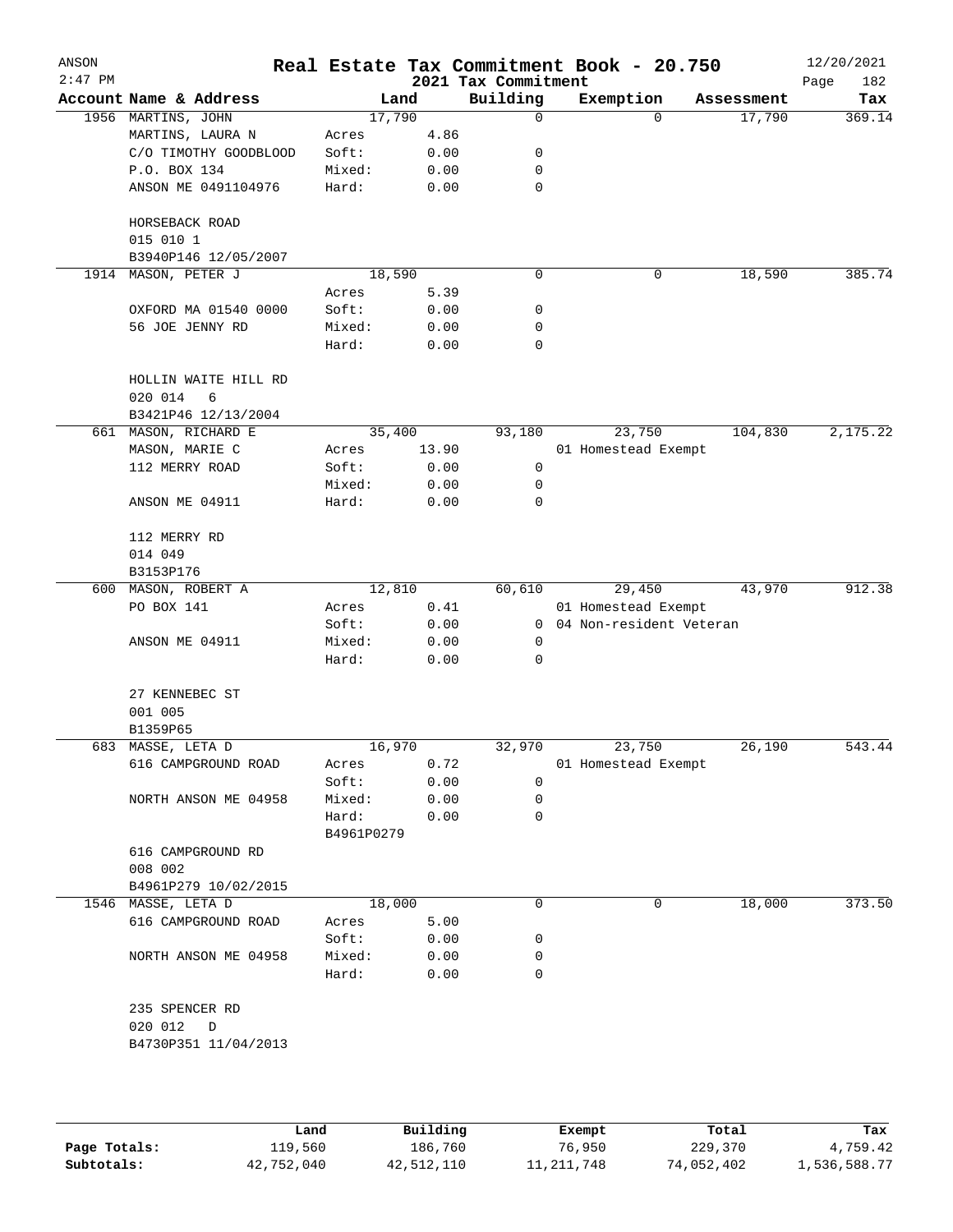| ANSON<br>$2:47$ PM |                                                                  |                        |                    | 2021 Tax Commitment | Real Estate Tax Commitment Book - 20.750 |            | 12/20/2021<br>183<br>Page |
|--------------------|------------------------------------------------------------------|------------------------|--------------------|---------------------|------------------------------------------|------------|---------------------------|
|                    | Account Name & Address                                           |                        | Land               | Building            | Exemption                                | Assessment | Tax                       |
|                    | 475 MATHIEU, DOUGLAS E                                           |                        | 21,670             | 57,720              | 23,750                                   | 55,640     | 1,154.53                  |
|                    | MATHIEU, SARAH                                                   | Acres                  | 2.11               |                     | 01 Homestead Exempt                      |            |                           |
|                    | 219 CAMPGROUND ROAD                                              | Soft:                  | 0.00               | 0                   |                                          |            |                           |
|                    |                                                                  | Mixed:                 | 0.00               | 0                   |                                          |            |                           |
|                    | NORTH ANSON ME 04958                                             | Hard:<br>B5017P0205 JT | 0.00               | $\Omega$            |                                          |            |                           |
|                    | 219 CAMPGROUND RD<br>015 049<br>$\mathbf B$                      |                        |                    |                     |                                          |            |                           |
|                    | B5084P354 10/06/2016 B5017P205 04/14/2016 B4183P11<br>08/21/2009 |                        |                    |                     |                                          |            |                           |
|                    | 303 MATTINGLY LAND<br>HOLDINGS, LLC                              |                        | 30,720             | 0                   | $\mathbf 0$                              | 30,720     | 637.44                    |
|                    |                                                                  | Acres                  | 12.72              |                     |                                          |            |                           |
|                    | NORTH ANSON ME 04958                                             | Soft:                  | 0.00               | 0                   |                                          |            |                           |
|                    | PO BOX 105                                                       | Mixed:                 | 0.00               | 0                   |                                          |            |                           |
|                    |                                                                  | Hard:                  | 0.00               | 0                   |                                          |            |                           |
|                    | 419 NEW PORTLAND RD                                              |                        |                    |                     |                                          |            |                           |
|                    | 023 042<br>B                                                     |                        |                    |                     |                                          |            |                           |
|                    | B2370P186                                                        |                        |                    |                     |                                          |            |                           |
|                    | 740 MATTINGLY LAND<br>HOLDINGS, LLC                              |                        | 274,830            | 314,750             | 0                                        | 589,580    | 12,233.79                 |
|                    |                                                                  | Acres                  | 85.66              |                     |                                          |            |                           |
|                    | NORTH ANSON ME 04958                                             | Soft:                  | 0.00               | 0                   |                                          |            |                           |
|                    | PO BOX 105                                                       | Mixed:                 | 0.00               | $\mathbf 0$         |                                          |            |                           |
|                    |                                                                  | Hard:                  | 0.00               | 0                   |                                          |            |                           |
|                    | 419 NEW PORTLAND RD                                              |                        |                    |                     |                                          |            |                           |
|                    | 023 042<br>C                                                     |                        |                    |                     |                                          |            |                           |
|                    | B4481P222 12/15/2011                                             |                        |                    |                     |                                          |            |                           |
|                    | 616 MATTINGLY LAND<br>HOLDINGS, LLC                              |                        | $\overline{4,740}$ | $\mathbf 0$         | 0                                        | 4,740      | 98.36                     |
|                    |                                                                  | Acres                  | 36.90              |                     |                                          |            |                           |
|                    | NORTH ANSON ME 04958                                             | Soft:                  | 2.70               | 267                 |                                          |            |                           |
|                    | PO BOX 105                                                       | Mixed:                 | 27.20              | 3,643               |                                          |            |                           |
|                    |                                                                  | Hard:<br>TREE GROWTH   | 3.50               | 482                 |                                          |            |                           |
|                    | 023 036<br>Е                                                     |                        |                    |                     |                                          |            |                           |
|                    | B4502P69 03/01/2012                                              |                        |                    |                     |                                          |            |                           |
|                    | 1630 MATTINGLY LAND<br>HOLDINGS, LLC                             |                        | 5,500              | $\mathbf 0$         | 0                                        | 5,500      | 114.13                    |
|                    |                                                                  | Acres                  | 4.60               |                     |                                          |            |                           |
|                    | NORTH ANSON ME 04958                                             | Soft:                  | 0.00               | 0                   |                                          |            |                           |
|                    | PO BOX 105                                                       | Mixed:                 | 0.00               | 0                   |                                          |            |                           |
|                    |                                                                  | Hard:                  | 0.00               | 0                   |                                          |            |                           |
|                    |                                                                  |                        |                    |                     |                                          |            |                           |
|                    | 023 040                                                          |                        |                    |                     |                                          |            |                           |
|                    | B4769P265 03/31/2014                                             |                        |                    |                     |                                          |            |                           |

|              | Land       | Building   | Exempt     | Total      | Tax          |
|--------------|------------|------------|------------|------------|--------------|
| Page Totals: | 337,460    | 372,470    | 23,750     | 686,180    | 14,238.25    |
| Subtotals:   | 43,089,500 | 42,884,580 | 11,235,498 | 74,738,582 | 1,550,827.02 |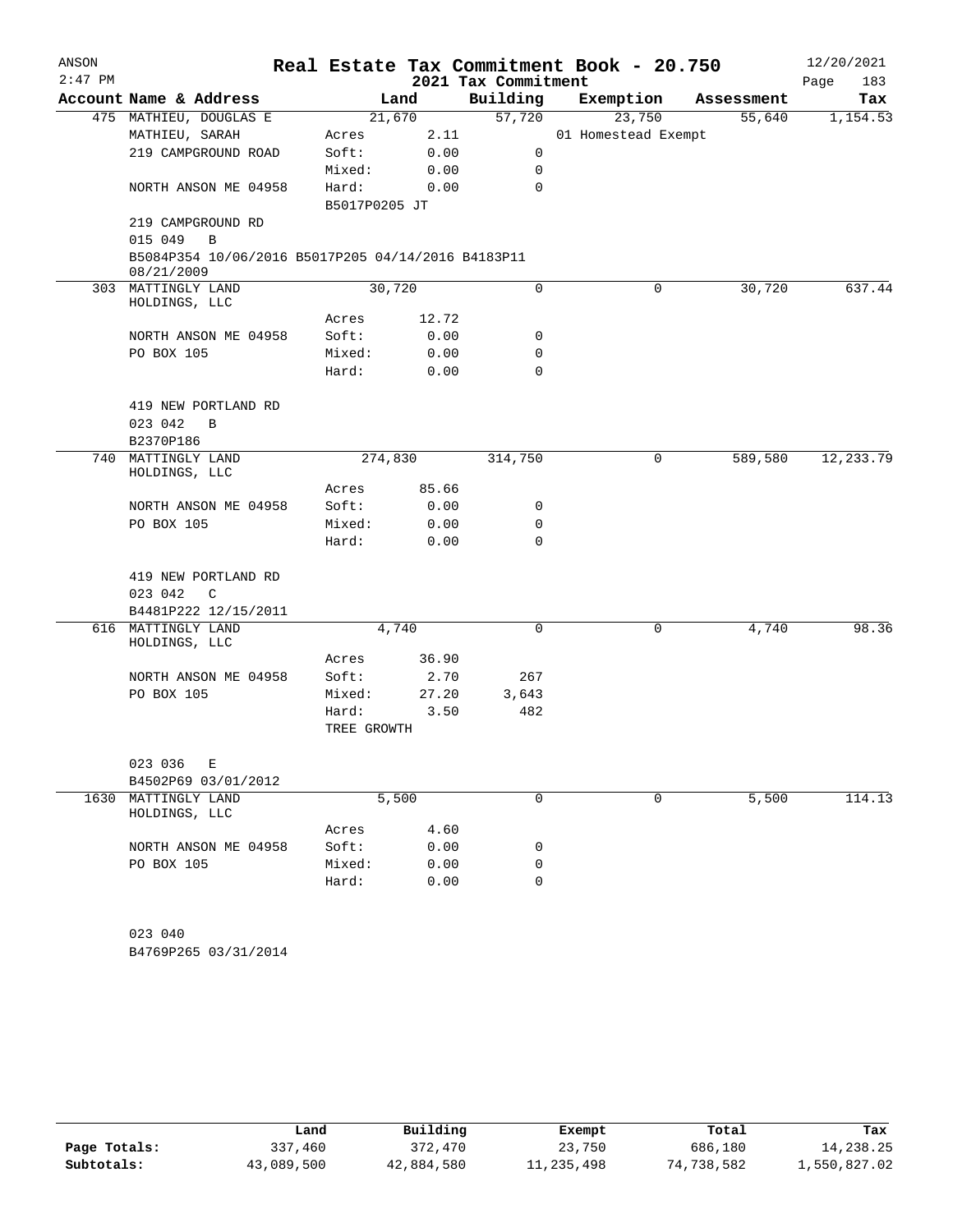| ANSON<br>$2:47$ PM |                                                |                      |            | 2021 Tax Commitment | Real Estate Tax Commitment Book - 20.750 |            | 12/20/2021<br>184<br>Page |
|--------------------|------------------------------------------------|----------------------|------------|---------------------|------------------------------------------|------------|---------------------------|
|                    | Account Name & Address                         |                      | Land       | Building            | Exemption                                | Assessment | Tax                       |
|                    | 1302 MATTINGLY LAND                            |                      | 4,000      | $\mathbf 0$         | 0                                        | 4,000      | 83.00                     |
|                    | HOLDINGS, LLC                                  | Acres                | 31.00      |                     |                                          |            |                           |
|                    | NORTH ANSON ME 04958                           | Soft:                | 5.00       | 494                 |                                          |            |                           |
|                    | PO BOX 105                                     | Mixed:               | 11.00      | 1,473               |                                          |            |                           |
|                    |                                                | Hard:                | 14.00      | 1,929               |                                          |            |                           |
|                    |                                                | TREE GROWTH          |            |                     |                                          |            |                           |
|                    | 010 032<br>Α<br>B4698P106 08/13/2013           |                      |            |                     |                                          |            |                           |
| 1996               | MATTINGLY LAND                                 |                      | 14,100     | 0                   | 0                                        | 14,100     | 292.58                    |
|                    | HOLDINGS, LLC                                  |                      |            |                     |                                          |            |                           |
|                    | PO BOX 105                                     | Acres                | 2.40       |                     |                                          |            |                           |
|                    |                                                | Soft:                | 0.00       | 0                   |                                          |            |                           |
|                    | NORTH ANSON ME 04958<br>0105                   | Mixed:               | 0.00       | 0                   |                                          |            |                           |
|                    |                                                | Hard:                | 0.00       | $\mathbf 0$         |                                          |            |                           |
|                    | 20 DOWN RANGE LANE<br>023 039<br>C             |                      |            |                     |                                          |            |                           |
|                    | B4769P265 03/31/2014                           |                      |            |                     |                                          |            |                           |
|                    | 601 MATTINGLY, JOSHUA P                        |                      | 24,700     | 124,350             | 0                                        | 149,050    | 3,092.79                  |
|                    | MATTINGLY, BROOKE A                            | Acres                | 4.13       |                     |                                          |            |                           |
|                    | PO BOX 94                                      | Soft:                | 0.00       | 0                   |                                          |            |                           |
|                    |                                                | Mixed:               | 0.00       | 0                   |                                          |            |                           |
|                    | NORTH ANSON ME 04958                           | Hard:                | 0.00       | $\mathbf 0$         |                                          |            |                           |
|                    | 377 NEW PORTLAND RD<br>023 039<br>$\mathbf{1}$ |                      |            |                     |                                          |            |                           |
|                    | B5530P148 03/31/2020                           |                      |            |                     |                                          |            |                           |
|                    | 1495 MATTINGLY, KAREN                          |                      | 12,650     | 31,390              | 23,750                                   | 20,290     | 421.02                    |
|                    |                                                | Acres                | 0.40       |                     | 01 Homestead Exempt                      |            |                           |
|                    | NORTH ANSON ME 04958<br>0402                   | Soft:                | 0.00       | $\mathbf 0$         |                                          |            |                           |
|                    | PO BOX 402                                     | Mixed:               | 0.00       | 0                   |                                          |            |                           |
|                    |                                                | Hard:                | 0.00       | 0                   |                                          |            |                           |
|                    | 8 MADISON ST                                   |                      |            |                     |                                          |            |                           |
|                    | 006 091                                        |                      |            |                     |                                          |            |                           |
|                    | B2298P26                                       |                      |            |                     |                                          |            |                           |
| 1580               | MATTINGLY, PHILLIP P                           |                      | 25,790     | 0                   | 0                                        | 25,790     | 535.14                    |
|                    | PO BOX 105                                     | Acres                | 50.70      |                     |                                          |            |                           |
|                    |                                                | Soft:                | 3.00       | 296                 |                                          |            |                           |
|                    | NORTH ANSON ME 04958                           | Mixed:               | 21.00      | 2,813               |                                          |            |                           |
|                    |                                                | Hard:<br>TREE GROWTH | 17.00      | 2,342               |                                          |            |                           |
|                    | 010 031                                        |                      |            |                     |                                          |            |                           |
|                    | B4283P56 06/17/2010                            |                      |            |                     |                                          |            |                           |
|                    | 1668 MATTINGLY, PHILLIP P                      |                      | 31,000     | 0                   | 0                                        | 31,000     | 643.25                    |
|                    | MATTINGLY, BONNIE J                            | Acres                | 23.00      |                     |                                          |            |                           |
|                    | PO BOX 105                                     | Soft:                | 0.00       | 0                   |                                          |            |                           |
|                    |                                                | Mixed:               | 0.00       | 0                   |                                          |            |                           |
|                    | NORTH ANSON ME 04958                           | Hard:                | 0.00       | 0                   |                                          |            |                           |
|                    | OFF SOLON ROAD<br>024 004                      |                      |            |                     |                                          |            |                           |
|                    | B5611P189 09/18/2020                           |                      |            |                     |                                          |            |                           |
|                    | Land                                           |                      | Building   |                     | Exempt                                   | Total      | Tax                       |
| Page Totals:       | 112,240                                        |                      | 155,740    |                     | 23,750                                   | 244,230    | 5,067.78                  |
| Subtotals:         | 43,201,740                                     |                      | 43,040,320 |                     | 11,259,248                               | 74,982,812 | 1,555,894.80              |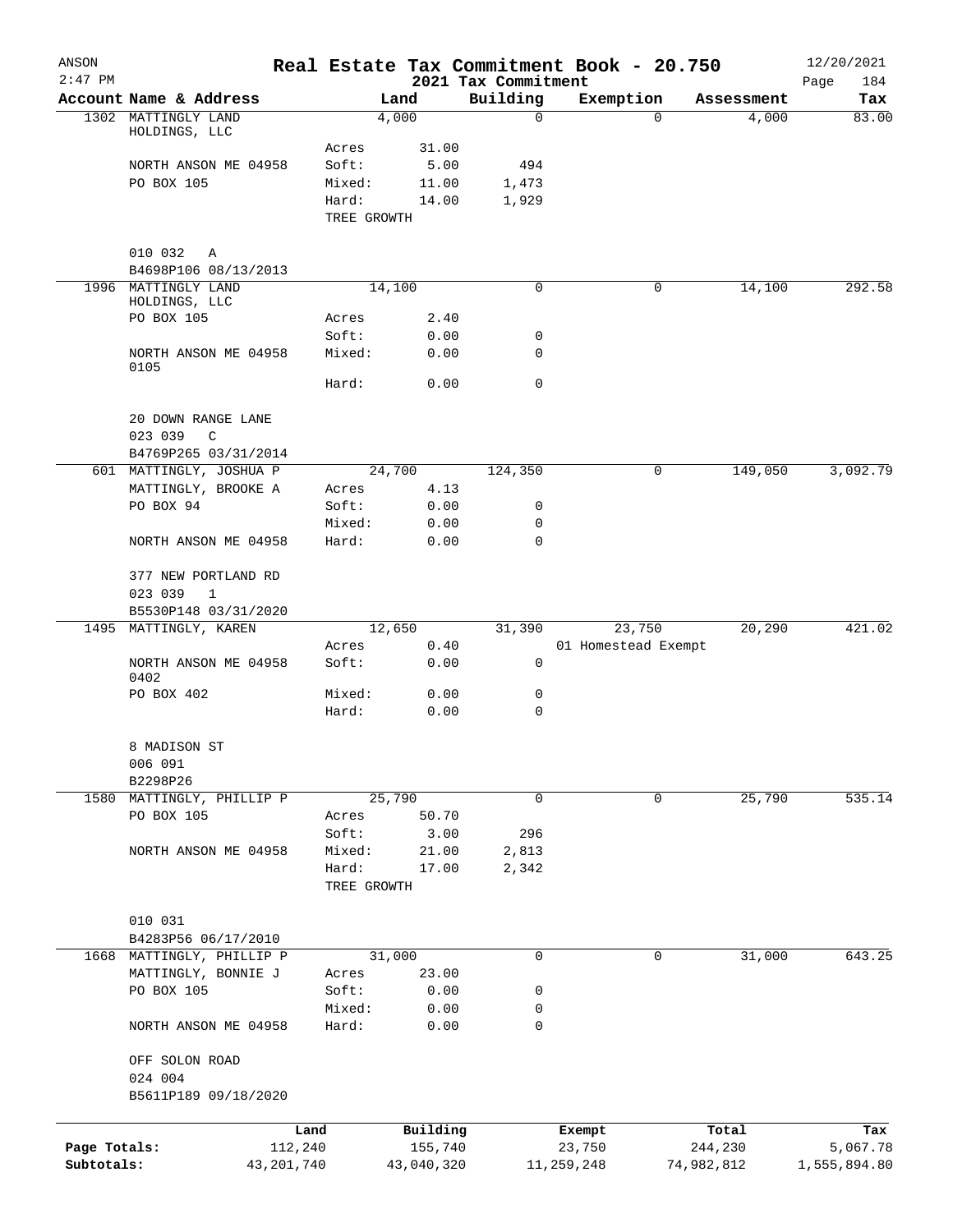| ANSON<br>$2:47$ PM |                                       |                      |        | 2021 Tax Commitment | Real Estate Tax Commitment Book - 20.750 |            | 12/20/2021<br>Page<br>185 |
|--------------------|---------------------------------------|----------------------|--------|---------------------|------------------------------------------|------------|---------------------------|
|                    | Account Name & Address                |                      | Land   | Building            | Exemption                                | Assessment | Tax                       |
|                    | 1258 MATTINGLY, PHILLIP P             |                      | 26,000 | 44,390              | 0                                        | 70,390     | 1,460.59                  |
|                    | PO BOX 105                            | Acres                | 5.00   |                     |                                          |            |                           |
|                    |                                       | Soft:                | 0.00   | 0                   |                                          |            |                           |
|                    | NORTH ANSON ME 04958                  | Mixed:               | 0.00   | 0                   |                                          |            |                           |
|                    |                                       | Hard:                | 0.00   | 0                   |                                          |            |                           |
|                    | 31 ROLLING RIDGE DR<br>010 036<br>A 3 |                      |        |                     |                                          |            |                           |
|                    | B4485P99                              |                      |        |                     |                                          |            |                           |
|                    | 1259 MATTINGLY, PHILLIP P             |                      | 37,660 | $\mathbf 0$         | 0                                        | 37,660     | 781.45                    |
|                    | MATTINGLY, BONNIE J                   | Acres                | 51.00  |                     |                                          |            |                           |
|                    | PO BOX 105                            | Soft:                | 4.00   | 395                 |                                          |            |                           |
|                    |                                       | Mixed:               | 28.00  | 3,751               |                                          |            |                           |
|                    | NORTH ANSON ME 04958                  | Hard:<br>TREE GROWTH | 11.00  | 1,515               |                                          |            |                           |
|                    | 024 005<br>B2874P172                  |                      |        |                     |                                          |            |                           |
|                    | 1197 MATTINGLY, PHILLIP P             |                      | 31,500 | 68,820              | 0                                        | 100,320    | 2,081.64                  |
|                    | MATTINGLY, BONNIE J                   | Acres                | 14.00  |                     |                                          |            |                           |
|                    | PO BOX 105                            | Soft:                | 0.00   | 0                   |                                          |            |                           |
|                    |                                       | Mixed:               | 0.00   | 0                   |                                          |            |                           |
|                    | NORTH ANSON ME 04958                  | Hard:                | 0.00   | 0                   |                                          |            |                           |
|                    | 26 SOLON RD                           |                      |        |                     |                                          |            |                           |
|                    | 017 047 A                             |                      |        |                     |                                          |            |                           |
|                    | B2969P244                             |                      |        |                     |                                          |            |                           |
|                    | 1414 MATTINGLY, PHILLIP P             |                      | 46,500 | 251,090             | 0                                        | 297,590    | 6,174.99                  |
|                    | MATTINGLY, BONNIE P                   | Acres                | 22.00  |                     |                                          |            |                           |
|                    | PO BOX 105                            | Soft:                | 0.00   | 0                   |                                          |            |                           |
|                    |                                       | Mixed:               | 0.00   | 0                   |                                          |            |                           |
|                    | NORTH ANSON ME 04958                  | Hard:                | 0.00   | 0                   |                                          |            |                           |
|                    | 25 SOLON RD<br>017 028                |                      |        |                     |                                          |            |                           |
|                    | B2527P209                             |                      |        |                     |                                          |            |                           |
|                    | 2016 MATTINGLY, PHILLIP P             |                      | 47,000 | 0                   | 0                                        | 47,000     | 975.25                    |
|                    | MATTINGLY, BONNIE P                   | Acres                | 45.00  |                     |                                          |            |                           |
|                    | PO BOX 105                            | Soft:                | 0.00   | 0                   |                                          |            |                           |
|                    |                                       | Mixed:               | 0.00   | 0                   |                                          |            |                           |
|                    | NORTH ANSON ME 04958                  | Hard:                | 0.00   | 0                   |                                          |            |                           |
|                    |                                       |                      |        |                     |                                          |            |                           |
|                    | 024 019 A                             |                      |        |                     |                                          |            |                           |
|                    | B4900P284 04/30/2015                  |                      |        |                     |                                          |            |                           |
|                    | 2048 MATTINGLY, PHILLIP P             |                      | 22,680 | 0                   | 0                                        | 22,680     | 470.61                    |
|                    | MATTINGLY, BONNIE P                   | Acres                | 9.18   |                     |                                          |            |                           |
|                    | PO BOX 105                            | Soft:                | 0.00   | 0                   |                                          |            |                           |
|                    |                                       | Mixed:               | 0.00   | 0                   |                                          |            |                           |
|                    | NORTH ANSON ME 04958                  | Hard:                | 0.00   | 0                   |                                          |            |                           |
|                    | NEW PORTLAND RD                       |                      |        |                     |                                          |            |                           |
|                    | 023 039 1 A                           |                      |        |                     |                                          |            |                           |
|                    | B5530P148 03/31/2020                  |                      |        |                     |                                          |            |                           |
|                    |                                       |                      |        |                     |                                          |            |                           |
|                    |                                       |                      |        |                     |                                          |            |                           |

|              | Land       | Building   | Exempt     | Total      | Tax          |
|--------------|------------|------------|------------|------------|--------------|
| Page Totals: | 211,340    | 364,300    |            | 575,640    | 11,944.53    |
| Subtotals:   | 43,413,080 | 43,404,620 | 11,259,248 | 75,558,452 | 1,567,839.33 |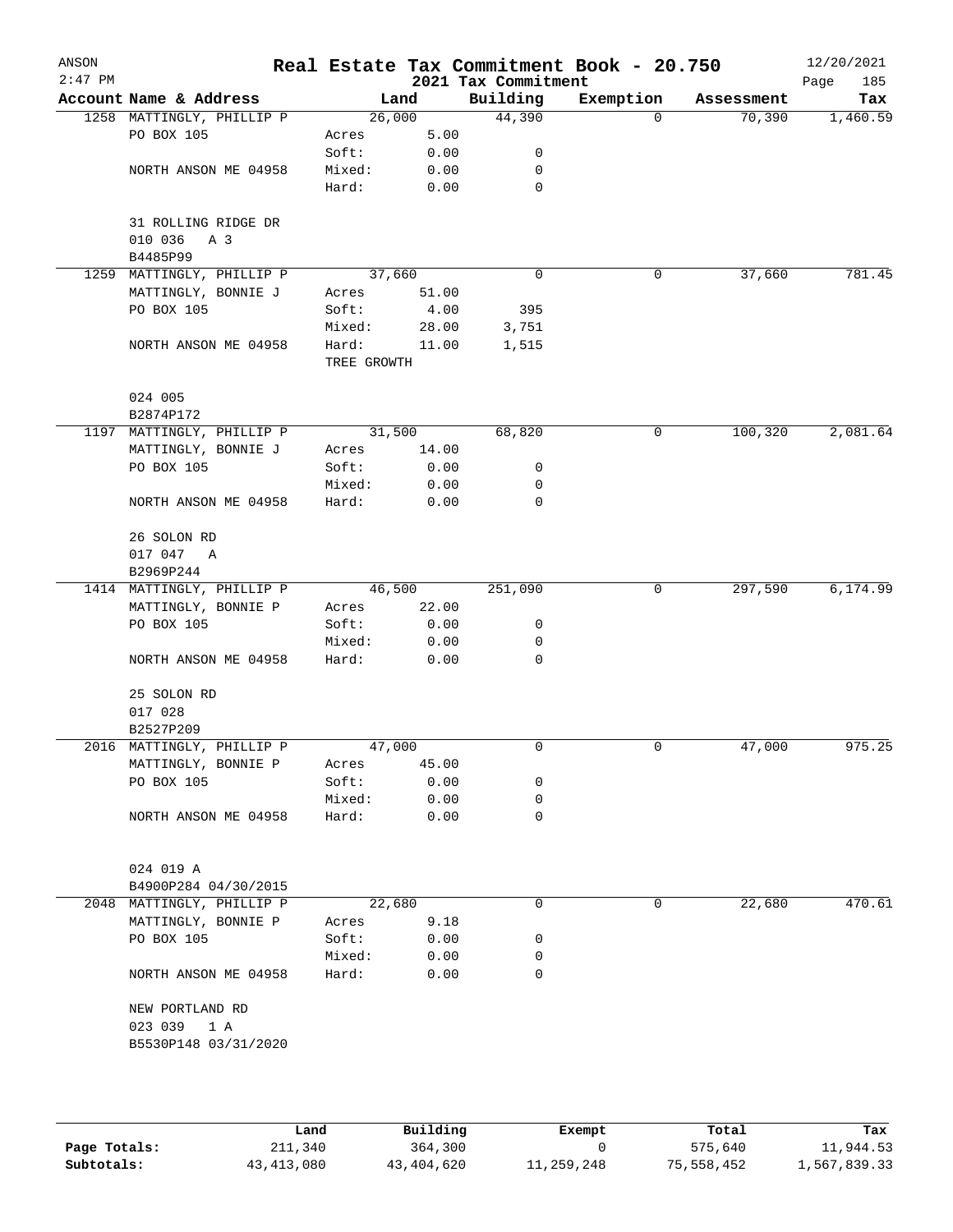| ANSON     |                            |                 |              |                     | Real Estate Tax Commitment Book - 20.750 |            | 12/20/2021  |
|-----------|----------------------------|-----------------|--------------|---------------------|------------------------------------------|------------|-------------|
| $2:47$ PM |                            |                 |              | 2021 Tax Commitment |                                          |            | 186<br>Page |
|           | Account Name & Address     |                 | Land         | Building            | Exemption                                | Assessment | Tax         |
|           | 1798 MATTINGLY, PHILLIP P  | 25,300          |              | $\mathbf 0$         | $\Omega$                                 | 25,300     | 524.98      |
|           | MATTINGLY, BONNIE P        | Acres           | 15.40        |                     |                                          |            |             |
|           | PO BOX 105                 | Soft:           | 0.00         | 0                   |                                          |            |             |
|           |                            | Mixed:          | 0.00         | 0                   |                                          |            |             |
|           | NORTH ANSON ME 04958       | Hard:           | 0.00         | 0                   |                                          |            |             |
|           | 023 040 A                  |                 |              |                     |                                          |            |             |
|           | B2312P198                  |                 |              |                     |                                          |            |             |
|           | 1819 MATTINGLY, PHILLIP P  | 23,840          |              | $\mathbf 0$         | 0                                        | 23,840     | 494.68      |
|           | MATTINGLY, BONNIE J        | Acres           | 3.56         |                     |                                          |            |             |
|           | PO BOX 105                 | Soft:           | 0.00         | 0                   |                                          |            |             |
|           |                            | Mixed:          | 0.00         | 0                   |                                          |            |             |
|           | NORTH ANSON ME 04958       | Hard:           | 0.00         | 0                   |                                          |            |             |
|           | 417 NEW PORTLAND RD        |                 |              |                     |                                          |            |             |
|           | 023 042                    |                 |              |                     |                                          |            |             |
|           | B4804P104 07/08/2014       |                 |              |                     |                                          |            |             |
|           | 688 MATTINGLY, PHILLIP P   | 23,490          |              | $\mathbf 0$         | 0                                        | 23,490     | 487.42      |
|           | MATTINGLY, BONNIE P        | Acres           | 9.99         |                     |                                          |            |             |
|           | PO BOX 105                 | Soft:           | 0.00         | 0                   |                                          |            |             |
|           |                            | Mixed:          | 0.00         | 0                   |                                          |            |             |
|           | NORTH ANSON ME 04958       | Hard:           | 0.00         | $\mathbf 0$         |                                          |            |             |
|           | 017 022<br>B2516P316       |                 |              |                     |                                          |            |             |
|           | 960 MATTINGLY, PHILLIP P   | 20,180          |              | 0                   | 0                                        | 20,180     | 418.74      |
|           | MATTINGLY, BONNIE J        | Acres           | 11.18        |                     |                                          |            |             |
|           | PO BOX 105                 | Soft:           | 0.00         | 0                   |                                          |            |             |
|           |                            | Mixed:          | 0.00         | 0                   |                                          |            |             |
|           | NORTH ANSON ME 04958       | Hard:           | 0.00         | $\Omega$            |                                          |            |             |
|           | 017 045 A                  |                 |              |                     |                                          |            |             |
|           | B3470P219 04/14/2005       |                 |              |                     |                                          |            |             |
|           | 1083 MATTINGLY, PHILLIP P  | 62,100          |              | 278,650             | 23,750                                   | 317,000    | 6,577.75    |
|           | MATTINGLY, BONNIE P        | Acres           | 81.80        |                     | 01 Homestead Exempt                      |            |             |
|           | PO BOX 105                 | Soft:           | 0.00         | $\mathbf 0$         |                                          |            |             |
|           |                            | Mixed:          | 0.00         | 0                   |                                          |            |             |
|           | NORTH ANSON ME 04958       | Hard:           | 0.00         | $\mathbf 0$         |                                          |            |             |
|           | 347 NEW PORTLAND RD        |                 |              |                     |                                          |            |             |
|           | 023 039<br>$\overline{B}$  |                 |              |                     |                                          |            |             |
|           | B2312P198                  |                 |              |                     |                                          |            |             |
|           | 2056 MATTINGLY-BOWE, ANN L | 18,150          |              | 0                   | 0                                        | 18,150     | 376.61      |
|           | BOWE, VICTOR V             | Acres           | 5.10         |                     |                                          |            |             |
|           | 13 ROLLING RIDGE DRIVE     | Soft:           | 0.00         | 0                   |                                          |            |             |
|           |                            |                 |              |                     |                                          |            |             |
|           | ANSON ME 04911             | Mixed:<br>Hard: | 0.00<br>0.00 | 0<br>0              |                                          |            |             |
|           | ROLLING RIDGE DR           |                 |              |                     |                                          |            |             |
|           | 010 036 A 4                |                 |              |                     |                                          |            |             |
|           | B5648P9 12/16/2020         |                 |              |                     |                                          |            |             |
|           |                            |                 |              |                     |                                          |            |             |
|           |                            |                 |              |                     |                                          |            |             |
|           |                            |                 |              |                     |                                          |            |             |

|              | Land       | Building   | Exempt     | Total      | Tax          |
|--------------|------------|------------|------------|------------|--------------|
| Page Totals: | 173,060    | 278,650    | 23,750     | 427,960    | 8,880.18     |
| Subtotals:   | 43,586,140 | 43,683,270 | 11,282,998 | 75,986,412 | 1,576,719.51 |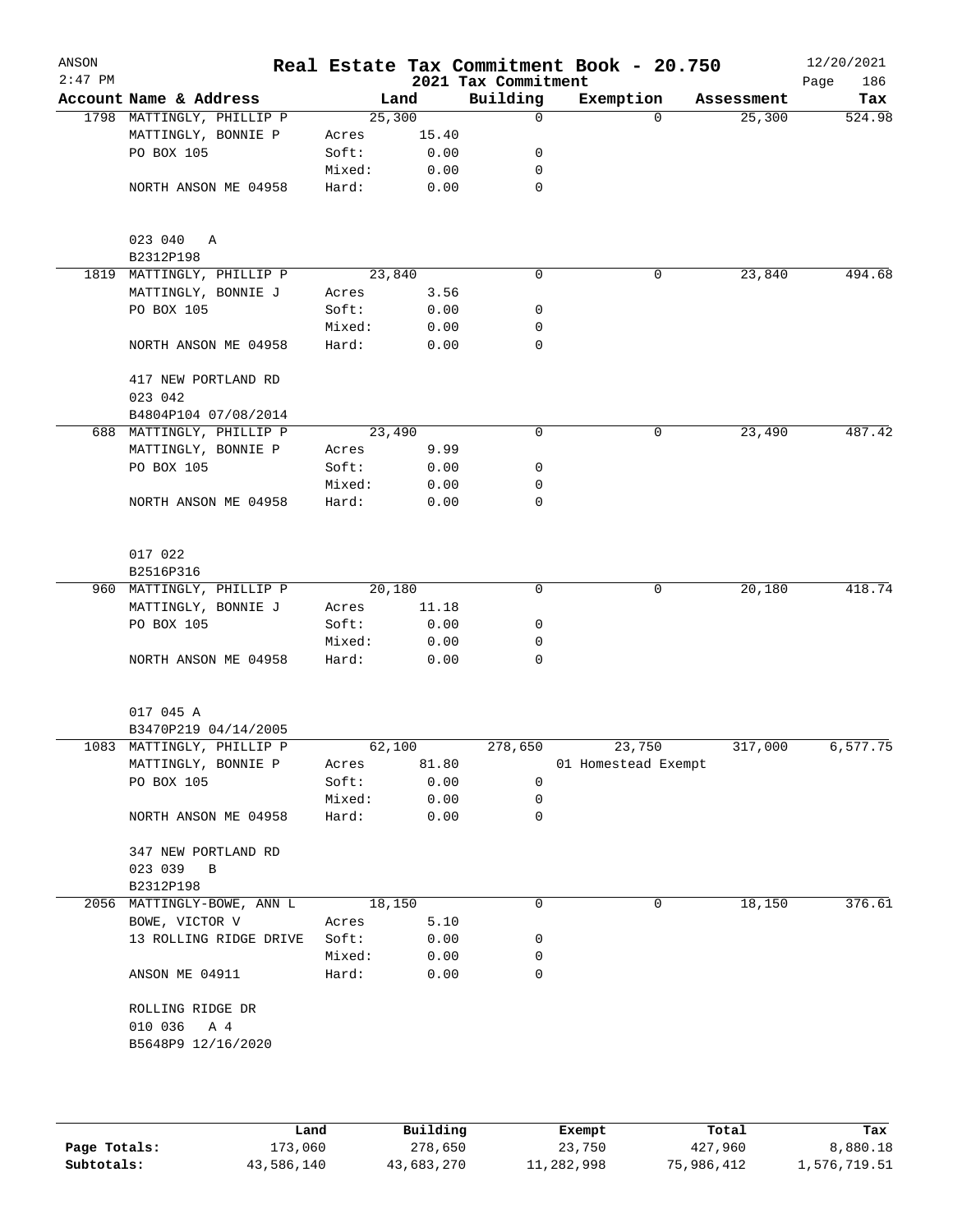| ANSON        |                                          |            |                 |                |                     |                | Real Estate Tax Commitment Book - 20.750 |            | 12/20/2021         |
|--------------|------------------------------------------|------------|-----------------|----------------|---------------------|----------------|------------------------------------------|------------|--------------------|
| $2:47$ PM    | Account Name & Address                   |            |                 | Land           | 2021 Tax Commitment | Building       | Exemption                                | Assessment | 187<br>Page<br>Tax |
|              | 603 MAURICE, OVIDE E                     |            |                 | 6,930          |                     | 36,110         | 23,750                                   | 19,290     | 400.27             |
|              |                                          |            | Acres           | 0.12           |                     |                | 01 Homestead Exempt                      |            |                    |
|              | ANSON ME 04911 0448                      |            | Soft:           | 0.00           |                     | 0              |                                          |            |                    |
|              | PO BOX 448                               |            | Mixed:          | 0.00           |                     | 0              |                                          |            |                    |
|              |                                          |            | Hard:           | 0.00           |                     | $\mathbf 0$    |                                          |            |                    |
|              | 45 HILLTOP RD                            |            |                 |                |                     |                |                                          |            |                    |
|              | 003 012                                  |            |                 |                |                     |                |                                          |            |                    |
|              | B1520P154                                |            |                 |                |                     |                |                                          |            |                    |
| 687          | MAY, LEAH M                              |            |                 | 10,000         |                     | 0              | 0                                        | 10,000     | 207.50             |
|              | 40 UNION STREET                          |            | Acres           | 0.25           |                     |                |                                          |            |                    |
|              |                                          |            | Soft:           | 0.00           |                     | 0              |                                          |            |                    |
|              | NORTH ANSON ME 04958                     |            | Mixed:<br>Hard: | 0.00<br>0.00   |                     | 0<br>0         |                                          |            |                    |
|              |                                          |            |                 |                |                     |                |                                          |            |                    |
|              | 38 UNION ST<br>005 008                   |            |                 |                |                     |                |                                          |            |                    |
|              | B5639P328 12/01/2020                     |            |                 |                |                     |                |                                          |            |                    |
|              | 1633 MAYO, ALFRED J                      |            |                 | 20,650         |                     | 70,150         | 29,450                                   | 61,350     | 1,273.01           |
|              | MAYO, ROBERTA A                          |            | Acres           | 1.43           |                     |                | 01 Homestead Exempt                      |            |                    |
|              | 64 PREBLE AVE                            |            | Soft:           | 0.00           |                     | $\overline{0}$ | 02 Resident Veteran                      |            |                    |
|              |                                          |            | Mixed:          | 0.00           |                     | 0              |                                          |            |                    |
|              | ANSON ME 04911                           |            | Hard:           | 0.00           |                     | 0              |                                          |            |                    |
|              | 64 PREBLE AVE                            |            |                 |                |                     |                |                                          |            |                    |
|              | 004 025                                  |            |                 |                |                     |                |                                          |            |                    |
|              | B647P366                                 |            |                 |                |                     |                |                                          |            |                    |
|              | 610 MAYO, DAVID E                        |            |                 | 18,550         |                     | 55,850         | 23,750                                   | 50,650     | 1,050.99           |
|              | 54 HILLTOP ROAD                          |            | Acres           | 0.86           |                     |                | 01 Homestead Exempt                      |            |                    |
|              |                                          |            | Soft:           | 0.00           |                     | 0              |                                          |            |                    |
|              | ANSON ME 04911                           |            | Mixed:<br>Hard: | 0.00<br>0.00   |                     | 0<br>0         |                                          |            |                    |
|              |                                          |            |                 |                |                     |                |                                          |            |                    |
|              | 54 HILLTOP RD                            |            |                 |                |                     |                |                                          |            |                    |
|              | 010 036<br>D                             |            |                 |                |                     |                |                                          |            |                    |
|              | B2333P178                                |            |                 |                |                     |                |                                          |            |                    |
|              | 1616 MAYO, EVERETT D<br>PO BOX 305       |            |                 | 20,100<br>2.00 |                     | 22,360         | 23,750                                   | 18,710     | 388.23             |
|              |                                          |            | Acres<br>Soft:  | 0.00           |                     | 0              | 01 Homestead Exempt                      |            |                    |
|              | NORTH ANSON ME 04958                     |            | Mixed:          | 0.00           |                     | 0              |                                          |            |                    |
|              |                                          |            | Hard:           | 0.00           |                     | 0              |                                          |            |                    |
|              | 584 VALLEY RD                            |            |                 |                |                     |                |                                          |            |                    |
|              | 019 032<br>A                             |            |                 |                |                     |                |                                          |            |                    |
|              | B1690P327                                |            |                 |                |                     |                |                                          |            |                    |
| 611          | MAYO, RICHARD, SR., &                    |            |                 | 20,000         |                     | 17,930         | 23,750                                   | 14,180     | 294.24             |
|              | GLORIA                                   |            |                 |                |                     |                |                                          |            |                    |
|              | PO BOX 435                               |            | Acres           | 1.00           |                     |                | 01 Homestead Exempt                      |            |                    |
|              |                                          |            | Soft:           | 0.00           |                     | 0              |                                          |            |                    |
|              | NORTH ANSON ME 04958<br>0435             |            | Mixed:          | 0.00           |                     | 0              |                                          |            |                    |
|              |                                          |            | Hard:           | 0.00           |                     | 0              |                                          |            |                    |
|              | 145 VALLEY RD<br>018 030<br>$\, {\bf B}$ |            |                 |                |                     |                |                                          |            |                    |
|              | B1195P227                                |            |                 |                |                     |                |                                          |            |                    |
|              |                                          | Land       |                 | Building       |                     |                | Exempt                                   | Total      | Tax                |
| Page Totals: |                                          | 96,230     |                 | 202,400        |                     |                | 124,450                                  | 174,180    | 3,614.24           |
| Subtotals:   |                                          | 43,682,370 |                 | 43,885,670     |                     |                | 11, 407, 448                             | 76,160,592 | 1,580,333.75       |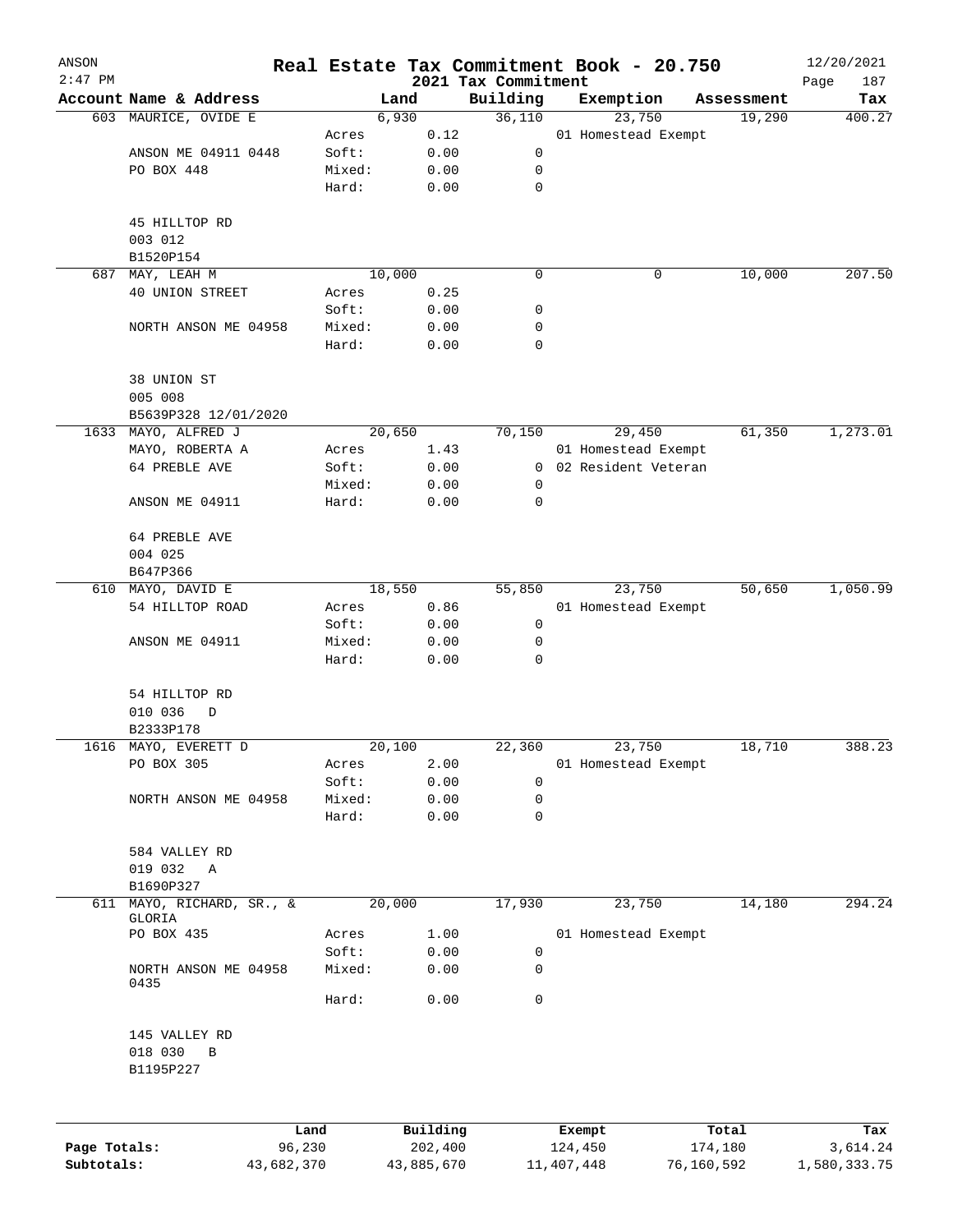| ANSON<br>$2:47$ PM |                        |             |      | 2021 Tax Commitment | Real Estate Tax Commitment Book - 20.750 |            | 12/20/2021<br>188<br>Page |
|--------------------|------------------------|-------------|------|---------------------|------------------------------------------|------------|---------------------------|
|                    | Account Name & Address | Land        |      | Building            | Exemption                                | Assessment | Tax                       |
|                    | 228 MAYO, TERRY L      | 26,150      |      | $\mathbf 0$         | $\Omega$                                 | 26,150     | 542.61                    |
|                    | PO BOX 435             | Acres       | 5.10 |                     |                                          |            |                           |
|                    |                        | Soft:       | 0.00 | 0                   |                                          |            |                           |
|                    | NORTH ANSON ME 04958   | Mixed:      | 0.00 | 0                   |                                          |            |                           |
|                    |                        | Hard:       | 0.00 | 0                   |                                          |            |                           |
|                    |                        |             |      |                     |                                          |            |                           |
|                    | 86 CAMPGROUND RD       |             |      |                     |                                          |            |                           |
|                    | 6                      |             |      |                     |                                          |            |                           |
|                    | 015 036                |             |      |                     |                                          |            |                           |
|                    | B4284P9 06/18/2010     |             |      |                     |                                          |            |                           |
| 1759               | MAYO, TERRY L          |             | 0    | 20,190              | 20,190                                   |            | $\mathbf 0$<br>0.00       |
|                    | PO BOX 435             |             |      |                     | 01 Homestead Exempt                      |            |                           |
|                    |                        |             |      |                     |                                          |            |                           |
|                    | NORTH ANSON ME 04958   |             |      |                     |                                          |            |                           |
|                    |                        |             |      |                     |                                          |            |                           |
|                    |                        | MOBILE HOME |      |                     |                                          |            |                           |
|                    | 86 CAMPGROUND RD       |             |      |                     |                                          |            |                           |
|                    | 015 036<br>6 ON        |             |      |                     |                                          |            |                           |
|                    | 604 MAYOU, BRIAN M     | 26,630      |      | 26,210              | 23,750                                   | 29,090     | 603.62                    |
|                    | PO BOX 580             | Acres       | 5.42 |                     | 01 Homestead Exempt                      |            |                           |
|                    |                        | Soft:       | 0.00 | $\mathbf 0$         |                                          |            |                           |
|                    | ANSON ME 04911         | Mixed:      | 0.00 | 0                   |                                          |            |                           |
|                    |                        | Hard:       | 0.00 | $\mathbf 0$         |                                          |            |                           |
|                    |                        |             |      |                     |                                          |            |                           |
|                    | 1 GRAY RD              |             |      |                     |                                          |            |                           |
|                    | 022 038<br>3           |             |      |                     |                                          |            |                           |
|                    | B1909P177              |             |      |                     |                                          |            |                           |
|                    | 461 MCCAFFERY, CINDY L | 7,750       |      | 66,940              | 0                                        | 74,690     | 1,549.82                  |
|                    | PO BOX 163             | Acres       | 0.15 |                     |                                          |            |                           |
|                    |                        | Soft:       | 0.00 | 0                   |                                          |            |                           |
|                    | NORTH ANSON ME         | Mixed:      | 0.00 | 0                   |                                          |            |                           |
|                    | 04958-0163             |             |      |                     |                                          |            |                           |
|                    |                        | Hard:       | 0.00 | $\mathbf 0$         |                                          |            |                           |
|                    |                        | B5241P0237  |      |                     |                                          |            |                           |
|                    | 12 MADISON ST          |             |      |                     |                                          |            |                           |
|                    | 006 093                |             |      |                     |                                          |            |                           |
|                    | B5326P70 09/04/2018    |             |      |                     |                                          |            |                           |
|                    | 1344 MCCARTY, ROBERT A | 14,140      |      | 47,070              | 23,750                                   | 37,460     | 777.30                    |
|                    | DENTON, CAROL A        | Acres       | 0.50 |                     | 01 Homestead Exempt                      |            |                           |
|                    | PO BOX 573             | Soft:       | 0.00 | 0                   |                                          |            |                           |
|                    |                        | Mixed:      | 0.00 | 0                   |                                          |            |                           |
|                    | SKOWHEGAN ME 04976     | Hard:       | 0.00 | $\mathbf 0$         |                                          |            |                           |
|                    |                        |             |      |                     |                                          |            |                           |
|                    | 808 RIVER RD           |             |      |                     |                                          |            |                           |
|                    | 018 005<br>Α           |             |      |                     |                                          |            |                           |
|                    | B5270P343 04/18/2018   |             |      |                     |                                          |            |                           |
| 1379               | MCCOLLOR, MERLE E.,    | 9,380       |      | 25,370              | 0                                        | 34,750     | 721.06                    |
|                    | JR., & RACHEL A.       |             |      |                     |                                          |            |                           |
|                    |                        | Acres       | 0.22 |                     |                                          |            |                           |
|                    | ANSON ME 04911 0000    | Soft:       | 0.00 | 0                   |                                          |            |                           |
|                    | PO BOX 46              | Mixed:      | 0.00 | 0                   |                                          |            |                           |
|                    |                        | Hard:       | 0.00 | $\mathbf 0$         |                                          |            |                           |
|                    |                        |             |      |                     |                                          |            |                           |
|                    | 129 MAIN ST            |             |      |                     |                                          |            |                           |
|                    | 002 047<br>B           |             |      |                     |                                          |            |                           |
|                    | B4526P78 05/17/2012    |             |      |                     |                                          |            |                           |
|                    |                        |             |      |                     |                                          |            |                           |
|                    |                        |             |      |                     |                                          |            |                           |
|                    |                        |             |      |                     |                                          |            |                           |
|                    |                        |             |      |                     |                                          |            |                           |

|              | Land       | Building   | Exempt     | Total      | Tax          |
|--------------|------------|------------|------------|------------|--------------|
| Page Totals: | 84,050     | 185,780    | 67,690     | 202,140    | 4,194.41     |
| Subtotals:   | 43,766,420 | 44,071,450 | 11,475,138 | 76,362,732 | 1,584,528.16 |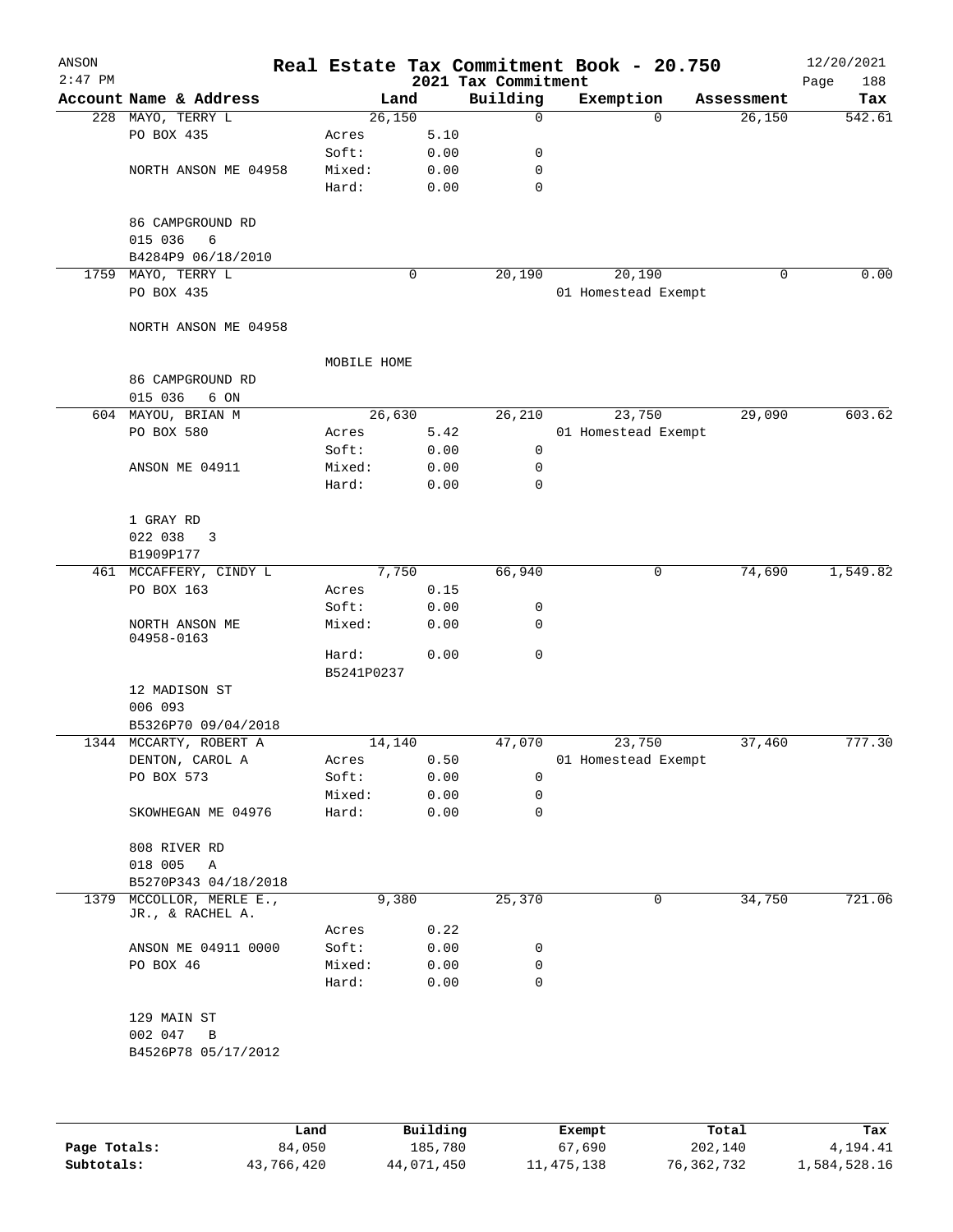| $2:47$ PM |                                           |                 |                  | 2021 Tax Commitment | Real Estate Tax Commitment Book - 20.750 |            | 12/20/2021<br>189<br>Page |
|-----------|-------------------------------------------|-----------------|------------------|---------------------|------------------------------------------|------------|---------------------------|
|           | Account Name & Address                    |                 | Land             | Building            | Exemption                                | Assessment | Tax                       |
|           | 1410 MCCONNELL, PEGEEN S                  |                 | 7,260            | $\mathbf 0$         | $\Omega$                                 | 7,260      | 150.65                    |
|           | MCCONNELL, MALCOLM S                      | Acres           | 56.00            |                     |                                          |            |                           |
|           | 342 FOYE ROAD                             | Soft:           | 7.00             | 692                 |                                          |            |                           |
|           |                                           | Mixed:          | 49.00            | 6,564               |                                          |            |                           |
|           | WISCASSET ME 04578 0000 Hard:             | TREE GROWTH     | 0.00             | 0                   |                                          |            |                           |
|           | HOLLIN WAITE HILL ROAD                    |                 |                  |                     |                                          |            |                           |
|           | 014 029                                   |                 |                  |                     |                                          |            |                           |
|           | B4983P351 12/08/2015                      |                 |                  |                     |                                          |            |                           |
|           | 614 MCCOURT, JOYCE E                      |                 | 23,800           | 0                   | 0                                        | 23,800     | 493.85                    |
|           |                                           | Acres           | 10.30            |                     |                                          |            |                           |
|           | AMESBURY MA 01913 0000                    | Soft:           | 0.00             | 0                   |                                          |            |                           |
|           | 291 LIONS MOUTH RD                        | Mixed:<br>Hard: | 0.00<br>0.00     | 0<br>0              |                                          |            |                           |
|           |                                           |                 |                  |                     |                                          |            |                           |
|           | 015 043<br>Α                              |                 |                  |                     |                                          |            |                           |
|           | B1007P10                                  |                 |                  |                     |                                          |            |                           |
|           | 24 MCCOY, TIMOTHY S                       |                 | 23,800           | 0                   | 0                                        | 23,800     | 493.85                    |
|           | MCCOY, ELISSA K                           | Acres           | 10.30            |                     |                                          |            |                           |
|           |                                           | Soft:           | 0.00             | 0                   |                                          |            |                           |
|           | 389 GORE RD                               | Mixed:          | 0.00             | 0                   |                                          |            |                           |
|           | ALFRED ME 04002 0000                      | Hard:           | 0.00             | 0                   |                                          |            |                           |
|           | 176 CARRABASSETT RD                       |                 |                  |                     |                                          |            |                           |
|           | 022 021 5                                 |                 |                  |                     |                                          |            |                           |
|           | B3404P12 11/08/2004                       |                 |                  |                     |                                          |            |                           |
|           | 1021 MCDONALD, MICHAEL                    |                 | 47,300           | 63,260              | 0                                        | 110,560    | 2,294.12                  |
|           | MCDONALD, SUSAN                           | Acres           | 79.00            |                     |                                          |            |                           |
|           | 34 ORCHARD STREET                         | Soft:           | 0.00             | 0                   |                                          |            |                           |
|           |                                           | Mixed:          | 29.00            | 3,885               |                                          |            |                           |
|           | AVON CT 06001                             | Hard:           | 19.00            | 2,617               |                                          |            |                           |
|           |                                           |                 | TREE GROWTH 2027 |                     |                                          |            |                           |
|           | 394 PEASE HILL RD                         |                 |                  |                     |                                          |            |                           |
|           | 011 043<br>C                              |                 |                  |                     |                                          |            |                           |
|           | B5029P319 05/20/2016 B3425P168 12/21/2004 |                 |                  |                     |                                          |            |                           |
|           | 1093 MCDONALD, ROBERT W                   |                 | 0                | 39,470              | 23,750                                   | 15,720     | 326.19                    |
|           | MCDONALD, EILEEN                          |                 |                  |                     | 01 Homestead Exempt                      |            |                           |
|           | PO BOX 266                                |                 |                  |                     |                                          |            |                           |
|           | NORTH ANSON ME 04958                      |                 |                  |                     |                                          |            |                           |
|           | 303 SOLON RD                              |                 |                  |                     |                                          |            |                           |
|           | 024 023<br>ON                             |                 |                  |                     |                                          |            |                           |
| 788       | MCELROY, GARTH J                          |                 | 31,700           | 97,370              | 23,750                                   | 105,320    | 2,185.39                  |
|           | MCELROY, MEGAN J                          | Acres           | 10.20            |                     | 01 Homestead Exempt                      |            |                           |
|           | 188 FLETCHER ROAD                         | Soft:           | 0.00             | 0                   |                                          |            |                           |
|           |                                           | Mixed:          | 0.00             | 0                   |                                          |            |                           |
|           | ANSON ME 04911                            | Hard:           | 0.00             | 0                   |                                          |            |                           |
|           | 188 FLETCHER RD                           |                 |                  |                     |                                          |            |                           |
|           | 013 008<br>B                              |                 |                  |                     |                                          |            |                           |
|           | B3686P19 05/20/2006                       |                 |                  |                     |                                          |            |                           |
|           |                                           |                 |                  |                     |                                          |            |                           |
|           |                                           |                 |                  |                     |                                          |            |                           |

|              | Land       | Building   | Exempt     | Total      | Tax          |
|--------------|------------|------------|------------|------------|--------------|
| Page Totals: | 133,860    | 200,100    | 47,500     | 286,460    | 5,944.05     |
| Subtotals:   | 43,900,280 | 44,271,550 | 11,522,638 | 76,649,192 | 1,590,472.21 |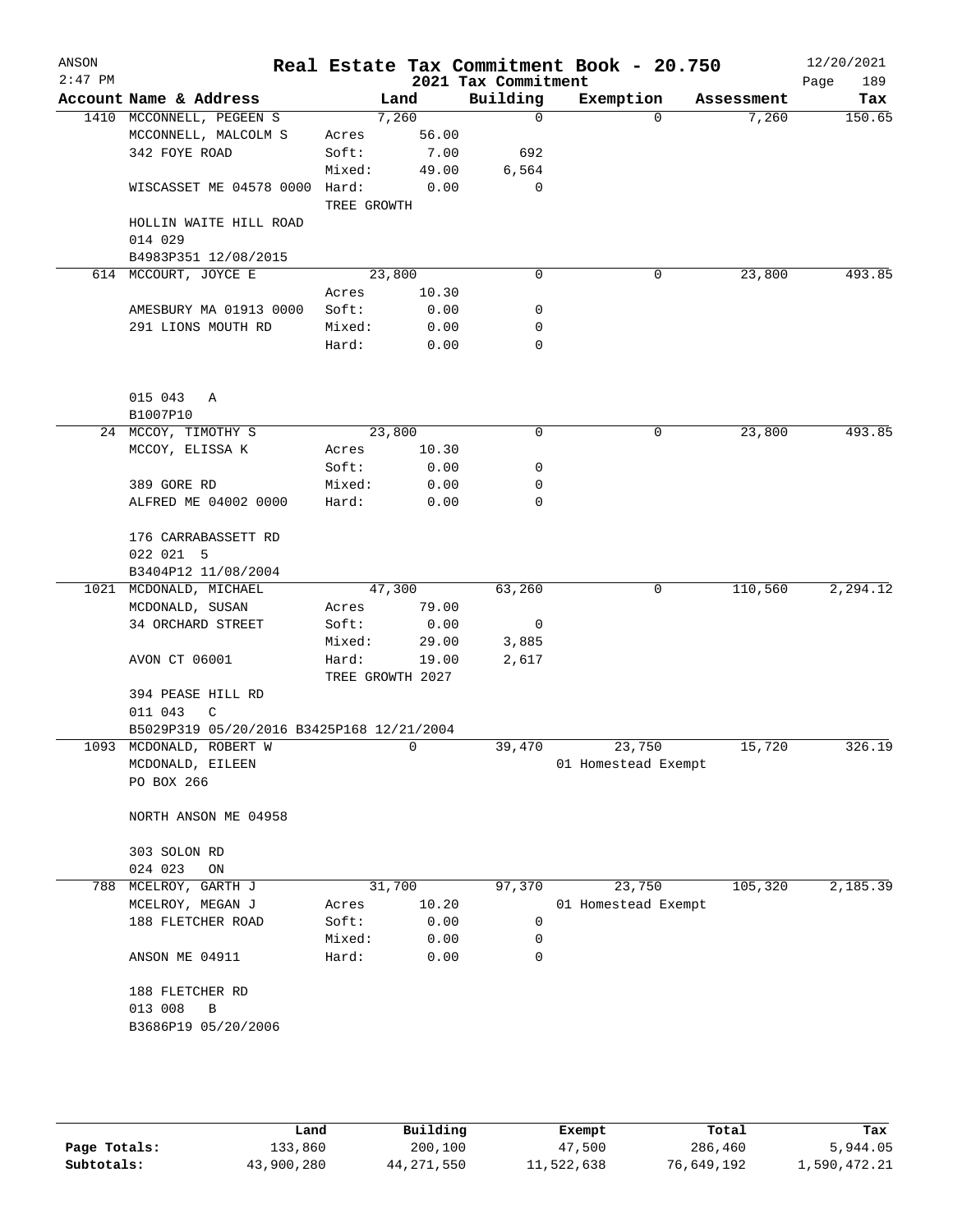| ANSON<br>$2:47$ PM |                               |                |              | 2021 Tax Commitment | Real Estate Tax Commitment Book - 20.750 |            | 12/20/2021<br>190<br>Page |
|--------------------|-------------------------------|----------------|--------------|---------------------|------------------------------------------|------------|---------------------------|
|                    | Account Name & Address        |                | Land         | Building            | Exemption                                | Assessment | Tax                       |
|                    | 911 MCFADYEN, TANYA M         |                | 32,920       | 91,440              | 23,750                                   | 100,610    | 2,087.66                  |
|                    | 488 CAMPGROUND ROAD           | Acres          | 11.42        |                     | 01 Homestead Exempt                      |            |                           |
|                    |                               | Soft:          | 0.00         | 0                   |                                          |            |                           |
|                    | NORTH ANSON ME 04958          | Mixed:         | 0.00         | 0                   |                                          |            |                           |
|                    |                               | Hard:          | 0.00         | $\mathbf 0$         |                                          |            |                           |
|                    | 488 CAMPGROUND RD             |                |              |                     |                                          |            |                           |
|                    | 018 017                       |                |              |                     |                                          |            |                           |
|                    | B4472P243 11/29/2011          |                |              |                     |                                          |            |                           |
|                    | 617 MCGRAVES, JANET A         |                | 18, 150      | 0                   | 0                                        | 18,150     | 376.61                    |
|                    |                               | Acres          | 5.10         |                     |                                          |            |                           |
|                    | BRUNSWICK ME 04011 0000 Soft: |                | 0.00         | 0                   |                                          |            |                           |
|                    | 58 PLEASANT ST                | Mixed:         | 0.00         | 0<br>0              |                                          |            |                           |
|                    |                               | Hard:          | 0.00         |                     |                                          |            |                           |
|                    | 012 009 17                    |                |              |                     |                                          |            |                           |
|                    | B1416P196                     |                |              |                     |                                          |            |                           |
|                    | 154 MCGUIRE, RORY C           |                | 8,600        | 0                   | 0                                        | 8,600      | 178.45                    |
|                    | PO BOX 277                    | Acres          | 16.00        |                     |                                          |            |                           |
|                    |                               | Soft:          | 0.00         | 0                   |                                          |            |                           |
|                    | ANSON ME 04911                | Mixed:         | 0.00         | 0                   |                                          |            |                           |
|                    |                               | Hard:          | 0.00         | 0                   |                                          |            |                           |
|                    | 024 026<br>B                  |                |              |                     |                                          |            |                           |
|                    | B5231P6 11/28/2017            |                |              |                     |                                          |            |                           |
|                    | 311 MCGUIRE, RORY C           | 5,300          |              | $\mathbf 0$         | 0                                        | 5,300      | 109.98                    |
|                    | PO BOX 277                    | Acres          | 0.50         |                     |                                          |            |                           |
|                    |                               | Soft:          | 0.00         | 0                   |                                          |            |                           |
|                    | ANSON ME 04911                | Mixed:         | 0.00         | 0                   |                                          |            |                           |
|                    |                               | Hard:          | 0.00         | 0                   |                                          |            |                           |
|                    | OFF SOLON ROAD                |                |              |                     |                                          |            |                           |
|                    | 024 026<br>A 1                |                |              |                     |                                          |            |                           |
|                    | B2506P54                      |                |              |                     |                                          |            |                           |
|                    | 1722 MCGUIRE, RORY C          |                | 16,730       | 51,740              | 0                                        | 68,470     | 1,420.75                  |
|                    | MCGUIRE, AMBER<br>PO BOX 277  | Acres<br>Soft: | 0.70<br>0.00 | 0                   |                                          |            |                           |
|                    |                               | Mixed:         | 0.00         | 0                   |                                          |            |                           |
|                    | ANSON ME 04911                | Hard:          | 0.00         | 0                   |                                          |            |                           |
|                    | 202 MAIN ST                   |                |              |                     |                                          |            |                           |
|                    | 002 023                       |                |              |                     |                                          |            |                           |
|                    | B5692P283 03/22/2021          |                |              |                     |                                          |            |                           |
| 1710               | MCHUGH, JOHN P III ET<br>AL   |                | 30,750       | 0                   | 0                                        | 30,750     | 638.06                    |
|                    |                               | Acres          | 36.50        |                     |                                          |            |                           |
|                    | BRISTOL NH 03222 0000         | Soft:          | 0.00         | 0                   |                                          |            |                           |
|                    | 320 DICK BROWN RD             | Mixed:         | 0.00         | 0                   |                                          |            |                           |
|                    |                               | Hard:          | 0.00         | 0                   |                                          |            |                           |
|                    | 019 040                       |                |              |                     |                                          |            |                           |
|                    | B2770P219                     |                |              |                     |                                          |            |                           |

|              | Land       | Building     | Exempt     | Total      | Tax          |
|--------------|------------|--------------|------------|------------|--------------|
| Page Totals: | 112,450    | 143,180      | 23,750     | 231,880    | 4,811.51     |
| Subtotals:   | 44,012,730 | 44, 414, 730 | 11,546,388 | 76,881,072 | 1,595,283.72 |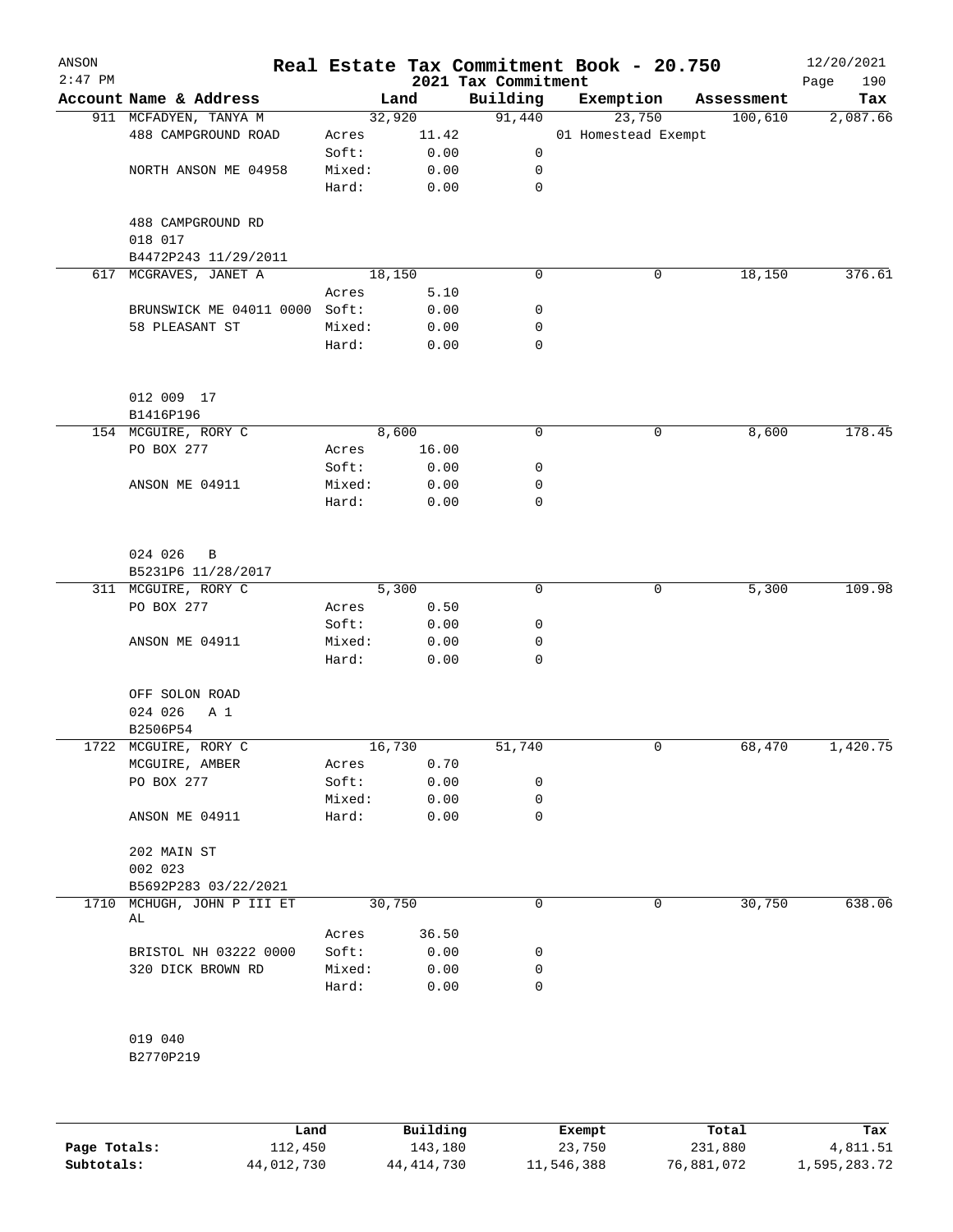| ANSON<br>$2:47$ PM |                                              |                 |                |                                 | Real Estate Tax Commitment Book - 20.750 |              | 12/20/2021         |
|--------------------|----------------------------------------------|-----------------|----------------|---------------------------------|------------------------------------------|--------------|--------------------|
|                    | Account Name & Address                       |                 | Land           | 2021 Tax Commitment<br>Building | Exemption                                | Assessment   | Page<br>191<br>Tax |
|                    | 945 MCHUGH, JOHN P III ET                    |                 | 45,000         | $\mathbf 0$                     | 0                                        | 45,000       | 933.75             |
|                    | AL                                           |                 |                |                                 |                                          |              |                    |
|                    | BRISTOL NH 03222 0000                        | Acres<br>Soft:  | 42.00<br>0.00  | 0                               |                                          |              |                    |
|                    | 320 DICK BROWN RD                            | Mixed:          | 0.00           | $\mathbf 0$                     |                                          |              |                    |
|                    |                                              | Hard:           | 0.00           | $\mathbf 0$                     |                                          |              |                    |
|                    | 019 004                                      |                 |                |                                 |                                          |              |                    |
|                    | B2861P4                                      |                 |                |                                 |                                          |              |                    |
| 620                | MCHUGH, JOHN P III ET<br>AL                  |                 | 20,000         | 45,990                          | 0                                        | 65,990       | 1,369.29           |
|                    |                                              | Acres           | 1.00           |                                 |                                          |              |                    |
|                    | BRISTOL NH 03222 0000                        | Soft:           | 0.00           | 0                               |                                          |              |                    |
|                    | 320 DICK BROWN RD                            | Mixed:          | 0.00           | 0                               |                                          |              |                    |
|                    |                                              | Hard:           | 0.00           | $\mathbf 0$                     |                                          |              |                    |
|                    | 664 HORSEBACK RD                             |                 |                |                                 |                                          |              |                    |
|                    | 019 040<br>B                                 |                 |                |                                 |                                          |              |                    |
|                    | B2770P219                                    |                 |                |                                 |                                          |              |                    |
|                    | 1131 MCHUGH, LAURENCE F,<br>TRUSTEE          |                 | 34,000         | 84,470                          | 23,750                                   | 94,720       | 1,965.44           |
|                    | PO BOX 282                                   | Acres           | 12.50          |                                 | 01 Homestead Exempt                      |              |                    |
|                    |                                              | Soft:           | 0.00           | 0                               |                                          |              |                    |
|                    | ANSON ME 04911 0000                          | Mixed:<br>Hard: | 0.00<br>0.00   | 0<br>$\mathbf 0$                |                                          |              |                    |
|                    |                                              | B4931P0294      |                |                                 |                                          |              |                    |
|                    | 134 HORSEBACK RD                             |                 |                |                                 |                                          |              |                    |
|                    | 015 009<br>B4931P294 07/17/2015              |                 |                |                                 |                                          |              |                    |
| 621                | MCKEE, HERBERT J                             |                 | 53,140         | 5,000                           | 0                                        | 58,140       | 1,206.41           |
|                    | MCKEE, ANN MARIE                             | Acres           | 62.48          |                                 |                                          |              |                    |
|                    |                                              | Soft:           | 0.00           | 0                               |                                          |              |                    |
|                    | 505 SCOTLAND RD                              | Mixed:          | 0.00           | 0                               |                                          |              |                    |
|                    | NORWICH CT 06360 0000                        | Hard:           | 0.00           | $\mathbf 0$                     |                                          |              |                    |
|                    | 61 GRAY RD                                   |                 |                |                                 |                                          |              |                    |
|                    | 022 038                                      |                 |                |                                 |                                          |              |                    |
|                    | B1666P33                                     |                 |                |                                 |                                          |              |                    |
|                    | 622 MCKENZIE, MICHAEL R<br>MCKENZIE, MARIE G | Acres           | 18,330<br>5.22 | 0                               | 0                                        | 18,330       | 380.35             |
|                    |                                              | Soft:           | 0.00           | 0                               |                                          |              |                    |
|                    | 10 WESTCHESTER DR                            | Mixed:          | 0.00           | 0                               |                                          |              |                    |
|                    | CANTON MA 02021 2449                         | Hard:           | 0.00           | $\mathbf 0$                     |                                          |              |                    |
|                    | 019 022<br>3                                 |                 |                |                                 |                                          |              |                    |
|                    | B1015P74                                     |                 |                |                                 |                                          |              |                    |
|                    | 623 MCLAUGHLIN, CAROL S                      |                 | 27,500         | 94,280                          | 23,750                                   | 98,030       | 2,034.12           |
|                    | PO BOX 251                                   | Acres           | 6.00           |                                 | 01 Homestead Exempt                      |              |                    |
|                    |                                              | Soft:           | 0.00           | 0                               |                                          |              |                    |
|                    | NORTH ANSON ME 04958                         | Mixed:          | 0.00           | 0                               |                                          |              |                    |
|                    |                                              | Hard:           | 0.00           | 0                               |                                          |              |                    |
|                    | 181 FAHI POND RD                             |                 |                |                                 |                                          |              |                    |
|                    | 024 012<br>B899P709 B802P852                 |                 |                |                                 |                                          |              |                    |
|                    |                                              |                 |                |                                 |                                          |              |                    |
|                    | Land                                         |                 | Building       |                                 | Exempt                                   | Total        | Tax                |
| Page Totals:       | 197,970                                      |                 | 229,740        |                                 | 47,500                                   | 380,210      | 7,889.36           |
| Subtotals:         | 44, 210, 700                                 |                 | 44,644,470     |                                 | 11,593,888                               | 77, 261, 282 | 1,603,173.08       |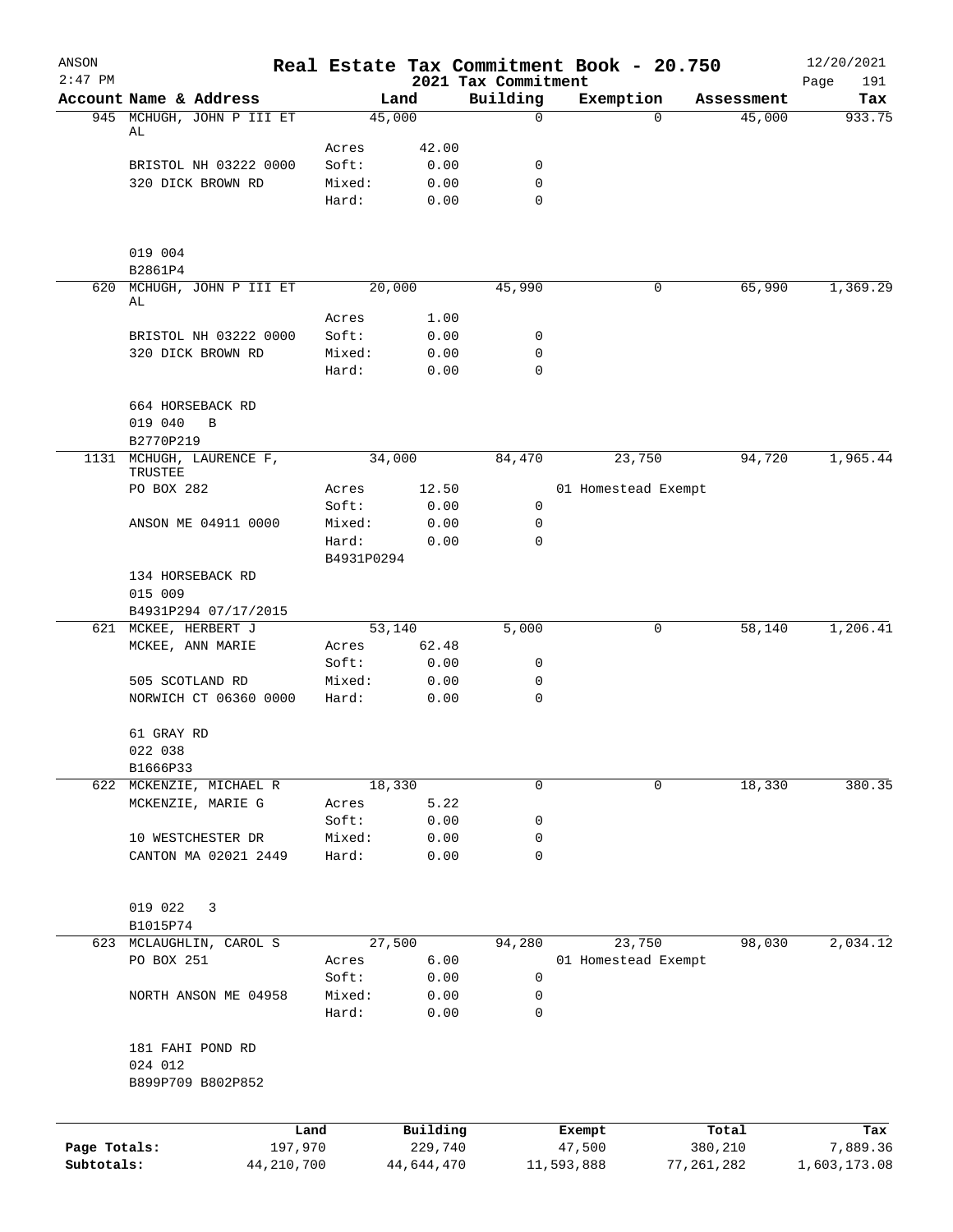| ANSON<br>$2:47$ PM |                                     |        |       | Real Estate Tax Commitment Book - 20.750<br>2021 Tax Commitment |                     |            | 12/20/2021<br>192<br>Page |
|--------------------|-------------------------------------|--------|-------|-----------------------------------------------------------------|---------------------|------------|---------------------------|
|                    | Account Name & Address              |        | Land  | Building                                                        | Exemption           | Assessment | Tax                       |
|                    | 624 MCLAUGHLIN, CAROL S             | 17,890 |       | 0                                                               | $\Omega$            | 17,890     | 371.22                    |
|                    | PO BOX 251                          | Acres  | 21.70 |                                                                 |                     |            |                           |
|                    |                                     | Soft:  | 0.00  | 0                                                               |                     |            |                           |
|                    | NORTH ANSON ME 04958                | Mixed: | 0.00  | 0                                                               |                     |            |                           |
|                    |                                     | Hard:  | 0.00  | 0                                                               |                     |            |                           |
|                    | 023 009<br>Е<br>B854P438            |        |       |                                                                 |                     |            |                           |
|                    | 16 MCLAUGHLIN, CARROLL W &          | 21,500 |       | 57,600                                                          | 23,750              | 55,350     | 1,148.51                  |
|                    | BLANCHARD, RHONDA A                 | Acres  | 2.00  |                                                                 | 01 Homestead Exempt |            |                           |
|                    | PO BOX 154                          | Soft:  | 0.00  | 0                                                               |                     |            |                           |
|                    |                                     | Mixed: | 0.00  | 0                                                               |                     |            |                           |
|                    | NORTH ANSON ME 04958<br>0000        | Hard:  | 0.00  | $\Omega$                                                        |                     |            |                           |
|                    | 233 CAMPGROUND RD<br>015 048        |        |       |                                                                 |                     |            |                           |
|                    | B2377P205                           |        |       |                                                                 |                     |            |                           |
| 9                  | MCLEAN, BRIAN                       | 21,500 |       | 79,730                                                          | 23,750              | 77,480     | 1,607.71                  |
|                    | MCLEAN, JEAN M                      | Acres  | 2.00  |                                                                 | 01 Homestead Exempt |            |                           |
|                    |                                     | Soft:  | 0.00  | 0                                                               |                     |            |                           |
|                    | 390 NEW PORTLAND RD                 | Mixed: | 0.00  | 0                                                               |                     |            |                           |
|                    | NORTH ANSON ME 04958<br>0000        | Hard:  | 0.00  | 0                                                               |                     |            |                           |
|                    | 390 NEW PORTLAND RD<br>023 041<br>B |        |       |                                                                 |                     |            |                           |
|                    | B2143P136                           |        |       |                                                                 |                     |            |                           |
| 1048               | MCLEAN, CHARLES A                   | 21,730 |       | 6,290                                                           | 0                   | 28,020     | 581.42                    |
|                    | 543 PEASE HILL ROAD                 | Acres  | 2.15  |                                                                 |                     |            |                           |
|                    |                                     | Soft:  | 0.00  | 0                                                               |                     |            |                           |
|                    | ANSON ME 04911                      | Mixed: | 0.00  | 0                                                               |                     |            |                           |
|                    |                                     | Hard:  | 0.00  | 0                                                               |                     |            |                           |
|                    | 308 RIVER RD<br>016 004             |        |       |                                                                 |                     |            |                           |
|                    | B4571P355 12/05/2011                |        |       |                                                                 |                     |            |                           |
| 629                | MCLEAN, CHARLES ARTHUR              | 24,260 |       | 1,400                                                           | 0                   | 25,660     | 532.45                    |
|                    | 543 PEASE HILL ROAD                 | Acres  | 3.84  |                                                                 |                     |            |                           |
|                    |                                     | Soft:  | 0.00  | 0                                                               |                     |            |                           |
|                    | ANSON ME 04911                      | Mixed: | 0.00  | 0                                                               |                     |            |                           |
|                    |                                     | Hard:  | 0.00  | 0                                                               |                     |            |                           |
|                    | 543 PEASE HILL RD                   |        |       |                                                                 |                     |            |                           |
|                    | 014 041<br>2                        |        |       |                                                                 |                     |            |                           |
|                    | B5482P162 10/30/2019                |        |       |                                                                 |                     |            |                           |
|                    | 1793 MCLEAN, CHARLES ARTHUR         | 12,100 |       | 0                                                               | 0                   | 12,100     | 251.08                    |
|                    | 543 PEASE HILL ROAD                 | Acres  | 11.00 |                                                                 |                     |            |                           |
|                    |                                     | Soft:  | 0.00  | 0                                                               |                     |            |                           |
|                    | ANSON ME 04911                      | Mixed: | 0.00  | 0                                                               |                     |            |                           |
|                    |                                     | Hard:  | 0.00  | 0                                                               |                     |            |                           |
|                    | 014 041                             |        |       |                                                                 |                     |            |                           |
|                    | B5482P162 10/30/2019                |        |       |                                                                 |                     |            |                           |
|                    |                                     |        |       |                                                                 |                     |            |                           |

|              | Land       | Building   | Exempt     | Total      | Tax          |
|--------------|------------|------------|------------|------------|--------------|
| Page Totals: | 118,980    | 145,020    | 47,500     | 216,500    | 4,492.39     |
| Subtotals:   | 44,329,680 | 44,789,490 | 11,641,388 | 77.477.782 | 1,607,665.47 |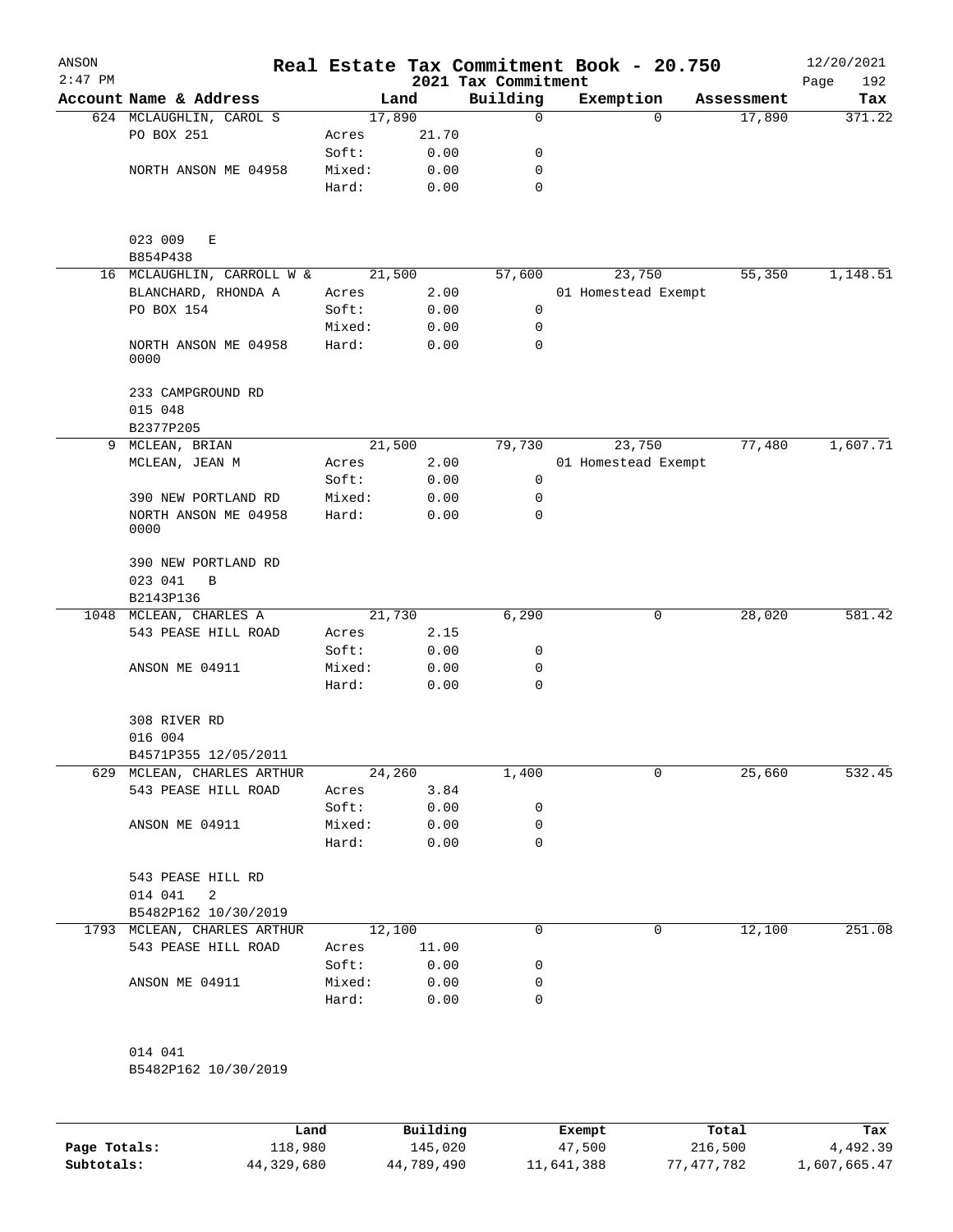| ANSON<br>$2:47$ PM |                                                                  |             |          | 2021 Tax Commitment | Real Estate Tax Commitment Book - 20.750 |          |            | 12/20/2021<br>193<br>Page |
|--------------------|------------------------------------------------------------------|-------------|----------|---------------------|------------------------------------------|----------|------------|---------------------------|
|                    | Account Name & Address                                           |             | Land     | Building            | Exemption                                |          | Assessment | Tax                       |
|                    | 626 MCLEAN, DALE E                                               |             | 31,420   | 2,350               |                                          | $\Omega$ | 33,770     | 700.73                    |
|                    | 120 FAHI POND ROAD                                               | Acres       | 17.92    |                     |                                          |          |            |                           |
|                    |                                                                  | Soft:       | 0.00     | 0                   |                                          |          |            |                           |
|                    | NORTH ANSON ME 04958                                             | Mixed:      | 0.00     | 0                   |                                          |          |            |                           |
|                    |                                                                  | Hard:       | 0.00     | 0                   |                                          |          |            |                           |
|                    | 022 005<br>$\mathbb{C}$                                          |             |          |                     |                                          |          |            |                           |
|                    | B4908P115 05/26/2015 B990P58                                     |             |          |                     |                                          |          |            |                           |
|                    | 1775 MCLEAN, DALE E                                              |             | 33,100   | 52,040              | 23,750                                   |          | 61,390     | 1,273.84                  |
|                    | 120 FAHI POND ROAD                                               | Acres       | 17.00    |                     | 01 Homestead Exempt                      |          |            |                           |
|                    |                                                                  | Soft:       | 0.00     | 0                   |                                          |          |            |                           |
|                    | NORTH ANSON ME 04958                                             | Mixed:      | 0.00     | 0                   |                                          |          |            |                           |
|                    |                                                                  | Hard:       | 0.00     | 0                   |                                          |          |            |                           |
|                    | 120 FAHI POND RD<br>023 007                                      |             |          |                     |                                          |          |            |                           |
|                    | B5021P86 04/28/2016 B4908P114 05/26/2014 B3986P309<br>04/15/2008 |             |          |                     |                                          |          |            |                           |
|                    | 615 MCLEAN, DARRELL W                                            |             | 17,320   | 61,500              | 23,750                                   |          | 55,070     | 1,142.70                  |
|                    | MCLEAN, KIMBERLEY C                                              | Acres       | 0.75     |                     | 01 Homestead Exempt                      |          |            |                           |
|                    | 298 RIVER ROAD                                                   | Soft:       | 0.00     | 0                   |                                          |          |            |                           |
|                    |                                                                  | Mixed:      | 0.00     | 0                   |                                          |          |            |                           |
|                    | NORTH ANSON ME 04958                                             | Hard:       | 0.00     | 0                   |                                          |          |            |                           |
|                    | 298 RIVER RD                                                     |             |          |                     |                                          |          |            |                           |
|                    | 016 002                                                          |             |          |                     |                                          |          |            |                           |
|                    | B4276P125 05/28/2010                                             |             |          |                     |                                          |          |            |                           |
|                    | 1588 MCLEAN, DAVID E                                             |             | 41,920   | 23,300              | 23,750                                   |          | 41,470     | 860.50                    |
|                    | 492 NEW PORTLAND ROAD                                            | Acres       | 20.42    |                     | 01 Homestead Exempt                      |          |            |                           |
|                    |                                                                  | Soft:       | 0.00     | 0                   |                                          |          |            |                           |
|                    | NORTH ANSON ME 04958                                             | Mixed:      | 0.00     | 0                   |                                          |          |            |                           |
|                    |                                                                  | Hard:       | 0.00     | 0                   |                                          |          |            |                           |
|                    | 492 NEW PORTLAND RD                                              |             |          |                     |                                          |          |            |                           |
|                    | 022 005<br>D                                                     |             |          |                     |                                          |          |            |                           |
|                    | B2163P99 B1092P20                                                |             |          |                     |                                          |          |            |                           |
|                    | 1579 MCLEAN, DAVID E                                             |             | 16,630   | 0                   |                                          | 0        | 16,630     | 345.07                    |
|                    | 492 NEW PORTLAND ROAD                                            | Acres       | 8.75     |                     |                                          |          |            |                           |
|                    |                                                                  | Soft:       | 0.00     | 0                   |                                          |          |            |                           |
|                    | NORTH ANSON ME 04958                                             | Mixed:      | 0.00     | 0                   |                                          |          |            |                           |
|                    |                                                                  | Hard:       | 0.00     | $\mathbf 0$         |                                          |          |            |                           |
|                    | 023 037 & 38                                                     |             |          |                     |                                          |          |            |                           |
|                    | B4757P122 02/12/2014                                             |             |          |                     |                                          |          |            |                           |
| 1569               | MCLEAN, ELDON K                                                  |             | 49,100   | 98,800              | 29,450                                   |          | 118,450    | 2,457.84                  |
|                    | MCLEAN, LAURIE E                                                 | Acres       | 34.20    |                     | 01 Homestead Exempt                      |          |            |                           |
|                    | 497 NEW PORTLAND ROAD                                            | Soft:       | 0.00     | 0                   | 02 Resident Veteran                      |          |            |                           |
|                    |                                                                  | Mixed:      | 0.00     | 0                   |                                          |          |            |                           |
|                    | NORTH ANSON ME 04958                                             | Hard:       | 0.00     | 0                   |                                          |          |            |                           |
|                    | 497 NEW PORTLAND RD                                              | LIFE ESTATE |          |                     |                                          |          |            |                           |
|                    | 022 001<br>B4167P150 07/23/2009                                  |             |          |                     |                                          |          |            |                           |
|                    |                                                                  |             |          |                     |                                          |          |            |                           |
|                    |                                                                  | Land        | Building |                     | Exempt                                   |          | Total      | Tax                       |
| Page Totals:       | 189,490                                                          |             | 237,990  |                     | 100,700                                  |          | 326,780    | 6,780.68                  |

**Subtotals:** 44,519,170 45,027,480 11,742,088 77,804,562 1,614,446.15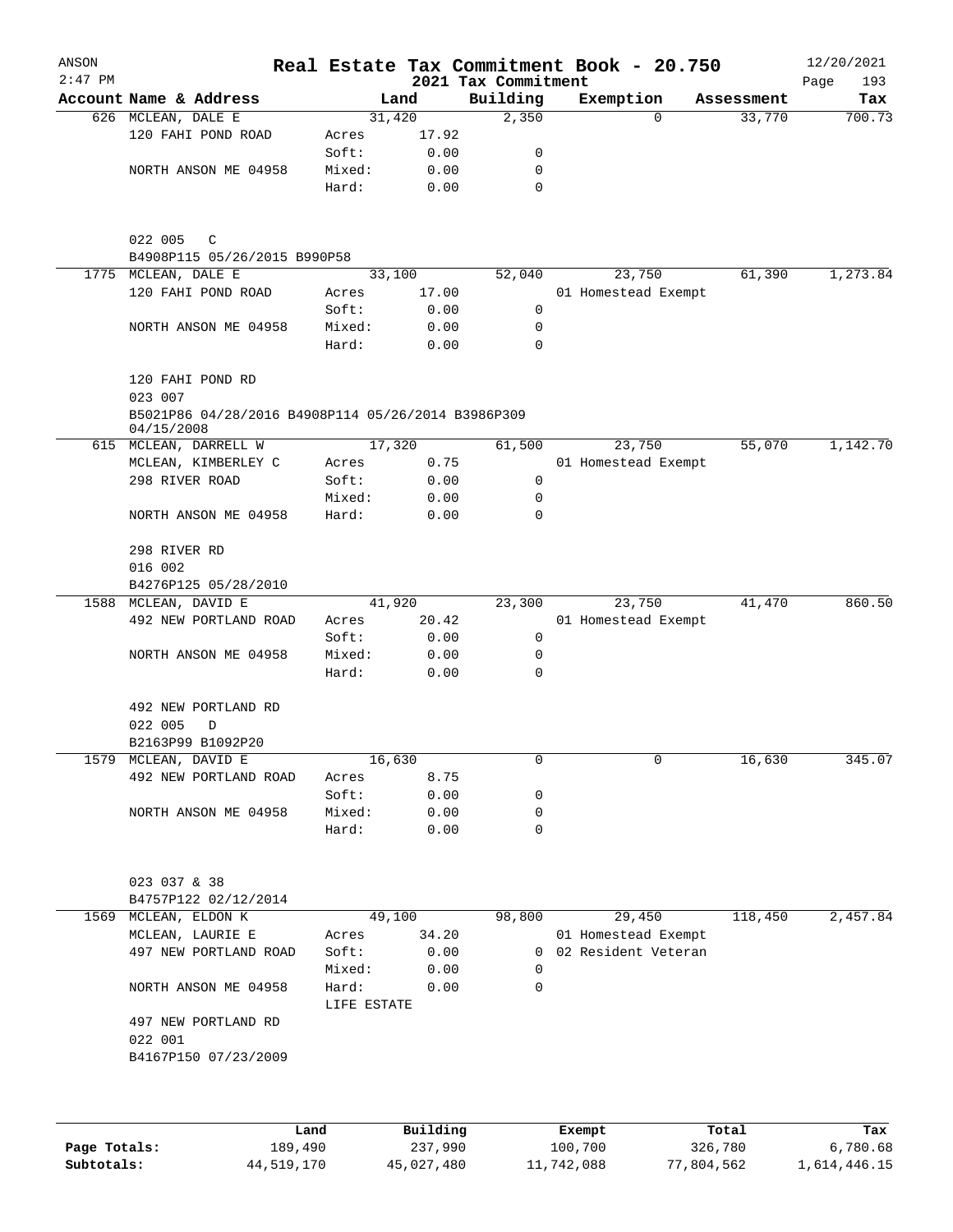| ANSON        |                                        |                 |             |              |                                 | Real Estate Tax Commitment Book - 20.750 |                      | 12/20/2021      |
|--------------|----------------------------------------|-----------------|-------------|--------------|---------------------------------|------------------------------------------|----------------------|-----------------|
| $2:47$ PM    | Account Name & Address                 |                 | Land        |              | 2021 Tax Commitment<br>Building |                                          |                      | Page<br>194     |
|              | 910 MCPHERSON, LINDA S                 |                 | 21,600      |              | 54,930                          | Exemption<br>23,750                      | Assessment<br>52,780 | Tax<br>1,095.19 |
|              |                                        | Acres           |             | 3.00         |                                 | 01 Homestead Exempt                      |                      |                 |
|              | NORTH ANSON ME 04958<br>0000           | Soft:           |             | 0.00         | 0                               |                                          |                      |                 |
|              | 140 FAHI POND RD                       | Mixed:          |             | 0.00         | 0                               |                                          |                      |                 |
|              |                                        | Hard:           |             | 0.00         | 0                               |                                          |                      |                 |
|              |                                        |                 | LIFE ESTATE |              |                                 |                                          |                      |                 |
|              | 140 FAHI POND RD                       |                 |             |              |                                 |                                          |                      |                 |
|              | 023 008                                |                 |             |              |                                 |                                          |                      |                 |
|              | B4264P41 04/15/2010 B2448P29           |                 |             |              |                                 |                                          |                      |                 |
|              | 497 MEADOWS, ERIK &                    |                 | 18,050      |              | 0                               | 0                                        | 18,050               | 374.54          |
|              | ROETHER, RACHELLE                      | Acres           |             | 5.03         |                                 |                                          |                      |                 |
|              |                                        | Soft:           |             | 0.00         | 0                               |                                          |                      |                 |
|              | 62 LANDIS CIRCLE                       | Mixed:          |             | 0.00         | 0                               |                                          |                      |                 |
|              | HAMILTON OH 45013 0000                 | Hard:           |             | 0.00         | 0                               |                                          |                      |                 |
|              | 011 042<br>5 <sub>2</sub><br>B2551P283 |                 |             |              |                                 |                                          |                      |                 |
| 633          | MEADOWS, JERRY E                       |                 | 47,300      |              | 22,600                          | 0                                        | 69,900               | 1,450.43        |
|              | MEADOWS, LUCIANO                       | Acres           |             | 51.01        |                                 |                                          |                      |                 |
|              |                                        | Soft:           |             | 0.00         | 0                               |                                          |                      |                 |
|              | 3020 CLUB DRIVE                        | Mixed:          |             | 0.00         | 0                               |                                          |                      |                 |
|              | GILROY CA 95020                        | Hard:           |             | 0.00         | 0                               |                                          |                      |                 |
|              |                                        |                 |             |              |                                 |                                          |                      |                 |
|              | 286 PEASE HILL RD                      |                 |             |              |                                 |                                          |                      |                 |
|              | 011 042<br>4                           |                 |             |              |                                 |                                          |                      |                 |
|              | B1750P81                               |                 |             |              |                                 |                                          |                      |                 |
|              | 87 MEAGHER, MARK                       |                 | 22,270      |              | 35,600                          | 23,750                                   | 34,120               | 707.99          |
|              |                                        | Acres           |             | 2.51         |                                 | 01 Homestead Exempt                      |                      |                 |
|              | NORTH ANSON ME 04958<br>7102           | Soft:           |             | 0.00         | 0                               |                                          |                      |                 |
|              | 203 CAMPGROUND RD                      | Mixed:          |             | 0.00         | 0                               |                                          |                      |                 |
|              |                                        | Hard:           |             | 0.00         | 0                               |                                          |                      |                 |
|              | 203 CAMPGROUND RD                      |                 |             |              |                                 |                                          |                      |                 |
|              | 015 049<br>Α                           |                 |             |              |                                 |                                          |                      |                 |
|              | B3659P124 04/07/2006                   |                 |             |              |                                 |                                          |                      |                 |
| 1820         | MEDEIROS, GARY P                       |                 | 19,130      |              | 0                               | 0                                        | 19,130               | 396.95          |
|              | MEDEIROS, MARTHA M                     | Acres           |             | 18.69        |                                 |                                          |                      |                 |
|              | 2 TALBOT DR                            | Soft:<br>Mixed: |             | 0.00<br>0.00 | 0<br>0                          |                                          |                      |                 |
|              | NORTON MA 02766 0000                   | Hard:           |             | 0.00         | $\mathbf 0$                     |                                          |                      |                 |
|              |                                        |                 |             |              |                                 |                                          |                      |                 |
|              | 021 011<br>$\mathbf{1}$                |                 |             |              |                                 |                                          |                      |                 |
|              | B4715P186 09/25/2013                   |                 |             |              |                                 |                                          |                      |                 |
|              | 636 MEDLING, TRACY                     |                 | 57,000      |              | 4,760                           | 0                                        | 61,760               | 1,281.52        |
|              | 609 PEASE HILL ROAD                    | Acres           |             | 50.00        |                                 |                                          |                      |                 |
|              |                                        | Soft:           |             | 0.00         | 0                               |                                          |                      |                 |
|              | ANSON ME 04911                         | Mixed:          |             | 0.00         | 0                               |                                          |                      |                 |
|              |                                        | Hard:           |             | 0.00         | 0                               |                                          |                      |                 |
|              | 609 PEASE HILL RD                      |                 |             |              |                                 |                                          |                      |                 |
|              | 014 040<br>$\mathbf{1}$                |                 |             |              |                                 |                                          |                      |                 |
|              | B1504P4                                |                 |             |              |                                 |                                          |                      |                 |
|              |                                        | Land            |             | Building     |                                 | Exempt                                   | Total                | Tax             |
| Page Totals: |                                        | 185,350         |             | 117,890      |                                 | 47,500                                   | 255,740              | 5,306.62        |
| Subtotals:   |                                        | 44,704,520      |             | 45, 145, 370 |                                 | 11,789,588                               | 78,060,302           | 1,619,752.77    |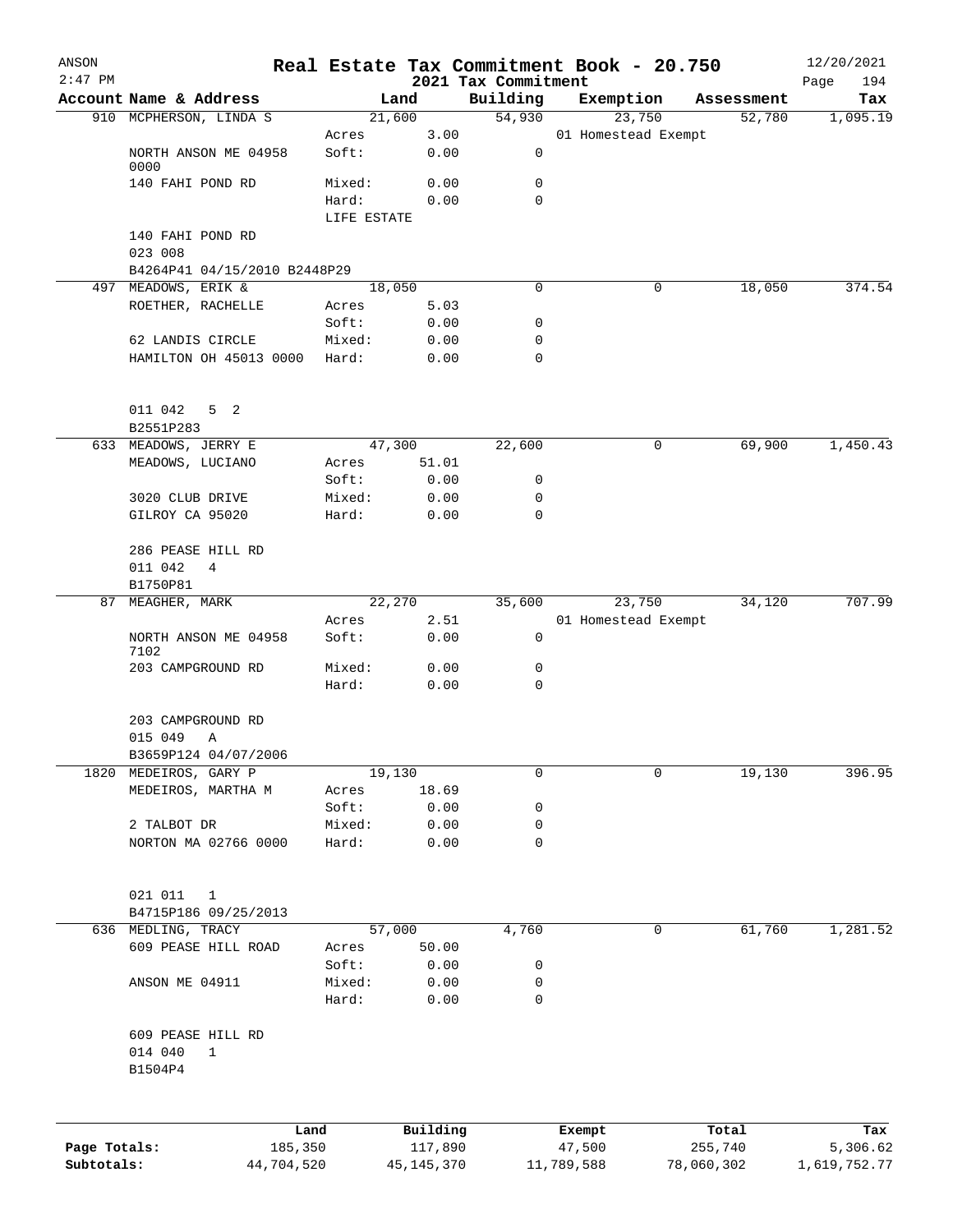| ANSON                      |                                       |                         |                       |                                 | Real Estate Tax Commitment Book - 20.750 |                         | 12/20/2021                |
|----------------------------|---------------------------------------|-------------------------|-----------------------|---------------------------------|------------------------------------------|-------------------------|---------------------------|
| $2:47$ PM                  | Account Name & Address                |                         | Land                  | 2021 Tax Commitment<br>Building | Exemption                                | Assessment              | Page<br>195<br>Tax        |
|                            | 637 MELANCON, SHIRLEY J               |                         | 2,000                 | 18,410                          | $\Omega$                                 | 20,410                  | 423.51                    |
|                            |                                       | Acres                   | 0.01                  |                                 |                                          |                         |                           |
|                            | STARKS ME 04911 0000                  | Soft:                   | 0.00                  | 0                               |                                          |                         |                           |
|                            | 486 ANSON ROAD                        | Mixed:                  | 0.00                  | 0                               |                                          |                         |                           |
|                            |                                       | Hard:                   | 0.00                  | 0                               |                                          |                         |                           |
|                            | 47 MAIN ST                            |                         |                       |                                 |                                          |                         |                           |
|                            | 001 105                               |                         |                       |                                 |                                          |                         |                           |
|                            | B4362P13 01/24/2011 B2770P171         |                         |                       |                                 |                                          |                         |                           |
| 212                        | MELANCON, SHIRLEY J                   |                         | 10,000                | 61,320                          | 0                                        | 71,320                  | 1,479.89                  |
|                            |                                       | Acres                   | 0.25                  |                                 |                                          |                         |                           |
|                            | STARKS ME 04911 0000                  | Soft:                   | 0.00                  | 0                               |                                          |                         |                           |
|                            | 486 ANSON ROAD                        | Mixed:                  | 0.00                  | 0                               |                                          |                         |                           |
|                            |                                       | Hard:                   | 0.00                  | 0                               |                                          |                         |                           |
|                            | 13 SECOND ST<br>001 066               |                         |                       |                                 |                                          |                         |                           |
|                            | B5690P273 03/25/2021                  |                         |                       |                                 |                                          |                         |                           |
|                            | 258 MELANCON-QUIMBY, ROBIN            |                         | 26,250                | 45,360                          | 0                                        | 71,610                  | 1,485.91                  |
|                            | М<br>28 CHICKEN STREET                | Acres                   | 2.50                  |                                 |                                          |                         |                           |
|                            |                                       | Soft:                   | 0.00                  | 0                               |                                          |                         |                           |
|                            | STARKS ME 04911                       | Mixed:                  | 0.00                  | 0                               |                                          |                         |                           |
|                            |                                       | Hard:                   | 0.00                  | 0                               |                                          |                         |                           |
|                            | 182 MAIN ST                           |                         |                       |                                 |                                          |                         |                           |
|                            | 002 021                               |                         |                       |                                 |                                          |                         |                           |
|                            | B5586P137 08/07/2020                  |                         |                       |                                 |                                          |                         |                           |
| 238                        | MELLO, CRAIG                          |                         | 23,000                | 25,800                          | 23,750                                   | 25,050                  | 519.79                    |
|                            | GREGORY R, GREGORY R,<br>JR           | Acres                   | 3.00                  |                                 | 01 Homestead Exempt                      |                         |                           |
|                            | 343 EMBDEN POND ROAD                  | Soft:                   | 0.00                  | 0                               |                                          |                         |                           |
|                            |                                       | Mixed:                  | 0.00                  | 0                               |                                          |                         |                           |
|                            | NORTH ANSON ME 04958                  | Hard:                   | 0.00                  | 0                               |                                          |                         |                           |
|                            | 343 EMBDEN POND RD                    |                         |                       |                                 |                                          |                         |                           |
|                            | 023 026<br>Α                          |                         |                       |                                 |                                          |                         |                           |
|                            | B3923P211 10/22/2007                  |                         |                       |                                 |                                          |                         |                           |
| 239                        | MELLO, CRAIG<br>GREGORY R, GREGORY R, | Acres                   | 13,500<br>2.00        | 0                               | 0                                        | 13,500                  | 280.13                    |
|                            | JR<br>343 EMBDEN POND ROAD            | Soft:                   | 0.00                  | 0                               |                                          |                         |                           |
|                            |                                       | Mixed:                  | 0.00                  | 0                               |                                          |                         |                           |
|                            | NORTH ANSON ME 04958                  | Hard:                   | 0.00                  | $\mathbf 0$                     |                                          |                         |                           |
|                            | 343 EMBDEN POND RD                    |                         |                       |                                 |                                          |                         |                           |
|                            | 023 026                               |                         |                       |                                 |                                          |                         |                           |
|                            | B3923P211 10/22/2007                  |                         |                       |                                 |                                          |                         |                           |
|                            | 638 MELLOWS, HENRY R SR               |                         | 1,200                 | 0                               | 0                                        | 1,200                   | 24.90                     |
|                            | MELLOWS, SHIRLEY A                    | Acres                   | 4.00                  |                                 |                                          |                         |                           |
|                            | 209 PEASE HILL ROAD                   | Soft:                   | 0.00                  | 0                               |                                          |                         |                           |
|                            |                                       | Mixed:                  | 0.00                  | 0                               |                                          |                         |                           |
|                            | ANSON ME 04911                        | Hard:<br>FARMLAND CLASS | 0.00                  | $\mathbf 0$                     |                                          |                         |                           |
|                            | 011 002                               |                         |                       |                                 |                                          |                         |                           |
|                            | B864P420                              |                         |                       |                                 |                                          |                         |                           |
|                            |                                       |                         |                       |                                 |                                          |                         |                           |
|                            | Land                                  |                         | Building              |                                 | Exempt                                   | Total                   | Tax                       |
| Page Totals:<br>Subtotals: | 75,950<br>44,780,470                  |                         | 150,890<br>45,296,260 |                                 | 23,750<br>11,813,338                     | 203,090<br>78, 263, 392 | 4, 214.13<br>1,623,966.90 |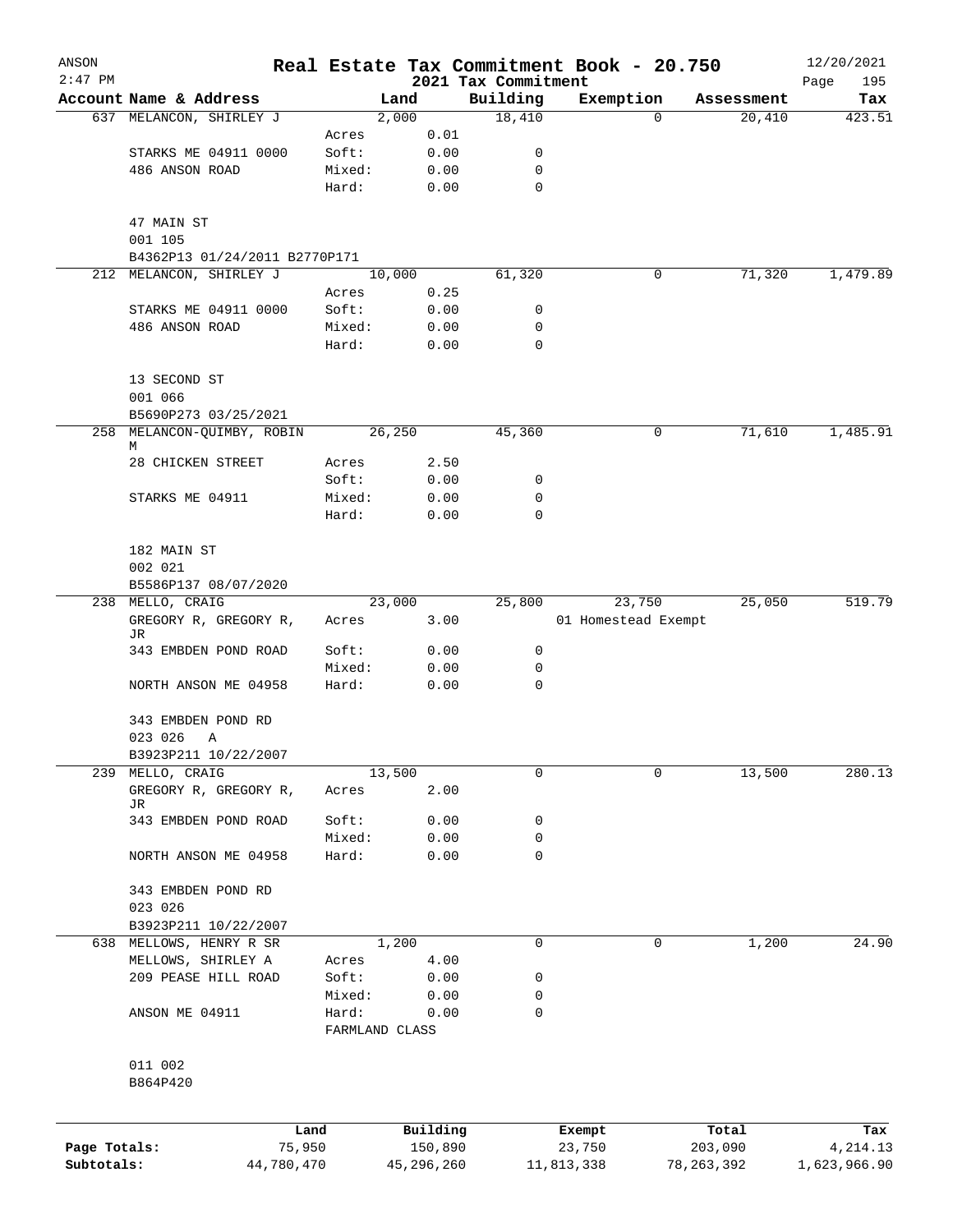| ANSON<br>$2:47$ PM |                                      |                         |          |                                 | Real Estate Tax Commitment Book - 20.750 |                      | 12/20/2021         |
|--------------------|--------------------------------------|-------------------------|----------|---------------------------------|------------------------------------------|----------------------|--------------------|
|                    | Account Name & Address               |                         | Land     | 2021 Tax Commitment<br>Building | Exemption                                | Assessment           | 196<br>Page<br>Tax |
|                    | 640 MELLOWS, HENRY R SR              |                         | 7,440    | $\mathbf 0$                     |                                          | 7,440<br>$\Omega$    | 154.38             |
|                    | MELLOWS, SHIRLEY A                   | Acres                   | 17.00    |                                 |                                          |                      |                    |
|                    | 209 PEASE HILL ROAD                  | Soft:                   | 0.00     | 0                               |                                          |                      |                    |
|                    |                                      | Mixed:                  | 0.00     | 0                               |                                          |                      |                    |
|                    | ANSON ME 04911                       | Hard:                   | 0.00     | $\mathbf 0$                     |                                          |                      |                    |
|                    |                                      | FARMLAND CLASS          |          |                                 |                                          |                      |                    |
|                    | 011 038                              |                         |          |                                 |                                          |                      |                    |
|                    | B864P20                              |                         |          |                                 |                                          |                      |                    |
|                    | 641 MELLOWS, HENRY R SR              |                         | 1,760    | 0                               |                                          | 1,760<br>0           | 36.52              |
|                    | MELLOWS, SHIRLEY A                   | Acres                   | 3.51     |                                 |                                          |                      |                    |
|                    | 209 PEASE HILL ROAD                  | Soft:                   | 0.00     | 0                               |                                          |                      |                    |
|                    |                                      |                         | 0.00     | 0                               |                                          |                      |                    |
|                    |                                      | Mixed:                  |          |                                 |                                          |                      |                    |
|                    | ANSON ME 04911                       | Hard:<br>FARMLAND CLASS | 0.00     | 0                               |                                          |                      |                    |
|                    |                                      |                         |          |                                 |                                          |                      |                    |
|                    | 011 037<br>Α<br>B864P420             |                         |          |                                 |                                          |                      |                    |
|                    | 642 MELLOWS, HENRY R SR              |                         | 35,750   | 118,030                         | 23,750                                   | 130,030              | 2,698.12           |
|                    | MELLOWS, SHIRLEY A                   | Acres                   | 89.00    |                                 | 01 Homestead Exempt                      |                      |                    |
|                    | 209 PEASE HILL ROAD                  | Soft:                   | 0.00     | 0                               |                                          |                      |                    |
|                    |                                      | Mixed:                  | 0.00     | 0                               |                                          |                      |                    |
|                    | ANSON ME 04911                       | Hard:                   | 0.00     | 0                               |                                          |                      |                    |
|                    |                                      | FARMLAND CLASS          |          |                                 |                                          |                      |                    |
|                    | 209 PEASE HILL RD                    |                         |          |                                 |                                          |                      |                    |
|                    | 011 001                              |                         |          |                                 |                                          |                      |                    |
|                    | B864P20                              |                         |          |                                 |                                          |                      |                    |
|                    | 1552 MELLOWS, HENRY R SR             |                         | 2,780    | $\mathbf 0$                     |                                          | $\mathbf 0$<br>2,780 | 57.69              |
|                    | MELLOWS, SHIRLEY A                   | Acres                   | 28.00    |                                 |                                          |                      |                    |
|                    | 209 PEASE HILL ROAD                  | Soft:                   | 0.00     | 0                               |                                          |                      |                    |
|                    |                                      |                         |          | 0                               |                                          |                      |                    |
|                    |                                      | Mixed:<br>Hard:         | 0.00     | 0                               |                                          |                      |                    |
|                    | ANSON ME 04911                       | FARMLAND CLASS          | 0.00     |                                 |                                          |                      |                    |
|                    | 011 039                              |                         |          |                                 |                                          |                      |                    |
|                    | B1020P108                            |                         |          |                                 |                                          |                      |                    |
|                    | 1497 MELLOWS, HENRY R SR             |                         | 1,280    | 0                               |                                          | 1,280<br>0           | 26.56              |
|                    |                                      |                         |          |                                 |                                          |                      |                    |
|                    | MELLOWS, SHIRLEY A                   | Acres                   | 13.00    |                                 |                                          |                      |                    |
|                    | 209 PEASE HILL ROAD                  | Soft:                   | 0.00     | 0                               |                                          |                      |                    |
|                    |                                      | Mixed:                  | 0.00     | $\mathbf 0$                     |                                          |                      |                    |
|                    | ANSON ME 04911                       | Hard:<br>FARMLAND CLASS | 0.00     | $\mathbf 0$                     |                                          |                      |                    |
|                    |                                      |                         |          |                                 |                                          |                      |                    |
|                    | 011 042<br>B                         |                         |          |                                 |                                          |                      |                    |
|                    | B1237P26                             |                         |          |                                 |                                          |                      |                    |
| 1496               | MELLOWS, HENRY R., SR &<br>SHIRLEY A |                         | 5,700    | $\mathbf 0$                     |                                          | 5,700<br>0           | 118.28             |
|                    | 209 PEASE HILL RD                    | Acres                   | 21.00    |                                 |                                          |                      |                    |
|                    |                                      | Soft:                   | 0.00     | 0                               |                                          |                      |                    |
|                    | ANSON ME 04911 0000                  | Mixed:                  | 0.00     | $\mathbf 0$                     |                                          |                      |                    |
|                    |                                      | Hard:                   | 0.00     | $\mathbf 0$                     |                                          |                      |                    |
|                    |                                      | FARMLAND CLASS          |          |                                 |                                          |                      |                    |
|                    | 011 004                              |                         |          |                                 |                                          |                      |                    |
|                    | B4232P131 01/14/2010                 |                         |          |                                 |                                          |                      |                    |
|                    |                                      |                         |          |                                 |                                          |                      |                    |
|                    |                                      |                         |          |                                 |                                          |                      |                    |
|                    | Land                                 |                         | Building |                                 | Exempt                                   | Total                | Tax                |

|              | Land.      | Building     | Exempt     | Total      | тах          |
|--------------|------------|--------------|------------|------------|--------------|
| Page Totals: | 54,710     | 118,030      | 23,750     | 148,990    | 3,091.55     |
| Subtotals:   | 44,835,180 | 45, 414, 290 | 11,837,088 | 78,412,382 | 1,627,058.45 |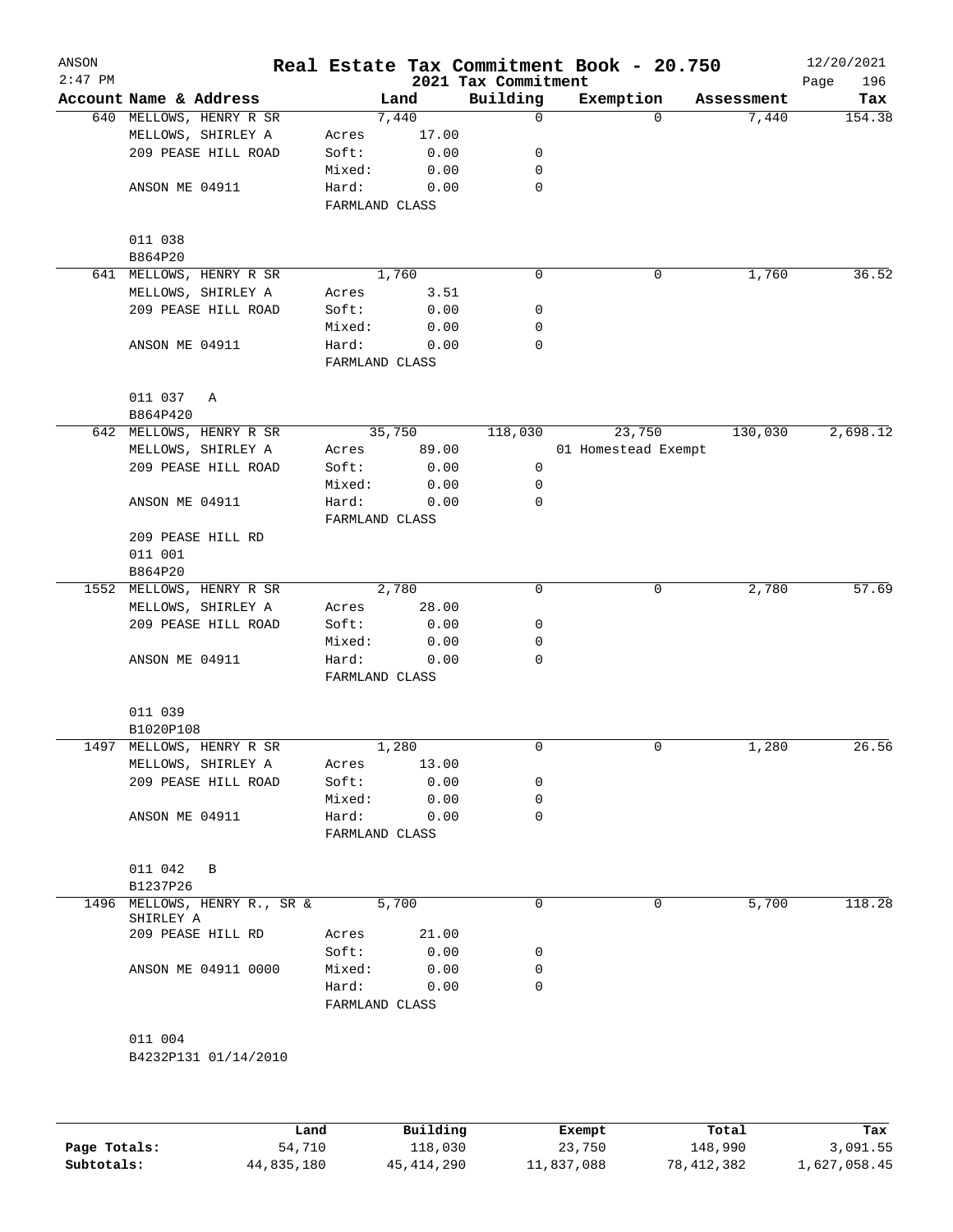| ANSON<br>$2:47$ PM         |                                                                    |                         |                       | 2021 Tax Commitment | Real Estate Tax Commitment Book - 20.750 |            |            | 12/20/2021<br>197<br>Page |
|----------------------------|--------------------------------------------------------------------|-------------------------|-----------------------|---------------------|------------------------------------------|------------|------------|---------------------------|
|                            | Account Name & Address                                             |                         | Land                  | Building            | Exemption                                |            | Assessment | Tax                       |
|                            | 1492 MELLOWS, HENRY R., SR &                                       | 21,150                  |                       | 46,480              |                                          | $\Omega$   | 67,630     | 1,403.32                  |
|                            | SHIRLEY A                                                          |                         |                       |                     |                                          |            |            |                           |
|                            | 209 PEASE HILL RD                                                  | Acres<br>Soft:          | 5.70                  |                     |                                          |            |            |                           |
|                            | ANSON ME 04911 0000                                                | Mixed:                  | 0.00<br>0.00          | 0<br>$\mathbf 0$    |                                          |            |            |                           |
|                            |                                                                    | Hard:                   | 0.00                  | $\Omega$            |                                          |            |            |                           |
|                            |                                                                    | FARMLAND CLASS          |                       |                     |                                          |            |            |                           |
|                            | 141 PEASE HILL RD                                                  |                         |                       |                     |                                          |            |            |                           |
|                            | 011 003                                                            |                         |                       |                     |                                          |            |            |                           |
|                            | B4232P131 01/14/2010                                               |                         |                       |                     |                                          |            |            |                           |
|                            | 1493 MELLOWS, HENRY R., SR &                                       |                         | 6,300                 | 0                   |                                          | 0          | 6,300      | 130.73                    |
|                            | SHIRLEY A                                                          |                         |                       |                     |                                          |            |            |                           |
|                            | 209 PEASE HILL RD                                                  | Acres                   | 19.00                 |                     |                                          |            |            |                           |
|                            |                                                                    | Soft:                   | 0.00                  | 0                   |                                          |            |            |                           |
|                            | ANSON ME 04911 0000                                                | Mixed:                  | 0.00                  | 0                   |                                          |            |            |                           |
|                            |                                                                    | Hard:<br>FARMLAND CLASS | 0.00                  | $\Omega$            |                                          |            |            |                           |
|                            |                                                                    |                         |                       |                     |                                          |            |            |                           |
|                            | 011 008                                                            |                         |                       |                     |                                          |            |            |                           |
|                            | B4232P131 01/14/2010                                               |                         |                       |                     |                                          |            |            |                           |
|                            | 643 MELLOWS, SHARON A                                              |                         | 18,000                | 53,030              | 23,750                                   |            | 47,280     | 981.06                    |
|                            | 122 MAIN STREET                                                    | Acres                   | 0.81                  |                     | 01 Homestead Exempt                      |            |            |                           |
|                            |                                                                    | Soft:                   | 0.00                  | 0                   |                                          |            |            |                           |
|                            | ANSON ME 04911                                                     | Mixed:                  | 0.00                  | $\mathbf 0$         |                                          |            |            |                           |
|                            |                                                                    | Hard:                   | 0.00                  | $\Omega$            |                                          |            |            |                           |
|                            |                                                                    |                         |                       |                     |                                          |            |            |                           |
|                            | 122 MAIN ST                                                        |                         |                       |                     |                                          |            |            |                           |
|                            | 002 001<br>B<br>B864P53                                            |                         |                       |                     |                                          |            |            |                           |
|                            | 1697 MENOUDARAKOS, ARETI                                           | 44,000                  |                       | 0                   |                                          | 0          | 44,000     | 913.00                    |
|                            | MANIATAKOS, VASILIOS                                               | Acres                   | 40.00                 |                     |                                          |            |            |                           |
|                            | PO BOX 1572                                                        | Soft:                   | 0.00                  | 0                   |                                          |            |            |                           |
|                            |                                                                    | Mixed:                  | 0.00                  | 0                   |                                          |            |            |                           |
|                            | WATERVILLE ME 04903                                                | Hard:                   | 0.00                  | 0                   |                                          |            |            |                           |
|                            | 1572                                                               |                         |                       |                     |                                          |            |            |                           |
|                            |                                                                    | B5160P0251              |                       |                     |                                          |            |            |                           |
|                            |                                                                    |                         |                       |                     |                                          |            |            |                           |
|                            | 018 039                                                            |                         |                       |                     |                                          |            |            |                           |
|                            | B5160P251 05/24/2017 B3333P92 06/25/2004<br>746 MERCIER, COLLEEN L | 12,650                  |                       | 28,480              | 23,750                                   |            | 17,380     | 360.64                    |
|                            |                                                                    | Acres                   | 0.40                  |                     | 01 Homestead Exempt                      |            |            |                           |
|                            | NO. ANSON ME 04958 0000 Soft:                                      |                         | 0.00                  | 0                   |                                          |            |            |                           |
|                            | 229 RIVER RD                                                       | Mixed:                  | 0.00                  | 0                   |                                          |            |            |                           |
|                            |                                                                    | Hard:                   | 0.00                  | $\mathbf 0$         |                                          |            |            |                           |
|                            |                                                                    |                         |                       |                     |                                          |            |            |                           |
|                            | 229 RIVER RD                                                       |                         |                       |                     |                                          |            |            |                           |
|                            | 015 069<br>В                                                       |                         |                       |                     |                                          |            |            |                           |
|                            | B3504P173 06/17/2005                                               |                         |                       |                     |                                          |            |            |                           |
|                            | 132 MERCIER, COLLEEN L                                             | 10,390                  |                       | 66,070              |                                          | 0          | 76,460     | 1,586.55                  |
|                            | 229 RIVER ROAD                                                     | Acres                   | 0.12                  |                     |                                          |            |            |                           |
|                            |                                                                    | Soft:                   | 0.00                  | 0                   |                                          |            |            |                           |
|                            | NORTH ANSON ME 04958                                               | Mixed:                  | 0.00                  | 0                   |                                          |            |            |                           |
|                            |                                                                    | Hard:                   | 0.00                  | 0                   |                                          |            |            |                           |
|                            |                                                                    | B5043P0191              |                       |                     |                                          |            |            |                           |
|                            | 17 NORTH MAIN ST                                                   |                         |                       |                     |                                          |            |            |                           |
|                            | 006 025                                                            |                         |                       |                     |                                          |            |            |                           |
|                            | B5043P191 06/16/2016 B5060P127 08/10/2016                          |                         |                       |                     |                                          |            |            |                           |
|                            |                                                                    |                         |                       |                     |                                          |            |            |                           |
|                            | Land                                                               |                         | Building              |                     | Exempt                                   |            | Total      | Tax                       |
| Page Totals:<br>Subtotals: | 112,490<br>44,947,670                                              |                         | 194,060<br>45,608,350 |                     | 47,500<br>11,884,588                     | 78,671,432 | 259,050    | 5,375.30<br>1,632,433.75  |
|                            |                                                                    |                         |                       |                     |                                          |            |            |                           |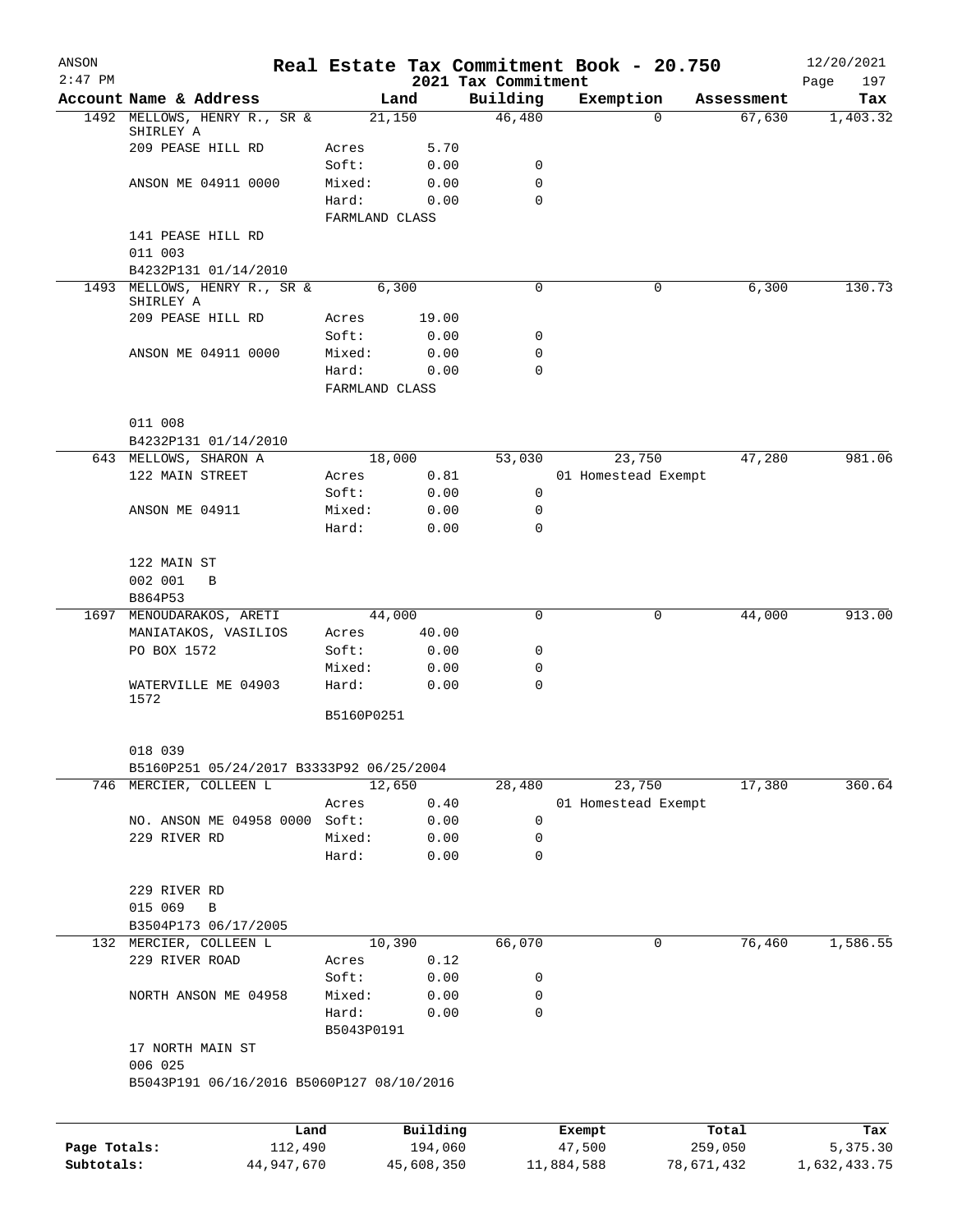| ANSON     |                           |        |       |                                 | Real Estate Tax Commitment Book - 20.750 |            | 12/20/2021         |
|-----------|---------------------------|--------|-------|---------------------------------|------------------------------------------|------------|--------------------|
| $2:47$ PM | Account Name & Address    | Land   |       | 2021 Tax Commitment<br>Building | Exemption                                | Assessment | 198<br>Page<br>Tax |
|           | 1222 MERCIER, MICHAEL     | 28,500 |       | 52,300                          | $\Omega$                                 | 80,800     | 1,676.60           |
|           | 383 WEST MILLS ROAD       | Acres  | 7.00  |                                 |                                          |            |                    |
|           |                           | Soft:  | 0.00  | 0                               |                                          |            |                    |
|           | ANSON ME 04958            | Mixed: | 0.00  | $\mathbf 0$                     |                                          |            |                    |
|           |                           | Hard:  | 0.00  | 0                               |                                          |            |                    |
|           |                           |        |       |                                 |                                          |            |                    |
|           |                           |        |       |                                 |                                          |            |                    |
|           | 383 WEST MILLS RD         |        |       |                                 |                                          |            |                    |
|           | 011 031                   |        |       |                                 |                                          |            |                    |
|           | B5412P255 07/12/2018      |        |       |                                 |                                          |            |                    |
|           | 2038 MERRILL, CHAD HARRIS |        | 0     | 9,280                           | 0                                        | 9,280      | 192.56             |
|           | 211 NEW VINEYARD ROAD     |        |       |                                 |                                          |            |                    |
|           |                           |        |       |                                 |                                          |            |                    |
|           | NEW VINEYARD ME 04956     |        |       |                                 |                                          |            |                    |
|           | 434 FOUR MILE SQUARE      |        |       |                                 |                                          |            |                    |
|           | 021 020 ON                |        |       |                                 |                                          |            |                    |
|           | 653 MERRILL, CHAD HARRIS  | 45,300 |       | $\mathbf 0$                     | $\mathbf 0$                              | 45,300     | 939.98             |
|           | 211 NEW VINEYARD ROAD     | Acres  | 45.00 |                                 |                                          |            |                    |
|           |                           | Soft:  | 0.00  | 0                               |                                          |            |                    |
|           | NEW VINEYARD ME 04956     | Mixed: | 0.00  | 0                               |                                          |            |                    |
|           |                           | Hard:  | 0.00  | 0                               |                                          |            |                    |
|           |                           |        |       |                                 |                                          |            |                    |
|           | 434 FOUR MILE SQUARE RD   |        |       |                                 |                                          |            |                    |
|           | 021 020                   |        |       |                                 |                                          |            |                    |
|           | B5509P89 01/16/2020       |        |       |                                 |                                          |            |                    |
| 647       | MERRILL, DALE S           | 10,580 |       | 35,390                          | 0                                        | 45,970     | 953.88             |
|           | MERRILL, DANNIE V         | Acres  | 0.28  |                                 |                                          |            |                    |
|           | 76 MCINTYRE ROAD          | Soft:  | 0.00  | 0                               |                                          |            |                    |
|           |                           | Mixed: | 0.00  | 0                               |                                          |            |                    |
|           | NORRIDGEWOCK ME 04957     | Hard:  | 0.00  | $\Omega$                        |                                          |            |                    |
|           |                           |        |       |                                 |                                          |            |                    |
|           | 10 CHURCH ST              |        |       |                                 |                                          |            |                    |
|           | 001 082                   |        |       |                                 |                                          |            |                    |
|           | B3499P318 06/10/2005      |        |       |                                 |                                          |            |                    |
|           | 650 MERRILL, DAVID L      | 20,270 |       | 8,020                           | 23,750                                   | 4,540      | 94.21              |
|           | MERRILL, DARLENE M        | Acres  | 1.18  |                                 | 01 Homestead Exempt                      |            |                    |
|           | 39 PREBLE AVENUE          | Soft:  | 0.00  | 0                               |                                          |            |                    |
|           |                           | Mixed: | 0.00  | 0                               |                                          |            |                    |
|           | ANSON ME 04911            | Hard:  | 0.00  | 0                               |                                          |            |                    |
|           | 39 PREBLE AVE             |        |       |                                 |                                          |            |                    |
|           | 004 018                   |        |       |                                 |                                          |            |                    |
|           | B2190P189                 |        |       |                                 |                                          |            |                    |
|           | 657 MERRILL, DEAN F       | 22,550 |       | 55,600                          | 23,750                                   | 54,400     | 1,128.80           |
|           | MERRILL, REVA J           | Acres  | 2.70  |                                 | 01 Homestead Exempt                      |            |                    |
|           | 425 WEST MILLS ROAD       | Soft:  | 0.00  | 0                               |                                          |            |                    |
|           |                           | Mixed: | 0.00  | 0                               |                                          |            |                    |
|           | ANSON ME 04911            | Hard:  | 0.00  | 0                               |                                          |            |                    |
|           |                           |        |       |                                 |                                          |            |                    |
|           | 425 WEST MILLS RD         |        |       |                                 |                                          |            |                    |
|           | 011 025<br>В              |        |       |                                 |                                          |            |                    |
|           | B3711P97 07/17/2006       |        |       |                                 |                                          |            |                    |
|           |                           |        |       |                                 |                                          |            |                    |
|           |                           |        |       |                                 |                                          |            |                    |

|              | Land       | Building   | Exempt     | Total      | Tax          |
|--------------|------------|------------|------------|------------|--------------|
| Page Totals: | 127,200    | 160,590    | 47,500     | 240,290    | 4,986.03     |
| Subtotals:   | 45,074,870 | 45,768,940 | 11,932,088 | 78,911,722 | 1,637,419.78 |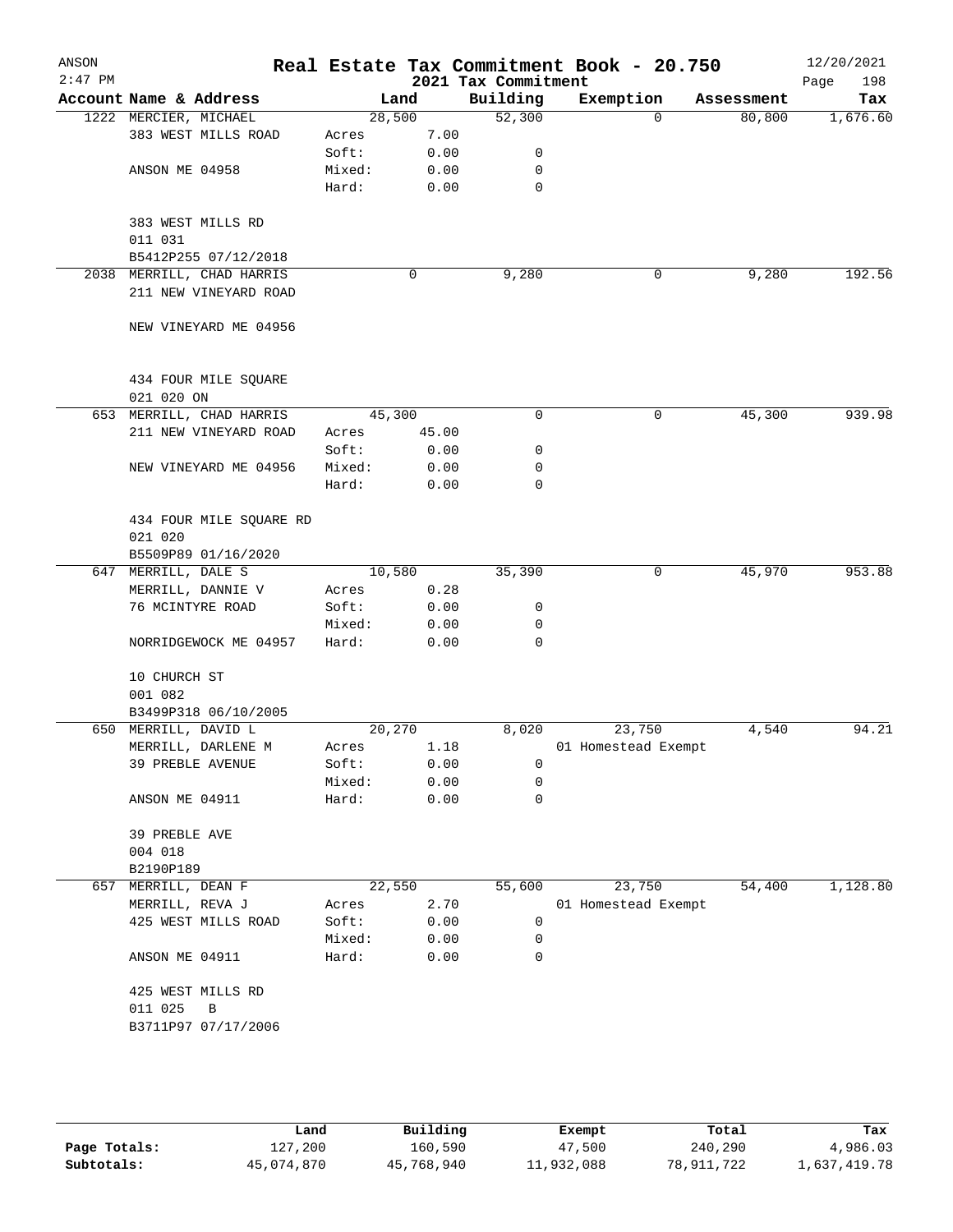| ANSON<br>$2:47$ PM |                                           |                           |       | 2021 Tax Commitment | Real Estate Tax Commitment Book - 20.750 |            | 12/20/2021<br>199<br>Page |
|--------------------|-------------------------------------------|---------------------------|-------|---------------------|------------------------------------------|------------|---------------------------|
|                    | Account Name & Address                    | Land                      |       | Building            | Exemption                                | Assessment | Tax                       |
|                    | 926 MERRILL, DREW S                       | 10,770                    |       | 13,460              | 23,750                                   | 480        | 9.96                      |
|                    | 39 PREBLE AVE                             | Acres                     | 0.29  |                     | 01 Homestead Exempt                      |            |                           |
|                    |                                           | Soft:                     | 0.00  | $\mathsf{O}$        |                                          |            |                           |
|                    | ANSON ME 04911                            | Mixed:                    | 0.00  | 0                   |                                          |            |                           |
|                    |                                           | Hard:                     | 0.00  | 0                   |                                          |            |                           |
|                    | 33 PREBLE AVE                             |                           |       |                     |                                          |            |                           |
|                    | 004 019 A                                 |                           |       |                     |                                          |            |                           |
|                    | B3379P267 09/20/2004                      |                           |       |                     |                                          |            |                           |
|                    | 1879 MERRILL, DREW S                      | 29,000                    |       | 125,730             | 0                                        | 154,730    | 3,210.65                  |
|                    | 39 PREBLE AVE                             | Acres                     | 7.50  |                     |                                          |            |                           |
|                    |                                           | Soft:                     | 0.00  | 0                   |                                          |            |                           |
|                    | ANSON ME 04911                            | Mixed:                    | 0.00  | 0                   |                                          |            |                           |
|                    |                                           | Hard:                     | 0.00  | 0                   |                                          |            |                           |
|                    | CORNER OF VALLEY &                        |                           |       |                     |                                          |            |                           |
|                    | 019 036<br>D                              |                           |       |                     |                                          |            |                           |
|                    | B4138P183 05/19/2009                      |                           |       |                     |                                          |            |                           |
|                    | 662 MERRILL, FRANCES E                    | 20,000                    |       | 41,080              | 23,750                                   | 37,330     | 774.60                    |
|                    | 571 NEW PORTLAND RD                       | Acres                     | 1.00  |                     | 01 Homestead Exempt                      |            |                           |
|                    |                                           | Soft:                     | 0.00  | 0                   |                                          |            |                           |
|                    | NORTH ANSON ME 04958                      | Mixed:                    | 0.00  | 0                   |                                          |            |                           |
|                    |                                           | Hard:                     | 0.00  | 0                   |                                          |            |                           |
|                    | 571 NEW PORTLAND RD                       |                           |       |                     |                                          |            |                           |
|                    | 022 003                                   |                           |       |                     |                                          |            |                           |
|                    | B571P488                                  |                           |       |                     |                                          |            |                           |
|                    | 664 MERRILL, MAGEN L                      | 12,150                    |       | $\mathbf 0$         | 0                                        | 12,150     | 252.11                    |
|                    | 302 CAMPGROUND RD                         | Acres                     | 1.60  |                     |                                          |            |                           |
|                    |                                           | Soft:                     | 0.00  | 0                   |                                          |            |                           |
|                    | NORTH ANSON ME 04958                      | Mixed:                    | 0.00  | 0                   |                                          |            |                           |
|                    |                                           | Hard:                     | 0.00  | 0                   |                                          |            |                           |
|                    |                                           |                           |       |                     |                                          |            |                           |
|                    | 023 041<br>G                              |                           |       |                     |                                          |            |                           |
|                    | B4908P116 05/26/2015 B4115P256 03/24/2009 |                           |       |                     |                                          |            |                           |
|                    | 1636 MERRILL, PETER A                     | 29,850                    |       | 14,710              | 0                                        | 44,560     | 924.62                    |
|                    | MERRILL, MABEL F                          | Acres                     | 30.00 |                     |                                          |            |                           |
|                    | 285 ROXBURY ROAD                          | Soft:                     | 0.00  | 0                   |                                          |            |                           |
|                    |                                           | Mixed:                    | 0.00  | 0                   |                                          |            |                           |
|                    | MEXICO ME 04257 0000                      | Hard:                     | 0.00  | 0                   |                                          |            |                           |
|                    |                                           | OPEN SPACE CLASSIFICATION |       |                     |                                          |            |                           |
|                    | 70 COUNTY RD<br>014 039                   |                           |       |                     |                                          |            |                           |
|                    | B4722P147 10/15/2013                      |                           |       |                     |                                          |            |                           |
|                    | 2015 MERRILL, PETER A                     | 24,600                    |       | 5,000               | 0                                        | 29,600     | 614.20                    |
|                    |                                           |                           |       |                     |                                          |            |                           |
|                    | MERRILL, MABEL F                          | Acres                     | 11.10 |                     |                                          |            |                           |
|                    | 285 ROXBURY ROAD                          | Soft:                     | 0.00  | 0                   |                                          |            |                           |
|                    |                                           | Mixed:                    | 0.00  | 0                   |                                          |            |                           |
|                    | MEXICO ME 04257 0000                      | Hard:<br>B5214P0195 JT    | 0.00  | 0                   |                                          |            |                           |
|                    |                                           |                           |       |                     |                                          |            |                           |
|                    | 014 038 004                               |                           |       |                     |                                          |            |                           |
|                    | B5214P195 10/13/2017 B4940P142 08/04/2015 |                           |       |                     |                                          |            |                           |
|                    |                                           |                           |       |                     |                                          |            |                           |
|                    |                                           |                           |       |                     |                                          |            |                           |
|                    |                                           |                           |       |                     |                                          |            |                           |

|              | Land       | Building   | Exempt     | Total      | Tax          |
|--------------|------------|------------|------------|------------|--------------|
| Page Totals: | 126,370    | 199,980    | 47,500     | 278,850    | 5,786.14     |
| Subtotals:   | 45,201,240 | 45,968,920 | 11,979,588 | 79,190,572 | 1,643,205.92 |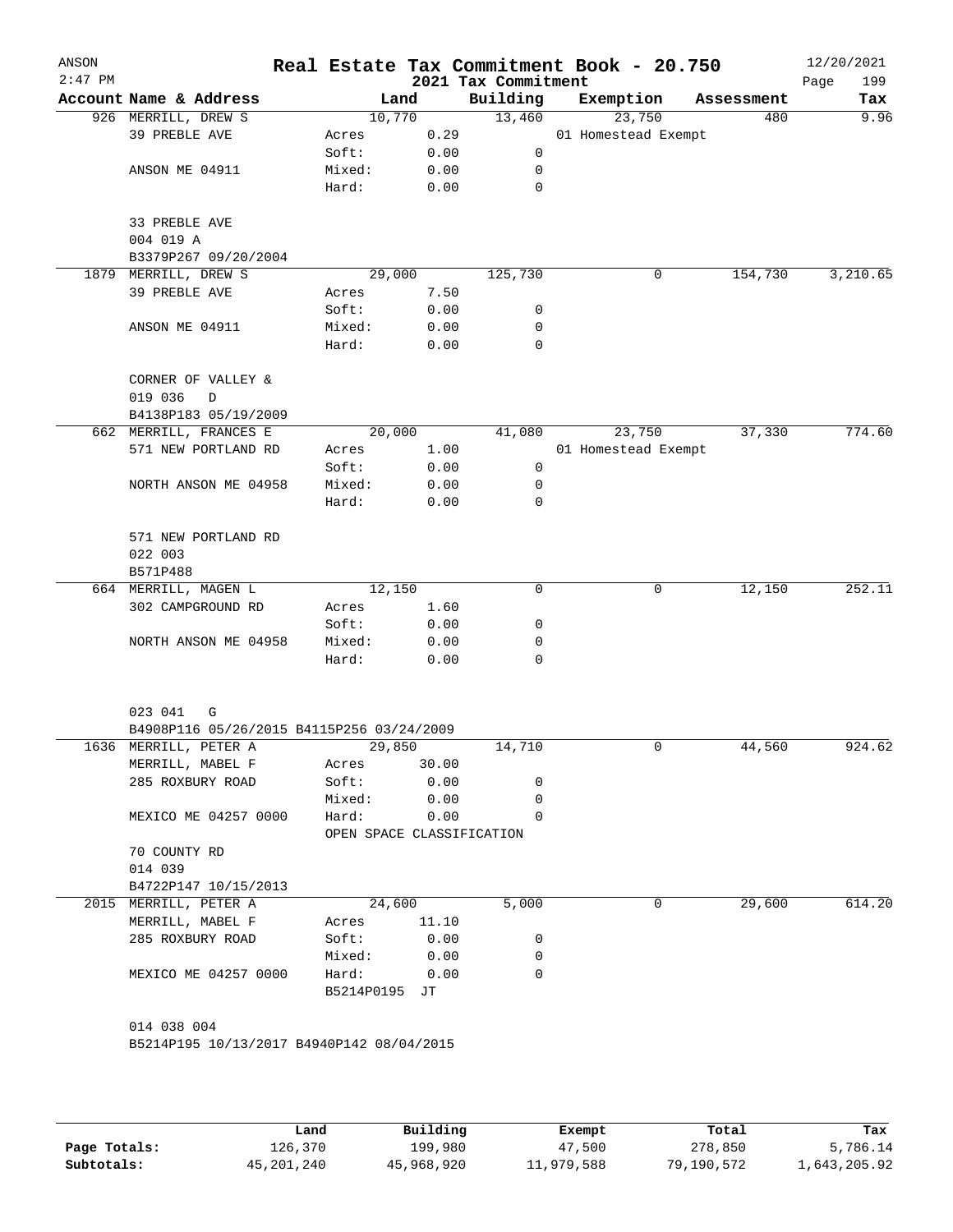| ANSON<br>$2:47$ PM |                                           |              |                 |              | 2021 Tax Commitment | Real Estate Tax Commitment Book - 20.750 |            |            | 12/20/2021         |
|--------------------|-------------------------------------------|--------------|-----------------|--------------|---------------------|------------------------------------------|------------|------------|--------------------|
|                    | Account Name & Address                    |              |                 | Land         | Building            | Exemption                                |            | Assessment | 200<br>Page<br>Tax |
|                    | 658 MERRILL, RYAN A                       |              |                 | 31,500       | $\mathbf 0$         |                                          | $\Omega$   | 31,500     | 653.63             |
|                    | 411 WEST MILLS ROAD                       |              | Acres           | 24.00        |                     |                                          |            |            |                    |
|                    |                                           |              | Soft:           | 0.00         | 0                   |                                          |            |            |                    |
|                    | ANSON ME 04911                            |              | Mixed:          | 0.00         | 0                   |                                          |            |            |                    |
|                    |                                           |              | Hard:           | 0.00         | $\Omega$            |                                          |            |            |                    |
|                    | 011 022                                   |              |                 |              |                     |                                          |            |            |                    |
|                    | B5060P145 08/10/2016 B4090P234 01/09/2009 |              |                 |              |                     |                                          |            |            |                    |
|                    | 652 MERRILL, RYAN A                       |              |                 | 26,300       | 89,810              | 23,750                                   |            | 92,360     | 1,916.47           |
|                    | 411 WEST MILLS ROAD                       |              | Acres           | 5.20         |                     | 01 Homestead Exempt                      |            |            |                    |
|                    |                                           |              | Soft:           | 0.00         | 0                   |                                          |            |            |                    |
|                    | ANSON ME 04911                            |              | Mixed:<br>Hard: | 0.00<br>0.00 | 0<br>$\Omega$       |                                          |            |            |                    |
|                    | 411 WEST MILLS RD                         |              |                 |              |                     |                                          |            |            |                    |
|                    | 011 027                                   |              |                 |              |                     |                                          |            |            |                    |
|                    | B3711P97 07/17/2006                       |              |                 |              |                     |                                          |            |            |                    |
|                    | 1982 MERRILL, SCOTT B                     |              |                 | 25,390       | 0                   |                                          | 0          | 25,390     | 526.84             |
|                    | PO BOX 92                                 |              | Acres           | 11.89        |                     |                                          |            |            |                    |
|                    |                                           |              | Soft:           | 0.00         | 0                   |                                          |            |            |                    |
|                    | NORTH ANSON ME 04958                      |              | Mixed:          | 0.00         | 0                   |                                          |            |            |                    |
|                    |                                           |              | Hard:           | 0.00         | $\Omega$            |                                          |            |            |                    |
|                    | 015 043<br>$D-1$                          |              |                 |              |                     |                                          |            |            |                    |
|                    | B3754P10 09/26/2006                       |              |                 |              |                     |                                          |            |            |                    |
|                    | 1486 MERRY, ROSEMARY M,<br>TRUSTEE        |              |                 | 8,110        | 0                   |                                          | 0          | 8,110      | 168.28             |
|                    | 23 OLDE SCHOOL LANE,<br>APT 303           |              | Acres           | 24.00        |                     |                                          |            |            |                    |
|                    |                                           |              | Soft:           | 0.00         | 0                   |                                          |            |            |                    |
|                    | SKOWHEGAN ME 04976                        |              | Mixed:          | 0.00         | 0                   |                                          |            |            |                    |
|                    |                                           |              | Hard:           | 0.00         | $\Omega$            |                                          |            |            |                    |
|                    |                                           |              | FARMLAND CLASS  |              |                     |                                          |            |            |                    |
|                    | 011 005<br>B4060P279 09/16/2008           |              |                 |              |                     |                                          |            |            |                    |
| 670                | MERRY, WARREN                             |              |                 | 31,160       | 11,050              |                                          | 0          | 42,210     | 875.86             |
|                    |                                           |              | Acres           | 9.66         |                     |                                          |            |            |                    |
|                    | ANSON ME 04911 0273                       |              | Soft:           | 0.00         | 0                   |                                          |            |            |                    |
|                    | PO BOX 273                                |              | Mixed:          | 0.00         | 0                   |                                          |            |            |                    |
|                    |                                           |              | Hard:           | 0.00         | 0                   |                                          |            |            |                    |
|                    | 172 CROSS RD                              |              |                 |              |                     |                                          |            |            |                    |
|                    | 011 037                                   |              |                 |              |                     |                                          |            |            |                    |
|                    | B1157P202                                 |              |                 |              |                     |                                          |            |            |                    |
| 645                | MERRY, WILLIAM H, II &<br>JODI A          |              |                 | 45,920       | 144,800             | 23,750                                   |            | 166,970    | 3,464.63           |
|                    | 118 MERRY ROAD                            |              | Acres           | 99.00        |                     | 01 Homestead Exempt                      |            |            |                    |
|                    |                                           |              | Soft:           | 0.00         | 0                   |                                          |            |            |                    |
|                    | ANSON ME 04911 3245                       |              | Mixed:          | 12.00        | 1,607               |                                          |            |            |                    |
|                    |                                           |              | Hard:           | 64.00        | 8,816               |                                          |            |            |                    |
|                    | 118 MERRY RD                              |              | TREE GROWTH     |              |                     |                                          |            |            |                    |
|                    | 014 001                                   |              |                 |              |                     |                                          |            |            |                    |
|                    | B3767P344 11/02/2006                      |              |                 |              |                     |                                          |            |            |                    |
|                    |                                           | Land         |                 | Building     |                     | Exempt                                   |            | Total      | Tax                |
| Page Totals:       |                                           | 168,380      |                 | 245,660      |                     | 47,500                                   |            | 366,540    | 7,605.71           |
| Subtotals:         |                                           | 45, 369, 620 |                 | 46, 214, 580 |                     | 12,027,088                               | 79,557,112 |            | 1,650,811.63       |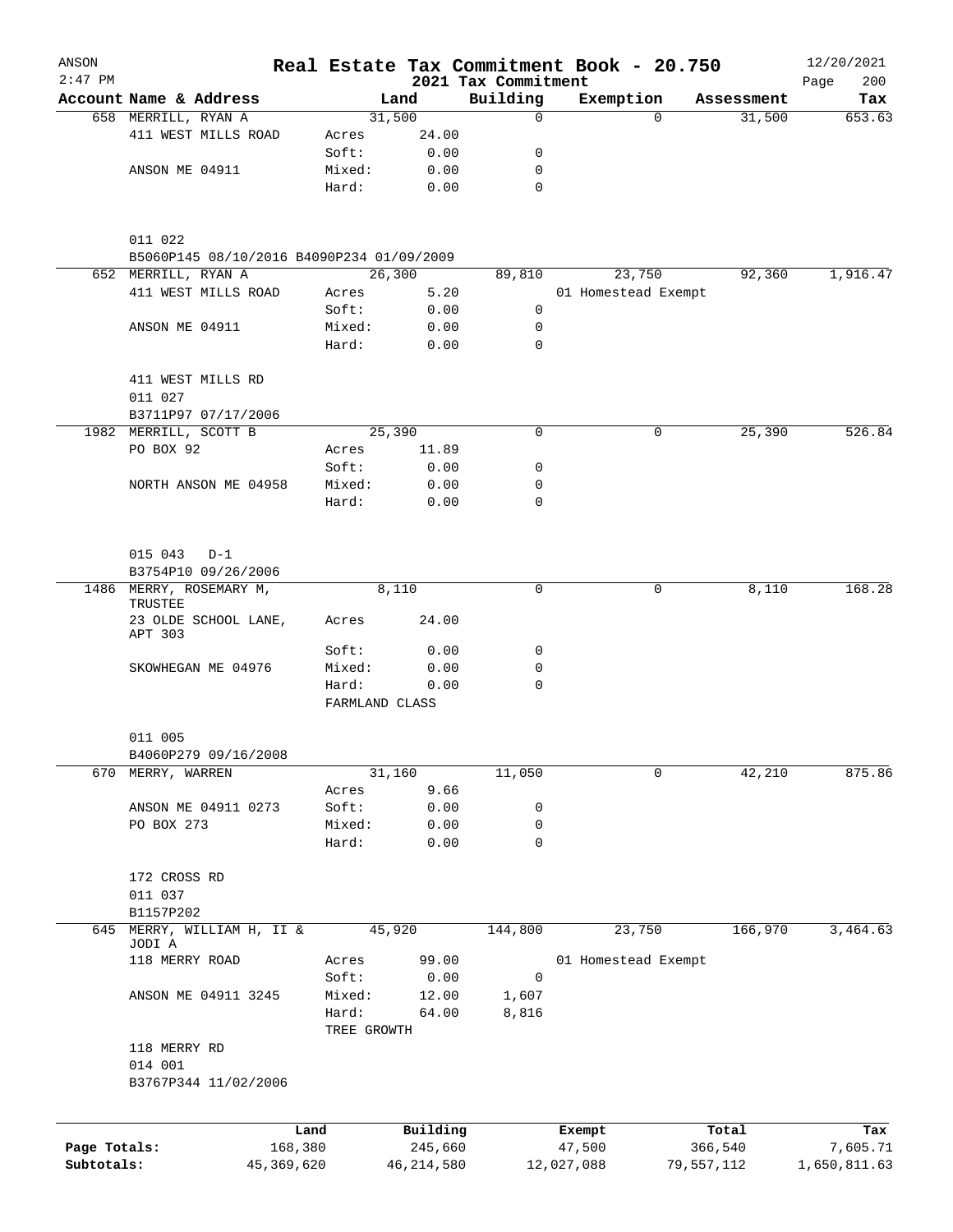| ANSON<br>$2:47$ PM |                               |        |        | 2021 Tax Commitment | Real Estate Tax Commitment Book - 20.750 |            | 12/20/2021<br>201<br>Page |
|--------------------|-------------------------------|--------|--------|---------------------|------------------------------------------|------------|---------------------------|
|                    | Account Name & Address        |        | Land   | Building            | Exemption                                | Assessment | Tax                       |
|                    | 183 MEUNIER, AMBER M          | 10,000 |        | 57,130              | $\Omega$                                 | 67,130     | 1,392.95                  |
|                    |                               | Acres  | 0.25   |                     |                                          |            |                           |
|                    | MADISON ME 04950              | Soft:  | 0.00   | 0                   |                                          |            |                           |
|                    | 91 PARK STREET                | Mixed: | 0.00   | 0                   |                                          |            |                           |
|                    |                               | Hard:  | 0.00   | 0                   |                                          |            |                           |
|                    | 40 UNION ST                   |        |        |                     |                                          |            |                           |
|                    | 005 007                       |        |        |                     |                                          |            |                           |
|                    | B3151P335                     |        |        |                     |                                          |            |                           |
|                    | 824 MEUNIER, DANIEL N         |        | 32,600 | 44,090              | 23,750                                   | 52,940     | 1,098.51                  |
|                    | MEUNIER, DOREEN M             | Acres  | 11.10  |                     | 01 Homestead Exempt                      |            |                           |
|                    | 204 GREENLEAF ROAD            | Soft:  | 0.00   | 0                   |                                          |            |                           |
|                    |                               | Mixed: | 0.00   | 0                   |                                          |            |                           |
|                    | ANSON ME 04911                | Hard:  | 0.00   | 0                   |                                          |            |                           |
|                    |                               |        |        |                     |                                          |            |                           |
|                    | 204 GREENLEAF RD              |        |        |                     |                                          |            |                           |
|                    | 013 022<br>4                  |        |        |                     |                                          |            |                           |
|                    | B5405P86 05/02/2019           |        |        |                     |                                          |            |                           |
|                    | 1461 MICHAUD, DIANA R         | 63,000 |        | 102,270             | 0                                        | 165,270    | 3,429.35                  |
|                    | PO BOX 232                    | Acres  | 66.00  |                     |                                          |            |                           |
|                    |                               | Soft:  | 0.00   | 0                   |                                          |            |                           |
|                    | ANSON ME 04911                | Mixed: | 0.00   | 0                   |                                          |            |                           |
|                    |                               | Hard:  | 0.00   | 0                   |                                          |            |                           |
|                    | 187 WEST MILLS RD<br>011 006  |        |        |                     |                                          |            |                           |
|                    | B4685P220 06/21/2013          |        |        |                     |                                          |            |                           |
|                    | 674 MICHAUD, LORRAINE M       |        | 6,330  | 14,390              | 20,720                                   | 0          | 0.00                      |
|                    |                               |        |        |                     |                                          |            |                           |
|                    |                               | Acres  | 0.10   |                     | 01 Homestead Exempt                      |            |                           |
|                    | ANSON ME 04911 0410           | Soft:  | 0.00   | $\mathbf 0$         |                                          |            |                           |
|                    | PO BOX 410                    | Mixed: | 0.00   | 0                   |                                          |            |                           |
|                    |                               | Hard:  | 0.00   | 0                   |                                          |            |                           |
|                    | 14 WILSON ST                  |        |        |                     |                                          |            |                           |
|                    | 001 112                       |        |        |                     |                                          |            |                           |
|                    | B2809P148                     |        |        |                     |                                          |            |                           |
|                    | 676 MICHLEWITZ, HAROLD        |        | 39,100 | 0                   | 0                                        | 39,100     | 811.33                    |
|                    | MICHLEWITZ, GERALDINE         | Acres  | 43.00  |                     |                                          |            |                           |
|                    | 32 FLEET STREET APT B         | Soft:  | 0.00   | 0                   |                                          |            |                           |
|                    |                               | Mixed: | 0.00   | 0                   |                                          |            |                           |
|                    | BOSTON MA 02113-2026          | Hard:  | 0.00   | 0                   |                                          |            |                           |
|                    |                               |        |        |                     |                                          |            |                           |
|                    | 022 020                       |        |        |                     |                                          |            |                           |
|                    | B1005P78                      |        |        |                     |                                          |            |                           |
|                    | 677 MICKET, ALEJANDRINA       |        | 38,250 | 0                   | $\mathbf 0$                              | 38,250     | 793.69                    |
|                    | MICKET, MARLAND               | Acres  | 28.50  |                     |                                          |            |                           |
|                    |                               | Soft:  | 0.00   | 0                   |                                          |            |                           |
|                    | 413 CONCHA DR                 | Mixed: | 0.00   | 0                   |                                          |            |                           |
|                    | SEBASTIAN FL 32958 0000 Hard: |        | 0.00   | $\Omega$            |                                          |            |                           |
|                    |                               |        |        |                     |                                          |            |                           |
|                    | 019 028<br>2                  |        |        |                     |                                          |            |                           |
|                    | B4431P253 07/19/2011          |        |        |                     |                                          |            |                           |
|                    |                               |        |        |                     |                                          |            |                           |
|                    |                               |        |        |                     |                                          |            |                           |

|              | Land       | Building     | Exempt     | Total      | Tax          |
|--------------|------------|--------------|------------|------------|--------------|
| Page Totals: | 189,280    | 217,880      | 44,470     | 362,690    | 7,525.83     |
| Subtotals:   | 45,558,900 | 46, 432, 460 | 12,071,558 | 79,919,802 | 1,658,337.46 |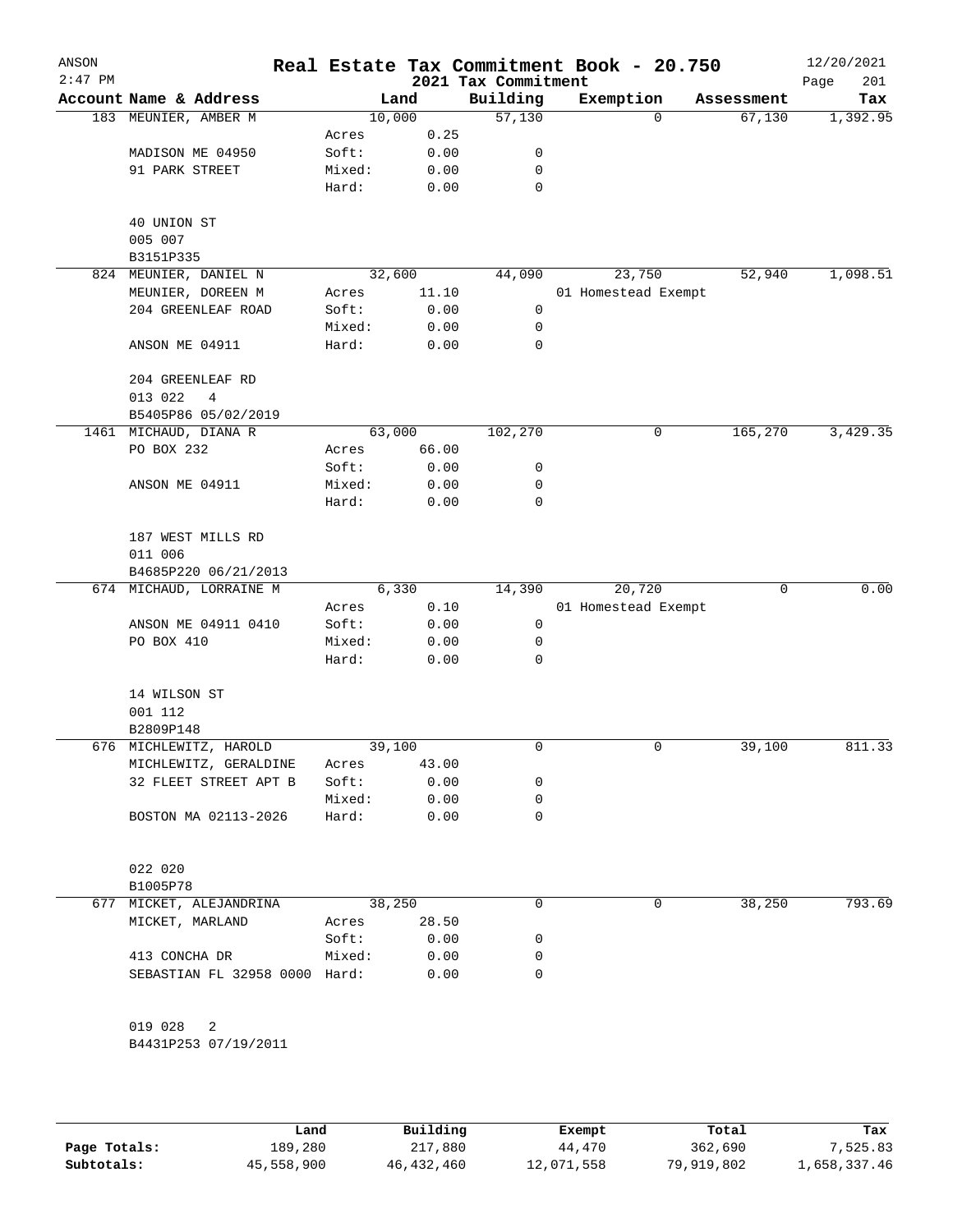| ANSON<br>$2:47$ PM |                                           |                        |        | 2021 Tax Commitment | Real Estate Tax Commitment Book - 20.750 |            | 12/20/2021<br>202<br>Page |
|--------------------|-------------------------------------------|------------------------|--------|---------------------|------------------------------------------|------------|---------------------------|
|                    | Account Name & Address                    |                        | Land   | Building            | Exemption                                | Assessment | Tax                       |
|                    | 1935 MIHOS, THEODORE LOUIS                |                        | 8,100  | $\Omega$            | $\Omega$                                 | 8,100      | 168.08                    |
|                    | PO BOX 391                                | Acres                  | 5.60   |                     |                                          |            |                           |
|                    |                                           | Soft:                  | 0.00   | 0                   |                                          |            |                           |
|                    | NORTH ANSON ME 04958                      | Mixed:                 | 0.00   | 0                   |                                          |            |                           |
|                    |                                           | Hard:                  | 0.00   | 0                   |                                          |            |                           |
|                    | 023 043 B                                 |                        |        |                     |                                          |            |                           |
|                    | B5156P142 05/12/2017                      |                        |        |                     |                                          |            |                           |
|                    | 1035 MIKE, RONALD                         |                        | 13,020 | 34,860              | 0                                        | 47,880     | 993.51                    |
|                    | MIKE, SUSAN                               | Acres                  | 30.00  |                     |                                          |            |                           |
|                    |                                           | Soft:                  | 0.00   | 0                   |                                          |            |                           |
|                    | 2 SHARINGTON DR                           | Mixed:                 | 30.00  | 4,019               |                                          |            |                           |
|                    | COLUMBIA CT 06237                         | Hard:<br>TREE GROWTH   | 0.00   | $\Omega$            |                                          |            |                           |
|                    | 985 VALLEY RD                             |                        |        |                     |                                          |            |                           |
|                    | 020 022<br>B                              |                        |        |                     |                                          |            |                           |
|                    | B4731P353 11/06/2013                      |                        |        |                     |                                          |            |                           |
|                    | 1748 MIKE, RONALD                         |                        | 6,560  | $\mathbf 0$         | 0                                        | 6,560      | 136.12                    |
|                    | MIKE, SUSAN                               | Acres                  | 49.00  |                     |                                          |            |                           |
|                    |                                           | Soft:                  | 0.00   | 0                   |                                          |            |                           |
|                    | 2 SHARINGTON DR                           | Mixed:                 | 0.00   | 0                   |                                          |            |                           |
|                    | COLUMBIA CT 06237                         | Hard:                  | 0.00   | 0                   |                                          |            |                           |
|                    |                                           | TREE GROWTH            |        |                     |                                          |            |                           |
|                    | 021 003                                   |                        |        |                     |                                          |            |                           |
|                    | B4731P353 11/06/2013                      |                        |        |                     |                                          |            |                           |
|                    | 1040 MIKE, RONALD T JR                    |                        | 3,350  | $\mathbf 0$         | 0                                        | 3,350      | 69.51                     |
|                    | MIKE, SUSAN J                             | Acres                  | 25.00  |                     |                                          |            |                           |
|                    | 2 SHARINGTON DRIVE                        | Soft:                  | 0.00   | 0                   |                                          |            |                           |
|                    |                                           | Mixed:                 | 25.00  | 3,349               |                                          |            |                           |
|                    | COLUMBIA CT 06237                         | Hard:                  | 0.00   | 0                   |                                          |            |                           |
|                    | 021 004                                   |                        |        |                     |                                          |            |                           |
|                    | B4865P285 12/09/2014                      |                        |        |                     |                                          |            |                           |
|                    | 700 MILLER, CHRISTOPHER                   |                        | 15,490 | 72,180              | 23,750                                   | 63,920     | 1,326.34                  |
|                    | MILLER, COURTNEY B                        | Acres                  | 0.60   |                     | 01 Homestead Exempt                      |            |                           |
|                    | 11 FREDERICK STREET                       | Soft:                  | 0.00   | 0                   |                                          |            |                           |
|                    |                                           | Mixed:                 | 0.00   | 0                   |                                          |            |                           |
|                    | ANSON ME 04911                            | Hard:                  | 0.00   | 0                   |                                          |            |                           |
|                    | 11 FREDRICK ST                            |                        |        |                     |                                          |            |                           |
|                    | 001 038                                   |                        |        |                     |                                          |            |                           |
|                    | B4203P257 10/08/2009                      |                        |        |                     |                                          |            |                           |
|                    | 1057 MILLER, ROBERT A                     |                        | 38,010 | 0                   | 0                                        | 38,010     | 788.71                    |
|                    | MILLER, JANICE                            | Acres                  | 16.51  |                     |                                          |            |                           |
|                    | PO BOX 425                                | Soft:                  | 0.00   | 0                   |                                          |            |                           |
|                    |                                           | Mixed:                 | 0.00   | 0                   |                                          |            |                           |
|                    | ANSON ME 04911                            | Hard:<br>B5181P0305 JT | 0.00   | 0                   |                                          |            |                           |
|                    | 2 GRAY RD                                 |                        |        |                     |                                          |            |                           |
|                    | 022 038<br>2                              |                        |        |                     |                                          |            |                           |
|                    | B5181P305 07/17/2017 B5171P202 05/17/2017 |                        |        |                     |                                          |            |                           |
|                    |                                           |                        |        |                     |                                          |            |                           |
|                    |                                           |                        |        |                     |                                          |            |                           |

|              | Land       | Building   | Exempt     | Total      | Tax          |
|--------------|------------|------------|------------|------------|--------------|
| Page Totals: | 84,530     | 107,040    | 23,750     | 167,820    | 3,482.27     |
| Subtotals:   | 45,643,430 | 46,539,500 | 12,095,308 | 80,087,622 | 1,661,819.73 |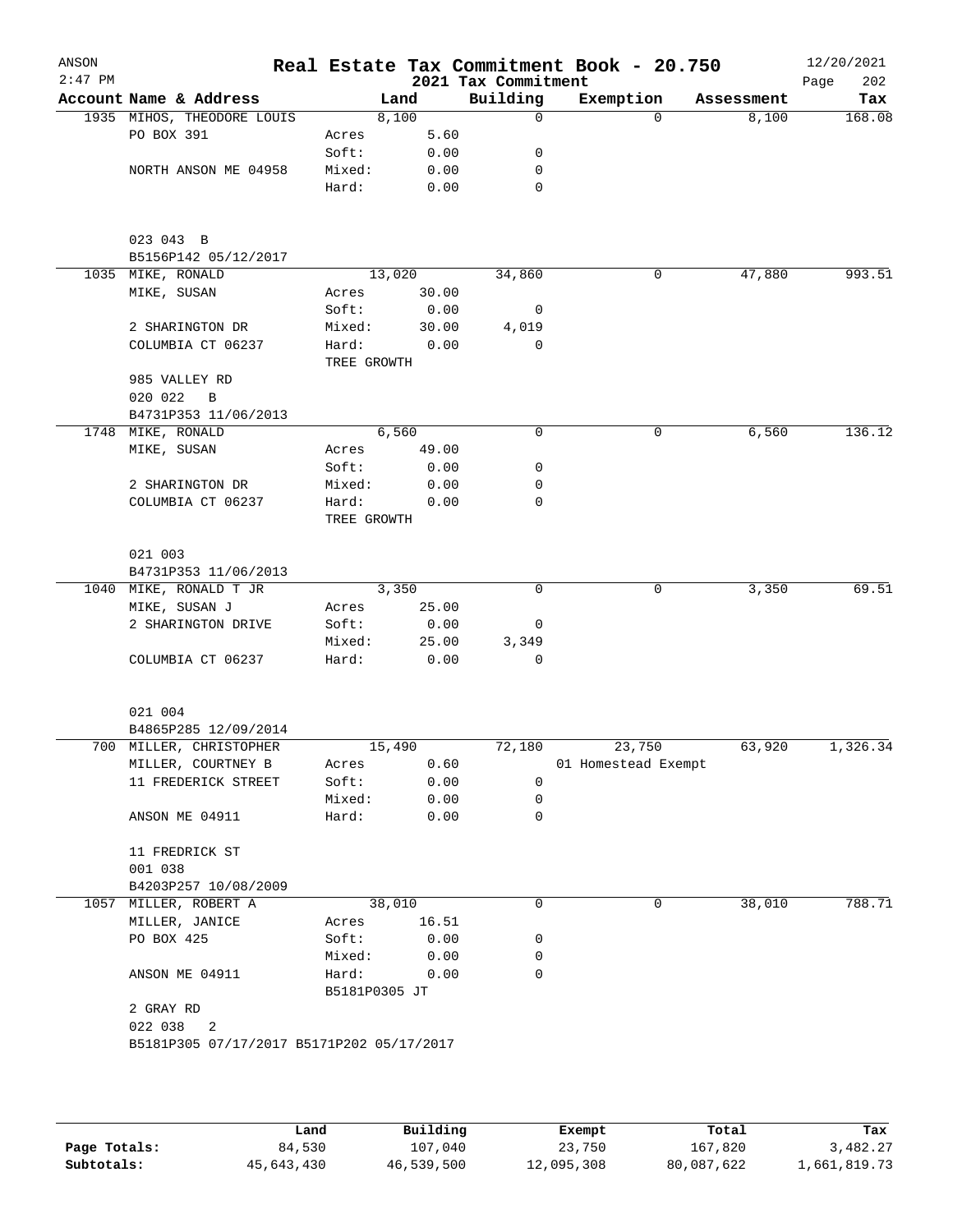| ANSON        |                                           |         |                |                                 | Real Estate Tax Commitment Book - 20.750 |            |            | 12/20/2021    |
|--------------|-------------------------------------------|---------|----------------|---------------------------------|------------------------------------------|------------|------------|---------------|
| $2:47$ PM    | Account Name & Address                    |         |                | 2021 Tax Commitment<br>Building |                                          |            | Assessment | Page<br>203   |
|              | 1061 MILLER, ROBERT A                     |         | Land<br>22,940 | 47,560                          | Exemption<br>23,750                      |            | 46,750     | Tax<br>970.06 |
|              | MILLER, JANICE                            | Acres   | 12.18          |                                 | 01 Homestead Exempt                      |            |            |               |
|              | PO BOX 425                                | Soft:   | 0.00           | 0                               |                                          |            |            |               |
|              |                                           | Mixed:  | 0.00           | 0                               |                                          |            |            |               |
|              | ANSON ME 04911                            | Hard:   | 0.00           | 0                               |                                          |            |            |               |
|              |                                           |         |                |                                 |                                          |            |            |               |
|              | 52 GRAY RD                                |         |                |                                 |                                          |            |            |               |
|              | 022 038<br>8                              |         |                |                                 |                                          |            |            |               |
|              | B3953P83 01/11/2008                       |         |                |                                 |                                          |            |            |               |
|              | 1400 MILLER, ROBERT N                     |         | 30,610         | 131,940                         | 23,750                                   |            | 138,800    | 2,880.10      |
|              | MILLER, JILL C                            | Acres   | 51.00          |                                 | 01 Homestead Exempt                      |            |            |               |
|              | PO BOX 216                                | Soft:   | 6.00           | 593                             |                                          |            |            |               |
|              |                                           | Mixed:  | 14.00          | 1,875                           |                                          |            |            |               |
|              | ANSON ME 04911                            | Hard:   | 25.00          | 3,444                           |                                          |            |            |               |
|              |                                           |         | TREE GROWTH    |                                 |                                          |            |            |               |
|              | 56 MILLER RD                              |         |                |                                 |                                          |            |            |               |
|              | 014 005                                   |         |                |                                 |                                          |            |            |               |
|              | B809P496                                  |         |                |                                 |                                          |            |            |               |
| 1268         | MILLIKAN, MICHELLE<br>DENISE              |         | 19,670         | 0                               |                                          | 0          | 19,670     | 408.15        |
|              | 155 CARDINAL LN                           | Acres   | 6.11           |                                 |                                          |            |            |               |
|              |                                           | Soft:   | 0.00           | 0                               |                                          |            |            |               |
|              | SMITHVILLE TN 37166                       | Mixed:  | 0.00           | 0                               |                                          |            |            |               |
|              |                                           | Hard:   | 0.00           | 0                               |                                          |            |            |               |
|              |                                           |         |                |                                 |                                          |            |            |               |
|              | TOWN FARM ROAD                            |         |                |                                 |                                          |            |            |               |
|              | 2<br>019 008                              |         |                |                                 |                                          |            |            |               |
|              | B4974P349 11/13/2015 B4602P135 11/12/2012 |         |                |                                 |                                          |            |            |               |
|              | 778 MIRANDO, MICHAEL L.                   |         | 25,940         | 38,930                          |                                          | 0          | 64,870     | 1,346.05      |
|              | SHIBASAKI, MIYUKI                         | Acres   | 4.96           |                                 |                                          |            |            |               |
|              | PO BOX 1679                               | Soft:   | 0.00           | 0                               |                                          |            |            |               |
|              |                                           | Mixed:  | 0.00           | 0                               |                                          |            |            |               |
|              | MONTAUK NY 11954                          | Hard:   | 0.00           | $\mathbf 0$                     |                                          |            |            |               |
|              |                                           |         |                |                                 |                                          |            |            |               |
|              | 34 PATTERSON BRIDGE RD                    |         |                |                                 |                                          |            |            |               |
|              | 017 037                                   |         |                |                                 |                                          |            |            |               |
|              | B5274P302 05/01/2018                      |         |                |                                 |                                          |            |            |               |
|              | 961 MISIASZEK, THEODORE                   |         | 28,440         | 68,060                          |                                          | 0          | 96,500     | 2,002.38      |
|              | MISIASZEK, NANCY A                        | Acres   | 64.00          |                                 |                                          |            |            |               |
|              | 302 FAHI POND RD                          | Soft:   | 0.00           | 0                               |                                          |            |            |               |
|              |                                           | Mixed:  | 63.00          | 8,439                           |                                          |            |            |               |
|              | NORTH ANSON ME 04958                      | Hard:   | 0.00           | 0                               |                                          |            |            |               |
|              |                                           |         | TREE GROWTH    |                                 |                                          |            |            |               |
|              | 302 FAHI POND RD<br>023 015<br>В          |         |                |                                 |                                          |            |            |               |
|              | B3685P163 06/26/2006                      |         |                |                                 |                                          |            |            |               |
| 1612         | MITCHELL FAMILY TRUST                     |         | 26,410         | 58,740                          | 23,750                                   |            | 61,400     | 1,274.05      |
|              | u/a/d Sept. 7, 2018                       |         |                |                                 |                                          |            |            |               |
|              | MITCHELL, MARK S. &                       | Acres   | 5.27           |                                 | 01 Homestead Exempt                      |            |            |               |
|              | MURPHY, BELINDA                           |         |                |                                 |                                          |            |            |               |
|              | Trustees                                  |         |                |                                 |                                          |            |            |               |
|              | P.O. BOX 413                              | Soft:   | 0.00           | 0                               |                                          |            |            |               |
|              | ANSON ME 04911                            | Mixed:  | 0.00           | 0<br>$\mathbf 0$                |                                          |            |            |               |
|              |                                           | Hard:   | 0.00           |                                 |                                          |            |            |               |
|              | 99 STARKS RD                              |         |                |                                 |                                          |            |            |               |
|              | 010 011<br>$\mathbf 1$                    |         |                |                                 |                                          |            |            |               |
|              | B5340P238 10/12/2018                      |         |                |                                 |                                          |            |            |               |
|              |                                           |         |                |                                 |                                          |            |            |               |
|              |                                           | Land    | Building       |                                 | Exempt                                   |            | Total      | Tax           |
| Page Totals: |                                           | 154,010 | 345,230        |                                 | 71,250                                   |            | 427,990    | 8,880.79      |
| Subtotals:   | 45,797,440                                |         | 46,884,730     |                                 | 12,166,558                               | 80,515,612 |            | 1,670,700.52  |
|              |                                           |         |                |                                 |                                          |            |            |               |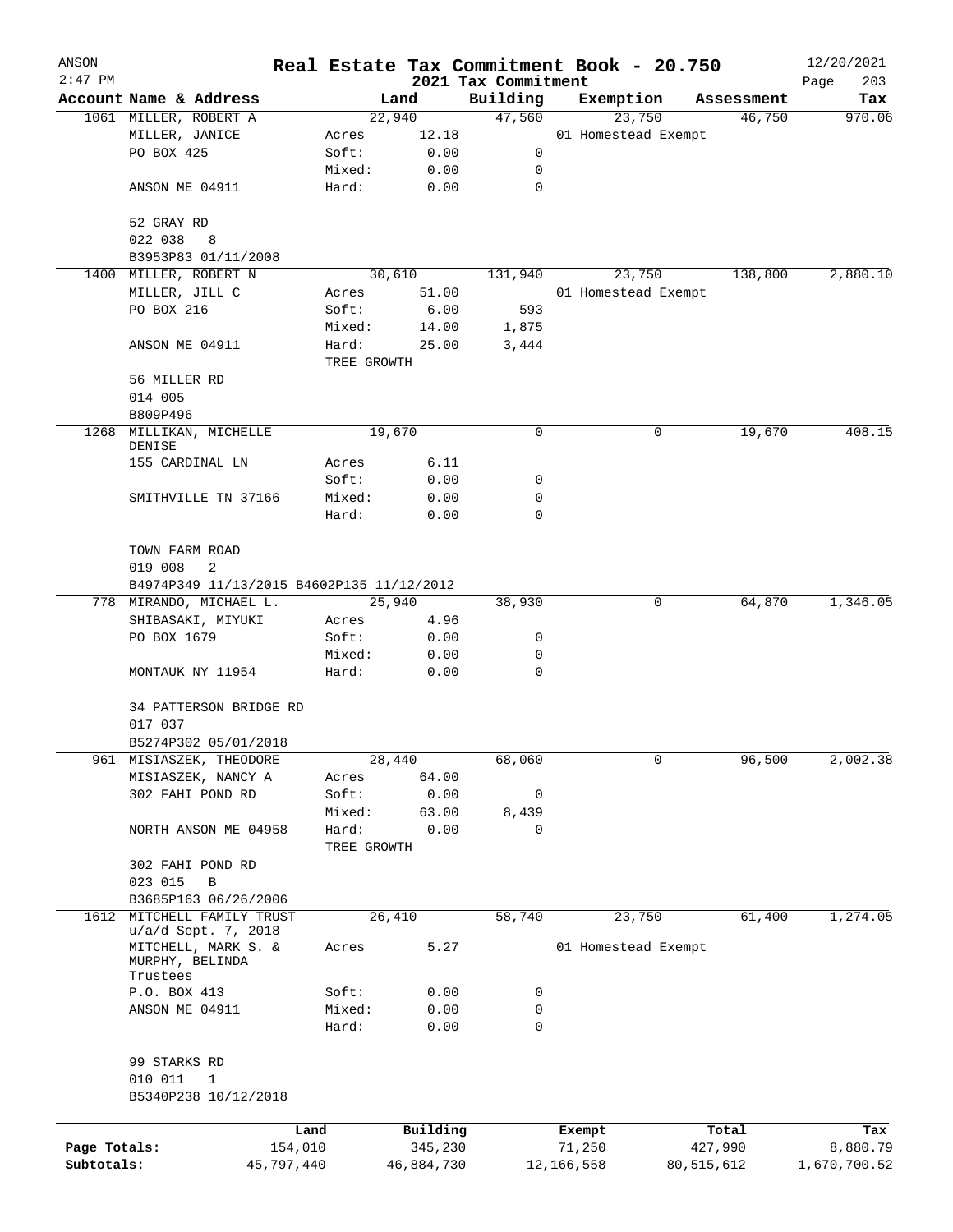| ANSON        |                                               |        |                     |                                 | Real Estate Tax Commitment Book - 20.750 |                  | 12/20/2021         |
|--------------|-----------------------------------------------|--------|---------------------|---------------------------------|------------------------------------------|------------------|--------------------|
| $2:47$ PM    | Account Name & Address                        |        | Land                | 2021 Tax Commitment<br>Building | Exemption                                | Assessment       | 204<br>Page<br>Tax |
|              | 1611 MITCHELL, CORLISS J,                     |        | 40,860              | 36,010                          | 23,750                                   | 53,120           | 1,102.24           |
|              | TRUSTEE<br>THE RAVENSONG FARM                 | Acres  | 39.20               |                                 | 01 Homestead Exempt                      |                  |                    |
|              | TRUST<br>PO BOX 225                           | Soft:  | 0.30                | 30                              |                                          |                  |                    |
|              |                                               | Mixed: | 16.60               | 2,224                           |                                          |                  |                    |
|              | N ANSON ME 04958                              | Hard:  | 0.00                | 0                               |                                          |                  |                    |
|              |                                               |        | INCLUDES LOT 17B    | TREE GROWTH                     |                                          |                  |                    |
|              | 244 FOUR MILE SQUARE RD<br>021 013 & 17C      |        |                     |                                 |                                          |                  |                    |
|              | B3975P168 02/25/2008                          |        |                     |                                 |                                          |                  |                    |
|              | 684 MITCHELL, DAVID M<br>11 CHURCH ST         | Acres  | 9,380<br>0.22       | 65,660                          | 0                                        | 75,040           | 1,557.08           |
|              |                                               | Soft:  | 0.00                | 0                               |                                          |                  |                    |
|              | ANSON ME 04911                                | Mixed: | 0.00                | 0                               |                                          |                  |                    |
|              |                                               | Hard:  | 0.00                | 0                               |                                          |                  |                    |
|              | 11 CHURCH ST                                  |        |                     |                                 |                                          |                  |                    |
|              | 001 078                                       |        |                     |                                 |                                          |                  |                    |
|              | B3799P229 01/12/2007                          |        |                     |                                 |                                          |                  |                    |
|              | 1250 MITCHELL, EVELYN R<br>Estate             |        | 21,200              | 13,900                          | 0                                        | 35,100           | 728.33             |
|              | C/O DAWN PARKER                               | Acres  | 1.80                |                                 |                                          |                  |                    |
|              | 71 BROWN FARM ROAD                            | Soft:  | 0.00                | 0                               |                                          |                  |                    |
|              | BENTON ME 04901                               | Mixed: | 0.00                | 0                               |                                          |                  |                    |
|              |                                               | Hard:  | 0.00                | 0                               |                                          |                  |                    |
|              | 224 RIVER RD<br>015 065                       |        |                     |                                 |                                          |                  |                    |
|              | B3248P113                                     |        |                     |                                 |                                          |                  |                    |
|              | 934 MITCHELL, MICHAEL O                       |        | 28,500              | 253,180                         | 29,450                                   | 252,230          | 5,233.77           |
|              | MITCHELL, PAMELA E                            | Acres  | 7.50                |                                 | 01 Homestead Exempt                      |                  |                    |
|              | 870 RIVER ROAD                                | Soft:  | 0.00                |                                 | 0 02 Resident Veteran                    |                  |                    |
|              |                                               | Mixed: | 0.00                | 0                               |                                          |                  |                    |
|              | NORTH ANSON ME 04958                          | Hard:  | 0.00                | $\mathbf 0$                     |                                          |                  |                    |
|              | 870 RIVER RD                                  |        |                     |                                 |                                          |                  |                    |
|              | 005 022                                       |        |                     |                                 |                                          |                  |                    |
|              | B5578P131 07/23/2020<br>644 MITCHELL, RACHAEL |        | 33,500              | 11,580                          | 0                                        | 45,080           | 935.41             |
|              | P.O. BOX 609                                  | Acres  | 15.00               |                                 |                                          |                  |                    |
|              |                                               | Soft:  | 0.00                | 0                               |                                          |                  |                    |
|              | ANSON ME 04911                                | Mixed: | 0.00                | 0                               |                                          |                  |                    |
|              |                                               | Hard:  | 0.00                | 0                               |                                          |                  |                    |
|              | 688 PEASE HILL RD                             |        |                     |                                 |                                          |                  |                    |
|              | 012 012                                       |        |                     |                                 |                                          |                  |                    |
|              | B5570P331 07/09/2020                          |        |                     |                                 |                                          |                  |                    |
|              | 595 MJM LLC                                   |        | 4,900               | 89,740                          | 0                                        | 94,640           | 1,963.78           |
|              | 225 Middle Road                               | Acres  | 0.06                |                                 |                                          |                  |                    |
|              |                                               | Soft:  | 0.00                | 0                               |                                          |                  |                    |
|              | Skowhegan ME 04976                            | Mixed: | 0.00                | 0                               |                                          |                  |                    |
|              |                                               | Hard:  | 0.00                | $\mathbf 0$                     |                                          |                  |                    |
|              | 15 NORTH MAIN ST<br>006 026                   |        |                     |                                 |                                          |                  |                    |
|              | B5415P90 05/31/2019 B1859P205                 |        |                     |                                 |                                          |                  |                    |
|              |                                               |        |                     |                                 |                                          |                  |                    |
| Page Totals: | Land<br>138,340                               |        | Building<br>470,070 |                                 | Exempt<br>53,200                         | Total<br>555,210 | Tax<br>11,520.61   |
| Subtotals:   | 45,935,780                                    |        | 47,354,800          |                                 | 12, 219, 758                             | 81,070,822       | 1,682,221.13       |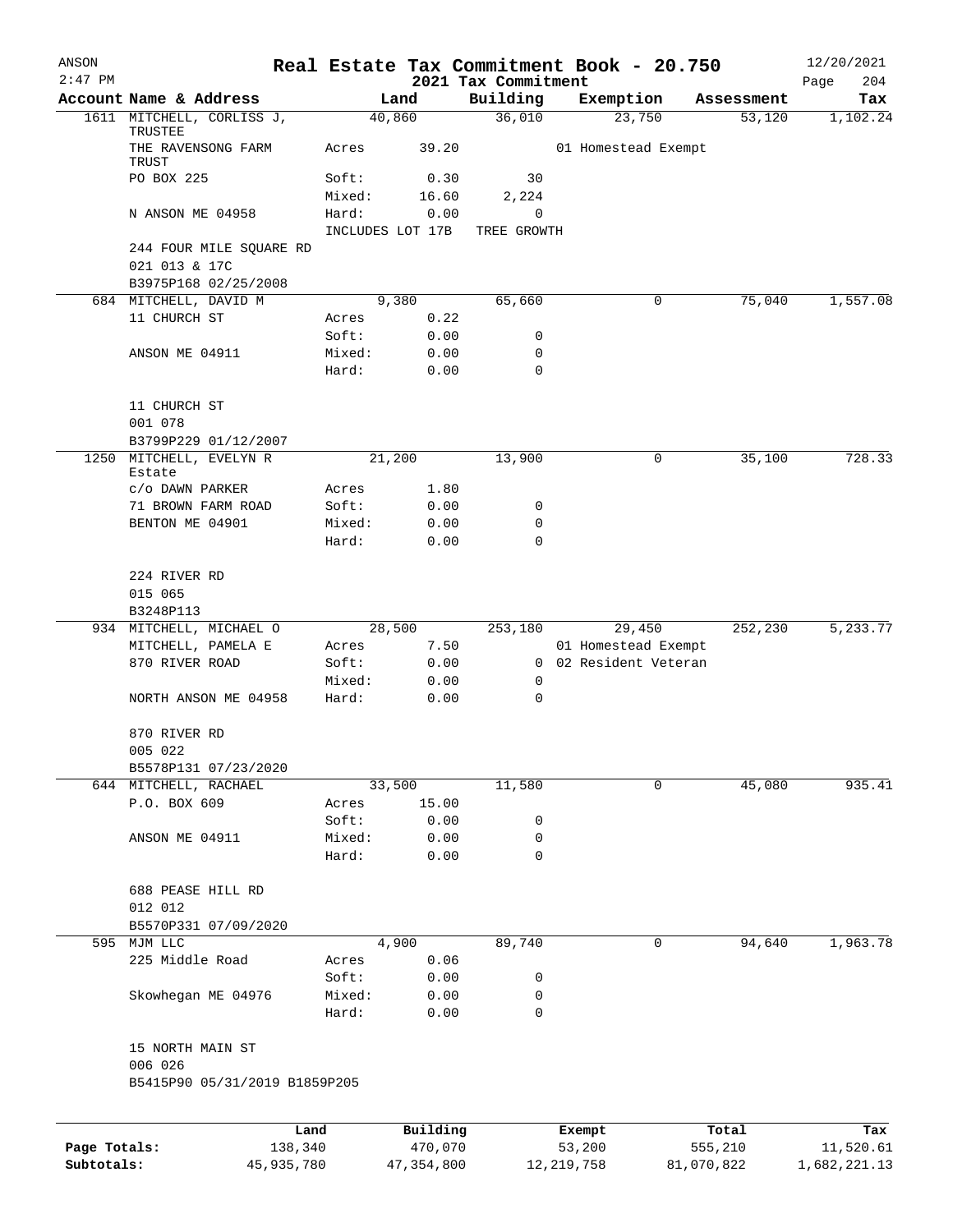| ANSON<br>$2:47$ PM |                                                                  |               |        | 2021 Tax Commitment | Real Estate Tax Commitment Book - 20.750 |            | 12/20/2021<br>205<br>Page |
|--------------------|------------------------------------------------------------------|---------------|--------|---------------------|------------------------------------------|------------|---------------------------|
|                    | Account Name & Address                                           |               | Land   | Building            | Exemption                                | Assessment | Tax                       |
|                    | 217 MOISAN, KIMBERLEY<br>JOHNSON, JOHNSON,                       | 31,500        | 10.00  | 15,220              | 0                                        | 46,720     | 969.44                    |
|                    | ALLEGRA                                                          | Acres         |        |                     |                                          |            |                           |
|                    | 12 VIRGIN STREET                                                 | Soft:         | 0.00   | 0                   |                                          |            |                           |
|                    |                                                                  | Mixed:        | 0.00   | 0                   |                                          |            |                           |
|                    | CANTON ME 04221                                                  | Hard:         | 0.00   | $\Omega$            |                                          |            |                           |
|                    | 285 SOLON RD                                                     | B5089P0166 JT |        |                     |                                          |            |                           |
|                    | 024 026<br>$\mathcal{C}$                                         |               |        |                     |                                          |            |                           |
|                    | B5089P166 10/14/2016 B843P364                                    |               |        |                     |                                          |            |                           |
|                    | 1984 MOODY, CLEMENT L;<br>BEATRICE E                             | 12,000        |        | $\mathbf 0$         | 0                                        | 12,000     | 249.00                    |
|                    | LUCAS, LUCAS, ANTHONY                                            | Acres         | 1.00   |                     |                                          |            |                           |
|                    | 66 GLEN HARRIS ROAD                                              | Soft:         | 0.00   | 0                   |                                          |            |                           |
|                    |                                                                  | Mixed:        | 0.00   | 0                   |                                          |            |                           |
|                    | NEW SHARON ME 04955                                              | Hard:         | 0.00   | 0                   |                                          |            |                           |
|                    |                                                                  | B5102P0109    |        |                     |                                          |            |                           |
|                    | 711 VALLEY RD                                                    |               |        |                     |                                          |            |                           |
|                    | 019 015<br>$\mathbb{C}$                                          |               |        |                     |                                          |            |                           |
|                    | B5102P109 11/15/2016 B5060P120 08/10/2016                        |               |        |                     |                                          |            |                           |
|                    | 1557 MOODY, FREDERICK E                                          | 23,000        |        | 70,360              | 0                                        | 93,360     | 1,937.22                  |
|                    | 110 CROSS ROAD                                                   | Acres         | 3.00   |                     |                                          |            |                           |
|                    |                                                                  | Soft:         | 0.00   | 0                   |                                          |            |                           |
|                    | ANSON ME 04911                                                   | Mixed:        | 0.00   | 0<br>0              |                                          |            |                           |
|                    |                                                                  | Hard:         | 0.00   |                     |                                          |            |                           |
|                    | 110 CROSS RD                                                     |               |        |                     |                                          |            |                           |
|                    | 011 035                                                          |               |        |                     |                                          |            |                           |
|                    | B5617P174 10/02/2020                                             |               |        |                     |                                          |            |                           |
|                    | 1976 MOODY, LAURIE A                                             | 22,850        |        | 34,650              | 0                                        | 57,500     | 1,193.13                  |
|                    | PO BOX 774                                                       | Acres         | 2.90   |                     |                                          |            |                           |
|                    |                                                                  | Soft:         | 0.00   | 0                   |                                          |            |                           |
|                    | AUGUSTA ME 04332-0774                                            | Mixed:        | 0.00   | 0                   |                                          |            |                           |
|                    |                                                                  | Hard:         | 0.00   | 0                   |                                          |            |                           |
|                    | 97 TOWN FARM RD                                                  |               |        |                     |                                          |            |                           |
|                    | 022 008 A                                                        |               |        |                     |                                          |            |                           |
|                    | B3717P38 07/24/2006                                              |               |        |                     |                                          |            |                           |
|                    | 689 MOODY, LAURIE A                                              | 20,000        |        | 41,800              | 0                                        | 61,800     | 1,282.35                  |
|                    | PO BOX 774                                                       | Acres         | 1.00   |                     |                                          |            |                           |
|                    |                                                                  | Soft:         | 0.00   | 0                   |                                          |            |                           |
|                    | AUGUSTA ME 04332-0774                                            | Mixed:        | 0.00   | 0                   |                                          |            |                           |
|                    |                                                                  | Hard:         | 0.00   | 0                   |                                          |            |                           |
|                    |                                                                  | B5172P0339    |        |                     |                                          |            |                           |
|                    | 89 TOWN FARM RD                                                  |               |        |                     |                                          |            |                           |
|                    | 022 007                                                          |               |        |                     |                                          |            |                           |
|                    | B5172P339 06/24/2017 B4921P345 06/19/2015<br>690 MOODY, LAURIE A |               | 31,500 | 2,100               | 0                                        | 33,600     | 697.20                    |
|                    | PO BOX 774                                                       | Acres 36.00   |        |                     |                                          |            |                           |
|                    |                                                                  | Soft:         | 0.00   | 0                   |                                          |            |                           |
|                    | AUGUSTA ME 04332-0774                                            | Mixed:        | 0.00   | 0                   |                                          |            |                           |
|                    |                                                                  | Hard:         | 0.00   | 0                   |                                          |            |                           |
|                    |                                                                  | B5172P0339    |        |                     |                                          |            |                           |
|                    | 019 009                                                          |               |        |                     |                                          |            |                           |
|                    | B5172P339 06/24/2017 B4921P345 06/19/2015                        |               |        |                     |                                          |            |                           |
|                    |                                                                  |               |        |                     |                                          |            |                           |
|                    |                                                                  |               |        |                     |                                          |            |                           |

|              | Land       | Building   | Exempt       | Total        | Tax          |
|--------------|------------|------------|--------------|--------------|--------------|
| Page Totals: | 140,850    | 164,130    |              | 304,980      | 6,328.34     |
| Subtotals:   | 46,076,630 | 47,518,930 | 12, 219, 758 | 81, 375, 802 | 1,688,549.47 |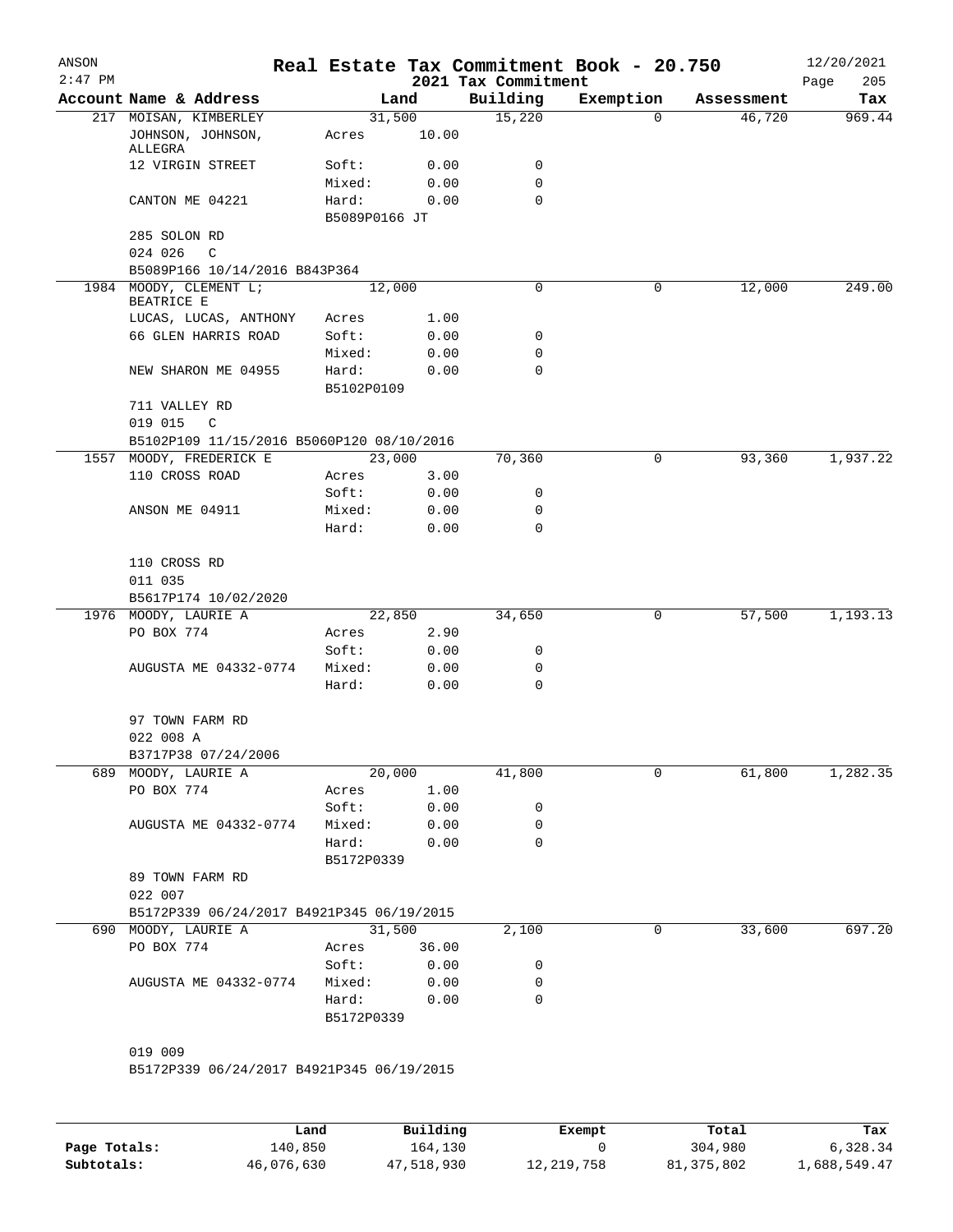| ANSON<br>$2:47$ PM |                         |             |       | 2021 Tax Commitment | Real Estate Tax Commitment Book - 20.750 |            | 12/20/2021<br>206<br>Page |
|--------------------|-------------------------|-------------|-------|---------------------|------------------------------------------|------------|---------------------------|
|                    | Account Name & Address  | Land        |       | Building            | Exemption                                | Assessment | Tax                       |
|                    | 696 MOODY, RAYMOND O    | 14,280      |       | 68,780              | 23,750                                   | 59,310     | 1,230.68                  |
|                    | MOODY, INEZ H           | Acres       | 0.51  |                     | 01 Homestead Exempt                      |            |                           |
|                    | PO BOX 235              | Soft:       | 0.00  | 0                   |                                          |            |                           |
|                    |                         | Mixed:      | 0.00  | 0                   |                                          |            |                           |
|                    | ANSON ME 04911          | Hard:       | 0.00  | $\mathbf 0$         |                                          |            |                           |
|                    |                         | LIFE ESTATE |       |                     |                                          |            |                           |
|                    | 95 MAIN ST              |             |       |                     |                                          |            |                           |
|                    | 001 042                 |             |       |                     |                                          |            |                           |
|                    | B4171P136 07/28/2009    |             |       |                     |                                          |            |                           |
|                    | 693 MOODY, ROBERT D     | 34,800      |       | 30,940              | 23,750                                   | 41,990     | 871.29                    |
|                    | PO BOX 73               | Acres       | 16.00 |                     | 01 Homestead Exempt                      |            |                           |
|                    |                         | Soft:       | 0.00  | 0                   |                                          |            |                           |
|                    | ANSON ME 04911          | Mixed:      | 0.00  | 0                   |                                          |            |                           |
|                    |                         | Hard:       | 0.00  | 0                   |                                          |            |                           |
|                    |                         |             |       |                     |                                          |            |                           |
|                    | 95 TOWN FARM RD         |             |       |                     |                                          |            |                           |
|                    |                         |             |       |                     |                                          |            |                           |
|                    | 022 008                 |             |       |                     |                                          |            |                           |
|                    | B3717P36 07/24/2006     |             |       |                     |                                          |            |                           |
|                    | 1582 MOORE, ADAM        | 20,750      |       | 49,480              | 0                                        | 70,230     | 1,457.27                  |
|                    | MOORE, MONICA           | Acres       | 1.50  |                     |                                          |            |                           |
|                    | 97 SMITH ROAD           | Soft:       | 0.00  | 0                   |                                          |            |                           |
|                    |                         | Mixed:      | 0.00  | 0                   |                                          |            |                           |
|                    | ANSON ME 04911          | Hard:       | 0.00  | 0                   |                                          |            |                           |
|                    |                         |             |       |                     |                                          |            |                           |
|                    | 97 SMITH ROAD           |             |       |                     |                                          |            |                           |
|                    | 010 011<br>6 A          |             |       |                     |                                          |            |                           |
|                    | B5438P308 07/16/2019    |             |       |                     |                                          |            |                           |
|                    | 701 MOORE, BRENDA S     | 22,270      |       | 72,630              | 23,750                                   | 71,150     | 1,476.36                  |
|                    | 448 WEST MILLS RD       | Acres       | 3.40  |                     | 01 Homestead Exempt                      |            |                           |
|                    |                         | Soft:       | 0.00  | 0                   |                                          |            |                           |
|                    | ANSON ME 04911          | Mixed:      | 0.00  | 0                   |                                          |            |                           |
|                    |                         | Hard:       | 0.00  | 0                   |                                          |            |                           |
|                    |                         |             |       |                     |                                          |            |                           |
|                    | 448 WEST MILLS RD       |             |       |                     |                                          |            |                           |
|                    | 011 013<br>Ε            |             |       |                     |                                          |            |                           |
|                    | B4014P176 06/16/2008    |             |       |                     |                                          |            |                           |
|                    | 719 MOORE, DARRIN C     | 26,750      |       | 32,500              | 23,750                                   | 35,500     | 736.63                    |
|                    | 200 WEST MILLS ROAD     | Acres       | 5.50  |                     | 01 Homestead Exempt                      |            |                           |
|                    |                         | Soft:       | 0.00  | $\mathbf 0$         |                                          |            |                           |
|                    | ANSON ME 04911          | Mixed:      | 0.00  | 0                   |                                          |            |                           |
|                    |                         | Hard:       | 0.00  | 0                   |                                          |            |                           |
|                    |                         |             |       |                     |                                          |            |                           |
|                    | 200 WEST MILLS RD       |             |       |                     |                                          |            |                           |
|                    | 011 007<br>$\, {\bf B}$ |             |       |                     |                                          |            |                           |
|                    | B3798P164 01/12/2007    |             |       |                     |                                          |            |                           |
|                    | 256 MOORE, DENNIS W     | 39,500      |       | 9,950               | 23,750                                   | 25,700     | 533.28                    |
|                    | PO BOX 233              | Acres       | 18.00 |                     | 01 Homestead Exempt                      |            |                           |
|                    |                         | Soft:       | 0.00  | 0                   |                                          |            |                           |
|                    | ANSON ME 04911          | Mixed:      | 0.00  | 0                   |                                          |            |                           |
|                    |                         | Hard:       | 0.00  | $\mathbf 0$         |                                          |            |                           |
|                    |                         |             |       |                     |                                          |            |                           |
|                    | 230 HILTON HILL RD      |             |       |                     |                                          |            |                           |
|                    | 010 020                 |             |       |                     |                                          |            |                           |
|                    | B2634P134               |             |       |                     |                                          |            |                           |
|                    |                         |             |       |                     |                                          |            |                           |
|                    |                         |             |       |                     |                                          |            |                           |
|                    |                         |             |       |                     |                                          |            |                           |

|              | Land       | Building   | Exempt     | Total      | Tax          |
|--------------|------------|------------|------------|------------|--------------|
| Page Totals: | 158,350    | 264,280    | 118,750    | 303,880    | 6,305.51     |
| Subtotals:   | 46,234,980 | 47,783,210 | 12,338,508 | 81,679,682 | 1,694,854.98 |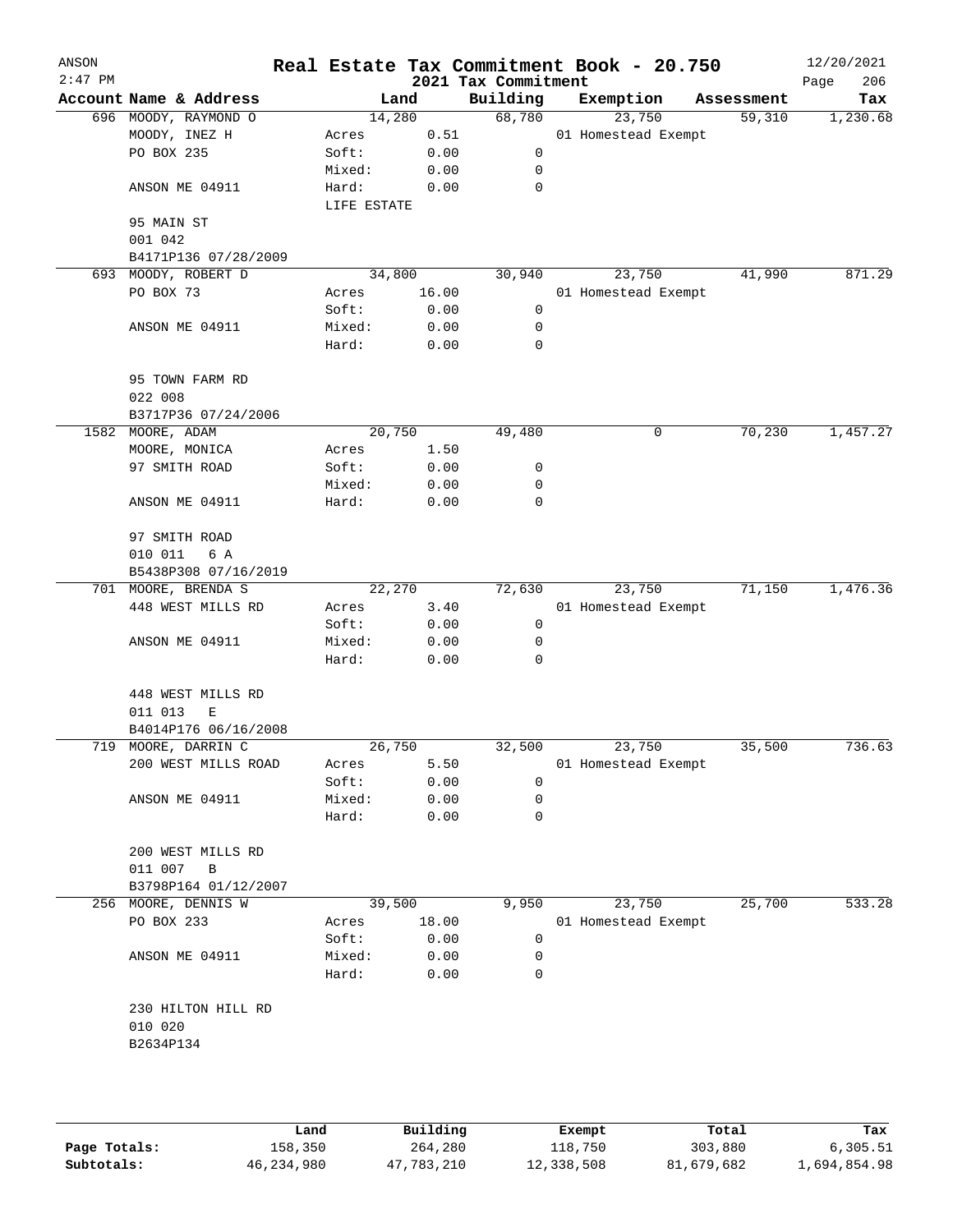| ANSON<br>$2:47$ PM |                                                                                                             |        |        | 2021 Tax Commitment | Real Estate Tax Commitment Book - 20.750 |            | 12/20/2021<br>207<br>Page |
|--------------------|-------------------------------------------------------------------------------------------------------------|--------|--------|---------------------|------------------------------------------|------------|---------------------------|
|                    | Account Name & Address                                                                                      |        | Land   | Building            | Exemption                                | Assessment | Tax                       |
|                    | 702 MOORE, DUNCAN &                                                                                         |        | 6,930  | $\mathbf 0$         | 0                                        | 6,930      | 143.80                    |
|                    | KURLANSKI, KATHLEEN                                                                                         | Acres  | 52.00  |                     |                                          |            |                           |
|                    |                                                                                                             | Soft:  | 0.00   | 0                   |                                          |            |                           |
|                    | 15 LEXINGTON DR                                                                                             | Mixed: | 51.00  | 6,831               |                                          |            |                           |
|                    | KENNEBUNK ME 04043 0000 Hard:                                                                               |        | 0.00   | $\mathbf 0$         |                                          |            |                           |
|                    | 022 026<br>B4626P69 01/30/2013                                                                              |        |        |                     |                                          |            |                           |
|                    | 703 MOORE, DUNCAN &                                                                                         |        | 7,030  | 0                   | $\mathbf 0$                              | 7,030      | 145.87                    |
|                    | KURLANSKI, KATHLEEN                                                                                         | Acres  | 51.00  |                     |                                          |            |                           |
|                    |                                                                                                             | Soft:  | 0.00   | 0                   |                                          |            |                           |
|                    | 15 LEXINGTON DR                                                                                             | Mixed: | 0.00   | $\mathbf 0$         |                                          |            |                           |
|                    | KENNEBUNK ME 04043 0000 Hard:                                                                               |        | 51.00  | 7,025               |                                          |            |                           |
|                    | 022 027                                                                                                     |        |        |                     |                                          |            |                           |
|                    | B4626P69 01/30/2013                                                                                         |        |        |                     |                                          |            |                           |
|                    | 704 MOORE, JEANNE R                                                                                         |        | 12,810 | 70,620              | 0                                        | 83,430     | 1,731.17                  |
|                    | 11557 NW S. DOLLY<br>CIRCLE                                                                                 | Acres  | 0.41   |                     |                                          |            |                           |
|                    |                                                                                                             | Soft:  | 0.00   | 0                   |                                          |            |                           |
|                    | BERLIN MD 21811                                                                                             | Mixed: | 0.00   | 0                   |                                          |            |                           |
|                    |                                                                                                             | Hard:  | 0.00   | 0                   |                                          |            |                           |
|                    | 9 CENTER ST<br>006 020                                                                                      |        |        |                     |                                          |            |                           |
|                    | B5202P199 08/30/2017 B5202P195 08/30/2017 B5200P222<br>08/29/2017 B5200P226 08/29/2017 B5200P218 08/29/2017 |        |        |                     |                                          |            |                           |
|                    | 1719 MOORE, PAUL                                                                                            |        | 41,250 | 62,690              | 0                                        | 103,940    | 2,156.76                  |
|                    | MOORE, CHRISTINE                                                                                            | Acres  | 19.75  |                     |                                          |            |                           |
|                    |                                                                                                             | Soft:  | 0.00   | 0                   |                                          |            |                           |
|                    | 50 THATCHER ST                                                                                              | Mixed: | 0.00   | 0                   |                                          |            |                           |
|                    | HYDE PARK MA 02136 0000 Hard:                                                                               |        | 0.00   | 0                   |                                          |            |                           |
|                    | 220 HOLLIN WAITE HILL                                                                                       |        |        |                     |                                          |            |                           |
|                    | 014 034<br>2                                                                                                |        |        |                     |                                          |            |                           |
|                    | B2223P6                                                                                                     |        |        |                     |                                          |            |                           |
| 1113               | MOORE, RUTH A                                                                                               |        | 25,070 | 14,400              | 29,450                                   | 10,020     | 207.92                    |
|                    | MOORE, RUTH A                                                                                               | Acres  | 1.71   |                     | 01 Homestead Exempt                      |            |                           |
|                    | 349 EMBDEN POND ROAD                                                                                        | Soft:  | 0.00   |                     | 0 02 Resident Veteran                    |            |                           |
|                    |                                                                                                             | Mixed: | 0.00   | 0                   |                                          |            |                           |
|                    | NORTH ANSON ME 04958                                                                                        | Hard:  | 0.00   | 0                   |                                          |            |                           |
|                    | 349 EMBDEN POND RD                                                                                          |        |        |                     |                                          |            |                           |
|                    | 023 026 D                                                                                                   |        |        |                     |                                          |            |                           |
|                    | B1649P108                                                                                                   |        |        |                     |                                          |            |                           |
|                    | 707 MOORE, SCOTT L                                                                                          |        | 42,000 | 0                   | 0                                        | 42,000     | 871.50                    |
|                    | 358 WEST MILLS RD                                                                                           | Acres  | 36.00  |                     |                                          |            |                           |
|                    |                                                                                                             | Soft:  | 0.00   | 0                   |                                          |            |                           |
|                    | ANSON ME 04911                                                                                              | Mixed: | 0.00   | 0                   |                                          |            |                           |
|                    |                                                                                                             | Hard:  | 0.00   | 0                   |                                          |            |                           |
|                    | 011 011                                                                                                     |        |        |                     |                                          |            |                           |
|                    | B4974P165 10/08/2015                                                                                        |        |        |                     |                                          |            |                           |
|                    |                                                                                                             |        |        |                     |                                          |            |                           |

|              | Land       | Building   | Exempt     | Total      | Tax          |
|--------------|------------|------------|------------|------------|--------------|
| Page Totals: | 135,090    | 147,710    | 29,450     | 253,350    | 5,257.02     |
| Subtotals:   | 46,370,070 | 47,930,920 | 12,367,958 | 81,933,032 | 1,700,112.00 |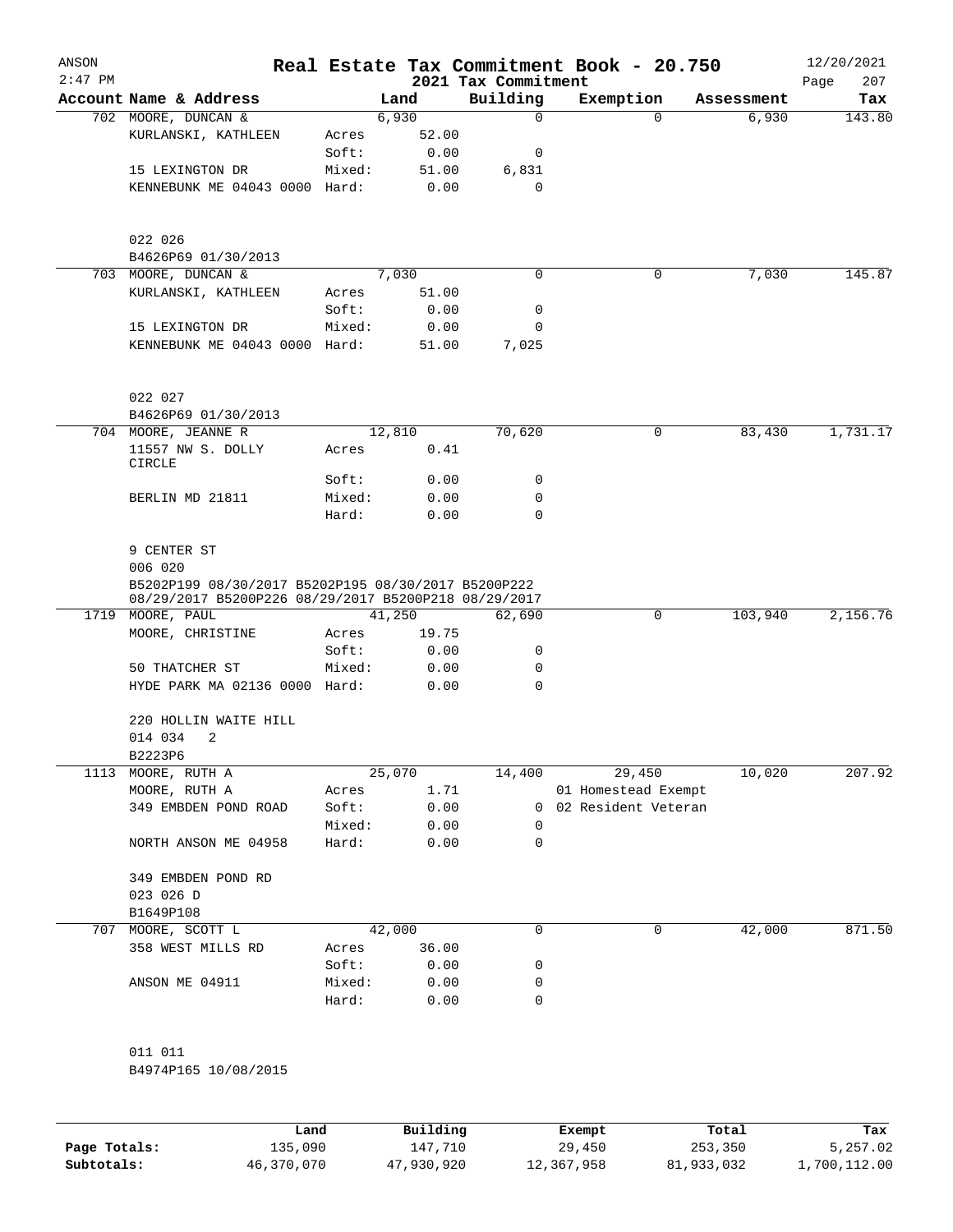| $2:47$ PM<br>2021 Tax Commitment<br>Account Name & Address<br>Building<br>Exemption<br>Land<br>Assessment<br>8,240<br>1239 MOORE, SCOTT L<br>$\Omega$<br>$\Omega$<br>358 WEST MILLS RD<br>ANSON ME 04911<br>306 WEST MILLS RD<br>011 011<br>ON<br>B4974P165 10/08/2015 B3587P263 11/07/2005<br>1945 MOORE, SCOTT L<br>29,500<br>$\mathbf 0$<br>0<br>358 WEST MILLS RD<br>Acres<br>20.50<br>Soft:<br>0.00<br>0<br>ANSON ME 04911<br>Mixed:<br>0.00<br>0<br>Hard:<br>0.00<br>0<br>011 011C<br>B3587P263 11/07/2005<br>1890 MOORE, SCOTT L<br>14,240<br>0<br>0<br>358 WEST MILLS RD<br>ANSON ME 04911<br>302 A WEST MILLS RD<br>011 011<br>A ON<br>B5021P85 04/28/2016 B4974P165 10/08/2015<br>26,000<br>1932 MOORE, SCOTT L<br>79,180<br>23,750<br>MOORE, JILL A<br>5.00<br>01 Homestead Exempt<br>Acres<br>358 WEST MILLS RD<br>Soft:<br>0.00<br>0<br>Mixed:<br>0.00<br>0<br>ANSON ME 04911<br>Hard:<br>0.00<br>$\Omega$<br>358 WEST MILLS RD<br>011 011B<br>B3587P261 11/07/2005<br>MOORE, TORREY L<br>20,800<br>23,750<br>1397<br>9,180 | Page<br>8,240<br>29,500 | 208<br>Tax |
|------------------------------------------------------------------------------------------------------------------------------------------------------------------------------------------------------------------------------------------------------------------------------------------------------------------------------------------------------------------------------------------------------------------------------------------------------------------------------------------------------------------------------------------------------------------------------------------------------------------------------------------------------------------------------------------------------------------------------------------------------------------------------------------------------------------------------------------------------------------------------------------------------------------------------------------------------------------------------------------------------------------------------------------|-------------------------|------------|
|                                                                                                                                                                                                                                                                                                                                                                                                                                                                                                                                                                                                                                                                                                                                                                                                                                                                                                                                                                                                                                          |                         | 170.98     |
|                                                                                                                                                                                                                                                                                                                                                                                                                                                                                                                                                                                                                                                                                                                                                                                                                                                                                                                                                                                                                                          |                         |            |
|                                                                                                                                                                                                                                                                                                                                                                                                                                                                                                                                                                                                                                                                                                                                                                                                                                                                                                                                                                                                                                          |                         |            |
|                                                                                                                                                                                                                                                                                                                                                                                                                                                                                                                                                                                                                                                                                                                                                                                                                                                                                                                                                                                                                                          |                         |            |
|                                                                                                                                                                                                                                                                                                                                                                                                                                                                                                                                                                                                                                                                                                                                                                                                                                                                                                                                                                                                                                          |                         |            |
|                                                                                                                                                                                                                                                                                                                                                                                                                                                                                                                                                                                                                                                                                                                                                                                                                                                                                                                                                                                                                                          |                         | 612.13     |
|                                                                                                                                                                                                                                                                                                                                                                                                                                                                                                                                                                                                                                                                                                                                                                                                                                                                                                                                                                                                                                          |                         |            |
|                                                                                                                                                                                                                                                                                                                                                                                                                                                                                                                                                                                                                                                                                                                                                                                                                                                                                                                                                                                                                                          |                         |            |
|                                                                                                                                                                                                                                                                                                                                                                                                                                                                                                                                                                                                                                                                                                                                                                                                                                                                                                                                                                                                                                          |                         |            |
|                                                                                                                                                                                                                                                                                                                                                                                                                                                                                                                                                                                                                                                                                                                                                                                                                                                                                                                                                                                                                                          |                         |            |
|                                                                                                                                                                                                                                                                                                                                                                                                                                                                                                                                                                                                                                                                                                                                                                                                                                                                                                                                                                                                                                          |                         |            |
|                                                                                                                                                                                                                                                                                                                                                                                                                                                                                                                                                                                                                                                                                                                                                                                                                                                                                                                                                                                                                                          |                         |            |
|                                                                                                                                                                                                                                                                                                                                                                                                                                                                                                                                                                                                                                                                                                                                                                                                                                                                                                                                                                                                                                          |                         |            |
|                                                                                                                                                                                                                                                                                                                                                                                                                                                                                                                                                                                                                                                                                                                                                                                                                                                                                                                                                                                                                                          | 14,240                  | 295.48     |
|                                                                                                                                                                                                                                                                                                                                                                                                                                                                                                                                                                                                                                                                                                                                                                                                                                                                                                                                                                                                                                          |                         |            |
|                                                                                                                                                                                                                                                                                                                                                                                                                                                                                                                                                                                                                                                                                                                                                                                                                                                                                                                                                                                                                                          |                         |            |
|                                                                                                                                                                                                                                                                                                                                                                                                                                                                                                                                                                                                                                                                                                                                                                                                                                                                                                                                                                                                                                          |                         |            |
|                                                                                                                                                                                                                                                                                                                                                                                                                                                                                                                                                                                                                                                                                                                                                                                                                                                                                                                                                                                                                                          |                         |            |
|                                                                                                                                                                                                                                                                                                                                                                                                                                                                                                                                                                                                                                                                                                                                                                                                                                                                                                                                                                                                                                          | 81,430                  | 1,689.67   |
|                                                                                                                                                                                                                                                                                                                                                                                                                                                                                                                                                                                                                                                                                                                                                                                                                                                                                                                                                                                                                                          |                         |            |
|                                                                                                                                                                                                                                                                                                                                                                                                                                                                                                                                                                                                                                                                                                                                                                                                                                                                                                                                                                                                                                          |                         |            |
|                                                                                                                                                                                                                                                                                                                                                                                                                                                                                                                                                                                                                                                                                                                                                                                                                                                                                                                                                                                                                                          |                         |            |
|                                                                                                                                                                                                                                                                                                                                                                                                                                                                                                                                                                                                                                                                                                                                                                                                                                                                                                                                                                                                                                          |                         |            |
|                                                                                                                                                                                                                                                                                                                                                                                                                                                                                                                                                                                                                                                                                                                                                                                                                                                                                                                                                                                                                                          |                         |            |
|                                                                                                                                                                                                                                                                                                                                                                                                                                                                                                                                                                                                                                                                                                                                                                                                                                                                                                                                                                                                                                          |                         |            |
|                                                                                                                                                                                                                                                                                                                                                                                                                                                                                                                                                                                                                                                                                                                                                                                                                                                                                                                                                                                                                                          | 6,230                   | 129.27     |
| P.O. BOX 7<br>1.53<br>01 Homestead Exempt<br>Acres                                                                                                                                                                                                                                                                                                                                                                                                                                                                                                                                                                                                                                                                                                                                                                                                                                                                                                                                                                                       |                         |            |
| Soft:<br>0.00<br>0                                                                                                                                                                                                                                                                                                                                                                                                                                                                                                                                                                                                                                                                                                                                                                                                                                                                                                                                                                                                                       |                         |            |
| ANSON ME 04911<br>Mixed:<br>0.00<br>0                                                                                                                                                                                                                                                                                                                                                                                                                                                                                                                                                                                                                                                                                                                                                                                                                                                                                                                                                                                                    |                         |            |
| 0.00<br>Hard:<br>0                                                                                                                                                                                                                                                                                                                                                                                                                                                                                                                                                                                                                                                                                                                                                                                                                                                                                                                                                                                                                       |                         |            |
| 304 PEASE HILL RD<br>011 042<br>5 <sub>1</sub>                                                                                                                                                                                                                                                                                                                                                                                                                                                                                                                                                                                                                                                                                                                                                                                                                                                                                                                                                                                           |                         |            |
| B5392P49 09/24/2013                                                                                                                                                                                                                                                                                                                                                                                                                                                                                                                                                                                                                                                                                                                                                                                                                                                                                                                                                                                                                      |                         |            |
| 705 MOORE, WILLIAM L. &<br>34,600<br>93,680<br>23,750                                                                                                                                                                                                                                                                                                                                                                                                                                                                                                                                                                                                                                                                                                                                                                                                                                                                                                                                                                                    | 104,530                 | 2,169.00   |
| HELLEN A. (Life Estate)<br>MOORE, SCOTT L<br>5.40<br>01 Homestead Exempt<br>Acres                                                                                                                                                                                                                                                                                                                                                                                                                                                                                                                                                                                                                                                                                                                                                                                                                                                                                                                                                        |                         |            |
| Soft:<br>302 WEST MILLS ROAD<br>0.00<br>0                                                                                                                                                                                                                                                                                                                                                                                                                                                                                                                                                                                                                                                                                                                                                                                                                                                                                                                                                                                                |                         |            |
| Mixed:<br>0.00<br>0                                                                                                                                                                                                                                                                                                                                                                                                                                                                                                                                                                                                                                                                                                                                                                                                                                                                                                                                                                                                                      |                         |            |
| 0<br>ANSON ME 04911<br>Hard:<br>0.00                                                                                                                                                                                                                                                                                                                                                                                                                                                                                                                                                                                                                                                                                                                                                                                                                                                                                                                                                                                                     |                         |            |
| 302 WEST MILLS RD                                                                                                                                                                                                                                                                                                                                                                                                                                                                                                                                                                                                                                                                                                                                                                                                                                                                                                                                                                                                                        |                         |            |
| 011 011<br>Α                                                                                                                                                                                                                                                                                                                                                                                                                                                                                                                                                                                                                                                                                                                                                                                                                                                                                                                                                                                                                             |                         |            |
| B4974P165 10/08/2015 B3587P263 11/07/2005                                                                                                                                                                                                                                                                                                                                                                                                                                                                                                                                                                                                                                                                                                                                                                                                                                                                                                                                                                                                |                         |            |
|                                                                                                                                                                                                                                                                                                                                                                                                                                                                                                                                                                                                                                                                                                                                                                                                                                                                                                                                                                                                                                          |                         |            |
|                                                                                                                                                                                                                                                                                                                                                                                                                                                                                                                                                                                                                                                                                                                                                                                                                                                                                                                                                                                                                                          |                         |            |

|              | Land       | Building   | Exempt     | Total      | Tax          |
|--------------|------------|------------|------------|------------|--------------|
| Page Totals: | 110,900    | 204,520    | 71,250     | 244,170    | 5,066.53     |
| Subtotals:   | 46,480,970 | 48,135,440 | 12,439,208 | 82,177,202 | 1,705,178.53 |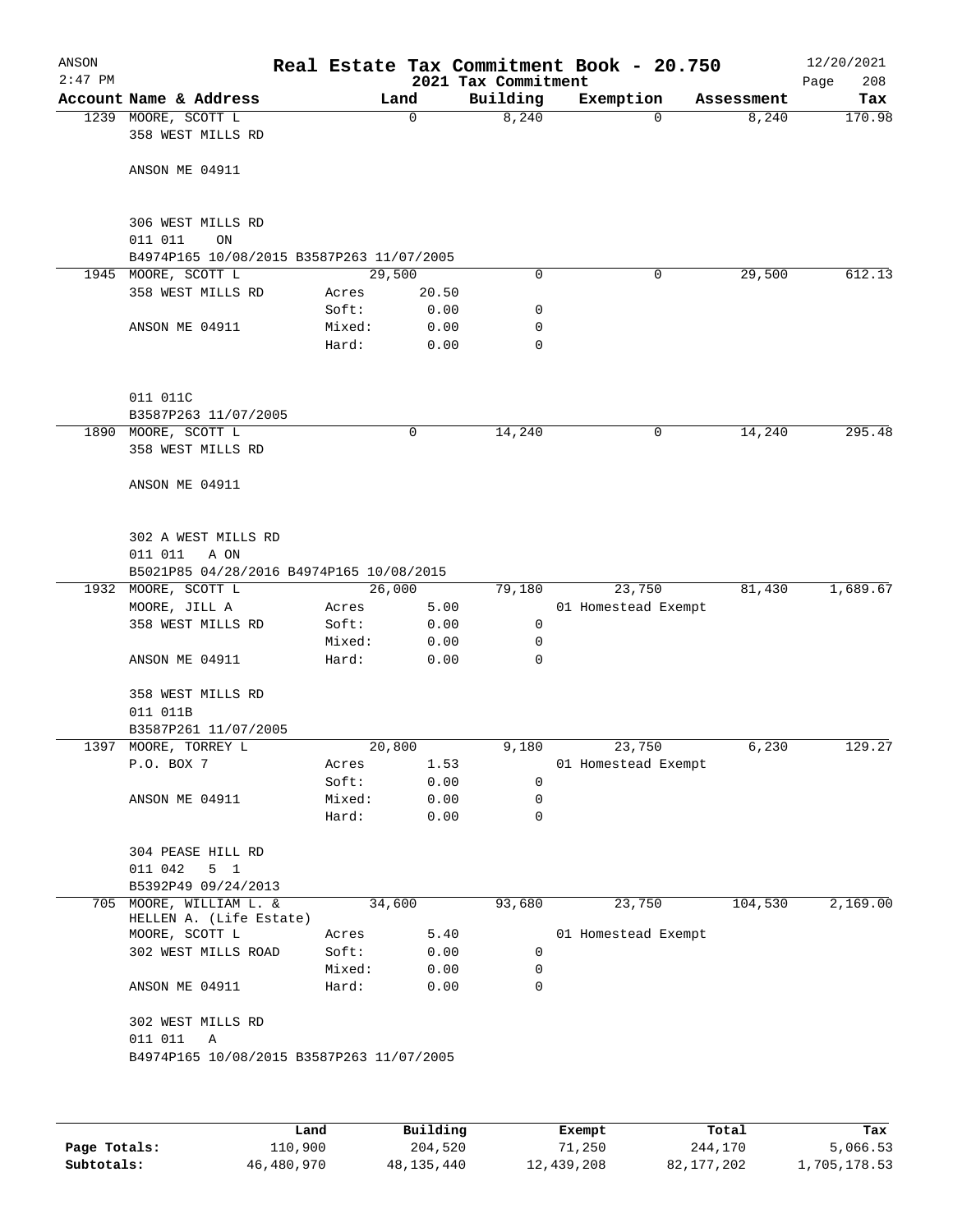| ANSON<br>$2:47$ PM |                                           |        |          | 2021 Tax Commitment | Real Estate Tax Commitment Book - 20.750 |            | 12/20/2021<br>209<br>Page |
|--------------------|-------------------------------------------|--------|----------|---------------------|------------------------------------------|------------|---------------------------|
|                    | Account Name & Address                    | Land   |          | Building            | Exemption                                | Assessment | Tax                       |
|                    | 1369 MORIN, GARY R., JR.                  |        | $\Omega$ | 23,390              | 23,390                                   | 0          | 0.00                      |
|                    | NORTH ANSON ME 04958                      |        |          |                     | 01 Homestead Exempt                      |            |                           |
|                    | 7418<br>P.O. BOX 632                      |        |          |                     |                                          |            |                           |
|                    |                                           |        |          |                     |                                          |            |                           |
|                    | 129 EMBDEN POND RD<br>023 018<br>B<br>ON  |        |          |                     |                                          |            |                           |
|                    | 1391 MORSE, FRANK L                       | 12,810 |          | 19,110              | 23,750                                   | 8,170      | 169.53                    |
|                    | MORSE, JUDITH A                           | Acres  | 0.41     |                     | 01 Homestead Exempt                      |            |                           |
|                    | 20 PREBLE AVENUE                          | Soft:  | 0.00     | $\mathsf{O}$        |                                          |            |                           |
|                    |                                           | Mixed: | 0.00     | 0                   |                                          |            |                           |
|                    | ANSON ME 04911                            | Hard:  | 0.00     | 0                   |                                          |            |                           |
|                    | 20 PREBLE AVE                             |        |          |                     |                                          |            |                           |
|                    | 003 086                                   |        |          |                     |                                          |            |                           |
|                    | B3340P279 07/09/2004                      |        |          |                     |                                          |            |                           |
| 1447               | MORSE, KIMBERLY A                         | 8,490  |          | 17,240              | 0                                        | 25,730     | 533.90                    |
|                    |                                           | Acres  | 0.18     |                     |                                          |            |                           |
|                    | EMBDEN ME 04958                           | Soft:  | 0.00     | 0                   |                                          |            |                           |
|                    | 538 EMBDEN POND ROAD                      | Mixed: | 0.00     | 0                   |                                          |            |                           |
|                    |                                           | Hard:  | 0.00     | 0                   |                                          |            |                           |
|                    | 5 COURT ST                                |        |          |                     |                                          |            |                           |
|                    | 006 030                                   |        |          |                     |                                          |            |                           |
|                    | B5060P150 08/10/2016 B4200P175 10/05/2009 |        |          |                     |                                          |            |                           |
|                    | 717 MORSE, WILMA G                        | 9,590  |          | 49,450              | 0                                        | 59,040     | 1,225.08                  |
|                    | MORSE, KIMBERLY A                         | Acres  | 0.23     |                     |                                          |            |                           |
|                    |                                           | Soft:  | 0.00     | 0                   |                                          |            |                           |
|                    | 538 EMBDEN POND ROAD                      | Mixed: | 0.00     | 0                   |                                          |            |                           |
|                    | EMBDEN ME 04958 3524                      | Hard:  | 0.00     | 0                   |                                          |            |                           |
|                    | 4 WINTER ST                               |        |          |                     |                                          |            |                           |
|                    | 006 015<br>B5578P77 07/23/2020 B2027P279  |        |          |                     |                                          |            |                           |
|                    | 716 MORYAN, VIRIGNIA                      | 44,050 |          | 55,640              | 23,750                                   | 75,940     | 1,575.76                  |
|                    | PO BOX 81                                 | Acres  | 24.10    |                     | 01 Homestead Exempt                      |            |                           |
|                    |                                           | Soft:  | 0.00     | 0                   |                                          |            |                           |
|                    | NORTH ANSON ME 04958                      | Mixed: | 0.00     | 0                   |                                          |            |                           |
|                    |                                           | Hard:  | 0.00     | 0                   |                                          |            |                           |
|                    | 63 SKIDMORE RD                            |        |          |                     |                                          |            |                           |
|                    | 023 015 C & H<br>B1315P76                 |        |          |                     |                                          |            |                           |
| 1661               | MOTA, MARGARET                            | 22,000 |          | 0                   | 0                                        | 22,000     | 456.50                    |
|                    | 18 NYES LANE                              | Acres  | 8.50     |                     |                                          |            |                           |
|                    |                                           | Soft:  | 0.00     | 0                   |                                          |            |                           |
|                    | ACUSHNET MA 02743 0000                    | Mixed: | 0.00     | 0                   |                                          |            |                           |
|                    |                                           | Hard:  | 0.00     | 0                   |                                          |            |                           |
|                    | 023 044<br>I                              |        |          |                     |                                          |            |                           |
|                    | B4846P219 10/23/2014                      |        |          |                     |                                          |            |                           |
|                    |                                           |        |          |                     |                                          |            |                           |

|              | Land       | Building   | Exempt     | Total      | Tax          |
|--------------|------------|------------|------------|------------|--------------|
| Page Totals: | 96,940     | 164,830    | 70,890     | 190,880    | 3,960.77     |
| Subtotals:   | 46,577,910 | 48,300,270 | 12,510,098 | 82,368,082 | 1,709,139.30 |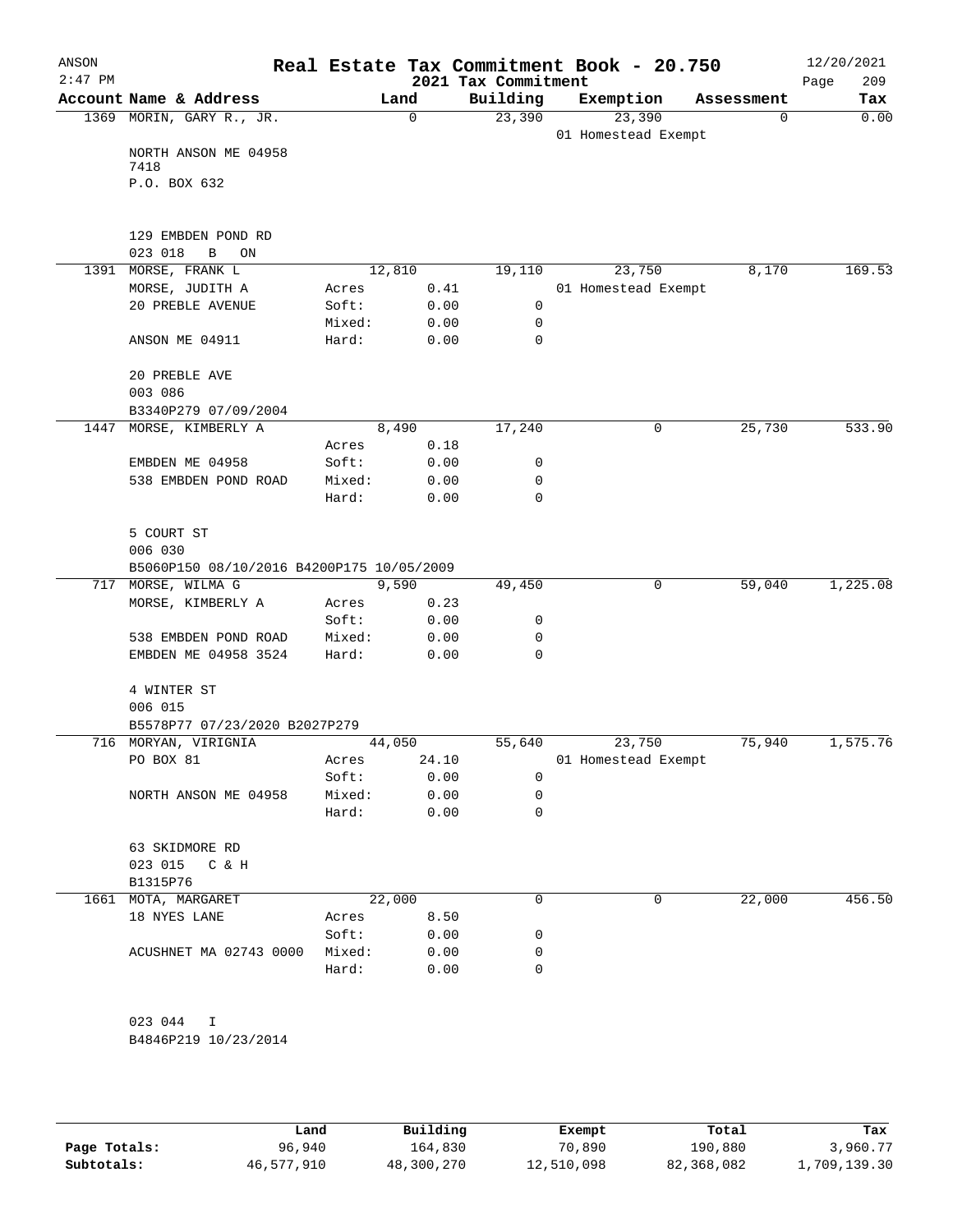| ANSON     |                               |        |       |                     | Real Estate Tax Commitment Book - 20.750 |            |             | 12/20/2021 |      |
|-----------|-------------------------------|--------|-------|---------------------|------------------------------------------|------------|-------------|------------|------|
| $2:47$ PM |                               |        |       | 2021 Tax Commitment |                                          |            |             | Page       | 210  |
|           | Account Name & Address        | Land   |       | Building            | Exemption                                | Assessment |             |            | Tax  |
|           | 1707 MSAD #74                 | 13,710 |       | $\mathbf 0$         | 13,710                                   |            | $\Omega$    |            | 0.00 |
|           | PO BOX 219                    | Acres  | 2.14  |                     | 12 Public Municipal Corp                 |            |             |            |      |
|           |                               | Soft:  | 0.00  | $\mathbf 0$         |                                          |            |             |            |      |
|           | NORTH ANSON ME 04958          | Mixed: | 0.00  | 0                   |                                          |            |             |            |      |
|           |                               | Hard:  | 0.00  | 0                   |                                          |            |             |            |      |
|           | 56 NORTH MAIN ST<br>006 064   |        |       |                     |                                          |            |             |            |      |
|           | 1708 MSAD #74                 | 21,320 |       | 0                   | 21,320                                   |            | $\Omega$    |            | 0.00 |
|           | PO BOX 219                    | Acres  | 8.32  |                     | 12 Public Municipal Corp                 |            |             |            |      |
|           |                               | Soft:  | 0.00  | $\mathbf 0$         |                                          |            |             |            |      |
|           | NORTH ANSON ME 04958          | Mixed: | 0.00  | 0                   |                                          |            |             |            |      |
|           |                               | Hard:  | 0.00  | $\mathbf 0$         |                                          |            |             |            |      |
|           | 64 NORTH MAIN ST              |        |       |                     |                                          |            |             |            |      |
|           | 006 065                       |        |       |                     |                                          |            |             |            |      |
| 1709      | MSAD #74                      | 21,900 |       | 0                   | 21,900                                   |            | $\Omega$    |            | 0.00 |
|           | PO BOX 219                    | Acres  | 8.90  |                     | 12 Public Municipal Corp                 |            |             |            |      |
|           |                               | Soft:  | 0.00  | $\mathbf 0$         |                                          |            |             |            |      |
|           | NORTH ANSON ME 04958          | Mixed: | 0.00  | 0                   |                                          |            |             |            |      |
|           |                               | Hard:  | 0.00  | 0                   |                                          |            |             |            |      |
|           | 160 NORTH MAIN ST<br>007 020  |        |       |                     |                                          |            |             |            |      |
|           | 1833 MSAD #74                 | 42,500 |       | 26,460              | 68,960                                   |            | $\Omega$    |            | 0.00 |
|           | PO BOX 219                    | Acres  | 21.00 |                     | 12 Public Municipal Corp                 |            |             |            |      |
|           |                               | Soft:  | 0.00  | 0                   |                                          |            |             |            |      |
|           | NORTH ANSON ME 04958          | Mixed: | 0.00  | 0                   |                                          |            |             |            |      |
|           |                               | Hard:  | 0.00  | $\mathbf 0$         |                                          |            |             |            |      |
|           | 22 FAHI POND RD               |        |       |                     |                                          |            |             |            |      |
|           | 018 047                       |        |       |                     |                                          |            |             |            |      |
|           | B1741P74                      |        |       |                     |                                          |            |             |            |      |
| 720       | MSAD #74                      | 17,500 |       | 0                   | 17,500                                   |            | $\mathbf 0$ |            | 0.00 |
|           | PO BOX 219                    | Acres  | 8.50  |                     | 12 Public Municipal Corp                 |            |             |            |      |
|           |                               | Soft:  | 0.00  | 0                   |                                          |            |             |            |      |
|           | NORTH ANSON ME 04958          | Mixed: | 0.00  | 0                   |                                          |            |             |            |      |
|           |                               | Hard:  | 0.00  | 0                   |                                          |            |             |            |      |
|           | OFF FAHI POND ROAD<br>018 046 |        |       |                     |                                          |            |             |            |      |
|           | B799P399                      |        |       |                     |                                          |            |             |            |      |
| 722       | MSAD #74                      | 18,000 |       | 0                   | 18,000                                   |            | $\mathbf 0$ |            | 0.00 |
|           | PO BOX 219                    | Acres  | 5.00  |                     | 12 Public Municipal Corp                 |            |             |            |      |
|           |                               | Soft:  | 0.00  | 0                   |                                          |            |             |            |      |
|           | NORTH ANSON ME 04958          | Mixed: | 0.00  | 0                   |                                          |            |             |            |      |
|           |                               | Hard:  | 0.00  | $\mathbf 0$         |                                          |            |             |            |      |
|           | 19 KEN TAYLOR ST<br>001 027   |        |       |                     |                                          |            |             |            |      |
|           |                               |        |       |                     |                                          |            |             |            |      |
|           | B1665P179                     |        |       |                     |                                          |            |             |            |      |
|           |                               |        |       |                     |                                          |            |             |            |      |

|              | Land       | Building   | Exempt     | Total      | Tax          |
|--------------|------------|------------|------------|------------|--------------|
| Page Totals: | 134,930    | 26,460     | 161,390    |            | 0.00         |
| Subtotals:   | 46,712,840 | 48,326,730 | 12,671,488 | 82,368,082 | 1,709,139.30 |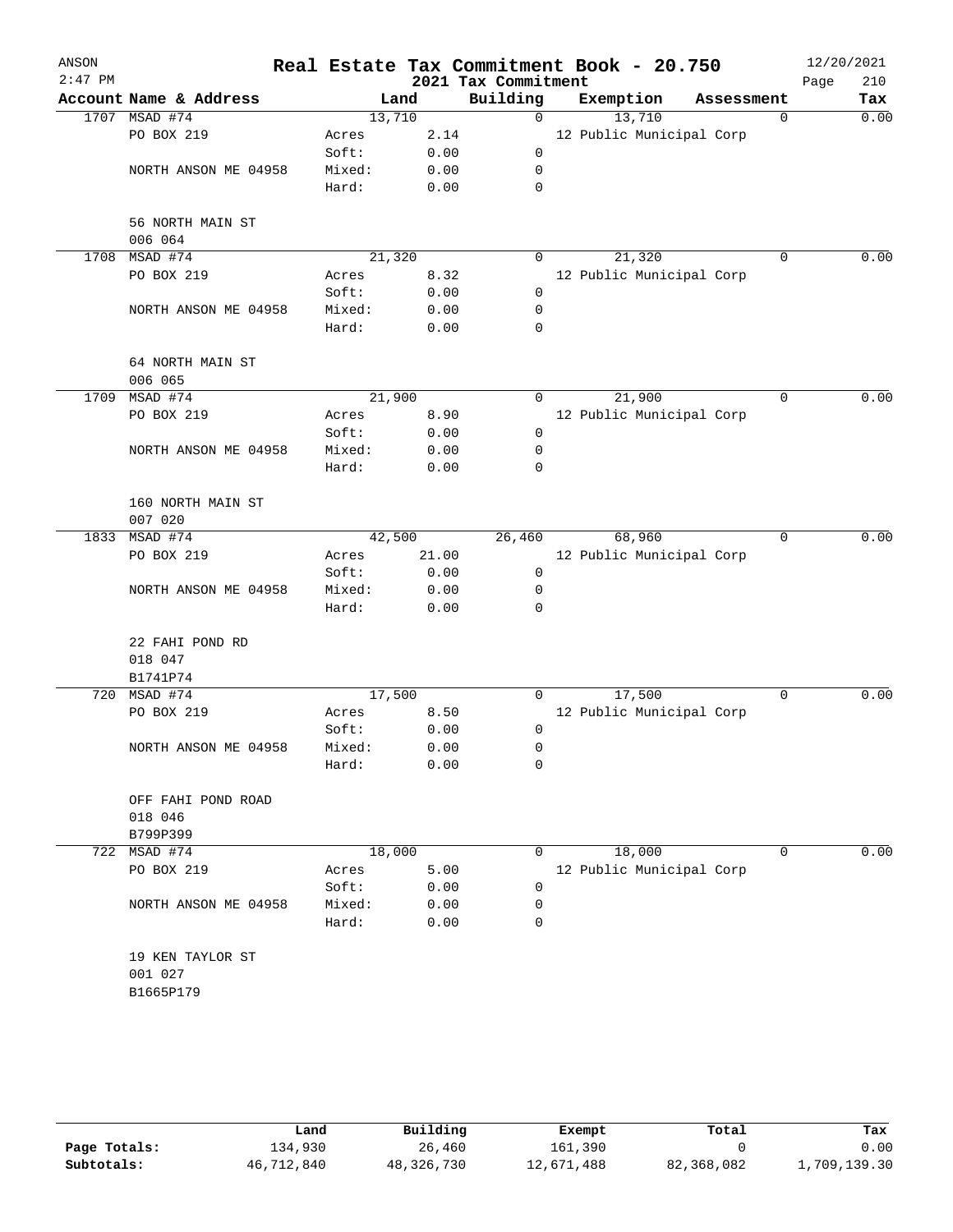| $2:47$ PM<br>Account Name & Address<br>593 MULCAHY, MATTHEW J<br>MULCAHY, SALLY A<br>PO BOX 252<br>WOODSVILLE NH 03785<br>0000<br>010 023<br>B<br>B4638P41 03/07/2013<br>MULCH, CHARLES<br>80 | Acres<br>Soft:<br>Mixed:<br>Hard:<br>Acres<br>Soft:<br>Mixed:<br>Hard:<br>TREE GROWTH | Land<br>38,500<br>29.00<br>0.00<br>0.00<br>0.00<br>86,040<br>254.00<br>0.00<br>40.00 | 2021 Tax Commitment<br>Building<br>$\mathbf 0$<br>0<br>0<br>$\mathbf 0$<br>114,670 | Exemption<br>$\Omega$<br>29,450<br>01 Homestead Exempt | Assessment<br>38,500<br>171,260 | Page<br>211<br>Tax<br>798.88<br>3,553.65 |
|-----------------------------------------------------------------------------------------------------------------------------------------------------------------------------------------------|---------------------------------------------------------------------------------------|--------------------------------------------------------------------------------------|------------------------------------------------------------------------------------|--------------------------------------------------------|---------------------------------|------------------------------------------|
|                                                                                                                                                                                               |                                                                                       |                                                                                      |                                                                                    |                                                        |                                 |                                          |
|                                                                                                                                                                                               |                                                                                       |                                                                                      |                                                                                    |                                                        |                                 |                                          |
|                                                                                                                                                                                               |                                                                                       |                                                                                      |                                                                                    |                                                        |                                 |                                          |
|                                                                                                                                                                                               |                                                                                       |                                                                                      |                                                                                    |                                                        |                                 |                                          |
|                                                                                                                                                                                               |                                                                                       |                                                                                      |                                                                                    |                                                        |                                 |                                          |
|                                                                                                                                                                                               |                                                                                       |                                                                                      |                                                                                    |                                                        |                                 |                                          |
|                                                                                                                                                                                               |                                                                                       |                                                                                      |                                                                                    |                                                        |                                 |                                          |
|                                                                                                                                                                                               |                                                                                       |                                                                                      |                                                                                    |                                                        |                                 |                                          |
|                                                                                                                                                                                               |                                                                                       |                                                                                      |                                                                                    |                                                        |                                 |                                          |
|                                                                                                                                                                                               |                                                                                       |                                                                                      |                                                                                    |                                                        |                                 |                                          |
| Co-Trustee G<br>RAGAN, LISE B                                                                                                                                                                 |                                                                                       |                                                                                      |                                                                                    |                                                        |                                 |                                          |
| Co-Trustee                                                                                                                                                                                    |                                                                                       |                                                                                      |                                                                                    |                                                        |                                 |                                          |
| 243 GREENLEAF ROAD                                                                                                                                                                            |                                                                                       |                                                                                      | 0                                                                                  | 02 Resident Veteran                                    |                                 |                                          |
|                                                                                                                                                                                               |                                                                                       |                                                                                      | 5,358                                                                              |                                                        |                                 |                                          |
| ANSON ME 04911 0000                                                                                                                                                                           |                                                                                       | 161.00                                                                               | 22,178                                                                             |                                                        |                                 |                                          |
|                                                                                                                                                                                               |                                                                                       |                                                                                      |                                                                                    |                                                        |                                 |                                          |
| 243 GREENLEAF RD<br>013 025                                                                                                                                                                   |                                                                                       |                                                                                      |                                                                                    |                                                        |                                 |                                          |
| B4968P48 10/01/2015                                                                                                                                                                           |                                                                                       |                                                                                      |                                                                                    |                                                        |                                 |                                          |
| 1032 Mullen, Meagan E                                                                                                                                                                         |                                                                                       | 18,110                                                                               | 59,790                                                                             | 0                                                      | 77,900                          | 1,616.43                                 |
| Mullen, Garrett P                                                                                                                                                                             | Acres                                                                                 | 0.82                                                                                 |                                                                                    |                                                        |                                 |                                          |
| 397 River Road                                                                                                                                                                                | Soft:                                                                                 | 0.00                                                                                 | 0                                                                                  |                                                        |                                 |                                          |
|                                                                                                                                                                                               | Mixed:                                                                                | 0.00                                                                                 | 0                                                                                  |                                                        |                                 |                                          |
| North Anson ME 04911                                                                                                                                                                          | Hard:                                                                                 | 0.00                                                                                 | $\mathbf 0$                                                                        |                                                        |                                 |                                          |
| 397 RIVER RD                                                                                                                                                                                  |                                                                                       |                                                                                      |                                                                                    |                                                        |                                 |                                          |
| 016 030                                                                                                                                                                                       |                                                                                       |                                                                                      |                                                                                    |                                                        |                                 |                                          |
| B5505P96 12/30/2019                                                                                                                                                                           |                                                                                       |                                                                                      |                                                                                    |                                                        |                                 |                                          |
| 726 MUNN, DWINAL M                                                                                                                                                                            |                                                                                       | 6,630                                                                                | 37,160                                                                             | 23,750                                                 | 20,040                          | 415.83                                   |
| MUNN, JUDY A                                                                                                                                                                                  | Acres                                                                                 | 0.11                                                                                 |                                                                                    | 01 Homestead Exempt                                    |                                 |                                          |
| 134 PREBLE AVENUE                                                                                                                                                                             | Soft:                                                                                 | 0.00                                                                                 | 0                                                                                  |                                                        |                                 |                                          |
|                                                                                                                                                                                               | Mixed:                                                                                | 0.00                                                                                 | 0                                                                                  |                                                        |                                 |                                          |
| ANSON ME 04911                                                                                                                                                                                | Hard:                                                                                 | 0.00                                                                                 | $\mathbf 0$                                                                        |                                                        |                                 |                                          |
| 134 PREBLE AVE                                                                                                                                                                                |                                                                                       |                                                                                      |                                                                                    |                                                        |                                 |                                          |
| 015 001<br>B                                                                                                                                                                                  |                                                                                       |                                                                                      |                                                                                    |                                                        |                                 |                                          |
| B1821P342                                                                                                                                                                                     |                                                                                       |                                                                                      |                                                                                    |                                                        |                                 |                                          |
| 883 MUNN, MELISSA L                                                                                                                                                                           |                                                                                       | $\mathbf 0$                                                                          | 19,850                                                                             | 19,850                                                 | 0                               | 0.00                                     |
| MUNN, ANTHONY J                                                                                                                                                                               |                                                                                       |                                                                                      |                                                                                    | 01 Homestead Exempt                                    |                                 |                                          |
| 140 PREBLE AVENUE                                                                                                                                                                             |                                                                                       |                                                                                      |                                                                                    |                                                        |                                 |                                          |
| ANSON ME 04911                                                                                                                                                                                |                                                                                       |                                                                                      |                                                                                    |                                                        |                                 |                                          |
| 140 PREBLE AVE                                                                                                                                                                                |                                                                                       |                                                                                      |                                                                                    |                                                        |                                 |                                          |
| 015 001<br>ON                                                                                                                                                                                 |                                                                                       |                                                                                      |                                                                                    |                                                        |                                 |                                          |
| MURPHY, MICHAEL E<br>731                                                                                                                                                                      |                                                                                       | 39,540                                                                               | 12,320                                                                             | 0                                                      | 51,860                          | 1,076.10                                 |
| MURPHY, LINDA                                                                                                                                                                                 | Acres                                                                                 | 54.17                                                                                |                                                                                    |                                                        |                                 |                                          |
|                                                                                                                                                                                               | Soft:                                                                                 | 0.00                                                                                 | 0                                                                                  |                                                        |                                 |                                          |
| 1 SOUTH ST                                                                                                                                                                                    | Mixed:                                                                                | 0.00                                                                                 | $\mathbf 0$                                                                        |                                                        |                                 |                                          |
|                                                                                                                                                                                               |                                                                                       |                                                                                      | $\mathbf 0$                                                                        |                                                        |                                 |                                          |
| MIDDLEBORO MA 02346<br>0000                                                                                                                                                                   | Hard:                                                                                 | 0.00                                                                                 |                                                                                    |                                                        |                                 |                                          |
| 021 011                                                                                                                                                                                       |                                                                                       |                                                                                      |                                                                                    |                                                        |                                 |                                          |
| 3<br>B1570P324                                                                                                                                                                                |                                                                                       |                                                                                      |                                                                                    |                                                        |                                 |                                          |
|                                                                                                                                                                                               | Land                                                                                  | Building                                                                             |                                                                                    |                                                        | Total                           | Tax                                      |
| Page Totals:                                                                                                                                                                                  | 188,820                                                                               | 243,790                                                                              |                                                                                    | Exempt<br>73,050                                       | 359,560                         | 7,460.89                                 |
| Subtotals:<br>46,901,660                                                                                                                                                                      |                                                                                       | 48,570,520                                                                           |                                                                                    |                                                        |                                 | 1,716,600.19                             |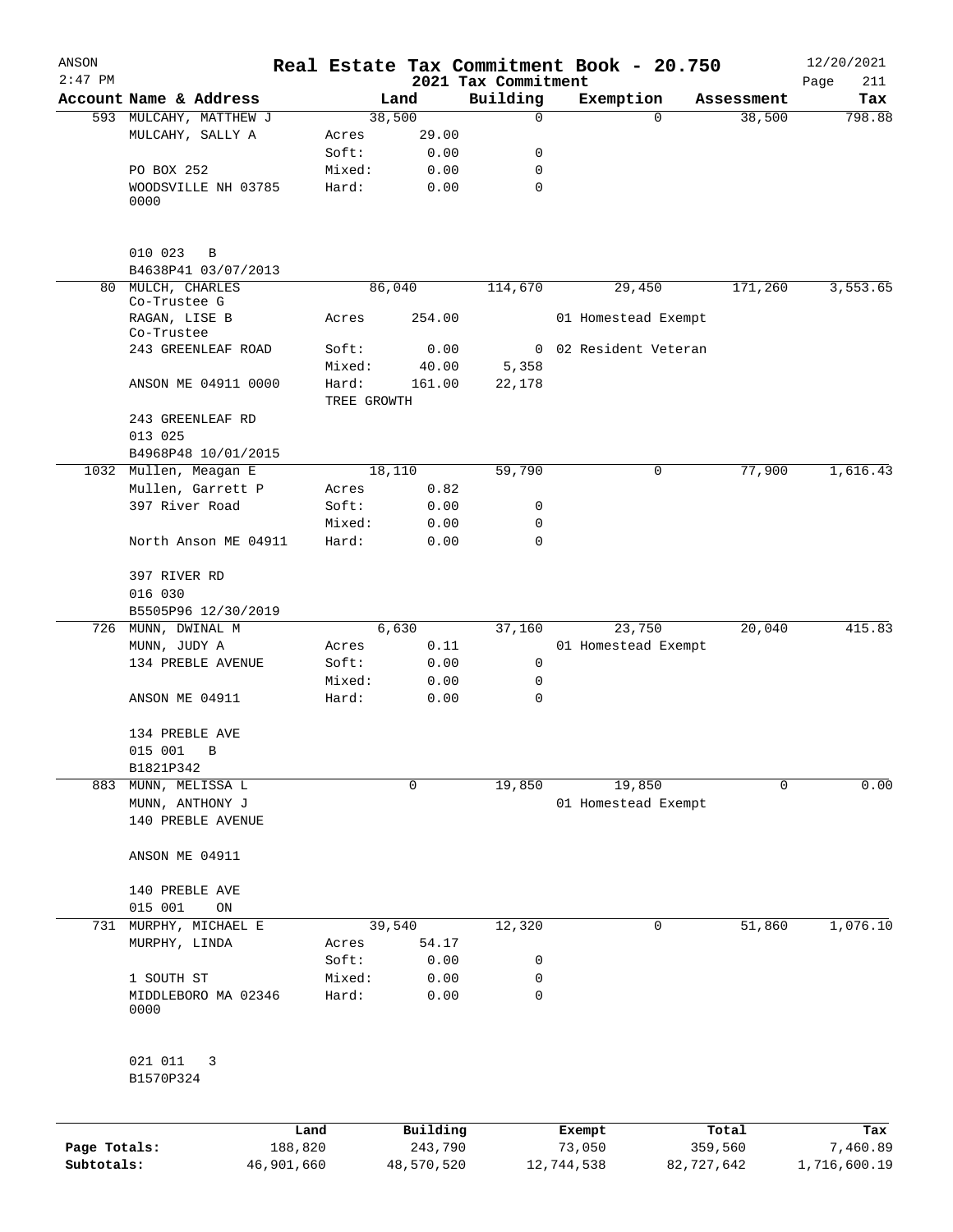| ANSON<br>$2:47$ PM |                                           |                 |              | 2021 Tax Commitment | Real Estate Tax Commitment Book - 20.750 |            | 12/20/2021<br>Page<br>212 |
|--------------------|-------------------------------------------|-----------------|--------------|---------------------|------------------------------------------|------------|---------------------------|
|                    | Account Name & Address                    |                 | Land         | Building            | Exemption                                | Assessment | Tax                       |
|                    | 983 MURRAY, CHRISTOPHER D                 | 18,760          |              | 73,290              | 23,750                                   | 68,300     | 1,417.23                  |
|                    | 412 WEST MILLS ROAD                       | Acres           | 0.88         |                     | 01 Homestead Exempt                      |            |                           |
|                    |                                           | Soft:           | 0.00         | 0                   |                                          |            |                           |
|                    | ANSON ME 04911                            | Mixed:          | 0.00         | 0                   |                                          |            |                           |
|                    |                                           | Hard:           | 0.00         | $\mathbf 0$         |                                          |            |                           |
|                    | 412 WEST MILLS RD                         |                 |              |                     |                                          |            |                           |
|                    | 011 013<br>$\mathbf F$                    |                 |              |                     |                                          |            |                           |
|                    | B4172P171 07/31/2009                      |                 |              |                     |                                          |            |                           |
| 733                | MURRAY, GLORIA A                          | 45,400          |              | 78,410              | 23,750                                   | 100,060    | 2,076.25                  |
|                    | 414 WEST MILLS ROAD                       | Acres           | 31.60        |                     | 01 Homestead Exempt                      |            |                           |
|                    |                                           | Soft:           | 0.00         | 0                   |                                          |            |                           |
|                    | ANSON ME 04911                            | Mixed:          | 0.00         | 0                   |                                          |            |                           |
|                    |                                           | Hard:           | 0.00         | 0                   |                                          |            |                           |
|                    |                                           | LIFE ESTATE     |              |                     |                                          |            |                           |
|                    | 414 WEST MILLS RD                         |                 |              |                     |                                          |            |                           |
|                    | 011 013                                   |                 |              |                     |                                          |            |                           |
|                    | B4509P32 03/27/2012 B4406P147 06/20/2011  |                 |              |                     |                                          |            |                           |
|                    | 2043 MURRAY, LEVI                         | 20,450          |              | 25,010              | 23,750                                   | 21,710     | 450.48                    |
|                    | P.O. BOX 284                              | Acres           | 1.30         |                     | 01 Homestead Exempt                      |            |                           |
|                    |                                           | Soft:           | 0.00         | 0                   |                                          |            |                           |
|                    | MADISON ME 04950                          | Mixed:          | 0.00         | 0                   |                                          |            |                           |
|                    |                                           | Hard:           | 0.00         | 0                   |                                          |            |                           |
|                    |                                           |                 |              |                     |                                          |            |                           |
|                    | 9 HIGHLAND AVE                            |                 |              |                     |                                          |            |                           |
|                    | 003 039 A                                 |                 |              |                     |                                          |            |                           |
|                    | B5505P117 01/07/2020 B5414P184 05/28/2019 |                 |              |                     |                                          |            |                           |
|                    | 741 MURRAY, LUCAS S                       | 16,250          |              | 9,560               | 23,750                                   | 2,060      | 42.75                     |
|                    | PO BOX 284                                | Acres<br>Soft:  | 0.66         | 0                   | 01 Homestead Exempt                      |            |                           |
|                    |                                           |                 | 0.00         | 0                   |                                          |            |                           |
|                    | MADISON ME 04950                          | Mixed:<br>Hard: | 0.00<br>0.00 | $\mathbf 0$         |                                          |            |                           |
|                    |                                           |                 |              |                     |                                          |            |                           |
|                    | 16 PREBLE AVENUE                          |                 |              |                     |                                          |            |                           |
|                    | 003 086<br>B                              |                 |              |                     |                                          |            |                           |
|                    | B5598P307 09/02/2020                      |                 |              |                     |                                          |            |                           |
|                    | 742 MURRAY, RICHARD T                     | 17,550          |              | 72,300              | 23,750                                   | 66,100     | 1,371.58                  |
|                    | MURRAY, RUTH B                            | Acres           | 0.77         |                     | 01 Homestead Exempt                      |            |                           |
|                    | 24 PREBLE AVENUE                          | Soft:           | 0.00         | 0                   |                                          |            |                           |
|                    |                                           | Mixed:          | 0.00         | 0                   |                                          |            |                           |
|                    | ANSON ME 04911                            | Hard:           | 0.00         | 0                   |                                          |            |                           |
|                    | 24 PREBLE AVE                             |                 |              |                     |                                          |            |                           |
|                    | 003 089                                   |                 |              |                     |                                          |            |                           |
|                    | B2168P201                                 |                 |              |                     |                                          |            |                           |
| 743                | MURRAY, SCOTT R                           | 14,420          |              | 86,230              | 23,750                                   | 76,900     | 1,595.68                  |
|                    | MURRAY, MICHELLE M                        | Acres           | 0.52         |                     | 01 Homestead Exempt                      |            |                           |
|                    | 14 MURRY LANE                             | Soft:           | 0.00         | 0                   |                                          |            |                           |
|                    |                                           | Mixed:          | 0.00         | 0                   |                                          |            |                           |
|                    | ANSON ME 04911                            | Hard:           | 0.00         | 0                   |                                          |            |                           |
|                    |                                           |                 |              |                     |                                          |            |                           |
|                    | 14 MURRAY LN                              |                 |              |                     |                                          |            |                           |
|                    | 003 087<br>A                              |                 |              |                     |                                          |            |                           |
|                    | B1665P295                                 |                 |              |                     |                                          |            |                           |
|                    |                                           |                 |              |                     |                                          |            |                           |
|                    |                                           |                 |              |                     |                                          |            |                           |
|                    |                                           |                 |              |                     |                                          |            |                           |

|              | Land       | Building   | Exempt     | Total      | Tax          |
|--------------|------------|------------|------------|------------|--------------|
| Page Totals: | 132,830    | 344,800    | 142,500    | 335,130    | 6,953.97     |
| Subtotals:   | 47,034,490 | 48,915,320 | 12,887,038 | 83,062,772 | l,723,554.16 |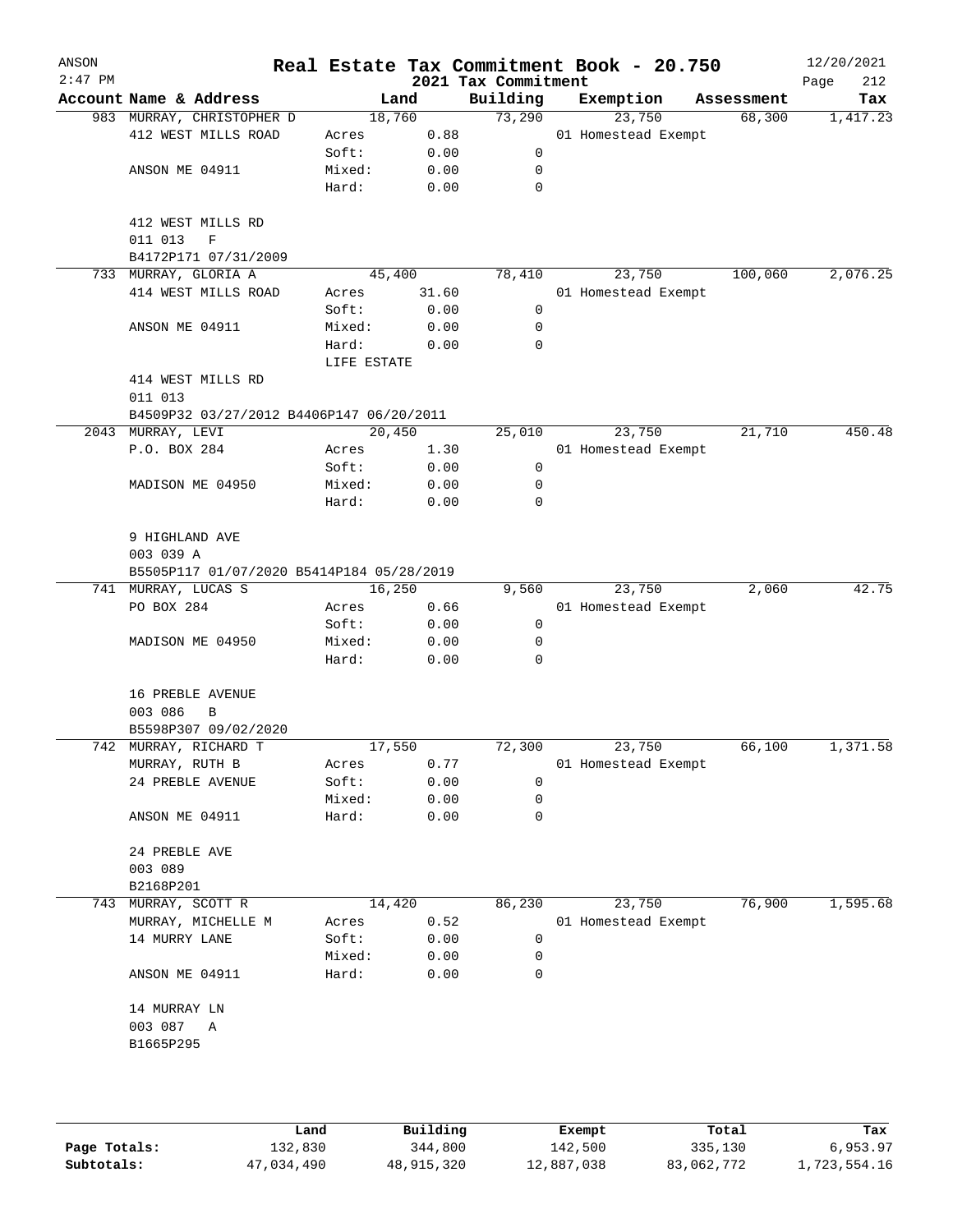| ANSON        |                                          |        |                      |        |              | Real Estate Tax Commitment Book - 20.750 |                     |             |            | 12/20/2021         |
|--------------|------------------------------------------|--------|----------------------|--------|--------------|------------------------------------------|---------------------|-------------|------------|--------------------|
| $2:47$ PM    | Account Name & Address                   |        |                      | Land   |              | 2021 Tax Commitment<br>Building          | Exemption           |             | Assessment | 213<br>Page<br>Tax |
|              | 322 MURRAY, SCOTT R                      |        |                      | 13,200 |              | $\mathbf 0$                              |                     | $\Omega$    | 13,200     | 273.90             |
|              | MURRAY, MICHELLE M                       |        | Acres                |        | 1.80         |                                          |                     |             |            |                    |
|              | 14 MURRY LANE                            |        | Soft:                |        | 0.00         | 0                                        |                     |             |            |                    |
|              |                                          |        | Mixed:               |        | 0.00         | 0                                        |                     |             |            |                    |
|              | ANSON ME 04911                           |        | Hard:                |        | 0.00         | $\mathbf 0$                              |                     |             |            |                    |
|              | 003 087<br>$\mathbb{C}$                  |        |                      |        |              |                                          |                     |             |            |                    |
|              | B5418P296 05/28/2019 B2377P74            |        |                      |        |              |                                          |                     |             |            |                    |
|              | 745 MURRAY, THOMAS E                     |        |                      | 13,710 |              | 78,160                                   |                     | 23,750      | 68,120     | 1,413.49           |
|              |                                          |        | Acres                |        | 0.47         |                                          | 01 Homestead Exempt |             |            |                    |
|              | MADISON ME 04950 0284                    |        | Soft:                |        | 0.00         | 0                                        |                     |             |            |                    |
|              | PO BOX 284                               |        | Mixed:               |        | 0.00         | 0                                        |                     |             |            |                    |
|              |                                          |        | Hard:                |        | 0.00         | 0                                        |                     |             |            |                    |
|              | 16 MURRAY LN                             |        |                      |        |              |                                          |                     |             |            |                    |
|              | 003 087<br>$\, {\bf B}$                  |        |                      |        |              |                                          |                     |             |            |                    |
| 1841         | B1665P296<br>MURRAY, THOMAS E            |        |                      | 4,500  |              | 0                                        |                     | 0           | 4,500      | 93.38              |
|              | MURRAY, TAMMY L                          |        | Acres                |        | 3.00         |                                          |                     |             |            |                    |
|              |                                          |        | Soft:                |        | 0.00         | 0                                        |                     |             |            |                    |
|              | PO BOX 284                               |        | Mixed:               |        | 0.00         | 0                                        |                     |             |            |                    |
|              | MADISON ME 04950 0284                    |        | Hard:                |        | 0.00         | 0                                        |                     |             |            |                    |
|              |                                          |        |                      |        |              |                                          |                     |             |            |                    |
|              | 003 089 A                                |        |                      |        |              |                                          |                     |             |            |                    |
|              | B4441P336 09/15/2011                     |        |                      |        |              |                                          |                     |             |            |                    |
| 1590         | MURRAY, THOMAS E                         |        |                      | 19,600 |              | 0                                        |                     | 0           | 19,600     | 406.70             |
|              |                                          |        | Acres                |        | 6.10         |                                          |                     |             |            |                    |
|              | MADISON ME 04950 0284                    |        | Soft:                |        | 0.00         | 0                                        |                     |             |            |                    |
|              | PO BOX 284                               |        | Mixed:<br>Hard:      |        | 0.00<br>0.00 | 0<br>$\Omega$                            |                     |             |            |                    |
|              |                                          |        |                      |        |              |                                          |                     |             |            |                    |
|              | 003 087<br>B5139P42 03/15/2017 B2168P199 |        |                      |        |              |                                          |                     |             |            |                    |
|              | 1764 MURRAY, THOMAS E &                  |        |                      | 13,580 |              | 0                                        |                     | $\mathbf 0$ | 13,580     | 281.79             |
|              | TAMMY<br>MURRAY, LEVI & LUCAS            |        | Acres                |        | 2.05         |                                          |                     |             |            |                    |
|              |                                          |        | Soft:                |        | 0.00         | 0                                        |                     |             |            |                    |
|              | PO BOX 284                               |        | Mixed:               |        | 0.00         | 0                                        |                     |             |            |                    |
|              | MADISON ME 04950 0284                    |        | Hard:                |        | 0.00         | 0                                        |                     |             |            |                    |
|              |                                          |        |                      |        |              |                                          |                     |             |            |                    |
|              | 003 039                                  |        |                      |        |              |                                          |                     |             |            |                    |
|              | B5418P294 05/28/2019 B2758P289           |        |                      |        |              |                                          |                     |             |            |                    |
| 1669         | MYERS, VICKI P. &                        |        |                      | 34,180 |              | 52,390                                   |                     | 0           | 86,570     | 1,796.33           |
|              | VIGNEAULT, BECKY P                       |        | Acres                |        | 28.00        |                                          |                     |             |            |                    |
|              |                                          |        | Soft:                |        | 17.00        | 1,680                                    |                     |             |            |                    |
|              | PO BOX 117                               |        | Mixed:               |        | 0.00         | 0                                        |                     |             |            |                    |
|              | NORTH ANSON ME 04958                     |        | Hard:<br>TREE GROWTH |        | 0.00         | 0                                        |                     |             |            |                    |
|              | 104 FAHI POND RD<br>023 006              |        |                      |        |              |                                          |                     |             |            |                    |
|              | B4700P300 08/19/2013                     |        |                      |        |              |                                          |                     |             |            |                    |
|              |                                          |        |                      |        |              |                                          |                     |             |            |                    |
|              |                                          | Land   |                      |        | Building     |                                          | Exempt              |             | Total      | Tax                |
| Page Totals: |                                          | 98,770 |                      |        | 130,550      |                                          | 23,750              |             | 205,570    | 4,265.59           |

**Subtotals:** 47,133,260 49,045,870 12,910,788 83,268,342 1,727,819.75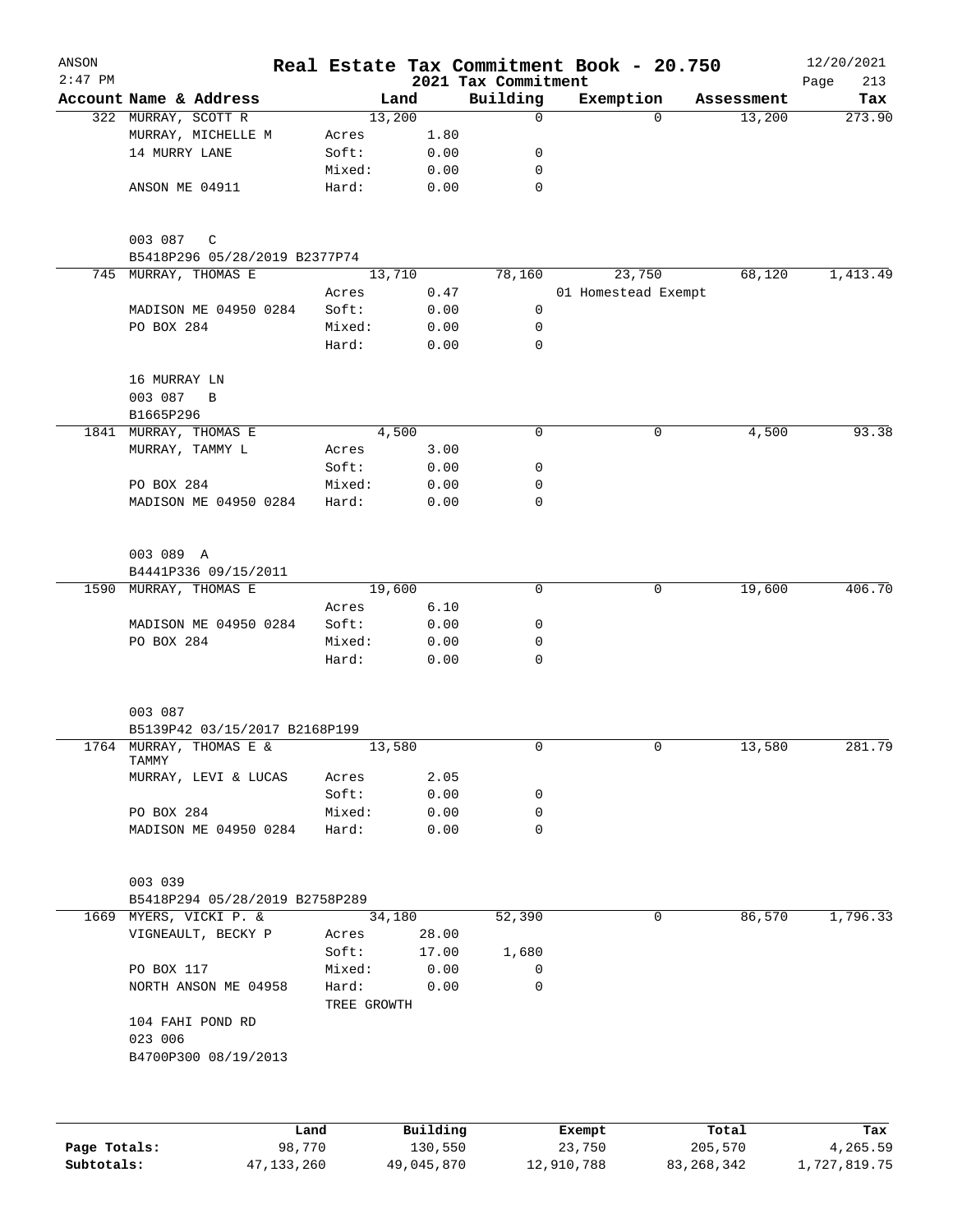| ANSON<br>$2:47$ PM |                                                    |                 |              | 2021 Tax Commitment | Real Estate Tax Commitment Book - 20.750 |            | 12/20/2021<br>Page<br>214 |
|--------------------|----------------------------------------------------|-----------------|--------------|---------------------|------------------------------------------|------------|---------------------------|
|                    | Account Name & Address                             |                 | Land         | Building            | Exemption                                | Assessment | Tax                       |
|                    | 369 NADEAU, MICHAEL J                              | 46,800          |              | 15,020              | 23,750                                   | 38,070     | 789.95                    |
|                    |                                                    | Acres           | 39.60        |                     | 01 Homestead Exempt                      |            |                           |
|                    | ANSON ME 04911 0118                                | Soft:           | 0.00         | 0                   |                                          |            |                           |
|                    | PO BOX 118                                         | Mixed:          | 0.00         | 0                   |                                          |            |                           |
|                    |                                                    | Hard:           | 0.00         | 0                   |                                          |            |                           |
|                    | 111 BURNS RD                                       |                 |              |                     |                                          |            |                           |
|                    | 011 020                                            |                 |              |                     |                                          |            |                           |
|                    | B5322P72 04/17/2018 B3713P99 07/20/2006            |                 |              |                     |                                          |            |                           |
| 235                | NAI HOMES, LLC                                     | 10,000          |              | 42,270              | 0                                        | 52,270     | 1,084.60                  |
|                    | 670 PREBLE AVENUE                                  | Acres           | 0.25         |                     |                                          |            |                           |
|                    |                                                    | Soft:           | 0.00         | 0                   |                                          |            |                           |
|                    | MADISON ME 04950                                   | Mixed:          | 0.00         | 0                   |                                          |            |                           |
|                    |                                                    | Hard:           | 0.00         | 0                   |                                          |            |                           |
|                    |                                                    | B5217P0176      |              |                     |                                          |            |                           |
|                    | 19 SECOND ST                                       |                 |              |                     |                                          |            |                           |
|                    | 001 064                                            |                 |              |                     |                                          |            |                           |
|                    | B5357P301 10/21/2018                               |                 |              |                     |                                          |            |                           |
|                    | 1424 NAI HOMES, LLC                                | 16,730          |              | 68,220              | 0                                        | 84,950     | 1,762.71                  |
|                    | 670 PREBLE AVENUE                                  | Acres           | 0.70         |                     |                                          |            |                           |
|                    |                                                    | Soft:           | 0.00         | 0                   |                                          |            |                           |
|                    |                                                    |                 |              |                     |                                          |            |                           |
|                    | MADISON ME 04950                                   | Mixed:          | 0.00         | 0                   |                                          |            |                           |
|                    |                                                    | Hard:           | 0.00         | 0                   |                                          |            |                           |
|                    |                                                    | B4957P0320      |              |                     |                                          |            |                           |
|                    | 166 RIVER RD                                       |                 |              |                     |                                          |            |                           |
|                    | 004 009                                            |                 |              |                     |                                          |            |                           |
|                    | B5499P67 12/13/2019                                |                 |              |                     |                                          |            |                           |
|                    | 659 NARAINE, AUDREY L                              | 20,000          |              | 45,670              | 23,750                                   | 41,920     | 869.84                    |
|                    | 245 WEST MILLS RD                                  | Acres           | 1.00         |                     | 01 Homestead Exempt                      |            |                           |
|                    |                                                    | Soft:           | 0.00         | 0                   |                                          |            |                           |
|                    | ANSON ME 04911                                     | Mixed:          | 0.00         | 0                   |                                          |            |                           |
|                    |                                                    | Hard:           | 0.00         | 0                   |                                          |            |                           |
|                    | 245 WEST MILLS RD                                  |                 |              |                     |                                          |            |                           |
|                    | 011 006<br>Α                                       |                 |              |                     |                                          |            |                           |
|                    | B3476P275 05/02/2005                               |                 |              |                     |                                          |            |                           |
|                    | 1170 NASH, MARCUS                                  | 12,490          |              | 39,600              | 0                                        | 52,090     | 1,080.87                  |
|                    | WOODARD, ELIZABETH                                 | Acres           | 0.39         |                     |                                          |            |                           |
|                    | 32 SPEAR HILL ROAD                                 | Soft:           | 0.00         | 0                   |                                          |            |                           |
|                    |                                                    | Mixed:          | 0.00         | 0                   |                                          |            |                           |
|                    | ANSON ME 04911                                     | Hard:           | 0.00         | 0                   |                                          |            |                           |
|                    |                                                    | B5067P0220      |              |                     |                                          |            |                           |
|                    | 32 SPEAR HILL RD                                   |                 |              |                     |                                          |            |                           |
|                    | 003 005                                            |                 |              |                     |                                          |            |                           |
|                    | B5633P52 11/12/2020                                |                 |              |                     |                                          |            |                           |
| 747                | NASON, LOWELL R                                    | 41,900          |              | 73,080              | 23,750                                   | 91,230     | 1,893.02                  |
|                    | NASON, ROSALIE A.                                  |                 |              |                     |                                          |            |                           |
|                    |                                                    | Acres           | 24.00        |                     | 01 Homestead Exempt                      |            |                           |
|                    | 42 CAMPBELL ROAD                                   | Soft:           | 0.00         | 0                   |                                          |            |                           |
|                    | ANSON ME 04911                                     | Mixed:<br>Hard: | 0.00<br>0.00 | 0<br>0              |                                          |            |                           |
|                    |                                                    |                 |              |                     |                                          |            |                           |
|                    | 42 CAMPBELL RD                                     |                 |              |                     |                                          |            |                           |
|                    | 014 026                                            |                 |              |                     |                                          |            |                           |
|                    | B5368P122 01/03/2019 B5327P128 09/04/2018 B611P552 |                 |              |                     |                                          |            |                           |
|                    |                                                    |                 |              |                     |                                          |            |                           |
|                    |                                                    |                 |              |                     |                                          |            |                           |

|              | Land       | Building   | Exempt     | Total      | Tax          |
|--------------|------------|------------|------------|------------|--------------|
| Page Totals: | 147,920    | 283,860    | 71,250     | 360,530    | .480.99      |
| Subtotals:   | 47,281,180 | 49,329,730 | 12,982,038 | 83,628,872 | 1,735,300.74 |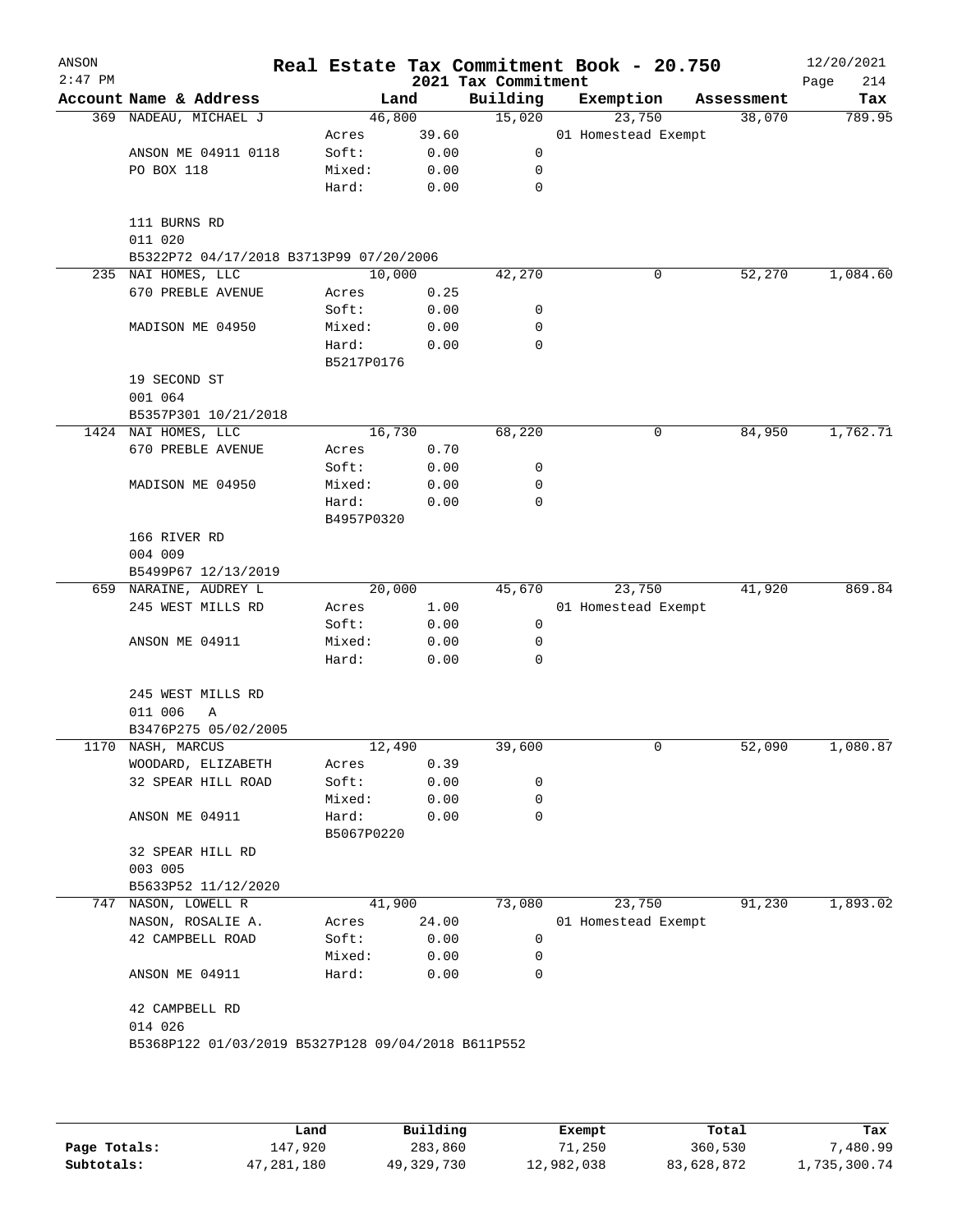| ANSON<br>$2:47$ PM |                                         |                 |              | 2021 Tax Commitment | Real Estate Tax Commitment Book - 20.750 |            | 12/20/2021<br>215<br>Page |
|--------------------|-----------------------------------------|-----------------|--------------|---------------------|------------------------------------------|------------|---------------------------|
|                    | Account Name & Address                  |                 | Land         | Building            | Exemption                                | Assessment | Tax                       |
|                    | 1208 NAULT, JOHN                        |                 | 20,400       | 27,060              | $\Omega$                                 | 47,460     | 984.80                    |
|                    | NAULT, ANN                              | Acres           | 10.50        |                     |                                          |            |                           |
|                    |                                         | Soft:           | 0.00         | 0                   |                                          |            |                           |
|                    | 36 LARRY DR                             | Mixed:          | 0.00         | 0                   |                                          |            |                           |
|                    | MONMOUTH ME 04259 0000                  | Hard:           | 0.00         | $\mathbf 0$         |                                          |            |                           |
|                    | 190 PULLEN CORNER RD<br>018 021<br>D    |                 |              |                     |                                          |            |                           |
|                    | B4606P12 12/07/2012                     |                 |              |                     |                                          |            |                           |
| 1482               | NAWOJCZYK, JOSEPH A.,<br>JR & LISA K.   |                 | 14,140       | 70,780              | 0                                        | 84,920     | 1,762.09                  |
|                    |                                         | Acres           | 0.50         |                     |                                          |            |                           |
|                    | KENDUSKEAG ME 04450<br>3207             | Soft:           | 0.00         | 0                   |                                          |            |                           |
|                    | 498 STETSON RD                          | Mixed:          | 0.00         | 0                   |                                          |            |                           |
|                    |                                         | Hard:           | 0.00         | $\Omega$            |                                          |            |                           |
|                    | 39 FINCH ST                             |                 |              |                     |                                          |            |                           |
|                    | 003 031<br>B                            |                 |              |                     |                                          |            |                           |
|                    | B3667P247 04/26/2006                    |                 |              |                     |                                          |            |                           |
|                    | 582 NAZARENE CHURCH                     |                 | 10,580       | 53,200              | 63,780                                   | $\Omega$   | 0.00                      |
|                    |                                         | Acres           | 0.28         |                     | 14 Church 652-1G                         |            |                           |
|                    | ANSON ME 04911 0114                     | Soft:           | 0.00         | $\mathbf 0$         |                                          |            |                           |
|                    | PO BOX 114                              | Mixed:          | 0.00         | 0                   |                                          |            |                           |
|                    |                                         | Hard:           | 0.00         | 0                   |                                          |            |                           |
|                    | 16 CHURCH ST                            |                 |              |                     |                                          |            |                           |
|                    | 001 083                                 |                 |              |                     |                                          |            |                           |
| 1648               | ND Paper Inc.                           |                 | 42,500       | 40,600              | 0                                        | 83,100     | 1,724.33                  |
|                    | C/O FINANCE DEPARTMENT                  | Acres           | 31.00        | 0                   |                                          |            |                           |
|                    | Attn: Kelly Berry<br>35 HARTFORD STREET | Soft:<br>Mixed: | 0.00<br>0.00 | 0                   |                                          |            |                           |
|                    | RUMFORD ME 04276                        | Hard:           | 0.00         | 0                   |                                          |            |                           |
|                    | 696 RIVER RD                            |                 |              |                     |                                          |            |                           |
|                    | 016 015<br>В                            |                 |              |                     |                                          |            |                           |
|                    | B4867P35 12/30/2014                     |                 |              |                     |                                          |            |                           |
|                    | 1758 NE HEMP SOLUTIONS                  |                 | 7,750        | 54,320              | U                                        | 62,070     | 1,287.95                  |
|                    | PO BOX 490                              | Acres           | 0.15         |                     |                                          |            |                           |
|                    |                                         | Soft:           | 0.00         | 0                   |                                          |            |                           |
|                    | ANSON ME 04911                          | Mixed:          | 0.00         | 0                   |                                          |            |                           |
|                    |                                         | Hard:           | 0.00         | 0                   |                                          |            |                           |
|                    |                                         | B4964P0337      |              |                     |                                          |            |                           |
|                    | 62 MAIN ST                              |                 |              |                     |                                          |            |                           |
|                    | 001 002                                 |                 |              |                     |                                          |            |                           |
|                    | B5255P339 02/28/2018                    |                 |              |                     |                                          |            |                           |
|                    | 900 NEAL, ANDREW J                      |                 | 74,000       | 78,700              | 23,750                                   | 128,950    | 2,675.71                  |
|                    | 44 HOWARD ROAD                          | Acres           | 84.00        |                     | 01 Homestead Exempt                      |            |                           |
|                    |                                         | Soft:           | 0.00         | 0                   |                                          |            |                           |
|                    | SALEM TWP ME 04983-4043 Mixed:          |                 | 0.00         | 0                   |                                          |            |                           |
|                    |                                         | Hard:           | 0.00         | 0                   |                                          |            |                           |
|                    | 705 HOLLIN WAITE HILL<br>020 016        |                 |              |                     |                                          |            |                           |
|                    | B2890P138                               |                 |              |                     |                                          |            |                           |
|                    |                                         |                 |              |                     |                                          |            |                           |
|                    |                                         |                 |              |                     |                                          |            |                           |

|              | Land       | Building   | Exempt     | Total      | Tax          |
|--------------|------------|------------|------------|------------|--------------|
| Page Totals: | 169,370    | 324,660    | 87,530     | 406,500    | 8,434.88     |
| Subtotals:   | 47,450,550 | 49,654,390 | 13,069,568 | 84,035,372 | 1,743,735.62 |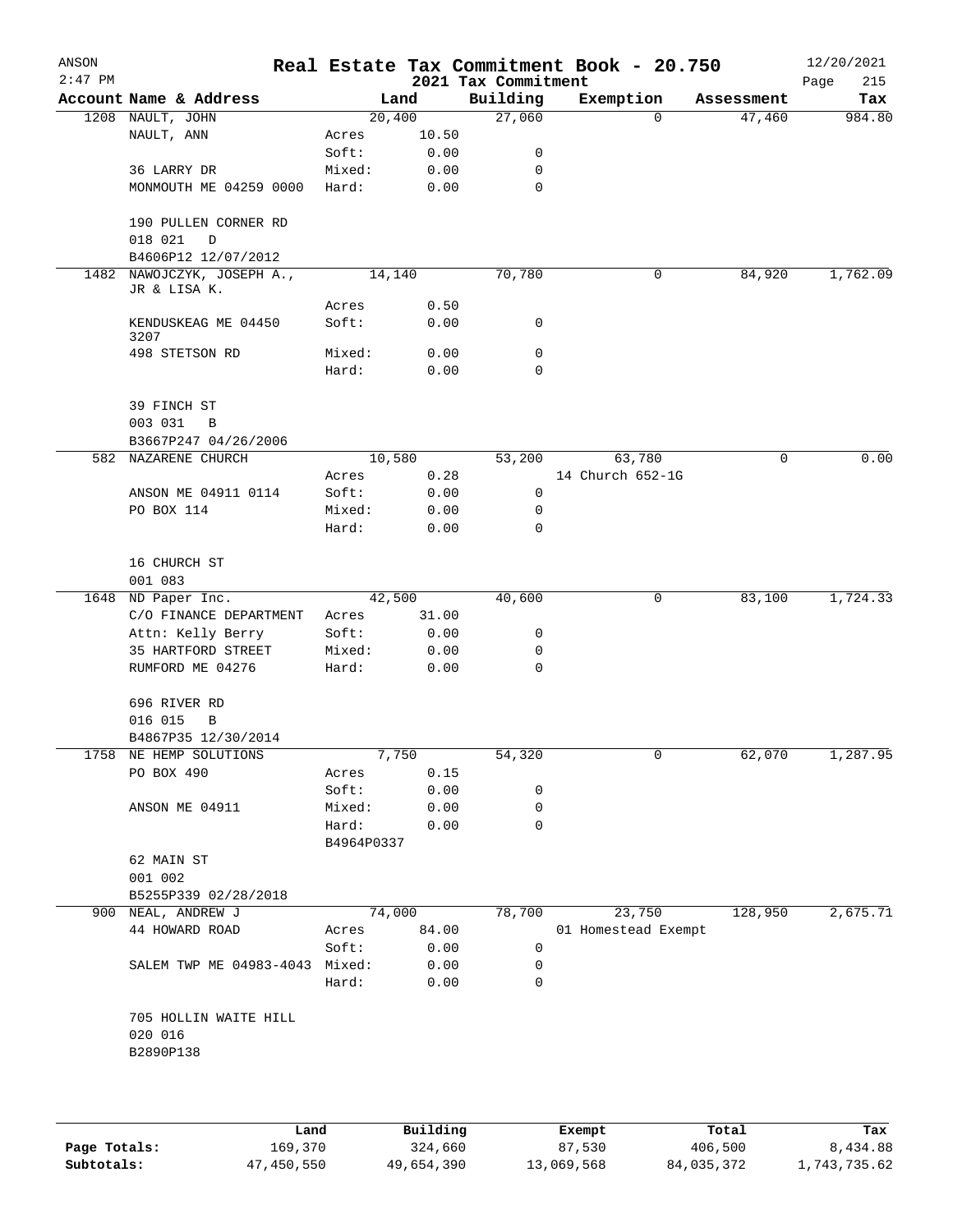| ANSON<br>$2:47$ PM |                                     |                      |              | 2021 Tax Commitment  | Real Estate Tax Commitment Book - 20.750 |            | 12/20/2021<br>216<br>Page |
|--------------------|-------------------------------------|----------------------|--------------|----------------------|------------------------------------------|------------|---------------------------|
|                    | Account Name & Address              |                      | Land         | Building             | Exemption                                | Assessment | Tax                       |
|                    | 1462 NELSON, ALAN H                 |                      | 30,510       | 23,530               | 23,750                                   | 30,290     | 628.52                    |
|                    | NELSON, SHEILA L                    | Acres                | 9.01         |                      | 01 Homestead Exempt                      |            |                           |
|                    | PO BOX 328                          | Soft:                | 0.00         | 0                    |                                          |            |                           |
|                    |                                     | Mixed:               | 0.00         | 0                    |                                          |            |                           |
|                    | ANSON ME 04911                      | Hard:                | 0.00         | 0                    |                                          |            |                           |
|                    | 338 PEASE HILL RD<br>011 042<br>6 2 |                      |              |                      |                                          |            |                           |
|                    | B2956P84                            |                      |              |                      |                                          |            | 47.93                     |
|                    | 756 NELSON, BRETT K                 |                      | 2,310        | $\mathbf 0$          | 0                                        | 2,310      |                           |
|                    | 562 HORSEBACK ROAD                  | Acres<br>Soft:       | 18.30        | 296                  |                                          |            |                           |
|                    |                                     |                      | 3.00         |                      |                                          |            |                           |
|                    | ANSON ME 04911                      | Mixed:               | 14.30        | 1,915<br>$\mathbf 0$ |                                          |            |                           |
|                    |                                     | Hard:<br>TREE GROWTH | 0.00         |                      |                                          |            |                           |
|                    | 014 011                             |                      |              |                      |                                          |            |                           |
|                    | B4797P2 06/11/2014                  |                      |              |                      |                                          |            |                           |
|                    | 753 NELSON, BRETT K                 |                      | 23,450       | 48,010               | 23,750                                   | 47,710     | 989.98                    |
|                    | NELSON, PATRICIA A                  | Acres                | 3.30         |                      | 01 Homestead Exempt                      |            |                           |
|                    | 562 HORSEBACK ROAD                  | Soft:                | 0.00         | 0                    |                                          |            |                           |
|                    |                                     | Mixed:               | 0.00         | 0                    |                                          |            |                           |
|                    | ANSON ME 04911                      | Hard:                | 0.00         | 0                    |                                          |            |                           |
|                    | 562 HORSEBACK RD                    |                      |              |                      |                                          |            |                           |
|                    | 014 011 C                           |                      |              |                      |                                          |            |                           |
|                    | B2038P350                           |                      |              |                      |                                          |            |                           |
|                    | 754 NELSON, BRETT K                 |                      | 20,390       | 13,760               | 0                                        | 34,150     | 708.61                    |
|                    | 562 HORSEBACK ROAD                  | Acres                | 1.26         |                      |                                          |            |                           |
|                    |                                     | Soft:                | 0.00         | 0                    |                                          |            |                           |
|                    | ANSON ME 04911                      | Mixed:<br>Hard:      | 0.00<br>0.00 | 0<br>0               |                                          |            |                           |
|                    |                                     |                      |              |                      |                                          |            |                           |
|                    | 516 HORSEBACK RD                    |                      |              |                      |                                          |            |                           |
|                    | 014 011 B                           |                      |              |                      |                                          |            |                           |
|                    | B1990P259                           |                      |              |                      |                                          |            |                           |
|                    | 1176 NELSON, BRIAN M                |                      | 22,500       | 0                    | 0                                        | 22,500     | 466.88                    |
|                    | NELSON, CHRISTINA M                 | Acres                | 9.00         |                      |                                          |            |                           |
|                    | 172 SOLON RD                        | Soft:                | 0.00         | 0                    |                                          |            |                           |
|                    |                                     | Mixed:               | 0.00         | 0                    |                                          |            |                           |
|                    | NORTH ANSON ME 04958                | Hard:                | 0.00         | 0                    |                                          |            |                           |
|                    | OFF SOLON ROAD                      |                      |              |                      |                                          |            |                           |
|                    | 024 019 C                           |                      |              |                      |                                          |            |                           |
|                    | B4502P98 01/23/2012                 |                      |              |                      |                                          |            |                           |
| 1247               | NELSON, BRIAN M                     |                      | 41,500       | 121,590              | 23,750                                   | 139,340    | 2,891.31                  |
|                    | NELSON, CHRISTINA M                 | Acres                | 20.00        |                      | 01 Homestead Exempt                      |            |                           |
|                    | 172 SOLON RD                        | Soft:                | 0.00         | 0                    |                                          |            |                           |
|                    |                                     | Mixed:               | 0.00         | 0                    |                                          |            |                           |
|                    | NORTH ANSON ME 04958                | Hard:                | 0.00         | 0                    |                                          |            |                           |
|                    | 172 SOLON RD                        |                      |              |                      |                                          |            |                           |
|                    | 017 035                             |                      |              |                      |                                          |            |                           |
|                    | B3819P272 03/07/2007                |                      |              |                      |                                          |            |                           |
|                    |                                     |                      |              |                      |                                          |            |                           |

|              | Land       | Building   | Exempt     | Total      | Tax          |
|--------------|------------|------------|------------|------------|--------------|
| Page Totals: | 140,660    | 206,890    | 71,250     | 276,300    | 5,733.23     |
| Subtotals:   | 47,591,210 | 49,861,280 | 13,140,818 | 84,311,672 | l,749,468.85 |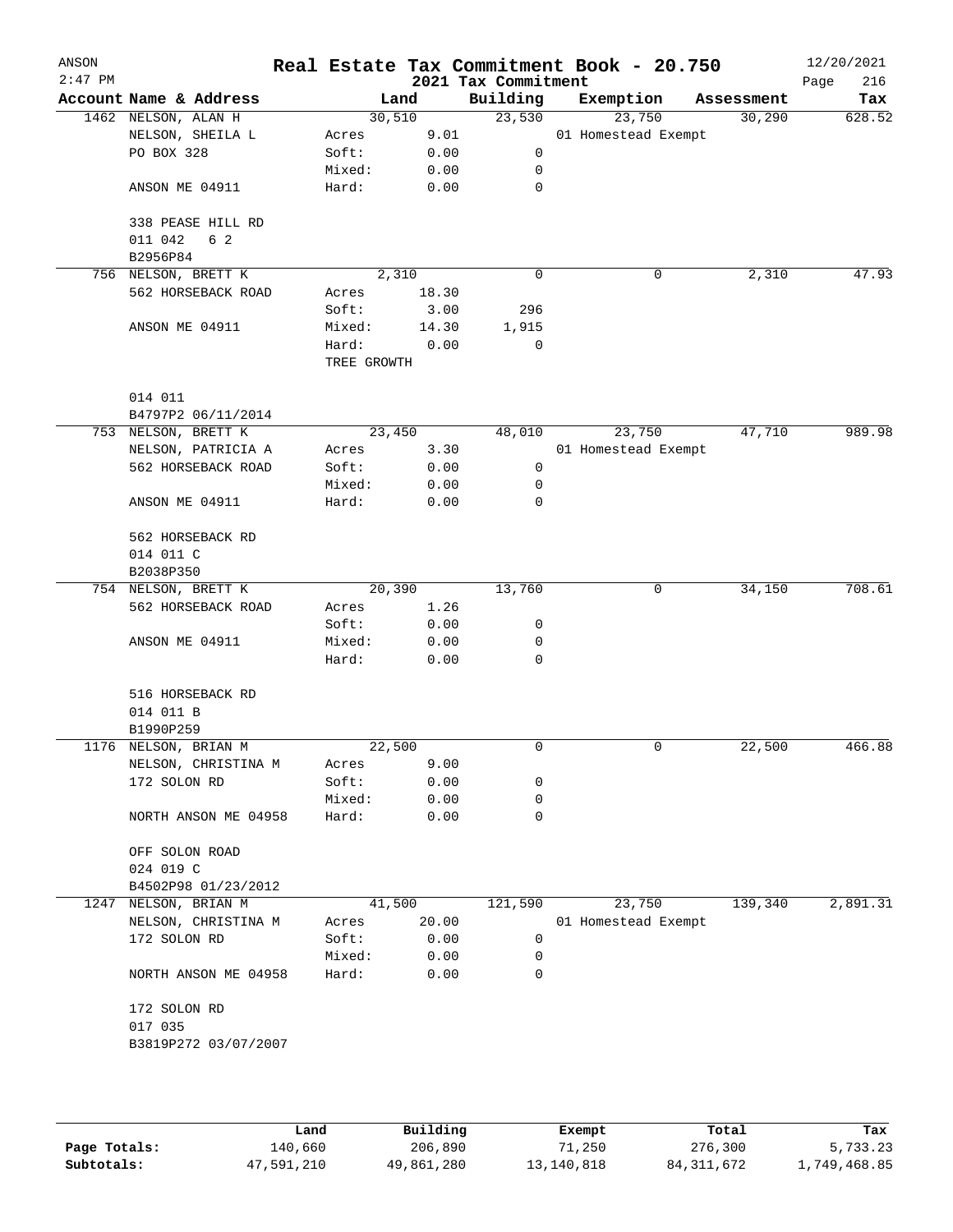| ANSON<br>$2:47$ PM |                                          |              |             | 2021 Tax Commitment | Real Estate Tax Commitment Book - 20.750 |            | 12/20/2021<br>Page<br>217 |
|--------------------|------------------------------------------|--------------|-------------|---------------------|------------------------------------------|------------|---------------------------|
|                    | Account Name & Address                   |              | Land        | Building            | Exemption                                | Assessment | Tax                       |
|                    | 576 NELSON, BRUCE R                      | 24,090       |             | 16,750              | 23,750                                   | 17,090     | 354.62                    |
|                    | 28 QUINCY WOOD ROAD                      | Acres        | 23.75       |                     | 01 Homestead Exempt                      |            |                           |
|                    |                                          | Soft:        | 0.00        | 0                   |                                          |            |                           |
|                    | ANSON ME 04911                           | Mixed:       | 18.00       | 2,411               |                                          |            |                           |
|                    |                                          | Hard:        | 4.00        | 551                 |                                          |            |                           |
|                    | 28 QUINCY WOOD RD<br>014 009             |              |             |                     |                                          |            |                           |
|                    | B1000P263                                |              |             |                     |                                          |            |                           |
| 1118               | NELSON, BYRON E                          | 52,000       |             | 71,400              | 29,450                                   | 93,950     | 1,949.46                  |
|                    | PO BOX 178                               | Acres        | 40.00       |                     | 01 Homestead Exempt                      |            |                           |
|                    |                                          | Soft:        | 0.00        |                     | 0 02 Resident Veteran                    |            |                           |
|                    | MADISON ME 04950                         | Mixed:       | 0.00        | $\mathbf 0$         |                                          |            |                           |
|                    |                                          | Hard:        | 0.00        | 0                   |                                          |            |                           |
|                    | 195 HORSEBACK RD<br>015 024              |              |             |                     |                                          |            |                           |
|                    | B4855P188 11/24/2014 B2765P68 B2052P121  |              |             |                     |                                          |            |                           |
|                    | 1297 NELSON, GARY L                      |              | $\mathbf 0$ | 11,070              | 0                                        | 11,070     | 229.70                    |
|                    | 520 HORSEBACK ROAD                       | Acres        | 22.00       |                     |                                          |            |                           |
|                    |                                          | Soft:        | 0.00        | 0                   |                                          |            |                           |
|                    | ANSON ME 04911                           | Mixed:       | 15.00       | 2,009               |                                          |            |                           |
|                    |                                          | Hard:        | 5.00        | 689                 |                                          |            |                           |
|                    | 520 HORSEBACK RD<br>014 011 H            |              |             |                     |                                          |            |                           |
|                    | B4794P250 06/11/2014                     |              |             |                     |                                          |            |                           |
|                    | 1460 NELSON, HARRIS III                  | 14,280       |             | 56,760              | 0                                        | 71,040     | 1,474.08                  |
|                    | HARRIS-ROWE, ANNIE E                     | Acres        | 0.51        |                     |                                          |            |                           |
|                    | 85 ELM STREET                            | Soft:        | 0.00        | 0                   |                                          |            |                           |
|                    |                                          | Mixed:       | 0.00        | 0                   |                                          |            |                           |
|                    | NORTH ANSON ME 04958                     | Hard:        | 0.00        | 0                   |                                          |            |                           |
|                    |                                          | B5164P074 JT |             |                     |                                          |            |                           |
|                    | 85 ELM ST<br>009 024                     |              |             |                     |                                          |            |                           |
|                    | B5164P74 05/26/2017 B4772P105 04/09/2014 |              |             |                     |                                          |            |                           |
|                    | 1124 NELSON, JOHN D                      | 20,300       |             | 82,430              | 23,750                                   | 78,980     | 1,638.84                  |
|                    | NELSON, LISA J                           | Acres        | 1.20        |                     | 01 Homestead Exempt                      |            |                           |
|                    | PO BOX 375                               | Soft:        | 0.00        | 0                   |                                          |            |                           |
|                    |                                          |              |             | 0                   |                                          |            |                           |
|                    | NORTH ANSON ME 04958                     | Mixed:       | 0.00        | 0                   |                                          |            |                           |
|                    |                                          | Hard:        | 0.00        |                     |                                          |            |                           |
|                    | 370 EMBDEN POND RD                       |              |             |                     |                                          |            |                           |
|                    | 023 028                                  |              |             |                     |                                          |            |                           |
|                    | B3053P156                                |              |             |                     |                                          |            |                           |
| 26                 | NELSON, JOYCE T &                        | 21,500       |             | 26,150              | 23,750                                   | 23,900     | 495.93                    |
|                    | CARTER, DEBRA R                          | Acres        | 2.00        |                     | 01 Homestead Exempt                      |            |                           |
|                    |                                          | Soft:        | 0.00        | 0                   |                                          |            |                           |
|                    | 218 FAHI POND RD                         | Mixed:       | 0.00        | 0                   |                                          |            |                           |
|                    | NORTH ANSON ME 04958<br>0000             | Hard:        | 0.00        | 0                   |                                          |            |                           |
|                    | 218 FAHI POND RD                         |              |             |                     |                                          |            |                           |
|                    | 023 011                                  |              |             |                     |                                          |            |                           |
|                    | B2667P165                                |              |             |                     |                                          |            |                           |
|                    |                                          |              |             |                     |                                          |            |                           |
|                    |                                          |              |             |                     |                                          |            |                           |

|              | Land       | Building   | Exempt     | Total      | Tax          |
|--------------|------------|------------|------------|------------|--------------|
| Page Totals: | 132,170    | 264,560    | 100,700    | 296,030    | 6,142.63     |
| Subtotals:   | 47,723,380 | 50,125,840 | 13,241,518 | 84,607,702 | 1,755,611.48 |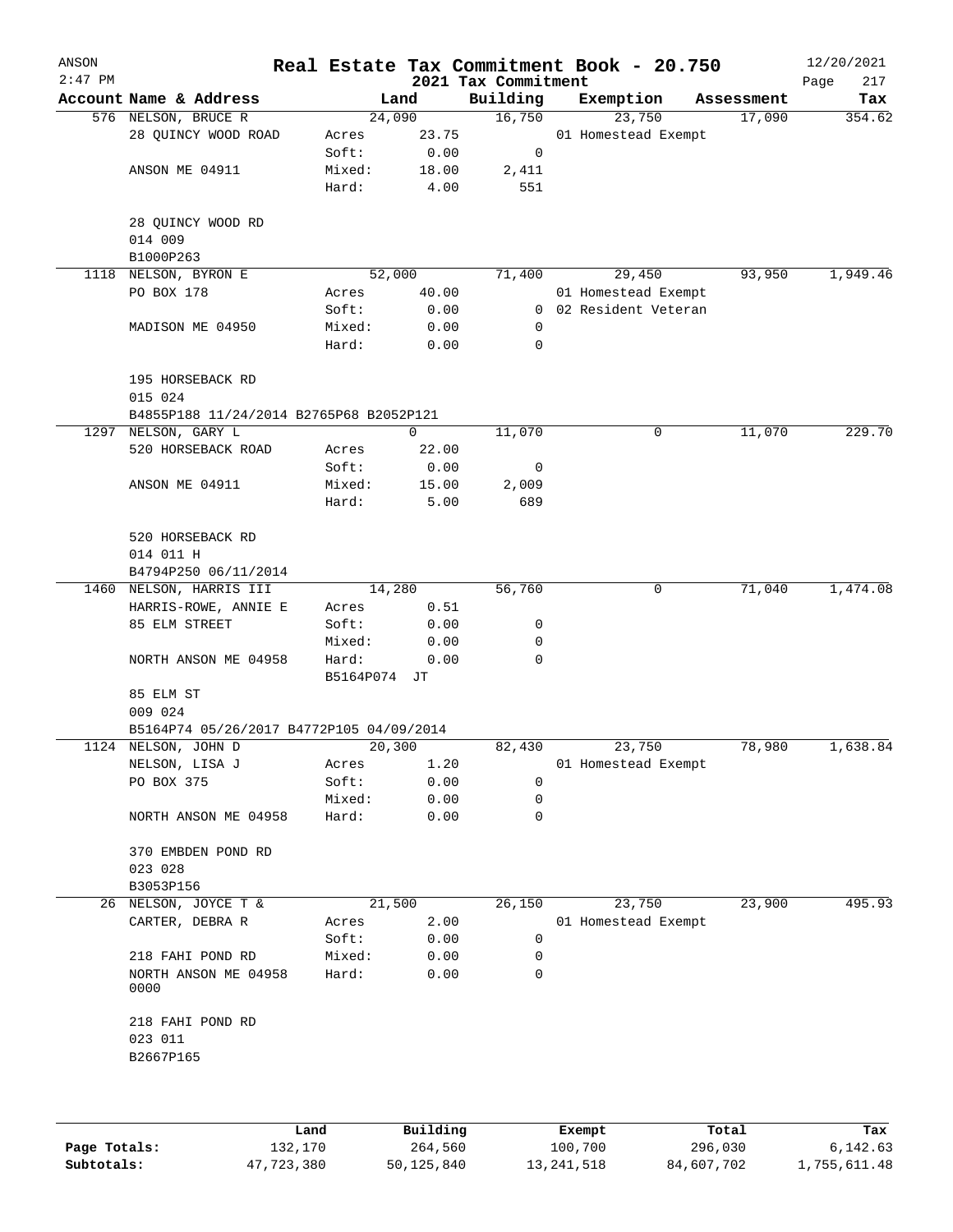| ANSON        |                                                              |         |            |                     | Real Estate Tax Commitment Book - 20.750 |              | 12/20/2021   |
|--------------|--------------------------------------------------------------|---------|------------|---------------------|------------------------------------------|--------------|--------------|
| $2:47$ PM    |                                                              |         |            | 2021 Tax Commitment |                                          |              | Page<br>218  |
|              | Account Name & Address                                       |         | Land       | Building            | Exemption                                | Assessment   | Tax          |
| 1949         | NELSON, NICHOLIS R                                           |         | 15,000     | 74,900              | 23,750                                   | 66,150       | 1,372.61     |
|              | NELSON, SARAH S                                              | Acres   | 1.00       |                     | 01 Homestead Exempt                      |              |              |
|              | 520B HORSEBACK ROAD                                          | Soft:   | 0.00       | 0                   |                                          |              |              |
|              |                                                              | Mixed:  | 0.00       | 0                   |                                          |              |              |
|              | ANSON ME 04911                                               | Hard:   | 0.00       | 0                   |                                          |              |              |
|              | 520 B HORSEBACK RD<br>014 011 F                              |         |            |                     |                                          |              |              |
|              | B4699P234 08/14/2013                                         |         |            |                     |                                          |              |              |
| 2058         | NEW ENGLAND CLEAN                                            |         | 0          | 6,571,870           | 0                                        | 6,571,870    | 136,366.30   |
|              | ENERGY CONNECT                                               |         |            |                     |                                          |              |              |
|              | C/O AVANGRID MANAGEMENT                                      |         |            |                     |                                          |              |              |
|              | COMPANY - LOCAL TAX                                          |         |            |                     |                                          |              |              |
|              | ONE CITY CENTER, 5TH                                         |         |            |                     |                                          |              |              |
|              | FLOOR                                                        |         |            |                     |                                          |              |              |
|              | PORTLAND ME 04101                                            |         |            |                     |                                          |              |              |
|              | TRANSMISSION/DISTRIBUTI                                      |         |            |                     |                                          |              |              |
|              | 000 000                                                      |         |            |                     |                                          |              |              |
| 1832         | NEWHALL, KIRK D                                              |         | 8,720      | 42,940              | 23,750                                   | 27,910       | 579.13       |
|              | NEWHALL, CHARLENE A                                          | Acres   | 0.19       |                     | 01 Homestead Exempt                      |              |              |
|              | PO BOX 391                                                   | Soft:   | 0.00       | 0                   |                                          |              |              |
|              |                                                              | Mixed:  | 0.00       | 0                   |                                          |              |              |
|              | ANSON ME 04911                                               | Hard:   | 0.00       | 0                   |                                          |              |              |
|              | 49 PREBLE AVE                                                |         |            |                     |                                          |              |              |
|              | 004 017<br>$\, {\bf B}$                                      |         |            |                     |                                          |              |              |
|              | B3620P194 01/13/2006                                         |         |            |                     |                                          |              |              |
| 758          | NGUYEN, KINH &                                               |         | 33,000     | 0                   | 0                                        | 33,000       | 684.75       |
|              | COLEMAN, FRANCES                                             | Acres   | 27.00      |                     |                                          |              |              |
|              |                                                              | Soft:   | 0.00       | 0                   |                                          |              |              |
|              | 1993 DORCHESTER AVE                                          | Mixed:  | 0.00       | 0                   |                                          |              |              |
|              | DORCHESTER CENTER MA<br>02124 0000                           | Hard:   | 0.00       | 0                   |                                          |              |              |
|              |                                                              |         |            |                     |                                          |              |              |
|              | 011 021                                                      |         |            |                     |                                          |              |              |
|              | B1297P108                                                    |         |            |                     |                                          |              |              |
|              | 761 NICHOLS, MARGARET A                                      |         | 55,140     | 15,560              | 23,750                                   | 46,950       | 974.21       |
|              | NICHOLS, JOSHUA D                                            | Acres   | 60.67      |                     | 01 Homestead Exempt                      |              |              |
|              |                                                              | Soft:   | 0.00       | 0                   |                                          |              |              |
|              | PO BOX 452                                                   | Mixed:  | 0.00       | 0                   |                                          |              |              |
|              | NORTH ANSON ME 04958<br>0452                                 | Hard:   | 0.00       | 0                   |                                          |              |              |
|              |                                                              |         |            |                     |                                          |              |              |
|              | 342 TOWN FARM RD<br>022 015                                  |         |            |                     |                                          |              |              |
|              | B5424P84 06/19/2019 B4074P55 11/10/2008 B2366P73<br>B2065P19 |         |            |                     |                                          |              |              |
|              | 172 NICHOLS, TIMOTHY L                                       |         | 21,350     | 87,160              | 23,750                                   | 84,760       | 1,758.77     |
|              | NICHOLS, VALERIE                                             | Acres   | 1.90       |                     | 01 Homestead Exempt                      |              |              |
|              |                                                              | Soft:   | 0.00       | 0                   |                                          |              |              |
|              | 89 NORTH MAIN STREET                                         | Mixed:  | 0.00       | 0                   |                                          |              |              |
|              | NORTH ANSON ME 04958                                         | Hard:   | 0.00       | 0                   |                                          |              |              |
|              | 89 NORTH MAIN ST                                             |         |            |                     |                                          |              |              |
|              | 006 073                                                      |         |            |                     |                                          |              |              |
|              | B4264P43 04/27/2010 B2983P315                                |         |            |                     |                                          |              |              |
|              |                                                              | Land    | Building   |                     | Exempt                                   | Total        | Tax          |
| Page Totals: |                                                              | 133,210 | 6,792,430  |                     | 95,000                                   | 6,830,640    | 141,735.77   |
| Subtotals:   | 47,856,590                                                   |         | 56,918,270 |                     | 13,336,518                               | 91, 438, 342 | 1,897,347.25 |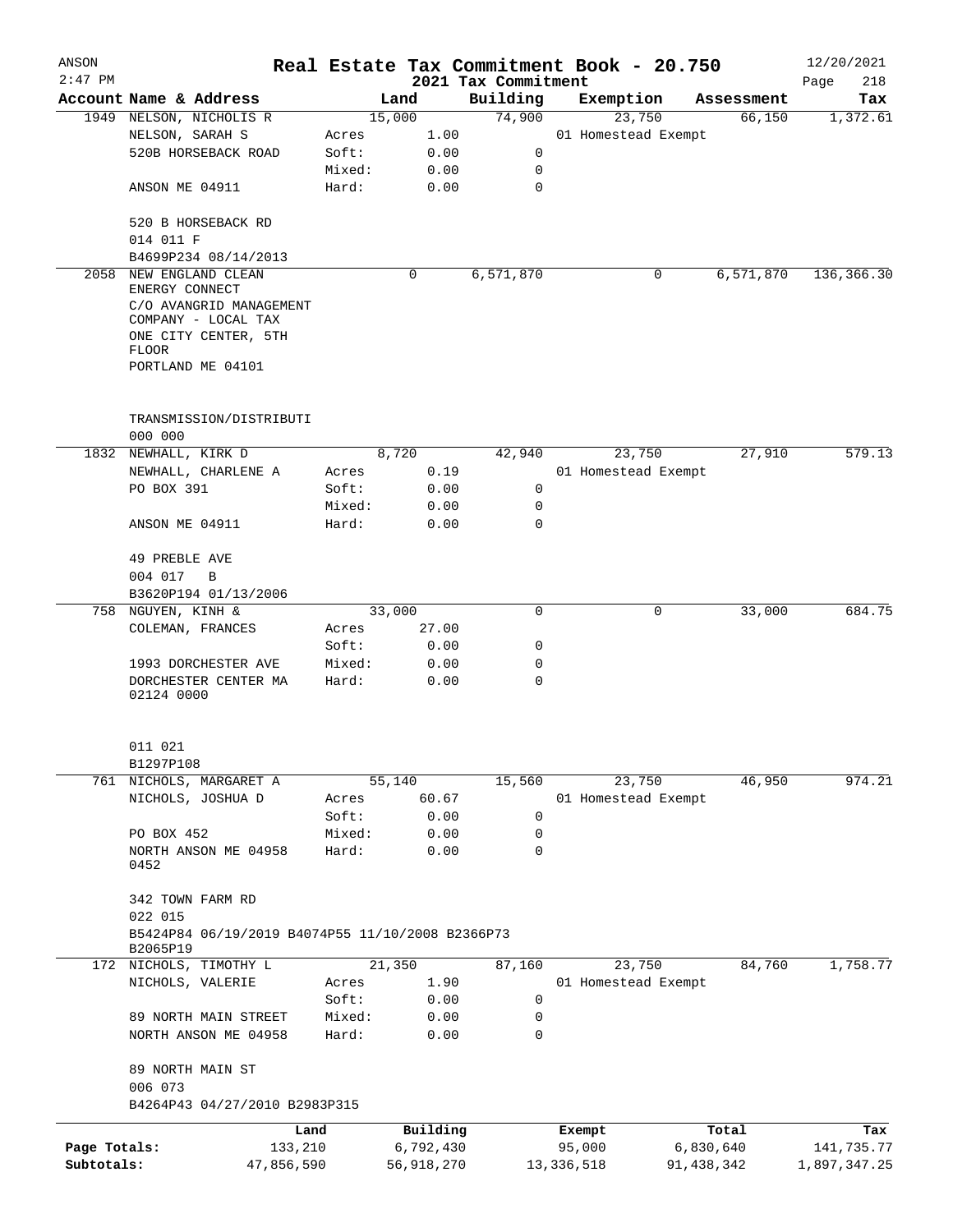| ANSON<br>$2:47$ PM |                                                |              |        | 2021 Tax Commitment | Real Estate Tax Commitment Book - 20.750 |            | 12/20/2021<br>219<br>Page |
|--------------------|------------------------------------------------|--------------|--------|---------------------|------------------------------------------|------------|---------------------------|
|                    | Account Name & Address                         |              | Land   | Building            | Exemption                                | Assessment | Tax                       |
|                    | 500 NICHOLS, TIMOTHY L                         |              | 20,380 | 101,590             | $\Omega$                                 | 121,970    | 2,530.88                  |
|                    | NICHOLS, VALERIE L                             | Acres        | 1.25   |                     |                                          |            |                           |
|                    | 89 NORTH MAIN STREET                           | Soft:        | 0.00   | 0                   |                                          |            |                           |
|                    |                                                | Mixed:       | 0.00   | 0                   |                                          |            |                           |
|                    | NORTH ANSON ME 04958                           | Hard:        | 0.00   | $\mathbf 0$         |                                          |            |                           |
|                    |                                                | B4939P0196   |        |                     |                                          |            |                           |
|                    | 37 MAIN ST                                     |              |        |                     |                                          |            |                           |
|                    | 001 108                                        |              |        |                     |                                          |            |                           |
|                    | B4939P196 07/30/2015                           |              |        |                     |                                          |            |                           |
|                    | 764 NILE, BRITTANY M.                          |              | 20,600 | 48,000              | 0                                        | 68,600     | 1,423.45                  |
|                    | Trustee                                        |              |        |                     |                                          |            |                           |
|                    | NILE, DANNY E. & ELLIE<br>M. IRREVOCABLE TRUST | Acres        | 1.40   |                     |                                          |            |                           |
|                    | 112 SOLON RD                                   | Soft:        | 0.00   | 0                   |                                          |            |                           |
|                    |                                                | Mixed:       | 0.00   | 0                   |                                          |            |                           |
|                    | NORTH ANSON ME 04958<br>0000                   | Hard:        | 0.00   | $\Omega$            |                                          |            |                           |
|                    |                                                |              |        |                     |                                          |            |                           |
|                    | 112 SOLON RD                                   |              |        |                     |                                          |            |                           |
|                    | 017 044<br>Η                                   |              |        |                     |                                          |            |                           |
|                    | B4886P223 03/13/2015                           |              |        |                     |                                          |            |                           |
|                    | 813 NILE, DANIEL S                             |              | 50,130 | 0                   | 0                                        | 50,130     | 1,040.20                  |
|                    | NILE, JENNIFER L                               | Acres        | 183.00 |                     |                                          |            |                           |
|                    | 114 SOLON ROAD                                 | Soft:        | 0.00   | 0                   |                                          |            |                           |
|                    |                                                | Mixed:       | 103.00 | 13,797              |                                          |            |                           |
|                    | NORTH ANSON ME 04958                           | Hard:        | 75.00  | 10,331              |                                          |            |                           |
|                    |                                                | B5105P108 JT |        |                     |                                          |            |                           |
|                    | 96 PARLIN RD                                   |              |        |                     |                                          |            |                           |
|                    | 019 026                                        |              |        |                     |                                          |            |                           |
|                    | B5105P108 11/30/2016 B681P193 08/03/1963       |              |        |                     |                                          |            |                           |
|                    | 1102 NILE, DANIEL S                            |              | 3,850  | $\Omega$            | 0                                        | 3,850      | 79.89                     |
|                    | NILE, JENNIFER L                               | Acres        | 28.50  |                     |                                          |            |                           |
|                    | 114 SOLON ROAD                                 | Soft:        | 0.00   | 0                   |                                          |            |                           |
|                    |                                                | Mixed:       | 19.50  | 2,612               |                                          |            |                           |
|                    | NORTH ANSON ME 04958                           | Hard:        | 9.00   | 1,240               |                                          |            |                           |
|                    | 019 028 1                                      |              |        |                     |                                          |            |                           |
|                    | B5447P75 08/02/2019                            |              |        |                     |                                          |            |                           |
|                    | 1522 NILE, DANIEL S                            |              | 25,410 | 81,460              | 23,750                                   | 83,120     | 1,724.74                  |
|                    | NILE, JENNIFER L                               | Acres        | 1.94   |                     | 01 Homestead Exempt                      |            |                           |
|                    | 114 SOLON ROAD                                 | Soft:        | 0.00   | 0                   |                                          |            |                           |
|                    |                                                | Mixed:       | 0.00   | 0                   |                                          |            |                           |
|                    | NORTH ANSON ME 04958                           | Hard:        | 0.00   | 0                   |                                          |            |                           |
|                    | 114 SOLON RD                                   |              |        |                     |                                          |            |                           |
|                    | 017 043                                        |              |        |                     |                                          |            |                           |
|                    | B2618P211 B2601P174                            |              |        |                     |                                          |            |                           |
|                    | 1412 NILE, DANIEL S                            |              | 4,870  | 0                   | 0                                        | 4,870      | 101.05                    |
|                    | NILE, JENNIFER L                               | Acres        | 36.00  |                     |                                          |            |                           |
|                    | 114 SOLON ROAD                                 | Soft:        | 0.00   | 0                   |                                          |            |                           |
|                    |                                                | Mixed:       | 23.00  | 3,081               |                                          |            |                           |
|                    | NORTH ANSON ME 04958                           | Hard:        | 13.00  | 1,791               |                                          |            |                           |
|                    | 015 017                                        |              |        |                     |                                          |            |                           |
|                    | B4865P286 12/09/2014                           |              |        |                     |                                          |            |                           |
|                    |                                                |              |        |                     |                                          |            |                           |
|                    |                                                |              |        |                     |                                          |            |                           |

|              | Land       | Building     | Exempt     | Total      | Tax          |
|--------------|------------|--------------|------------|------------|--------------|
| Page Totals: | 125,240    | 231,050      | 23,750     | 332,540    | 6,900.21     |
| Subtotals:   | 47,981,830 | 57, 149, 320 | 13,360,268 | 91,770,882 | 1,904,247.46 |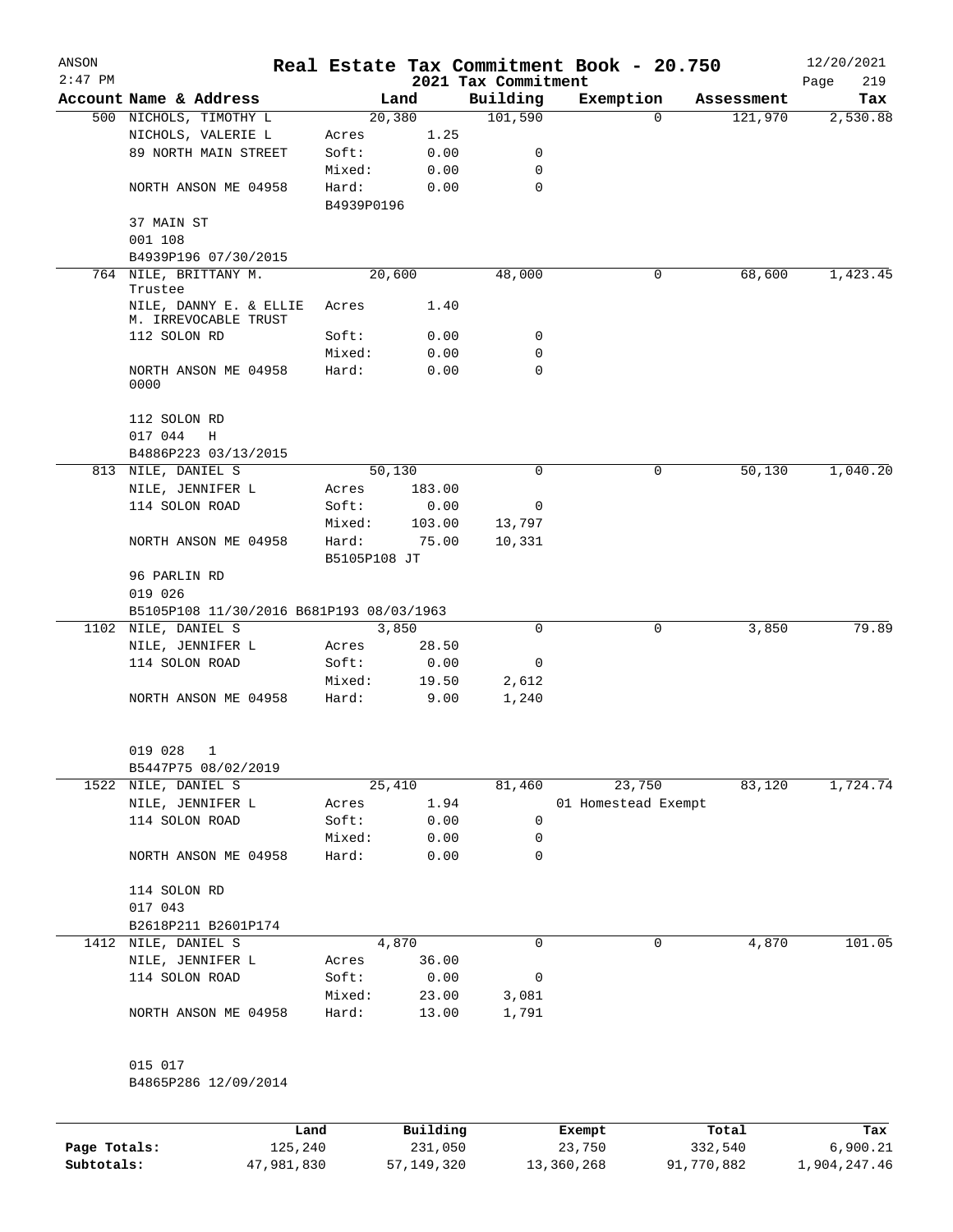| ANSON        |                        |             |              |                     | Real Estate Tax Commitment Book - 20.750 |              | 12/20/2021      |
|--------------|------------------------|-------------|--------------|---------------------|------------------------------------------|--------------|-----------------|
| $2:47$ PM    |                        |             |              | 2021 Tax Commitment |                                          |              | 220<br>Page     |
|              | Account Name & Address |             | Land         | Building            | Exemption                                | Assessment   | Tax             |
|              | 1868 NILE, DANNY E     |             | 19,320       | 5,920               |                                          | 25, 240<br>0 | 523.73          |
|              | NILE, ELLIE M          | Acres       | 0.75         |                     |                                          |              |                 |
|              | 112 SOLON ROAD         | Soft:       | 0.00         | 0<br>0              |                                          |              |                 |
|              |                        | Mixed:      | 0.00         | $\mathbf 0$         |                                          |              |                 |
|              | NORTH ANSON ME 04958   | Hard:       | 0.00         |                     |                                          |              |                 |
|              | 7 NILE RD              |             |              |                     |                                          |              |                 |
|              | 017 044<br>E           |             |              |                     |                                          |              |                 |
|              | B3220P203              |             |              |                     |                                          |              |                 |
|              | 545 NILE, DANNY E      |             | 12,390       | 0                   |                                          | 12,390<br>0  | 257.09          |
|              | NILE, ELLIE M          | Acres       | 1.26         |                     |                                          |              |                 |
|              | 112 SOLON ROAD         | Soft:       | 0.00         | 0                   |                                          |              |                 |
|              |                        | Mixed:      | 0.00         | 0                   |                                          |              |                 |
|              | NORTH ANSON ME 04958   | Hard:       | 0.00         | 0                   |                                          |              |                 |
|              |                        |             |              |                     |                                          |              |                 |
|              | 11 NILE RD             |             |              |                     |                                          |              |                 |
|              | 017 042                |             |              |                     |                                          |              |                 |
|              | B2710P134 B2616P193    |             |              |                     |                                          |              |                 |
|              | 1863 NILE, DELINA      |             | 0            | 11,510              | 11,510                                   | 0            | 0.00            |
|              | 697 HORSEBACK RD       |             |              |                     | 01 Homestead Exempt                      |              |                 |
|              |                        |             |              |                     |                                          |              |                 |
|              | ANSON ME 04911         |             |              |                     |                                          |              |                 |
|              |                        |             |              |                     |                                          |              |                 |
|              |                        |             |              |                     |                                          |              |                 |
|              | 697 HORSEBACK RD       |             |              |                     |                                          |              |                 |
|              | 019 004<br>B<br>ON     |             |              |                     |                                          |              |                 |
|              | B5060P137 08/10/2016   |             |              |                     |                                          |              |                 |
|              | 78 NILE, GARLAND D     |             | 15,490       | 59,490              |                                          | 74,980<br>0  | 1,555.84        |
|              | 45 EMBDEN POND ROAD    | Acres       | 0.60         |                     |                                          |              |                 |
|              |                        | Soft:       | 0.00         | 0                   |                                          |              |                 |
|              | NORTH ANSON ME 04958   | Mixed:      | 0.00         | 0                   |                                          |              |                 |
|              |                        | Hard:       | 0.00         | 0                   |                                          |              |                 |
|              |                        |             |              |                     |                                          |              |                 |
|              | 45 EMBDEN POND RD      |             |              |                     |                                          |              |                 |
|              | 009 018                |             |              |                     |                                          |              |                 |
|              | B4814P97 07/31/2014    |             |              |                     |                                          |              |                 |
|              | 766 NILE, PAUL O JR    |             | 11,660       | 5,920               |                                          | 17,580<br>0  | 364.79          |
|              | C/O EILEEN & ROBERT    | Acres       | 0.34         |                     |                                          |              |                 |
|              | MCDONALD               |             |              |                     |                                          |              |                 |
|              | PO BOX 266             | Soft:       | 0.00         | 0                   |                                          |              |                 |
|              | NORTH ANSON ME 04958   | Mixed:      | 0.00         | $\mathbf 0$         |                                          |              |                 |
|              | 0381                   | Hard:       | 0.00         | 0                   |                                          |              |                 |
|              |                        |             |              |                     |                                          |              |                 |
|              |                        |             |              |                     |                                          |              |                 |
|              | 024 023                |             |              |                     |                                          |              |                 |
|              | B2664P74               |             |              |                     |                                          |              |                 |
|              | 138 NILES, DANIEL      |             | 11,250       | 0                   |                                          | 0<br>11,250  | 233.44          |
|              | HORTON, JOSEPH II      | Acres       | 84.00        |                     |                                          |              |                 |
|              | 132 FOX RUN ROAD       | Soft:       | 0.00         | 0                   |                                          |              |                 |
|              |                        | Mixed:      | 84.00        | 11,252              |                                          |              |                 |
|              | MADISON ME 04950       | Hard:       | 0.00         | 0                   |                                          |              |                 |
|              |                        | TREE GROWTH |              |                     |                                          |              |                 |
|              |                        |             |              |                     |                                          |              |                 |
|              | 019 027                |             |              |                     |                                          |              |                 |
|              | B5655P158 12/30/2020   |             |              |                     |                                          |              |                 |
|              |                        |             |              |                     |                                          |              |                 |
|              |                        |             |              |                     |                                          |              |                 |
|              |                        | Land        | Building     |                     |                                          | Total        |                 |
| Page Totals: |                        | 70,110      | 82,840       |                     | Exempt<br>11,510                         | 141,440      | Tax<br>2,934.89 |
| Subtotals:   | 48,051,940             |             | 57, 232, 160 |                     | 13, 371, 778                             | 91,912,322   | 1,907,182.35    |
|              |                        |             |              |                     |                                          |              |                 |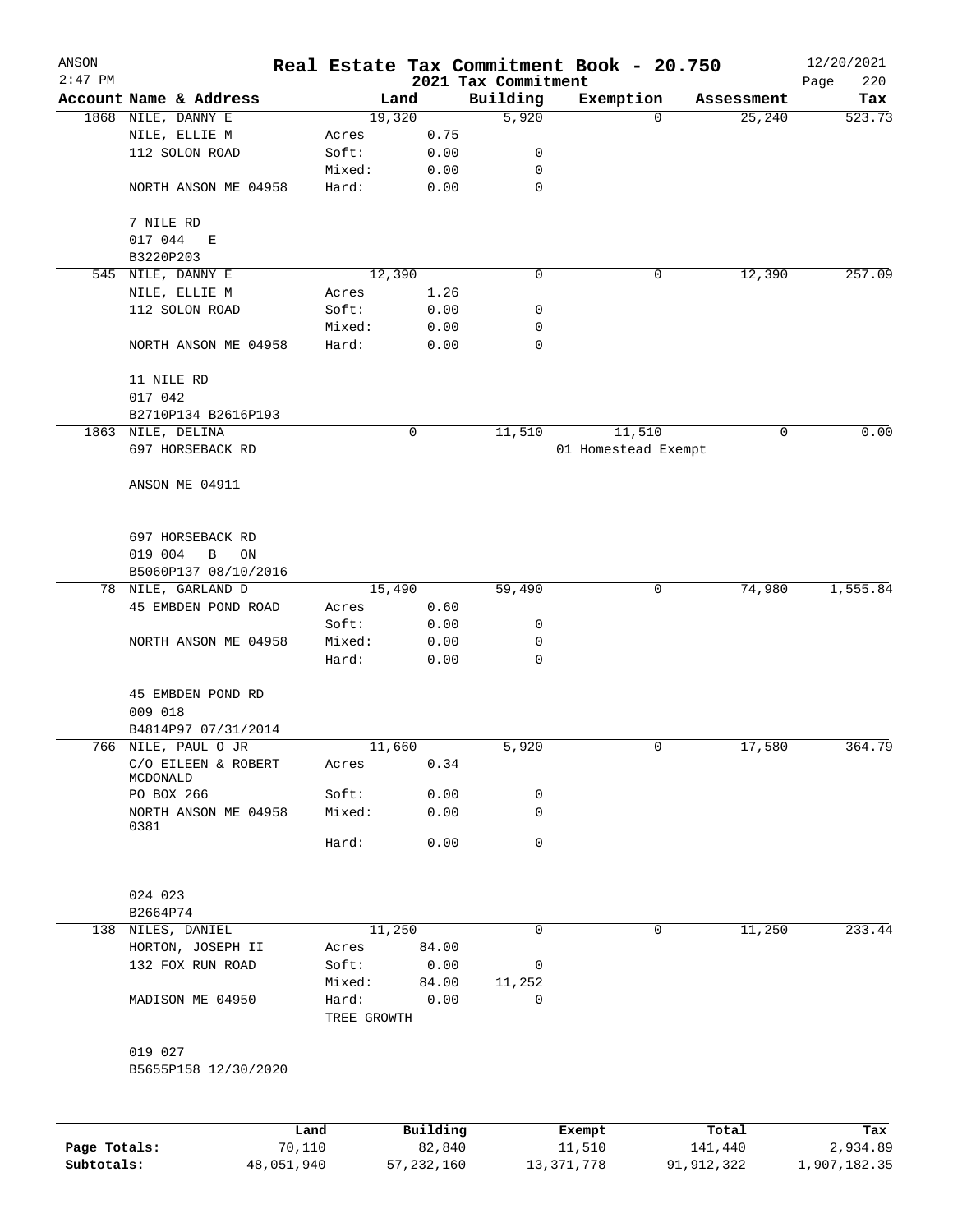| ANSON                      |                                        |             |                       |                         | Real Estate Tax Commitment Book - 20.750 |                       | 12/20/2021                |
|----------------------------|----------------------------------------|-------------|-----------------------|-------------------------|------------------------------------------|-----------------------|---------------------------|
| $2:47$ PM                  |                                        |             |                       | 2021 Tax Commitment     |                                          |                       | Page<br>221               |
|                            | Account Name & Address                 |             | Land<br>6,550         | Building<br>$\mathbf 0$ | Exemption<br>$\Omega$                    | Assessment<br>6,550   | Tax<br>135.91             |
|                            | 197 NILES, DANIEL<br>HORTON, JOSEPH II | Acres       | 26.00                 |                         |                                          |                       |                           |
|                            | 132 FOX RUN ROAD                       | Soft:       | 0.00                  | 0                       |                                          |                       |                           |
|                            |                                        | Mixed:      | 25.00                 | 3,349                   |                                          |                       |                           |
|                            | MADISON ME 04950                       | Hard:       | 0.00                  | 0                       |                                          |                       |                           |
|                            |                                        | TREE GROWTH |                       |                         |                                          |                       |                           |
|                            | 019 030                                |             |                       |                         |                                          |                       |                           |
|                            | B5655P158 12/30/2020                   |             |                       |                         |                                          |                       |                           |
|                            | 213 NILES, DANIEL                      |             | 17,850                | 0                       | 0                                        | 17,850                | 370.39                    |
|                            | HORTON, JOSEPH II                      | Acres       | 33.00                 |                         |                                          |                       |                           |
|                            | 132 FOX RUN ROAD                       | Soft:       | 0.00                  | 0                       |                                          |                       |                           |
|                            |                                        | Mixed:      | 28.00                 | 3,751                   |                                          |                       |                           |
|                            | MADISON ME 04950                       | Hard:       | 0.00                  | 0                       |                                          |                       |                           |
|                            |                                        | TREE GROWTH |                       |                         |                                          |                       |                           |
|                            | 596 VALLEY RD                          |             |                       |                         |                                          |                       |                           |
|                            | 019 029                                |             |                       |                         |                                          |                       |                           |
|                            | B5655P158 12/30/2020                   |             |                       |                         |                                          |                       |                           |
|                            | 773 NILO, VINCENT                      |             | 9,170                 | 21,270                  | 0                                        | 30,440                | 631.63                    |
|                            | NILO, AMANDA                           | Acres       | 0.21                  |                         |                                          |                       |                           |
|                            | 282 BAILEY RD                          | Soft:       | 0.00                  | 0                       |                                          |                       |                           |
|                            |                                        | Mixed:      | 0.00                  | 0                       |                                          |                       |                           |
|                            | INDUSTRY ME 04938                      | Hard:       | 0.00                  | 0                       |                                          |                       |                           |
|                            | 77 MAIN ST                             |             |                       |                         |                                          |                       |                           |
|                            | 001 090                                |             |                       |                         |                                          |                       |                           |
|                            | B5233P8 12/01/2017                     |             |                       |                         |                                          |                       |                           |
|                            | 767 NORMAN, ARTHUR                     |             | 24,000                | 24,700                  | 23,750                                   | 24,950                | 517.71                    |
|                            | NORMAN, THELMA                         | Acres       | 1.00                  |                         | 01 Homestead Exempt                      |                       |                           |
|                            | 215 EMBDEN POND RD                     | Soft:       | 0.00                  | 0                       |                                          |                       |                           |
|                            |                                        | Mixed:      | 0.00                  | 0                       |                                          |                       |                           |
|                            | NORTH ANSON ME 04958                   | Hard:       | 0.00                  | 0                       |                                          |                       |                           |
|                            | 215 EMBDEN POND RD                     |             |                       |                         |                                          |                       |                           |
|                            | 023 020<br>C                           |             |                       |                         |                                          |                       |                           |
|                            | B1429P99                               |             |                       |                         |                                          |                       |                           |
|                            | 434 NORRIS, JESSE D, III &             |             | 8,250                 | 32,960                  | 0                                        | 41,210                | 855.11                    |
|                            | KIMBERLY A                             |             |                       |                         |                                          |                       |                           |
|                            |                                        | Acres       | 0.17                  |                         |                                          |                       |                           |
|                            | MADISON ME 04950 0000                  | Soft:       | 0.00                  | 0                       |                                          |                       |                           |
|                            | 136 OLD COUNTY RD                      | Mixed:      | 0.00                  | 0                       |                                          |                       |                           |
|                            |                                        | Hard:       | 0.00                  | 0                       |                                          |                       |                           |
|                            | 150 RIVER RD                           |             |                       |                         |                                          |                       |                           |
|                            | 004 006                                |             |                       |                         |                                          |                       |                           |
|                            | B4223P6 12/14/2009                     |             |                       |                         |                                          |                       |                           |
| 1620                       | NORTH ANSON HOUSING<br>ASSOC           |             | 51,920                | 609,280                 | 0                                        | 661,200               | 13,719.90                 |
|                            | C/O OCCUPIED PROPERTIES                | Acres       | 0.69                  |                         |                                          |                       |                           |
|                            | 62 W. KINGFIELD ROAD                   | Soft:       | 0.00                  | 0                       |                                          |                       |                           |
|                            | KINGFIELD ME 04947                     | Mixed:      | 0.00                  | 0                       |                                          |                       |                           |
|                            |                                        | Hard:       | 0.00                  | 0                       |                                          |                       |                           |
|                            | 4 CARRIGAN DR                          |             |                       |                         |                                          |                       |                           |
|                            | 007 004                                |             |                       |                         |                                          |                       |                           |
|                            | B2280P281                              |             |                       |                         |                                          |                       |                           |
|                            |                                        |             |                       |                         |                                          |                       |                           |
|                            |                                        |             |                       |                         |                                          |                       |                           |
|                            |                                        | Land        | Building              |                         | Exempt                                   | Total                 | Tax                       |
| Page Totals:<br>Subtotals: | 117,740<br>48,169,680                  |             | 688,210<br>57,920,370 |                         | 23,750<br>13, 395, 528                   | 782,200<br>92,694,522 | 16,230.65<br>1,923,413.00 |
|                            |                                        |             |                       |                         |                                          |                       |                           |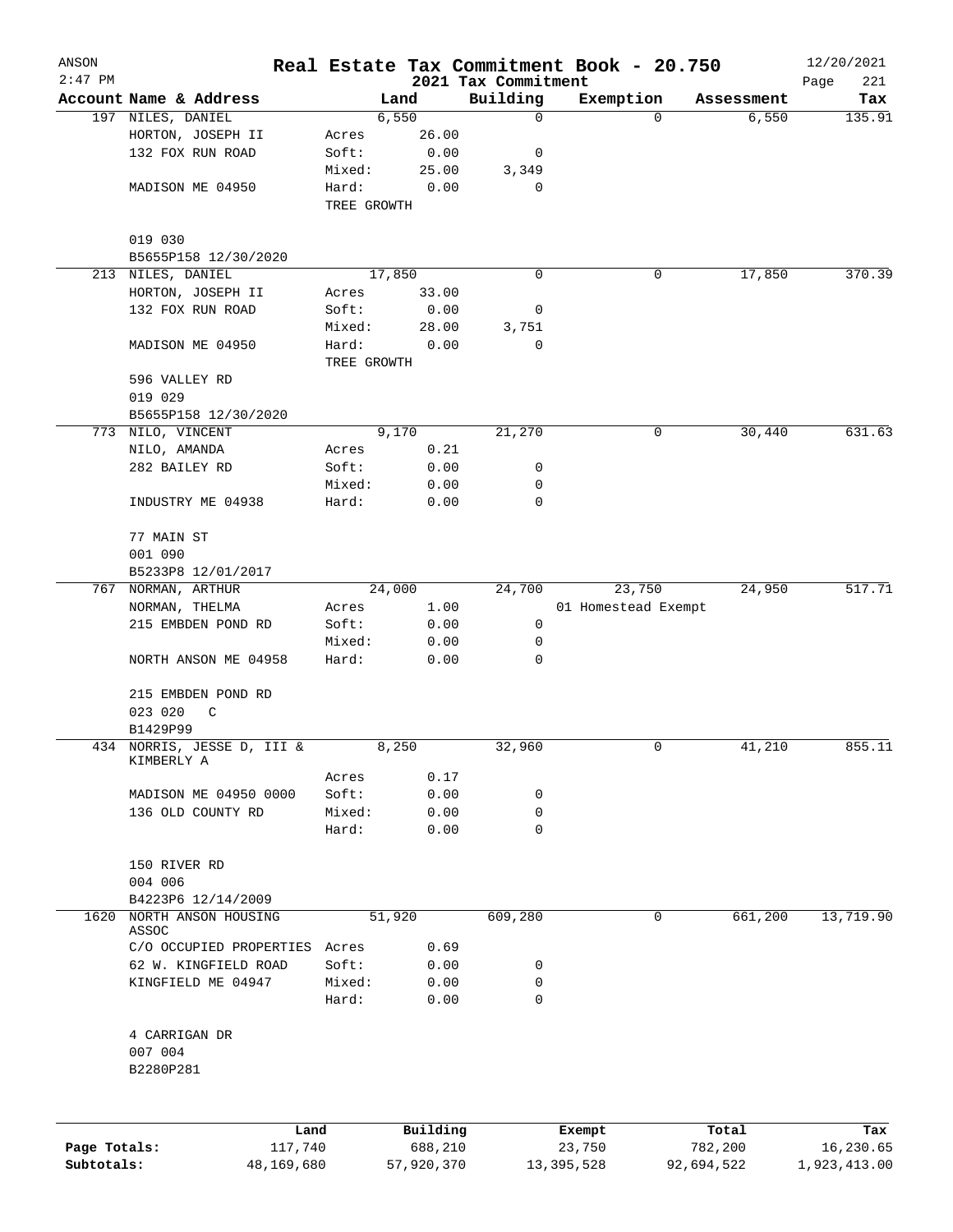| ANSON     |                                  |        |          |                                 | Real Estate Tax Commitment Book - 20.750 |            | 12/20/2021         |
|-----------|----------------------------------|--------|----------|---------------------------------|------------------------------------------|------------|--------------------|
| $2:47$ PM | Account Name & Address           |        | Land     | 2021 Tax Commitment<br>Building | Exemption                                | Assessment | 222<br>Page<br>Tax |
|           | 1637 NORTH ANSON UNITED          |        | 7,680    | $\mathbf 0$                     | 7,680                                    | 0          | 0.00               |
|           | METHODIST CHURCH                 | Acres  | 0.41     |                                 | 14 Church 652-1G                         |            |                    |
|           |                                  | Soft:  | 0.00     | 0                               |                                          |            |                    |
|           | PO BOX 97                        | Mixed: | 0.00     | 0                               |                                          |            |                    |
|           | NORTH ANSON ME 04958             | Hard:  | 0.00     | $\mathbf 0$                     |                                          |            |                    |
|           | 0124                             |        |          |                                 |                                          |            |                    |
|           | 006 061                          |        |          |                                 |                                          |            |                    |
| 1638      | NORTH ANSON UNITED               |        | 8,940    | 68,040                          | 76,980                                   | 0          | 0.00               |
|           | METHODIST CHURCH                 | Acres  | 0.20     |                                 | 14 Church 652-1G                         |            |                    |
|           |                                  | Soft:  | 0.00     | 0                               |                                          |            |                    |
|           | PO BOX 97                        | Mixed: | 0.00     | 0                               |                                          |            |                    |
|           | NORTH ANSON ME 04958<br>0124     | Hard:  | 0.00     | 0                               |                                          |            |                    |
|           | 31 NORTH MAIN ST<br>006 010      |        |          |                                 |                                          |            |                    |
|           | 588 NORTH ANSON UNITED           |        | 8,000    | 56,210                          | 20,000                                   | 44,210     | 917.36             |
|           | METHODIST CHURCH                 | Acres  | 0.16     |                                 | 16 Parsonage 652-1G                      |            |                    |
|           |                                  | Soft:  | 0.00     | 0                               |                                          |            |                    |
|           | PO BOX 97                        | Mixed: | 0.00     | 0                               |                                          |            |                    |
|           | NORTH ANSON ME 04958<br>0124     | Hard:  | 0.00     | 0                               |                                          |            |                    |
|           | 5 MADISON ST<br>006 009          |        |          |                                 |                                          |            |                    |
| 1639      | NORTH ANSON UNITED<br>METHODIST  |        | 9,380    | 0                               | 0                                        | 9,380      | 194.64             |
|           | <b>CHURCH</b>                    | Acres  | 0.22     |                                 |                                          |            |                    |
|           |                                  | Soft:  | 0.00     | 0                               |                                          |            |                    |
|           | PO BOX 97                        | Mixed: | 0.00     | 0                               |                                          |            |                    |
|           | NORTH ANSON ME 04958             | Hard:  | 0.00     | 0                               |                                          |            |                    |
|           | 2 CENTER ST<br>006 011           |        |          |                                 |                                          |            |                    |
|           | B4534P197 04/01/2012             |        |          |                                 |                                          |            |                    |
|           | 768 NORTON, JULIETTE             |        | 15,450   | 61,350                          | 23,750                                   | 53,050     | 1,100.79           |
|           |                                  | Acres  | 1.40     |                                 | 01 Homestead Exempt                      |            |                    |
|           | NORTH ANSON ME 04958<br>0000     | Soft:  | 0.00     | 0                               |                                          |            |                    |
|           | 19 EMBDEN POND RD                | Mixed: | 0.00     | 0                               |                                          |            |                    |
|           |                                  | Hard:  | 0.00     | $\mathbf 0$                     |                                          |            |                    |
|           | 19 EMBDEN POND RD<br>009 020     |        |          |                                 |                                          |            |                    |
|           | B5518P305 02/13/2020 B1630P213   |        |          |                                 |                                          |            |                    |
|           | 598 NORTON, MICHAEL C            |        | 24,800   | 164,480                         | 0                                        | 189,280    | 3,927.56           |
|           | NORTON, SELENA S                 | Acres  | 4.20     |                                 |                                          |            |                    |
|           | 290 HORSEBACK HOAD               | Soft:  | 0.00     | 0                               |                                          |            |                    |
|           |                                  | Mixed: | 0.00     | 0                               |                                          |            |                    |
|           | ANSON ME 04911                   | Hard:  | 0.00     | 0                               |                                          |            |                    |
|           | 290 HORSEBACK RD<br>015 011<br>Α |        |          |                                 |                                          |            |                    |
|           | B5541P109 04/29/2020             |        |          |                                 |                                          |            |                    |
|           |                                  |        |          |                                 |                                          |            |                    |
|           |                                  | Land   | Building |                                 | Exempt                                   | Total      | Tax                |

|              | Land         | Building   | Exempt     | Total      | Tax          |
|--------------|--------------|------------|------------|------------|--------------|
| Page Totals: | 74,250       | 350,080    | 128,410    | 295,920    | 6.140.35     |
| Subtotals:   | 48, 243, 930 | 58,270,450 | 13,523,938 | 92,990,442 | 1,929,553.35 |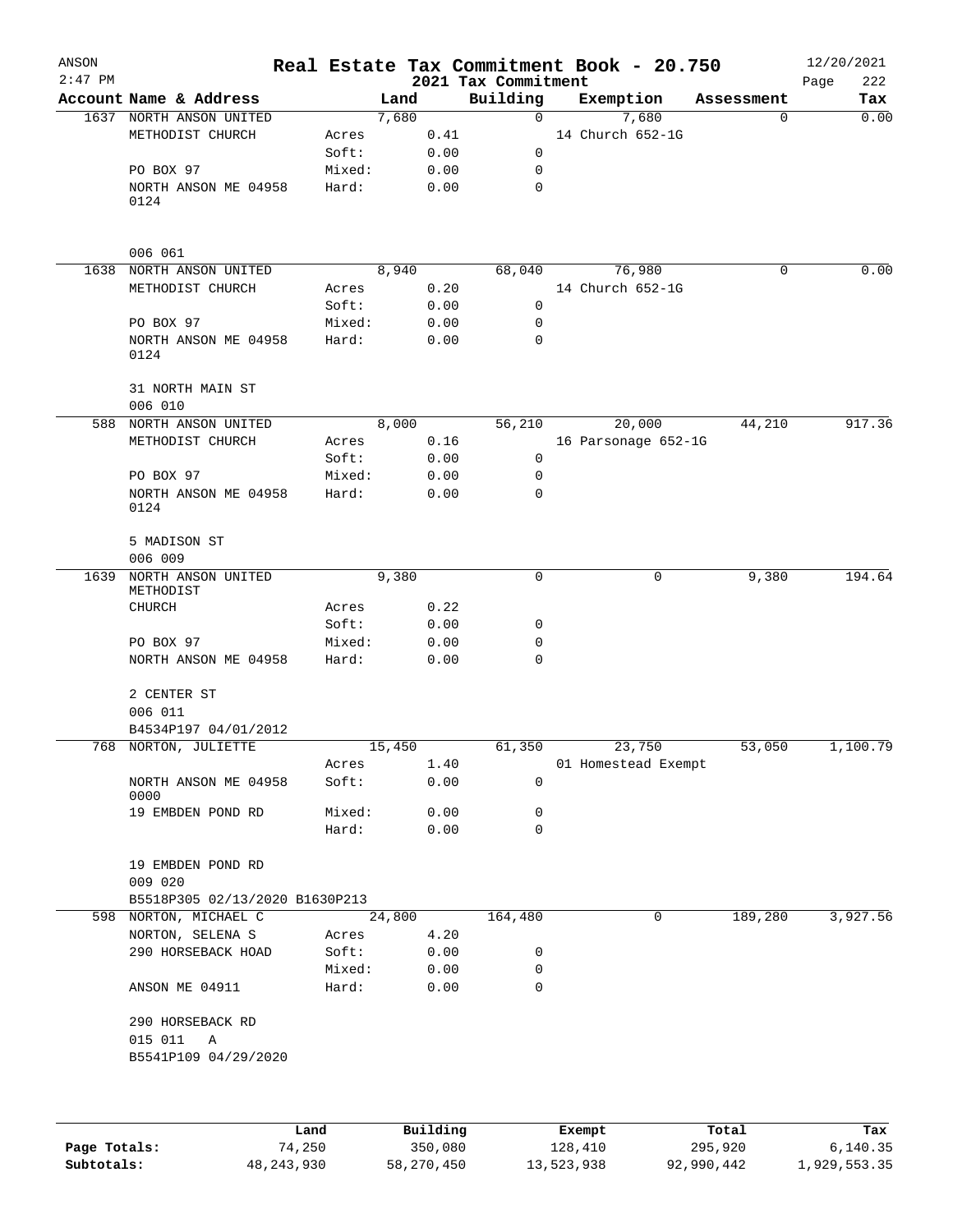| ANSON<br>$2:47$ PM |                                  |        |       | 2021 Tax Commitment | Real Estate Tax Commitment Book - 20.750 |            | 12/20/2021<br>223<br>Page |
|--------------------|----------------------------------|--------|-------|---------------------|------------------------------------------|------------|---------------------------|
|                    | Account Name & Address           | Land   |       | Building            | Exemption                                | Assessment | Tax                       |
|                    | 43 OAKES, JENNIFER               | 25,430 |       | 38,370              | $\Omega$                                 | 63,800     | 1,323.85                  |
|                    | 1515 BUSBEE ROAD LOT 32 Acres    |        | 4.62  |                     |                                          |            |                           |
|                    |                                  | Soft:  | 0.00  | 0                   |                                          |            |                           |
|                    | GASTON SC 29053                  | Mixed: | 0.00  | 0                   |                                          |            |                           |
|                    |                                  | Hard:  | 0.00  | 0                   |                                          |            |                           |
|                    | 96 CAMPGROUND RD<br>015 036<br>7 |        |       |                     |                                          |            |                           |
|                    | B5144P248 04/03/2017             |        |       |                     |                                          |            |                           |
| 580                | OAKES, PETER A                   | 21,880 |       | 51,600              | 23,750                                   | 49,730     | 1,031.90                  |
|                    | OAKES, CHRISTINA                 | Acres  | 2.25  |                     | 01 Homestead Exempt                      |            |                           |
|                    | 105 MAIN STREET                  | Soft:  | 0.00  | 0                   |                                          |            |                           |
|                    |                                  | Mixed: | 0.00  | 0                   |                                          |            |                           |
|                    | ANSON ME 04911                   | Hard:  | 0.00  | 0                   |                                          |            |                           |
|                    | 105 MAIN ST<br>001 041           |        |       |                     |                                          |            |                           |
|                    | B5379P76 01/31/2019              |        |       |                     |                                          |            |                           |
|                    | 711 Oakley, Robert A             | 14,420 |       | 76,940              | 23,750                                   | 67,610     | 1,402.91                  |
|                    | OAKLEY, SUZANNE L                | Acres  | 0.52  |                     | 01 Homestead Exempt                      |            |                           |
|                    | 21 Center Street                 | Soft:  | 0.00  | 0                   |                                          |            |                           |
|                    |                                  | Mixed: | 0.00  | 0                   |                                          |            |                           |
|                    | North Anson ME 04958             | Hard:  | 0.00  | 0                   |                                          |            |                           |
|                    | 21 CENTER ST<br>006 017          |        |       |                     |                                          |            |                           |
|                    | B5270P244 04/13/2018             |        |       |                     |                                          |            |                           |
|                    | 772 OBERT, GORDON H JR           | 15,360 |       | 81,590              | 23,750                                   | 73,200     | 1,518.90                  |
|                    | 94 PREBLE AVE                    | Acres  | 0.59  |                     | 01 Homestead Exempt                      |            |                           |
|                    |                                  | Soft:  | 0.00  | 0                   |                                          |            |                           |
|                    | ANSON ME 04911                   | Mixed: | 0.00  | 0                   |                                          |            |                           |
|                    |                                  | Hard:  | 0.00  | 0                   |                                          |            |                           |
|                    | 94 PREBLE AVE                    |        |       |                     |                                          |            |                           |
|                    | 004 003<br>D                     |        |       |                     |                                          |            |                           |
|                    | B1026P115                        |        |       |                     |                                          |            |                           |
|                    | 504 O'BRIAN, CHAD                | 40,600 |       | 0                   | $\mathsf{O}$                             | 40,600     | 842.45                    |
|                    | 191 BURNHAM ROAD                 | Acres  | 50.00 |                     |                                          |            |                           |
|                    |                                  | Soft:  | 0.00  | 0                   |                                          |            |                           |
|                    | TROY ME 04978                    | Mixed: | 0.00  | 0                   |                                          |            |                           |
|                    |                                  | Hard:  | 0.00  | 0                   |                                          |            |                           |
|                    |                                  |        |       |                     |                                          |            |                           |
|                    | 020 018                          |        |       |                     |                                          |            |                           |
|                    | B5662P270 01/14/2021             |        |       |                     |                                          |            |                           |
|                    | 1915 O'BRIEN, KEVIN M            | 19,950 |       | 0                   | 0                                        | 19,950     | 413.96                    |
|                    | O'BRIEN, JOANNE                  | Acres  | 6.30  |                     |                                          |            |                           |
|                    |                                  | Soft:  | 0.00  | 0                   |                                          |            |                           |
|                    | PO BOX 139                       | Mixed: | 0.00  | 0                   |                                          |            |                           |
|                    | ACTON ME 04001 0000              | Hard:  | 0.00  | 0                   |                                          |            |                           |
|                    | HOLLIN WAITE HILL RD             |        |       |                     |                                          |            |                           |
|                    | 020 014<br>7                     |        |       |                     |                                          |            |                           |
|                    | B3430P133 01/03/2005             |        |       |                     |                                          |            |                           |
|                    |                                  |        |       |                     |                                          |            |                           |
|                    |                                  |        |       |                     |                                          |            |                           |
|                    |                                  |        |       |                     |                                          |            |                           |

|              | Land       | Building   | Exempt     | Total      | Tax          |
|--------------|------------|------------|------------|------------|--------------|
| Page Totals: | 137,640    | 248,500    | 71,250     | 314,890    | 6,533.97     |
| Subtotals:   | 48,381,570 | 58,518,950 | 13,595,188 | 93,305,332 | 1,936,087.32 |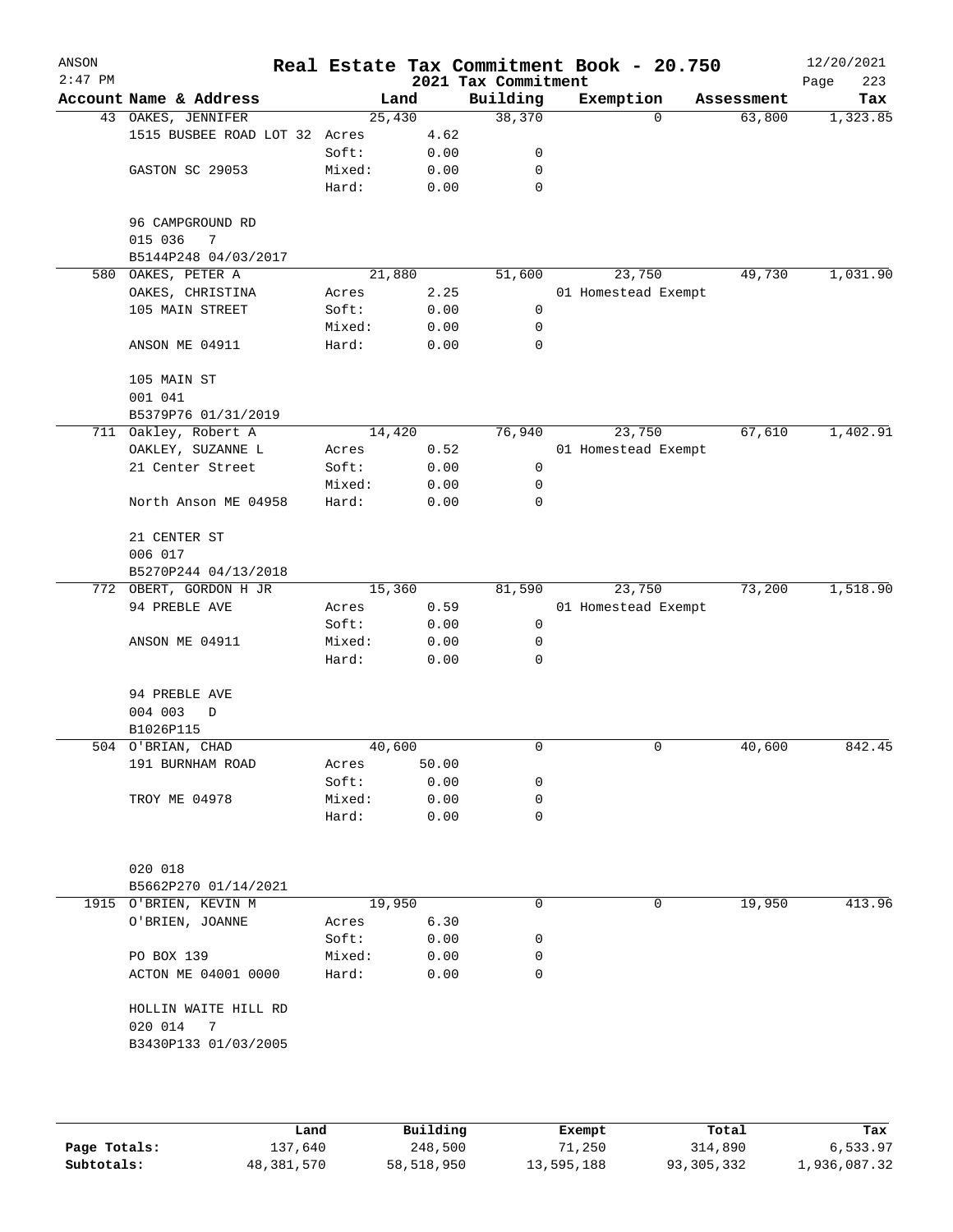| ANSON     |                                         |                 |                 |                                 | Real Estate Tax Commitment Book - 20.750 |            | 12/20/2021         |
|-----------|-----------------------------------------|-----------------|-----------------|---------------------------------|------------------------------------------|------------|--------------------|
| $2:47$ PM | Account Name & Address                  |                 | Land            | 2021 Tax Commitment<br>Building | Exemption                                | Assessment | 224<br>Page<br>Tax |
|           | 941 O'DONAL, CHRIS E                    |                 | 31,680          | 21,740                          | $\Omega$                                 | 53,420     | 1,108.47           |
|           |                                         | Acres           | 16.18           |                                 |                                          |            |                    |
|           | BARRINGTON NH 03825                     | Soft:           | 0.00            | 0                               |                                          |            |                    |
|           | 223 SMOKE ST                            | Mixed:          | 0.00            | 0                               |                                          |            |                    |
|           |                                         | Hard:           | 0.00            | $\mathbf 0$                     |                                          |            |                    |
|           | GREENLEAF ROAD<br>013 019               |                 |                 |                                 |                                          |            |                    |
|           | B4414P328 07/11/2011                    |                 |                 |                                 |                                          |            |                    |
|           | 199 O'DONALD, BRITTNEY L                |                 | 31,500          | 173,330                         | 23,750                                   | 181,080    | 3,757.41           |
|           | 16 LAURA'S WAY                          | Acres           | 10.00           |                                 | 01 Homestead Exempt                      |            |                    |
|           |                                         | Soft:           | 0.00            | 0                               |                                          |            |                    |
|           | ANSON ME 04911                          | Mixed:          | 0.00            | 0                               |                                          |            |                    |
|           |                                         | Hard:           | 0.00            | 0                               |                                          |            |                    |
|           |                                         | B5179P0122      |                 |                                 |                                          |            |                    |
|           | 16 LAURA'S WAY                          |                 |                 |                                 |                                          |            |                    |
|           | 011 028                                 |                 |                 |                                 |                                          |            |                    |
|           | B5499P84 12/17/2019                     |                 |                 |                                 |                                          |            |                    |
|           | 972 OGILVIE, CHRISTOPHER R              |                 | 14,750          | 0                               | 0                                        | 14,750     | 306.06             |
|           | FLETCHER, BRIAN A                       | Acres           | 2.83            |                                 |                                          |            |                    |
|           | 19 MITCHELL ROAD                        | Soft:           | 0.00            | 0                               |                                          |            |                    |
|           |                                         | Mixed:          | 0.00            | 0                               |                                          |            |                    |
|           | STOW MA 01775 0000                      | Hard:           | 0.00            | $\mathbf 0$                     |                                          |            |                    |
|           |                                         | B5008P294       |                 |                                 |                                          |            |                    |
|           | 334 SOLON RD                            |                 |                 |                                 |                                          |            |                    |
|           | 024 024<br>$\mathbf{1}$                 |                 |                 |                                 |                                          |            |                    |
|           | B5008P294 03/11/2016                    |                 |                 |                                 |                                          |            |                    |
|           | 393 OLGA, MATTHEW                       |                 | 31,110          | 47,390                          | 0                                        | 78,500     | 1,628.88           |
|           | 134 RIVER STREET                        | Acres           | 9.61            |                                 |                                          |            |                    |
|           |                                         | Soft:           | 0.00            | 0                               |                                          |            |                    |
|           | MIDDLETON MA 01949                      | Mixed:          | 0.00            | 0<br>0                          |                                          |            |                    |
|           |                                         | Hard:           | 0.00            |                                 |                                          |            |                    |
|           | 574 FOUR MILE SQUARE RD<br>021 025<br>J |                 |                 |                                 |                                          |            |                    |
|           | B5600P55 08/26/2020                     |                 |                 |                                 |                                          |            |                    |
|           | 211 OLIVER, CAROL A                     |                 | 17,760          | 37,870                          | 23,750                                   | 31,880     | 661.51             |
|           | C/O ELIZABETH LIGHTBODY Acres           |                 | 2.84            |                                 | 01 Homestead Exempt                      |            |                    |
|           | PO BOX 23                               | Soft:           | 0.00            | 0                               |                                          |            |                    |
|           | NORTH ANSON ME 04958<br>0023            | Mixed:          | 0.00            | 0                               |                                          |            |                    |
|           |                                         | Hard:           | 0.00            | 0                               |                                          |            |                    |
|           | 50 FAHI POND RD<br>007 009<br>Α         |                 |                 |                                 |                                          |            |                    |
|           | B3123P66                                |                 |                 |                                 |                                          |            |                    |
|           | 1664 OLIVER, DEREK A                    |                 | 15,360          | 0                               | 0                                        | 15,360     | 318.72             |
|           | PO BOX 342                              | Acres           | 0.59            |                                 |                                          |            |                    |
|           |                                         | Soft:           | 0.00            | 0                               |                                          |            |                    |
|           | NORTH ANSON ME 04958                    | Mixed:<br>Hard: | 0.00<br>0.00    | 0<br>0                          |                                          |            |                    |
|           |                                         |                 |                 |                                 |                                          |            |                    |
|           | 155 SOLON RD                            |                 |                 |                                 |                                          |            |                    |
|           | 017 033                                 |                 |                 |                                 |                                          |            |                    |
|           | B3913P299 08/14/2007                    |                 |                 |                                 |                                          |            |                    |
|           |                                         |                 |                 |                                 |                                          |            |                    |
|           |                                         |                 |                 |                                 |                                          |            |                    |
|           | Land.                                   |                 | <b>Building</b> |                                 | <b>Fromnt</b>                            | $T$ ctal   | To y               |

|              | Land       | Building   | Exempt     | Total      | Tax          |
|--------------|------------|------------|------------|------------|--------------|
| Page Totals: | 142,160    | 280,330    | 47,500     | 374,990    | 7,781.05     |
| Subtotals:   | 48,523,730 | 58,799,280 | 13,642,688 | 93,680,322 | 1,943,868.37 |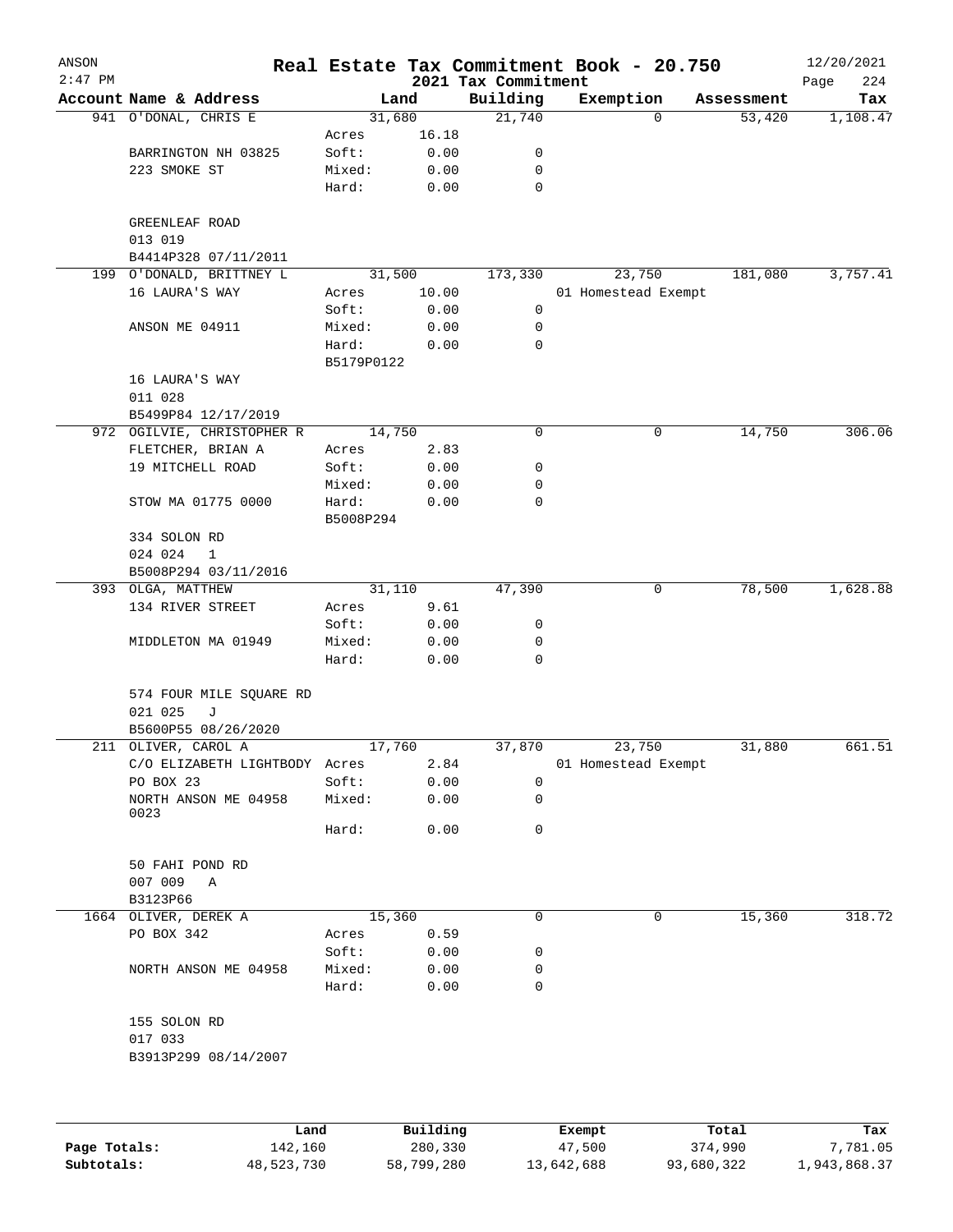| ANSON     |                                           |                 |              |                                 | Real Estate Tax Commitment Book - 20.750 |            | 12/20/2021         |
|-----------|-------------------------------------------|-----------------|--------------|---------------------------------|------------------------------------------|------------|--------------------|
| $2:47$ PM | Account Name & Address                    |                 | Land         | 2021 Tax Commitment<br>Building | Exemption                                | Assessment | Page<br>225<br>Tax |
|           | 1878 OLIVER, DEREK A                      |                 | 20, 270      | 86,830                          | 23,750                                   | 83,350     | 1,729.51           |
|           | PO BOX 342                                | Acres           | 1.18         |                                 | 01 Homestead Exempt                      |            |                    |
|           |                                           | Soft:           | 0.00         | 0                               |                                          |            |                    |
|           | NORTH ANSON ME 04958                      | Mixed:          | 0.00         | 0                               |                                          |            |                    |
|           |                                           | Hard:           | 0.00         | $\mathbf 0$                     |                                          |            |                    |
|           | 153 SOLON RD                              |                 |              |                                 |                                          |            |                    |
|           | 017 033<br>D<br>B2808P177                 |                 |              |                                 |                                          |            |                    |
|           | 1632 OLIVER, DYLAN F                      |                 | 26,000       | 98,030                          | 23,750                                   | 100,280    | 2,080.81           |
|           | OLIVER, KATHERINE G                       | Acres           | 5.00         |                                 | 01 Homestead Exempt                      |            |                    |
|           | 280 MADISON STREET                        | Soft:           | 0.00         | 0                               |                                          |            |                    |
|           |                                           | Mixed:          | 0.00         | 0                               |                                          |            |                    |
|           | NORTH ANSON ME 04958                      | Hard:           | 0.00         | 0                               |                                          |            |                    |
|           |                                           | B5055P0335 JT   |              |                                 |                                          |            |                    |
|           | 280 MADISON ST                            |                 |              |                                 |                                          |            |                    |
|           | 017 023<br>Α                              |                 |              |                                 |                                          |            |                    |
|           | B5055P335 07/28/2016 B2087P324 03/29/1995 |                 |              |                                 |                                          |            |                    |
|           | 782 OLIVER, EDWIN G                       |                 | 26,000       | 0                               | 0                                        | 26,000     | 539.50             |
|           | C/O GAIL HOYT                             | Acres           | 17.00        |                                 |                                          |            |                    |
|           | 1354 US RT 202                            | Soft:           | 0.00         | 0                               |                                          |            |                    |
|           | WINTHROP ME 04364 0000                    | Mixed:          | 0.00         | 0                               |                                          |            |                    |
|           |                                           | Hard:           | 0.00         | 0                               |                                          |            |                    |
|           | 018 049                                   |                 |              |                                 |                                          |            |                    |
|           | B787P469                                  |                 |              |                                 |                                          |            |                    |
|           | 777 OLIVER, RONALD K                      |                 | 14,140       | 56,840                          | 23,750                                   | 47,230     | 980.02             |
|           | OLIVER, CONSTANCE M                       | Acres           | 0.50         |                                 | 01 Homestead Exempt                      |            |                    |
|           | 133 FAHI POND ROAD                        | Soft:           | 0.00         | 0                               |                                          |            |                    |
|           |                                           | Mixed:          | 0.00         | 0                               |                                          |            |                    |
|           | NORTH ANSON ME 04958                      | Hard:           | 0.00         | 0                               |                                          |            |                    |
|           | 133 FAHI POND RD                          |                 |              |                                 |                                          |            |                    |
|           | 024 009                                   |                 |              |                                 |                                          |            |                    |
|           | B5508P182 01/15/2020                      |                 |              |                                 |                                          |            |                    |
|           | 1642 OLIVER, RONALD K                     |                 | 38,000       | 0                               | 0                                        | 38,000     | 788.50             |
|           | OLIVER, CONSTANCE M                       | Acres           | 28.00        |                                 |                                          |            |                    |
|           | 133 FAHI POND ROAD                        | Soft:           | 0.00         | 0                               |                                          |            |                    |
|           |                                           | Mixed:          | 0.00         | 0                               |                                          |            |                    |
|           | NORTH ANSON ME 04958                      | Hard:           | 0.00         | 0                               |                                          |            |                    |
|           | 024 008                                   |                 |              |                                 |                                          |            |                    |
|           | B5508P182 01/15/2020                      |                 |              |                                 |                                          |            |                    |
|           | 1796 OLIVER, SHAYNE P                     |                 | 23,920       | 36,820                          | 0                                        | 60,740     | 1,260.36           |
|           | OLIVER, CHELSY L                          | Acres           | 3.61         |                                 |                                          |            |                    |
|           | 111 HOLLIN WAITE HILL<br>ROAD             | Soft:           | 0.00         | 0                               |                                          |            |                    |
|           | ANSON ME 04911                            | Mixed:<br>Hard: | 0.00<br>0.00 | 0<br>0                          |                                          |            |                    |
|           | 111 HOLLIN WAITE HILL<br>014 045<br>4     |                 |              |                                 |                                          |            |                    |
|           | B5368P19 11/27/2018                       |                 |              |                                 |                                          |            |                    |
|           |                                           |                 |              |                                 |                                          |            |                    |
|           |                                           | Land.           | Building     |                                 | <b>Rvomnt</b>                            | $T0+21$    | Tay                |

|              | Land       | Building   | Exempt     | Total      | Tax          |
|--------------|------------|------------|------------|------------|--------------|
| Page Totals: | 148,330    | 278,520    | 71,250     | 355,600    | 7,378.70     |
| Subtotals:   | 48,672,060 | 59,077,800 | 13,713,938 | 94,035,922 | 1,951,247.07 |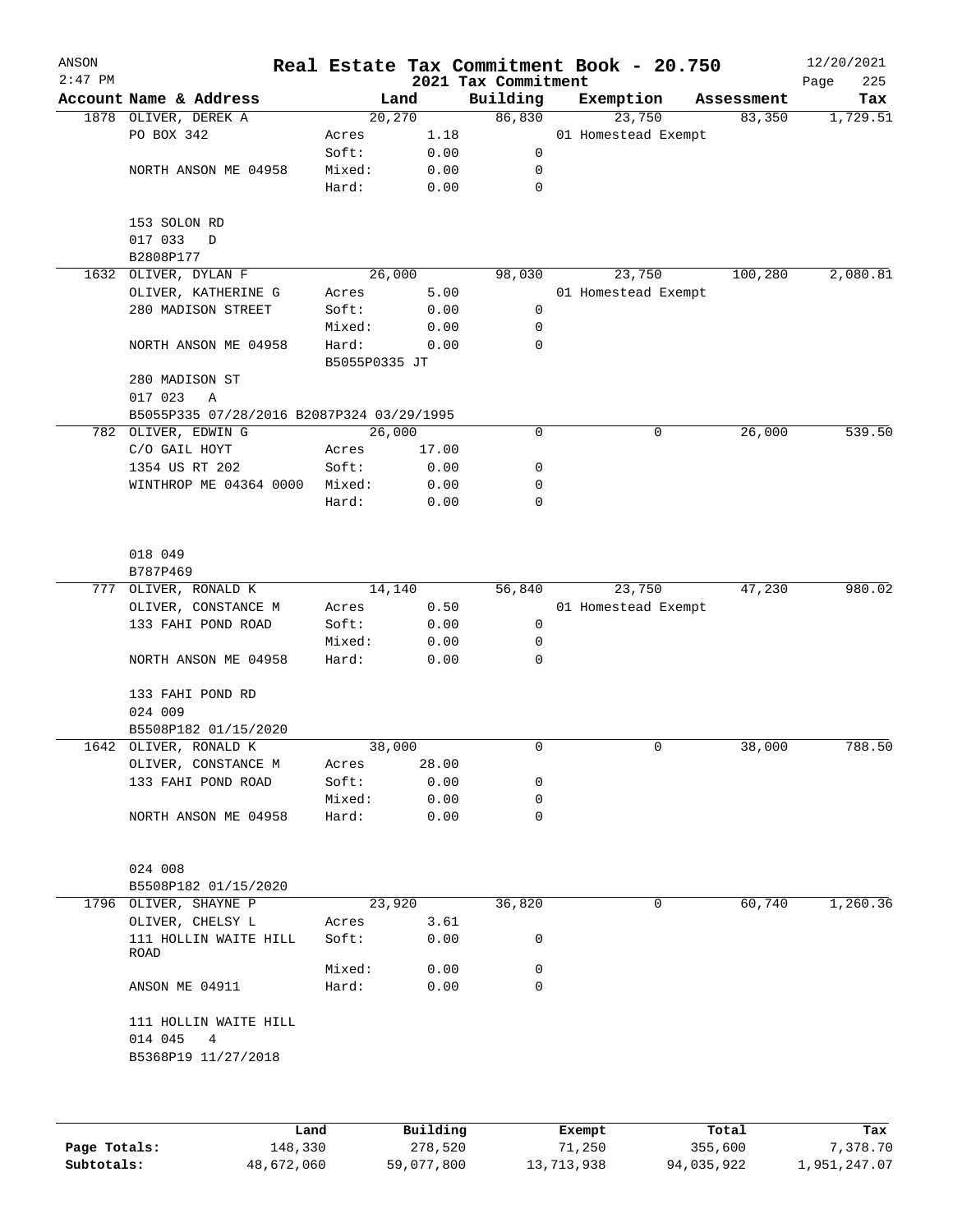| ANSON<br>$2:47$ PM |                       |                                           |                    |        | 2021 Tax Commitment | Real Estate Tax Commitment Book - 20.750 |            | 12/20/2021<br>226<br>Page |
|--------------------|-----------------------|-------------------------------------------|--------------------|--------|---------------------|------------------------------------------|------------|---------------------------|
|                    |                       | Account Name & Address                    |                    | Land   | Building            | Exemption                                | Assessment | Tax                       |
|                    |                       | 1549 O'ROAK, DWAYNE K II                  |                    | 13,200 | 0                   | $\Omega$                                 | 13,200     | 273.90                    |
|                    | O'ROAK, TRACY L       |                                           | Acres              | 22.00  |                     |                                          |            |                           |
|                    |                       | 21 CHURCH STREET                          | Soft:              | 0.00   | 0                   |                                          |            |                           |
|                    |                       |                                           | Mixed:             | 0.00   | 0                   |                                          |            |                           |
|                    |                       | SCARBOROUGH ME 04074                      | Hard:              | 0.00   | 0                   |                                          |            |                           |
|                    | 018 020               |                                           |                    |        |                     |                                          |            |                           |
|                    |                       | B5638P1 11/15/2020                        |                    |        |                     |                                          |            |                           |
|                    |                       | 594 O'ROAK, DWAYNE K II                   |                    | 19,880 | 20,990              | 0                                        | 40,870     | 848.05                    |
|                    | O'ROAK, TRACY L       |                                           | Acres              | 10.60  |                     |                                          |            |                           |
|                    |                       | 21 CHURCH STREET                          | Soft:              | 0.00   | 0                   |                                          |            |                           |
|                    |                       |                                           | Mixed:             | 0.00   | 0                   |                                          |            |                           |
|                    |                       | SCARBOROUGH ME 04074                      | Hard:              | 0.00   | $\mathbf 0$         |                                          |            |                           |
|                    | 018 021               | OFF POULIN CORNER ROAD<br>J               |                    |        |                     |                                          |            |                           |
|                    |                       | B5638P1 11/15/2020                        |                    |        |                     |                                          |            |                           |
|                    | 916 OSBORNE, GARY G   |                                           |                    | 43,100 | 44,240              | 23,750                                   | 63,590     | 1,319.49                  |
|                    | PO BOX 486            |                                           | Acres              | 22.20  |                     | 01 Homestead Exempt                      |            |                           |
|                    |                       |                                           | Soft:              | 0.00   | 0                   |                                          |            |                           |
|                    | ANSON ME 04911        |                                           | Mixed:             | 0.00   | 0                   |                                          |            |                           |
|                    |                       |                                           | Hard:              | 0.00   | $\mathbf 0$         |                                          |            |                           |
|                    | 012 003               | 914 WEST MILLS RD                         |                    |        |                     |                                          |            |                           |
|                    |                       | B4540P197 06/19/2012 B4528P229 05/17/2012 |                    |        |                     |                                          |            |                           |
|                    |                       | 880 OVERMILLER, THERESA A                 |                    | 21,200 | 7,740               | 0                                        | 28,940     | 600.51                    |
|                    | 58 OUTLET ROAD        |                                           | Acres              | 15.00  |                     |                                          |            |                           |
|                    |                       |                                           | Soft:              | 0.00   | 0                   |                                          |            |                           |
|                    |                       | AUGUSTA ME 04330                          | Mixed:             | 0.00   | 0                   |                                          |            |                           |
|                    |                       |                                           | Hard:              | 0.00   | 0                   |                                          |            |                           |
|                    | CLARK ROAD            |                                           |                    |        |                     |                                          |            |                           |
|                    | 022 035               | A 1                                       |                    |        |                     |                                          |            |                           |
|                    | B2663P291             |                                           |                    |        |                     |                                          |            |                           |
|                    | 1330 OWENS, WILLIAM G |                                           |                    | 18,200 | 39,850              | 0                                        | 58,050     | 1,204.54                  |
|                    |                       | 2013 CHANNEL ROAD                         | Acres              | 41.00  |                     |                                          |            |                           |
|                    |                       |                                           | Soft:              | 0.00   | 0                   |                                          |            |                           |
|                    |                       | PLSVILLE MD 21132                         | Mixed:             | 0.00   | 0                   |                                          |            |                           |
|                    |                       |                                           | Hard:<br>B5149P063 | 29.00  | 3,995               |                                          |            |                           |
|                    | 33 CLARK RD           |                                           |                    |        |                     |                                          |            |                           |
|                    | 021 009               |                                           |                    |        |                     |                                          |            |                           |
|                    |                       | B5149P063 04/19/2017 B2977P14             |                    |        |                     |                                          |            |                           |
|                    |                       | 790 OWENS, WILLIAM G., JR.                |                    | 38,220 | $\Omega$            | 0                                        | 38,220     | 793.07                    |
|                    |                       |                                           | Acres              | 150.00 |                     |                                          |            |                           |
|                    | 1916                  | PYLESVILLE MD 21132                       | Soft:              | 60.00  | 5,928               |                                          |            |                           |
|                    | 2013 CHANNEL RD       |                                           | Mixed:             | 15.00  | 2,009               |                                          |            |                           |
|                    |                       |                                           | Hard:              | 26.00  | 3,582               |                                          |            |                           |
|                    | 021 010               |                                           |                    |        |                     |                                          |            |                           |
|                    | B2122P17              |                                           |                    |        |                     |                                          |            |                           |
|                    |                       |                                           |                    |        |                     |                                          |            |                           |

|              | Land       | Building   | Exempt     | Total      | Tax          |
|--------------|------------|------------|------------|------------|--------------|
| Page Totals: | 153,800    | 112,820    | 23,750     | 242,870    | 5,039.56     |
| Subtotals:   | 48,825,860 | 59,190,620 | 13,737,688 | 94,278,792 | 1,956,286.63 |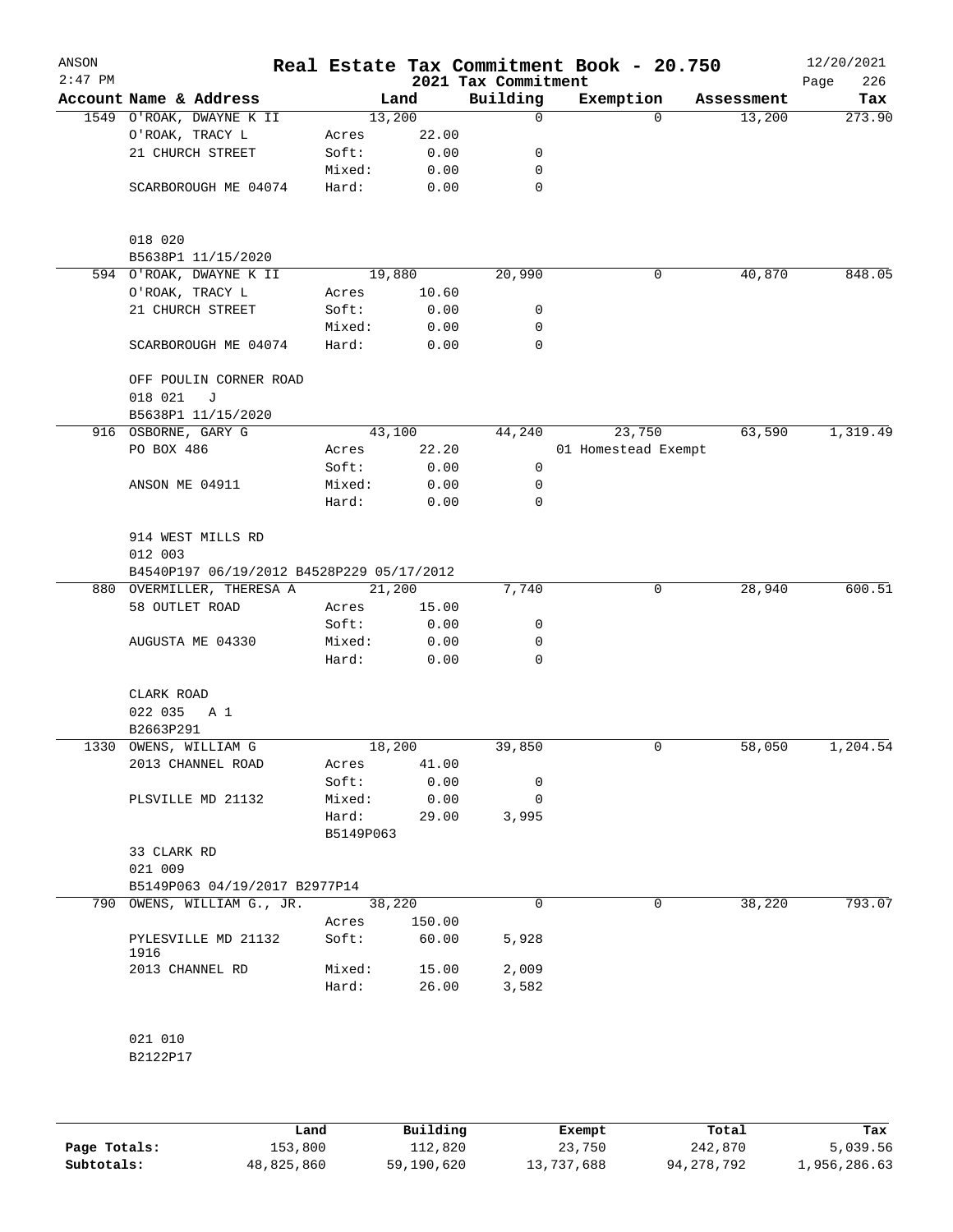| ANSON        |                                         |                 |              |                                 | Real Estate Tax Commitment Book - 20.750 |                      | 12/20/2021         |
|--------------|-----------------------------------------|-----------------|--------------|---------------------------------|------------------------------------------|----------------------|--------------------|
| $2:47$ PM    | Account Name & Address                  |                 | Land         | 2021 Tax Commitment<br>Building | Exemption                                |                      | 227<br>Page<br>Tax |
|              | 792 PADULA, LOUIS M                     |                 | 35,010       | 88,900                          | 29,450                                   | Assessment<br>94,460 | 1,960.05           |
|              |                                         | Acres           | 13.51        |                                 | 01 Homestead Exempt                      |                      |                    |
|              | ANSON ME 04911 0000                     | Soft:           | 0.00         |                                 | 0 04 Non-resident Veteran                |                      |                    |
|              | 177 GREENLEAF RD                        | Mixed:          | 0.00         | 0                               |                                          |                      |                    |
|              |                                         | Hard:           | 0.00         | $\mathbf 0$                     |                                          |                      |                    |
|              | 177 GREENLEAF RD                        |                 |              |                                 |                                          |                      |                    |
|              | 013 023<br>5                            |                 |              |                                 |                                          |                      |                    |
|              | B3529P168 08/01/2005                    |                 |              |                                 |                                          |                      |                    |
|              | 1686 PAGE, ARRON R                      |                 | 23,110       | 16,880                          | 0                                        | 39,990               | 829.79             |
|              | 188 RUTLAND ROAD                        | Acres<br>Soft:  | 3.07         | 0                               |                                          |                      |                    |
|              | TROY ME 04987                           | Mixed:          | 0.00<br>0.00 | 0                               |                                          |                      |                    |
|              |                                         | Hard:           | 0.00         | $\Omega$                        |                                          |                      |                    |
|              | 103 HOLLIN WAITE HILL                   |                 |              |                                 |                                          |                      |                    |
|              | 014 045<br>3<br>B5640P155 11/12/2020    |                 |              |                                 |                                          |                      |                    |
|              | 1242 PAGE, ROBERT M., II &<br>MARY-ANNA |                 | 23,380       | 60,040                          | 23,750                                   | 59,670               | 1,238.15           |
|              |                                         | Acres           | 3.25         |                                 | 01 Homestead Exempt                      |                      |                    |
|              | ANSON ME 04911                          | Soft:           | 0.00         | 0                               |                                          |                      |                    |
|              | 93 HOLLIN WAITE HILL<br><b>ROAD</b>     | Mixed:          | 0.00         | 0                               |                                          |                      |                    |
|              |                                         | Hard:           | 0.00         | 0                               |                                          |                      |                    |
|              | 93 HOLLIN WAITE HILL RD                 |                 |              |                                 |                                          |                      |                    |
|              | 014 045<br>2                            |                 |              |                                 |                                          |                      |                    |
|              | B4574P159 09/06/2012                    |                 |              |                                 |                                          |                      |                    |
|              | 946 PAINE, CARLA C                      |                 | 23,000       | 69,510                          | 23,750                                   | 68,760               | 1,426.77           |
|              | PO BOX 507                              | Acres           | 3.00         |                                 | 01 Homestead Exempt                      |                      |                    |
|              |                                         | Soft:           | 0.00         | 0                               |                                          |                      |                    |
|              | ANSON ME 04911-3342                     | Mixed:<br>Hard: | 0.00<br>0.00 | 0<br>0                          |                                          |                      |                    |
|              | 658 HORSEBACK RD                        |                 |              |                                 |                                          |                      |                    |
|              | 019 041                                 |                 |              |                                 |                                          |                      |                    |
|              | B2463P55                                |                 |              |                                 |                                          |                      |                    |
| 795          | PAINE, CHARLES H                        |                 | 63,830       | 49,740                          | 23,750                                   | 89,820               | 1,863.77           |
|              | PO BOX 92                               | Acres           | 55.66        |                                 | 01 Homestead Exempt                      |                      |                    |
|              |                                         | Soft:           | 0.00         | 0                               |                                          |                      |                    |
|              | ANSON ME 04911                          | Mixed:          | 0.00         | 0                               |                                          |                      |                    |
|              |                                         | Hard:           | 0.00         | $\mathbf 0$                     |                                          |                      |                    |
|              | 61 SMITH RD<br>010 012                  |                 |              |                                 |                                          |                      |                    |
|              | B871P307                                |                 |              |                                 |                                          |                      |                    |
| 797          | PAINE, FRANK A JR                       |                 | 43,350       | 86,550                          | 23,750                                   | 106,150              | 2,202.61           |
|              | PAINE, COLLETTE A                       | Acres           | 25.73        |                                 | 01 Homestead Exempt                      |                      |                    |
|              | PO BOX 42                               | Soft:           | 0.00         | 0                               |                                          |                      |                    |
|              |                                         | Mixed:          | 0.00         | 0                               |                                          |                      |                    |
|              | ANSON Maine 04911                       | Hard:           | 0.00         | 0                               |                                          |                      |                    |
|              | 176 TOWN FARM RD                        |                 |              |                                 |                                          |                      |                    |
|              | 022 011                                 |                 |              |                                 |                                          |                      |                    |
|              | B1598P53                                |                 |              |                                 |                                          |                      |                    |
|              |                                         | Land            | Building     |                                 | Exempt                                   | Total                | Tax                |
| Page Totals: |                                         | 211,680         | 371,620      |                                 | 124,450                                  | 458,850              | 9,521.14           |
| Subtotals:   | 49,037,540                              |                 | 59,562,240   |                                 | 13,862,138                               | 94,737,642           | 1,965,807.77       |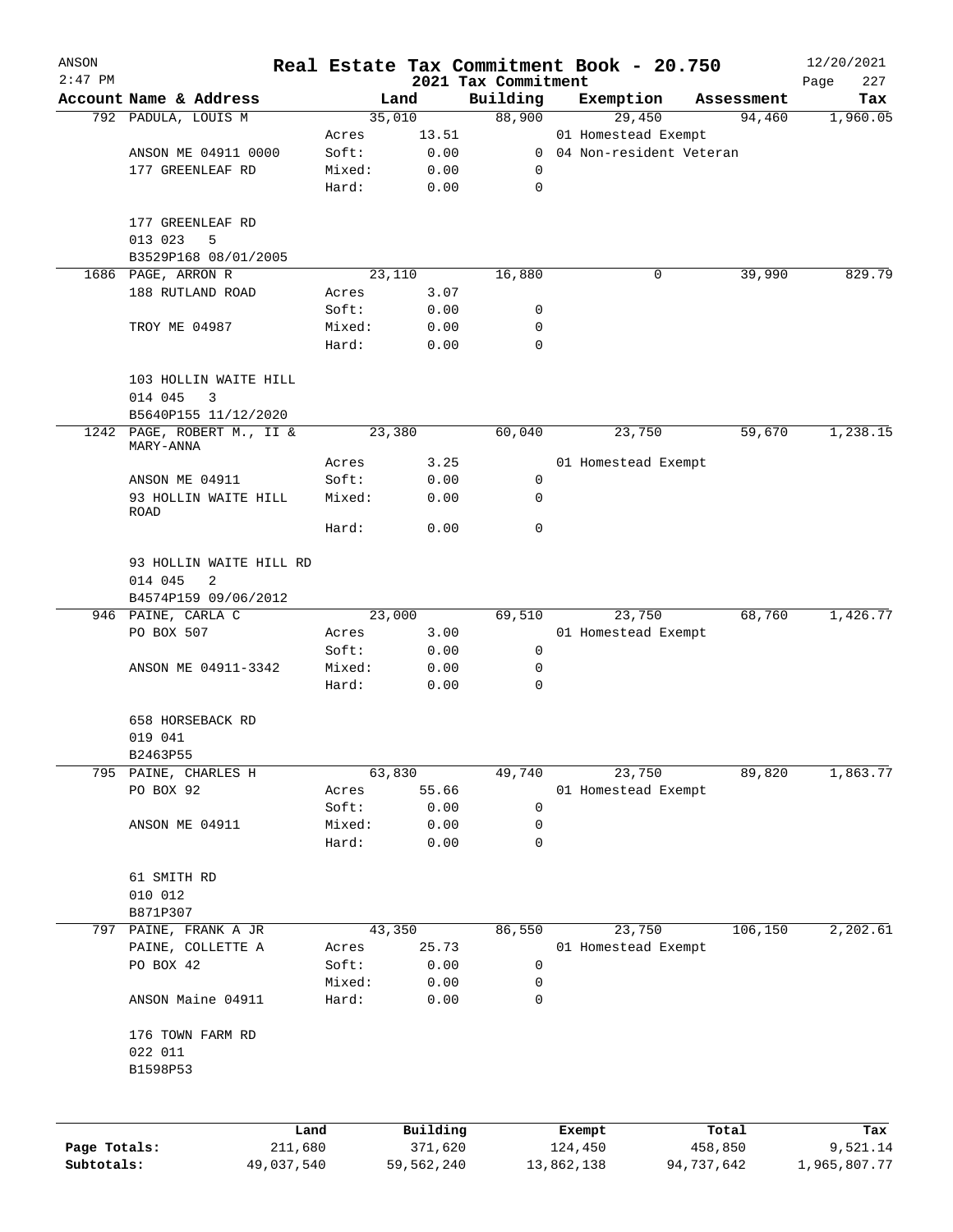| ANSON        |                                           |             |          |                                 | Real Estate Tax Commitment Book - 20.750 |            | 12/20/2021         |
|--------------|-------------------------------------------|-------------|----------|---------------------------------|------------------------------------------|------------|--------------------|
| $2:47$ PM    | Account Name & Address                    |             | Land     | 2021 Tax Commitment<br>Building | Exemption                                | Assessment | 228<br>Page<br>Tax |
|              | 800 PAINE, JOHN W                         |             | 21,500   | 31,930                          | 23,750                                   | 29,680     | 615.86             |
|              | PAINE, CATHIE L                           | Acres       | 2.00     |                                 | 01 Homestead Exempt                      |            |                    |
|              | 492 VALLEY ROAD                           | Soft:       | 0.00     | 0                               |                                          |            |                    |
|              |                                           | Mixed:      | 0.00     | 0                               |                                          |            |                    |
|              | ANSON ME 04911                            | Hard:       | 0.00     | $\mathbf 0$                     |                                          |            |                    |
|              | 492 VALLEY RD<br>019 036<br>$\, {\bf B}$  |             |          |                                 |                                          |            |                    |
|              | B5060P118 08/10/2016 B4240P226 02/04/2010 |             |          |                                 |                                          |            |                    |
| 770          | PAINE, TIMOTHY J., SR.                    |             | 23,680   | 29,250                          | 23,750                                   | 29,180     | 605.49             |
|              | &.<br>PAINE, TIMOTHY J., JR.              | Acres       | 3.45     |                                 | 01 Homestead Exempt                      |            |                    |
|              |                                           | Soft:       | 0.00     | 0                               |                                          |            |                    |
|              | 62 CAMPGROUND RD                          | Mixed:      | 0.00     | 0                               |                                          |            |                    |
|              | NORTH ANSON ME 04958<br>7108              | Hard:       | 0.00     | $\mathbf 0$                     |                                          |            |                    |
|              | 62 CAMPGROUND RD                          |             |          |                                 |                                          |            |                    |
|              | 015 036<br>3                              |             |          |                                 |                                          |            |                    |
|              | B4009P325 06/13/2008                      |             |          |                                 |                                          |            |                    |
|              | 283 PAKULSKI, JOSEPH DEAN                 |             | 14,560   | 45,920                          | 23,750                                   | 36,730     | 762.15             |
|              | PO BOX 4                                  | Acres       | 0.53     |                                 | 01 Homestead Exempt                      |            |                    |
|              |                                           | Soft:       | 0.00     | 0                               |                                          |            |                    |
|              | ANSON ME 04911                            | Mixed:      | 0.00     | $\mathbf 0$                     |                                          |            |                    |
|              |                                           | Hard:       | 0.00     | 0                               |                                          |            |                    |
|              |                                           | B5072P0166  |          |                                 |                                          |            |                    |
|              | 5 PINE ST<br>002 043                      |             |          |                                 |                                          |            |                    |
|              | B5072P166 08/31/2016 B4379P258 03/23/2011 |             |          |                                 |                                          |            |                    |
|              | 1529 PALMER, FRANK                        |             | 13,120   | 35,690                          | 23,750                                   | 25,060     | 520.00             |
|              | PALMER, CHARLOTTE                         | Acres       | 0.43     |                                 | 01 Homestead Exempt                      |            |                    |
|              |                                           | Soft:       | 0.00     | 0                               |                                          |            |                    |
|              | PO BOX 201                                | Mixed:      | 0.00     | 0                               |                                          |            |                    |
|              | ANSON ME 04911 0201                       | Hard:       | 0.00     | $\mathbf 0$                     |                                          |            |                    |
|              | 23 MAIN ST                                |             |          |                                 |                                          |            |                    |
|              | 001 116                                   |             |          |                                 |                                          |            |                    |
|              | B4232P130 01/12/2010                      |             |          |                                 |                                          |            |                    |
| 801          | PANDORA, EDWARD G                         |             | 30,340   | 19,130                          | 0                                        | 49,470     | 1,026.50           |
|              | PANDORA, THERESA                          | Acres       | 76.00    |                                 |                                          |            |                    |
|              |                                           | Soft:       | 19.00    | 1,877                           |                                          |            |                    |
|              | 63 JUDKINS RD                             | Mixed:      | 17.00    | 2,277                           |                                          |            |                    |
|              | CARTHAGE ME 04224 0000                    | Hard:       | 34.00    | 4,684                           |                                          |            |                    |
|              |                                           | TREE GROWTH |          |                                 |                                          |            |                    |
|              | 019 042                                   |             |          |                                 |                                          |            |                    |
|              | B3404P120 11/08/2004 B3296P263 04/23/2004 |             |          |                                 |                                          |            |                    |
|              | 612 PANDORA, EDWARD G                     |             | 14,700   | 27,510                          | 0                                        | 42,210     | 875.86             |
|              | PANDORA, THERESA M                        | Acres       | 0.54     |                                 |                                          |            |                    |
|              |                                           | Soft:       | 0.00     | 0                               |                                          |            |                    |
|              | 63 JUDKINS RD                             | Mixed:      | 0.00     | 0                               |                                          |            |                    |
|              | CARTHAGE ME 04224 0000                    | Hard:       | 0.00     | $\mathbf 0$                     |                                          |            |                    |
|              | 642 HORSEBACK RD                          |             |          |                                 |                                          |            |                    |
|              | 019 042<br>Α                              |             |          |                                 |                                          |            |                    |
|              | B3488P259 05/24/2005                      |             |          |                                 |                                          |            |                    |
|              |                                           |             |          |                                 |                                          |            |                    |
|              |                                           | Land        | Building |                                 | Exempt                                   | Total      | Tax                |
| Page Totals: | 117,900                                   |             | 189,430  |                                 | 95,000                                   | 212,330    | 4,405.86           |

**Subtotals:** 49,155,440 59,751,670 13,957,138 94,949,972 1,970,213.63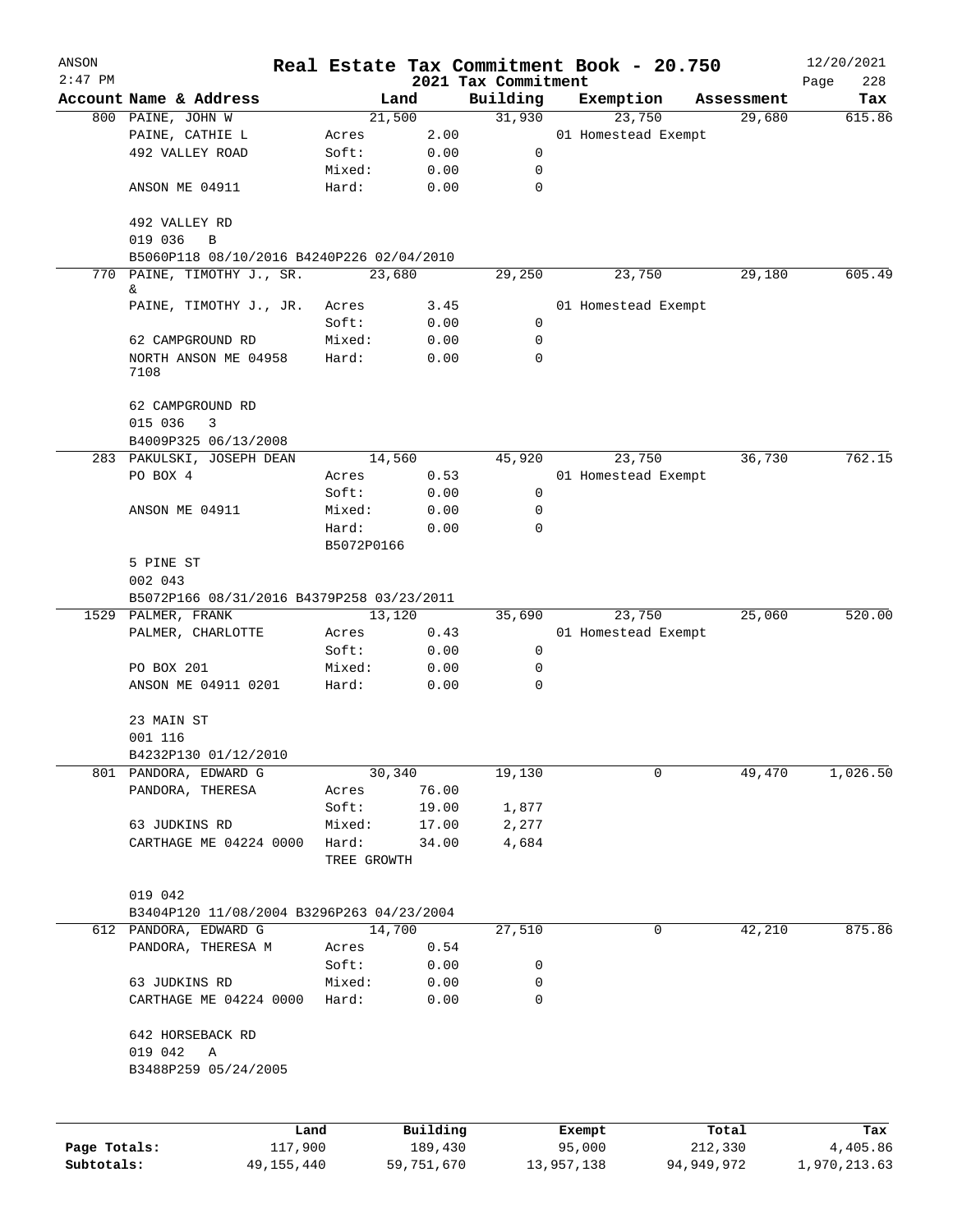| ANSON<br>$2:47$ PM |                                      |                      |       | 2021 Tax Commitment | Real Estate Tax Commitment Book - 20.750 |            | 12/20/2021<br>229<br>Page |
|--------------------|--------------------------------------|----------------------|-------|---------------------|------------------------------------------|------------|---------------------------|
|                    | Account Name & Address               |                      | Land  | Building            | Exemption                                | Assessment | Tax                       |
|                    | 885 PAPAZIAN, ARTHUR D               | 19,200               |       | 18,030              | $\Omega$                                 | 37,230     | 772.52                    |
|                    | PAPAZIAN, JILL A                     | Acres                | 10.50 |                     |                                          |            |                           |
|                    |                                      | Soft:                | 0.00  | 0                   |                                          |            |                           |
|                    | 181 PINE HILL CIRCLE                 | Mixed:               | 0.00  | 0                   |                                          |            |                           |
|                    | WALTHAM MA 02451 0000                | Hard:                | 0.00  | 0                   |                                          |            |                           |
|                    | 228 PULLEN CORNER RD<br>018 021<br>G |                      |       |                     |                                          |            |                           |
|                    | B3892P201 08/06/2007                 |                      |       |                     |                                          |            |                           |
|                    | 1791 PARADIS, ANGEL M                | 12,370               |       | 840                 | 0                                        | 13,210     | 274.11                    |
|                    | PARADIS, MARCUS X                    | Acres                | 0.68  |                     |                                          |            |                           |
|                    | 19 TROLLEY LINE DRIVE                | Soft:                | 0.00  | 0                   |                                          |            |                           |
|                    |                                      | Mixed:               | 0.00  | 0                   |                                          |            |                           |
|                    | MADISON ME 04950                     | Hard:                | 0.00  | $\mathbf 0$         |                                          |            |                           |
|                    | 023 041<br>$\mathbf I$               |                      |       |                     |                                          |            |                           |
|                    | B5581P82 07/29/2020                  |                      |       |                     |                                          |            |                           |
|                    | 1374 PARKER, LOREN H JR              |                      | 9,800 | 27,640              | 0                                        | 37,440     | 776.88                    |
|                    | PARKER, REBECCA A                    | Acres                | 0.24  |                     |                                          |            |                           |
|                    | PO BOX 177                           | Soft:                | 0.00  | 0                   |                                          |            |                           |
|                    |                                      | Mixed:               | 0.00  | 0                   |                                          |            |                           |
|                    | MADISON ME 04950 0177                | Hard:                | 0.00  | 0                   |                                          |            |                           |
|                    | 9 HALL ST                            |                      |       |                     |                                          |            |                           |
|                    | 009 040                              |                      |       |                     |                                          |            |                           |
|                    | B4818P295 08/15/2014                 |                      |       |                     |                                          |            |                           |
|                    | 810 PARLIN, JANICE K                 | 15,960               |       | 0                   | 0                                        | 15,960     | 331.17                    |
|                    |                                      | Acres                | 30.00 |                     |                                          |            |                           |
|                    | ANSON ME 04911 0000                  | Soft:                | 0.00  | 0                   |                                          |            |                           |
|                    | 574 HORSEBACK RD                     | Mixed:               | 9.00  | 1,206               |                                          |            |                           |
|                    |                                      | Hard:<br>TREE GROWTH | 20.00 | 2,755               |                                          |            |                           |
|                    |                                      |                      |       |                     |                                          |            |                           |
|                    | 014 013                              |                      |       |                     |                                          |            |                           |
|                    | B4769P60 03/27/2014                  |                      |       |                     |                                          |            |                           |
|                    | 811 PARLIN, JANICE K                 | 42,370               |       | 66,910              | 29,450                                   | 79,830     | 1,656.47                  |
|                    |                                      | Acres                | 29.60 |                     | 01 Homestead Exempt                      |            |                           |
|                    | ANSON ME 04911 0000                  | Soft:                | 0.00  |                     | 0 02 Resident Veteran                    |            |                           |
|                    | 574 HORSEBACK RD                     | Mixed:               | 0.00  | $\mathbf 0$         |                                          |            |                           |
|                    |                                      | Hard:<br>TREE GROWTH | 15.00 | 2,066               |                                          |            |                           |
|                    | 574 HORSEBACK RD<br>014 014          |                      |       |                     |                                          |            |                           |
|                    | B4769P60 03/27/2014                  |                      |       |                     |                                          |            |                           |
|                    | 1561 PARLIN, PAUL C                  | 24,000               |       | 72,180              | 0                                        | 96,180     | 1,995.74                  |
|                    | PARLIN, DEANNA M.                    | Acres                | 0.64  |                     |                                          |            |                           |
|                    | PO BOX 88                            | Soft:                | 0.00  | 0                   |                                          |            |                           |
|                    |                                      | Mixed:               | 0.00  | 0                   |                                          |            |                           |
|                    | ANSON ME 04911                       | Hard:<br>B5044P0283  | 0.00  | 0                   |                                          |            |                           |
|                    | 117 MAIN ST                          |                      |       |                     |                                          |            |                           |
|                    | 001 039                              |                      |       |                     |                                          |            |                           |
|                    | B5295P347 06/21/2018                 |                      |       |                     |                                          |            |                           |
|                    |                                      |                      |       |                     |                                          |            |                           |
|                    |                                      |                      |       |                     |                                          |            |                           |
|                    |                                      |                      |       |                     |                                          |            |                           |

|              | Land       | Building   | Exempt     | Total      | Tax          |
|--------------|------------|------------|------------|------------|--------------|
| Page Totals: | 123,700    | 185,600    | 29,450     | 279,850    | 5,806.89     |
| Subtotals:   | 49,279,140 | 59,937,270 | 13,986,588 | 95,229,822 | 1,976,020.52 |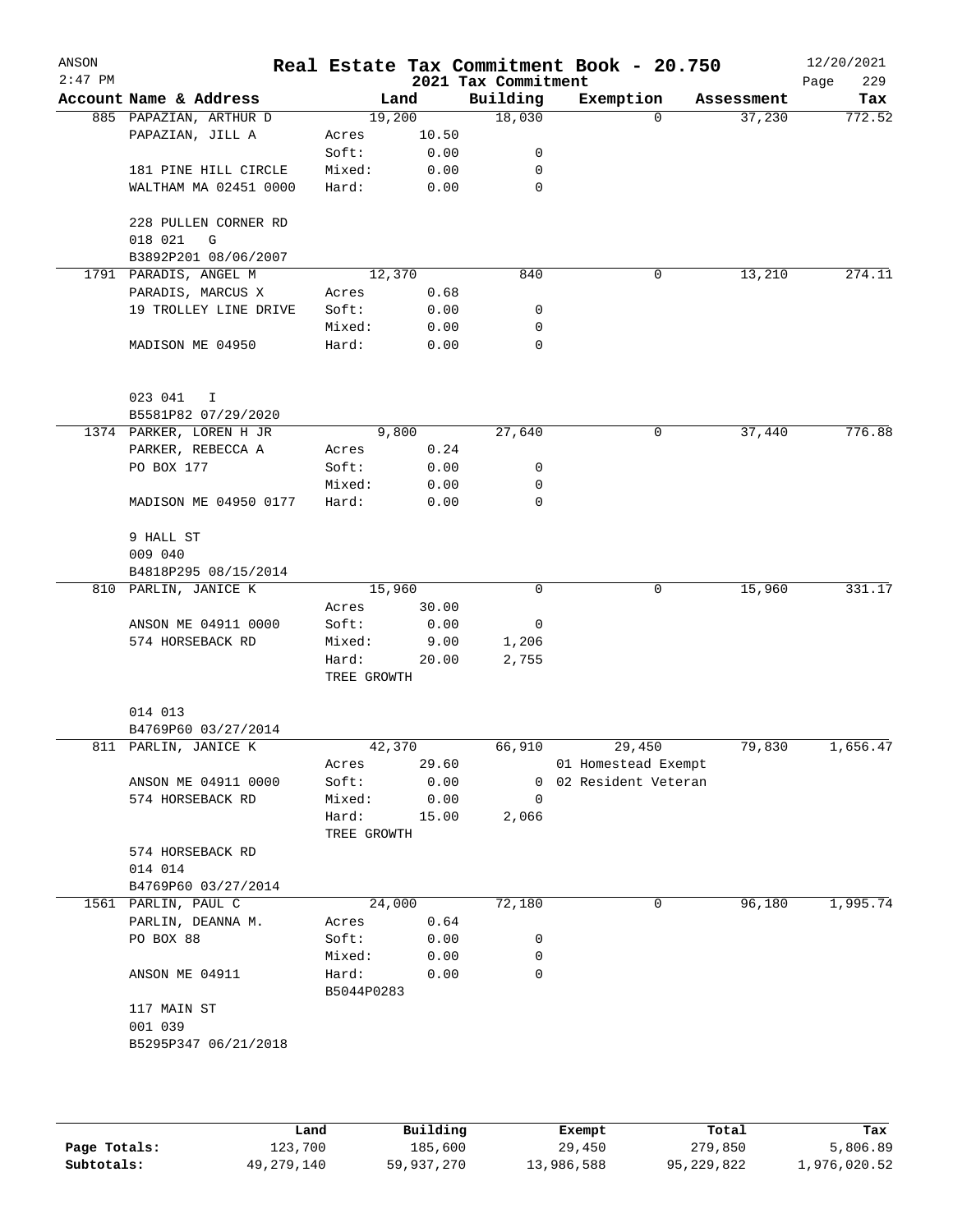| ANSON<br>$2:47$ PM |                                          |        |       | 2021 Tax Commitment | Real Estate Tax Commitment Book - 20.750 |            | 12/20/2021<br>230<br>Page |
|--------------------|------------------------------------------|--------|-------|---------------------|------------------------------------------|------------|---------------------------|
|                    | Account Name & Address                   | Land   |       | Building            | Exemption                                | Assessment | Tax                       |
|                    | 1443 PARLIN, PETER E                     | 13,420 |       | 41,900              | $\Omega$                                 | 55,320     | 1,147.89                  |
|                    |                                          | Acres  | 0.45  |                     |                                          |            |                           |
|                    | SKOWHEGAN ME 04976 0000                  | Soft:  | 0.00  | 0                   |                                          |            |                           |
|                    | 30 EAST LEAVITT ST                       | Mixed: | 0.00  | 0                   |                                          |            |                           |
|                    |                                          | Hard:  | 0.00  | 0                   |                                          |            |                           |
|                    | 126 MAIN ST                              |        |       |                     |                                          |            |                           |
|                    | 002 002                                  |        |       |                     |                                          |            |                           |
|                    | B4547P83 06/27/2012                      |        |       |                     |                                          |            |                           |
|                    | 1658 PARSON'S REALTY CO INC              | 15,590 |       | 92,820              | 0                                        | 108,410    | 2,249.51                  |
|                    |                                          | Acres  | 0.27  |                     |                                          |            |                           |
|                    | YORK ME 03909 0460                       | Soft:  | 0.00  | 0                   |                                          |            |                           |
|                    | PO BOX 460                               | Mixed: | 0.00  | 0                   |                                          |            |                           |
|                    |                                          | Hard:  | 0.00  | 0                   |                                          |            |                           |
|                    | 72 MAIN ST                               |        |       |                     |                                          |            |                           |
|                    | 001 009<br>$\, {\bf B}$                  |        |       |                     |                                          |            |                           |
|                    | 1657 PARTRIDGE, DANIEL JOHN              | 30,700 |       | 96,980              | 0                                        | 127,680    | 2,649.36                  |
|                    | PARTRIDGE, JAMIE                         | Acres  | 9.20  |                     |                                          |            |                           |
|                    | 240 VALLEY ROAD                          | Soft:  | 0.00  | 0                   |                                          |            |                           |
|                    |                                          | Mixed: | 0.00  | 0                   |                                          |            |                           |
|                    | NORTH ANSON ME 04958                     | Hard:  | 0.00  | $\mathbf 0$         |                                          |            |                           |
|                    | 240 VALLEY RD                            |        |       |                     |                                          |            |                           |
|                    | 018 038<br>$\mathbb C$                   |        |       |                     |                                          |            |                           |
|                    | B2706P118                                |        |       |                     |                                          |            |                           |
|                    | 1691 PARTRIDGE, DARYEL K                 | 36,480 |       | 0                   | 0                                        | 36,480     | 756.96                    |
|                    | PARTRIDGE, KORY K                        | Acres  | 10.82 |                     |                                          |            |                           |
|                    | 38 BAILEY DRIVE                          | Soft:  | 0.00  | 0                   |                                          |            |                           |
|                    |                                          | Mixed: | 0.00  | 0                   |                                          |            |                           |
|                    | NORTH ANSON ME 04958                     | Hard:  | 0.00  | 0                   |                                          |            |                           |
|                    | 108 UNION STREET                         |        |       |                     |                                          |            |                           |
|                    | 008 005                                  |        |       |                     |                                          |            |                           |
|                    | B5218P6 10/18/2017                       |        |       |                     |                                          |            |                           |
|                    | 1975 PARTRIDGE, DARYEL K                 | 51,140 |       | 60,510              | 0                                        | 111,650    | 2,316.74                  |
|                    | PARTRIDGE, DENISE L                      | Acres  | 73.18 |                     |                                          |            |                           |
|                    | 38 BAILEY DRIVE                          | Soft:  | 0.00  | 0                   |                                          |            |                           |
|                    |                                          | Mixed: | 0.00  | 0                   |                                          |            |                           |
|                    | NORTH ANSON ME 04958                     | Hard:  | 0.00  | 0                   |                                          |            |                           |
|                    |                                          |        |       |                     |                                          |            |                           |
|                    | 018 009                                  |        |       |                     |                                          |            |                           |
|                    | B4645P50 04/03/2013 B3644P337 03/14/2006 |        |       |                     |                                          |            |                           |
|                    | 802 PARTRIDGE, DARYEL K                  | 17,890 |       | 143,300             | 23,750                                   | 137,440    | 2,851.88                  |
|                    | PARTRIDGE, DENISE L                      | Acres  | 0.80  |                     | 01 Homestead Exempt                      |            |                           |
|                    | 38 BAILEY DRIVE                          | Soft:  | 0.00  | 0                   |                                          |            |                           |
|                    |                                          | Mixed: | 0.00  | 0                   |                                          |            |                           |
|                    | NORTH ANSON ME 04958                     | Hard:  | 0.00  | 0                   |                                          |            |                           |
|                    | 38 BAILEY DR                             |        |       |                     |                                          |            |                           |
|                    | 005 001                                  |        |       |                     |                                          |            |                           |
|                    | B1843P36                                 |        |       |                     |                                          |            |                           |
|                    |                                          |        |       |                     |                                          |            |                           |
|                    |                                          |        |       |                     |                                          |            |                           |
|                    |                                          |        |       |                     |                                          |            |                           |

|              | Land       | Building   | Exempt     | Total      | Tax          |
|--------------|------------|------------|------------|------------|--------------|
| Page Totals: | 165,220    | 435,510    | 23,750     | 576,980    | 11,972.34    |
| Subtotals:   | 49,444,360 | 60,372,780 | 14,010,338 | 95,806,802 | 1,987,992.86 |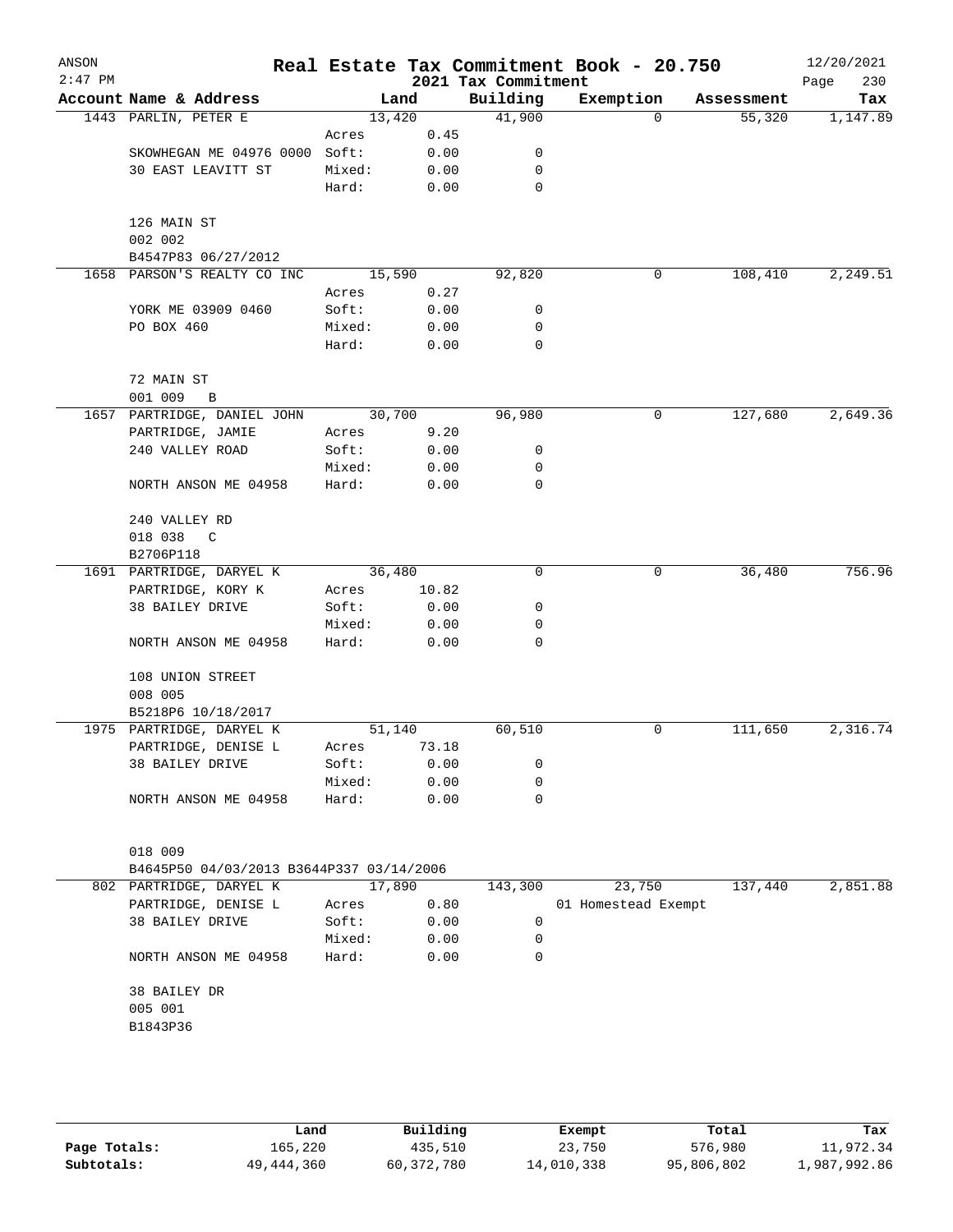| ANSON        |                                           |        |          |                     | Real Estate Tax Commitment Book - 20.750 |            | 12/20/2021  |
|--------------|-------------------------------------------|--------|----------|---------------------|------------------------------------------|------------|-------------|
| $2:47$ PM    |                                           |        |          | 2021 Tax Commitment |                                          |            | Page<br>231 |
|              | Account Name & Address                    |        | Land     | Building            | Exemption                                | Assessment | Tax         |
|              | 751 PARTRIDGE, DARYEL K                   |        | 52,000   | 85,300              | 23,750                                   | 113,550    | 2,356.16    |
|              | PARTRIDGE, KORY K                         | Acres  | 40.00    |                     | 01 Homestead Exempt                      |            |             |
|              | 38 BAILEY DRIVE                           | Soft:  | 0.00     | 0                   |                                          |            |             |
|              |                                           | Mixed: | 0.00     | 0                   |                                          |            |             |
|              | NORTH ANSON ME 04958                      | Hard:  | 0.00     | 0                   |                                          |            |             |
|              | 108 UNION STREET                          |        |          |                     |                                          |            |             |
|              | 018 010                                   |        |          |                     |                                          |            |             |
|              | B5218P6 10/18/2017                        |        |          |                     |                                          |            |             |
|              | 807 PARTRIDGE, LINDA J                    |        | 13,420   | 130,200             | 0                                        | 143,620    | 2,980.12    |
|              | NORTH ANSON POST OFFICE Acres             |        | 0.20     |                     |                                          |            |             |
|              | 29 BAILEY DRIVE                           | Soft:  | 0.00     | 0                   |                                          |            |             |
|              | NORTH ANSON ME 04958                      | Mixed: | 0.00     | 0                   |                                          |            |             |
|              |                                           | Hard:  | 0.00     | $\mathbf 0$         |                                          |            |             |
|              |                                           |        |          |                     |                                          |            |             |
|              | 9 MADISON ST                              |        |          |                     |                                          |            |             |
|              | 006 008                                   |        |          |                     |                                          |            |             |
|              | B3645P94 03/13/2006                       |        |          |                     |                                          |            |             |
|              | 808 PARTRIDGE, LINDA J                    |        | 33,980   | 0                   | 0                                        | 33,980     | 705.09      |
|              | 29 BAILEY DRIVE                           | Acres  | 0.75     |                     |                                          |            |             |
|              |                                           | Soft:  | 0.00     | 0                   |                                          |            |             |
|              | NORTH ANSON ME 04958                      | Mixed: | 0.00     | 0                   |                                          |            |             |
|              |                                           | Hard:  | 0.00     | 0                   |                                          |            |             |
|              |                                           |        |          |                     |                                          |            |             |
|              | 95 NORTH MAIN ST                          |        |          |                     |                                          |            |             |
|              | 006 072                                   |        |          |                     |                                          |            |             |
|              | B3645P94 03/13/2006                       |        |          |                     |                                          |            |             |
|              | 1655 PARTRIDGE, LINDA J. &<br>DARYL K. &  |        | 34,000   | 88,410              | 23,750                                   | 98,660     | 2,047.20    |
|              | WILSON, DENISE P                          | Acres  | 5.00     |                     | 01 Homestead Exempt                      |            |             |
|              |                                           | Soft:  | 0.00     | 0                   |                                          |            |             |
|              | 29 BAILEY DRIVE                           | Mixed: | 0.00     | 0                   |                                          |            |             |
|              | NORTH ANSON ME 04958                      | Hard:  | 0.00     | $\mathbf 0$         |                                          |            |             |
|              |                                           |        |          |                     |                                          |            |             |
|              | 29 BAILEY DR<br>005 005                   |        |          |                     |                                          |            |             |
|              | B5362P101 11/15/2018 B4608P168 12/13/2012 |        |          |                     |                                          |            |             |
|              | 1654 PARTRIDGE, PAMELA HUME               |        | 23,000   | 112,660             | 23,750                                   | 111,910    | 2,322.13    |
|              |                                           | Acres  | 3.00     |                     | 01 Homestead Exempt                      |            |             |
|              | NORTH ANSON ME 04958                      | Soft:  | 0.00     | 0                   |                                          |            |             |
|              | 7149                                      |        |          |                     |                                          |            |             |
|              | 23 UNION STREET                           | Mixed: | 0.00     | 0                   |                                          |            |             |
|              |                                           | Hard:  | 0.00     | 0                   |                                          |            |             |
|              | 23 UNION ST                               |        |          |                     |                                          |            |             |
|              | 005 028                                   |        |          |                     |                                          |            |             |
|              | B2655P257                                 |        |          |                     |                                          |            |             |
|              | 95 PASKELL, JACOB I                       |        | 15,230   | 72,090              | 23,750                                   | 63,570     | 1,319.08    |
|              | 104 BUCKFIELD PL                          | Acres  | 0.58     |                     | 01 Homestead Exempt                      |            |             |
|              |                                           | Soft:  | 0.00     | 0                   |                                          |            |             |
|              | JACDSONVILLE NC 28540                     | Mixed: | 0.00     | 0                   |                                          |            |             |
|              |                                           | Hard:  | 0.00     | 0                   |                                          |            |             |
|              |                                           |        |          |                     |                                          |            |             |
|              | 35 UNION ST                               |        |          |                     |                                          |            |             |
|              | 005 030                                   |        |          |                     |                                          |            |             |
|              | B4345P254 11/19/2010                      |        |          |                     |                                          |            |             |
|              |                                           |        |          |                     |                                          |            |             |
|              | Land                                      |        | Building |                     | Exempt                                   | Total      | Tax         |
| Page Totals: | 171,630                                   |        | 488,660  |                     | 95,000                                   | 565,290    | 11,729.78   |

**Subtotals:** 49,615,990 60,861,440 14,105,338 96,372,092 1,999,722.64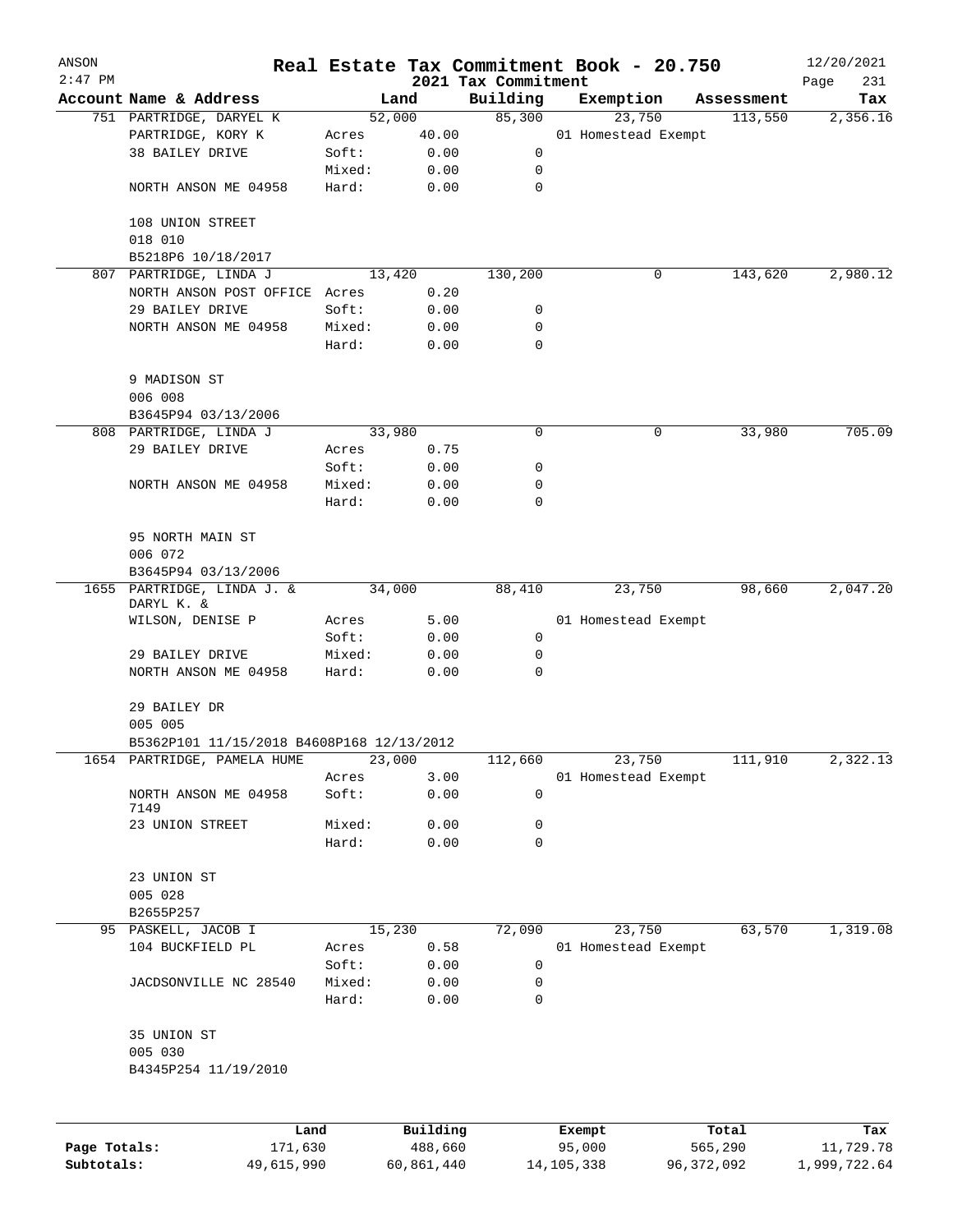| ANSON<br>$2:47$ PM |                                                     |                 |       | 2021 Tax Commitment | Real Estate Tax Commitment Book - 20.750 |            | 12/20/2021<br>232<br>Page |
|--------------------|-----------------------------------------------------|-----------------|-------|---------------------|------------------------------------------|------------|---------------------------|
|                    | Account Name & Address                              |                 | Land  | Building            | Exemption                                | Assessment | Tax                       |
|                    | 460 PASTERCYZK, MARK H                              |                 | 9,590 | 44,830              | 23,750                                   | 30,670     | 636.40                    |
|                    | PO BOX 160                                          | Acres           | 0.23  |                     | 01 Homestead Exempt                      |            |                           |
|                    |                                                     | Soft:           | 0.00  | 0                   |                                          |            |                           |
|                    | ANSON ME 04911                                      | Mixed:          | 0.00  | 0                   |                                          |            |                           |
|                    |                                                     | Hard:           | 0.00  | $\mathbf 0$         |                                          |            |                           |
|                    |                                                     | B5083P304       |       |                     |                                          |            |                           |
|                    | 18 WILSON ST                                        |                 |       |                     |                                          |            |                           |
|                    | 001 113                                             |                 |       |                     |                                          |            |                           |
|                    | B5143P230 03/22/2017 B5083P304 09/29/2016 B3268P203 |                 |       |                     |                                          |            |                           |
|                    | 1953 PATRICK, EILEEN                                | 18,140          |       | 0                   | 0                                        | 18,140     | 376.41                    |
|                    | P.O. BOX 26                                         | Acres           | 5.09  |                     |                                          |            |                           |
|                    |                                                     | Soft:           | 0.00  | 0                   |                                          |            |                           |
|                    | NEW VINEYARD ME 04956                               | Mixed:          | 0.00  | 0                   |                                          |            |                           |
|                    |                                                     | Hard:           | 0.00  | $\mathbf 0$         |                                          |            |                           |
|                    |                                                     |                 |       |                     |                                          |            |                           |
|                    | 653 HOLLIN WAITE HILL                               |                 |       |                     |                                          |            |                           |
|                    | 020 015 3                                           |                 |       |                     |                                          |            |                           |
|                    | B5560P225 06/19/2020<br>1954 PATRICK, EILEEN        |                 |       | 0                   |                                          |            | 375.37                    |
|                    |                                                     | 18,090          |       |                     | 0                                        | 18,090     |                           |
|                    | P.O. BOX 26                                         | Acres           | 5.06  |                     |                                          |            |                           |
|                    |                                                     | Soft:           | 0.00  | 0                   |                                          |            |                           |
|                    | NEW VINEYARD ME 04956                               | Mixed:<br>Hard: | 0.00  | 0<br>0              |                                          |            |                           |
|                    |                                                     |                 | 0.00  |                     |                                          |            |                           |
|                    | 651 HOLLIN WAITE HILL                               |                 |       |                     |                                          |            |                           |
|                    | 020 015 4                                           |                 |       |                     |                                          |            |                           |
|                    | B5560P225 06/19/2020                                |                 |       |                     |                                          |            |                           |
|                    | 1955 PATRICK, EILEEN                                | 17,370          |       | $\mathbf 0$         | 0                                        | 17,370     | 360.43                    |
|                    | P.O. BOX 26                                         | Acres           | 4.58  |                     |                                          |            |                           |
|                    |                                                     | Soft:           | 0.00  | 0                   |                                          |            |                           |
|                    | NEW VINEYARD ME 04956                               | Mixed:          | 0.00  | 0                   |                                          |            |                           |
|                    |                                                     | Hard:           | 0.00  | 0                   |                                          |            |                           |
|                    |                                                     |                 |       |                     |                                          |            |                           |
|                    | 637 HOLLIN WAITE HILL                               |                 |       |                     |                                          |            |                           |
|                    | 020 015 5                                           |                 |       |                     |                                          |            |                           |
|                    | B5560P225 06/19/2020                                |                 |       |                     |                                          |            |                           |
|                    | 1358 PATRICK, EILEEN T                              | 40,150          |       | 0                   | 0                                        | 40,150     | 833.11                    |
|                    | PO BOX 26                                           | Acres           | 32.30 |                     |                                          |            |                           |
|                    |                                                     | Soft:           | 0.00  | 0                   |                                          |            |                           |
|                    | NEW VINEYARD ME 04956                               | Mixed:          | 0.00  | 0                   |                                          |            |                           |
|                    |                                                     | Hard:           | 0.00  | 0                   |                                          |            |                           |
|                    | 639 HOLLIN WAITE HILL                               |                 |       |                     |                                          |            |                           |
|                    | 020 015 6                                           |                 |       |                     |                                          |            |                           |
|                    | B5592P263 08/13/2020                                |                 |       |                     |                                          |            |                           |
|                    | 161 PATTEN, MERTON L                                | 26,000          |       | 0                   | 0                                        | 26,000     | 539.50                    |
|                    | 26 PATTEN LANE                                      | Acres           | 5.00  |                     |                                          |            |                           |
|                    |                                                     | Soft:           | 0.00  | 0                   |                                          |            |                           |
|                    | NORTH ANSON ME 04958                                | Mixed:          | 0.00  | 0                   |                                          |            |                           |
|                    |                                                     | Hard:           | 0.00  | $\Omega$            |                                          |            |                           |
|                    |                                                     |                 |       |                     |                                          |            |                           |
|                    | 41 PATTEN LN                                        |                 |       |                     |                                          |            |                           |
|                    | 023 026<br>C <sub>1</sub>                           |                 |       |                     |                                          |            |                           |
|                    | B1855P287                                           |                 |       |                     |                                          |            |                           |
|                    |                                                     |                 |       |                     |                                          |            |                           |
|                    |                                                     |                 |       |                     |                                          |            |                           |
|                    |                                                     |                 |       |                     |                                          |            |                           |

|              | Land       | Building   | Exempt       | Total      | Tax          |
|--------------|------------|------------|--------------|------------|--------------|
| Page Totals: | 129,340    | 44,830     | 23,750       | 150,420    | 3,121.22     |
| Subtotals:   | 49,745,330 | 60,906,270 | 14, 129, 088 | 96,522,512 | 2,002,843.86 |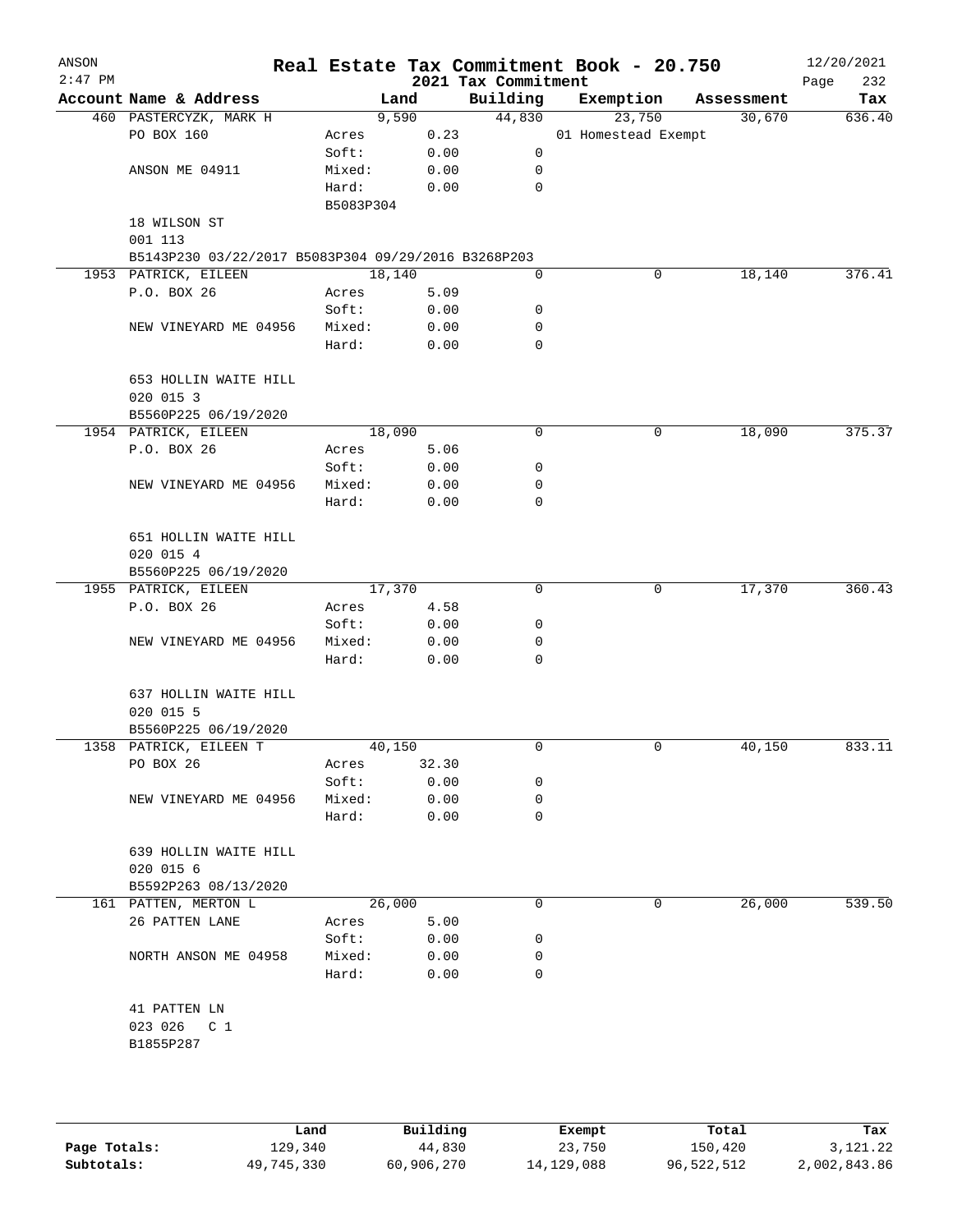| ANSON<br>$2:47$ PM |                                      |             |        | 2021 Tax Commitment | Real Estate Tax Commitment Book - 20.750 |            | 12/20/2021<br>Page<br>233 |
|--------------------|--------------------------------------|-------------|--------|---------------------|------------------------------------------|------------|---------------------------|
|                    | Account Name & Address               |             | Land   | Building            | Exemption                                | Assessment | Tax                       |
|                    | 1 PATTERSON, GERALDINE E             |             | 8,720  | 46,830              | $\Omega$                                 | 55,550     | 1,152.66                  |
|                    | 66 CHICKEN STREET                    | Acres       | 0.19   |                     |                                          |            |                           |
|                    |                                      | Soft:       | 0.00   | 0                   |                                          |            |                           |
|                    | STARKS ME 04911                      | Mixed:      | 0.00   | 0                   |                                          |            |                           |
|                    |                                      | Hard:       | 0.00   | 0                   |                                          |            |                           |
|                    |                                      |             |        |                     |                                          |            |                           |
|                    | 133 MAIN ST                          |             |        |                     |                                          |            |                           |
|                    | 002 047                              |             |        |                     |                                          |            |                           |
|                    | B5515P179 01/31/2020                 |             |        |                     |                                          |            |                           |
|                    | 815 PAUL, CECELIA                    |             | 16,610 | 72,050              | 23,750                                   | 64,910     | 1,346.88                  |
|                    |                                      | Acres       | 0.69   |                     | 01 Homestead Exempt                      |            |                           |
|                    | NORTH ANSON ME 04958<br>0000         | Soft:       | 0.00   | 0                   |                                          |            |                           |
|                    | 221 EMBDEN POND RD                   | Mixed:      | 0.00   | 0                   |                                          |            |                           |
|                    |                                      | Hard:       | 0.00   | 0                   |                                          |            |                           |
|                    |                                      | LIFE ESTATE |        |                     |                                          |            |                           |
|                    | 221 EMBDEN POND RD                   |             |        |                     |                                          |            |                           |
|                    | 023 021                              |             |        |                     |                                          |            |                           |
|                    | B4251P56 03/22/2010                  |             |        |                     |                                          |            |                           |
|                    | 499 PAVMAT, INC                      |             | 0      | 10, 400             | 0                                        | 10,400     | 215.80                    |
|                    | ANSON ME 04911                       |             |        |                     |                                          |            |                           |
|                    | 756 HORSEBACK ROAD                   |             |        |                     |                                          |            |                           |
|                    |                                      |             |        |                     |                                          |            |                           |
|                    |                                      |             |        |                     |                                          |            |                           |
|                    | 732 HORSEBACK RD                     |             |        |                     |                                          |            |                           |
|                    | 019 038<br>ON<br>397 PEARY, ERNEST D |             | 31,660 | 68,730              | 29,450                                   | 70,940     | 1,472.01                  |
|                    | PEARY, MARIA I                       | Acres       | 10.16  |                     | 01 Homestead Exempt                      |            |                           |
|                    |                                      | Soft:       | 0.00   |                     | 0 04 Non-resident Veteran                |            |                           |
|                    | 216 GREENLEAF RD                     | Mixed:      | 0.00   | 0                   |                                          |            |                           |
|                    | ANSON ME 04911 0000                  | Hard:       | 0.00   | 0                   |                                          |            |                           |
|                    |                                      |             |        |                     |                                          |            |                           |
|                    | 216 GREENLEAF RD                     |             |        |                     |                                          |            |                           |
|                    | 013 022<br>3                         |             |        |                     |                                          |            |                           |
|                    | B3011P210                            |             |        |                     |                                          |            |                           |
|                    | 1660 PEARY, EVERETT H                |             | 51,640 | 39,830              | 23,750                                   | 67,720     | 1,405.19                  |
|                    | PEARY, JOYCE                         | Acres       | 39.27  |                     | 01 Homestead Exempt                      |            |                           |
|                    | 511 CAMPGROUND ROAD                  | Soft:       | 0.00   | 0                   |                                          |            |                           |
|                    |                                      | Mixed:      | 0.00   | 0                   |                                          |            |                           |
|                    | NORTH ANSON ME 04958                 | Hard:       | 0.00   | 0                   |                                          |            |                           |
|                    | 511 CAMPGROUND RD                    |             |        |                     |                                          |            |                           |
|                    | 018 012<br>$\mathsf{C}$              |             |        |                     |                                          |            |                           |
|                    | 1684 PEASE, MICHAEL S                |             | 12,330 | 0                   | 0                                        | 12,330     | 255.85                    |
|                    | PEASE, JANA L                        | Acres       | 1.22   |                     |                                          |            |                           |
|                    | PO BOX 474                           | Soft:       | 0.00   | 0                   |                                          |            |                           |
|                    |                                      | Mixed:      | 0.00   | 0                   |                                          |            |                           |
|                    | NORTH ANSON ME 04958                 | Hard:       | 0.00   | 0                   |                                          |            |                           |
|                    |                                      |             |        |                     |                                          |            |                           |
|                    | 009 037                              |             |        |                     |                                          |            |                           |
|                    | B3892P41 08/06/2007                  |             |        |                     |                                          |            |                           |
|                    |                                      |             |        |                     |                                          |            |                           |
|                    |                                      |             |        |                     |                                          |            |                           |

|              | Land       | Building   | Exempt     | Total      | Tax          |
|--------------|------------|------------|------------|------------|--------------|
| Page Totals: | 120,960    | 237,840    | 76,950     | 281,850    | 5,848.39     |
| Subtotals:   | 49,866,290 | 61,144,110 | 14,206,038 | 96,804,362 | 2,008,692.25 |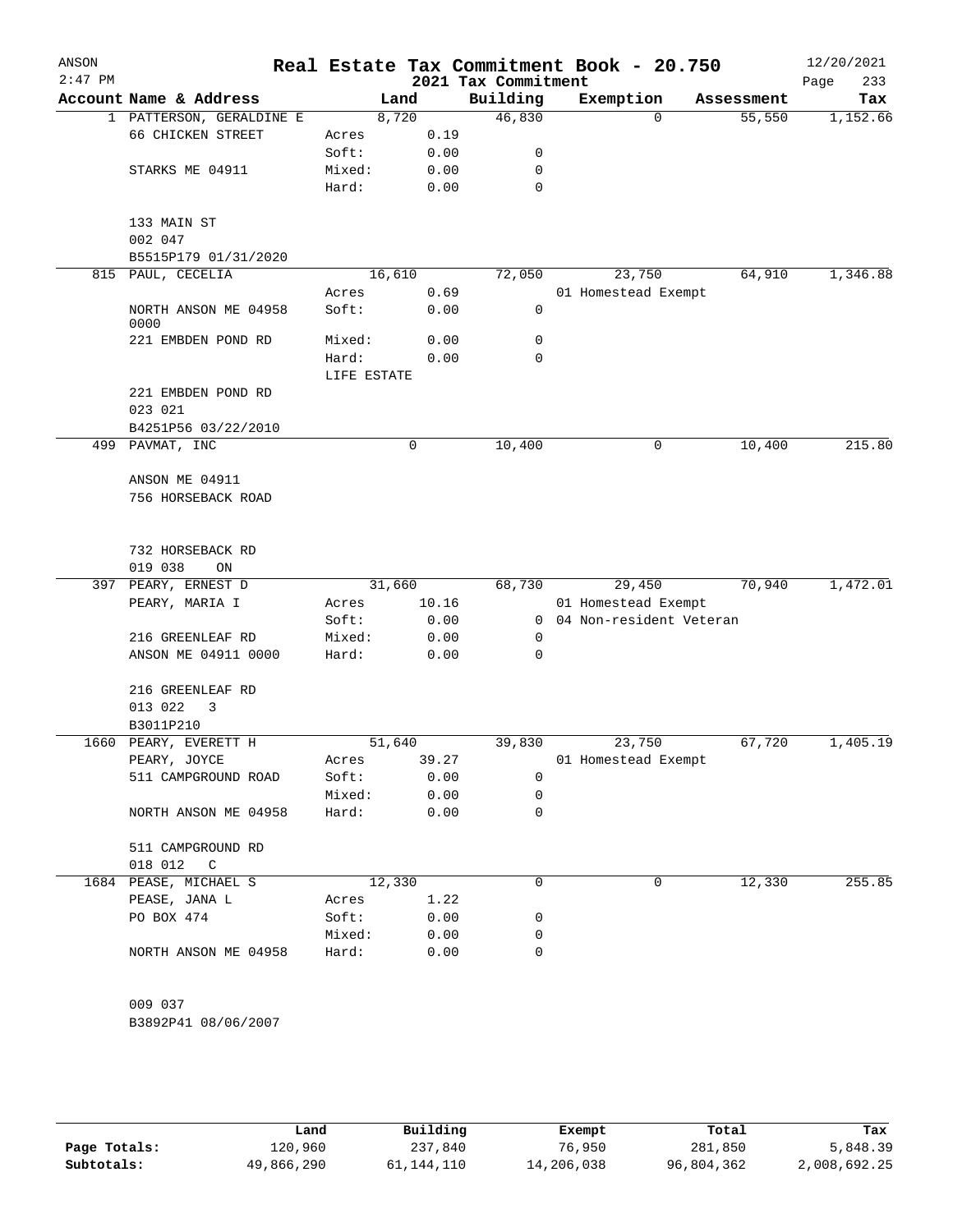| ANSON<br>$2:47$ PM |                                   |        |       | Real Estate Tax Commitment Book - 20.750<br>2021 Tax Commitment |                     |          |            | 12/20/2021<br>234<br>Page |
|--------------------|-----------------------------------|--------|-------|-----------------------------------------------------------------|---------------------|----------|------------|---------------------------|
|                    | Account Name & Address            |        | Land  | Building                                                        | Exemption           |          | Assessment | Tax                       |
|                    | 64 PELLETIER, DENNIS              | 30,000 |       | 7,480                                                           |                     | $\Omega$ | 37,480     | 777.71                    |
|                    | PELLETIER, PAULA                  | Acres  | 30.00 |                                                                 |                     |          |            |                           |
|                    | 21 FOLLY BROOK TERRACE            | Soft:  | 0.00  | 0                                                               |                     |          |            |                           |
|                    |                                   | Mixed: | 0.00  | 0                                                               |                     |          |            |                           |
|                    | KINGSTON NH 03848                 | Hard:  | 0.00  | 0                                                               |                     |          |            |                           |
|                    | 100 TOWN FARM ROAD<br>022 009     |        |       |                                                                 |                     |          |            |                           |
|                    | B5092P38 10/21/2016               |        |       |                                                                 |                     |          |            |                           |
|                    | 776 PELLETIER, SHARON A           | 15,100 |       | 74,680                                                          |                     | 23,750   | 66,030     | 1,370.12                  |
|                    | PO BOX 41                         | Acres  | 0.57  |                                                                 | 01 Homestead Exempt |          |            |                           |
|                    |                                   | Soft:  | 0.00  | 0                                                               |                     |          |            |                           |
|                    | ANSON ME 04911                    | Mixed: | 0.00  | 0                                                               |                     |          |            |                           |
|                    |                                   | Hard:  | 0.00  | 0                                                               |                     |          |            |                           |
|                    | 138 MAIN ST                       |        |       |                                                                 |                     |          |            |                           |
|                    | 002 007                           |        |       |                                                                 |                     |          |            |                           |
|                    | B4355P240 12/31/2010              |        |       |                                                                 |                     |          |            |                           |
|                    | 1645 PELLETIER, STANLEY J         | 10,390 |       | 0                                                               |                     | 0        | 10,390     | 215.59                    |
|                    | PELLETIER, ELMIRA J               | Acres  | 0.27  |                                                                 |                     |          |            |                           |
|                    | 661 Main Street                   | Soft:  | 0.00  | 0                                                               |                     |          |            |                           |
|                    |                                   | Mixed: | 0.00  | 0                                                               |                     |          |            |                           |
|                    | St. Francis ME 04774              | Hard:  | 0.00  | 0                                                               |                     |          |            |                           |
|                    | 290 RIVER RD                      |        |       |                                                                 |                     |          |            |                           |
|                    | 016 001 C                         |        |       |                                                                 |                     |          |            |                           |
|                    | B4555P98 07/26/2012               |        |       |                                                                 |                     |          |            |                           |
|                    | 2041 PELLETIER, STANLEY J         | 7,700  |       | 0                                                               |                     | 0        | 7,700      | 159.78                    |
|                    | PELLETIER, ELMIRA J               | Acres  | 5.20  |                                                                 |                     |          |            |                           |
|                    | 661 Main Street                   | Soft:  | 0.00  | 0                                                               |                     |          |            |                           |
|                    |                                   | Mixed: | 0.00  | 0                                                               |                     |          |            |                           |
|                    | St. Francis ME 04774              | Hard:  | 0.00  | 0                                                               |                     |          |            |                           |
|                    | RIVER RD                          |        |       |                                                                 |                     |          |            |                           |
|                    | 016 001                           |        |       |                                                                 |                     |          |            |                           |
|                    | B4555P98 07/26/2012               |        |       |                                                                 |                     |          |            |                           |
|                    | 1563 PELOQUIN, BRENDA M           | 17,320 |       | 40,300                                                          |                     | 23,750   | 33,870     | 702.80                    |
|                    |                                   | Acres  | 0.75  |                                                                 | 01 Homestead Exempt |          |            |                           |
|                    | ANSON ME 04911 0611               | Soft:  | 0.00  | 0                                                               |                     |          |            |                           |
|                    | PO BOX 611                        | Mixed: | 0.00  | 0                                                               |                     |          |            |                           |
|                    |                                   | Hard:  | 0.00  | 0                                                               |                     |          |            |                           |
|                    | 189 CAMPGROUND RD<br>015 050<br>A |        |       |                                                                 |                     |          |            |                           |
|                    | B5062P260 08/15/2016 B2333P297    |        |       |                                                                 |                     |          |            |                           |
|                    | 942 PENA, WENDY S                 | 7,210  |       | 38,570                                                          |                     | 23,750   | 22,030     | 457.12                    |
|                    | 15 HALL STREET                    | Acres  | 0.13  |                                                                 | 01 Homestead Exempt |          |            |                           |
|                    |                                   | Soft:  | 0.00  | 0                                                               |                     |          |            |                           |
|                    | NORTH ANSON ME 04958              | Mixed: | 0.00  | 0                                                               |                     |          |            |                           |
|                    |                                   | Hard:  | 0.00  | 0                                                               |                     |          |            |                           |
|                    | 15 HALL ST                        |        |       |                                                                 |                     |          |            |                           |
|                    | 009 039<br>Α                      |        |       |                                                                 |                     |          |            |                           |
|                    | B4779P166 06/19/2014              |        |       |                                                                 |                     |          |            |                           |
|                    |                                   |        |       |                                                                 |                     |          |            |                           |
|                    |                                   |        |       |                                                                 |                     |          |            |                           |
|                    |                                   |        |       |                                                                 |                     |          |            |                           |
|                    |                                   |        |       |                                                                 |                     |          |            |                           |

|              | Land       | Building   | Exempt       | Total      | Tax          |
|--------------|------------|------------|--------------|------------|--------------|
| Page Totals: | 87,720     | 161,030    | 71,250       | 177,500    | 3,683.12     |
| Subtotals:   | 49,954,010 | 61,305,140 | 14, 277, 288 | 96,981,862 | 2,012,375.37 |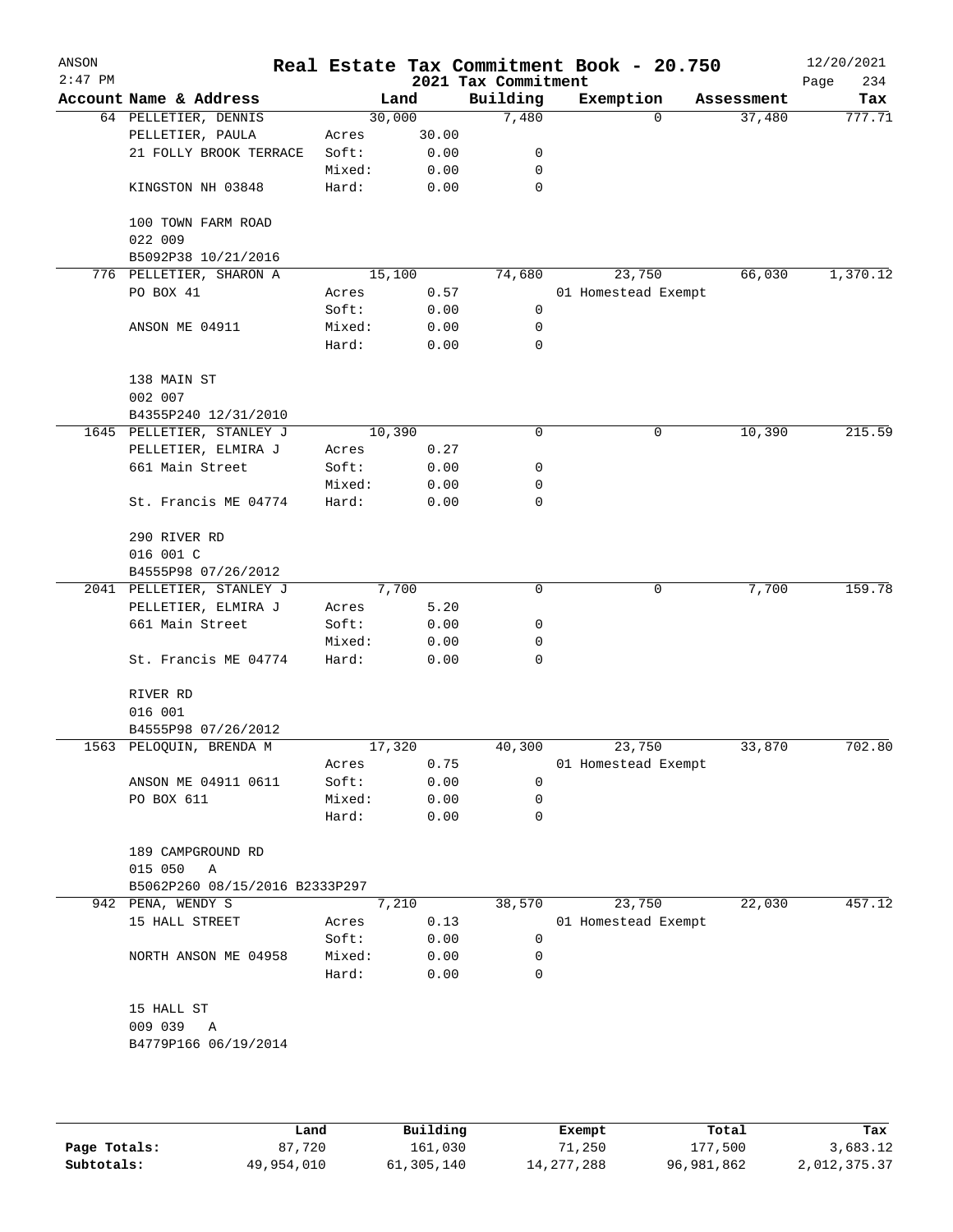| ANSON<br>$2:47$ PM |                             |                        |        | 2021 Tax Commitment | Real Estate Tax Commitment Book - 20.750 |            | 12/20/2021         |
|--------------------|-----------------------------|------------------------|--------|---------------------|------------------------------------------|------------|--------------------|
|                    | Account Name & Address      |                        | Land   | Building            | Exemption                                | Assessment | 235<br>Page<br>Tax |
|                    | 762 PEPIN, DAVID A          | 13,420                 |        | 45,930              | $\Omega$                                 | 59,350     | 1,231.51           |
|                    | 9 BLAISDELL ROAD            | Acres                  | 0.45   |                     |                                          |            |                    |
|                    |                             | Soft:                  | 0.00   | 0                   |                                          |            |                    |
|                    | NEWPORT ME 04953 3920       | Mixed:                 | 0.00   | 0                   |                                          |            |                    |
|                    |                             | Hard:                  | 0.00   | 0                   |                                          |            |                    |
|                    | 12 RIVER RD                 |                        |        |                     |                                          |            |                    |
|                    | 003 076                     |                        |        |                     |                                          |            |                    |
|                    | B3659P252 03/27/2006        |                        |        |                     |                                          |            |                    |
|                    | 291 PEREIRA, LAURA J        | 21,580                 |        | 29,470              | 23,750                                   | 27,300     | 566.48             |
|                    | PEREIRA, JOHN               | Acres                  | 2.05   |                     | 01 Homestead Exempt                      |            |                    |
|                    | 176 VALLEY ROAD             | Soft:                  | 0.00   | 0                   |                                          |            |                    |
|                    |                             | Mixed:                 | 0.00   | 0                   |                                          |            |                    |
|                    | NORTH ANSON ME 04958        | Hard:                  | 0.00   | $\mathbf 0$         |                                          |            |                    |
|                    | 176 VALLEY RD               |                        |        |                     |                                          |            |                    |
|                    | 018 035<br>$\mathbf B$      |                        |        |                     |                                          |            |                    |
|                    | B5305P243 07/18/2018        |                        |        |                     |                                          |            |                    |
|                    | 1662 PERGE, PETER           | 18,150                 |        | $\mathbf 0$         | $\mathbf 0$                              | 18,150     | 376.61             |
|                    | 19 CALENDULA CT             | Acres                  | 5.10   |                     |                                          |            |                    |
|                    |                             | Soft:                  | 0.00   | 0                   |                                          |            |                    |
|                    | HOMOSASSA FL 34446          | Mixed:                 | 0.00   | 0                   |                                          |            |                    |
|                    |                             | Hard:                  | 0.00   | $\mathbf 0$         |                                          |            |                    |
|                    | 023 044<br>К                |                        |        |                     |                                          |            |                    |
|                    | 826 PERKINS, ANITA L        | 50,500                 |        | 57,270              | 29,450                                   | 78,320     | 1,625.14           |
|                    | PERKINS, ERLON R            | Acres                  | 49.00  |                     | 01 Homestead Exempt                      |            |                    |
|                    | 471 TOWN FARM ROAD          | Soft:                  | 0.00   |                     | 0 08 Vietnam Veteran                     |            |                    |
|                    |                             | Mixed:                 | 0.00   | 0                   |                                          |            |                    |
|                    | ANSON ME 04911              | Hard:                  | 0.00   | 0                   |                                          |            |                    |
|                    | 471 TOWN FARM RD            |                        |        |                     |                                          |            |                    |
|                    | 019 015 & 15 B<br>B2052P233 |                        |        |                     |                                          |            |                    |
| 1382               | PERKINS, DANA J             | 14,140                 |        | 54,050              | 0                                        | 68, 190    | 1,414.94           |
|                    | PO BOX 103                  | Acres                  | 0.50   |                     |                                          |            |                    |
|                    |                             | Soft:                  | 0.00   | 0                   |                                          |            |                    |
|                    | NORTH ANSON ME 04958        | Mixed:                 | 0.00   | 0                   |                                          |            |                    |
|                    |                             | Hard:                  | 0.00   | 0                   |                                          |            |                    |
|                    | 62 SOLON RD                 |                        |        |                     |                                          |            |                    |
|                    | 017 044 A                   |                        |        |                     |                                          |            |                    |
|                    | B5341P24 10/10/2018         |                        |        |                     |                                          |            |                    |
|                    | 1262 PERKINS, DANA J        |                        | 54,450 | 32,510              | 0                                        | 86,960     | 1,804.42           |
|                    | PO BOX 103                  | Acres                  | 16.95  |                     |                                          |            |                    |
|                    |                             | Soft:                  | 0.00   | 0                   |                                          |            |                    |
|                    | NORTH ANSON ME 04958        | Mixed:                 | 0.00   | 0                   |                                          |            |                    |
|                    |                             | Hard:<br>B4974P0139 JT | 0.00   | 0                   |                                          |            |                    |
|                    | 62 SOLON RD                 |                        |        |                     |                                          |            |                    |
|                    | 017 044                     |                        |        |                     |                                          |            |                    |
|                    | B5341P34 10/11/2018         |                        |        |                     |                                          |            |                    |
|                    |                             |                        |        |                     |                                          |            |                    |
|                    |                             |                        |        |                     |                                          |            |                    |
|                    |                             |                        |        |                     |                                          |            |                    |

|              | Land       | Building   | Exempt     | Total      | Tax          |
|--------------|------------|------------|------------|------------|--------------|
| Page Totals: | 172,240    | 219,230    | 53,200     | 338,270    | ,019.10      |
| Subtotals:   | 50,126,250 | 61,524,370 | 14,330,488 | 97,320,132 | 2,019,394.47 |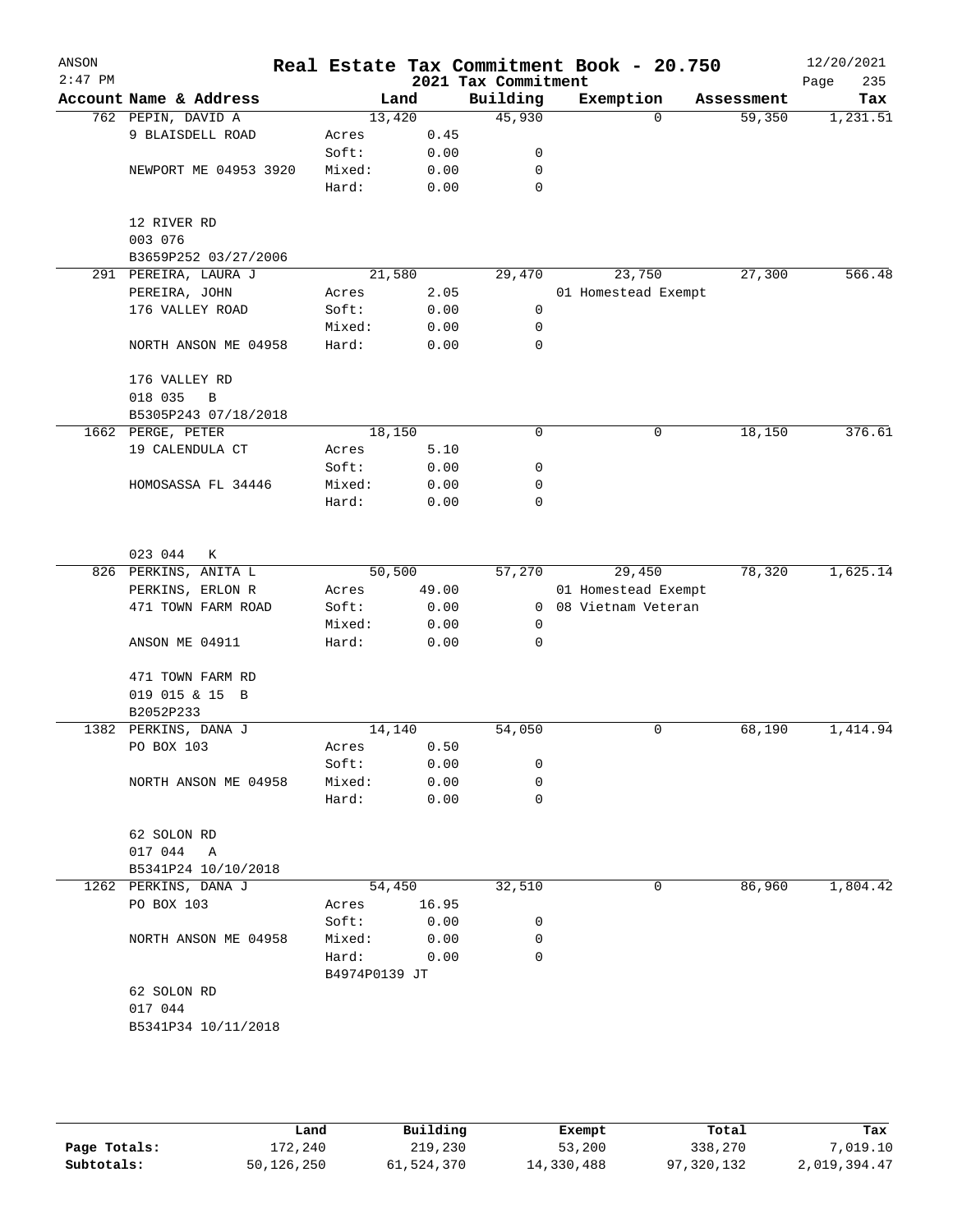| ANSON        |                                           |         |            |            |                     |             | Real Estate Tax Commitment Book - 20.750 |                      | 12/20/2021    |
|--------------|-------------------------------------------|---------|------------|------------|---------------------|-------------|------------------------------------------|----------------------|---------------|
| $2:47$ PM    | Account Name & Address                    |         | Land       |            | 2021 Tax Commitment |             |                                          |                      | Page<br>236   |
|              |                                           |         | 25,220     |            | Building<br>25,590  |             | Exemption<br>23,750                      | Assessment<br>27,060 | Tax<br>561.50 |
|              | 532 PERKINS, SANDRA A<br>CLARK, MOLLY J   | Acres   |            | 1.81       |                     |             | 01 Homestead Exempt                      |                      |               |
|              | PO BOX 494                                | Soft:   |            | 0.00       |                     | 0           |                                          |                      |               |
|              |                                           | Mixed:  |            | 0.00       |                     | 0           |                                          |                      |               |
|              | ANSON ME 04911                            | Hard:   |            | 0.00       |                     | 0           |                                          |                      |               |
|              |                                           |         |            |            |                     |             |                                          |                      |               |
|              | 63 EMBDEN POND RD<br>009 016              |         |            |            |                     |             |                                          |                      |               |
|              | B5604P311 09/14/0220 B3645P260 01/31/2006 |         |            |            |                     |             |                                          |                      |               |
|              | 732 PETELLE, LESLEY                       |         | 22,220     |            |                     | 0           | 0                                        | 22,220               | 461.07        |
|              | 338 HARWICH RD                            | Acres   |            | 8.72       |                     |             |                                          |                      |               |
|              | PO BOX 532                                | Soft:   |            | 0.00       |                     | 0           |                                          |                      |               |
|              | BREWSTER MA 02631 0532                    | Mixed:  |            | 0.00       |                     | 0           |                                          |                      |               |
|              |                                           | Hard:   |            | 0.00       |                     | 0           |                                          |                      |               |
|              | 022 038<br>1                              |         |            |            |                     |             |                                          |                      |               |
|              | B3106P81                                  |         |            |            |                     |             |                                          |                      |               |
|              | 350 PETERS, BRENDA E                      |         | 22,630     |            | 64,860              |             | 23,750                                   | 63,740               | 1,322.61      |
|              | PETERS, KENNETH                           | Acres   |            | 2.75       |                     |             | 01 Homestead Exempt                      |                      |               |
|              |                                           | Soft:   |            | 0.00       |                     | 0           |                                          |                      |               |
|              | PO BOX 52                                 | Mixed:  |            | 0.00       |                     | 0           |                                          |                      |               |
|              | NORTH ANSON ME 04958                      | Hard:   |            | 0.00       |                     | 0           |                                          |                      |               |
|              | 0052                                      |         |            |            |                     |             |                                          |                      |               |
|              | 441 SOLON RD<br>024 034                   |         |            |            |                     |             |                                          |                      |               |
|              |                                           |         |            |            |                     |             |                                          |                      |               |
|              | B3346P126 07/21/2004                      |         |            |            |                     |             |                                          |                      | 662.76        |
|              | 828 PETERS, RICHARD                       |         | 17,320     |            | 38,370              |             | 23,750                                   | 31,940               |               |
|              | PETERS, SANDRA J                          | Acres   |            | 0.75       |                     |             | 01 Homestead Exempt                      |                      |               |
|              |                                           | Soft:   |            | 0.00       |                     | 0           |                                          |                      |               |
|              | 766 RIVER RD                              | Mixed:  |            | 0.00       |                     | 0           |                                          |                      |               |
|              | NORTH ANSON ME 04958<br>0000              | Hard:   |            | 0.00       |                     | $\mathbf 0$ |                                          |                      |               |
|              | 766 RIVER RD                              |         |            |            |                     |             |                                          |                      |               |
|              | 017 011                                   |         |            |            |                     |             |                                          |                      |               |
|              | B4702P117 08/22/2013                      |         |            |            |                     |             |                                          |                      |               |
|              | 831 PETERSEN, HENRICK V JR                |         | 17,090     |            | 99,740              |             | 29,450                                   | 87,380               | 1,813.14      |
|              | PETERSEN, SUSAN A                         | Acres   |            | 0.73       |                     |             | 01 Homestead Exempt                      |                      |               |
|              | PO BOX 218                                | Soft:   |            | 0.00       |                     | 0           | 02 Resident Veteran                      |                      |               |
|              |                                           | Mixed:  |            | 0.00       |                     | 0           |                                          |                      |               |
|              | NORTH ANSON ME 04958                      | Hard:   |            | 0.00       |                     | $\mathbf 0$ |                                          |                      |               |
|              | 116 NORTH MAIN ST                         |         |            |            |                     |             |                                          |                      |               |
|              | 007 018                                   |         |            |            |                     |             |                                          |                      |               |
|              | B1495P45                                  |         |            |            |                     |             |                                          |                      |               |
|              | 834 PETLEY, TERRY ALLEN                   |         | 12,650     |            | 83,730              |             | 0                                        | 96, 380              | 1,999.89      |
|              | PETLEY, CYNTHIA JANE                      | Acres   |            | 0.40       |                     |             |                                          |                      |               |
|              |                                           | Soft:   |            | 0.00       |                     | 0           |                                          |                      |               |
|              | PO BOX 139                                | Mixed:  |            | 0.00       |                     | 0           |                                          |                      |               |
|              | ANSON ME 04911 0139                       | Hard:   |            | 0.00       |                     | 0           |                                          |                      |               |
|              | 12 GARDNER ST                             |         | B5122P0163 |            | LIFE ESTATE         |             |                                          |                      |               |
|              | 002 058                                   |         |            |            |                     |             |                                          |                      |               |
|              | B5570P333 07/10/2020                      |         |            |            |                     |             |                                          |                      |               |
|              |                                           |         |            |            |                     |             |                                          |                      |               |
|              |                                           | Land    |            | Building   |                     |             | Exempt                                   | Total                | Tax           |
| Page Totals: |                                           | 117,130 |            | 312,290    |                     |             | 100,700                                  | 328,720              | 6,820.97      |
| Subtotals:   | 50, 243, 380                              |         |            | 61,836,660 |                     |             | 14, 431, 188                             | 97,648,852           | 2,026,215.44  |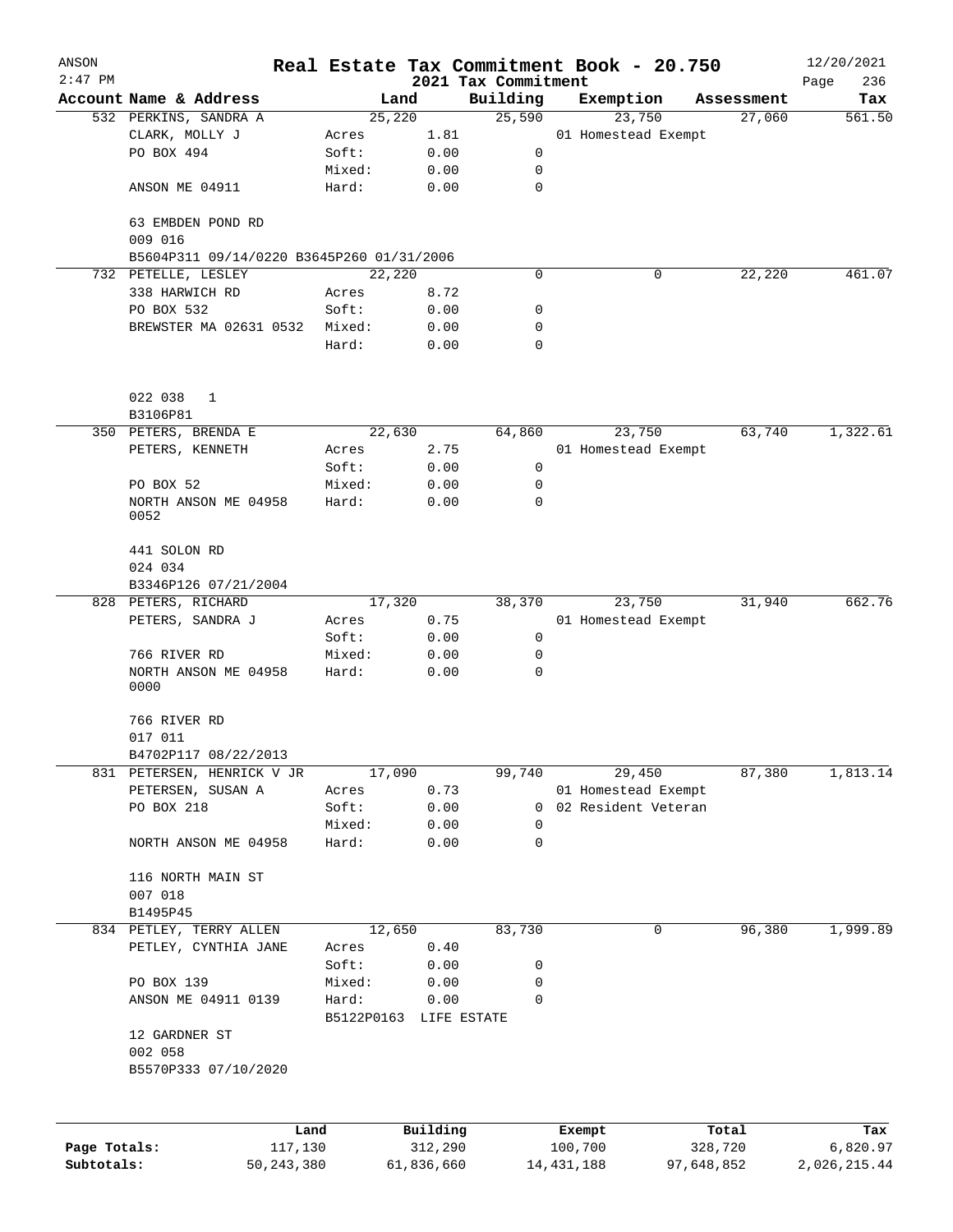| ANSON        |                                      |                |                 |                     |              |                                 | Real Estate Tax Commitment Book - 20.750 |   |                  | 12/20/2021         |
|--------------|--------------------------------------|----------------|-----------------|---------------------|--------------|---------------------------------|------------------------------------------|---|------------------|--------------------|
| $2:47$ PM    | Account Name & Address               |                |                 | Land                |              | 2021 Tax Commitment<br>Building | Exemption                                |   | Assessment       | Page<br>237<br>Tax |
|              | 1050 PETRIE, GAYLE N                 |                |                 | 13,860              |              | 17,650                          |                                          | 0 | 31,510           | 653.83             |
|              | 108 CROSS ROAD                       |                | Acres           |                     | 0.48         |                                 |                                          |   |                  |                    |
|              |                                      |                | Soft:           |                     | 0.00         | 0                               |                                          |   |                  |                    |
|              | AVON ME 04966-3025                   |                | Mixed:          |                     | 0.00         | 0                               |                                          |   |                  |                    |
|              |                                      |                | Hard:           |                     | 0.00         | 0                               |                                          |   |                  |                    |
|              | 38 WILLOW ST                         |                |                 |                     |              |                                 |                                          |   |                  |                    |
|              | 006 048<br>$\mathsf{C}$              |                |                 |                     |              |                                 |                                          |   |                  |                    |
|              | B2725P292                            |                |                 |                     |              |                                 |                                          |   |                  |                    |
|              | 519 PHILLIPS, NELS E                 |                |                 | 21,500              |              | 47,730                          | 23,750                                   |   | 45,480           | 943.71             |
|              | PHILLIPS, LINDA                      |                | Acres           |                     | 2.00         |                                 | 01 Homestead Exempt                      |   |                  |                    |
|              | PO BOX 344                           |                | Soft:           |                     | 0.00         | 0                               |                                          |   |                  |                    |
|              |                                      |                | Mixed:          |                     | 0.00         | 0                               |                                          |   |                  |                    |
|              | NORTH ANSON ME 04958                 |                | Hard:           |                     | 0.00         | $\mathbf 0$                     |                                          |   |                  |                    |
|              | 726 RIVER RD                         |                |                 |                     |              |                                 |                                          |   |                  |                    |
|              | 017 004<br>$\mathbf{1}$              |                |                 |                     |              |                                 |                                          |   |                  |                    |
|              | B5444P180 08/01/2019                 |                |                 |                     |              |                                 |                                          |   |                  |                    |
|              | 1390 PHILPOT, CHERYL A. &            |                |                 | 14,830              |              | 52,160                          | 23,750                                   |   | 43,240           | 897.23             |
|              | SHAW, MICHAEL R                      |                | Acres           |                     | 0.55         |                                 | 01 Homestead Exempt                      |   |                  |                    |
|              |                                      |                | Soft:           |                     | 0.00         | 0                               |                                          |   |                  |                    |
|              | PO BOX 282                           |                | Mixed:          |                     | 0.00         | 0                               |                                          |   |                  |                    |
|              | NORTH ANSON ME 04958                 |                | Hard:           |                     | 0.00         | 0                               |                                          |   |                  |                    |
|              | 81 ELM ST                            |                |                 |                     |              |                                 |                                          |   |                  |                    |
|              | 009 025                              |                |                 |                     |              |                                 |                                          |   |                  |                    |
|              | B4602P312 11/29/2012                 |                |                 |                     |              |                                 |                                          |   |                  |                    |
|              | 846 PHILPOT, JEAN                    |                |                 | $\mathbf 0$         |              | 6,140                           |                                          | 0 | 6,140            | 127.41             |
|              | NORTH ANSON ME 04958                 |                |                 |                     |              |                                 |                                          |   |                  |                    |
|              | 0231<br>PO BOX 231                   |                |                 |                     |              |                                 |                                          |   |                  |                    |
|              |                                      |                |                 |                     |              |                                 |                                          |   |                  |                    |
|              | 56 HIGH ST                           |                |                 |                     |              |                                 |                                          |   |                  |                    |
|              | 009 032<br>ON                        |                |                 |                     |              |                                 |                                          |   |                  |                    |
|              | 61 PHILPOT, JEAN H, R                |                |                 | 24,050              |              | 2,100                           | 23,750                                   |   | 2,400            | 49.80              |
|              | COURTNEY &<br>PINKHAM, MARK W & DALE |                | Acres           |                     | 3.70         |                                 | 01 Homestead Exempt                      |   |                  |                    |
|              | R                                    |                |                 |                     |              |                                 |                                          |   |                  |                    |
|              |                                      |                | Soft:           |                     | 0.00         | 0                               |                                          |   |                  |                    |
|              | PO BOX 231                           |                | Mixed:          |                     | 0.00         | 0                               |                                          |   |                  |                    |
|              | NORTH ANSON ME 04958<br>0231         |                | Hard:           |                     | 0.00         | $\mathbf 0$                     |                                          |   |                  |                    |
|              |                                      |                |                 |                     |              |                                 |                                          |   |                  |                    |
|              | 009 032                              |                |                 |                     |              |                                 |                                          |   |                  |                    |
|              | B2632P102                            |                |                 |                     |              |                                 |                                          |   |                  |                    |
| 1478         | PICKETT, JOHN B.                     |                |                 | 12,730              |              | 30,560                          |                                          | 0 | 43,290           | 898.27             |
|              | PICKETT, APRIL D.                    |                | Acres           |                     | 0.18         |                                 |                                          |   |                  |                    |
|              | PO BOX 537                           |                | Soft:           |                     | 0.00         | 0                               |                                          |   |                  |                    |
|              | ANSON ME 04911-0537                  |                | Mixed:<br>Hard: |                     | 0.00<br>0.00 | 0<br>0                          |                                          |   |                  |                    |
|              | 20 MAIN ST                           |                |                 |                     |              |                                 |                                          |   |                  |                    |
|              | 001 121                              |                |                 |                     |              |                                 |                                          |   |                  |                    |
|              | B5358P238 11/29/2018                 |                |                 |                     |              |                                 |                                          |   |                  |                    |
|              |                                      |                |                 |                     |              |                                 |                                          |   |                  |                    |
| Page Totals: |                                      | Land<br>86,970 |                 | Building<br>156,340 |              |                                 | Exempt<br>71,250                         |   | Total<br>172,060 | Tax<br>3,570.25    |
| Subtotals:   |                                      | 50,330,350     |                 | 61,993,000          |              |                                 | 14,502,438                               |   | 97,820,912       | 2,029,785.69       |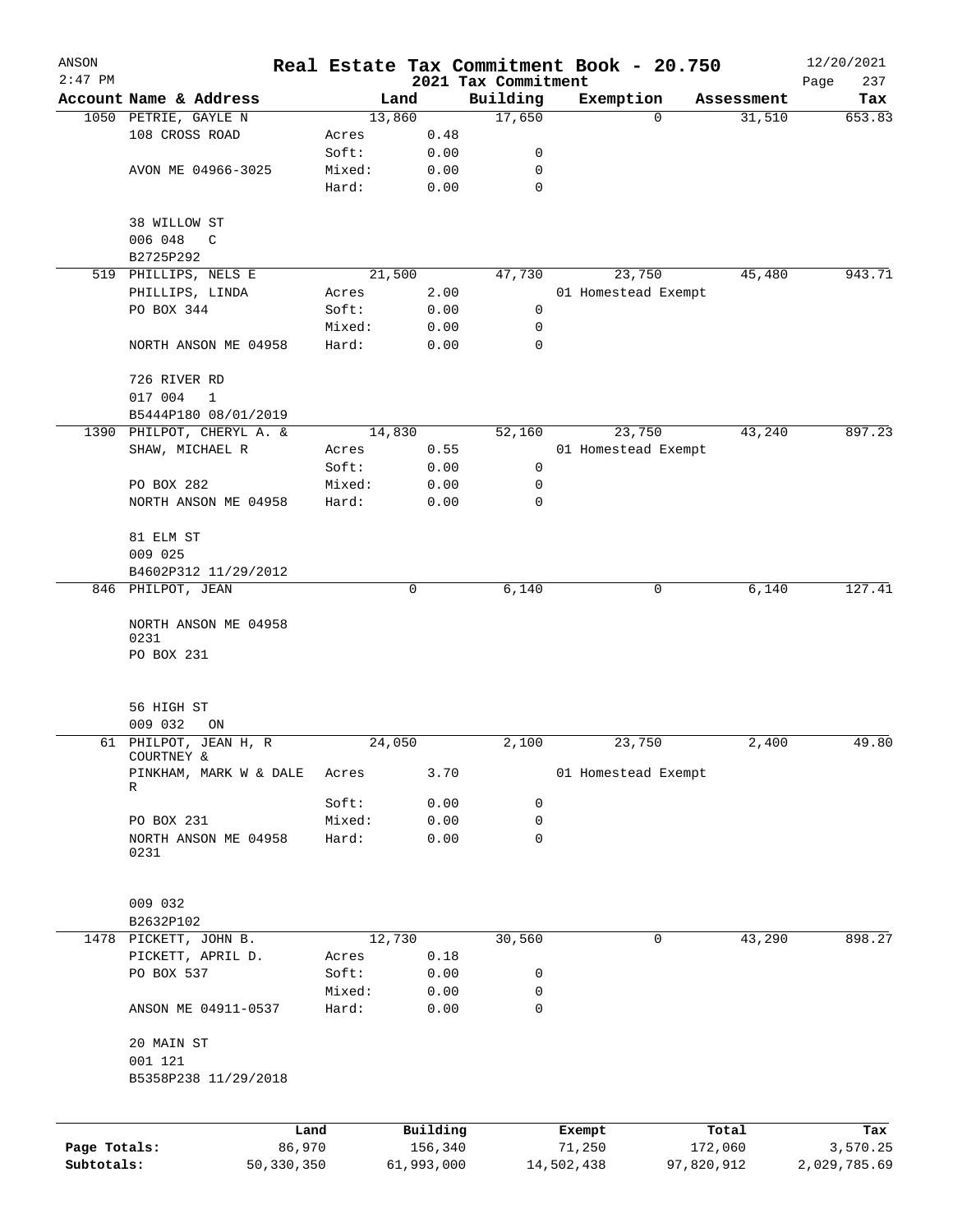| ANSON        |                                                 |                 |                     |                     | Real Estate Tax Commitment Book - 20.750 |                  |                      | 12/20/2021      |
|--------------|-------------------------------------------------|-----------------|---------------------|---------------------|------------------------------------------|------------------|----------------------|-----------------|
| $2:47$ PM    |                                                 |                 |                     | 2021 Tax Commitment |                                          |                  |                      | 238<br>Page     |
|              | Account Name & Address                          |                 | Land<br>18,560      | Building<br>84,730  | Exemption<br>23,750                      |                  | Assessment<br>79,540 | Tax<br>1,650.46 |
|              | 1187 PICONE, SUSAN J<br>PO BOX 592              | Acres           | 0.53                |                     | 01 Homestead Exempt                      |                  |                      |                 |
|              |                                                 | Soft:           | 0.00                | 0                   |                                          |                  |                      |                 |
|              | ANSON ME 04911                                  | Mixed:          | 0.00                | 0                   |                                          |                  |                      |                 |
|              |                                                 | Hard:           | 0.00                | 0                   |                                          |                  |                      |                 |
|              | 16 BUSWELL ST                                   |                 |                     |                     |                                          |                  |                      |                 |
|              | 002 024<br>$\mathbf B$                          |                 |                     |                     |                                          |                  |                      |                 |
|              | B2427P209                                       |                 |                     |                     |                                          |                  |                      |                 |
|              | 1060 PIEHLER, COURTLAND W<br>III                |                 | 24,690              | $\Omega$            |                                          | 0                | 24,690               | 512.32          |
|              | 14 WILBUR AVENUE                                | Acres           | 14.36               |                     |                                          |                  |                      |                 |
|              |                                                 | Soft:           | 0.00                | 0                   |                                          |                  |                      |                 |
|              | NORTH DARTMOUTH MA<br>02747                     | Mixed:          | 0.00                | 0                   |                                          |                  |                      |                 |
|              |                                                 | Hard:           | 0.00                | $\Omega$            |                                          |                  |                      |                 |
|              | 022 038<br>7                                    |                 |                     |                     |                                          |                  |                      |                 |
|              | B5303P247 07/12/2018 B2786P70                   |                 |                     |                     |                                          |                  |                      |                 |
|              | 837 PIERRO, SAMUEL O                            |                 | 37,500              | $\Omega$            |                                          | 0                | 37,500               | 778.13          |
|              |                                                 | Acres           | 27.00               |                     |                                          |                  |                      |                 |
|              | VINELAND NJ 08360 0000                          | Soft:           | 0.00                | 0                   |                                          |                  |                      |                 |
|              | 1475 W LANDIS AVE                               | Mixed:          | 0.00                | 0                   |                                          |                  |                      |                 |
|              |                                                 | Hard:           | 0.00                | 0                   |                                          |                  |                      |                 |
|              | 767 PEASE HILL RD                               |                 |                     |                     |                                          |                  |                      |                 |
|              | 013 012<br>B<br>B867P163                        |                 |                     |                     |                                          |                  |                      |                 |
|              | 1364 PILATO, FREDERICK J                        |                 | 17,520              | 0                   |                                          | 0                | 17,520               | 363.54          |
|              | C/O MALERBI                                     | Acres           | 10.40               |                     |                                          |                  |                      |                 |
|              | 11 YORK ROAD                                    | Soft:           | 0.00                | 0                   |                                          |                  |                      |                 |
|              | HAMPSTEAD NH 03841                              | Mixed:          | 0.00                | 0                   |                                          |                  |                      |                 |
|              |                                                 | Hard:           | 0.00                | $\mathbf 0$         |                                          |                  |                      |                 |
|              |                                                 |                 |                     |                     |                                          |                  |                      |                 |
|              | 015 044 C                                       |                 |                     |                     |                                          |                  |                      |                 |
|              | B1290P211 09/13/1986<br>713 PIMENTAL, MATTHEW J |                 | 26,540              | 60,590              | 23,750                                   |                  | 63,380               | 1,315.14        |
|              |                                                 | Acres           | 20.00               |                     | 01 Homestead Exempt                      |                  |                      |                 |
|              | ANSON ME 04911 3707                             | Soft:           | 0.00                | 0                   |                                          |                  |                      |                 |
|              | 562 VALLEY RD                                   | Mixed:          | 0.00                | 0                   |                                          |                  |                      |                 |
|              |                                                 | Hard:           | 0.00                | 0                   |                                          |                  |                      |                 |
|              |                                                 |                 |                     |                     |                                          |                  |                      |                 |
|              | 562 VALLEY RD                                   |                 |                     |                     |                                          |                  |                      |                 |
|              | 019 033                                         |                 |                     |                     |                                          |                  |                      |                 |
|              | B4432P218 08/22/2011                            |                 |                     |                     |                                          |                  |                      |                 |
| 840          | PINKHAM FAMILY                                  |                 | 18,330              | 72,170              | 23,750                                   |                  | 66,750               | 1,385.06        |
|              | IRREVOCABLE TRUST                               |                 |                     |                     |                                          |                  |                      |                 |
|              | 176 FAHI POND RD                                | Acres           | 0.84                |                     | 01 Homestead Exempt                      |                  |                      |                 |
|              | NORTH ANSON ME 04958                            | Soft:<br>Mixed: | 0.00<br>0.00        | 0<br>0              |                                          |                  |                      |                 |
|              | 0000                                            | Hard:           | 0.00                | 0                   |                                          |                  |                      |                 |
|              | 176 FAHI POND RD                                | B5196P0289      |                     | LIFE ESTATE         |                                          |                  |                      |                 |
|              | 023 009<br>C                                    |                 |                     |                     |                                          |                  |                      |                 |
|              | B5196P289 08/10/2017 B1643P159 09/28/1990       |                 |                     |                     |                                          |                  |                      |                 |
| Page Totals: | 143,140                                         | Land            | Building<br>217,490 |                     | Exempt<br>71,250                         | Total<br>289,380 |                      | Tax<br>6,004.65 |
| Subtotals:   | 50, 473, 490                                    |                 | 62, 210, 490        |                     | 14,573,688                               | 98,110,292       |                      | 2,035,790.34    |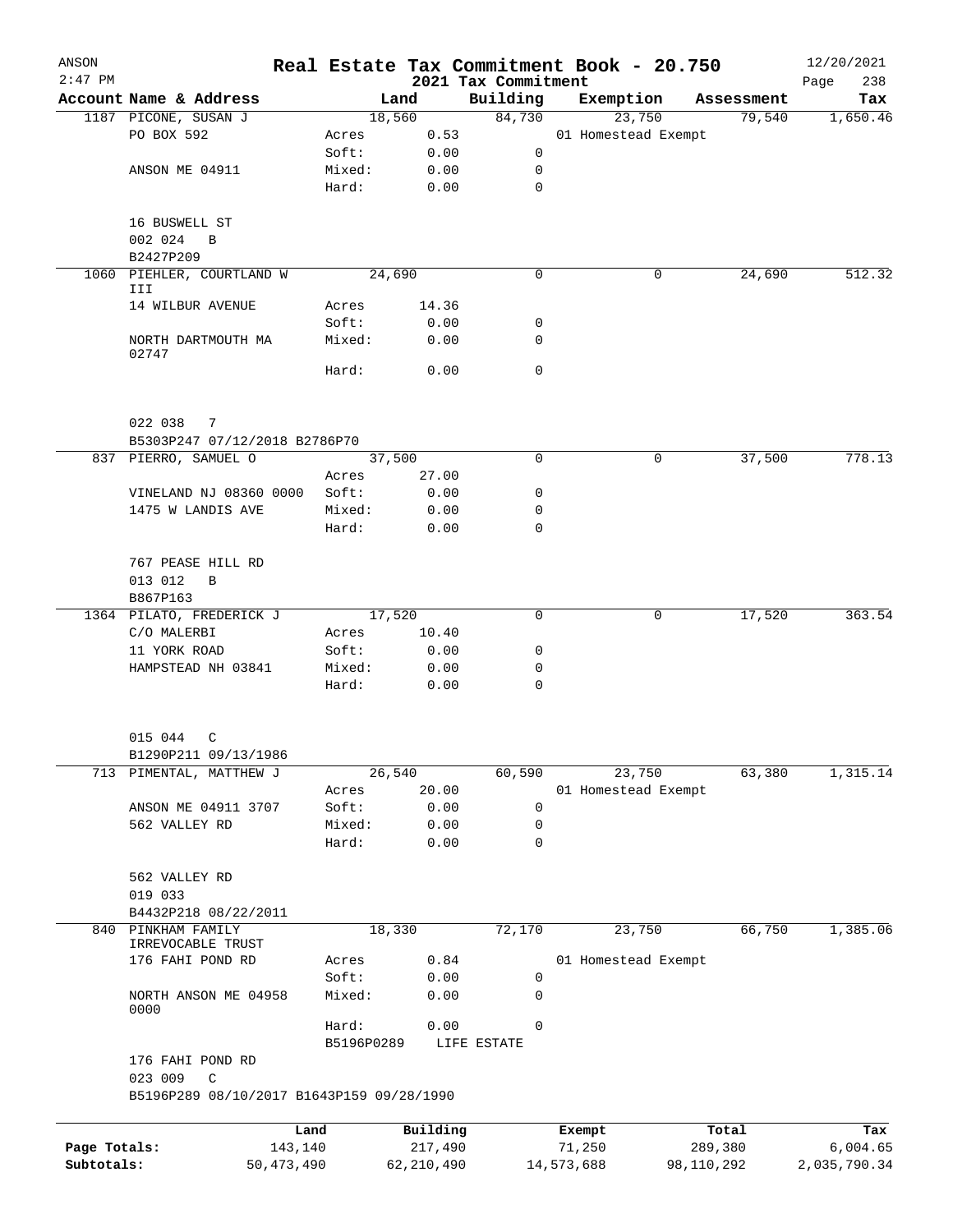| ANSON<br>$2:47$ PM |                                           |               |        | 2021 Tax Commitment | Real Estate Tax Commitment Book - 20.750 |            | 12/20/2021<br>239<br>Page |
|--------------------|-------------------------------------------|---------------|--------|---------------------|------------------------------------------|------------|---------------------------|
|                    | Account Name & Address                    |               | Land   | Building            | Exemption                                | Assessment | Tax                       |
|                    | 294 PINKHAM, ANGELA                       |               | 11,310 | 57,180              | $\Omega$                                 | 68,490     | 1,421.17                  |
|                    | PO BOX 128                                | Acres         | 0.32   |                     |                                          |            |                           |
|                    |                                           | Soft:         | 0.00   | 0                   |                                          |            |                           |
|                    | STRONG ME 04983                           | Mixed:        | 0.00   | 0                   |                                          |            |                           |
|                    |                                           | Hard:         | 0.00   | $\mathbf 0$         |                                          |            |                           |
|                    |                                           | B5070P0330 JT |        |                     |                                          |            |                           |
|                    | 16 MAIN ST                                |               |        |                     |                                          |            |                           |
|                    | 001 120                                   |               |        |                     |                                          |            |                           |
|                    | B5070P330 08/25/2016 B4241P214 02/11/2010 |               |        |                     |                                          |            |                           |
|                    | 1671 PINKHAM, BRYCE J                     |               | 33,800 | 60,050              | 29,450                                   | 64,400     | 1,336.30                  |
|                    | PINKHAM, EDNA G                           | Acres         | 11.00  |                     | 01 Homestead Exempt                      |            |                           |
|                    | 452 NEW PORTLAND ROAD                     | Soft:         | 0.00   |                     | 0 02 Resident Veteran                    |            |                           |
|                    |                                           | Mixed:        | 0.00   | 0                   |                                          |            |                           |
|                    | NORTH ANSON ME 04958                      | Hard:         | 0.00   | 0                   |                                          |            |                           |
|                    | 452 NEW PORTLAND RD                       |               |        |                     |                                          |            |                           |
|                    | 022 006                                   |               |        |                     |                                          |            |                           |
|                    | 352 PINKHAM, KAREN S                      |               | 11,140 | 73,640              | 23,750                                   | 61,030     | 1,266.37                  |
|                    | PO BOX 664                                | Acres         | 0.31   |                     | 01 Homestead Exempt                      |            |                           |
|                    |                                           | Soft:         | 0.00   | 0                   |                                          |            |                           |
|                    | SKOWHEGAN ME 04976                        | Mixed:        | 0.00   | 0                   |                                          |            |                           |
|                    |                                           | Hard:         | 0.00   | 0                   |                                          |            |                           |
|                    | 13 CENTER ST<br>006 019                   |               |        |                     |                                          |            |                           |
|                    | B5003P270 02/23/2016 B2728P243            |               |        |                     |                                          |            |                           |
|                    | 59 PINKHAM, RONALD D SR                   |               | 49,100 | 0                   | 0                                        | 49,100     | 1,018.83                  |
|                    | PINKHAM, JUDY P                           | Acres         | 39.00  |                     |                                          |            |                           |
|                    | 596 NEW PORTLAND ROAD                     | Soft:         | 0.00   | 0                   |                                          |            |                           |
|                    |                                           | Mixed:        | 0.00   | 0                   |                                          |            |                           |
|                    | EMBDEN ME 04958                           | Hard:         | 0.00   | 0                   |                                          |            |                           |
|                    | 574 NEW PORTLAND RD                       |               |        |                     |                                          |            |                           |
|                    | 022 004                                   |               |        |                     |                                          |            |                           |
|                    | B1827P135                                 |               |        |                     |                                          |            |                           |
|                    | 338 PINKHAM, SAMUEL N                     |               | 33,640 | 0                   | 0                                        | 33,640     | 698.03                    |
|                    | PINKHAM, VALERIE J                        | Acres         | 12.14  |                     |                                          |            |                           |
|                    | 131 SMITH ROAD                            | Soft:         | 0.00   | 0                   |                                          |            |                           |
|                    |                                           | Mixed:        | 0.00   | 0                   |                                          |            |                           |
|                    | ANSON ME 04911                            | Hard:         | 0.00   | 0                   |                                          |            |                           |
|                    | 308 CAMPGROUND RD                         |               |        |                     |                                          |            |                           |
|                    | 015 043<br>Е                              |               |        |                     |                                          |            |                           |
|                    | B2517P71                                  |               |        |                     |                                          |            |                           |
|                    | 844 PINKHAM, SAMUEL N                     |               | 20,650 | 56,450              | 0                                        | 77,100     | 1,599.83                  |
|                    | PINKHAM, VALERIE J                        | Acres         | 1.43   |                     |                                          |            |                           |
|                    | 131 SMITH ROAD                            | Soft:         | 0.00   | 0                   |                                          |            |                           |
|                    |                                           | Mixed:        | 0.00   | 0                   |                                          |            |                           |
|                    | ANSON ME 04911                            | Hard:         | 0.00   | $\Omega$            |                                          |            |                           |
|                    | 307 CAMPGROUND RD                         |               |        |                     |                                          |            |                           |
|                    | 015 047 B                                 |               |        |                     |                                          |            |                           |
|                    | B5457P260 08/29/2019 B2049P337            |               |        |                     |                                          |            |                           |
|                    |                                           |               |        |                     |                                          |            |                           |
|                    |                                           |               |        |                     |                                          |            |                           |
|                    |                                           |               |        |                     |                                          |            |                           |
|                    |                                           |               |        |                     |                                          |            |                           |

|              | Land       | Building   | Exempt     | Total      | Tax          |
|--------------|------------|------------|------------|------------|--------------|
| Page Totals: | 159,640    | 247,320    | 53,200     | 353,760    | 7,340.53     |
| Subtotals:   | 50,633,130 | 62,457,810 | 14,626,888 | 98,464,052 | 2,043,130.87 |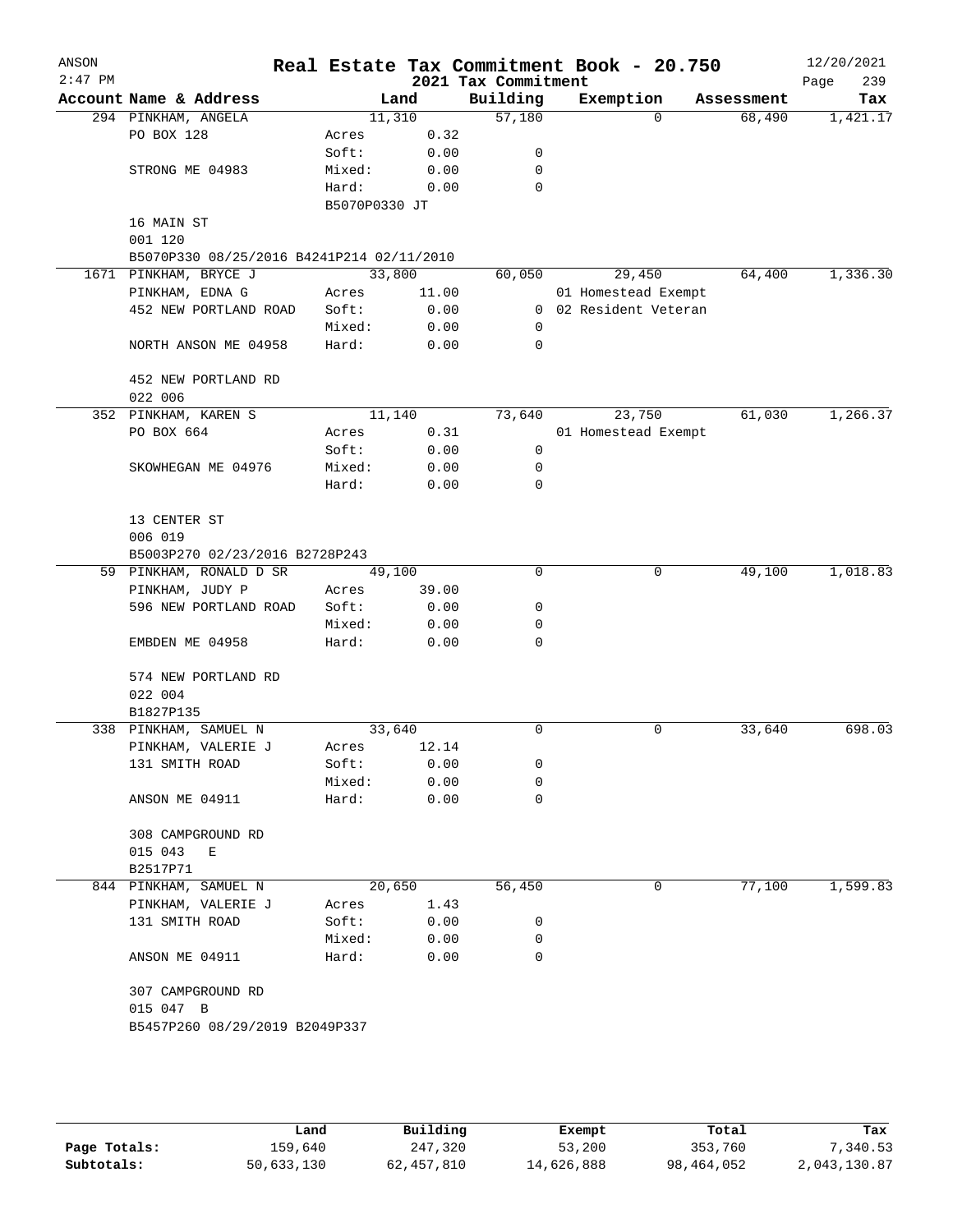| ANSON<br>$2:47$ PM |                                           |        |          | 2021 Tax Commitment | Real Estate Tax Commitment Book - 20.750 |            | 12/20/2021<br>240<br>Page |
|--------------------|-------------------------------------------|--------|----------|---------------------|------------------------------------------|------------|---------------------------|
|                    | Account Name & Address                    |        | Land     | Building            | Exemption                                | Assessment | Tax                       |
|                    | 1969 PINKHAM, TAMMY                       |        | $\Omega$ | 13,760              | $\Omega$                                 | 13,760     | 285.52                    |
|                    | PO BOX 209                                |        |          |                     |                                          |            |                           |
|                    |                                           |        |          |                     |                                          |            |                           |
|                    | STRATTON ME 04982                         |        |          |                     |                                          |            |                           |
|                    |                                           |        |          |                     |                                          |            |                           |
|                    |                                           |        |          |                     |                                          |            |                           |
|                    | 424 NEW PORTLAND RD                       |        |          |                     |                                          |            |                           |
|                    | 022 006 ON<br>1990 PINKHAM, TOBY D        |        | 21,580   | 29,600              | 0                                        | 51,180     | 1,061.99                  |
|                    | 449 NEW PORTLAND ROAD                     | Acres  | 6.08     |                     |                                          |            |                           |
|                    |                                           | Soft:  | 0.00     | 0                   |                                          |            |                           |
|                    | NORTH ANSON ME 04958                      | Mixed: | 0.00     | 0                   |                                          |            |                           |
|                    |                                           | Hard:  | 0.00     | 0                   |                                          |            |                           |
|                    |                                           |        |          |                     |                                          |            |                           |
|                    | 596 RIVER RD                              |        |          |                     |                                          |            |                           |
|                    | 016 012                                   |        |          |                     |                                          |            |                           |
|                    | B5624P343 10/21/2020 B4404P184 04/13/2011 |        |          |                     |                                          |            |                           |
|                    | 1900 PINKHAM, TOBY D                      |        | 51,000   | 197,480             | 23,750                                   | 224,730    | 4,663.15                  |
|                    | BLANCHARD, BETH K                         | Acres  | 51.20    |                     | 01 Homestead Exempt                      |            |                           |
|                    | 449 NEW PORTLAND ROAD                     | Soft:  | 0.00     | 0                   |                                          |            |                           |
|                    |                                           | Mixed: | 0.00     | 0                   |                                          |            |                           |
|                    | NORTH ANSON ME 04958                      | Hard:  | 0.00     | 0                   |                                          |            |                           |
|                    |                                           |        |          |                     |                                          |            |                           |
|                    | 449 NEW PORTLAND RD                       |        |          |                     |                                          |            |                           |
|                    | 023 043 A                                 |        |          |                     |                                          |            |                           |
|                    | B4669P289 05/29/2013                      |        |          |                     |                                          |            |                           |
|                    | 775 PINKHAM, TOBY D                       |        | 26,000   | 86,770              | 0                                        | 112,770    | 2,339.98                  |
|                    | 449 NEW PORTLAND ROAD                     | Acres  | 5.00     |                     |                                          |            |                           |
|                    |                                           | Soft:  | 0.00     | 0                   |                                          |            |                           |
|                    | NORTH ANSON ME 04958                      | Mixed: | 0.00     | 0                   |                                          |            |                           |
|                    |                                           | Hard:  | 0.00     | 0                   |                                          |            |                           |
|                    | 421 NEW PORTLAND RD                       |        |          |                     |                                          |            |                           |
|                    | 023 043                                   |        |          |                     |                                          |            |                           |
|                    | B3237P202                                 |        |          |                     |                                          |            |                           |
|                    | 254 PINKHAM, VALARIE                      |        | 27,110   | 0                   | 0                                        | 27,110     | 562.53                    |
|                    | 5 New Portland Road                       | Acres  | 33.72    |                     |                                          |            |                           |
|                    |                                           | Soft:  | 0.00     | 0                   |                                          |            |                           |
|                    | North Anson ME 04958                      | Mixed: | 0.00     | 0                   |                                          |            |                           |
|                    |                                           | Hard:  | 0.00     | 0                   |                                          |            |                           |
|                    |                                           |        |          |                     |                                          |            |                           |
|                    |                                           |        |          |                     |                                          |            |                           |
|                    | 021 011<br>4                              |        |          |                     |                                          |            |                           |
|                    | B5645P84 12/04/2020                       |        |          |                     |                                          |            |                           |
|                    | 1437 PINKHAM, VALARIE J. &                |        | 33,570   | 170,300             | 0                                        | 203,870    | 4,230.30                  |
|                    | PINKHAM, SAMUEL N                         | Acres  | 0.92     |                     |                                          |            |                           |
|                    |                                           | Soft:  | 0.00     | 0                   |                                          |            |                           |
|                    | 131 SMITH ROAD                            | Mixed: | 0.00     | 0                   |                                          |            |                           |
|                    | ANSON ME 04911 0000                       | Hard:  | 0.00     | 0                   |                                          |            |                           |
|                    |                                           |        |          |                     |                                          |            |                           |
|                    | 5 NEW PORTLAND RD                         |        |          |                     |                                          |            |                           |
|                    | 009 006                                   |        |          |                     |                                          |            |                           |
|                    | B4225P237 12/18/2009 B3988P108 04/16/2008 |        |          |                     |                                          |            |                           |
|                    |                                           |        |          |                     |                                          |            |                           |
|                    |                                           |        |          |                     |                                          |            |                           |
|                    |                                           |        |          |                     |                                          |            |                           |
|                    |                                           |        |          |                     |                                          |            |                           |

|              | Land       | Building   | Exempt     | Total      | Tax          |
|--------------|------------|------------|------------|------------|--------------|
| Page Totals: | 159,260    | 497,910    | 23,750     | 633,420    | 13, 143, 47  |
| Subtotals:   | 50,792,390 | 62,955,720 | 14,650,638 | 99,097,472 | 2,056,274.34 |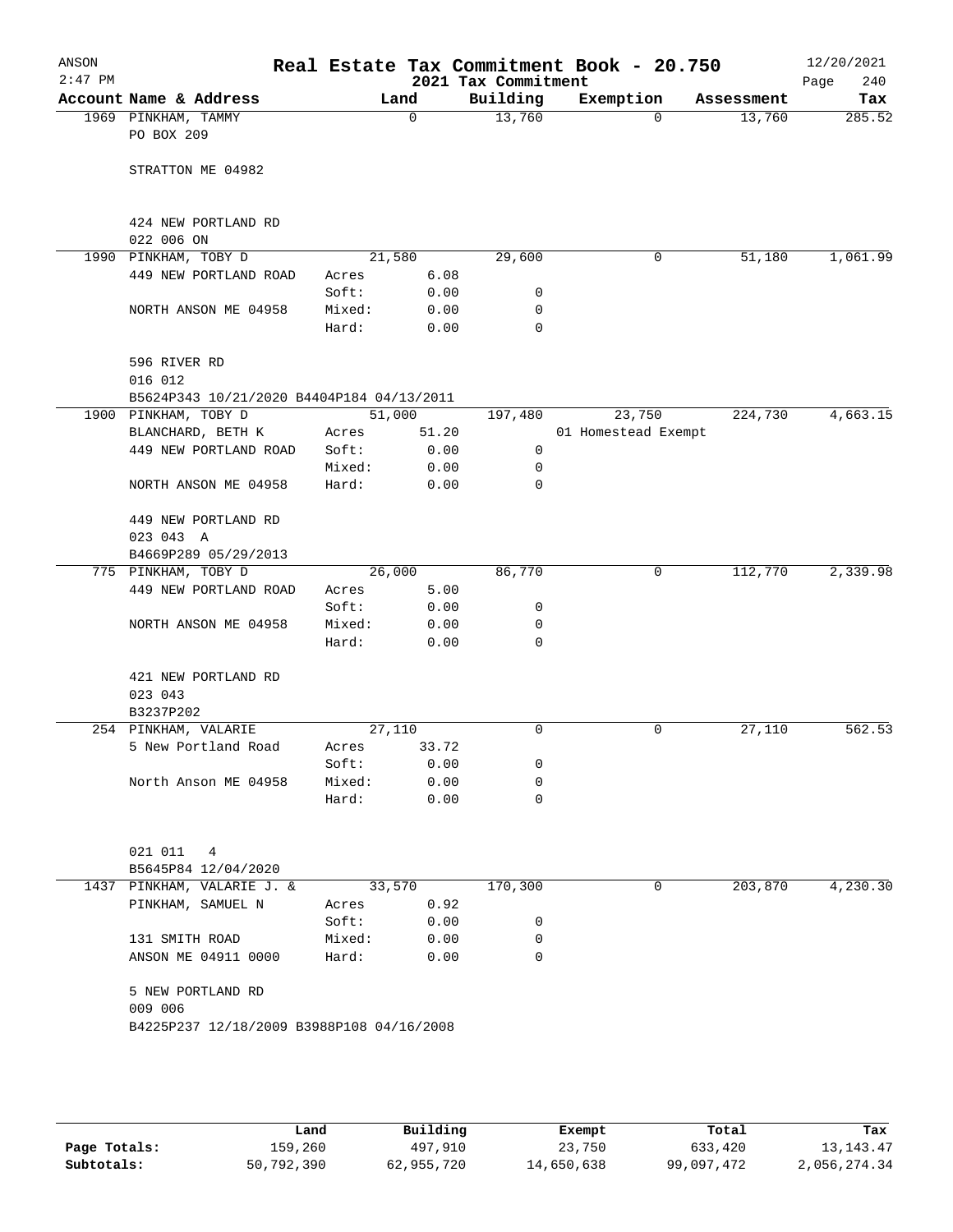| ANSON     |                                           |                      |                         |                                 | Real Estate Tax Commitment Book - 20.750 |            | 12/20/2021         |
|-----------|-------------------------------------------|----------------------|-------------------------|---------------------------------|------------------------------------------|------------|--------------------|
| $2:47$ PM | Account Name & Address                    |                      | Land                    | 2021 Tax Commitment<br>Building | Exemption                                | Assessment | 241<br>Page<br>Tax |
|           | 420 PINKHAM, VALERIE J                    |                      | 28,680                  | 83,400                          | 23,750                                   | 88,330     | 1,832.85           |
|           | PINKHAM, SAMUEL N                         | Acres                | 7.18                    |                                 | 01 Homestead Exempt                      |            |                    |
|           | 131 SMITH ROAD                            | Soft:                | 0.00                    | 0                               |                                          |            |                    |
|           |                                           | Mixed:               | 0.00                    | 0                               |                                          |            |                    |
|           | ANSON ME 04911                            | Hard:                | 0.00                    | $\mathbf 0$                     |                                          |            |                    |
|           | 131 SMITH RD<br>010 011<br>9              |                      |                         |                                 |                                          |            |                    |
|           | B5438P292 07/22/2019 B4274P191 05/22/2010 |                      |                         |                                 |                                          |            |                    |
|           | 2023 PIPER FARM REAL ESTATE,<br>LLC,      |                      | 23,970                  | 0                               | 0                                        | 23,970     | 497.38             |
|           | 40 PIPER ROAD                             | Acres                | 13.47                   |                                 |                                          |            |                    |
|           |                                           | Soft:                | 0.00                    | 0                               |                                          |            |                    |
|           | EMBDEN ME 04958                           | Mixed:               | 0.00                    | 0                               |                                          |            |                    |
|           |                                           | Hard:                | 0.00                    | 0                               |                                          |            |                    |
|           | PATTERSON BRIDGE RD                       |                      |                         |                                 |                                          |            |                    |
|           | 017 037 2                                 |                      |                         |                                 |                                          |            |                    |
|           | B5051P292 07/20/2016                      |                      |                         |                                 |                                          |            |                    |
|           | 1313 PIPER HAMILTON, LLC                  |                      | 4,060                   | 0                               | 0                                        | 4,060      | 84.25              |
|           |                                           | Acres                | 12.50                   |                                 |                                          |            |                    |
|           | EMBDEN ME 04958                           | Soft:                | 0.00                    | 0                               |                                          |            |                    |
|           | 60 PIPER RD                               | Mixed:               | 0.00                    | 0                               |                                          |            |                    |
|           |                                           | Hard:                | 0.00                    | 0                               |                                          |            |                    |
|           |                                           |                      | FARMLAND CLASSIFICATION |                                 |                                          |            |                    |
|           | 024 035                                   |                      |                         |                                 |                                          |            |                    |
|           | B4750P49 01/13/2014                       |                      |                         |                                 |                                          |            |                    |
|           | 1327 PITCHER, COREY R.                    |                      | 10,430                  | 0                               | 0                                        | 10,430     | 216.42             |
|           | PITCHER, ANGELA C.                        | Acres                | 15.00                   |                                 |                                          |            |                    |
|           | 414 UPPER EAST POND<br>ROAD               | Soft:                | 0.00                    | 0                               |                                          |            |                    |
|           |                                           | Mixed:               | 14.50                   | 1,942                           |                                          |            |                    |
|           | NOBLEBORO ME 04555                        | Hard:<br>TREE GROWTH | 0.00                    | 0                               |                                          |            |                    |
|           | 110 HOLLIN WAITE HILL<br>014 038 001      |                      |                         |                                 |                                          |            |                    |
|           | B5362P22 12/13/2018                       |                      |                         |                                 |                                          |            |                    |
|           | 1702 PIZZO, FRANK S                       |                      | 34,100                  | 0                               | 0                                        | 34,100     | 707.58             |
|           |                                           | Acres                | 20.60                   |                                 |                                          |            |                    |
|           | ESSEX MA 01929 0000                       | Soft:                | 0.00                    | 0                               |                                          |            |                    |
|           | 27 STORY ST                               | Mixed:               | 0.00                    | 0                               |                                          |            |                    |
|           |                                           | Hard:                | 0.00                    | 0                               |                                          |            |                    |
|           | 021 008<br>1                              |                      |                         |                                 |                                          |            |                    |
|           | B3078P79                                  |                      |                         |                                 |                                          |            |                    |
|           | 986 PIZZO, HENRY R III                    |                      | 23,800                  | 0                               | 0                                        | 23,800     | 493.85             |
|           | MAGNIFICO, MARK                           | Acres                | 13.00                   |                                 |                                          |            |                    |
|           | 31 FOREST STREET                          | Soft:                | 0.00                    | 0                               |                                          |            |                    |
|           |                                           | Mixed:               | 0.00                    | 0                               |                                          |            |                    |
|           | MIDDLETON MA 01949                        | Hard:                | 0.00                    | 0                               |                                          |            |                    |
|           |                                           |                      |                         |                                 |                                          |            |                    |
|           | 014 008<br>B5605P283 09/12/2020           |                      |                         |                                 |                                          |            |                    |
|           |                                           |                      |                         |                                 |                                          |            |                    |
|           |                                           | Land                 | Building                |                                 | Exempt                                   | Total      | Tax                |

|              | Land       | Building   | Exempt     | Total      | Tax          |
|--------------|------------|------------|------------|------------|--------------|
| Page Totals: | 125,040    | 83,400     | 23,750     | 184,690    | 3,832.33     |
| Subtotals:   | 50,917,430 | 63,039,120 | 14,674,388 | 99,282,162 | 2,060,106.67 |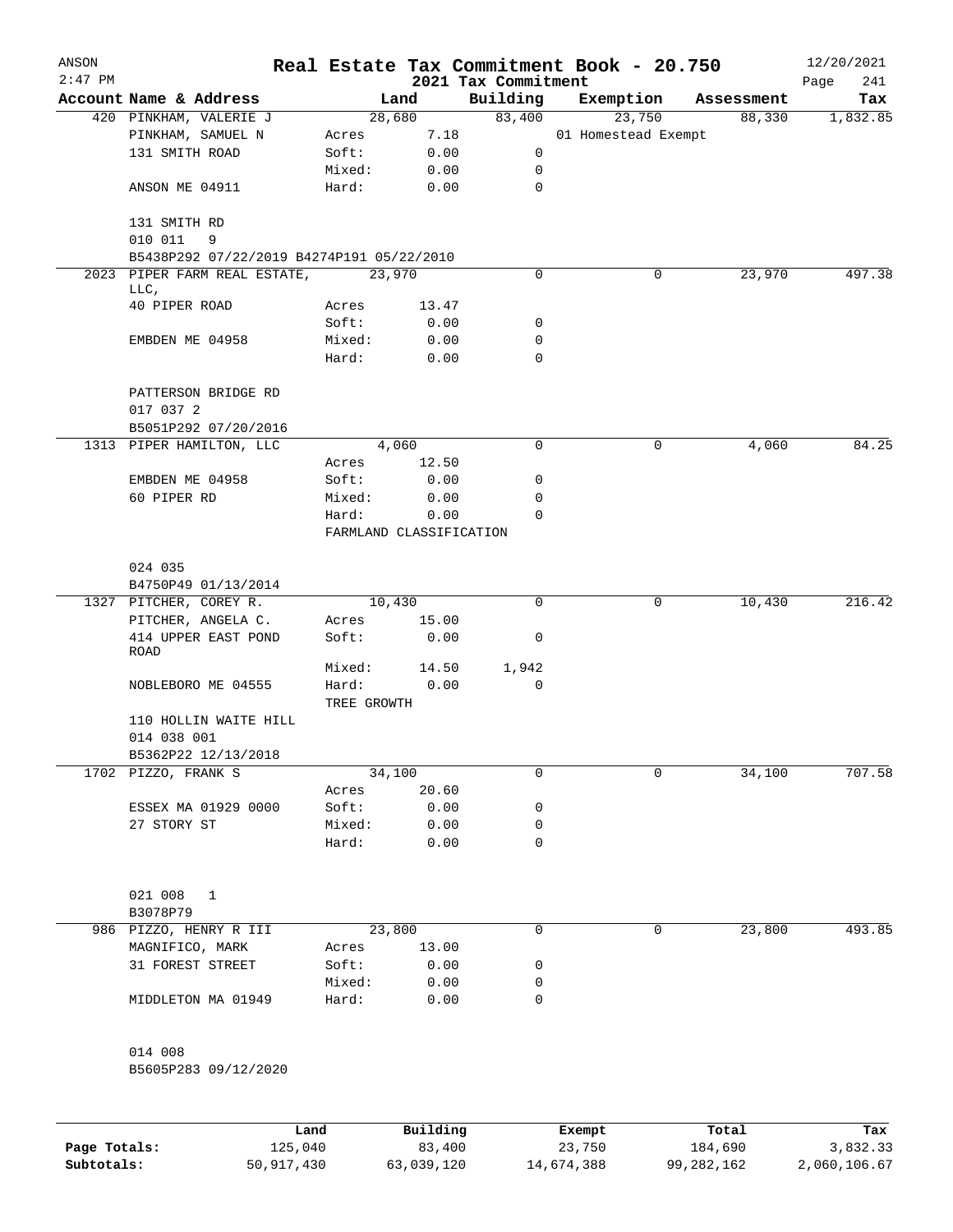| ANSON        |                                           |         |              |                                 | Real Estate Tax Commitment Book - 20.750 |                    | 12/20/2021         |
|--------------|-------------------------------------------|---------|--------------|---------------------------------|------------------------------------------|--------------------|--------------------|
| $2:47$ PM    | Account Name & Address                    |         | Land         | 2021 Tax Commitment<br>Building | Exemption                                | Assessment         | Page<br>242<br>Tax |
|              | 987 PIZZO, HENRY R III                    |         | 38,900       | 6,610                           |                                          | $\Omega$<br>45,510 | 944.33             |
|              | MAGNIFICO, MARK                           | Acres   | 21.00        |                                 |                                          |                    |                    |
|              | 31 FOREST STREET                          | Soft:   | 0.00         | 0                               |                                          |                    |                    |
|              |                                           | Mixed:  | 0.00         | 0                               |                                          |                    |                    |
|              | MIDDLETON MA 01949                        | Hard:   | 0.00         | $\mathbf 0$                     |                                          |                    |                    |
|              | 472 HORSEBACK RD                          |         |              |                                 |                                          |                    |                    |
|              | 014 007                                   |         |              |                                 |                                          |                    |                    |
|              | B5605P282 09/12/2020                      |         |              |                                 |                                          |                    |                    |
|              | 386 PLOURDE, DONNA R                      |         | 21,100       | 135,830                         | 23,750                                   | 133,180            | 2,763.49           |
|              | 25 PARKWOODS DRIVE                        | Acres   | 1.73         |                                 | 01 Homestead Exempt                      |                    |                    |
|              |                                           | Soft:   | 0.00         | 0                               |                                          |                    |                    |
|              | ANSON ME 04911                            | Mixed:  | 0.00         | 0                               |                                          |                    |                    |
|              |                                           | Hard:   | 0.00         | $\mathbf 0$                     |                                          |                    |                    |
|              | 25 PARKWOODS DR                           |         |              |                                 |                                          |                    |                    |
|              | 010 007 10                                |         |              |                                 |                                          |                    |                    |
|              | B3485P132 05/18/2005                      |         |              |                                 |                                          |                    |                    |
|              | 1783 POIRIER, CHRISTOPHER G               |         | 37,830       | 0                               |                                          | 37,830<br>0        | 784.97             |
|              |                                           | Acres   | 27.66        |                                 |                                          |                    |                    |
|              | WATERVILLE ME 04901<br>2564               | Soft:   | 0.00         | 0                               |                                          |                    |                    |
|              | PO BOX 2564                               | Mixed:  | 0.00         | 0                               |                                          |                    |                    |
|              |                                           | Hard:   | 0.00         | 0                               |                                          |                    |                    |
|              |                                           |         |              |                                 |                                          |                    |                    |
|              | VALLEY RD                                 |         |              |                                 |                                          |                    |                    |
|              | 020 014<br>2                              |         |              |                                 |                                          |                    |                    |
|              | B4984P281 12/11/2015 B3419P197 12/08/2004 |         |              |                                 |                                          |                    |                    |
|              | 852 POIRIER, THOMAS F &                   |         | 8,940        | 60,580                          | 23,750                                   | 45,770             | 949.73             |
|              | ALLISON B, TR.                            |         |              |                                 |                                          |                    |                    |
|              | PO BOX 316                                | Acres   | 0.20         |                                 | 01 Homestead Exempt                      |                    |                    |
|              |                                           | Soft:   | 0.00         | 0                               |                                          |                    |                    |
|              | ANSON ME 04911 0316                       | Mixed:  | 0.00         | 0                               |                                          |                    |                    |
|              |                                           | Hard:   | 0.00         | 0                               |                                          |                    |                    |
|              | 141 MAIN ST                               |         |              |                                 |                                          |                    |                    |
|              | 002 055                                   |         |              |                                 |                                          |                    |                    |
|              | B4555P197 06/19/2012                      |         |              |                                 |                                          |                    |                    |
| 853          | POIRIER, THOMAS F &<br>ALLISON B, TR.     |         | 12,650       | 14,240                          |                                          | 26,890<br>0        | 557.97             |
|              | PO BOX 316                                | Acres   | 0.40         |                                 |                                          |                    |                    |
|              |                                           | Soft:   | 0.00         | 0                               |                                          |                    |                    |
|              | ANSON ME 04911 0316                       | Mixed:  | 0.00         | 0                               |                                          |                    |                    |
|              |                                           | Hard:   | 0.00         | 0                               |                                          |                    |                    |
|              | 143 MAIN ST                               |         |              |                                 |                                          |                    |                    |
|              | 002 054                                   |         |              |                                 |                                          |                    |                    |
|              | B4555P197 06/19/2012                      |         |              |                                 |                                          |                    |                    |
|              | 851 POISSONNIER, LINDA L                  |         | 8,000        | 18,310                          |                                          | 26,310<br>0        | 545.93             |
|              | 126 Preble Avenue                         | Acres   | 0.16         |                                 |                                          |                    |                    |
|              |                                           | Soft:   | 0.00         | 0                               |                                          |                    |                    |
|              | Anson Maine 04911                         | Mixed:  | 0.00         | 0                               |                                          |                    |                    |
|              |                                           | Hard:   | 0.00         | 0                               |                                          |                    |                    |
|              | 126 PREBLE AVE                            |         |              |                                 |                                          |                    |                    |
|              | 004 035                                   |         |              |                                 |                                          |                    |                    |
|              | B5330P100 09/14/2018                      |         |              |                                 |                                          |                    |                    |
|              |                                           |         |              |                                 |                                          |                    |                    |
|              |                                           | Land    | Building     |                                 | Exempt                                   | Total              | Tax                |
| Page Totals: |                                           | 127,420 | 235,570      |                                 | 47,500                                   | 315,490            | 6,546.42           |
| Subtotals:   | 51,044,850                                |         | 63, 274, 690 |                                 | 14,721,888                               | 99,597,652         | 2,066,653.09       |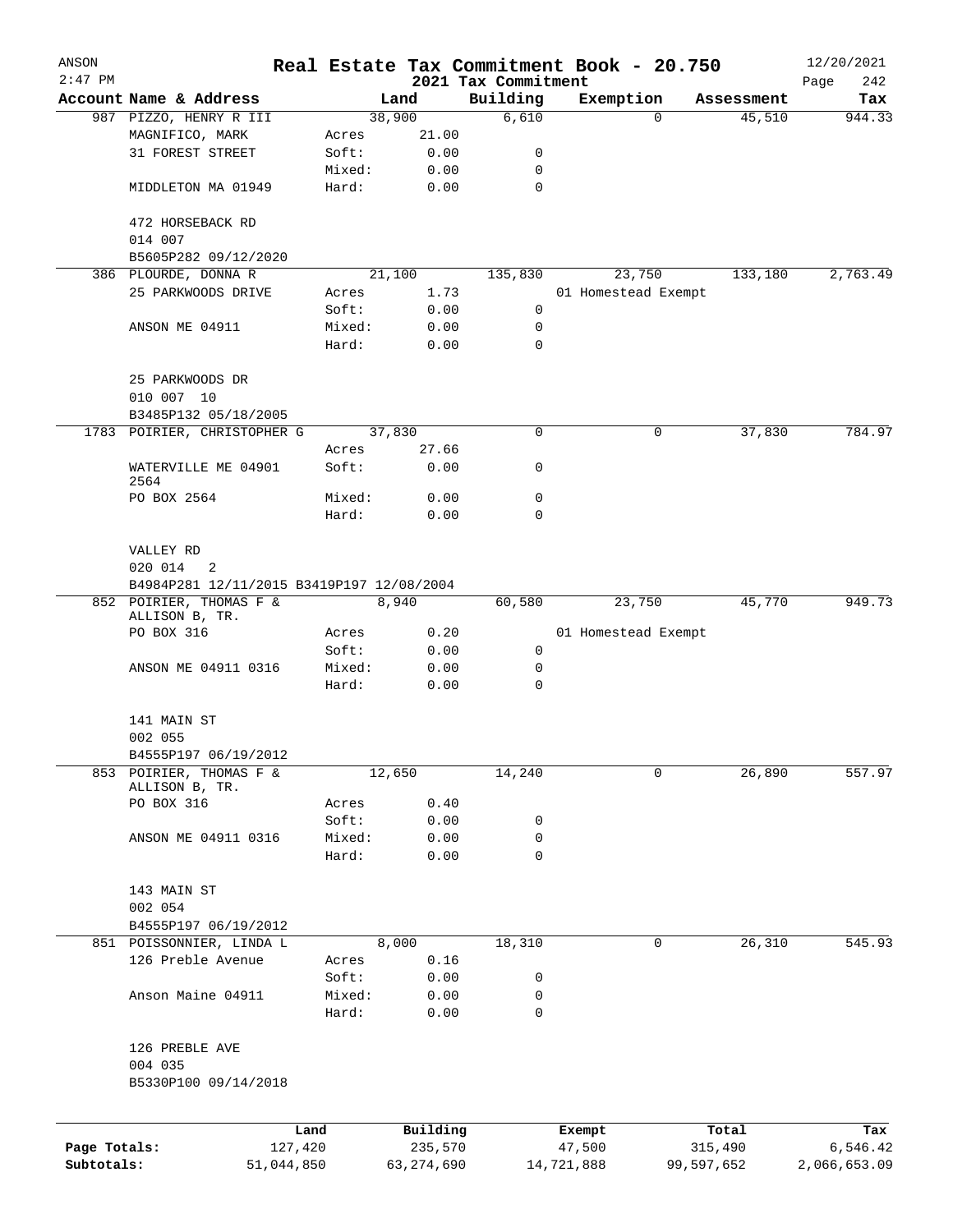| ANSON     |                                                |                 |              |                     | Real Estate Tax Commitment Book - 20.750 |            | 12/20/2021    |
|-----------|------------------------------------------------|-----------------|--------------|---------------------|------------------------------------------|------------|---------------|
| $2:47$ PM |                                                |                 |              | 2021 Tax Commitment |                                          |            | Page<br>243   |
|           | Account Name & Address                         | 29,130          | Land         | Building<br>25,680  | Exemption<br>23,750                      | Assessment | Tax<br>644.50 |
|           | 1677 POISSONNIER, LINDA L<br>126 Preble Avenue | Acres           | 1.75         |                     | 01 Homestead Exempt                      | 31,060     |               |
|           |                                                | Soft:           | 0.00         | 0                   |                                          |            |               |
|           | Anson Maine 04911                              |                 |              |                     |                                          |            |               |
|           |                                                | Mixed:          | 0.00         | 0                   |                                          |            |               |
|           |                                                | Hard:           | 0.00         | $\mathbf 0$         |                                          |            |               |
|           | 130 PREBLE AVE<br>015 001                      |                 |              |                     |                                          |            |               |
|           | B5330P100 09/14/2018                           |                 |              |                     |                                          |            |               |
|           | 1550 POLLOCK, RONALD E                         |                 | 29,900       | 120,390             | 0                                        | 150,290    | 3,118.52      |
|           | 14 ESSEX STREET                                | Acres           | 21.00        |                     |                                          |            |               |
|           |                                                | Soft:           | 0.00         | 0                   |                                          |            |               |
|           | MIDDLETON MA 01949 0000 Mixed:                 |                 | 0.00         | 0                   |                                          |            |               |
|           |                                                | Hard:           | 0.00         | 0                   |                                          |            |               |
|           |                                                | FARMLAND CLASS  |              |                     |                                          |            |               |
|           | 58 NEW PORTLAND RD<br>018 041                  |                 |              |                     |                                          |            |               |
|           | B4879P319 02/18/2015                           |                 |              |                     |                                          |            |               |
|           | 855 POMELOW, BRIAN L                           | 28,000          |              | 53,020              | 23,750                                   | 57,270     | 1,188.35      |
|           | POMELOW, KATHY L                               | Acres           | 6.50         |                     | 01 Homestead Exempt                      |            |               |
|           |                                                | Soft:           | 0.00         | 0                   |                                          |            |               |
|           | 476 CAMPGROUND RD                              | Mixed:          | 0.00         | 0                   |                                          |            |               |
|           | NORTH ANSON ME 04958<br>0000                   | Hard:           | 0.00         | 0                   |                                          |            |               |
|           | 476 CAMPGROUND RD<br>018 016                   |                 |              |                     |                                          |            |               |
|           | B995P168                                       |                 |              |                     |                                          |            |               |
|           | 1690 POMELOW, DANIEL W                         |                 | 6,630        | 0                   | 0                                        | 6,630      | 137.57        |
|           | P.O. BOX 81                                    | Acres           | 0.11         |                     |                                          |            |               |
|           |                                                | Soft:           | 0.00         | 0                   |                                          |            |               |
|           | MADISON ME 04950 0000                          | Mixed:          | 0.00         | 0                   |                                          |            |               |
|           |                                                | Hard:           | 0.00         | $\mathbf 0$         |                                          |            |               |
|           | RANDALL STREET<br>003 053                      |                 |              |                     |                                          |            |               |
|           | B5225P41 11/02/2017                            |                 |              |                     |                                          |            |               |
|           | 1795 POMELOW, JEFFREY                          |                 | 22,060       | 10,790              | 0                                        | 32,850     | 681.64        |
|           |                                                | Acres           | 2.37         |                     |                                          |            |               |
|           | SOLON ME 04079 3005                            | Soft:           | 0.00         | 0                   |                                          |            |               |
|           | 203 N MAIN ST                                  | Mixed:          | 0.00         | 0                   |                                          |            |               |
|           |                                                | Hard:           | 0.00         | $\Omega$            |                                          |            |               |
|           | 47 FOUR MILE SQUARE RD                         |                 |              |                     |                                          |            |               |
|           | 020 022<br>$2 \quad 1$                         |                 |              |                     |                                          |            |               |
|           | B3003P195                                      |                 |              |                     |                                          |            |               |
|           | 1776 POMERLEAU, MIRNA M                        |                 | 10,950       | 25,130              | 23,750                                   | 12,330     | 255.85        |
|           | 83 EMBDEN POND RD                              | Acres           | 0.30         |                     | 01 Homestead Exempt                      |            |               |
|           |                                                | Soft:           | 0.00         | 0                   |                                          |            |               |
|           | NORTH ANSON ME 04958                           | Mixed:<br>Hard: | 0.00<br>0.00 | 0<br>0              |                                          |            |               |
|           | 83 EMBDEN POND RD<br>009 015 A<br>B2998P222    |                 |              |                     |                                          |            |               |
|           |                                                |                 |              |                     |                                          |            |               |
|           |                                                |                 |              |                     |                                          |            |               |

|              | Land       | Building   | Exempt     | Total      | Tax          |
|--------------|------------|------------|------------|------------|--------------|
| Page Totals: | 126,670    | 235,010    | 71,250     | 290,430    | 6,026.43     |
| Subtotals:   | 51,171,520 | 63,509,700 | 14,793,138 | 99,888,082 | 2,072,679.52 |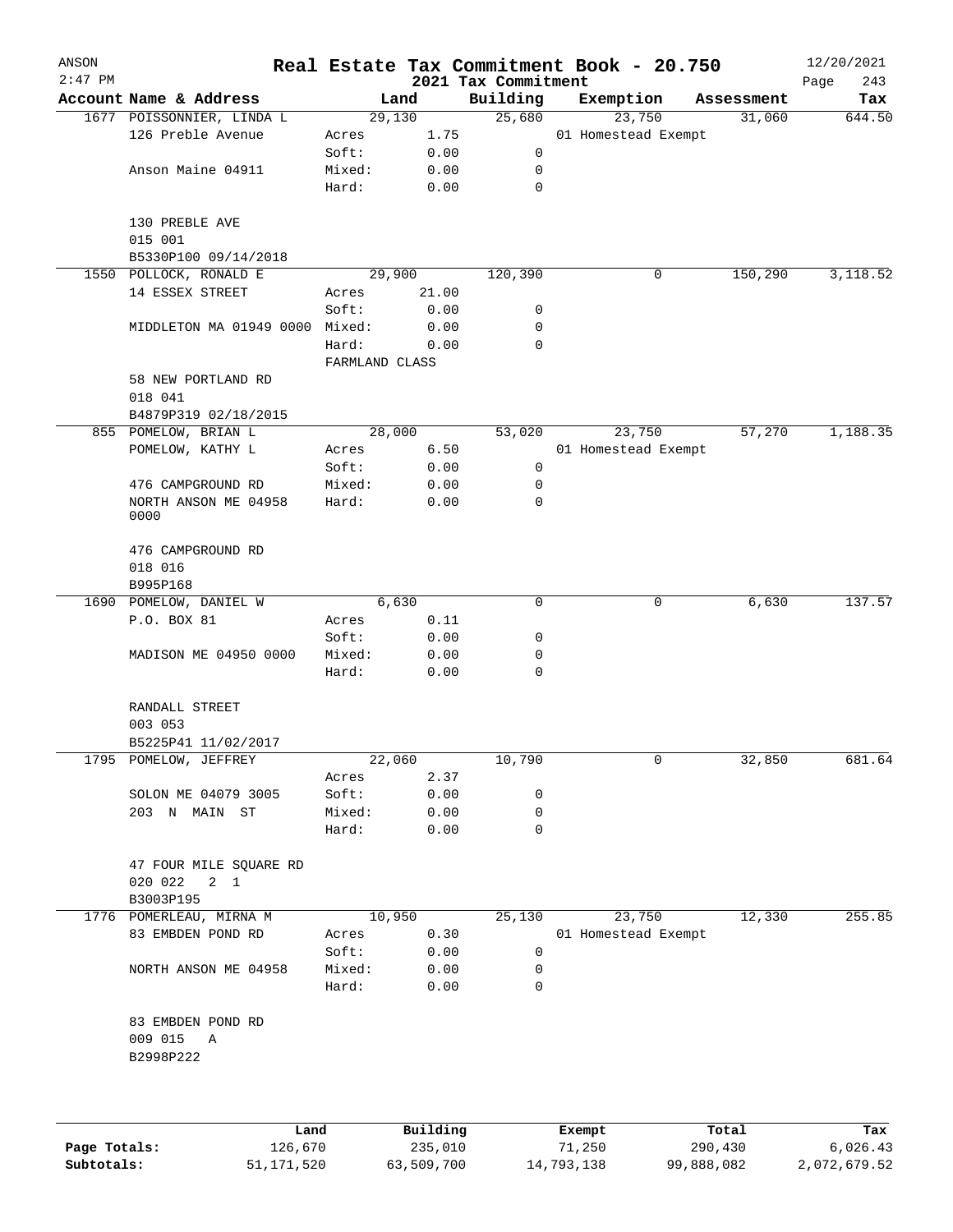| ANSON        |                                       |                 |                                    |                                 | Real Estate Tax Commitment Book - 20.750 |         |            | 12/20/2021         |
|--------------|---------------------------------------|-----------------|------------------------------------|---------------------------------|------------------------------------------|---------|------------|--------------------|
| $2:47$ PM    | Account Name & Address                |                 | Land                               | 2021 Tax Commitment<br>Building | Exemption                                |         | Assessment | Page<br>244<br>Tax |
|              | 1695 POMEROY, CHERELLE L              |                 | 22,570                             | 42,880                          |                                          | 0       | 65,450     | 1,358.09           |
|              | 91 HILL TOP DRIVE                     | Acres           | 11.80                              |                                 |                                          |         |            |                    |
|              |                                       | Soft:           | 0.00                               | 0                               |                                          |         |            |                    |
|              | SKOWHEGAN ME 04976                    | Mixed:          | 2.00                               | 268                             |                                          |         |            |                    |
|              |                                       | Hard:           | 8.00                               | 1,102                           |                                          |         |            |                    |
|              |                                       |                 | TREE GROWTH B4958P0183 LIFE ESTATE |                                 |                                          |         |            |                    |
|              | 45 PARLIN RD                          |                 |                                    |                                 |                                          |         |            |                    |
|              | 019 024<br>Α                          |                 |                                    |                                 |                                          |         |            |                    |
|              | B5469P324 09/27/2019                  |                 |                                    |                                 |                                          |         |            |                    |
|              | 857 POST, TERRY A SR                  |                 | 21,950                             | 42,600                          | 23,750                                   |         | 40,800     | 846.60             |
|              |                                       | Acres           | 2.30                               |                                 | 01 Homestead Exempt                      |         |            |                    |
|              | ANSON ME 04911 0000                   | Soft:           | 0.00                               | 0                               |                                          |         |            |                    |
|              | 947 VALLEY RD                         | Mixed:          | 0.00                               | 0                               |                                          |         |            |                    |
|              |                                       | Hard:           | 0.00                               | 0                               |                                          |         |            |                    |
|              |                                       |                 |                                    |                                 |                                          |         |            |                    |
|              | 947 VALLEY RD                         |                 |                                    |                                 |                                          |         |            |                    |
|              | 021 002<br>Α                          |                 |                                    |                                 |                                          |         |            |                    |
|              | B1870P52                              |                 |                                    |                                 |                                          |         |            |                    |
| 1533         | POULIN, DELANN T                      |                 | 31,500                             | 31,990                          | 29,450                                   |         | 34,040     | 706.33             |
|              |                                       |                 |                                    |                                 |                                          |         |            |                    |
|              |                                       | Acres           | 10.00                              |                                 | 01 Homestead Exempt                      |         |            |                    |
|              | NORTH ANSON ME 04958<br>0246          | Soft:           | 0.00                               | $\mathbf{0}$                    | 06 Disabled Vet. Res.                    |         |            |                    |
|              | PO BOX 246                            | Mixed:          | 0.00                               | 0                               |                                          |         |            |                    |
|              |                                       | Hard:           | 0.00                               | 0                               |                                          |         |            |                    |
|              |                                       |                 |                                    |                                 |                                          |         |            |                    |
|              | 165 SKIDMORE RD                       |                 |                                    |                                 |                                          |         |            |                    |
|              | 023 015<br>D                          |                 |                                    |                                 |                                          |         |            |                    |
|              | B3873P267 06/25/2007                  |                 |                                    |                                 |                                          |         |            |                    |
|              | 1434 Pouliot, Edward                  |                 | 21,500                             | 124,350                         | 23,750                                   |         | 122,100    | 2,533.58           |
|              | Pouliot, Marlene                      | Acres           | 2.00                               |                                 | 01 Homestead Exempt                      |         |            |                    |
|              | 878 River Road                        |                 | 0.00                               | 0                               |                                          |         |            |                    |
|              |                                       | Soft:<br>Mixed: |                                    | 0                               |                                          |         |            |                    |
|              | North Anson ME 04958                  |                 | 0.00                               | 0                               |                                          |         |            |                    |
|              |                                       | Hard:           | 0.00                               |                                 |                                          |         |            |                    |
|              |                                       |                 |                                    |                                 |                                          |         |            |                    |
|              | 878 RIVER RD                          |                 |                                    |                                 |                                          |         |            |                    |
|              | 005 021                               |                 |                                    |                                 |                                          |         |            |                    |
|              | B5464P32 08/26/2019                   |                 |                                    |                                 |                                          |         |            |                    |
| 1420         | POWDERLY, SHAUN<br>NICHOLAS           |                 | 5,290                              | 21,390                          |                                          | 0       | 26,680     | 553.61             |
|              | 5 BROOK STREET TRUST                  | Acres           | 0.07                               |                                 |                                          |         |            |                    |
|              | 851 MUDDY SPRINGS ROAD                | Soft:           | 0.00                               | 0                               |                                          |         |            |                    |
|              |                                       | Mixed:          | 0.00                               | 0                               |                                          |         |            |                    |
|              | LEXINGTON SC 29073                    | Hard:           | 0.00                               | 0                               |                                          |         |            |                    |
|              |                                       | B5208P0195      |                                    |                                 |                                          |         |            |                    |
|              | 5 BROOK ST                            |                 |                                    |                                 |                                          |         |            |                    |
|              | 001 088                               |                 |                                    |                                 |                                          |         |            |                    |
|              | B5668P8 09/14/2020                    |                 |                                    |                                 |                                          |         |            |                    |
|              | 1815 POWER, MARK &                    |                 | 30,430                             | 3,000                           |                                          | 0       | 33,430     | 693.67             |
|              | NOWINSKI, LAWRENCE                    | Acres           | 29.85                              |                                 |                                          |         |            |                    |
|              |                                       | Soft:           | 0.00                               | 0                               |                                          |         |            |                    |
|              |                                       |                 |                                    | 0                               |                                          |         |            |                    |
|              | 121 WINSAW ROAD                       | Mixed:          | 0.00                               | 0                               |                                          |         |            |                    |
|              | NEW GLOUCESTER ME 04260 Hard:<br>0000 |                 | 0.00                               |                                 |                                          |         |            |                    |
|              | 021 011<br>2                          |                 |                                    |                                 |                                          |         |            |                    |
|              | B2302P223                             |                 |                                    |                                 |                                          |         |            |                    |
|              | Land                                  |                 | Building                           |                                 | Exempt                                   |         | Total      | Tax                |
| Page Totals: | 133,240                               |                 | 266,210                            |                                 | 76,950                                   | 322,500 |            | 6,691.88           |

**Subtotals:** 51,304,760 63,775,910 14,870,088 100,210,582 2,079,371.40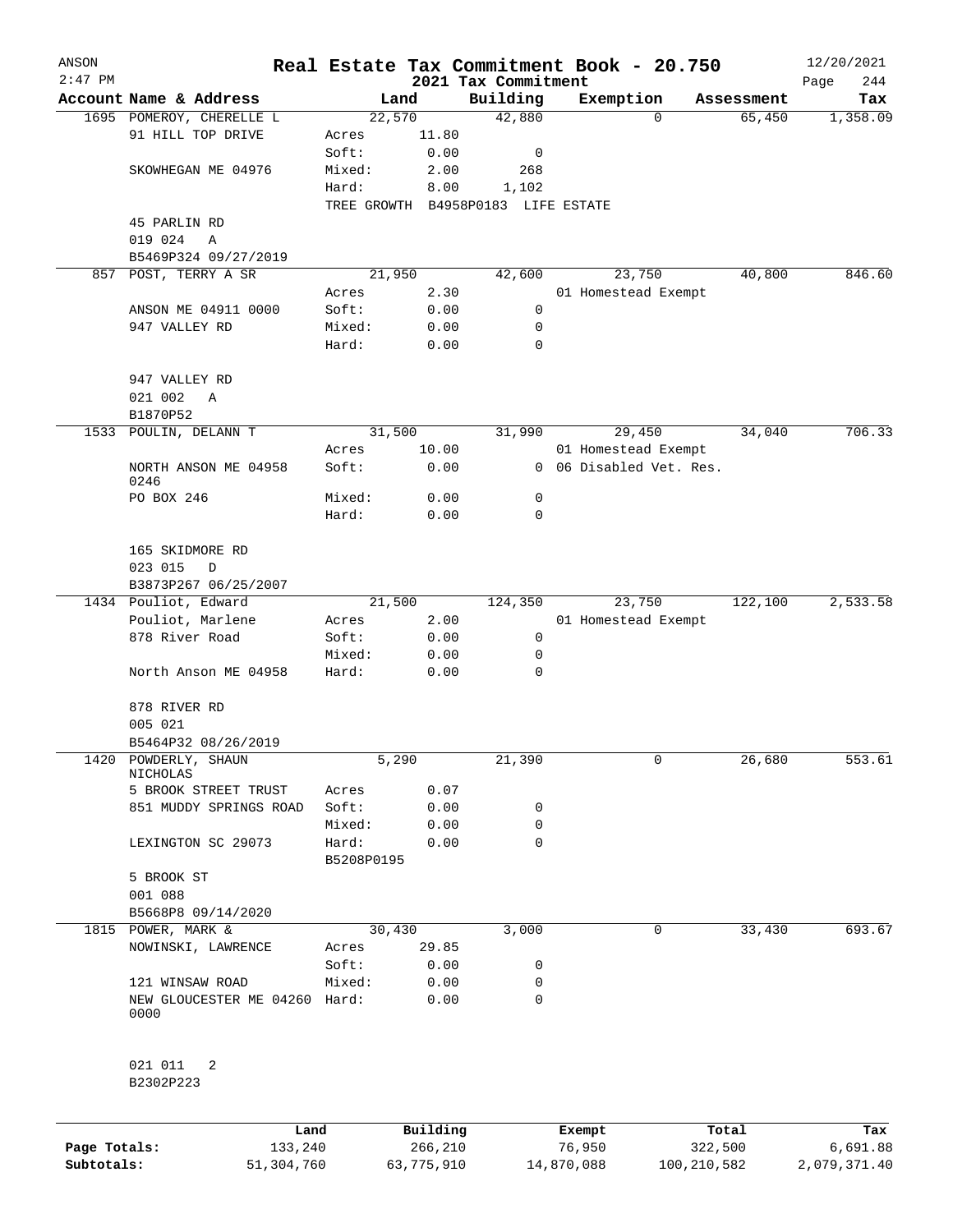| ANSON        |                                                             |             |                          |                                 | Real Estate Tax Commitment Book - 20.750 |                       | 12/20/2021         |
|--------------|-------------------------------------------------------------|-------------|--------------------------|---------------------------------|------------------------------------------|-----------------------|--------------------|
| $2:47$ PM    | Account Name & Address                                      |             | Land                     | 2021 Tax Commitment<br>Building | Exemption                                | Assessment            | 245<br>Page<br>Tax |
|              | 760 POWERS, NORA L                                          |             | 12,000                   | 35,660                          |                                          | 47,660<br>0           | 988.95             |
|              |                                                             | Acres       | 0.16                     |                                 |                                          |                       |                    |
|              | ANSON ME 04911 0402                                         | Soft:       | 0.00                     | 0                               |                                          |                       |                    |
|              | PO BOX 402                                                  | Mixed:      | 0.00                     | $\mathbf 0$                     |                                          |                       |                    |
|              |                                                             | Hard:       | 0.00                     | $\mathbf 0$                     |                                          |                       |                    |
|              | 55 MAIN ST                                                  |             |                          |                                 |                                          |                       |                    |
|              | 001 096                                                     |             |                          |                                 |                                          |                       |                    |
| 1991         | B3607P166 12/15/2005 B3471P226 04/19/2005<br>PREBLE, ARLISS |             | $\mathbf 0$              | 16,600                          | 16,600                                   | 0                     | 0.00               |
|              | PREBLE, CHERYL                                              |             |                          |                                 | 01 Homestead Exempt                      |                       |                    |
|              | 75 HILLTOP ROAD                                             |             |                          |                                 |                                          |                       |                    |
|              | ANSON ME 04911                                              |             |                          |                                 |                                          |                       |                    |
|              | 004 026 ON2                                                 |             |                          |                                 |                                          |                       |                    |
|              | 864 PREBLE, ARLISS T                                        |             | 26,630                   | 0                               |                                          | 26,630<br>0           | 552.57             |
|              | PREBLE, CHERYL A                                            | Acres       | 2.75                     |                                 |                                          |                       |                    |
|              |                                                             | Soft:       | 0.00                     | 0                               |                                          |                       |                    |
|              | 75 HILLTOP RD                                               | Mixed:      | 0.00                     | 0                               |                                          |                       |                    |
|              | ANSON ME 04911 0000                                         | Hard:       | 0.00                     | 0                               |                                          |                       |                    |
|              |                                                             | LIFE ESTATE |                          |                                 |                                          |                       |                    |
|              | 75 HILLTOP RD<br>004 026                                    |             |                          |                                 |                                          |                       |                    |
|              | B4879P98 02/10/2015                                         |             |                          |                                 |                                          |                       |                    |
| 865          | PREBLE, LORRAINE M                                          |             | 29,840                   | 91,040                          | 23,750                                   | 97,130                | 2,015.45           |
|              | (Life Estate)<br>MOODY DANIEL R. &                          | Acres       | 29.00                    |                                 | 01 Homestead Exempt                      |                       |                    |
|              | SZCZEPANIAK, LISA M                                         |             |                          |                                 |                                          |                       |                    |
|              |                                                             | Soft:       | 21.00                    | 2,075                           |                                          |                       |                    |
|              | 76 HILLTOP RD                                               | Mixed:      | 2.00                     | 268                             |                                          |                       |                    |
|              | ANSON ME 04911 0000                                         | Hard:       | 0.00                     | $\mathbf 0$                     |                                          |                       |                    |
|              | 76 HILLTOP RD                                               |             | TREE GROWTH, LIFE ESTATE |                                 |                                          |                       |                    |
|              | 010 035                                                     |             |                          |                                 |                                          |                       |                    |
|              | B4879P96 02/10/2015                                         |             |                          |                                 |                                          |                       |                    |
|              | 863 PREBLE, LORRAINE M                                      |             | 2,750                    |                                 |                                          | 2,750                 | 57.06              |
|              | (Life Estate)<br>MOODY DANIEL R. &                          | Acres       | 25.00                    |                                 |                                          |                       |                    |
|              | SZCZEPANIAK, LISA M                                         |             |                          |                                 |                                          |                       |                    |
|              |                                                             | Soft:       | 17.00                    | 1,680                           |                                          |                       |                    |
|              | 76 HILLTOP RD                                               | Mixed:      | 8.00                     | 1,072                           |                                          |                       |                    |
|              | ANSON ME 04911 0000                                         | Hard:       | 0.00                     | 0                               |                                          |                       |                    |
|              |                                                             |             | TREE GROWTH, LIFE ESTATE |                                 |                                          |                       |                    |
|              | 010 032                                                     |             |                          |                                 |                                          |                       |                    |
|              | B4879P96 02/10/2015 B4334P212 11/01/2010                    |             |                          |                                 |                                          |                       |                    |
|              | 1692 PRESTHOLT, ALBERT A                                    |             | 16,500                   | $\mathbf 0$                     |                                          | 16,500<br>$\mathbf 0$ | 342.38             |
|              | 471 W 25TH STREET                                           | Acres       | 4.00                     |                                 |                                          |                       |                    |
|              |                                                             | Soft:       | 0.00                     | 0                               |                                          |                       |                    |
|              | SAN BERNARDINO CA 92405 Mixed:                              | Hard:       | 0.00<br>0.00             | 0<br>$\mathbf 0$                |                                          |                       |                    |
|              |                                                             |             |                          |                                 |                                          |                       |                    |
|              | 214 SPENCER RD                                              |             |                          |                                 |                                          |                       |                    |
|              | 020 012<br>C<br>B2154P53                                    |             |                          |                                 |                                          |                       |                    |
|              |                                                             |             |                          |                                 |                                          |                       |                    |
|              |                                                             | Land        | Building                 |                                 | Exempt                                   | Total                 | Tax                |
| Page Totals: |                                                             | 87,720      | 143,300                  |                                 | 40,350                                   | 190,670               | 3,956.41           |
| Subtotals:   | 51,392,480                                                  |             | 63,919,210               |                                 | 14,910,438                               | 100,401,252           | 2,083,327.81       |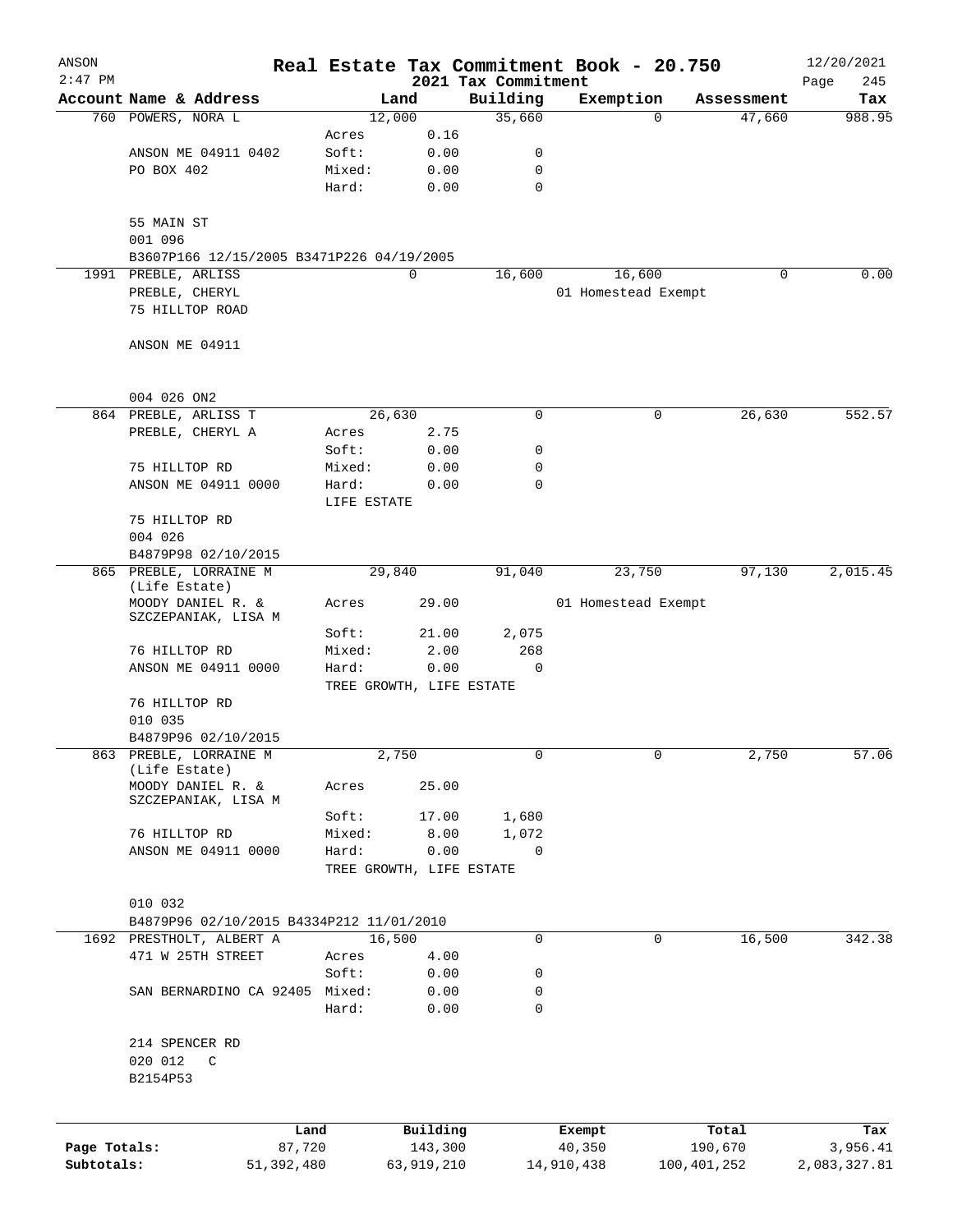| ANSON<br>$2:47$ PM |                                              |                 |              | 2021 Tax Commitment | Real Estate Tax Commitment Book - 20.750 |            | 12/20/2021<br>246<br>Page |
|--------------------|----------------------------------------------|-----------------|--------------|---------------------|------------------------------------------|------------|---------------------------|
|                    | Account Name & Address                       | Land            |              | Building            | Exemption                                | Assessment | Tax                       |
|                    | 8 PRICE, CHRISTOPHER                         | 23,000          |              | 126, 360            | 0                                        | 149,360    | 3,099.22                  |
|                    | POOLE, WENDY                                 | Acres           | 3.00         |                     |                                          |            |                           |
|                    | 146 NEAL STREET                              | Soft:           | 0.00         | 0                   |                                          |            |                           |
|                    |                                              | Mixed:          | 0.00         | 0                   |                                          |            |                           |
|                    | PORTLAND ME 04102                            | Hard:           | 0.00         | 0                   |                                          |            |                           |
|                    | 110 PATTERSON BRIDGE RD<br>017 041           |                 |              |                     |                                          |            |                           |
|                    | B5633P350 11/12/2020                         |                 |              |                     |                                          |            |                           |
|                    | 870 PRICE, ROLAND L                          | 15,140          |              | 42,460              | 29,450                                   | 28,150     | 584.11                    |
|                    | PRICE, BETTY H                               | Acres           | 0.31         |                     | 01 Homestead Exempt                      |            |                           |
|                    | 3 BEANE STREET                               | Soft:           | 0.00         | $\overline{0}$      | 03 Resident Veteran Widow                |            |                           |
|                    |                                              | Mixed:          | 0.00         | 0                   |                                          |            |                           |
|                    | ANSON ME 04911                               | Hard:           | 0.00         | 0                   |                                          |            |                           |
|                    | 3 BEANE ST                                   |                 |              |                     |                                          |            |                           |
|                    | 002 016                                      |                 |              |                     |                                          |            |                           |
|                    | B879P489                                     |                 |              |                     |                                          |            |                           |
|                    | 441 PRICE, STEPHEN K                         | 14,000          |              | 69,610              | 23,750                                   | 59,860     | 1,242.10                  |
|                    | PO BOX 221                                   | Acres           | 0.49         |                     | 01 Homestead Exempt                      |            |                           |
|                    |                                              | Soft:           | 0.00         | 0                   |                                          |            |                           |
|                    | ANSON ME 04958                               | Mixed:          | 0.00         | 0                   |                                          |            |                           |
|                    |                                              | Hard:           | 0.00         | 0                   |                                          |            |                           |
|                    | 23 PINE ST                                   |                 |              |                     |                                          |            |                           |
|                    | 002 038                                      |                 |              |                     |                                          |            |                           |
|                    | B3274P152                                    |                 |              |                     |                                          |            |                           |
|                    | 1821 PRICE, WILLIAM G                        | 9,900           |              | 0                   | 0                                        | 9,900      | 205.43                    |
|                    | PRICE, AMY S                                 | Acres           | 2.60         |                     |                                          |            |                           |
|                    | PO Box 202                                   | Soft:           | 0.00         | 0                   |                                          |            |                           |
|                    |                                              | Mixed:          | 0.00         | 0                   |                                          |            |                           |
|                    | Anson ME 04911                               | Hard:           | 0.00         | 0                   |                                          |            |                           |
|                    |                                              |                 |              |                     |                                          |            |                           |
|                    | 002 008<br>Α                                 |                 |              |                     |                                          |            |                           |
|                    | B4840P82 10/06/2014<br>1512 PRICE, WILLIAM G | 11,140          |              | 56,480              | 23,750                                   | 43,870     | 910.30                    |
|                    |                                              |                 |              |                     |                                          |            |                           |
|                    | PRICE, AMY S                                 | Acres           | 0.31         |                     | 01 Homestead Exempt                      |            |                           |
|                    | PO Box 202                                   | Soft:           | 0.00         | 0                   |                                          |            |                           |
|                    | Anson ME 04911                               | Mixed:<br>Hard: | 0.00<br>0.00 | 0<br>0              |                                          |            |                           |
|                    |                                              |                 |              |                     |                                          |            |                           |
|                    | 14 BEANE ST                                  |                 |              |                     |                                          |            |                           |
|                    | 002 014<br>$\overline{B}$                    |                 |              |                     |                                          |            |                           |
|                    | B4840P82 10/06/2014                          |                 |              |                     |                                          |            |                           |
|                    | 81 PRIEST, DARREN H                          | 20,000          |              | 36,160              | 0                                        | 56,160     | 1,165.32                  |
|                    | 64 RUSTY DRIVE                               | Acres           | 1.00         |                     |                                          |            |                           |
|                    |                                              | Soft:           | 0.00         | 0                   |                                          |            |                           |
|                    | EMBDEN ME 04958                              | Mixed:          | 0.00         | 0                   |                                          |            |                           |
|                    |                                              | Hard:           | 0.00         | $\mathbf 0$         |                                          |            |                           |
|                    | 441 RIVER RD                                 |                 |              |                     |                                          |            |                           |
|                    | 016 027                                      |                 |              |                     |                                          |            |                           |
|                    | B3664P170 04/24/2006                         |                 |              |                     |                                          |            |                           |
|                    |                                              |                 |              |                     |                                          |            |                           |
|                    |                                              |                 |              |                     |                                          |            |                           |
|                    |                                              |                 |              |                     |                                          |            |                           |

|              | Land       | Building   | Exempt     | Total       | Tax          |
|--------------|------------|------------|------------|-------------|--------------|
| Page Totals: | 93,180     | 331,070    | 76,950     | 347,300     | 7,206.48     |
| Subtotals:   | 51,485,660 | 64,250,280 | 14,987,388 | 100,748,552 | 2,090,534.29 |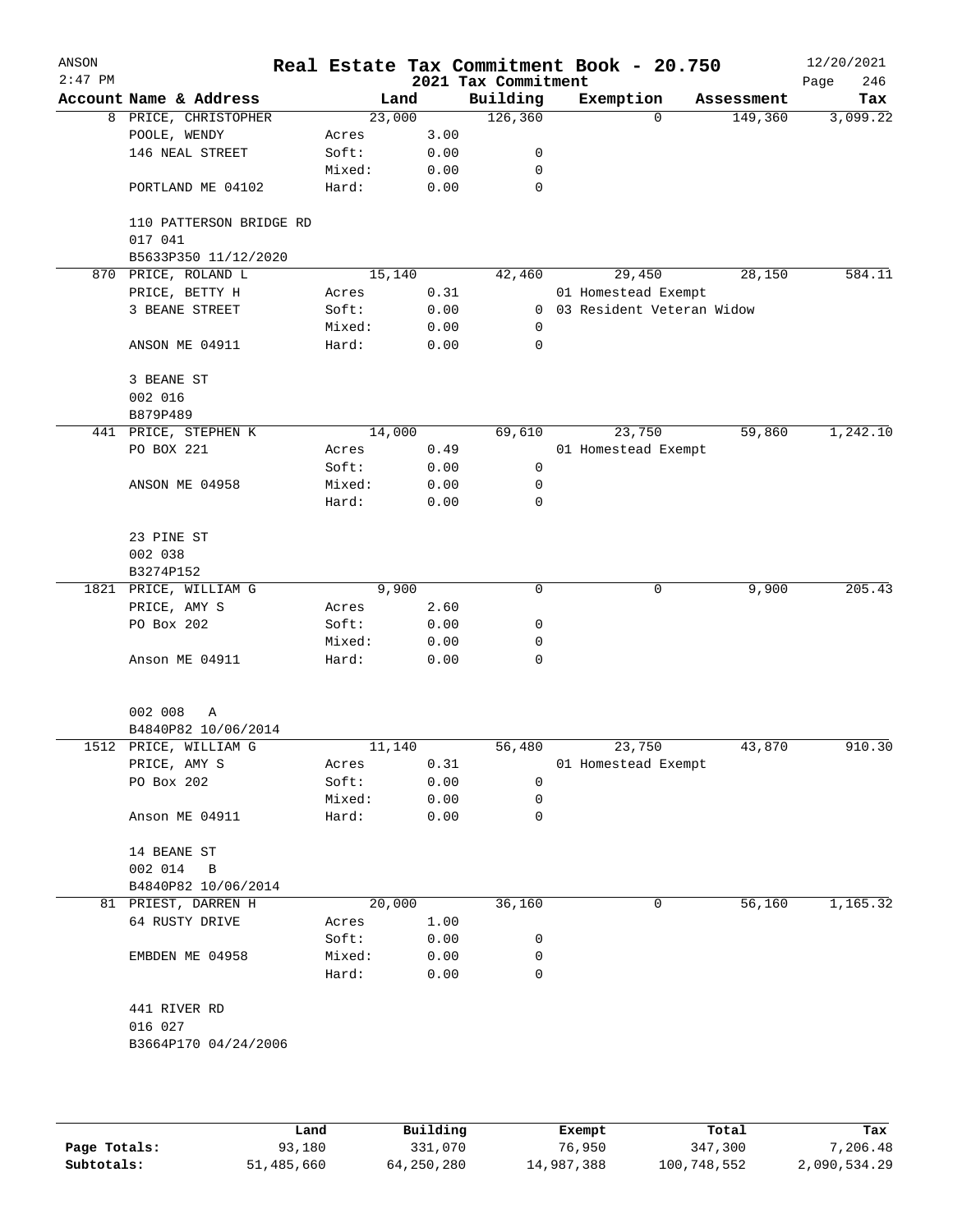| ANSON     |                                            |                        |       |                     | Real Estate Tax Commitment Book - 20.750 |            | 12/20/2021  |
|-----------|--------------------------------------------|------------------------|-------|---------------------|------------------------------------------|------------|-------------|
| $2:47$ PM |                                            |                        |       | 2021 Tax Commitment |                                          |            | 247<br>Page |
|           | Account Name & Address                     |                        | Land  | Building            | Exemption                                | Assessment | Tax         |
|           | 1047 PRIEST, DARREN H                      | 26,000                 |       | 48,710              | $\Omega$                                 | 74,710     | 1,550.23    |
|           | PRIEST, LISA M                             | Acres                  | 1.00  |                     |                                          |            |             |
|           | 64 RUSTY DRIVE                             | Soft:                  | 0.00  | 0                   |                                          |            |             |
|           |                                            | Mixed:                 | 0.00  | $\Omega$            |                                          |            |             |
|           | EMBDEN ME 04958                            | Hard:<br>B5155P0150    | 0.00  | $\Omega$            |                                          |            |             |
|           | 433 RIVER RD                               |                        |       |                     |                                          |            |             |
|           | 016 028                                    |                        |       |                     |                                          |            |             |
|           | B5155P0150 05/10/2017 B5021P89 04/28/2016  |                        |       |                     |                                          |            |             |
|           | 868 PRIEST, DONALD H                       | 21,200                 |       | 66,310              | 29,450                                   | 58,060     | 1,204.75    |
|           | PRIEST, DIANNE R                           | Acres                  | 1.80  |                     | 01 Homestead Exempt                      |            |             |
|           |                                            | Soft:                  | 0.00  |                     | 0 08 Vietnam Veteran                     |            |             |
|           | 130 VALLEY ROAD                            | Mixed:                 | 0.00  | 0                   |                                          |            |             |
|           | NORTH ANSON ME 04958                       | Hard:                  | 0.00  | $\Omega$            |                                          |            |             |
|           |                                            | B4992P0338 LIFE ESTATE |       |                     |                                          |            |             |
|           | 130 VALLEY RD                              |                        |       |                     |                                          |            |             |
|           | 018 031<br>$\mathbf B$                     |                        |       |                     |                                          |            |             |
|           | B4992P0338 01/14/2016 B1908P293            |                        |       |                     |                                          |            |             |
|           | 814 PROVERBS REAL ESTATE,                  | 18,320                 |       | $\mathbf 0$         | 0                                        | 18,320     | 380.14      |
|           | <b>LLC</b>                                 |                        |       |                     |                                          |            |             |
|           | 8000 RESEARCH FOREST<br>DRIVE SUITR 115-53 | Acres                  | 11.40 |                     |                                          |            |             |
|           |                                            | Soft:                  | 0.00  | 0                   |                                          |            |             |
|           | THE WOODLANDS TX 77382                     | Mixed:                 | 0.00  | $\mathbf 0$         |                                          |            |             |
|           |                                            | Hard:                  | 0.00  | $\Omega$            |                                          |            |             |
|           | 015 044<br>H                               |                        |       |                     |                                          |            |             |
|           | B5639P59 11/18/2020                        |                        |       |                     |                                          |            |             |
|           | 971 PULLEN, WILLIAM R                      | 35,500                 |       | 0                   | 0                                        | 35,500     | 736.63      |
|           |                                            | Acres                  | 32.00 |                     |                                          |            |             |
|           | VASSALBORO ME 04989<br>0000                | Soft:                  | 0.00  | 0                   |                                          |            |             |
|           | 163 SOUTH STANLEY HILL<br>RD               | Mixed:                 | 0.00  | 0                   |                                          |            |             |
|           |                                            | Hard:                  | 0.00  | 0                   |                                          |            |             |
|           | 024 025                                    |                        |       |                     |                                          |            |             |
|           | B3641P25 12/12/2005                        |                        |       |                     |                                          |            |             |
|           | 1543 PUTNAM, BETSY                         | 17,660                 |       | 73,330              | 23,750                                   | 67,240     | 1,395.23    |
|           | PUTNAM, MARK                               | Acres                  | 0.78  |                     | 01 Homestead Exempt                      |            |             |
|           |                                            | Soft:                  | 0.00  | 0                   |                                          |            |             |
|           | PO BOX 303                                 | Mixed:                 | 0.00  | 0                   |                                          |            |             |
|           | NORTH ANSON ME 04958                       | Hard:                  | 0.00  | 0                   |                                          |            |             |
|           | 0000                                       |                        |       |                     |                                          |            |             |
|           | 11 FAHI POND RD                            |                        |       |                     |                                          |            |             |
|           | 007 016                                    |                        |       |                     |                                          |            |             |
|           | B3121P349                                  |                        |       |                     |                                          |            |             |
|           |                                            |                        |       |                     |                                          |            |             |

|              | Land       | Building   | Exempt     | Total       | Tax          |
|--------------|------------|------------|------------|-------------|--------------|
| Page Totals: | 118,680    | 188,350    | 53,200     | 253,830     | 5,266.98     |
| Subtotals:   | 51,604,340 | 64,438,630 | 15,040,588 | 101,002,382 | 2,095,801.27 |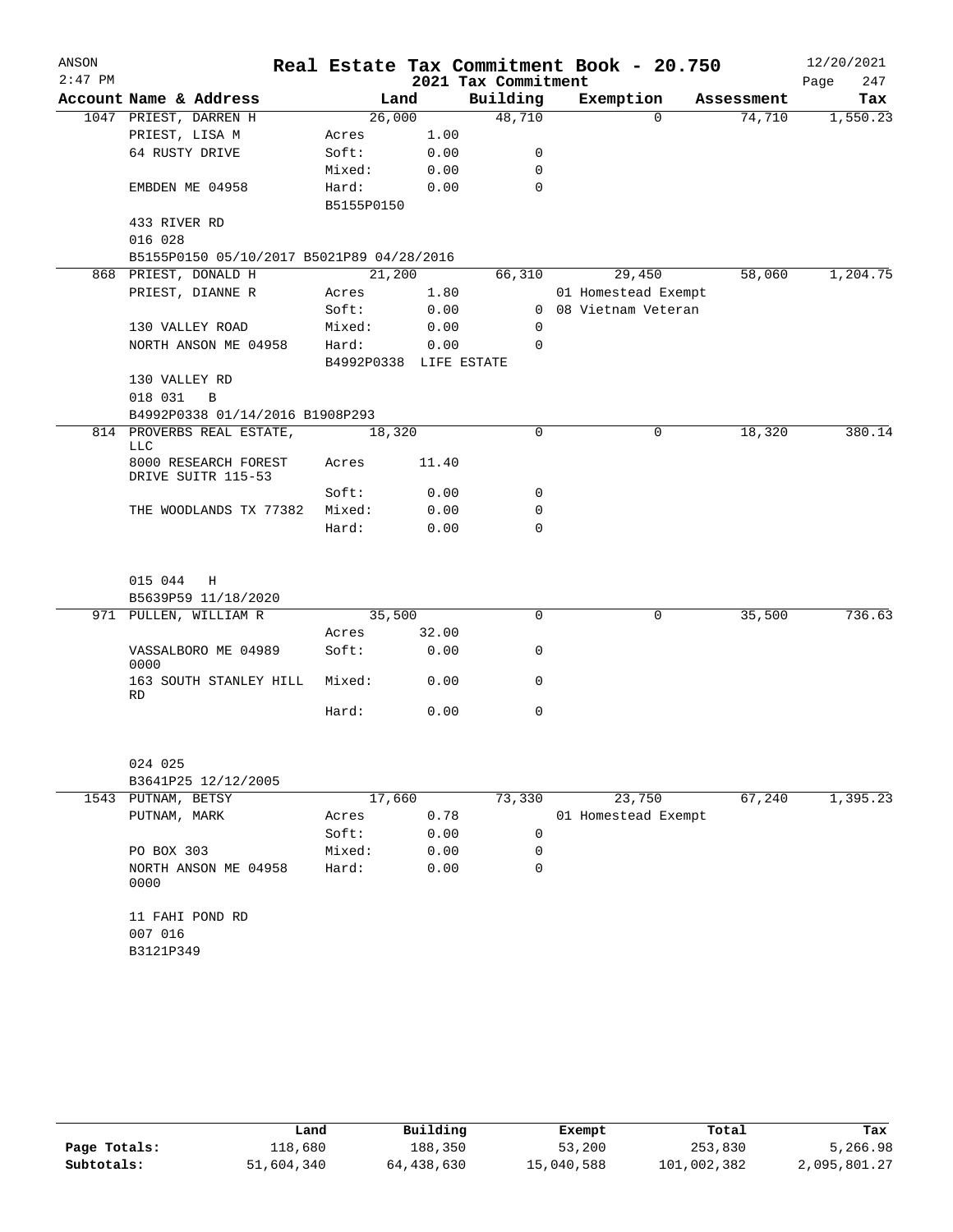| ANSON<br>$2:47$ PM |                                               |            |       | 2021 Tax Commitment | Real Estate Tax Commitment Book - 20.750 |            | 12/20/2021<br>248<br>Page |
|--------------------|-----------------------------------------------|------------|-------|---------------------|------------------------------------------|------------|---------------------------|
|                    | Account Name & Address                        |            | Land  | Building            | Exemption                                | Assessment | Tax                       |
|                    | 872 QUALEY, CHARLES W JR &<br>BARBARA, TRUST. | 23,000     |       | 91,660              | 23,750                                   | 90,910     | 1,886.38                  |
|                    | QUALEY, BARBARA T<br>Trustee                  | Acres      | 3.00  |                     | 01 Homestead Exempt                      |            |                           |
|                    |                                               | Soft:      | 0.00  | 0                   |                                          |            |                           |
|                    | PO BOX 32                                     | Mixed:     | 0.00  | $\mathbf 0$         |                                          |            |                           |
|                    | NORTH ANSON ME 04958<br>0032                  | Hard:      | 0.00  | 0                   |                                          |            |                           |
|                    | 8 FAHI POND RD<br>007 008                     |            |       |                     |                                          |            |                           |
|                    | B5678P353 01/13/2021 B5678P348 01/13/2021     |            |       |                     |                                          |            |                           |
|                    | 876 QUIMBY, ARTHUR O                          | 23,000     |       | 48,220              | 23,750                                   | 47,470     | 985.00                    |
|                    | 248 SOLON ROAD                                | Acres      | 3.00  |                     | 01 Homestead Exempt                      |            |                           |
|                    |                                               | Soft:      | 0.00  | 0                   |                                          |            |                           |
|                    | NORTH ANSON ME 04958                          | Mixed:     | 0.00  | $\mathbf 0$         |                                          |            |                           |
|                    |                                               | Hard:      | 0.00  | $\Omega$            |                                          |            |                           |
|                    | 248 SOLON RD<br>024 019 B                     |            |       |                     |                                          |            |                           |
|                    | B4900P280 B4900P286 04/30/2015                |            |       |                     |                                          |            |                           |
|                    | 881 QUIMBY, WILLIAM A                         | 21,050     |       | 80,370              | 23,750                                   | 77,670     | 1,611.65                  |
|                    | 15 DEPOT STREET                               | Acres      | 1.70  |                     | 01 Homestead Exempt                      |            |                           |
|                    |                                               | Soft:      | 0.00  | $\mathbf 0$         |                                          |            |                           |
|                    | NORTH ANSON ME 04958                          | Mixed:     | 0.00  | 0                   |                                          |            |                           |
|                    |                                               | Hard:      | 0.00  | 0                   |                                          |            |                           |
|                    |                                               | B4964P0145 |       |                     |                                          |            |                           |
|                    | 15 DEPOT ST                                   |            |       |                     |                                          |            |                           |
|                    | 005 002<br>B                                  |            |       |                     |                                          |            |                           |
|                    | B4964P145 10/14/2015                          |            |       |                     |                                          |            |                           |
|                    | 925 QUINN, JEFFERY                            | 29,600     |       | $\mathbf 0$         | $\mathbf 0$                              | 29,600     | 614.20                    |
|                    | 136 EMBDEN POND ROAD                          | Acres      | 63.40 |                     |                                          |            |                           |
|                    |                                               | Soft:      | 0.00  | 0                   |                                          |            |                           |
|                    | NORTH ANSON ME 04958<br>0000                  | Mixed:     | 0.00  | 0                   |                                          |            |                           |
|                    |                                               | Hard:      | 0.00  | 0                   |                                          |            |                           |
|                    | 023 034                                       |            |       |                     |                                          |            |                           |
|                    | B4838P295 10/03/2014                          |            |       |                     |                                          |            |                           |
|                    | 1965 QUINN, JEFFERY                           | 59,800     |       | 143,510             | 23,750                                   | 179,560    | 3,725.87                  |
|                    | 136 EMBDEN POND ROAD                          | Acres      | 44.60 |                     | 01 Homestead Exempt                      |            |                           |
|                    |                                               | Soft:      | 0.00  | 0                   |                                          |            |                           |
|                    | NORTH ANSON ME 04958<br>0000                  | Mixed:     | 0.00  | 0                   |                                          |            |                           |
|                    |                                               | Hard:      | 0.00  | 0                   |                                          |            |                           |
|                    | 102 EMBDEN POND RD                            |            |       |                     |                                          |            |                           |
|                    | 018 043                                       |            |       |                     |                                          |            |                           |
|                    | B4838P295 10/03/2014                          |            |       |                     |                                          |            |                           |

|              | Land       | Building   | Exempt       | Total       | Tax          |
|--------------|------------|------------|--------------|-------------|--------------|
| Page Totals: | 156,450    | 363,760    | 95,000       | 425,210     | 8,823.10     |
| Subtotals:   | 51,760,790 | 64,802,390 | 15, 135, 588 | 101,427,592 | 2,104,624.37 |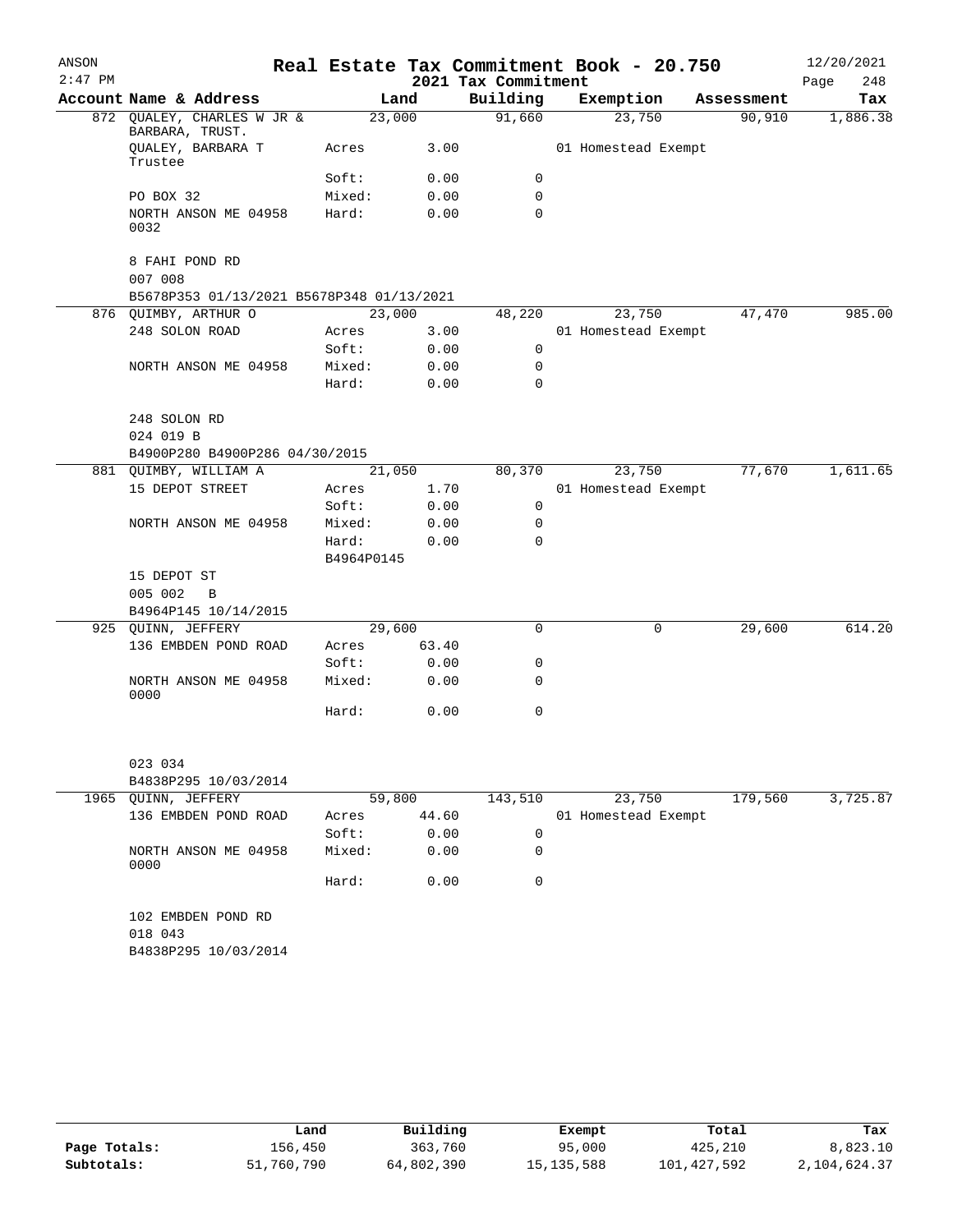| ANSON        |                                                 |                 |                     | Real Estate Tax Commitment Book - 20.750 |                       |             |                      | 12/20/2021      |
|--------------|-------------------------------------------------|-----------------|---------------------|------------------------------------------|-----------------------|-------------|----------------------|-----------------|
| $2:47$ PM    |                                                 |                 |                     | 2021 Tax Commitment                      |                       |             |                      | 249<br>Page     |
|              | Account Name & Address<br>878 QUINT, MITCHELL B |                 | Land<br>20,300      | Building<br>81,660                       | Exemption             | 29,450      | Assessment<br>72,510 | Tax<br>1,504.58 |
|              | QUINT, EMILY D                                  | Acres           | 1.20                |                                          | 01 Homestead Exempt   |             |                      |                 |
|              |                                                 | Soft:           | 0.00                |                                          | 0 02 Resident Veteran |             |                      |                 |
|              | PO BOX 278                                      | Mixed:          | 0.00                | 0                                        |                       |             |                      |                 |
|              | NORTH ANSON ME 04958                            | Hard:           | 0.00                | 0                                        |                       |             |                      |                 |
|              | 0278                                            |                 |                     |                                          |                       |             |                      |                 |
|              | 14 FAHI POND RD                                 |                 |                     |                                          |                       |             |                      |                 |
|              | 007 008<br>B                                    |                 |                     |                                          |                       |             |                      |                 |
|              | B695P52                                         |                 |                     |                                          |                       |             |                      |                 |
| 1078         | QUINT, SHANNON L                                |                 | 21,000              | 0                                        |                       | 0           | 21,000               | 435.75          |
|              | QUINT, SCOTT M                                  | Acres           | 10.50               |                                          |                       |             |                      |                 |
|              |                                                 | Soft:           | 0.00                | 0                                        |                       |             |                      |                 |
|              | 168 FAHI POND ROAD                              | Mixed:          | 0.00                | 0                                        |                       |             |                      |                 |
|              | NORTH ANSON ME 04958                            | Hard:           | 0.00                | 0                                        |                       |             |                      |                 |
|              | 023 009<br><b>B</b> 1                           |                 |                     |                                          |                       |             |                      |                 |
|              | B5624P48 10/20/2020 B5621P279 09/23/2020        |                 |                     |                                          |                       |             |                      |                 |
| 1079         | QUINT, SHANNON L                                |                 | 25,520              | 68,990                                   |                       | 23,750      | 70,760               | 1,468.27        |
|              |                                                 |                 |                     |                                          | 01 Homestead Exempt   |             |                      |                 |
|              | 168 FAHI POND ROAD                              | Acres           | 4.68                |                                          |                       |             |                      |                 |
|              |                                                 | Soft:           | 0.00                | 0                                        |                       |             |                      |                 |
|              | NORTH ANSON ME 04958                            | Mixed:          | 0.00                | 0                                        |                       |             |                      |                 |
|              |                                                 | Hard:           | 0.00                | 0                                        |                       |             |                      |                 |
|              | 168 FAHI POND RD                                |                 |                     |                                          |                       |             |                      |                 |
|              | 023 009<br>B                                    |                 |                     |                                          |                       |             |                      |                 |
|              | B1837P155                                       |                 |                     |                                          |                       |             |                      |                 |
| 884          | RAC REALTY TRUST                                |                 | 39,000              | 10,150                                   |                       | 0           | 49,150               | 1,019.86        |
|              |                                                 | Acres           | 9.50                |                                          |                       |             |                      |                 |
|              | READING MA 01867 0000                           | Soft:           | 0.00                | 0                                        |                       |             |                      |                 |
|              | 38 BENTON CIRCLE                                | Mixed:          | 0.00                | 0                                        |                       |             |                      |                 |
|              |                                                 | Hard:           | 0.00                | 0                                        |                       |             |                      |                 |
|              | 141 VALLEY RD                                   |                 |                     |                                          |                       |             |                      |                 |
|              | 018 030                                         |                 |                     |                                          |                       |             |                      |                 |
|              | B1301P14                                        |                 |                     |                                          |                       |             |                      |                 |
|              | 25 RADNAI, RAPHAEL                              |                 | 21,500              | 90,670                                   |                       | 23,750      | 88,420               | 1,834.72        |
|              |                                                 | Acres           | 2.00                |                                          | 01 Homestead Exempt   |             |                      |                 |
|              | NORTH ANSON ME 04958<br>0000                    | Soft:           | 0.00                | 0                                        |                       |             |                      |                 |
|              | 388 EMBDEN POND RD                              | Mixed:          | 0.00                | 0                                        |                       |             |                      |                 |
|              |                                                 | Hard:           | 0.00                | 0                                        |                       |             |                      |                 |
|              | 388 EMBDEN POND RD                              |                 |                     |                                          |                       |             |                      |                 |
|              | 023 029                                         |                 |                     |                                          |                       |             |                      |                 |
|              | B5060P117 08/10/2016 B4190P265 09/09/2009       |                 |                     |                                          |                       |             |                      |                 |
| 1107         | RAFFERTY, LEONARD P.,                           |                 | 15,880              | 40,290                                   |                       | 23,750      | 32,420               | 672.72          |
|              | III                                             |                 |                     |                                          |                       |             |                      |                 |
|              | 64 CHURCH STREET                                | Acres           | 0.63                |                                          | 01 Homestead Exempt   |             |                      |                 |
|              |                                                 | Soft:           | 0.00                | 0                                        |                       |             |                      |                 |
|              | CALAIS ME 04619                                 | Mixed:<br>Hard: | 0.00<br>0.00        | 0<br>0                                   |                       |             |                      |                 |
|              |                                                 |                 |                     |                                          |                       |             |                      |                 |
|              | 75 EMBDEN POND RD                               |                 |                     |                                          |                       |             |                      |                 |
|              | 009 045                                         |                 |                     |                                          |                       |             |                      |                 |
|              | B4368P131 02/11/2011                            |                 |                     |                                          |                       |             |                      |                 |
|              |                                                 |                 |                     |                                          |                       |             |                      |                 |
| Page Totals: | 143,200                                         | Land            | Building<br>291,760 |                                          | Exempt<br>100,700     |             | Total<br>334,260     | Tax<br>6,935.90 |
| Subtotals:   | 51,903,990                                      |                 | 65,094,150          |                                          | 15,236,288            | 101,761,852 |                      | 2, 111, 560. 27 |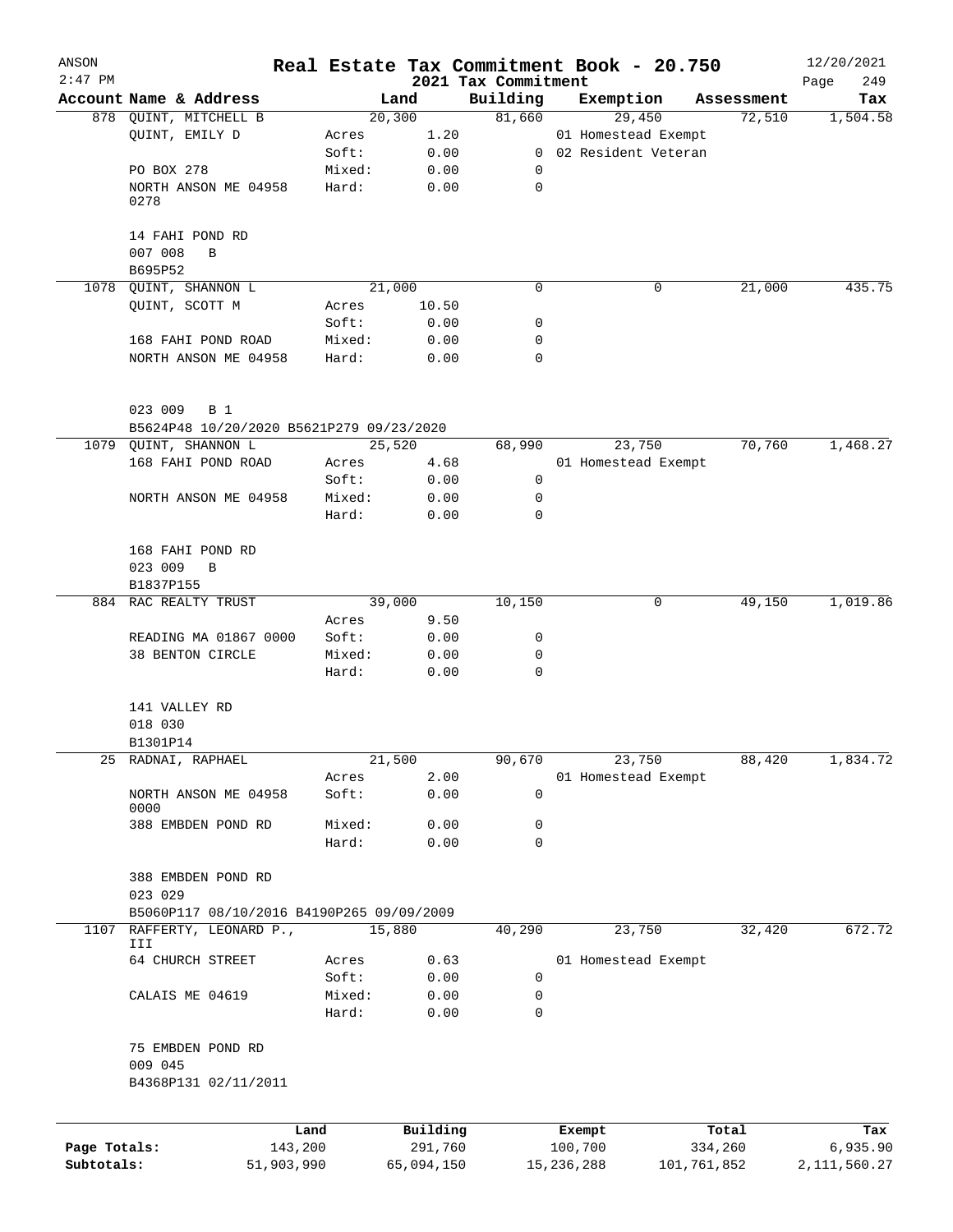| ANSON<br>$2:47$ PM |                                          |                 |             |               | 2021 Tax Commitment | Real Estate Tax Commitment Book - 20.750 |             | 12/20/2021<br>250<br>Page |
|--------------------|------------------------------------------|-----------------|-------------|---------------|---------------------|------------------------------------------|-------------|---------------------------|
|                    | Account Name & Address                   |                 | Land        |               | Building            | Exemption                                | Assessment  | Tax                       |
|                    | 1885 RAGAN, ALEXANDER T IV               |                 | 22,550      |               | 840                 | $\Omega$                                 | 23,390      | 485.34                    |
|                    | 261 GREENLEAF ROAD                       | Acres           |             | 2.70          |                     |                                          |             |                           |
|                    |                                          | Soft:           |             | 0.00          | 0                   |                                          |             |                           |
|                    | ANSON ME 04911                           | Mixed:          |             | 0.00          | 0                   |                                          |             |                           |
|                    |                                          | Hard:           |             | 0.00          | $\mathbf 0$         |                                          |             |                           |
|                    |                                          |                 |             |               |                     |                                          |             |                           |
|                    | 013 025 A                                |                 |             |               |                     |                                          |             |                           |
|                    | B4838P98 10/02/2014                      |                 |             |               |                     |                                          |             |                           |
|                    | 1531 RAGAN, ALEXANDER T IV               |                 |             | 0             | 67,600              | 0                                        | 67,600      | 1,402.70                  |
|                    | RAGAN, MELISSSA                          |                 |             |               |                     |                                          |             |                           |
|                    | 261 GREENLEAF ROAD                       |                 |             |               |                     |                                          |             |                           |
|                    | ANSON ME 04911                           |                 |             |               |                     |                                          |             |                           |
|                    | 261 GREENLEAF RD                         |                 |             |               |                     |                                          |             |                           |
|                    | 013 025 A ON                             |                 |             |               |                     |                                          |             |                           |
| 888                | RANDALL, LEWIS G &<br>BARBARA J          |                 | 33,060      |               | 15,940              | 0                                        | 49,000      | 1,016.75                  |
|                    | MENDOZA, CRYSTAL L &<br>RATHBURN, RYAN R | Acres           |             | 16.56         |                     |                                          |             |                           |
|                    | 27 WYNDING WAY                           | Soft:           |             | 0.00          | 0                   |                                          |             |                           |
|                    |                                          | Mixed:          |             | 0.00          | 0                   |                                          |             |                           |
|                    | ANSON ME 04911                           | Hard:           | B5251P071   | 0.00<br>JТ    | $\Omega$            |                                          |             |                           |
|                    | 27 WYNDING WAY                           |                 |             |               |                     |                                          |             |                           |
|                    | 012 001<br>1                             |                 |             |               |                     |                                          |             |                           |
|                    | B5251P071 02/01/2018 B1834P6 11/29/1992  |                 |             |               |                     |                                          |             |                           |
|                    | 405 RANDALL, MAUREEN D. &                |                 | 36,800      |               | 68, 310             | 23,750                                   | 81,360      | 1,688.22                  |
|                    | CARREIRO, DERIVAL M                      | Acres           |             | 15.30         |                     | 01 Homestead Exempt                      |             |                           |
|                    | 101 FAHI POND ROAD                       | Soft:           |             | 0.00          | 0                   |                                          |             |                           |
|                    |                                          | Mixed:          |             | 0.00          | 0                   |                                          |             |                           |
|                    | NORTH ANSON ME 04958<br>0000             | Hard:           |             | 0.00          | 0                   |                                          |             |                           |
|                    | 101 FAHI POND RD                         |                 |             |               |                     |                                          |             |                           |
|                    |                                          |                 |             |               |                     |                                          |             |                           |
|                    | 024 006                                  |                 |             |               |                     |                                          |             |                           |
|                    | B4350P8 12/10/2010                       |                 |             |               | 0                   | 0                                        |             | 41.50                     |
| 1378               | RANDALL, ROBERT M SR                     |                 | 2,000       |               |                     |                                          |             | 2,000                     |
|                    | RANDALL, LEWIS                           | Acres           |             | 2.00          |                     |                                          |             |                           |
|                    | 692 WEST MILLS ROAD                      | Soft:           |             | 0.00          | 0                   |                                          |             |                           |
|                    | ANSON ME 04911                           | Mixed:<br>Hard: |             | 0.00<br>0.00  | 0<br>0              |                                          |             |                           |
|                    |                                          |                 |             |               |                     |                                          |             |                           |
|                    | 012 001<br>2                             |                 |             |               |                     |                                          |             |                           |
|                    | B1834P7                                  |                 |             |               |                     |                                          |             |                           |
| 890                | RANDALL, ROBERT M SR &                   |                 | 26,050      |               | 15,020              | 23,750                                   | 17,320      | 359.39                    |
|                    | RANDALL, KATHLEEN A                      | Acres<br>Soft:  |             | 15.24<br>0.00 | 0                   | 01 Homestead Exempt                      |             |                           |
|                    | 692A WEST MILLS RD                       | Mixed:          |             | 0.00          | 0                   |                                          |             |                           |
|                    | ANSON ME 04911 0000                      | Hard:           |             | 11.24         | 1,548               |                                          |             |                           |
|                    |                                          |                 | TREE GROWTH |               |                     |                                          |             |                           |
|                    | 692 WEST MILLS RD                        |                 |             |               |                     |                                          |             |                           |
|                    | 012 001<br>B1834P7                       |                 |             |               |                     |                                          |             |                           |
|                    |                                          |                 |             |               |                     |                                          |             |                           |
|                    |                                          | Land            |             | Building      |                     | Exempt                                   | Total       | Tax                       |
| Page Totals:       |                                          | 120,460         |             | 167,710       |                     | 47,500                                   | 240,670     | 4,993.90                  |
| Subtotals:         | 52,024,450                               |                 |             | 65,261,860    |                     | 15, 283, 788                             | 102,002,522 | 2, 116, 554. 17           |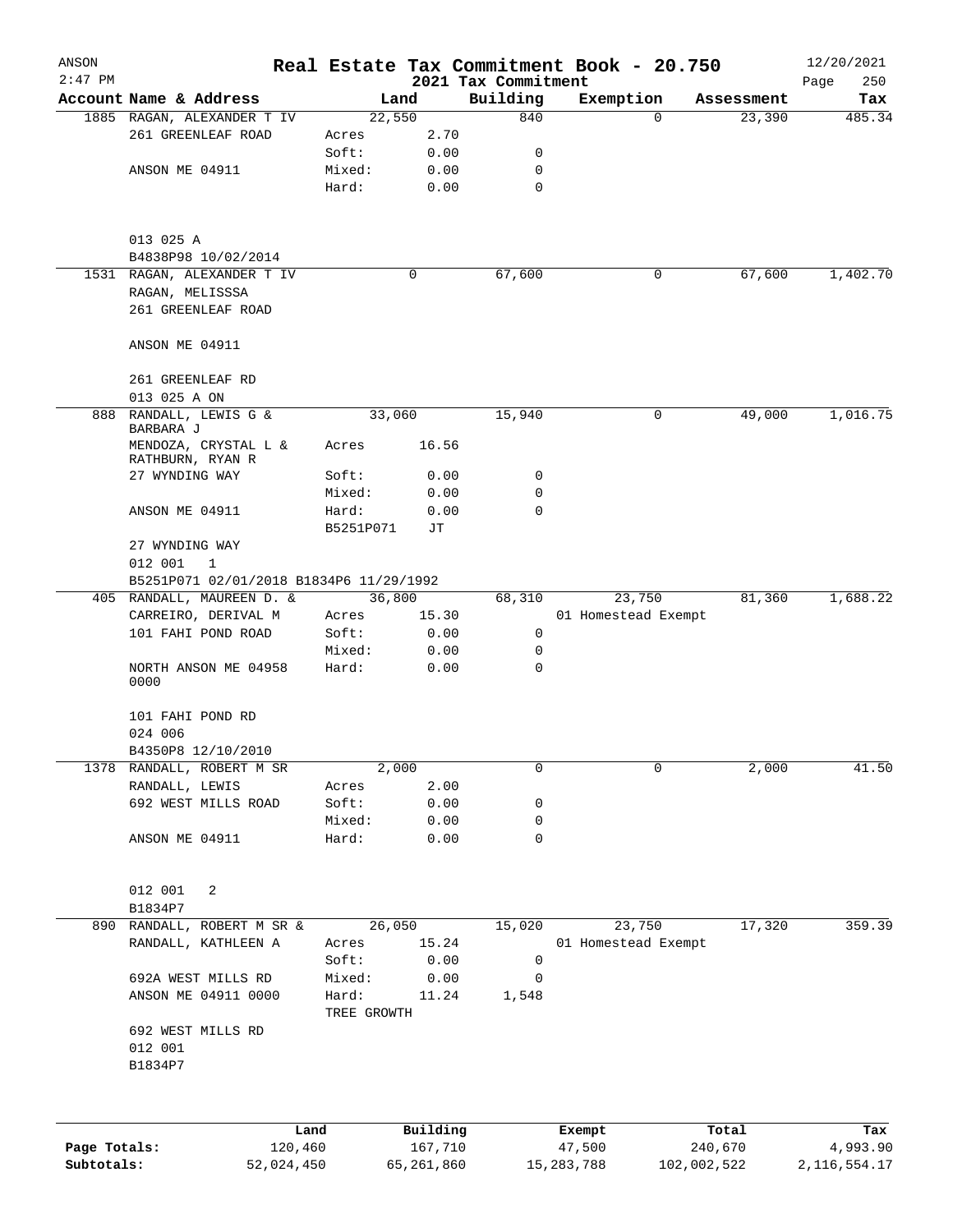| ANSON<br>$2:47$ PM |                                              |                 |              | 2021 Tax Commitment | Real Estate Tax Commitment Book - 20.750 |             | 12/20/2021<br>251<br>Page |
|--------------------|----------------------------------------------|-----------------|--------------|---------------------|------------------------------------------|-------------|---------------------------|
|                    | Account Name & Address                       |                 | Land         | Building            | Exemption                                | Assessment  | Tax                       |
|                    | 905 RAY V. RICKARDS &<br>CARLENE A. RICARDS  |                 | 21,100       | 79,790              | 23,750                                   | 77,140      | 1,600.66                  |
|                    | LIVING TRUST<br>BATES, RAYLENE V.<br>TRUSTEE | Acres           | 1.73         |                     | 01 Homestead Exempt                      |             |                           |
|                    | PO BOX 12                                    | Soft:           | 0.00         | 0                   |                                          |             |                           |
|                    |                                              | Mixed:          | 0.00         | $\mathbf 0$         |                                          |             |                           |
|                    | NORTH ANSON ME 04958                         | Hard:           | 0.00         | $\mathbf 0$         |                                          |             |                           |
|                    | 44 HIGH ST                                   |                 |              |                     |                                          |             |                           |
|                    | 009 031                                      |                 |              |                     |                                          |             |                           |
|                    | B4866P218 01/05/2015 B767P308                |                 |              |                     |                                          |             |                           |
|                    | 366 REDMOND, WILLIAM N                       |                 | 18,110       | $\Omega$            | 0                                        | 18,110      | 375.78                    |
|                    | REDMOND, JULIE C                             | Acres           | 0.82         |                     |                                          |             |                           |
|                    | P.O. BOX 587                                 | Soft:           | 0.00         | 0                   |                                          |             |                           |
|                    | SKOWHEGAN ME 04976                           | Mixed:<br>Hard: | 0.00<br>0.00 | 0<br>0              |                                          |             |                           |
|                    | 14 SUMMER ST                                 |                 |              |                     |                                          |             |                           |
|                    | 006 087<br>B5563P70 06/23/2020               |                 |              |                     |                                          |             |                           |
|                    | 896 REED, ALVA L                             |                 | 21,050       | 63,950              | 23,750                                   | 61,250      | 1,270.94                  |
|                    | REED, SHIRLEY A                              |                 | 1.70         |                     | 01 Homestead Exempt                      |             |                           |
|                    |                                              | Acres<br>Soft:  |              | $\mathsf{O}$        |                                          |             |                           |
|                    |                                              |                 | 0.00         | 0                   |                                          |             |                           |
|                    | PO BOX 175                                   | Mixed:          | 0.00         | 0                   |                                          |             |                           |
|                    | NORTH ANSON ME 04958<br>0175                 | Hard:           | 0.00         |                     |                                          |             |                           |
|                    | 138 NORTH MAIN ST<br>007 019 C<br>B623P106   |                 |              |                     |                                          |             |                           |
|                    | 794 REYNOLDS, CHIRSTOPHER V                  |                 | 35,000       | $\Omega$            | 0                                        | 35,000      | 726.25                    |
|                    | 1026A PLEASANT STREET                        | Acres           | 22.00        |                     |                                          |             |                           |
|                    |                                              | Soft:           | 0.00         | 0                   |                                          |             |                           |
|                    | CANTON MA 02021                              | Mixed:          | 0.00         | 0                   |                                          |             |                           |
|                    |                                              | Hard:           | 0.00         | 0                   |                                          |             |                           |
|                    | 022 011<br>1                                 |                 |              |                     |                                          |             |                           |
|                    | B4868P353 01/10/2015                         |                 |              |                     |                                          |             |                           |
|                    | 465 RICE, MATTHEW J                          |                 | 54,200       | 50,820              | 23,750                                   | 81,270      | 1,686.35                  |
|                    | RICE, ALICIA M                               | Acres           | 46.00        |                     | 01 Homestead Exempt                      |             |                           |
|                    | 343 TOWN FARM ROAD                           | Soft:           | 0.00         | 0                   |                                          |             |                           |
|                    |                                              | Mixed:          | 0.00         | 0                   |                                          |             |                           |
|                    | ANSON ME 04911                               | Hard:           | 0.00         | 0                   |                                          |             |                           |
|                    | 343 TOWN FARM RD<br>022 037                  |                 |              |                     |                                          |             |                           |
|                    | B5544P34 05/04/2020                          |                 |              |                     |                                          |             |                           |
| 159                | RICH, DONNA J. &                             |                 | 24,880       | 72,790              | 23,750                                   | 73,920      | 1,533.84                  |
|                    | CALDWELL, CHAD A                             | Acres           | 4.25         |                     | 01 Homestead Exempt                      |             |                           |
|                    |                                              | Soft:           | 0.00         | 0                   |                                          |             |                           |
|                    | 29 HILLTOP RD                                | Mixed:          | 0.00         | 0                   |                                          |             |                           |
|                    | ANSON ME 04911 0000                          | Hard:           | 0.00         | 0                   |                                          |             |                           |
|                    | 29 HILLTOP RD<br>003 015                     |                 |              |                     |                                          |             |                           |
|                    | B4664P74 05/02/2013                          |                 |              |                     |                                          |             |                           |
|                    |                                              |                 |              |                     |                                          |             |                           |
|                    |                                              | Land            | Building     |                     | Exempt                                   | Total       | Tax                       |
| Page Totals:       | 174,340                                      |                 | 267,350      |                     | 95,000                                   | 346,690     | 7,193.82                  |
| Subtotals:         | 52,198,790                                   |                 | 65,529,210   |                     | 15,378,788                               | 102,349,212 | 2,123,747.99              |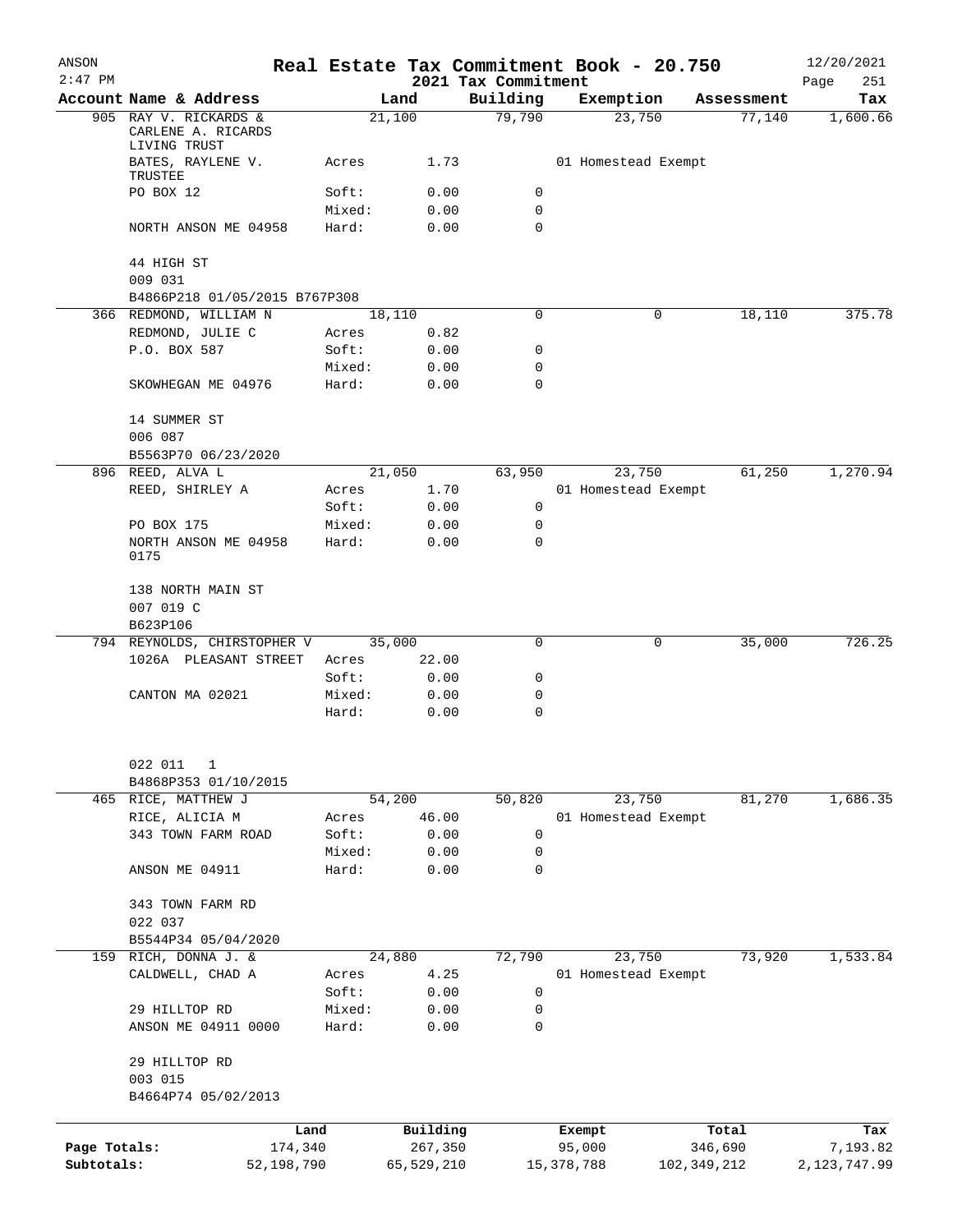| ANSON     |                                                  |                      |              |                         | Real Estate Tax Commitment Book - 20.750 |                      | 12/20/2021    |
|-----------|--------------------------------------------------|----------------------|--------------|-------------------------|------------------------------------------|----------------------|---------------|
| $2:47$ PM | Account Name & Address                           |                      |              | 2021 Tax Commitment     |                                          |                      | 252<br>Page   |
|           | 1866 RICHARDS, BRIAN D                           | 31,000               | Land         | Building<br>$\mathbf 0$ | Exemption<br>$\Omega$                    | Assessment<br>31,000 | Tax<br>643.25 |
|           |                                                  | Acres                | 22.00        |                         |                                          |                      |               |
|           | BENTON ME 04901 3723                             | Soft:                | 0.00         | 0                       |                                          |                      |               |
|           | 209 GOGAN RD                                     | Mixed:               | 0.00         | 0                       |                                          |                      |               |
|           |                                                  | Hard:                | 0.00         | 0                       |                                          |                      |               |
|           | 015 031                                          |                      |              |                         |                                          |                      |               |
|           | B3533P16 08/05/2005                              |                      |              |                         |                                          |                      |               |
|           | 1853 RICHARDS, GERALD estate<br>оf               |                      | 0            | 12,850                  | 0                                        | 12,850               | 266.64        |
|           | c/o Alice Burns                                  |                      |              |                         |                                          |                      |               |
|           | PO BOX 334                                       |                      |              |                         |                                          |                      |               |
|           | ANSON ME 04911 0304                              |                      |              |                         |                                          |                      |               |
|           | 97 BURNS RD                                      |                      |              |                         |                                          |                      |               |
|           | 011 023<br>ON                                    |                      |              |                         |                                          |                      |               |
|           | 1402 RICHARDS, ROGER G                           |                      | 25,400       | 28,060                  | 23,750                                   | 29,710               | 616.48        |
|           | 3 HEALD STREET                                   | Acres                | 4.60         |                         | 01 Homestead Exempt                      |                      |               |
|           |                                                  | Soft:                | 0.00         | 0                       |                                          |                      |               |
|           | ANSON ME 04911                                   | Mixed:<br>Hard:      | 0.00<br>0.00 | 0<br>0                  |                                          |                      |               |
|           | 3 HEALD RD                                       |                      |              |                         |                                          |                      |               |
|           | 011 009<br>$\mathbb{C}$                          |                      |              |                         |                                          |                      |               |
|           | B3818P190 02/27/2007<br>1266 RICHARDSON, DAVID A |                      | 27,770       | 125,820                 | 23,750                                   | 129,840              | 2,694.18      |
|           | RICHARDSON, SHARON A                             | Acres                | 42.00        |                         | 01 Homestead Exempt                      |                      |               |
|           | 11 CAMPBELL ROAD                                 | Soft:                | 8.00         | 790                     |                                          |                      |               |
|           |                                                  | Mixed:               | 16.00        | 2,143                   |                                          |                      |               |
|           | ANSON ME 04911                                   | Hard:<br>TREE GROWTH | 9.00         | 1,240                   |                                          |                      |               |
|           | 11 CAMPBELL RD                                   |                      |              |                         |                                          |                      |               |
|           | 014 035                                          |                      |              |                         |                                          |                      |               |
|           | B2092P298                                        |                      |              |                         |                                          |                      |               |
|           | 759 RICHARDSON, ELIZABETH R                      |                      | 8,940        | 61,910                  | 23,750                                   | 47,100               | 977.33        |
|           | 12 INGALLS STREET                                | Acres<br>Soft:       | 0.20<br>0.00 | 0                       | 01 Homestead Exempt                      |                      |               |
|           | ANSON ME 04911                                   | Mixed:               | 0.00         | 0                       |                                          |                      |               |
|           |                                                  | Hard:                | 0.00         | 0                       |                                          |                      |               |
|           | 12 INGALLS ST<br>002 052                         |                      |              |                         |                                          |                      |               |
|           | B5431P189 06/28/2019                             |                      |              |                         |                                          |                      |               |
| 902       | RICHARDSON, EVANGELINE<br>L                      | 10,000               |              | 54,820                  | 23,750                                   | 41,070               | 852.20        |
|           |                                                  | Acres                | 0.25         |                         | 01 Homestead Exempt                      |                      |               |
|           | ANSON ME 04911 0192                              | Soft:                | 0.00         | 0                       |                                          |                      |               |
|           | PO BOX 192                                       | Mixed:<br>Hard:      | 0.00<br>0.00 | 0<br>0                  |                                          |                      |               |
|           | 12 FINCH ST                                      |                      |              |                         |                                          |                      |               |
|           | 003 062                                          |                      |              |                         |                                          |                      |               |
|           | B2776P346                                        |                      |              |                         |                                          |                      |               |
|           |                                                  |                      |              |                         |                                          |                      |               |
|           |                                                  |                      |              |                         |                                          |                      |               |

|              | Land       | Building   | Exempt       | Total       | Tax          |
|--------------|------------|------------|--------------|-------------|--------------|
| Page Totals: | 103,110    | 283,460    | 95,000       | 291,570     | 6.050.08     |
| Subtotals:   | 52,301,900 | 65,812,670 | 15, 473, 788 | 102,640,782 | 2,129,798.07 |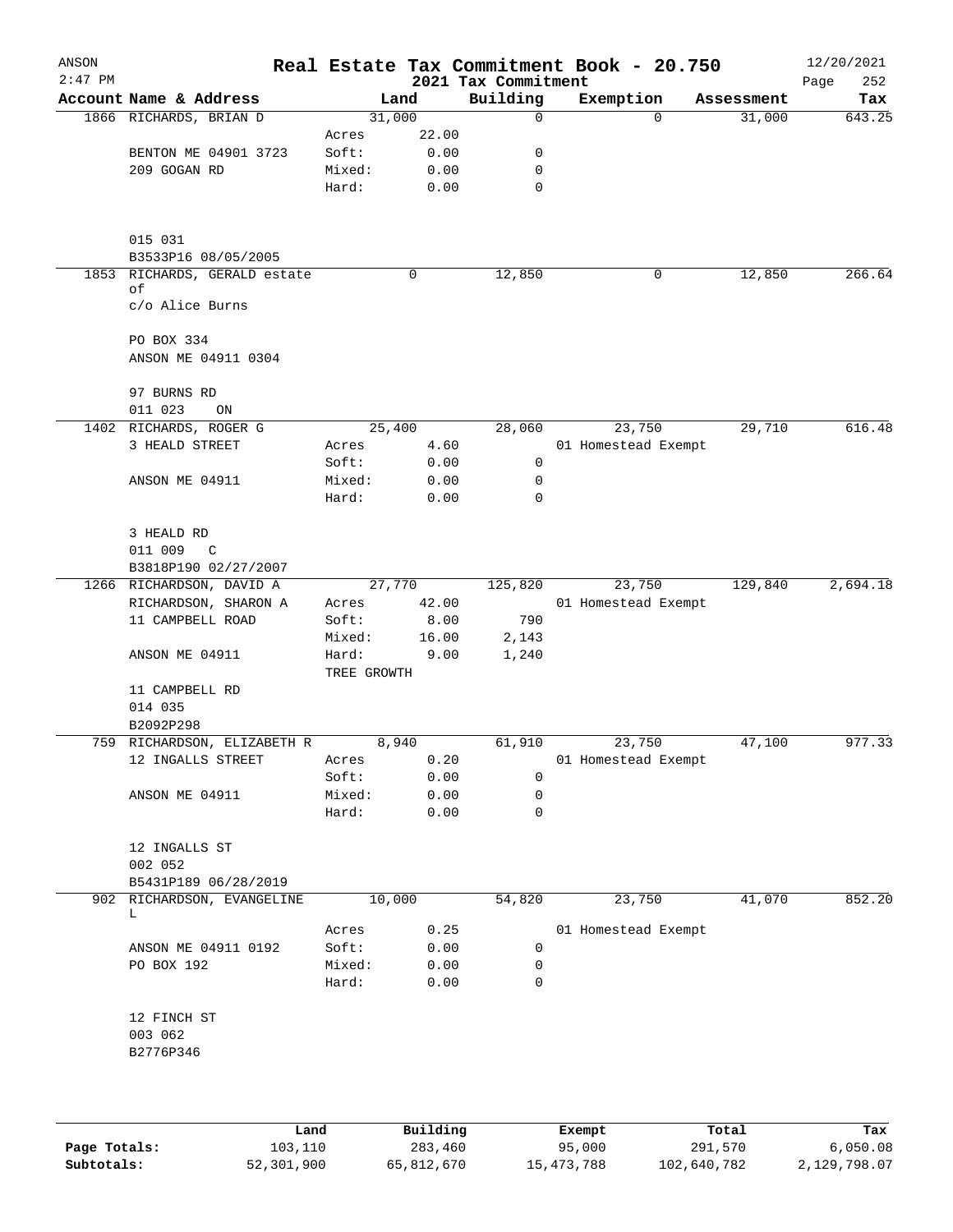| ANSON<br>$2:47$ PM |                                                 |                     |       | 2021 Tax Commitment | Real Estate Tax Commitment Book - 20.750 |            | 12/20/2021<br>Page<br>253 |
|--------------------|-------------------------------------------------|---------------------|-------|---------------------|------------------------------------------|------------|---------------------------|
|                    | Account Name & Address                          | Land                |       | Building            | Exemption                                | Assessment | Tax                       |
|                    | 898 RICHARDSON, KAESON R.                       | 25,400              |       | 67,430              | $\mathbf 0$                              | 92,830     | 1,926.22                  |
|                    | RICHARDSON, MYRANDA L.                          | Acres               | 4.60  |                     |                                          |            |                           |
|                    | 55 LANEY ROAD                                   | Soft:               | 0.00  | 0                   |                                          |            |                           |
|                    |                                                 | Mixed:              | 0.00  | 0                   |                                          |            |                           |
|                    | MADISON ME 04950                                | Hard:               | 0.00  | 0                   |                                          |            |                           |
|                    | 446 HOLLIN WAITE HILL<br>014 030<br>$\mathbf B$ |                     |       |                     |                                          |            |                           |
|                    | B5322P56 08/21/2018<br>106 RICHARDSON, LEVI F   | 19,390              |       | 73,790              | 0                                        | 93,180     | 1,933.49                  |
|                    | 53 FAHI POND ROAD                               | Acres               | 0.94  |                     |                                          |            |                           |
|                    |                                                 | Soft:               | 0.00  | 0                   |                                          |            |                           |
|                    | NORTH ANSON ME 04958                            | Mixed:              | 0.00  | 0                   |                                          |            |                           |
|                    |                                                 |                     |       | 0                   |                                          |            |                           |
|                    |                                                 | Hard:<br>B5156P0349 | 0.00  |                     |                                          |            |                           |
|                    | 53 FAHI POND RD                                 |                     |       |                     |                                          |            |                           |
|                    | 007 012                                         |                     |       |                     |                                          |            |                           |
|                    | B5156P349 05/12/2017                            |                     |       |                     |                                          |            |                           |
|                    | 1836 RICHARDSON, LLEWELLYN J                    | 20,000              |       | 30,640              | 23,750                                   | 26,890     | 557.97                    |
|                    | 421 EMBDEN POND ROAD                            | Acres               | 1.00  |                     | 01 Homestead Exempt                      |            |                           |
|                    |                                                 | Soft:               | 0.00  | 0                   |                                          |            |                           |
|                    | NORTH ANSON ME 04958                            | Mixed:              | 0.00  | 0                   |                                          |            |                           |
|                    |                                                 | Hard:               | 0.00  | 0                   |                                          |            |                           |
|                    |                                                 |                     |       |                     |                                          |            |                           |
|                    | 421 EMBDEN POND RD                              |                     |       |                     |                                          |            |                           |
|                    | 023 026<br>B                                    |                     |       |                     |                                          |            |                           |
|                    | B4466P76 11/21/2011                             |                     |       |                     |                                          |            |                           |
|                    | 1659 RICHARDSON, NICOLE A                       | 55,720              |       | 19,660              | 0                                        | 75,380     | 1,564.14                  |
|                    | RICHARDSON, RONALD J                            | Acres               | 47.43 |                     |                                          |            |                           |
|                    | PO BOX 352                                      | Soft:               | 0.00  | 0                   |                                          |            |                           |
|                    |                                                 | Mixed:              | 0.00  | 0                   |                                          |            |                           |
|                    | ANSON ME 04911                                  | Hard:               | 0.00  | 0                   |                                          |            |                           |
|                    | 87 FLETCHER ROAD                                |                     |       |                     |                                          |            |                           |
|                    | 014 040                                         |                     |       |                     |                                          |            |                           |
|                    | B5220P95 06/01/2017 B3625P120 01/18/2006        |                     |       |                     |                                          |            |                           |
|                    | 818 RICHARDSON, NICOLE A                        | 9,360               |       | 0                   | $\mathbf 0$                              | 9,360      | 194.22                    |
|                    | RICHARDSON, RONALD J                            | Acres               | 23.40 |                     |                                          |            |                           |
|                    | PO BOX 352                                      | Soft:               | 0.00  | 0                   |                                          |            |                           |
|                    |                                                 | Mixed:              | 0.00  | 0                   |                                          |            |                           |
|                    | ANSON ME 04911                                  | Hard:               | 0.00  | 0                   |                                          |            |                           |
|                    | 87 FLETCHER RD                                  |                     |       |                     |                                          |            |                           |
|                    | 013 001<br>$\mathbb{C}$                         |                     |       |                     |                                          |            |                           |
|                    | B5220P95 06/01/2017                             |                     |       |                     |                                          |            |                           |
|                    | 817 RICHARDSON, RONALD J                        | 72,800              |       | 0                   | 0                                        | 72,800     | 1,510.60                  |
|                    | RICHARDSON, NICOLE A                            | Acres               | 97.59 |                     |                                          |            |                           |
|                    | 98 BROWN HILL ROAD                              | Soft:               | 0.00  | 0                   |                                          |            |                           |
|                    |                                                 | Mixed:              | 0.00  | 0                   |                                          |            |                           |
|                    | ANSON ME 04911                                  | Hard:               | 0.00  | 0                   |                                          |            |                           |
|                    |                                                 |                     |       |                     |                                          |            |                           |
|                    | 98 BROWN HILL ROAD                              |                     |       |                     |                                          |            |                           |
|                    | 014 033                                         |                     |       |                     |                                          |            |                           |
|                    | B5161P356 05/17/2017                            |                     |       |                     |                                          |            |                           |
|                    |                                                 |                     |       |                     |                                          |            |                           |
|                    |                                                 |                     |       |                     |                                          |            |                           |

|              | Land       | Building   | Exempt     | Total       | Tax          |
|--------------|------------|------------|------------|-------------|--------------|
| Page Totals: | 202,670    | 191,520    | 23,750     | 370,440     | 7,686.64     |
| Subtotals:   | 52,504,570 | 66,004,190 | 15,497,538 | 103,011,222 | 2,137,484.71 |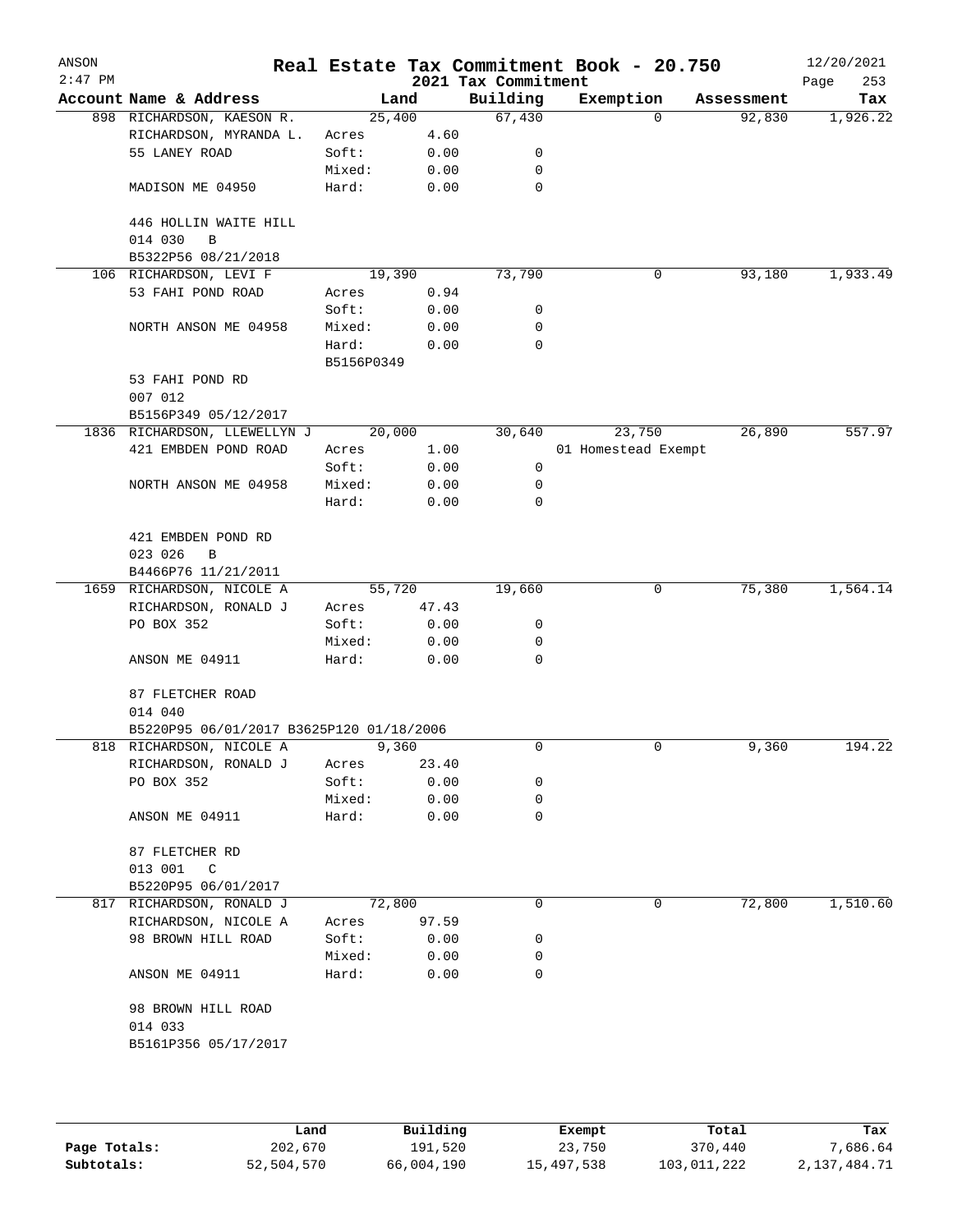| ANSON<br>$2:47$ PM |                              |             |       | 2021 Tax Commitment | Real Estate Tax Commitment Book - 20.750 |            | 12/20/2021<br>254<br>Page |
|--------------------|------------------------------|-------------|-------|---------------------|------------------------------------------|------------|---------------------------|
|                    | Account Name & Address       |             | Land  | Building            | Exemption                                | Assessment | Tax                       |
|                    | 1031 RICHARDSON, TRENT DAVID | 24,790      |       | 94,670              |                                          | $\Omega$   | 119,460<br>2,478.80       |
|                    | LEEMAN, MAKAYLA ERIN         | Acres       | 23.50 |                     |                                          |            |                           |
|                    | 71 BARTON HILL ROAD          | Soft:       | 0.00  | 0                   |                                          |            |                           |
|                    |                              | Mixed:      | 0.00  | 0                   |                                          |            |                           |
|                    | ANSON ME 04911               | Hard:       | 0.00  | 0                   |                                          |            |                           |
|                    |                              | TREE GROWTH |       |                     |                                          |            |                           |
|                    | 71 BARTON HILL RD            |             |       |                     |                                          |            |                           |
|                    | 013 006<br>D                 |             |       |                     |                                          |            |                           |
|                    | B5563P354 06/24/2020         |             |       |                     |                                          |            |                           |
|                    | 1456 RICKARDS, MATTHEW R     | 27,430      |       | 0                   |                                          | 0          | 569.17<br>27,430          |
|                    | GIRARDIN, BRIGITTE A         | Acres       | 5.95  |                     |                                          |            |                           |
|                    | 765 HORSEBACK ROAD           | Soft:       | 0.00  | 0                   |                                          |            |                           |
|                    |                              | Mixed:      | 0.00  | 0                   |                                          |            |                           |
|                    | ANSON ME 04911               | Hard:       | 0.00  | $\mathbf 0$         |                                          |            |                           |
|                    | 765 HORSEBACK RD             |             |       |                     |                                          |            |                           |
|                    | 019 005 1                    |             |       |                     |                                          |            |                           |
|                    | B4774P87 02/13/2014          |             |       |                     |                                          |            |                           |
|                    | 1341 RICKARDS, MATTHEW R     |             | 0     | 19,160              | 19,160                                   |            | 0.00<br>$\mathbf 0$       |
|                    | 765 HORSEBACK ROAD           |             |       |                     | 01 Homestead Exempt                      |            |                           |
|                    | ANSON ME 04911               |             |       |                     |                                          |            |                           |
|                    |                              |             |       |                     |                                          |            |                           |
|                    | 765 HORSEBACK RD             |             |       |                     |                                          |            |                           |
|                    | 019 005 1 ON                 |             |       |                     |                                          |            |                           |
|                    | 1907 RICKARDS, MATTHEW R     | 17,000      |       | 0                   |                                          | 0          | 17,000<br>352.75          |
|                    | GIRARDIN, BRIGITTE A         | Acres       | 4.33  |                     |                                          |            |                           |
|                    | 765 HORSEBACK ROAD           | Soft:       | 0.00  | 0                   |                                          |            |                           |
|                    |                              | Mixed:      | 0.00  | 0                   |                                          |            |                           |
|                    | ANSON ME 04911               | Hard:       | 0.00  | 0                   |                                          |            |                           |
|                    | HORSEBACK RD                 |             |       |                     |                                          |            |                           |
|                    | 019 005 2                    |             |       |                     |                                          |            |                           |
|                    | B4112P87 02/13/2014          |             |       |                     |                                          |            |                           |
|                    | 906 RICKARDS, RAY V          | 3,790       |       | 0                   |                                          | 0          | 78.64<br>3,790            |
|                    | PO BOX 12                    | Acres       | 33.00 |                     |                                          |            |                           |
|                    |                              | Soft:       | 18.00 | 1,778               |                                          |            |                           |
|                    | NORTH ANSON ME 04958         | Mixed:      | 15.00 | 2,009               |                                          |            |                           |
|                    |                              | Hard:       | 0.00  | $\mathbf 0$         |                                          |            |                           |
|                    |                              |             |       |                     |                                          |            |                           |
|                    | 011 029<br>B1604P157         |             |       |                     |                                          |            |                           |
|                    | 1699 RICKER FAMILY REVOCABLE | 23,750      |       | 420                 |                                          | 0          | 24,170<br>501.53          |
|                    | TRUST                        |             |       |                     |                                          |            |                           |
|                    |                              | Acres       | 3.50  |                     |                                          |            |                           |
|                    | PENACOOK NH 03303 0000       | Soft:       | 0.00  | 0                   |                                          |            |                           |
|                    | 133 LILAC ST                 | Mixed:      | 0.00  | 0                   |                                          |            |                           |
|                    |                              | Hard:       | 0.00  | 0                   |                                          |            |                           |
|                    | 023 044<br>C<br>B3178P238    |             |       |                     |                                          |            |                           |
|                    |                              |             |       |                     |                                          |            |                           |

|              | Land       | Building   | Exempt     | Total         | Tax          |
|--------------|------------|------------|------------|---------------|--------------|
| Page Totals: | 96,760     | 114,250    | 19,160     | 191,850       | 3,980.89     |
| Subtotals:   | 52,601,330 | 66,118,440 | 15,516,698 | 103, 203, 072 | 2,141,465.60 |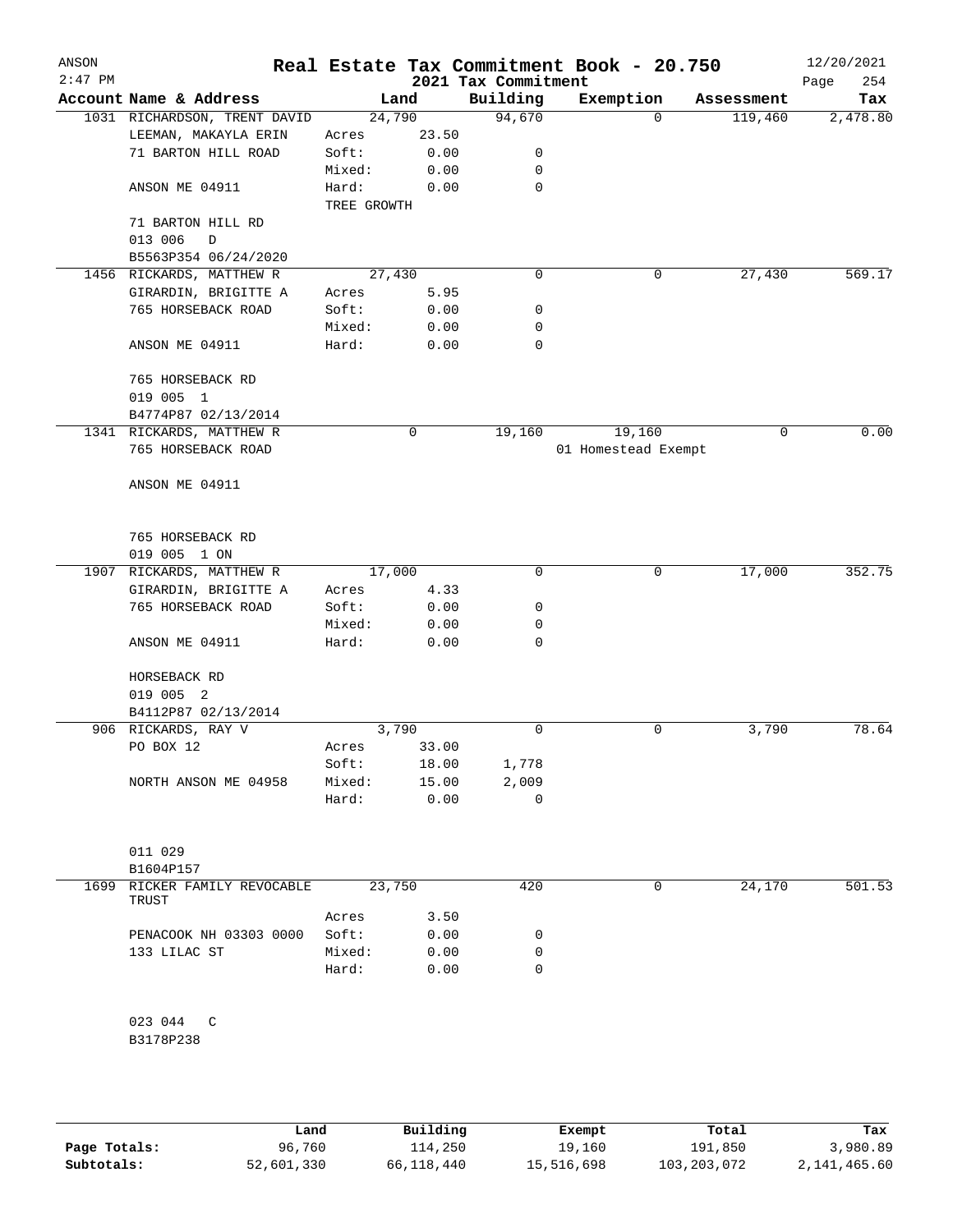| ANSON     |                                   |               |      |                     | Real Estate Tax Commitment Book - 20.750 |            | 12/20/2021  |
|-----------|-----------------------------------|---------------|------|---------------------|------------------------------------------|------------|-------------|
| $2:47$ PM |                                   |               |      | 2021 Tax Commitment |                                          |            | 255<br>Page |
|           | Account Name & Address            |               | Land | Building            | Exemption                                | Assessment | Tax         |
|           | 903 RICKER, MICHAEL D             | 20,900        |      | 84,830              | 23,750                                   | 81,980     | 1,701.09    |
|           | 288 VALLEY ROAD                   | Acres         | 1.60 |                     | 01 Homestead Exempt                      |            |             |
|           |                                   | Soft:         | 0.00 | $\mathbf 0$         |                                          |            |             |
|           | NORTH ANSON ME 04958              | Mixed:        | 0.00 | 0                   |                                          |            |             |
|           |                                   | Hard:         | 0.00 | 0                   |                                          |            |             |
|           | 288 VALLEY RD                     |               |      |                     |                                          |            |             |
|           | 018 039<br>$\overline{B}$         |               |      |                     |                                          |            |             |
|           | B2817P91 B1775P322                |               |      |                     |                                          |            |             |
|           | 723 RIGGS, DANIKA L               | 18,660        |      | 50,430              | 0                                        | 69,090     | 1,433.62    |
|           | 104 PREBLE AVE                    | Acres         | 0.87 |                     |                                          |            |             |
|           |                                   | Soft:         | 0.00 | 0                   |                                          |            |             |
|           | ANSON ME 04911                    | Mixed:        | 0.00 | 0                   |                                          |            |             |
|           |                                   | Hard:         | 0.00 | $\mathbf 0$         |                                          |            |             |
|           | 104 PREBLE AVE                    |               |      |                     |                                          |            |             |
|           | 004 003<br>$\, {\bf B}$           |               |      |                     |                                          |            |             |
|           | B5272P160 04/23/2018              |               |      |                     |                                          |            |             |
|           | 1156 RINALDI, CHARLES F           | 26,000        |      | 65,600              | 23,750                                   | 67,850     | 1,407.89    |
|           | RINALDI, GERALDINE R              | Acres         | 5.00 |                     | 01 Homestead Exempt                      |            |             |
|           | 438 RIVER ROAD                    | Soft:         | 0.00 | 0                   |                                          |            |             |
|           |                                   | Mixed:        | 0.00 | 0                   |                                          |            |             |
|           | ANSON ME 04911                    | Hard:         | 0.00 | 0                   |                                          |            |             |
|           | 438 RIVER RD                      |               |      |                     |                                          |            |             |
|           | 016 008                           |               |      |                     |                                          |            |             |
|           | B5448P212 08/08/2019              |               |      |                     |                                          |            |             |
|           | 820 RIVER ROAD PROPERTIES,<br>LLC | 10,580        |      | 0                   | 0                                        | 10,580     | 219.54      |
|           | 1653 LONG FALLS DAM<br>ROAD       | Acres         | 0.28 |                     |                                          |            |             |
|           |                                   | Soft:         | 0.00 | 0                   |                                          |            |             |
|           | LEXINGTON TOWNSHIP ME<br>04961    | Mixed:        | 0.00 | 0                   |                                          |            |             |
|           |                                   | Hard:         | 0.00 | $\mathbf 0$         |                                          |            |             |
|           |                                   | B4922P0107 JT |      |                     |                                          |            |             |
|           | 003 078                           |               |      |                     |                                          |            |             |
|           | B5540P134 04/27/2020              |               |      |                     |                                          |            |             |
|           | 789 RIVER ROAD PROPERTIES,<br>LLC | 12,490        |      | 19,180              | 0                                        | 31,670     | 657.15      |
|           | 1653 LONG FALLS DAM<br>ROAD       | Acres         | 0.39 |                     |                                          |            |             |
|           |                                   | Soft:         | 0.00 | 0                   |                                          |            |             |
|           | LEXINGTON TOWNSHIP ME<br>04961    | Mixed:        | 0.00 | 0                   |                                          |            |             |
|           |                                   | Hard:         | 0.00 | 0                   |                                          |            |             |
|           |                                   | B4922P0105 JT |      |                     |                                          |            |             |
|           | 28 RIVER RD<br>003 079            |               |      |                     |                                          |            |             |
|           | B5540P134 04/27/2020              |               |      |                     |                                          |            |             |

|              | Land       | Building   | Exempt     | Total       | Tax          |
|--------------|------------|------------|------------|-------------|--------------|
| Page Totals: | 88,630     | 220,040    | 47,500     | 261,170     | 5,419.29     |
| Subtotals:   | 52,689,960 | 66,338,480 | 15,564,198 | 103,464,242 | 2,146,884.89 |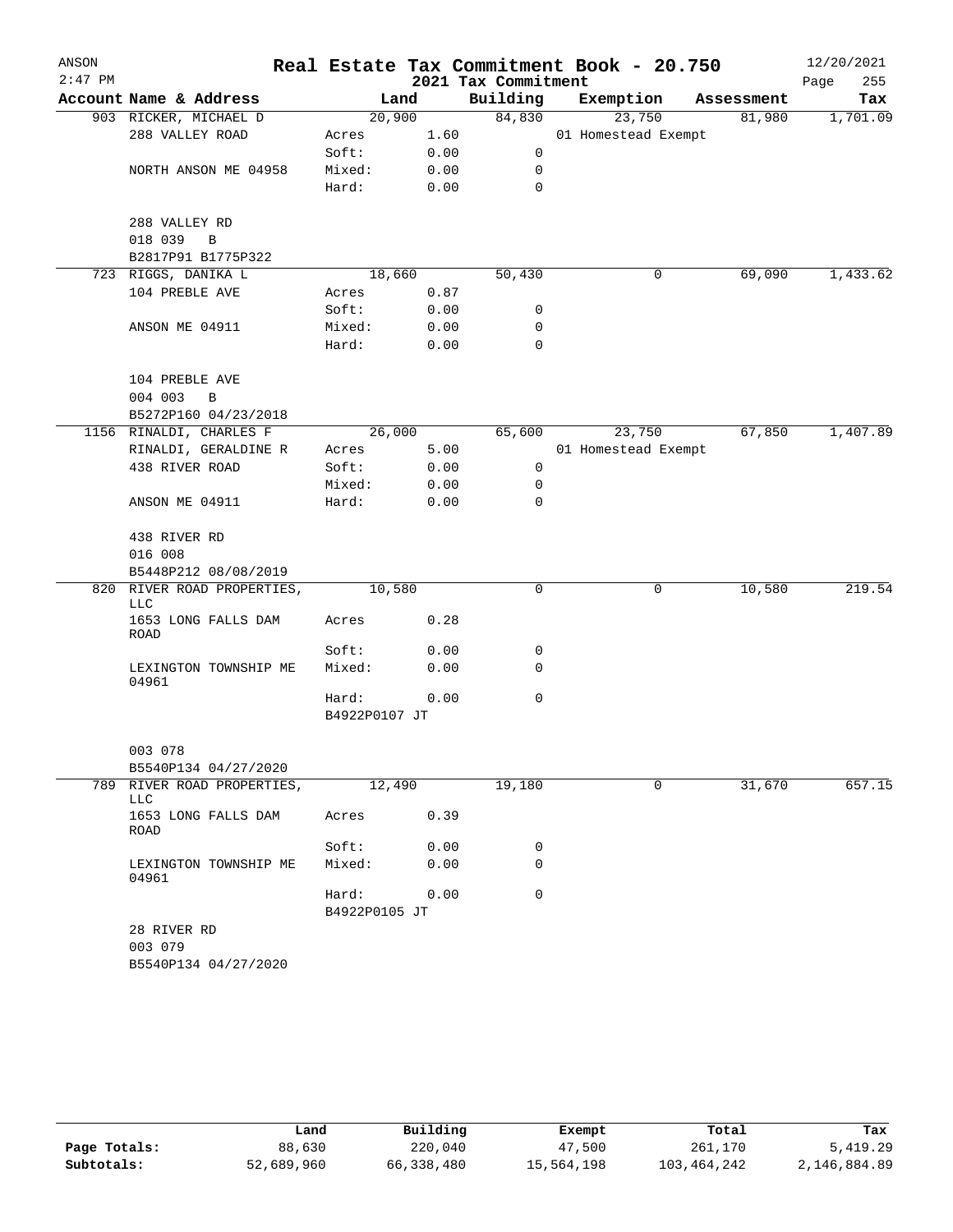| ANSON<br>$2:47$ PM |                                                                                                        |                             |               | 2021 Tax Commitment | Real Estate Tax Commitment Book - 20.750 |            | 12/20/2021<br>Page<br>256 |
|--------------------|--------------------------------------------------------------------------------------------------------|-----------------------------|---------------|---------------------|------------------------------------------|------------|---------------------------|
|                    | Account Name & Address                                                                                 | Land                        |               | Building            | Exemption                                | Assessment | Tax                       |
|                    | 1034 RIVER ROAD PROPERTIES,<br>LLC                                                                     | 11,310                      |               | 10,850              | $\Omega$                                 | 22,160     | 459.82                    |
|                    | 1653 LONG FALLS DAM<br>ROAD                                                                            | Acres                       | 0.32          |                     |                                          |            |                           |
|                    |                                                                                                        | Soft:                       | 0.00          | 0                   |                                          |            |                           |
|                    | LEXINGTON TOWNSHIP ME<br>04961                                                                         | Mixed:                      | 0.00          | 0                   |                                          |            |                           |
|                    |                                                                                                        | Hard:<br>B5067P0324         | 0.00          | 0                   |                                          |            |                           |
|                    | 19 THIRD ST<br>001 053                                                                                 |                             |               |                     |                                          |            |                           |
|                    | B5067P324 08/19/2016 B4981P101 10/27/2015                                                              |                             |               |                     |                                          |            |                           |
| 1847               | RIVER ROAD REAL ESTATE<br>LLC                                                                          | 21,500                      |               | 163,900             | 0                                        | 185,400    | 3,847.05                  |
|                    | 840 RIVER ROAD                                                                                         | Acres                       | 2.00          |                     |                                          |            |                           |
|                    |                                                                                                        | Soft:                       | 0.00          | 0                   |                                          |            |                           |
|                    | CLINTON ME 04927                                                                                       | Mixed:                      | 0.00          | 0                   |                                          |            |                           |
|                    |                                                                                                        | Hard:                       | 0.00          | 0                   |                                          |            |                           |
|                    | 636 RIVER RD                                                                                           |                             |               |                     |                                          |            |                           |
|                    | 016 014<br>A<br>B5592P180 08/14/2020 B5592P159 08/14/2020 B5592P163<br>08/14/2020 B3604P104 12/09/2005 |                             |               |                     |                                          |            |                           |
|                    | 1837 RIVER ROAD REAL ESTATE<br>LLC                                                                     | 29,620                      |               | 333,080             | 0                                        | 362,700    | 7,526.03                  |
|                    | 840 RIVER ROAD                                                                                         | Acres<br>Soft:              | 11.04<br>0.00 | 0                   |                                          |            |                           |
|                    | CLINTON ME 04927                                                                                       | Mixed:                      | 0.00          | 0                   |                                          |            |                           |
|                    |                                                                                                        | Hard:                       | 0.00          | $\Omega$            |                                          |            |                           |
|                    |                                                                                                        | ALSO LOT 18, FARMLAND CLASS |               |                     |                                          |            |                           |
|                    | 637 RIVER RD                                                                                           |                             |               |                     |                                          |            |                           |
|                    | 016 019                                                                                                |                             |               |                     |                                          |            |                           |
|                    | B5592P155 08/14/2020                                                                                   |                             |               |                     |                                          |            |                           |
|                    | 909 ROBBINS, BARBARA,<br>ESTATE OF                                                                     | 24,500                      |               | 1,230               | 0                                        | 25,730     | 533.90                    |
|                    | 285 PLANTATION STREET<br>APT 704                                                                       | Acres                       | 4.00          |                     |                                          |            |                           |
|                    | C/O RHONDA CHARTIER                                                                                    | Soft:                       | 0.00          | 0                   |                                          |            |                           |
|                    | WORCESTER MA 01604                                                                                     | Mixed:                      | 0.00          | 0                   |                                          |            |                           |
|                    |                                                                                                        | Hard:                       | 0.00          | 0                   |                                          |            |                           |
|                    | 023 044<br>D                                                                                           |                             |               |                     |                                          |            |                           |
|                    | B1395P168                                                                                              |                             |               |                     |                                          |            |                           |
|                    | 92 ROBBINS, MICHAEL T                                                                                  | 21,720                      |               | 15,670              | 0                                        | 37,390     | 775.84                    |
|                    | OAKLEY, REBECCA                                                                                        | Acres                       | 11.82         |                     |                                          |            |                           |
|                    | PO BOX 177                                                                                             | Soft:                       | 0.00          | 0                   |                                          |            |                           |
|                    |                                                                                                        | Mixed:                      | 0.00          | 0                   |                                          |            |                           |
|                    | MASHPEE MA 02649                                                                                       | Hard:                       | 0.00          | 0                   |                                          |            |                           |
|                    |                                                                                                        | B5241P0294                  |               |                     |                                          |            |                           |
|                    | 547 FOUR MILE SQ ROAD                                                                                  |                             |               |                     |                                          |            |                           |
|                    | 021 023                                                                                                |                             |               |                     |                                          |            |                           |
|                    | B5241P294 12/27/2017 B2543P307                                                                         |                             |               |                     |                                          |            |                           |
|                    |                                                                                                        |                             |               |                     |                                          |            |                           |
|                    |                                                                                                        |                             |               |                     |                                          |            |                           |

|              | Land       | Building   | Exempt     | Total       | Tax          |
|--------------|------------|------------|------------|-------------|--------------|
| Page Totals: | 108,650    | 524,730    |            | 633,380     | 13, 142.64   |
| Subtotals:   | 52,798,610 | 66,863,210 | 15,564,198 | 104,097,622 | 2,160,027.53 |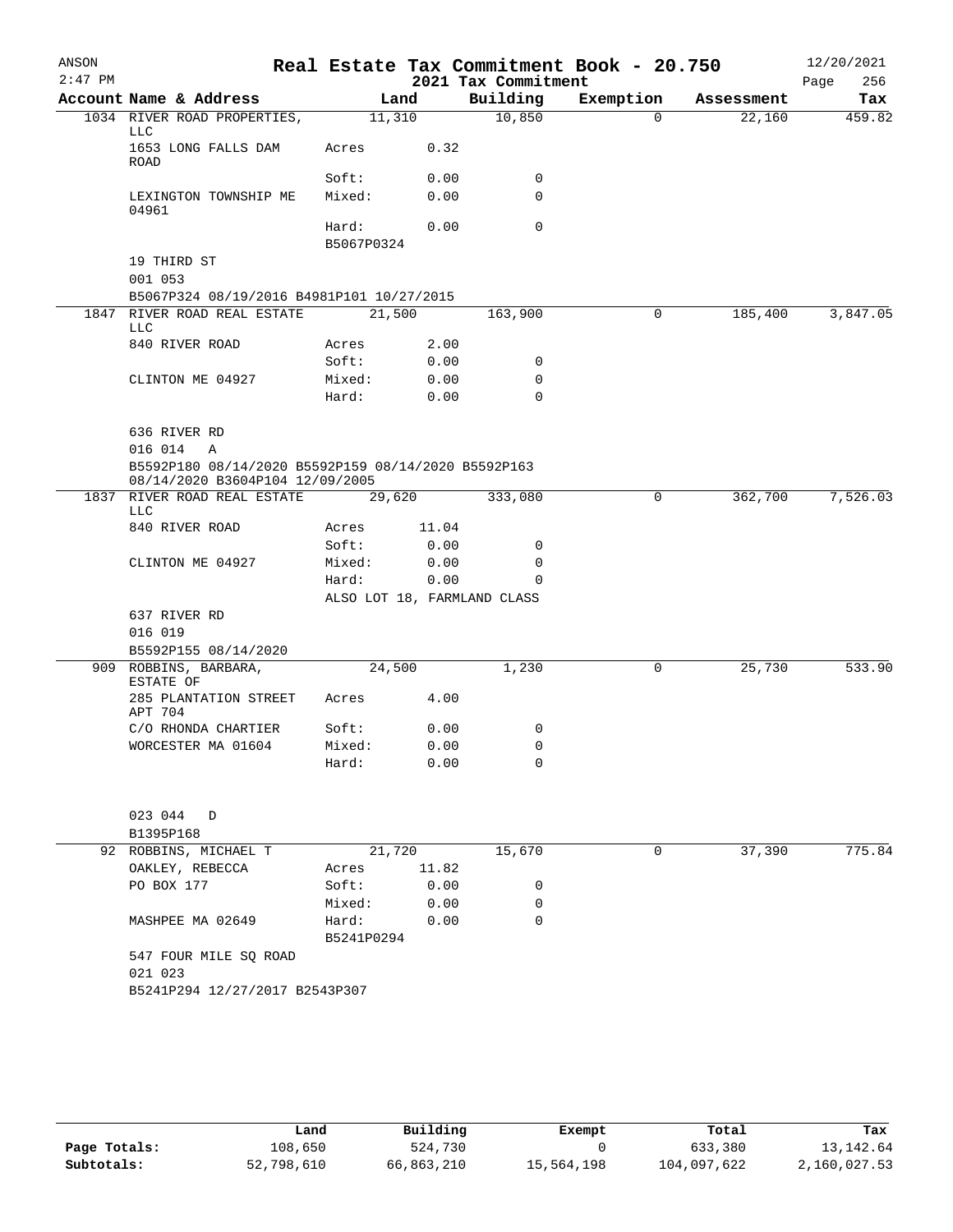| ANSON<br>$2:47$ PM |                                           |                         |       | 2021 Tax Commitment | Real Estate Tax Commitment Book - 20.750 |            | 12/20/2021<br>257<br>Page |
|--------------------|-------------------------------------------|-------------------------|-------|---------------------|------------------------------------------|------------|---------------------------|
|                    | Account Name & Address                    |                         | Land  | Building            | Exemption                                | Assessment | Tax                       |
|                    | 1838 ROBBINS, MICHAEL T                   | 13,980                  |       | 0                   | $\Omega$                                 | 13,980     | 290.09                    |
|                    | PO BOX 177                                | Acres                   | 5.98  |                     |                                          |            |                           |
|                    |                                           | Soft:                   | 0.00  | 0                   |                                          |            |                           |
|                    | MASHPEE MA 02649                          | Mixed:                  | 0.00  | 0                   |                                          |            |                           |
|                    |                                           | Hard:                   | 0.00  | 0                   |                                          |            |                           |
|                    |                                           | B4967P0358              |       |                     |                                          |            |                           |
|                    | CLARK ROAD                                |                         |       |                     |                                          |            |                           |
|                    | 022 035<br>A                              |                         |       |                     |                                          |            |                           |
|                    | B4968P1 10/01/2015                        |                         |       |                     |                                          |            |                           |
|                    | 1511 ROBINSON, DOROTHY                    |                         | 6,630 | 0                   | 0                                        | 6,630      | 137.57                    |
|                    | 208 BOXSHOP HILL                          | Acres                   | 0.11  |                     |                                          |            |                           |
|                    |                                           | Soft:                   | 0.00  | 0                   |                                          |            |                           |
|                    | FARMINGTON ME 04938                       | Mixed:                  | 0.00  | 0                   |                                          |            |                           |
|                    |                                           | Hard:                   | 0.00  | 0                   |                                          |            |                           |
|                    |                                           |                         |       |                     |                                          |            |                           |
|                    | 18 RANDALL ST                             |                         |       |                     |                                          |            |                           |
|                    | 003 052                                   |                         |       |                     |                                          |            |                           |
|                    | B5391P115 03/16/2019                      |                         |       |                     |                                          |            |                           |
|                    | 534 ROBINSON, TESSA A                     | 20,500                  |       | 63,910              | 0                                        | 84,410     | 1,751.51                  |
|                    | 7 SOLON ROAD                              | Acres                   | 5.12  |                     |                                          |            |                           |
|                    |                                           | Soft:                   | 0.00  | 0                   |                                          |            |                           |
|                    | NORTH ANSON ME 04958                      | Mixed:                  | 0.00  | 0                   |                                          |            |                           |
|                    |                                           | Hard:                   | 0.00  | 0                   |                                          |            |                           |
|                    |                                           | B5050P106               |       |                     |                                          |            |                           |
|                    | 7 SOLON RD                                |                         |       |                     |                                          |            |                           |
|                    | 017 021                                   |                         |       |                     |                                          |            |                           |
|                    | B5050P106 07/19/2016 B3147P114 06/30/2003 |                         |       |                     |                                          |            |                           |
|                    | 914 ROCINO, GUIDO                         | 25,000                  |       | 0                   | 0                                        | 25,000     | 518.75                    |
|                    |                                           | Acres                   | 11.50 |                     |                                          |            |                           |
|                    | READING MA 01867 0000                     | Soft:                   | 0.00  | 0                   |                                          |            |                           |
|                    | 38 BENTON CIRCLE                          | Mixed:                  | 0.00  | 0                   |                                          |            |                           |
|                    |                                           | Hard:                   | 0.00  | 0                   |                                          |            |                           |
|                    | 022 022<br>6                              |                         |       |                     |                                          |            |                           |
|                    | B1327P141                                 |                         |       |                     |                                          |            |                           |
|                    | 927 ROCKS, TODD ROBERT                    | 16,560                  |       | 16,150              | 0                                        | 32,710     | 678.73                    |
|                    | ROCKS, TODD ROBERT JR                     | Acres                   | 47.00 |                     |                                          |            |                           |
|                    | 25 MELLEN STREET                          | Soft:                   | 0.00  | 0                   |                                          |            |                           |
|                    |                                           | Mixed:                  | 43.00 | 5,760               |                                          |            |                           |
|                    | HOPEDALE MA 01747                         | Hard:                   | 0.00  | 0                   |                                          |            |                           |
|                    |                                           | TREEGROWTH B5111P292 JT |       |                     |                                          |            |                           |
|                    | VALLEY ROAD                               |                         |       |                     |                                          |            |                           |
|                    | 018 032                                   |                         |       |                     |                                          |            |                           |
|                    | B5111P292 12/21/2016                      |                         |       |                     |                                          |            |                           |
|                    | 858 ROCKS, TODD ROBERT JR                 | 16,690                  |       | $\Omega$            | 0                                        | 16,690     | 346.32                    |
|                    | ROCKS, TODD ROBERT                        | Acres                   | 36.00 |                     |                                          |            |                           |
|                    | 25 MELLEN STREET                          | Soft:                   | 0.00  | 0                   |                                          |            |                           |
|                    |                                           | Mixed:                  | 35.00 | 4,688               |                                          |            |                           |
|                    | HOPEDALE MA 01747 0000                    | Hard:                   | 0.00  | 0                   |                                          |            |                           |
|                    |                                           | TREE GROWTH 2027        |       |                     |                                          |            |                           |
|                    | VALLEY ROAD                               |                         |       |                     |                                          |            |                           |
|                    | 018 027                                   |                         |       |                     |                                          |            |                           |
|                    | B5111P289 12/21/2016 B4306P158 08/09/2010 |                         |       |                     |                                          |            |                           |
|                    |                                           |                         |       |                     |                                          |            |                           |
|                    |                                           |                         |       |                     |                                          |            |                           |
|                    |                                           |                         |       |                     |                                          |            |                           |

|              | Land       | Building   | Exempt     | Total         | Tax          |
|--------------|------------|------------|------------|---------------|--------------|
| Page Totals: | 99,360     | 80,060     |            | 179.420       | 3,722.97     |
| Subtotals:   | 52,897,970 | 66,943,270 | 15,564,198 | 104, 277, 042 | 2,163,750.50 |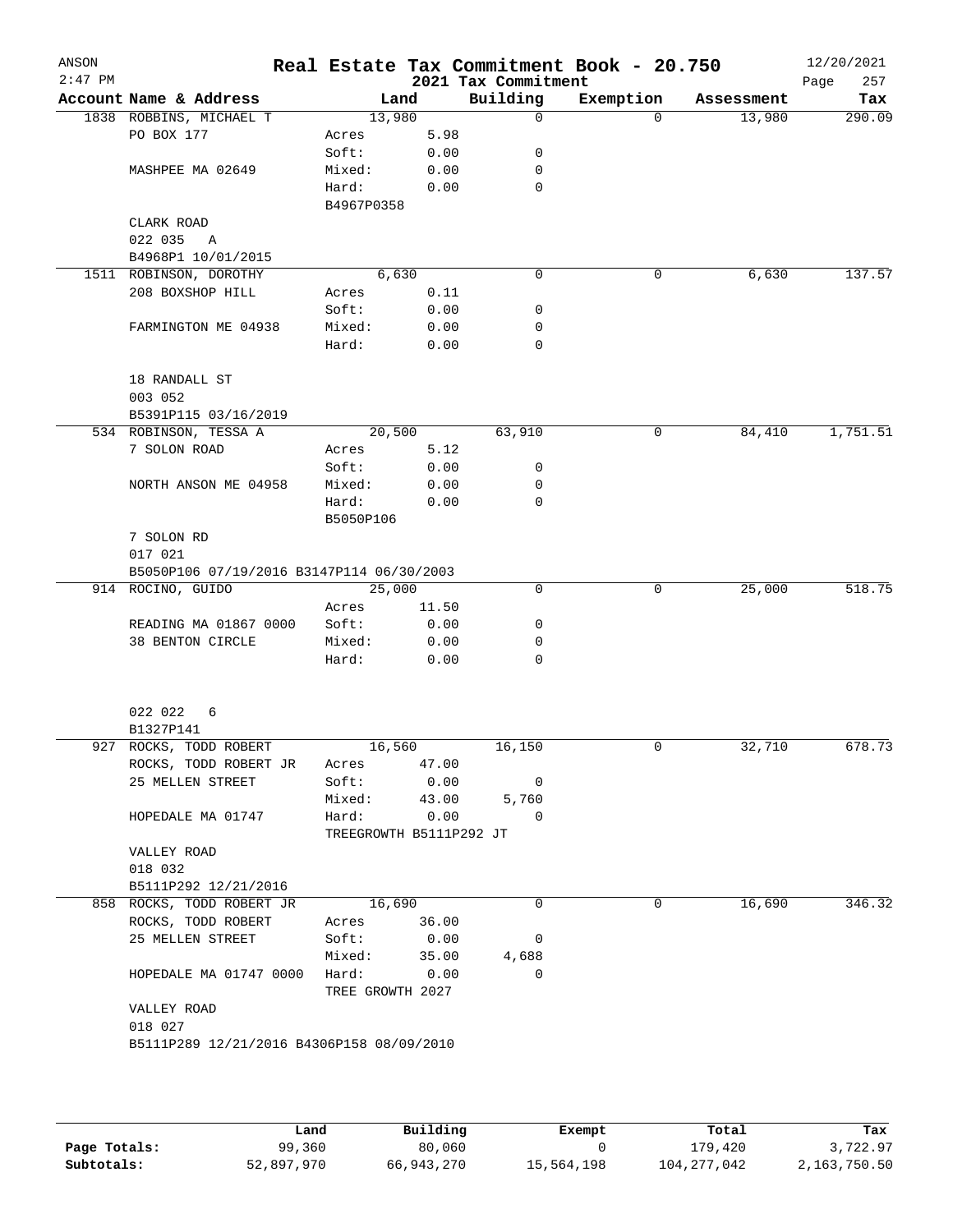| ANSON        |                                                                                |                 |            |                        |                     | Real Estate Tax Commitment Book - 20.750 |                     | 12/20/2021      |
|--------------|--------------------------------------------------------------------------------|-----------------|------------|------------------------|---------------------|------------------------------------------|---------------------|-----------------|
| $2:47$ PM    |                                                                                |                 |            |                        | 2021 Tax Commitment |                                          |                     | Page<br>258     |
|              | Account Name & Address<br>859 ROCKS, TODD ROBERT JR                            |                 |            | Land<br>6,460          | Building<br>0       | Exemption<br>$\Omega$                    | Assessment<br>6,460 | Tax<br>134.05   |
|              | ROCKS, TODD ROBERT                                                             |                 | Acres      | 38.00                  |                     |                                          |                     |                 |
|              | 25 MELLEN STREET                                                               |                 | Soft:      | 0.00                   | 0                   |                                          |                     |                 |
|              |                                                                                |                 | Mixed:     | 37.00                  | 4,956               |                                          |                     |                 |
|              | HOPEDALE MA 01747 0000                                                         |                 | Hard:      | 0.00                   | 0                   |                                          |                     |                 |
|              |                                                                                |                 |            | TREE GROWTH 2027       |                     |                                          |                     |                 |
|              | VALLEY ROAD                                                                    |                 |            |                        |                     |                                          |                     |                 |
|              | 018 019                                                                        |                 |            |                        |                     |                                          |                     |                 |
|              | B5111P289 12/21/2016 B4306P158 08/09/2010                                      |                 |            |                        |                     |                                          |                     |                 |
| 915          | ROCRAY, ARTHUR C J                                                             |                 |            | 23,120                 | 3,080               | 0                                        | 26,200              | 543.65          |
|              |                                                                                |                 | Acres      | 5.08                   |                     |                                          |                     |                 |
|              | SANFORD ME 04073 0000                                                          |                 | Soft:      | 0.00                   | 0                   |                                          |                     |                 |
|              | 188 BROOK ST                                                                   |                 | Mixed:     | 0.00                   | 0                   |                                          |                     |                 |
|              |                                                                                |                 | Hard:      | 0.00                   | $\Omega$            |                                          |                     |                 |
|              | 56 MOUNTAIN VIEW RD                                                            |                 |            |                        |                     |                                          |                     |                 |
|              | 012 009<br>7                                                                   |                 |            |                        |                     |                                          |                     |                 |
|              | B1521P288                                                                      |                 |            |                        |                     |                                          |                     |                 |
|              | 19 RODBELL, ATHENA A                                                           |                 |            | 6,700                  | 0                   | 0                                        | 6,700               | 139.03          |
|              | 1391 PENNSYLVANIA AVE,<br>SE, UNIT 514                                         |                 | Acres      | 50.00                  |                     |                                          |                     |                 |
|              |                                                                                |                 | Soft:      | 0.00                   | 0                   |                                          |                     |                 |
|              | WASHINGTON DC 20003                                                            |                 | Mixed:     | 50.00                  | 6,698               |                                          |                     |                 |
|              |                                                                                |                 | Hard:      | 0.00                   | $\Omega$            |                                          |                     |                 |
|              |                                                                                |                 |            | TREE GROWTH B4935P0321 |                     |                                          |                     |                 |
|              | BROWN HILL ROAD                                                                |                 |            |                        |                     |                                          |                     |                 |
|              | 014 032                                                                        |                 |            |                        |                     |                                          |                     |                 |
|              | B4935P321 07/27/2015                                                           |                 |            |                        |                     |                                          |                     |                 |
|              | 1404 RODERICK, ALLEN L                                                         |                 |            | 37,960                 | 26,390              | 29,450                                   | 34,900              | 724.18          |
|              | RODERICK, DONNA M                                                              |                 | Acres      | 16.46                  |                     | 01 Homestead Exempt                      |                     |                 |
|              | 122 NORTH MAIN STEET                                                           |                 | Soft:      | 0.00                   |                     | 0 02 Resident Veteran                    |                     |                 |
|              | APT 4                                                                          |                 |            |                        |                     |                                          |                     |                 |
|              |                                                                                |                 | Mixed:     | 0.00                   | 0                   |                                          |                     |                 |
|              | NORTH ANSON ME 04958                                                           |                 | Hard:      | 0.00                   | 0                   |                                          |                     |                 |
|              | 222 HOLLIN WAITE HILL                                                          |                 |            |                        |                     |                                          |                     |                 |
|              | 014 034<br>3                                                                   |                 |            |                        |                     |                                          |                     |                 |
|              | B4063P221 09/24/2008                                                           |                 |            |                        |                     |                                          |                     |                 |
| 1343         | RODERICK, DANNY                                                                |                 |            | 20,750                 | 25,820              | 23,750                                   | 22,820              | 473.52          |
|              | RODRICK, VIVIAN                                                                |                 | Acres      | 1.50                   |                     | 01 Homestead Exempt                      |                     |                 |
|              | 800 RIVER ROAD                                                                 |                 | Soft:      | 0.00                   | 0                   |                                          |                     |                 |
|              |                                                                                |                 | Mixed:     | 0.00                   | 0                   |                                          |                     |                 |
|              | NORTH ANSON ME 04958                                                           |                 | Hard:      | 0.00                   | 0                   |                                          |                     |                 |
|              | 800 RIVER RD                                                                   |                 |            |                        |                     |                                          |                     |                 |
|              | 018 005                                                                        |                 |            |                        |                     |                                          |                     |                 |
|              | B5495P345 11/27/2019                                                           |                 |            |                        |                     |                                          |                     |                 |
|              | 1904 RODERICK, HANNAH R                                                        |                 |            | 29,730                 | 27,890              | 23,750                                   | 33,870              | 702.80          |
|              | 30 DOVER LANE                                                                  |                 | Acres      | 4.82                   |                     | 01 Homestead Exempt                      |                     |                 |
|              |                                                                                |                 | Soft:      | 0.00                   | 0                   |                                          |                     |                 |
|              | NORTH ANSON ME 04958                                                           |                 | Mixed:     | 0.00                   | 0                   |                                          |                     |                 |
|              |                                                                                |                 | Hard:      | 0.00                   | 0                   |                                          |                     |                 |
|              |                                                                                |                 | B5160P0277 |                        |                     |                                          |                     |                 |
|              | 30 DOVER LANE                                                                  |                 |            |                        |                     |                                          |                     |                 |
|              | 018 014 2<br>B5160P277 05/25/2017 B5109P315 12/12/2016 B4029P181<br>07/16/2008 |                 |            |                        |                     |                                          |                     |                 |
|              |                                                                                |                 |            | Building               |                     |                                          |                     |                 |
| Page Totals: |                                                                                | Land<br>124,720 |            | 83,180                 |                     | Exempt<br>76,950                         | Total<br>130,950    | Tax<br>2,717.23 |
| Subtotals:   |                                                                                | 53,022,690      |            | 67,026,450             |                     | 15,641,148                               | 104,407,992         | 2, 166, 467. 73 |
|              |                                                                                |                 |            |                        |                     |                                          |                     |                 |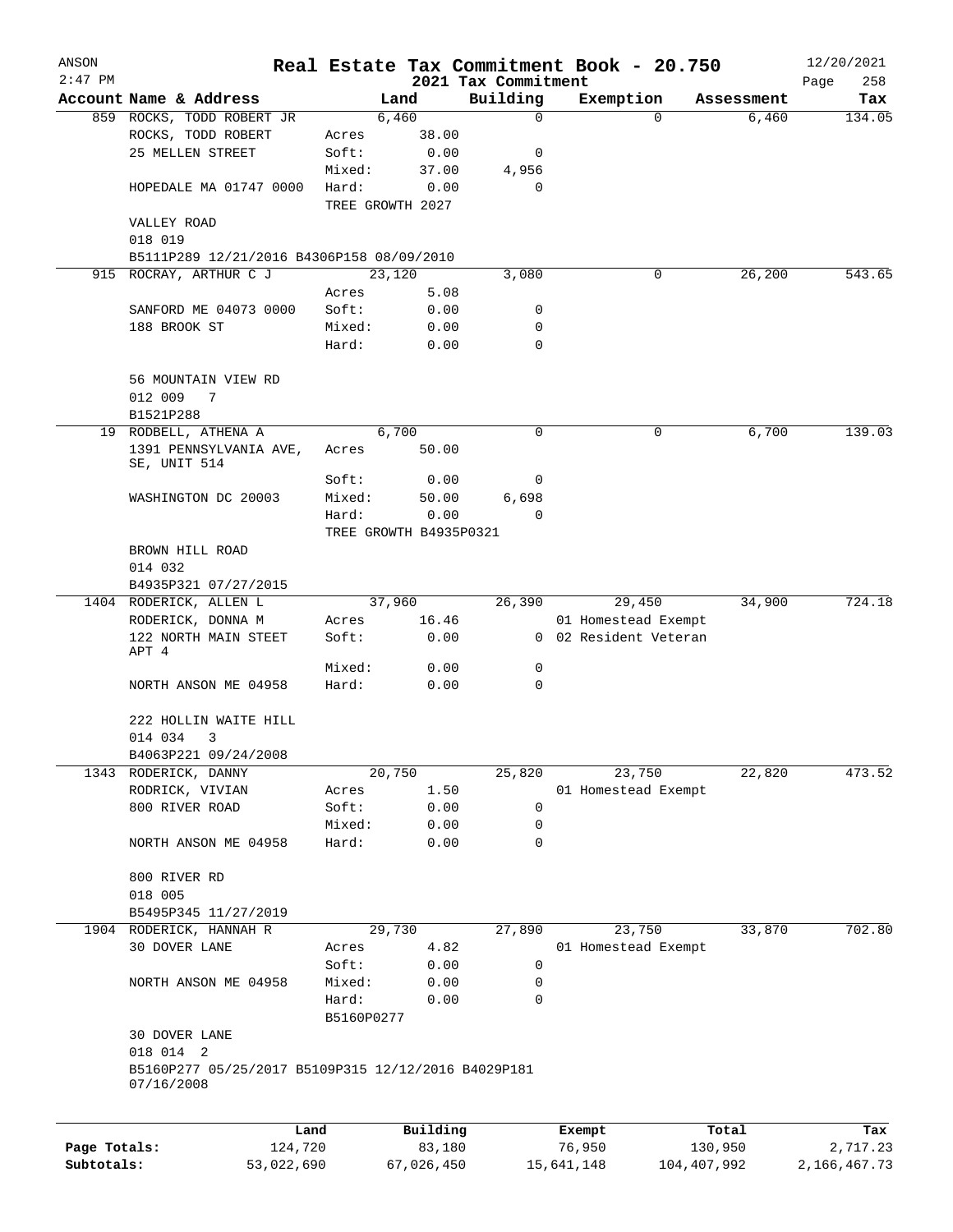| ANSON<br>$2:47$ PM |                                           |                 |              | 2021 Tax Commitment | Real Estate Tax Commitment Book - 20.750 |            | 12/20/2021<br>259<br>Page |
|--------------------|-------------------------------------------|-----------------|--------------|---------------------|------------------------------------------|------------|---------------------------|
|                    | Account Name & Address                    |                 | Land         | Building            | Exemption                                | Assessment | Tax                       |
| 1227               | RODERICK, PAUL R                          |                 | 10,000       | 46,930              | $\mathbf 0$                              | 56,930     | 1,181.30                  |
|                    | RODERICK, GINA J                          | Acres           | 0.25         |                     |                                          |            |                           |
|                    | 22 OAK STREET                             | Soft:           | 0.00         | 0                   |                                          |            |                           |
|                    |                                           | Mixed:          | 0.00         | 0                   |                                          |            |                           |
|                    | ANSON ME 04911                            | Hard:           | 0.00         | 0                   |                                          |            |                           |
|                    | 22 OAK ST                                 |                 |              |                     |                                          |            |                           |
|                    | 001 069                                   |                 |              |                     |                                          |            |                           |
|                    | B5450P10 08/09/2019                       |                 |              |                     |                                          |            |                           |
|                    | 128 RODERICK, ROBERT A                    |                 | 38,300       | 60,210              | 23,750                                   | 74,760     | 1,551.27                  |
|                    | RODERICK, MYRA J                          | Acres           | 16.80        |                     | 01 Homestead Exempt                      |            |                           |
|                    | PO BOX 213                                | Soft:           | 0.00         | 0                   |                                          |            |                           |
|                    |                                           | Mixed:          | 0.00         | 0                   |                                          |            |                           |
|                    | ANSON ME 04911                            | Hard:           | 0.00         | 0                   |                                          |            |                           |
|                    | 454 WEST MILLS RD                         |                 |              |                     |                                          |            |                           |
|                    | 011 013<br>C                              |                 |              |                     |                                          |            |                           |
|                    | B2498P65                                  |                 |              |                     |                                          |            |                           |
|                    | 827 RODERICK, STEVEN W SR                 |                 | 20,000       | 11,720              | 0                                        | 31,720     | 658.19                    |
|                    | INGERSOLL, TAMMY                          | Acres           | 1.00         |                     |                                          |            |                           |
|                    | 134 MAYFIELD ROAD                         | Soft:           | 0.00         | 0                   |                                          |            |                           |
|                    |                                           | Mixed:          | 0.00         | 0                   |                                          |            |                           |
|                    | MOSCOW ME 04920                           | Hard:           | 0.00         | 0                   |                                          |            |                           |
|                    | 92 UNION ST                               |                 |              |                     |                                          |            |                           |
|                    | 008 009                                   |                 |              |                     |                                          |            |                           |
|                    | B5586P292 07/31/2020                      |                 |              |                     |                                          |            |                           |
|                    | 1860 RODERICK, THOMAS                     |                 | 27,500       | 12,000              | 0                                        | 39,500     | 819.63                    |
|                    | P O BOX 353                               | Acres           | 6.00         |                     |                                          |            |                           |
|                    |                                           | Soft:           | 0.00         | 0                   |                                          |            |                           |
|                    | SOLON ME 04979                            | Mixed:          | 0.00         | 0                   |                                          |            |                           |
|                    |                                           | Hard:           | 0.00         | 0                   |                                          |            |                           |
|                    | 230 TOWN FARM RD                          |                 |              |                     |                                          |            |                           |
|                    | 022 014<br>1                              |                 |              |                     |                                          |            |                           |
|                    | B5517P116 02/12/2020                      |                 |              |                     |                                          |            |                           |
|                    | 2003 RODERRICK, STEVEN W                  |                 | 0            | 14,520              | 5,700                                    | 8,820      | 183.02                    |
|                    | 45 DOVER LANE                             |                 |              |                     | 07 Disabled Vet. Non-res.                |            |                           |
|                    | NORTH ANSON ME 04958                      |                 |              |                     |                                          |            |                           |
|                    |                                           |                 |              |                     |                                          |            |                           |
|                    | 45 DOVER LANE                             |                 |              |                     |                                          |            |                           |
|                    | 018 014 2 ON                              |                 |              |                     |                                          |            |                           |
|                    | 816 Rodrigue, Francois                    |                 | 9,170        | 11,520              | 0                                        | 20,690     | 429.32                    |
|                    | 37 Main Street                            | Acres           | 0.21         |                     |                                          |            |                           |
|                    |                                           | Soft:           | 0.00         | 0<br>0              |                                          |            |                           |
|                    | Vassalboro ME 04989                       | Mixed:<br>Hard: | 0.00<br>0.00 | $\Omega$            |                                          |            |                           |
|                    |                                           |                 |              |                     |                                          |            |                           |
|                    | 10 MADISON ST                             |                 |              |                     |                                          |            |                           |
|                    | 006 092                                   |                 |              |                     |                                          |            |                           |
|                    | B4794P132 06/10/2014 B4346P320 10/21/2010 |                 |              |                     |                                          |            |                           |
|                    |                                           |                 |              |                     |                                          |            |                           |
|                    |                                           |                 |              |                     |                                          |            |                           |
|                    |                                           |                 |              |                     |                                          |            |                           |
|                    |                                           |                 |              |                     |                                          |            |                           |

|              | Land       | Building   | Exempt     | Total       | Tax          |
|--------------|------------|------------|------------|-------------|--------------|
| Page Totals: | 104,970    | 156,900    | 29,450     | 232,420     | 4,822.73     |
| Subtotals:   | 53,127,660 | 67,183,350 | 15,670,598 | 104,640,412 | 2,171,290.46 |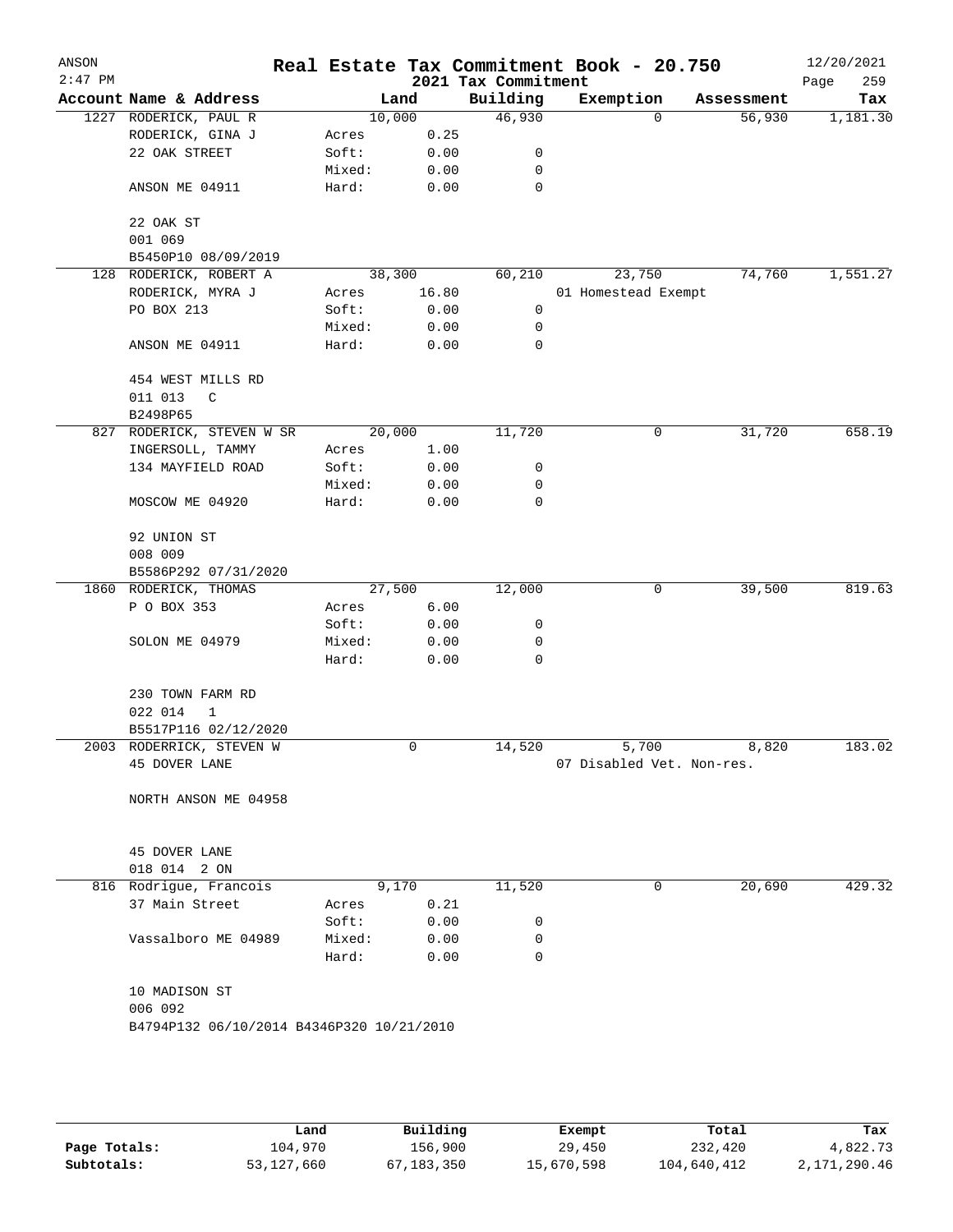| ANSON     |                                                                   |            |                        |                                      | Real Estate Tax Commitment Book - 20.750 |            | 12/20/2021         |
|-----------|-------------------------------------------------------------------|------------|------------------------|--------------------------------------|------------------------------------------|------------|--------------------|
| $2:47$ PM | Account Name & Address                                            |            | Land                   | 2021 Tax Commitment<br>Building      | Exemption                                | Assessment | 260<br>Page<br>Tax |
|           | 315 RODRIGUE, JANINE &                                            |            | 16,130                 | 9,910                                | $\Omega$                                 | 26,040     | 540.33             |
|           | DICKEY, PHILLIP W                                                 | Acres      | 1.75                   |                                      |                                          |            |                    |
|           |                                                                   | Soft:      | 0.00                   | 0                                    |                                          |            |                    |
|           | 120 WESTERN AVE                                                   | Mixed:     | 0.00                   | 0                                    |                                          |            |                    |
|           | WATERVILLE ME 04901<br>0000                                       | Hard:      | 0.00                   | 0                                    |                                          |            |                    |
|           |                                                                   |            |                        | LIEN DISCHARGE B5298P223 & B5298P224 |                                          |            |                    |
|           | 402 NEW PORTLAND RD                                               |            |                        |                                      |                                          |            |                    |
|           | 023 041<br>$\mathbf F$                                            |            |                        |                                      |                                          |            |                    |
|           | B2504P338 B2364P156                                               |            |                        |                                      |                                          |            |                    |
|           | 918 ROELOFS, ROCHELLE M                                           |            | 36,200                 | 36,810                               | 23,750                                   | 49,260     | 1,022.15           |
|           | ROELOFS, AMY L. & JASON Acres<br>D.                               |            | 14.70                  |                                      | 01 Homestead Exempt                      |            |                    |
|           | 728 PEASE HILL ROAD                                               | Soft:      | 0.00                   | 0                                    |                                          |            |                    |
|           |                                                                   | Mixed:     | 0.00                   | 0                                    |                                          |            |                    |
|           | ANSON ME 04911                                                    | Hard:      | 0.00                   | 0                                    |                                          |            |                    |
|           |                                                                   |            | B5072P0140 LIFE ESTATE |                                      |                                          |            |                    |
|           | 728 PEASE HILL RD<br>012 013<br>$\mathsf{C}$                      |            |                        |                                      |                                          |            |                    |
|           | B5072P0140 09/02/2016 B3238P145 11/20/2003                        |            |                        |                                      |                                          |            |                    |
|           | 459 ROGERS, JEFFREY L                                             |            | 9,800                  | 40,450                               | 0                                        | 50,250     | 1,042.69           |
|           | ROGERS, CARRIE                                                    | Acres      | 0.24                   |                                      |                                          |            |                    |
|           | PO BOX 210                                                        | Soft:      | 0.00                   | 0                                    |                                          |            |                    |
|           |                                                                   | Mixed:     | 0.00                   | 0                                    |                                          |            |                    |
|           | ANSON ME 04958                                                    | Hard:      | 0.00                   | 0                                    |                                          |            |                    |
|           | 5 BOW ST                                                          |            |                        |                                      |                                          |            |                    |
|           | 001 102                                                           |            |                        |                                      |                                          |            |                    |
|           | B5429P106 07/01/2019                                              |            |                        |                                      |                                          |            |                    |
|           | 1279 ROLFE, DEBORAH A                                             |            | 0                      | 32,000                               | 0                                        | 32,000     | 664.00             |
|           | c/o GARY R. MORIN JR.                                             |            |                        |                                      |                                          |            |                    |
|           | PO BOX 632                                                        |            |                        |                                      |                                          |            |                    |
|           | NORTH ANSON ME 04958                                              |            |                        |                                      |                                          |            |                    |
|           | 131 EMBDEN POND RD                                                |            |                        |                                      |                                          |            |                    |
|           | 023 018<br>ON<br>В                                                |            |                        |                                      |                                          |            |                    |
|           | 922 ROLFE, MERLE ESTATE OF                                        | 20,610     |                        |                                      |                                          | 20,610     | 427.66             |
|           |                                                                   | Acres      | 0.69                   |                                      |                                          |            |                    |
|           | NORTH ANSON ME 04958                                              | Soft:      | 0.00                   | 0                                    |                                          |            |                    |
|           | 131 EMBDEN POND ROAD                                              | Mixed:     | 0.00                   | 0                                    |                                          |            |                    |
|           |                                                                   | Hard:      | 0.00                   | $\Omega$                             |                                          |            |                    |
|           |                                                                   | B4952P0113 |                        |                                      |                                          |            |                    |
|           | 133 EMBDEN POND RD                                                |            |                        |                                      |                                          |            |                    |
|           | 023 018<br>$\overline{B}$                                         |            |                        |                                      |                                          |            |                    |
|           | B5597P301 07/28/2020 B5060P138 08/10/2016 B5060P134<br>08/10/2016 |            |                        |                                      |                                          |            |                    |
|           | 929 ROLFE, STEPHEN E                                              |            | 13,420                 | 34,610                               | 23,750                                   | 24,280     | 503.81             |
|           | 483 CAMPGROUND ROAD                                               | Acres      | 0.45                   |                                      | 01 Homestead Exempt                      |            |                    |
|           |                                                                   | Soft:      | 0.00                   | 0                                    |                                          |            |                    |
|           | NORTH ANSON ME 04958                                              | Mixed:     | 0.00                   | 0                                    |                                          |            |                    |
|           |                                                                   | Hard:      | 0.00                   | 0                                    |                                          |            |                    |
|           | 483 CAMPGROUND RD                                                 |            |                        |                                      |                                          |            |                    |
|           | 018 013<br>E<br>B2848P76 B2597P76 B1461P11                        |            |                        |                                      |                                          |            |                    |
|           |                                                                   |            |                        |                                      |                                          |            |                    |
|           | Land                                                              |            | Building               |                                      | Exempt                                   | Total      | Tax                |

|              | nana         | <u>DULLULUM</u> | <b>BY CITY</b> | ----        | $-0.0$       |
|--------------|--------------|-----------------|----------------|-------------|--------------|
| Page Totals: | 96.160       | 153,780         | 47,500         | 202,440     | 4,200.64     |
| Subtotals:   | 53, 223, 820 | 67,337,130      | 15,718,098     | 104,842,852 | 2,175,491.10 |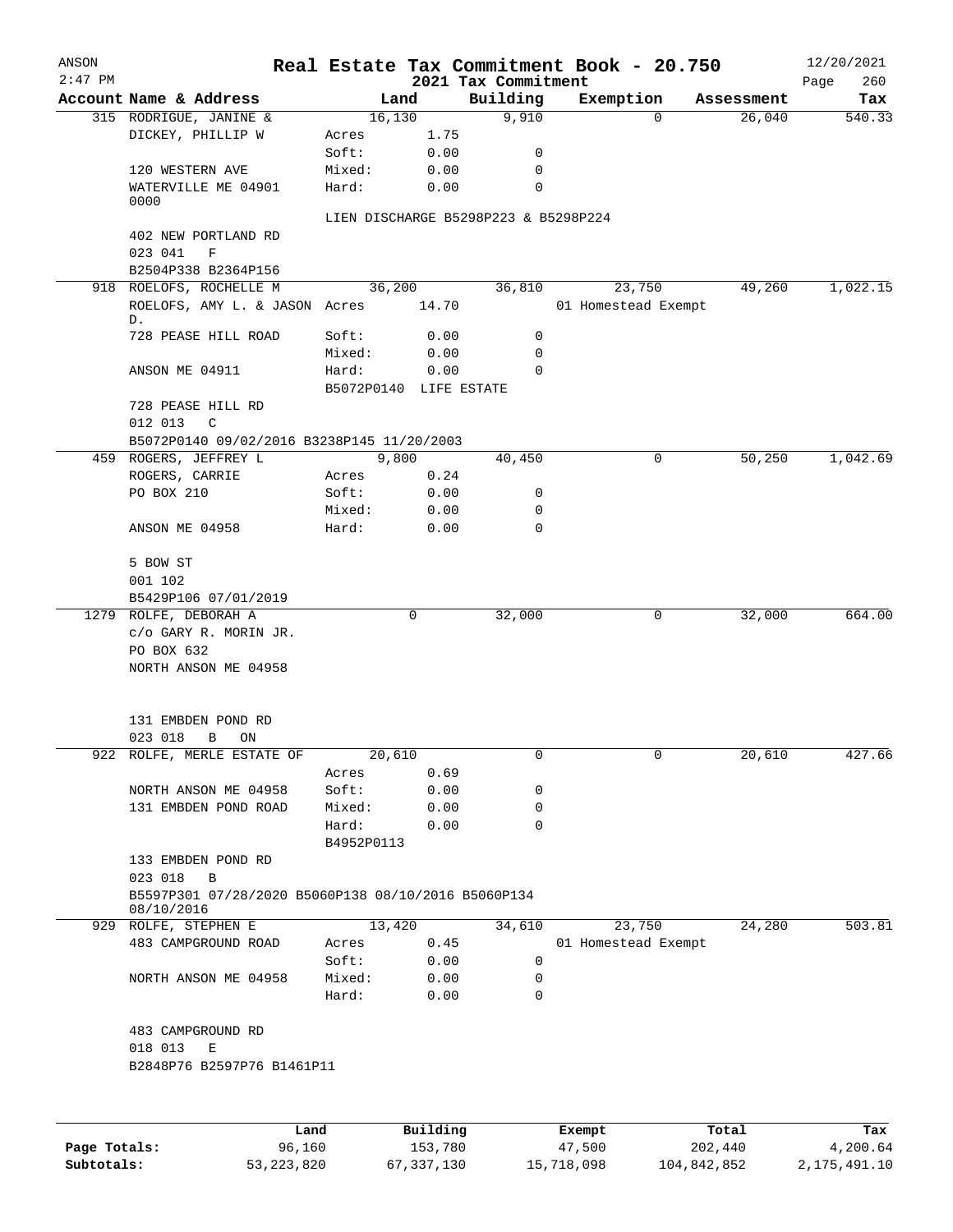| ANSON        |                                                     |                        |                |                     | Real Estate Tax Commitment Book - 20.750 |                           | 12/20/2021      |
|--------------|-----------------------------------------------------|------------------------|----------------|---------------------|------------------------------------------|---------------------------|-----------------|
| $2:47$ PM    |                                                     |                        |                | 2021 Tax Commitment |                                          |                           | Page<br>261     |
|              | Account Name & Address<br>921 ROLLINS, JAMES        |                        | Land<br>10,390 | Building<br>51,090  | Exemption                                | Assessment<br>61,480<br>0 | Tax<br>1,275.71 |
|              |                                                     | Acres                  | 0.27           |                     |                                          |                           |                 |
|              | ZEPHYRHILLS FL 33541                                | Soft:                  | 0.00           | 0                   |                                          |                           |                 |
|              | 3934 BUTTERCUP DRIVE                                | Mixed:                 | 0.00           | 0                   |                                          |                           |                 |
|              |                                                     | Hard:                  | 0.00           | $\mathbf 0$         |                                          |                           |                 |
|              |                                                     | LIFE ESTATE            |                |                     |                                          |                           |                 |
|              | 91 MAIN ST                                          |                        |                |                     |                                          |                           |                 |
|              | 001 044                                             |                        |                |                     |                                          |                           |                 |
|              |                                                     |                        |                |                     |                                          |                           |                 |
|              | B3207P313                                           |                        | 10,580         |                     |                                          |                           | 623.54          |
|              | 1788 ROLLINS, JOHN III                              |                        |                | 43,220              | 23,750                                   | 30,050                    |                 |
|              | PO BOX 628                                          | Acres                  | 0.28           |                     | 01 Homestead Exempt                      |                           |                 |
|              |                                                     | Soft:                  | 0.00           | 0                   |                                          |                           |                 |
|              | ANSON ME 04911                                      | Mixed:                 | 0.00           | 0                   |                                          |                           |                 |
|              |                                                     | Hard:                  | 0.00           | 0                   |                                          |                           |                 |
|              | 14 KEN TAYLOR ST                                    |                        |                |                     |                                          |                           |                 |
|              | 001 034<br>Α                                        |                        |                |                     |                                          |                           |                 |
|              | B3167P19                                            |                        |                |                     |                                          |                           |                 |
| 185          | ROSADO, MIGUEL A                                    |                        | 16,000         | 10,920              |                                          | 26,920<br>0               | 558.59          |
|              |                                                     |                        |                |                     |                                          |                           |                 |
|              |                                                     | Acres                  | 1.00           |                     |                                          |                           |                 |
|              | BOSTON MA 02118 0000                                | Soft:                  | 0.00           | 0                   |                                          |                           |                 |
|              | PO BOX 180055                                       | Mixed:                 | 0.00           | $\mathbf 0$         |                                          |                           |                 |
|              |                                                     | Hard:                  | 0.00           | 0                   |                                          |                           |                 |
|              | 407 VALLEY RD                                       |                        |                |                     |                                          |                           |                 |
|              | 019 008<br>Α                                        |                        |                |                     |                                          |                           |                 |
|              | B5264P312 03/30/2018 B4908P119 05/26/2015 B2794P261 |                        |                |                     |                                          |                           |                 |
|              | 562 ROSS, TIMOTHY A                                 |                        | 38,400         | 77,090              | 23,750                                   | 91,740                    | 1,903.61        |
|              | ROSS, LISA L                                        | Acres                  | 16.90          |                     |                                          |                           |                 |
|              |                                                     | Soft:                  |                | 0                   | 01 Homestead Exempt                      |                           |                 |
|              | PO BOX 27                                           |                        | 0.00           |                     |                                          |                           |                 |
|              |                                                     | Mixed:                 | 0.00           | 0                   |                                          |                           |                 |
|              | NORTH ANSON ME 04958                                | Hard:<br>B5184P0226 JT | 0.00           | 0                   |                                          |                           |                 |
|              |                                                     |                        |                |                     |                                          |                           |                 |
|              | 231 VALLEY RD                                       |                        |                |                     |                                          |                           |                 |
|              | 018 037<br>Α                                        |                        |                |                     |                                          |                           |                 |
|              | B5184P226 07/21/2017 B3534P137 08/08/2005           |                        |                |                     |                                          |                           |                 |
|              | 1882 ROUX, CHRISTOPHER L                            |                        | 26,000         | 29,740              |                                          | 0<br>55,740               | 1,156.61        |
|              | ROUX, HEATHER E<br>TORNO-ROUX                       | Acres                  | 5.00           |                     |                                          |                           |                 |
|              | 28 BROWN ROAD                                       | Soft:                  | 0.00           | 0                   |                                          |                           |                 |
|              |                                                     | Mixed:                 | 0.00           | 0                   |                                          |                           |                 |
|              | ANSON ME 04911                                      | Hard:                  | 0.00           | 0                   |                                          |                           |                 |
|              |                                                     |                        |                |                     |                                          |                           |                 |
|              | 28 BROWN HILL RD                                    |                        |                |                     |                                          |                           |                 |
|              | 014 034<br>4 A                                      |                        |                |                     |                                          |                           |                 |
|              | B4649P167 04/11/2013                                |                        |                |                     |                                          |                           |                 |
| 867          | ROWE, CHARLES R                                     |                        | 18,500         | 10,150              |                                          | 28,650<br>0               | 594.49          |
|              | ROWE, DIANNE L                                      | Acres                  | 2.00           |                     |                                          |                           |                 |
|              |                                                     | Soft:                  | 0.00           | 0                   |                                          |                           |                 |
|              | 232 ALPINE ST                                       | Mixed:                 | 0.00           | 0                   |                                          |                           |                 |
|              | SOUTH PARIS ME 04281                                | Hard:                  | 0.00           | 0                   |                                          |                           |                 |
|              | 0000                                                |                        |                |                     |                                          |                           |                 |
|              |                                                     |                        |                |                     |                                          |                           |                 |
|              | 61 BURNS RD                                         |                        |                |                     |                                          |                           |                 |
|              | 011 023<br>B                                        |                        |                |                     |                                          |                           |                 |
|              | B2460P217                                           |                        |                |                     |                                          |                           |                 |
|              |                                                     |                        |                |                     |                                          |                           |                 |
|              |                                                     |                        |                |                     |                                          |                           |                 |
|              |                                                     | Land                   | Building       |                     | Exempt                                   | Total                     | Tax             |
| Page Totals: |                                                     | 119,870                | 222,210        |                     | 47,500                                   | 294,580                   | 6, 112.55       |

**Subtotals:** 53,343,690 67,559,340 15,765,598 105,137,432 2,181,603.65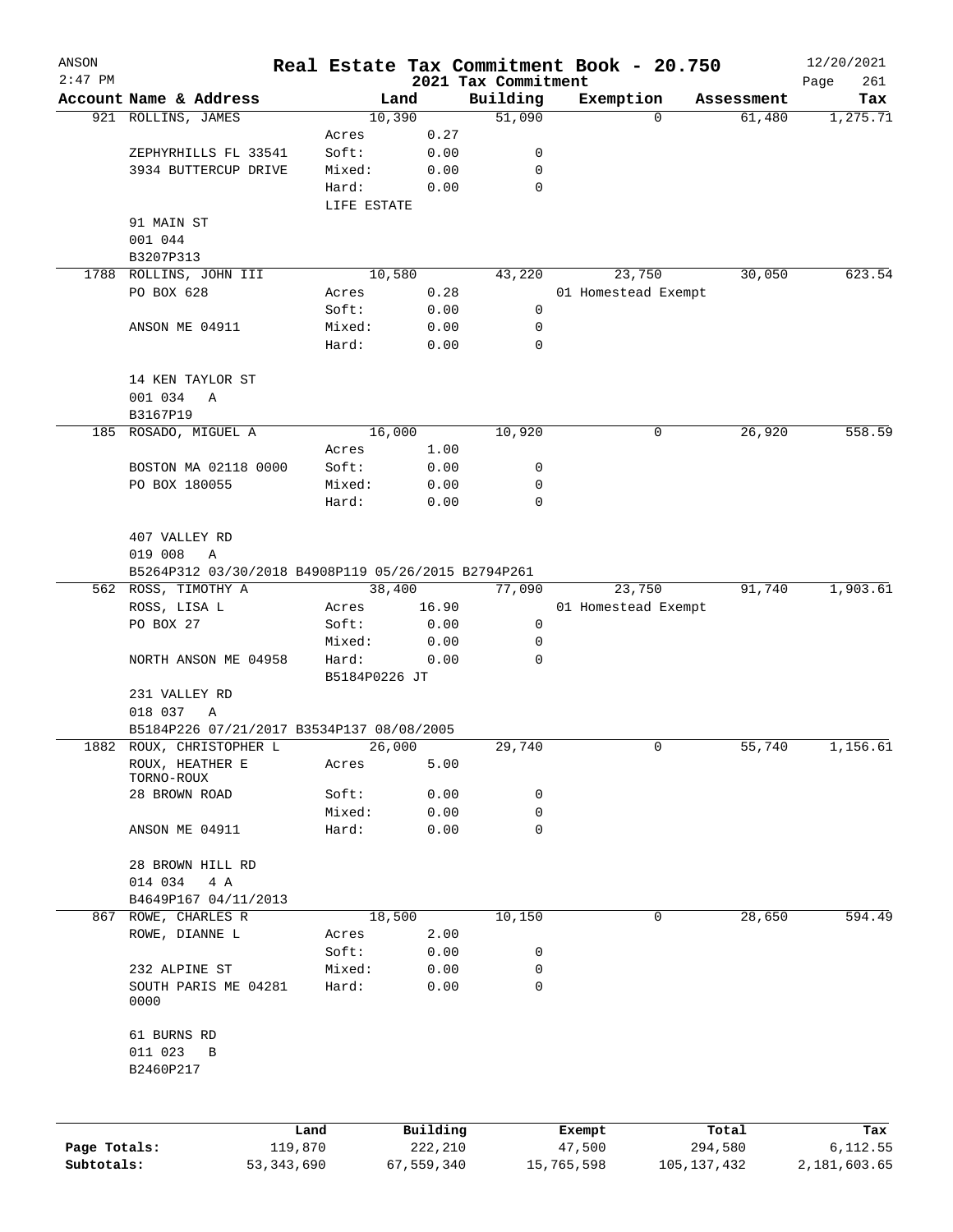| ANSON<br>$2:47$ PM |                           |             |        | Real Estate Tax Commitment Book - 20.750<br>2021 Tax Commitment |                     |            | 12/20/2021<br>262<br>Page |
|--------------------|---------------------------|-------------|--------|-----------------------------------------------------------------|---------------------|------------|---------------------------|
|                    | Account Name & Address    |             | Land   | Building                                                        | Exemption           | Assessment | Tax                       |
|                    | 1336 ROWE, ELWIN N        |             | 6,630  | 29,090                                                          | 23,750              | 11,970     | 248.38                    |
|                    | PO BOX 602                | Acres       | 0.11   |                                                                 | 01 Homestead Exempt |            |                           |
|                    |                           | Soft:       | 0.00   | 0                                                               |                     |            |                           |
|                    | NORRIDGEWOCK ME 04957     | Mixed:      | 0.00   | 0                                                               |                     |            |                           |
|                    |                           | Hard:       | 0.00   | 0                                                               |                     |            |                           |
|                    | 4 HIGHLAND AVE<br>003 048 |             |        |                                                                 |                     |            |                           |
|                    | B2816P182                 |             |        |                                                                 |                     |            |                           |
|                    | 521 ROY, ALLEN J          |             | 40,750 | 5,000                                                           | 0                   | 45,750     | 949.31                    |
|                    | ROY, ANGELA M             | Acres       | 33.50  |                                                                 |                     |            |                           |
|                    |                           | Soft:       | 0.00   | 0                                                               |                     |            |                           |
|                    | PO BOX 389                | Mixed:      | 0.00   | $\mathsf{O}\xspace$                                             |                     |            |                           |
|                    | ANSON ME 04911 0389       | Hard:       | 0.00   | 0                                                               |                     |            |                           |
|                    | 217 CAMPGROUND ROAD       |             |        |                                                                 |                     |            |                           |
|                    | 015 047                   |             |        |                                                                 |                     |            |                           |
|                    | B5405P120 04/30/2019      |             |        |                                                                 |                     |            |                           |
|                    | 1214 ROY, ANGELA M        |             | 10,770 | 56,850                                                          | 23,750              | 43,870     | 910.30                    |
|                    | ROY, ALLEN J              | Acres       | 0.29   |                                                                 | 01 Homestead Exempt |            |                           |
|                    | PO BOX 389                | Soft:       | 0.00   | 0                                                               |                     |            |                           |
|                    |                           | Mixed:      | 0.00   | 0                                                               |                     |            |                           |
|                    | ANSON ME 04911            | Hard:       | 0.00   | 0                                                               |                     |            |                           |
|                    | 17 MAIN ST                |             |        |                                                                 |                     |            |                           |
|                    | 001 117                   |             |        |                                                                 |                     |            |                           |
|                    | B3695P61 06/07/2006       |             |        |                                                                 |                     |            |                           |
|                    | 997 ROY, MARC A           |             | 21,880 | 53,560                                                          | 23,750              | 51,690     | 1,072.57                  |
|                    | ROY, ROBERTA A            | Acres       | 2.25   |                                                                 | 01 Homestead Exempt |            |                           |
|                    | 42 PREBLE AVENUE          | Soft:       | 0.00   | $\mathbf 0$                                                     |                     |            |                           |
|                    |                           | Mixed:      | 0.00   | 0                                                               |                     |            |                           |
|                    | ANSON ME 04911            | Hard:       | 0.00   | 0                                                               |                     |            |                           |
|                    | 42 PREBLE AVE             |             |        |                                                                 |                     |            |                           |
|                    | 004 022                   |             |        |                                                                 |                     |            |                           |
|                    | B2412P349                 |             |        |                                                                 |                     |            |                           |
|                    | 933 ROY, ROBERT A         |             | 34,500 | 72,600                                                          | 0                   | 107,100    | 2,222.33                  |
|                    | ROY, DOREEN K             | Acres       | 13.00  |                                                                 |                     |            |                           |
|                    |                           | Soft:       | 0.00   | 0                                                               |                     |            |                           |
|                    | 192 OLD ORCHARD RD        | Mixed:      | 0.00   | 0                                                               |                     |            |                           |
|                    | BUXTON ME 04093 0000      | Hard:       | 0.00   | 0                                                               |                     |            |                           |
|                    | 159 GREENLEAF RD          |             |        |                                                                 |                     |            |                           |
|                    | 013 023<br>6<br>B1726P25  |             |        |                                                                 |                     |            |                           |
| 939                | RUGH, GEORGE J            |             | 49,400 | 0                                                               | 0                   | 49,400     | 1,025.05                  |
|                    | PO BOX 276                | Acres       | 69.00  |                                                                 |                     |            |                           |
|                    |                           | Soft:       | 0.00   | 0                                                               |                     |            |                           |
|                    | NORTH ANSON ME 04958      | Mixed:      | 0.00   | 0                                                               |                     |            |                           |
|                    |                           | Hard:       | 0.00   | $\Omega$                                                        |                     |            |                           |
|                    |                           | LIFE ESTATE |        |                                                                 |                     |            |                           |
|                    |                           |             |        |                                                                 |                     |            |                           |
|                    | 018 038<br>B              |             |        |                                                                 |                     |            |                           |
|                    | B5572P230 07/14/2020      |             |        |                                                                 |                     |            |                           |
|                    |                           |             |        |                                                                 |                     |            |                           |
|                    |                           |             |        |                                                                 |                     |            |                           |

|              | Land       | Building   | Exempt     | Total       | Tax          |
|--------------|------------|------------|------------|-------------|--------------|
| Page Totals: | 163,930    | 217,100    | 71,250     | 309,780     | 6,427.94     |
| Subtotals:   | 53,507,620 | 67,776,440 | 15,836,848 | 105,447,212 | 2,188,031.59 |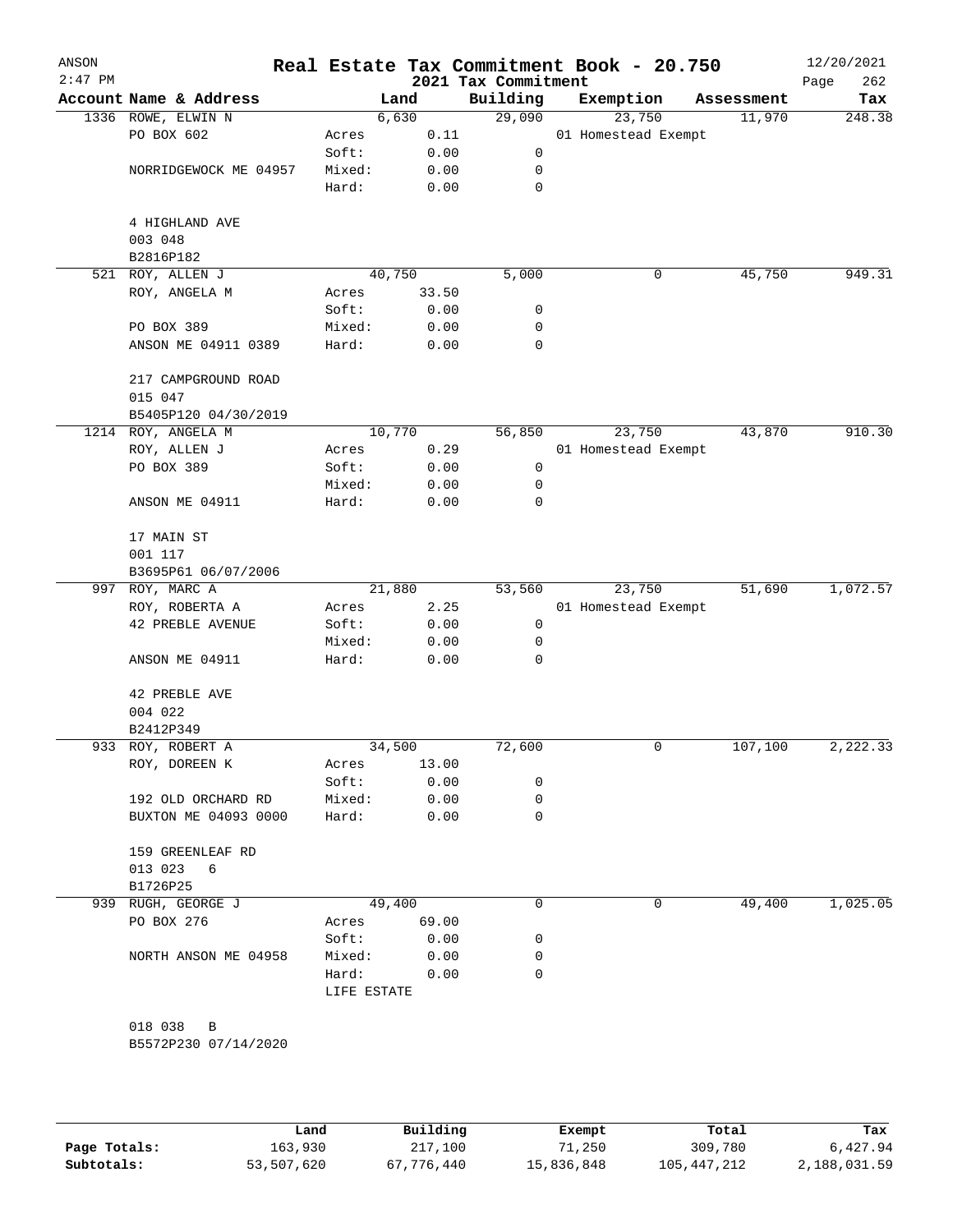| ANSON     |                                         |                 |              |                                 | Real Estate Tax Commitment Book - 20.750 |            | 12/20/2021         |
|-----------|-----------------------------------------|-----------------|--------------|---------------------------------|------------------------------------------|------------|--------------------|
| $2:47$ PM | Account Name & Address                  | Land            |              | 2021 Tax Commitment<br>Building | Exemption                                | Assessment | 263<br>Page<br>Tax |
|           | 938 RUGH, GEORGE J                      | 20,600          |              | 0                               | $\Omega$                                 | 20,600     | 427.45             |
|           | PO BOX 276                              | Acres           | 1.40         |                                 |                                          |            |                    |
|           |                                         | Soft:           | 0.00         | 0                               |                                          |            |                    |
|           | NORTH ANSON ME 04958                    | Mixed:          | 0.00         | 0                               |                                          |            |                    |
|           |                                         | Hard:           | 0.00         | 0                               |                                          |            |                    |
|           | 268 VALLEY RD                           |                 |              |                                 |                                          |            |                    |
|           | 018 038<br>Η                            |                 |              |                                 |                                          |            |                    |
|           | B1668P98                                |                 |              |                                 |                                          |            |                    |
|           | 581 RUGH, GEORGE J                      | 20,540          |              | 116,170                         | 23,750                                   | 112,960    | 2,343.92           |
|           | RUGH, TAMMY G                           | Acres           | 1.36         |                                 | 01 Homestead Exempt                      |            |                    |
|           | PO BOX 276                              | Soft:           | 0.00         | 0                               |                                          |            |                    |
|           |                                         | Mixed:          | 0.00         | 0                               |                                          |            |                    |
|           | NORTH ANSON ME 04958                    | Hard:           | 0.00         | 0                               |                                          |            |                    |
|           | 258 VALLEY RD                           |                 |              |                                 |                                          |            |                    |
|           | 018 038<br>$\mathbf F$                  |                 |              |                                 |                                          |            |                    |
|           | B2082P29                                |                 |              |                                 |                                          |            |                    |
|           | 937 RUGH, GEORGE W                      | 22,250          |              | 73,570                          | 29,450                                   | 66,370     | 1,377.18           |
|           | RUGH, JOHNELL L                         | Acres           | 2.50         |                                 | 01 Homestead Exempt                      |            |                    |
|           |                                         | Soft:           | 0.00         | $\mathbf{0}$                    | 04 Non-resident Veteran                  |            |                    |
|           | 190 VALLEY ROAD                         | Mixed:          | 0.00         | 0                               |                                          |            |                    |
|           | NORTH ANSON ME 04958<br>0190            | Hard:           | 0.00         | $\mathbf 0$                     |                                          |            |                    |
|           |                                         | LIFE ESTATE     |              |                                 |                                          |            |                    |
|           | 190 VALLEY RD                           |                 |              |                                 |                                          |            |                    |
|           | 018 038<br>$\mathbf E$                  |                 |              |                                 |                                          |            |                    |
|           | B4171P129 07/30/2009                    |                 |              |                                 |                                          |            |                    |
| 940       | RUIZ, ROLANDO &                         | 37,500          |              | 20,120                          | 0                                        | 57,620     | 1,195.62           |
|           | FRITZBERG, ESTHELLA                     | Acres           | 16.00        |                                 |                                          |            |                    |
|           |                                         | Soft:           | 0.00         | 0                               |                                          |            |                    |
|           | 4 STOBIE STREET                         | Mixed:          | 0.00         | 0                               |                                          |            |                    |
|           | WINSLOW ME 04901 0000                   | Hard:           | 0.00         | $\mathbf 0$                     |                                          |            |                    |
|           | 436 PEASE HILL RD                       |                 |              |                                 |                                          |            |                    |
|           | 011 043<br>Ε                            |                 |              |                                 |                                          |            |                    |
|           | B1249P204                               |                 |              |                                 |                                          |            |                    |
|           | 13 RUNDIN, JOHN H                       | 7,410           |              | 0                               | 0                                        | 7,410      | 153.76             |
|           | RUNDIN, PRISCILLA A                     | Acres           | 57.00        |                                 |                                          |            |                    |
|           |                                         | Soft:           | 4.10         | 405                             |                                          |            |                    |
|           | 167 JOHN TARR RD                        | Mixed:          | 0.00         | $\mathbf 0$                     |                                          |            |                    |
|           | BOWDOIN ME 04287 0000                   | Hard:           | 45.30        | 6,240                           |                                          |            |                    |
|           |                                         | TREE GROWTH     |              |                                 |                                          |            |                    |
|           | 019 017 1                               |                 |              |                                 |                                          |            |                    |
|           |                                         |                 |              |                                 |                                          |            |                    |
|           | B4052P284 09/12/2008                    | 30,500          |              | 24,230                          | 0                                        | 54,730     | 1,135.65           |
|           | 1927 RUSSELL, JAMES<br>RUSSELL, BARBARA | Acres           | 14.00        |                                 |                                          |            |                    |
|           |                                         |                 |              |                                 |                                          |            |                    |
|           | 31 DUMAS AVE                            | Soft:           | 0.00         | 0<br>0                          |                                          |            |                    |
|           | HAMPTON NH 03842                        | Mixed:<br>Hard: | 0.00<br>0.00 | 0                               |                                          |            |                    |
|           | 315 FAHI POND RD                        |                 |              |                                 |                                          |            |                    |
|           | 024 039                                 |                 |              |                                 |                                          |            |                    |
|           | B3353P64 08/02/2004                     |                 |              |                                 |                                          |            |                    |
|           |                                         |                 |              |                                 |                                          |            |                    |
|           |                                         |                 | Building     |                                 |                                          | Total      |                    |

**Page Totals:** 138,800 234,090 53,200 319,690 6,633.58 **Subtotals:** 53,646,420 68,010,530 15,890,048 105,766,902 2,194,665.17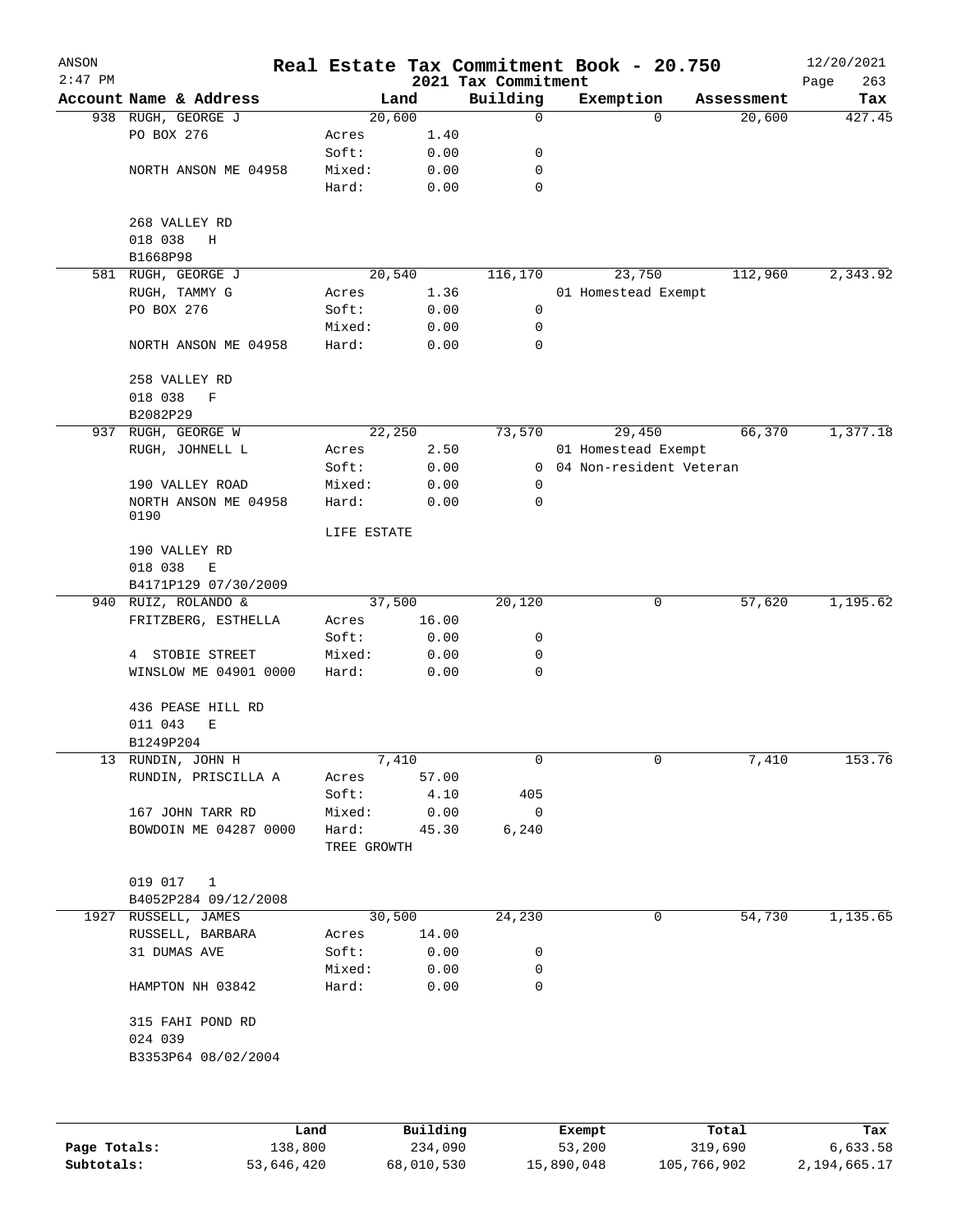| ANSON<br>$2:47$ PM |                               |        |        | 2021 Tax Commitment | Real Estate Tax Commitment Book - 20.750 |            | 12/20/2021<br>264<br>Page |
|--------------------|-------------------------------|--------|--------|---------------------|------------------------------------------|------------|---------------------------|
|                    | Account Name & Address        |        | Land   | Building            | Exemption                                | Assessment | Tax                       |
|                    | 1392 RYDER, CHERYL L          |        | 10,950 | 46,580              | 23,750                                   | 33,780     | 700.94                    |
|                    | 6 FRONT STREET                | Acres  | 0.30   |                     | 01 Homestead Exempt                      |            |                           |
|                    |                               | Soft:  | 0.00   | 0                   |                                          |            |                           |
|                    | ANSON ME 04911                | Mixed: | 0.00   | 0                   |                                          |            |                           |
|                    |                               | Hard:  | 0.00   | $\mathbf 0$         |                                          |            |                           |
|                    | 6 FRONT ST                    |        |        |                     |                                          |            |                           |
|                    | 001 087                       |        |        |                     |                                          |            |                           |
|                    | B3948P65 12/27/2007           |        |        |                     |                                          |            |                           |
|                    | 1706 SABOL, FRANCIS C         |        | 16,850 | 87,580              | 23,750                                   | 80,680     | 1,674.11                  |
|                    | SABOL, MARY LOU C             | Acres  | 0.71   |                     | 01 Homestead Exempt                      |            |                           |
|                    | PO BOX 31                     | Soft:  | 0.00   | 0                   |                                          |            |                           |
|                    |                               | Mixed: | 0.00   | 0                   |                                          |            |                           |
|                    | ANSON ME 04911                | Hard:  | 0.00   | 0                   |                                          |            |                           |
|                    | 8 SCHOOL ST                   |        |        |                     |                                          |            |                           |
|                    | 001 024                       |        |        |                     |                                          |            |                           |
|                    | B3475P273 04/28/2005          |        |        |                     |                                          |            |                           |
|                    | 45 SABOL, FRANCIS C           |        | 9,800  | 38,700              | 0                                        | 48,500     | 1,006.38                  |
|                    | SABOL, MARY LOU C             | Acres  | 0.24   |                     |                                          |            |                           |
|                    | PO BOX 31                     | Soft:  | 0.00   | 0                   |                                          |            |                           |
|                    |                               | Mixed: | 0.00   | 0                   |                                          |            |                           |
|                    | ANSON ME 04911                | Hard:  | 0.00   | 0                   |                                          |            |                           |
|                    | 76 MAIN ST                    |        |        |                     |                                          |            |                           |
|                    | 001 021                       |        |        |                     |                                          |            |                           |
|                    | B3439P190 01/27/2005          |        |        |                     |                                          |            |                           |
|                    | 191 SACKEY, ALBERT N          |        | 27,720 | 0                   | 0                                        | 27,720     | 575.19                    |
|                    |                               | Acres  | 14.22  |                     |                                          |            |                           |
|                    | LEWISVILLE TX 75067<br>0000   | Soft:  | 0.00   | 0                   |                                          |            |                           |
|                    | 922 WITHERBY LANE             | Mixed: | 0.00   | 0                   |                                          |            |                           |
|                    |                               | Hard:  | 0.00   | 0                   |                                          |            |                           |
|                    |                               |        |        |                     |                                          |            |                           |
|                    | 013 023                       |        |        |                     |                                          |            |                           |
|                    | B1519P154                     |        |        |                     |                                          |            |                           |
| 947                | SALEEMUDDIN, MOHAMMAD         |        | 18,330 | 0                   | 0                                        | 18,330     | 380.35                    |
|                    | SALEEMUDDIN, IMTIAZ           | Acres  | 5.22   |                     |                                          |            |                           |
|                    | 122 RICHARDSON DRIVE          | Soft:  | 0.00   | 0                   |                                          |            |                           |
|                    |                               | Mixed: | 0.00   | 0                   |                                          |            |                           |
|                    | NEEDHAM MA 02492 2854         | Hard:  | 0.00   | 0                   |                                          |            |                           |
|                    | 019 022<br>4                  |        |        |                     |                                          |            |                           |
|                    | B1019P61                      |        |        |                     |                                          |            |                           |
|                    | 324 SALES, JESSICA N          |        | 21,500 | 91,300              | 23,750                                   | 89,050     | 1,847.79                  |
|                    | CARREIRO, GRACE N             | Acres  | 2.00   |                     | 01 Homestead Exempt                      |            |                           |
|                    | 396 CAMPGROUND ROAD           | Soft:  | 0.00   | $\mathbf 0$         |                                          |            |                           |
|                    |                               | Mixed: | 0.00   | 0                   |                                          |            |                           |
|                    | NORTH ANSON Maine 04958 Hard: |        | 0.00   | 0                   |                                          |            |                           |
|                    | 396 CAMPGROUND RD             |        |        |                     |                                          |            |                           |
|                    | 015 045 2A                    |        |        |                     |                                          |            |                           |
|                    |                               |        |        |                     |                                          |            |                           |
|                    |                               |        |        |                     |                                          |            |                           |
|                    |                               |        |        |                     |                                          |            |                           |

|              | Land       | Building   | Exempt     | Total       | Tax          |
|--------------|------------|------------|------------|-------------|--------------|
| Page Totals: | 105,150    | 264,160    | 71,250     | 298,060     | 6,184.76     |
| Subtotals:   | 53,751,570 | 68,274,690 | 15,961,298 | 106,064,962 | 2,200,849.93 |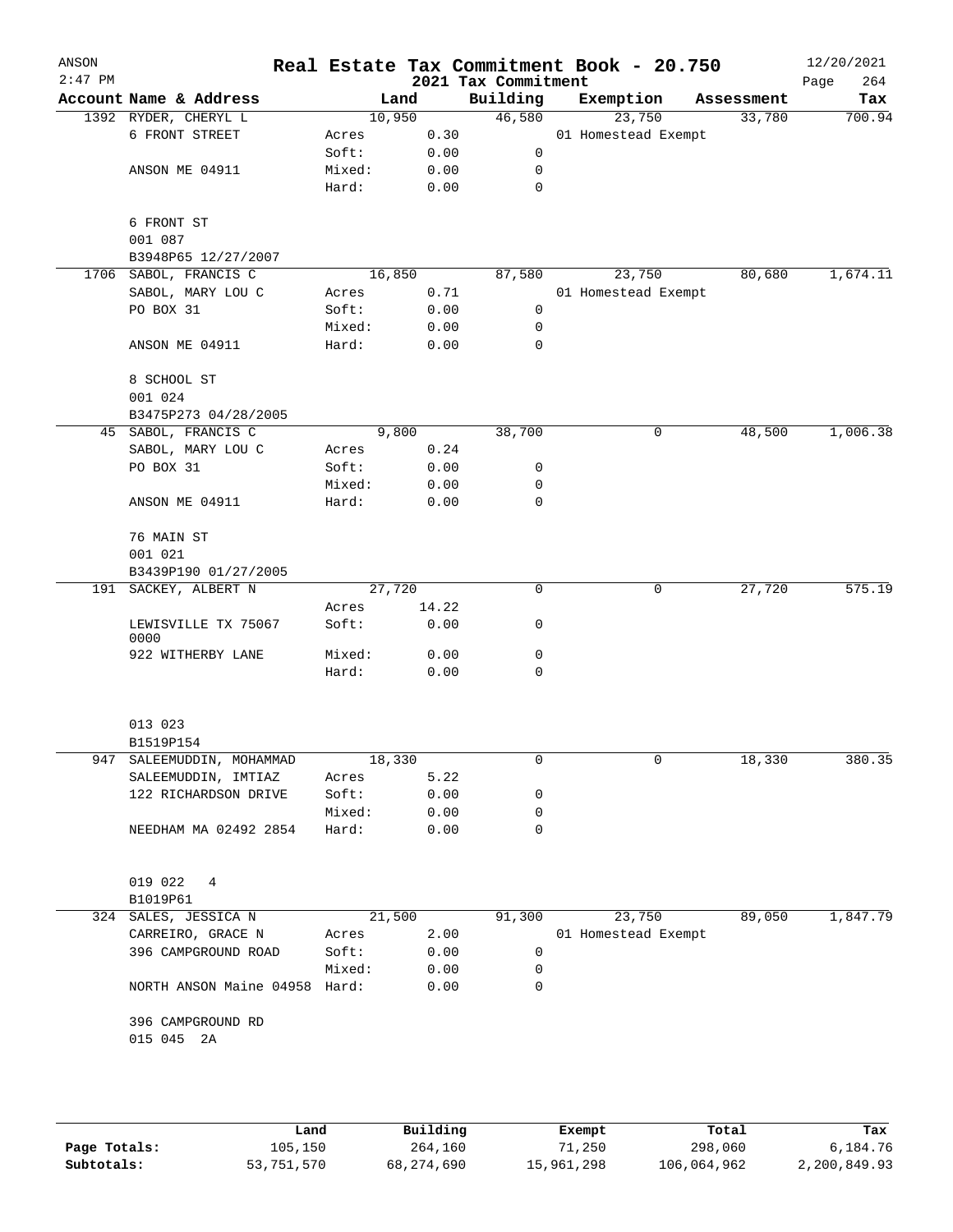| ANSON        |                                                     |            |                     |                     | Real Estate Tax Commitment Book - 20.750 |                      | 12/20/2021    |
|--------------|-----------------------------------------------------|------------|---------------------|---------------------|------------------------------------------|----------------------|---------------|
| $2:47$ PM    |                                                     |            | Land                | 2021 Tax Commitment |                                          |                      | 265<br>Page   |
|              | Account Name & Address                              |            | 11,140              | Building<br>32,260  | Exemption<br>23,750                      | Assessment<br>19,650 | Tax<br>407.74 |
|              | 1315 SANBORN, CURT L<br>29 PINE STREET              | Acres      |                     | 0.31                | 01 Homestead Exempt                      |                      |               |
|              |                                                     | Soft:      |                     | 0.00<br>0           |                                          |                      |               |
|              | ANSON ME 04911                                      | Mixed:     |                     | 0.00<br>0           |                                          |                      |               |
|              |                                                     | Hard:      |                     | 0<br>0.00           |                                          |                      |               |
|              |                                                     |            |                     |                     |                                          |                      |               |
|              | 29 PINE ST                                          |            |                     |                     |                                          |                      |               |
|              | 002 037                                             |            |                     |                     |                                          |                      |               |
|              | B3708P285 07/12/2006                                |            |                     |                     |                                          |                      |               |
| 850          | SANBORN, JAMEY S                                    |            | 8,490               | 47,010              |                                          | 55,500<br>0          | 1,151.63      |
|              | estate of                                           |            |                     |                     |                                          |                      |               |
|              | 155 MANKTOWN ROAD                                   | Acres      |                     | 0.18                |                                          |                      |               |
|              |                                                     | Soft:      |                     | 0.00<br>0           |                                          |                      |               |
|              | WALDOBORO ME 04572                                  | Mixed:     |                     | 0.00<br>0           |                                          |                      |               |
|              |                                                     | Hard:      |                     | 0.00<br>0           |                                          |                      |               |
|              |                                                     |            | c/o Valerie Sanborn |                     |                                          |                      |               |
|              | 4 SCHOOL ST                                         |            |                     |                     |                                          |                      |               |
|              | 001 023                                             |            |                     |                     |                                          |                      |               |
|              | B4457P219 10/27/2011                                |            |                     |                     |                                          |                      |               |
|              | 1045 SANTANGELO, MICHAEL A                          |            | 54,940              | 116,600             |                                          | 171,540<br>0         | 3,559.46      |
|              | SANTANGELO, GAIL M                                  | Acres      | 59.47               |                     |                                          |                      |               |
|              | 404 TOWN FARM ROAD                                  | Soft:      |                     | 0.00<br>0           |                                          |                      |               |
|              |                                                     | Mixed:     |                     | 0.00<br>0           |                                          |                      |               |
|              | ANSON ME 04911                                      | Hard:      |                     | 0<br>0.00           |                                          |                      |               |
|              |                                                     |            |                     |                     |                                          |                      |               |
|              | 404 TOWN FARM ROAD                                  |            |                     |                     |                                          |                      |               |
|              | 022 015<br>Α                                        |            |                     |                     |                                          |                      |               |
|              | B4849P336 10/28/2014                                |            |                     |                     |                                          |                      |               |
| 1307         | SANTIAGO, BARBARA, ET<br>AL                         |            | 400                 | 0                   |                                          | $\mathbf 0$<br>400   | 8.30          |
|              |                                                     | Acres      |                     | 3.00                |                                          |                      |               |
|              | MADISON ME 04950 0000                               | Soft:      |                     | 0.00<br>0           |                                          |                      |               |
|              | 123 MADISON AVE                                     | Mixed:     |                     | 3.00<br>402         |                                          |                      |               |
|              |                                                     | Hard:      |                     | 0<br>0.00           |                                          |                      |               |
|              |                                                     |            | TREE GROWTH         |                     |                                          |                      |               |
|              | 010 006                                             |            |                     |                     |                                          |                      |               |
|              | B4236P359 01/22/2010 B4236P355 01/22/2010           |            |                     |                     |                                          |                      |               |
| 1286         | SANTIAGO, BARBARA, ET                               |            | 3,890               | 0                   |                                          | 3,890<br>0           | 80.72         |
|              | AL                                                  |            |                     |                     |                                          |                      |               |
|              |                                                     | Acres      |                     | 0.42                |                                          |                      |               |
|              | MADISON ME 04950 0000                               | Soft:      |                     | 0.00<br>0           |                                          |                      |               |
|              | 123 MADISON AVE                                     | Mixed:     |                     | 0.00<br>0           |                                          |                      |               |
|              |                                                     | Hard:      |                     | 0<br>0.00           |                                          |                      |               |
|              | 002 022                                             |            |                     |                     |                                          |                      |               |
|              | B4236P359 01/22/2010 B4236P355 01/22/2010           |            |                     |                     |                                          |                      |               |
|              | 949 SANTIAGO, WILLIAM                               |            | 30,750              | 65,250              | 23,750                                   | 72,250               | 1,499.19      |
|              | 137 CARRABASSETT ROAD                               | Acres      |                     | 5.50                | 01 Homestead Exempt                      |                      |               |
|              |                                                     | Soft:      |                     | 0.00<br>0           |                                          |                      |               |
|              | NORTH ANSON ME 04958                                | Mixed:     |                     | 0.00<br>0           |                                          |                      |               |
|              |                                                     | Hard:      |                     | 0.00<br>$\Omega$    |                                          |                      |               |
|              | 137 CARRABASSETT RD                                 |            |                     |                     |                                          |                      |               |
|              | 022 022<br>5                                        |            |                     |                     |                                          |                      |               |
|              | B4908P120 05/28/2015 B4908P120 05/26/2015 B1327P141 |            |                     |                     |                                          |                      |               |
|              |                                                     |            |                     |                     |                                          |                      |               |
|              |                                                     | Land       | Building            |                     | Exempt                                   | Total                | Tax           |
| Page Totals: |                                                     | 109,610    | 261,120             |                     | 47,500                                   | 323,230              | 6,707.04      |
| Subtotals:   |                                                     | 53,861,180 | 68,535,810          |                     | 16,008,798                               | 106,388,192          | 2,207,556.97  |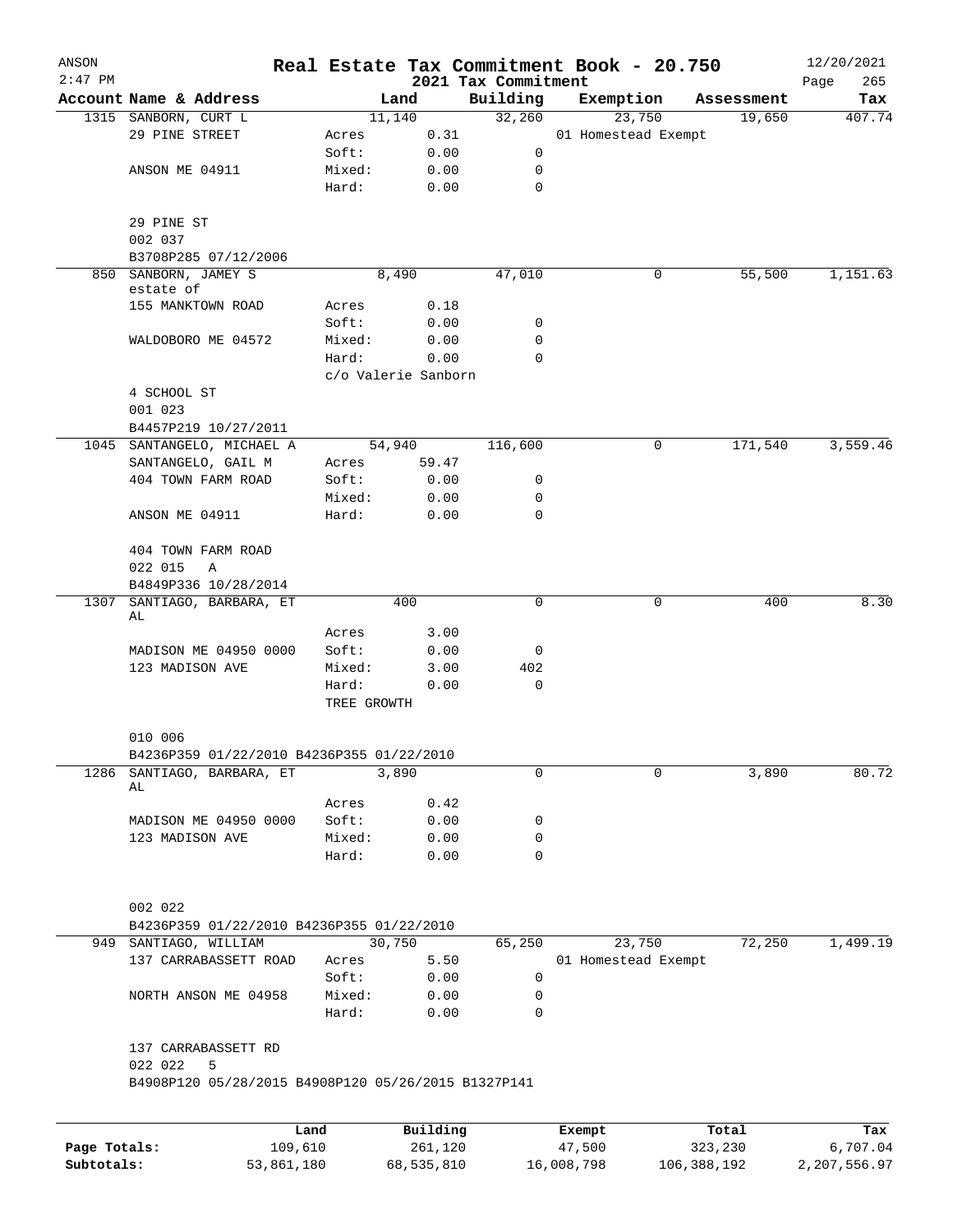| ANSON<br>$2:47$ PM |                                          |                          |       | 2021 Tax Commitment | Real Estate Tax Commitment Book - 20.750 |            | 12/20/2021<br>266<br>Page |
|--------------------|------------------------------------------|--------------------------|-------|---------------------|------------------------------------------|------------|---------------------------|
|                    | Account Name & Address                   | Land                     |       | Building            | Exemption                                | Assessment | Tax                       |
|                    | 1856 SANTIAGO, WILLIAM, JR.              | 26,000                   |       | $\mathbf 0$         | $\Omega$                                 | 26,000     | 539.50                    |
|                    |                                          | Acres                    | 5.00  |                     |                                          |            |                           |
|                    | SAUGUS MA 01906                          | Soft:                    | 0.00  | 0                   |                                          |            |                           |
|                    | 28 HAWKES ST.                            | Mixed:                   | 0.00  | 0                   |                                          |            |                           |
|                    |                                          | Hard:                    | 0.00  | 0                   |                                          |            |                           |
|                    | 179 CARRABASSETT RD                      |                          |       |                     |                                          |            |                           |
|                    | 022 022<br>2                             |                          |       |                     |                                          |            |                           |
|                    | B4469P360 12/02/2011                     |                          |       |                     |                                          |            |                           |
|                    | 692 SANTO, NICOLE L                      | 29,700                   |       | 49,770              | 0                                        | 79,470     | 1,649.00                  |
|                    |                                          | Acres                    | 8.20  |                     |                                          |            |                           |
|                    | DUDLEY MA 01571 0000                     | Soft:                    | 0.00  | 0                   |                                          |            |                           |
|                    | 8 FIRST AVENUE                           | Mixed:                   | 0.00  | 0                   |                                          |            |                           |
|                    |                                          | Hard:                    | 0.00  | 0                   |                                          |            |                           |
|                    | 023 044<br>G                             |                          |       |                     |                                          |            |                           |
|                    | B4665P39 05/23/2013                      |                          |       |                     |                                          |            |                           |
|                    | 1225 SARGENT, CHRISTOPHER R              | 10,000                   |       | 15,740              | 0                                        | 25,740     | 534.11                    |
|                    | 103 EMBDEN POND ROAD                     | Acres                    | 0.25  |                     |                                          |            |                           |
|                    |                                          | Soft:                    | 0.00  | 0                   |                                          |            |                           |
|                    | NORTH ANSON ME 04911                     | Mixed:                   | 0.00  | 0                   |                                          |            |                           |
|                    |                                          | Hard:                    | 0.00  | $\Omega$            |                                          |            |                           |
|                    |                                          | B5201P001                |       |                     |                                          |            |                           |
|                    | 103 EMBDEN POND RD                       |                          |       |                     |                                          |            |                           |
|                    | 018 044<br>B                             |                          |       |                     |                                          |            |                           |
|                    | B5201P001 09/01/2017 B2476P69 10/06/1998 |                          |       |                     |                                          |            |                           |
|                    | 1453 SARGENT, RONALD S                   | 14,000                   |       | 15,340              | 23,750                                   | 5,590      | 115.99                    |
|                    | 587 VALLEY ROAD                          | Acres                    | 1.00  |                     | 01 Homestead Exempt                      |            |                           |
|                    |                                          | Soft:                    | 0.00  | 0                   |                                          |            |                           |
|                    | ANSON ME 04911                           | Mixed:                   | 0.00  | 0                   |                                          |            |                           |
|                    |                                          | Hard:                    | 0.00  | 0                   |                                          |            |                           |
|                    | 587 VALLEY RD                            |                          |       |                     |                                          |            |                           |
|                    | 019 013                                  |                          |       |                     |                                          |            |                           |
|                    | B3173P37                                 |                          |       |                     |                                          |            |                           |
|                    | 951 SASS, JEREMY                         | 30,600                   |       | 31,920              | 23,750                                   | 38,770     | 804.48                    |
|                    | 412 EMBDEN POND RD                       | Acres                    | 75.00 |                     | 01 Homestead Exempt                      |            |                           |
|                    |                                          | Soft:                    | 20.00 | 1,976               |                                          |            |                           |
|                    | NORTH ANSON ME 04958                     | Mixed:                   | 48.00 | 6,430               |                                          |            |                           |
|                    |                                          | Hard:                    | 5.00  | 689                 |                                          |            |                           |
|                    |                                          | LIFE ESTATE, TREE GROWTH |       |                     |                                          |            |                           |
|                    | 412 EMBDEN POND RD                       |                          |       |                     |                                          |            |                           |
|                    | 023 029<br>$\mathbf{D}$                  |                          |       |                     |                                          |            |                           |
|                    | B3656P223 03/09/2006                     |                          |       |                     |                                          |            |                           |
|                    | 1711 SAVAGE, BRENT L                     | 18,110                   |       | 52,740              | 23,750                                   | 47,100     | 977.33                    |
|                    | SAVAGE, DEBORAH A                        | Acres                    | 0.82  |                     | 01 Homestead Exempt                      |            |                           |
|                    | 226 CAMPGROUND ROAD                      | Soft:                    | 0.00  | 0                   |                                          |            |                           |
|                    |                                          | Mixed:                   | 0.00  | 0                   |                                          |            |                           |
|                    | NORTH ANSON ME 04958                     | Hard:                    | 0.00  | 0                   |                                          |            |                           |
|                    | 226 CAMPGROUND RD                        |                          |       |                     |                                          |            |                           |
|                    | 015 040                                  |                          |       |                     |                                          |            |                           |
|                    |                                          |                          |       |                     |                                          |            |                           |
|                    |                                          |                          |       |                     |                                          |            |                           |

|              | Land       | Building   | Exempt     | Total       | Tax            |
|--------------|------------|------------|------------|-------------|----------------|
| Page Totals: | 128,410    | 165,510    | 71,250     | 222,670     | 4,620.41       |
| Subtotals:   | 53,989,590 | 68,701,320 | 16,080,048 | 106,610,862 | 2, 212, 177.38 |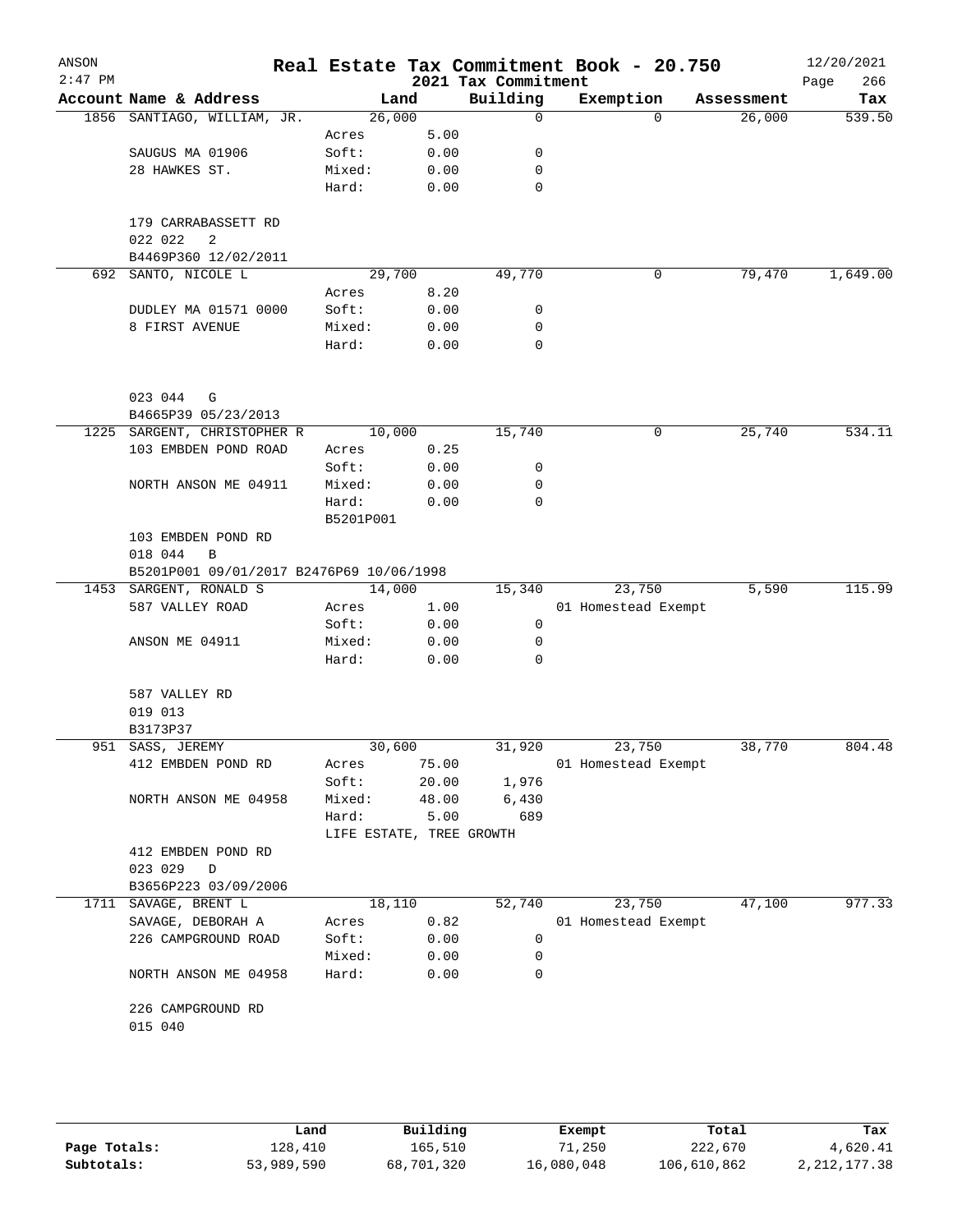| ANSON<br>$2:47$ PM |                               |             |          |                                 | Real Estate Tax Commitment Book - 20.750 |          |            | 12/20/2021         |
|--------------------|-------------------------------|-------------|----------|---------------------------------|------------------------------------------|----------|------------|--------------------|
|                    | Account Name & Address        |             | Land     | 2021 Tax Commitment<br>Building | Exemption                                |          | Assessment | 267<br>Page<br>Tax |
|                    | 1902 SAVAGE, BRENT L          |             | 7,280    | 0                               |                                          | $\Omega$ | 7,280      | 151.06             |
|                    | SAVAGE, DEBORAH A             | Acres       | 64.00    |                                 |                                          |          |            |                    |
|                    | 226 CAMPGROUND ROAD           | Soft:       | 38.00    | 3,754                           |                                          |          |            |                    |
|                    |                               | Mixed:      | 16.00    | 2,143                           |                                          |          |            |                    |
|                    | NORTH ANSON ME 04958          | Hard:       | 10.00    | 1,378                           |                                          |          |            |                    |
|                    |                               | TREE GROWTH |          |                                 |                                          |          |            |                    |
|                    | 015 041 A                     |             |          |                                 |                                          |          |            |                    |
|                    | B3724P215 08/08/2006          |             |          |                                 |                                          |          |            |                    |
| 952                | SAVAGE, FRANCES A &           |             | 14,000   | 38,390                          | 23,750                                   |          | 28,640     | 594.28             |
|                    | SAVAGE, BRENT L               | Acres       | 0.49     |                                 | 01 Homestead Exempt                      |          |            |                    |
|                    | 226 CAMPGROUND ROAD           | Soft:       | 0.00     | 0                               |                                          |          |            |                    |
|                    |                               | Mixed:      | 0.00     | 0                               |                                          |          |            |                    |
|                    | NORTH ANSON ME 04958<br>7653  | Hard:       | 0.00     | 0                               |                                          |          |            |                    |
|                    | 25 SUMMER ST                  |             |          |                                 |                                          |          |            |                    |
|                    | 006 083                       |             |          |                                 |                                          |          |            |                    |
|                    | B2687P10                      |             |          |                                 |                                          |          |            |                    |
| 486                | SAVAGE, JANELLE A             |             | 18,550   | 44,390                          | 23,750                                   |          | 39, 190    | 813.19             |
|                    | PO BOX 104                    | Acres       | 0.86     |                                 | 01 Homestead Exempt                      |          |            |                    |
|                    |                               | Soft:       | 0.00     | 0                               |                                          |          |            |                    |
|                    | ANSON ME 04911                | Mixed:      | 0.00     | 0                               |                                          |          |            |                    |
|                    |                               | Hard:       | 0.00     | 0                               |                                          |          |            |                    |
|                    | 11 WARD ST                    |             |          |                                 |                                          |          |            |                    |
|                    | 004 003<br>C                  |             |          |                                 |                                          |          |            |                    |
|                    | B4636P40 08/23/2012           |             |          |                                 |                                          |          |            |                    |
| 1257               | SAVAGE, RICHARD J             |             | 10,000   | 38,820                          |                                          | 0        | 48,820     | 1,013.02           |
|                    | 45 UNION STREET               | Acres       | 0.25     |                                 |                                          |          |            |                    |
|                    |                               | Soft:       | 0.00     | 0                               |                                          |          |            |                    |
|                    | NORTH ANSON ME 04958          | Mixed:      | 0.00     | 0                               |                                          |          |            |                    |
|                    |                               | Hard:       | 0.00     | 0                               |                                          |          |            |                    |
|                    | 34 OAK ST                     |             |          |                                 |                                          |          |            |                    |
|                    | 001 056                       |             |          |                                 |                                          |          |            |                    |
|                    | B2752P304                     |             |          |                                 |                                          |          |            |                    |
|                    | 1892 SAVAGE, RODNEY           |             | 16,990   | 2,390                           | 5,700                                    |          | 13,680     | 283.86             |
|                    | 3 SPENCER MOUNTAIN ROAD Acres |             | 2.99     |                                 | 08 Vietnam Veteran                       |          |            |                    |
|                    |                               | Soft:       | 0.00     | 0                               |                                          |          |            |                    |
|                    | ANSON ME 04911 0000           | Mixed:      | 0.00     | 0                               |                                          |          |            |                    |
|                    |                               | Hard:       | 0.00     | 0                               |                                          |          |            |                    |
|                    | 3 SPENCER RD                  |             |          |                                 |                                          |          |            |                    |
|                    | 020 014 14                    |             |          |                                 |                                          |          |            |                    |
|                    | B5271P91 04/17/2018           |             |          |                                 |                                          |          |            |                    |
|                    | 1368 SAVAGE, RODNEY E         |             | 8,250    | 13,690                          | 21,940                                   |          | 0          | 0.00               |
|                    | 31 RANDALL STREET             | Acres       | 0.17     |                                 | 01 Homestead Exempt                      |          |            |                    |
|                    |                               | Soft:       | 0.00     | 0                               |                                          |          |            |                    |
|                    | ANSON ME 04911                | Mixed:      | 0.00     | 0                               |                                          |          |            |                    |
|                    |                               | Hard:       | 0.00     | 0                               |                                          |          |            |                    |
|                    | 31 RANDALL ST                 |             |          |                                 |                                          |          |            |                    |
|                    | 003 046                       |             |          |                                 |                                          |          |            |                    |
|                    | B4172P225 07/30/2009          |             |          |                                 |                                          |          |            |                    |
|                    |                               |             |          |                                 |                                          |          |            |                    |
|                    |                               | Land        | Building |                                 | Exempt                                   |          | Total      | Tax                |

|              | Land       | Building   | Exempt       | Total       | Tax          |
|--------------|------------|------------|--------------|-------------|--------------|
| Page Totals: | 75,070     | 137,680    | 75,140       | 137,610     | 2,855.41     |
| Subtotals:   | 54,064,660 | 68,839,000 | 16, 155, 188 | 106,748,472 | 2,215,032.79 |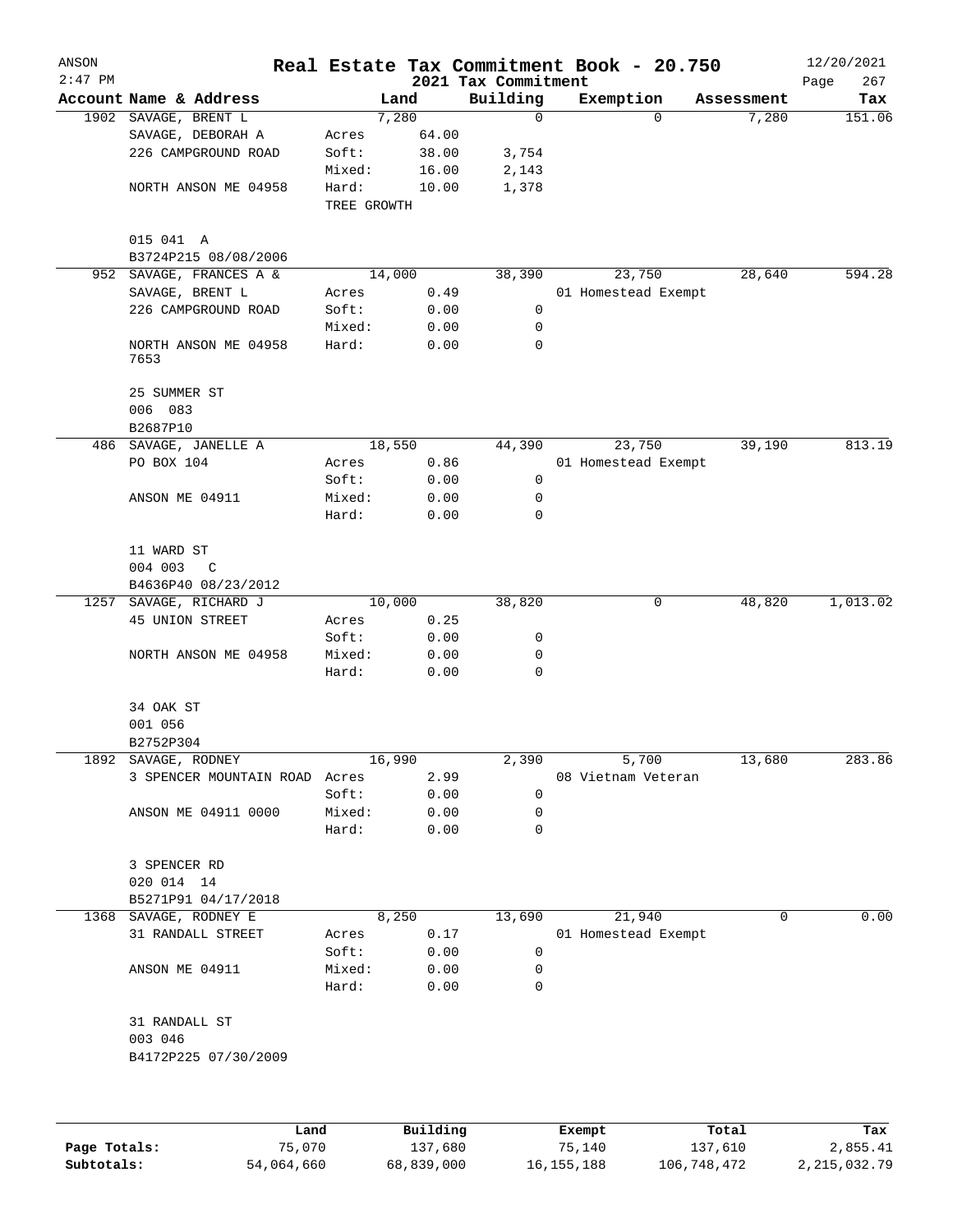| $2:47$ PM |                                |                         |          | 2021 Tax Commitment | Real Estate Tax Commitment Book - 20.750 |            | 12/20/2021<br>268<br>Page |
|-----------|--------------------------------|-------------------------|----------|---------------------|------------------------------------------|------------|---------------------------|
|           | Account Name & Address         |                         | Land     | Building            | Exemption                                | Assessment | Tax                       |
|           | 977 SCHELL, RICHARD W          |                         | 48,500   | 700                 | $\Omega$                                 | 49,200     | 1,020.90                  |
|           | SCHELL, SHARRON F              | Acres                   | 33.00    |                     |                                          |            |                           |
|           |                                | Soft:                   | 0.00     | 0                   |                                          |            |                           |
|           | 15 LAGUE ST                    | Mixed:                  | 0.00     | 0                   |                                          |            |                           |
|           | ACUSHNET MA 02743 0000         | Hard:                   | 0.00     | $\mathbf 0$         |                                          |            |                           |
|           | 97 SKIDMORE RD<br>023 015      |                         |          |                     |                                          |            |                           |
|           | B2751P38                       |                         |          |                     |                                          |            |                           |
|           | 958 SCHICK, JAMES J            |                         | 33,350   | $\mathbf 0$         | $\mathsf{O}$                             | 33,350     | 692.01                    |
|           | SCHICK, LINDA M                | Acres                   | 19.85    |                     |                                          |            |                           |
|           |                                | Soft:                   | 0.00     | 0                   |                                          |            |                           |
|           | 76 WOODROSE LN                 | Mixed:                  | 0.00     | 0                   |                                          |            |                           |
|           | COLCHESTER VT 05446<br>0000    | Hard:                   | 0.00     | 0                   |                                          |            |                           |
|           | 022 005<br>E<br>B1994P227      |                         |          |                     |                                          |            |                           |
|           | 1476 SCHICK, LAURA V           |                         | 20,750   | 38,560              | $\mathsf{O}$                             | 59,310     | 1,230.68                  |
|           | SCHICK, ALAN R                 | Acres                   | 1.50     |                     |                                          |            |                           |
|           | 232 WEST MILLS ROAD            | Soft:                   | 0.00     | 0                   |                                          |            |                           |
|           |                                | Mixed:                  | 0.00     | 0                   |                                          |            |                           |
|           | ANSON ME 04911                 | Hard:                   | 0.00     | 0                   |                                          |            |                           |
|           | 232 WEST MILLS RD              |                         |          |                     |                                          |            |                           |
|           | 011 007                        |                         |          |                     |                                          |            |                           |
|           | B5266P199 03/12/2018           |                         |          |                     |                                          |            |                           |
|           | 965 SCHNABLE, DANIEL E         |                         | 17,440   | $\mathbf 0$         | 0                                        | 17,440     | 361.88                    |
|           | SCHNABLE, ROBERTA              | Acres                   | 10.30    |                     |                                          |            |                           |
|           | 12 PINTAIL ROAD                | Soft:                   | 0.00     | 0                   |                                          |            |                           |
|           |                                | Mixed:                  | 0.00     | 0                   |                                          |            |                           |
|           | WALPOLE MA 02081-4355          | Hard:                   | 0.00     | 0                   |                                          |            |                           |
|           | 015 044<br>B<br>B1291P229      |                         |          |                     |                                          |            |                           |
|           | 964 SCHRAUT, DAVID             |                         | 18,150   | 0                   | 0                                        | 18,150     | 376.61                    |
|           |                                | Acres                   | 5.10     |                     |                                          |            |                           |
|           | ABINGTON MA 02351 0000         | Soft:                   | 0.00     | 0                   |                                          |            |                           |
|           | 50 SUMMIT RD                   | Mixed:                  | 0.00     | 0                   |                                          |            |                           |
|           |                                | Hard:                   | 0.00     | $\mathbf 0$         |                                          |            |                           |
|           | 012 009 16<br>B1414P247        |                         |          |                     |                                          |            |                           |
|           | 1132 SCHUR, MARK BYRAN         |                         | 36,720   | 17,210              | 0                                        | 53,930     | 1,119.05                  |
|           | 40 HAMPDEN ROAD C-27           | Acres                   | 15.22    |                     |                                          |            |                           |
|           |                                | Soft:                   | 0.00     | 0                   |                                          |            |                           |
|           | EXETER NH 03833                | Mixed:                  | 0.00     | 0                   |                                          |            |                           |
|           |                                | Hard:<br>FARMLAND CLASS | 0.00     | 0                   |                                          |            |                           |
|           |                                |                         |          |                     |                                          |            |                           |
|           | 013 013<br>B5162P70 05/30/2017 |                         |          |                     |                                          |            |                           |
|           |                                |                         |          |                     |                                          |            |                           |
|           |                                | Land                    | Building |                     | Exempt                                   | Total      | Tax                       |

|              | Land       | Building   | Exempt     | Total       | Tax          |
|--------------|------------|------------|------------|-------------|--------------|
| Page Totals: | 174,910    | 56,470     |            | 231,380     | 4,801.13     |
| Subtotals:   | 54,239,570 | 68,895,470 | 16,155,188 | 106,979,852 | 2,219,833.92 |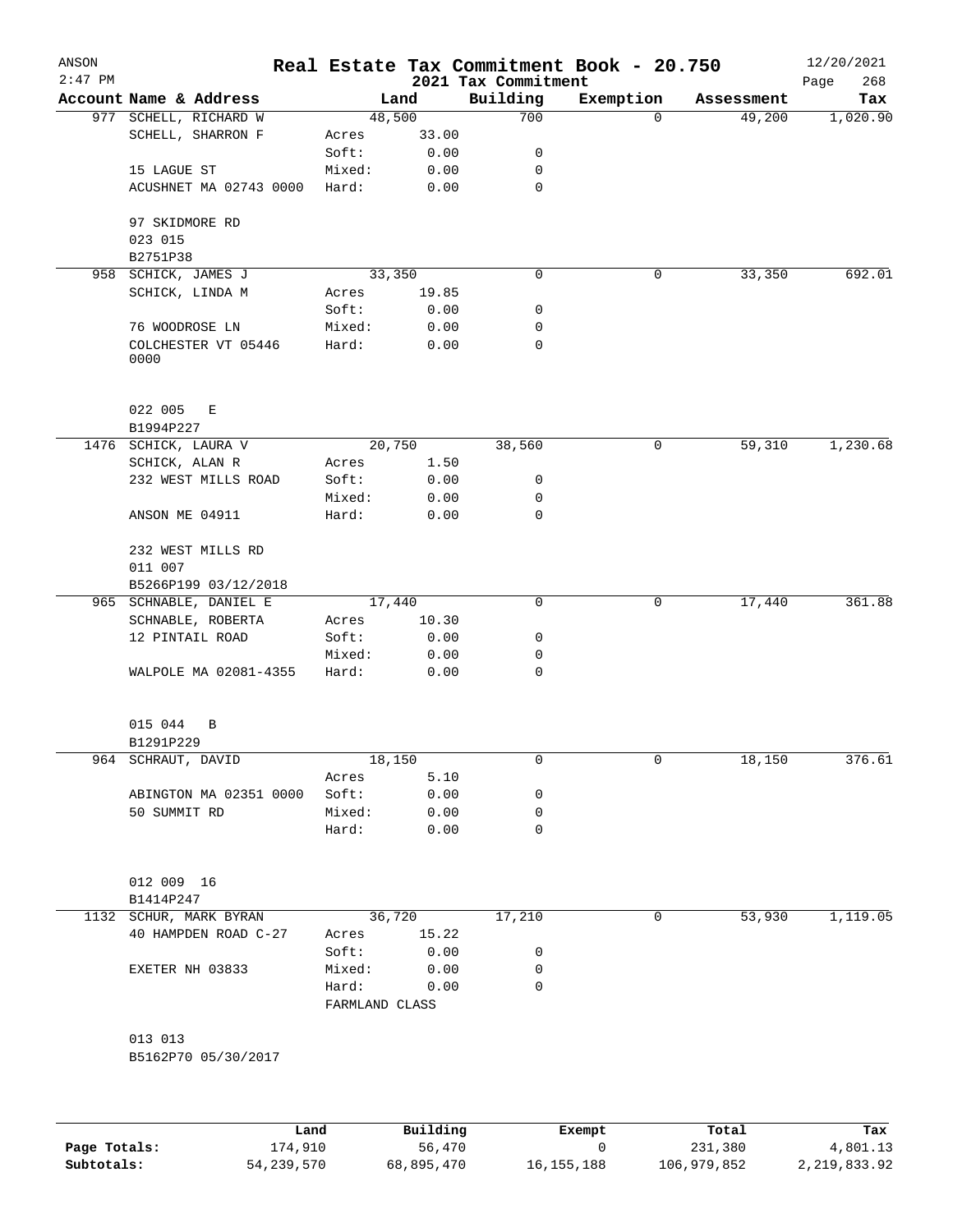| ANSON        |                                                                  |                      |                |                         | Real Estate Tax Commitment Book - 20.750 |             |                      | 12/20/2021    |
|--------------|------------------------------------------------------------------|----------------------|----------------|-------------------------|------------------------------------------|-------------|----------------------|---------------|
| $2:47$ PM    | Account Name & Address                                           |                      |                | 2021 Tax Commitment     |                                          |             |                      | 269<br>Page   |
|              | 551 SCHWENKER, JESSICA L                                         |                      | Land<br>21,000 | Building<br>$\mathbf 0$ | Exemption                                | $\Omega$    | Assessment<br>21,000 | Tax<br>435.75 |
|              | SCHWENKER, THOMAS W                                              | Acres                | 12.00          |                         |                                          |             |                      |               |
|              | 47 FAHI POND ROAD                                                | Soft:                | 0.00           | 0                       |                                          |             |                      |               |
|              |                                                                  | Mixed:               | 0.00           | 0                       |                                          |             |                      |               |
|              | NORTH ANSON ME 04958                                             | Hard:                | 0.00           | 0                       |                                          |             |                      |               |
|              |                                                                  | B4930P0332           |                |                         |                                          |             |                      |               |
|              | 017 051                                                          |                      |                |                         |                                          |             |                      |               |
|              | B5644P158 12/10/2020 B5416P148 05/27/2019                        |                      |                |                         |                                          |             |                      |               |
|              | 1275 SCHWENKER, JESSICA L                                        |                      | 20,450         | 106,960                 |                                          | 0           | 127,410              | 2,643.76      |
|              | SCHWENKER, THOMAS W                                              | Acres                | 1.30           |                         |                                          |             |                      |               |
|              | 47 FAHI POND ROAD                                                | Soft:                | 0.00           | 0                       |                                          |             |                      |               |
|              |                                                                  | Mixed:               | 0.00           | 0                       |                                          |             |                      |               |
|              | NORTH ANSON ME 04958                                             | Hard:                | 0.00           | 0                       |                                          |             |                      |               |
|              |                                                                  | B4930P0332           |                |                         |                                          |             |                      |               |
|              | 47 FAHI POND RD                                                  |                      |                |                         |                                          |             |                      |               |
|              | 007 014                                                          |                      |                |                         |                                          |             |                      |               |
|              | B5644P158 12/10/2020<br>1319 SCHWENKER, JESSICA L                |                      | 8,400          | 0                       |                                          | 0           | 8,400                | 174.30        |
|              | SCHWENKER, THOMAS W                                              | Acres                | 1.60           |                         |                                          |             |                      |               |
|              | 47 FAHI POND ROAD                                                | Soft:                | 0.00           | 0                       |                                          |             |                      |               |
|              |                                                                  | Mixed:               | 0.00           | $\mathbf 0$             |                                          |             |                      |               |
|              | NORTH ANSON ME 04958                                             | Hard:                | 0.00           | 0                       |                                          |             |                      |               |
|              |                                                                  | B4930P0332           |                |                         |                                          |             |                      |               |
|              | 007 013                                                          |                      |                |                         |                                          |             |                      |               |
|              | B5644P158 12/10/2020 B5416P148 05/27/5019                        |                      |                |                         |                                          |             |                      |               |
|              | 605 SCOTT, LISA & RAMIREZ,                                       |                      | 24,500         | 1,860                   |                                          | 0           | 26,360               | 546.97        |
|              | PABLO 1/2 INT<br>PELLETIER, STANLEY J &<br>ELMIRA J 1/2 INT      | Acres                | 4.00           |                         |                                          |             |                      |               |
|              | 661 MAIN STREET                                                  | Soft:                | 0.00           | 0                       |                                          |             |                      |               |
|              |                                                                  | Mixed:               | 0.00           | 0                       |                                          |             |                      |               |
|              | ST FRANCIS ME 04774                                              | Hard:                | 0.00           | $\mathbf 0$             |                                          |             |                      |               |
|              | 286 RIVER RD                                                     |                      |                |                         |                                          |             |                      |               |
|              | 016 001<br>F                                                     |                      |                |                         |                                          |             |                      |               |
|              | B4916P305 05/29/2015 B4916P303 02/16/2015 B4731P53<br>10/24/2013 |                      |                |                         |                                          |             |                      |               |
|              | 966 SEAMS, COLBY J                                               |                      | 10,000         | 63,870                  | 23,750                                   |             | 50,120               | 1,039.99      |
|              | SEAMS, KAREN L                                                   | Acres                | 0.25           |                         | 01 Homestead Exempt                      |             |                      |               |
|              | PO BOX 66                                                        | Soft:                | 0.00           | 0                       |                                          |             |                      |               |
|              |                                                                  | Mixed:               | 0.00           | 0                       |                                          |             |                      |               |
|              | ANSON ME 04911                                                   | Hard:                | 0.00           | 0                       |                                          |             |                      |               |
|              | 37 RANDALL ST                                                    |                      |                |                         |                                          |             |                      |               |
|              | 003 044                                                          |                      |                |                         |                                          |             |                      |               |
|              | B995P197                                                         |                      |                |                         |                                          |             |                      |               |
| 1454         | SEARS, DOUGLAS M                                                 |                      | 47,900         | 76,860                  | 23,750                                   |             | 101,010              | 2,095.96      |
|              | SEARS, CATHY E                                                   | Acres                | 66.00          |                         | 01 Homestead Exempt                      |             |                      |               |
|              | 23 HORSEBACK ROAD                                                | Soft:                | 17.00          | 1,680                   |                                          |             |                      |               |
|              |                                                                  | Mixed:               | 17.00          | 2,277                   |                                          |             |                      |               |
|              | ANSON ME 04911                                                   | Hard:<br>TREE GROWTH | 9.00           | 1,240                   |                                          |             |                      |               |
|              | 23 HORSEBACK RD                                                  |                      |                |                         |                                          |             |                      |               |
|              | 015 029                                                          |                      |                |                         |                                          |             |                      |               |
|              | B1066P223                                                        |                      |                |                         |                                          |             |                      |               |
|              |                                                                  |                      |                |                         |                                          |             |                      |               |
|              | Land                                                             |                      | Building       |                         | Exempt                                   |             | Total                | Tax           |
| Page Totals: | 132,250                                                          |                      | 249,550        |                         | 47,500                                   |             | 334,300              | 6,936.73      |
| Subtotals:   | 54, 371, 820                                                     |                      | 69,145,020     |                         | 16,202,688                               | 107,314,152 |                      | 2,226,770.65  |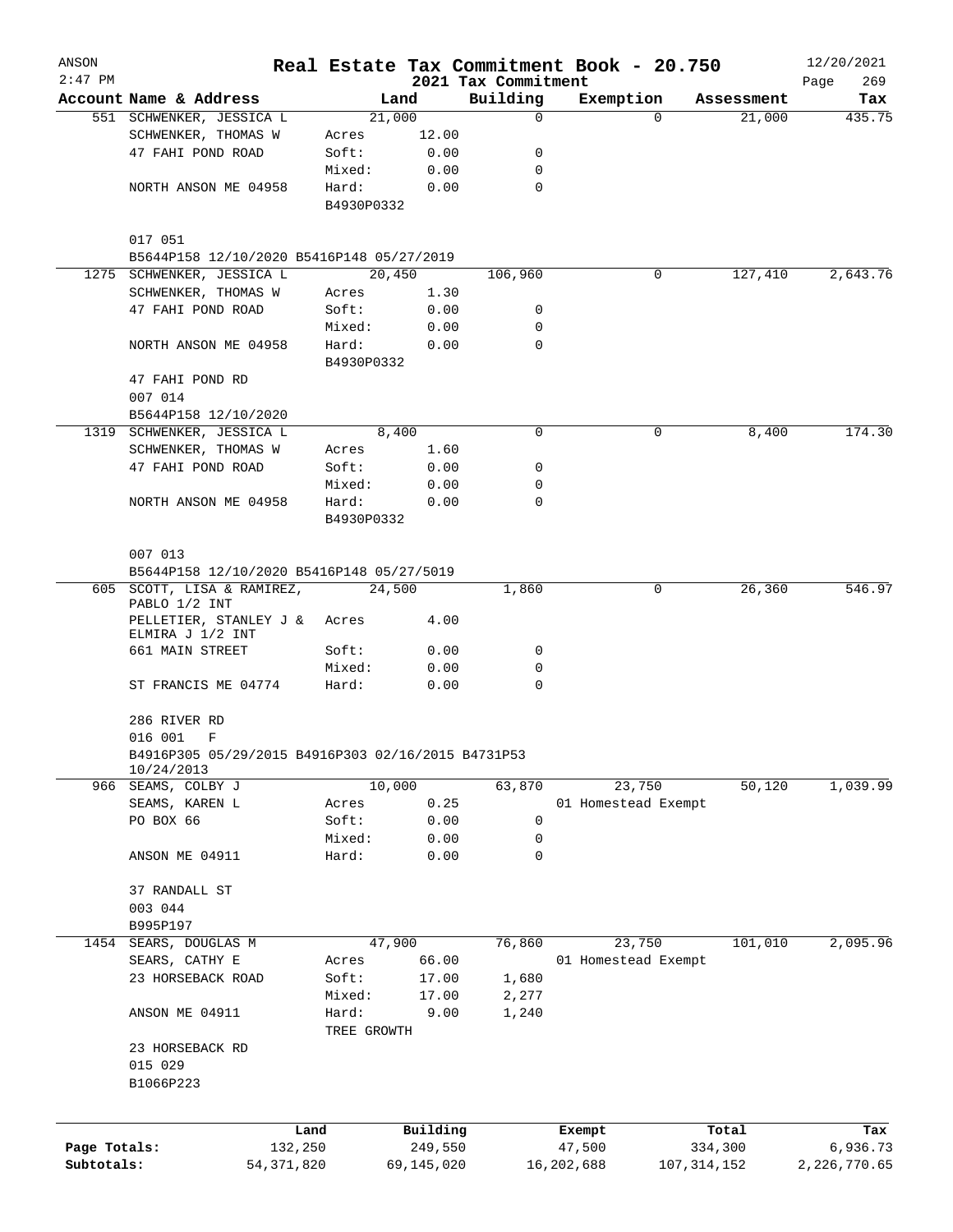| ANSON     |                                          |                |        |                     | Real Estate Tax Commitment Book - 20.750 |            | 12/20/2021  |
|-----------|------------------------------------------|----------------|--------|---------------------|------------------------------------------|------------|-------------|
| $2:47$ PM |                                          |                |        | 2021 Tax Commitment |                                          |            | 270<br>Page |
|           | Account Name & Address                   |                | Land   | Building            | Exemption                                | Assessment | Tax         |
|           | 1715 SEARS, DOUGLAS M                    |                | 5,300  | $\Omega$            | $\Omega$                                 | 5,300      | 109.98      |
|           | SEARS, CATHY E                           | Acres          | 39.00  |                     |                                          |            |             |
|           | 23 HORSEBACK ROAD                        | Soft:          | 0.00   | 0                   |                                          |            |             |
|           |                                          | Mixed:         | 9.00   | 1,206               |                                          |            |             |
|           | ANSON ME 04911                           | Hard:          | 29.00  | 3,995               |                                          |            |             |
|           |                                          | TREE GROWTH    |        |                     |                                          |            |             |
|           |                                          |                |        |                     |                                          |            |             |
|           | 015 028<br>B                             |                |        |                     |                                          |            |             |
|           | B1006P224                                |                |        |                     |                                          |            |             |
|           | 1742 SEAVEY, JESSE A                     |                | 0      | 5,680               | 0                                        | 5,680      | 117.86      |
|           | 265 NEW PORTLAND RD                      |                |        |                     |                                          |            |             |
|           |                                          |                |        |                     |                                          |            |             |
|           | NORTH ANSON ME 04958                     |                |        |                     |                                          |            |             |
|           |                                          |                |        |                     |                                          |            |             |
|           |                                          |                |        |                     |                                          |            |             |
|           | 265 NEW PORTLAND RD                      |                |        |                     |                                          |            |             |
|           | 023 036 ON                               |                |        |                     |                                          |            |             |
|           | B5509P300 01/14/2020                     |                |        |                     |                                          |            |             |
|           | 1716 SEAVEY, MYRON W                     |                | 34,400 | 46,090              | 23,750                                   | 56,740     | 1,177.36    |
|           | SEAVEY, FAYLENE                          | Acres          | 23.50  |                     | 01 Homestead Exempt                      |            |             |
|           | 273 NEW PORTLAND RD                      | Soft:          | 0.00   | 0                   |                                          |            |             |
|           |                                          | Mixed:         | 0.00   | 0                   |                                          |            |             |
|           | NORTH ANSON ME 04958                     | Hard:          | 0.00   | 0                   |                                          |            |             |
|           |                                          | FARMLAND CLASS |        |                     |                                          |            |             |
|           | 273 NEW PORTLAND RD                      |                |        |                     |                                          |            |             |
|           | 023 036                                  |                |        |                     |                                          |            |             |
|           | B3014P141                                |                |        |                     |                                          |            |             |
|           | 358 SEELEY, EDMUND                       |                | 9,950  | 0                   | 0                                        | 9,950      | 206.46      |
|           | 23 JONES STREET                          | Acres          | 0.11   |                     |                                          |            |             |
|           |                                          | Soft:          | 0.00   | 0                   |                                          |            |             |
|           | MADISON ME 04950                         | Mixed:         | 0.00   | 0                   |                                          |            |             |
|           |                                          | Hard:          | 0.00   | $\Omega$            |                                          |            |             |
|           |                                          |                |        |                     |                                          |            |             |
|           |                                          |                |        |                     |                                          |            |             |
|           | 001 049                                  |                |        |                     |                                          |            |             |
|           | B5469P342 10/01/2019 B4302P72 08/04/2010 |                |        |                     |                                          |            |             |
| 307       | SEELEY, EDMUND                           |                | 12,730 | 18,590              | 0                                        | 31,320     | 649.89      |
|           | 23 JONES STREET                          | Acres          | 0.18   |                     |                                          |            |             |
|           |                                          | Soft:          | 0.00   | 0                   |                                          |            |             |
|           | MADISON ME 04950                         | Mixed:         | 0.00   | 0                   |                                          |            |             |
|           |                                          | Hard:          | 0.00   | $\mathbf 0$         |                                          |            |             |
|           |                                          |                |        |                     |                                          |            |             |
|           | 8 BROOK ST                               |                |        |                     |                                          |            |             |
|           | 001 048                                  |                |        |                     |                                          |            |             |
|           | B5469P341 10/01/2019 B4302P72 08/04/2010 |                |        |                     |                                          |            |             |
|           |                                          |                |        |                     |                                          |            |             |
|           | 1800 SELLICK, MARGARET P                 |                | 50,500 | 59,640              | 23,750                                   | 86,390     | 1,792.59    |
|           | 115B HOLLIN WAITE HILL<br>ROAD           | Acres          | 45.00  |                     | 01 Homestead Exempt                      |            |             |
|           |                                          | Soft:          | 0.00   | 0                   |                                          |            |             |
|           | ANSON ME 04911                           | Mixed:         | 0.00   | 0                   |                                          |            |             |
|           |                                          | Hard:          | 0.00   | 0                   |                                          |            |             |
|           |                                          |                |        |                     |                                          |            |             |
|           | 115 B HOLLIN WAITE HILL                  |                |        |                     |                                          |            |             |
|           | 014 045<br>A 1                           |                |        |                     |                                          |            |             |
|           | B4302P107 08/02/2010                     |                |        |                     |                                          |            |             |
|           |                                          |                |        |                     |                                          |            |             |
|           |                                          |                |        |                     |                                          |            |             |
|           |                                          |                |        |                     |                                          |            |             |
|           |                                          |                |        |                     |                                          |            |             |

|              | Land       | Building   | Exempt     | Total       | Tax          |
|--------------|------------|------------|------------|-------------|--------------|
| Page Totals: | 112,880    | 130,000    | 47,500     | 195,380     | 4,054.14     |
| Subtotals:   | 54,484,700 | 69,275,020 | 16,250,188 | 107,509,532 | 2,230,824.79 |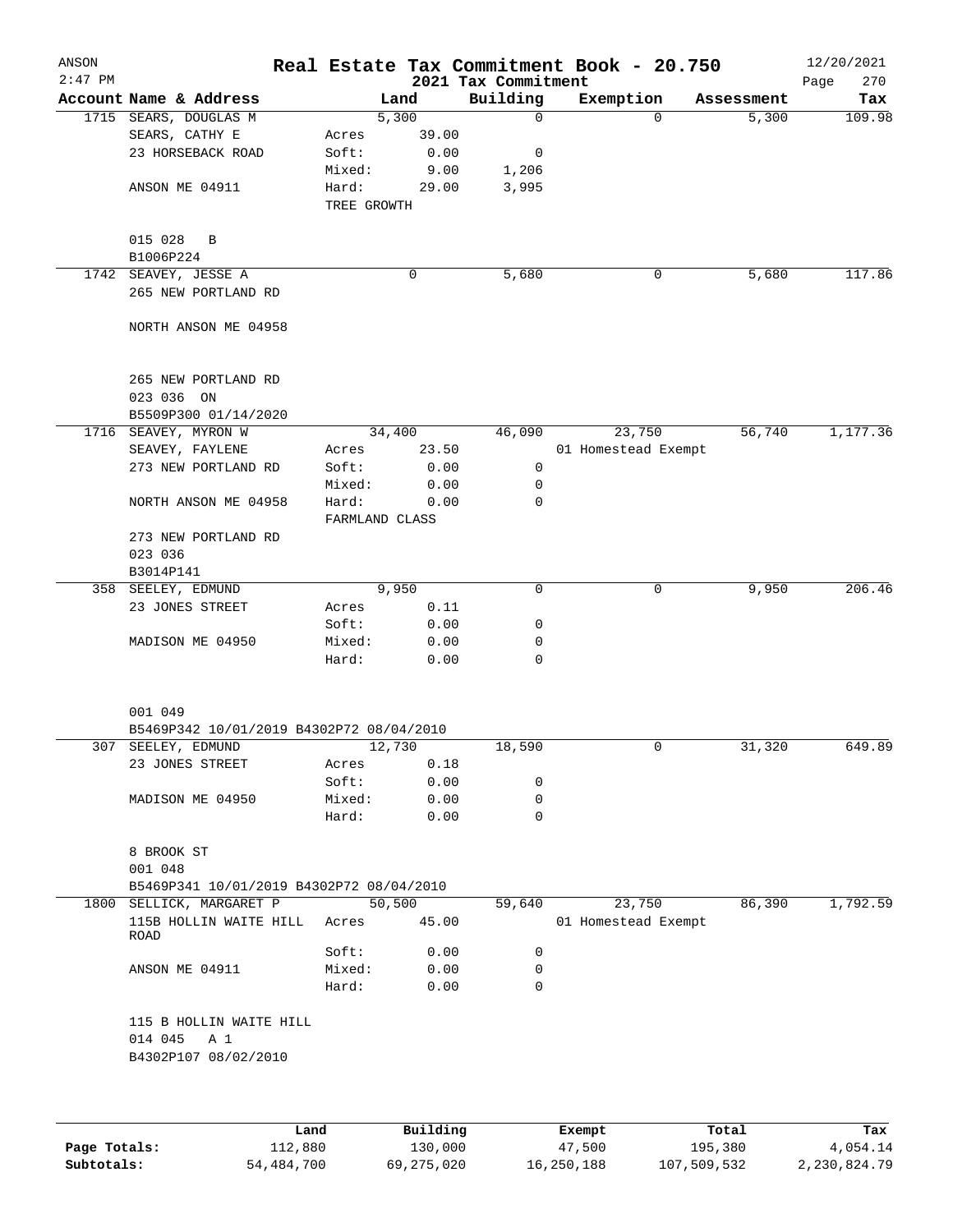| ANSON<br>$2:47$ PM |                                        |        |        | 2021 Tax Commitment | Real Estate Tax Commitment Book - 20.750 |            | 12/20/2021         |
|--------------------|----------------------------------------|--------|--------|---------------------|------------------------------------------|------------|--------------------|
|                    | Account Name & Address                 |        | Land   | Building            | Exemption                                | Assessment | Page<br>271<br>Tax |
| 2047               | SENEY, CAROLYN M                       |        | 25,300 | 0                   | 0                                        | 25,300     | 524.98             |
|                    | 110 WEBBER POND ROAD                   | Acres  | 11.80  |                     |                                          |            |                    |
|                    |                                        | Soft:  | 0.00   | 0                   |                                          |            |                    |
|                    | VASSALBORO ME 04989                    | Mixed: | 0.00   | 0                   |                                          |            |                    |
|                    |                                        | Hard:  | 0.00   | $\mathbf 0$         |                                          |            |                    |
|                    | TOWN FARM RD<br>022 037 A              |        |        |                     |                                          |            |                    |
|                    | B5555P10 06/10/2020 B846P13 09/11/1974 |        |        |                     |                                          |            |                    |
|                    | 973 SHAW, KEVIN L                      |        | 17,320 | 1,790               | 0                                        | 19,110     | 396.53             |
|                    | 36 SOLON ROAD                          | Acres  | 0.75   |                     |                                          |            |                    |
|                    |                                        | Soft:  | 0.00   | 0                   |                                          |            |                    |
|                    | NORTH ANSON ME 04958                   | Mixed: | 0.00   | 0                   |                                          |            |                    |
|                    |                                        | Hard:  | 0.00   | $\mathbf 0$         |                                          |            |                    |
|                    | 394 EMBDEN POND RD<br>023 029<br>E     |        |        |                     |                                          |            |                    |
|                    | B4984P284 12/11/2015 B2814P1           |        |        |                     |                                          |            |                    |
|                    | 1063 SHAW, TAYLOR JANE                 |        | 14,140 | 40,490              | 23,750                                   | 30,880     | 640.76             |
|                    | P.O. BOX 548                           | Acres  | 0.50   |                     | 01 Homestead Exempt                      |            |                    |
|                    |                                        | Soft:  | 0.00   | 0                   |                                          |            |                    |
|                    | ANSON ME 04911                         | Mixed: | 0.00   | 0                   |                                          |            |                    |
|                    |                                        | Hard:  | 0.00   | 0                   |                                          |            |                    |
|                    | 201 RIVER RD                           |        |        |                     |                                          |            |                    |
|                    | 015 064                                |        |        |                     |                                          |            |                    |
|                    | B5354P184 11/14/2017                   |        |        |                     |                                          |            |                    |
|                    | 1038 SHAW, THOMAS R                    |        | 47,000 | 84,420              | 23,750                                   | 107,670    | 2,234.15           |
|                    | PO BOX 548                             | Acres  | 26.00  |                     | 01 Homestead Exempt                      |            |                    |
|                    |                                        | Soft:  | 0.00   | 0                   |                                          |            |                    |
|                    | ANSON ME 04911 0323                    | Mixed: | 0.00   | 0                   |                                          |            |                    |
|                    |                                        | Hard:  | 0.00   | 0                   |                                          |            |                    |
|                    | 256 RIVER RD                           |        |        |                     |                                          |            |                    |
|                    | 015 068                                |        |        |                     |                                          |            |                    |
|                    | B2396P67                               |        |        |                     |                                          |            |                    |
|                    | 518 SHAW, WENDY                        |        | 0      | 32,800              | 23,750                                   | 9,050      | 187.79             |
|                    | PO BOX 323                             |        |        |                     | 01 Homestead Exempt                      |            |                    |
|                    | ANSON ME 04911                         |        |        |                     |                                          |            |                    |
|                    |                                        |        |        |                     |                                          |            |                    |
|                    | 252 RIVER RD                           |        |        |                     |                                          |            |                    |
|                    | 015 068<br>ON                          |        |        |                     |                                          |            |                    |
|                    | B4908P121 05/28/2015                   |        |        |                     |                                          |            |                    |
|                    | 472 SHEPARD, DWIGHT W                  |        | 48,170 | 16,740              | 0                                        | 64,910     | 1,346.88           |
|                    | SHEPARD, GAIL N                        | Acres  | 32.34  |                     |                                          |            |                    |
|                    |                                        | Soft:  | 0.00   | 0                   |                                          |            |                    |
|                    | 352 NARRAGANSETT TRAIL                 | Mixed: | 0.00   | 0                   |                                          |            |                    |
|                    | BUXTON ME 04093                        | Hard:  | 0.00   | $\Omega$            |                                          |            |                    |
|                    | 140 SPENCER RD                         |        |        |                     |                                          |            |                    |
|                    | 020 009<br>E                           |        |        |                     |                                          |            |                    |
|                    | B3917P276 09/27/2007                   |        |        |                     |                                          |            |                    |
|                    |                                        |        |        |                     |                                          |            |                    |
|                    |                                        |        |        |                     |                                          |            |                    |
|                    |                                        |        |        |                     |                                          |            |                    |

|              | Land       | Building   | Exempt       | Total       | Tax          |
|--------------|------------|------------|--------------|-------------|--------------|
| Page Totals: | 151,930    | 176,240    | 71,250       | 256,920     | 5,331.09     |
| Subtotals:   | 54,636,630 | 69,451,260 | 16, 321, 438 | 107,766,452 | 2,236,155.88 |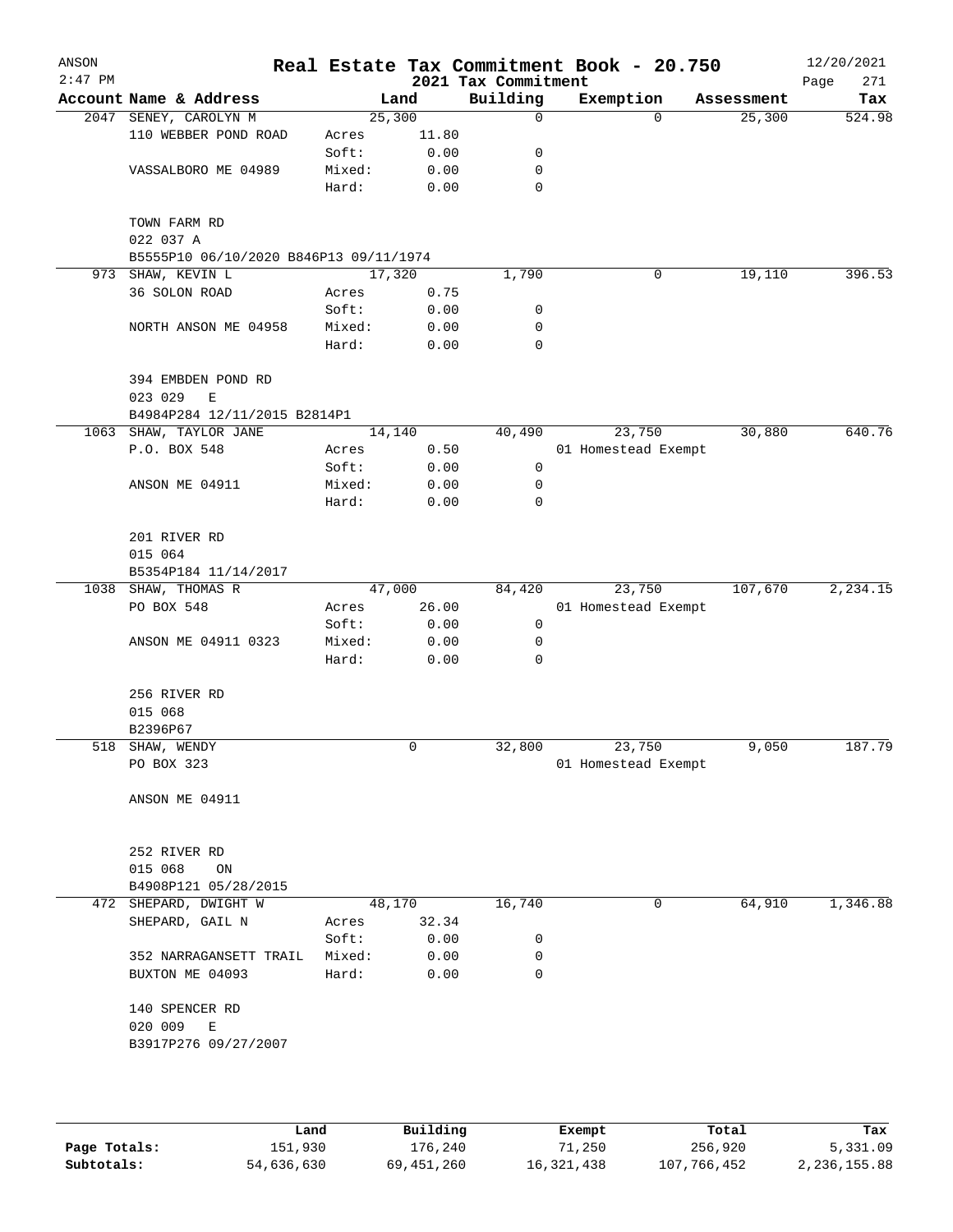| ANSON<br>$2:47$ PM |                        |             |        | Real Estate Tax Commitment Book - 20.750<br>2021 Tax Commitment |                           |          |            | 12/20/2021<br>272<br>Page |
|--------------------|------------------------|-------------|--------|-----------------------------------------------------------------|---------------------------|----------|------------|---------------------------|
|                    | Account Name & Address |             | Land   | Building                                                        | Exemption                 |          | Assessment | Tax                       |
|                    | 494 SHEPARD, RYAN      | 13,860      |        | 0                                                               |                           | $\Omega$ | 13,860     | 287.60                    |
|                    | BRACKETT, MARK         | Acres       | 101.00 |                                                                 |                           |          |            |                           |
|                    | 352 NARRAGANSETT TRAIL | Soft:       | 0.00   | 0                                                               |                           |          |            |                           |
|                    |                        | Mixed:      | 14.00  | 1,875                                                           |                           |          |            |                           |
|                    | BUXTON ME 04093        | Hard:       | 87.00  | 11,984                                                          |                           |          |            |                           |
|                    |                        | TREE GROWTH |        |                                                                 |                           |          |            |                           |
|                    |                        |             |        |                                                                 |                           |          |            |                           |
|                    | 020 007                |             |        |                                                                 |                           |          |            |                           |
|                    | B5538P272 04/25/2020   |             |        |                                                                 |                           |          |            |                           |
| 416                | SHOREY, JIMMY LEE      | 23,500      |        | 100,490                                                         |                           | 29,450   | 94,540     | 1,961.71                  |
|                    | 117 SMITH ROAD         | Acres       | 3.33   |                                                                 | 01 Homestead Exempt       |          |            |                           |
|                    |                        | Soft:       | 0.00   |                                                                 | 0 06 Disabled Vet. Res.   |          |            |                           |
|                    | ANSON ME 04911         | Mixed:      | 0.00   | 0                                                               |                           |          |            |                           |
|                    |                        | Hard:       | 0.00   | 0                                                               |                           |          |            |                           |
|                    |                        |             |        |                                                                 |                           |          |            |                           |
|                    | 117 SMITH RD           |             |        |                                                                 |                           |          |            |                           |
|                    | 010 011<br>8 A         |             |        |                                                                 |                           |          |            |                           |
|                    | B4792P228 06/06/2014   |             |        |                                                                 |                           |          |            |                           |
|                    | 1425 SHOREY, MARY H    |             | 940    | 0                                                               |                           | 0        | 940        | 19.51                     |
|                    | SHOREY, FRANCIS L      | Acres       | 7.00   |                                                                 |                           |          |            |                           |
|                    | 113 HILTON HILL ROAD   | Soft:       | 0.00   | 0                                                               |                           |          |            |                           |
|                    |                        | Mixed:      | 7.00   | 938                                                             |                           |          |            |                           |
|                    | ANSON Maine 04911      | Hard:       | 0.00   | 0                                                               |                           |          |            |                           |
|                    |                        | TREE GROWTH |        |                                                                 |                           |          |            |                           |
|                    |                        |             |        |                                                                 |                           |          |            |                           |
|                    | 010 016                |             |        |                                                                 |                           |          |            |                           |
|                    | B683P314               |             |        |                                                                 |                           |          |            |                           |
|                    | 1426 SHOREY, MARY H    | 64,000      |        | 160,000                                                         |                           | 29,450   | 194,550    | 4,036.91                  |
|                    | SHOREY, FRANCIS L      | Acres       | 113.00 |                                                                 | 01 Homestead Exempt       |          |            |                           |
|                    | 113 HILTON HILL ROAD   | Soft:       | 12.00  |                                                                 | 1,186 02 Resident Veteran |          |            |                           |
|                    |                        | Mixed:      | 0.00   | $\mathbf 0$                                                     |                           |          |            |                           |
|                    | ANSON Maine 04911      | Hard:       | 15.00  | 2,066                                                           |                           |          |            |                           |
|                    |                        | TREE GROWTH |        |                                                                 |                           |          |            |                           |
|                    | 113 HILTON HILL RD     |             |        |                                                                 |                           |          |            |                           |
|                    | 010 026                |             |        |                                                                 |                           |          |            |                           |
|                    | B4220P191 12/07/2009   |             |        |                                                                 |                           |          |            |                           |
|                    | 1423 SHOREY, MARY H    | 13,790      |        | 0                                                               |                           | 0        | 13,790     | 286.14                    |
|                    | SHOREY, FRANCIS L      | Acres       | 107.00 |                                                                 |                           |          |            |                           |
|                    | 113 HILTON HILL ROAD   | Soft:       | 19.00  | 1,877                                                           |                           |          |            |                           |
|                    |                        | Mixed:      | 55.00  | 7,367                                                           |                           |          |            |                           |
|                    | ANSON Maine 04911      | Hard:       | 33.00  | 4,546                                                           |                           |          |            |                           |
|                    |                        | TREE GROWTH |        |                                                                 |                           |          |            |                           |
|                    |                        |             |        |                                                                 |                           |          |            |                           |
|                    | 010 017                |             |        |                                                                 |                           |          |            |                           |
| 1930               | SIDELINGER, BARBARA    |             | 0      | 27,610                                                          |                           | 23,750   | 3,860      | 80.10                     |
|                    | 131 SMITH ROAD         |             |        |                                                                 | 01 Homestead Exempt       |          |            |                           |
|                    |                        |             |        |                                                                 |                           |          |            |                           |
|                    | ANSON ME 04911         |             |        |                                                                 |                           |          |            |                           |
|                    |                        |             |        |                                                                 |                           |          |            |                           |
|                    |                        |             |        |                                                                 |                           |          |            |                           |
|                    |                        |             |        |                                                                 |                           |          |            |                           |
|                    | 308 CAMPGROUND RD      |             |        |                                                                 |                           |          |            |                           |
|                    | 015 043<br>E ON        |             |        |                                                                 |                           |          |            |                           |
|                    |                        |             |        |                                                                 |                           |          |            |                           |
|                    |                        |             |        |                                                                 |                           |          |            |                           |
|                    |                        |             |        |                                                                 |                           |          |            |                           |
|                    |                        |             |        |                                                                 |                           |          |            |                           |

|              | Land       | Building   | Exempt     | Total       | Tax          |
|--------------|------------|------------|------------|-------------|--------------|
| Page Totals: | 116,090    | 288,100    | 82,650     | 321,540     | 6,671.97     |
| Subtotals:   | 54,752,720 | 69,739,360 | 16,404,088 | 108,087,992 | 2,242,827.85 |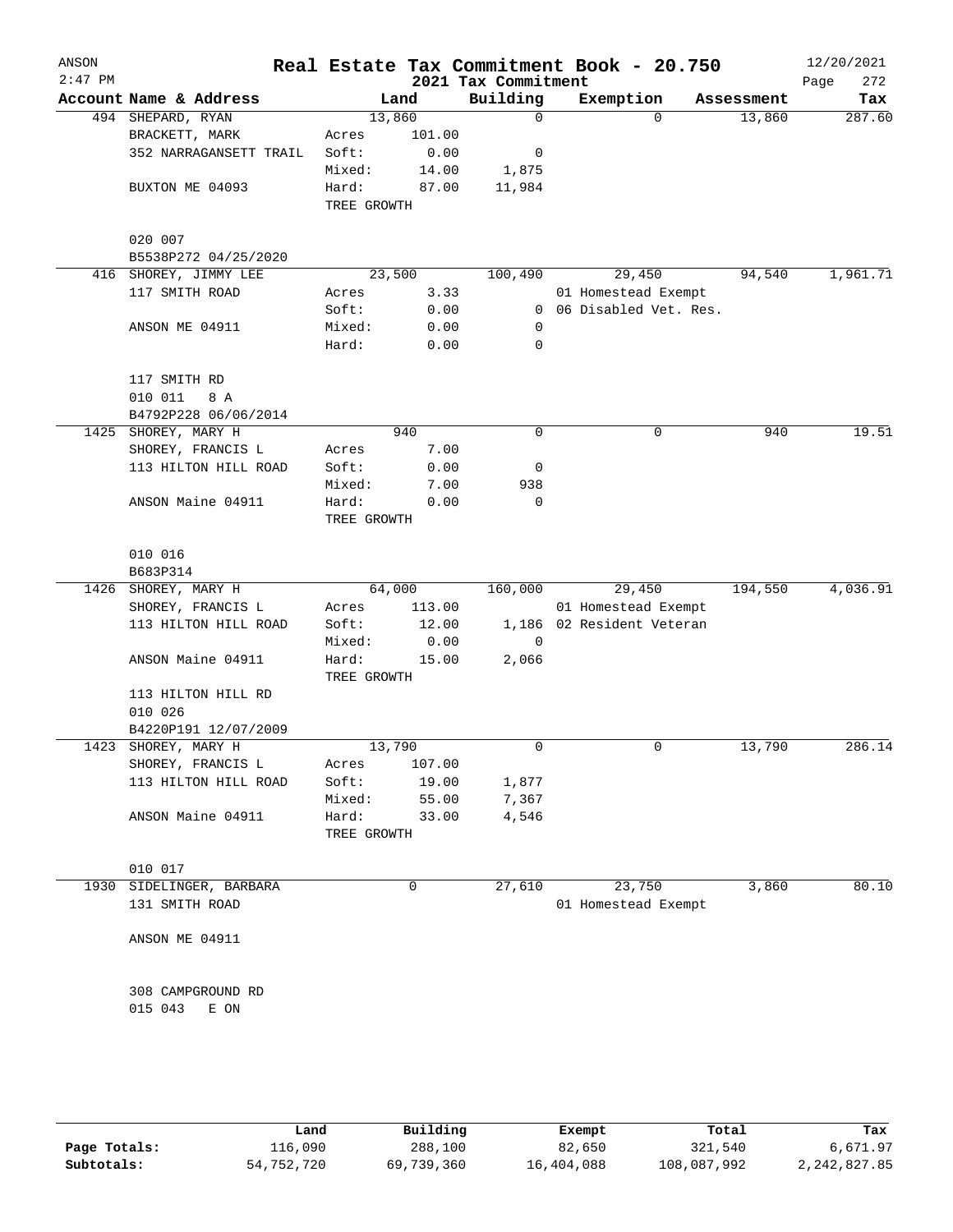| ANSON<br>$2:47$ PM |                                               |                       |      | 2021 Tax Commitment | Real Estate Tax Commitment Book - 20.750 |            | 12/20/2021<br>273<br>Page |
|--------------------|-----------------------------------------------|-----------------------|------|---------------------|------------------------------------------|------------|---------------------------|
|                    | Account Name & Address                        |                       | Land | Building            | Exemption                                | Assessment | Tax                       |
|                    | 320 SIMON, JOHN T                             | 22,150                |      | 22,370              | $\Omega$                                 | 44,520     | 923.79                    |
|                    | SIMON, PATRICIA                               | Acres                 | 5.10 |                     |                                          |            |                           |
|                    |                                               | Soft:                 | 0.00 | 0                   |                                          |            |                           |
|                    | 23 RIVER MEADOW                               | Mixed:                | 0.00 | 0                   |                                          |            |                           |
|                    |                                               |                       |      | 0                   |                                          |            |                           |
|                    | STEEP FALLS ME 04085<br>0000                  | Hard:                 | 0.00 |                     |                                          |            |                           |
|                    | 93 MOUNTAIN VIEW RD                           |                       |      |                     |                                          |            |                           |
|                    | 012 009 14                                    |                       |      |                     |                                          |            |                           |
|                    | B2331P316                                     |                       |      |                     |                                          |            |                           |
|                    | 982 SKILLINGS, KEVIN M                        | 13,500                |      | 0                   | 0                                        | 13,500     | 280.13                    |
|                    | 124 Eastern Parkway                           | Acres                 | 2.00 |                     |                                          |            |                           |
|                    |                                               | Soft:                 | 0.00 | 0                   |                                          |            |                           |
|                    | Milford CT 06460                              | Mixed:                | 0.00 | 0                   |                                          |            |                           |
|                    |                                               | Hard:                 | 0.00 | 0                   |                                          |            |                           |
|                    | 023 017                                       |                       |      |                     |                                          |            |                           |
|                    | B1490P134                                     |                       |      |                     |                                          |            |                           |
|                    | 678 SLATE, STACEY E                           | 14,420                |      | 92,680              | 0                                        | 107,100    | 2,222.33                  |
|                    | 15 FAHI POND ROAD                             | Acres                 | 0.52 |                     |                                          |            |                           |
|                    |                                               | Soft:                 | 0.00 | 0                   |                                          |            |                           |
|                    |                                               |                       |      |                     |                                          |            |                           |
|                    | NORTH ANSON ME 04958                          | Mixed:                | 0.00 | 0                   |                                          |            |                           |
|                    |                                               | Hard:<br>B5036P0296   | 0.00 | 0                   |                                          |            |                           |
|                    | 15 FAHI POND RD                               |                       |      |                     |                                          |            |                           |
|                    | 007 016<br>$\, {\bf B}$                       |                       |      |                     |                                          |            |                           |
|                    | B5481P319 10/31/2019                          |                       |      |                     |                                          |            |                           |
|                    | 96 SLEEPER, CHRISTINA L                       | 10,950                |      | 51,670              | 23,750                                   | 38,870     | 806.55                    |
|                    | PO BOX 382                                    | Acres                 | 0.30 |                     | 01 Homestead Exempt                      |            |                           |
|                    |                                               | Soft:                 | 0.00 | 0                   |                                          |            |                           |
|                    | NORTH ANSON ME 04958                          | Mixed:                | 0.00 | 0                   |                                          |            |                           |
|                    |                                               | Hard:                 | 0.00 | 0                   |                                          |            |                           |
|                    | 84 UNION ST                                   |                       |      |                     |                                          |            |                           |
|                    | 008 011                                       |                       |      |                     |                                          |            |                           |
|                    | B4681P319 06/28/2013                          |                       |      |                     |                                          |            |                           |
|                    | 988 SLEEPER, MATTHEW W                        | 26,450                |      | 14,350              | 23,750                                   | 17,050     | 353.79                    |
|                    | SLEEPER, CATHY A                              | Acres                 | 5.30 |                     | 01 Homestead Exempt                      |            |                           |
|                    | 161 CARRABASSETT ROAD                         | Soft:                 | 0.00 | 0                   |                                          |            |                           |
|                    |                                               | Mixed:                | 0.00 | 0                   |                                          |            |                           |
|                    | NORTH ANSON ME 04958                          | Hard:                 | 0.00 | 0                   |                                          |            |                           |
|                    | 161 CARRABASSETT RD                           |                       |      |                     |                                          |            |                           |
|                    | 022 022<br>3                                  |                       |      |                     |                                          |            |                           |
|                    | B1874P114                                     |                       |      |                     |                                          |            |                           |
| 989                | SLIPP, JOAN F                                 | 13,270                |      | 82,170              | 23,750                                   | 71,690     | 1,487.57                  |
|                    | PO BOX 295                                    | Acres                 | 0.44 |                     | 01 Homestead Exempt                      |            |                           |
|                    |                                               | Soft:                 | 0.00 | 0                   |                                          |            |                           |
|                    | ANSON ME 04911                                | Mixed:                | 0.00 | 0                   |                                          |            |                           |
|                    |                                               | Hard:                 | 0.00 | 0                   |                                          |            |                           |
|                    | 10 PINE ST                                    | B5072P052 LIFE ESTATE |      |                     |                                          |            |                           |
|                    | 002 045                                       |                       |      |                     |                                          |            |                           |
|                    | B<br>B5072P52 09/01/2016 B4145P212 06/04/2009 |                       |      |                     |                                          |            |                           |
|                    |                                               |                       |      |                     |                                          |            |                           |
|                    |                                               |                       |      |                     |                                          |            |                           |
|                    |                                               |                       |      |                     |                                          |            |                           |
|                    |                                               |                       |      |                     |                                          |            |                           |

|              | Land       | Building   | Exempt     | Total       | Tax          |
|--------------|------------|------------|------------|-------------|--------------|
| Page Totals: | 100,740    | 263,240    | 71,250     | 292,730     | 6,074.16     |
| Subtotals:   | 54,853,460 | 70,002,600 | 16,475,338 | 108,380,722 | 2,248,902.01 |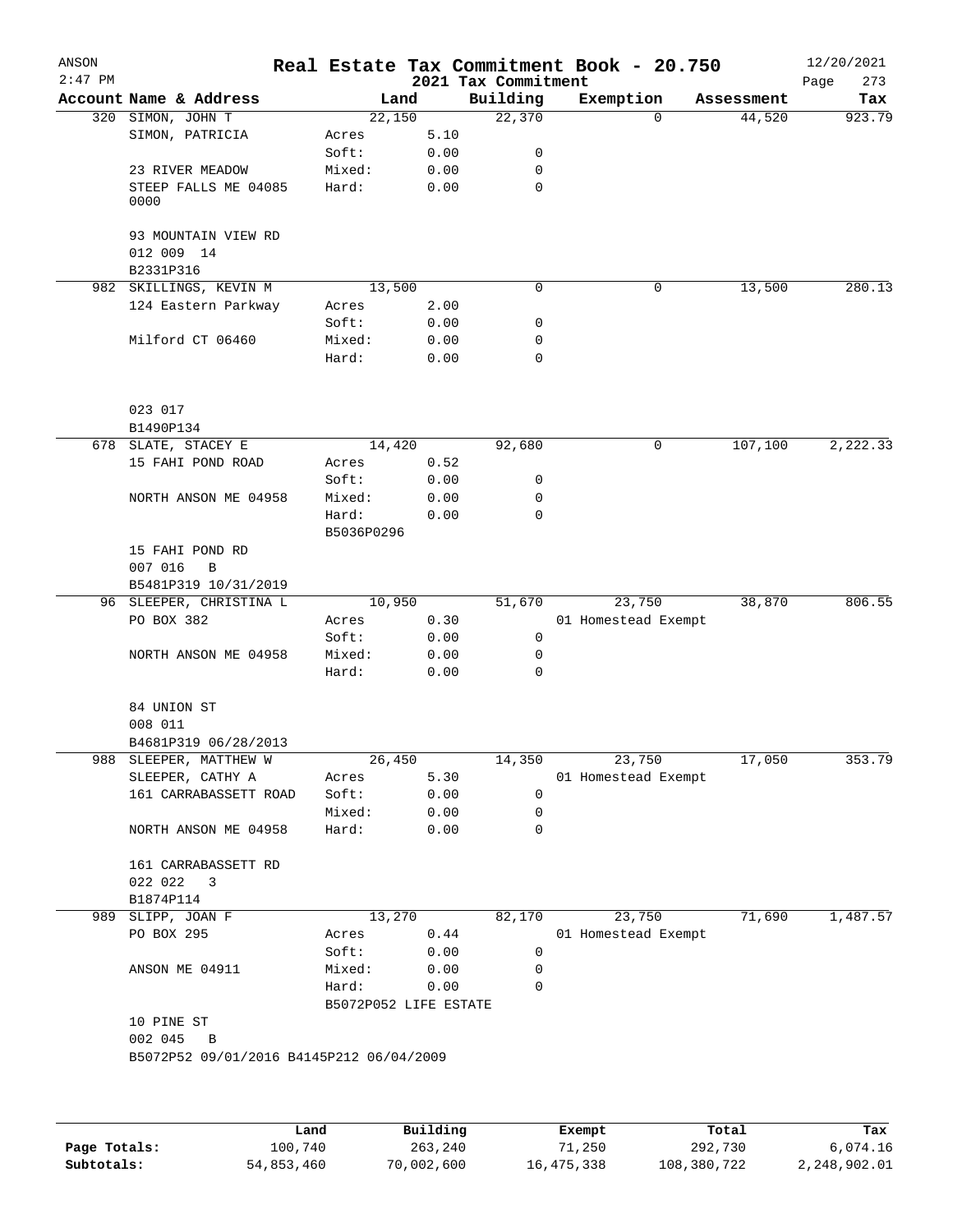| ANSON        |                                                             |        |                |                     | Real Estate Tax Commitment Book - 20.750 |                                  | 12/20/2021         |
|--------------|-------------------------------------------------------------|--------|----------------|---------------------|------------------------------------------|----------------------------------|--------------------|
| $2:47$ PM    | Account Name & Address                                      |        |                | 2021 Tax Commitment |                                          |                                  | 274<br>Page<br>Tax |
|              | 1899 SMALL, CHRISTOPHER A                                   |        | Land<br>0      | Building<br>770     | Exemption                                | Assessment<br>770<br>$\mathbf 0$ | 15.98              |
|              | 382 NEW PORTLAND ROAD                                       |        |                |                     |                                          |                                  |                    |
|              | NORTH ANSON ME 04958                                        |        |                |                     |                                          |                                  |                    |
|              | 332 PEASE HILL RD<br>011 042<br>6 1 ON                      |        |                |                     |                                          |                                  |                    |
|              | B4646P333 03/26/2013                                        |        |                |                     |                                          |                                  |                    |
| 990          | SMALL, RONALD B                                             |        | 20,000         | 29,900              | 23,750                                   | 26,150                           | 542.61             |
|              | PO BOX 243                                                  | Acres  | 1.00           |                     | 01 Homestead Exempt                      |                                  |                    |
|              |                                                             | Soft:  | 0.00           | 0                   |                                          |                                  |                    |
|              | ANSON ME 04911                                              | Mixed: | 0.00           | 0                   |                                          |                                  |                    |
|              |                                                             | Hard:  | 0.00           | $\mathbf 0$         |                                          |                                  |                    |
|              | 24 WARD ST<br>010 034<br>$\mathcal{C}$                      |        |                |                     |                                          |                                  |                    |
|              | B1445P199                                                   |        |                |                     |                                          |                                  |                    |
|              | 919 SMEDBERG, ELLIS C JR                                    |        | 21,200         | 27,920              |                                          | 49,120<br>0                      | 1,019.24           |
|              | PO BOX 146                                                  | Acres  | 1.80           |                     |                                          |                                  |                    |
|              |                                                             | Soft:  | 0.00           | 0                   |                                          |                                  |                    |
|              | ANSON ME 04911                                              | Mixed: | 0.00           | 0                   |                                          |                                  |                    |
|              |                                                             | Hard:  | 0.00           | $\mathbf 0$         |                                          |                                  |                    |
|              | 916 VALLEY RD                                               |        |                |                     |                                          |                                  |                    |
|              | 020 017<br>Α                                                |        |                |                     |                                          |                                  |                    |
|              | B4892P36 03/31/2015 B2022P11                                |        |                |                     |                                          |                                  |                    |
|              | 873 SMELLIE, NANCY G<br>44 Carmichael Drive,<br>Apt 2       | Acres  | 7,750<br>0.15  | 3,780               |                                          | 0<br>11,530                      | 239.25             |
|              |                                                             | Soft:  | 0.00           | 0                   |                                          |                                  |                    |
|              | Norridgewock ME 04957                                       | Mixed: | 0.00           | 0                   |                                          |                                  |                    |
|              |                                                             | Hard:  | 0.00           | $\mathbf 0$         |                                          |                                  |                    |
|              | 23 BUSWELL ST                                               |        |                |                     |                                          |                                  |                    |
|              | 002 032<br>B                                                |        |                |                     |                                          |                                  |                    |
|              | B3332P22 06/23/2004                                         |        |                |                     |                                          |                                  |                    |
|              | 1452 SMITH MOUNTAIN<br>PROPERTIES-MAINE, LLC<br>P.O. BOX 43 | Acres  | 25,500<br>2.00 | 0                   |                                          | 0<br>25,500                      | 529.13             |
|              |                                                             | Soft:  | 0.00           | 0                   |                                          |                                  |                    |
|              | ANSON ME 04911 0000                                         | Mixed: | 0.00           | 0                   |                                          |                                  |                    |
|              |                                                             | Hard:  | 0.00           | $\mathbf 0$         |                                          |                                  |                    |
|              | 639 HORSEBACK RD                                            |        |                |                     |                                          |                                  |                    |
|              | 019 002<br>B5247P51 01/18/2018                              |        |                |                     |                                          |                                  |                    |
|              | 1728 SMITH, BENJAMIN L                                      |        | 44,500         | 22,440              | 23,750                                   | 43,190                           | 896.19             |
|              | PO BOX 153                                                  | Acres  | 25.00          |                     | 01 Homestead Exempt                      |                                  |                    |
|              |                                                             | Soft:  | 0.00           | 0                   |                                          |                                  |                    |
|              | ANSON ME 04911                                              | Mixed: | 0.00           | 0                   |                                          |                                  |                    |
|              |                                                             | Hard:  | 0.00           | 0                   |                                          |                                  |                    |
|              | 138 MILLER RD<br>014 004                                    |        |                |                     |                                          |                                  |                    |
|              | B3628P195 02/02/2006                                        |        |                |                     |                                          |                                  |                    |
|              |                                                             |        |                |                     |                                          |                                  |                    |
|              |                                                             | Land   | Building       |                     | Exempt                                   | Total                            | Tax                |
| Page Totals: | 118,950                                                     |        | 84,810         |                     | 47,500                                   | 156,260                          | 3,242.40           |

**Subtotals:** 54,972,410 70,087,410 16,522,838 108,536,982 2,252,144.41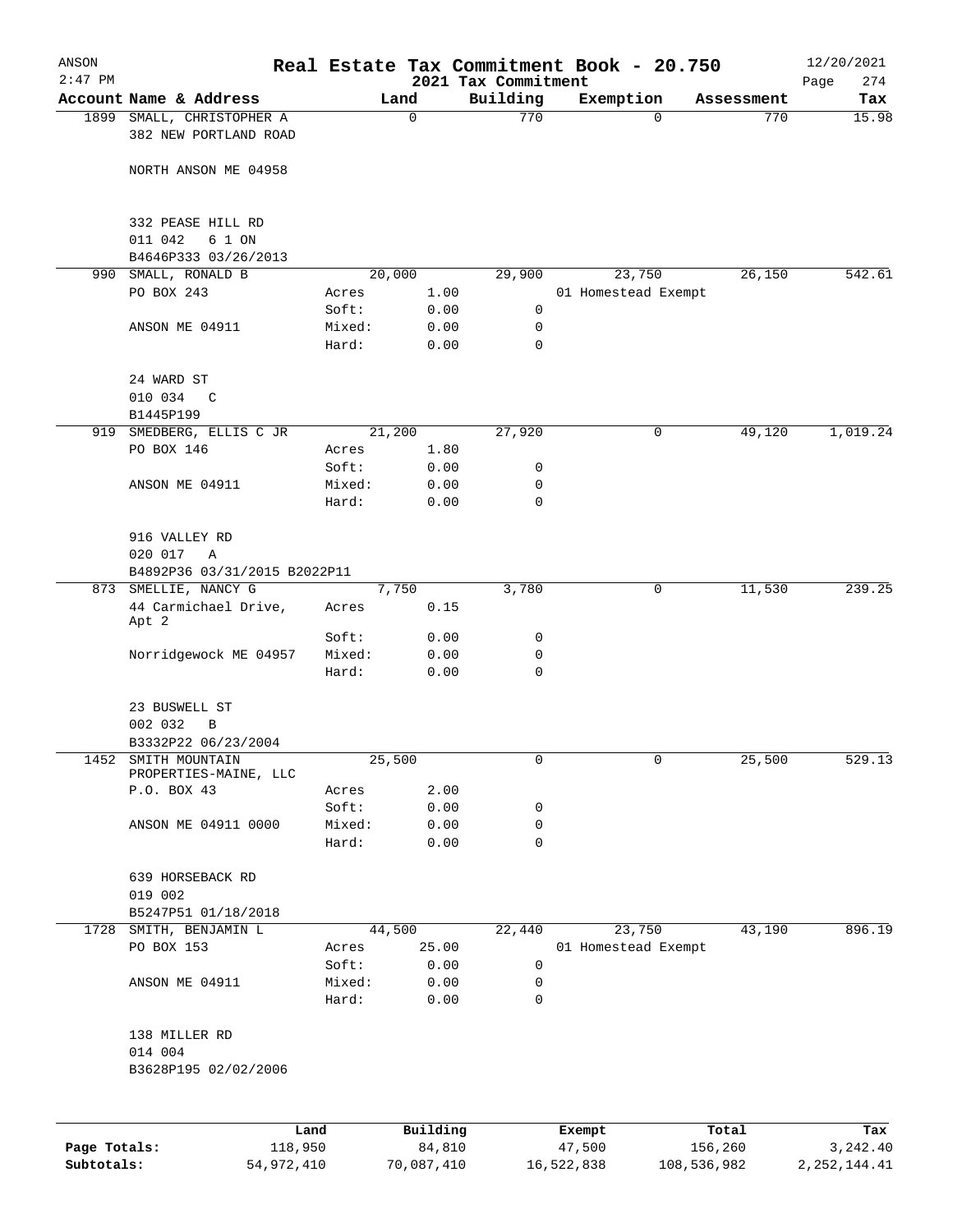| ANSON     |                                                   |        |        |                                 | Real Estate Tax Commitment Book - 20.750 |            | 12/20/2021         |
|-----------|---------------------------------------------------|--------|--------|---------------------------------|------------------------------------------|------------|--------------------|
| $2:47$ PM | Account Name & Address                            |        | Land   | 2021 Tax Commitment<br>Building | Exemption                                | Assessment | Page<br>275<br>Tax |
| 1729      | SMITH, BERNARD R                                  |        | 21,500 | 21,840                          | 23,750                                   | 19,590     | 406.49             |
|           | SMITH, NANCY A                                    | Acres  | 2.00   |                                 | 01 Homestead Exempt                      |            |                    |
|           |                                                   | Soft:  | 0.00   | 0                               |                                          |            |                    |
|           | PO BOX 574                                        | Mixed: | 0.00   | 0                               |                                          |            |                    |
|           | ANSON ME 04911 0574                               | Hard:  | 0.00   | 0                               |                                          |            |                    |
|           |                                                   |        |        |                                 |                                          |            |                    |
|           | 61 MILLER RD                                      |        |        |                                 |                                          |            |                    |
|           | 014 017                                           |        |        |                                 |                                          |            |                    |
|           | B2812P219                                         |        |        |                                 |                                          |            |                    |
| 1943      | SMITH, CRAIG L                                    |        | 49,900 | 63,590                          | 23,750                                   | 89,740     | 1,862.11           |
|           | SMITH, JUDY E                                     | Acres  | 39.20  |                                 | 01 Homestead Exempt                      |            |                    |
|           | 796 HORSEBACK ROAD                                | Soft:  | 0.00   | 0                               |                                          |            |                    |
|           |                                                   | Mixed: | 0.00   | 0                               |                                          |            |                    |
|           | ANSON ME 04911                                    | Hard:  | 0.00   | 0                               |                                          |            |                    |
|           |                                                   |        |        |                                 |                                          |            |                    |
|           | 796 HORSEBACK RD                                  |        |        |                                 |                                          |            |                    |
|           | 019 037<br>Α                                      |        |        |                                 |                                          |            |                    |
|           | B4881P50 02/25/2015 B4871P187 01/22/2015 B3872P25 |        |        |                                 |                                          |            |                    |
|           | 06/27/2007                                        |        |        |                                 |                                          |            |                    |
| 1725      | SMITH, DANIEL L                                   |        | 25,250 | 17,530                          | 23,750                                   | 19,030     | 394.87             |
|           | SMITH, NOLAN A                                    | Acres  | 4.50   |                                 | 01 Homestead Exempt                      |            |                    |
|           | 220 EMBDEN POND ROAD                              | Soft:  | 0.00   | 0                               |                                          |            |                    |
|           |                                                   | Mixed: | 0.00   | 0                               |                                          |            |                    |
|           | NORTH ANSON ME 04958                              | Hard:  | 0.00   | 0                               |                                          |            |                    |
|           |                                                   |        |        |                                 |                                          |            |                    |
|           | 233 EMBDEN POND RD                                |        |        |                                 |                                          |            |                    |
|           | 023 022                                           |        |        |                                 |                                          |            |                    |
|           | B2244P305 09/24/1996                              |        |        |                                 |                                          |            |                    |
| 1958      | SMITH, DAVID R                                    |        | 23,180 | 54,690                          | 23,750                                   | 54,120     | 1,122.99           |
|           | SMITH, HOLLY M                                    | Acres  | 3.12   |                                 | 01 Homestead Exempt                      |            |                    |
|           | 230 HORSEBACK ROAD                                | Soft:  | 0.00   | 0                               |                                          |            |                    |
|           |                                                   | Mixed: | 0.00   | 0                               |                                          |            |                    |
|           | ANSON ME 04911                                    | Hard:  | 0.00   | 0                               |                                          |            |                    |
|           |                                                   |        |        |                                 |                                          |            |                    |
|           | 230 HORSEBACK RD                                  |        |        |                                 |                                          |            |                    |
|           | 015 010 3                                         |        |        |                                 |                                          |            |                    |
|           | B3911P89 09/21/2007                               |        |        |                                 |                                          |            |                    |
|           | 1950 SMITH, GLEN S                                |        | 32,500 | 0                               | 0                                        | 32,500     | 674.38             |
|           | 162 GAYTON LANE                                   | Acres  | 26.00  |                                 |                                          |            |                    |
|           |                                                   | Soft:  | 0.00   | 0                               |                                          |            |                    |
|           | WINTHROP ME 04364 0000                            | Mixed: | 0.00   | 0                               |                                          |            |                    |
|           |                                                   | Hard:  | 0.00   | 0                               |                                          |            |                    |
|           |                                                   |        |        |                                 |                                          |            |                    |
|           |                                                   |        |        |                                 |                                          |            |                    |
|           | 014 004 A                                         |        |        |                                 |                                          |            |                    |
|           | B3628P197 02/02/2006                              |        |        |                                 |                                          |            |                    |
|           | 994 SMITH, JAMES                                  |        | 37,020 | 4,170                           | 0                                        | 41,190     | 854.69             |
|           | SMITH, LYNN M                                     | Acres  | 27.54  |                                 |                                          |            |                    |
|           | PO BOX 43                                         | Soft:  | 0.00   | 0                               |                                          |            |                    |
|           |                                                   | Mixed: | 0.00   | 0                               |                                          |            |                    |
|           | ANSON ME 04911                                    | Hard:  | 0.00   | 0                               |                                          |            |                    |
|           |                                                   |        |        |                                 |                                          |            |                    |
|           |                                                   |        |        |                                 |                                          |            |                    |
|           | 019 001                                           |        |        |                                 |                                          |            |                    |
|           | B886P890                                          |        |        |                                 |                                          |            |                    |
|           |                                                   |        |        |                                 |                                          |            |                    |
|           |                                                   |        |        |                                 |                                          |            |                    |
|           |                                                   |        |        |                                 |                                          |            |                    |

|              | Land       | Building   | Exempt     | Total       | Tax          |
|--------------|------------|------------|------------|-------------|--------------|
| Page Totals: | 189,350    | 161,820    | 95,000     | 256,170     | 5, 315.53    |
| Subtotals:   | 55,161,760 | 70,249,230 | 16,617,838 | 108,793,152 | 2,257,459.94 |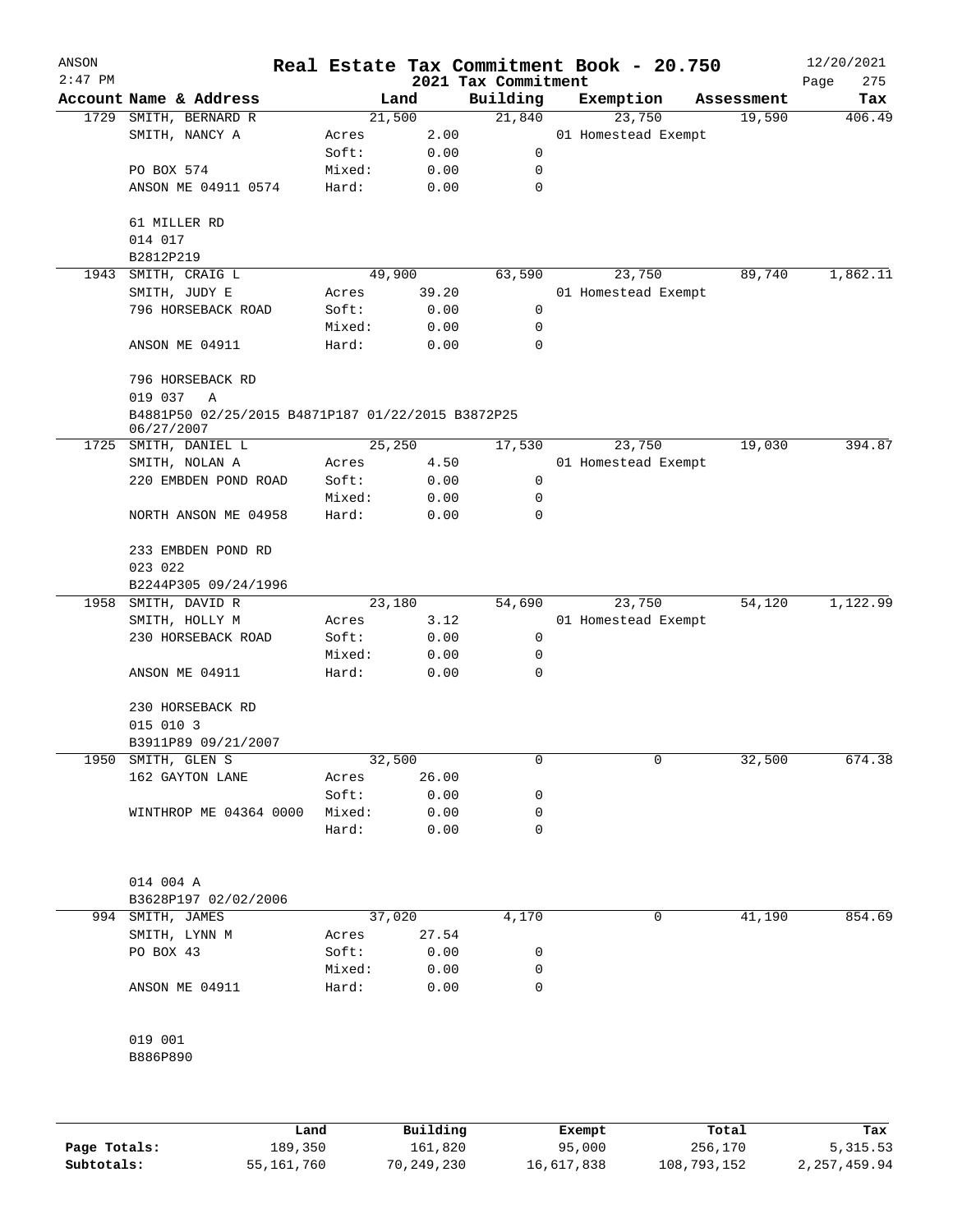| ANSON<br>$2:47$ PM |                                           |        |        | 2021 Tax Commitment | Real Estate Tax Commitment Book - 20.750 |            | 12/20/2021<br>276<br>Page |
|--------------------|-------------------------------------------|--------|--------|---------------------|------------------------------------------|------------|---------------------------|
|                    | Account Name & Address                    |        | Land   | Building            | Exemption                                | Assessment | Tax                       |
|                    | 451 SMITH, JAMES                          | 34,410 |        | 67,120              | 23,750                                   | 77,780     | 1,613.94                  |
|                    | SMITH, LYNN M                             | Acres  | 12.91  |                     | 01 Homestead Exempt                      |            |                           |
|                    | PO BOX 43                                 | Soft:  | 0.00   | 0                   |                                          |            |                           |
|                    |                                           | Mixed: | 0.00   | 0                   |                                          |            |                           |
|                    | ANSON ME 04911                            | Hard:  | 0.00   | 0                   |                                          |            |                           |
|                    | 629 HORSEBACK RD                          |        |        |                     |                                          |            |                           |
|                    | 019 001<br>A<br>B2215P264                 |        |        |                     |                                          |            |                           |
| 129                | SMITH, JULIE                              | 10,000 |        | 73,560              | 23,750                                   | 59,810     | 1,241.06                  |
|                    | PO BOX 84                                 | Acres  | 0.25   |                     | 01 Homestead Exempt                      |            |                           |
|                    |                                           | Soft:  | 0.00   | 0                   |                                          |            |                           |
|                    | NORTH ANSON ME<br>04958-0084              | Mixed: | 0.00   | 0                   |                                          |            |                           |
|                    |                                           | Hard:  | 0.00   | 0                   |                                          |            |                           |
|                    | 7 WINTER ST                               |        |        |                     |                                          |            |                           |
|                    | 006 004                                   |        |        |                     |                                          |            |                           |
|                    | B5353P185 11/15/2018                      |        |        |                     |                                          |            |                           |
|                    | 1726 SMITH, LYMAN A, ESTATE               |        | 24,330 | 2,800               | 0                                        | 27,130     | 562.95                    |
|                    | 220 EMBDEN POND ROAD                      | Acres  | 5.75   |                     |                                          |            |                           |
|                    |                                           | Soft:  | 0.00   | 0                   |                                          |            |                           |
|                    | NORTH ANSON ME 04958                      | Mixed: | 0.00   | 0                   |                                          |            |                           |
|                    |                                           | Hard:  | 0.00   | 0                   |                                          |            |                           |
|                    | 220 EMBDEN POND RD                        |        |        |                     |                                          |            |                           |
|                    | 023 031                                   |        |        |                     |                                          |            |                           |
| 1727               | SMITH, NOLAN A                            | 33,600 |        | 1,120               | 0                                        | 34,720     | 720.44                    |
|                    | 220 EMBDEN POND ROAD                      | Acres  | 12.10  |                     |                                          |            |                           |
|                    |                                           | Soft:  | 0.00   | 0                   |                                          |            |                           |
|                    | NORTH ANSON ME 04958                      | Mixed: | 0.00   | 0                   |                                          |            |                           |
|                    |                                           | Hard:  | 0.00   | 0                   |                                          |            |                           |
|                    | 152 CARRABASSETT RD                       |        |        |                     |                                          |            |                           |
|                    | 022 021 3                                 |        |        |                     |                                          |            |                           |
|                    | B5060P133 08/10/2016 B2932P110            |        |        |                     |                                          |            |                           |
|                    | 1724 SMITH, REBECCA L &                   | 10,000 |        | 59,260              | 23,750                                   | 45,510     | 944.33                    |
|                    | SMITH, KENNETH E II                       | Acres  | 0.25   |                     | 01 Homestead Exempt                      |            |                           |
|                    |                                           | Soft:  | 0.00   | 0                   |                                          |            |                           |
|                    | PO BOX 387                                | Mixed: | 0.00   | 0<br>0              |                                          |            |                           |
|                    | ANSON ME 04911 0387                       | Hard:  | 0.00   |                     |                                          |            |                           |
|                    | 3 THIRD ST                                |        |        |                     |                                          |            |                           |
|                    | 001 055                                   |        |        |                     |                                          |            |                           |
|                    | B3313P295 05/27/2004 B2240P102            |        |        |                     |                                          |            |                           |
| 1046               | SMITH, TROY N                             |        | 8,490  | $\Omega$            | 0                                        | 8,490      | 176.17                    |
|                    | SMITH, JACQULYN M                         | Acres  | 0.50   |                     |                                          |            |                           |
|                    | 73 BLUE GRASS FARM ROAD Soft:             |        | 0.00   | 0                   |                                          |            |                           |
|                    |                                           | Mixed: | 0.00   | 0                   |                                          |            |                           |
|                    | ANSON ME 04911                            | Hard:  | 0.00   | 0                   |                                          |            |                           |
|                    | 012 008<br>Α                              |        |        |                     |                                          |            |                           |
|                    | B4991P308 01/06/2016 B4991P307 01/06/2016 |        |        |                     |                                          |            |                           |
|                    |                                           |        |        |                     |                                          |            |                           |
|                    |                                           |        |        |                     |                                          |            |                           |

|              | Land       | Building   | Exempt     | Total       | Tax          |
|--------------|------------|------------|------------|-------------|--------------|
| Page Totals: | 120,830    | 203,860    | 71,250     | 253,440     | 5,258.89     |
| Subtotals:   | 55,282,590 | 70,453,090 | 16,689,088 | 109,046,592 | 2,262,718.83 |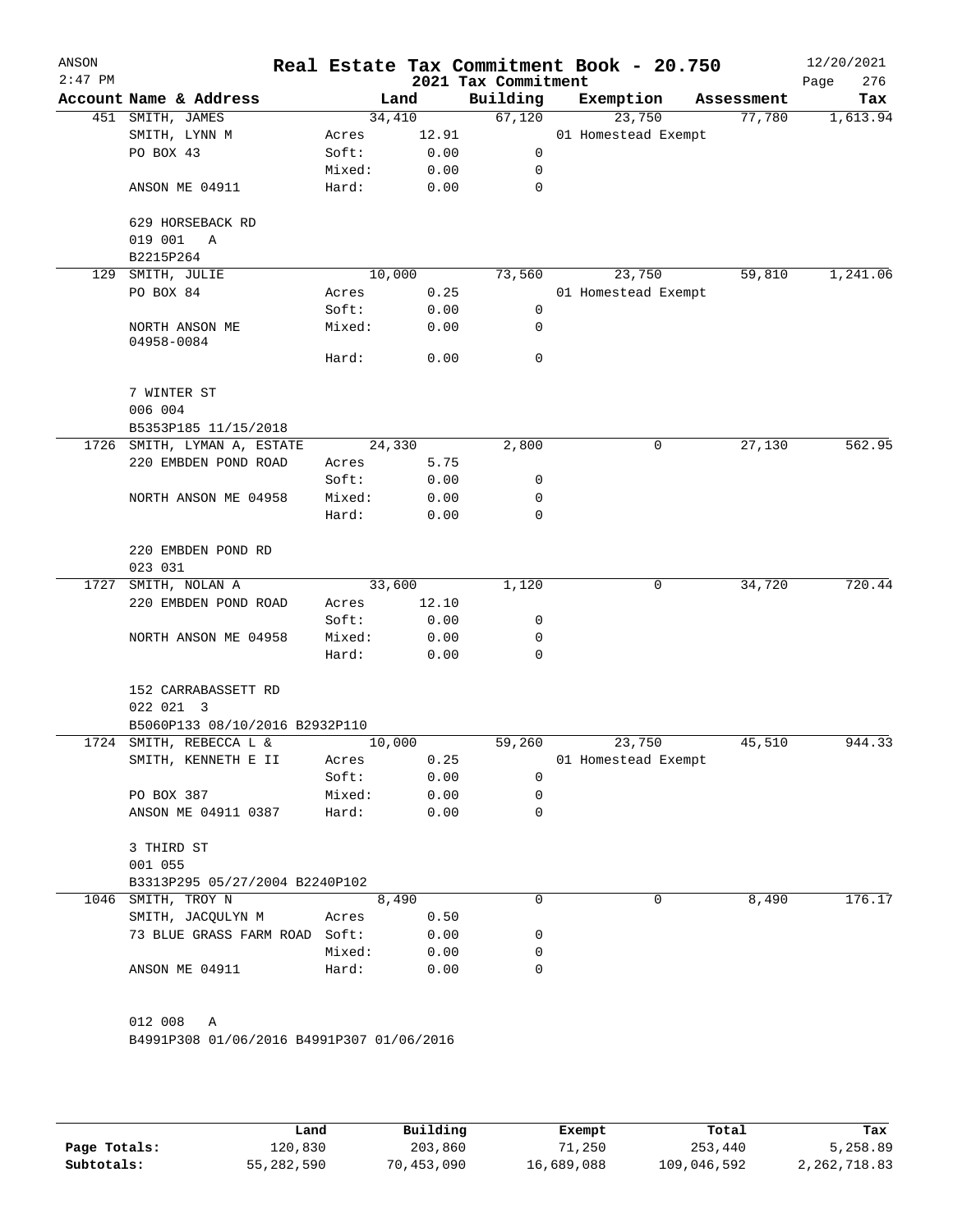| ANSON<br>$2:47$ PM |                                          |                 |              | 2021 Tax Commitment | Real Estate Tax Commitment Book - 20.750 |            | 12/20/2021<br>Page<br>277 |
|--------------------|------------------------------------------|-----------------|--------------|---------------------|------------------------------------------|------------|---------------------------|
|                    | Account Name & Address                   |                 | Land         | Building            | Exemption                                | Assessment | Tax                       |
|                    | 901 SMITH, TROY N                        | 36,430          |              | 40,290              | 23,750                                   | 52,970     | 1,099.13                  |
|                    | SMITH, JACQULYN M                        | Acres           | 66.00        |                     | 01 Homestead Exempt                      |            |                           |
|                    | 73 BLUE GRASS FARM ROAD Soft:            |                 | 14.00        | 1,383               |                                          |            |                           |
|                    |                                          | Mixed:          | 41.00        | 5,492               |                                          |            |                           |
|                    | ANSON ME 04911                           | Hard:           | 4.00         | 551                 |                                          |            |                           |
|                    |                                          | TREE GROWTH     |              |                     |                                          |            |                           |
|                    | 73 WESCOTT RD<br>012 008                 |                 |              |                     |                                          |            |                           |
|                    | B4709P235 09/11/2013                     |                 |              |                     |                                          |            |                           |
| 1001               | SNELL, DANIEL J                          | 24,500          |              | 48,030              | 0                                        | 72,530     | 1,505.00                  |
|                    | SNELL, CAROLYN A                         | Acres           | 4.00         |                     |                                          |            |                           |
|                    | PO BOX 196                               | Soft:           | 0.00         | 0                   |                                          |            |                           |
|                    |                                          | Mixed:          | 0.00         | 0                   |                                          |            |                           |
|                    | NORTH ANSON ME 04958                     | Hard:           | 0.00         | 0                   |                                          |            |                           |
|                    | 107 NORTH MAIN ST                        |                 |              |                     |                                          |            |                           |
|                    | 006 072<br>Α                             |                 |              |                     |                                          |            |                           |
|                    | B1452P345                                |                 |              |                     |                                          |            |                           |
|                    | 263 SNELL, DANIEL J                      |                 | 8,940        | 51,280              | 0                                        | 60,220     | 1,249.57                  |
|                    | SNELL, CAROLYN A                         | Acres           | 0.20         |                     |                                          |            |                           |
|                    | PO BOX 196                               | Soft:           | 0.00         | 0                   |                                          |            |                           |
|                    |                                          | Mixed:          | 0.00         | 0                   |                                          |            |                           |
|                    | NORTH ANSON ME 04958                     | Hard:           | 0.00         | 0                   |                                          |            |                           |
|                    | 10 CENTER ST                             |                 |              |                     |                                          |            |                           |
|                    | 006 012                                  |                 |              |                     |                                          |            |                           |
|                    | B3040P2                                  |                 |              |                     |                                          |            |                           |
|                    | 1024 SOCHIA, RONALD P                    | 13,120          |              | 37,350              | 29,450                                   | 21,020     | 436.17                    |
|                    | PO BOX 151                               | Acres           | 0.43         |                     | 01 Homestead Exempt                      |            |                           |
|                    |                                          | Soft:           | 0.00         | 0                   | 08 Vietnam Veteran                       |            |                           |
|                    | ANSON ME 04911                           | Mixed:<br>Hard: | 0.00<br>0.00 | 0<br>0              |                                          |            |                           |
|                    | 100 MAIN ST                              |                 |              |                     |                                          |            |                           |
|                    | 001 032                                  |                 |              |                     |                                          |            |                           |
|                    | B5356P250 11/15/2018                     |                 |              |                     |                                          |            |                           |
|                    | 625 SOMA HERNANDEZ, CYNTHIA              | 12,960          |              | 31,780              | 23,750                                   | 20,990     | 435.54                    |
|                    | J                                        |                 |              |                     |                                          |            |                           |
|                    | PO BOX 353                               | Acres           | 0.42         |                     | 01 Homestead Exempt                      |            |                           |
|                    |                                          | Soft:           | 0.00         | 0                   |                                          |            |                           |
|                    | NORTH ANSON ME 04958                     | Mixed:          | 0.00         | 0                   |                                          |            |                           |
|                    |                                          | Hard:           | 0.00         | 0                   |                                          |            |                           |
|                    | 8 WATER ST                               |                 |              |                     |                                          |            |                           |
|                    | 006 032                                  |                 |              |                     |                                          |            |                           |
|                    | B4505P172 03/16/2012                     |                 |              |                     |                                          |            |                           |
| 830                | SOUCIK, CHARLES B<br>CO-Trustee          | 22,190          |              | 0                   | 0                                        | 22,190     | 460.44                    |
|                    | SOUCIK, LAURIE L<br>CO-Trustee           | Acres           | 2.46         |                     |                                          |            |                           |
|                    | 7804 PINE WARBLER WAY                    | Soft:           | 0.00         | 0                   |                                          |            |                           |
|                    |                                          | Mixed:          | 0.00         | 0                   |                                          |            |                           |
|                    | N. LAS VEGAS NV 89084                    | Hard:           | 0.00         | $\Omega$            |                                          |            |                           |
|                    |                                          |                 |              |                     |                                          |            |                           |
|                    | 007 019                                  |                 |              |                     |                                          |            |                           |
|                    | B5003P86 02/19/2016 B4908P338 05/28/2015 |                 |              |                     |                                          |            |                           |

|              | Land       | Building   | Exempt     | Total       | Tax          |
|--------------|------------|------------|------------|-------------|--------------|
| Page Totals: | 118,140    | 208,730    | 76,950     | 249,920     | 5,185.85     |
| Subtotals:   | 55,400,730 | 70,661,820 | 16,766,038 | 109,296,512 | 2,267,904.68 |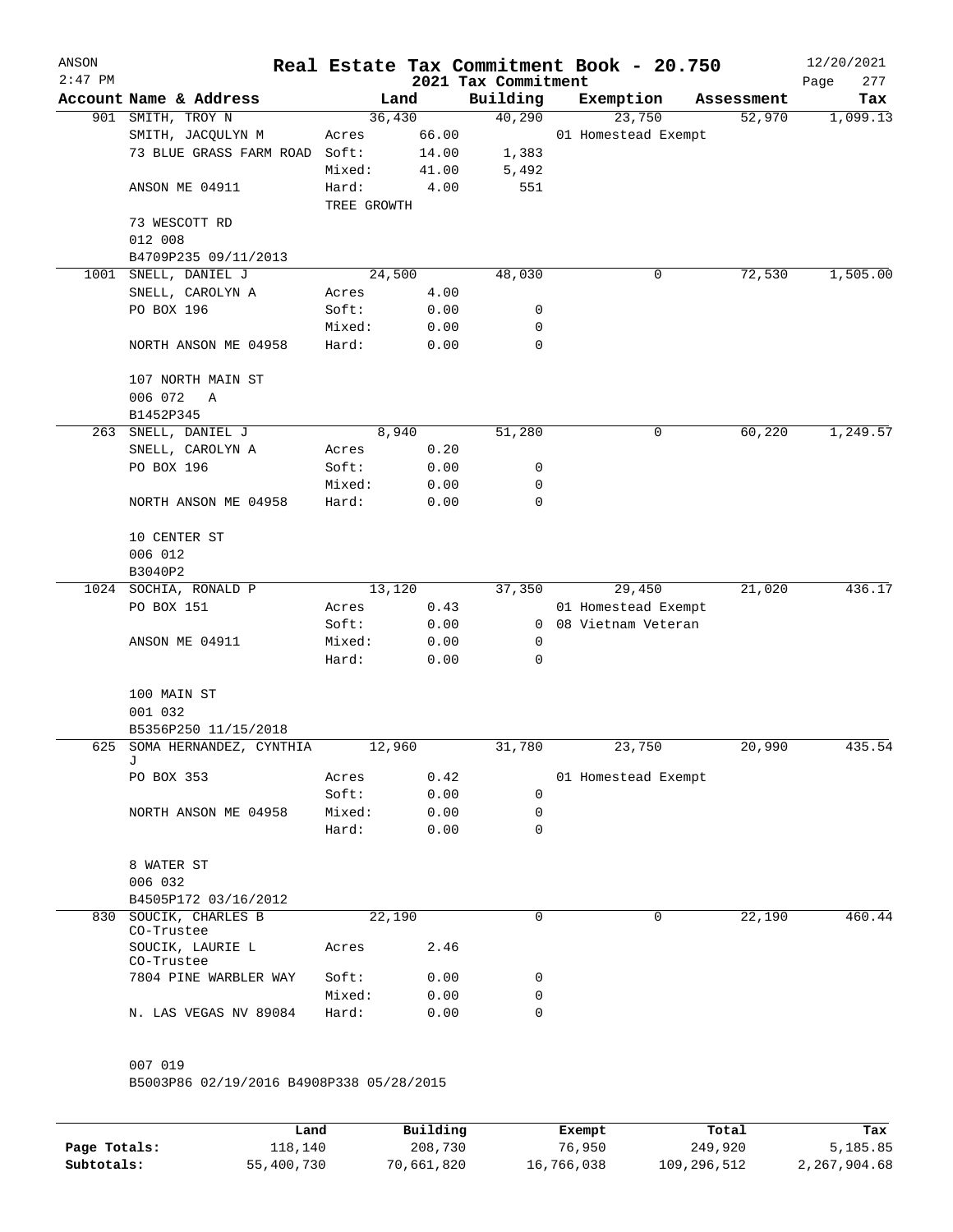| ANSON<br>$2:47$ PM |                               |             |       | 2021 Tax Commitment | Real Estate Tax Commitment Book - 20.750 |            | 12/20/2021<br>278<br>Page |
|--------------------|-------------------------------|-------------|-------|---------------------|------------------------------------------|------------|---------------------------|
|                    | Account Name & Address        | Land        |       | Building            | Exemption                                | Assessment | Tax                       |
|                    | 1831 SOUZA, ANGELA            | 21,520      |       | 0                   | 0                                        | 21,520     | 446.54                    |
|                    | 22 SPINNAKER STREET           | Acres       | 12.30 |                     |                                          |            |                           |
|                    |                               | Soft:       | 0.00  | 0                   |                                          |            |                           |
|                    | SANDWICH MA 02563             | Mixed:      | 9.30  | 1,246               |                                          |            |                           |
|                    |                               | Hard:       | 2.00  | 276                 |                                          |            |                           |
|                    |                               | TREE GROWTH |       |                     |                                          |            |                           |
|                    | 31 PARLIN RD                  |             |       |                     |                                          |            |                           |
|                    | 019 024<br>$\mathbf D$        |             |       |                     |                                          |            |                           |
|                    | B5528P333 03/24/2020          |             |       |                     |                                          |            |                           |
| 2020               | SOUZA, JEFFREY                | 17,980      |       | 10,810              | 0                                        | 28,790     | 597.39                    |
|                    | PO BOX 897                    | Acres       | 5.98  |                     |                                          |            |                           |
|                    |                               | Soft:       | 0.00  | 0                   |                                          |            |                           |
|                    | EAST FALMOUTH MA 02536        | Mixed:      | 0.00  | 0                   |                                          |            |                           |
|                    |                               | Hard:       | 0.00  | 0                   |                                          |            |                           |
|                    |                               |             |       |                     |                                          |            |                           |
|                    | CLARK ROAD                    |             |       |                     |                                          |            |                           |
|                    | 022 035<br>A 2                |             |       |                     |                                          |            |                           |
|                    | B4967P358 10/01/2015          |             |       |                     |                                          |            |                           |
|                    | 1014 SPAULDING, THOMAS E SR   | 11,490      |       | 52,050              | 29,450                                   | 34,090     | 707.37                    |
|                    | PO BOX 179                    | Acres       | 0.33  |                     | 01 Homestead Exempt                      |            |                           |
|                    |                               | Soft:       | 0.00  |                     | 0 02 Resident Veteran                    |            |                           |
|                    | ANSON ME 04911                | Mixed:      | 0.00  | 0                   |                                          |            |                           |
|                    |                               | Hard:       | 0.00  | 0                   |                                          |            |                           |
|                    |                               |             |       |                     |                                          |            |                           |
|                    | 26 RANDALL ST                 |             |       |                     |                                          |            |                           |
|                    |                               |             |       |                     |                                          |            |                           |
|                    | 003 054                       |             |       |                     |                                          |            |                           |
|                    | B2962P123                     |             |       |                     |                                          |            |                           |
|                    | 1736 SPENCER, BARRY E         | 21,900      |       | 27,240              | 0                                        | 49,140     | 1,019.66                  |
|                    | SPENCER, PENDA                | Acres       | 3.20  |                     |                                          |            |                           |
|                    |                               | Soft:       | 0.00  | 0                   |                                          |            |                           |
|                    | 178 OLD POINT AVE             | Mixed:      | 0.00  | 0                   |                                          |            |                           |
|                    | MADISON ME 04950              | Hard:       | 0.00  | 0                   |                                          |            |                           |
|                    |                               |             |       |                     |                                          |            |                           |
|                    | 56 MADISON ST                 |             |       |                     |                                          |            |                           |
|                    | 006 100                       |             |       |                     |                                          |            |                           |
|                    | B5060P148 08/10/2016 B1201P83 |             |       |                     |                                          |            |                           |
|                    | 1628 SPENCER, HENRY O         | 21,500      |       | 82,300              | 23,750                                   | 80,050     | 1,661.04                  |
|                    | SPENCER, PEGGY J              | Acres       | 2.00  |                     | 01 Homestead Exempt                      |            |                           |
|                    | 684 HORSEBACK ROAD            | Soft:       | 0.00  | 0                   |                                          |            |                           |
|                    |                               | Mixed:      | 0.00  | 0                   |                                          |            |                           |
|                    | ANSON ME 04911                | Hard:       | 0.00  | 0                   |                                          |            |                           |
|                    |                               |             |       |                     |                                          |            |                           |
|                    | 684 HORSEBACK RD              |             |       |                     |                                          |            |                           |
|                    | 019 040<br>F                  |             |       |                     |                                          |            |                           |
|                    | B2079P288                     |             |       |                     |                                          |            |                           |
| 1164               | SPENCER, MICHAEL A            | 10,580      |       | 46,070              | 0                                        | 56,650     | 1,175.49                  |
|                    | SPENCER, MELISSA A            | Acres       | 0.28  |                     |                                          |            |                           |
|                    | PO BOX 267                    | Soft:       | 0.00  | 0                   |                                          |            |                           |
|                    |                               | Mixed:      | 0.00  | 0                   |                                          |            |                           |
|                    | ANSON ME 04911                | Hard:       | 0.00  | 0                   |                                          |            |                           |
|                    |                               |             |       |                     |                                          |            |                           |
|                    | 18 CHURCH ST                  |             |       |                     |                                          |            |                           |
|                    | 001 084                       |             |       |                     |                                          |            |                           |
|                    | B3876P296 07/05/2007          |             |       |                     |                                          |            |                           |
|                    |                               |             |       |                     |                                          |            |                           |
|                    |                               |             |       |                     |                                          |            |                           |
|                    |                               |             |       |                     |                                          |            |                           |
|                    |                               |             |       |                     |                                          |            |                           |

|              | Land       | Building   | Exempt     | Total       | Tax          |
|--------------|------------|------------|------------|-------------|--------------|
| Page Totals: | 104,970    | 218,470    | 53,200     | 270,240     | 5,607.49     |
| Subtotals:   | 55,505,700 | 70,880,290 | 16,819,238 | 109,566,752 | 2,273,512.17 |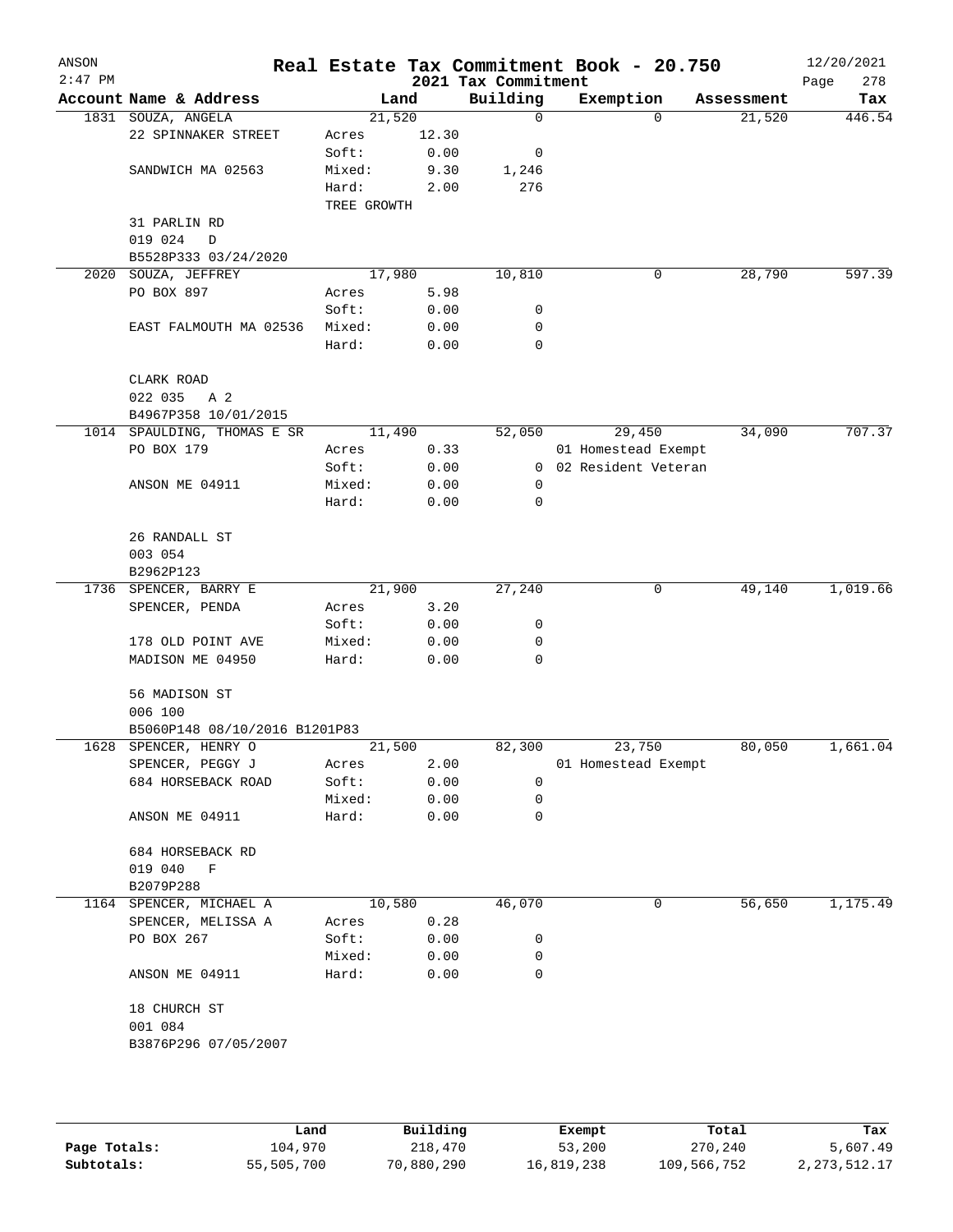| ANSON<br>$2:47$ PM |                        |                        |      | 2021 Tax Commitment | Real Estate Tax Commitment Book - 20.750 |            | 12/20/2021<br>279 |
|--------------------|------------------------|------------------------|------|---------------------|------------------------------------------|------------|-------------------|
|                    | Account Name & Address | Land                   |      | Building            | Exemption                                | Assessment | Page<br>Tax       |
|                    | 1741 SPOONER, DEREK L  | 14,000                 |      | 43,160              | $\Omega$                                 | 57,160     | 1,186.07          |
|                    | 418 RIVER ROAD         | Acres                  | 0.49 |                     |                                          |            |                   |
|                    |                        | Soft:                  | 0.00 | 0                   |                                          |            |                   |
|                    | NORTH ANSON ME 04958   | Mixed:                 | 0.00 | 0                   |                                          |            |                   |
|                    |                        | Hard:                  | 0.00 | 0                   |                                          |            |                   |
|                    |                        |                        |      |                     |                                          |            |                   |
|                    | 418 RIVER RD           |                        |      |                     |                                          |            |                   |
|                    | 016 007<br>Α           |                        |      |                     |                                          |            |                   |
| 1948               | SPOONER, DEREK L       | 16,130                 |      | 70,800              | 0                                        | 86,930     | 1,803.80          |
|                    | SPOONER, WENDA M       | Acres                  | 0.65 |                     |                                          |            |                   |
|                    | 418 RIVER ROAD         | Soft:                  | 0.00 | 0                   |                                          |            |                   |
|                    |                        | Mixed:                 | 0.00 | 0                   |                                          |            |                   |
|                    | NORTH ANSON ME 04958   | Hard:                  | 0.00 | 0                   |                                          |            |                   |
|                    | 403 RIVER RD           |                        |      |                     |                                          |            |                   |
|                    | 016 029                |                        |      |                     |                                          |            |                   |
|                    | B3604P102 12/09/2005   |                        |      |                     |                                          |            |                   |
| 1740               | SPOONER, IVAN C JR     | 14, 140                |      | 29,530              | 23,750                                   | 19,920     | 413.34            |
|                    | 420 RIVER RD           | Acres                  | 0.50 |                     | 01 Homestead Exempt                      |            |                   |
|                    |                        | Soft:                  | 0.00 | 0                   |                                          |            |                   |
|                    | N ANSON ME 04958       | Mixed:                 | 0.00 | 0                   |                                          |            |                   |
|                    |                        | Hard:                  | 0.00 | 0                   |                                          |            |                   |
|                    | 420 RIVER RD           |                        |      |                     |                                          |            |                   |
|                    | 016 007                |                        |      |                     |                                          |            |                   |
| 931                | ST PETER, ERNEST E     | 8,940                  |      | 37,000              | 23,750                                   | 22,190     | 460.44            |
|                    |                        | Acres                  | 0.20 |                     | 01 Homestead Exempt                      |            |                   |
|                    | ANSON ME 04911 0313    | Soft:                  | 0.00 | 0                   |                                          |            |                   |
|                    | PO BOX 313             | Mixed:                 | 0.00 | 0                   |                                          |            |                   |
|                    |                        | Hard:                  | 0.00 | 0                   |                                          |            |                   |
|                    | 8 INGALLS ST           |                        |      |                     |                                          |            |                   |
|                    | 002 050                |                        |      |                     |                                          |            |                   |
|                    | B2981P88               |                        |      |                     |                                          |            |                   |
|                    | 214 ST PETER, GARRET C | 14,140                 |      | 70,690              | 0                                        | 84,830     | 1,760.22          |
|                    | POTVIN, ERICKA L       | Acres                  | 0.50 |                     |                                          |            |                   |
|                    | 92 FAHI POND ROAD      | Soft:                  | 0.00 | 0                   |                                          |            |                   |
|                    |                        | Mixed:                 | 0.00 | 0                   |                                          |            |                   |
|                    | NORTH ANSON ME 04958   | Hard:                  | 0.00 | 0                   |                                          |            |                   |
|                    | 92 FAHI POND RD        |                        |      |                     |                                          |            |                   |
|                    | 023 005                |                        |      |                     |                                          |            |                   |
|                    | B5322P270 08/22/2018   |                        |      |                     |                                          |            |                   |
|                    | 181 ST PETER, JAI      | 25,550                 |      | 7,790               | 0                                        | 33,340     | 691.81            |
|                    | PO BOX 367             | Acres                  | 4.70 |                     |                                          |            |                   |
|                    |                        | Soft:                  | 0.00 | 0                   |                                          |            |                   |
|                    | ANSON ME 04911         | Mixed:                 | 0.00 | 0                   |                                          |            |                   |
|                    |                        | Hard:                  | 0.00 | 0                   |                                          |            |                   |
|                    |                        | OWNED BY TOWN OF ANSON |      |                     |                                          |            |                   |
|                    | 128 CAMPGROUND RD      |                        |      |                     |                                          |            |                   |
|                    | 015 036                |                        |      |                     |                                          |            |                   |
|                    | B5357P318 11/27/2018   |                        |      |                     |                                          |            |                   |
|                    |                        |                        |      |                     |                                          |            |                   |
|                    |                        |                        |      |                     |                                          |            |                   |
|                    |                        |                        |      |                     |                                          |            |                   |

|              | Land       | Building   | Exempt     | Total       | Tax          |
|--------------|------------|------------|------------|-------------|--------------|
| Page Totals: | 92,900     | 258,970    | 47,500     | 304,370     | 6,315.68     |
| Subtotals:   | 55,598,600 | 71,139,260 | 16,866,738 | 109,871,122 | 2,279,827.85 |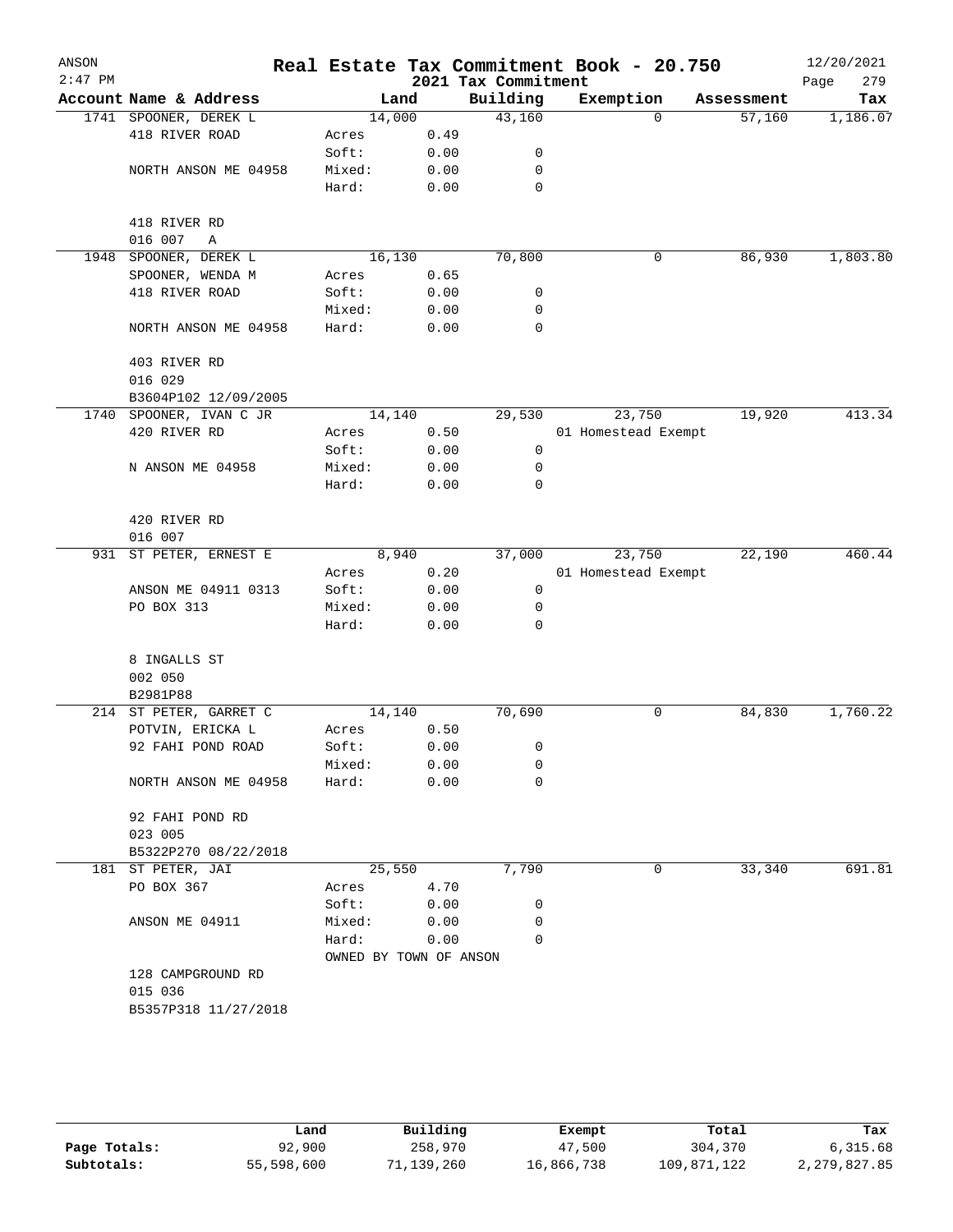| ANSON     |                               |            |        |      |                     | Real Estate Tax Commitment Book - 20.750 |            | 12/20/2021  |
|-----------|-------------------------------|------------|--------|------|---------------------|------------------------------------------|------------|-------------|
| $2:47$ PM |                               |            |        |      | 2021 Tax Commitment |                                          |            | 280<br>Page |
|           | Account Name & Address        |            | Land   |      | Building            | Exemption                                | Assessment | Tax         |
|           | 1553 ST. MICHEL, NORMAND      |            | 2,700  |      | 0                   | 0                                        | 2,700      | 56.03       |
|           | 211 SOUTH MAIN STREET         | Acres      |        | 1.80 |                     |                                          |            |             |
|           |                               | Soft:      |        | 0.00 | 0                   |                                          |            |             |
|           | SOLON ME 04979                | Mixed:     |        | 0.00 | 0                   |                                          |            |             |
|           |                               | Hard:      |        | 0.00 | $\mathbf 0$         |                                          |            |             |
|           |                               | B5241P0295 |        |      |                     |                                          |            |             |
|           | <b>MAYHEW ROAD</b>            |            |        |      |                     |                                          |            |             |
|           | 011 009<br>B                  |            |        |      |                     |                                          |            |             |
|           | B5241P295 12/27/2017 B2487P83 |            |        |      |                     |                                          |            |             |
|           | 327 STACK, FREDERICK          |            | 9,000  |      | 71,850              | 0                                        | 80,850     | 1,677.64    |
|           | PO BOX 60                     | Acres      |        | 0.09 |                     |                                          |            |             |
|           |                               | Soft:      |        | 0.00 | 0                   |                                          |            |             |
|           | PHILLIPS ME 04966             | Mixed:     |        | 0.00 | 0                   |                                          |            |             |
|           |                               | Hard:      |        | 0.00 | 0                   |                                          |            |             |
|           | 6 ELM ST                      |            |        |      |                     |                                          |            |             |
|           | 006 035                       |            |        |      |                     |                                          |            |             |
|           | B5395P131 B1001P58            |            |        |      |                     |                                          |            |             |
|           | 180 Stack, Frederick H        |            | 18,150 |      | 0                   | $\mathbf 0$                              | 18,150     | 376.61      |
|           | PO Box 60                     | Acres      |        | 5.10 |                     |                                          |            |             |
|           |                               | Soft:      |        | 0.00 | 0                   |                                          |            |             |
|           | Phillips ME 04966             | Mixed:     |        | 0.00 | 0                   |                                          |            |             |
|           |                               | Hard:      |        | 0.00 | 0                   |                                          |            |             |
|           |                               | JТ         |        |      |                     |                                          |            |             |
|           | WEST MILLS ROAD               |            |        |      |                     |                                          |            |             |
|           | 011 032<br>4                  |            |        |      |                     |                                          |            |             |
|           | B5409P273 05/20/2019          |            |        |      |                     |                                          |            |             |
|           | 1769 Stack, Frederick H       |            | 7,210  |      | 49,280              | 0                                        | 56,490     | 1,172.17    |
|           | PO Box 60                     | Acres      |        | 0.13 |                     |                                          |            |             |
|           |                               | Soft:      |        | 0.00 | 0                   |                                          |            |             |
|           | Phillips ME 04966             | Mixed:     |        | 0.00 | 0                   |                                          |            |             |
|           |                               | Hard:      |        | 0.00 | 0                   |                                          |            |             |
|           |                               |            |        |      |                     |                                          |            |             |
|           | 10 ELM ST                     |            |        |      |                     |                                          |            |             |
|           | 006 038                       |            |        |      |                     |                                          |            |             |
|           | B5405P5 05/01/2019            |            |        |      |                     |                                          |            |             |
|           | 1018 STANLEY, KEITH T         |            | 14,420 |      | 54,220              | 29,450                                   | 39,190     | 813.19      |
|           |                               | Acres      |        | 0.52 |                     | 01 Homestead Exempt                      |            |             |
|           | ANSON ME 04911 0578           | Soft:      |        | 0.00 | $\Omega$            | 02 Resident Veteran                      |            |             |
|           | PO BOX 578                    | Mixed:     |        | 0.00 | 0                   |                                          |            |             |
|           |                               | Hard:      |        | 0.00 | 0                   |                                          |            |             |
|           |                               |            |        |      |                     |                                          |            |             |
|           | 30 PREBLE AVE                 |            |        |      |                     |                                          |            |             |
|           | 004 020                       |            |        |      |                     |                                          |            |             |
|           | B611P126                      |            |        |      |                     |                                          |            |             |
| 1023      | STAPLES, VAUGHN H             |            | 20,740 |      | 33,450              | 23,750                                   | 30,440     | 631.63      |
|           | STAPLES, JACQUELINE           | Acres      |        | 1.49 |                     | 01 Homestead Exempt                      |            |             |
|           |                               | Soft:      |        | 0.00 | 0                   |                                          |            |             |
|           |                               |            |        |      |                     |                                          |            |             |
|           | PO BOX 4                      | Mixed:     |        | 0.00 | 0                   |                                          |            |             |
|           | NORTH ANSON ME 04958<br>0004  | Hard:      |        | 0.00 | 0                   |                                          |            |             |
|           | 88 NORTH MAIN ST              |            |        |      |                     |                                          |            |             |
|           | 006 069                       |            |        |      |                     |                                          |            |             |
|           | B2042P206                     |            |        |      |                     |                                          |            |             |
|           |                               |            |        |      |                     |                                          |            |             |
|           |                               |            |        |      |                     |                                          |            |             |
|           |                               |            |        |      |                     |                                          |            |             |
|           |                               |            |        |      |                     |                                          |            |             |

|              | Land       | Building   | Exempt     | Total       | Tax          |
|--------------|------------|------------|------------|-------------|--------------|
| Page Totals: | 72,220     | 208,800    | 53,200     | 227,820     | 4,727.27     |
| Subtotals:   | 55,670,820 | 71,348,060 | 16,919,938 | 110,098,942 | 2,284,555.12 |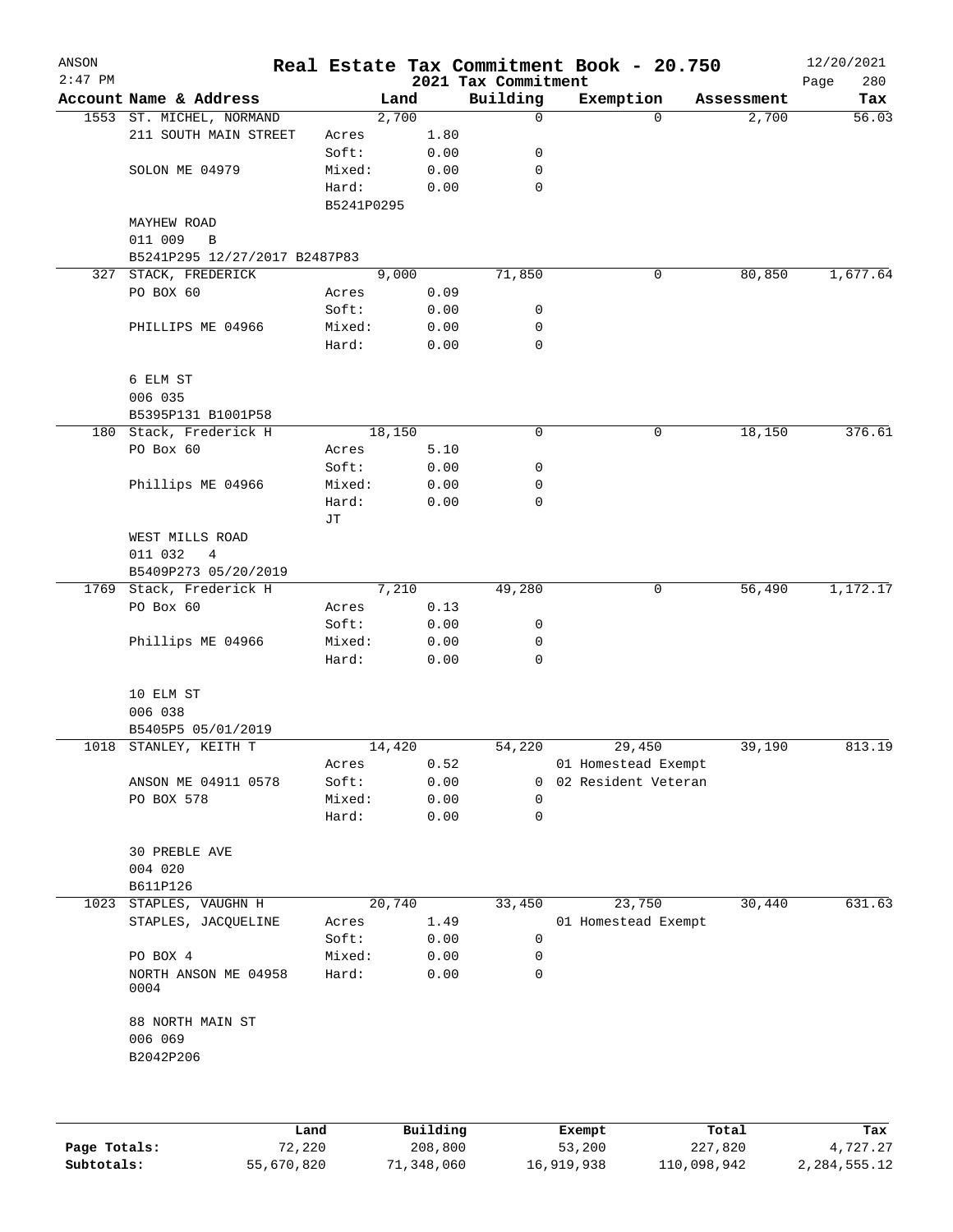| ANSON<br>$2:47$ PM |                                           |        |        |      | Real Estate Tax Commitment Book - 20.750<br>2021 Tax Commitment |                     |        |            | 12/20/2021<br>281<br>Page |
|--------------------|-------------------------------------------|--------|--------|------|-----------------------------------------------------------------|---------------------|--------|------------|---------------------------|
|                    | Account Name & Address                    |        | Land   |      | Building                                                        | Exemption           |        | Assessment | Tax                       |
|                    | 1743 STATE OF MAINE                       |        | 6,570  |      | 0                                                               |                     | 6,570  | $\Omega$   | 0.00                      |
|                    |                                           | Acres  |        | 0.30 |                                                                 | 11 State of ME      |        |            |                           |
|                    | AUGUSTA ME 04330 0000                     | Soft:  |        | 0.00 | 0                                                               |                     |        |            |                           |
|                    |                                           | Mixed: |        | 0.00 | 0                                                               |                     |        |            |                           |
|                    |                                           | Hard:  |        | 0.00 | 0                                                               |                     |        |            |                           |
|                    | 009 042                                   |        |        |      |                                                                 |                     |        |            |                           |
| 1022               | STATEZNI, DANIEL L                        |        | 20,000 |      | 0                                                               |                     | 0      | 20,000     | 415.00                    |
|                    |                                           | Acres  |        | 6.50 |                                                                 |                     |        |            |                           |
|                    | SALEM MA 01970 0000                       | Soft:  |        | 0.00 | 0                                                               |                     |        |            |                           |
|                    | 16 TREMONT ST                             | Mixed: |        | 0.00 | 0                                                               |                     |        |            |                           |
|                    |                                           | Hard:  |        | 0.00 | 0                                                               |                     |        |            |                           |
|                    | 015 037<br>5                              |        |        |      |                                                                 |                     |        |            |                           |
|                    | B4714P117 08/28/2013                      |        |        |      |                                                                 |                     |        |            |                           |
| 1027               | STEELE, JOAN K                            |        | 10,950 |      | 700                                                             |                     | 0      | 11,650     | 241.74                    |
|                    |                                           | Acres  |        | 0.30 |                                                                 |                     |        |            |                           |
|                    | ANSON ME 04911 0236                       | Soft:  |        | 0.00 | 0                                                               |                     |        |            |                           |
|                    | PO BOX 236                                | Mixed: |        | 0.00 | 0                                                               |                     |        |            |                           |
|                    |                                           | Hard:  |        | 0.00 | $\mathbf 0$                                                     |                     |        |            |                           |
|                    | <b>BUSWELL STREET</b>                     |        |        |      |                                                                 |                     |        |            |                           |
|                    | 002 027                                   |        |        |      |                                                                 |                     |        |            |                           |
|                    | B1099P285                                 |        |        |      |                                                                 |                     |        |            |                           |
| 1028               | STEELE, JOAN K                            |        | 18,440 |      | 11,320                                                          |                     | 23,750 | 6,010      | 124.71                    |
|                    |                                           | Acres  |        | 0.85 |                                                                 | 01 Homestead Exempt |        |            |                           |
|                    | ANSON ME 04911 0236                       | Soft:  |        | 0.00 | 0                                                               |                     |        |            |                           |
|                    | PO BOX 236                                | Mixed: |        | 0.00 | 0                                                               |                     |        |            |                           |
|                    |                                           | Hard:  |        | 0.00 | 0                                                               |                     |        |            |                           |
|                    | 35 BUSWELL ST<br>002 029                  |        |        |      |                                                                 |                     |        |            |                           |
|                    | B778P652 B480P501                         |        |        |      |                                                                 |                     |        |            |                           |
|                    | 1148 STEELE, JOAN K                       |        | 13,710 |      | 30,100                                                          |                     | 0      | 43,810     | 909.06                    |
|                    |                                           | Acres  |        | 0.47 |                                                                 |                     |        |            |                           |
|                    | ANSON ME 04911 0236                       | Soft:  |        | 0.00 | 0                                                               |                     |        |            |                           |
|                    | PO BOX 236                                | Mixed: |        | 0.00 | 0                                                               |                     |        |            |                           |
|                    |                                           | Hard:  |        | 0.00 | 0                                                               |                     |        |            |                           |
|                    | 29 BUSWELL ST<br>002 031                  |        |        |      |                                                                 |                     |        |            |                           |
|                    | B5060P152 08/10/2016 B3411P273 11/23/2004 |        |        |      |                                                                 |                     |        |            |                           |
|                    | 51 STEUBER, CHAD W                        |        | 17,550 |      | 51,770                                                          |                     | 23,750 | 45,570     | 945.58                    |
|                    | 51 SOLON ROAD                             | Acres  |        | 0.77 |                                                                 | 01 Homestead Exempt |        |            |                           |
|                    |                                           | Soft:  |        | 0.00 | 0                                                               |                     |        |            |                           |
|                    | NORTH ANSON ME 04958                      | Mixed: |        | 0.00 | 0                                                               |                     |        |            |                           |
|                    |                                           | Hard:  |        | 0.00 | 0                                                               |                     |        |            |                           |
|                    | 51 SOLON RD                               |        |        |      |                                                                 |                     |        |            |                           |
|                    | 017 029                                   |        |        |      |                                                                 |                     |        |            |                           |
|                    | B4830P331 09/14/2014                      |        |        |      |                                                                 |                     |        |            |                           |
|                    |                                           |        |        |      |                                                                 |                     |        |            |                           |
|                    |                                           |        |        |      |                                                                 |                     |        |            |                           |
|                    |                                           |        |        |      |                                                                 |                     |        |            |                           |

|              | úand       | Building   | Exempt     | Total       | Tax          |
|--------------|------------|------------|------------|-------------|--------------|
| Page Totals: | 87,220     | 93,890     | 54,070     | 127,040     | 2,636.09     |
| Subtotals:   | 55,758,040 | 71,441,950 | 16,974,008 | 110,225,982 | 2,287,191.21 |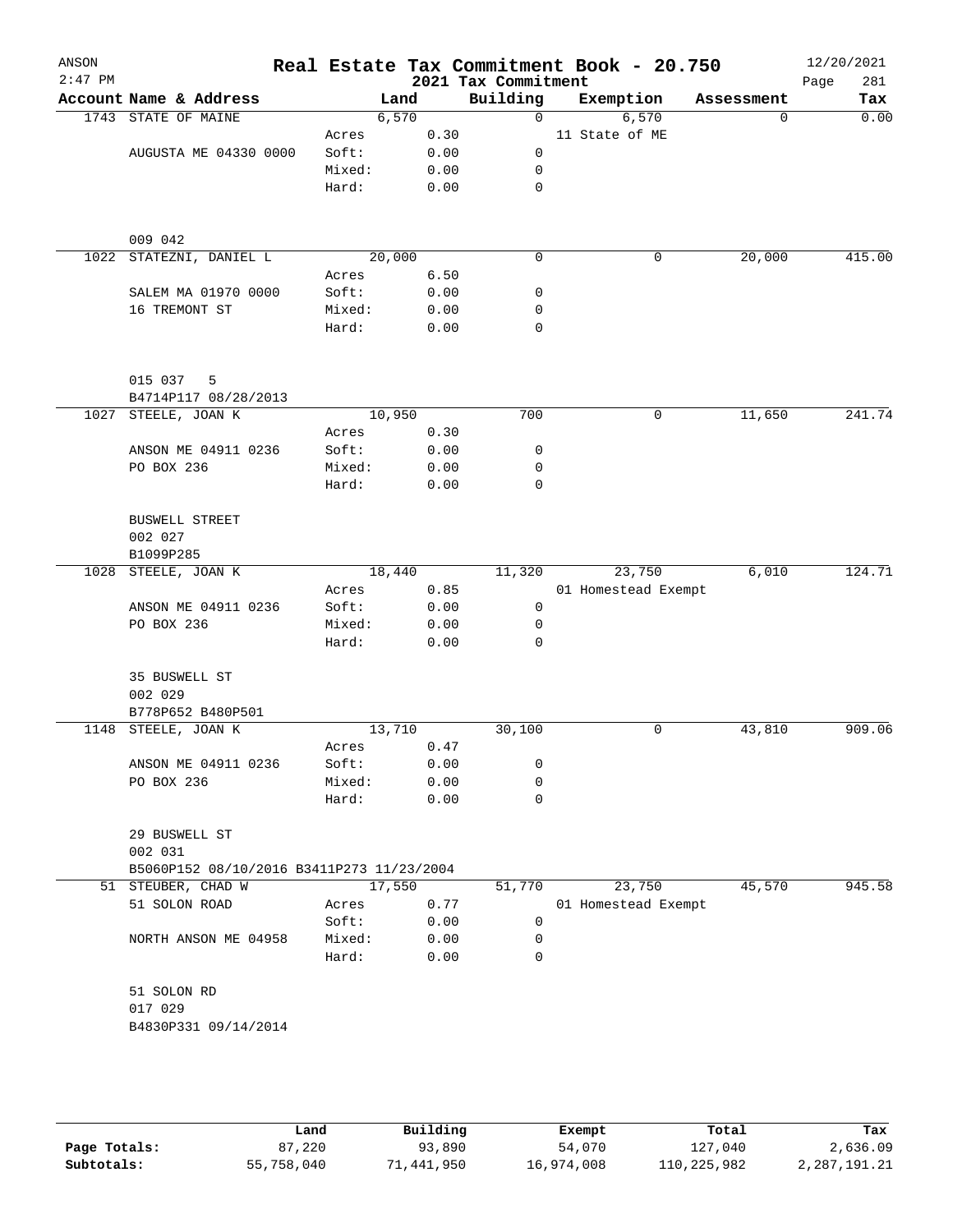| ANSON<br>$2:47$ PM |                                          |                        |       | 2021 Tax Commitment | Real Estate Tax Commitment Book - 20.750 |            | 12/20/2021<br>Page<br>282 |
|--------------------|------------------------------------------|------------------------|-------|---------------------|------------------------------------------|------------|---------------------------|
|                    | Account Name & Address                   |                        | Land  | Building            | Exemption                                | Assessment | Tax                       |
|                    | 1030 STEVENS, LINCOLN R                  | 14,000                 |       | 76,410              | 23,750                                   | 66,660     | 1,383.20                  |
|                    | STEVENS, KATHRYN J                       | Acres                  | 0.49  |                     | 01 Homestead Exempt                      |            |                           |
|                    |                                          | Soft:                  | 0.00  | 0                   |                                          |            |                           |
|                    | PO BOX 396                               | Mixed:                 | 0.00  | 0                   |                                          |            |                           |
|                    | ANSON ME 04911 0396                      | Hard:                  | 0.00  | $\mathbf 0$         |                                          |            |                           |
|                    | 5 INGALLS ST                             |                        |       |                     |                                          |            |                           |
|                    | 002 046<br>C                             |                        |       |                     |                                          |            |                           |
|                    | B1521P38                                 |                        |       |                     |                                          |            |                           |
|                    | 1407 STEVENS, VICKI R                    | 15,510                 |       | 0                   | 0                                        | 15,510     | 321.83                    |
|                    | STEVENS, ALAN R                          | Acres                  | 76.00 |                     |                                          |            |                           |
|                    | 27 REMICK ROAD                           | Soft:                  | 0.00  | 0                   |                                          |            |                           |
|                    |                                          | Mixed:                 | 69.50 | 9,310               |                                          |            |                           |
|                    | STARKS ME 04911 0000                     | Hard:<br>TREE GROWTH   | 0.00  | 0                   |                                          |            |                           |
|                    |                                          |                        |       |                     |                                          |            |                           |
|                    | 010 003<br>B4983P352 12/05/2015 B842P615 |                        |       |                     |                                          |            |                           |
|                    | 289 STEWARD, DAWN M                      | 12,170                 |       | 59,950              | 0                                        | 72,120     | 1,496.49                  |
|                    | STEWARD, ADAM T                          | Acres                  | 0.37  |                     |                                          |            |                           |
|                    |                                          |                        |       |                     |                                          |            |                           |
|                    | 55 SPEAR HILL ROAD                       | Soft:                  | 0.00  | 0                   |                                          |            |                           |
|                    |                                          | Mixed:                 | 0.00  | 0                   |                                          |            |                           |
|                    | ANSON ME 04911                           | Hard:<br>B5031P0282 JT | 0.00  | 0                   |                                          |            |                           |
|                    | 55 SPEAR HILL RD                         |                        |       |                     |                                          |            |                           |
|                    | 003 019                                  |                        |       |                     |                                          |            |                           |
|                    | B5031P282 05/27/2016                     |                        |       |                     |                                          |            |                           |
|                    | 1445 STEWARD, GABRIEL G                  | 18,230                 |       | 104,150             | 23,750                                   | 98,630     | 2,046.57                  |
|                    | 312 SOLON RD                             | Acres                  | 3.15  |                     | 01 Homestead Exempt                      |            |                           |
|                    |                                          | Soft:                  | 0.00  | 0                   |                                          |            |                           |
|                    | NORTH ANSON ME 04958                     | Mixed:                 | 0.00  | 0                   |                                          |            |                           |
|                    |                                          | Hard:                  | 0.00  | 0                   |                                          |            |                           |
|                    | 312 SOLON RD                             |                        |       |                     |                                          |            |                           |
|                    | 024 024<br>2 <sub>B</sub>                |                        |       |                     |                                          |            |                           |
|                    | B2418P127                                |                        |       |                     |                                          |            |                           |
|                    | 1746 STEWART PUBLIC LIBRARY              |                        | 8,250 | 46,310              | 54,560                                   | 0          | 0.00                      |
|                    |                                          | Acres                  | 0.17  |                     | 13 Benevolent & Charitable               |            |                           |
|                    | NORTH ANSON ME 04958<br>0177             | Soft:                  | 0.00  | 0                   |                                          |            |                           |
|                    | PO BOX 177                               | Mixed:                 | 0.00  | 0                   |                                          |            |                           |
|                    |                                          | Hard:                  | 0.00  | 0                   |                                          |            |                           |
|                    | 37 ELM ST                                |                        |       |                     |                                          |            |                           |
|                    | 006 045                                  |                        |       |                     |                                          |            |                           |
| 481                | STEWART, SARAH                           |                        | 8,940 | 46,540              | 23,750                                   | 31,730     | 658.40                    |
|                    |                                          | Acres                  | 0.20  |                     | 01 Homestead Exempt                      |            |                           |
|                    | ANSON ME 04911 0142                      | Soft:                  | 0.00  | 0                   |                                          |            |                           |
|                    | PO BOX 142                               | Mixed:                 | 0.00  | 0                   |                                          |            |                           |
|                    |                                          | Hard:                  | 0.00  | 0                   |                                          |            |                           |
|                    | 9 SCHOOL ST                              |                        |       |                     |                                          |            |                           |
|                    | 001 028                                  |                        |       |                     |                                          |            |                           |
|                    | B1775P82                                 |                        |       |                     |                                          |            |                           |
|                    |                                          |                        |       |                     |                                          |            |                           |
|                    |                                          |                        |       |                     |                                          |            |                           |
|                    |                                          |                        |       |                     |                                          |            |                           |

|              | Land       | Building   | Exempt     | Total       | Tax          |
|--------------|------------|------------|------------|-------------|--------------|
| Page Totals: | 77,100     | 333,360    | 125,810    | 284,650     | 5,906.49     |
| Subtotals:   | 55,835,140 | 71,775,310 | 17,099,818 | 110,510,632 | 2,293,097.70 |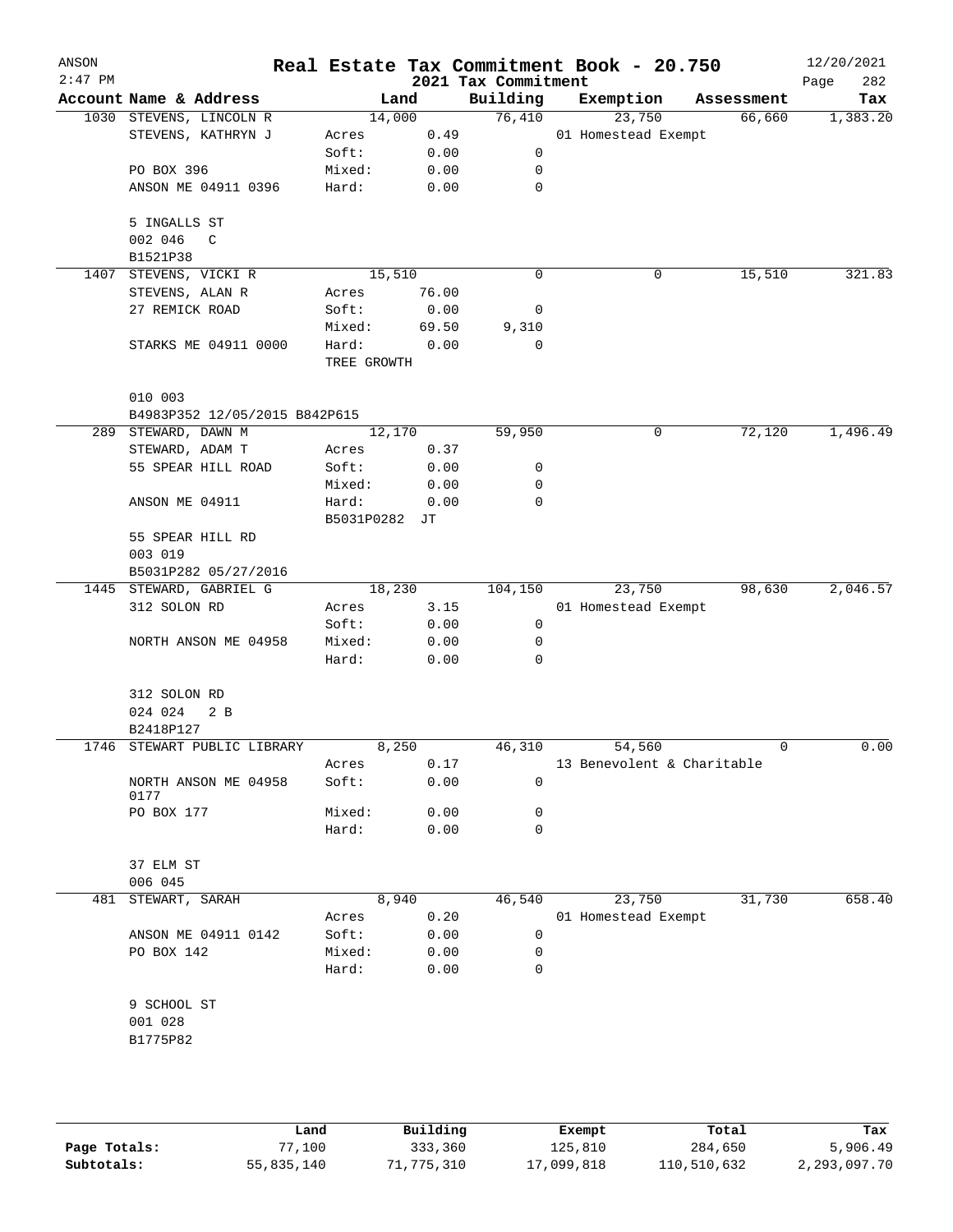| ANSON<br>$2:47$ PM |                                           |                      |       | 2021 Tax Commitment | Real Estate Tax Commitment Book - 20.750 |            | 12/20/2021<br>Page<br>283 |
|--------------------|-------------------------------------------|----------------------|-------|---------------------|------------------------------------------|------------|---------------------------|
|                    | Account Name & Address                    |                      | Land  | Building            | Exemption                                | Assessment | Tax                       |
|                    | 1676 STEWART, SARAH                       | 21,970               |       | 0                   | $\Omega$                                 | 21,970     | 455.88                    |
|                    | STEWART, FLOYD                            | Acres                | 29.46 |                     |                                          |            |                           |
|                    |                                           | Soft:                | 0.00  | 0                   |                                          |            |                           |
|                    | PO BOX 142                                | Mixed:               | 6.00  | 804                 |                                          |            |                           |
|                    | ANSON ME 04911 0142                       | Hard:<br>TREE GROWTH | 18.00 | 2,480               |                                          |            |                           |
|                    | 186 HOLLIN WAITE HILL                     |                      |       |                     |                                          |            |                           |
|                    | 014 034<br>$\mathbf{1}$                   |                      |       |                     |                                          |            |                           |
|                    | B2234P82                                  |                      |       |                     |                                          |            |                           |
|                    | 490 STODDARD, SCOTT A                     | 21,040               |       | 20,410              | 0                                        | 41,450     | 860.09                    |
|                    | STODDARD, CHRISTINE M                     | Acres                | 1.69  |                     |                                          |            |                           |
|                    | 462 RIVER ROAD                            | Soft:                | 0.00  | 0                   |                                          |            |                           |
|                    |                                           | Mixed:               | 0.00  | 0                   |                                          |            |                           |
|                    | NORTH ANSON ME 04958                      | Hard:                | 0.00  | 0                   |                                          |            |                           |
|                    |                                           | LIFE ESTATE          |       |                     |                                          |            |                           |
|                    | 448 RIVER RD                              |                      |       |                     |                                          |            |                           |
|                    | 016 009                                   |                      |       |                     |                                          |            |                           |
|                    | B4637P11 08/21/2012                       |                      |       |                     |                                          |            |                           |
|                    | 377 STODDARD, SCOTT A                     | 21,020               |       | 24,930              | 23,750                                   | 22,200     | 460.65                    |
|                    | STODDARD, CHRISTINE M                     | Acres                | 1.68  |                     | 01 Homestead Exempt                      |            |                           |
|                    | 462 RIVER ROAD                            | Soft:                | 0.00  | $\mathsf{O}$        |                                          |            |                           |
|                    |                                           | Mixed:               | 0.00  | 0                   |                                          |            |                           |
|                    | NORTH ANSON ME 04958                      | Hard:                | 0.00  | 0                   |                                          |            |                           |
|                    |                                           |                      |       |                     |                                          |            |                           |
|                    | 462 RIVER RD                              |                      |       |                     |                                          |            |                           |
|                    | 016 009<br>Α                              |                      |       |                     |                                          |            |                           |
|                    | B5060P121 08/10/2016 B4569P121 08/21/2012 |                      |       |                     |                                          |            |                           |
|                    | 1230 STRATTON, PAULINE                    | 10,390               |       | 49,020              | 23,750                                   | 35,660     | 739.95                    |
|                    | 28 Arnold Lane                            | Acres                | 0.27  |                     | 01 Homestead Exempt                      |            |                           |
|                    |                                           | Soft:                | 0.00  | 0                   |                                          |            |                           |
|                    | ANSON Maine 04911                         | Mixed:               | 0.00  | 0                   |                                          |            |                           |
|                    |                                           | Hard:                | 0.00  | 0                   |                                          |            |                           |
|                    |                                           |                      |       |                     |                                          |            |                           |
|                    | 28 ARNOLDS LN                             |                      |       |                     |                                          |            |                           |
|                    | 001 014                                   |                      |       |                     |                                          |            |                           |
|                    | B3149P174                                 |                      |       |                     |                                          |            |                           |
|                    | 435 Strout, Michele C                     | 26,000               |       | 50,360              | 0                                        | 76,360     | 1,584.47                  |
|                    | 8 JOISE ST                                | Acres                | 5.00  |                     |                                          |            |                           |
|                    |                                           | Soft:                | 0.00  | 0                   |                                          |            |                           |
|                    | SKOWHEGAN ME 04976                        | Mixed:               | 0.00  | 0                   |                                          |            |                           |
|                    |                                           | Hard:                | 0.00  | 0                   |                                          |            |                           |
|                    |                                           |                      |       |                     |                                          |            |                           |
|                    | 260 RIVER RD                              |                      |       |                     |                                          |            |                           |
|                    | 015 068<br>B                              |                      |       |                     |                                          |            |                           |
|                    | B5532P100 04/01/2020                      |                      |       |                     |                                          |            |                           |
| 491                | STRYSKO, JOHN N                           | 12,810               |       | 53,720              | 23,750                                   | 42,780     | 887.69                    |
|                    |                                           | Acres                | 0.41  |                     | 01 Homestead Exempt                      |            |                           |
|                    | ANSON ME 04911                            | Soft:                | 0.00  | 0                   |                                          |            |                           |
|                    | PO BOX 513                                | Mixed:               | 0.00  | 0                   |                                          |            |                           |
|                    |                                           | Hard:                | 0.00  | 0                   |                                          |            |                           |
|                    | 6 CHURCH ST                               |                      |       |                     |                                          |            |                           |
|                    | 001 081                                   |                      |       |                     |                                          |            |                           |
|                    | B4238P312 02/10/2010                      |                      |       |                     |                                          |            |                           |
|                    |                                           |                      |       |                     |                                          |            |                           |
|                    |                                           |                      |       |                     |                                          |            |                           |
|                    |                                           |                      |       |                     |                                          |            |                           |
|                    |                                           |                      |       |                     |                                          |            |                           |

|              | Land       | Building   | Exempt     | Total       | Tax          |
|--------------|------------|------------|------------|-------------|--------------|
| Page Totals: | ⊥13,230    | 198,440    | 71,250     | 240,420     | 4,988.73     |
| Subtotals:   | 55,948,370 | 71,973,750 | 17,171,068 | 110,751,052 | 2,298,086.43 |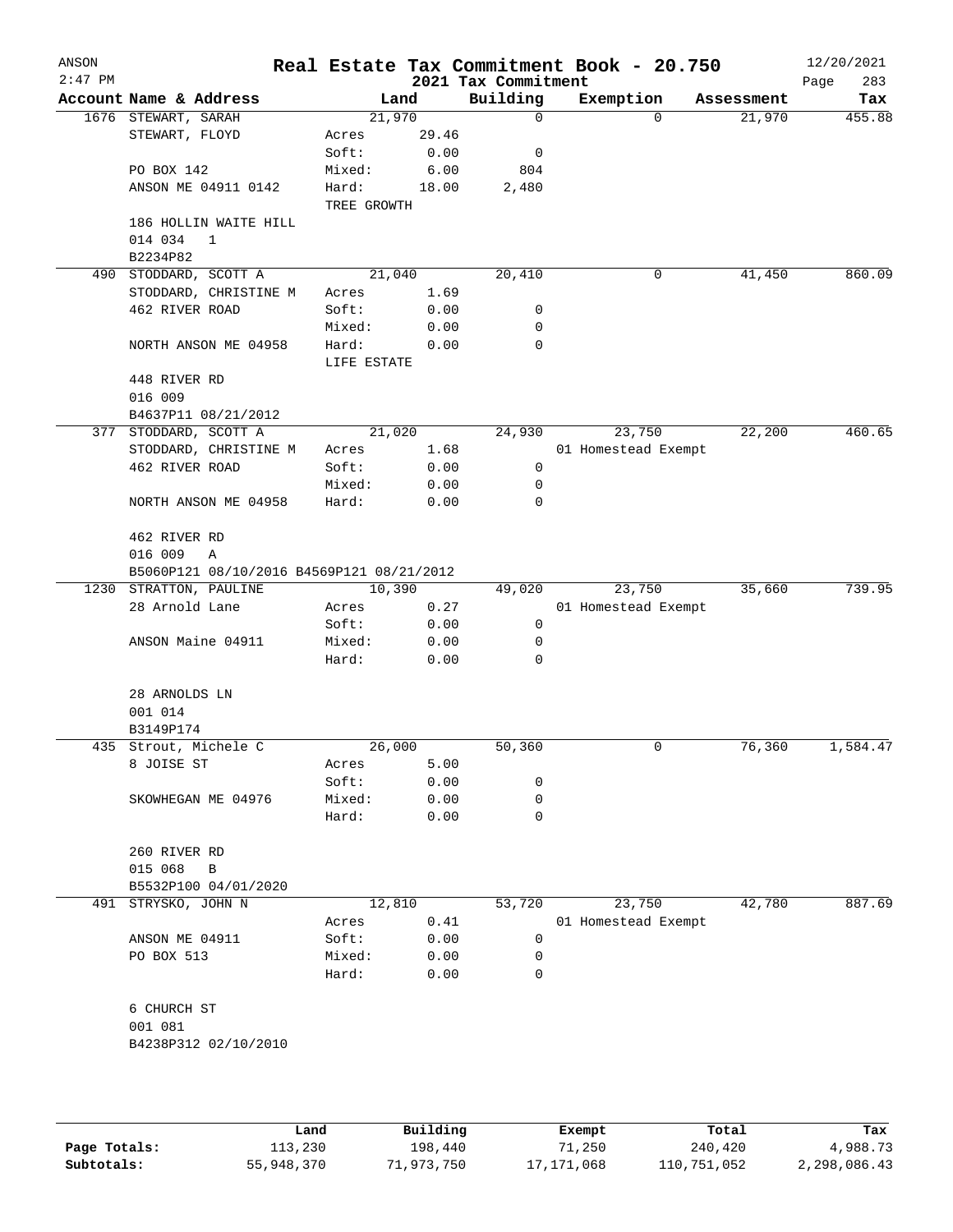| ANSON<br>$2:47$ PM |                                          |                      |              | 2021 Tax Commitment | Real Estate Tax Commitment Book - 20.750 |            | 12/20/2021<br>284<br>Page |
|--------------------|------------------------------------------|----------------------|--------------|---------------------|------------------------------------------|------------|---------------------------|
|                    | Account Name & Address                   |                      | Land         | Building            | Exemption                                | Assessment | Tax                       |
|                    | 1228 STUBBS, REBECCA A                   |                      | 44,500       | 77,110              | $\Omega$                                 | 121,610    | 2,523.41                  |
|                    | Stubbs, Merle A II                       | Acres                | 25.00        |                     |                                          |            |                           |
|                    | 49 WEST MILLS ROAD                       | Soft:                | 0.00         | 0                   |                                          |            |                           |
|                    |                                          | Mixed:               | 0.00         | 0                   |                                          |            |                           |
|                    | ANSON ME 04911                           | Hard:                | 0.00         | $\mathbf 0$         |                                          |            |                           |
|                    | 49 WEST MILLS RD                         |                      |              |                     |                                          |            |                           |
|                    | 010 013                                  |                      |              |                     |                                          |            |                           |
|                    | B5424P202 06/21/2019                     |                      |              |                     |                                          |            |                           |
|                    | 1556 STUDLEY, GARY A                     |                      | 20,000       | 69,880              | 0                                        | 89,880     | 1,865.01                  |
|                    | STUDLEY, COLLEEN M                       | Acres<br>Soft:       | 1.00<br>0.00 | 0                   |                                          |            |                           |
|                    | 225B WEAVER HILL RD                      | Mixed:               | 0.00         | 0                   |                                          |            |                           |
|                    | WEST GREENWICH RI 02817 Hard:<br>0000    |                      | 0.00         | $\mathbf 0$         |                                          |            |                           |
|                    | 192 MAIN ST<br>002 023<br>$\mathbb{A}$   |                      |              |                     |                                          |            |                           |
|                    | B4326P131 10/08/2010                     |                      |              |                     |                                          |            |                           |
|                    | 1516 SULEA, ADRIAN                       |                      | 42,830       | 52,920              | 23,750                                   | 72,000     | 1,494.00                  |
|                    | SULEA, NICOLE M                          | Acres                | 21.66        |                     | 01 Homestead Exempt                      |            |                           |
|                    |                                          | Soft:                | 0.00         | 0                   |                                          |            |                           |
|                    | PO BOX 232                               | Mixed:               | 0.00         | 0                   |                                          |            |                           |
|                    | NORTH ANSON ME 04958<br>0232             | Hard:                | 0.00         | $\mathbf 0$         |                                          |            |                           |
|                    | 143 FAHI POND RD                         |                      |              |                     |                                          |            |                           |
|                    | 024 010<br>C                             |                      |              |                     |                                          |            |                           |
|                    | B3692P325 06/09/2006 B3632P70 02/09/2006 |                      |              |                     |                                          |            |                           |
|                    | 1643 SUNNYSIDE FOREST, LLC               |                      | 670          | 0                   | 0                                        | 670        | 13.90                     |
|                    | 173 MOSES GERRISH<br>FARMER RD           | Acres                | 5.00         |                     |                                          |            |                           |
|                    |                                          | Soft:                | 0.00         | 0                   |                                          |            |                           |
|                    | ELIOT ME 03903 0000                      | Mixed:               | 5.00         | 670                 |                                          |            |                           |
|                    |                                          | Hard:<br>TREE GROWTH | 0.00         | 0                   |                                          |            |                           |
|                    | 012 019                                  |                      |              |                     |                                          |            |                           |
|                    | B3974P334 12/31/2007                     |                      |              |                     |                                          |            |                           |
|                    | 364 SUNNYSIDE FOREST, LLC                |                      | 1,070        | 0                   | 0                                        | 1,070      | 22.20                     |
|                    | 173 MOSES GERRISH<br>FARMER ROAD         | Acres                | 8.00         |                     |                                          |            |                           |
|                    |                                          | Soft:                | 0.00         | 0                   |                                          |            |                           |
|                    | ELIOT ME 03903 0000                      | Mixed:               | 8.00         | 1,072               |                                          |            |                           |
|                    |                                          | Hard:<br>TREE GROWTH | 0.00         | 0                   |                                          |            |                           |
|                    | 012 020                                  |                      |              |                     |                                          |            |                           |
|                    | B3974P334 12/31/2007                     |                      |              |                     |                                          |            |                           |
| 1750               | SUNSET CEMETERY ASSOC                    |                      | 33,500       | 0                   | 33,500                                   | $\Omega$   | 0.00                      |
|                    |                                          | Acres                | 20.00        |                     | 13 Benevolent & Charitable               |            |                           |
|                    | ANSON ME 04911 0000                      | Soft:                | 0.00         | 0                   |                                          |            |                           |
|                    |                                          | Mixed:               | 0.00         | 0                   |                                          |            |                           |
|                    |                                          | Hard:                | 0.00         | 0                   |                                          |            |                           |
|                    |                                          |                      |              |                     |                                          |            |                           |
|                    | 018 048                                  |                      |              |                     |                                          |            |                           |
|                    |                                          |                      |              |                     |                                          |            |                           |

|              | Land       | Building   | Exempt     | Total       | Tax          |
|--------------|------------|------------|------------|-------------|--------------|
| Page Totals: | 142,570    | 199,910    | 57,250     | 285,230     | 5,918.52     |
| Subtotals:   | 56,090,940 | 72,173,660 | 17,228,318 | 111,036,282 | 2,304,004.95 |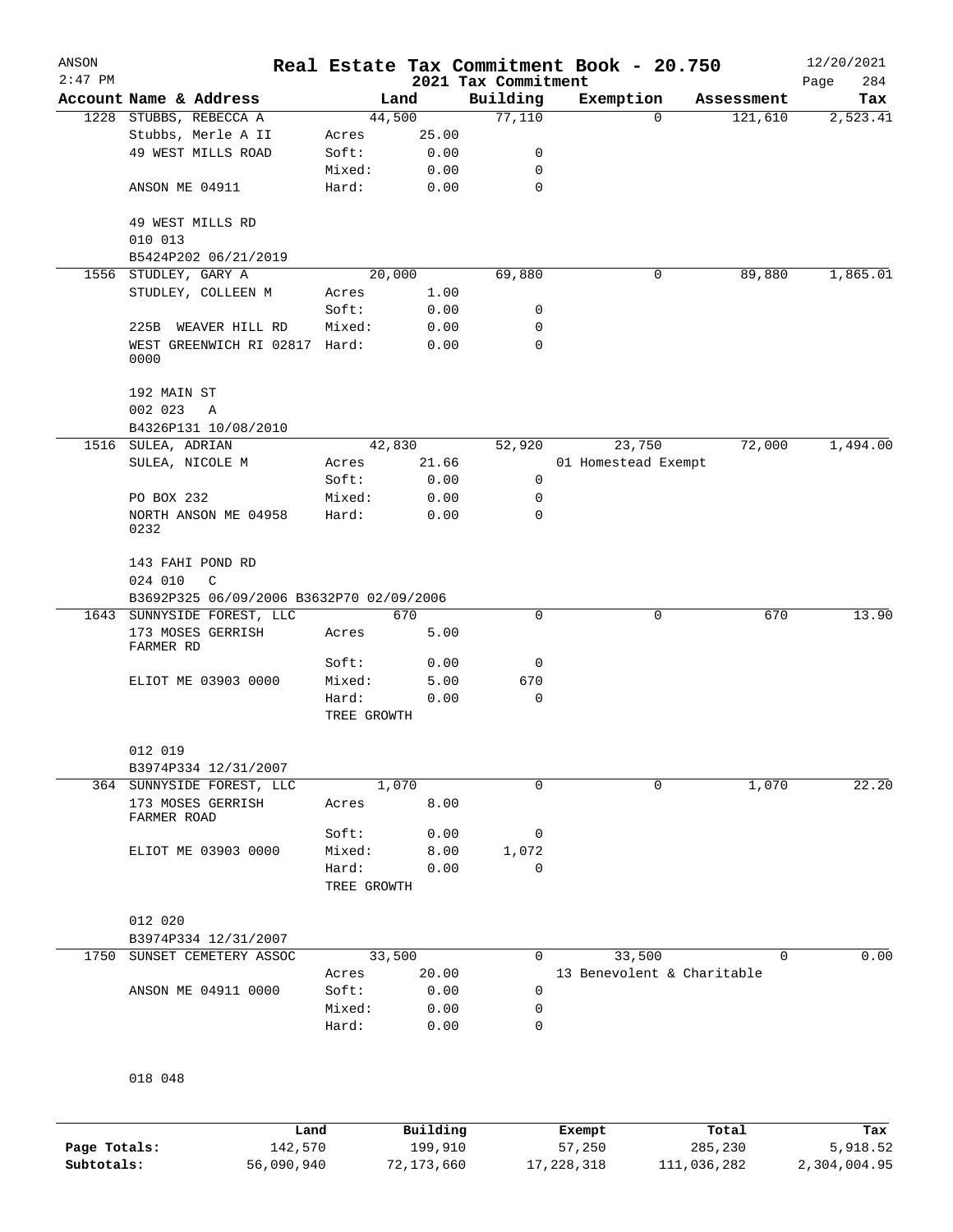| ANSON     |                                           |           |          |                                 | Real Estate Tax Commitment Book - 20.750 |            | 12/20/2021         |
|-----------|-------------------------------------------|-----------|----------|---------------------------------|------------------------------------------|------------|--------------------|
| $2:47$ PM | Account Name & Address                    | Land      |          | 2021 Tax Commitment<br>Building | Exemption                                | Assessment | Page<br>285<br>Tax |
|           | 1509 SWALE, ALLYSON R.                    | 15,100    |          | 18,280                          | 0                                        | 33,380     | 692.64             |
|           | MELLO, JENNIFER M                         | Acres     | 0.57     |                                 |                                          |            |                    |
|           | 52 MADISON STREET                         | Soft:     | 0.00     | 0                               |                                          |            |                    |
|           |                                           | Mixed:    | 0.00     | 0                               |                                          |            |                    |
|           | NORTH ANSON ME 04958<br>0000              | Hard:     | 0.00     | $\mathbf 0$                     |                                          |            |                    |
|           | 52 MADISON ST<br>006 099                  |           |          |                                 |                                          |            |                    |
|           | B5420P344 05/28/2019 B4153P1 06/22/2009   |           |          |                                 |                                          |            |                    |
|           | 341 SWEENEY, MICHAEL JR                   | 9,590     |          | 0                               | 0                                        | 9,590      | 198.99             |
|           | 141 SOLON ROAD                            | Acres     | 0.23     |                                 |                                          |            |                    |
|           |                                           | Soft:     | 0.00     | 0                               |                                          |            |                    |
|           | NORTH ANSON ME 04958                      | Mixed:    | 0.00     | 0                               |                                          |            |                    |
|           |                                           | Hard:     | 0.00     | 0                               |                                          |            |                    |
|           | 10 MOORE ST                               |           |          |                                 |                                          |            |                    |
|           | 002 003                                   |           |          |                                 |                                          |            |                    |
|           | B5509P299 12/30/2019                      |           |          |                                 |                                          |            |                    |
|           | 36 SWEENEY, MICHAEL S JR                  | 21,380    |          | 11,770                          | 0                                        | 33,150     | 687.86             |
|           | 141 SOLON ROAD                            | Acres     | 1.92     |                                 |                                          |            |                    |
|           |                                           | Soft:     | 0.00     | 0                               |                                          |            |                    |
|           | NORTH ANSON ME 04958                      | Mixed:    | 0.00     | 0                               |                                          |            |                    |
|           |                                           | Hard:     | 0.00     | 0                               |                                          |            |                    |
|           |                                           | B5058P095 |          |                                 |                                          |            |                    |
|           | 141 SOLON RD                              |           |          |                                 |                                          |            |                    |
|           | 017 033<br>C                              |           |          |                                 |                                          |            |                    |
|           | B5058P095 11/24/2015 B1530P328 06/16/1989 |           |          |                                 |                                          |            |                    |
|           | 1146 SWEENEY, MICHAEL S JR                | 24,500    |          | 53,950                          | 0                                        | 78,450     | 1,627.84           |
|           | 141 SOLON ROAD                            | Acres     | 4.00     |                                 |                                          |            |                    |
|           |                                           | Soft:     | 0.00     | 0                               |                                          |            |                    |
|           | NORTH ANSON ME 04958                      | Mixed:    | 0.00     | 0                               |                                          |            |                    |
|           |                                           | Hard:     | 0.00     | 0                               |                                          |            |                    |
|           | 128 MAIN ST                               |           |          |                                 |                                          |            |                    |
|           | 002 004                                   |           |          |                                 |                                          |            |                    |
|           | B5379P188 02/01/2019 B1818P241            |           |          |                                 |                                          |            |                    |
| 1037      | SWEENEY, MICHAEL S SR                     | 27,720    |          | 0                               | 0                                        | 27,720     | 575.19             |
|           | 112 N MAIN STREET                         | Acres     | 14.22    |                                 |                                          |            |                    |
|           |                                           | Soft:     | 0.00     | 0                               |                                          |            |                    |
|           | NORTH ANSON ME 04958                      | Mixed:    | 0.00     | 0                               |                                          |            |                    |
|           |                                           | Hard:     | 0.00     | 0                               |                                          |            |                    |
|           | 268 PEASE HILL RD                         |           |          |                                 |                                          |            |                    |
|           | 011 042<br>2                              |           |          |                                 |                                          |            |                    |
|           | B2190P290                                 |           |          |                                 |                                          |            |                    |
|           | 843 SWEENEY, MICHAEL S SR                 | 17,890    |          | 30,030                          | 23,750                                   | 24,170     | 501.53             |
|           | 112 N MAIN STREET                         | Acres     | 0.80     |                                 | 01 Homestead Exempt                      |            |                    |
|           |                                           | Soft:     | 0.00     | 0                               |                                          |            |                    |
|           | NORTH ANSON ME 04958                      | Mixed:    | 0.00     | 0                               |                                          |            |                    |
|           |                                           | Hard:     | 0.00     | $\mathbf 0$                     |                                          |            |                    |
|           | 112 NORTH MAIN ST                         |           |          |                                 |                                          |            |                    |
|           | 007 017                                   |           |          |                                 |                                          |            |                    |
|           | B5150P48 04/03/2017 B2183P109             |           |          |                                 |                                          |            |                    |
|           |                                           |           |          |                                 |                                          |            |                    |
|           | Land                                      |           | Building |                                 | Exempt                                   | Total      | Tax                |

**Page Totals:** 116,180 114,030 23,750 206,460 4,284.05 **Subtotals:** 56,207,120 72,287,690 17,252,068 111,242,742 2,308,289.00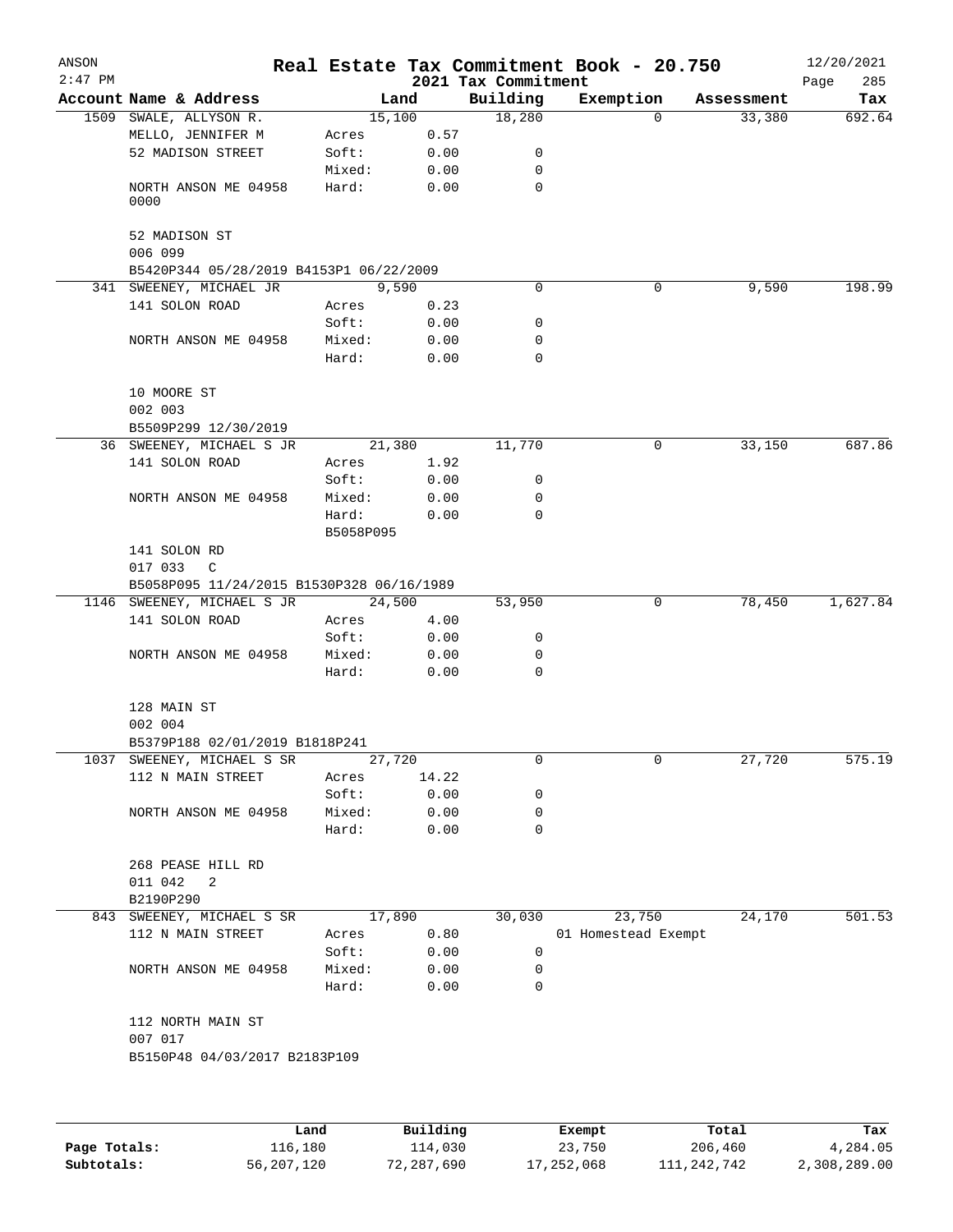| ANSON<br>$2:47$ PM |                                           |      |                      |        |               | 2021 Tax Commitment | Real Estate Tax Commitment Book - 20.750 |            | 12/20/2021<br>286<br>Page |
|--------------------|-------------------------------------------|------|----------------------|--------|---------------|---------------------|------------------------------------------|------------|---------------------------|
|                    | Account Name & Address                    |      |                      | Land   |               | Building            | Exemption                                | Assessment | Tax                       |
|                    | 356 SWEENEY, RYAN                         |      |                      | 5,660  |               | 40,090              | $\Omega$                                 | 45,750     | 949.31                    |
|                    | 140 MAIN STREET                           |      | Acres                |        | 0.08          |                     |                                          |            |                           |
|                    |                                           |      | Soft:                |        | 0.00          | 0                   |                                          |            |                           |
|                    | ANSON ME 04911                            |      | Mixed:               |        | 0.00          | 0                   |                                          |            |                           |
|                    |                                           |      | Hard:                |        | 0.00          | 0                   |                                          |            |                           |
|                    |                                           |      |                      |        |               |                     |                                          |            |                           |
|                    | 140 MAIN ST                               |      |                      |        |               |                     |                                          |            |                           |
|                    | 002 008<br>B5441P218 07/09/2019           |      |                      |        |               |                     |                                          |            |                           |
|                    | 512 SWEET, LARRY                          |      |                      | 0      |               | 8,840               | 0                                        | 8,840      | 183.43                    |
|                    | 66 RIVER ROAD                             |      |                      |        |               |                     |                                          |            |                           |
|                    |                                           |      |                      |        |               |                     |                                          |            |                           |
|                    | ANSON ME 04911                            |      |                      |        |               |                     |                                          |            |                           |
|                    |                                           |      |                      |        |               |                     |                                          |            |                           |
|                    | 615 FOUR MILE SQUARE RD<br>020 026 E ON   |      |                      |        |               |                     |                                          |            |                           |
|                    | 1753 SWETT, LARRY L                       |      |                      | 11,660 |               | 16,940              | $\mathbf 0$                              | 28,600     | 593.45                    |
|                    | <b>42 HEALD STREET</b>                    |      | Acres                |        | 0.34          |                     |                                          |            |                           |
|                    |                                           |      | Soft:                |        | 0.00          | 0                   |                                          |            |                           |
|                    | MADISON ME 04950                          |      | Mixed:               |        | 0.00          | 0                   |                                          |            |                           |
|                    |                                           |      | Hard:                |        | 0.00          | $\mathbf 0$         |                                          |            |                           |
|                    |                                           |      | B5019P0136           |        |               |                     |                                          |            |                           |
|                    | 66 RIVER RD                               |      |                      |        |               |                     |                                          |            |                           |
|                    | 004 028<br>B                              |      |                      |        |               |                     |                                          |            |                           |
|                    | B5019P136 04/21/2016 B1260P123 05/29/1986 |      |                      |        |               |                     |                                          |            |                           |
| 1959               | SWIHART, PATRICK E.,                      |      |                      | 35,650 |               | 71,440              | 23,750                                   | 83,340     | 1,729.31                  |
|                    | JR. &                                     |      |                      |        |               |                     |                                          |            |                           |
|                    | SWIHART, BREA P<br>9 WHITETAIL WAY        |      | Acres<br>Soft:       |        | 14.15<br>0.00 | $\mathbf 0$         | 01 Homestead Exempt                      |            |                           |
|                    |                                           |      | Mixed:               |        | 0.00          | 0                   |                                          |            |                           |
|                    | ANSON ME 04911 3046                       |      | Hard:                |        | 0.00          | $\mathbf 0$         |                                          |            |                           |
|                    |                                           |      |                      |        |               |                     |                                          |            |                           |
|                    | 9 Whitetail Way                           |      |                      |        |               |                     |                                          |            |                           |
|                    | 015 010 4                                 |      |                      |        |               |                     |                                          |            |                           |
|                    | B4618P196 01/02/2013                      |      |                      |        |               |                     |                                          |            |                           |
|                    | 243 TABOR, ROBERT W                       |      |                      | 40,110 |               | $\mathbf 0$         | 0                                        | 40,110     | 832.28                    |
|                    |                                           |      | Acres                |        | 41.22         |                     |                                          |            |                           |
|                    | SMITHFIELD ME 04978<br>0000               |      | Soft:                |        | 0.00          | 0                   |                                          |            |                           |
|                    | 45 LAKEVIEW DRIVE                         |      | Mixed:               |        | 0.00          | 0                   |                                          |            |                           |
|                    |                                           |      | Hard:                |        | 0.00          | $\mathbf 0$         |                                          |            |                           |
|                    |                                           |      |                      |        |               |                     |                                          |            |                           |
|                    | 024 025<br>Α                              |      |                      |        |               |                     |                                          |            |                           |
|                    | B2879P346                                 |      |                      |        |               |                     |                                          |            |                           |
|                    | 1277 TARDIFF, TIMOTHY D                   |      |                      | 18,660 |               | $\Omega$            | 0                                        | 18,660     | 387.20                    |
|                    | TARDIFF, KATHLEEN E                       |      | Acres                |        | 140.00        |                     |                                          |            |                           |
|                    | 55 LOON POINT LANE                        |      | Soft:                |        | 0.00          | 0                   |                                          |            |                           |
|                    |                                           |      | Mixed:               |        | 124.00        | 16,610              |                                          |            |                           |
|                    | POLAND ME 04274                           |      | Hard:<br>TREE GROWTH |        | 12.00         | 1,653               |                                          |            |                           |
|                    | WEST MILLS ROAD                           |      |                      |        |               |                     |                                          |            |                           |
|                    | 012 002                                   |      |                      |        |               |                     |                                          |            |                           |
|                    | B5664P303 01/28/2021                      |      |                      |        |               |                     |                                          |            |                           |
|                    |                                           |      |                      |        |               |                     |                                          |            |                           |
|                    |                                           |      |                      |        |               |                     |                                          |            |                           |
|                    |                                           | Land |                      |        | Building      |                     | Exempt                                   | Total      | Tax                       |

|              | Land         | Building   | Exempt     | Total       | Tax          |
|--------------|--------------|------------|------------|-------------|--------------|
| Page Totals: | 111,740      | 137,310    | 23,750     | 225,300     | 4,674.98     |
| Subtotals:   | 56, 318, 860 | 72,425,000 | 17,275,818 | 111,468,042 | 2,312,963.98 |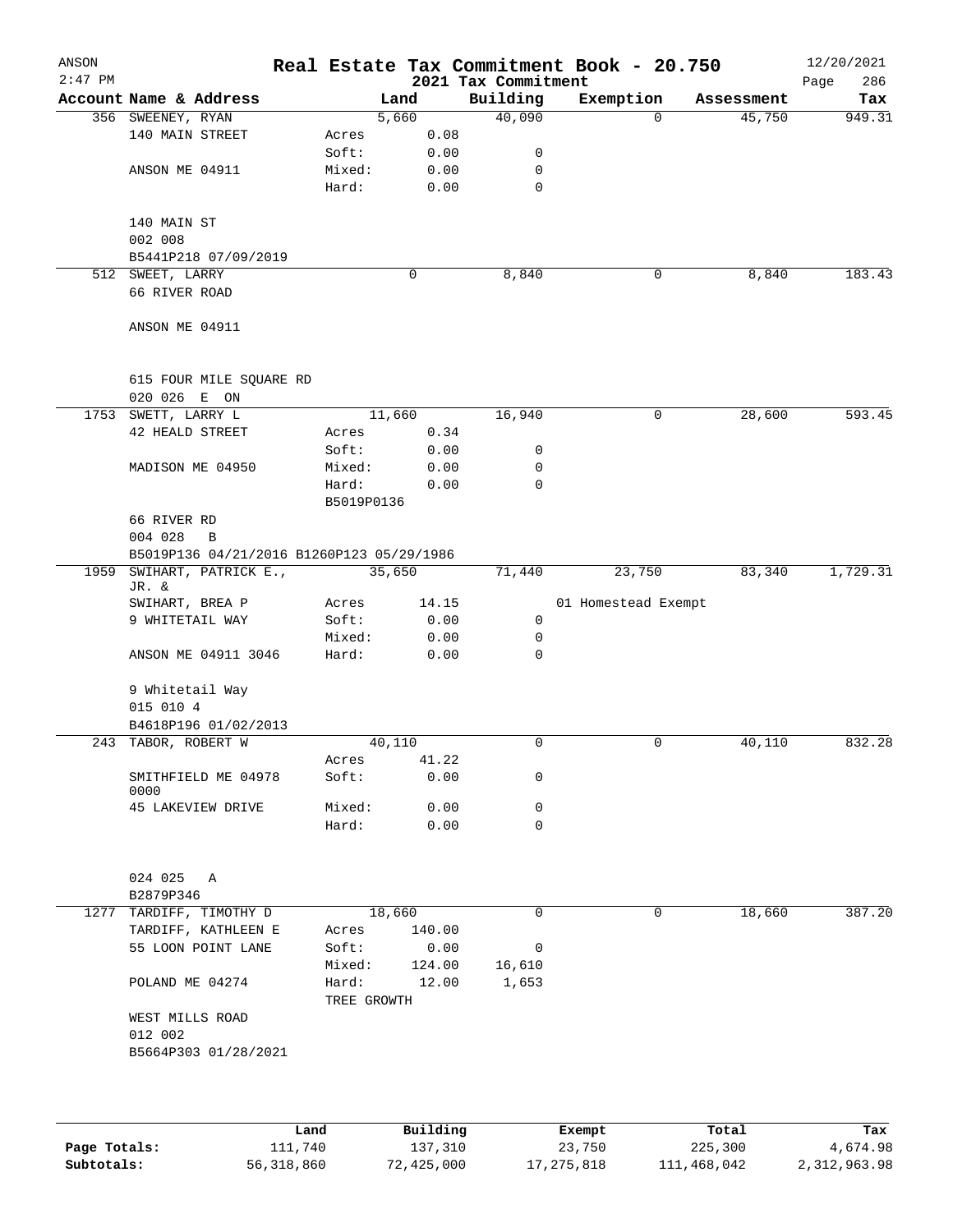| ANSON        |                                                    |            |            |        |            | Real Estate Tax Commitment Book - 20.750 |              |                     |             |            | 12/20/2021   |
|--------------|----------------------------------------------------|------------|------------|--------|------------|------------------------------------------|--------------|---------------------|-------------|------------|--------------|
| $2:47$ PM    |                                                    |            |            |        |            | 2021 Tax Commitment                      |              |                     |             |            | Page<br>287  |
|              | Account Name & Address                             |            |            | Land   |            | Building                                 |              | Exemption           |             | Assessment | Tax          |
|              | 1017 TAVIS, JIM E                                  |            |            | 11,310 |            | 37,580                                   |              | 0                   |             | 48,890     | 1,014.47     |
|              | PO BOX 174                                         |            | Acres      |        | 0.32       |                                          |              |                     |             |            |              |
|              |                                                    |            | Soft:      |        | 0.00       | 0                                        |              |                     |             |            |              |
|              | NORTH ANSON ME<br>04958-0174                       |            | Mixed:     |        | 0.00       | 0                                        |              |                     |             |            |              |
|              |                                                    |            | Hard:      |        | 0.00       | 0                                        |              |                     |             |            |              |
|              |                                                    |            |            |        |            |                                          |              |                     |             |            |              |
|              | 104 NORTH MAIN ST                                  |            |            |        |            |                                          |              |                     |             |            |              |
|              | 006 071                                            |            |            |        |            |                                          |              |                     |             |            |              |
|              | B5226P27 11/13/2017                                |            |            |        |            |                                          |              |                     |             |            |              |
|              | 558 TAYLOR, ALAN R                                 |            |            | 8,940  |            | 54,840                                   |              | 23,750              |             | 40,030     | 830.62       |
|              | TAYLOR, HEATHER J                                  |            | Acres      |        | 0.20       |                                          |              | 01 Homestead Exempt |             |            |              |
|              |                                                    |            | Soft:      |        | 0.00       | 0                                        |              |                     |             |            |              |
|              | PO BOX 231                                         |            | Mixed:     |        | 0.00       | 0                                        |              |                     |             |            |              |
|              | ANSON ME 04911 0231                                |            | Hard:      |        | 0.00       | 0                                        |              |                     |             |            |              |
|              |                                                    |            |            |        |            |                                          |              |                     |             |            |              |
|              | 139 MAIN ST                                        |            |            |        |            |                                          |              |                     |             |            |              |
|              | 002 049                                            |            |            |        |            |                                          |              |                     |             |            |              |
|              | B2622P176                                          |            |            |        |            |                                          |              |                     |             |            |              |
|              | 1774 TAYLOR, BRANDON A                             |            |            | 7,750  |            | 27,150                                   |              | 0                   |             | 34,900     | 724.18       |
|              | TAYLOR, DARLENE A.,<br>LIFE ESTATE                 |            | Acres      |        | 0.15       |                                          |              |                     |             |            |              |
|              | 1234 NEW SHARON ROAD                               |            | Soft:      |        | 0.00       | 0                                        |              |                     |             |            |              |
|              |                                                    |            | Mixed:     |        | 0.00       | 0                                        |              |                     |             |            |              |
|              | STARKS ME 04911 0000                               |            | Hard:      |        | 0.00       | 0                                        |              |                     |             |            |              |
|              |                                                    |            |            |        |            |                                          |              |                     |             |            |              |
|              | 134 MAIN ST                                        |            |            |        |            |                                          |              |                     |             |            |              |
|              | 002 006                                            |            |            |        |            |                                          |              |                     |             |            |              |
|              | B5499P127 12/10/2019 B4859P23 11/18/2014 B3014P138 |            |            |        |            |                                          |              |                     |             |            |              |
|              | 1652 TAYLOR, JESSICA R                             |            |            | 28,300 |            | 0                                        |              | 0                   |             | 28,300     | 587.23       |
|              | TAYLOR, RALPH W                                    |            | Acres      |        | 14.80      |                                          |              |                     |             |            |              |
|              | 1039 BISCAY ROAD                                   |            | Soft:      |        | 0.00       | 0                                        |              |                     |             |            |              |
|              |                                                    |            | Mixed:     |        | 0.00       | 0                                        |              |                     |             |            |              |
|              | BREMEN ME 04551                                    |            | Hard:      |        | 0.00       | 0                                        |              |                     |             |            |              |
|              |                                                    |            |            |        |            |                                          |              |                     |             |            |              |
|              | TOWN FARM ROAD                                     |            |            |        |            |                                          |              |                     |             |            |              |
|              | 022 012 001                                        |            |            |        |            |                                          |              |                     |             |            |              |
|              | B5008P24 03/04/2016                                |            |            |        |            |                                          |              |                     |             |            |              |
| 631          | TAYLOR, KATHERINE                                  |            |            | 20,000 |            | 24,220                                   |              | 23,750              |             | 20,470     | 424.75       |
|              | 138 SOLON ROAD                                     |            | Acres      |        | 1.00       |                                          |              | 01 Homestead Exempt |             |            |              |
|              |                                                    |            | Soft:      |        | 0.00       | 0                                        |              |                     |             |            |              |
|              | NORTH ANSON ME 04958<br>0000                       |            | Mixed:     |        | 0.00       | 0                                        |              |                     |             |            |              |
|              |                                                    |            | Hard:      |        | 0.00       | 0                                        |              |                     |             |            |              |
|              |                                                    |            | B5009P0251 |        |            |                                          |              |                     |             |            |              |
|              | 138 SOLON RD                                       |            |            |        |            |                                          |              |                     |             |            |              |
|              | 017 044<br>G                                       |            |            |        |            |                                          |              |                     |             |            |              |
|              | B5009P251 03/16/2016 B4922P133 06/23/2015          |            |            |        |            |                                          |              |                     |             |            |              |
| 1006         | TDS TELECOM                                        |            |            | 15,000 |            | 16,660                                   |              | 0                   |             | 31,660     | 656.95       |
|              | 525 JUNCTION ROAD                                  |            | Acres      |        | 0.25       |                                          |              |                     |             |            |              |
|              |                                                    |            | Soft:      |        | 0.00       | 0                                        |              |                     |             |            |              |
|              | MADISON WI 53717                                   |            | Mixed:     |        | 0.00       | 0                                        |              |                     |             |            |              |
|              |                                                    |            | Hard:      |        | 0.00       | 0                                        |              |                     |             |            |              |
|              |                                                    |            |            |        |            |                                          |              |                     |             |            |              |
|              | 444 CAMPGROUND RD                                  |            |            |        |            |                                          |              |                     |             |            |              |
|              | 018 015<br>В                                       |            |            |        |            |                                          |              |                     |             |            |              |
|              | B750P339                                           |            |            |        |            |                                          |              |                     |             |            |              |
|              |                                                    |            |            |        |            |                                          |              |                     |             |            |              |
|              |                                                    | Land       |            |        | Building   |                                          | Exempt       |                     |             | Total      | Tax          |
| Page Totals: |                                                    | 91,300     |            |        | 160,450    |                                          | 47,500       |                     |             | 204,250    | 4,238.20     |
| Subtotals:   |                                                    | 56,410,160 |            |        | 72,585,450 |                                          | 17, 323, 318 |                     | 111,672,292 |            | 2,317,202.18 |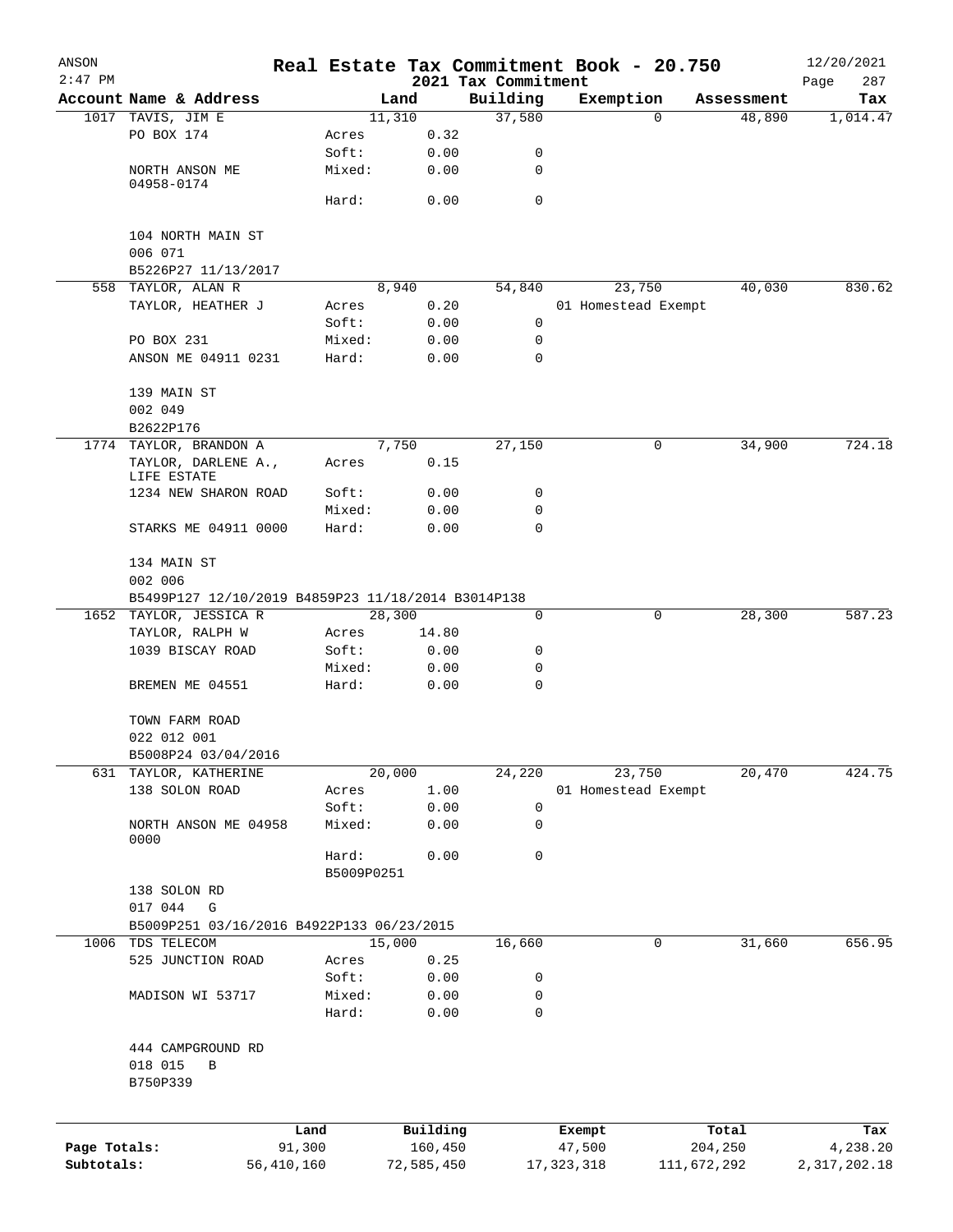| ANSON<br>$2:47$ PM |                                   |                     |      | 2021 Tax Commitment | Real Estate Tax Commitment Book - 20.750 |          |            | 12/20/2021<br>288<br>Page |
|--------------------|-----------------------------------|---------------------|------|---------------------|------------------------------------------|----------|------------|---------------------------|
|                    | Account Name & Address            | Land                |      | Building            | Exemption                                |          | Assessment | Tax                       |
|                    | 1007 TDS TELECOM                  | 12,080              |      | $\mathbf 0$         |                                          | $\Omega$ | 12,080     | 250.66                    |
|                    | 525 JUNCTION ROAD                 | Acres               | 0.45 |                     |                                          |          |            |                           |
|                    |                                   | Soft:               | 0.00 | 0                   |                                          |          |            |                           |
|                    | MADISON WI 53717                  | Mixed:              | 0.00 | 0                   |                                          |          |            |                           |
|                    |                                   | Hard:               | 0.00 | 0                   |                                          |          |            |                           |
|                    | 006 036                           |                     |      |                     |                                          |          |            |                           |
|                    | B796P41                           |                     |      |                     |                                          |          |            |                           |
|                    | 1732 TDS TELECOM                  | 32,630              |      | 267,370             |                                          | 0        | 300,000    | 6,225.00                  |
|                    | 525 JUNCTION ROAD                 | Acres               | 2.75 |                     |                                          |          |            |                           |
|                    |                                   | Soft:               | 0.00 | 0                   |                                          |          |            |                           |
|                    | MADISON WI 53717                  | Mixed:              | 0.00 | 0                   |                                          |          |            |                           |
|                    |                                   | Hard:               | 0.00 | 0                   |                                          |          |            |                           |
|                    | 155 NORTH MAIN ST<br>017 019<br>В |                     |      |                     |                                          |          |            |                           |
|                    | 1733 TDS TELECOM                  | 18,000              |      | 342,060             |                                          | 0        | 360,060    | 7,471.25                  |
|                    | 525 JUNCTION ROAD                 | Acres               | 0.36 |                     |                                          |          |            |                           |
|                    |                                   | Soft:               | 0.00 | 0                   |                                          |          |            |                           |
|                    | MADISON WI 53717                  | Mixed:              | 0.00 | 0                   |                                          |          |            |                           |
|                    |                                   | Hard:               | 0.00 | 0                   |                                          |          |            |                           |
|                    | 2 ELM ST                          |                     |      |                     |                                          |          |            |                           |
|                    | 006 033                           |                     |      |                     |                                          |          |            |                           |
|                    | 1051 TENNENT, SEAN N              | 13,420              |      | 51,950              | 23,750                                   |          | 41,620     | 863.62                    |
|                    | TENNENT, SHERYL J                 | Acres               | 0.45 |                     | 01 Homestead Exempt                      |          |            |                           |
|                    | 7 NORTH MAIN STREET               | Soft:               | 0.00 | 0                   |                                          |          |            |                           |
|                    |                                   | Mixed:              | 0.00 | 0                   |                                          |          |            |                           |
|                    | NORTH ANSON ME 04958              | Hard:               | 0.00 | 0                   |                                          |          |            |                           |
|                    | 7 NORTH MAIN ST                   |                     |      |                     |                                          |          |            |                           |
|                    | 006 031                           |                     |      |                     |                                          |          |            |                           |
|                    | B1546P120                         |                     |      |                     |                                          |          |            |                           |
| 426                | TEWKSBURY, PETER L SR             | 14,140              |      | 0                   |                                          | 0        | 14,140     | 293.41                    |
|                    |                                   | Acres               | 0.50 |                     |                                          |          |            |                           |
|                    | OAKLAND ME 04963 0000             | Soft:               | 0.00 | 0                   |                                          |          |            |                           |
|                    | PO BOX 496                        | Mixed:              | 0.00 | 0                   |                                          |          |            |                           |
|                    |                                   | Hard:               | 0.00 | 0                   |                                          |          |            |                           |
|                    | 001 061                           |                     |      |                     |                                          |          |            |                           |
|                    | B2494P119                         |                     |      |                     |                                          |          |            |                           |
|                    | 1052 THEBARGE, MARK R             | 20,380              |      | 56,460              |                                          | 0        | 76,840     | 1,594.43                  |
|                    | 43 DENNETT ROAD                   | Acres               | 1.25 |                     |                                          |          |            |                           |
|                    |                                   | Soft:               | 0.00 | 0                   |                                          |          |            |                           |
|                    | DAYTON ME 04005 0000              | Mixed:              | 0.00 | 0                   |                                          |          |            |                           |
|                    |                                   | Hard:<br>B4961P0142 | 0.00 | 0                   |                                          |          |            |                           |
|                    | 57 PREBLE AVE                     |                     |      |                     |                                          |          |            |                           |
|                    | 004 016                           |                     |      |                     |                                          |          |            |                           |
|                    | B4961P142 10/05/2015              |                     |      |                     |                                          |          |            |                           |
|                    |                                   |                     |      |                     |                                          |          |            |                           |
|                    |                                   |                     |      |                     |                                          |          |            |                           |

|              | Land       | Building   | Exempt     | Total       | Tax          |
|--------------|------------|------------|------------|-------------|--------------|
| Page Totals: | 110,650    | 717,840    | 23,750     | 804,740     | 16,698.37    |
| Subtotals:   | 56,520,810 | 73,303,290 | 17,347,068 | 112,477,032 | 2,333,900.55 |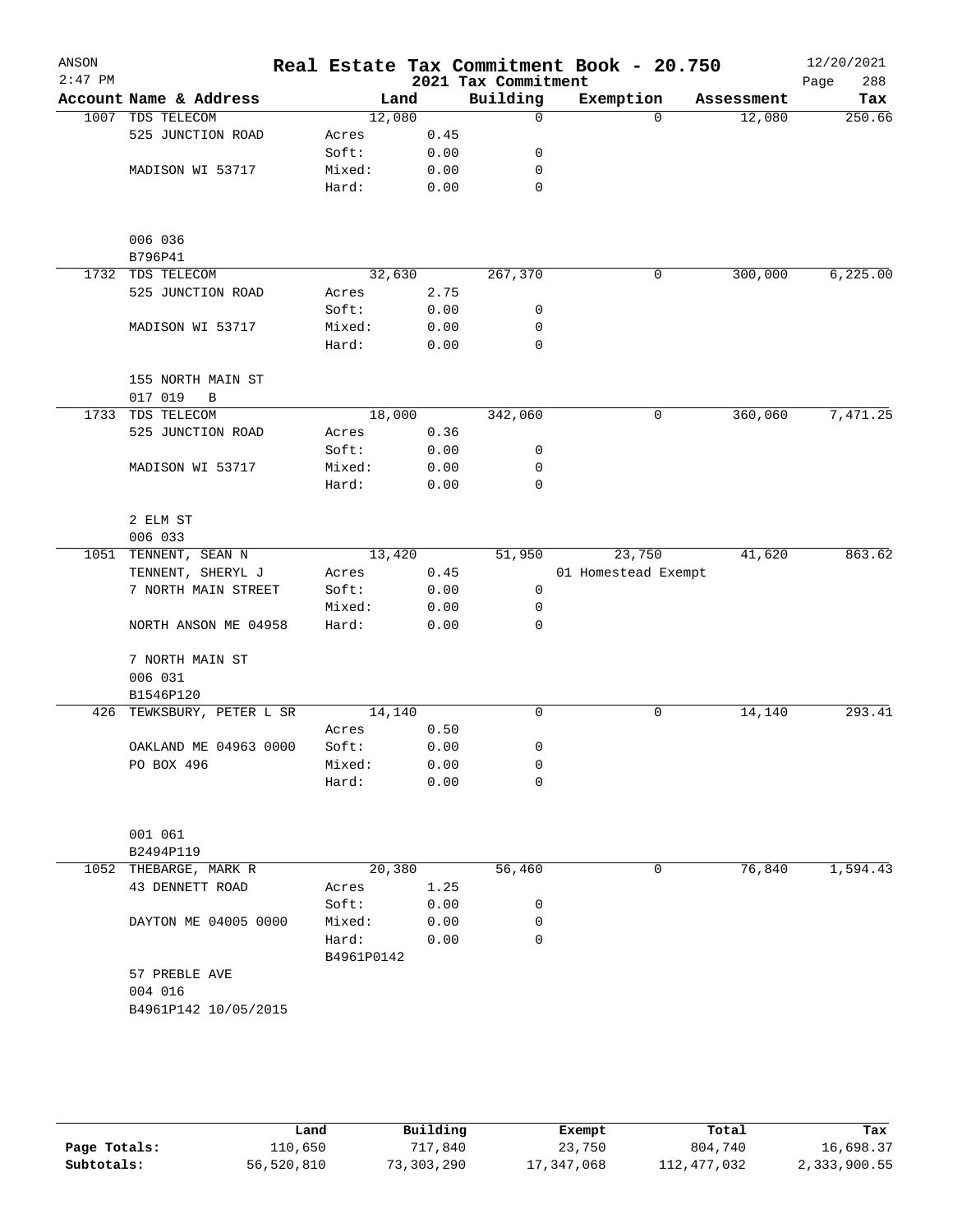| ANSON     |                                           |                 |              |                            | Real Estate Tax Commitment Book - 20.750 |            | 12/20/2021  |
|-----------|-------------------------------------------|-----------------|--------------|----------------------------|------------------------------------------|------------|-------------|
| $2:47$ PM |                                           |                 |              | 2021 Tax Commitment        |                                          |            | 289<br>Page |
|           | Account Name & Address                    |                 | Land         | Building                   | Exemption                                | Assessment | Tax         |
|           | 1245 THIBAULT, LOUIS J                    |                 | 20,080       | 1,740                      | $\Omega$                                 | 21,820     | 452.77      |
|           | 46 RAND ROAD                              | Acres           | 6.58         |                            |                                          |            |             |
|           |                                           | Soft:           | 0.00         | 0                          |                                          |            |             |
|           | ANSON ME 04911                            | Mixed:          | 0.00         | 0                          |                                          |            |             |
|           |                                           | Hard:           | 0.00         | 0                          |                                          |            |             |
|           | 46 RAND RD                                |                 |              |                            |                                          |            |             |
|           | 013 022                                   |                 |              |                            |                                          |            |             |
|           | B4984P285 12/11/2015 B2940P194            |                 |              |                            |                                          |            |             |
|           | 1558 THIBODEAU, HAROLD A III              |                 | 23,300       | 50,740                     | 23,750                                   | 50,290     | 1,043.52    |
|           |                                           | Acres           | 3.20         |                            | 01 Homestead Exempt                      |            |             |
|           | NORTH ANSON ME 04958<br>0000              | Soft:           | 0.00         | 0                          |                                          |            |             |
|           | 224 SOLON RD                              | Mixed:          | 0.00         | 0                          |                                          |            |             |
|           |                                           | Hard:           | 0.00         | $\mathbf 0$                |                                          |            |             |
|           |                                           |                 |              |                            |                                          |            |             |
|           | 224 SOLON RD                              |                 |              |                            |                                          |            |             |
|           | 024 019                                   |                 |              |                            |                                          |            |             |
|           | B4900P278 04/28/2015 B4628P94 10/29/2012  |                 |              |                            |                                          |            |             |
|           | 1386 THIEM, AL                            |                 | 41,500       | 32,430                     | 0                                        | 73,930     | 1,534.05    |
|           | THIEM, SUSAN                              | Acres           | 20.00        |                            |                                          |            |             |
|           | 424 FRANKLIN STREET                       | Soft:           | 0.00         | 0                          |                                          |            |             |
|           |                                           | Mixed:<br>Hard: | 0.00<br>0.00 | $\mathbf 0$<br>$\mathbf 0$ |                                          |            |             |
|           | BALLSTON SPA NY 12020                     |                 |              |                            |                                          |            |             |
|           | 938 WEST MILLS RD                         |                 |              |                            |                                          |            |             |
|           | 012 003 A                                 |                 |              |                            |                                          |            |             |
|           | B4782P79 05/09/2014                       |                 |              |                            |                                          |            |             |
| 849       | THOMAS, HEATHER L                         |                 | 14,140       | 38,650                     | 23,750                                   | 29,040     | 602.58      |
|           | 391 WEST MILLS ROAD                       | Acres           | 0.50         |                            | 01 Homestead Exempt                      |            |             |
|           |                                           | Soft:           | 0.00         | 0                          |                                          |            |             |
|           | ANSON ME 04911 0191                       | Mixed:          | 0.00         | 0                          |                                          |            |             |
|           |                                           | Hard:           | 0.00         | $\mathbf 0$                |                                          |            |             |
|           | 391 WEST MILLS RD                         |                 |              |                            |                                          |            |             |
|           | 011 028<br>В                              |                 |              |                            |                                          |            |             |
|           | B4171P315 04/11/2009                      |                 |              |                            |                                          |            |             |
|           | 288 THOMAS, JASON                         |                 | 11,310       | 1,830                      | 0                                        | 13,140     | 272.66      |
|           | 944 ANSON ROAD                            | Acres           | 0.50         |                            |                                          |            |             |
|           |                                           | Soft:           | 0.00         | 0                          |                                          |            |             |
|           | STARKS ME 04911                           | Mixed:          | 0.00         | 0                          |                                          |            |             |
|           |                                           | Hard:           | 0.00         | 0                          |                                          |            |             |
|           |                                           | B5181P0264      |              |                            |                                          |            |             |
|           | MAGOFF ROAD                               |                 |              |                            |                                          |            |             |
|           | 022 036<br>B                              |                 |              |                            |                                          |            |             |
|           | B5181P264 07/14/2017 B4470P274 12/02/2011 |                 |              |                            |                                          |            |             |
|           | 1502 THOMAS, MAURICE                      |                 | 10,390       | 31,680                     | 0                                        | 42,070     | 872.95      |
|           |                                           | Acres           | 0.27         |                            |                                          |            |             |
|           | MERCER ME 04957                           | Soft:           | 0.00         | 0                          |                                          |            |             |
|           | 159 DECKER ROAD                           | Mixed:          | 0.00         | 0                          |                                          |            |             |
|           |                                           | Hard:           | 0.00         | $\mathbf 0$                |                                          |            |             |
|           | 21 ARNOLDS LN                             |                 |              |                            |                                          |            |             |
|           | 001 019 B                                 |                 |              |                            |                                          |            |             |
|           | B2833P311                                 |                 |              |                            |                                          |            |             |
|           |                                           |                 |              |                            |                                          |            |             |
|           |                                           |                 |              |                            |                                          |            |             |
|           |                                           | Land            | Building     |                            | Exempt                                   | Total      | Tax         |

|              | Land       | Building   | Exempt     | Total       | Tax          |
|--------------|------------|------------|------------|-------------|--------------|
| Page Totals: | 120,720    | 157,070    | 47,500     | 230,290     | 4,778.53     |
| Subtotals:   | 56,641,530 | 73,460,360 | 17,394,568 | 112,707,322 | 2,338,679.08 |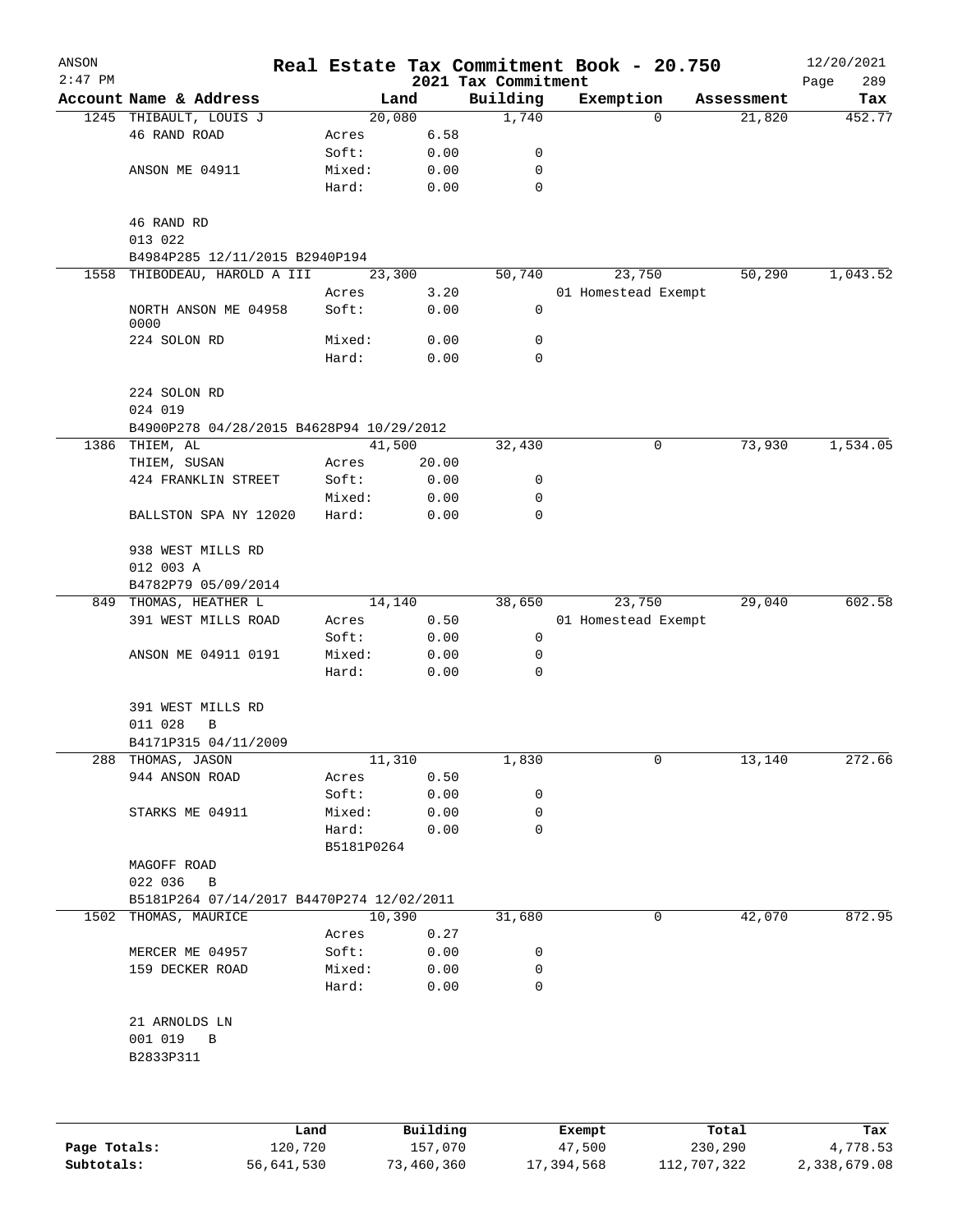| ANSON<br>$2:47$ PM |                                                           |                     |          | 2021 Tax Commitment | Real Estate Tax Commitment Book - 20.750 |            | 12/20/2021<br>290<br>Page |
|--------------------|-----------------------------------------------------------|---------------------|----------|---------------------|------------------------------------------|------------|---------------------------|
|                    | Account Name & Address                                    | Land                |          | Building            | Exemption                                | Assessment | Tax                       |
|                    | 1641 THOMPSON, PETER F                                    | 9,380               |          | 33,240              | 0                                        | 42,620     | 884.37                    |
|                    | THOMPSON, LEIMOMI R                                       | Acres               | 0.22     |                     |                                          |            |                           |
|                    |                                                           | Soft:               | 0.00     | 0                   |                                          |            |                           |
|                    | PO BOX 258                                                | Mixed:              | 0.00     | $\mathbf 0$         |                                          |            |                           |
|                    | KINGFIELD ME 04947 0258 Hard:                             |                     | 0.00     | 0                   |                                          |            |                           |
|                    | 5 WILSON ST<br>001 115                                    |                     |          |                     |                                          |            |                           |
|                    | B4573P300 09/07/2012                                      |                     |          |                     |                                          |            |                           |
| 1353               | THOMPSON, PETER F                                         | 11,830              |          | 58,360              | 0                                        | 70,190     | 1,456.44                  |
|                    | THOMPSON, LEIMOMI R                                       | Acres               | 0.35     |                     |                                          |            |                           |
|                    |                                                           | Soft:               | 0.00     | 0                   |                                          |            |                           |
|                    | PO BOX 258                                                | Mixed:              | 0.00     | 0                   |                                          |            |                           |
|                    | KINGFIELD ME 04947 0258 Hard:                             |                     | 0.00     | 0                   |                                          |            |                           |
|                    |                                                           | B4964P0228          |          |                     |                                          |            |                           |
|                    | 32 ARNOLDS LN<br>001 015                                  |                     |          |                     |                                          |            |                           |
|                    | B4964P228 10/14/2015                                      |                     |          |                     |                                          |            |                           |
|                    | 44 THOMPSON, PETER F                                      | 11,830              |          | 61,390              | 0                                        | 73,220     | 1,519.32                  |
|                    |                                                           | Acres               | 0.35     |                     |                                          |            |                           |
|                    | KINGFIELD ME 04947 0258 Soft:                             |                     | 0.00     | 0                   |                                          |            |                           |
|                    | PO BOX 258                                                | Mixed:              | 0.00     | 0                   |                                          |            |                           |
|                    |                                                           | Hard:               | 0.00     | 0                   |                                          |            |                           |
|                    | 32 UNION ST                                               |                     |          |                     |                                          |            |                           |
|                    | 005 010                                                   |                     |          |                     |                                          |            |                           |
|                    | B5358P212 11/26/2018                                      |                     |          |                     |                                          |            |                           |
|                    | 976 THOMPSON, PETER F                                     | 18,970              |          | 46,580              | 0                                        | 65,550     | 1,360.16                  |
|                    |                                                           | Acres               | 0.90     |                     |                                          |            |                           |
|                    | KINGFIELD ME 04947 0258 Soft:                             |                     | 0.00     | 0                   |                                          |            |                           |
|                    | PO BOX 258                                                | Mixed:              | 0.00     | 0                   |                                          |            |                           |
|                    |                                                           | Hard:<br>B5152P0116 | 0.00     | 0                   |                                          |            |                           |
|                    | 81 NORTH MAIN ST<br>006 074                               |                     |          |                     |                                          |            |                           |
|                    | B5152P116 04/28/2017 B5088P007 08/31/2016                 |                     |          |                     |                                          |            |                           |
|                    | 1566 THOMPSON, ROBERT S.,<br>SR. & CAROL S.               | 14,420              |          | 41,100              | 29,450                                   | 26,070     | 540.95                    |
|                    |                                                           | Acres               | 0.52     |                     | 01 Homestead Exempt                      |            |                           |
|                    | NORTH ANSON ME 04958                                      | Soft:               | 0.00     | $\mathbf{0}$        | 02 Resident Veteran                      |            |                           |
|                    | 18 EMBDEN POND RD                                         | Mixed:              | 0.00     | 0                   |                                          |            |                           |
|                    |                                                           | Hard:               | 0.00     | 0                   |                                          |            |                           |
|                    | 18 EMBDEN POND RD<br>009 008                              |                     |          |                     |                                          |            |                           |
|                    | B4451P352 10/11/2011                                      |                     |          |                     |                                          |            |                           |
|                    | 1598 THOMPSON, SAMUEL D                                   | 26,150              |          | 138,070             | 23,750                                   | 140,470    | 2,914.75                  |
|                    | ABBOTT, KATIE R                                           | Acres               | 5.10     |                     | 01 Homestead Exempt                      |            |                           |
|                    | 75 CAMPGROUND ROAD                                        | Soft:               | 0.00     | 0                   |                                          |            |                           |
|                    |                                                           | Mixed:              | 0.00     | $\mathbf 0$         |                                          |            |                           |
|                    | NORTH ANSON ME 04958                                      | Hard:<br>B4982P043  | 0.00     | 0                   |                                          |            |                           |
|                    | 75 CAMPGROUND RD                                          |                     |          |                     |                                          |            |                           |
|                    | 015 037<br>2<br>B4982P043 12/02/2015 B4188P243 09/07/2009 |                     |          |                     |                                          |            |                           |
|                    |                                                           |                     |          |                     |                                          |            |                           |
|                    |                                                           |                     |          |                     |                                          |            |                           |
|                    | Land.                                                     |                     | Building |                     | $F$ vemnt                                | $T$ otal   |                           |

|              | Land       | Building   | Exempt     | Total         | Tax          |
|--------------|------------|------------|------------|---------------|--------------|
| Page Totals: | 92,580     | 378,740    | 53,200     | 418,120       | 8,675.99     |
| Subtotals:   | 56,734,110 | 73,839,100 | 17,447,768 | 113, 125, 442 | 2,347,355.07 |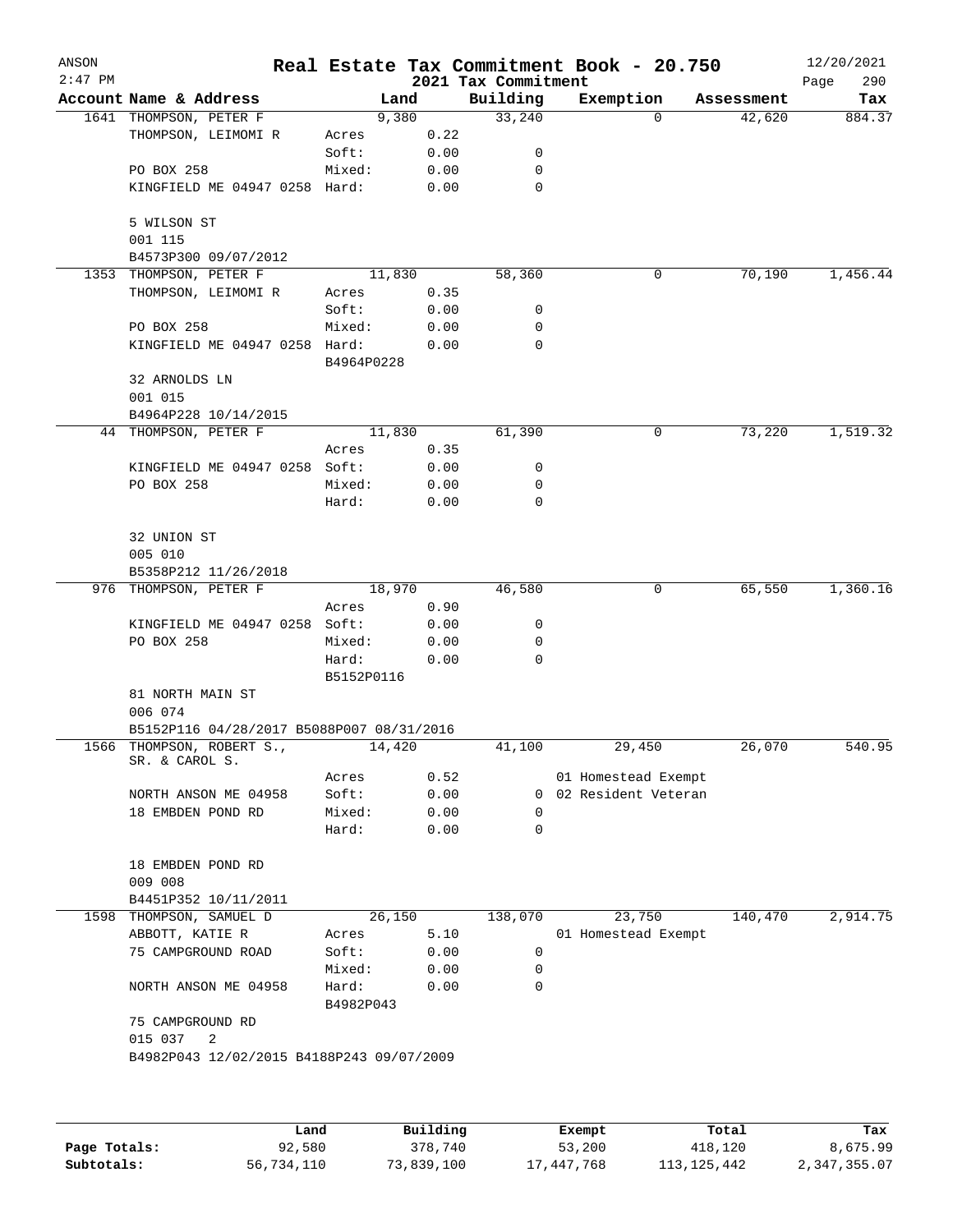| ANSON        |                                        |                 |              |                                 | Real Estate Tax Commitment Book - 20.750 |               |            | 12/20/2021    |
|--------------|----------------------------------------|-----------------|--------------|---------------------------------|------------------------------------------|---------------|------------|---------------|
| $2:47$ PM    | Account Name & Address                 |                 | Land         | 2021 Tax Commitment<br>Building | Exemption                                |               | Assessment | Page<br>291   |
|              | 1752 THOMPSON, WILLIAM H               |                 | 26,000       | 18,400                          |                                          | $\Omega$      | 44,400     | Tax<br>921.30 |
|              | PO BOX 61                              | Acres           | 5.00         |                                 |                                          |               |            |               |
|              |                                        | Soft:           | 0.00         | 0                               |                                          |               |            |               |
|              | ANSON ME 04911                         | Mixed:          | 0.00         | 0                               |                                          |               |            |               |
|              |                                        | Hard:           | 0.00         | 0                               |                                          |               |            |               |
|              | 343 WEST MILLS RD<br>011 032           |                 |              |                                 |                                          |               |            |               |
|              | B4721P7 10/07/2013                     |                 |              |                                 |                                          |               |            |               |
| 1627         | THORPE, BRIAN J                        |                 | 14,140       | 38,750                          | 23,750                                   |               | 29,140     | 604.66        |
|              | PO BOX 621                             | Acres           | 0.50         |                                 | 01 Homestead Exempt                      |               |            |               |
|              |                                        | Soft:           | 0.00         | 0                               |                                          |               |            |               |
|              | ANSON ME 04911                         | Mixed:          | 0.00         | 0                               |                                          |               |            |               |
|              |                                        | Hard:           | 0.00         | 0                               |                                          |               |            |               |
|              | 190 RIVER RD                           |                 |              |                                 |                                          |               |            |               |
|              | 015 033                                |                 |              |                                 |                                          |               |            |               |
|              | B3905P142 09/07/2007                   |                 |              |                                 |                                          |               |            |               |
|              | 333 TIME WARNER CABLE<br>NORTHEAST LLC |                 | 27,640       | 0                               |                                          | 0             | 27,640     | 573.53        |
|              | C/O CHARTER<br>COMMUNICATIONS TAX DEPT | Acres           | 10.14        |                                 |                                          |               |            |               |
|              | PO BOX 7467                            | Soft:           | 0.00         | 0                               |                                          |               |            |               |
|              | CHARLOTTE NC 28241 7467 Mixed:         |                 | 0.00         | 0                               |                                          |               |            |               |
|              |                                        | Hard:           | 0.00         | 0                               |                                          |               |            |               |
|              | 272 CAMPGROUND RD                      |                 |              |                                 |                                          |               |            |               |
|              | 015 043<br>B                           |                 |              |                                 |                                          |               |            |               |
|              | B4587P288 09/30/2012                   |                 |              |                                 |                                          |               |            |               |
|              | 372 TINGLEY, DARCY L                   |                 | 17,950       | 26,510                          | 23,750                                   |               | 20,710     | 429.73        |
|              | SMITH, DONALD                          | Acres           | 2.30         |                                 | 01 Homestead Exempt                      |               |            |               |
|              | 513 FOUR MILE SQUARE<br>ROAD           | Soft:           | 0.00         | 0                               |                                          |               |            |               |
|              |                                        | Mixed:          | 0.00         | 0                               |                                          |               |            |               |
|              | ANSON ME 04911                         | Hard:           | 0.00         | 0                               |                                          |               |            |               |
|              |                                        | B5152P0113      | JТ           |                                 |                                          |               |            |               |
|              | 513 FOUR MILE SQUARE RD                |                 |              |                                 |                                          |               |            |               |
|              | 021 022<br>$\mathbb{C}$                |                 |              |                                 |                                          |               |            |               |
|              | B5325P101 08/22/2018                   |                 |              |                                 |                                          |               |            |               |
|              | 706 TINGLEY, RAY M                     |                 | 14,250       | 0                               |                                          | 0             | 14,250     | 295.69        |
|              | TINGLEY, LINDA J                       | Acres           | 5.50         |                                 |                                          |               |            |               |
|              | 237 FAHI POND ROAD                     | Soft:           | 0.00         | 0                               |                                          |               |            |               |
|              | NORTH ANSON ME 04958                   | Mixed:<br>Hard: | 0.00<br>0.00 | 0<br>0                          |                                          |               |            |               |
|              |                                        |                 |              |                                 |                                          |               |            |               |
|              | 024 029                                |                 |              |                                 |                                          |               |            |               |
|              | B4542P178 06/26/2012                   |                 |              |                                 |                                          |               |            |               |
|              | 1792 TINGLEY, RAY M                    |                 | 46,900       | 108,290                         | 29,450                                   |               | 125,740    | 2,609.11      |
|              | TINGLEY, LINDA J                       | Acres           | 29.00        |                                 | 01 Homestead Exempt                      |               |            |               |
|              | 237 FAHI POND ROAD                     | Soft:           | 0.00         | 0                               | 02 Resident Veteran                      |               |            |               |
|              |                                        | Mixed:          | 0.00         | 0                               |                                          |               |            |               |
|              | NORTH ANSON ME 04958                   | Hard:           | 0.00         | 0                               |                                          |               |            |               |
|              | 237 FAHI POND RD                       |                 |              |                                 |                                          |               |            |               |
|              | 024 014                                |                 |              |                                 |                                          |               |            |               |
|              | B5485P36 11/05/2019                    |                 |              |                                 |                                          |               |            |               |
|              | Land                                   |                 | Building     |                                 | Exempt                                   |               | Total      | Tax           |
| Page Totals: | 146,880                                |                 | 191,950      |                                 | 76,950                                   |               | 261,880    | 5,434.02      |
| Subtotals:   | 56,880,990                             |                 | 74,031,050   |                                 | 17,524,718                               | 113, 387, 322 |            | 2,352,789.09  |
|              |                                        |                 |              |                                 |                                          |               |            |               |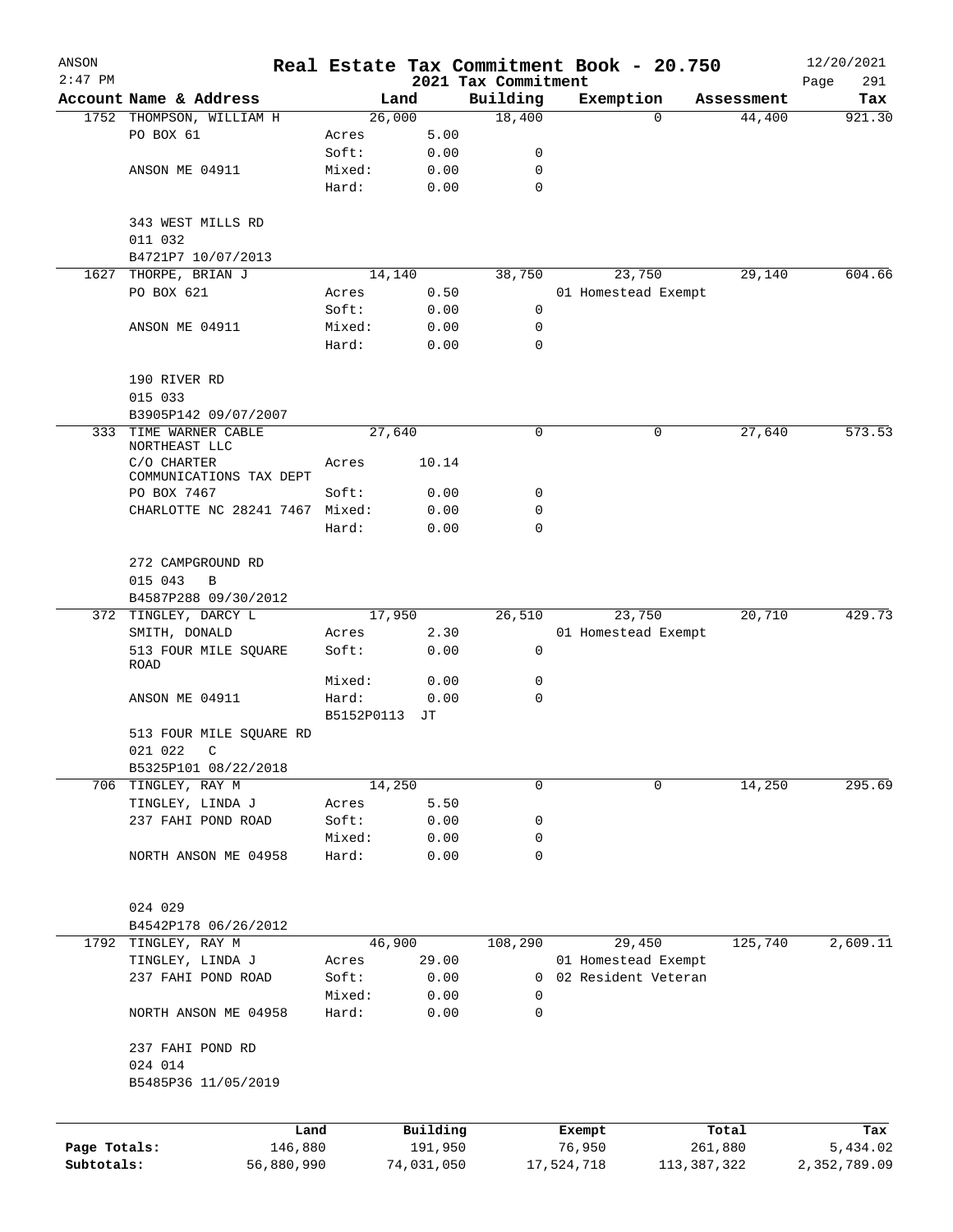| ANSON<br>$2:47$ PM |                                                                                    |                 |              | 2021 Tax Commitment | Real Estate Tax Commitment Book - 20.750 |            | 12/20/2021<br>292<br>Page |
|--------------------|------------------------------------------------------------------------------------|-----------------|--------------|---------------------|------------------------------------------|------------|---------------------------|
|                    | Account Name & Address                                                             | Land            |              | Building            | Exemption                                | Assessment | Tax                       |
|                    | 1912 TIROCCHI, WILLIAM J                                                           | 15,740          |              | $\mathbf 0$         | $\Omega$                                 | 15,740     | 326.61                    |
|                    | TIROCCHI, DOROTHY A                                                                | Acres           | 3.49         |                     |                                          |            |                           |
|                    | PO BOX 19633                                                                       | Soft:           | 0.00         | 0                   |                                          |            |                           |
|                    |                                                                                    | Mixed:          | 0.00         | 0                   |                                          |            |                           |
|                    | JOHNSTON RI 02919                                                                  | Hard:           | 0.00         | 0                   |                                          |            |                           |
|                    | HOLLIN WAITE HILL RD<br>020 014<br>4                                               |                 |              |                     |                                          |            |                           |
|                    | B3759P19 10/13/2006                                                                |                 |              |                     |                                          |            |                           |
|                    | 1084 TOCE, DAVID L                                                                 | 26,140          |              | 14,830              | 23,750                                   | 17,220     | 357.32                    |
|                    | TOCE, DIANE M                                                                      | Acres           | 5.09         |                     | 01 Homestead Exempt                      |            |                           |
|                    | PO BOX 326                                                                         | Soft:           | 0.00         | 0                   |                                          |            |                           |
|                    |                                                                                    | Mixed:          | 0.00         | 0                   |                                          |            |                           |
|                    | ANSON ME 04911                                                                     | Hard:           | 0.00         | 0                   |                                          |            |                           |
|                    | 664 PEASE HILL RD<br>012 009<br>3                                                  |                 |              |                     |                                          |            |                           |
|                    | B1521P292                                                                          |                 |              |                     |                                          |            |                           |
| 101                | TOLMAN, MARK S                                                                     | 12,370          |              | 68,920              | 0                                        | 81,290     | 1,686.77                  |
|                    |                                                                                    | Acres           | 0.17         |                     |                                          |            |                           |
|                    | NEW PORTLAND ME 04961                                                              | Soft:           | 0.00         | 0                   |                                          |            |                           |
|                    | 147 BENNETT HILL RD                                                                | Mixed:<br>Hard: | 0.00<br>0.00 | 0<br>$\mathbf 0$    |                                          |            |                           |
|                    | 114 MAIN ST<br>002 001<br>C<br>B5060P159 08/10/2016 B5060P141 08/10/2016 B4369P159 |                 |              |                     |                                          |            |                           |
|                    | 02/18/2011                                                                         |                 |              |                     |                                          |            |                           |
|                    | 1055 TONEY, ERIC L. ESTATE                                                         | 33,700          |              | 104,060             | $\mathsf{O}$                             | 137,760    | 2,858.52                  |
|                    | 86 IDALLA ROAD                                                                     | Acres           | 14.00        |                     |                                          |            |                           |
|                    |                                                                                    | Soft:           | 0.00         | 0                   |                                          |            |                           |
|                    | WORCESTER MA 01606 1043 Mixed:                                                     |                 | 0.00         | 0                   |                                          |            |                           |
|                    |                                                                                    | Hard:           | 0.00         | 0                   |                                          |            |                           |
|                    | 295 EMBDEN POND RD<br>023 024<br>Е                                                 |                 |              |                     |                                          |            |                           |
|                    | B4470P47 11/23/2011                                                                |                 |              |                     |                                          |            |                           |
|                    | 1913 TOUSSAINT, ERIC                                                               | 17,190<br>Acres | 4.46         | 0                   | 0                                        | 17,190     | 356.69                    |
|                    | WEBSTER MA 01570 0000                                                              | Soft:           | 0.00         | 0                   |                                          |            |                           |
|                    | 8 WALL STREET                                                                      | Mixed:          | 0.00         | 0                   |                                          |            |                           |
|                    |                                                                                    | Hard:           | 0.00         | $\mathbf 0$         |                                          |            |                           |
|                    | HOLLIN WAITE HILL RD<br>020 014<br>5                                               |                 |              |                     |                                          |            |                           |
|                    | B3421P42 12/13/2004                                                                |                 |              |                     |                                          |            |                           |
|                    | 1071 TOWNSEND, NEIL B                                                              | 13,950          |              | 0                   | 0                                        | 13,950     | 289.46                    |
|                    | 189 MAIN STREET                                                                    | Acres           | 2.30         |                     |                                          |            |                           |
|                    |                                                                                    | Soft:           | 0.00         | 0                   |                                          |            |                           |
|                    | BUXTON ME 04043                                                                    | Mixed:          | 0.00         | 0                   |                                          |            |                           |
|                    |                                                                                    | Hard:           | 0.00         | 0                   |                                          |            |                           |
|                    |                                                                                    | B5264P0315      |              |                     |                                          |            |                           |
|                    | FOUR MILE SQUARE RD<br>021 025<br>2                                                |                 |              |                     |                                          |            |                           |
|                    | B5264P315 03/30/2018 B3369P272 08/30/2004                                          |                 |              |                     |                                          |            |                           |
|                    |                                                                                    |                 |              |                     |                                          |            |                           |
|                    |                                                                                    |                 |              |                     |                                          |            |                           |
|                    |                                                                                    |                 |              |                     |                                          |            |                           |

|              | Land       | Building   | Exempt     | Total       | Tax          |
|--------------|------------|------------|------------|-------------|--------------|
| Page Totals: | 119,090    | 187.810    | 23,750     | 283,150     | 5,875.37     |
| Subtotals:   | 57,000,080 | 74,218,860 | 17,548,468 | 113,670,472 | 2,358,664.46 |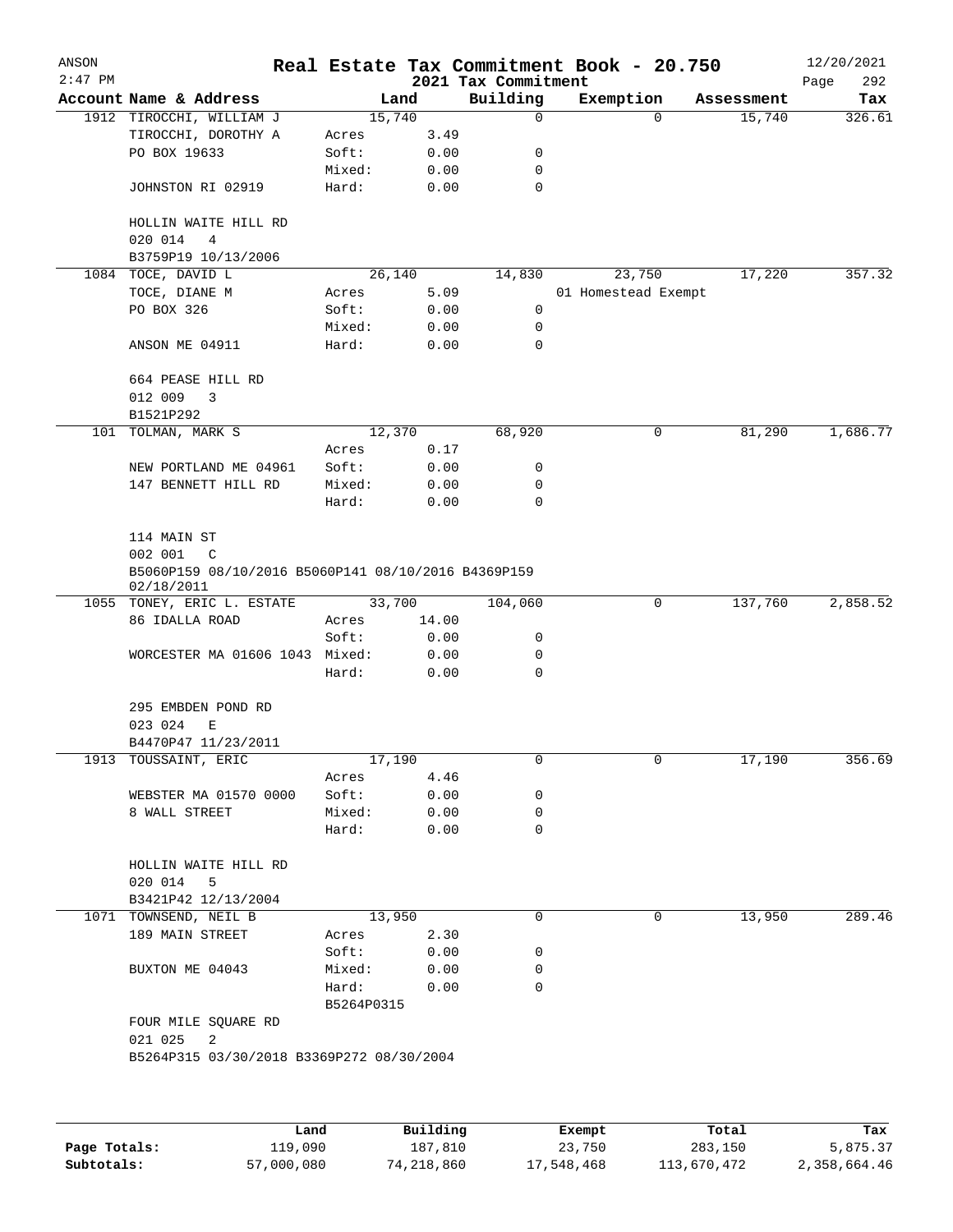| ANSON     |                                                  |            |          |                                 | Real Estate Tax Commitment Book - 20.750 |   |                      | 12/20/2021    |
|-----------|--------------------------------------------------|------------|----------|---------------------------------|------------------------------------------|---|----------------------|---------------|
| $2:47$ PM |                                                  |            |          | 2021 Tax Commitment<br>Building |                                          |   |                      | 293<br>Page   |
|           | Account Name & Address<br>1072 TOWNSEND, NEIL B  | 13,950     | Land     | 0                               | Exemption                                | 0 | Assessment<br>13,950 | Tax<br>289.46 |
|           | 189 MAIN STREET                                  | Acres      | 2.30     |                                 |                                          |   |                      |               |
|           |                                                  | Soft:      | 0.00     | 0                               |                                          |   |                      |               |
|           | BUXTON ME 04043                                  | Mixed:     | 0.00     | 0                               |                                          |   |                      |               |
|           |                                                  | Hard:      | 0.00     | 0                               |                                          |   |                      |               |
|           |                                                  | B5264P316  |          |                                 |                                          |   |                      |               |
|           | 554 FOUR MILE SQUARE                             |            |          |                                 |                                          |   |                      |               |
|           | 021 025<br>3                                     |            |          |                                 |                                          |   |                      |               |
|           | B5264P316 03/30/2018 B2356P91                    |            |          |                                 |                                          |   |                      |               |
|           | 11 TRABUE, MARK D                                | 13,380     |          | 52,020                          | 23,750                                   |   | 41,650               | 864.24        |
|           | PO BOX 455                                       | Acres      | 0.22     |                                 | 01 Homestead Exempt                      |   |                      |               |
|           |                                                  | Soft:      | 0.00     | 0                               |                                          |   |                      |               |
|           | ANSON ME 04911                                   | Mixed:     | 0.00     | 0                               |                                          |   |                      |               |
|           |                                                  | Hard:      | 0.00     | 0                               |                                          |   |                      |               |
|           |                                                  |            |          |                                 |                                          |   |                      |               |
|           | 11 INGALLS ST                                    |            |          |                                 |                                          |   |                      |               |
|           | 002 046                                          |            |          |                                 |                                          |   |                      |               |
|           | B4601P156 11/21/2012                             |            |          |                                 |                                          |   |                      |               |
|           | 1088 TRASK, TERRENCE L                           | 44,500     |          | 0                               |                                          | 0 | 44,500               | 923.38        |
|           | TRASK, IRIS L                                    | Acres      | 50.00    |                                 |                                          |   |                      |               |
|           | PO BOX 242                                       | Soft:      | 0.00     | 0                               |                                          |   |                      |               |
|           |                                                  | Mixed:     | 0.00     | 0                               |                                          |   |                      |               |
|           | OLD ORCHARD BEACH ME                             | Hard:      | 0.00     | 0                               |                                          |   |                      |               |
|           | 04064                                            |            |          |                                 |                                          |   |                      |               |
|           |                                                  |            |          |                                 |                                          |   |                      |               |
|           |                                                  |            |          |                                 |                                          |   |                      |               |
|           | 020 006                                          |            |          |                                 |                                          |   |                      |               |
|           | B537P310                                         |            |          |                                 |                                          |   |                      |               |
|           | 1096 TRAVERS, MICHAEL &                          | 43,300     |          | 21,780                          | 23,750                                   |   | 41,330               | 857.60        |
|           | TRAVERS, JAQUELINE                               | Acres      | 22.60    |                                 | 01 Homestead Exempt                      |   |                      |               |
|           |                                                  | Soft:      | 0.00     | 0                               |                                          |   |                      |               |
|           | PO BOX 14                                        | Mixed:     | 0.00     | 0                               |                                          |   |                      |               |
|           | ANSON ME 04911 0014                              | Hard:      | 0.00     | 0                               |                                          |   |                      |               |
|           |                                                  |            |          |                                 |                                          |   |                      |               |
|           | 758 PEASE HILL RD                                |            |          |                                 |                                          |   |                      |               |
|           | 012 014                                          |            |          |                                 |                                          |   |                      |               |
|           | B1355P63                                         |            |          |                                 |                                          |   |                      |               |
| 4         | TRAVERS, SCOTT A &                               | 24,600     |          | 19,420                          |                                          | 0 | 44,020               | 913.42        |
|           | LEIGH, LAWRENCE D                                | Acres      | 10.50    |                                 |                                          |   |                      |               |
|           | 40 SKILLINGS WOODS RD                            | Soft:      | 0.00     | 0                               |                                          |   |                      |               |
|           |                                                  | Mixed:     | 0.00     | 0                               |                                          |   |                      |               |
|           | TURNER ME 04911-9998                             | Hard:      | 0.00     | $\mathbf 0$                     |                                          |   |                      |               |
|           |                                                  |            |          |                                 |                                          |   |                      |               |
|           | 241 PULLEN CORNER RD                             |            |          |                                 |                                          |   |                      |               |
|           | 018 021<br>I                                     |            |          |                                 |                                          |   |                      |               |
|           | B3696P33 06/14/2006                              | 14,720     |          | 5,700                           |                                          | 0 | 20,420               | 423.72        |
|           | 1073 TREPANIER, SCOTT                            |            |          |                                 |                                          |   |                      |               |
|           | 136 OXFORD STREET APT.<br>#2                     | Acres      | 2.81     |                                 |                                          |   |                      |               |
|           |                                                  | Soft:      | 0.00     | 0                               |                                          |   |                      |               |
|           | LEWISTON ME 04240                                | Mixed:     | 0.00     | 0                               |                                          |   |                      |               |
|           |                                                  | Hard:      | 0.00     | $\mathbf 0$                     |                                          |   |                      |               |
|           |                                                  | B5152P0285 |          |                                 |                                          |   |                      |               |
|           | 562 FOUR MILE SQUARE RD                          |            |          |                                 |                                          |   |                      |               |
|           | 021 025<br>4                                     |            |          |                                 |                                          |   |                      |               |
|           | B5152P285 02/10/2017 B5139P60 11/07/2016 B4865P1 |            |          |                                 |                                          |   |                      |               |
|           | 01/02/2015                                       |            |          |                                 |                                          |   |                      |               |
|           |                                                  |            |          |                                 |                                          |   |                      |               |
|           |                                                  | Land       | Building |                                 | Exempt                                   |   | Total                | Tax           |
|           |                                                  |            |          |                                 |                                          |   |                      |               |

|              | Land       | Building   | Exempt     | Total       | тах          |
|--------------|------------|------------|------------|-------------|--------------|
| Page Totals: | 154,450    | 98,920     | 47,500     | 205,870     | 4,271.82     |
| Subtotals:   | 57,154,530 | 74,317,780 | 17,595,968 | 113,876,342 | 2,362,936.28 |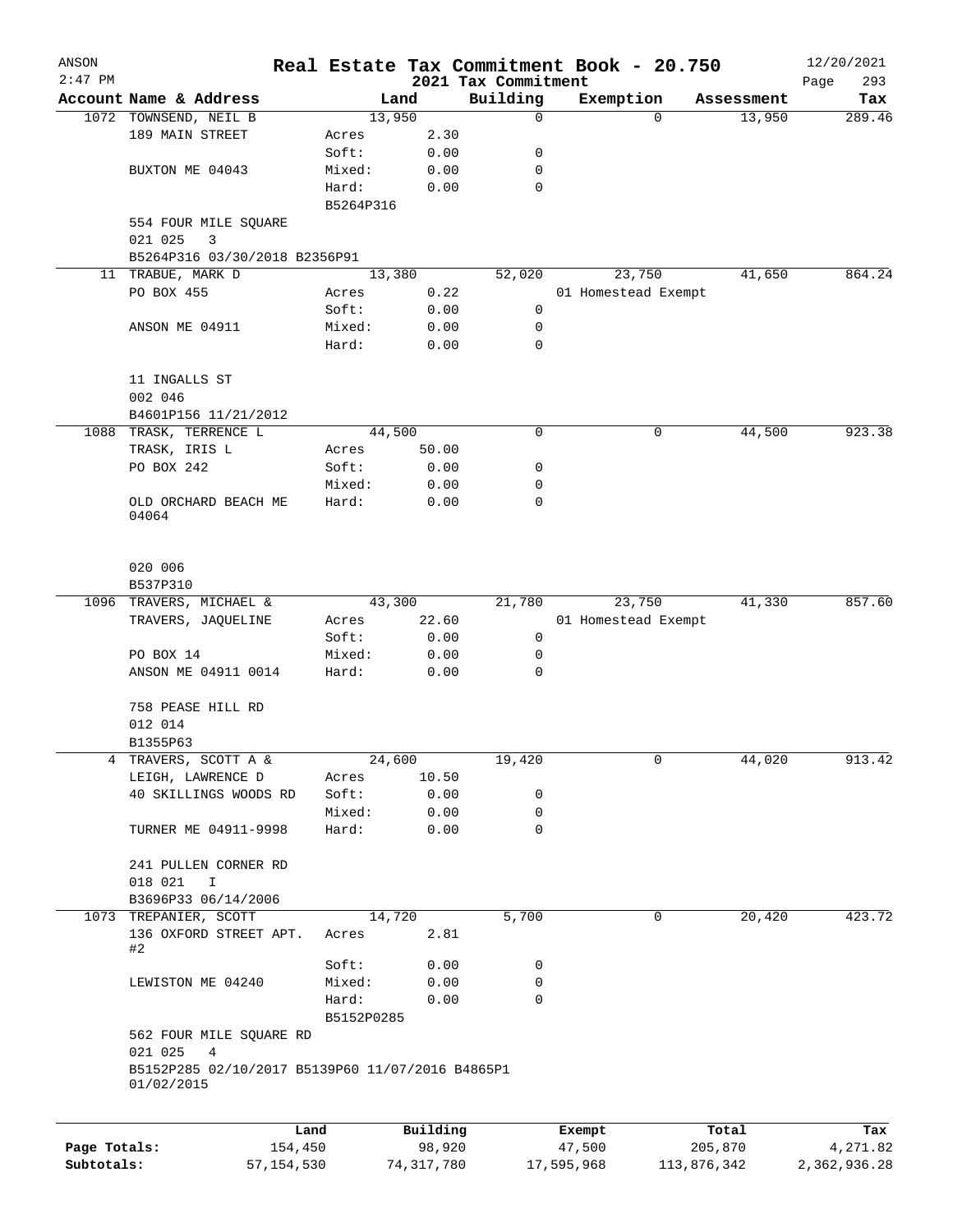| ANSON<br>$2:47$ PM |                                              |                 |                |                                 | Real Estate Tax Commitment Book - 20.750 |             |            | 12/20/2021         |
|--------------------|----------------------------------------------|-----------------|----------------|---------------------------------|------------------------------------------|-------------|------------|--------------------|
|                    | Account Name & Address                       |                 | Land           | 2021 Tax Commitment<br>Building | Exemption                                |             | Assessment | 294<br>Page<br>Tax |
|                    | 1679 TRIPP, BEVERLY E                        |                 | 20,530         | 34,890                          | 23,750                                   |             | 31,670     | 657.15             |
|                    |                                              | Acres           | 1.35           |                                 | 01 Homestead Exempt                      |             |            |                    |
|                    | NORTH ANSON ME 04958<br>0463                 | Soft:           | 0.00           | 0                               |                                          |             |            |                    |
|                    | PO BOX 463                                   | Mixed:          | 0.00           | 0                               |                                          |             |            |                    |
|                    |                                              | Hard:           | 0.00           | 0                               |                                          |             |            |                    |
|                    | 190 FAHI POND RD                             |                 |                |                                 |                                          |             |            |                    |
|                    | 023 009<br>$\mathbf F$                       |                 |                |                                 |                                          |             |            |                    |
|                    | B4431P169 08/19/2011                         |                 |                |                                 |                                          |             |            |                    |
|                    | 1094 TRIPP, DONNA M                          |                 | 10,000         | 71,090                          | 23,750                                   |             | 57,340     | 1,189.81           |
|                    | PO BOX 148                                   | Acres<br>Soft:  | 0.25<br>0.00   | 0                               | 01 Homestead Exempt                      |             |            |                    |
|                    | ANSON ME 04911                               | Mixed:          | 0.00           | 0                               |                                          |             |            |                    |
|                    |                                              | Hard:           | 0.00           | 0                               |                                          |             |            |                    |
|                    | 18 SECOND ST                                 |                 |                |                                 |                                          |             |            |                    |
|                    | 001 073                                      |                 |                |                                 |                                          |             |            |                    |
|                    | B3677P77 05/12/2006                          |                 |                |                                 |                                          |             |            |                    |
| 1095               | TRIPP, DONNA M                               |                 | 10,000         | $\mathbf 0$                     |                                          | 0           | 10,000     | 207.50             |
|                    | PO BOX 148                                   | Acres           | 0.25           |                                 |                                          |             |            |                    |
|                    |                                              | Soft:           | 0.00           | 0                               |                                          |             |            |                    |
|                    | ANSON ME 04911                               | Mixed:          | 0.00           | 0                               |                                          |             |            |                    |
|                    |                                              | Hard:           | 0.00           | $\mathbf 0$                     |                                          |             |            |                    |
|                    | 001 074<br>$\mathbf{1}$                      |                 |                |                                 |                                          |             |            |                    |
|                    | B3677P77 05/12/2006                          |                 |                |                                 |                                          |             |            |                    |
|                    | 1062 TRIPP, MARY E<br>7 SAINT MARY'S STREET, | Acres           | 25,400<br>4.60 | 21,840                          |                                          | 0           | 47,240     | 980.23             |
|                    | APT 201                                      |                 |                |                                 |                                          |             |            |                    |
|                    |                                              | Soft:           | 0.00           | 0                               |                                          |             |            |                    |
|                    | BIDDEFORD ME 04005                           | Mixed:<br>Hard: | 0.00<br>0.00   | 0<br>0                          |                                          |             |            |                    |
|                    |                                              |                 |                |                                 |                                          |             |            |                    |
|                    | 148 EMBDEN POND RD                           |                 |                |                                 |                                          |             |            |                    |
|                    | 023 034<br>B                                 |                 |                |                                 |                                          |             |            |                    |
|                    | B1361P307                                    |                 |                |                                 |                                          |             |            |                    |
| 108                | TRONERUD, ANDY<br>3 THOMPSON AVENUE 12 F     | Acres           | 29,500<br>8.00 | 33,040                          |                                          | 0           | 62,540     | 1, 297.71          |
|                    |                                              | Soft:           | 0.00           | 0                               |                                          |             |            |                    |
|                    | SOUTH HAMILTON MA 01982 Mixed:               |                 | 0.00           | 0                               |                                          |             |            |                    |
|                    | 1744                                         | Hard:           | 0.00           | 0                               |                                          |             |            |                    |
|                    | 1061 VALLEY RD                               |                 |                |                                 |                                          |             |            |                    |
|                    | 020 022<br>A                                 |                 |                |                                 |                                          |             |            |                    |
|                    | B4801P169 06/30/2014 B3051P76                |                 |                |                                 |                                          |             |            |                    |
|                    | 1911 TRONERUD, ANDY                          |                 | 15,350         | 0                               |                                          | 0           | 15,350     | 318.51             |
|                    | 3 THOMPSON AVENUE 12 F                       | Acres           | 3.23           |                                 |                                          |             |            |                    |
|                    |                                              | Soft:           | 0.00           | 0                               |                                          |             |            |                    |
|                    | SOUTH HAMILTON MA 01982 Mixed:<br>1744       |                 | 0.00           | 0                               |                                          |             |            |                    |
|                    |                                              | Hard:           | 0.00           | $\mathsf{O}$                    |                                          |             |            |                    |
|                    | VALLEY RD                                    |                 |                |                                 |                                          |             |            |                    |
|                    | 020 014<br>3<br>B4801P169 06/30/2014         |                 |                |                                 |                                          |             |            |                    |
|                    | Land                                         |                 | Building       |                                 | Exempt                                   | Total       |            | Tax                |
| Page Totals:       | 110,780                                      |                 | 160,860        |                                 | 47,500                                   | 224,140     |            | 4,650.91           |
| Subtotals:         | 57, 265, 310                                 |                 | 74,478,640     |                                 | 17,643,468                               | 114,100,482 |            | 2,367,587.19       |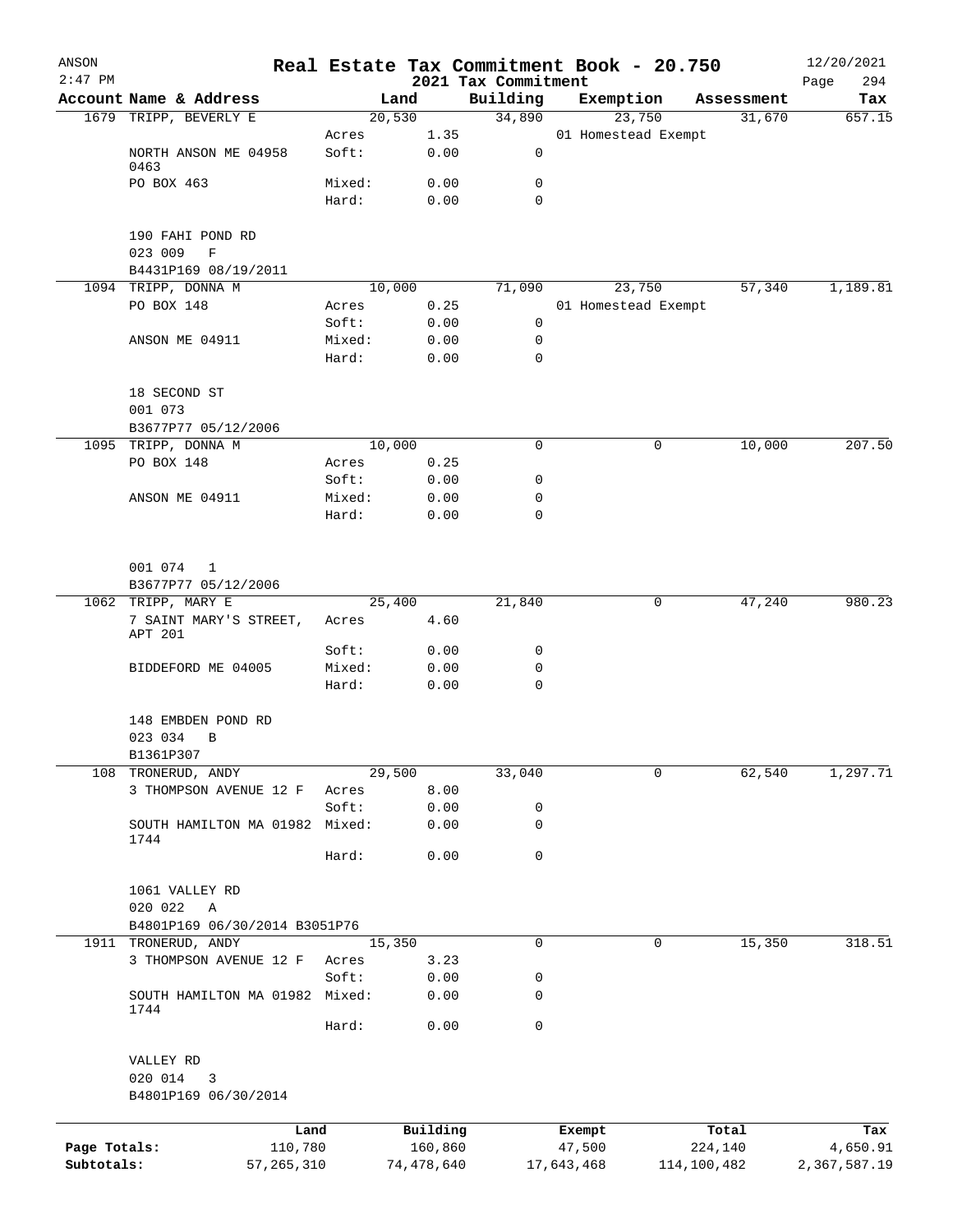| ANSON<br>$2:47$ PM |                                             |        |       | 2021 Tax Commitment | Real Estate Tax Commitment Book - 20.750 |            | 12/20/2021<br>295<br>Page |
|--------------------|---------------------------------------------|--------|-------|---------------------|------------------------------------------|------------|---------------------------|
|                    | Account Name & Address                      | Land   |       | Building            | Exemption                                | Assessment | Tax                       |
|                    | 1808 TROTT, KENNETH                         | 26,840 |       | 97,410              | 23,750                                   | 100,500    | 2,085.38                  |
|                    | TROTT, GRETA                                | Acres  | 5.56  |                     | 01 Homestead Exempt                      |            |                           |
|                    |                                             | Soft:  | 0.00  | $\mathsf{O}$        |                                          |            |                           |
|                    | 38 SMITH RD                                 | Mixed: | 0.00  | 0                   |                                          |            |                           |
|                    | ANSON ME 04911 0000                         | Hard:  | 0.00  | $\mathbf 0$         |                                          |            |                           |
|                    | 38 SMITH RD                                 |        |       |                     |                                          |            |                           |
|                    | 010 011<br>3                                |        |       |                     |                                          |            |                           |
|                    | B5060P135 08/10/2016 B1147P73               |        |       |                     |                                          |            |                           |
| 455                | TRUDEAU, ERIC P                             | 13,000 |       | 0                   | 0                                        | 13,000     | 269.75                    |
|                    | PO BOX 9                                    | Acres  | 13.00 |                     |                                          |            |                           |
|                    |                                             | Soft:  | 0.00  | 0                   |                                          |            |                           |
|                    | ANSON ME 04911                              | Mixed: | 0.00  | 0                   |                                          |            |                           |
|                    |                                             | Hard:  | 0.00  | 0                   |                                          |            |                           |
|                    | 015 004                                     |        |       |                     |                                          |            |                           |
|                    | B4437P212 08/23/2011                        |        |       |                     |                                          |            |                           |
|                    | 1571 TRUDEAU, ERIC P                        | 40,300 |       | 80,630              | 23,750                                   | 97,180     | 2,016.49                  |
|                    | PO BOX 9                                    | Acres  | 33.00 |                     | 01 Homestead Exempt                      |            |                           |
|                    |                                             | Soft:  | 0.00  | 0                   |                                          |            |                           |
|                    | ANSON ME 04911                              | Mixed: | 0.00  | 0                   |                                          |            |                           |
|                    |                                             | Hard:  | 0.00  | $\mathbf 0$         |                                          |            |                           |
|                    | 139 LLOYD RD                                |        |       |                     |                                          |            |                           |
|                    | 015 003                                     |        |       |                     |                                          |            |                           |
|                    | B4610P31 12/19/2012                         |        |       |                     |                                          |            |                           |
|                    | 1609 TRUDEAU, JESSE T                       | 23,400 |       | 55,900              | 23,750                                   | 55,550     | 1,152.66                  |
|                    | 85 LLOYD ROAD                               | Acres  | 6.90  |                     | 01 Homestead Exempt                      |            |                           |
|                    |                                             | Soft:  | 0.00  | 0                   |                                          |            |                           |
|                    | ANSON ME 04911 3351                         | Mixed: | 0.00  | $\mathbf 0$         |                                          |            |                           |
|                    |                                             | Hard:  | 0.00  | 0                   |                                          |            |                           |
|                    | 85 LLOYD RD<br>015 003A                     |        |       |                     |                                          |            |                           |
|                    |                                             |        |       |                     |                                          |            |                           |
|                    | B4573P287 09/07/2012<br>1335 TRUDEAU, JON   | 27,800 |       | 36,520              | 0                                        | 64,320     | 1,334.64                  |
|                    | TRUDEAU, DARYN P                            |        | 6.30  |                     |                                          |            |                           |
|                    |                                             | Acres  |       | 0                   |                                          |            |                           |
|                    |                                             | Soft:  | 0.00  | 0                   |                                          |            |                           |
|                    | PO BOX 325<br>WOODSTOCK CT 06281 0000 Hard: | Mixed: | 0.00  | 0                   |                                          |            |                           |
|                    |                                             |        | 0.00  |                     |                                          |            |                           |
|                    | 166 GREENLEAF RD                            |        |       |                     |                                          |            |                           |
|                    | 013 022<br>7                                |        |       |                     |                                          |            |                           |
|                    | B4058P16 09/29/2008                         |        |       |                     |                                          |            |                           |
|                    | 1823 TRUDEAU, ROBERT L                      | 31,200 |       | 78,980              | 23,750                                   | 86,430     | 1,793.42                  |
|                    | TRUDEAU, JANET M                            | Acres  | 9.70  |                     | 01 Homestead Exempt                      |            |                           |
|                    | 115A HOLLIN WAITE HILL<br>RD                | Soft:  | 0.00  | 0                   |                                          |            |                           |
|                    |                                             | Mixed: | 0.00  | 0                   |                                          |            |                           |
|                    | ANSON ME 04911                              | Hard:  | 0.00  | $\Omega$            |                                          |            |                           |
|                    | 115 A HOLLIN WAITE HILL                     |        |       |                     |                                          |            |                           |
|                    | 014 045<br>Α<br>B3779P290 12/01/2006        |        |       |                     |                                          |            |                           |
|                    |                                             |        |       |                     |                                          |            |                           |
|                    |                                             |        |       |                     |                                          |            |                           |

|              | Land       | Building   | Exempt     | Total       | Tax          |
|--------------|------------|------------|------------|-------------|--------------|
| Page Totals: | 162,540    | 349,440    | 95,000     | 416,980     | 8,652.34     |
| Subtotals:   | 57,427,850 | 74,828,080 | 17,738,468 | 114,517,462 | 2,376,239.53 |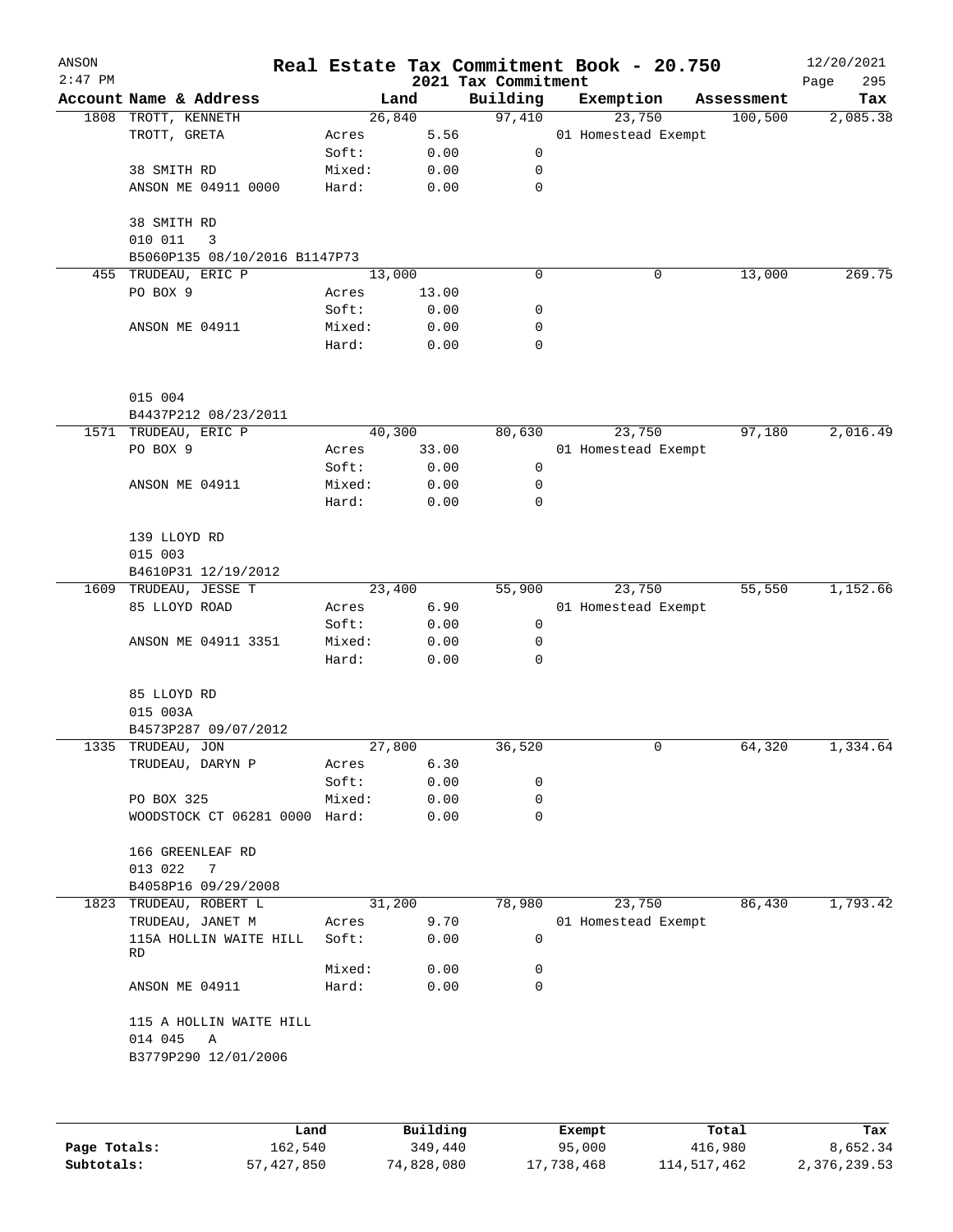| ANSON<br>$2:47$ PM |                                                   |                |      | 2021 Tax Commitment | Real Estate Tax Commitment Book - 20.750 |            | 12/20/2021<br>296<br>Page |
|--------------------|---------------------------------------------------|----------------|------|---------------------|------------------------------------------|------------|---------------------------|
|                    | Account Name & Address                            | Land           |      | Building            | Exemption                                | Assessment | Tax                       |
|                    | 1200 TUCCI, JAMES A SR                            | 11,830         |      | 58,460              | 23,750                                   | 46,540     | 965.71                    |
|                    | 23 SECOND STREET                                  | Acres          | 0.35 |                     | 01 Homestead Exempt                      |            |                           |
|                    |                                                   | Soft:          | 0.00 | 0                   |                                          |            |                           |
|                    | ANSON ME 04911                                    | Mixed:         | 0.00 | 0                   |                                          |            |                           |
|                    |                                                   | Hard:          | 0.00 | $\mathbf 0$         |                                          |            |                           |
|                    | 23 SECOND ST                                      |                |      |                     |                                          |            |                           |
|                    | 001 063                                           |                |      |                     |                                          |            |                           |
|                    | B5133P101 02/17/2017                              |                |      |                     |                                          |            |                           |
|                    | 571 TUCKER, PATRICIA                              | 25,500         |      | 39,330              | 23,750                                   | 41,080     | 852.41                    |
|                    | 415 EMBDEN POND ROAD                              | Acres          | 2.00 |                     | 01 Homestead Exempt                      |            |                           |
|                    |                                                   | Soft:          | 0.00 | 0                   |                                          |            |                           |
|                    | NORTH ANSON ME 04958                              | Mixed:         | 0.00 | 0                   |                                          |            |                           |
|                    |                                                   | Hard:          | 0.00 | 0                   |                                          |            |                           |
|                    |                                                   | B5036P091      |      |                     |                                          |            |                           |
|                    | 415 EMBDEN POND RD<br>023 026<br>C <sub>3</sub>   |                |      |                     |                                          |            |                           |
|                    | B5036P91 06/10/2016 B4720P118 10/09/2013          |                |      |                     |                                          |            |                           |
|                    | 1803 TUCKER, PETER K                              | 16,500         |      | 0                   | 0                                        | 16,500     | 342.38                    |
|                    | TUCKER, BONNIE J                                  | Acres          | 4.00 |                     |                                          |            |                           |
|                    | 16 RAVEN ROAD                                     | Soft:          | 0.00 | 0                   |                                          |            |                           |
|                    |                                                   | Mixed:         | 0.00 | 0                   |                                          |            |                           |
|                    | AUGUSTA ME 04330                                  | Hard:          | 0.00 | 0                   |                                          |            |                           |
|                    |                                                   |                |      |                     |                                          |            |                           |
|                    | FOUR MILE SQUARE ROAD                             |                |      |                     |                                          |            |                           |
|                    | 021 024                                           |                |      |                     |                                          |            |                           |
|                    | B5665P13 01/22/2021                               |                |      |                     |                                          |            | 1,705.03                  |
|                    | 511 TUCKER, STEPHANIE MARIE<br>18 HIGHLAND AVENUE | 9,380          | 0.22 | 72,790              | 0                                        | 82,170     |                           |
|                    |                                                   | Acres<br>Soft: | 0.00 | 0                   |                                          |            |                           |
|                    | ANSON ME 04911                                    | Mixed:         | 0.00 | 0                   |                                          |            |                           |
|                    |                                                   | Hard:          | 0.00 | 0                   |                                          |            |                           |
|                    |                                                   |                |      |                     |                                          |            |                           |
|                    | 18 HIGHLAND AVE                                   |                |      |                     |                                          |            |                           |
|                    | 003 041                                           |                |      |                     |                                          |            |                           |
|                    | B5481P169 10/29/2019                              |                |      |                     |                                          |            |                           |
|                    | 474 TURCOTTE, ALFRED                              | 8,000          |      | 39,020              | 0                                        | 47,020     | 975.67                    |
|                    |                                                   | Acres          | 0.16 |                     |                                          |            |                           |
|                    | SOLON ME 04979 0244                               | Soft:          | 0.00 | 0                   |                                          |            |                           |
|                    | PO BOX 244                                        | Mixed:         | 0.00 | 0                   |                                          |            |                           |
|                    |                                                   | Hard:          | 0.00 | 0                   |                                          |            |                           |
|                    | 93 MAIN ST                                        |                |      |                     |                                          |            |                           |
|                    | 001 043                                           |                |      |                     |                                          |            |                           |
|                    | B2677P182                                         |                |      |                     |                                          |            |                           |
| 218                | TURGEON, GARRY L                                  | 12,810         |      | 63,480              | 29,450                                   | 46,840     | 971.93                    |
|                    | TURGEON, JUDITH L                                 | Acres          | 0.41 |                     | 01 Homestead Exempt                      |            |                           |
|                    | 43 ELM STREET                                     | Soft:          | 0.00 | $\Omega$            | 02 Resident Veteran                      |            |                           |
|                    |                                                   | Mixed:         | 0.00 | $\Omega$            |                                          |            |                           |
|                    | NORTH ANSON ME 04958                              | Hard:          | 0.00 | 0                   |                                          |            |                           |
|                    | 43 ELM ST                                         |                |      |                     |                                          |            |                           |
|                    | 006 043                                           |                |      |                     |                                          |            |                           |
|                    | B4825P188 08/29/2014                              |                |      |                     |                                          |            |                           |
|                    |                                                   |                |      |                     |                                          |            |                           |
|                    |                                                   |                |      |                     |                                          |            |                           |

|              | Land       | Building   | Exempt     | Total       | Tax          |
|--------------|------------|------------|------------|-------------|--------------|
| Page Totals: | 84,020     | 273,080    | 76,950     | 280,150     | 5,813.13     |
| Subtotals:   | 57,511,870 | 75,101,160 | 17,815,418 | 114,797,612 | 2,382,052.66 |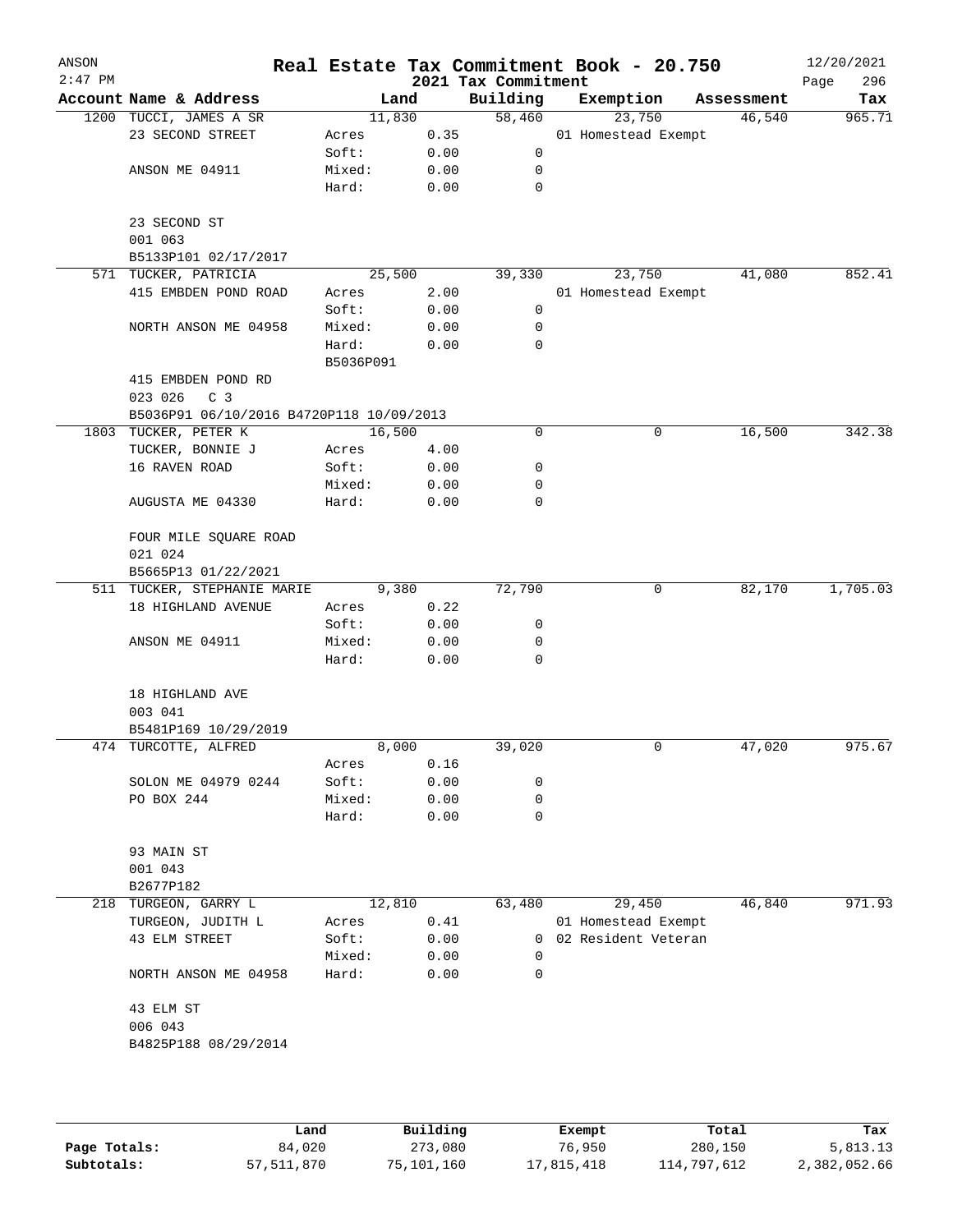| ANSON<br>$2:47$ PM |                                                   |        |       | 2021 Tax Commitment | Real Estate Tax Commitment Book - 20.750 |            | 12/20/2021<br>297<br>Page |
|--------------------|---------------------------------------------------|--------|-------|---------------------|------------------------------------------|------------|---------------------------|
|                    | Account Name & Address                            |        | Land  | Building            | Exemption                                | Assessment | Tax                       |
|                    | 1101 TURNER, DEBRA D                              | 42,000 |       | 73,390              | 23,750                                   | 91,640     | 1,901.53                  |
|                    | TURNER, DAVID W                                   | Acres  | 25.00 |                     | 01 Homestead Exempt                      |            |                           |
|                    | 118 FOUR MILE SQUARE                              | Soft:  | 0.00  | 0                   |                                          |            |                           |
|                    |                                                   | Mixed: | 0.00  | 0                   |                                          |            |                           |
|                    | ANSON ME 04911                                    | Hard:  | 0.00  | 0                   |                                          |            |                           |
|                    | 118 FOUR MILE SQUARE RD<br>$\mathsf C$<br>021 025 |        |       |                     |                                          |            |                           |
|                    | B2556P178 B1590P178                               |        |       |                     |                                          |            |                           |
|                    | 94 TURNER, JOSHUA L                               | 11,660 |       | 27,020              | 0                                        | 38,680     | 802.61                    |
|                    | TURNER, CHRISTINA L                               | Acres  | 0.34  |                     |                                          |            |                           |
|                    | PO BOX 567                                        | Soft:  | 0.00  | 0                   |                                          |            |                           |
|                    |                                                   | Mixed: | 0.00  | 0<br>$\mathbf 0$    |                                          |            |                           |
|                    | ANSON ME 04911                                    | Hard:  | 0.00  |                     |                                          |            |                           |
|                    | 9 SPEAR HILL RD                                   |        |       |                     |                                          |            |                           |
|                    | 001 104                                           |        |       |                     |                                          |            |                           |
|                    | B4728P329 10/25/2013                              |        |       |                     |                                          |            |                           |
|                    | 1777 TURNER, LAWRENCE                             | 18,970 |       | 114,870             | 23,750                                   | 110,090    | 2, 284.37                 |
|                    | TURNER, DEBRA J                                   | Acres  | 0.90  |                     | 01 Homestead Exempt                      |            |                           |
|                    |                                                   | Soft:  | 0.00  | 0                   |                                          |            |                           |
|                    | PO BOX 356                                        | Mixed: | 0.00  | 0                   |                                          |            |                           |
|                    | ANSON ME 04911 0356                               | Hard:  | 0.00  | $\mathbf 0$         |                                          |            |                           |
|                    | 155 MAIN ST                                       |        |       |                     |                                          |            |                           |
|                    | 002 056                                           |        |       |                     |                                          |            |                           |
|                    | B2714P156                                         |        |       |                     |                                          |            |                           |
|                    | 1705 TURNER, PHILIP W                             | 13,590 |       | 0                   | 0                                        | 13,590     | 281.99                    |
|                    | PO BOX 57                                         | Acres  | 0.23  |                     |                                          |            |                           |
|                    |                                                   | Soft:  | 0.00  | 0                   |                                          |            |                           |
|                    | ANSON ME 04911                                    | Mixed: | 0.00  | 0                   |                                          |            |                           |
|                    |                                                   | Hard:  | 0.00  | 0                   |                                          |            |                           |
|                    | 45 RANDALL ST                                     |        |       |                     |                                          |            |                           |
|                    | 003 036<br>D                                      |        |       |                     |                                          |            |                           |
|                    | B4257P210 03/09/2010                              |        |       |                     |                                          |            |                           |
|                    | 1688 TURNER, PHILIP W                             | 10,390 |       | 0                   | 0                                        | 10,390     | 215.59                    |
|                    | PO BOX 57                                         | Acres  | 0.27  |                     |                                          |            |                           |
|                    |                                                   | Soft:  | 0.00  | 0                   |                                          |            |                           |
|                    | ANSON ME 04911                                    | Mixed: | 0.00  | 0                   |                                          |            |                           |
|                    |                                                   | Hard:  | 0.00  | 0                   |                                          |            |                           |
|                    | 49 RANDALL ST                                     |        |       |                     |                                          |            |                           |
|                    | 003 036<br>Α                                      |        |       |                     |                                          |            |                           |
|                    | B4257P210 03/09/2010                              |        |       |                     |                                          |            |                           |
| 1105               | TURNER, PHILIP W                                  |        | 9,590 | 48,820              | 23,750                                   | 34,660     | 719.20                    |
|                    | PO BOX 57                                         | Acres  | 0.23  |                     | 01 Homestead Exempt                      |            |                           |
|                    |                                                   | Soft:  | 0.00  | 0                   |                                          |            |                           |
|                    | ANSON ME 04911                                    | Mixed: | 0.00  | 0                   |                                          |            |                           |
|                    |                                                   | Hard:  | 0.00  | 0                   |                                          |            |                           |
|                    | 34 BOW ST                                         |        |       |                     |                                          |            |                           |
|                    |                                                   |        |       |                     |                                          |            |                           |
|                    | 003 037                                           |        |       |                     |                                          |            |                           |
|                    | B1415P181                                         |        |       |                     |                                          |            |                           |
|                    |                                                   |        |       |                     |                                          |            |                           |
|                    |                                                   |        |       |                     |                                          |            |                           |

|              | Land       | Building   | Exempt     | Total       | Tax          |
|--------------|------------|------------|------------|-------------|--------------|
| Page Totals: | 106,200    | 264,100    | 71,250     | 299,050     | 6, 205.29    |
| Subtotals:   | 57,618,070 | 75,365,260 | 17,886,668 | 115,096,662 | 2,388,257.95 |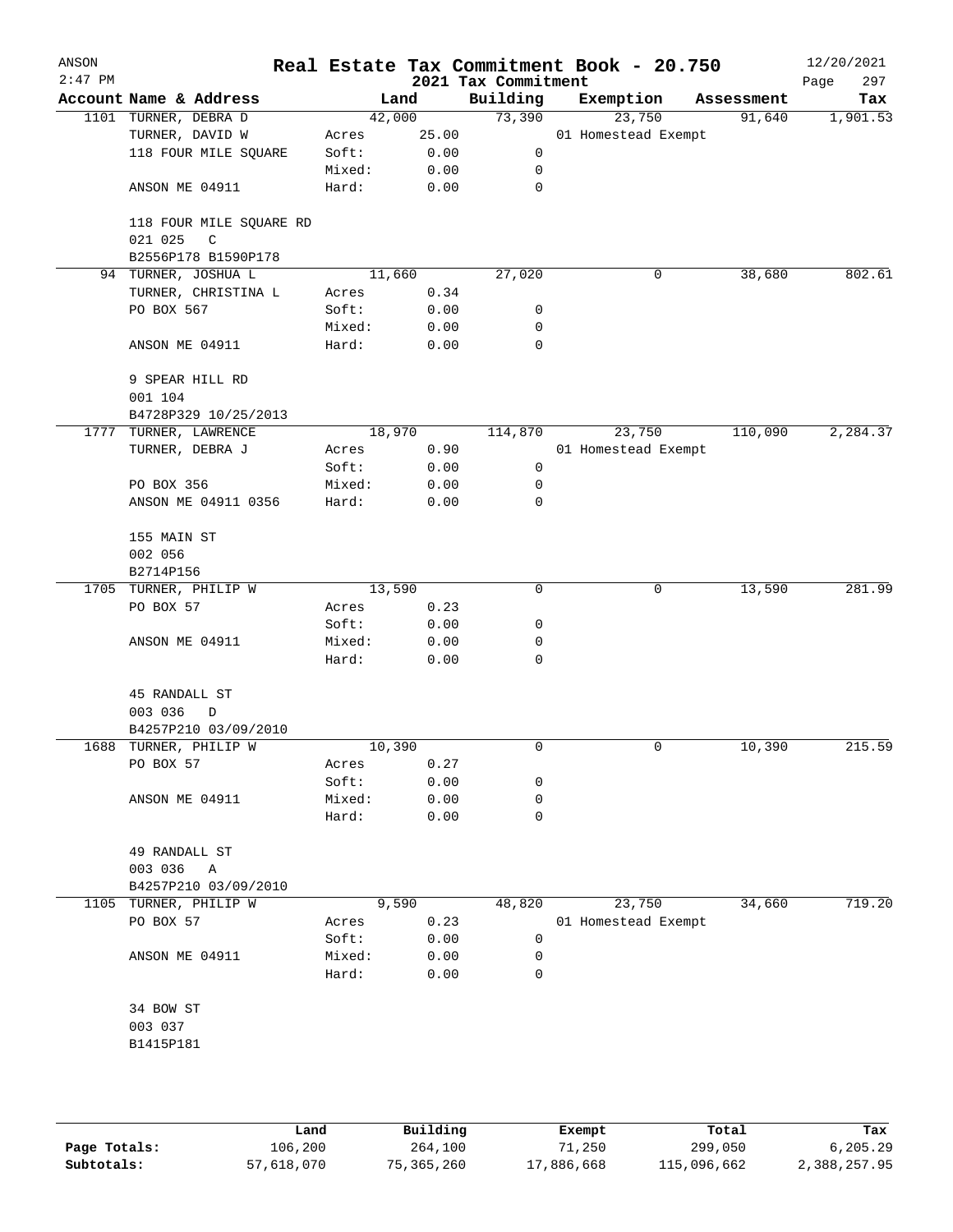| ANSON<br>$2:47$ PM |                                          |                     |        | 2021 Tax Commitment | Real Estate Tax Commitment Book - 20.750 |          |            | 12/20/2021<br>298<br>Page |
|--------------------|------------------------------------------|---------------------|--------|---------------------|------------------------------------------|----------|------------|---------------------------|
|                    | Account Name & Address                   |                     | Land   | Building            | Exemption                                |          | Assessment | Tax                       |
|                    | 996 TURNER, PHILIP W                     |                     | 8,490  | 0                   |                                          | $\Omega$ | 8,490      | 176.17                    |
|                    | PO BOX 57                                | Acres               | 0.18   |                     |                                          |          |            |                           |
|                    |                                          | Soft:               | 0.00   | 0                   |                                          |          |            |                           |
|                    | ANSON ME 04911                           | Mixed:              | 0.00   | 0                   |                                          |          |            |                           |
|                    |                                          | Hard:               | 0.00   | $\mathbf 0$         |                                          |          |            |                           |
|                    | 75 MAIN ST                               |                     |        |                     |                                          |          |            |                           |
|                    | 001 091                                  |                     |        |                     |                                          |          |            |                           |
|                    | B4659P22 05/13/2013                      |                     |        |                     |                                          |          |            |                           |
|                    | 1106 TURNER, RANDALL P SR                |                     | 16,610 | 54,240              | 23,750                                   |          | 47,100     | 977.33                    |
|                    | TURNER, LISA L                           | Acres               | 0.69   |                     | 01 Homestead Exempt                      |          |            |                           |
|                    | PO BOX 355                               | Soft:               | 0.00   | 0                   |                                          |          |            |                           |
|                    |                                          | Mixed:              | 0.00   | 0                   |                                          |          |            |                           |
|                    | ANSON ME 04911                           | Hard:               | 0.00   | $\mathbf 0$         |                                          |          |            |                           |
|                    | 46 SPEAR HILL RD                         |                     |        |                     |                                          |          |            |                           |
|                    | 003 007                                  |                     |        |                     |                                          |          |            |                           |
|                    | B1207P11                                 |                     |        |                     |                                          |          |            |                           |
|                    | 975 TURNER, VINTON B &                   |                     | 12,040 | 7,560               |                                          | 0        | 19,600     | 406.70                    |
|                    | BASLEY, NANCY A                          | Acres               | 17.60  |                     |                                          |          |            |                           |
|                    |                                          | Soft:               | 0.00   | 0                   |                                          |          |            |                           |
|                    | 47 GROTON SCHOOL RD                      | Mixed:              | 16.00  | 2,143               |                                          |          |            |                           |
|                    | AYER MA 01432 0000                       | Hard:               | 0.00   | $\mathbf 0$         |                                          |          |            |                           |
|                    |                                          | TREE GROWTH         |        |                     |                                          |          |            |                           |
|                    | 024 030                                  |                     |        |                     |                                          |          |            |                           |
|                    | B2516P276                                |                     |        |                     |                                          |          |            |                           |
|                    | 1244 TYNER COWPER, CHERYL A              |                     | 27,700 | 29,770              | 23,750                                   |          | 33,720     | 699.69                    |
|                    | PO BOX 225                               | Acres               | 8.00   |                     | 01 Homestead Exempt                      |          |            |                           |
|                    |                                          | Soft:               | 0.00   | 0                   |                                          |          |            |                           |
|                    | BAR MILLS ME 04004                       | Mixed:              | 0.00   | 0                   |                                          |          |            |                           |
|                    |                                          | Hard:               | 0.00   | 0                   |                                          |          |            |                           |
|                    | 50 FOUR MILE SQUARE RD                   |                     |        |                     |                                          |          |            |                           |
|                    | 021 006                                  |                     |        |                     |                                          |          |            |                           |
|                    | B4284P44 06/16/2010                      |                     |        |                     |                                          |          |            |                           |
|                    | 280 UNGER, GREGORY                       |                     | 49,000 | 0                   |                                          | 0        | 49,000     | 1,016.75                  |
|                    | 15 MILL STREET                           | Acres               | 59.00  |                     |                                          |          |            |                           |
|                    |                                          | Soft:               | 0.00   | 0                   |                                          |          |            |                           |
|                    | BERKLEY MA 02779 0000                    | Mixed:              | 0.00   | 0                   |                                          |          |            |                           |
|                    |                                          | Hard:<br>B5147P0156 | 0.00   | 0                   |                                          |          |            |                           |
|                    | 013 005                                  |                     |        |                     |                                          |          |            |                           |
|                    | B5147P156 04/13/2017 B3949P97 12/11/2007 |                     |        |                     |                                          |          |            |                           |
|                    | 2054 VAILLANCOURT, PAMELA J              |                     | 59,000 | $\Omega$            |                                          | 0        | 59,000     | 1,224.25                  |
|                    | 577 MOLUNKUS ROAD                        | Acres               | 78.00  |                     |                                          |          |            |                           |
|                    |                                          | Soft:               | 0.00   | 0                   |                                          |          |            |                           |
|                    | CORNVILLE ME 04976                       | Mixed:              | 0.00   | 0                   |                                          |          |            |                           |
|                    |                                          | Hard:               | 0.00   | $\Omega$            |                                          |          |            |                           |
|                    | CROSS RD                                 |                     |        |                     |                                          |          |            |                           |
|                    | 011 035 B                                |                     |        |                     |                                          |          |            |                           |
|                    | B3344P323 07/19/2004 B1145P126           |                     |        |                     |                                          |          |            |                           |
|                    |                                          |                     |        |                     |                                          |          |            |                           |
|                    |                                          |                     |        |                     |                                          |          |            |                           |
|                    |                                          |                     |        |                     |                                          |          |            |                           |

|              | Land       | Building   | Exempt     | Total         | Tax          |
|--------------|------------|------------|------------|---------------|--------------|
| Page Totals: | 172,840    | 91,570     | 47,500     | 216,910       | 4,500.89     |
| Subtotals:   | 57,790,910 | 75,456,830 | 17,934,168 | 115, 313, 572 | 2,392,758.84 |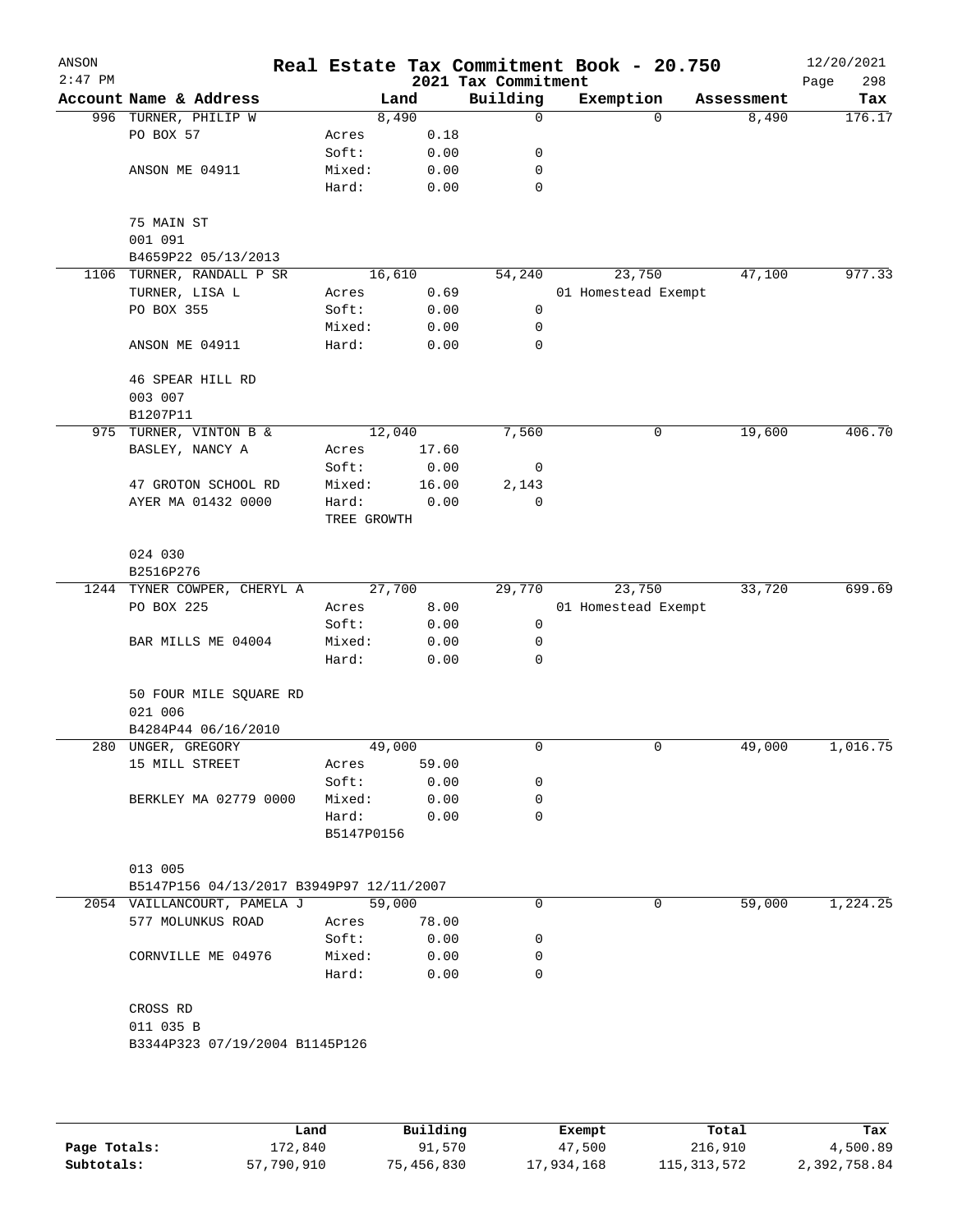| Account Name & Address<br>1108 VAILLANCOURT, RINO<br>PO BOX 127<br>ANSON ME 04911<br>120 WEST MILLS RD<br>010 012<br>$\mathsf C$<br>B5386P311 B1021P898<br>452 VALLON, JOSEPH J<br>111 EAST WATER STREET<br>TAUNTON MA 02780<br>015 044<br>D<br>B5639P165 12/27/2020<br>886 VANDETTE, RICHARD J<br>574 BROADWAY | Acres<br>Soft:<br>Mixed:<br>Hard:<br>Acres<br>Soft:<br>Mixed:<br>Hard:                                                                                                              | Land<br>22,760<br>2.84<br>0.00<br>0.00<br>0.00<br>17,600<br>10.50<br>0.00<br>0.00<br>0.00 | 2021 Tax Commitment<br>Building<br>114,300<br>$\mathsf{O}$<br>0<br>$\mathbf 0$<br>0<br>0<br>0<br>0 | Exemption<br>23,750<br>01 Homestead Exempt<br>0 | Assessment<br>113,310<br>17,600 | 299<br>Page<br>Tax                                            |
|-----------------------------------------------------------------------------------------------------------------------------------------------------------------------------------------------------------------------------------------------------------------------------------------------------------------|-------------------------------------------------------------------------------------------------------------------------------------------------------------------------------------|-------------------------------------------------------------------------------------------|----------------------------------------------------------------------------------------------------|-------------------------------------------------|---------------------------------|---------------------------------------------------------------|
|                                                                                                                                                                                                                                                                                                                 |                                                                                                                                                                                     |                                                                                           |                                                                                                    |                                                 |                                 | 2,351.18                                                      |
|                                                                                                                                                                                                                                                                                                                 |                                                                                                                                                                                     |                                                                                           |                                                                                                    |                                                 |                                 |                                                               |
|                                                                                                                                                                                                                                                                                                                 |                                                                                                                                                                                     |                                                                                           |                                                                                                    |                                                 |                                 |                                                               |
|                                                                                                                                                                                                                                                                                                                 |                                                                                                                                                                                     |                                                                                           |                                                                                                    |                                                 |                                 | 365.20                                                        |
|                                                                                                                                                                                                                                                                                                                 |                                                                                                                                                                                     |                                                                                           |                                                                                                    |                                                 |                                 |                                                               |
|                                                                                                                                                                                                                                                                                                                 |                                                                                                                                                                                     |                                                                                           |                                                                                                    |                                                 |                                 |                                                               |
|                                                                                                                                                                                                                                                                                                                 |                                                                                                                                                                                     |                                                                                           |                                                                                                    |                                                 |                                 |                                                               |
|                                                                                                                                                                                                                                                                                                                 |                                                                                                                                                                                     |                                                                                           |                                                                                                    |                                                 |                                 |                                                               |
|                                                                                                                                                                                                                                                                                                                 |                                                                                                                                                                                     |                                                                                           |                                                                                                    |                                                 |                                 |                                                               |
|                                                                                                                                                                                                                                                                                                                 |                                                                                                                                                                                     |                                                                                           |                                                                                                    |                                                 |                                 |                                                               |
|                                                                                                                                                                                                                                                                                                                 |                                                                                                                                                                                     |                                                                                           |                                                                                                    |                                                 |                                 |                                                               |
|                                                                                                                                                                                                                                                                                                                 |                                                                                                                                                                                     |                                                                                           |                                                                                                    |                                                 |                                 |                                                               |
|                                                                                                                                                                                                                                                                                                                 |                                                                                                                                                                                     |                                                                                           |                                                                                                    |                                                 |                                 |                                                               |
|                                                                                                                                                                                                                                                                                                                 |                                                                                                                                                                                     |                                                                                           |                                                                                                    |                                                 |                                 |                                                               |
|                                                                                                                                                                                                                                                                                                                 |                                                                                                                                                                                     | 18,600                                                                                    | 11,990                                                                                             | 0                                               | 30,590                          | 634.74                                                        |
|                                                                                                                                                                                                                                                                                                                 | Acres                                                                                                                                                                               | 10.50                                                                                     |                                                                                                    |                                                 |                                 |                                                               |
|                                                                                                                                                                                                                                                                                                                 | Soft:                                                                                                                                                                               | 0.00                                                                                      | 0                                                                                                  |                                                 |                                 |                                                               |
| NORTH ATTLEBORO MA                                                                                                                                                                                                                                                                                              | Mixed:                                                                                                                                                                              | 0.00                                                                                      | 0                                                                                                  |                                                 |                                 |                                                               |
|                                                                                                                                                                                                                                                                                                                 | Hard:                                                                                                                                                                               | 0.00                                                                                      | 0                                                                                                  |                                                 |                                 |                                                               |
| 220 PULLEN CORNER RD<br>018 021<br>F                                                                                                                                                                                                                                                                            |                                                                                                                                                                                     |                                                                                           |                                                                                                    |                                                 |                                 |                                                               |
| B5283P141 05/24/2018                                                                                                                                                                                                                                                                                            |                                                                                                                                                                                     |                                                                                           |                                                                                                    |                                                 |                                 |                                                               |
| 65 VANKIRK, HENRIETTA M                                                                                                                                                                                                                                                                                         |                                                                                                                                                                                     | 20,750                                                                                    | 0                                                                                                  | 0                                               | 20,750                          | 430.56                                                        |
| 6 CARRABASSETT ROAD                                                                                                                                                                                                                                                                                             | Acres                                                                                                                                                                               | 1.50                                                                                      |                                                                                                    |                                                 |                                 |                                                               |
|                                                                                                                                                                                                                                                                                                                 | Soft:                                                                                                                                                                               | 0.00                                                                                      | 0                                                                                                  |                                                 |                                 |                                                               |
| NORTH ANSON ME 04958                                                                                                                                                                                                                                                                                            | Mixed:<br>Hard:                                                                                                                                                                     | 0.00<br>0.00                                                                              | 0<br>0                                                                                             |                                                 |                                 |                                                               |
|                                                                                                                                                                                                                                                                                                                 |                                                                                                                                                                                     |                                                                                           |                                                                                                    |                                                 |                                 |                                                               |
|                                                                                                                                                                                                                                                                                                                 |                                                                                                                                                                                     |                                                                                           |                                                                                                    |                                                 |                                 |                                                               |
|                                                                                                                                                                                                                                                                                                                 |                                                                                                                                                                                     |                                                                                           |                                                                                                    |                                                 |                                 |                                                               |
| VANKIRK, HENRIETTA M<br>6 CARRABASSETT ROAD                                                                                                                                                                                                                                                                     |                                                                                                                                                                                     |                                                                                           |                                                                                                    |                                                 |                                 | 139.44                                                        |
| NORTH ANSON ME 04958                                                                                                                                                                                                                                                                                            |                                                                                                                                                                                     |                                                                                           |                                                                                                    |                                                 |                                 |                                                               |
| 6 CARRABASSETT RD                                                                                                                                                                                                                                                                                               |                                                                                                                                                                                     |                                                                                           |                                                                                                    |                                                 |                                 |                                                               |
|                                                                                                                                                                                                                                                                                                                 |                                                                                                                                                                                     |                                                                                           |                                                                                                    |                                                 |                                 | 1,854.64                                                      |
|                                                                                                                                                                                                                                                                                                                 |                                                                                                                                                                                     |                                                                                           |                                                                                                    |                                                 |                                 |                                                               |
|                                                                                                                                                                                                                                                                                                                 |                                                                                                                                                                                     |                                                                                           |                                                                                                    |                                                 |                                 |                                                               |
|                                                                                                                                                                                                                                                                                                                 |                                                                                                                                                                                     |                                                                                           |                                                                                                    |                                                 |                                 |                                                               |
|                                                                                                                                                                                                                                                                                                                 | Hard:                                                                                                                                                                               | 0.00                                                                                      | 0                                                                                                  |                                                 |                                 |                                                               |
|                                                                                                                                                                                                                                                                                                                 |                                                                                                                                                                                     |                                                                                           |                                                                                                    |                                                 |                                 |                                                               |
| 022 019<br>022 019                                                                                                                                                                                                                                                                                              | B4021P79 07/08/2008<br>1240 VANKIRK, MARK R<br>ON<br>VARTANIAN, WENDY JEAN<br>186 OLD POINT AVENUE<br>MADISON ME 04950<br>696 PEASE HILL RD<br>$\, {\bf B}$<br>B5253P358 12/21/2017 | Acres<br>Soft:<br>Mixed:                                                                  | 0<br>34,500<br>13.00<br>0.00<br>0.00                                                               | 30,470<br>78,630<br>0<br>0                      | 23,750<br>23,750                | 6,720<br>01 Homestead Exempt<br>89,380<br>01 Homestead Exempt |

|              | Land       | Building   | Exempt     | Total       | Tax          |
|--------------|------------|------------|------------|-------------|--------------|
| Page Totals: | ⊥14,210    | 235,390    | 71,250     | 278,350     | 5,775.76     |
| Subtotals:   | 57,905,120 | 75,692,220 | 18,005,418 | 115,591,922 | 2,398,534.60 |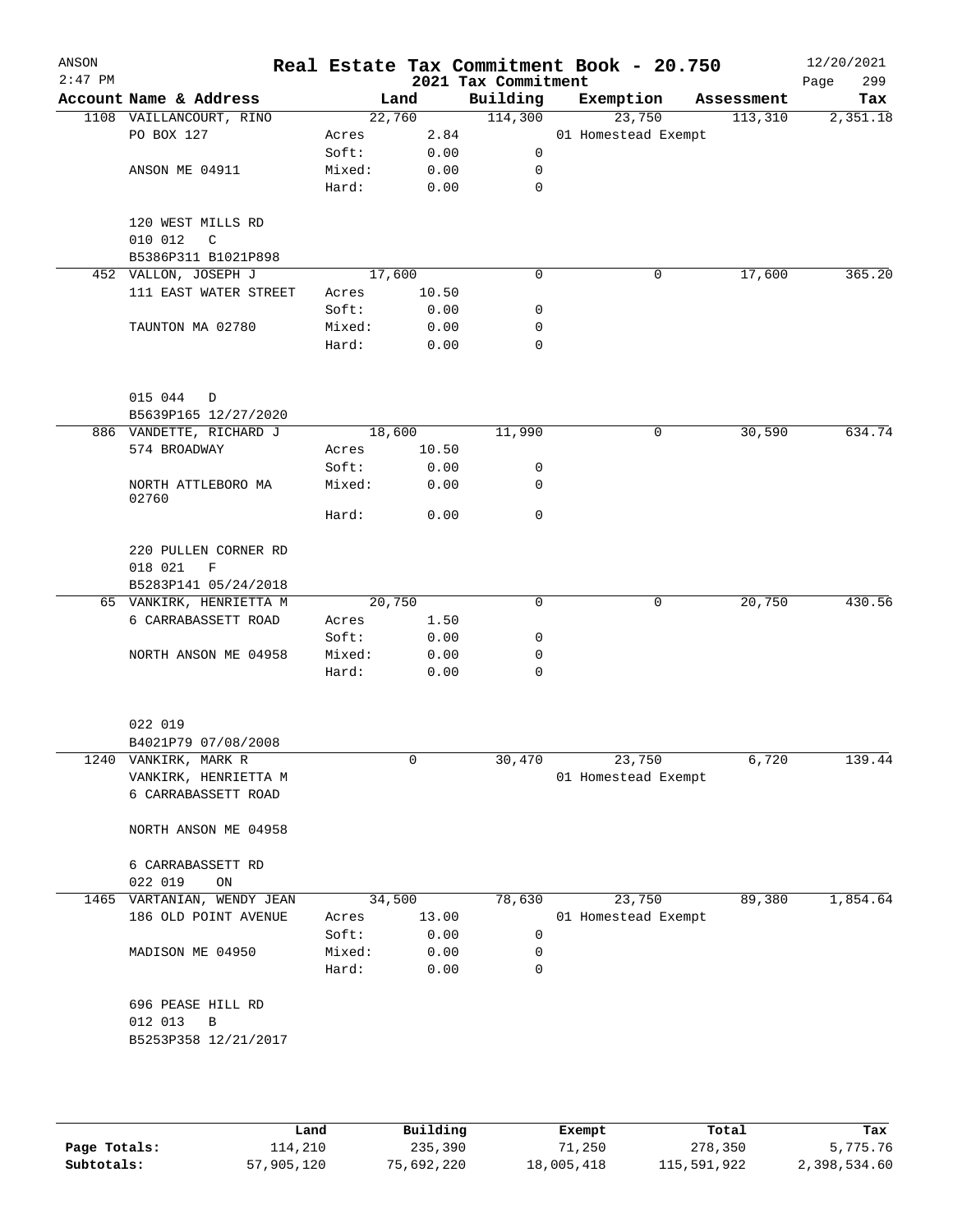| ANSON<br>$2:47$ PM |                                                                       |            |                      |            | 2021 Tax Commitment | Real Estate Tax Commitment Book - 20.750 |             | 12/20/2021<br>300<br>Page |
|--------------------|-----------------------------------------------------------------------|------------|----------------------|------------|---------------------|------------------------------------------|-------------|---------------------------|
|                    | Account Name & Address                                                |            | Land                 |            | Building            | Exemption                                | Assessment  | Tax                       |
|                    | 1812 VAUGH, STEPHEN D                                                 |            | 41,500               |            | $\mathbf 0$         | $\Omega$                                 | 41,500      | 861.13                    |
|                    |                                                                       |            | Acres                | 35.00      |                     |                                          |             |                           |
|                    | SAUGERTIES NY 12477<br>0000                                           |            | Soft:                | 0.00       | 0                   |                                          |             |                           |
|                    | 12 ROSE LANE                                                          |            | Mixed:               | 0.00       | 0                   |                                          |             |                           |
|                    |                                                                       |            | Hard:                | 0.00       | $\Omega$            |                                          |             |                           |
|                    | 011 034                                                               |            |                      |            |                     |                                          |             |                           |
|                    | B3946P62 11/24/2007                                                   |            |                      |            |                     |                                          |             |                           |
|                    | 1889 VEILLEUX, LYN F                                                  |            | 12,000               |            | $\Omega$            | 0                                        | 12,000      | 249.00                    |
|                    | 306 DAVENPORT HILL ROAD Acres                                         |            |                      | 1.00       |                     |                                          |             |                           |
|                    |                                                                       |            | Soft:                | 0.00       | 0                   |                                          |             |                           |
|                    | JAY ME 04239                                                          |            | Mixed:               | 0.00       | 0                   |                                          |             |                           |
|                    |                                                                       |            | Hard:                | 0.00       | 0                   |                                          |             |                           |
|                    |                                                                       |            | B4931P0285           |            |                     |                                          |             |                           |
|                    | OFF MILK STREET                                                       |            |                      |            |                     |                                          |             |                           |
|                    | 006 093 A                                                             |            |                      |            |                     |                                          |             |                           |
|                    | B4931P285 07/15/2015                                                  |            |                      |            |                     |                                          |             |                           |
|                    | 1193 VERIZON WIRELESS<br>PERSONAL PROPERTY TAX<br>DEPT<br>P O BOX 635 |            |                      | 0          | 199,210             | 0                                        | 199,210     | 4,133.61                  |
|                    | BASKING NJ 07920                                                      |            |                      |            |                     |                                          |             |                           |
|                    |                                                                       |            | TENANT IN POSSESSION |            |                     |                                          |             |                           |
|                    | 440 CAMPGROUND RD                                                     |            |                      |            |                     |                                          |             |                           |
|                    | 015 045<br>ON                                                         |            |                      |            |                     |                                          |             |                           |
|                    | B2508P136                                                             |            |                      |            |                     |                                          |             |                           |
|                    | 299 VICNEIRE, CHRISTOPHER<br>M. &                                     |            | 17,000               |            | 0                   | 0                                        | 17,000      | 352.75                    |
|                    | DUNPHY, HOLLYE J                                                      |            | Acres                | 17.00      |                     |                                          |             |                           |
|                    |                                                                       |            | Soft:                | 0.00       | 0                   |                                          |             |                           |
|                    | PO BOX 112                                                            |            | Mixed:               | 0.00       | 0                   |                                          |             |                           |
|                    | NORTH ANSON ME 04958                                                  | Hard:      |                      | 0.00       | $\mathbf 0$         |                                          |             |                           |
|                    | 018 002                                                               |            |                      |            |                     |                                          |             |                           |
|                    | B4409P146 06/29/2011                                                  |            |                      |            |                     |                                          |             |                           |
| 300                | VICNEIRE, CHRISTOPHER                                                 |            | 19,500               |            | 11,700              | 23,750                                   | 7,450       | 154.59                    |
|                    | M. &<br>DUNPHY, HOLLYE J                                              |            |                      | 4.00       |                     | 01 Homestead Exempt                      |             |                           |
|                    |                                                                       |            | Acres<br>Soft:       | 0.00       | 0                   |                                          |             |                           |
|                    | PO BOX 112                                                            |            | Mixed:               | 0.00       | 0                   |                                          |             |                           |
|                    | NORTH ANSON ME 04958                                                  | Hard:      |                      | 0.00       | 0                   |                                          |             |                           |
|                    | 746 RIVER RD                                                          |            |                      |            |                     |                                          |             |                           |
|                    | 017 006                                                               |            |                      |            |                     |                                          |             |                           |
|                    | B4409P146 06/29/2011                                                  |            |                      |            |                     |                                          |             |                           |
| 1110               | VICNEIRE, JAMES P SR                                                  |            | 37,940               |            | 61,170              | 23,750                                   | 75,360      | 1,563.72                  |
|                    |                                                                       |            | Acres                | 96.00      |                     | 01 Homestead Exempt                      |             |                           |
|                    | NORTH ANSON ME 04958                                                  |            | Soft:                | 4.00       | 395                 |                                          |             |                           |
|                    | 119 GRUMPY MEN AVENUE                                                 |            | Mixed:               | 47.00      | 6,296               |                                          |             |                           |
|                    |                                                                       | Hard:      | TREE GROWTH          | 33.00      | 4,546               |                                          |             |                           |
|                    | 119 GRUMPY MEN AVE<br>024 018                                         |            |                      |            |                     |                                          |             |                           |
|                    | B1408P9                                                               |            |                      |            |                     |                                          |             |                           |
|                    |                                                                       | Land       |                      | Building   |                     | Exempt                                   | Total       | Tax                       |
| Page Totals:       |                                                                       | 127,940    |                      | 272,080    |                     | 47,500                                   | 352,520     | 7,314.80                  |
| Subtotals:         |                                                                       | 58,033,060 |                      | 75,964,300 |                     | 18,052,918                               | 115,944,442 | 2,405,849.40              |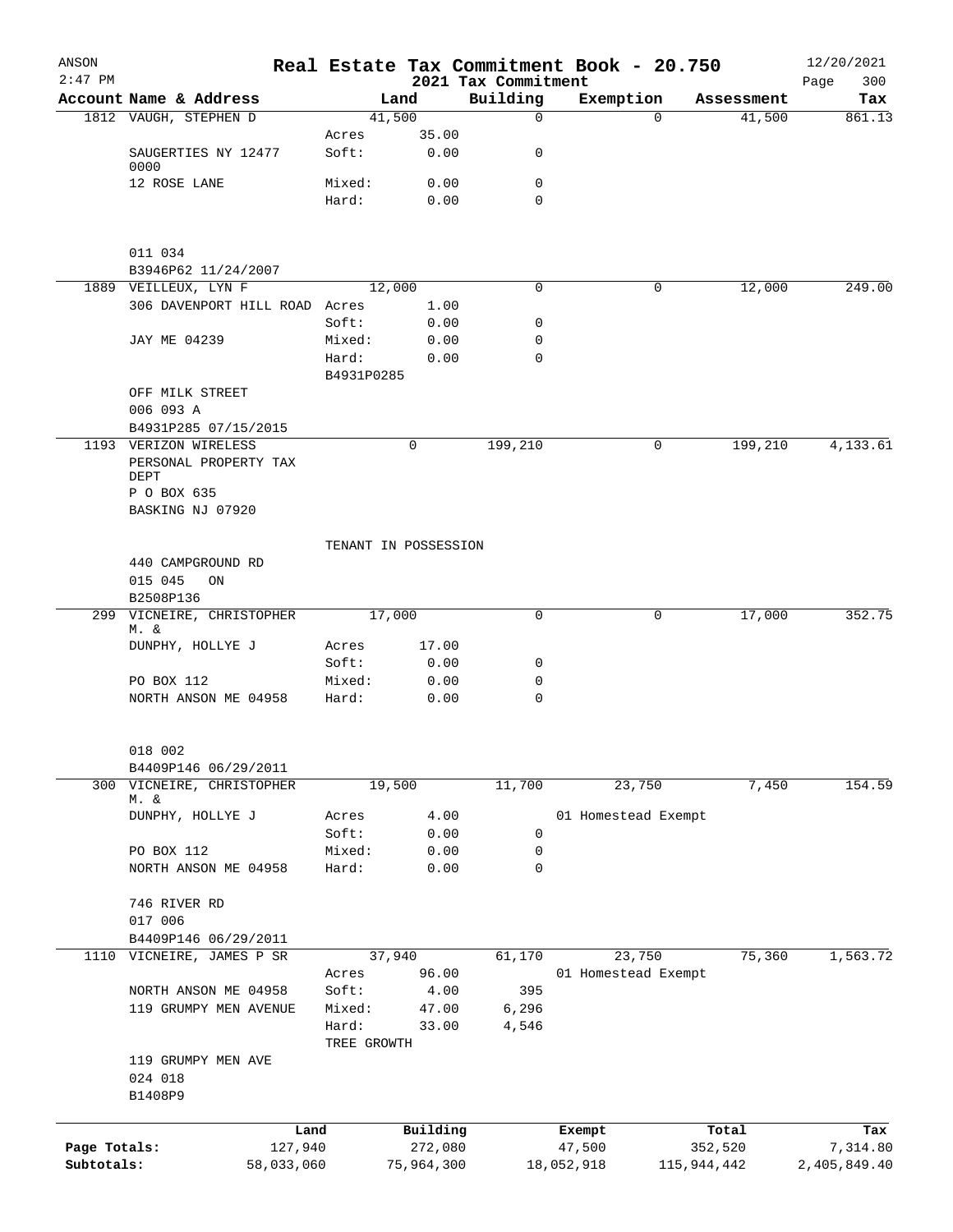| ANSON        |                                               |            |                 |              |                                 | Real Estate Tax Commitment Book - 20.750 |              | 12/20/2021         |
|--------------|-----------------------------------------------|------------|-----------------|--------------|---------------------------------|------------------------------------------|--------------|--------------------|
| $2:47$ PM    | Account Name & Address                        |            |                 | Land         | 2021 Tax Commitment<br>Building | Exemption                                | Assessment   | Page<br>301<br>Tax |
|              | 609 VICNEIRE, JAMES P., JR.                   |            | 16,420          |              | $\mathbf 0$                     |                                          | 16,420<br>0  | 340.72             |
|              |                                               |            | Acres           | 59.00        |                                 |                                          |              |                    |
|              | BINGHAM ME 04920 0548                         |            | Soft:           | 7.00         | 692                             |                                          |              |                    |
|              | PO BOX 548                                    |            | Mixed:          | 41.00        | 5,492                           |                                          |              |                    |
|              |                                               |            | Hard:           | 9.00         | 1,240                           |                                          |              |                    |
|              |                                               |            | TREE GROWTH     |              |                                 |                                          |              |                    |
|              | 024 028                                       |            |                 |              |                                 |                                          |              |                    |
|              | B4497P189 02/27/2012                          |            |                 |              |                                 |                                          |              |                    |
|              | 1174 VIEKMAN, PETER W                         |            |                 | 17,550       | 55,540                          | 23,750                                   | 49,340       | 1,023.81           |
|              | VIEKMAN, MARGARET                             |            | Acres           | 0.77         |                                 | 01 Homestead Exempt                      |              |                    |
|              |                                               |            | Soft:           | 0.00         | 0                               |                                          |              |                    |
|              | 54 PREBLE AVE                                 |            | Mixed:          | 0.00         | 0<br>$\Omega$                   |                                          |              |                    |
|              | ANSON ME 04911 0000                           |            | Hard:           | 0.00         |                                 |                                          |              |                    |
|              | 54 PREBLE AVE                                 |            |                 |              |                                 |                                          |              |                    |
|              | 004 023                                       |            |                 |              |                                 |                                          |              |                    |
|              | B3566P320 10/04/2005<br>1112 VILES, DAVID D., |            | 33,500          |              | 46,900                          | 23,750                                   | 56,650       | 1,175.49           |
|              | TRUSTEE<br>Earl D. & Pauline D.               |            |                 |              |                                 | 01 Homestead Exempt                      |              |                    |
|              | Viles Irrevocable Trust<br>9/1/2010           |            | Acres           | 12.00        |                                 |                                          |              |                    |
|              | c/o EARL AND PAULINE<br>VILES                 |            | Soft:           | 0.00         | 0                               |                                          |              |                    |
|              | 678 VALLEY ROAD                               |            | Mixed:          | 0.00         | 0                               |                                          |              |                    |
|              | ANSON ME 04911 0000                           |            | Hard:           | 0.00         | 0                               |                                          |              |                    |
|              | 678 VALLEY RD                                 |            |                 |              |                                 |                                          |              |                    |
|              | 019 023                                       |            |                 |              |                                 |                                          |              |                    |
|              | B4313P199 09/03/2010<br>1119 VILES, GLENN S   |            | 19,490          |              | 157,280                         |                                          | 176,770<br>0 | 3,667.98           |
|              | VILES, CLAUDIA G                              |            | Acres           | 0.95         |                                 |                                          |              |                    |
|              |                                               |            | Soft:           | 0.00         | 0                               |                                          |              |                    |
|              | PO BOX 135                                    |            | Mixed:          | 0.00         | 0                               |                                          |              |                    |
|              | NORTH ANSON ME 04958<br>0135                  |            | Hard:           | 0.00         | 0                               |                                          |              |                    |
|              | 65 ELM ST                                     |            |                 |              |                                 |                                          |              |                    |
|              | 009 027                                       |            |                 |              |                                 |                                          |              |                    |
|              | B5595P102 08/17/2020 B1812P249                |            |                 |              |                                 |                                          |              |                    |
|              | 1123 VILES, GLENN S                           |            |                 | 6,350        | 0                               |                                          | 0<br>6,350   | 131.76             |
|              | VILES, CLAUDIA G                              |            | Acres           | 0.28         |                                 |                                          |              |                    |
|              | PO BOX 135                                    |            | Soft:           | 0.00         | 0<br>0                          |                                          |              |                    |
|              | NORTH ANSON ME 04958                          |            | Mixed:<br>Hard: | 0.00<br>0.00 | 0                               |                                          |              |                    |
|              |                                               |            |                 |              |                                 |                                          |              |                    |
|              | 009 038<br>Α                                  |            |                 |              |                                 |                                          |              |                    |
|              | B5597P168 09/02/2020                          |            |                 |              |                                 |                                          |              |                    |
|              | 1322 VILES, GLENN S                           |            | 20,420          |              | 39,580                          |                                          | 0<br>60,000  | 1,245.00           |
|              | VILES, CLAUDIA G                              |            | Acres           | 1.28         |                                 |                                          |              |                    |
|              | PO BOX 135                                    |            | Soft:           | 0.00         | 0                               |                                          |              |                    |
|              |                                               |            | Mixed:          | 0.00         | 0                               |                                          |              |                    |
|              | NORTH ANSON ME 04958                          |            | Hard:           | 0.00         | 0                               |                                          |              |                    |
|              | 34 HALL ST                                    |            |                 |              |                                 |                                          |              |                    |
|              | 009 035                                       |            |                 |              |                                 |                                          |              |                    |
|              | B5595P102 08/17/2020                          |            |                 |              |                                 |                                          |              |                    |
|              |                                               | Land       |                 | Building     |                                 | Exempt                                   | Total        | Tax                |
| Page Totals: |                                               | 113,730    |                 | 299,300      |                                 | 47,500                                   | 365,530      | 7,584.76           |
| Subtotals:   |                                               | 58,146,790 |                 | 76,263,600   |                                 | 18,100,418                               | 116,309,972  | 2,413,434.16       |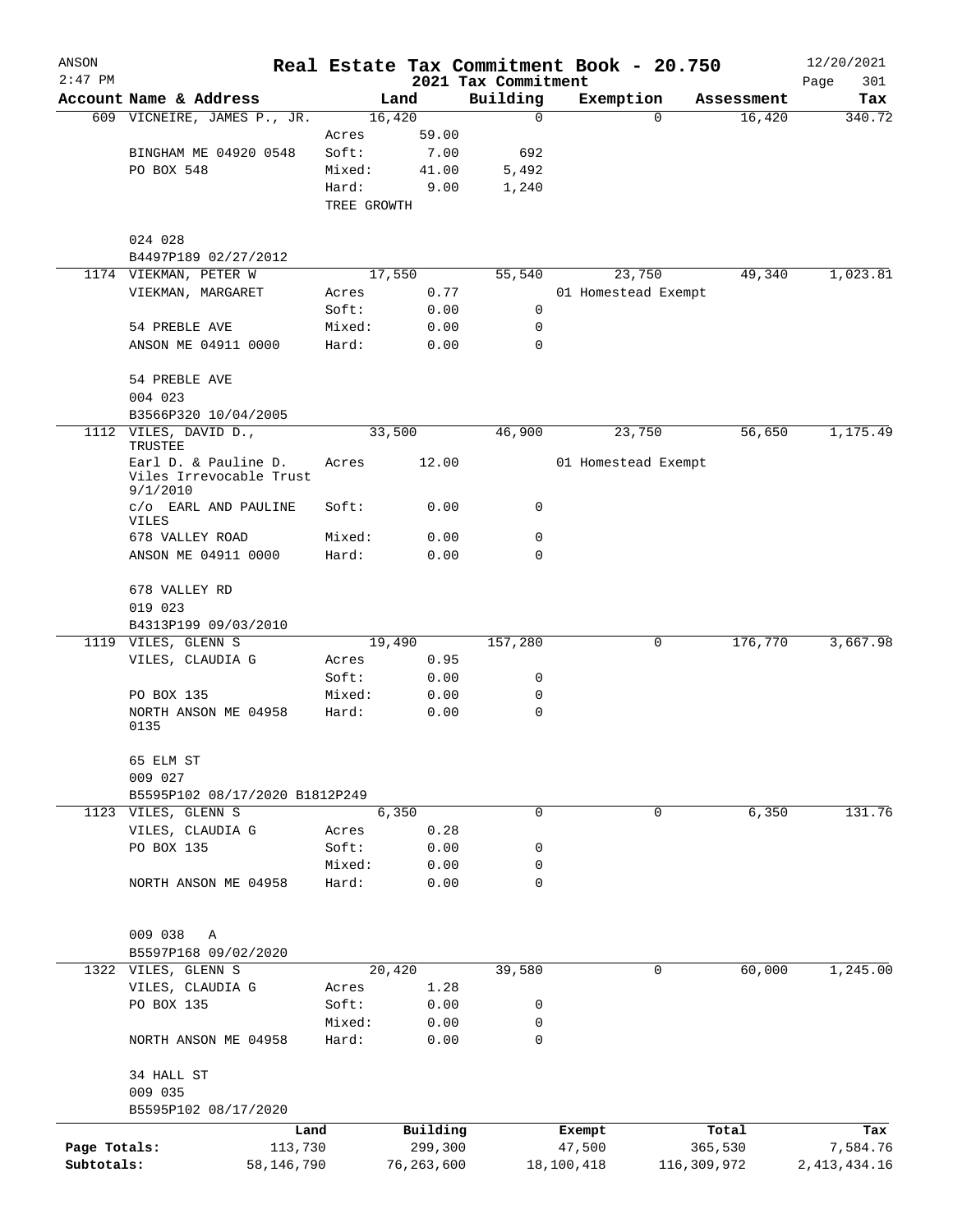| ANSON     |                              |                     |       |                     | Real Estate Tax Commitment Book - 20.750 |            | 12/20/2021  |
|-----------|------------------------------|---------------------|-------|---------------------|------------------------------------------|------------|-------------|
| $2:47$ PM |                              |                     |       | 2021 Tax Commitment |                                          |            | 302<br>Page |
|           | Account Name & Address       |                     | Land  | Building            | Exemption                                | Assessment | Tax         |
|           | 1817 VILES, GLENN S          | 22,500              |       | $\mathbf 0$         | $\Omega$                                 | 22,500     | 466.88      |
|           | VILES, CLAUDIA G             | Acres               | 20.00 |                     |                                          |            |             |
|           | PO BOX 135                   | Soft:               | 0.00  | 0                   |                                          |            |             |
|           |                              | Mixed:              | 0.00  | 0                   |                                          |            |             |
|           | NORTH ANSON ME 04958         | Hard:               | 0.00  | $\mathbf 0$         |                                          |            |             |
|           | 024 036                      |                     |       |                     |                                          |            |             |
|           | 1814 VILES, GLENN S          | 10,390              |       | 49,070              | 0                                        | 59,460     | 1,233.80    |
|           | VILES, CLAUDIA G             | Acres               | 0.27  |                     |                                          |            |             |
|           | PO BOX 135                   | Soft:               | 0.00  | 0                   |                                          |            |             |
|           |                              | Mixed:              | 0.00  | 0                   |                                          |            |             |
|           | NORTH ANSON ME 04958         | Hard:               | 0.00  | 0                   |                                          |            |             |
|           | 3 HALL ST                    |                     |       |                     |                                          |            |             |
|           | 009 041                      |                     |       |                     |                                          |            |             |
|           | B5595P102 08/17/2020         |                     |       |                     |                                          |            |             |
|           | 1125 VILES, MARY JANE        | 17,780              |       | 89,680              | 23,750                                   | 83,710     | 1,736.98    |
|           | PO BOX 126                   | Acres               | 0.79  |                     | 01 Homestead Exempt                      |            |             |
|           |                              | Soft:               | 0.00  | 0                   |                                          |            |             |
|           | NORTH ANSON ME 04958         | Mixed:              | 0.00  | 0                   |                                          |            |             |
|           |                              | Hard:               | 0.00  | $\mathbf 0$         |                                          |            |             |
|           | 77 ELM ST                    |                     |       |                     |                                          |            |             |
|           | 009 026                      |                     |       |                     |                                          |            |             |
|           | B2473P138                    |                     |       |                     |                                          |            |             |
|           | 1116 VILES, WALTER T         | 20,870              |       | 67,400              | 29,450                                   | 58,820     | 1,220.52    |
|           | VILES, KENTON T              | Acres               | 1.58  |                     | 01 Homestead Exempt                      |            |             |
|           |                              | Soft:               | 0.00  | $\overline{0}$      | 08 Vietnam Veteran                       |            |             |
|           | 717 RIVER ROAD               | Mixed:              | 0.00  | 0                   |                                          |            |             |
|           | NORTH ANSON ME 04958<br>0000 | Hard:               | 0.00  | 0                   |                                          |            |             |
|           | 717 RIVER RD                 |                     |       |                     |                                          |            |             |
|           | 017 001                      |                     |       |                     |                                          |            |             |
|           | B4733P162 11/13/2013         |                     |       |                     |                                          |            | 987.70      |
|           | 1126 VIOLETTE, KATHRYN P &   | 10,000              |       | 61,350              | 23,750                                   | 47,600     |             |
|           | O'DONALD, BRUCE W            | Acres               | 0.25  |                     | 01 Homestead Exempt                      |            |             |
|           |                              | Soft:               | 0.00  | 0                   |                                          |            |             |
|           | PO BOX 503                   | Mixed:              | 0.00  | 0<br>$\mathbf 0$    |                                          |            |             |
|           | ANSON ME 04911 0503          | Hard:               | 0.00  |                     |                                          |            |             |
|           | 4 SECOND ST                  |                     |       |                     |                                          |            |             |
|           | 001 070                      |                     |       |                     |                                          |            |             |
|           | B2469P52                     |                     |       |                     |                                          |            |             |
|           | 493 VIVEIROS, CARLTON J      | 22,300              |       | 47,110              | 0                                        | 69,410     | 1,440.26    |
|           | 202 OLD MILL LANE            | Acres               | 2.53  |                     |                                          |            |             |
|           |                              | Soft:               | 0.00  | 0                   |                                          |            |             |
|           | PORTSMOUTH RI 02871          | Mixed:              | 0.00  | 0                   |                                          |            |             |
|           |                              | Hard:<br>B4941P0894 | 0.00  | 0                   |                                          |            |             |
|           | 211 CAMPGROUND RD            |                     |       |                     |                                          |            |             |
|           | 015 049                      |                     |       |                     |                                          |            |             |
|           | B5257P51 02/28/2018          |                     |       |                     |                                          |            |             |
|           |                              |                     |       |                     |                                          |            |             |
|           |                              |                     |       |                     |                                          |            |             |
|           |                              |                     |       |                     |                                          |            |             |

|              | Land       | Building   | Exempt     | Total       | Tax          |
|--------------|------------|------------|------------|-------------|--------------|
| Page Totals: | 103,840    | 314,610    | 76,950     | 341,500     | 7,086.14     |
| Subtotals:   | 58,250,630 | 76,578,210 | 18,177,368 | 116,651,472 | 2,420,520.30 |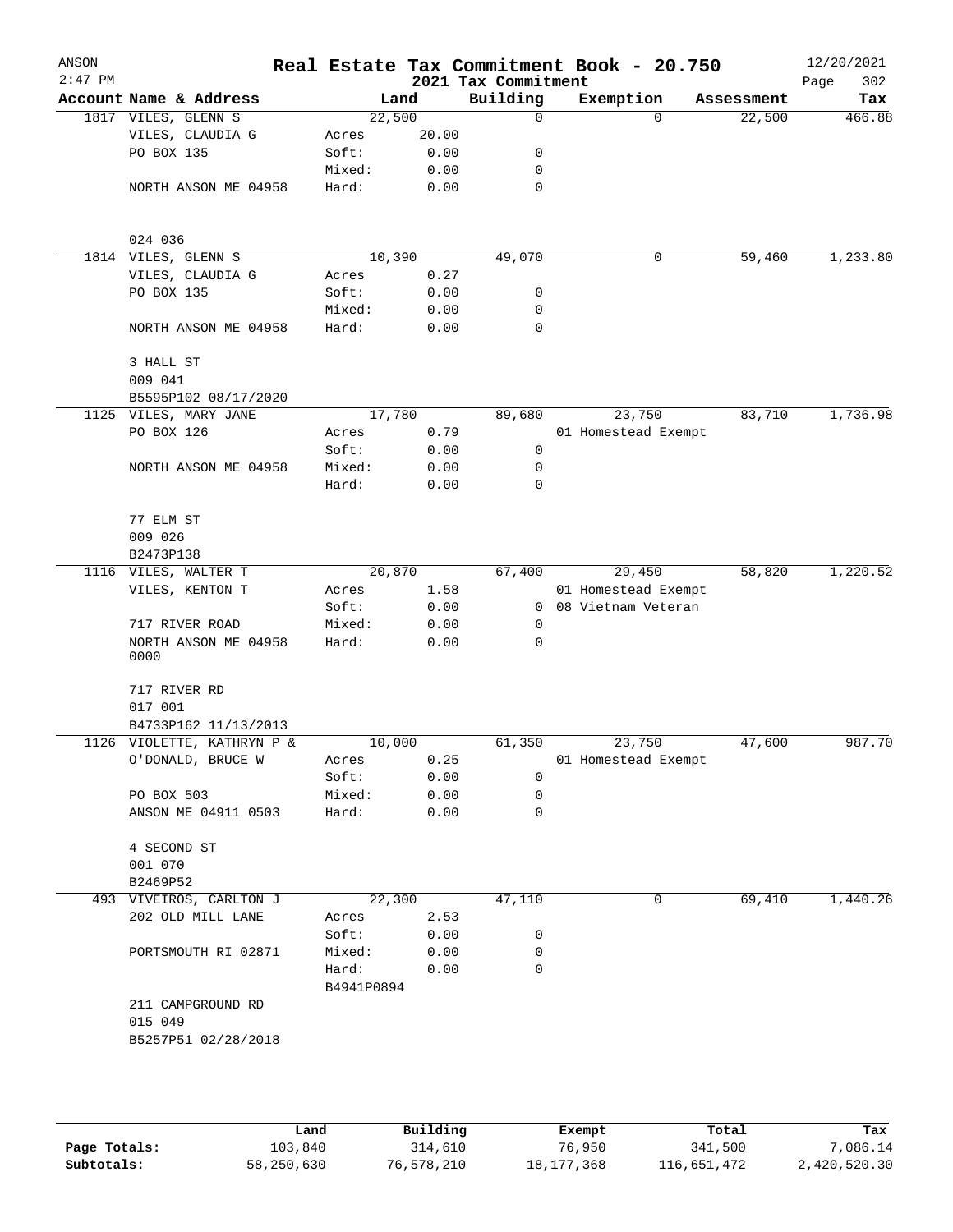| ANSON        |                              |                 |                     |              |                                 | Real Estate Tax Commitment Book - 20.750 |                  |            | 12/20/2021         |
|--------------|------------------------------|-----------------|---------------------|--------------|---------------------------------|------------------------------------------|------------------|------------|--------------------|
| $2:47$ PM    | Account Name & Address       |                 | Land                |              | 2021 Tax Commitment<br>Building | Exemption                                |                  | Assessment | 303<br>Page<br>Tax |
|              | 1129 VOELKEL, NORMAN         |                 | 23,190              |              | 12,000                          | $\Omega$                                 |                  | 35,190     | 730.19             |
|              |                              | Acres           |                     | 15.00        |                                 |                                          |                  |            |                    |
|              | NORTH ANSON ME 04958<br>0000 | Soft:           |                     | 2.00         | 198                             |                                          |                  |            |                    |
|              | 412 RIVER RD                 | Mixed:          |                     | 7.00         | 938                             |                                          |                  |            |                    |
|              |                              | Hard:           |                     | 4.00         | 551                             |                                          |                  |            |                    |
|              |                              |                 | TREE GROWTH         |              |                                 |                                          |                  |            |                    |
|              | 016 006<br>C                 |                 |                     |              |                                 |                                          |                  |            |                    |
|              | B3909P59 09/12/2007          |                 |                     |              |                                 |                                          |                  |            |                    |
|              | 1824 VOELKEL, NORMAN         |                 | 27,890              | 40.00        | 43,740                          | 23,750                                   |                  | 47,880     | 993.51             |
|              | NORTH ANSON ME 04958         | Acres<br>Soft:  |                     | 3.00         | 296                             | 01 Homestead Exempt                      |                  |            |                    |
|              | 0000                         |                 |                     |              |                                 |                                          |                  |            |                    |
|              | 412 RIVER RD                 | Mixed:          |                     | 25.00        | 3,349                           |                                          |                  |            |                    |
|              |                              | Hard:           |                     | 9.00         | 1,240                           |                                          |                  |            |                    |
|              |                              |                 | TREE GROWTH         |              |                                 |                                          |                  |            |                    |
|              | 412 RIVER RD                 |                 |                     |              |                                 |                                          |                  |            |                    |
|              | 016 006<br>B                 |                 |                     |              |                                 |                                          |                  |            |                    |
|              | B3465P170 04/01/2005         |                 |                     |              |                                 |                                          |                  |            |                    |
|              | 1825 VOELKEL, NORMAN         |                 | 3,290               |              | 0                               | 0                                        |                  | 3,290      | 68.27              |
|              |                              | Acres           |                     | 25.00        |                                 |                                          |                  |            |                    |
|              | NORTH ANSON ME 04958<br>0000 | Soft:           |                     | 2.00         | 198                             |                                          |                  |            |                    |
|              | 412 RIVER RD                 | Mixed:          |                     | 20.00        | 2,679                           |                                          |                  |            |                    |
|              |                              | Hard:           |                     | 3.00         | 413                             |                                          |                  |            |                    |
|              |                              |                 | TREE GROWTH         |              |                                 |                                          |                  |            |                    |
|              | 016 006                      |                 |                     |              |                                 |                                          |                  |            |                    |
|              | B1530P235                    |                 |                     |              |                                 |                                          |                  |            |                    |
|              | 1068 VOTER, CINDY L          |                 | 25,980              |              | 37,270                          | 23,750                                   |                  | 39,500     | 819.63             |
|              | 1185 VALLEY ROAD             | Acres           |                     | 2.32         |                                 | 01 Homestead Exempt                      |                  |            |                    |
|              |                              | Soft:           |                     | 0.00         | 0                               |                                          |                  |            |                    |
|              | ANSON ME 04911               | Mixed:          |                     | 0.00         | 0                               |                                          |                  |            |                    |
|              |                              | Hard:           |                     | 0.00         | $\mathbf 0$                     |                                          |                  |            |                    |
|              | 1185 VALLEY RD               |                 |                     |              |                                 |                                          |                  |            |                    |
|              | 020 027 B 4                  |                 |                     |              |                                 |                                          |                  |            |                    |
|              | B3297P321 04/27/2004         |                 |                     |              |                                 |                                          |                  |            |                    |
|              | 1152 VOTER, MICHAEL L. &     |                 | 20,090              |              | 40,170                          | 23,750                                   |                  | 36,510     | 757.58             |
|              | WASHBURN, JANE               | Acres           |                     | 1.06         |                                 | 01 Homestead Exempt                      |                  |            |                    |
|              | PO BOX 287                   | Soft:           |                     | 0.00         | $\mathbf 0$<br>0                |                                          |                  |            |                    |
|              | ANSON ME 04911 0000          | Mixed:<br>Hard: |                     | 0.00<br>0.00 | $\mathbf 0$                     |                                          |                  |            |                    |
|              |                              |                 |                     |              |                                 |                                          |                  |            |                    |
|              | 165 FAHI POND RD             |                 |                     |              |                                 |                                          |                  |            |                    |
|              | 024 011 B                    |                 |                     |              |                                 |                                          |                  |            |                    |
|              | B3235P344                    |                 |                     |              |                                 |                                          |                  |            |                    |
| 1650         | WACOME, BETTY                |                 | 26,000              |              | 0                               | 0                                        |                  | 26,000     | 539.50             |
|              | 29 PULLEN CORNER ROAD        | Acres           |                     | 5.00         |                                 |                                          |                  |            |                    |
|              |                              | Soft:           |                     | 0.00         | 0                               |                                          |                  |            |                    |
|              | NORTH ANSON ME 04958         | Mixed:          |                     | 0.00         | 0                               |                                          |                  |            |                    |
|              |                              | Hard:           |                     | 0.00         | 0                               |                                          |                  |            |                    |
|              | PULLEN CORNER RD             |                 |                     |              |                                 |                                          |                  |            |                    |
|              | 015 044<br>I <sub>1</sub>    |                 |                     |              |                                 |                                          |                  |            |                    |
|              | B4497P191 02/24/2012         |                 |                     |              |                                 |                                          |                  |            |                    |
|              |                              |                 |                     |              |                                 |                                          |                  |            |                    |
| Page Totals: |                              | Land<br>126,440 | Building<br>133,180 |              |                                 | Exempt<br>71,250                         | Total<br>188,370 |            | Tax<br>3,908.68    |
| Subtotals:   |                              | 58, 377, 070    | 76,711,390          |              |                                 | 18, 248, 618                             | 116,839,842      |            | 2,424,428.98       |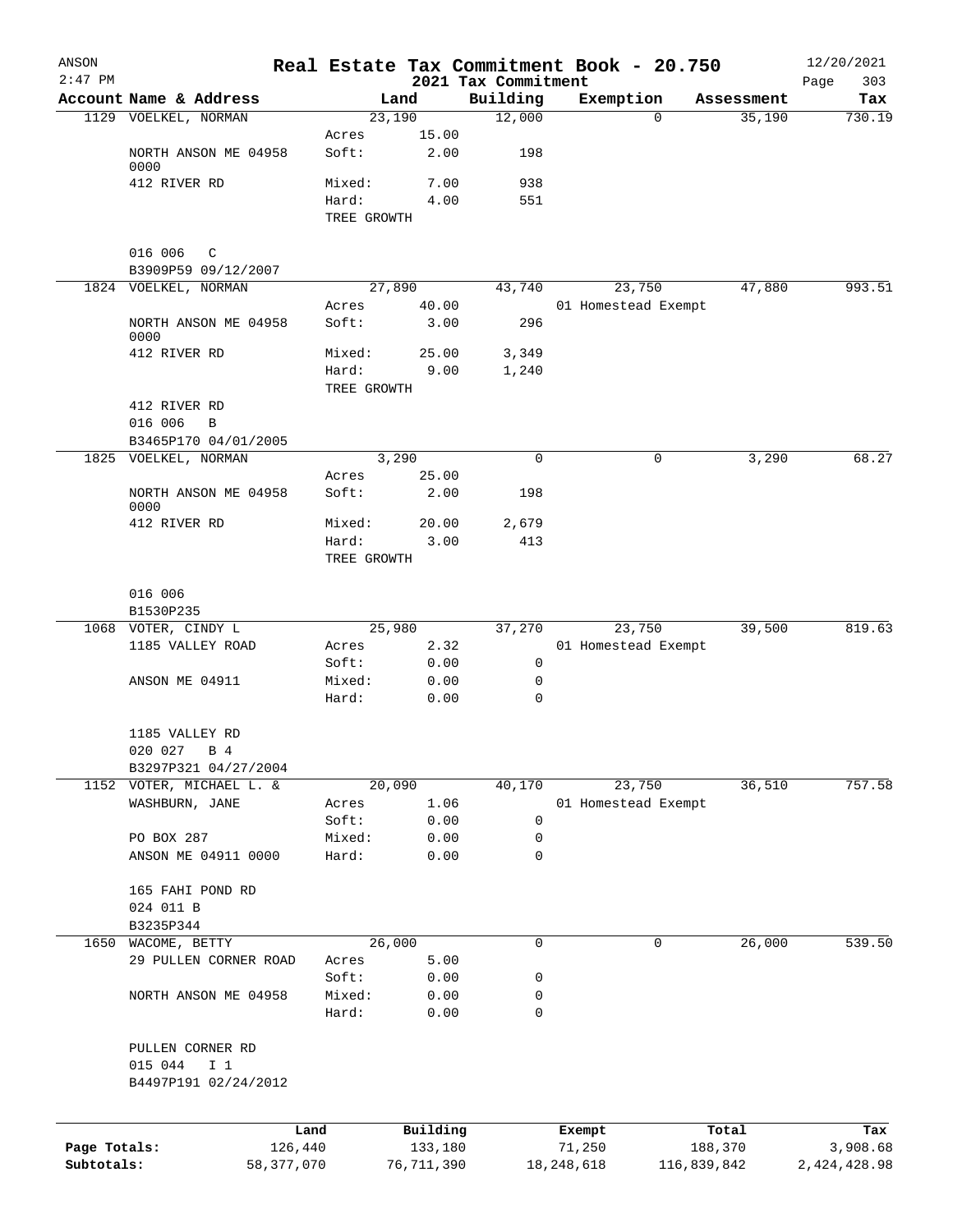| ANSON<br>$2:47$ PM |                                           |                    |          | 2021 Tax Commitment | Real Estate Tax Commitment Book - 20.750 |            | 12/20/2021<br>304<br>Page |
|--------------------|-------------------------------------------|--------------------|----------|---------------------|------------------------------------------|------------|---------------------------|
|                    | Account Name & Address                    |                    | Land     | Building            | Exemption                                | Assessment | Tax                       |
|                    | 21 WACOME, BETTY                          | 18,000             |          | 0                   | $\Omega$                                 | 18,000     | 373.50                    |
|                    | 29 PULLEN CORNER ROAD                     | Acres              | 11.00    |                     |                                          |            |                           |
|                    |                                           | Soft:              | 0.00     | 0                   |                                          |            |                           |
|                    | NORTH ANSON ME 04958                      | Mixed:             | 0.00     | 0                   |                                          |            |                           |
|                    |                                           | Hard:              | 0.00     | 0                   |                                          |            |                           |
|                    | 015 044<br>Е<br>B3673P89 05/08/2006       |                    |          |                     |                                          |            |                           |
|                    | 574 WACOME, BETTY J                       | 18,580             |          | 0                   | 0                                        | 18,580     | 385.54                    |
|                    | 29 PULLEN CORNER ROAD                     | Acres              | 11.73    |                     |                                          |            |                           |
|                    |                                           | Soft:              | 0.00     | 0                   |                                          |            |                           |
|                    | NORTH ANSON ME 04958                      | Mixed:             | 0.00     | 0                   |                                          |            |                           |
|                    |                                           | Hard:              | 0.00     | 0                   |                                          |            |                           |
|                    |                                           | B5043P0190         |          |                     |                                          |            |                           |
|                    | PULLEN ROAD<br>015 044<br>F               |                    |          |                     |                                          |            |                           |
|                    | B5043P190 06/17/2016 B5060P129 08/10/2016 |                    |          |                     |                                          |            |                           |
|                    | 1794 WACOME, BETTY J                      | 37,860             |          | 26,270              | 23,750                                   | 40,380     | 837.89                    |
|                    | 29 PULLEN CORNER ROAD                     | Acres              | 16.36    |                     | 01 Homestead Exempt                      |            |                           |
|                    |                                           | Soft:              | 0.00     | 0                   |                                          |            |                           |
|                    | NORTH ANSON ME 04958                      | Mixed:             | 0.00     | 0                   |                                          |            |                           |
|                    |                                           | Hard:              | 0.00     | $\Omega$            |                                          |            |                           |
|                    | 29 PULLEN CORNER RD                       |                    |          |                     |                                          |            |                           |
|                    | 015 044<br>I                              |                    |          |                     |                                          |            |                           |
|                    | B2338P343                                 |                    |          |                     |                                          |            |                           |
|                    | 1826 WACOME, KERRY L                      | 31,600             |          | 10,470              | 23,750                                   | 18,320     | 380.14                    |
|                    |                                           | Acres              | 20.00    |                     | 01 Homestead Exempt                      |            |                           |
|                    | ANSON ME 04911 0000                       | Soft:              | 0.00     | 0                   |                                          |            |                           |
|                    | 504 VALLEY RD                             | Mixed:             | 0.00     | 0                   |                                          |            |                           |
|                    |                                           | Hard:              | 0.00     | $\Omega$            |                                          |            |                           |
|                    | 504 VALLEY RD                             |                    |          |                     |                                          |            |                           |
|                    | 019 036<br>C                              |                    |          |                     |                                          |            |                           |
|                    | B4761P215 02/25/2014                      |                    |          |                     |                                          |            |                           |
|                    | 229 WACOME, KEVIN C                       | 17,280             |          | 0                   | 0                                        | 17,280     | 358.56                    |
|                    | WACOME, SHARON R                          | Acres              | 10.10    |                     |                                          |            |                           |
|                    |                                           | Soft:              | 0.00     | 0                   |                                          |            |                           |
|                    | 25 BIGELOW HILL RD                        | Mixed:             | 0.00     | 0                   |                                          |            |                           |
|                    | NORRIDGEWOCK ME 04957<br>0000             | Hard:              | 0.00     | 0                   |                                          |            |                           |
|                    |                                           |                    |          |                     |                                          |            |                           |
|                    | 018 021<br>Η<br>B3564P335 09/30/2005      |                    |          |                     |                                          |            |                           |
|                    | 963 WADE, JACOB L                         | 28,090             |          | 78,860              | 0                                        | 106,950    | 2,219.21                  |
|                    | MACDONALD, JENNIFER S                     | Acres              | 6.59     |                     |                                          |            |                           |
|                    | PO BOX 474                                | Soft:              | 0.00     | 0                   |                                          |            |                           |
|                    |                                           |                    |          | 0                   |                                          |            |                           |
|                    |                                           | Mixed:             | 0.00     | 0                   |                                          |            |                           |
|                    | ANSON ME 04911                            | Hard:<br>B5045P078 | 0.00     |                     |                                          |            |                           |
|                    | 368 HOLLIN WAITE HILL<br>014 030          |                    |          |                     |                                          |            |                           |
|                    | B5045P78 07/05/2016 B3622P107 01/12/2006  |                    |          |                     |                                          |            |                           |
|                    |                                           |                    |          |                     |                                          |            |                           |
|                    |                                           |                    |          |                     |                                          |            |                           |
|                    | Land                                      |                    | Building |                     | Exempt                                   | Total      | Tax                       |

**Page Totals:** 151,410 115,600 47,500 219,510 4,554.84 **Subtotals:** 58,528,480 76,826,990 18,296,118 117,059,352 2,428,983.82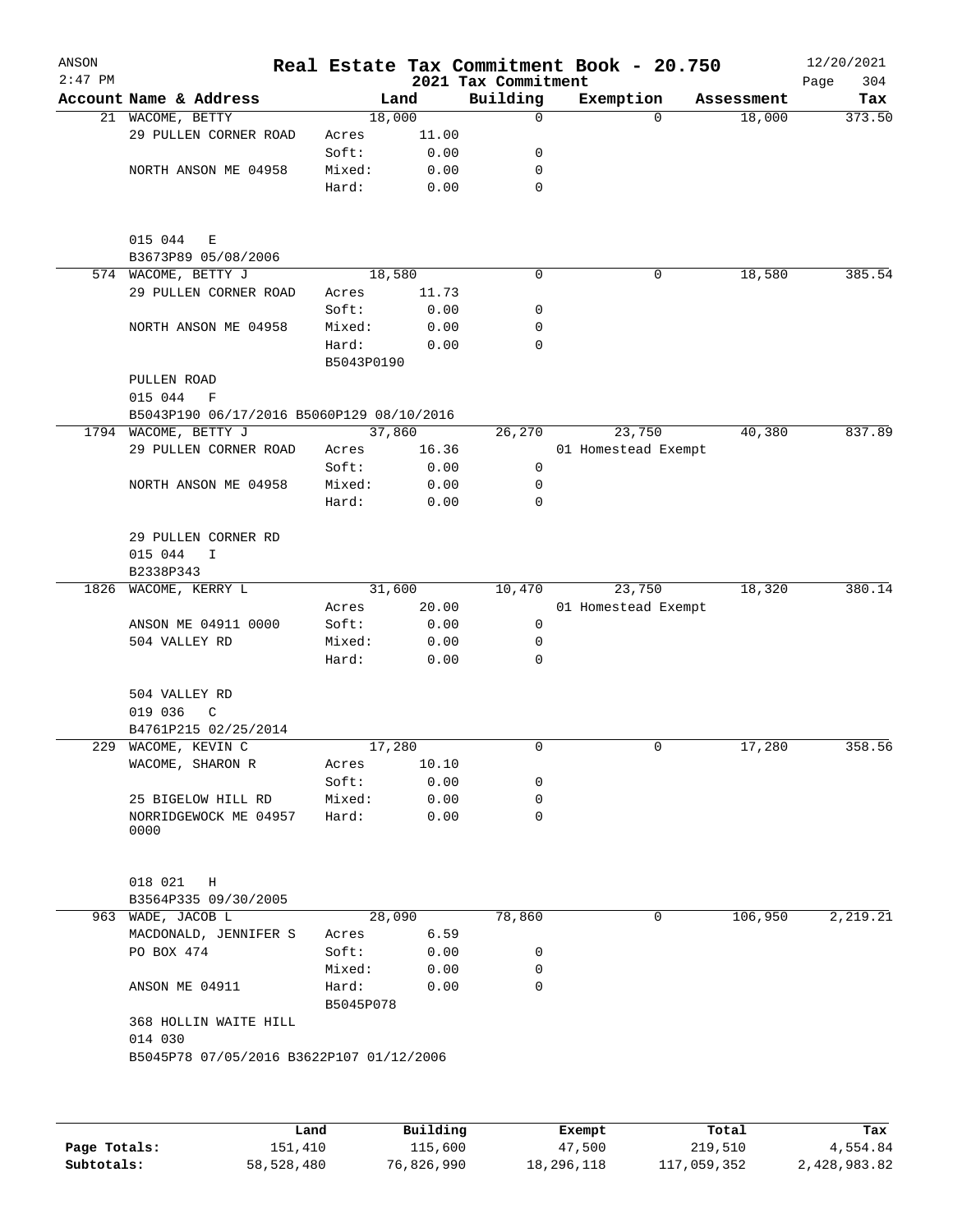| ANSON        |                                           |                 |               |                                 | Real Estate Tax Commitment Book - 20.750 |            | 12/20/2021         |
|--------------|-------------------------------------------|-----------------|---------------|---------------------------------|------------------------------------------|------------|--------------------|
| $2:47$ PM    | Account Name & Address                    |                 | Land          | 2021 Tax Commitment<br>Building | Exemption                                | Assessment | Page<br>305<br>Tax |
|              | 1049 WADLEIGH, THEODORE D                 |                 | 16,610        | 64,780                          | 23,750                                   | 57,640     | 1,196.03           |
|              | WADLEIGH, LOIS J                          | Acres           | 0.69          |                                 | 01 Homestead Exempt                      |            |                    |
|              |                                           | Soft:           | 0.00          | 0                               |                                          |            |                    |
|              | PO BOX 611                                | Mixed:          | 0.00          | 0                               |                                          |            |                    |
|              | NORTH ANSON ME 04958<br>0611              | Hard:           | 0.00          | 0                               |                                          |            |                    |
|              | 57 NORTH MAIN ST                          |                 |               |                                 |                                          |            |                    |
|              | 006 089                                   |                 |               |                                 |                                          |            |                    |
|              | B2769P109                                 |                 |               |                                 |                                          |            |                    |
| 1500         | WAITE, KATRINA                            |                 | 20,600        | 0                               | 0                                        | 20,600     | 427.45             |
|              |                                           | Acres           | 7.10          |                                 |                                          |            |                    |
|              | SOUTH PARIS ME 04281<br>1527              | Soft:           | 0.00          | 0                               |                                          |            |                    |
|              | 114 E. MAIN STREET                        | Mixed:          | 0.00          | 0                               |                                          |            |                    |
|              |                                           | Hard:           | 0.00          | 0                               |                                          |            |                    |
|              | GREENLEAF ROAD                            |                 |               |                                 |                                          |            |                    |
|              | 013 022<br>6                              |                 |               |                                 |                                          |            |                    |
|              | B5197P153 08/08/2017 B5197P153 08/25/2017 |                 |               |                                 |                                          |            |                    |
|              | 1136 WALKER, ALAN W                       |                 | 8,000         | 0                               | 0                                        | 8,000      | 166.00             |
|              | WALKER, ARLENE S<br>26 HILLTOP ROAD       | Acres           | 16.00<br>0.00 | 0                               |                                          |            |                    |
|              |                                           | Soft:<br>Mixed: | 0.00          | 0                               |                                          |            |                    |
|              | ANSON ME 04911                            | Hard:           | 0.00          | 0                               |                                          |            |                    |
|              |                                           |                 |               |                                 |                                          |            |                    |
|              | 010 029                                   |                 |               |                                 |                                          |            |                    |
|              | B2752P283                                 |                 |               |                                 |                                          |            |                    |
|              | 1138 WALKER, ALAN W                       |                 | 36,000        | 102,180                         | 29,450                                   | 108,730    | 2,256.15           |
|              | WALKER, ARLENE S                          | Acres           | 14.50         |                                 | 01 Homestead Exempt                      |            |                    |
|              | 26 HILLTOP ROAD                           | Soft:           | 0.00          |                                 | 0 02 Resident Veteran                    |            |                    |
|              |                                           | Mixed:          | 0.00          | 0                               |                                          |            |                    |
|              | ANSON ME 04911                            | Hard:           | 0.00          | 0                               |                                          |            |                    |
|              | 26 HILLTOP RD                             |                 |               |                                 |                                          |            |                    |
|              | 010 037                                   |                 |               |                                 |                                          |            |                    |
|              | B2752P283                                 |                 |               |                                 |                                          |            |                    |
| 1141         | WALKER, ALAN W                            |                 | 4,880         | 0                               | 0                                        | 4,880      | 101.26             |
|              | WALKER, ARLENE S                          | Acres           | 3.25          |                                 |                                          |            |                    |
|              | 26 HILLTOP ROAD                           | Soft:<br>Mixed: | 0.00<br>0.00  | 0<br>0                          |                                          |            |                    |
|              | ANSON ME 04911                            | Hard:           | 0.00          | 0                               |                                          |            |                    |
|              |                                           |                 |               |                                 |                                          |            |                    |
|              | 003 016                                   |                 |               |                                 |                                          |            |                    |
|              | B2752P283                                 |                 |               |                                 |                                          |            |                    |
| 1142         | WALKER, ALAN W                            |                 | 28,000        | 0                               | 0                                        | 28,000     | 581.00             |
|              | WALKER, ARLENE S                          | Acres           | 7.00          |                                 |                                          |            |                    |
|              | 26 HILLTOP ROAD                           | Soft:           | 0.00          | 0                               |                                          |            |                    |
|              |                                           | Mixed:          | 0.00          | 0                               |                                          |            |                    |
|              | ANSON ME 04911                            | Hard:           | 0.00          | 0                               |                                          |            |                    |
|              | 003 017                                   |                 |               |                                 |                                          |            |                    |
|              | B2752P283                                 |                 |               |                                 |                                          |            |                    |
|              |                                           |                 |               |                                 |                                          |            |                    |
|              |                                           | Land            | Building      |                                 | Exempt                                   | Total      | Tax                |
| Page Totals: |                                           | 114,090         | 166,960       |                                 | 53,200                                   | 227,850    | 4,727.89           |

**Subtotals:** 58,642,570 76,993,950 18,349,318 117,287,202 2,433,711.71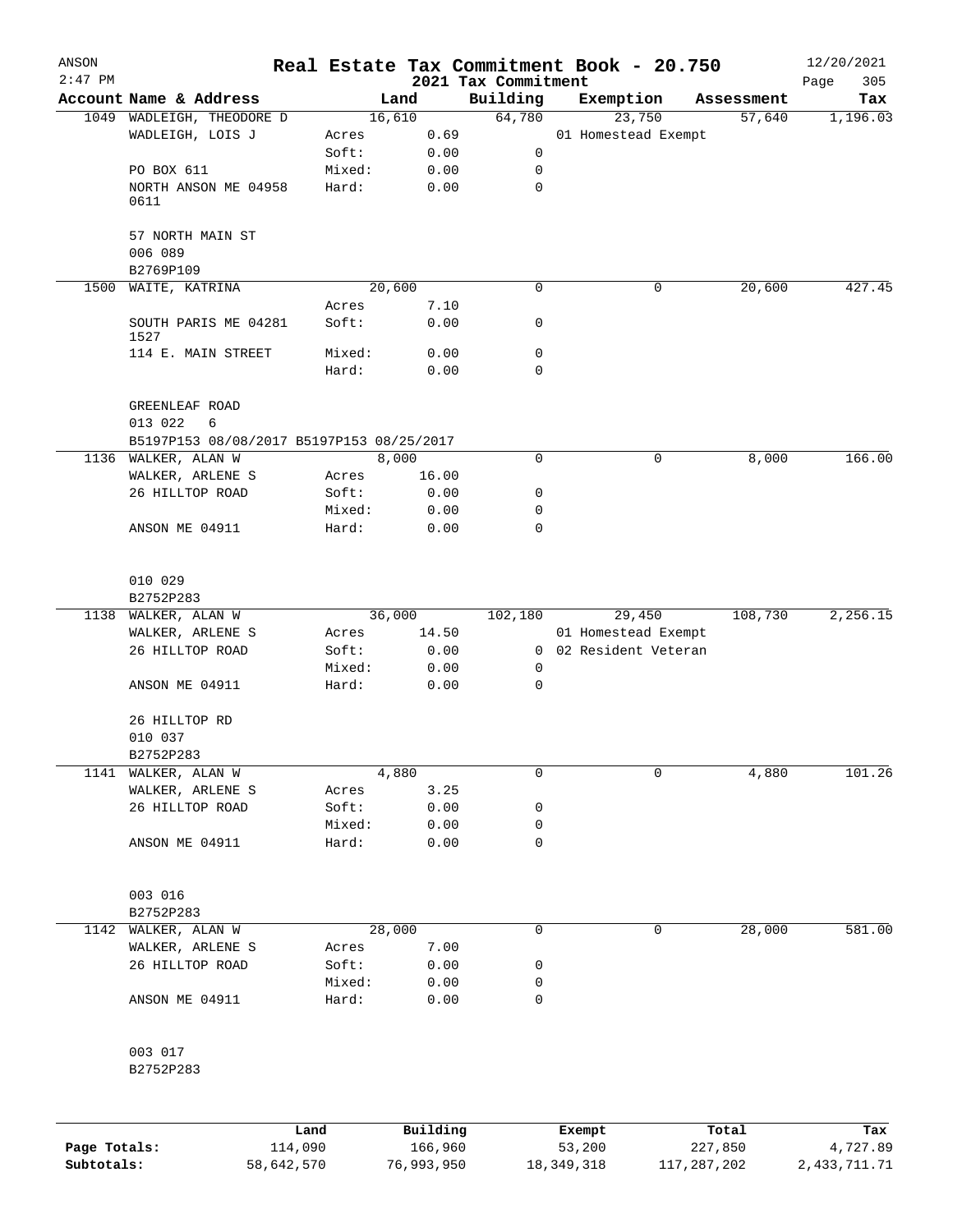| ANSON<br>$2:47$ PM |                                                 |                |              | 2021 Tax Commitment | Real Estate Tax Commitment Book - 20.750 |            | 12/20/2021<br>306<br>Page |
|--------------------|-------------------------------------------------|----------------|--------------|---------------------|------------------------------------------|------------|---------------------------|
|                    | Account Name & Address                          |                | Land         | Building            | Exemption                                | Assessment | Tax                       |
|                    | 1137 WALKER, ALAN W                             |                | 12,250       | $\mathbf 0$         | $\Omega$                                 | 12,250     | 254.19                    |
|                    | WALKER, ARLENE S                                | Acres          | 19.00        |                     |                                          |            |                           |
|                    | 26 HILLTOP ROAD                                 | Soft:          | 0.00         | 0                   |                                          |            |                           |
|                    |                                                 | Mixed:         | 0.00         | 0                   |                                          |            |                           |
|                    | ANSON ME 04911                                  | Hard:          | 0.00         | $\mathbf 0$         |                                          |            |                           |
|                    | 010 030<br>B2752P283                            |                |              |                     |                                          |            |                           |
| 1827               | WALKER, MARTHA L                                |                | 21,200       | 134,600             | 23,750                                   | 132,050    | 2,740.04                  |
|                    | WALKER, ALAN W & ARLENE Acres<br>S              |                | 1.80         |                     | 01 Homestead Exempt                      |            |                           |
|                    |                                                 | Soft:          | 0.00         | $\mathbf 0$         |                                          |            |                           |
|                    | PO BOX 285                                      | Mixed:         | 0.00         | 0                   |                                          |            |                           |
|                    | ANSON ME 04911 0285                             | Hard:          | 0.00         | 0                   |                                          |            |                           |
|                    | 28 HILLTOP RD<br>010 037<br>$\overline{A}$      |                |              |                     |                                          |            |                           |
|                    | B5413P241 02/21/2019                            |                |              |                     |                                          |            |                           |
|                    | 1458 WALLACE, MARK E &                          |                | 13,120       | 59,650              | 23,750                                   | 49,020     | 1,017.17                  |
|                    | MCQUISTON, ELLEN L                              | Acres          | 0.43         |                     | 01 Homestead Exempt                      |            |                           |
|                    |                                                 | Soft:          | 0.00         | 0                   |                                          |            |                           |
|                    | 77 RANDALL ST                                   | Mixed:         | 0.00         | 0                   |                                          |            |                           |
|                    | ANSON ME 04911 0000                             | Hard:          | 0.00         | 0                   |                                          |            |                           |
|                    | 77 RANDALL ST<br>003 009                        |                |              |                     |                                          |            |                           |
|                    | B2691P310                                       |                |              |                     |                                          |            |                           |
|                    | 974 WALLS, JOANN                                |                | 21,950       | 0                   | 0                                        | 21,950     | 455.46                    |
|                    | 260 FRENCH HILL ROAD                            | Acres          | 2.30         |                     |                                          |            |                           |
|                    |                                                 | Soft:          | 0.00         | 0                   |                                          |            |                           |
|                    | SOLON ME 04979                                  | Mixed:         | 0.00         | 0                   |                                          |            |                           |
|                    |                                                 | Hard:          | 0.00         | 0                   |                                          |            |                           |
|                    | 43 FOUR MILE SQUARE RD<br>020 022<br>$2\quad 2$ |                |              |                     |                                          |            |                           |
|                    | B5313P342 07/20/2018                            |                |              |                     |                                          |            |                           |
|                    | 89 WALSH, SUZANNE W                             |                | 9,380        | 72,310              | 23,750                                   | 57,940     | 1,202.26                  |
|                    | PO BOX 356                                      | Acres          | 0.22         |                     | 01 Homestead Exempt                      |            |                           |
|                    |                                                 | Soft:          | 0.00         | 0                   |                                          |            |                           |
|                    | NORTH ANSON ME 04958                            | Mixed:         | 0.00         | 0                   |                                          |            |                           |
|                    |                                                 | Hard:          | 0.00         | 0                   |                                          |            |                           |
|                    | 15 MADISON ST<br>006 006                        |                |              |                     |                                          |            |                           |
|                    | B5495P302 12/09/2019                            |                |              |                     |                                          |            |                           |
|                    | 1337 WALTER, CLIFTON SCOTT                      |                | 22,250       | 75,660              | 0                                        | 97,910     | 2,031.63                  |
|                    | 171 SOLON ROAD                                  | Acres<br>Soft: | 2.50<br>0.00 | 0                   |                                          |            |                           |
|                    | NORTH ANSON ME 04958                            | Mixed:         | 0.00         | 0                   |                                          |            |                           |
|                    |                                                 | Hard:          | 0.00         | 0                   |                                          |            |                           |
|                    | 171 SOLON RD                                    |                |              |                     |                                          |            |                           |
|                    | 017 034<br>B5450P252 08/13/2019                 |                |              |                     |                                          |            |                           |
|                    |                                                 |                |              |                     |                                          |            |                           |
|                    | Land.                                           |                | $P1$ ilding  |                     | <b>Fvomnt</b>                            | $T$ ctal   | Tov                       |

|              | Land       | Building   | Exempt     | Total       | Tax          |
|--------------|------------|------------|------------|-------------|--------------|
| Page Totals: | 100,150    | 342,220    | 71,250     | 371,120     | 7,700.75     |
| Subtotals:   | 58,742,720 | 77,336,170 | 18,420,568 | 117,658,322 | 2,441,412.46 |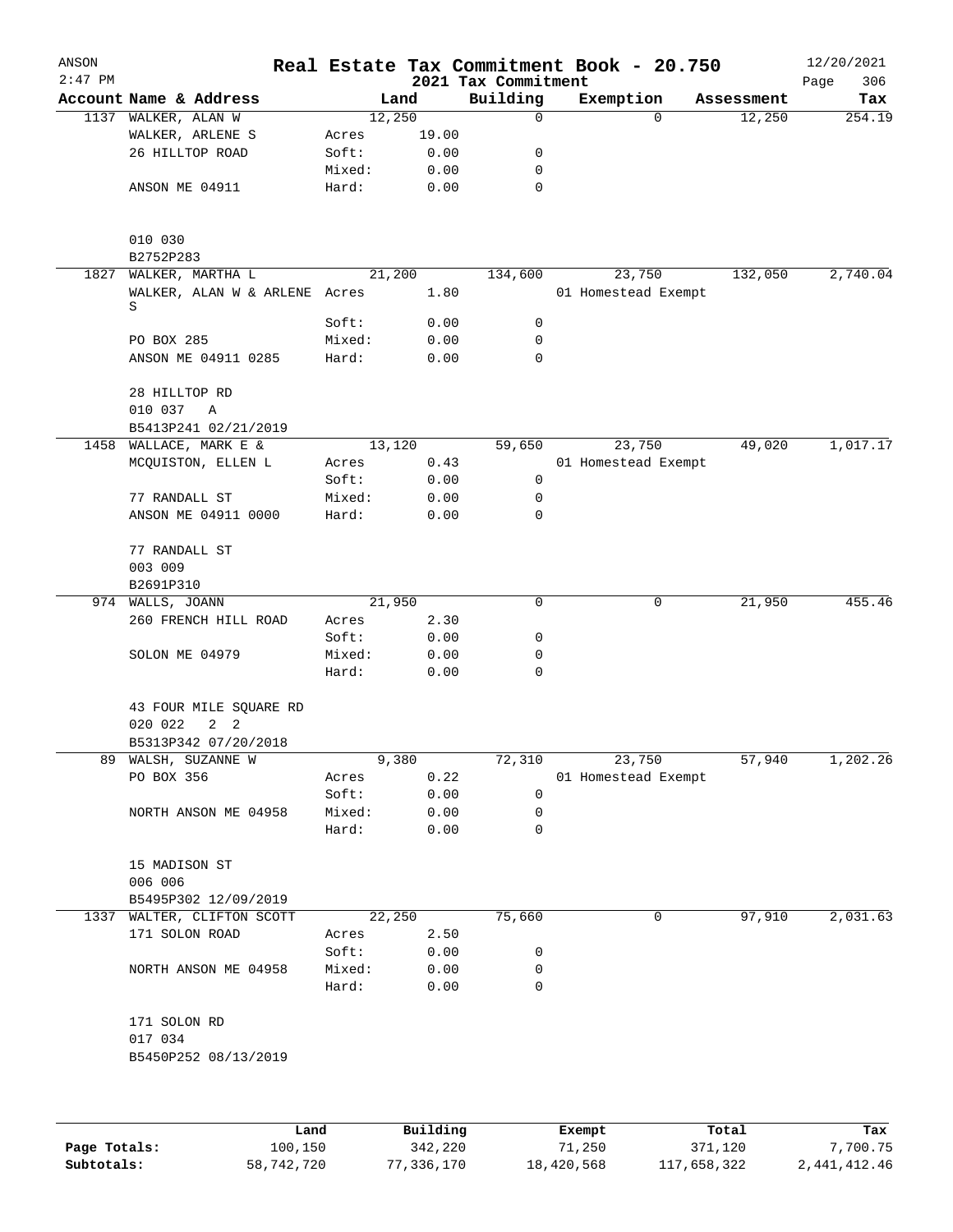| ANSON<br>$2:47$ PM |                                           |        |      | 2021 Tax Commitment | Real Estate Tax Commitment Book - 20.750 |            | 12/20/2021<br>307<br>Page |
|--------------------|-------------------------------------------|--------|------|---------------------|------------------------------------------|------------|---------------------------|
|                    | Account Name & Address                    | Land   |      | Building            | Exemption                                | Assessment | Tax                       |
|                    | 1143 WALTHER, CHARLES J                   | 16,970 |      | 48,920              | 0                                        | 65,890     | 1,367.22                  |
|                    |                                           | Acres  | 0.72 |                     |                                          |            |                           |
|                    | ANSON ME 04911 0309                       | Soft:  | 0.00 | 0                   |                                          |            |                           |
|                    | PO BOX 309                                | Mixed: | 0.00 | 0                   |                                          |            |                           |
|                    |                                           | Hard:  | 0.00 | 0                   |                                          |            |                           |
|                    | 88 HILLTOP RD                             |        |      |                     |                                          |            |                           |
|                    | 004 001                                   |        |      |                     |                                          |            |                           |
|                    | B4066P53 10/21/2008                       |        |      |                     |                                          |            |                           |
| 1828               | WALTHER, CHARLES J. &                     | 18,000 |      | 20,120              | 23,750                                   | 14,370     | 298.18                    |
|                    | BLOOD, JILL L                             | Acres  | 3.00 |                     | 01 Homestead Exempt                      |            |                           |
|                    |                                           | Soft:  | 0.00 | 0                   |                                          |            |                           |
|                    | PO BOX 309                                | Mixed: | 0.00 | 0                   |                                          |            |                           |
|                    | ANSON ME 04911 0309                       | Hard:  | 0.00 | 0                   |                                          |            |                           |
|                    | 276 A WEST MILLS RD                       |        |      |                     |                                          |            |                           |
|                    | 011 009<br>F <sub>1</sub>                 |        |      |                     |                                          |            |                           |
|                    | B3808P197 02/02/2007                      |        |      |                     |                                          |            |                           |
| 579                | WALTHER, FREDERICK JOHN<br>IV             | 20,000 |      | 420                 | 0                                        | 20,420     | 423.72                    |
|                    | 88 HILLTOP ROAD                           | Acres  | 1.00 |                     |                                          |            |                           |
|                    |                                           | Soft:  | 0.00 | 0                   |                                          |            |                           |
|                    | ANSON ME 04911                            | Mixed: | 0.00 | 0                   |                                          |            |                           |
|                    |                                           | Hard:  | 0.00 | 0                   |                                          |            |                           |
|                    | 735 HORSEBACK RD                          |        |      |                     |                                          |            |                           |
|                    | 019 005<br>B                              |        |      |                     |                                          |            |                           |
|                    | B5427P309 05/30/2019 B3775P261 11/16/2006 |        |      |                     |                                          |            |                           |
|                    | 1631 WALTHER, TROY J                      |        | 0    | 10,850              | 0                                        | 10,850     | 225.14                    |
|                    | 94 HILTOP ROAD                            |        |      |                     |                                          |            |                           |
|                    | ANSON ME 04911                            |        |      |                     |                                          |            |                           |
|                    |                                           |        |      |                     |                                          |            |                           |
|                    | 94 HILLTOP RD                             |        |      |                     |                                          |            |                           |
|                    | 004 001 A ON                              |        |      |                     |                                          |            |                           |
|                    | 1306 WALTHER, TROY J                      | 16,370 |      | 20,830              | 0                                        | 37,200     | 771.90                    |
|                    | 94 HILTOP ROAD                            | Acres  | 0.67 |                     |                                          |            |                           |
|                    |                                           | Soft:  | 0.00 | 0                   |                                          |            |                           |
|                    | ANSON ME 04911                            | Mixed: | 0.00 | 0                   |                                          |            |                           |
|                    |                                           | Hard:  | 0.00 | 0                   |                                          |            |                           |
|                    | 94 HILLTOP RD                             |        |      |                     |                                          |            |                           |
|                    | 004 001 A                                 |        |      |                     |                                          |            |                           |
|                    | B5624P176 10/22/2020                      |        |      |                     |                                          |            |                           |
|                    | 134 WALZ, AMANDA M                        | 14,140 |      | 50,900              | 0                                        | 65,040     | 1,349.58                  |
|                    | 19 SUMMER STREET                          | Acres  | 0.50 |                     |                                          |            |                           |
|                    |                                           | Soft:  | 0.00 | 0                   |                                          |            |                           |
|                    | NORTH ANSON ME 04958                      | Mixed: | 0.00 | 0                   |                                          |            |                           |
|                    |                                           | Hard:  | 0.00 | 0                   |                                          |            |                           |
|                    | 19 SUMMER ST                              |        |      |                     |                                          |            |                           |
|                    | 006 085                                   |        |      |                     |                                          |            |                           |
|                    | B4816P124 08/06/2014                      |        |      |                     |                                          |            |                           |
|                    |                                           |        |      |                     |                                          |            |                           |
|                    |                                           |        |      |                     |                                          |            |                           |
|                    |                                           |        |      |                     |                                          |            |                           |

|              | Land       | Building        | Exempt     | Total       | Tax          |
|--------------|------------|-----------------|------------|-------------|--------------|
| Page Totals: | 85,480     | 152,040         | 23,750     | 213,770     | 4,435.74     |
| Subtotals:   | 58,828,200 | 7,488,210<br>77 | 18,444,318 | 117,872,092 | 2,445,848.20 |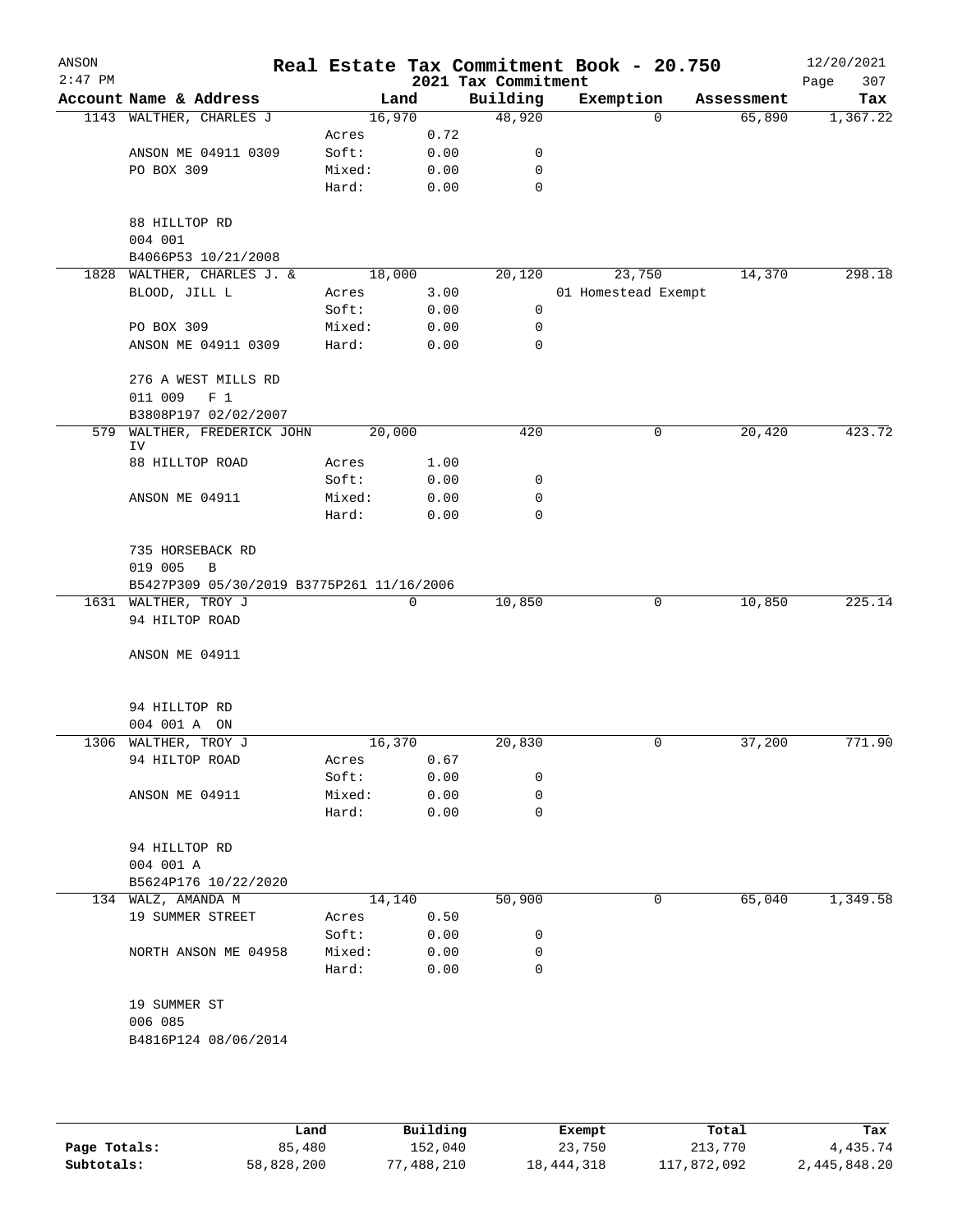| ANSON<br>$2:47$ PM |                                           |         |            |          |                                 | Real Estate Tax Commitment Book - 20.750 |   |            | 12/20/2021         |
|--------------------|-------------------------------------------|---------|------------|----------|---------------------------------|------------------------------------------|---|------------|--------------------|
|                    | Account Name & Address                    |         |            | Land     | 2021 Tax Commitment<br>Building | Exemption                                |   | Assessment | 308<br>Page<br>Tax |
|                    | 685 WARNER, KEVIN K                       |         |            | 23,110   | 64,310                          | 23,750                                   |   | 63,670     | 1,321.15           |
|                    | WARNER, SUSANNAH M                        |         | Acres      | 3.07     |                                 | 01 Homestead Exempt                      |   |            |                    |
|                    | 107 HILLTOP ROAD                          |         | Soft:      | 0.00     | 0                               |                                          |   |            |                    |
|                    |                                           |         | Mixed:     | 0.00     | 0                               |                                          |   |            |                    |
|                    | ANSON ME 04911                            |         | Hard:      | 0.00     | $\mathbf 0$                     |                                          |   |            |                    |
|                    | 107 HILLTOP RD                            |         |            |          |                                 |                                          |   |            |                    |
|                    | 004 013                                   |         |            |          |                                 |                                          |   |            |                    |
|                    | B2492P139                                 |         |            |          |                                 |                                          |   |            |                    |
| 1150               | WASHBURN, JANE E                          |         |            | 57,000   | 15,820                          |                                          | 0 | 72,820     | 1,511.02           |
|                    |                                           |         | Acres      | 58.00    |                                 |                                          |   |            |                    |
|                    | MADISON ME 04950 0000                     |         | Soft:      | 0.00     | 0                               |                                          |   |            |                    |
|                    | 222 RIVER RD                              |         | Mixed:     | 0.00     | 0                               |                                          |   |            |                    |
|                    |                                           |         | Hard:      | 0.00     | 0                               |                                          |   |            |                    |
|                    | 151 FAHI POND RD                          |         |            |          |                                 |                                          |   |            |                    |
|                    | 024 011                                   |         |            |          |                                 |                                          |   |            |                    |
|                    | B1458P17                                  |         |            |          |                                 |                                          |   |            |                    |
| 1151               | WASHBURN, JANE E                          |         |            | 35,000   | 0                               |                                          | 0 | 35,000     | 726.25             |
|                    |                                           |         | Acres      | 31.00    |                                 |                                          |   |            |                    |
|                    | MADISON ME 04950 0000                     |         | Soft:      | 0.00     | 0                               |                                          |   |            |                    |
|                    | 222 RIVER RD                              |         | Mixed:     | 0.00     | 0                               |                                          |   |            |                    |
|                    |                                           |         | Hard:      | 0.00     | $\mathbf 0$                     |                                          |   |            |                    |
|                    |                                           |         |            |          |                                 |                                          |   |            |                    |
|                    | 024 013                                   |         |            |          |                                 |                                          |   |            |                    |
|                    | B1458P17                                  |         |            |          |                                 |                                          |   |            |                    |
|                    | 1816 WATERMAN, BLAKE L                    |         |            | 46,200   | 11,500                          |                                          | 0 | 57,700     | 1,197.28           |
|                    | WATERMAN, MELANIE A                       |         | Acres      | 76.69    |                                 |                                          |   |            |                    |
|                    | 26 WATERMAN LANE                          |         | Soft:      | 0.00     | 0                               |                                          |   |            |                    |
|                    |                                           |         | Mixed:     | 0.00     | 0                               |                                          |   |            |                    |
|                    | BURNHAM ME 04922                          |         | Hard:      | 0.00     | 0                               |                                          |   |            |                    |
|                    |                                           |         | B5082P0181 |          |                                 |                                          |   |            |                    |
|                    | 021 011                                   |         |            |          |                                 |                                          |   |            |                    |
|                    | B5082P181 09/30/2016 B4717P321 09/20/2013 |         |            |          |                                 |                                          |   |            |                    |
|                    | 1155 WATT, PHILLIP W                      |         |            | 18,360   | 0                               |                                          | 0 | 18,360     | 380.97             |
|                    | BRANDJOCK ST #3A<br>#1                    | TOP     | Acres      | 5.24     |                                 |                                          |   |            |                    |
|                    | 6020 INNSBRUCK                            |         | Soft:      | 0.00     | 0                               |                                          |   |            |                    |
|                    | TIROL, AUSTRIA                            |         | Mixed:     | 0.00     | $\mathbf 0$                     |                                          |   |            |                    |
|                    | <b>EUROPE</b>                             |         | Hard:      | 0.00     | $\mathbf 0$                     |                                          |   |            |                    |
|                    |                                           |         |            |          |                                 |                                          |   |            |                    |
|                    | 012 009<br>4                              |         |            |          |                                 |                                          |   |            |                    |
|                    | B1937P336                                 |         |            |          |                                 |                                          |   |            |                    |
| 163                | WAUGH, MERRILL E                          |         |            | 24,380   | 152,100                         | 29,450                                   |   | 147,030    | 3,050.87           |
|                    | 19 WILSON STREET                          |         | Acres      | 1.25     |                                 | 01 Homestead Exempt                      |   |            |                    |
|                    |                                           |         | Soft:      | 0.00     | 0                               | 02 Resident Veteran                      |   |            |                    |
|                    | ANSON ME 04911                            |         | Mixed:     | 0.00     | 0                               |                                          |   |            |                    |
|                    |                                           |         | Hard:      | 0.00     | 0                               |                                          |   |            |                    |
|                    | 19 WILSON ST                              |         |            |          |                                 |                                          |   |            |                    |
|                    | 003 066<br>B5378P312 01/31/2019           |         |            |          |                                 |                                          |   |            |                    |
|                    |                                           |         |            |          |                                 |                                          |   |            |                    |
|                    |                                           | Land    |            | Building |                                 | Exempt                                   |   | Total      | Tax                |
| Page Totals:       |                                           | 204,050 |            | 243,730  |                                 | 53,200                                   |   | 394,580    | 8,187.54           |

**Subtotals:** 59,032,250 77,731,940 18,497,518 118,266,672 2,454,035.74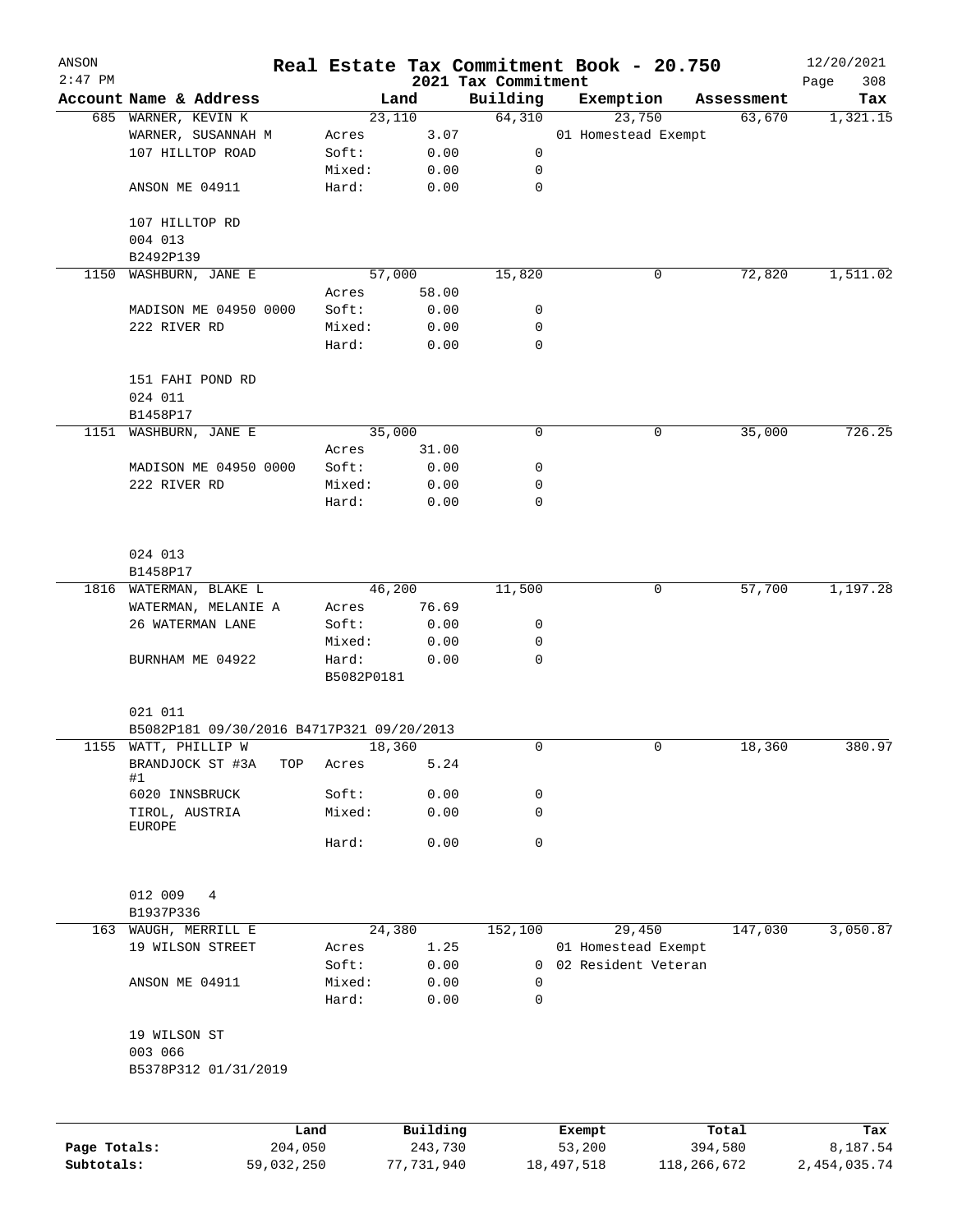| ANSON<br>$2:47$ PM |                                             |                     |        | 2021 Tax Commitment | Real Estate Tax Commitment Book - 20.750 |            | 12/20/2021<br>309<br>Page |
|--------------------|---------------------------------------------|---------------------|--------|---------------------|------------------------------------------|------------|---------------------------|
|                    | Account Name & Address                      |                     | Land   | Building            | Exemption                                | Assessment | Tax                       |
| 2009               | WAUGH, ROXANN G                             |                     | 1,470  | 0                   | 0                                        | 1,470      | 30.50                     |
|                    | 494 HORSEBACK ROAD                          | Acres               | 11.00  |                     |                                          |            |                           |
|                    |                                             | Soft:               | 0.00   | 0                   |                                          |            |                           |
|                    | ANSON ME 04911                              | Mixed:              | 11.00  | 1,473               |                                          |            |                           |
|                    |                                             | Hard:               | 0.00   | 0                   |                                          |            |                           |
|                    | 014 011 G                                   |                     |        |                     |                                          |            |                           |
| 1158               | B4794P218 06/11/2014<br>WAUGH, TIMOTHY      |                     | 24,500 | 67,490              | 23,750                                   | 68,240     | 1,415.98                  |
|                    | WAUGH, ROXANN G                             | Acres               | 4.00   |                     | 01 Homestead Exempt                      |            |                           |
|                    |                                             | Soft:               | 0.00   | 0                   |                                          |            |                           |
|                    | 494 HORSEBACK RD                            | Mixed:              | 0.00   | 0                   |                                          |            |                           |
|                    | ANSON ME 04911 0000                         | Hard:               | 0.00   | 0                   |                                          |            |                           |
|                    | 494 HORSEBACK RD                            |                     |        |                     |                                          |            |                           |
|                    | 014 011 A                                   |                     |        |                     |                                          |            |                           |
|                    | B1290P5                                     |                     |        |                     |                                          |            |                           |
| 1162               | WEBB, ERNESTINE L                           |                     | 27,500 | 33,560              | 29,450                                   | 31,610     | 655.91                    |
|                    |                                             | Acres               | 6.00   |                     | 01 Homestead Exempt                      |            |                           |
|                    | ANSON ME 04911 0508                         | Soft:               | 0.00   | $\overline{0}$      | 05 Non-resident Veteran Widow            |            |                           |
|                    | PO BOX 508                                  | Mixed:              | 0.00   | 0                   |                                          |            |                           |
|                    |                                             | Hard:               | 0.00   | 0                   |                                          |            |                           |
|                    | 565 PEASE HILL RD<br>014 040<br>$\mathbf B$ |                     |        |                     |                                          |            |                           |
|                    | B1719P187                                   |                     |        |                     |                                          |            |                           |
| 67                 | WEBBER, BRADLEY J &                         |                     | 26,300 | 12,600              | 0                                        | 38,900     | 807.18                    |
|                    | VERTEFEVILLE, KATHY E                       | Acres               | 7.80   |                     |                                          |            |                           |
|                    |                                             | Soft:               | 0.00   | 0                   |                                          |            |                           |
|                    | 62 REDFIELD CIRCLE                          | Mixed:              | 0.00   | 0                   |                                          |            |                           |
|                    | DERRY NH 03038 0000                         | Hard:               | 0.00   | 0                   |                                          |            |                           |
|                    | 187 FOUR MILE SQUARE RD<br>021 009<br>2     |                     |        |                     |                                          |            |                           |
|                    | B3242P283                                   |                     |        |                     |                                          |            |                           |
| 1160               | WEBBER, PHILIP B JR                         |                     | 17,320 | 3,650               | 0                                        | 20,970     | 435.13                    |
|                    | 209 PLEASANT ST                             | Acres               | 0.75   |                     |                                          |            |                           |
|                    |                                             | Soft:               | 0.00   | 0                   |                                          |            |                           |
|                    | NORTHBORO MA 01532                          | Mixed:              | 0.00   | 0                   |                                          |            |                           |
|                    |                                             | Hard:<br>B4955P0129 | 0.00   | $\Omega$            |                                          |            |                           |
|                    | 017 009                                     |                     |        |                     |                                          |            |                           |
|                    | B4955P129 09/13/2015 B4822P135 08/26/2014   |                     |        |                     |                                          |            |                           |
|                    | 1161 WEBBER, PHILIP B JR                    |                     | 14,140 | 63,850              | 0                                        | 77,990     | 1,618.29                  |
|                    | 209 PLEASANT ST                             | Acres               | 0.50   |                     |                                          |            |                           |
|                    |                                             | Soft:               | 0.00   | 0                   |                                          |            |                           |
|                    | NORTHBORO MA 01532                          | Mixed:              | 0.00   | 0                   |                                          |            |                           |
|                    |                                             | Hard:<br>B4955P0129 | 0.00   | $\Omega$            |                                          |            |                           |
|                    | 749 RIVER RD<br>017 010                     |                     |        |                     |                                          |            |                           |
|                    | B4955P129 09/13/2015 B4822P135 08/26/2014   |                     |        |                     |                                          |            |                           |
|                    |                                             |                     |        |                     |                                          |            |                           |

|              | Land         | Building   | Exempt     | Total       | Tax          |
|--------------|--------------|------------|------------|-------------|--------------|
| Page Totals: | 111,230      | 181.150    | 53,200     | 239,180     | 4,962.99     |
| Subtotals:   | 59, 143, 480 | 77,913,090 | 18,550,718 | 118,505,852 | 2,458,998.73 |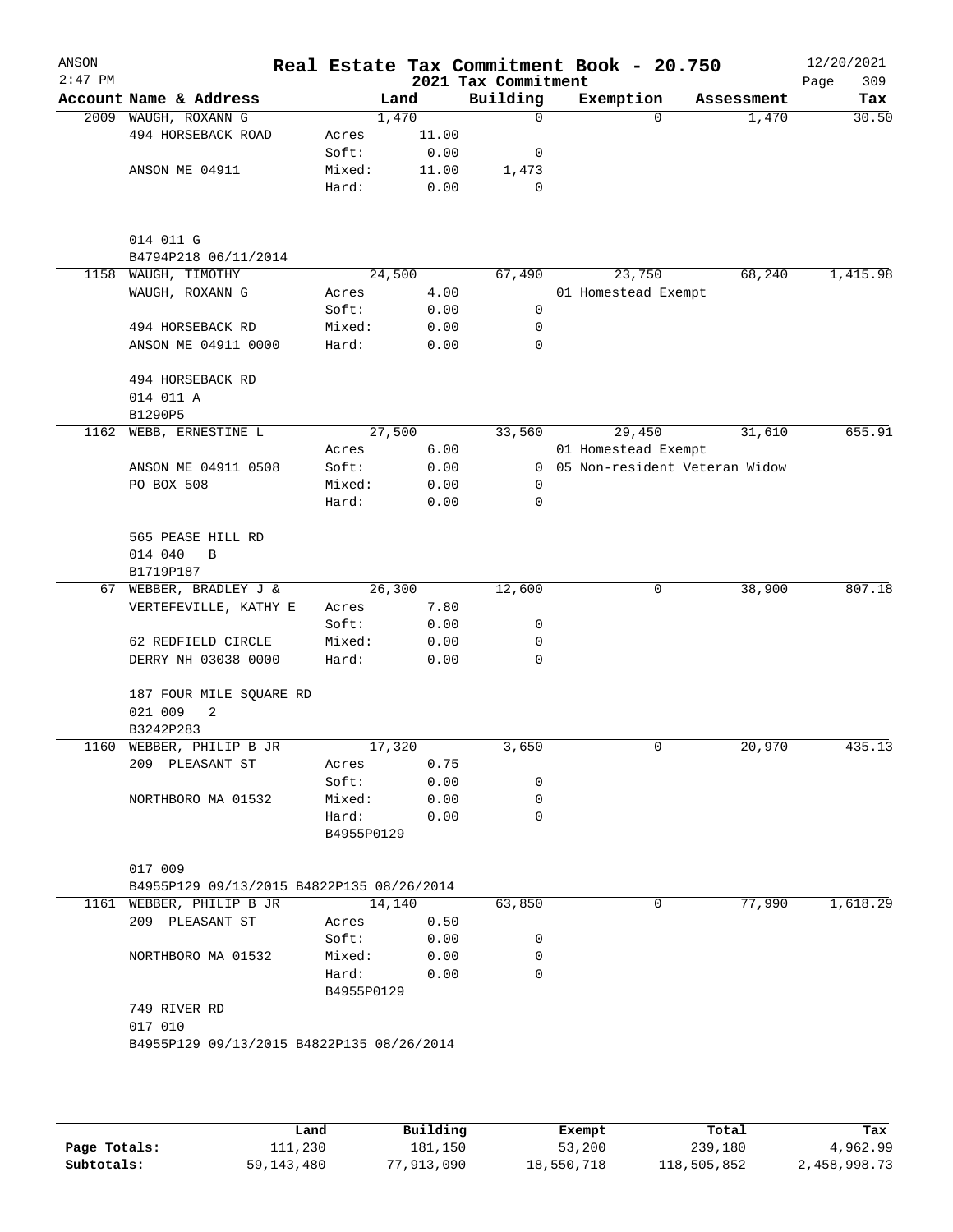| ANSON        |                                           |                 |                |                                 | Real Estate Tax Commitment Book - 20.750 |                                  | 12/20/2021    |
|--------------|-------------------------------------------|-----------------|----------------|---------------------------------|------------------------------------------|----------------------------------|---------------|
| $2:47$ PM    | Account Name & Address                    |                 | Land           | 2021 Tax Commitment<br>Building |                                          |                                  | Page<br>310   |
|              | 1466 WEBBER, TONY A                       |                 | 16,410         | 0                               | Exemption                                | Assessment<br>16,410<br>$\Omega$ | Tax<br>340.51 |
|              | 97 MERRY ROAD                             | Acres           | 3.94           |                                 |                                          |                                  |               |
|              |                                           | Soft:           | 0.00           | 0                               |                                          |                                  |               |
|              | ANSON ME 04911                            | Mixed:          | 0.00           | 0                               |                                          |                                  |               |
|              |                                           | Hard:           | 0.00           | 0                               |                                          |                                  |               |
|              |                                           |                 |                |                                 |                                          |                                  |               |
|              | MOUNTAIN VIEW RD                          |                 |                |                                 |                                          |                                  |               |
|              | 012 009 10                                |                 |                |                                 |                                          |                                  |               |
|              | B5456P30 08/06/2019                       |                 |                |                                 |                                          |                                  |               |
| 1751         | WEBER, JERRY W                            |                 | 22,550         | 0                               |                                          | 22,550<br>0                      | 467.91        |
|              |                                           | Acres           | 2.70           |                                 |                                          |                                  |               |
|              | PRIOR LAKE MN 55372<br>0000               | Soft:           | 0.00           | 0                               |                                          |                                  |               |
|              | 17011 MUSHTOWN RD                         | Mixed:          | 0.00           | 0                               |                                          |                                  |               |
|              |                                           | Hard:           | 0.00           | 0                               |                                          |                                  |               |
|              |                                           |                 |                |                                 |                                          |                                  |               |
|              | 309 WEST MILLS RD                         |                 |                |                                 |                                          |                                  |               |
|              | 011 032<br>6                              |                 |                |                                 |                                          |                                  |               |
|              | B2500P148                                 |                 |                |                                 |                                          |                                  |               |
| 1159         | WEBSTER, DAVID A                          |                 | 44,310         | 15,000                          |                                          | 0<br>59,310                      | 1,230.68      |
|              |                                           | Acres           | 72.49          |                                 |                                          |                                  |               |
|              | SIDNEY ME 04330 0000                      | Soft:           | 0.00           | 0                               |                                          |                                  |               |
|              | 24 GOFF ROAD                              | Mixed:          | 0.00           | $\mathbf 0$                     |                                          |                                  |               |
|              |                                           | Hard:           | 44.00          | 6,061                           |                                          |                                  |               |
|              |                                           |                 |                |                                 |                                          |                                  |               |
|              | SPENCER RD                                |                 |                |                                 |                                          |                                  |               |
|              | 020 009<br>G                              |                 |                |                                 |                                          |                                  |               |
|              | B5581P275 07/24/2020 B1868P153            |                 |                |                                 |                                          |                                  |               |
|              | 540 WEBSTER, JOHN N &                     |                 | 28,510         | 29,390                          |                                          | 0<br>57,900                      | 1,201.43      |
|              | CARLE, TIMOTHY A. ET AL Acres             |                 | 55.00          |                                 |                                          |                                  |               |
|              |                                           | Soft:           | 4.00           | 395                             |                                          |                                  |               |
|              | PO BOX 178<br>SO. BERWICK ME 03908        | Mixed:<br>Hard: | 35.00<br>14.00 | 4,688<br>1,929                  |                                          |                                  |               |
|              | 0000                                      |                 |                |                                 |                                          |                                  |               |
|              |                                           | TREE GROWTH     |                |                                 |                                          |                                  |               |
|              | 54 DEER WANDER RIDGE RD                   |                 |                |                                 |                                          |                                  |               |
|              | 012 010<br>B                              |                 |                |                                 |                                          |                                  |               |
|              | B3605P100 12/06/2005                      |                 |                |                                 |                                          |                                  |               |
| 930          | WEDO, LINDA E                             |                 | 12,380         | 0                               |                                          | 12,380<br>$\mathbf 0$            | 256.89        |
|              | 2104 SNEAD AVENUE                         | Acres           | 1.25           |                                 |                                          |                                  |               |
|              |                                           | Soft:           | 0.00           | 0                               |                                          |                                  |               |
|              | COLONIAL HEIGHTS VA<br>23834              | Mixed:          | 0.00           | 0                               |                                          |                                  |               |
|              |                                           | Hard:           | 0.00           | 0                               |                                          |                                  |               |
|              |                                           |                 |                |                                 |                                          |                                  |               |
|              | West Mills Road                           |                 |                |                                 |                                          |                                  |               |
|              | 011 012                                   |                 |                |                                 |                                          |                                  |               |
|              | B4591P308 04/13/2012                      |                 |                |                                 |                                          |                                  |               |
|              | 302 WEIS, BRANDY N                        |                 | 13,570         | 17,730                          | 23,750                                   | 7,550                            | 156.66        |
|              | 382 NEW PORTLAND ROAD                     | Acres           | 0.46           |                                 | 01 Homestead Exempt                      |                                  |               |
|              |                                           | Soft:           | 0.00           | $\mathsf{O}$                    |                                          |                                  |               |
|              | NORTH ANSON ME 04958                      | Mixed:          | 0.00           | 0                               |                                          |                                  |               |
|              |                                           | Hard:           | 0.00           | 0                               |                                          |                                  |               |
|              |                                           | B5012P0352      |                |                                 |                                          |                                  |               |
|              | 382 NEW PORTLAND RD                       |                 |                |                                 |                                          |                                  |               |
|              | 023 041<br>Α                              |                 |                |                                 |                                          |                                  |               |
|              | B5012P352 03/30/2016 B4094P137 01/30/2009 |                 |                |                                 |                                          |                                  |               |
|              |                                           |                 |                |                                 |                                          |                                  |               |
|              |                                           | Land            | Building       |                                 | Exempt                                   | Total                            | Tax           |
| Page Totals: | 137,730                                   |                 | 62,120         |                                 | 23,750                                   | 176,100                          | 3,654.08      |
| Subtotals:   | 59, 281, 210                              |                 | 77,975,210     |                                 | 18,574,468                               | 118,681,952                      | 2,462,652.81  |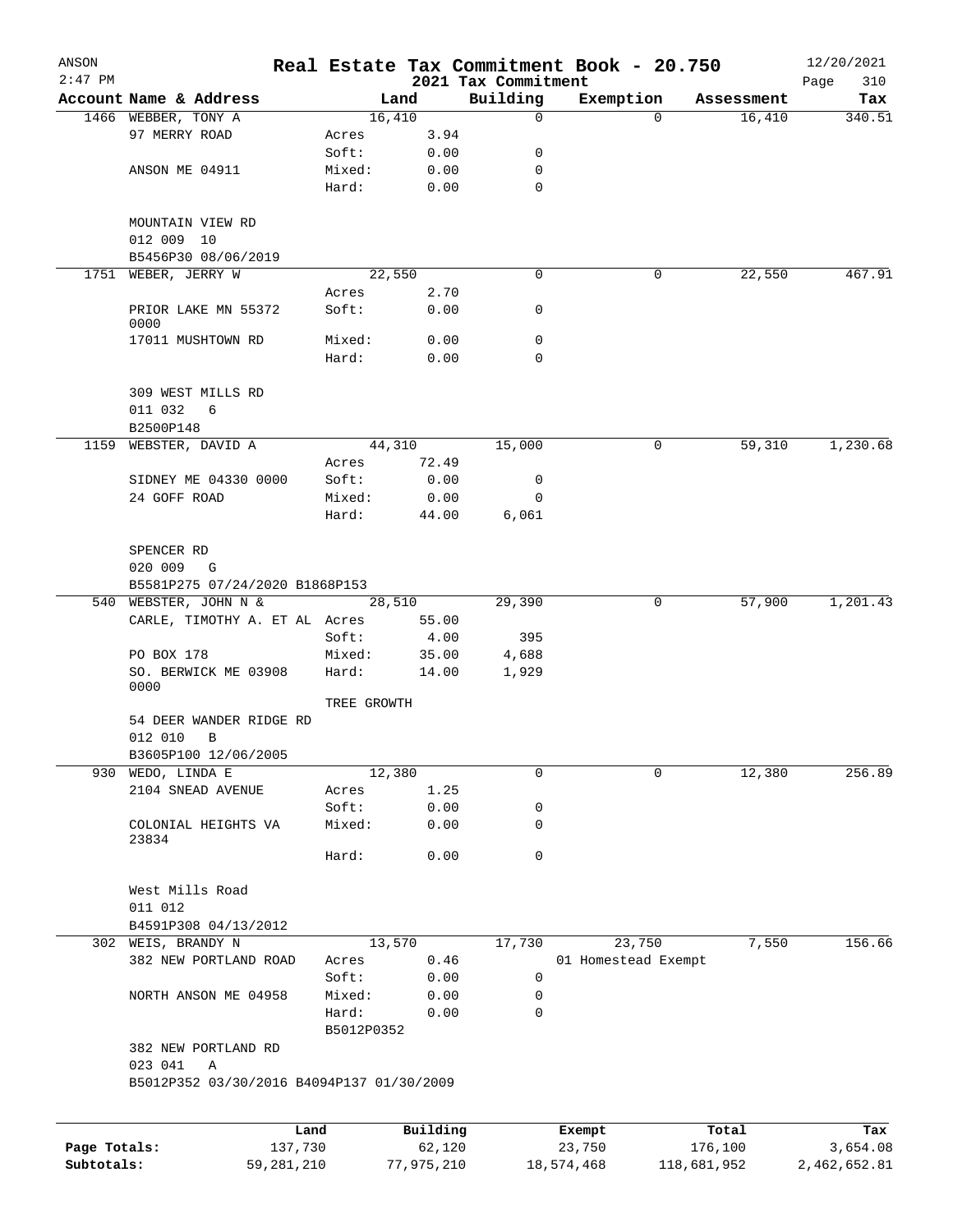| ANSON<br>$2:47$ PM |                                                                   |        |          |                                 | Real Estate Tax Commitment Book - 20.750 |            | 12/20/2021         |
|--------------------|-------------------------------------------------------------------|--------|----------|---------------------------------|------------------------------------------|------------|--------------------|
|                    | Account Name & Address                                            | Land   |          | 2021 Tax Commitment<br>Building | Exemption                                | Assessment | Page<br>311<br>Tax |
|                    | 1973 WELCH, DEREK E                                               | 21,950 |          | 43,610                          | 23,750                                   | 41,810     | 867.56             |
|                    |                                                                   | Acres  | 2.30     |                                 | 01 Homestead Exempt                      |            |                    |
|                    | NORTH ANSON ME 04958                                              | Soft:  | 0.00     | 0                               |                                          |            |                    |
|                    | 29 WELCH RD                                                       | Mixed: | 0.00     | 0                               |                                          |            |                    |
|                    |                                                                   | Hard:  | 0.00     | $\mathbf 0$                     |                                          |            |                    |
|                    | 29 WELCH RD                                                       |        |          |                                 |                                          |            |                    |
|                    | 018 038<br>D 2                                                    |        |          |                                 |                                          |            |                    |
|                    | B4617P318 01/11/2013                                              |        |          |                                 |                                          |            |                    |
|                    | 646 WELCH, EDDIE                                                  | 23,500 |          | $\mathbf 0$                     | 0                                        | 23,500     | 487.63             |
|                    |                                                                   | Acres  | 8.00     |                                 |                                          |            |                    |
|                    | BELGRADE ME 04917 0000                                            | Soft:  | 0.00     | 0                               |                                          |            |                    |
|                    | 15 WARREN HILL RD                                                 | Mixed: | 0.00     | 0                               |                                          |            |                    |
|                    |                                                                   | Hard:  | 0.00     | $\mathbf 0$                     |                                          |            |                    |
|                    | 381 FOUR MILE SQUARE RD                                           |        |          |                                 |                                          |            |                    |
|                    | 021 018<br>B1554P49                                               |        |          |                                 |                                          |            |                    |
|                    | 787 WELCH, EDWARD G                                               | 15,300 |          | 0                               | 0                                        | 15,300     | 317.48             |
|                    | 1250 EAST SHORE ROAD                                              | Acres  | 1.20     |                                 |                                          |            |                    |
|                    |                                                                   | Soft:  | 0.00     | 0                               |                                          |            |                    |
|                    | EMBDEN ME 04958                                                   | Mixed: | 0.00     | 0                               |                                          |            |                    |
|                    |                                                                   | Hard:  | 0.00     | $\Omega$                        |                                          |            |                    |
|                    | 19 WELCH RD                                                       |        |          |                                 |                                          |            |                    |
|                    | 018 038<br>D 1                                                    |        |          |                                 |                                          |            |                    |
|                    | B5060P136 08/10/2016 B5044P216 06/29/2016 B2727P179<br>10/12/2000 |        |          |                                 |                                          |            |                    |
|                    | 1167 WELCH, EDWARD G                                              | 55,000 |          | $\mathbf 0$                     | $\mathbf 0$                              | 55,000     | 1,141.25           |
|                    | 1250 EAST SHORE ROAD                                              | Acres  | 71.00    |                                 |                                          |            |                    |
|                    |                                                                   | Soft:  | 0.00     | 0                               |                                          |            |                    |
|                    | EMBDEN ME 04958                                                   | Mixed: | 0.00     | 0                               |                                          |            |                    |
|                    |                                                                   | Hard:  | 0.00     | 0                               |                                          |            |                    |
|                    | 018 038                                                           |        |          |                                 |                                          |            |                    |
|                    | B1655P322                                                         |        |          |                                 |                                          |            |                    |
| 1168               | WELCH, EDWARD G                                                   | 26,750 |          | 58,800                          | 0                                        | 85,550     | 1,775.16           |
|                    | WELCH, RACHEL M                                                   | Acres  | 5.50     |                                 |                                          |            |                    |
|                    | 1250 EAST SHORE ROAD                                              | Soft:  | 0.00     | 0                               |                                          |            |                    |
|                    |                                                                   | Mixed: | 0.00     | 0                               |                                          |            |                    |
|                    | EMBDEN ME 04958                                                   | Hard:  | 0.00     | 0                               |                                          |            |                    |
|                    | 11 WELCH RD                                                       |        |          |                                 |                                          |            |                    |
|                    | 018 038<br>D<br>B811P467                                          |        |          |                                 |                                          |            |                    |
| 1171               | WELCH, LEROY                                                      | 12,490 |          | 10,010                          | 22,500                                   | 0          | 0.00               |
|                    | PO BOX 248                                                        | Acres  | 0.39     |                                 | 01 Homestead Exempt                      |            |                    |
|                    | 118 PREBLE AVE                                                    | Soft:  | 0.00     | 0                               |                                          |            |                    |
|                    | ANSON ME 04911                                                    | Mixed: | 0.00     | 0                               |                                          |            |                    |
|                    |                                                                   | Hard:  | 0.00     | 0                               |                                          |            |                    |
|                    | 118 PREBLE AVE                                                    |        |          |                                 |                                          |            |                    |
|                    | 004 003<br>F                                                      |        |          |                                 |                                          |            |                    |
|                    | B1771P149                                                         |        |          |                                 |                                          |            |                    |
|                    |                                                                   |        |          |                                 |                                          |            |                    |
|                    | Land                                                              |        | Building |                                 | Exempt                                   | Total      | Tax                |

|              | Land.      | Building   | Exempt     | тосат       | rax.         |
|--------------|------------|------------|------------|-------------|--------------|
| Page Totals: | 154,990    | 112,420    | 46,250     | 221,160     | 4,589.08     |
| Subtotals:   | 59,436,200 | 78,087,630 | 18,620,718 | 118,903,112 | 2,467,241.89 |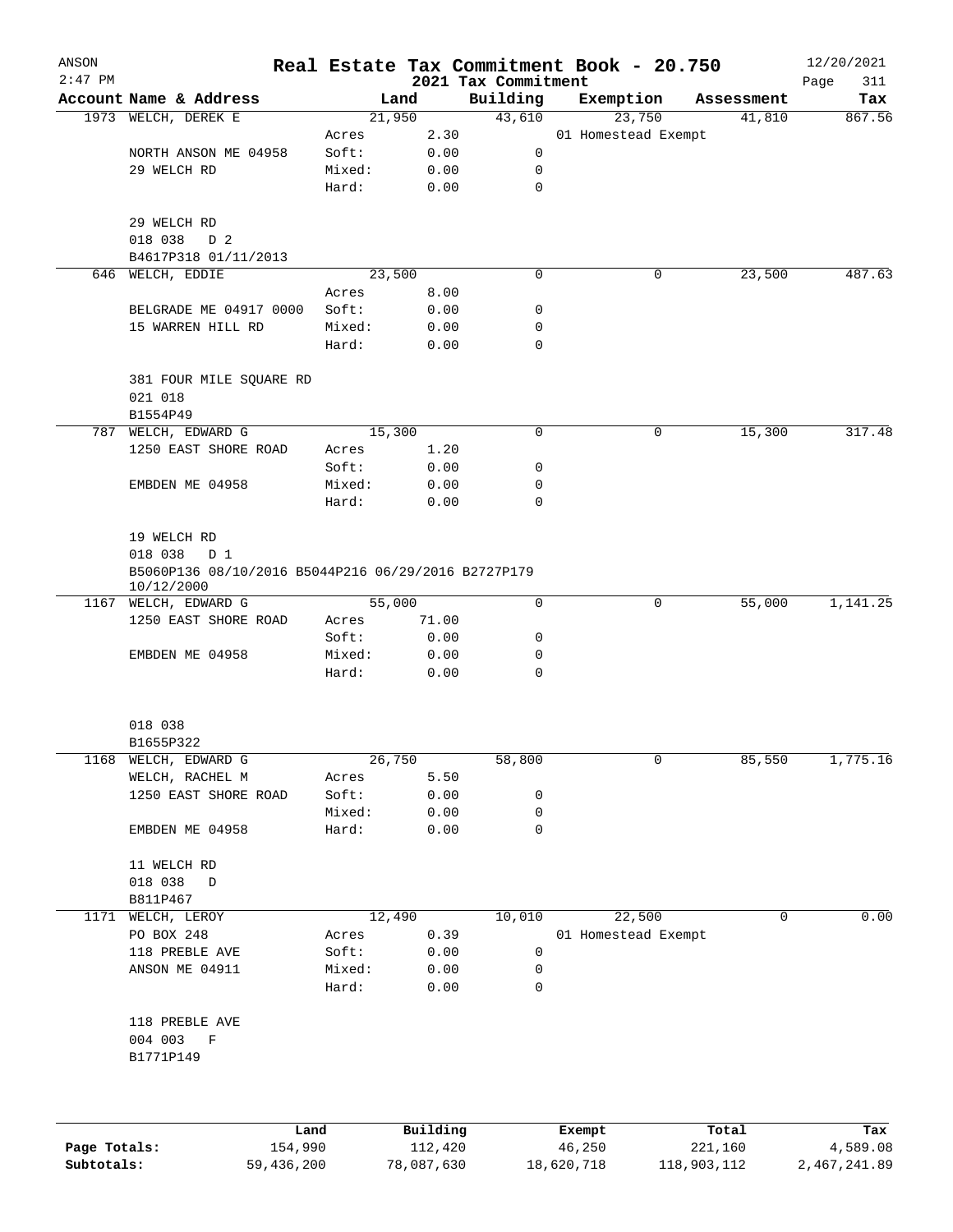| ANSON<br>$2:47$ PM |                                             |               |      | 2021 Tax Commitment | Real Estate Tax Commitment Book - 20.750 |            | 12/20/2021<br>Page<br>312 |
|--------------------|---------------------------------------------|---------------|------|---------------------|------------------------------------------|------------|---------------------------|
|                    | Account Name & Address                      | Land          |      | Building            | Exemption                                | Assessment | Tax                       |
|                    | 1165 WELCH, NANCY A                         | 23,750        |      | 70,600              | 23,750                                   | 70,600     | 1,464.95                  |
|                    | PO BOX 352                                  | Acres         | 3.50 |                     | 01 Homestead Exempt                      |            |                           |
|                    |                                             | Soft:         | 0.00 | 0                   |                                          |            |                           |
|                    | NORTH ANSON ME 04958                        | Mixed:        | 0.00 | 0                   |                                          |            |                           |
|                    |                                             | Hard:         | 0.00 | 0                   |                                          |            |                           |
|                    | 248 VALLEY RD<br>018 038<br>G               |               |      |                     |                                          |            |                           |
|                    | B3700P291 04/18/2006                        |               |      |                     |                                          |            |                           |
| 907                | WELCH, SANDRA J                             | 14,140        |      | 13,910              | 23,750                                   | 4,300      | 89.23                     |
|                    | PO BOX 26                                   | Acres         | 0.50 |                     | 01 Homestead Exempt                      |            |                           |
|                    |                                             | Soft:         | 0.00 | 0                   |                                          |            |                           |
|                    | NORTH ANSON ME 04958                        | Mixed:        | 0.00 | 0                   |                                          |            |                           |
|                    |                                             | Hard:         | 0.00 | 0                   |                                          |            |                           |
|                    | 616 FOUR MILE SQUARE RD<br>020 025<br>$G_1$ |               |      |                     |                                          |            |                           |
|                    | B3623P172 01/23/2006                        |               |      |                     |                                          |            |                           |
|                    | 148 WELCH, WILLIAM P                        | 17,550        |      | 49,910              | 0                                        | 67,460     | 1,399.80                  |
|                    | 67 PREBLE AVENUE                            | Acres         | 0.77 |                     |                                          |            |                           |
|                    |                                             | Soft:         | 0.00 | 0                   |                                          |            |                           |
|                    | ANSON ME 04911                              | Mixed:        | 0.00 | 0                   |                                          |            |                           |
|                    |                                             | Hard:         | 0.00 | 0                   |                                          |            |                           |
|                    | 67 PREBLE AVE                               |               |      |                     |                                          |            |                           |
|                    | 004 014                                     |               |      |                     |                                          |            |                           |
|                    | B5443P214 07/30/2019                        |               |      |                     |                                          |            |                           |
|                    | 1348 WELLS, KAREN E                         | 8,250         |      | 40,450              | 0                                        | 48,700     | 1,010.53                  |
|                    | PO BOX 295                                  | Acres         | 0.17 |                     |                                          |            |                           |
|                    |                                             | Soft:         | 0.00 | 0                   |                                          |            |                           |
|                    | MADISON ME 04950                            | Mixed:        | 0.00 | 0                   |                                          |            |                           |
|                    |                                             | Hard:         | 0.00 | 0                   |                                          |            |                           |
|                    |                                             | B5039P0197    |      |                     |                                          |            |                           |
|                    | 35 FINCH ST                                 |               |      |                     |                                          |            |                           |
|                    | 003 032<br>Α                                |               |      |                     |                                          |            |                           |
|                    | B5497P64 12/10/2019                         |               |      |                     |                                          |            |                           |
|                    | 1416 WELLS, MELINDA L                       | 5,660         |      | 15,440              | 0                                        | 21,100     | 437.83                    |
|                    | 142 RIVER ROAD                              | Acres         | 0.08 |                     |                                          |            |                           |
|                    |                                             | Soft:         | 0.00 | 0                   |                                          |            |                           |
|                    | NORTH ANSON ME 04958                        | Mixed:        | 0.00 | 0                   |                                          |            |                           |
|                    |                                             | Hard:         | 0.00 | 0                   |                                          |            |                           |
|                    | 142 RIVER RD                                |               |      |                     |                                          |            |                           |
|                    | 004 032                                     |               |      |                     |                                          |            |                           |
|                    | B5403P251 04/26/2019                        |               |      |                     |                                          |            |                           |
|                    | 74 WESCOTT, STEVEN M                        | 21,380        |      | 51,320              | 0                                        | 72,700     | 1,508.53                  |
|                    | WESCOTT, LISA                               | Acres         | 1.92 |                     |                                          |            |                           |
|                    | 111 RING ROAD                               | Soft:         | 0.00 | 0                   |                                          |            |                           |
|                    |                                             | Mixed:        | 0.00 | 0                   |                                          |            |                           |
|                    | PLYMPTON MA 02367 0000                      | Hard:         | 0.00 | 0                   |                                          |            |                           |
|                    |                                             | B5199P0133 JT |      |                     |                                          |            |                           |
|                    | 120 SKIDMORE RD<br>023 014<br>Е             |               |      |                     |                                          |            |                           |
|                    | B5199P133 08/29/2017 B3886P200 07/26/2007   |               |      |                     |                                          |            |                           |
|                    |                                             |               |      |                     |                                          |            |                           |
|                    |                                             |               |      |                     |                                          |            |                           |
|                    |                                             |               |      |                     |                                          |            |                           |

|              | Land       | Building   | Exempt     | Total       | Tax          |
|--------------|------------|------------|------------|-------------|--------------|
| Page Totals: | 90,730     | 241,630    | 47,500     | 284,860     | 5,910.87     |
| Subtotals:   | 59,526,930 | 78,329,260 | 18,668,218 | 119,187,972 | 2,473,152.76 |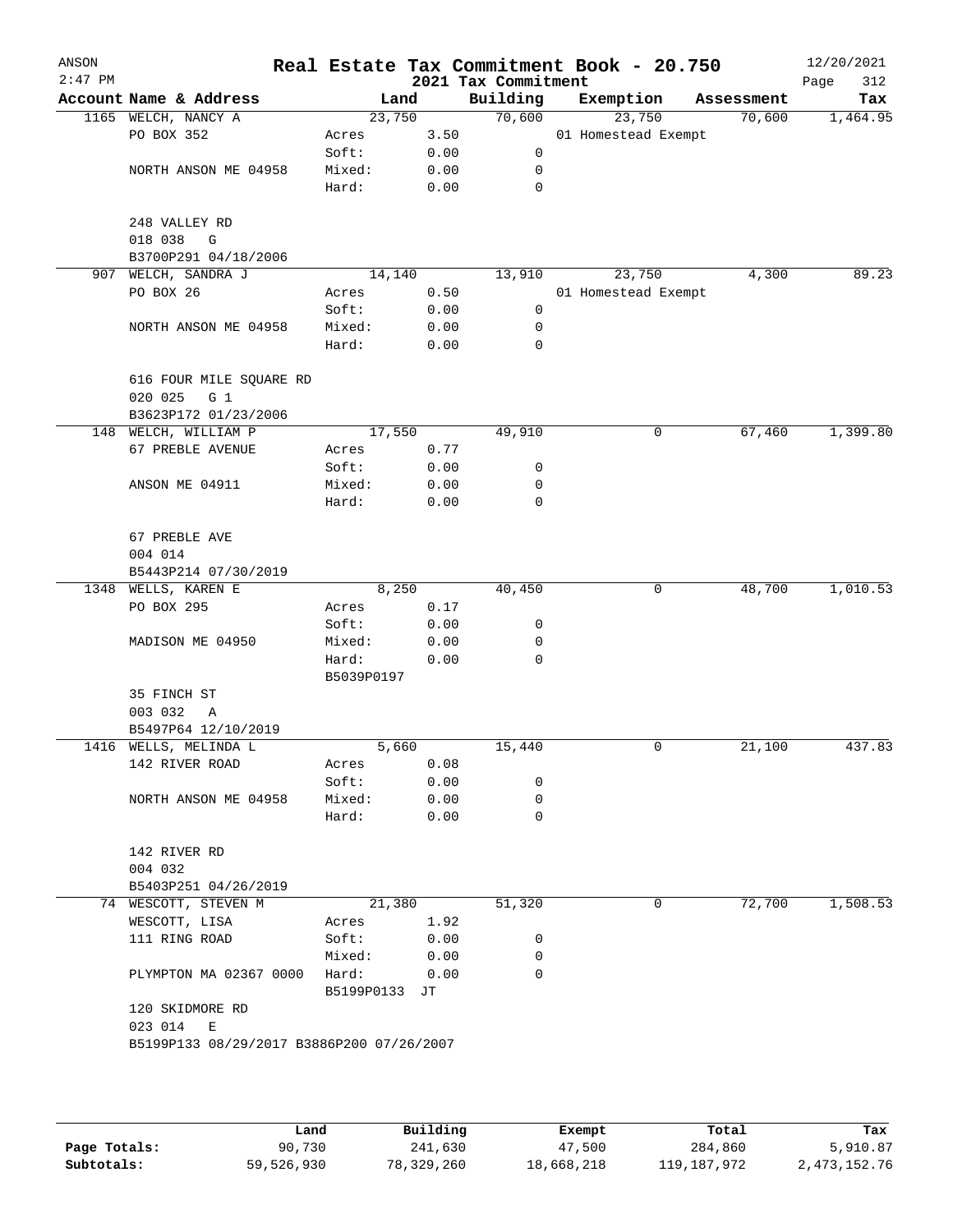| ANSON<br>$2:47$ PM |                                    |        |          | 2021 Tax Commitment | Real Estate Tax Commitment Book - 20.750 |            | 12/20/2021<br>313<br>Page |
|--------------------|------------------------------------|--------|----------|---------------------|------------------------------------------|------------|---------------------------|
|                    | Account Name & Address             |        | Land     | Building            | Exemption                                | Assessment | Tax                       |
|                    | 1762 WESSELY, ROSE MARY            |        | 22,100   | 25,710              | $\Omega$                                 | 47,810     | 992.06                    |
|                    | P.O. BOX 285                       | Acres  | 5.73     |                     |                                          |            |                           |
|                    |                                    | Soft:  | 0.00     | 0                   |                                          |            |                           |
|                    | PRINCETON ME 04668                 | Mixed: | 0.00     | 0                   |                                          |            |                           |
|                    |                                    | Hard:  | 0.00     | $\mathbf 0$         |                                          |            |                           |
|                    | 30 JOYVILLE LANE<br>019 037<br>02  |        |          |                     |                                          |            |                           |
|                    | B5549P148 05/22/2020               |        |          |                     |                                          |            |                           |
| 1178               | WHARTON, ARCHIE JR &               |        | 37,000   | $\mathbf 0$         | 0                                        | 37,000     | 767.75                    |
|                    | SHEPHERD, DAVID                    | Acres  | 26.00    |                     |                                          |            |                           |
|                    |                                    | Soft:  | 0.00     | 0                   |                                          |            |                           |
|                    | 193 LINCOLN AVE                    | Mixed: | 0.00     | 0                   |                                          |            |                           |
|                    | VINELAND NJ 08360 0000             | Hard:  | 0.00     | 0                   |                                          |            |                           |
|                    | 013 020                            |        |          |                     |                                          |            |                           |
|                    | B1675P132                          |        |          |                     |                                          |            |                           |
|                    | 1181 WHEELER, LESTER T             |        | 17,600   | 0                   | 0                                        | 17,600     | 365.20                    |
|                    | WHEELER, DOROTHY B                 | Acres  | 10.50    |                     |                                          |            |                           |
|                    |                                    | Soft:  | 0.00     | 0                   |                                          |            |                           |
|                    | 62 LAKEVIEW RD                     | Mixed: | 0.00     | 0                   |                                          |            |                           |
|                    | FOXBORO MA 02035 1733              | Hard:  | 0.00     | 0                   |                                          |            |                           |
|                    | 015 044<br>L                       |        |          |                     |                                          |            |                           |
|                    | B2300P130                          |        |          |                     |                                          |            |                           |
|                    | 1180 WHEELOCK, BARRY &             |        | 17,760   | 0                   | 0                                        | 17,760     | 368.52                    |
|                    | PEARSON, GARY                      | Acres  | 10.70    |                     |                                          |            |                           |
|                    | C/O PAUL SPERLING                  | Soft:  | 0.00     | 0                   |                                          |            |                           |
|                    | 147 READ ST                        | Mixed: | 0.00     | 0                   |                                          |            |                           |
|                    | FALL RIVER MA 02720<br>0000        | Hard:  | 0.00     | $\mathbf 0$         |                                          |            |                           |
|                    | 018 021<br>К                       |        |          |                     |                                          |            |                           |
|                    | B1292P26                           |        |          |                     |                                          |            |                           |
|                    | 1183 WHICHER, CLIFFORD A, JR       |        | 28,000   | 0                   | 0                                        | 28,000     | 581.00                    |
|                    |                                    | Acres  | 14.50    |                     |                                          |            |                           |
|                    | ROWLEY MA 01969 0000               | Soft:  | 0.00     | 0                   |                                          |            |                           |
|                    | 12 CEDARWOOD LANE                  | Mixed: | 0.00     | 0                   |                                          |            |                           |
|                    |                                    | Hard:  | 0.00     | 0                   |                                          |            |                           |
|                    | 575 FOUR MILE SQUARE RD<br>020 026 |        |          |                     |                                          |            |                           |
|                    | B4244P328 12/14/2009 B1112P230     |        |          |                     |                                          |            |                           |
|                    | 430 WHIPPLE, CARA                  |        | 10,000   | 44,980              | 0                                        | 54,980     | 1,140.84                  |
|                    | 970 FARMINGTON FALLS<br>ROAD       | Acres  | 0.25     |                     |                                          |            |                           |
|                    |                                    | Soft:  | 0.00     | 0                   |                                          |            |                           |
|                    | FARMINGTON ME 04938                | Mixed: | 0.00     | 0                   |                                          |            |                           |
|                    |                                    | Hard:  | 0.00     | 0                   |                                          |            |                           |
|                    | 14 SECOND ST<br>001 072            |        |          |                     |                                          |            |                           |
|                    | B5631P267 11/06/2020               |        |          |                     |                                          |            |                           |
|                    |                                    |        |          |                     |                                          |            |                           |
|                    |                                    | Land   | Building |                     | Exempt                                   | Total      | Tax                       |

|              | úand       | Building   | Exempt     | Total       | Tax          |
|--------------|------------|------------|------------|-------------|--------------|
| Page Totals: | 132,460    | 70,690     |            | 203,150     | 4, 215, 37   |
| Subtotals:   | 59,659,390 | 78,399,950 | 18,668,218 | 119,391,122 | 2,477,368.13 |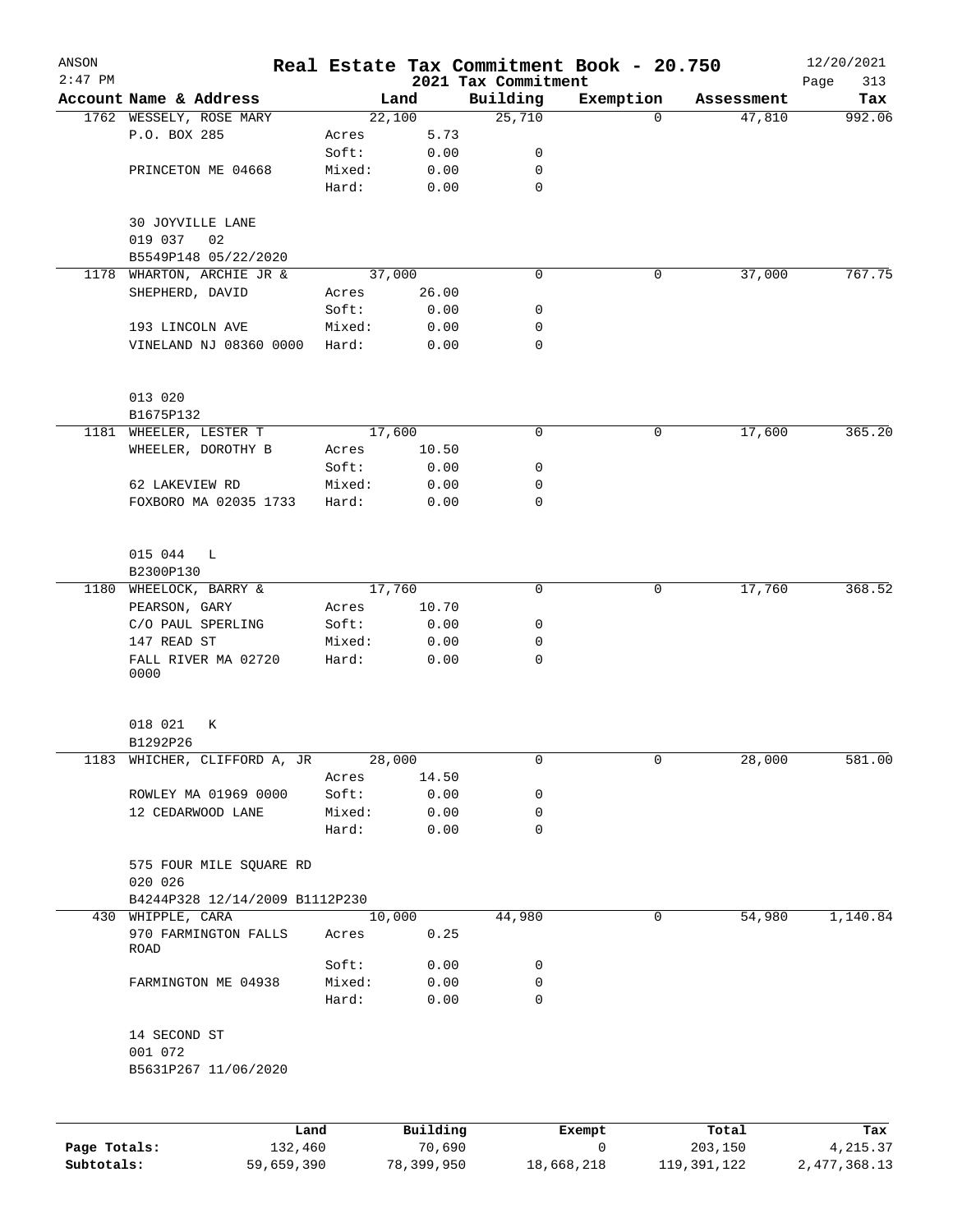| ANSON        |                                     | Real Estate Tax Commitment Book - 20.750 |              |                                 |            |                     |                                 | 12/20/2021         |
|--------------|-------------------------------------|------------------------------------------|--------------|---------------------------------|------------|---------------------|---------------------------------|--------------------|
| $2:47$ PM    | Account Name & Address              | Land                                     |              | 2021 Tax Commitment<br>Building |            | Exemption           | Assessment                      | Page<br>314<br>Tax |
|              | 1186 WHITAKER, PEGGYANN O           | 21,800                                   |              | 78,650                          |            | 29,450              | 71,000                          | 1,473.25           |
|              | PO BOX 42                           | Acres                                    | 5.00         |                                 |            | 01 Homestead Exempt |                                 |                    |
|              |                                     | Soft:                                    | 0.00         |                                 |            |                     | 0 05 Non-resident Veteran Widow |                    |
|              | NORTH ANSON ME 04911                | Mixed:                                   | 0.00         | 0                               |            |                     |                                 |                    |
|              |                                     | Hard:                                    | 0.00         | $\mathbf 0$                     |            |                     |                                 |                    |
|              |                                     | LIFE ESTATE                              |              |                                 |            |                     |                                 |                    |
|              | 51 PATTERSON BRIDGE RD<br>017 039 C |                                          |              |                                 |            |                     |                                 |                    |
|              | B4714P238 09/20/2013                |                                          |              |                                 |            |                     |                                 |                    |
| 208          | WHITCOMB, JAZMINE<br>NICHOLE        | 20,300                                   |              | 10,690                          |            | 0                   | 30,990                          | 643.04             |
|              | DAVIS, CHRISTOPHER                  | Acres                                    | 1.20         |                                 |            |                     |                                 |                    |
|              | 596 FOUR MILE SQUARE<br>ROAD        | Soft:                                    | 0.00         | 0                               |            |                     |                                 |                    |
|              |                                     | Mixed:                                   | 0.00         | 0                               |            |                     |                                 |                    |
|              | NORTH ANSON ME 04911                | Hard:                                    | 0.00         | $\mathbf 0$                     |            |                     |                                 |                    |
|              | 596 FOUR MILE SQUARE RD             |                                          |              |                                 |            |                     |                                 |                    |
|              | 020 025<br>H                        |                                          |              |                                 |            |                     |                                 |                    |
|              | B5467P214 09/26/2019                |                                          |              |                                 |            |                     |                                 |                    |
|              | 1059 WHITCOMB, JOHN E               | 18,150                                   |              | 0                               |            | 0                   | 18,150                          | 376.61             |
|              | WHITCOMB, LINDA C                   | Acres                                    | 5.10         |                                 |            |                     |                                 |                    |
|              | 3 SCENIC VIEW DR                    | Soft:<br>Mixed:                          | 0.00<br>0.00 | 0<br>$\mathbf 0$                |            |                     |                                 |                    |
|              | SMITHFIELD RI 02917<br>0000         | Hard:                                    | 0.00         | $\mathbf 0$                     |            |                     |                                 |                    |
|              |                                     |                                          |              |                                 |            |                     |                                 |                    |
|              | 022 038<br>5                        |                                          |              |                                 |            |                     |                                 |                    |
|              | B3424P29 12/20/2004                 |                                          |              |                                 |            |                     |                                 |                    |
|              | 1786 WHITE, DONNA M                 | 11,580                                   |              | $\mathbf 0$                     |            | 0                   | 11,580                          | 240.29             |
|              |                                     | Acres                                    | 1.22         |                                 |            |                     |                                 |                    |
|              | PORTLAND ME 04103 0000              | Soft:                                    | 0.00         | 0                               |            |                     |                                 |                    |
|              | 26 ELEANOR ST                       | Mixed:                                   | 0.00         | 0                               |            |                     |                                 |                    |
|              |                                     | Hard:                                    | 0.00         | $\mathbf 0$                     |            |                     |                                 |                    |
|              | 023 041<br>M                        |                                          |              |                                 |            |                     |                                 |                    |
|              | B2504P340                           |                                          |              |                                 |            |                     |                                 |                    |
|              | 328 WHITE, KEVIN N                  | 26,030                                   |              | 32,850                          |            | 0                   | 58,880                          | 1,221.76           |
|              | NEIDLINGER, CHEYENNE N              | Acres                                    | 5.02         |                                 |            |                     |                                 |                    |
|              | 678 PEASE HILL ROAD                 | Soft:                                    | 0.00         | 0                               |            |                     |                                 |                    |
|              |                                     | Mixed:                                   | 0.00         | 0<br>$\mathbf 0$                |            |                     |                                 |                    |
|              | ANSON ME 04911                      | Hard:<br>B4966P029                       | 0.00         |                                 |            |                     |                                 |                    |
|              | 678 PEASE HILL RD                   |                                          |              |                                 |            |                     |                                 |                    |
|              | 012 009<br>2                        |                                          |              |                                 |            |                     |                                 |                    |
|              | B5552P273 05/27/2020                |                                          |              |                                 |            |                     |                                 |                    |
|              | 1188 WHITE, WAYNE W                 | 12,330                                   |              | 22,360                          |            | 23,750              | 10,940                          | 227.01             |
|              | 60 PREBLE AVENUE                    | Acres                                    | 0.38         |                                 |            | 01 Homestead Exempt |                                 |                    |
|              |                                     | Soft:                                    | 0.00         | 0                               |            |                     |                                 |                    |
|              | ANSON ME 04911                      | Mixed:<br>Hard:                          | 0.00<br>0.00 | 0<br>0                          |            |                     |                                 |                    |
|              | 60 PREBLE AVE                       |                                          |              |                                 |            |                     |                                 |                    |
|              | 004 024                             |                                          |              |                                 |            |                     |                                 |                    |
|              | B814P681                            |                                          |              |                                 |            |                     |                                 |                    |
|              | Land                                |                                          | Building     |                                 | Exempt     |                     | Total                           | Tax                |
| Page Totals: | 110,190                             |                                          | 144,550      |                                 | 53,200     |                     | 201,540                         | 4,181.96           |
| Subtotals:   | 59,769,580                          |                                          | 78,544,500   |                                 | 18,721,418 |                     | 119,592,662                     | 2,481,550.09       |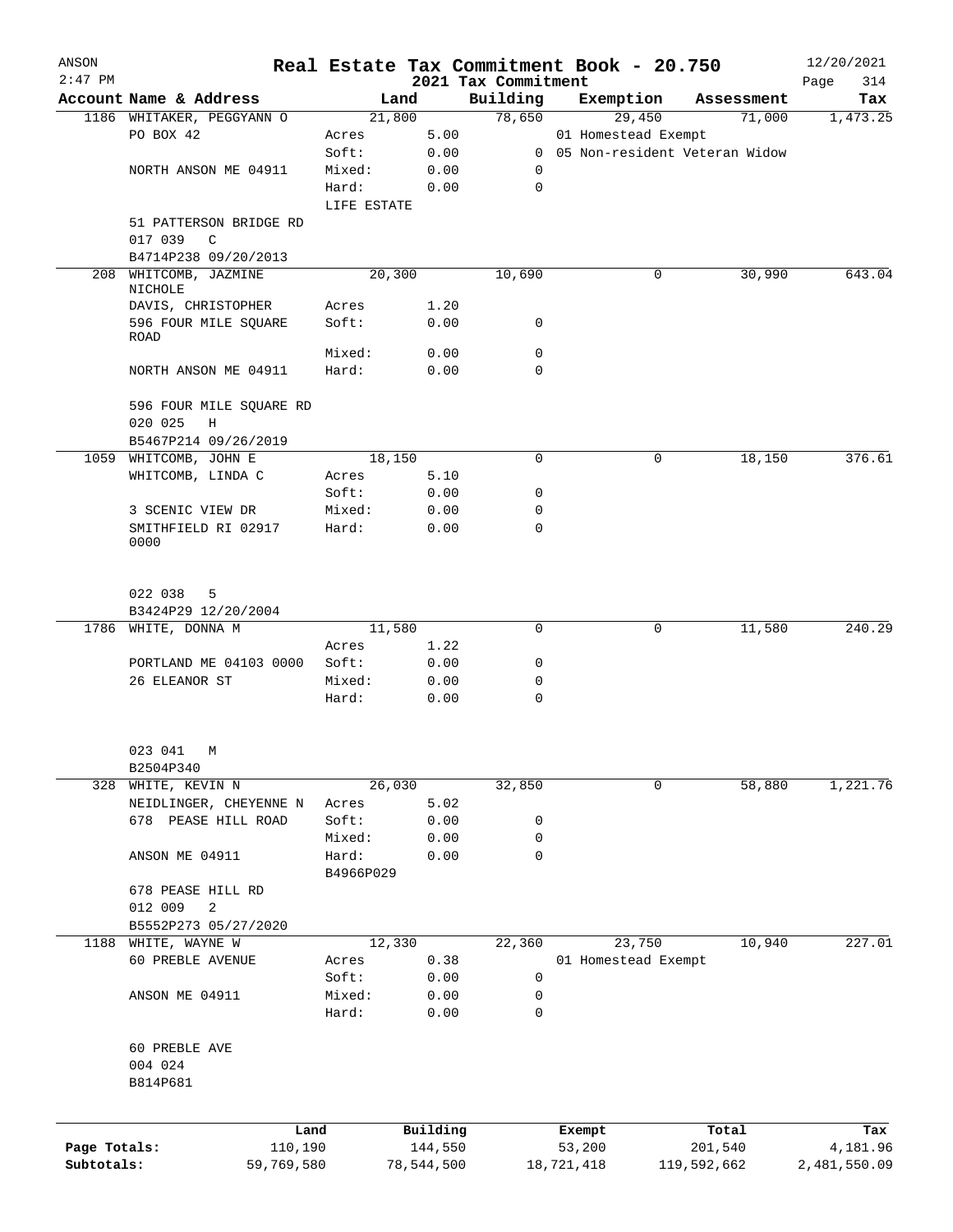| ANSON<br>$2:47$ PM |                                                 |                      |              | 2021 Tax Commitment | Real Estate Tax Commitment Book - 20.750 |            | 12/20/2021<br>Page<br>315 |
|--------------------|-------------------------------------------------|----------------------|--------------|---------------------|------------------------------------------|------------|---------------------------|
|                    | Account Name & Address                          |                      | Land         | Building            | Exemption                                | Assessment | Tax                       |
|                    | 1039 WHITE, WILLIAM A                           |                      | 45,800       | 27,690              | 23,750                                   | 49,740     | 1,032.11                  |
|                    | WHITE, JOANN E                                  | Acres                | 38.00        |                     | 01 Homestead Exempt                      |            |                           |
|                    | PO BOX 446                                      | Soft:                | 0.00         | 0                   |                                          |            |                           |
|                    |                                                 | Mixed:               | 0.00         | 0                   |                                          |            |                           |
|                    | NORTH ANSON ME 04958                            | Hard:                | 0.00         | 0                   |                                          |            |                           |
|                    | 567 VALLEY RD                                   |                      |              |                     |                                          |            |                           |
|                    | 019 012                                         |                      | 13,120       |                     | 23,750                                   | 8,270      | 171.60                    |
|                    | 1184 WHITLOCK, EDWARD S<br>47 NEW PORTLAND ROAD |                      |              | 18,900              | 01 Homestead Exempt                      |            |                           |
|                    |                                                 | Acres<br>Soft:       | 0.43<br>0.00 | 0                   |                                          |            |                           |
|                    | NORTH ANSON ME 04958                            | Mixed:               | 0.00         | 0                   |                                          |            |                           |
|                    |                                                 | Hard:                | 0.00         | 0                   |                                          |            |                           |
|                    | 47 NEW PORTLAND RD<br>009 002                   |                      |              |                     |                                          |            |                           |
|                    | B4388P176 04/26/2011 B1772P71                   |                      |              |                     |                                          |            |                           |
|                    | 737 WHITNEY, BRIAN M                            |                      | 32,680       | 78,580              | 23,750                                   | 87,510     | 1,815.83                  |
|                    | 793 HORSEBACK ROAD                              | Acres                | 77.40        |                     | 01 Homestead Exempt                      |            |                           |
|                    |                                                 | Soft:                | 11.40        | 1,126               |                                          |            |                           |
|                    | ANSON ME 04911 0000                             | Mixed:               | 33.00        | 4,420               |                                          |            |                           |
|                    |                                                 | Hard:                | 30.00        | 4,133               |                                          |            |                           |
|                    |                                                 | TREE GROWTH          |              |                     |                                          |            |                           |
|                    | 793 HORSEBACK RD                                |                      |              |                     |                                          |            |                           |
|                    | 019 005<br>A                                    |                      |              |                     |                                          |            |                           |
|                    | B2594P291                                       |                      |              |                     |                                          |            |                           |
|                    | 48 WHITNEY, BRIAN M                             |                      | 3,500        | 0                   | 0                                        | 3,500      | 72.63                     |
|                    | 793 HORSEBACK ROAD                              | Acres                | 26.00        |                     |                                          |            |                           |
|                    |                                                 | Soft:                | 0.00         | 0                   |                                          |            |                           |
|                    | ANSON ME 04911 0000                             | Mixed:               | 21.00        | 2,813               |                                          |            |                           |
|                    |                                                 | Hard:<br>TREE GROWTH | 5.00         | 689                 |                                          |            |                           |
|                    |                                                 |                      |              |                     |                                          |            |                           |
|                    | 018 034                                         |                      |              |                     |                                          |            |                           |
|                    | B2594P291                                       |                      |              |                     |                                          |            |                           |
|                    | 151 WHITNEY, KANDRICK S                         |                      | 33,050       | 57,720              | 0                                        | 90,770     | 1,883.48                  |
|                    | 15 CLINTON AVE APT#4                            | Acres                | 11.55        |                     |                                          |            |                           |
|                    |                                                 | Soft:                | 0.00         | 0                   |                                          |            |                           |
|                    | WINSLOW ME 04901                                | Mixed:               | 0.00         | 0                   |                                          |            |                           |
|                    |                                                 | Hard:                | 0.00         | $\mathbf 0$         |                                          |            |                           |
|                    | 370 CAMPGROUND RD                               |                      |              |                     |                                          |            |                           |
|                    | 015 045 1                                       |                      |              |                     |                                          |            |                           |
|                    | B5631P117 11/10/2020                            |                      |              |                     |                                          |            |                           |
|                    | 357 WILBER, MAURICE IV                          |                      | 17,320       | 6,000               | 0                                        | 23,320     | 483.89                    |
|                    | 7 FRONT STREET                                  | Acres                | 0.75         |                     |                                          |            |                           |
|                    |                                                 | Soft:                | 0.00         | 0                   |                                          |            |                           |
|                    | ANSON ME 04911                                  | Mixed:               | 0.00         | 0                   |                                          |            |                           |
|                    |                                                 | Hard:                | 0.00         | 0                   |                                          |            |                           |
|                    | 7 FRONT STREET                                  |                      |              |                     |                                          |            |                           |
|                    | B5630P298                                       |                      |              |                     |                                          |            |                           |
|                    |                                                 |                      |              |                     |                                          |            |                           |
|                    |                                                 |                      |              |                     |                                          |            |                           |

|              | Land       | Building   | Exempt     | Total       | Tax          |
|--------------|------------|------------|------------|-------------|--------------|
| Page Totals: | 145,470    | 188,890    | 71,250     | 263,110     | 5,459.54     |
| Subtotals:   | 59,915,050 | 78,733,390 | 18,792,668 | 119,855,772 | 2,487,009.63 |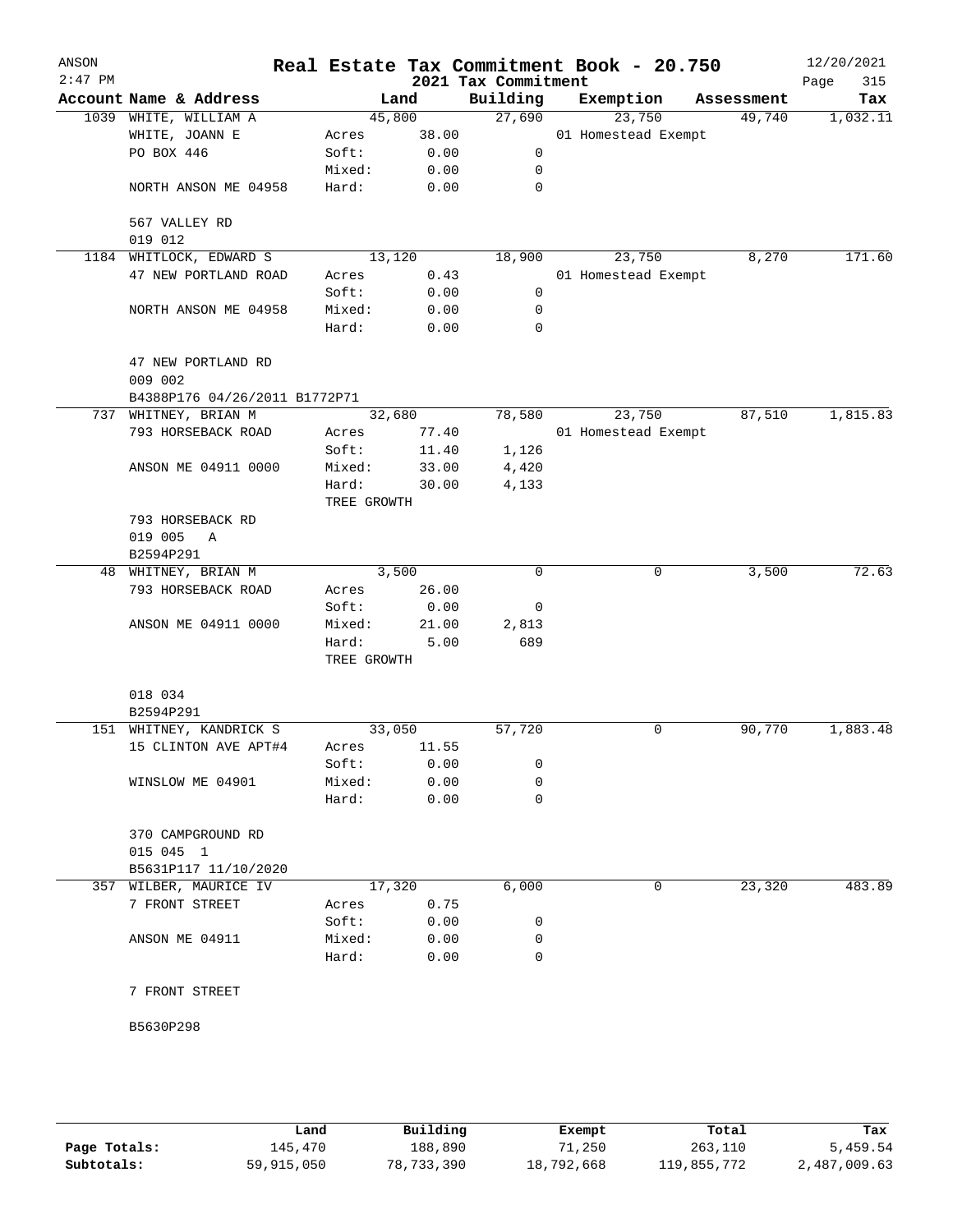| ANSON<br>$2:47$ PM |                                           |                |             | 2021 Tax Commitment | Real Estate Tax Commitment Book - 20.750 |            | 12/20/2021<br>316<br>Page |
|--------------------|-------------------------------------------|----------------|-------------|---------------------|------------------------------------------|------------|---------------------------|
|                    | Account Name & Address                    |                | Land        | Building            | Exemption                                | Assessment | Tax                       |
|                    | 1207 WILLARD, ROBERT A JR                 |                | 31,590      | 38,660              | 23,750                                   | 46,500     | 964.88                    |
|                    | WILLARD, SANDRA M                         | Acres          | 10.09       |                     | 01 Homestead Exempt                      |            |                           |
|                    | 304 HOLLIN WAITE HILL                     | Soft:          | 0.00        | 0                   |                                          |            |                           |
|                    | ROAD                                      |                |             |                     |                                          |            |                           |
|                    |                                           | Mixed:         | 0.00        | 0                   |                                          |            |                           |
|                    | ANSON ME 04911                            | Hard:          | 0.00        | $\Omega$            |                                          |            |                           |
|                    |                                           |                |             |                     |                                          |            |                           |
|                    | 304 HOLLIN WAITE HILL                     |                |             |                     |                                          |            |                           |
|                    | 014 030<br>$\overline{4}$                 |                |             |                     |                                          |            |                           |
|                    | B1610P11                                  |                |             |                     |                                          |            |                           |
|                    | 1204 WILLETTE, GERALD N                   |                | 10,200      | 62,620              | 29,450                                   | 43,370     | 899.93                    |
|                    | WILLETTE, LAWRENCE G                      | Acres          | 0.26        |                     | 01 Homestead Exempt                      |            |                           |
|                    | PO BOX 266                                | Soft:          | 0.00        |                     | 0 02 Resident Veteran                    |            |                           |
|                    |                                           | Mixed:         | 0.00        | 0                   |                                          |            |                           |
|                    | ANSON ME 04911                            | Hard:          | 0.00        | 0                   |                                          |            |                           |
|                    |                                           | LIFE ESTATE    |             |                     |                                          |            |                           |
|                    | 17 KENNEBEC ST                            |                |             |                     |                                          |            |                           |
|                    | 001 008                                   |                |             |                     |                                          |            |                           |
|                    | B2524P230                                 |                |             |                     |                                          |            |                           |
|                    | 342 WILLEY, GERALD E. &                   |                | 38,170      | 10,550              | $\mathsf{O}$                             | 48,720     | 1,010.94                  |
|                    | SCHEIB, PATRICIA L.,                      | Acres          | 166.00      |                     |                                          |            |                           |
|                    | TRUSTEE                                   |                |             |                     |                                          |            |                           |
|                    |                                           | Soft:          | 15.00       | 1,482               |                                          |            |                           |
|                    | 1022 WARREN HILL RD                       | Mixed:         | 88.00       | 11,788              |                                          |            |                           |
|                    | PALMYRA ME 04965 0000                     | Hard:          | 61.00       | 8,403               |                                          |            |                           |
|                    |                                           | TREE GROWTH    |             |                     |                                          |            |                           |
|                    |                                           |                |             |                     |                                          |            |                           |
|                    | 019 044                                   |                |             |                     |                                          |            |                           |
|                    | B4727P329 10/01/2013 B4115P318 03/12/2009 |                |             |                     |                                          |            |                           |
|                    | 436 WILLIAMS FARM, INC                    |                | 0           | 17,950              | 0                                        | 17,950     | 372.46                    |
|                    | 644 RIVER ROAD                            |                |             |                     |                                          |            |                           |
|                    |                                           |                |             |                     |                                          |            |                           |
|                    | NORTH ANSON ME 04958                      |                |             |                     |                                          |            |                           |
|                    |                                           |                |             |                     |                                          |            |                           |
|                    |                                           |                |             |                     |                                          |            |                           |
|                    | 28 AMY'S WAY                              |                |             |                     |                                          |            |                           |
|                    | 016 022<br>ON                             |                |             |                     |                                          |            |                           |
|                    | 1064 WILLIAMS FARM, INC                   |                | 1,040       |                     | 0                                        | 1,040      | 21.58                     |
|                    | 644 RIVER ROAD                            | Acres          | 7.73        |                     |                                          |            |                           |
|                    |                                           | Soft:          | 0.00        | 0                   |                                          |            |                           |
|                    | NORTH ANSON ME 04958                      | Mixed:         | 0.00        | 0                   |                                          |            |                           |
|                    |                                           | Hard:          | 0.00        | $\Omega$            |                                          |            |                           |
|                    |                                           | FARMLAND CLASS |             |                     |                                          |            |                           |
|                    |                                           |                |             |                     |                                          |            |                           |
|                    | 015 059                                   |                |             |                     |                                          |            |                           |
|                    | B3519P233 07/18/2005                      |                |             |                     |                                          |            |                           |
|                    | 1065 WILLIAMS FARM, INC                   |                | 45,430      | 0                   | 0                                        | 45,430     | 942.67                    |
|                    | 644 RIVER ROAD                            |                | Acres 83.89 |                     |                                          |            |                           |
|                    |                                           |                | Soft: 0.00  | 0                   |                                          |            |                           |
|                    | NORTH ANSON ME 04958                      |                | Mixed: 0.00 | 0                   |                                          |            |                           |
|                    |                                           | Hard: 0.00     |             | 0                   |                                          |            |                           |
|                    |                                           | FARMLAND CLASS |             |                     |                                          |            |                           |
|                    | RIVER RD                                  |                |             |                     |                                          |            |                           |
|                    | 016 012 A                                 |                |             |                     |                                          |            |                           |
|                    | B3519P233 07/18/2005                      |                |             |                     |                                          |            |                           |
|                    |                                           |                |             |                     |                                          |            |                           |
|                    |                                           |                |             |                     |                                          |            |                           |
|                    |                                           |                |             |                     |                                          |            |                           |
|                    |                                           |                |             |                     |                                          |            |                           |

|              | Land       | Building   | Exempt     | Total       | Tax          |
|--------------|------------|------------|------------|-------------|--------------|
| Page Totals: | 126,430    | 129,780    | 53,200     | 203,010     | 4,212.46     |
| Subtotals:   | 60,041,480 | 78,863,170 | 18,845,868 | 120,058,782 | 2,491,222.09 |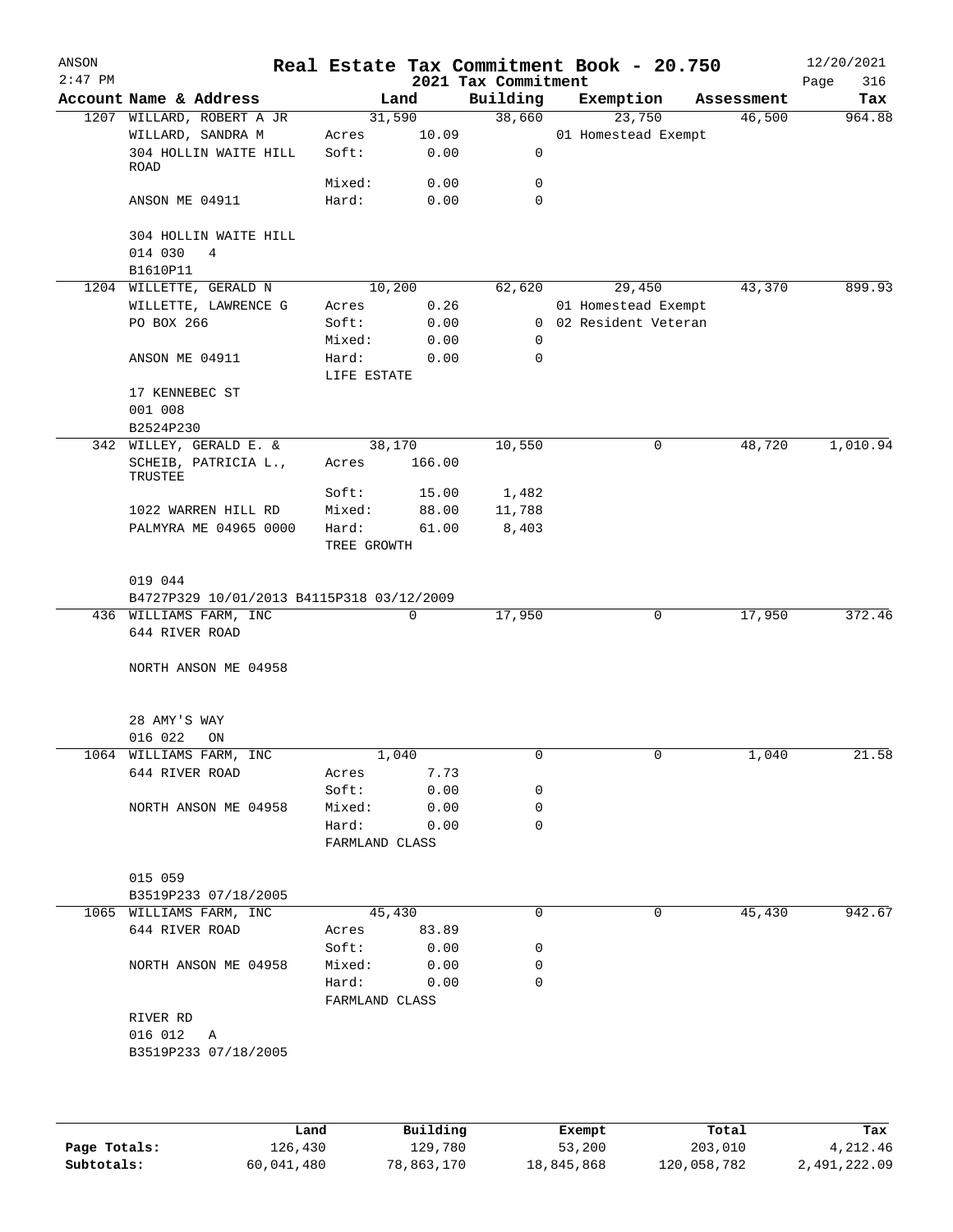| 2021 Tax Commitment<br>Page<br>Building<br>Account Name & Address<br>Exemption<br>Land<br>Assessment<br>967 WILLIAMS FARM, INC<br>3,540<br>0<br>73.46<br>$\Omega$<br>3,540<br>644 RIVER ROAD<br>10.00<br>Acres<br>0.00<br>Soft:<br>0<br>NORTH ANSON ME 04958<br>Mixed:<br>0.00<br>0<br>0<br>Hard:<br>0.00<br>FARMLAND CLASS<br>018 040<br>B2894P136<br>1,237.12<br>59,620<br>0<br>59,620<br>962 WILLIAMS FARM, INC<br>0<br>644 RIVER ROAD<br>123.20<br>Acres<br>Soft:<br>0.00<br>0<br>Mixed:<br>0.00<br>0<br>NORTH ANSON ME 04958<br>Hard:<br>0.00<br>0<br>FARMLAND CLASS<br>017 013<br>B4614P71 12/31/2012<br>917.77<br>44,230<br>1202 WILLIAMS FARM, INC<br>0<br>0<br>44,230<br>644 RIVER ROAD<br>Acres<br>198.00<br>Soft:<br>0.00<br>0<br>NORTH ANSON ME 04958<br>Mixed:<br>0.00<br>0<br>0<br>Hard:<br>0.00<br>FARMLAND CLASS<br>016 010<br>B4614P71 12/31/2012<br>1198 WILLIAMS FARM, INC<br>230<br>0<br>0<br>230<br>644 RIVER ROAD<br>0.15<br>Acres<br>Soft:<br>0.00<br>0<br>Mixed:<br>0.00<br>0<br>NORTH ANSON ME 04958<br>Hard:<br>$\Omega$<br>0.00<br>016 025<br>B4614P71 12/31/2012<br>10,070<br>0<br>10,070<br>208.95<br>1199 WILLIAMS FARM, INC<br>0<br>644 RIVER ROAD<br>23.00<br>Acres<br>Soft:<br>0.00<br>0<br>0.00<br>NORTH ANSON ME 04958<br>Mixed:<br>0 |
|--------------------------------------------------------------------------------------------------------------------------------------------------------------------------------------------------------------------------------------------------------------------------------------------------------------------------------------------------------------------------------------------------------------------------------------------------------------------------------------------------------------------------------------------------------------------------------------------------------------------------------------------------------------------------------------------------------------------------------------------------------------------------------------------------------------------------------------------------------------------------------------------------------------------------------------------------------------------------------------------------------------------------------------------------------------------------------------------------------------------------------------------------------------------------------------------------------------------------------------------------------------------------|
|                                                                                                                                                                                                                                                                                                                                                                                                                                                                                                                                                                                                                                                                                                                                                                                                                                                                                                                                                                                                                                                                                                                                                                                                                                                                          |
|                                                                                                                                                                                                                                                                                                                                                                                                                                                                                                                                                                                                                                                                                                                                                                                                                                                                                                                                                                                                                                                                                                                                                                                                                                                                          |
|                                                                                                                                                                                                                                                                                                                                                                                                                                                                                                                                                                                                                                                                                                                                                                                                                                                                                                                                                                                                                                                                                                                                                                                                                                                                          |
|                                                                                                                                                                                                                                                                                                                                                                                                                                                                                                                                                                                                                                                                                                                                                                                                                                                                                                                                                                                                                                                                                                                                                                                                                                                                          |
|                                                                                                                                                                                                                                                                                                                                                                                                                                                                                                                                                                                                                                                                                                                                                                                                                                                                                                                                                                                                                                                                                                                                                                                                                                                                          |
|                                                                                                                                                                                                                                                                                                                                                                                                                                                                                                                                                                                                                                                                                                                                                                                                                                                                                                                                                                                                                                                                                                                                                                                                                                                                          |
|                                                                                                                                                                                                                                                                                                                                                                                                                                                                                                                                                                                                                                                                                                                                                                                                                                                                                                                                                                                                                                                                                                                                                                                                                                                                          |
|                                                                                                                                                                                                                                                                                                                                                                                                                                                                                                                                                                                                                                                                                                                                                                                                                                                                                                                                                                                                                                                                                                                                                                                                                                                                          |
|                                                                                                                                                                                                                                                                                                                                                                                                                                                                                                                                                                                                                                                                                                                                                                                                                                                                                                                                                                                                                                                                                                                                                                                                                                                                          |
|                                                                                                                                                                                                                                                                                                                                                                                                                                                                                                                                                                                                                                                                                                                                                                                                                                                                                                                                                                                                                                                                                                                                                                                                                                                                          |
|                                                                                                                                                                                                                                                                                                                                                                                                                                                                                                                                                                                                                                                                                                                                                                                                                                                                                                                                                                                                                                                                                                                                                                                                                                                                          |
|                                                                                                                                                                                                                                                                                                                                                                                                                                                                                                                                                                                                                                                                                                                                                                                                                                                                                                                                                                                                                                                                                                                                                                                                                                                                          |
|                                                                                                                                                                                                                                                                                                                                                                                                                                                                                                                                                                                                                                                                                                                                                                                                                                                                                                                                                                                                                                                                                                                                                                                                                                                                          |
|                                                                                                                                                                                                                                                                                                                                                                                                                                                                                                                                                                                                                                                                                                                                                                                                                                                                                                                                                                                                                                                                                                                                                                                                                                                                          |
|                                                                                                                                                                                                                                                                                                                                                                                                                                                                                                                                                                                                                                                                                                                                                                                                                                                                                                                                                                                                                                                                                                                                                                                                                                                                          |
|                                                                                                                                                                                                                                                                                                                                                                                                                                                                                                                                                                                                                                                                                                                                                                                                                                                                                                                                                                                                                                                                                                                                                                                                                                                                          |
|                                                                                                                                                                                                                                                                                                                                                                                                                                                                                                                                                                                                                                                                                                                                                                                                                                                                                                                                                                                                                                                                                                                                                                                                                                                                          |
|                                                                                                                                                                                                                                                                                                                                                                                                                                                                                                                                                                                                                                                                                                                                                                                                                                                                                                                                                                                                                                                                                                                                                                                                                                                                          |
|                                                                                                                                                                                                                                                                                                                                                                                                                                                                                                                                                                                                                                                                                                                                                                                                                                                                                                                                                                                                                                                                                                                                                                                                                                                                          |
|                                                                                                                                                                                                                                                                                                                                                                                                                                                                                                                                                                                                                                                                                                                                                                                                                                                                                                                                                                                                                                                                                                                                                                                                                                                                          |
|                                                                                                                                                                                                                                                                                                                                                                                                                                                                                                                                                                                                                                                                                                                                                                                                                                                                                                                                                                                                                                                                                                                                                                                                                                                                          |
|                                                                                                                                                                                                                                                                                                                                                                                                                                                                                                                                                                                                                                                                                                                                                                                                                                                                                                                                                                                                                                                                                                                                                                                                                                                                          |
|                                                                                                                                                                                                                                                                                                                                                                                                                                                                                                                                                                                                                                                                                                                                                                                                                                                                                                                                                                                                                                                                                                                                                                                                                                                                          |
|                                                                                                                                                                                                                                                                                                                                                                                                                                                                                                                                                                                                                                                                                                                                                                                                                                                                                                                                                                                                                                                                                                                                                                                                                                                                          |
|                                                                                                                                                                                                                                                                                                                                                                                                                                                                                                                                                                                                                                                                                                                                                                                                                                                                                                                                                                                                                                                                                                                                                                                                                                                                          |
|                                                                                                                                                                                                                                                                                                                                                                                                                                                                                                                                                                                                                                                                                                                                                                                                                                                                                                                                                                                                                                                                                                                                                                                                                                                                          |
|                                                                                                                                                                                                                                                                                                                                                                                                                                                                                                                                                                                                                                                                                                                                                                                                                                                                                                                                                                                                                                                                                                                                                                                                                                                                          |
|                                                                                                                                                                                                                                                                                                                                                                                                                                                                                                                                                                                                                                                                                                                                                                                                                                                                                                                                                                                                                                                                                                                                                                                                                                                                          |
|                                                                                                                                                                                                                                                                                                                                                                                                                                                                                                                                                                                                                                                                                                                                                                                                                                                                                                                                                                                                                                                                                                                                                                                                                                                                          |
|                                                                                                                                                                                                                                                                                                                                                                                                                                                                                                                                                                                                                                                                                                                                                                                                                                                                                                                                                                                                                                                                                                                                                                                                                                                                          |
|                                                                                                                                                                                                                                                                                                                                                                                                                                                                                                                                                                                                                                                                                                                                                                                                                                                                                                                                                                                                                                                                                                                                                                                                                                                                          |
|                                                                                                                                                                                                                                                                                                                                                                                                                                                                                                                                                                                                                                                                                                                                                                                                                                                                                                                                                                                                                                                                                                                                                                                                                                                                          |
|                                                                                                                                                                                                                                                                                                                                                                                                                                                                                                                                                                                                                                                                                                                                                                                                                                                                                                                                                                                                                                                                                                                                                                                                                                                                          |
|                                                                                                                                                                                                                                                                                                                                                                                                                                                                                                                                                                                                                                                                                                                                                                                                                                                                                                                                                                                                                                                                                                                                                                                                                                                                          |
|                                                                                                                                                                                                                                                                                                                                                                                                                                                                                                                                                                                                                                                                                                                                                                                                                                                                                                                                                                                                                                                                                                                                                                                                                                                                          |
|                                                                                                                                                                                                                                                                                                                                                                                                                                                                                                                                                                                                                                                                                                                                                                                                                                                                                                                                                                                                                                                                                                                                                                                                                                                                          |
|                                                                                                                                                                                                                                                                                                                                                                                                                                                                                                                                                                                                                                                                                                                                                                                                                                                                                                                                                                                                                                                                                                                                                                                                                                                                          |
| Hard:<br>0.00<br>0<br>FARMLAND CLASS                                                                                                                                                                                                                                                                                                                                                                                                                                                                                                                                                                                                                                                                                                                                                                                                                                                                                                                                                                                                                                                                                                                                                                                                                                     |
|                                                                                                                                                                                                                                                                                                                                                                                                                                                                                                                                                                                                                                                                                                                                                                                                                                                                                                                                                                                                                                                                                                                                                                                                                                                                          |
| 016 031                                                                                                                                                                                                                                                                                                                                                                                                                                                                                                                                                                                                                                                                                                                                                                                                                                                                                                                                                                                                                                                                                                                                                                                                                                                                  |
| B4614P71 12/31/2012                                                                                                                                                                                                                                                                                                                                                                                                                                                                                                                                                                                                                                                                                                                                                                                                                                                                                                                                                                                                                                                                                                                                                                                                                                                      |
| 37,880<br>37,880<br>786.01<br>0<br>0<br>1189 WILLIAMS FARM, INC                                                                                                                                                                                                                                                                                                                                                                                                                                                                                                                                                                                                                                                                                                                                                                                                                                                                                                                                                                                                                                                                                                                                                                                                          |
| 644 RIVER ROAD<br>134.50<br>Acres                                                                                                                                                                                                                                                                                                                                                                                                                                                                                                                                                                                                                                                                                                                                                                                                                                                                                                                                                                                                                                                                                                                                                                                                                                        |
| 0.00<br>Soft:<br>0                                                                                                                                                                                                                                                                                                                                                                                                                                                                                                                                                                                                                                                                                                                                                                                                                                                                                                                                                                                                                                                                                                                                                                                                                                                       |
| Mixed:<br>0.00<br>0<br>NORTH ANSON ME 04958                                                                                                                                                                                                                                                                                                                                                                                                                                                                                                                                                                                                                                                                                                                                                                                                                                                                                                                                                                                                                                                                                                                                                                                                                              |
| Hard:<br>$\Omega$<br>0.00                                                                                                                                                                                                                                                                                                                                                                                                                                                                                                                                                                                                                                                                                                                                                                                                                                                                                                                                                                                                                                                                                                                                                                                                                                                |
| FARMLAND CLASS                                                                                                                                                                                                                                                                                                                                                                                                                                                                                                                                                                                                                                                                                                                                                                                                                                                                                                                                                                                                                                                                                                                                                                                                                                                           |
|                                                                                                                                                                                                                                                                                                                                                                                                                                                                                                                                                                                                                                                                                                                                                                                                                                                                                                                                                                                                                                                                                                                                                                                                                                                                          |
| 015 046                                                                                                                                                                                                                                                                                                                                                                                                                                                                                                                                                                                                                                                                                                                                                                                                                                                                                                                                                                                                                                                                                                                                                                                                                                                                  |
| B1569P2 B1226P320 11/12/1985                                                                                                                                                                                                                                                                                                                                                                                                                                                                                                                                                                                                                                                                                                                                                                                                                                                                                                                                                                                                                                                                                                                                                                                                                                             |

|              | Land       | Building   | Exempt     | Total         | Tax          |
|--------------|------------|------------|------------|---------------|--------------|
| Page Totals: | 155,570    |            |            | 155,570       | 3,228.08     |
| Subtotals:   | 60,197,050 | 78,863,170 | 18,845,868 | 120, 214, 352 | 2,494,450.17 |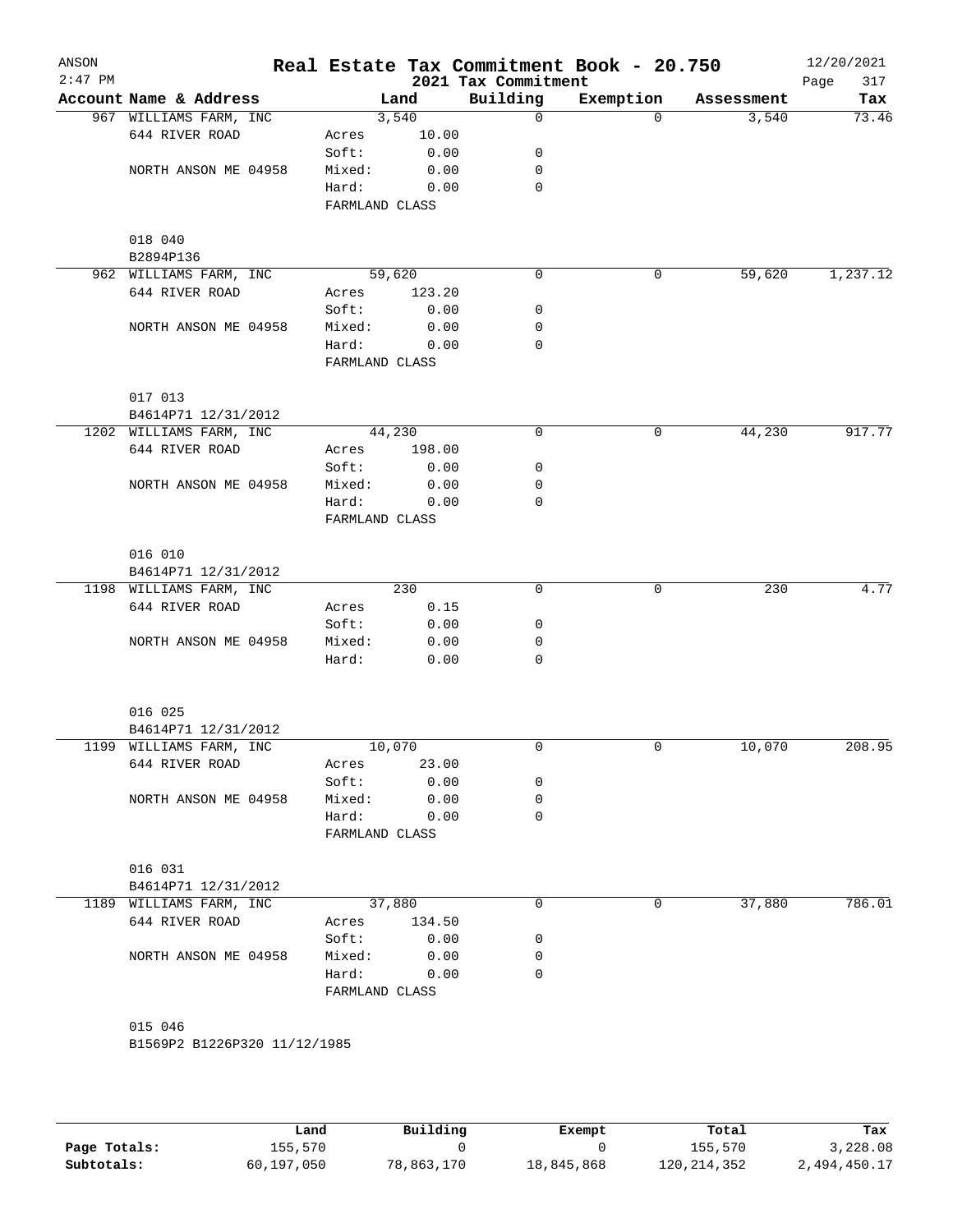| ANSON<br>$2:47$ PM |                           |                |        | 2021 Tax Commitment | Real Estate Tax Commitment Book - 20.750 |            | 12/20/2021<br>Page<br>318 |
|--------------------|---------------------------|----------------|--------|---------------------|------------------------------------------|------------|---------------------------|
|                    | Account Name & Address    |                | Land   | Building            | Exemption                                | Assessment | Tax                       |
|                    | 1194 WILLIAMS FARM, INC   |                | 26,990 | $\mathsf{O}$        | $\Omega$                                 | 26,990     | 560.04                    |
|                    | 644 RIVER ROAD            | Acres          | 83.00  |                     |                                          |            |                           |
|                    |                           | Soft:          | 0.00   | 0                   |                                          |            |                           |
|                    | NORTH ANSON ME 04958      | Mixed:         | 0.00   | 0                   |                                          |            |                           |
|                    |                           | Hard:          | 0.00   | $\mathbf 0$         |                                          |            |                           |
|                    |                           | FARMLAND CLASS |        |                     |                                          |            |                           |
|                    | 261 VALLEY RD             |                |        |                     |                                          |            |                           |
|                    | 018 037<br>$\overline{B}$ |                |        |                     |                                          |            |                           |
|                    | B4614P71 12/31/2012       |                |        |                     |                                          |            |                           |
|                    | 1195 WILLIAMS FARM, INC   |                | 6,600  | $\mathbf 0$         | 0                                        | 6,600      | 136.95                    |
|                    | 644 RIVER ROAD            | Acres          | 11.00  |                     |                                          |            |                           |
|                    |                           | Soft:          | 0.00   | 0                   |                                          |            |                           |
|                    | NORTH ANSON ME 04958      | Mixed:         | 0.00   | 0                   |                                          |            |                           |
|                    |                           | Hard:          | 0.00   | 0                   |                                          |            |                           |
|                    |                           | FARMLAND CLASS |        |                     |                                          |            |                           |
|                    |                           |                |        |                     |                                          |            |                           |
|                    | 016 024                   |                |        |                     |                                          |            |                           |
|                    | B4614P71 12/31/2012       |                |        |                     |                                          |            |                           |
|                    | 1192 WILLIAMS FARM, INC   |                | 16,410 | 0                   | 0                                        | 16,410     | 340.51                    |
|                    | 644 RIVER ROAD            |                | 27.35  |                     |                                          |            |                           |
|                    |                           | Acres          |        |                     |                                          |            |                           |
|                    |                           | Soft:          | 0.00   | 0                   |                                          |            |                           |
|                    | NORTH ANSON ME 04958      | Mixed:         | 0.00   | 0                   |                                          |            |                           |
|                    |                           | Hard:          | 0.00   | 0                   |                                          |            |                           |
|                    |                           | FARMLAND CLASS |        |                     |                                          |            |                           |
|                    | RIVER RD                  |                |        |                     |                                          |            |                           |
|                    | 016 029A                  |                |        |                     |                                          |            |                           |
|                    | B2005P186                 |                |        |                     |                                          |            |                           |
|                    | 1229 WILLIAMS FARM, INC   |                | 6,300  | 0                   | 0                                        | 6,300      | 130.73                    |
|                    | 644 RIVER ROAD            | Acres          | 47.00  |                     |                                          |            |                           |
|                    |                           | Soft:          | 0.00   | 0                   |                                          |            |                           |
|                    | NORTH ANSON ME 04958      | Mixed:         | 0.00   | 0                   |                                          |            |                           |
|                    |                           | Hard:          | 0.00   | 0                   |                                          |            |                           |
|                    |                           | FARMLAND CLASS |        |                     |                                          |            |                           |
|                    |                           |                |        |                     |                                          |            |                           |
|                    | 015 058                   |                |        |                     |                                          |            |                           |
|                    | B4225P57 12/18/2009       |                |        |                     |                                          |            |                           |
|                    | 1427 WILLIAMS FARM, INC   |                | 0      | 5,430               | 0                                        | 5,430      | 112.67                    |
|                    | 644 RIVER ROAD            |                |        |                     |                                          |            |                           |
|                    |                           |                |        |                     |                                          |            |                           |
|                    | NORTH ANSON ME 04958      |                |        |                     |                                          |            |                           |
|                    |                           |                |        |                     |                                          |            |                           |
|                    |                           |                |        |                     |                                          |            |                           |
|                    | 32 AMY'S WAY              |                |        |                     |                                          |            |                           |
|                    | 016 022<br>ON             |                |        |                     |                                          |            |                           |
|                    | 1433 WILLIAMS FARM, INC   |                | 7,500  | 0                   | 0                                        | 7,500      | 155.63                    |
|                    | 644 RIVER ROAD            | Acres          | 56.00  |                     |                                          |            |                           |
|                    |                           | Soft:          | 0.00   | 0                   |                                          |            |                           |
|                    | NORTH ANSON ME 04958      | Mixed:         | 0.00   | 0                   |                                          |            |                           |
|                    |                           | Hard:          | 0.00   | $\Omega$            |                                          |            |                           |
|                    |                           | FARMLAND CLASS |        |                     |                                          |            |                           |
|                    |                           |                |        |                     |                                          |            |                           |
|                    | 016 011                   |                |        |                     |                                          |            |                           |
|                    |                           |                |        |                     |                                          |            |                           |

**Page Totals:** 63,800 63,800 5,430 69,230 69,230 1,436.53<br>**Subtotals:** 60,260,850 78,868,600 18,845,868 120,283,582 2,495,886.70 **Subtotals:** 60,260,850 78,868,600 18,845,868 120,283,582 2,495,886.70 **Land Building Exempt Total Tax**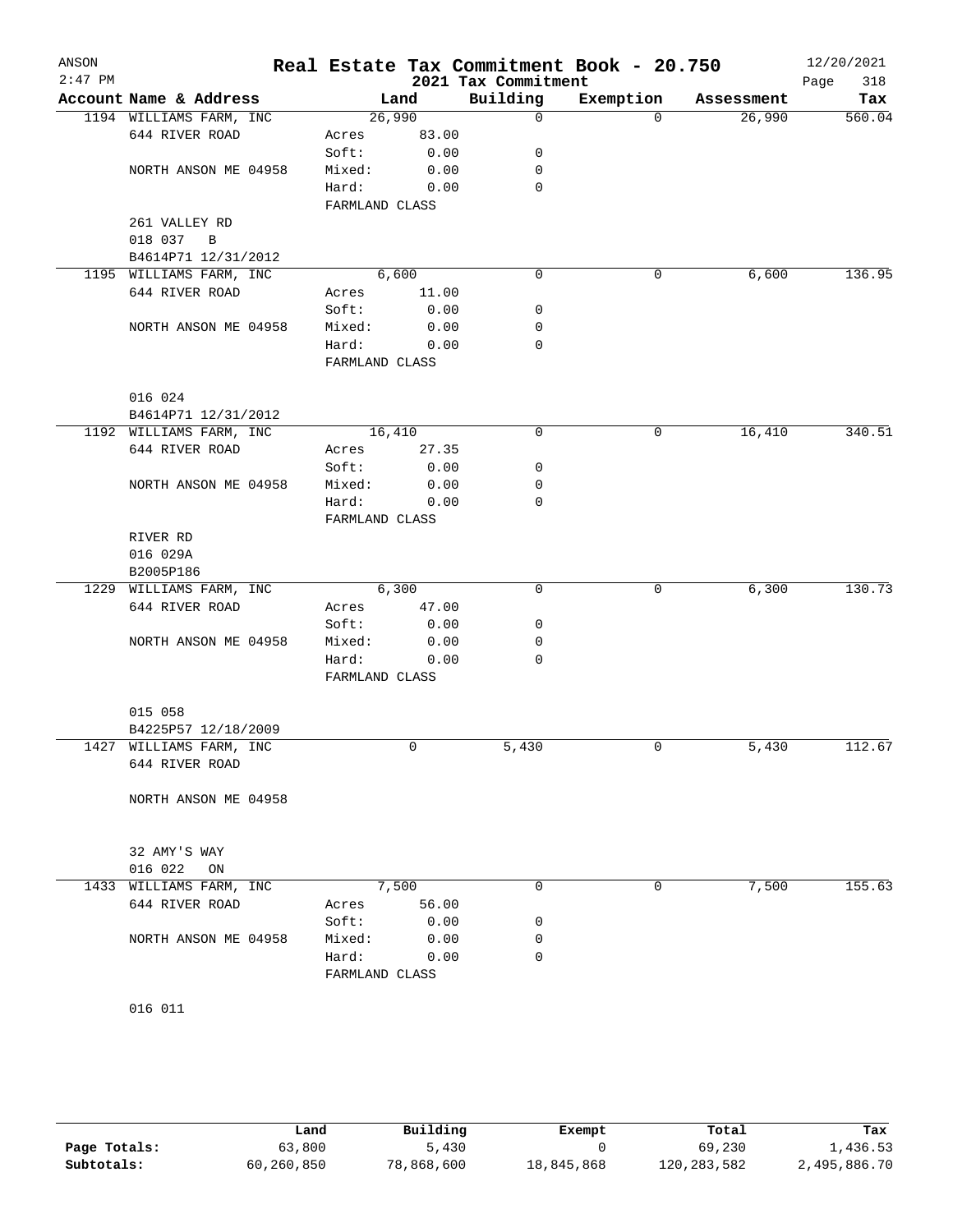| ANSON<br>$2:47$ PM |                         |                |        | 2021 Tax Commitment | Real Estate Tax Commitment Book - 20.750 |            | 12/20/2021<br>319<br>Page |
|--------------------|-------------------------|----------------|--------|---------------------|------------------------------------------|------------|---------------------------|
|                    | Account Name & Address  |                | Land   | Building            | Exemption                                | Assessment | Tax                       |
|                    | 1431 WILLIAMS FARM, INC |                | 7,500  | $\mathsf{O}$        | $\Omega$                                 | 7,500      | 155.63                    |
|                    | 644 RIVER ROAD          | Acres          | 56.00  |                     |                                          |            |                           |
|                    |                         | Soft:          | 0.00   | 0                   |                                          |            |                           |
|                    | NORTH ANSON ME 04958    | Mixed:         | 0.00   | 0                   |                                          |            |                           |
|                    |                         | Hard:          | 0.00   | 0                   |                                          |            |                           |
|                    |                         | FARMLAND CLASS |        |                     |                                          |            |                           |
|                    |                         |                |        |                     |                                          |            |                           |
|                    | 015 055                 |                |        |                     |                                          |            |                           |
|                    | B4606P8 12/07/2012      |                |        |                     |                                          |            |                           |
|                    | 1717 WILLIAMS FARM, INC | 62,630         |        | $\mathbf 0$         | 0                                        | 62,630     | 1,299.57                  |
|                    | 644 RIVER ROAD          | Acres          | 159.10 |                     |                                          |            |                           |
|                    |                         | Soft:          | 0.00   | 0                   |                                          |            |                           |
|                    | NORTH ANSON ME 04958    | Mixed:         | 0.00   | 0                   |                                          |            |                           |
|                    |                         | Hard:          | 0.00   | 0                   |                                          |            |                           |
|                    |                         | FARMLAND CLASS |        |                     |                                          |            |                           |
|                    | 023 035&36B             |                |        |                     |                                          |            |                           |
|                    | B2894P136               |                |        |                     |                                          |            |                           |
|                    | 1599 WILLIAMS FARM, INC |                | 4,950  | 0                   | 0                                        | 4,950      | 102.71                    |
|                    | 644 RIVER ROAD          | Acres          | 9.50   |                     |                                          |            |                           |
|                    |                         | Soft:          | 0.00   | 0                   |                                          |            |                           |
|                    | NORTH ANSON ME 04958    | Mixed:         | 0.00   | 0                   |                                          |            |                           |
|                    |                         | Hard:          | 0.00   | 0                   |                                          |            |                           |
|                    |                         | FARMLAND       |        |                     |                                          |            |                           |
|                    |                         |                |        |                     |                                          |            |                           |
|                    | 016 026                 |                |        |                     |                                          |            |                           |
|                    | B4614P71 12/31/2012     |                |        |                     |                                          |            |                           |
|                    | 1575 WILLIAMS FARM, INC |                | 3,180  | $\mathbf 0$         | $\mathbf 0$                              | 3,180      | 65.99                     |
|                    | 644 RIVER ROAD          | Acres          | 5.30   |                     |                                          |            |                           |
|                    |                         | Soft:          | 0.00   | 0                   |                                          |            |                           |
|                    | NORTH ANSON ME 04958    | Mixed:         | 0.00   | 0                   |                                          |            |                           |
|                    |                         | Hard:          | 0.00   | 0                   |                                          |            |                           |
|                    |                         | FARMLAND CLASS |        |                     |                                          |            |                           |
|                    |                         |                |        |                     |                                          |            |                           |
|                    | 016 023<br>B            |                |        |                     |                                          |            |                           |
|                    | B2202P34                |                |        |                     |                                          |            |                           |
|                    | 1545 WILLIAMS FARM, INC | 27,500         |        | 0                   | $\mathsf{O}$                             | 27,500     | 570.63                    |
|                    | 644 RIVER ROAD          | Acres          | 50.00  |                     |                                          |            |                           |
|                    |                         | Soft:          | 0.00   | 0                   |                                          |            |                           |
|                    | NORTH ANSON ME 04958    | Mixed:         | 0.00   | 0                   |                                          |            |                           |
|                    |                         | Hard:          | 0.00   | 0                   |                                          |            |                           |
|                    |                         | FARMLAND CLASS |        |                     |                                          |            |                           |
|                    | 018 041 C               |                |        |                     |                                          |            |                           |
|                    | B4614P71 12/31/2012     |                |        |                     |                                          |            |                           |
|                    | 1789 WILLIAMS FARM, INC | 27,700         |        | 9,760               | 0                                        | 37,460     | 777.30                    |
|                    | 644 RIVER ROAD          | Acres          | 6.20   |                     |                                          |            |                           |
|                    |                         | Soft:          | 0.00   | 0                   |                                          |            |                           |
|                    | NORTH ANSON ME 04958    | Mixed:         | 0.00   | 0                   |                                          |            |                           |
|                    |                         | Hard:          | 0.00   | 0                   |                                          |            |                           |
|                    |                         | FARMLAND CLASS |        |                     |                                          |            |                           |
|                    | 591 RIVER RD            |                |        |                     |                                          |            |                           |
|                    | 016 020                 |                |        |                     |                                          |            |                           |
|                    | B3519P233 07/18/2005    |                |        |                     |                                          |            |                           |
|                    |                         |                |        |                     |                                          |            |                           |
|                    |                         |                |        |                     |                                          |            |                           |
|                    |                         |                |        |                     |                                          |            |                           |

|              | Land       | Building   | Exempt     | Total       | Tax          |
|--------------|------------|------------|------------|-------------|--------------|
| Page Totals: | 133,460    | .760       |            | 143,220     | 2,971.83     |
| Subtotals:   | 60,394,310 | 78,878,360 | 18,845,868 | 120,426,802 | 2,498,858.53 |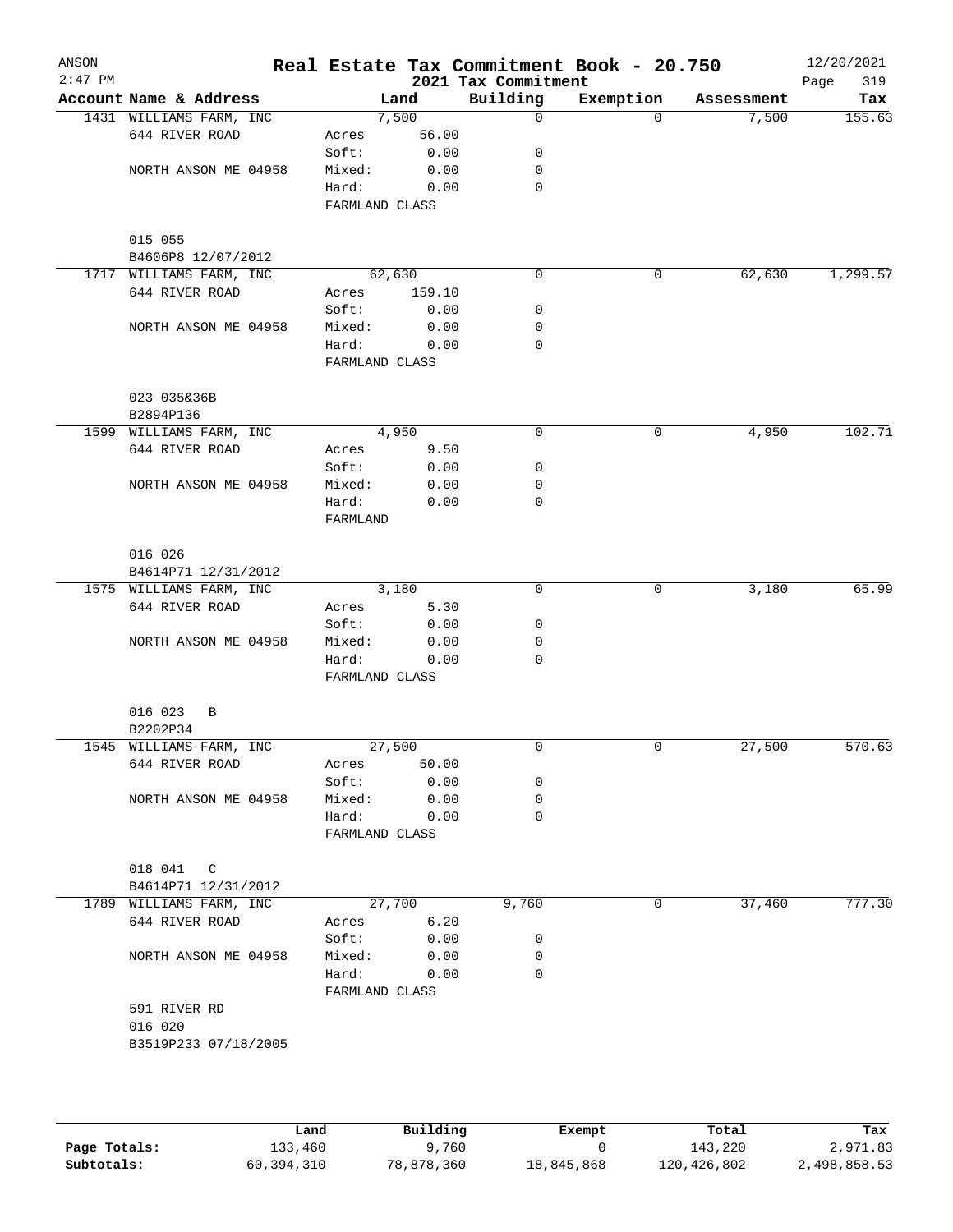| ANSON<br>$2:47$ PM |                                |                |       | 2021 Tax Commitment               | Real Estate Tax Commitment Book - 20.750 |            | 12/20/2021<br>320<br>Page |
|--------------------|--------------------------------|----------------|-------|-----------------------------------|------------------------------------------|------------|---------------------------|
|                    | Account Name & Address         |                | Land  | Building                          | Exemption                                | Assessment | Tax                       |
|                    | 1790 WILLIAMS FARM, INC        |                | 430   | 0                                 | $\Omega$                                 | 430        | 8.92                      |
|                    | 644 RIVER ROAD                 | Acres          | 3.18  |                                   |                                          |            |                           |
|                    |                                | Soft:          | 0.00  | 0                                 |                                          |            |                           |
|                    | NORTH ANSON ME 04958           | Mixed:         | 0.00  | 0                                 |                                          |            |                           |
|                    |                                | Hard:          | 0.00  | 0                                 |                                          |            |                           |
|                    |                                | FARMLAND CLASS |       |                                   |                                          |            |                           |
|                    | 015 056                        |                |       |                                   |                                          |            |                           |
|                    | B3519P233 07/18/2005           |                |       |                                   |                                          |            |                           |
|                    | 1839 WILLIAMS FARM, INC        | 18,870         |       | $\mathbf 0$                       | 0                                        | 18,870     | 391.55                    |
|                    | 644 RIVER ROAD                 | Acres          | 95.00 |                                   |                                          |            |                           |
|                    |                                | Soft:          | 0.00  | 0                                 |                                          |            |                           |
|                    | NORTH ANSON ME 04958           | Mixed:         | 0.00  | 0                                 |                                          |            |                           |
|                    |                                | Hard:          | 0.00  | $\Omega$                          |                                          |            |                           |
|                    |                                |                |       | ALSO LOT 52B, FARMLAND CLASS      |                                          |            |                           |
|                    |                                |                |       |                                   |                                          |            |                           |
|                    | 015 051                        |                |       |                                   |                                          |            |                           |
|                    | B4614P71 12/31/2012            |                |       |                                   |                                          |            |                           |
|                    | 1840 WILLIAMS FARM, INC        |                | 6,970 | 0                                 | 0                                        | 6,970      | 144.63                    |
|                    | 644 RIVER ROAD                 | Acres          | 11.62 |                                   |                                          |            |                           |
|                    |                                | Soft:          | 0.00  | 0                                 |                                          |            |                           |
|                    | NORTH ANSON ME 04958           | Mixed:         | 0.00  | 0                                 |                                          |            |                           |
|                    |                                | Hard:          | 0.00  | 0                                 |                                          |            |                           |
|                    |                                | FARMLAND CLASS |       |                                   |                                          |            |                           |
|                    | 018 003                        |                |       |                                   |                                          |            |                           |
|                    | B4614P71 12/31/2012            |                |       |                                   |                                          |            |                           |
|                    | 1835 WILLIAMS FARM, INC        | 27,700         |       | 0                                 | 0                                        | 27,700     | 574.78                    |
|                    | 644 RIVER ROAD                 | Acres          | 75.10 |                                   |                                          |            |                           |
|                    |                                | Soft:          | 0.00  | 0                                 |                                          |            |                           |
|                    | NORTH ANSON ME 04958           | Mixed:         | 0.00  | 0                                 |                                          |            |                           |
|                    |                                | Hard:          | 0.00  | 0                                 |                                          |            |                           |
|                    |                                |                |       | ALSO LOTS 24 & 27B FARMLAND CLASS |                                          |            |                           |
|                    |                                |                |       |                                   |                                          |            |                           |
|                    | 017 023                        |                |       |                                   |                                          |            |                           |
|                    | B4614P71 12/31/2012            |                |       |                                   |                                          |            |                           |
|                    | 1850 WILLIAMS FARM, INC        |                | 3,580 | 0                                 | 0                                        | 3,580      | 74.29                     |
|                    | 644 RIVER ROAD                 | Acres          | 26.00 |                                   |                                          |            |                           |
|                    |                                | Soft:          | 0.00  | 0                                 |                                          |            |                           |
|                    | NORTH ANSON ME 04958           | Mixed:         | 0.00  | 0                                 |                                          |            |                           |
|                    |                                | Hard:          | 0.00  | 0                                 |                                          |            |                           |
|                    |                                | FARMLAND CLASS |       |                                   |                                          |            |                           |
|                    |                                |                |       |                                   |                                          |            |                           |
|                    | 015 057<br>B4614P71 12/31/2012 |                |       |                                   |                                          |            |                           |
|                    | 1844 WILLIAMS FARM, INC        |                | 5,600 | 0                                 | 0                                        | 5,600      | 116.20                    |
|                    | 644 RIVER ROAD                 | Acres          | 16.00 |                                   |                                          |            |                           |
|                    |                                | Soft:          | 0.00  | 0                                 |                                          |            |                           |
|                    | NORTH ANSON ME 04958           | Mixed:         | 0.00  | 0                                 |                                          |            |                           |
|                    |                                | Hard:          | 0.00  | 0                                 |                                          |            |                           |
|                    |                                | FARMLAND CLASS |       |                                   |                                          |            |                           |
|                    |                                |                |       |                                   |                                          |            |                           |
|                    | 016 026<br>B                   |                |       |                                   |                                          |            |                           |
|                    | B4614P71 12/31/2012            |                |       |                                   |                                          |            |                           |
|                    |                                |                |       |                                   |                                          |            |                           |
|                    |                                |                |       |                                   |                                          |            |                           |

|              | Land       | Building   | Exempt     | Total       | Tax          |
|--------------|------------|------------|------------|-------------|--------------|
| Page Totals: | 63,150     |            |            | 63,150      | 1,310.37     |
| Subtotals:   | 60,457,460 | 78,878,360 | 18,845,868 | 120,489,952 | 2,500,168.90 |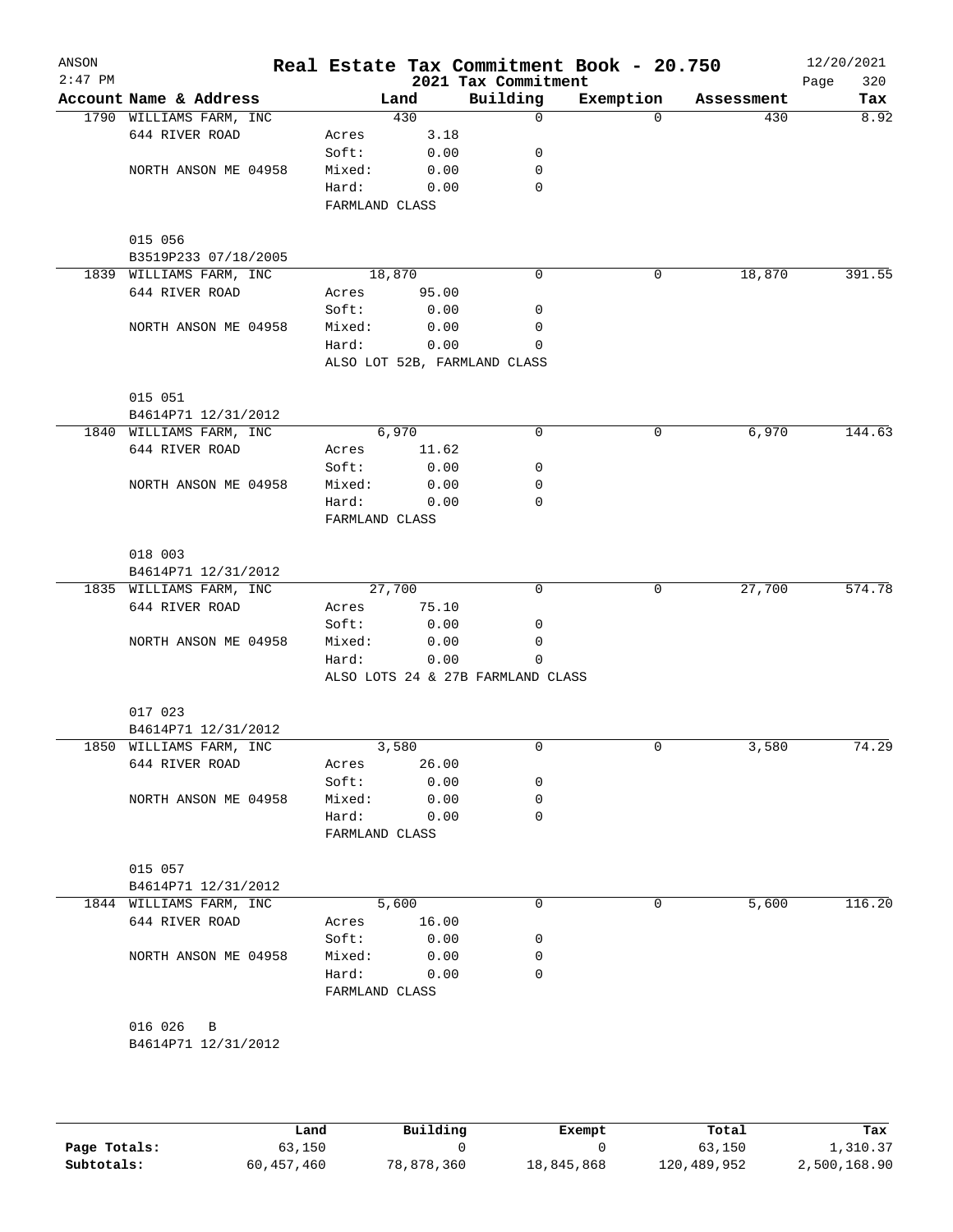| ANSON     |                                          |            |                             |                                 | Real Estate Tax Commitment Book - 20.750 |                    | 12/20/2021         |
|-----------|------------------------------------------|------------|-----------------------------|---------------------------------|------------------------------------------|--------------------|--------------------|
| $2:47$ PM | Account Name & Address                   |            | Land                        | 2021 Tax Commitment<br>Building | Exemption                                | Assessment         | Page<br>321<br>Tax |
|           | 1845 WILLIAMS FARM, INC                  |            | 16,000                      | $\mathbf 0$                     |                                          | $\Omega$<br>16,000 | 332.00             |
|           | 644 RIVER ROAD                           | Acres      | 7.00                        |                                 |                                          |                    |                    |
|           |                                          | Soft:      | 0.00                        | 0                               |                                          |                    |                    |
|           | NORTH ANSON ME 04958                     | Mixed:     | 0.00                        | 0                               |                                          |                    |                    |
|           |                                          | Hard:      | 0.00                        | 0                               |                                          |                    |                    |
|           | 016 010<br>$B-1$<br>B4695P306 04/29/2013 |            |                             |                                 |                                          |                    |                    |
| 1846      | WILLIAMS FARM, INC                       |            | 28,200                      | 60,510                          |                                          | 88,710<br>0        | 1,840.73           |
|           | 644 RIVER ROAD                           | Acres      | 6.70                        |                                 |                                          |                    |                    |
|           |                                          | Soft:      | 0.00                        | 0                               |                                          |                    |                    |
|           | NORTH ANSON ME 04958                     | Mixed:     | 0.00                        | 0                               |                                          |                    |                    |
|           |                                          | Hard:      | 0.00                        | 0                               |                                          |                    |                    |
|           | 644 RIVER RD<br>016 014                  |            |                             |                                 |                                          |                    |                    |
|           | B4614P71 12/31/2012                      |            |                             |                                 |                                          |                    |                    |
|           | 2053 WILLIAMS FARM, INC                  |            | 70,290                      | 0                               |                                          | 70,290<br>0        | 1,458.52           |
|           | 644 RIVER ROAD                           | Acres      | 113.19                      |                                 |                                          |                    |                    |
|           |                                          | Soft:      | 0.00                        | 0                               |                                          |                    |                    |
|           | NORTH ANSON ME 04958                     | Mixed:     | 0.00                        | 0                               |                                          |                    |                    |
|           |                                          | Hard:      | 0.00                        | 0                               |                                          |                    |                    |
|           |                                          |            | ALSO LOT 18, FARMLAND CLASS |                                 |                                          |                    |                    |
|           | RIVER RD                                 |            |                             |                                 |                                          |                    |                    |
|           | 016 019B, 21, 22                         |            |                             |                                 |                                          |                    |                    |
|           | B4614P71 12/31/2012                      |            |                             |                                 |                                          |                    |                    |
|           | 2049 WILLIAMS, ANDY R                    |            | 38,010                      | 225,000                         | 23,750                                   | 239,260            | 4,964.65           |
|           | WILLIAMS, CORALEE A                      | Acres      | 17.01                       |                                 | 01 Homestead Exempt                      |                    |                    |
|           | 603 RIVER RD                             | Soft:      | 0.00                        | 0                               |                                          |                    |                    |
|           |                                          | Mixed:     | 0.00                        | 0                               |                                          |                    |                    |
|           | NORTH ANSON ME 04958                     | Hard:      | 0.00                        | 0                               |                                          |                    |                    |
|           | 603 RIVER RD                             |            |                             |                                 |                                          |                    |                    |
|           | 016 019 A                                |            |                             |                                 |                                          |                    |                    |
|           | B5440P274 07/23/2019                     |            |                             |                                 |                                          |                    |                    |
|           | 1987 WILLIAMS, ANDY R.,<br>TRUSTEE &     |            | 14,100                      | 0                               |                                          | 0<br>14,100        | 292.58             |
|           | BRUCE, ROBERT, TRUSTEE                   | Acres      | 5.40                        |                                 |                                          |                    |                    |
|           | 603 RIVER RD                             | Soft:      | 0.00                        | 0                               |                                          |                    |                    |
|           |                                          | Mixed:     | 0.00                        | 0                               |                                          |                    |                    |
|           | NORTH ANSON ME 04958                     | Hard:      | 0.00                        | 0                               |                                          |                    |                    |
|           | 80 AMY'S WAY                             |            |                             |                                 |                                          |                    |                    |
|           | 016 021 A                                |            |                             |                                 |                                          |                    |                    |
|           | B3818P289 03/06/2007                     |            |                             |                                 |                                          |                    |                    |
| 1985      | WILLIAMS, DANA E                         |            | 30,500                      | 140,750                         | 23,750                                   | 147,500            | 3,060.63           |
|           | 300 EMBDEN POND ROAD                     | Acres      | 9.00                        |                                 | 01 Homestead Exempt                      |                    |                    |
|           |                                          | Soft:      | 0.00                        | 0                               |                                          |                    |                    |
|           | NORTH ANSON ME 04958                     | Mixed:     | 0.00                        | 0                               |                                          |                    |                    |
|           |                                          | Hard:      | 0.00                        | 0                               |                                          |                    |                    |
|           |                                          | B5157P0264 |                             |                                 |                                          |                    |                    |
|           | 300 EMBDEN POND RD<br>023 036<br>D       |            |                             |                                 |                                          |                    |                    |
|           | B5157P0264 05/18/2017                    |            |                             |                                 |                                          |                    |                    |
|           |                                          |            |                             |                                 |                                          |                    |                    |
|           | Land                                     |            | Building                    |                                 | Exempt                                   | Total              | Tax                |

|              | Land       | Building   | Exempt     | Total       | Tax          |
|--------------|------------|------------|------------|-------------|--------------|
| Page Totals: | 197.100    | 426,260    | 47,500     | 575,860     | 11,949.11    |
| Subtotals:   | 60,654,560 | 79,304,620 | 18,893,368 | 121,065,812 | 2,512,118.01 |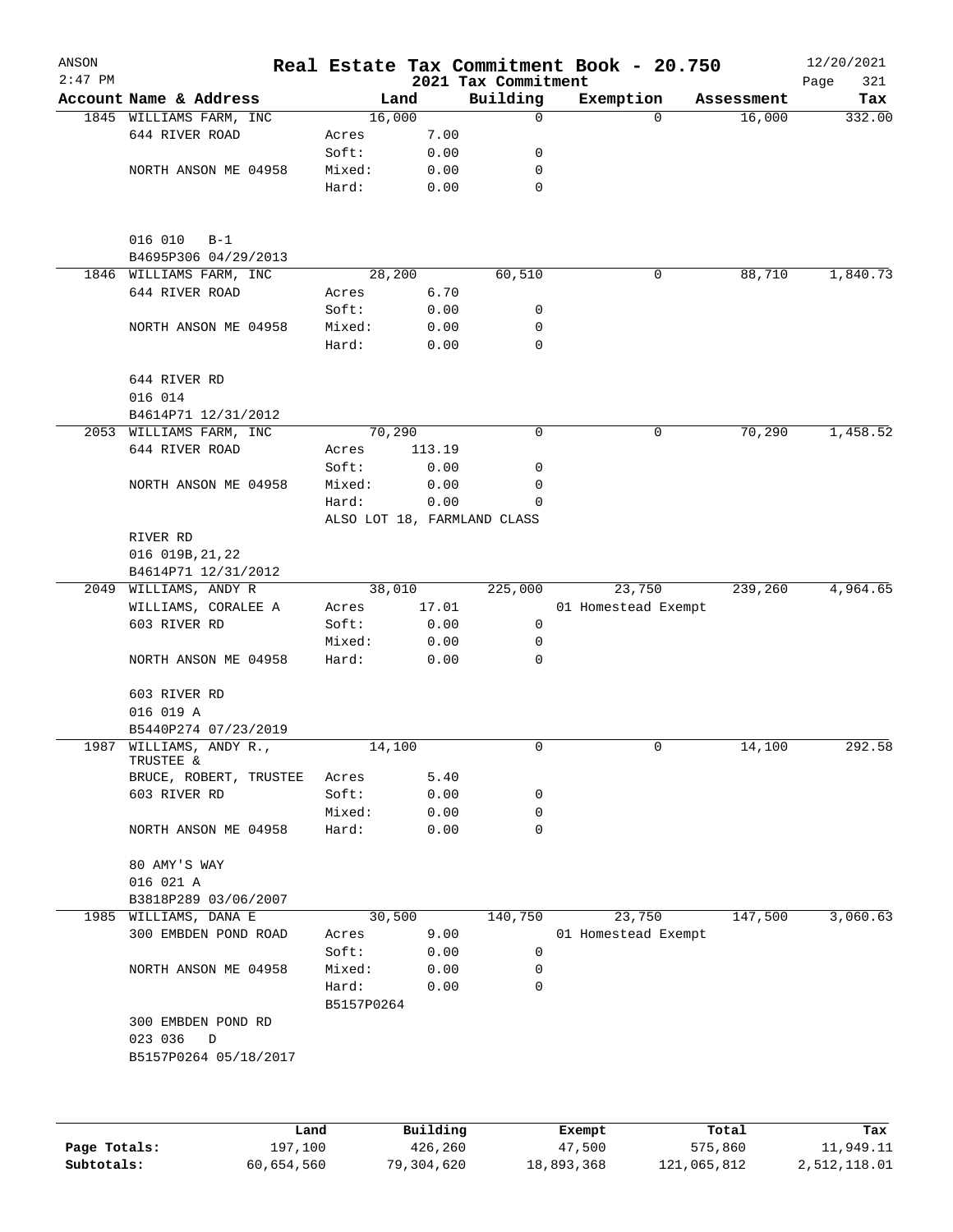| ANSON<br>$2:47$ PM |                                |                      |              | 2021 Tax Commitment | Real Estate Tax Commitment Book - 20.750 |            | 12/20/2021<br>322<br>Page |
|--------------------|--------------------------------|----------------------|--------------|---------------------|------------------------------------------|------------|---------------------------|
|                    | Account Name & Address         |                      | Land         | Building            | Exemption                                | Assessment | Tax                       |
|                    | 1858 WILLIAMS, DANA E          | 18,000               |              | $\mathbf 0$         | $\Omega$                                 | 18,000     | 373.50                    |
|                    | 300 EMBDEN POND ROAD           | Acres                | 5.00         |                     |                                          |            |                           |
|                    |                                | Soft:                | 0.00         | 0                   |                                          |            |                           |
|                    | NORTH ANSON ME 04958           | Mixed:               | 0.00         | 0                   |                                          |            |                           |
|                    |                                | Hard:                | 0.00         | 0                   |                                          |            |                           |
|                    | 023 036<br>Α                   |                      |              |                     |                                          |            |                           |
|                    | B4528P213 05/18/2012           |                      |              |                     |                                          |            |                           |
|                    | 1351 WILLIAMS, GABRIEL K       |                      | 6,900        | 0                   | 0                                        | 6,900      | 143.18                    |
|                    | 2325 W QUEEN AVE               | Acres                | 52.00        |                     |                                          |            |                           |
|                    |                                | Soft:                | 0.00         | 0                   |                                          |            |                           |
|                    | SPOKANE WA 99205 5758          | Mixed:               | 0.00         | 0                   |                                          |            |                           |
|                    |                                | Hard:<br>TREE GROWTH | 45.00        | 6,199               |                                          |            |                           |
|                    | 014 016                        |                      |              |                     |                                          |            |                           |
|                    | B4036P189 08/06/2008           |                      |              |                     |                                          |            |                           |
|                    | 999 WILLIAMS, GABRIEL K        | 27,230               |              | 13,760              | 0                                        | 40,990     | 850.54                    |
|                    | 2325 W QUEEN AVE               | Acres                | 100.00       |                     |                                          |            |                           |
|                    |                                | Soft:                | 25.00        | 2,470               |                                          |            |                           |
|                    | SPOKANE WA 99205 5758          | Mixed:               | 42.00        | 5,626               |                                          |            |                           |
|                    |                                | Hard:<br>TREE GROWTH | 30.00        | 4,133               |                                          |            |                           |
|                    | 104 QUILL HILL RD<br>014 015   |                      |              |                     |                                          |            |                           |
|                    | B4036P189 08/06/2008           |                      |              |                     |                                          |            |                           |
|                    | 2035 WILLIAMS, HUNTER D        | 23,750               |              | 60,480              | 0                                        | 84,230     | 1,747.77                  |
|                    | 395 CAMPGROUND ROAD            | Acres                | 3.50         |                     |                                          |            |                           |
|                    |                                | Soft:                | 0.00         | 0                   |                                          |            |                           |
|                    | NORTH ANSON Maine 04958 Mixed: |                      | 0.00         | 0                   |                                          |            |                           |
|                    |                                | Hard:                | 0.00         | 0                   |                                          |            |                           |
|                    | 395 CAMPGROUND ROAD            |                      |              |                     |                                          |            |                           |
|                    | 015 046 C                      |                      |              |                     |                                          |            |                           |
|                    | B5253P342 10/25/2018           |                      |              |                     |                                          |            |                           |
|                    | 1852 WILLIAMS, RICHARD L       | 16,610               |              | 99,340              | 23,750                                   | 92,200     | 1,913.15                  |
|                    | 532 RIVER RD                   | Acres                | 2.07         |                     | 01 Homestead Exempt                      |            |                           |
|                    |                                | Soft:                | 0.00         | $\mathbf 0$         |                                          |            |                           |
|                    | NORTH ANSON ME 04958           | Mixed:<br>Hard:      | 0.00<br>0.00 | 0<br>0              |                                          |            |                           |
|                    | 532 RIVER RD                   |                      |              |                     |                                          |            |                           |
|                    | 016 010<br>C                   |                      |              |                     |                                          |            |                           |
|                    | 1205 WILLIAMS, RICKEY          | 18,140               |              | 0                   | 0                                        | 18,140     | 376.41                    |
|                    | WILLIAMS, LESLEY               | Acres                | 5.09         |                     |                                          |            |                           |
|                    |                                | Soft:                | 0.00         | 0                   |                                          |            |                           |
|                    | 31 ALEXANDER DR                | Mixed:               | 0.00         | 0                   |                                          |            |                           |
|                    | SOUTH DENNIS MA 02660<br>0000  | Hard:                | 0.00         | 0                   |                                          |            |                           |
|                    | 012 009<br>6                   |                      |              |                     |                                          |            |                           |
|                    | B1487P169                      |                      |              |                     |                                          |            |                           |

|              | Land       | Building   | Exempt     | Total       | Tax          |
|--------------|------------|------------|------------|-------------|--------------|
| Page Totals: | 110,630    | 173,580    | 23,750     | 260,460     | 5,404.55     |
| Subtotals:   | 60,765,190 | 79,478,200 | 18,917,118 | 121,326,272 | 2,517,522.56 |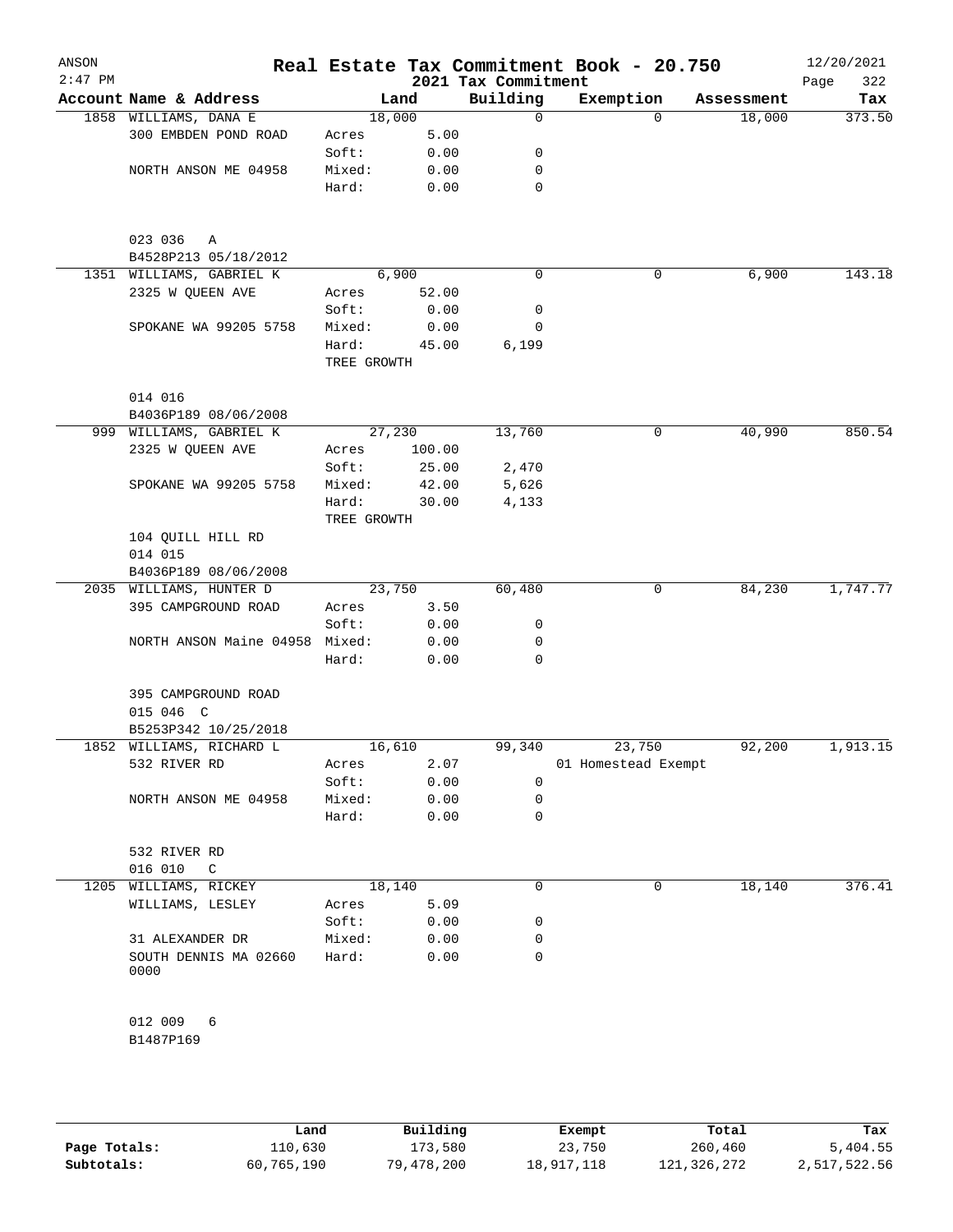| ANSON        |                                                      |                 |                       |                         | Real Estate Tax Commitment Book - 20.750  |                      | 12/20/2021               |
|--------------|------------------------------------------------------|-----------------|-----------------------|-------------------------|-------------------------------------------|----------------------|--------------------------|
| $2:47$ PM    |                                                      |                 |                       | 2021 Tax Commitment     |                                           |                      | 323<br>Page              |
|              | Account Name & Address<br>1383 WILLS, BARBARA HARVIE |                 | Land<br>25,400        | Building<br>61,000      | Exemption<br>23,750                       | Assessment<br>62,650 | Tax<br>1,299.99          |
|              |                                                      | Acres           | 4.60                  |                         | 01 Homestead Exempt                       |                      |                          |
|              | NORTH ANSON ME 04958<br>0114                         | Soft:           | 0.00                  | 0                       |                                           |                      |                          |
|              | PO BOX 114                                           | Mixed:          | 0.00                  | 0                       |                                           |                      |                          |
|              |                                                      | Hard:           | 0.00                  | 0                       |                                           |                      |                          |
|              | 69 UNION ST                                          |                 |                       |                         |                                           |                      |                          |
|              | 005 036                                              |                 |                       |                         |                                           |                      |                          |
|              | B2256P257                                            |                 |                       |                         |                                           |                      |                          |
|              | 1854 WILLS, CHRISTINE M                              | Acres           | 44,800<br>32.00       | 0                       | 0                                         | 44,800               | 929.60                   |
|              | NORTH ANSON ME 04958<br>0114                         | Soft:           | 0.00                  | 0                       |                                           |                      |                          |
|              | PO BOX 114                                           | Mixed:          | 0.00                  | 0                       |                                           |                      |                          |
|              |                                                      | Hard:           | 0.00                  | $\Omega$                |                                           |                      |                          |
|              | 171 EMBDEN POND RD                                   |                 |                       |                         |                                           |                      |                          |
|              | 023 018                                              |                 |                       |                         |                                           |                      |                          |
|              | B5060P160 08/10/2016 B2210P116                       |                 |                       |                         |                                           |                      |                          |
|              | 1190 WILLS, EDWARD                                   |                 | 21,000                | $\Omega$                | 0                                         | 21,000               | 435.75                   |
|              |                                                      | Acres           | 7.50                  |                         |                                           |                      |                          |
|              | PALO ALTO CA 94303 0000 Soft:                        |                 | 0.00                  | 0                       |                                           |                      |                          |
|              | PO BOX 51195                                         | Mixed:<br>Hard: | 0.00<br>0.00          | $\mathbf 0$<br>$\Omega$ |                                           |                      |                          |
|              |                                                      |                 |                       |                         |                                           |                      |                          |
|              | 015 005<br>Α                                         |                 |                       |                         |                                           |                      |                          |
|              | B1344P87                                             |                 |                       |                         |                                           |                      |                          |
|              | 1396 WILSON, SCOTT<br>PO BOX 221                     |                 | 7,480                 | 630                     | 0                                         | 8,110                | 168.28                   |
|              |                                                      | Acres<br>Soft:  | 0.14<br>0.00          | 0                       |                                           |                      |                          |
|              | CLINTON ME 04927 0221                                | Mixed:          | 0.00                  | 0                       |                                           |                      |                          |
|              |                                                      | Hard:           | 0.00                  | $\mathbf 0$             |                                           |                      |                          |
|              |                                                      | B4976P0311      |                       |                         |                                           |                      |                          |
|              | 63 RANDALL ST                                        |                 |                       |                         |                                           |                      |                          |
|              | 003 036<br>В                                         |                 |                       |                         |                                           |                      |                          |
|              | B4976P311 11/19/2015 B2366P16                        |                 |                       |                         |                                           |                      |                          |
|              | 992 WING, CHARLES A.K.                               |                 | 4,900                 | 27,800                  | 0                                         | 32,700               | 678.53                   |
|              | 24 HANSON DRIVE                                      | Acres           | 0.06                  |                         |                                           |                      |                          |
|              | TOPSHAM ME 04086                                     | Soft:<br>Mixed: | 0.00<br>0.00          | 0<br>0                  |                                           |                      |                          |
|              |                                                      | Hard:           | 0.00                  | 0                       |                                           |                      |                          |
|              |                                                      |                 |                       |                         |                                           |                      |                          |
|              | 4 BROOK ST                                           |                 |                       |                         |                                           |                      |                          |
|              | 001 047                                              |                 |                       |                         |                                           |                      |                          |
|              | B5359P1 11/28/2018                                   |                 |                       |                         |                                           |                      |                          |
| 1209         | WITHEE, HARRY                                        |                 | 12,330                | 84,640                  | 29,450                                    | 67,520               | 1,401.04                 |
|              | WITHEE, CHARLOTTE S                                  | Acres<br>Soft:  | 0.38<br>0.00          | 0                       | 01 Homestead Exempt<br>08 Vietnam Veteran |                      |                          |
|              | PO BOX 26                                            | Mixed:          | 0.00                  | 0                       |                                           |                      |                          |
|              | ANSON ME 04911 0026                                  | Hard:           | 0.00                  | 0                       |                                           |                      |                          |
|              | 20 BUSWELL ST                                        |                 |                       |                         |                                           |                      |                          |
|              | 002 025                                              |                 |                       |                         |                                           |                      |                          |
|              | B676P361                                             |                 |                       |                         |                                           |                      |                          |
|              |                                                      |                 |                       |                         |                                           |                      |                          |
| Page Totals: |                                                      | Land            | Building              |                         | Exempt<br>53,200                          | Total<br>236,780     | Tax                      |
| Subtotals:   | 115,910<br>60,881,100                                |                 | 174,070<br>79,652,270 |                         | 18,970,318                                | 121,563,052          | 4,913.19<br>2,522,435.75 |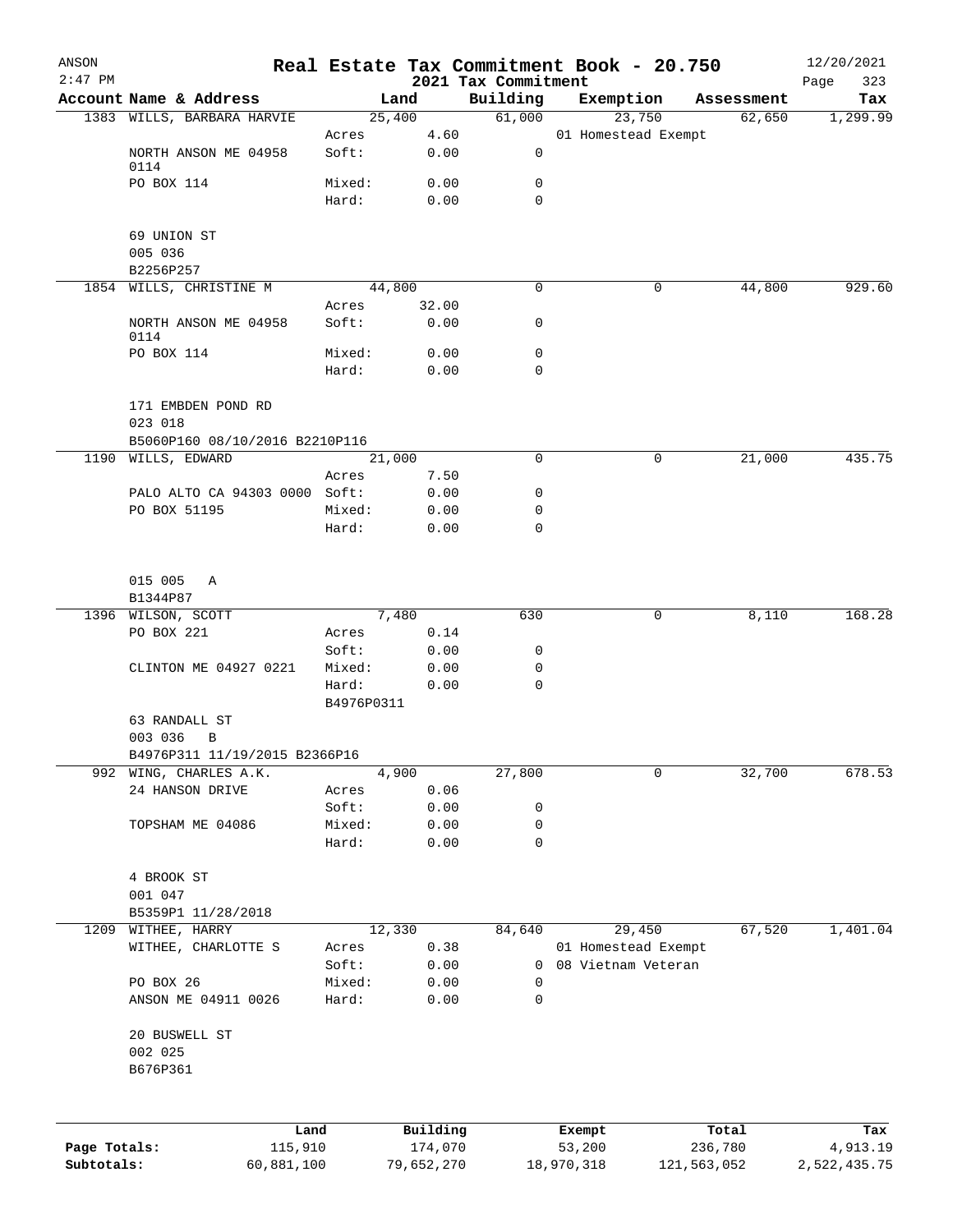| ANSON     |                                          |                        |                 |                                 | Real Estate Tax Commitment Book - 20.750 |                | 12/20/2021         |
|-----------|------------------------------------------|------------------------|-----------------|---------------------------------|------------------------------------------|----------------|--------------------|
| $2:47$ PM | Account Name & Address                   |                        | Land            | 2021 Tax Commitment<br>Building | Exemption                                | Assessment     | Page<br>324<br>Tax |
|           | 1145 WITHEE, RONALD E., SR.              |                        | 7,750           | 59,430                          | 0                                        | 67,180         | 1,393.99           |
|           | & ROSALYN                                |                        |                 |                                 |                                          |                |                    |
|           |                                          | Acres                  | 0.15            | 0                               |                                          |                |                    |
|           | ANSON ME 04911 0019<br>30 WILSON STREET  | Soft:<br>Mixed:        | 0.00<br>0.00    | 0                               |                                          |                |                    |
|           |                                          | Hard:                  | 0.00            | $\mathbf 0$                     |                                          |                |                    |
|           |                                          |                        |                 |                                 |                                          |                |                    |
|           | 30 WILSON ST                             |                        |                 |                                 |                                          |                |                    |
|           | 003 025                                  |                        |                 |                                 |                                          |                |                    |
|           | B4019P133 06/27/2008                     |                        |                 |                                 |                                          |                |                    |
|           | 1210 WOLFE, KEVIN                        |                        | 23,000          | 15,060                          | 0                                        | 38,060         | 789.75             |
|           | LYNN MA 01902 4866                       | Acres<br>Soft:         | 3.00<br>0.00    | 0                               |                                          |                |                    |
|           | 150 LEWIS ST. APT #112                   | Mixed:                 | 0.00            | 0                               |                                          |                |                    |
|           |                                          | Hard:                  | 0.00            | 0                               |                                          |                |                    |
|           |                                          |                        |                 |                                 |                                          |                |                    |
|           | 210 CARRABASSETT RD                      |                        |                 |                                 |                                          |                |                    |
|           | 022 024                                  |                        |                 |                                 |                                          |                |                    |
|           | B1157P842                                |                        |                 |                                 |                                          |                |                    |
| 1223      | WOOD, PAMELA E                           |                        | 12,650          | 36,020                          | 23,750                                   | 24,920         | 517.09             |
|           | 19 BUSWELL STREET                        | Acres                  | 0.40            |                                 | 01 Homestead Exempt                      |                |                    |
|           |                                          | Soft:                  | 0.00            | 0                               |                                          |                |                    |
|           | ANSON ME 04911                           | Mixed:<br>Hard:        | 0.00<br>0.00    | 0<br>0                          |                                          |                |                    |
|           |                                          |                        |                 |                                 |                                          |                |                    |
|           | 19 BUSWELL ST                            |                        |                 |                                 |                                          |                |                    |
|           | 002 033                                  |                        |                 |                                 |                                          |                |                    |
|           | B2771P23                                 |                        |                 |                                 |                                          |                |                    |
| 2012      | WOOD, SCOTT A                            |                        | 22,400          | 0                               | 0                                        | 22,400         | 464.80             |
|           | BRADBURY, CHRISTENE L                    | Acres                  | 8.90            |                                 |                                          |                |                    |
|           | 3 STAVE MILL ROAD                        | Soft:                  | 0.00            | 0                               |                                          |                |                    |
|           |                                          | Mixed:                 | 0.00            | 0<br>0                          |                                          |                |                    |
|           | GRAY ME 04039                            | Hard:<br>B5022P0316 JT | 0.00            |                                 |                                          |                |                    |
|           | TOWN FARM ROAD                           |                        |                 |                                 |                                          |                |                    |
|           | 022 012 003                              |                        |                 |                                 |                                          |                |                    |
|           | B5022P316 04/01/2016 B2015P65 09/25/2015 |                        |                 |                                 |                                          |                |                    |
|           | 1216 WOODPECKER LOGGING INC              |                        | 26,220          | 64,670                          | 0                                        | 90,890         | 1,885.97           |
|           | C/O GARY DUNPHY                          | Acres                  | 8.72            |                                 |                                          |                |                    |
|           | PO BOX 339                               | Soft:                  | 0.00            | 0                               |                                          |                |                    |
|           | NORTH ANSON ME 04958<br>0339             | Mixed:                 | 0.00            | 0                               |                                          |                |                    |
|           |                                          | Hard:                  | 0.00            | 0                               |                                          |                |                    |
|           |                                          |                        |                 |                                 |                                          |                |                    |
|           |                                          |                        |                 |                                 |                                          |                |                    |
|           | 017 031 A                                |                        |                 |                                 |                                          |                |                    |
|           | B438P325                                 |                        |                 |                                 |                                          |                |                    |
| 349       | WOODPECKER LOGGING,<br>INC.              |                        | 20,500          | $\mathbf 0$                     | 0                                        | 20,500         | 425.38             |
|           |                                          | Acres                  | 7.00            |                                 |                                          |                |                    |
|           | NORTH ANSON ME 04958                     | Soft:                  | 0.00            | 0                               |                                          |                |                    |
|           | 0339                                     |                        |                 |                                 |                                          |                |                    |
|           | PO BOX 339                               | Mixed:<br>Hard:        | 0.00            | 0<br>0                          |                                          |                |                    |
|           |                                          |                        | 0.00            |                                 |                                          |                |                    |
|           |                                          |                        |                 |                                 |                                          |                |                    |
|           | 017 031<br>D                             |                        |                 |                                 |                                          |                |                    |
|           | B4614P251 12/21/2012 B1103P170           |                        |                 |                                 |                                          |                |                    |
|           |                                          | Land.                  | <b>Building</b> |                                 | <b>Fromnt</b>                            | $T \cap F = I$ |                    |

|              | Land       | Building   | Exempt     | Total       | Tax          |
|--------------|------------|------------|------------|-------------|--------------|
| Page Totals: | 112,520    | 175,180    | 23,750     | 263,950     | 5,476.98     |
| Subtotals:   | 60,993,620 | 79,827,450 | 18,994,068 | 121,827,002 | 2,527,912.73 |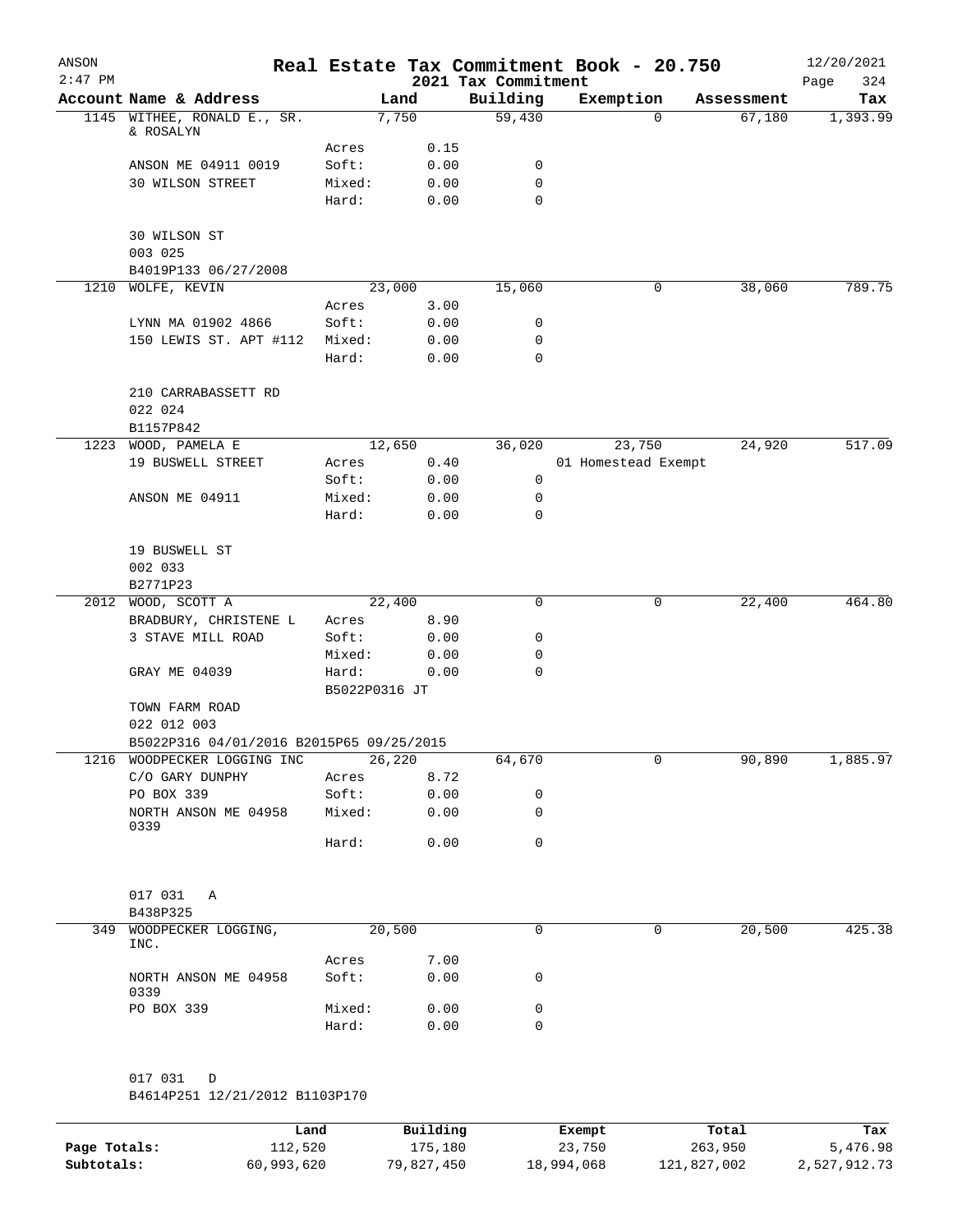| ANSON        |                                                                     |                 |               |                                 | Real Estate Tax Commitment Book - 20.750 |               | 12/20/2021         |
|--------------|---------------------------------------------------------------------|-----------------|---------------|---------------------------------|------------------------------------------|---------------|--------------------|
| $2:47$ PM    | Account Name & Address                                              |                 | Land          | 2021 Tax Commitment<br>Building | Exemption                                | Assessment    | Page<br>325<br>Tax |
| 339          | WOODPECKER LOGGING,                                                 |                 | 35,130        | $\mathbf 0$                     |                                          | 35,130<br>0   | 728.95             |
|              | INC.                                                                |                 |               |                                 |                                          |               |                    |
|              | NORTH ANSON ME 04958                                                | Acres<br>Soft:  | 22.25<br>0.00 | 0                               |                                          |               |                    |
|              | 0339                                                                |                 |               |                                 |                                          |               |                    |
|              | PO BOX 339                                                          | Mixed:          | 0.00          | 0                               |                                          |               |                    |
|              |                                                                     | Hard:           | 0.00          | 0                               |                                          |               |                    |
|              |                                                                     |                 |               |                                 |                                          |               |                    |
|              | 015 063<br>1<br>B4833P293 08/05/2014 B4614P251 12/21/2012 B1468P251 |                 |               |                                 |                                          |               |                    |
|              | 10/07/1988                                                          |                 |               |                                 |                                          |               |                    |
| 186          | WOOSTER, JAMES A                                                    |                 | 16,850        | 64,020                          | 23,750                                   | 57,120        | 1,185.24           |
|              | 18 HALL STREET                                                      | Acres           | 0.71          |                                 | 01 Homestead Exempt                      |               |                    |
|              | NORTH ANSON ME 04958                                                | Soft:<br>Mixed: | 0.00<br>0.00  | 0<br>0                          |                                          |               |                    |
|              |                                                                     | Hard:           | 0.00          | 0                               |                                          |               |                    |
|              | 18 HALL ST                                                          |                 |               |                                 |                                          |               |                    |
|              | 009 029                                                             |                 |               |                                 |                                          |               |                    |
|              | B4869P335 01/16/2015 B4443P127 09/23/2011                           |                 |               |                                 |                                          |               |                    |
| 1218         | WRIGHT, DAVID E &                                                   |                 | 25, 250       | 65,240                          | 23,750                                   | 66,740        | 1,384.86           |
|              | WRIGHT, SANDRA L                                                    | Acres           | 4.50          |                                 | 01 Homestead Exempt                      |               |                    |
|              |                                                                     | Soft:           | 0.00          | 0                               |                                          |               |                    |
|              | 335 CAMPGROUND RD<br>NORTH ANSON ME 04958                           | Mixed:          | 0.00          | 0<br>$\mathbf 0$                |                                          |               |                    |
|              | 0000                                                                | Hard:           | 0.00          |                                 |                                          |               |                    |
|              | 335 CAMPGROUND RD                                                   |                 |               |                                 |                                          |               |                    |
|              | 015 046 B                                                           |                 |               |                                 |                                          |               |                    |
|              | B2031P216                                                           |                 |               |                                 |                                          |               |                    |
| 1267         | WRIGHT, JAMES G                                                     |                 | 11,660        | 60,150                          |                                          | 71,810<br>0   | 1,490.06           |
|              | 80 ELM STREET                                                       | Acres           | 0.34          |                                 |                                          |               |                    |
|              |                                                                     | Soft:<br>Mixed: | 0.00<br>0.00  | 0<br>0                          |                                          |               |                    |
|              | NORTH ANSON ME 04958                                                | Hard:           | 0.00          | 0                               |                                          |               |                    |
|              | 80 ELM ST                                                           |                 |               |                                 |                                          |               |                    |
|              | 008 019                                                             |                 |               |                                 |                                          |               |                    |
|              | B4643P338 03/19/2013                                                |                 |               |                                 |                                          |               |                    |
| 866          | WU, JIAHN NURNG                                                     |                 | 18,440        | 57,860                          |                                          | 76,300<br>0   | 1,583.23           |
|              | 3323 MINTONVILLE POINT<br>DRIVE                                     | Acres           | 0.85          |                                 |                                          |               |                    |
|              |                                                                     | Soft:           | 0.00          | 0                               |                                          |               |                    |
|              | SUFFOLK VA 23435                                                    | Mixed:          | 0.00          | 0                               |                                          |               |                    |
|              |                                                                     | Hard:           | 0.00          | $\mathbf 0$                     |                                          |               |                    |
|              | 15 WILSON ST                                                        |                 |               |                                 |                                          |               |                    |
|              | 003 067                                                             |                 |               |                                 |                                          |               |                    |
|              | B5683P117 03/05/2021                                                |                 |               |                                 |                                          |               |                    |
|              | 1253 WYMAN, JOSEPH                                                  |                 | 8,250         | 28,550                          |                                          | 36,800<br>0   | 763.60             |
|              | NICHOLS, MARK                                                       | Acres           | 0.17          |                                 |                                          |               |                    |
|              | PO Box 442                                                          | Soft:           | 0.00          | 0                               |                                          |               |                    |
|              | Skowhegan ME 04976                                                  | Mixed:<br>Hard: | 0.00<br>0.00  | 0<br>0                          |                                          |               |                    |
|              |                                                                     |                 |               |                                 |                                          |               |                    |
|              | 7 MILK ST<br>006 088                                                |                 |               |                                 |                                          |               |                    |
|              | B5678P155 01/12/2021                                                |                 |               |                                 |                                          |               |                    |
|              |                                                                     | Land            | Building      |                                 | Exempt                                   | Total         | Tax                |
| Page Totals: |                                                                     | 115,580         | 275,820       |                                 | 47,500                                   | 343,900       | 7,135.94           |
| Subtotals:   |                                                                     | 61,109,200      | 80,103,270    |                                 | 19,041,568                               | 122, 170, 902 | 2,535,048.67       |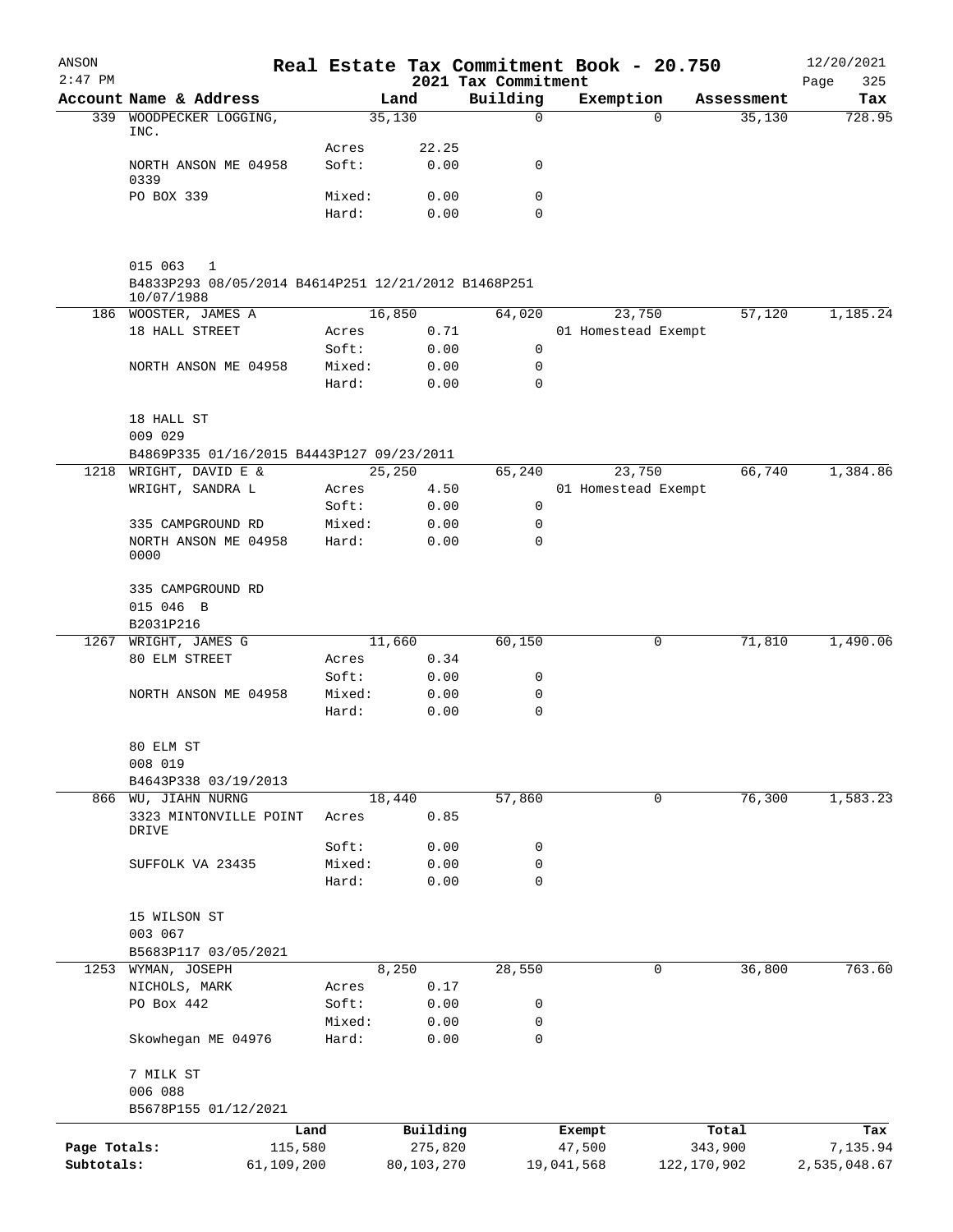| ANSON<br>$2:47$ PM |                            |            |      | 2021 Tax Commitment | Real Estate Tax Commitment Book - 20.750 |            | 12/20/2021<br>326<br>Page |
|--------------------|----------------------------|------------|------|---------------------|------------------------------------------|------------|---------------------------|
|                    | Account Name & Address     | Land       |      | Building            | Exemption                                | Assessment | Tax                       |
|                    | 1360 WYMAN, JOSEPH         | 11,310     |      | 43,330              | 0                                        | 54,640     | 1,133.78                  |
|                    | PO Box 442                 | Acres      | 0.32 |                     |                                          |            |                           |
|                    |                            | Soft:      | 0.00 | 0                   |                                          |            |                           |
|                    | Skowhegan ME 04976         | Mixed:     | 0.00 | 0                   |                                          |            |                           |
|                    |                            | Hard:      | 0.00 | 0                   |                                          |            |                           |
|                    |                            |            |      |                     |                                          |            |                           |
|                    | 78 ELM ST<br>008 018       |            |      |                     |                                          |            |                           |
|                    | B4975P229 11/06/2015       |            |      |                     |                                          |            |                           |
| 1477               | WYMAN, JOSEPH              | 9,380      |      | 10,560              | 0                                        | 19,940     | 413.76                    |
|                    | PO Box 442                 | Acres      | 0.22 |                     |                                          |            |                           |
|                    |                            | Soft:      | 0.00 | 0                   |                                          |            |                           |
|                    | Skowhegan ME 04976         | Mixed:     | 0.00 | 0                   |                                          |            |                           |
|                    |                            | Hard:      | 0.00 | 0                   |                                          |            |                           |
|                    |                            |            |      |                     |                                          |            |                           |
|                    | 3 CHURCH ST                |            |      |                     |                                          |            |                           |
|                    | 001 080                    |            |      |                     |                                          |            |                           |
|                    | B4897P188 04/22/2015       |            |      |                     |                                          |            |                           |
|                    | 265 Wysoski, Dedra J       | 14,140     |      | 46,350              | 0                                        | 60,490     | 1,255.17                  |
|                    | 31 Union Street            | Acres      | 0.50 |                     |                                          |            |                           |
|                    |                            | Soft:      | 0.00 | 0                   |                                          |            |                           |
|                    | North Anson ME 04958       | Mixed:     | 0.00 | 0                   |                                          |            |                           |
|                    |                            | Hard:      | 0.00 | 0                   |                                          |            |                           |
|                    |                            | B5241P0230 |      |                     |                                          |            |                           |
|                    | 20 HALL ST                 |            |      |                     |                                          |            |                           |
|                    | 009 033                    |            |      |                     |                                          |            |                           |
|                    | B5447P328 06/19/2019       |            |      |                     |                                          |            |                           |
|                    | 978 WYSOSKI, TAMMY L       | 9,800      |      | 61,470              | 23,750                                   | 47,520     | 986.04                    |
|                    | 31 UNION STREET            | Acres      | 0.24 |                     | 01 Homestead Exempt                      |            |                           |
|                    |                            | Soft:      | 0.00 | 0                   |                                          |            |                           |
|                    | NORTH ANSON ME 04958       | Mixed:     | 0.00 | 0                   |                                          |            |                           |
|                    |                            | Hard:      | 0.00 | 0                   |                                          |            |                           |
|                    | 31 UNION ST                |            |      |                     |                                          |            |                           |
|                    | 005 029                    |            |      |                     |                                          |            |                           |
|                    | B2833P56                   |            |      |                     |                                          |            |                           |
|                    | 1224 YARNELL, LESTER N     | 18,150     |      | 0                   | 0                                        | 18,150     | 376.61                    |
|                    |                            | Acres      | 5.10 |                     |                                          |            |                           |
|                    | HARTFORD CT 06118 0000     | Soft:      | 0.00 | 0                   |                                          |            |                           |
|                    | 61 MULHANY DR              | Mixed:     | 0.00 | 0                   |                                          |            |                           |
|                    |                            | Hard:      | 0.00 | 0                   |                                          |            |                           |
|                    |                            |            |      |                     |                                          |            |                           |
|                    |                            |            |      |                     |                                          |            |                           |
|                    | 012 009<br>8               |            |      |                     |                                          |            |                           |
|                    | B1824P115                  |            |      |                     |                                          |            |                           |
|                    | 875 YODSNUKIS, DENNIS M JR | 14,550     |      | 0                   | 0                                        | 14,550     | 301.91                    |
|                    | 34 SPINNER DRIVE           | Acres      | 2.70 |                     |                                          |            |                           |
|                    |                            | Soft:      | 0.00 | 0                   |                                          |            |                           |
|                    | PLYMOUTH MA 02360          | Mixed:     | 0.00 | 0                   |                                          |            |                           |
|                    |                            | Hard:      | 0.00 | 0                   |                                          |            |                           |
|                    |                            |            |      |                     |                                          |            |                           |
|                    | 011 009<br>Е               |            |      |                     |                                          |            |                           |
|                    | B5597P255 08/26/2020       |            |      |                     |                                          |            |                           |
|                    |                            |            |      |                     |                                          |            |                           |
|                    |                            |            |      |                     |                                          |            |                           |
|                    |                            |            |      |                     |                                          |            |                           |

|              | Land       | Building   | Exempt     | Total       | Tax          |
|--------------|------------|------------|------------|-------------|--------------|
| Page Totals: | 77,330     | 161,710    | 23,750     | 215,290     | 4,467.27     |
| Subtotals:   | 61,186,530 | 80,264,980 | 19,065,318 | 122,386,192 | 2,539,515.94 |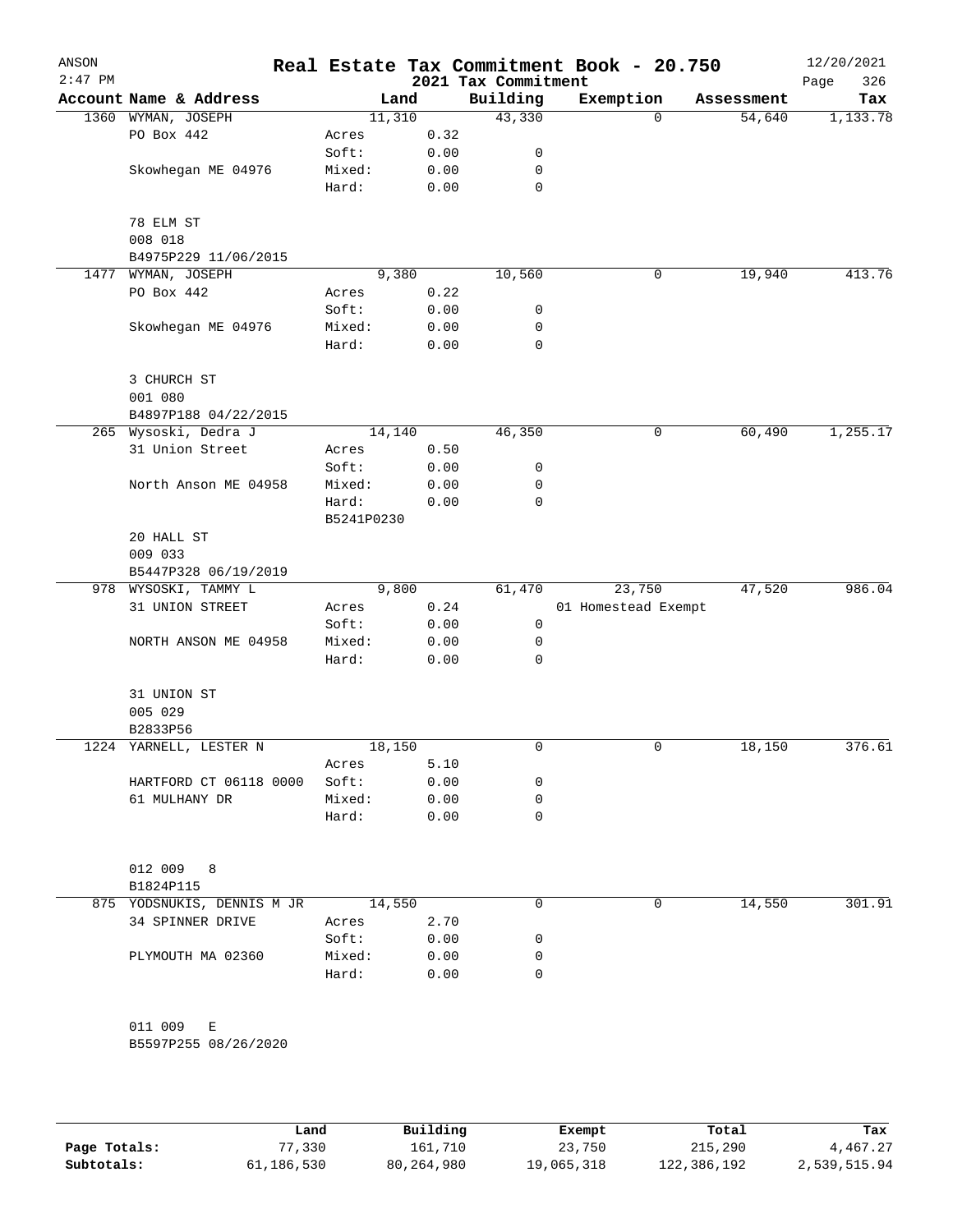| ANSON<br>$2:47$ PM |                         |        |        | 2021 Tax Commitment | Real Estate Tax Commitment Book - 20.750 |            | 12/20/2021<br>327<br>Page |
|--------------------|-------------------------|--------|--------|---------------------|------------------------------------------|------------|---------------------------|
|                    | Account Name & Address  |        | Land   | Building            | Exemption                                | Assessment | Tax                       |
|                    | 1226 YORK, OLIVER T     |        | 11,490 | 55,170              | 23,750                                   | 42,910     | 890.38                    |
|                    | 33 WILSON STREET        | Acres  | 0.33   |                     | 01 Homestead Exempt                      |            |                           |
|                    |                         | Soft:  | 0.00   | 0                   |                                          |            |                           |
|                    | ANSON ME 04911          | Mixed: | 0.00   | 0                   |                                          |            |                           |
|                    |                         | Hard:  | 0.00   | $\mathbf 0$         |                                          |            |                           |
|                    | 33 WILSON ST            |        |        |                     |                                          |            |                           |
|                    | 003 028                 |        |        |                     |                                          |            |                           |
|                    | B3562P1 09/27/2005      |        |        |                     |                                          |            |                           |
|                    | 2024 YORK, SCOTT G      |        | 13,780 | 0                   | 0                                        | 13,780     | 285.94                    |
|                    | YORK, JOY               | Acres  | 100.00 |                     |                                          |            |                           |
|                    | PO BOX 109              | Soft:  | 0.00   | 0                   |                                          |            |                           |
|                    |                         | Mixed: | 0.00   | 0                   |                                          |            |                           |
|                    | STRONG ME 04983         | Hard:  | 100.00 | 13,775              |                                          |            |                           |
|                    | GREENLEAF RD            |        |        |                     |                                          |            |                           |
|                    | 013 025 B               |        |        |                     |                                          |            |                           |
|                    | B5058P223 07/08/2016    |        |        |                     |                                          |            |                           |
|                    | 1278 YORK, SCOTT G      |        | 6,960  | 0                   | 0                                        | 6,960      | 144.42                    |
|                    | YORK, JOY               | Acres  | 0.86   |                     |                                          |            |                           |
|                    | PO BOX 109              | Soft:  | 0.00   | 0                   |                                          |            |                           |
|                    |                         | Mixed: | 0.00   | 0                   |                                          |            |                           |
|                    | STRONG ME 04983         | Hard:  | 0.00   | 0                   |                                          |            |                           |
|                    | OFF VALLEY ROAD         |        |        |                     |                                          |            |                           |
|                    | 018 036<br>$\mathbf{1}$ |        |        |                     |                                          |            |                           |
|                    | B5267P105 04/04/2018    |        |        |                     |                                          |            |                           |
|                    | 125 YORK, SCOTT G       |        | 32,000 | 0                   | 0                                        | 32,000     | 664.00                    |
|                    | YORK, JOY               | Acres  | 18.50  |                     |                                          |            |                           |
|                    | PO BOX 109              | Soft:  | 0.00   | 0                   |                                          |            |                           |
|                    |                         | Mixed: | 0.00   | 0                   |                                          |            |                           |
|                    | STRONG ME 04983         | Hard:  | 0.00   | 0                   |                                          |            |                           |
|                    |                         |        |        |                     |                                          |            |                           |
|                    | 018 036                 |        |        |                     |                                          |            |                           |
|                    | B5267P105 04/04/2018    |        |        |                     |                                          |            |                           |
|                    | 920 YORK, TENNIKA       |        | 9,170  | 36,740              | 0                                        | 45,910     | 952.63                    |
|                    | P O BOX 47              | Acres  | 0.21   |                     |                                          |            |                           |
|                    |                         | Soft:  | 0.00   | 0                   |                                          |            |                           |
|                    | ANSON ME 04911          | Mixed: | 0.00   | 0                   |                                          |            |                           |
|                    |                         | Hard:  | 0.00   | 0                   |                                          |            |                           |
|                    | 26 ARNOLDS LN           |        |        |                     |                                          |            |                           |
|                    | 001 013                 |        |        |                     |                                          |            |                           |
|                    | B4325P60 10/04/2010     |        |        |                     |                                          |            |                           |
|                    | 648 YOUNG, GEORGE V Jr  |        | 16,610 | 81,940              | 0                                        | 98,550     | 2,044.91                  |
|                    | 248 SOUTH MAIN STREET   | Acres  | 0.69   |                     |                                          |            |                           |
|                    |                         | Soft:  | 0.00   | 0                   |                                          |            |                           |
|                    | AUBURN ME 04210-5548    | Mixed: | 0.00   | 0                   |                                          |            |                           |
|                    |                         | Hard:  | 0.00   | $\Omega$            |                                          |            |                           |
|                    | 33 PINE ST              |        |        |                     |                                          |            |                           |
|                    | 002 034                 |        |        |                     |                                          |            |                           |
|                    | B3852P233 05/22/2007    |        |        |                     |                                          |            |                           |
|                    |                         |        |        |                     |                                          |            |                           |
|                    |                         |        |        |                     |                                          |            |                           |

|              | Land       | Building   | Exempt     | Total       | Tax          |
|--------------|------------|------------|------------|-------------|--------------|
| Page Totals: | 90,010     | 173,850    | 23,750     | 240,110     | 4,982.28     |
| Subtotals:   | 61,276,540 | 80,438,830 | 19,089,068 | 122,626,302 | 2,544,498.22 |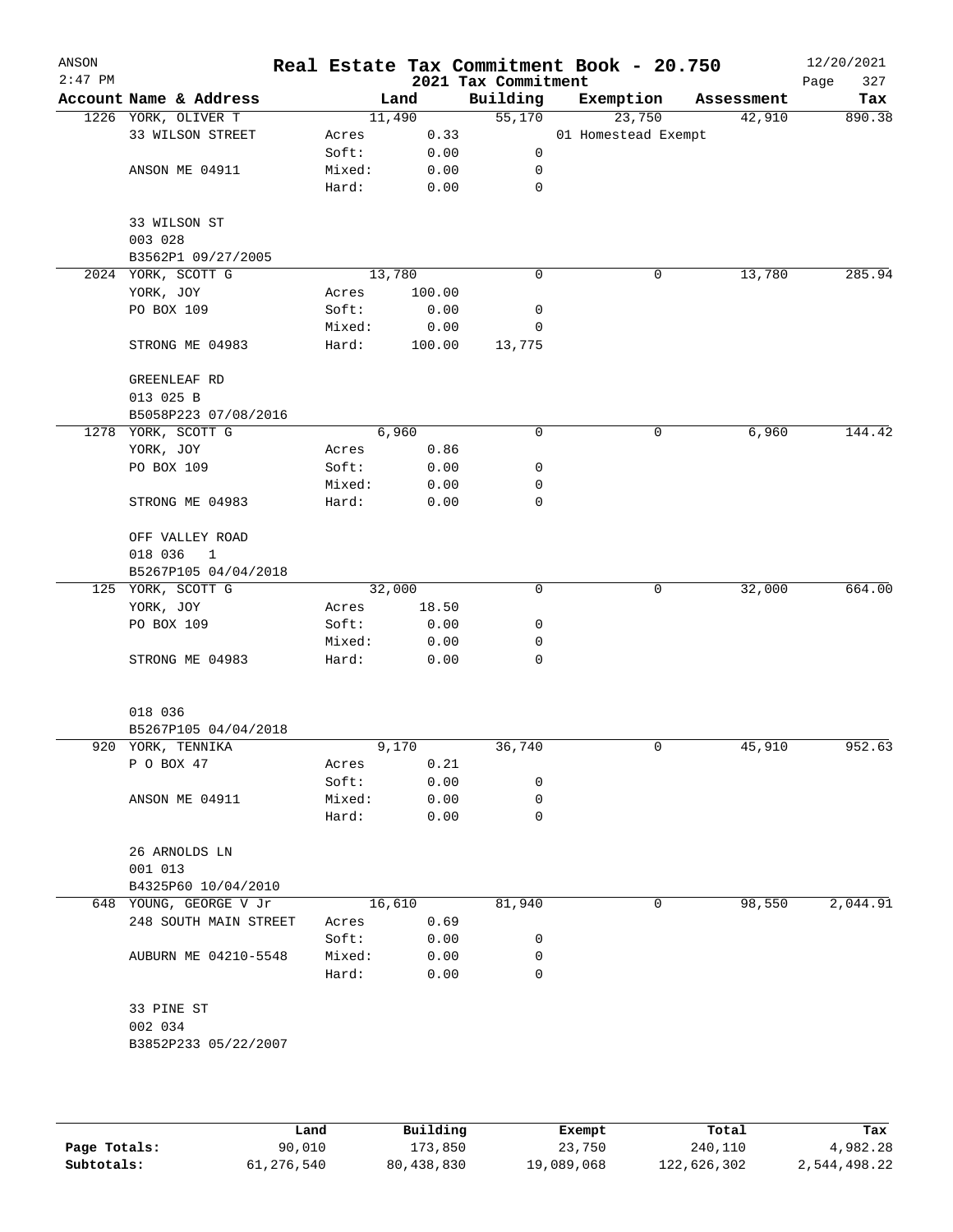| ANSON<br>$2:47$ PM |                                           |               |          | 2021 Tax Commitment | Real Estate Tax Commitment Book - 20.750 |            | 12/20/2021<br>328<br>Page |  |
|--------------------|-------------------------------------------|---------------|----------|---------------------|------------------------------------------|------------|---------------------------|--|
|                    | Account Name & Address                    |               | Land     | Building            | Exemption                                | Assessment | Tax                       |  |
|                    | 1874 YOUNG, LLEWELLYN A                   | 21,560        |          | $\mathbf 0$         | $\Omega$                                 | 21,560     | 447.37                    |  |
|                    | PO BOX 235                                | Acres         | 2.04     |                     |                                          |            |                           |  |
|                    |                                           | Soft:         | 0.00     | 0                   |                                          |            |                           |  |
|                    | NORTH ANSON ME 04958                      | Mixed:        | 0.00     | 0                   |                                          |            |                           |  |
|                    |                                           | Hard:         | 0.00     | $\mathbf 0$         |                                          |            |                           |  |
|                    | 14 PEASE HILL RD                          |               |          |                     |                                          |            |                           |  |
|                    | 010 015                                   |               |          |                     |                                          |            |                           |  |
|                    | B3533P279 08/08/2005                      |               |          |                     |                                          |            |                           |  |
|                    | 783 YOUNG, TRUDY A                        | 15,100        |          | 28,410              | 23,750                                   | 19,760     | 410.02                    |  |
|                    | PO BOX 235                                | Acres         | 0.57     |                     | 01 Homestead Exempt                      |            |                           |  |
|                    |                                           | Soft:         | 0.00     | 0                   |                                          |            |                           |  |
|                    | NORTH ANSON ME 04958                      | Mixed:        | 0.00     | 0                   |                                          |            |                           |  |
|                    |                                           | Hard:         | 0.00     | 0                   |                                          |            |                           |  |
|                    | 24 PATTERSON BRIDGE RD<br>017 037 1       |               |          |                     |                                          |            |                           |  |
|                    | B1735P91                                  |               |          |                     |                                          |            |                           |  |
|                    | 1140 YU, BING LIANG                       | 23,350        |          | 27,800              | 0                                        | 51,150     | 1,061.36                  |  |
|                    | 1711 DAHILL ROAD                          | Acres         | 3.23     |                     |                                          |            |                           |  |
|                    |                                           | Soft:         | 0.00     | 0                   |                                          |            |                           |  |
|                    | BROOKLYN NY 11223                         | Mixed:        | 0.00     | 0                   |                                          |            |                           |  |
|                    |                                           | Hard:         | 0.00     | 0                   |                                          |            |                           |  |
|                    | 32 VALLEY RD                              |               |          |                     |                                          |            |                           |  |
|                    | 018 018<br>D                              |               |          |                     |                                          |            |                           |  |
|                    | B5615P159 10/02/2020                      |               |          |                     |                                          |            |                           |  |
|                    | 809 YULING, MEI                           | 22,780        |          | 68,960              | 0                                        | 91,740     | 1,903.61                  |  |
|                    | 1037 71ST STREET #1FL                     | Acres         | 2.85     |                     |                                          |            |                           |  |
|                    |                                           | Soft:         | 0.00     | 0                   |                                          |            |                           |  |
|                    | BROOKLYN NY 11228                         | Mixed:        | 0.00     | 0                   |                                          |            |                           |  |
|                    |                                           | Hard:         | 0.00     | 0                   |                                          |            |                           |  |
|                    | 264 HORSEBACK RD                          |               |          |                     |                                          |            |                           |  |
|                    | 015 011<br>B                              |               |          |                     |                                          |            |                           |  |
|                    | B5529P280 03/14/2020                      |               |          |                     |                                          |            |                           |  |
|                    | 1901 ZAHN, JOSHUA                         | 39,250        |          | 0                   | 0                                        | 39,250     | 814.44                    |  |
|                    | CAPACCIOLI, JOHN IV                       | Acres         | 30.50    |                     |                                          |            |                           |  |
|                    | 268 LIBERTY STREET                        | Soft:         | 0.00     | 0                   |                                          |            |                           |  |
|                    |                                           | Mixed:        | 0.00     | 0                   |                                          |            |                           |  |
|                    | BRAINTREE MA 02184                        | Hard:         | 0.00     | 0                   |                                          |            |                           |  |
|                    |                                           | B5032P0194 JT |          |                     |                                          |            |                           |  |
|                    | VALLEY ROAD                               |               |          |                     |                                          |            |                           |  |
|                    | 020 014<br>$\mathbf{1}$                   |               |          |                     |                                          |            |                           |  |
|                    | B5032P194 06/03/2016 B3263P181 10/09/2003 |               |          |                     |                                          |            |                           |  |
|                    | 1842 ZARTMAN, TODD R                      |               | $\Omega$ | 14,400              | 0                                        | 14,400     | 298.80                    |  |
|                    | ZARTMAN, PATRICIA M                       |               |          |                     |                                          |            |                           |  |
|                    | 63 EDGEWOOD RD                            |               |          |                     |                                          |            |                           |  |
|                    | RINGWOOD NJ 07456                         |               |          |                     |                                          |            |                           |  |
|                    | 7 PAIGE DR                                |               |          |                     |                                          |            |                           |  |
|                    | 009 010 ON                                |               |          |                     |                                          |            |                           |  |
|                    |                                           |               |          |                     |                                          |            |                           |  |

|              | Land       | Building   | Exempt       | Total       | Tax          |
|--------------|------------|------------|--------------|-------------|--------------|
| Page Totals: | 122,040    | 139,570    | 23,750       | 237,860     | 4,935.60     |
| Subtotals:   | 61,398,580 | 80,578,400 | 19, 112, 818 | 122,864,162 | 2,549,433.82 |